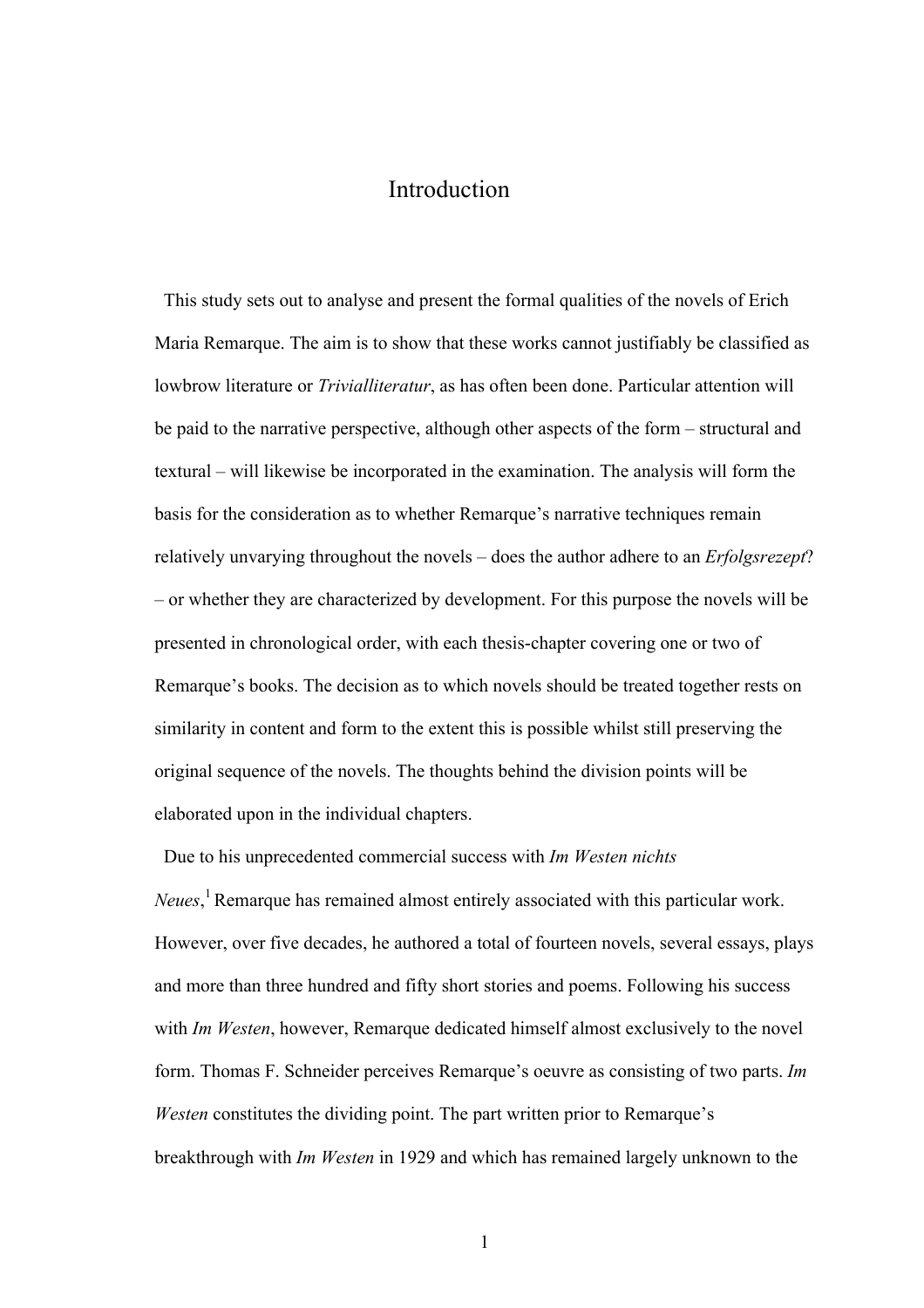wider readership, Schneider refers to as the *Frühwerk*. The other half, that is, from *Im Westen* and onwards, Schneider calls the *Hauptwerk,* the *Spätwerk* or *das eigentliche* Werk.<sup>2</sup> In compliance with Schneider's definitions, this study will apply the terms *Frühwerk* and *Spätwerk*. It should be noted, however, that for the sake of clarification and due to the lack of a more suitable expression, the word *Hauptwerk* will be used as signifying *solely* the eleven novels from *Im Westen* and onwards which earned Remarque his fame and on the basis of which his authorial skills have largely been judged.

 Remarque was born in the German town of Osnabrück 22 June 1898 and was named Erich Paul Remark. As a child, he attended first the *Domschule* and later the *Johannisschule*, both situated in Osnabrück. Remarque's lower middle-class background eliminated the possibility of obtaining private education, but his completion of the three year Catholic *Präparande* in 1915 allowed him to enter the Catholic teaching training seminary in Osnabrück. However, a year into the course, in 1916, Remarque was conscripted for the army. The preliminary military training took place at the Caprivi barracks in Westerberg near Osnabrück, and later Remarque attended Celle training camp on the Lüneburg Heath. In mid-June 1917, Remarque was sent to Flanders on the Western Front where he was assigned to sapper duty. Approximately six weeks after his arrival at the front, on 31 July 1917, Remarque was wounded. After three weeks in an army hospital in Thorhut, he was transferred to St. Vinzenz Hospital in Duisburg where he remained until the end of October 1918. He did not return to the front, but spent the last days of the war in a reserve regiment in Osnabrück.

 A letter composed by the hospitalized Remarque in the autumn 1917 and addressed to his friend on the front, Georg Middendorf, suggests that the former was working on a war novel. 'Schreib sich doch mal vom Leben, wie sich ist jetzt. Hat sich großes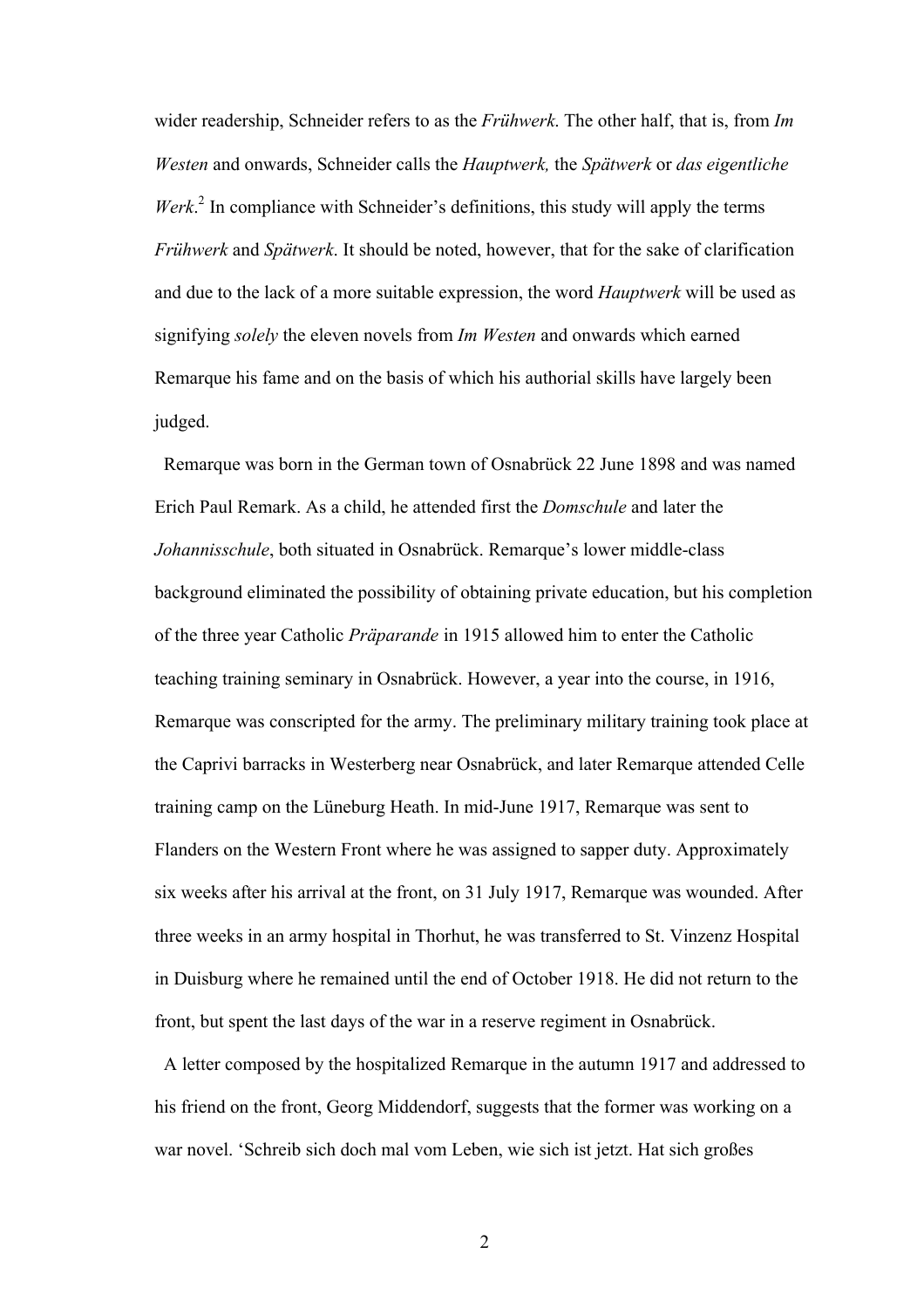Interesse, *weil sich schreibt Roman*.'<sup>3</sup> Remarque additionally gathered information about the front experience by questioning fellow patients in the hospital. However, the war novel did not materialize until a decade later in the form of *Im Westen*. In the hospital episode of this work, an array of possible war injuries is described. The narrator concludes that '[e]rst das Lazarett zeigt, was der Krieg ist' (*Im Westen*, p. 177). The statement suggests that the injuries and individual war accounts Remarque came across at St. Vinzenz contributed to his turn to pacifism. There are, for instance, no moral doubts to detect about the paramilitary *Jugendwehr* in the short prose text, *Von den Freuden und Mühen der Jugendwehr*, which Remarque produced only months before being conscripted in 1916.<sup>4</sup> Rather, the short account portrays the organization's militaristic activities with a tone of excitement and as an adventurous game. The tone contrasts sharply with that of *Im Westen* and the novels thereafter, which suggests that Remarque's anti-war viewpoint developed as a result of his participation in the Great War and particularly his witnessing of individual victims. The focus of individual suffering against a background of major political occurrences indeed came to characterize most of Remarque's novels.

The first of the three novels contained in the *Frühwerk*, *Die Traumbude* (1920),<sup>5</sup> was intended as a literary celebration of one of Osnabrück's artists, Fritz Hörstemeier, around whom a small circle of local youths with an interest in art and a fascination for Hörstemeier's personality had formed. Remarque was part of this crowd and his profound sense of loss when Hörstemeier died prematurely in March 1918 can be read from his personal diaries of that year.6 *Die Traumbude* incorporates a number of Hörstemeier's poems which, combined with the overly precious expressions of Remarque's narrative, give the novel an atmosphere of decadence. *Die Traumbude* has therefore, justifiably, been rejected as Remarque's 'Jugendsünde',<sup>7</sup> and been said to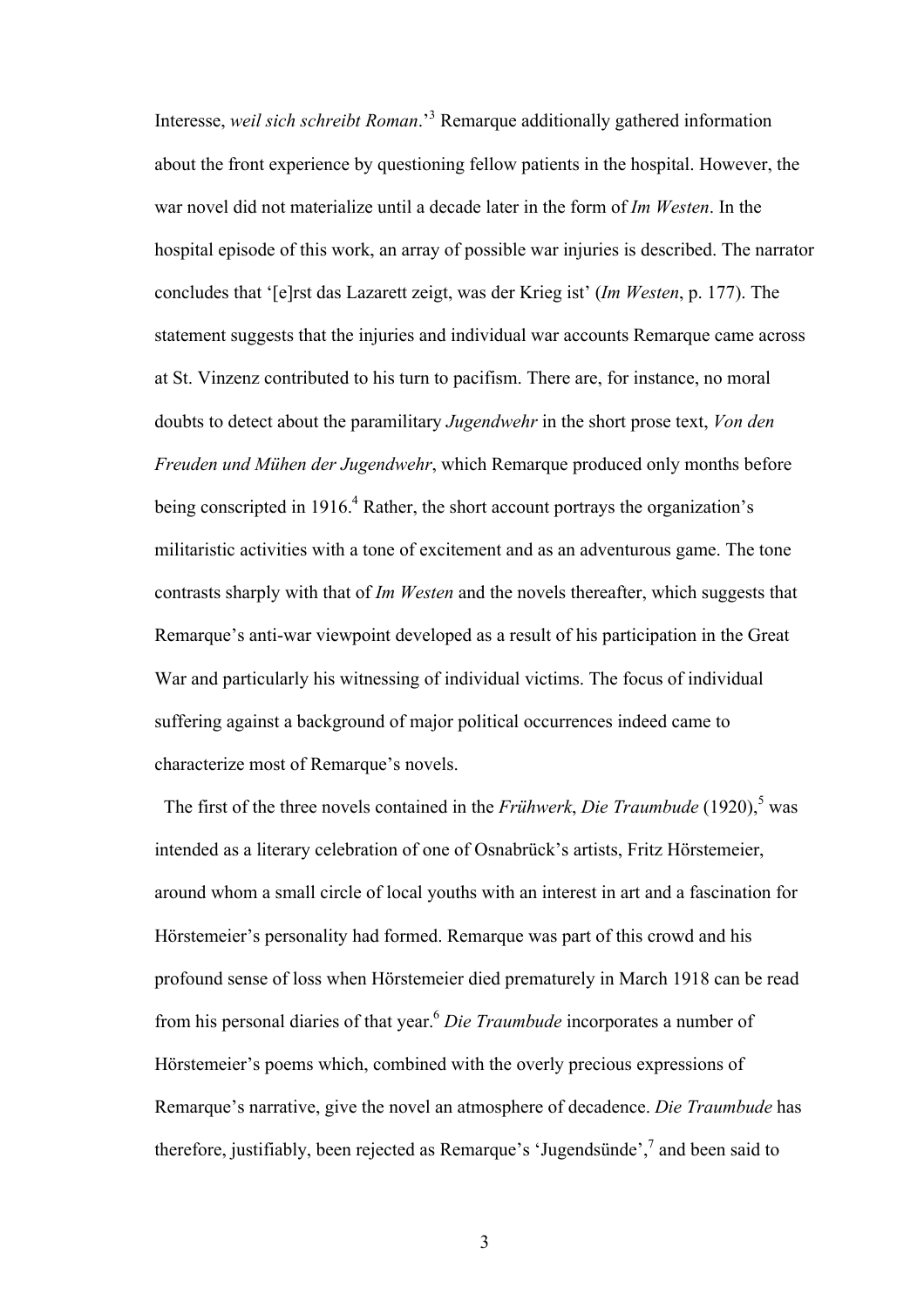'[try] the patience of even the most willing reader'.8 Only few critics have subsequently paid this work any attention.<sup>9</sup>

 After the war Remarque completed his teaching training and, in the period from August 1919 to November 1920, was employed as a substitute teacher in three different schools. He thereafter left the teaching profession and, for a short period of time, had miscellaneous jobs in Osnabrück. These included, for instance, employment as a sales assistant in a stone masonry, and playing the organ in a psychiatric institution; both experiences are echoed in the later novel, *Der schwarze Obelisk*. More importantly, during this period, Remarque also began to write as a means of making a living. Employed by the *Osnabrücker Tageblatt* and the *Osnabrücker Landeszeitung*, he functioned as a theatre and concert critic, but he was also successful in getting his own work – poems and short pieces of prose – published in a number of newspapers and magazines.

 In 1922, Remarque moved to Hanover to work as a copywriter and editor at the *Echo Continental*, the magazine of the rubber manufacturer and tyre company *Continental*. In his spare time, Remarque worked on his second novel, *Gam*, which would remain unpublished until 1998. A short story by Remarque, *Steppengewitter*, which is lifted more or less directly from *Gam*, did, however, appear in the Munich magazine *Jugend* in July 1924.<sup>10</sup> Although Remarque never completed *Gam*, the novel fragment reflects – in parts – the succinct, journalistic style which later came to characterize the *Hauptwerk*. Whilst employed in Hanover, Remarque's continued composing of short, sharp essays and short stories for the *Echo Continental* clearly contributed to the author's immense but positive stylistic leap from *Die Traumbude* to *Gam*. As a matter of fact, many elements of *Gam* reappear later in Remarque's oeuvre.<sup>11</sup> The names of Clerfayt and Ravic constitute two such examples.<sup>12</sup> but also the overall theme of Gam's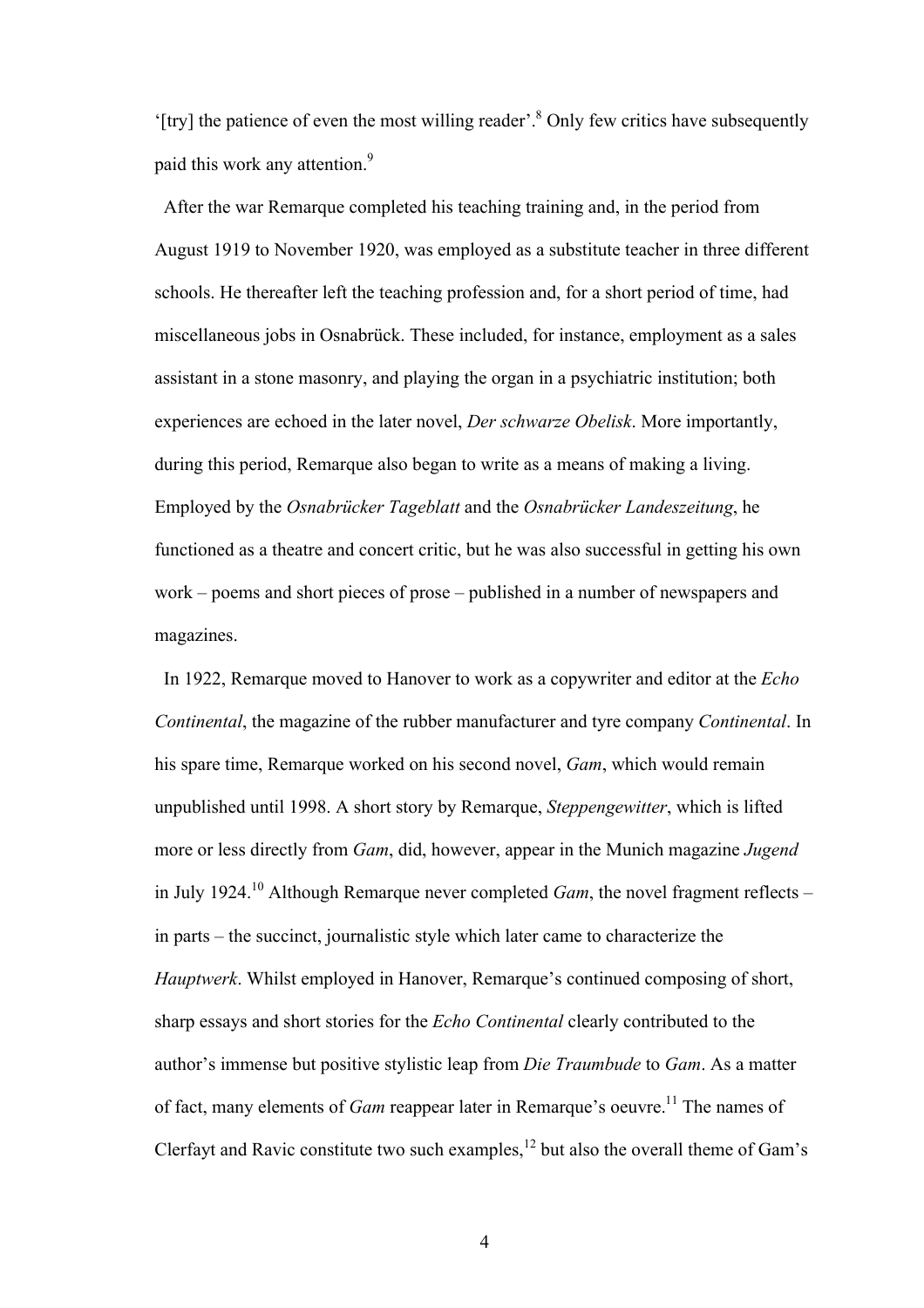self-exploration and search for life is found later in the *Hauptwerk*. There is, for instance, a striking similarity between Gam and the protagonist, Lillian, in *Der Himmel kennt keine Günstlinge*.

In December 1924, Remarque moved to Berlin to fill the post as editor for the *Hugenberg* publication, *Sport im Bild: Das Blatt für die gute Gesellschaft*. Whilst living in the capital, Remarque wrote his next novel, *Station am Horizont*. 13 The work was serialized in *Sport im Bild* during the winter 1927/ 28, but despite being relatively successful, *Station am Horizont* was not published in book form until 1998. As in the earlier short story, *Das Rennen Vanderveldes*, 14 which Remarque had produced in 1924, the plot of *Station am Horizont* revolves around car-racing.15 Remarque resumes this theme several times during the *Hauptwerk*. It forms the basis for the film treatment *The Other Love* which was turned into a film and released under the same title in 1947,<sup>16</sup> and it is also at the centre of the novel *Der Himmel kennt keine Günstlinge* from 1961. The car theme is only one of many recurring elements which are found throughout Remarque's oeuvre and which, at times, connect the seemingly most unrelated works.<sup>17</sup>

 Remarque was prolific as a writer throughout the 1920s, and many of his essays, poems and short stories were published in various newspapers and magazines throughout Germany. *Station am Horizont* had appeared in *Sport im Bild*, which could boast of having featured writers such as Robert Walser, Axel Eggebrecht, Carl Zuckmayer, Robert Musil and even Bertolt Brecht. Despite the opposite claim from Ullstein Publishing House, Remarque had therefore become part of the Weimar 'Crème der Literaturszene' even prior to the origin of *Im Westen*. 18

 In its advertising campaign for *Im Westen*, Ullstein introduced Remarque as a debut author, whose psychological struggle to come to terms with his experiences on the Western Front had resulted in the writing of a war novel.<sup>19</sup> Neither the jet-set life style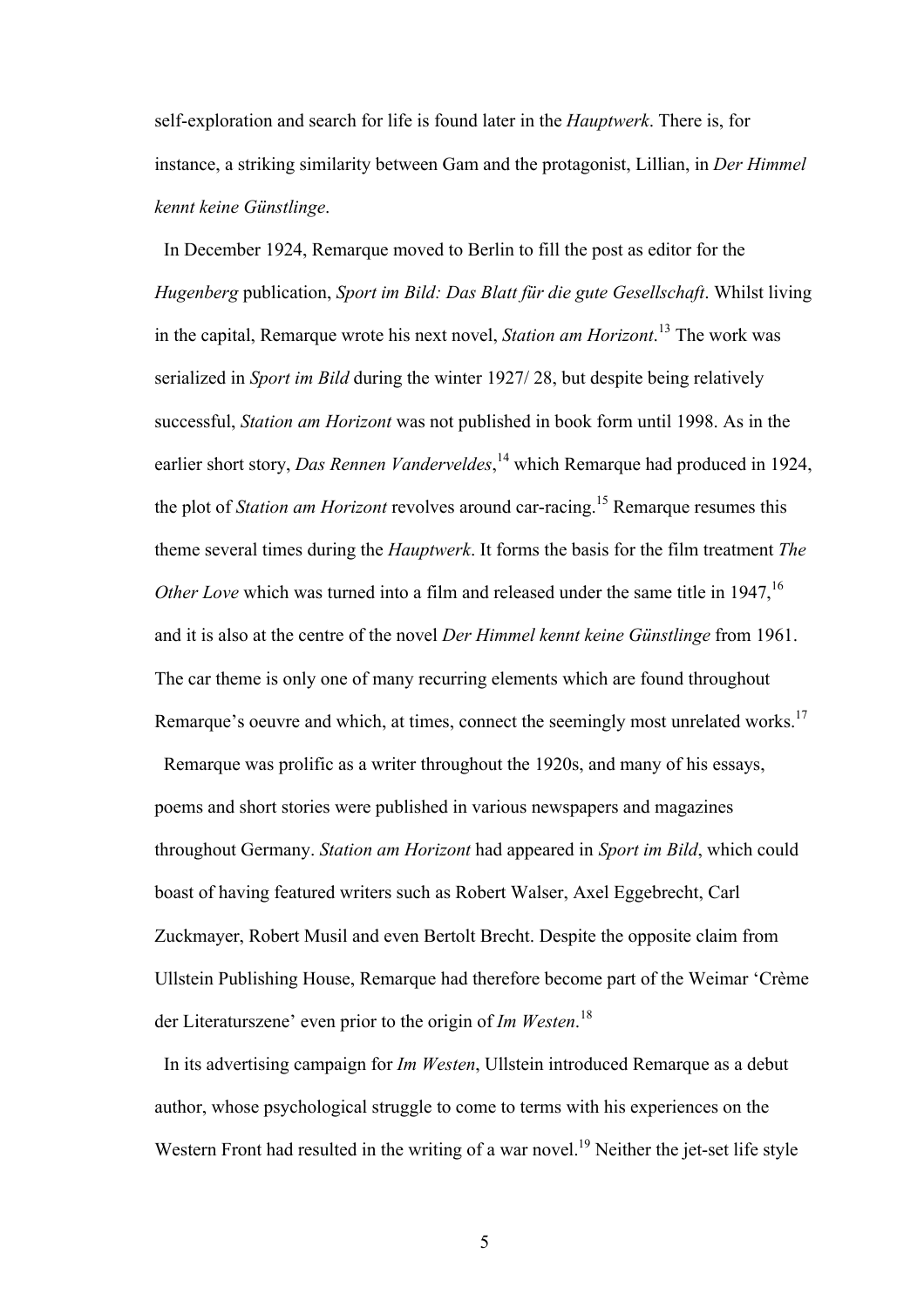of the characters in *Station am Horizont*, nor the long-winded philosophizing in *Die Traumbude*, was compatible with this picture of Remarque as a war-traumatized man. This perhaps explains why Ullstein attempted to obtain and destroy remaining copies of *Die Traumbude*, 20 and why *Station am Horizont* was not published in book form in the wake of the success of *Im Westen*.

 After being published, first in serial form in the *Vossische Zeitung* in November and December 1928 and then in book form in early 1929, *Im Westen* immediately became a bestseller; it has even been professed to be the most frequently printed book, following the Bible.<sup>21</sup> Translations exist in more than fifty languages and the work has sold over twenty million copies worldwide.<sup>22</sup> The novel's initial, commercial success was first and foremost the result of Remarque's presentation of the 'lost generation' as experienced through the eyes of a young foot soldier. Even a decade after the end of the Great War, many former soldiers still struggled to process their war experiences. However, in response to his novel, Remarque received many letters from war veterans who claimed that *Im Westen* had helped them digest the past and move forward. It seems Remarque managed to express in words the emotions experienced by the former soldiers but which they could not themselves verbalize.<sup>23</sup>

 Other major pacifist novels existed alongside *Im Westen*. The most obvious examples are Arnold Zweig's *Der Streit um den Sergeanten Grischa*, Ludwig Renn's *Krieg* and Edlef Köppen's *Heeresbericht*, but no other works attracted the same level of attention as *Im Westen*. This was partly due to Ullstein's intensive advertising campaign (although *Krieg* was also well-promoted), partly because the novel focused on the psychological impact of war. Moreover, the vague references to time and location in *Im Westen* made Bäumer's narrative applicable to any war, anywhere, at any time. The narrative thereby achieved an air of continued and universal relevance.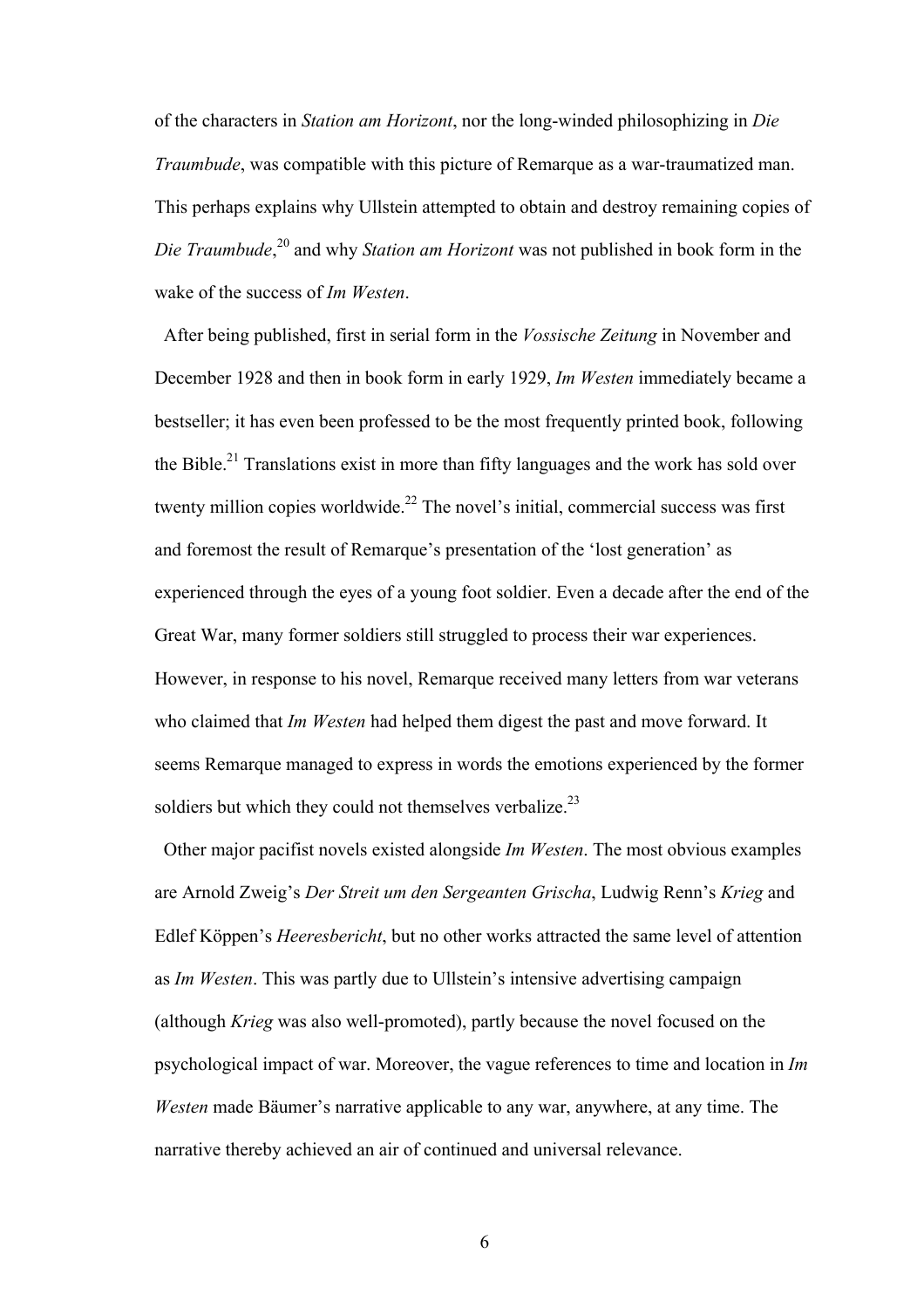Remarque's naturalistic presentation of the war and his employment of a first-person narrator led to the widespread, although erroneous, assumption that *Im Westen* was autobiographical. The popularity during the early war years of authentic accounts and diaries from the battle front presumably also contributed to this misinterpretation of *Im Westen*. The war diaries and reports had given precedence to authenticity rather than aesthetics and even though the appeal of this genre had faded by the time *Im Westen* appeared, its journalistic form caused some confusion. The novel was even criticized for its vague information on time and place names, despite the fact that this characteristic had also dominated the original, supposedly non-fictional diaries.<sup>24</sup> The autobiographical interpretation of *Im Westen* nonetheless seems illogical, given Bäumer's death at the end of the novel. This event is a weighty indicator that Remarque and his protagonist cannot possibly be identical. $^{25}$ 

 The extent of the publicity and fame *Im Westen* achieved was to a certain degree the result of the time at which it appeared.<sup>26</sup> Emerging at a time when Germany was still attempting to determine its identity following its defeat in the war, *Im Westen* was met by either strong support or just as fierce opposition depending on the reader's stance to the – at the time – unvanquished nationalistic mood and re-emerging militarism.

Another important factor contributing to the popularity of *Im Westen* was its form, which made it approachable even to inexperienced readers. Peter Dörp comments on this aspect of the novel's appeal: 'Remarque hatte es verstanden, mit Hilfe raffinierter erzähltechnischer Mittel beim Leser weniger an den Verstand zu appellieren als vielmehr, wie Goebbels es formulierte, an das "Herz"'.27 Remarque thus targeted a wider audience than for instance Arnold Zweig in *Der Streit um den Sergeanten Grischa* or *Junge Frau von 1914*, which both contain far more complex sentence structures and a broader vocabulary than *Im Westen*. Unfortunately, the seemingly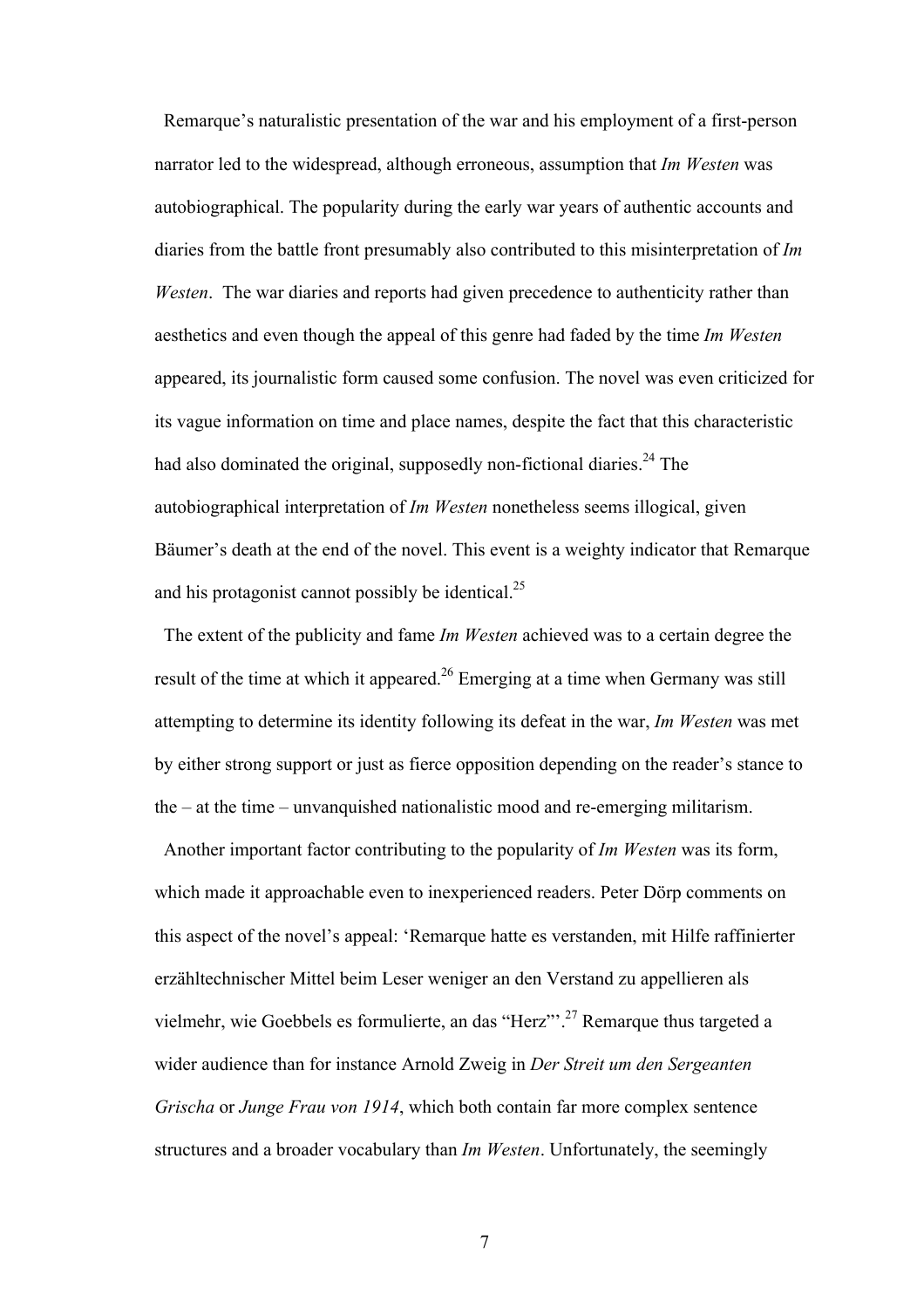simplistic form of *Im Westen* became ammunition for those who resented Remarque because of his fame or his political stance. Landshoff's statement on the nature of German literary criticism offers an explanation as to why the form of Remarque's work was used as an argument for dismissing his literature as inferior: 'Es besteht zu oft die Neigung, die literarische Qualität eines erfolgreichen Autors zu unterschätzen und die Erfolglosigkeit eines Werkes bereits als Zeichen des literarischen Wertes zu beurteilen'.<sup>28</sup> Wagener voices a similar observation and contrasts German and American literary criticism:

> Es ist meines Erachtens kein Zufall, daß ein Gutteil der kritischen Auseinandersetzung mit Remarques Werk bisher von der amerikanischen Germanistik geleistet wurde. Der Grund dafür ist nicht nur im Thematischen zu finden, sondern meines Erachtens in einem anderen Kultur- und Literaturverständnis, in einer anderen Erwartungshaltung der Literatur gegenüber. Kultur ist in Deutschland traditionell etwas Hohes, etwas Hehres, wovor man Ehrfurcht hat. [...] Ein Buch der sogenannten hohen Literatur muß in Deutschland philosophische Tiefe haben – in Amerika kann und soll Literatur zwar gedankenreich sein, muß gleichzeitig aber auch Unterhaltungswert besitzen.29

 Paradoxically, it can be argued that less striking sales figures might have been favourable to Remarque's literary reputation as he might have been looked upon with more benign eyes both by other major authors as well as by scholars.

 The next two novels, *Der Weg zurück* and *Drei Kameraden*, 30 both explore the postwar period. Similarly to *Im Westen*, *Der Weg* was serialized in the *Vossische Zeitung*, and in the spring of 1931 it became available in book form. However, the pacifist message of the novels was not compatible with the National Socialist ideology, and *Im Westen* and *Der Weg* were therefore amongst the books blacklisted and burned 10 May 1933 on the *Opernplatz* of Berlin.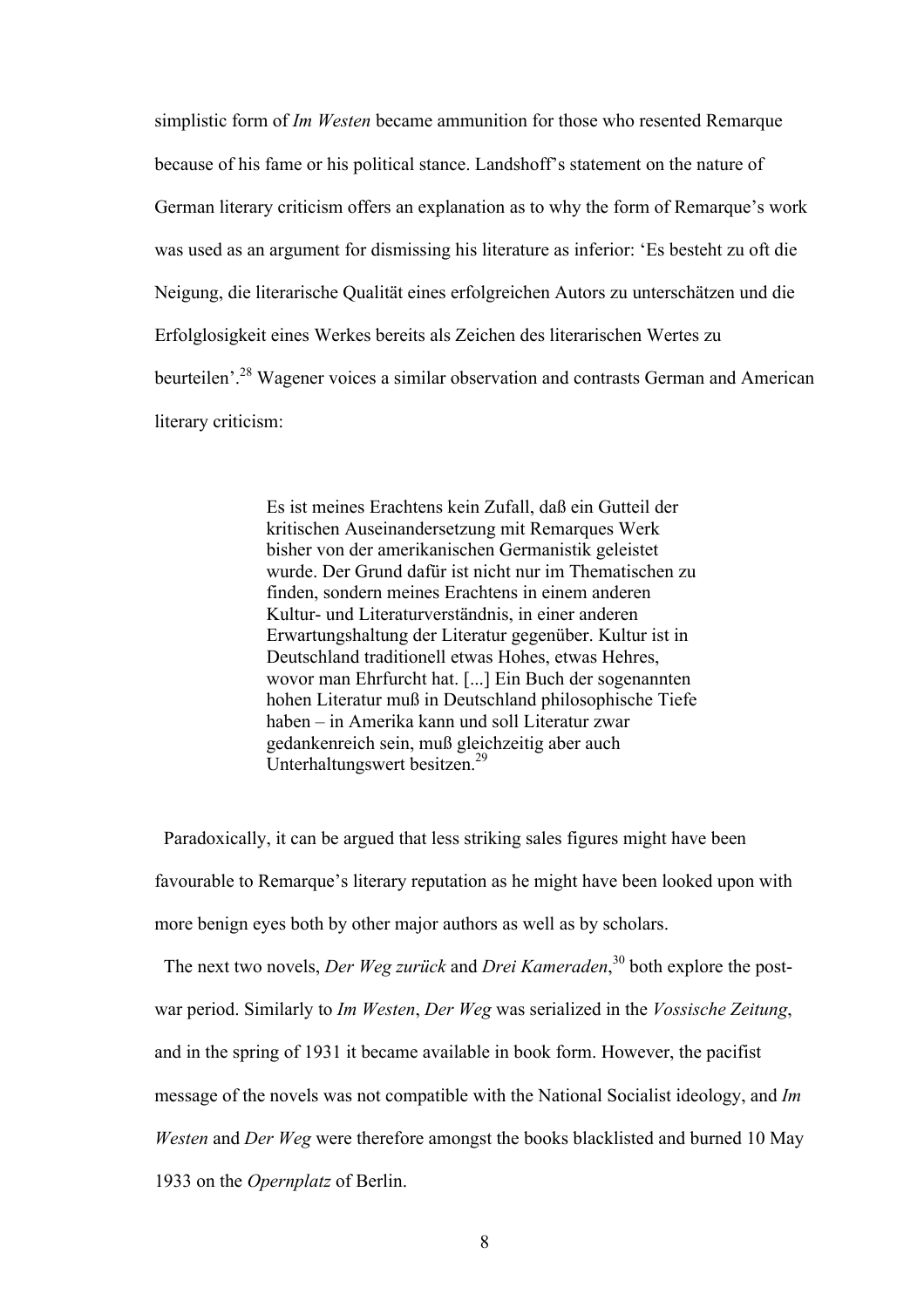Remarque did not experience the book burning. He had moved to Switzerland in April 1932, and had acquired a villa, Casa Monte Tabor, in Porto Ronco. Here he wrote *Kameraden*, which he dedicated to his then wife, Ilse Jutta Zambona, whom he had married whilst living in Berlin. As Remarque's novels were banned in Germany, *Kameraden* was translated and released in a number of other countries in 1936/ 37 before it was published in its original language the following year by the exile publishing house, *Querido*, in Amsterdam. The novel only became available in Germany in 1951. Although Remarque would return to the Weimar period in the later novel, *Der schwarze Obelisk*, *Kameraden* brought an initial end to the First World War as a theme for Remarque's novels.

 In 1939, as it became increasingly unsafe to remain in Europe, Remarque emigrated to the USA. The previous year Remarque's German citizenship had been annulled.<sup>31</sup> but despite his stateless status, which lasted until 1947 when Remarque obtained American citizenship, his international fame enabled him to retain his previous, comfortable lifestyle. The novels Remarque wrote during this period, *Liebe Deinen Nächsten* and *Arc de Triomphe*, 32 however, focus on that larger proportion of exiles of National Socialism who were less privileged.

 Both novels were received positively in the English speaking world. *Liebe Deinen Nächsten* was, for instance, nominated 'book of the week' in late April 1941 in the *Philadelphia Inquirer*, 33 and *Arc de Triomphe* became Remarque's second bestseller with high sales figures particularly in America.

 Similarly to *Kameraden*, neither *Liebe Deinen Nächsten* nor *Arc de Triomphe* was published in Germany until the early 1950s. German versions had, however, been available abroad, as *Liebe Deinen Nächsten* was published by Bermann Fischer in Sweden in 1941 and *Arc de Triomphe* by the Swiss publisher F. G. Micha in 1946.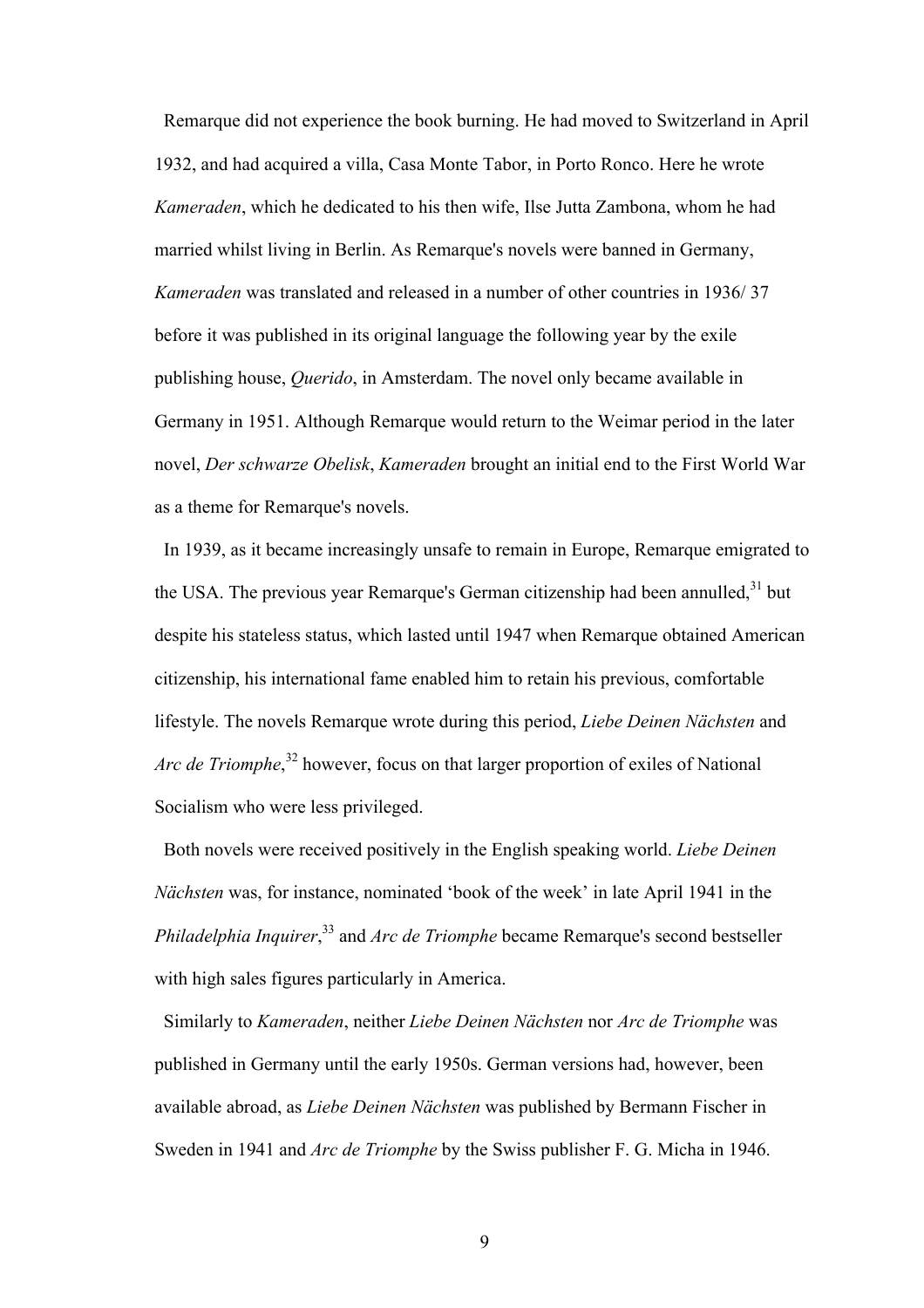*Liebe Deinen Nächsten* was the last of Remarque's previously banned novels to be brought out in Germany. This did not occur until 1953. Its reception by German reviewers was modest; not least because Remarque's controversial concentration camp novel, *Der Funke Leben*, 34 had appeared only the year previously, and the heated debate which followed in its wake undoubtedly had a negative impact also on the reception of *Liebe Deinen Nächsten*.

 Remarque began working on *Funke Leben* in 1946, and it took him five years to complete the novel. As Remarque had spent the war years in America, he had not personally witnessed or experienced concentration camp imprisonment, and he therefore consulted reports; witness accounts; interviews and photos to acquire the knowledge necessary to write such a novel. Remarque wanted to explore 'wie Menschen andere Menschen so zu quälen im stande waren, ohne es als Unrecht zu empfinden<sup>'. 35</sup> However, Remarque also had personal grounds for writing this novel, as one of his sisters, Elfriede Scholz, had been executed for 'Wehrkraftzersetzung' in 1943. A contract regarding *Funke Leben* had been signed with the leading Swiss publishing house, Alfred Scherz, before the work was even complete, but as Scherz received the final product in 1951, they rejected the novel arguing that its contents were too controversial and would result not only in a boycott of Remarque's novels in general, but possibly of all Scherz publications.<sup>36</sup> The German publisher Desch likewise recoiled.37 Kiepenheuer und Witsch, however, agreed to publish the novel despite the outcry it was expected to cause, and though neither Remarque's novels nor the publishing house was boycotted, the sales figures were low. Reviews were mostly negative and often questioned the credibility of the novel's content by pointing to Remarque's *Nicht-dabei-gewesen-sein*. There were however also complimentary reviews which predominantly commented on the author's courage for treating the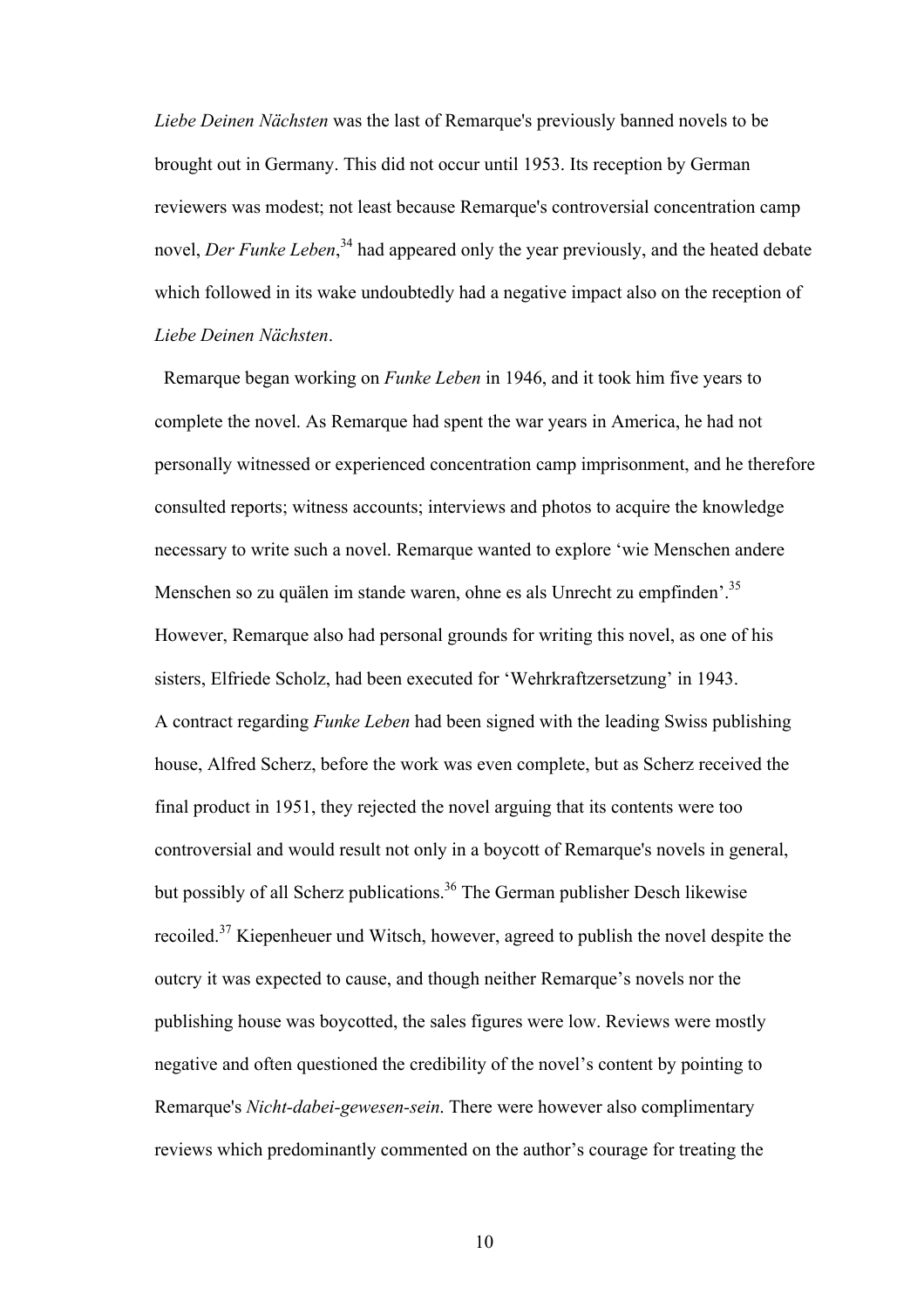Holocaust topic.38 The accusation of being a *Nestbeschmutzer*, a claim which had adhered to Remarque since the writing of *Im Westen*, 39 did not deter Remarque from writing yet another novel set in Germany under the Second World War. Remarque dedicated the work, *Zeit zu leben und Zeit zu sterben* to 'P. G.', Paulette Goddard, whom he later married.<sup>40</sup> Although the issues dealt with in *Zeit zu leben* – the crimes of the *Wehrmacht* and the collective guilt of the German nation – were perceived controversial at the time, it was not the topics which attracted most attention, but rather the fact that the German version had been subjected to censorship. The novel was published by Kiepenheuer und Witsch in September 1954, but only a month later the Danish newspaper, *Information*, reported of the discovery of differences between the Danish translation and the supposedly original version published in Germany. Gyldendal, the publishing house of the Danish and Norwegian versions, confirmed that its publications were based upon the manuscript Remarque had sent to his English translator, Denver Lindley, in America.<sup>41</sup>

 Kiepenheuer und Witsch insisted that Remarque had requested the publishing house's editorial assistance and that he had consented to their suggestions. The purpose of editing the work was, according to the publisher, to make the novel 'zeitgerecht' in respect to 'die technischen Details (Fragen des Milieus, der Terminologie und andere mehr zum äußeren Kleid des Romans gehörende Dinge)'.42 However, *Die Welt* suspected a different motive. It noted: '[g]estrichen wurde, was die Unverbesserlichen und Unbelehrbaren ärgern könnte'.43 The Danish paper, *Information*, examined the differences between the two versions and concluded that statements portraying the German soldier in a perceived dishonerable light had been omitted.<sup>44</sup> In his diaries, Remarque claims that he accepted the changes only 'mit schweigendem Disgust',<sup>45</sup> and he may indeed have felt pressurized to work with the publisher in order to get published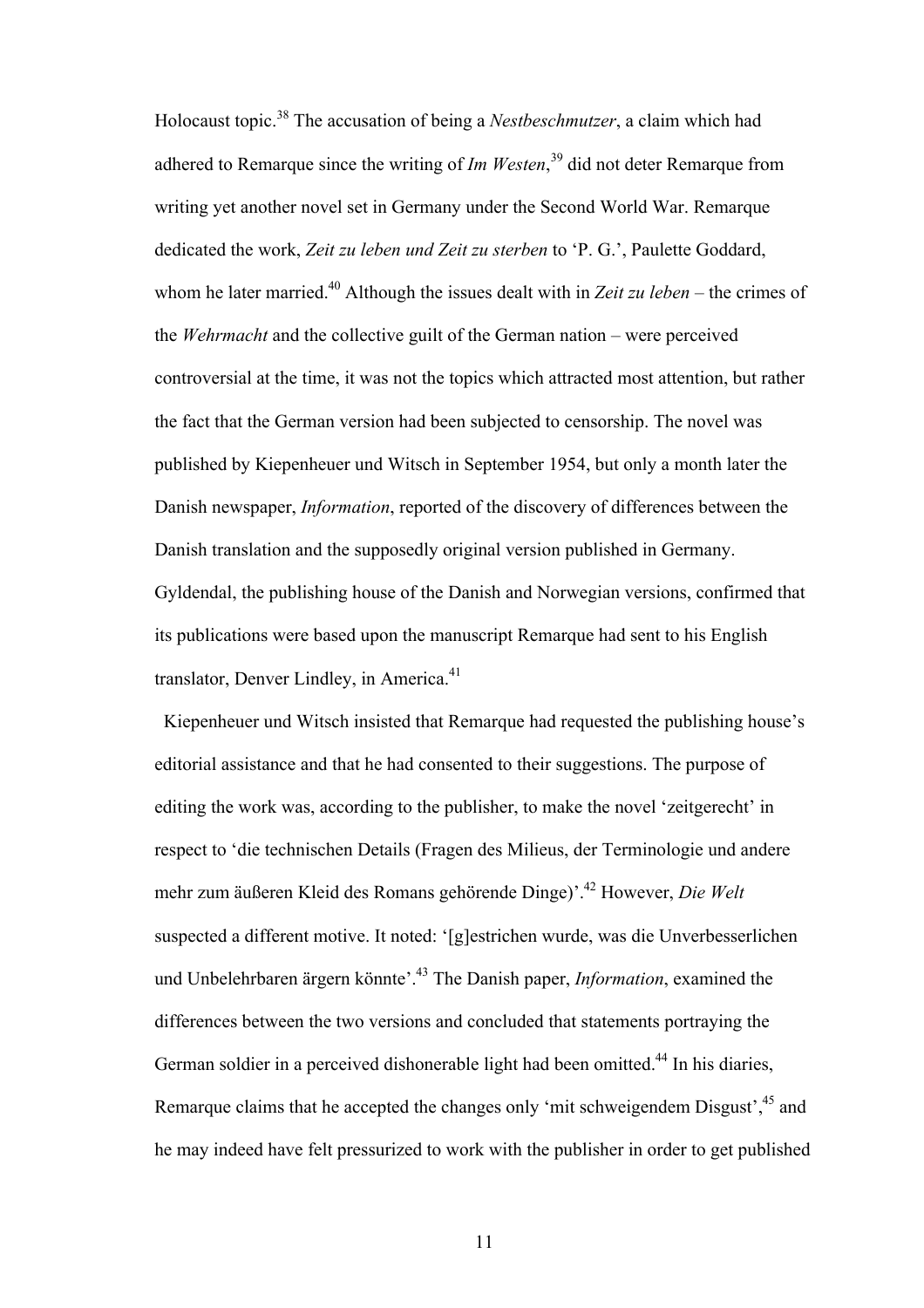for the German market. Remarque had, in fact, supposedly requested that the Danish translation should be based on the original manuscript rather than on the published German version. This further supports the view that the author was unhappy about the censorship *Zeit zu leben* had been subjected to in his home country.46 The alterations undertaken were of a kind that changed the message of the German publication decidedly from that of the foreign language versions. In the original manuscript, for instance, Graeber expresses the realization of both his own and the collective guilt: ''Mörder', sagte er noch einmal und meinte Steinbrenner und sich selbst und unzählige andere' (*Zeit zu leben*, p. 398). Although a key statement in the novel in as far as it conveys Graeber's first direct defiance of the Nazi regime, it was omitted from the German version. Graeber's killing of Steinbrenner is instead legitimized by referring to it as 'Notwehr'. The novel's impeaching quality was further softened by a number of other alterations and omissions. References, for instance, to Steinbrenner's past in the SD and the SS as well as his activities in a concentration camp were erased, as was his persecution of the quarter-Jewish character, Hirschland, who in the German version appeared as Aryan and with the name Hirschmann. Understandably, Heini's accounts of the sadistic treatment of Russian prisoners were likewise taken out.

Given that the novel was brought out during the Cold War, it is perhaps not surprising that in addition to the already stated amendments, Remarque's sympathetically depicted Communist, Immermann, was given a political makeover and was transformed into a Social Democrat. A similar argument might explain why (in the censored version) the released Russian prisoners who shoot Graeber are explicitly said to be partisans. Not only are the Russians portrayed as being dangerous and untrustworthy, the confirmation of their identity as partisans also mitigates the harshness of an execution, carried out early on in the novel, of a similar group of Russian suspects. Although the members of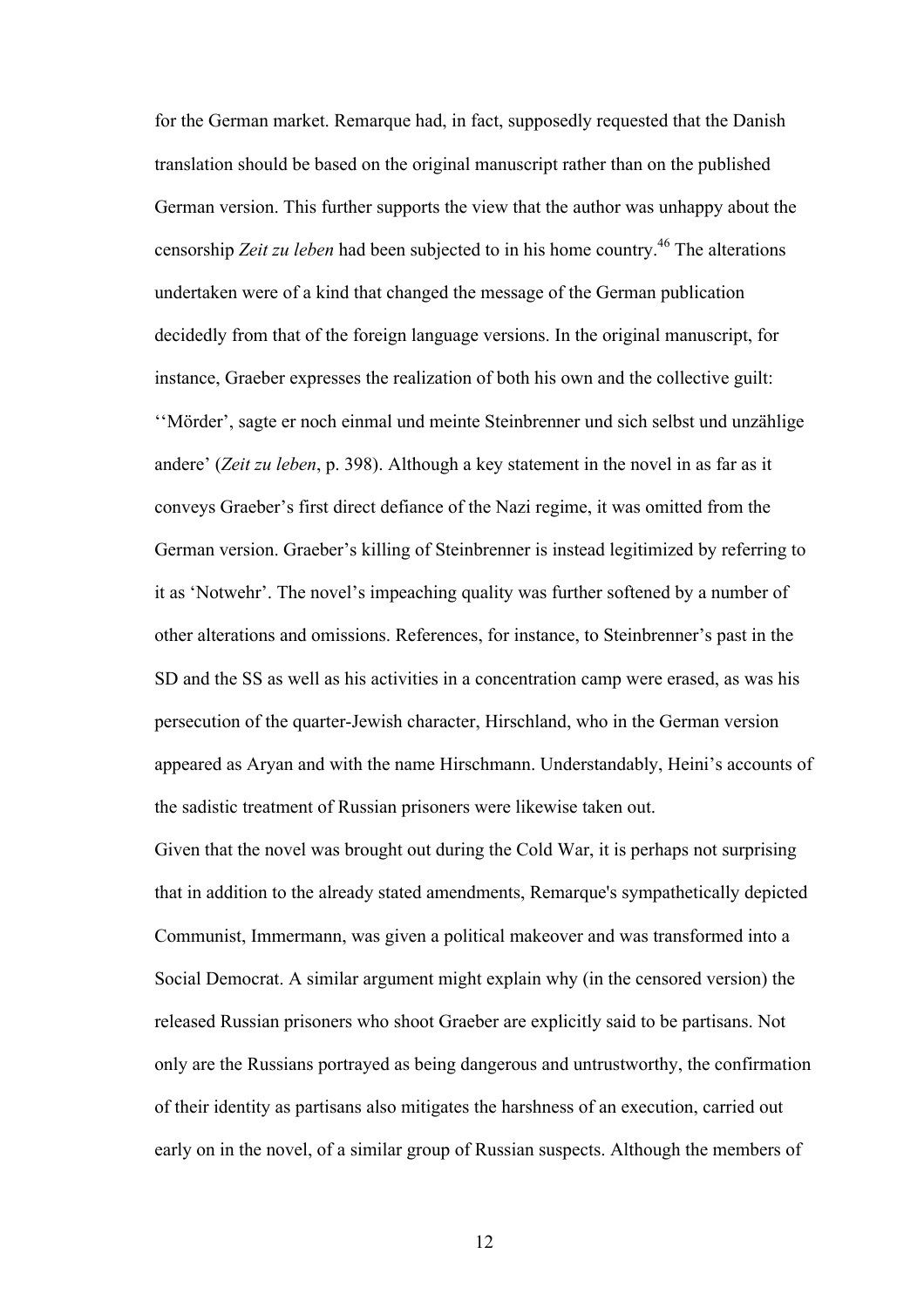this group look like innocent civilians (just like the Russians who eventually kill Graeber) the suspicion arises that they too *could* have been partisans. Remarque's uncensored version is devoid of such a connotation.<sup>47</sup>

 The censored version of *Zeit zu leben* remained the only publication of this work in German until 1989.<sup>48</sup> It had, however, become impossible to trace a copy of Remarque's original manuscript, and the censored sections were subsequently rewritten from foreign translations. Based on Denver Lindley's English translation, Thomas F. Schneider and Angelika Howind undertook this task. Despite the fact that German readers since 1989 have had access to a version of *Zeit zu leben*, which conveys in close proximity the message Remarque originally intended, it is nonetheless not Remarque's exact work, but a product in which some vocabulary and sentence structures might differ – albeit to only a small extent – from Remarque's original. Considering that parts of the text have been translated twice – first from Remarque's German original into English, and then back again – it is only to assume that at least stylistic differences, even if minor, have appeared during the translation processes. Moreover, potential mistakes in the first translation must naturally be incorporated also in the translation back into German. Remarque himself was aware of this issue. 'Keine Übersetzung aber kann dem Originalmanuskript gerecht werden. Die Originalität jedes Schriftstellers beruht zum großen Teil auf seiner Sprache. Rhythmus und Klang der Sprache sind die beiden Dinge, die nicht übersetzt werden können'.49 He also accentuates the problems revolving around translation in his humorous essay, *Größere und kleinere Ironien meines Lebens*. With regards to *Im Westen*, he explains: 'Überall erschienen Piratausgaben. In einer, in Indien, war durch ein Dutzend schlechte Übersetzungen von noch schlechteren Übersetzungen zum Schluß ein Eifersuchtsdrama zwischen einem Förster und einem Walddieb daraus geworden<sup>'. 50</sup> This may be an exaggeration, as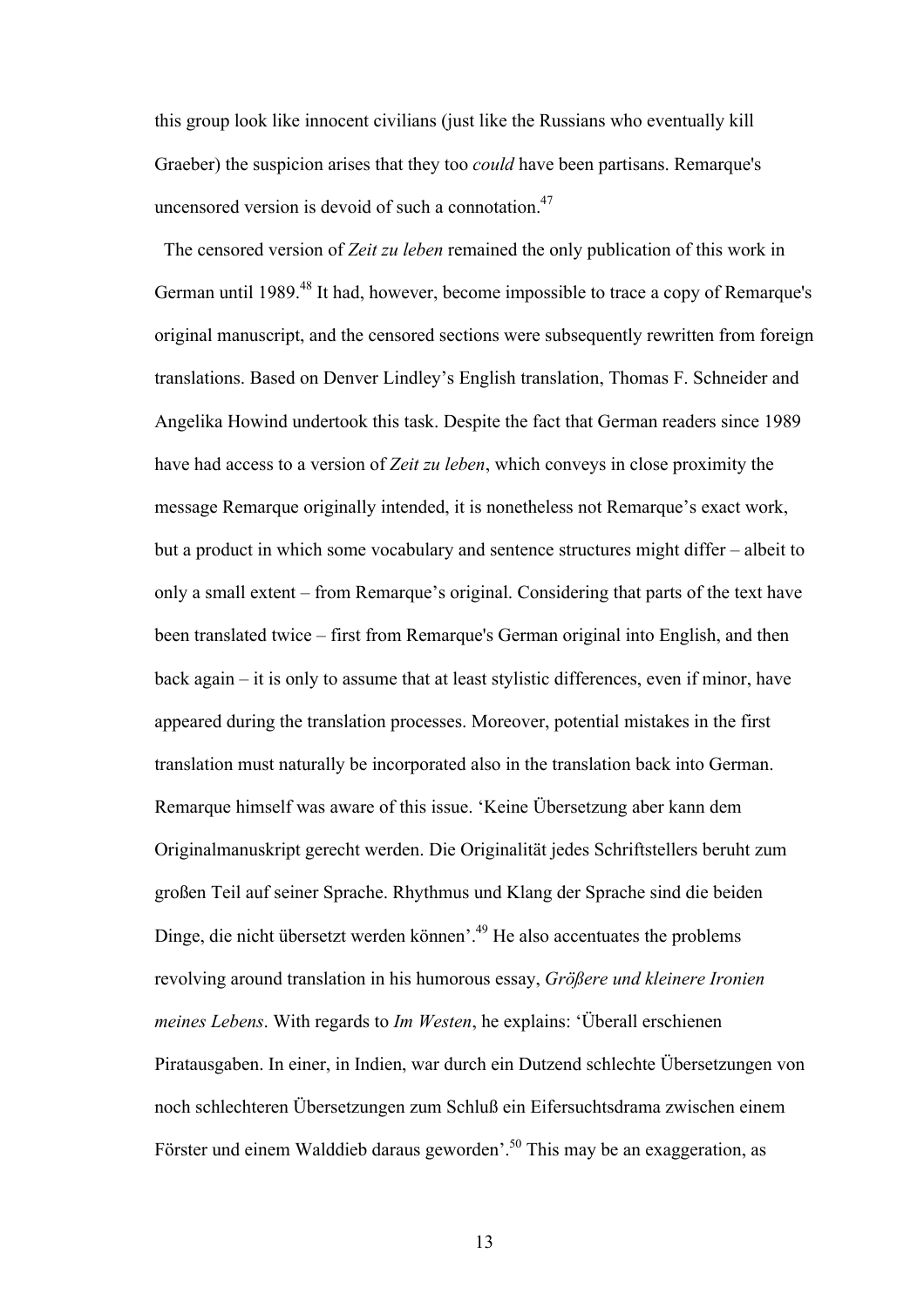Remarque's essay continues to embellish the legends surrounding his person. It nevertheless highlights the question of accuracy in translations. In the example above, Remarque claims that the plot had transformed entirely, but even in cases where the overall content remains unaltered, misinterpretation of a single word or its possible implications, might cause a slight deviation from the author's originally intended meaning  $51$ 

 *Zeit zu leben* is not the only work by Remarque that no longer exists in its original German form. In the early 1930s, Remarque produced a number of short stories for the American magazine, *Collier's Weekly*. These stories, which are set in the immediate post-war period, are now available in the publication *Der Feind*. 52 Whereas only parts of *Zeit zu leben* are translated from English, *Der Feind* is entirely based on the English version, since a German original has never been located. This is also the case with the film synopsis *Die andere Liebe*, which came to form the basis for the film *The Other Love* from 1946.

 In his next novel, *Der schwarze Obelisk: Geschichte einer verspäteten Jugend* (*Obelisk*) 53 from 1956, Remarque returns to the past and again depicts the period of the Weimar Republic. The work was, however, written and intended to be read with the Second World War in hindsight. As in his previous works, Remarque's message is one of pacifism, and the novel was consequently highly topical when it appeared in the mid-1950s, as the East-West tension intensified, and rearmament and development of ever more destructive weapons were on the agenda. Despite its relevance, German critics did not take kindly to *Obelisk*. This was not least a result of Remarque's overt criticism at the end of the novel of the widespread acquittal of German war criminals, a topic which Remarque elaborated on in his essay, also from 1956, *Seid wachsam! Zum Film 'Der letzte Akt'*. 54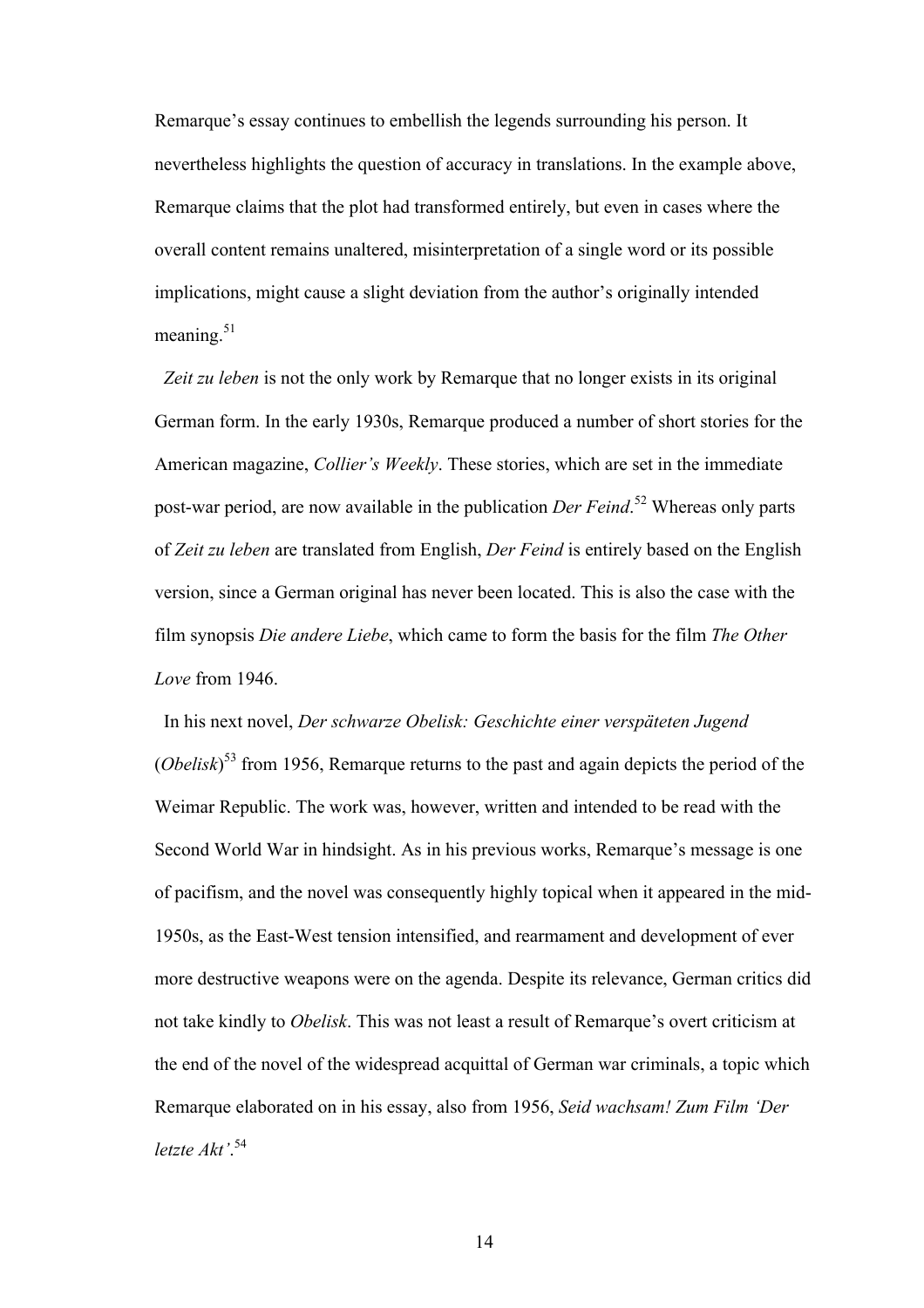In 1959, Remarque was asked to write a novel for the Springer magazine, *Kristall*, which at the time was in financial difficulties. It was hoped that the serialization of a work by a prominent author would evoke interest and increase the magazine's sales figures. Johannes Mario Simmel, had originally been offered the contract but had declined. The chief editor of the magazine, Pierre Pabst, visited Remarque who, unimpressed with the initial fee offer, allegedly dragged his guest from one drinking establishment to another until Pabst, intoxicated by large amounts of alcohol, wrote out a cheque for a considerably higher sum than initially intended.<sup>55</sup>

The work which Remarque delivered, *Geborgtes Leben*, was published in book form in 1961 under the revised titled *Der Himmel kennt keine Günstlinge*. 56 This novel, like *Zeit zu leben*, carries a dedication to 'Paulette Goddard', but now with the additional name 'Remarque'. Thematically, *Der Himmel* differs from the rest of the *Hauptwerk* in that it does not revolve directly around the topics of war, exile or *Vergangenheitsbewältigung*. It nevertheless classifies as a typical Remarque novel, in as far as it examines the same overall aspects as Remarque's other works: life, death and victimization.

 Remarque's last two novels, *Die Nacht von Lissabon*57 and *Schatten im Paradies*58 can be perceived as indirect sequences to the earlier exile novels, *Liebe Deinen Nächsten* and *Arc de Triomphe*. *Lissabon* portrays the existence of refugees in the period from 1939-1942 as they seek to escape the European continent, and *Schatten* further explores this issue in its depiction of the existence of those who manage to reach America. *Lissabon* was published in 1962 and, in Germany, the reception was relatively positive, a reflection of the fact that the nation had begun to acknowledge and process its National Socialist past.

 The history revolving around the production of Remarque's last novel, *Schatten*, merits some attention. The inspiration for this work is thought to originate in a private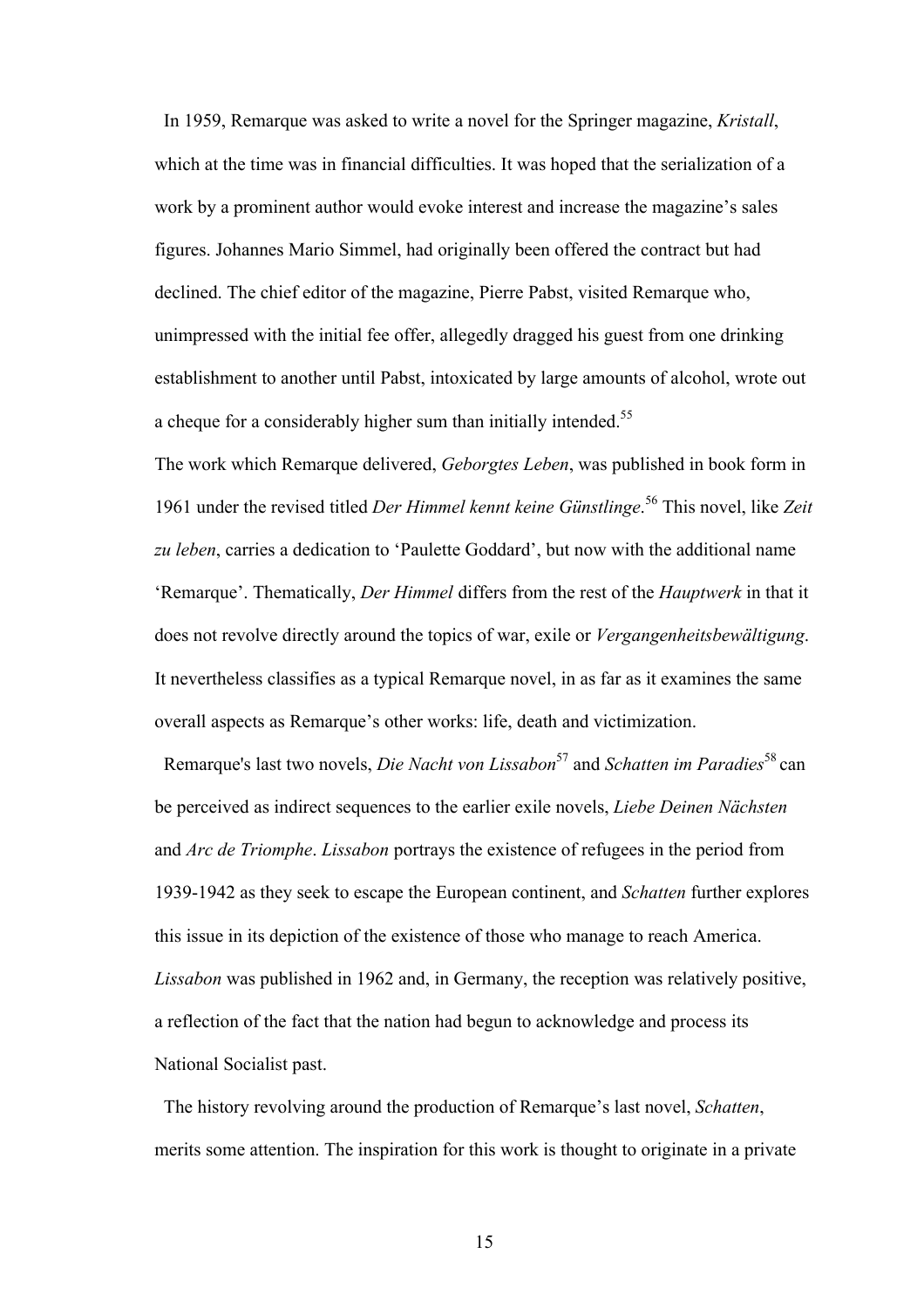writing project which Remarque began in 1950 as a means of getting to terms with his failed relationship with the Russian actress, Natascha Paley-Wilson. The project – at the outset labelled *Das Buch N.* – had by 1967 developed into a manuscript which Remarque intended to entitle *New York Intermezzo* or *New York Story*. 59 However, as typical of Remarque's writing procedure, he rejected this novel draft and embarked upon creating an entirely new version of it. This last manuscript, he named *Das gelobte Land*.

 When Remarque died on 25 September 1970, the manuscript was still incomplete. On 20 April 1971, under much publicity, his widow, Paulette Goddard, nevertheless sold the first version for publication at auction to the highest bidder. As a result the novel was published by Droemer-Knaur as opposed to Kiepenheuer und Witsch who had been Remarque's publishers since 1952, when they had first agreed to bring out Remarque's controversial concentration camp novel.

 Remarque had worked on different sections of the novel simultaneously, but whereas the early chapters had been revised several times, the concluding part existed only in note form. The later chapters thus needed completion and amendments to succeed the already revised chapters logically. Droemer-Knaur, Goddard and Remarque's former agent, Felix Guggenheim, all claimed that the novel, published under the title *Schatten im Paradies*, was Remarque's last version of two manuscripts. However, Marc Wilhelm Küster has shown that the published novel is, in fact, based on an earlier, and by Remarque discarded, version.<sup>60</sup> In addition, significant changes were made by the editor at the publishing house. The length of the novel, for instance, was reduced by approximately ten percent, a substantial reduction which in its nature resembled censorship. The deleted passages consisted predominantly of political statements about post-war Germany and satirical or negative allusions to American culture. One passage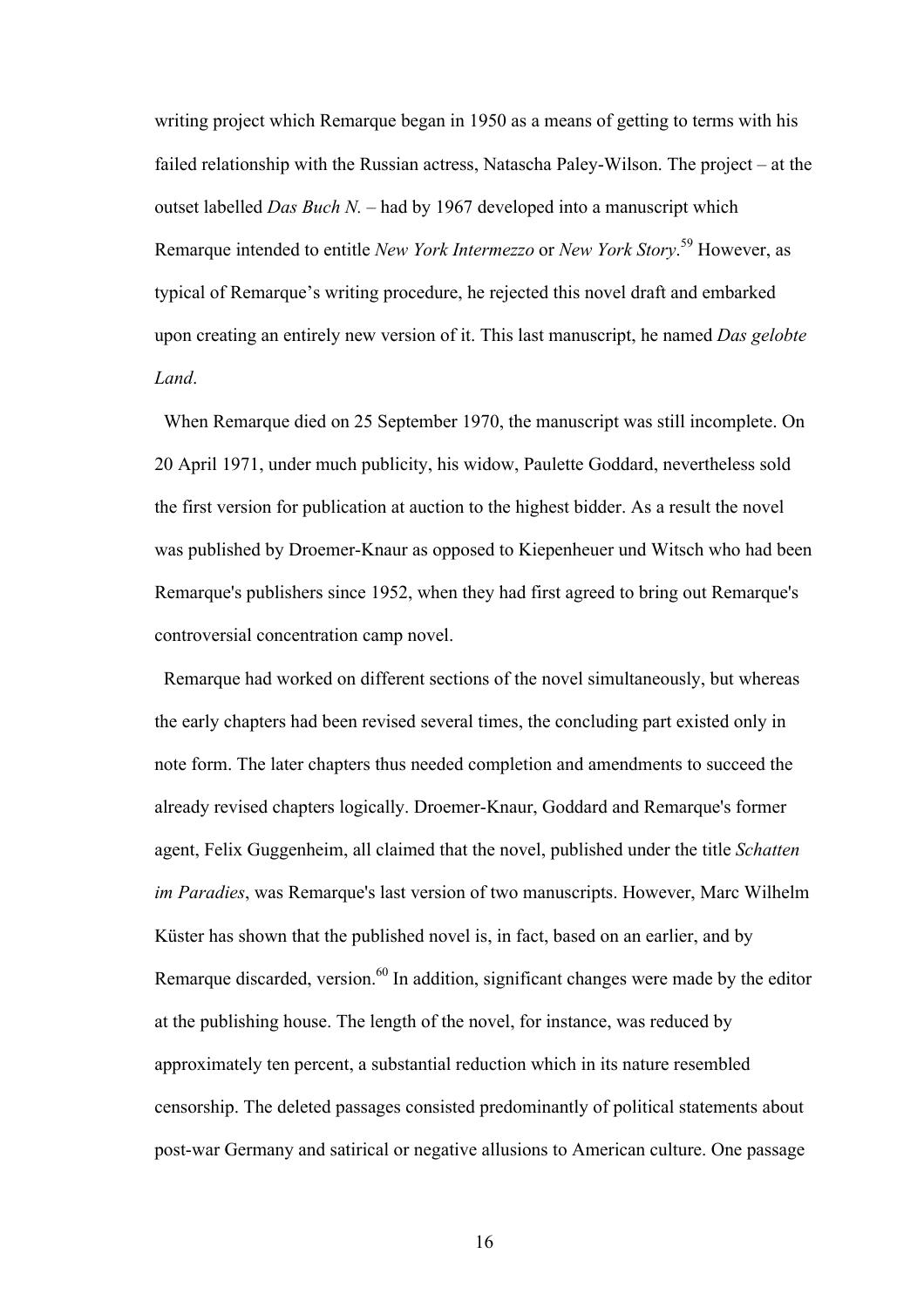was furthermore extracted from the main text and transformed into a prologue. Finally, the title, 'Schatten im Paradies'*,* was not formulated by Remarque, but derived from an English title, *Shadows in Paradise*, proposed by the American editor.<sup>61</sup> Due to all these alterations which Paulette Goddard authorized, despite the fact that she never mastered the German language, it must be concluded that *Schatten* in its published form is not entirely Remarque's work. In 1998, Kiepenheuer und Witsch published the last, although fragmented, version of the manuscript which Remarque had been working on when he died, and which he had entitled *Das gelobte Land*. Many episodes of *Schatten* and *Das gelobte Land* are relatively identical in their contents, although character names differ considerably. A significant difference, however, is found in the conclusions of the two works. In both versions the refugee narrator returns to Germany after the war, but is disillusioned with the sentiments with which he is met. Whereas *Schatten* concludes at this point, the notes at the end of *Das gelobte Land* suggest that Remarque was still undecided whether to include the themes of revenge and suicide.

 As *Schatten* was not completed by Remarque nor submitted for publication by him, the mainly negative reception which this work received cannot be blamed on Remarque or justly be regarded as reflecting his ability as a writer. His authorial reputation should therefore not beg defending through points of reference to this novel. In this examination of Remarque's narrative methods and the subsequent evaluation of his merit as an author, there is therefore no full justification for taking *Schatten* into account. It would be of equally little purpose to base an analysis on the final manuscript, *Das gelobte Land*, as it remained fragmentary. Given Remarque's tendency to rewrite his manuscripts several times before eventually submitting the final version for publication, *Das gelobte Land* would presumably have become subject to further revision or perhaps even formed the basis for a third or even fourth manuscript, had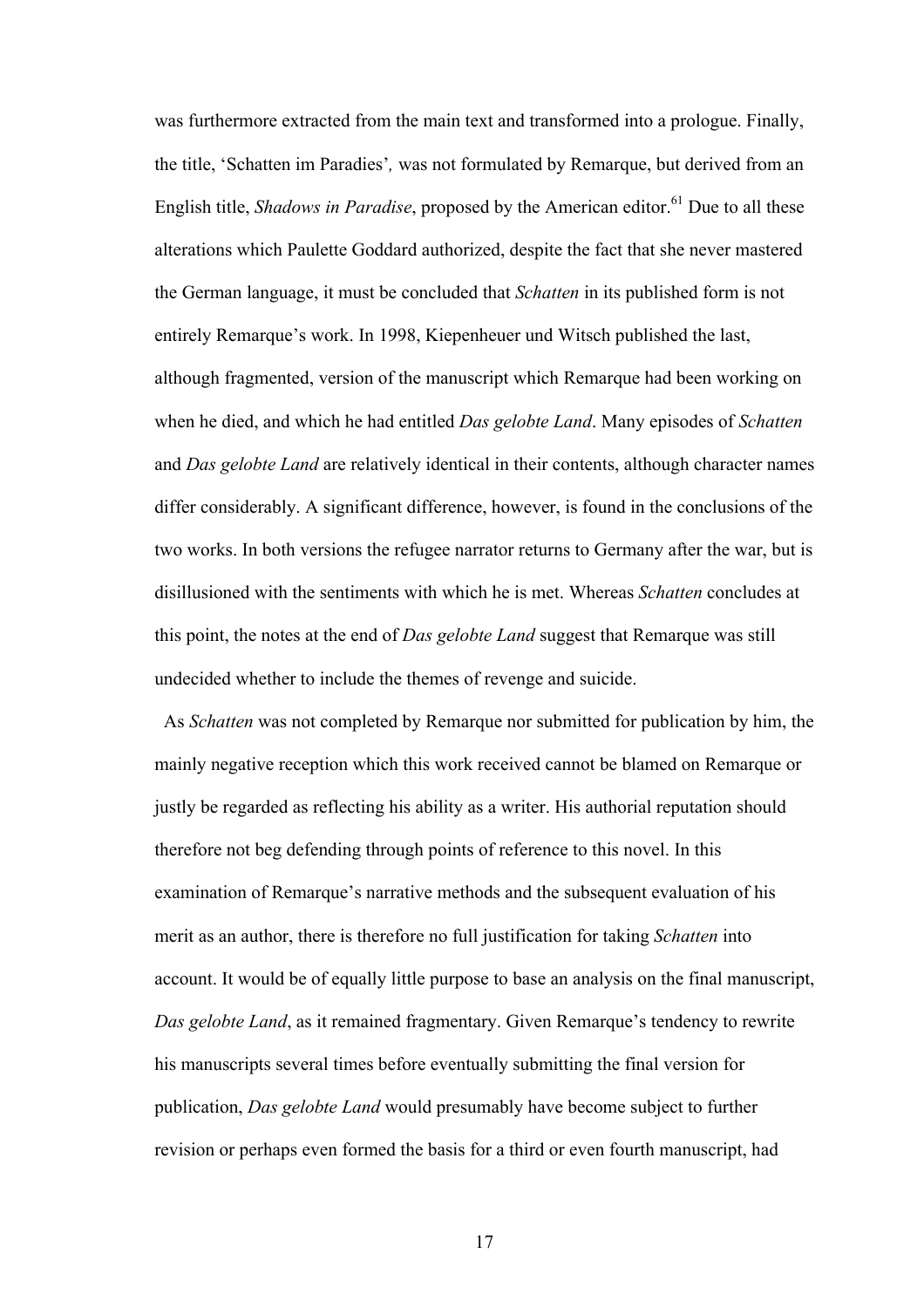Remarque's health allowed it. Comments on *Schatten* are therefore restricted to occasional references for comparative purposes.

 In addition to the fourteen novels, Remarque wrote a large amount of short stories, essays and reviews, and even ventured into different literary areas such as those of poetry and cartoon strips. His experimentation with this variety of literary genres took place mainly in the 1920s and was chiefly the result of his employment at the *Echo Continental* and *Sport im Bild*. However, after his breakthrough with *Im Westen*, the novel took precedence as Remarque's preferred literary medium. The short stories and essays he did write parallel to the *Hauptwerk* concentrated on the same issues as his novels: situations of crisis and their victims. In the early 1930s, Remarque produced the six short stories which now constitute the publication *Der Feind*. These narratives emerged from a contract with the American news agency *United Press* which bound Remarque to deliver the mentioned short stories alongside the novel *Der Weg*. In 1930, three of the six stories were printed in *Collier's Weekly*. The remaining three followed the year after, but they did not appear in book form (or in German) until 1993, when Kiepenheuer und Witsch published them under the title of one of the short stories, *Der Feind*. Another compilation, *Ein militanter Pazifist*, appeared in 1994. This book contains essays and interviews of which a central theme  $-$  as the title suggests  $-$  is Remarque's pacifist standpoint. Two additional compilations, *Das unbekannte Werk, Band I-V* and *Herbstfahrt eines Phantasten* followed in 1998 and 2001 respectively. The latter contains a wide variety of short stories, essays and reviews, almost all of which are also in volume four of *Das unbekannte Werk*. This five volume publication was brought out in connection with Remarque's centenary in 1998. Volume one holds the three early, and relatively unknown, novels: *Die Traumbude*, *Gam* and *Station am Horizont*. The manuscript, *Gelobte Land*, which Remarque was working on when he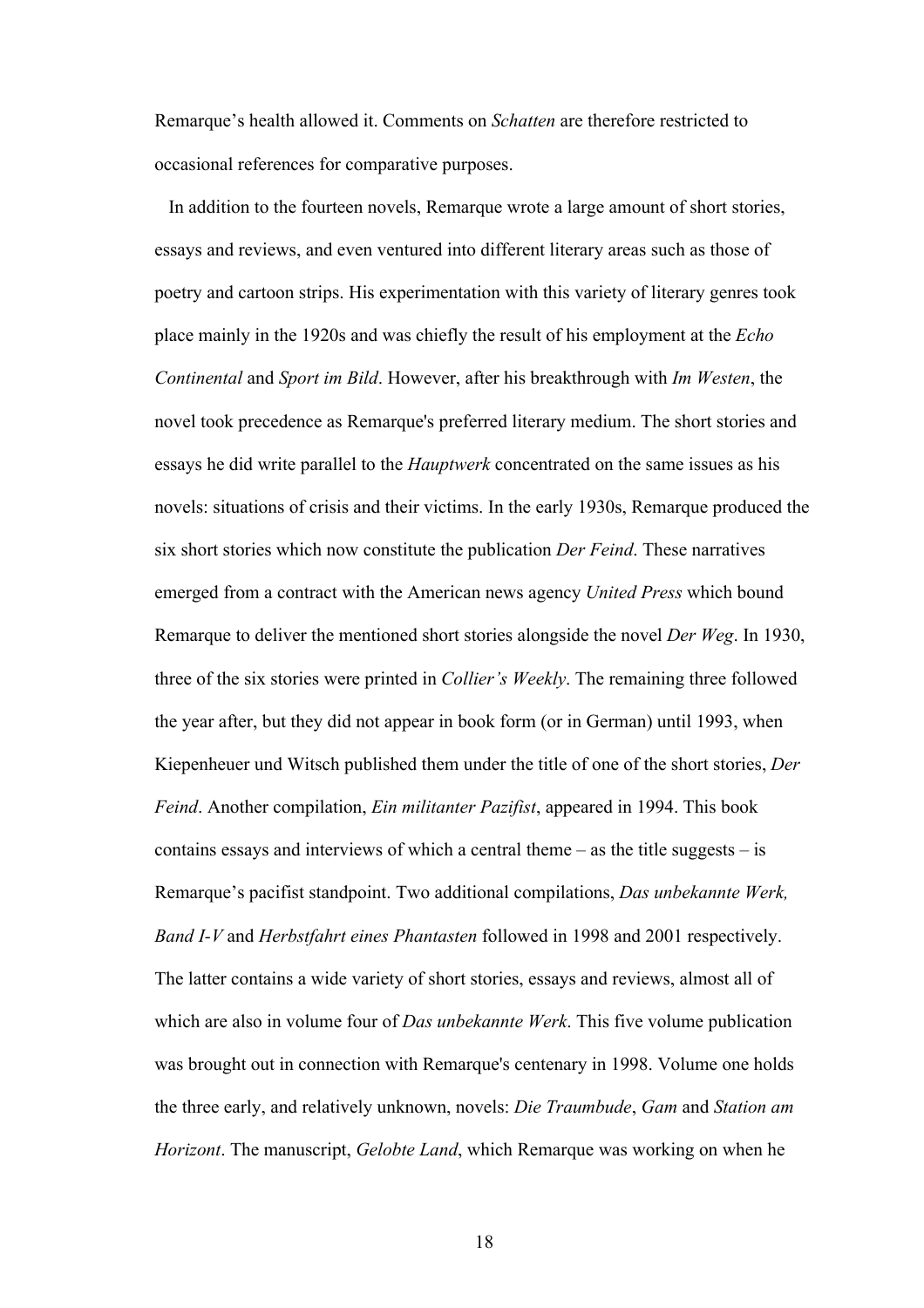died, is contained in volume two. In the 1950s, Remarque had created a film script based on Judge Michael A. Musmanno's report, *Ten Days to Die*. This report portrays the final phase of the Second World War as experienced from within Hitler's underground air-raid shelter in the vicinity of the *Reichstag*. 62 Remarque's draft of the film script, *Der letzte Akt* and the play, *Die letzte Station*, comprise volume three of *Das unbekannte Werk*. 63 Volume four contains short stories, essays, poems and the cartoon strip, *Die Contibuben*, to which Remarque delivered the text whilst working for *Echo Continental* in Hanover. The fifth and final volume contains a selection of private writings in the shape of Remarque's written correspondence and his diaries.<sup>64</sup> Much material overlaps in the publications *Der Feind*, *Ein militanter Pazifist*, *Herbstfahrt eines Phantasten* and *Das unbekannte Werk*, but apart from *Der Feind*, each compilation also holds material which is excluded from all the others.

Although these publications allow us to explore a part of Remarque's oeuvre which has remained relatively unknown to the wider readership, it is questionable whether the author would have welcomed their discovery. In a television interview conducted by Friedrich Luft in 1965, for instance, Remarque expresses relief at the fact that his early writings had seemingly been consigned to oblivion. Referring to the time before his breakthrough, Remarque states: 'Davor habe ich ganz anders geschrieben, und zwar ziemlich dumm. […] Ich bin ganz froh, daß sie [the writings prior to *Im Westen*] vergessen sind'.<sup>65</sup>

 Viewed in isolation, the *Frühwerk* is indeed of little literary worth, aside from the fact that it testifies to the learning process Remarque underwent during the 1920s.<sup>66</sup> Schneider states: 'Auch heute noch beginnt Remarques Werk für die breite Öffentlichkeit mit *Im Westen nichts Neues*, dem Welterfolg, der quasi aus dem Nichts kam. Wenn überhaupt, gab es davor "Versuche", die getrost zu vernachlässigen und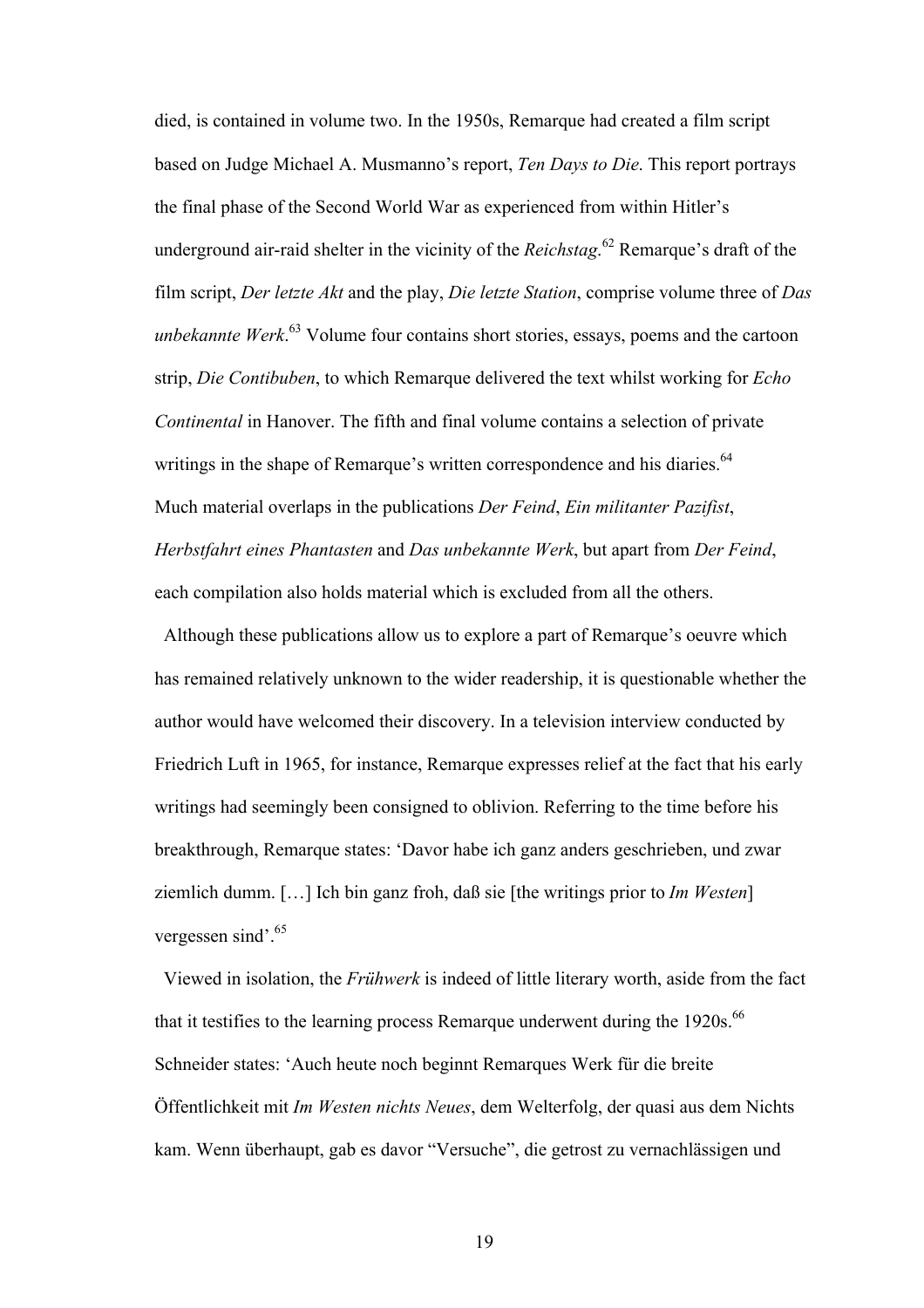noch weniger Gegenstand öffentlichen oder gar wissenschaftlichen Interesses sind'.<sup>67</sup> The *Frühwerk* will therefore largely be excluded from this study, which instead will focus on the ten novels from *Im Westen* to *Lissabon*. Parallels or contrasts to other aspects of the oeuvre will, of course, still be highlighted where relevant. The *Hauptwerk* has been selected as the subject for analysis on the basis of this study's aim to refute Remarque's classification as an author of *Trivialliteratur*. This negative labelling originates in the *Hauptwerk* alone, since all Remarque's other writings remained relatively unknown and unavailable until Kiepenheuer und Witsch began to re-publish them in the 1990s.

 Remarque's success with novels which appear to be formally relatively simple certainly contributed to his work being spurned as 'Trivialliteratur, Unterhaltungsprose, Kolportage, Kitsch gar'.<sup>68</sup> However, there is indication that the form alone did not instigate this, but that political and ideological opposition as well as envy within the profession likewise contributed to the rejection of Remarque as an author of lowbrow literature.<sup>69</sup>

 With the release of *Im Westen*, Remarque rapidly gained fame as the novel's sales figures went through the roof. Major, German authors such as Thomas Mann and Arnold Zweig subsequently exhibited hostility towards this professed debut author who, in comparison to them both, had a much less complex authorial style. Traces of envy, concealed behind expressions of contempt, can be found in letters and private journals of some of Remarque's contemporaries. Thomas Mann, for instance, refers to Remarque as 'minderwertig' on a number of occasions,70 and after the release of *Im Westen*, Arnold Zweig allegedly called both this novel and Ludwig Renn's *Krieg* '"gute" Dilettanten-Romane', '"gut" mit herablassender Färbung'. Zweig even suggested: 'Remarque hätte aus seinem Buch sogar einen großen Roman machen können'.71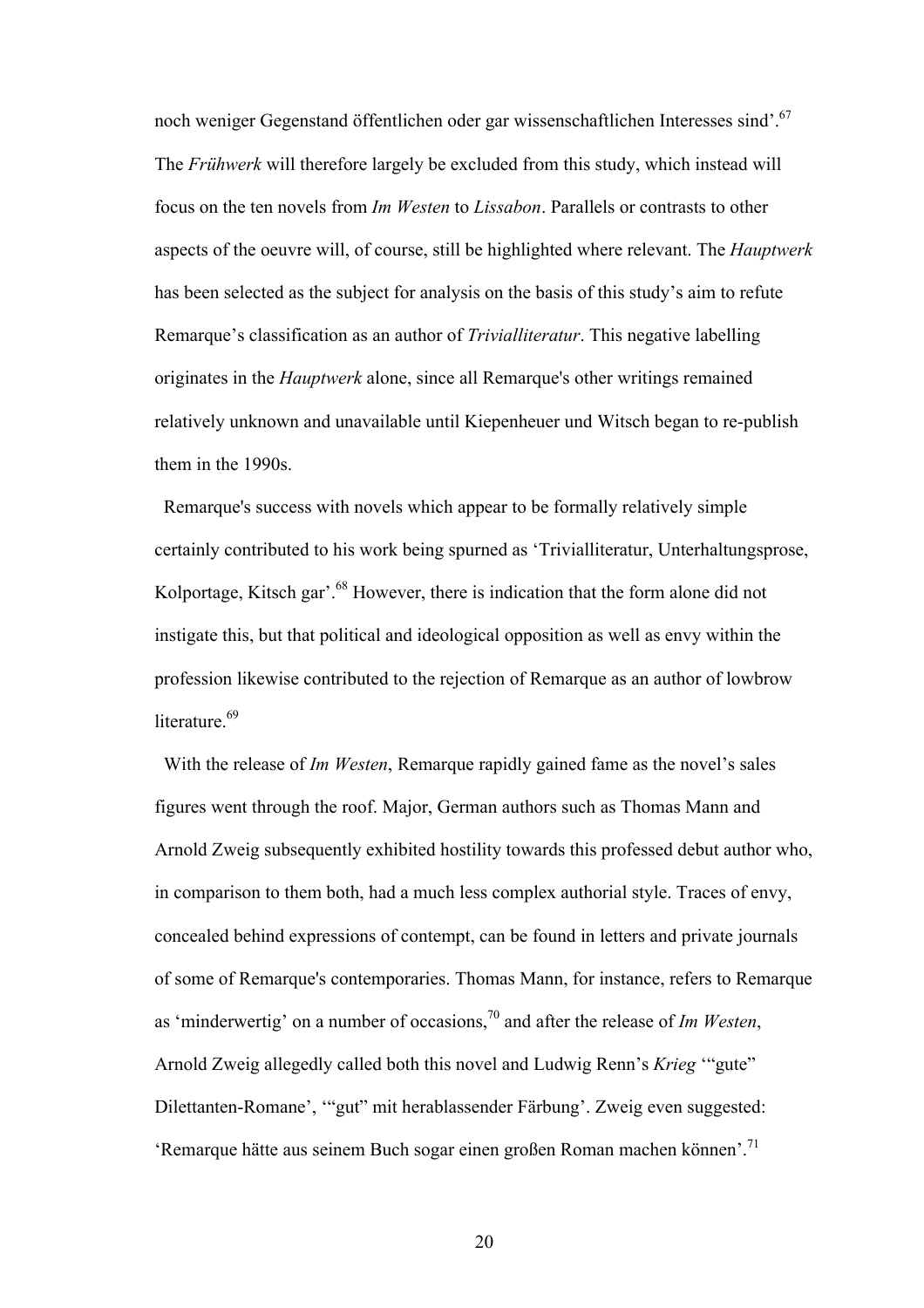During the Second World War, Remarque again attracted envy. Whilst in exile, he was able to maintain his previous, comfortable lifestyle, whereas many, internationally less known, German authors in exile struggled to make a living. Bertolt Brecht belonged to the latter category and, perhaps predictably, found Remarque's extravagant lifestyle objectionable. He mentions Remarque in his private journal in which, after an encounter at a social gathering, he sarcastically describes Remarque's arrival at the party. The latter is reportedly wearing a tuxedo and is accompanied by a Hollywood star. Brecht notes: 'r [emarque] ist im smoking, sieht aus wie hans heinz ewers, und irgend etwas fehlt mir an seinem gesicht, wahrscheinlich ein monokel'.72 A number of Remarque's colleagues evidently found the degree of his fame as well as the privileges it brought him unwarranted and, as the above comments suggest, negative and condescending murmuring thus typically surrounded Remarque's name within the literary community.

 In German public discourse, Remarque and his novels were also much debated, and the discussions were more often political than literary. This was not least because Remarque, in *Im Westen* and also in many of his following novels, wrote on controversial topics which provoked strong reactions. The widespread antipathy towards the views conveyed in the novels was subsequently projected on to Remarque's authorial abilities, which were questioned or even discredited.

 The difference in response to Remarque's novels in- and outside of Germany testifies to the effect politics exercised on the reception. *Im Westen* and *Der Weg* were largely greeted positively by American reviewers, whereas a considerable proportion of German critics expressed open opposition. The difference presumably rests in fact that Germany was directly engaged with the contents of these two works, whilst the uninvolved Americans could assume a relatively objective stance and judge the books on their literary merits rather than on their ideological message. A similar reception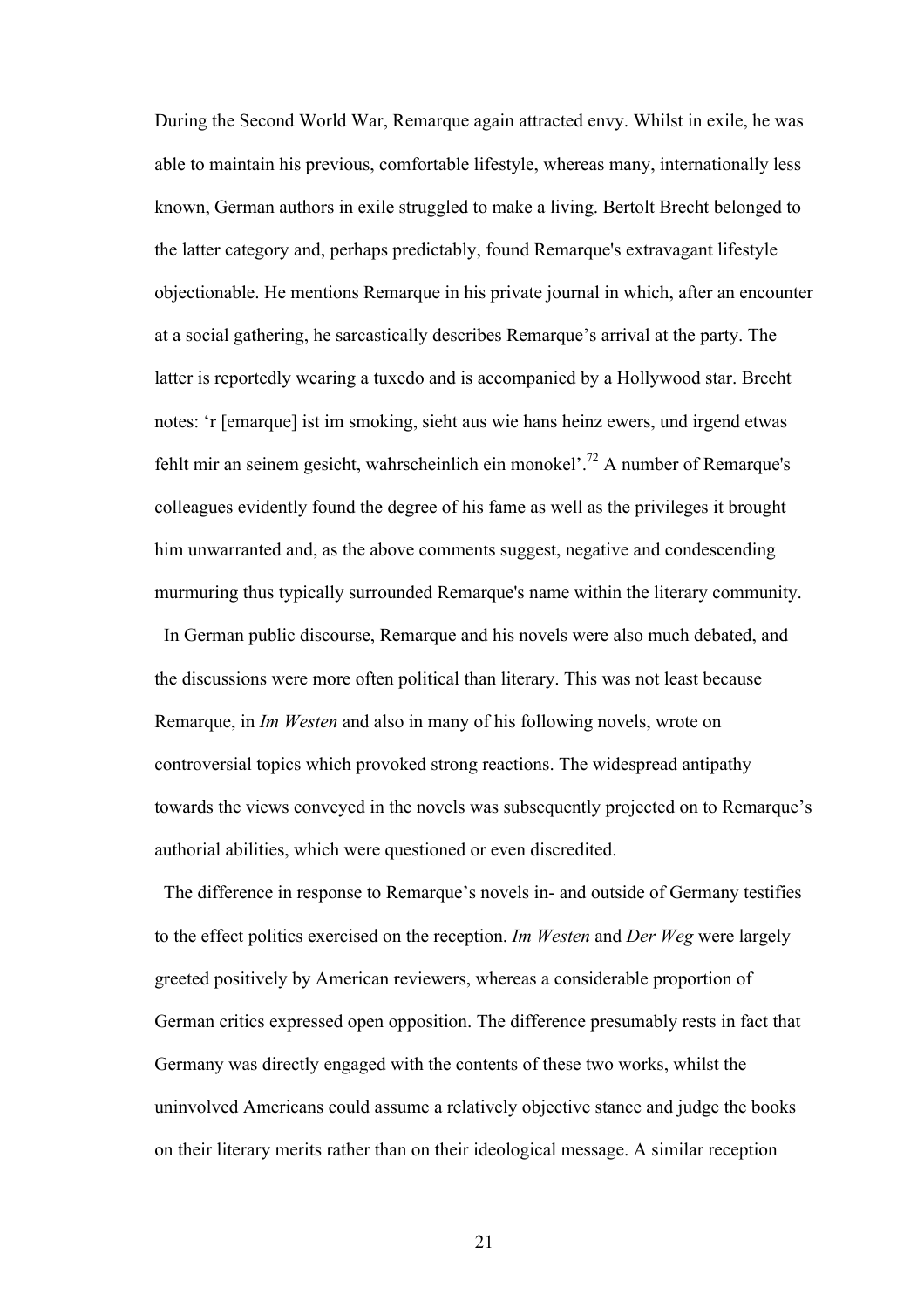pattern characterized other Remarque novels. *Funke Leben* and *Zeit zu leben*, which treat the topic of the Second World War, also found an overall positive reception abroad, whereas Germany exhibited hostility, despite the omissions and alterations which had been made to the German editions, particularly to *Zeit zu leben*. The reception of the individual novels will be incorporated in the following chapters. In the novels of the Second World War, Remarque's portrayal of the German people offended many of his former fellow countrymen who wished to forget their own more or less active role in the National Socialist regime. Recognizing themselves as the main target of the author's indignation, these people subsequently struggled to remain unbiased in relation to Remarque's novels. Understandably, Remarque therefore received more impartial – and more positive – criticism abroad.

Along with all the other former German citizens who had been disenfranchised during the National Socialist period, Remarque's German citizenship was never revalidated (an application was required in order to regain citizenship and Remarque refused to submit one), but perhaps as a gesture, in the 1960s, the author was awarded both the *Möser-Medaille* from the city council of his hometown, Osnabrück, and the *Großes Verdienstkreuz* from the West German government. In addition, the Swiss municipalities, Ronco and Ascona, declared Remarque an honorary citizen and he was furthermore granted membership of the *Deutschen Akademie für Sprache und Dichtung*. In 1968, a street in Osnabrück was named after Elfriede Scholz, and posthumously, in 1975, Remarque too had this honour as the *Karlsring* in Osnabrück was renamed the *E.- M.-Remarque-Ring*. 73 Finally in 1991, the *Erich Maria Remarque-Friedenspreis* was created. In the memory of the author, this money-prize is awarded every second year for literary, journalistic or scientific work related to the theme of 'innerer und äußerer Frieden'.74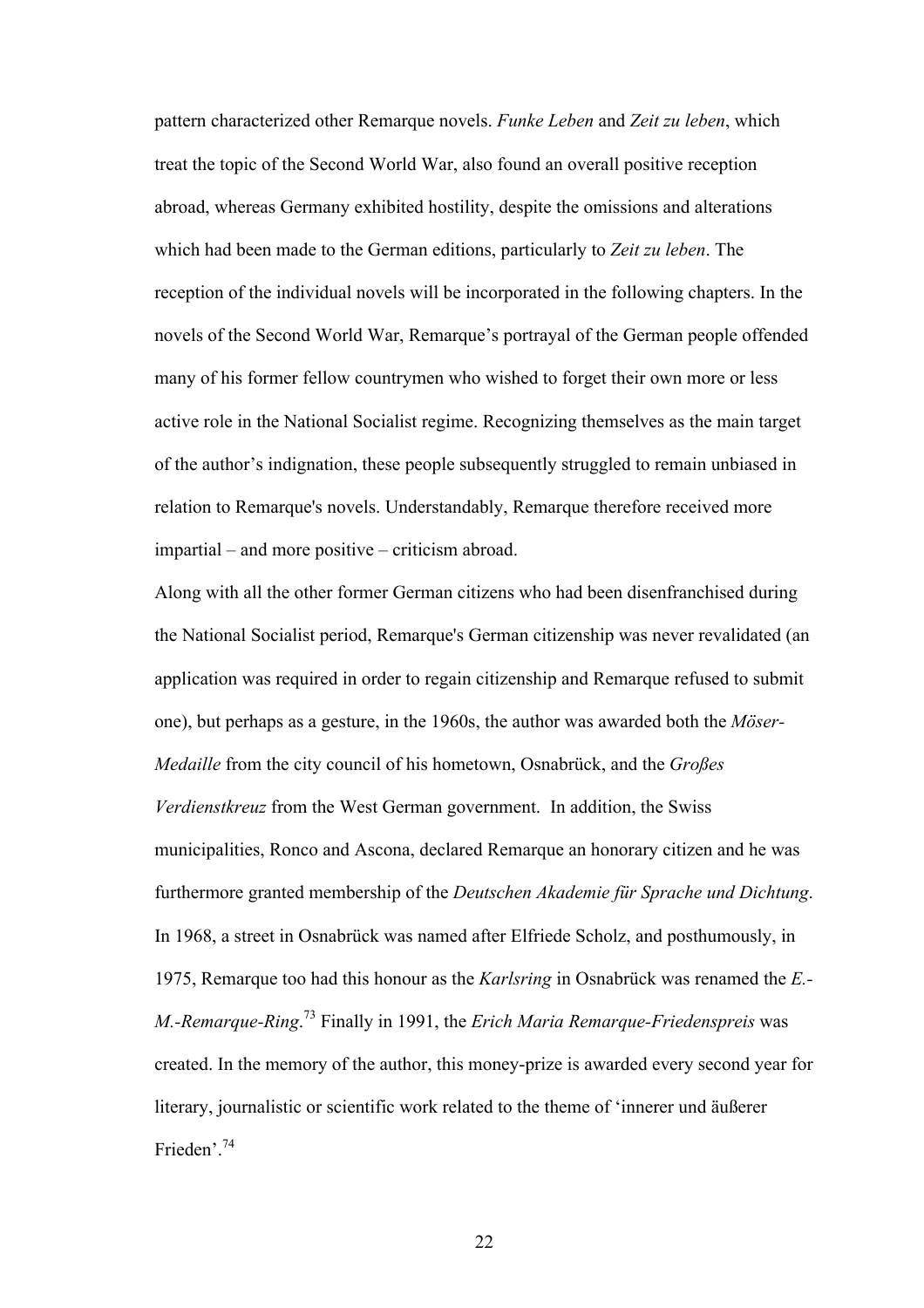Negative vibrations have adhered to Remarque's name in Germany, which perhaps explains why the author has remained known as an *Unterhaltungsautor*. Moreover, until recently, Remarque's work remained the subject for researchers predominantly outside of Germany.

 However, attitudes have started to change, and particularly the last ten to fifteen years have witnessed increased interest in Remarque's novels, also amongst German academics.<sup>75</sup> Discourse on Remarque, his life and oeuvre has, for instance, been encouraged through the publications of the *Remarque Jahrbücher* and the - likewise annual – *Krieg und Literatur*. Aside from these journals, other measures have been taken to spread awareness of Remarque's work. In 1989, for instance, the *Erich Maria Remarque-Archiv* in Osnabrück was established. This archive, which in 1998 was renamed *Erich Maria Remarque-Friedenszentrum*, comprises an array of materials relating to Remarque. It has become the chief collection in the world and is an invaluable information store for researchers of the author and his oeuvre. Many original documents are, however, contained in the Fales Library at New York University to which Paulette Goddard left Remarque's entire estate. In addition, activities such as lectures and exhibitions are arranged by the *Remarque Gesellschaft Osnabrück* which was founded in 1986.<sup>76</sup> It is also noteworthy that contemporary researchers are more detached from the historical events Remarque focused on in his novels, and that this undoubtedly has had an objectivizing and, for Remarque, positive, effect in relation to the continued assessment of his novels. Nevertheless, prejudices still dominate the view on Remarque's authorial skills and these can only be fought through detailed research on the works that gave rise to that attitude. By examining the form of Remarque's novels, this study therefore aims to show that even though Remarque's books were (and still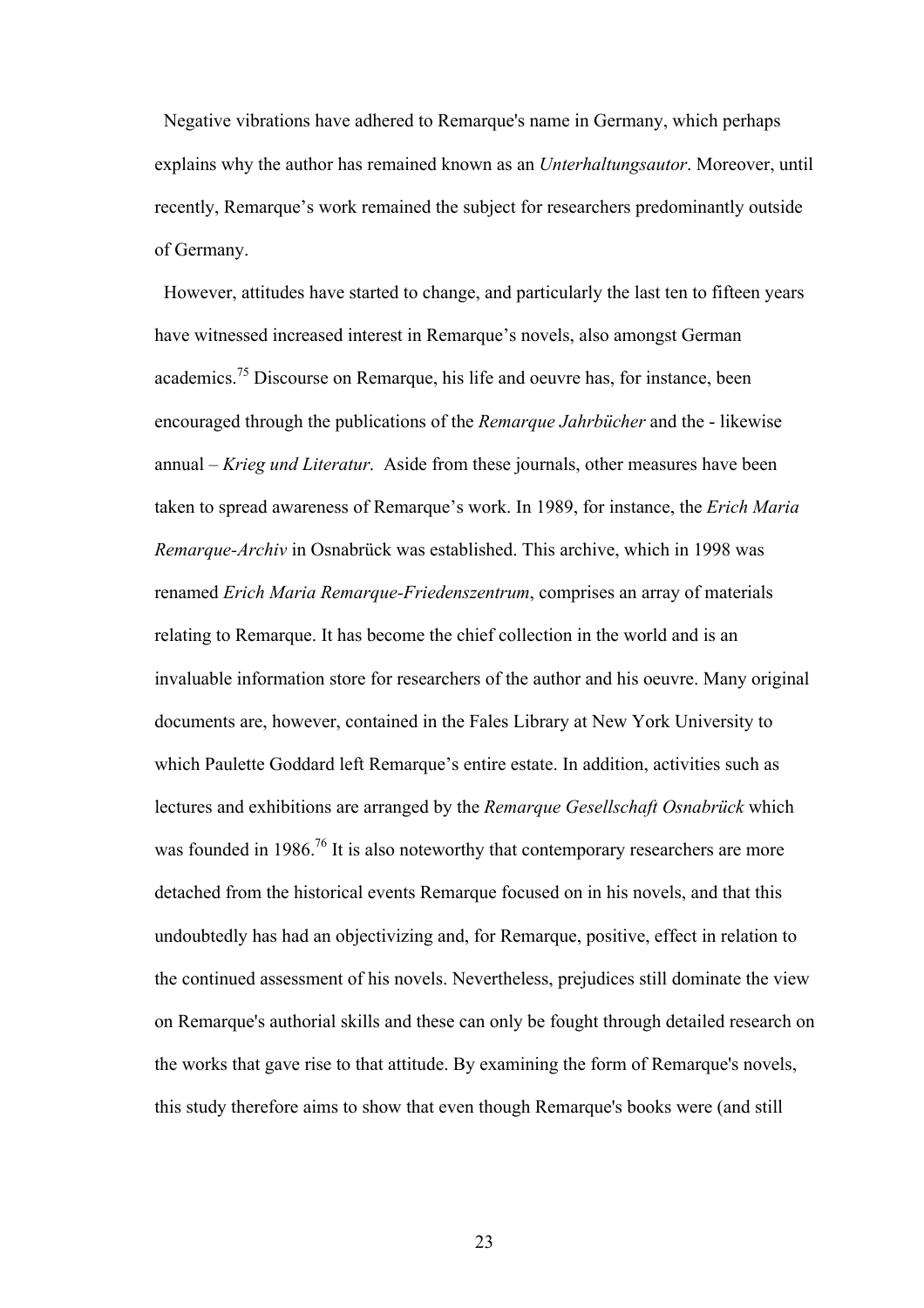are) popular, they are nevertheless of considerable, literary substance and should not be discarded as *Trivialliteratur*.

 The terms for lowbrow literature are impressively numerous in German and include expressions, such as *Plüschlektüre*, *schlechte Volksliteratur*, *Mülleimer*- and *Pfefferdütenliteratur*. 77 Remarque's name is, however, generally seen in combination with the more common terms of *Trivialliteratur* and *Kolportage*. In order to repudiate this view on Remarque, the classification itself – *Trivialliteratur* – needs illuminating. German dictionaries define *Trivialliteratur* as 'nur der Unterhaltung dienende, anspruchslose, inhaltlich u. sprachlich oft minderwertige Literatur'78 and 'meist als künstlerisch wertlos erachtete Unterhaltungsliteratur'.79 *Unterhaltungliteratur* is described as 'Literatur zur Unterhaltung [...], ohne Problematik u. tiefgründige Gedanken'.80 Peter Nusser proposes a similar description of the genre: 'So verbindet sich mit dem Begriff Trivial nicht nur die Vorstellung des allgemein Bekannten, Gewöhnlichen, Abgegriffenen, sondern auch die des Einfachen und Unkomplizierten'.<sup>81</sup> In the context of Remarque, a particularly apt definition is found in a Danish work on literary history, *Litteraturhåndbogen*. This work suggests that 'whilst the highbrow literary text can ordinarily be read and reread and still create new insights, *the lowbrow literary text is a commodity item which is used up after a single reading*'.82

 The term *Trivialliteratur* clearly has negative connotations – not least because it functions as an antonym to *Hochliteratur*, which generally refers to quality literature of high aesthetic value. In addition to the actual work itself, aspects such as its reception and the author's intention are likewise determining factors in its classification as either high- or lowbrow literature. Whereas *Hochliteratur* is generally regarded a product of conscious, artistic endeavour, *Trivialliteratur* hardly passes as *Kunst*. Indeed, as the Danish definition above suggests, its commodity value may be the author's chief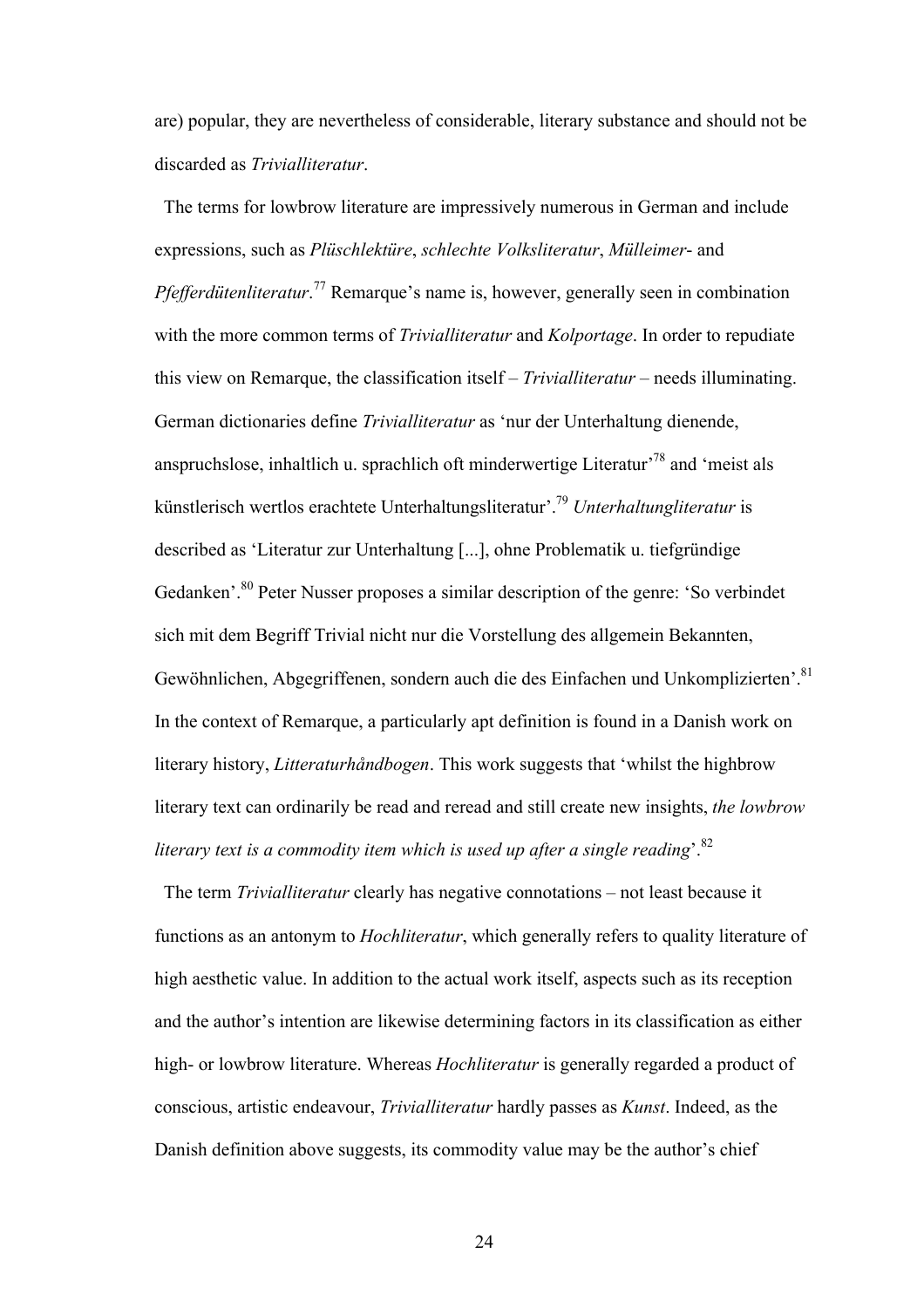motivation. This, however, does not mean that high sales figures, as for instance those of *Im Westen* or *Arc de Triomphe*, denote literary inferiority, although such a tendency has been registered as characteristic of German literary criticism: '[Es ist] gerade unter deutschen Kritikern oft die Gewohnheit, einen schwer verständlichen Autor, der selbst einfache Gedanken kompliziert auszudrücken versteht, höher zu werten, als den Autor, der komplizierte Gedanken in verständlicher Form zu formulieren weiß.'83 Almost all major studies on Remarque expresses disbelief that a tag of triviality continues to adhere to Remarque's name. However, only few offer an actual argument against the classification. Sternburg looks to the themes of the novels for an answer. He questions whether the issues of the works – exile, war and notably the Holocaust – can justifiably be labelled trivial.<sup>84</sup> This line of argument is, however, not infallible, as these themes and especially that of war are indeed not uncommon in, what might be termed, trash novels. This study will therefore seek to take a different approach. It will consider the *formal* qualities of the novels and thereby not only show that although the style appears simple, this is part of Remarque's conscious narrative technique, but also that Remarque's novels have more to offer than merely a single reading.

Literary criticism can be divided into extrinsic and intrinsic methods of study.<sup>85</sup> The latter can be separated into content and form, and form can be further sub-divided into a number of individual elements which all have an impact on the overall work. There is no definite border between these different elements, and this study – although focussing on the perspective – will subsequently venture into also other areas of the form. This will not only add to the understanding of the narrative perspective, but will also provide insight into the consideration Remarque has given to individual aspects of his novels. The form will furthermore be viewed in context of the contents, so that Remarque's awareness of their relationship will be brought to light. Whereas most Remarque studies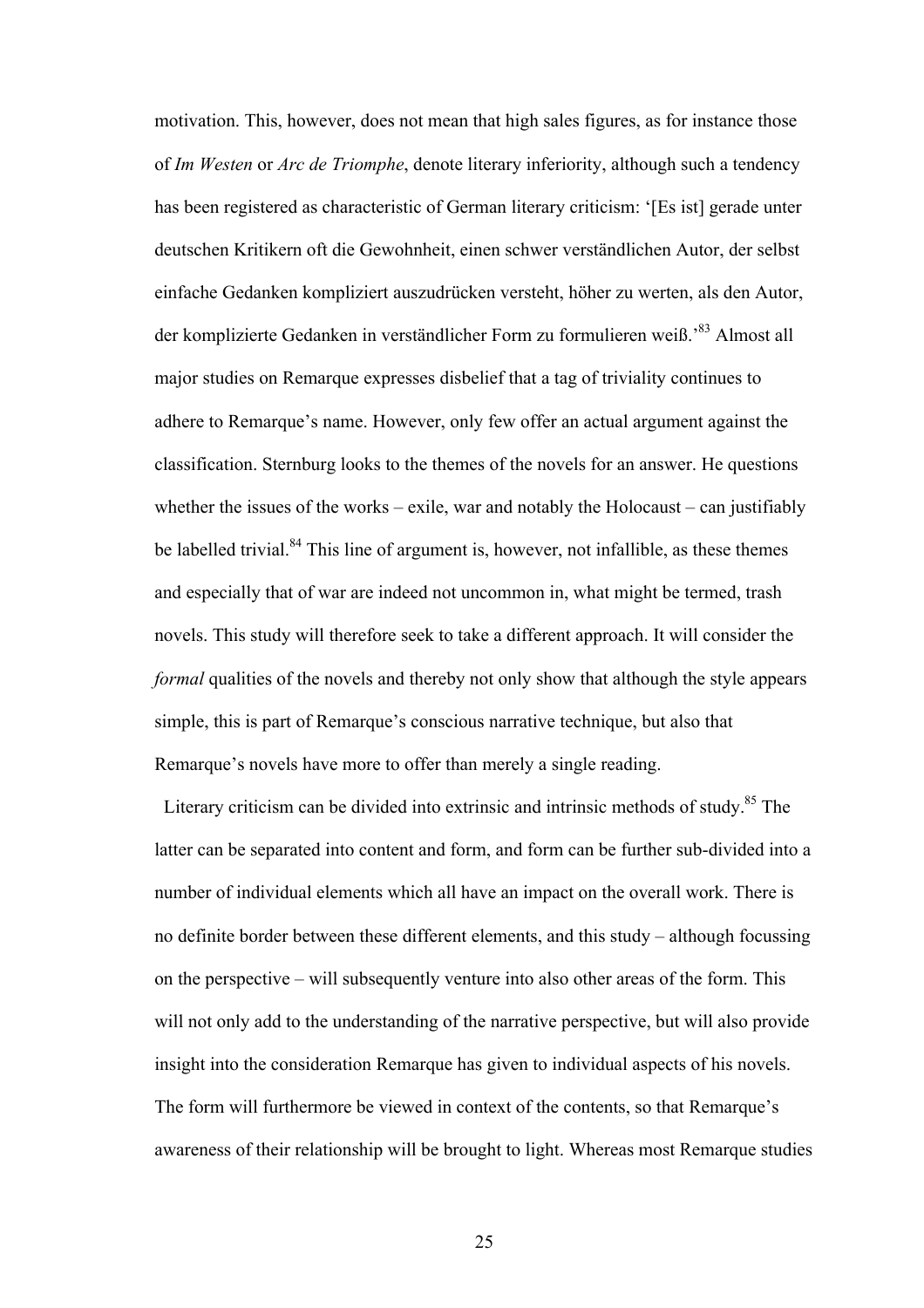merely express disagreement with the *Trivialliteratur* label but offer no arguments to counter this view, this study aims to produce a less subjective argument based on the texts themselves and, thereby, to convey the novels' true literary merit.

 There is an array of works exploring and promoting different approaches to literary criticism. Many of these are, however, repetitive in contents. Hence, although acknowledging also other works such as Wayne C. Booth's *The Rhetoric of Fiction*, Bennett and Royle's *Introduction to Literature, Criticism and Theory*, Warren and Wellek's *Theory of Literature*, and Forster's *Aspects of the Novel*, this study will first and foremost base its analysis on Boa and Reid's detailed work on narrative strategies in the German novel, *Critical Strategies: German Fiction in the Twentieth Century*. 86 The preference for this work is due to its thorough outlining of the various elements comprising the form, but also to its attention to the interdependence of the elements and how they in unison create a whole – the novel.

 Boa and Reid view the novel as consisting of structural elements which affect the work in its entirety, and textural elements which have only local impact. The aspects which have bearing on the structure include point-of-view, time, patterns and space. Texture, in contrast, is created by register, narrative and dialogue, imagery and tone. It should, however, be noted that the textural elements at times exceed their otherwise solely local impact, and instead pervade the entire work. They do, in other words, occasionally take on structural qualities.

 The narrative perspective is, in many respects, of particular importance to a literary text. It generally determines how a story is presented and it is thus closely connected to the contents. However, formal elements – structural and textural – likewise widely depend on the point-of-view. The nature of their application would therefore presumably be subject to alteration, if a different narrative perspective was introduced.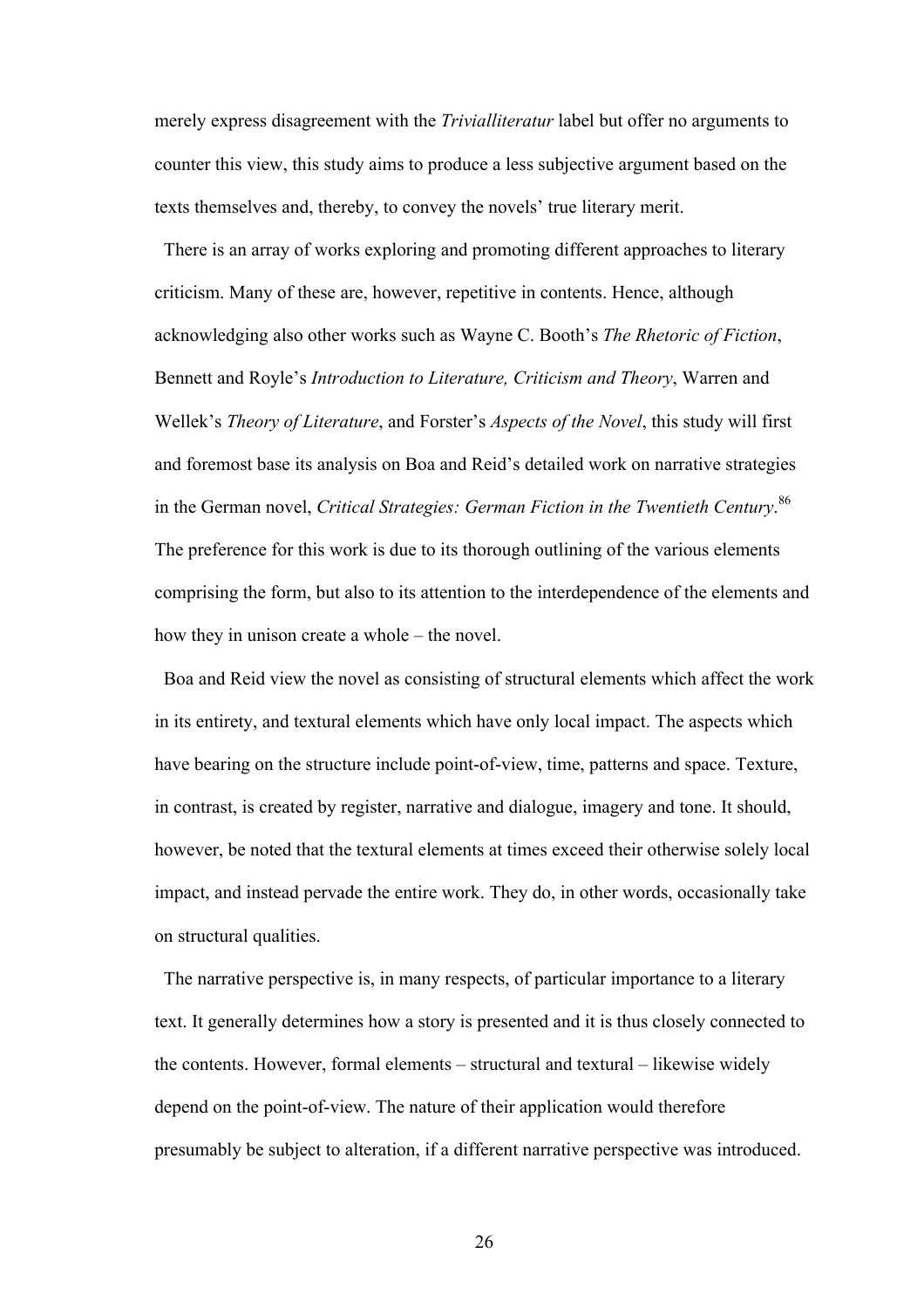The point-of-view is thus a key element in relation to both the novel's content and its form, and for this reason, it will be given precedence in this study.

 Considering the extent of Remarque's commercial success, the amount of secondary literature available on his oeuvre is relatively low – a testimony of the persistence of the *Trivialliteratur*-tag. Darina Popstefanova expresses surprise about the continued neglect of Remarque:

> Mit Überraschung stellt man fest: In der breitgefächerten Auswahl von Prosawerken unseres Jahrhunderts von Arthur Schnitzler über Max Mell und Ernst Penzoldt bis zu Franz Xaver Kroetz wird der deutsche Schriftsteller Erich Maria Remarque einfach ausgeklammert. Verwundert sucht man nochmals im Namensverzeichnis, doch vergebens. […] Nicht einmal *Im Westen nichts Neues* entspricht dem hohen literarischen Anspruch der Autoren des Handbuches.87

 The few major studies that do exist on Remarque relate to his life, the themes of his novels and their reworking into films. The formal qualities of his work, however, have been widely neglected and are mostly mentioned only in passing.<sup>88</sup> Such general studies include titles by Alfred Antkowiak, Christine Barker and R. W. Last, Richard Arthur Firda, Harley U. Taylor, C. R. Owen, Hans Wagener, Mariana Parvanova, Haim Gordon, Heinrich Placke, Bernhard Nienaber and, soon, also Brian Murdoch.<sup>89</sup> Also Wilhelm von Sternburg's recent Remarque-biography explores the novels in considerable detail. However, several of these studies contain basic mistakes which leave an impression of unreliability. $90$ 

 Amongst the major Remarque studies, Antkowiak makes possibly the most interesting observation in relation to the narrative perspective. He suggests a connection between shifts in the narrative perspective and the themes explored by Remarque in his novels.<sup>91</sup>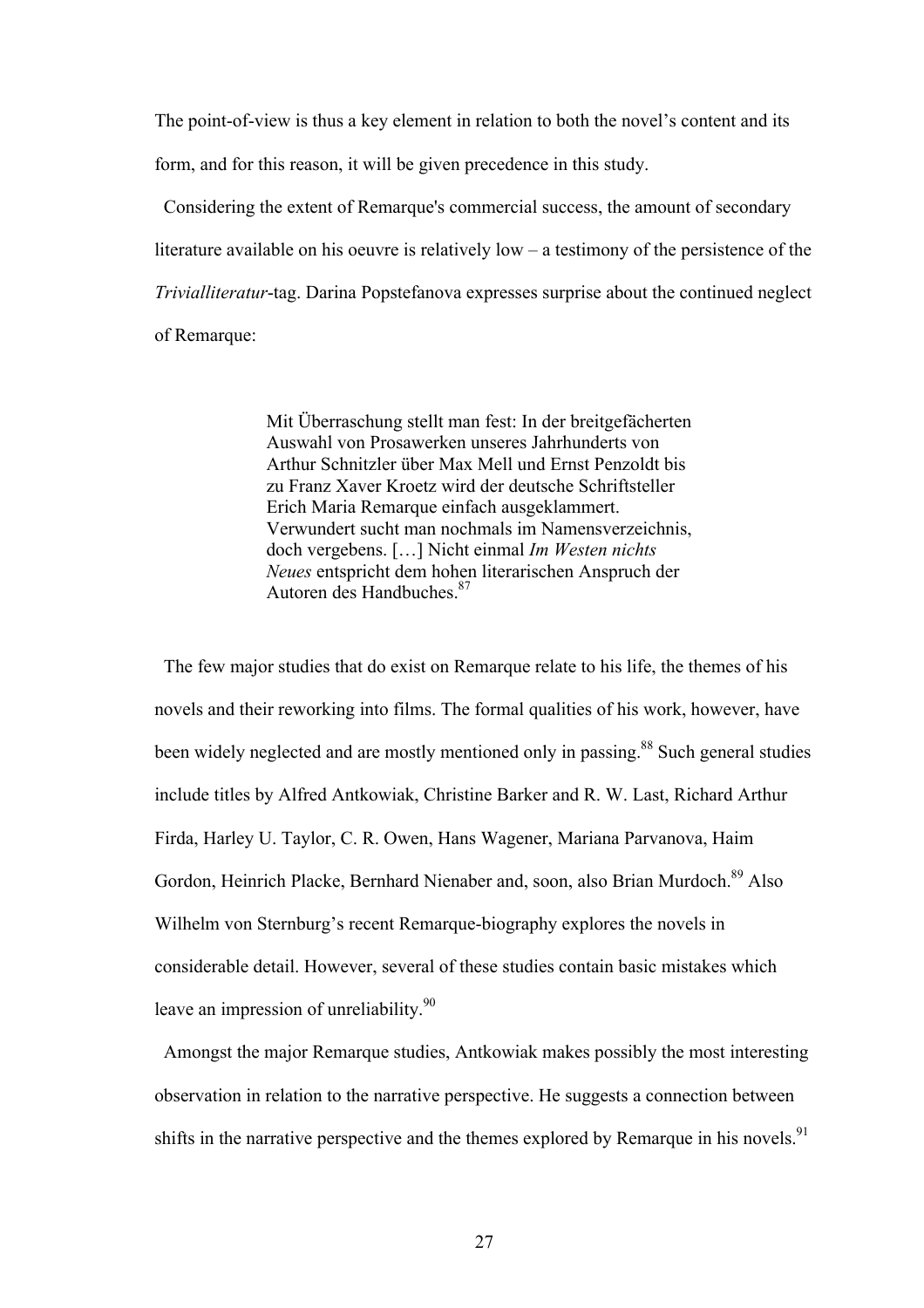He further proposes that whenever the author delves into a new theme, this is accompanied by a shift also in the narrative perspective. He states that *Im Westen*, *Der Weg* and *Kameraden* examine issues related to the 'lost generation', and proposes that Remarque applies a first person perspective, because these novels are based on 'Erfahrungswirklichkeiten […], deren Wurzel eigenes Erleben ist'.92 Antkowiak views the following novels, *Liebe Deinen Nächsten*, *Arc de Triomphe*, *Funke Leben* and *Zeit zu leben*, as revolving around an anti-fascist theme. In contrast to the three preceding novels, these four are written from a third-person perspective. This narrative approach creates a certain distance between the reader and the story, and Antkowiak regards the newly acquired distance a reflection of the fact that Remarque only experienced the build-up to and the Second World War as a spectator in exile.

 Antkowiak's theory falters towards the end of the *Hauptwerk*. Whereas the exile novel, Lissabon, employs a framework structure and, essentially, two first-person narrators, *Liebe Deinen Nächsten* and *Arc de Triomphe* also revolve around the refugee topic, but are both narrated in the third person.

 Antkowiak is the only critic who searches for a logical pattern between the narrative perspective and the themes of the novels, although other critics too have interpreted Remarque's use of an *Ich-Erzähler* in his First World War novels as the result of their autobiographical elements.<sup>93</sup> Nevertheless, Remarque incorporates aspects from his own life into, basically, all of his novels, and the argument is thus not infallible.

 In addition to the principal studies on Remarque, there are a number of literary critical essays on the author and his writings, of which a decided majority are concerned with *Im Westen*. These are mainly occupied with the novels' content, and only a few of them consider any aspects of the form. Murdoch's *Narrative Strategies in Remarque's 'Im Westen nichts Neues*', is an exception as it explores the techniques (the perspective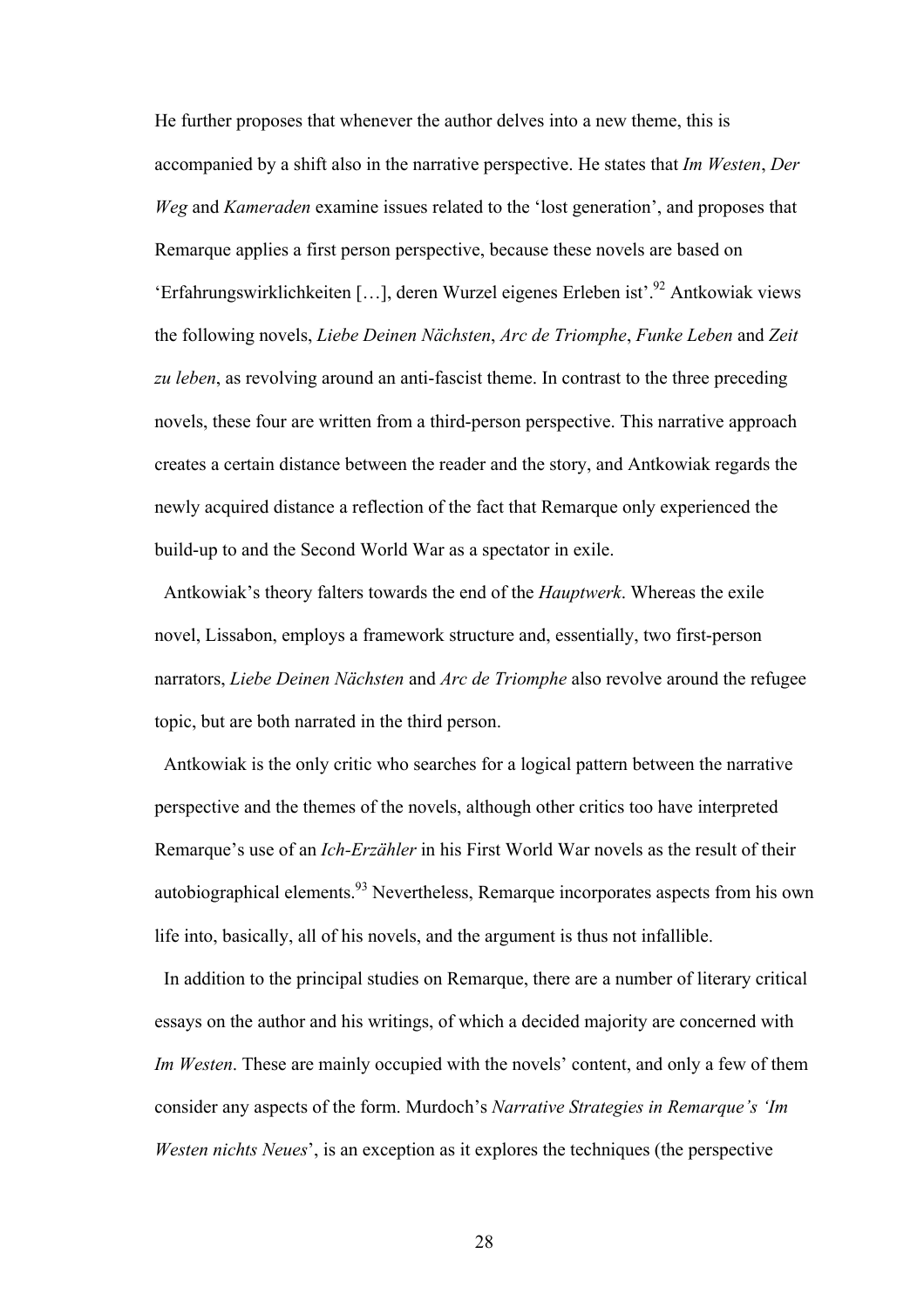included) which Remarque applies in *Im Westen*. 94 In other studies of Remarque's novels, however, the narrative perspective is an area which has remained largely unexplored or, when acknowledged, its significance has been underestimated, at times, resulting in misunderstandings. It has been claimed, for instance, that *Im Westen* and the immediately succeeding novels are written in the first person *singular*, 95 despite the fact that *Im Westen* opens with the plural pronoun 'wir'. Such interpretations discount Remarque's technique of interweaving singular and plural first person pronouns in this novel. In the case of *Im Westen*, the interchanging 'ich' and 'wir' is, as Murdoch has shown, a vital part of Remarque's conveyance of the understanding of the protagonist's psyche and thus to the understanding of the work as a whole. Other essays note the changing perspective, but do not elaborate on the matter. This is for instance the case in Harald Kloiber's otherwise insightful essay on structural and textural elements in *Im* Westen,<sup>96</sup> and also in John W. Chambers II and Thomas F. Schneider's contribution to the recent *Text+Kritik* volume on Remarque. The latter essay proposes that *Im Westen*'s protagonist, Bäumer, refers to 'wir' more often than 'ich', but fails to comment further on this.<sup>97</sup> There are numerous equally vague references to the narrative perspective of *Im Westen*. In fact, apart from Murdoch, M. Travers delivers the most insightful interpretation of the use of personal pronouns in *Im Westen*. 98 In his chapter on this novel, Travers approaches the narrative perspective from a different angle compared to Schneider and Chambers, in that he considers, not the frequency with which the singular and plural personal pronouns occur, but rather *where* in the story Bäumer presents himself as an individual, and *where* he narrates from a collective point-of-view. Although focusing on a different formal element – in this case, imagery – Howard M. De Leeuw's Master's thesis *The Function of Simile in Remarque's "Im Westen nichts Neues"* is not irrelevant. Unlike most critics of Remarque, De Leeuw carries out a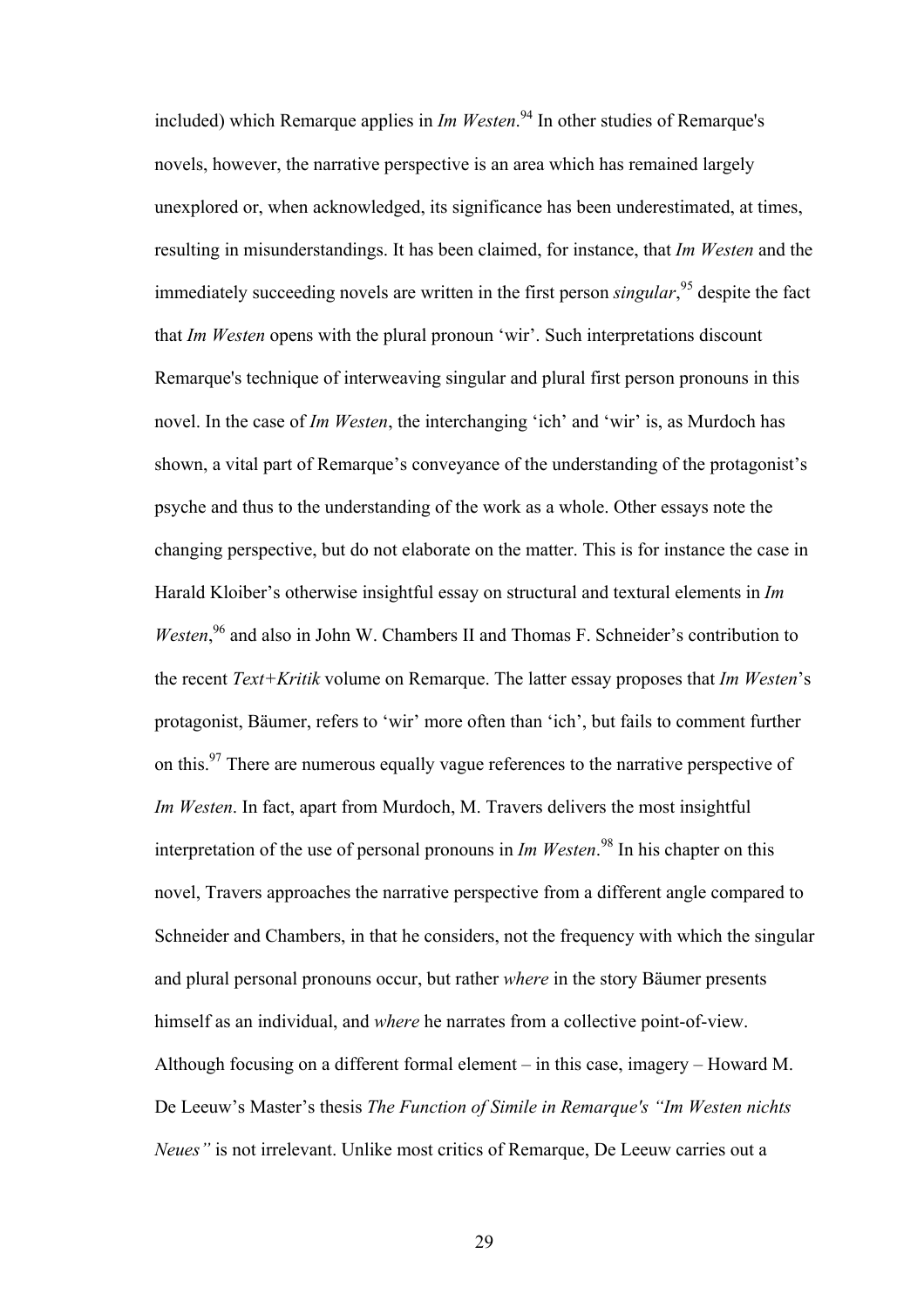formal analysis and thereby shows that even *Im Westen*, which dominates a vast majority of literature on Remarque, is far from fully explored. As they have attracted less interest, the same can naturally be said also about the other novels. De Leuuw's study has remained unpublished, but an essay based on his thesis can be found in the *Remarque Jahrbuch* of 1994.<sup>99</sup> With regards to *Der Weg*, Wagener, Murdoch and Mark G. Ward all treat, in more or less detail, the perspectival shifts which occur in the work.<sup>100</sup>

Aside from the two early First World War novels, the narrative viewpoint has not been explored in great detail in any of the other novels. The only other work which has been granted some attention in relation to its viewpoint is *Lissabon*. This is due to its striking application of a framework, a formal device predominantly associated with the classical German novella. Most of the major studies on Remarque's oeuvre note the use of a framework in *Lissabon*, but only Murdoch proceeds to examine this formal device even in slightly more detail.101 There are likewise only few references to *Lissabon*'s distinctive structure to be found in the literary critical essays. Helga Schreckenberger's *Durchkommen ist alles* is an exception. She interprets the intertwining of the two characters' narratives as connected to their physically moving from one establishment to another, whilst Schwarz (the narrator of the framed story) tells of his years in exile.<sup>102</sup>

Most literary studies on any work tend to concentrate – and rightly so – on the contents and the message the author is attempting to put across. However, the formal elements should not be neglected. In fact, acknowledgement of their existence and nature can reveal important information about the work. The perspective has, for instance, decisive impact on characterization. This has, however, not yet been fully looked at in relation to Remarque's novels, and severe misconceptions can be found in existing secondary material. Hans Wagener's following statement exemplifies this. In his treatment of *Im*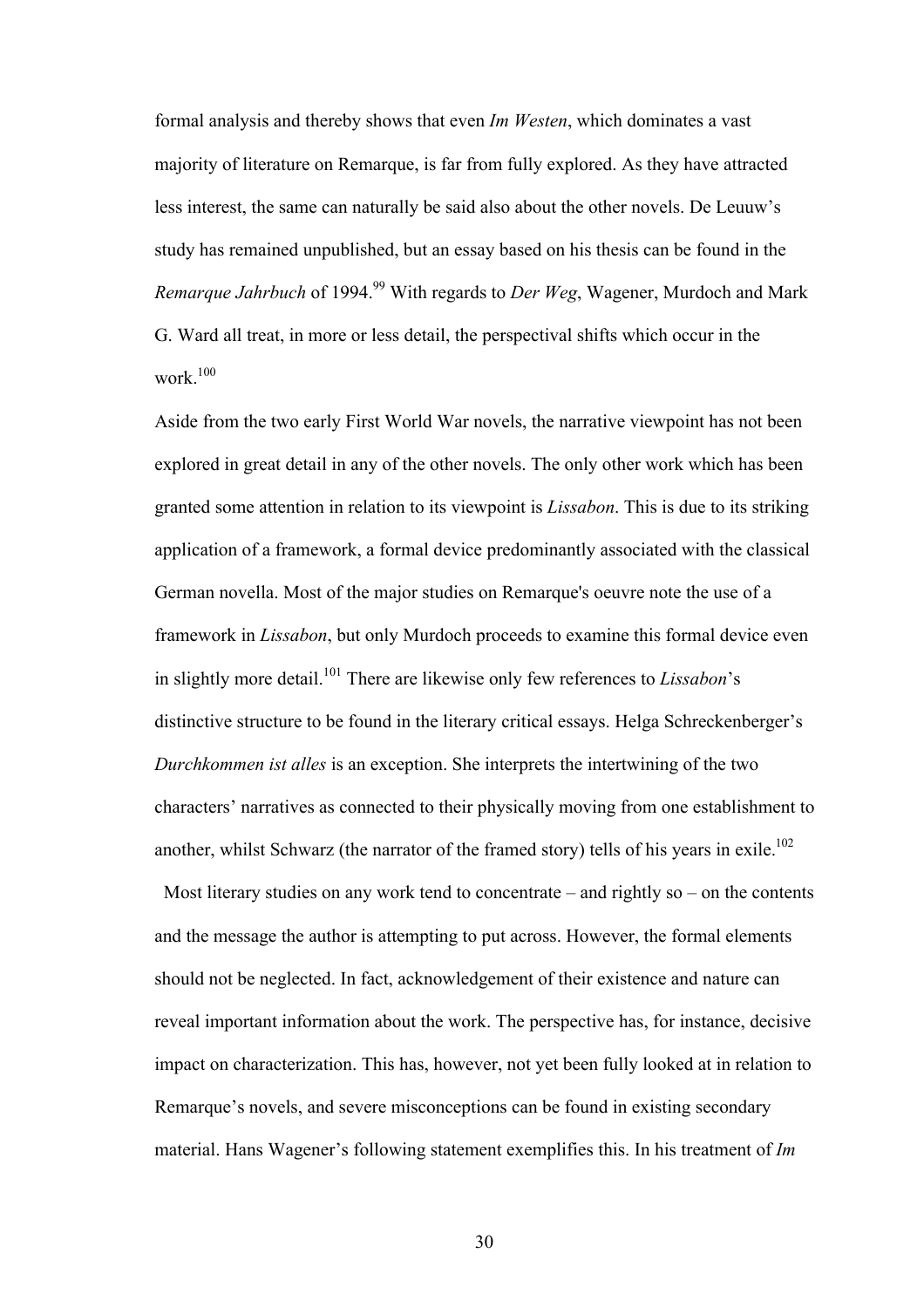*Westen*, he claims that the characters' lack of political insight and their failure to consider the war in a wider perspective are due to the fact, 'daß es sich hier – mit Ausnahme des Erzählers Bäumer – um ziemlich schlichte Gemüter handelt […]'.103 This is neither a fair nor a correct judgement. Firstly, three of the other young soldiers are, similarly to the narrator, Bäumer, school leavers, and there is no indication that they should be intellectually inferior to the protagonist. In fact, Müller is said to dream of taking the *Notexamen*, and in shell fire 'büffelt er physikalische Lehrsätze' (*Im Westen*, p. 12). Secondly, the other soldiers who have left work and family for the front, such as Tjaden, Haie Westhus, Detering and Katczinsky, are by no means portrayed as inferior or 'schlicht', but rather with respect. They have invaluable experience in survival, and Bäumer expresses only admiration and appreciation for their practical knowledge. Apart from the two closing paragraphs, the narrative is presented entirely from Bäumer's point-of-view. Had Wagener taken this into consideration, he would not have misinterpreted the presentation of the characters.

Despite the fact that a few essays have attempted to kindle interest in the formal qualities of Remarque's work,  $104$  researchers have thus far focused heavily on the thematic aspects of the novels. Moreover, a majority of these deals only with *Im Westen*, leaving the greater part of the novels relatively unexplored. This study will suggest that the extent of the neglect is closely related to the *Trivialliteratur* tag which has been attached to Remarque's name since he wrote *Im Westen*. It will, moreover, claim that this labelling of Remarque's work is undeserved because it arose, predominantly, as a result of the times at which the novels were published, and because of the general nature of German literary evaluation. Thus, by analyzing the formal qualities of the *Hauptwerk* – the part of the oeuvre which gave Remarque fame, but which subsequently also caused his widespread rejection – it is the aim of this study to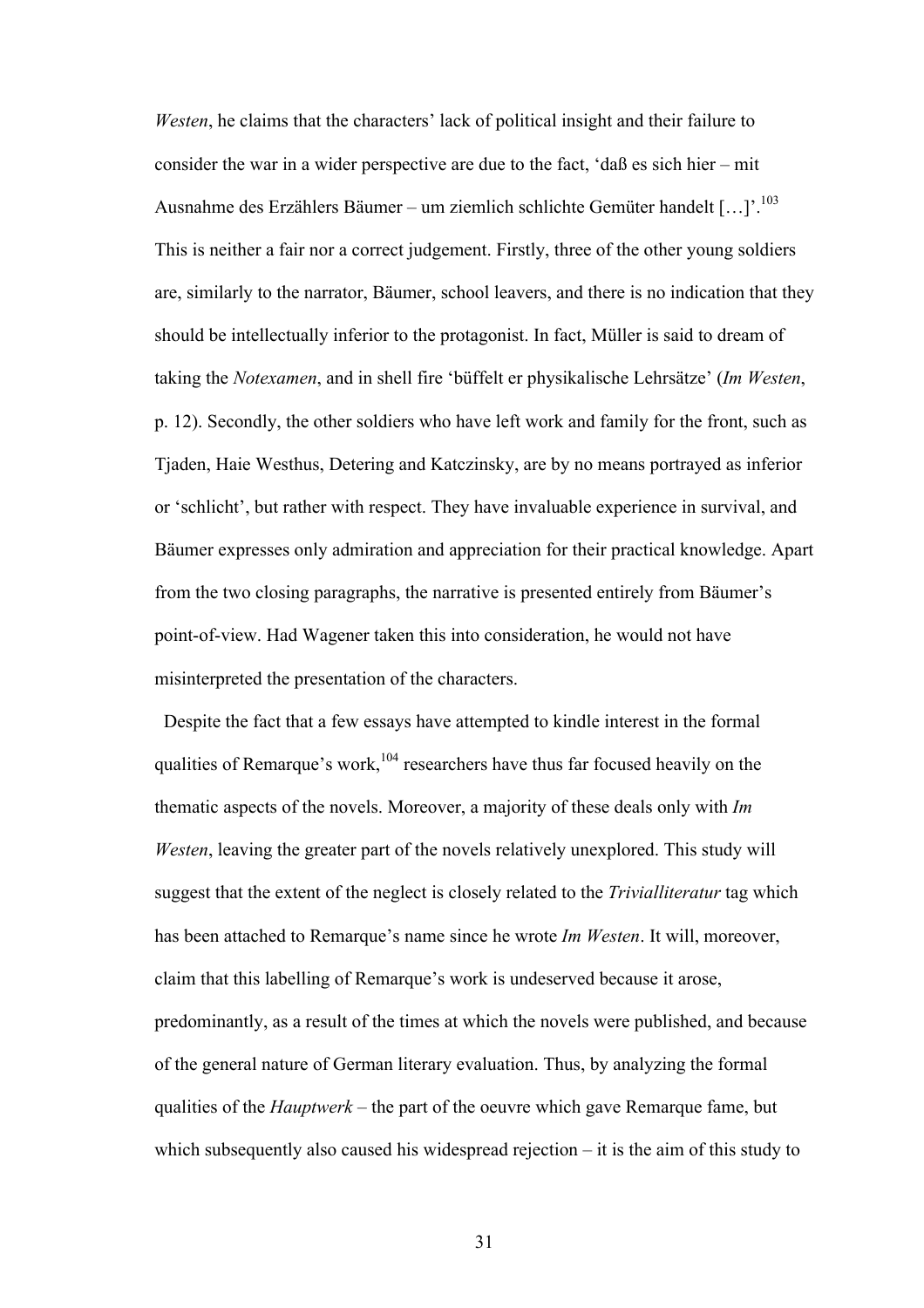show that the novels are indeed worthy of academic interest. It will propose that Remarque was an author of popular-, but not trivial literature. With reference to already existing work on Remarque, this study will seek to further the understanding of his novels and their literary value, and, in a wider context, to instigate academic discourse in this much neglected area.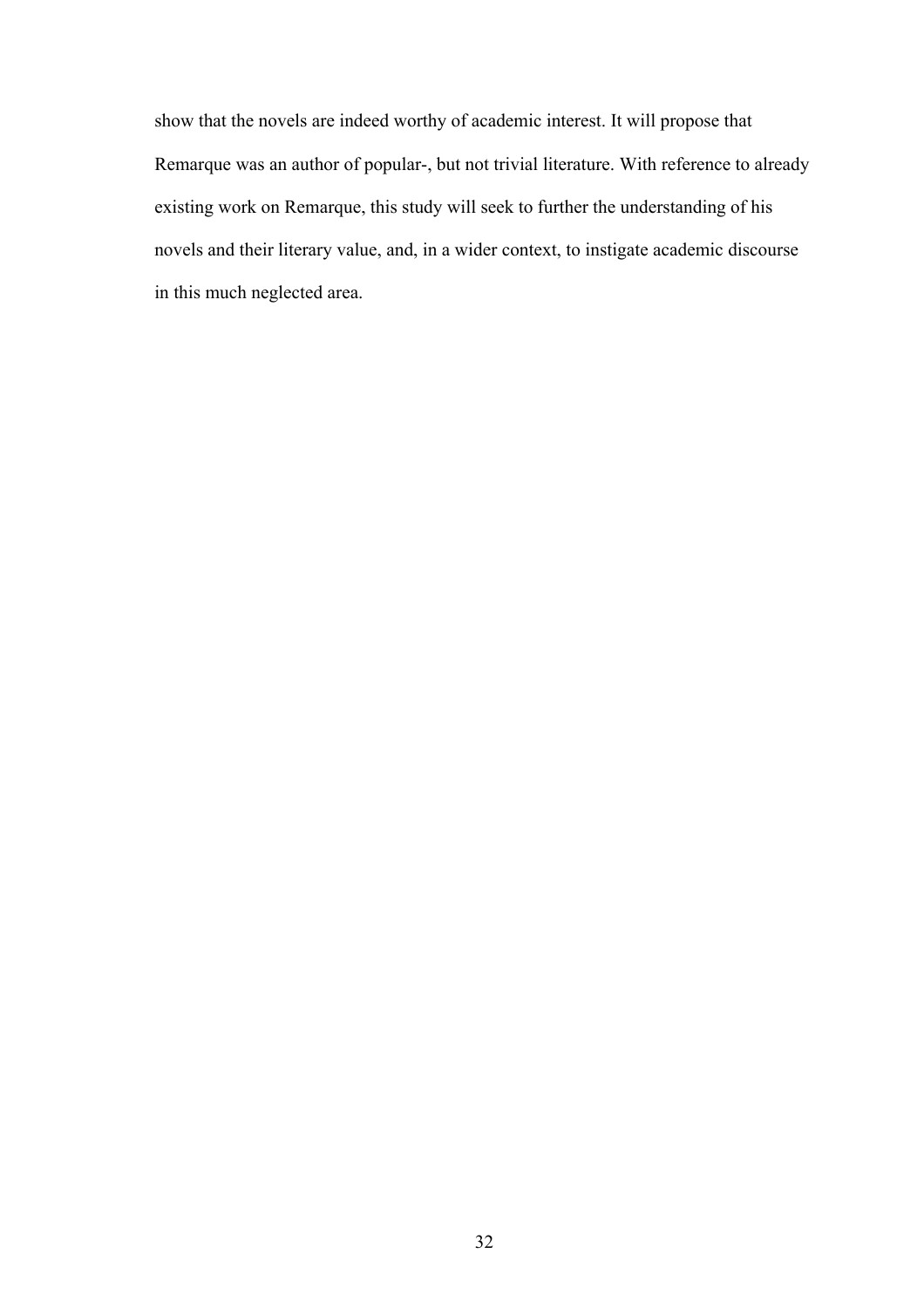## Notes to Introduction

1. Erich Maria Remarque, *Im Westen nichts Neues* ([1929] Cologne: Kiepenheuer und Witsch, 1998). All page references will hereafter be based on this edition. The title will be abbreviated *Im Westen*.

2. Thomas F. Schneider, 'Die andere Liebe. Anmerkungen zu den Erzählungen und Essays von Erich Maria Remarque', in *Herbstfahrt eines Phantasten: Erzählungen und Essays*, edited by Thomas F. Schneider (Cologne: Kiepenheuer und Witsch, 2001), p. 305; Thomas F. Schneider and Donald Weiss, *Erich Maria Remarque: Die Traumbude, Station am Horizont. Die unselbständigen Publikationen (1916-1968). Eine Bibliographie* (Osnabrück: Rasch, 1995), p. 8.

3. Erich Maria Remarque, *Das unbekannte Werk, V: Briefe und Tagebücher*, edited by Thomas F. Schneider and Tilman Westphalen (Cologne: Kiepenheuer und Witsch, 1998), p. 23. For this early novel idea, see also Thomas Schneider, *Erich Maria Remarque: Ein Chronist des 20. Jahrhunderts: Eine Biographie in Bildern und Dokumenten* (Bramsche: Rasch, 1991), p. 21.

4. This short story with which Remarque won a competition in the *Heimatfreund: Ein Blatt für die Jugend des Regierungsbezirks Osnabrück* is the earliest known publication by Remarque. Remarque, 'Von den Freuden und Mühen der Jugendwehr', in *Das unbekannte Werk, IV: Kurzprosa und Gedichte*, edited by Thomas F. Schneider and Tilman Westphalen (Cologne: Kiepenheuer und Witsch, 1998), pp. 17-21.

5. Remarque, 'Die Traumbude', in *Das unbekannte Werk, I: Die Traumbude, Gam, Station am Horizont*, edited by Thomas F. Schneider and Tilman Westphalen (Cologne: Kiepenheuer und Witsch, 1998), 19-173.

6. See, for instance, diary entries from 20 August and 10 September 1918 in *Das Unbekannte Werk, V: Briefe und Tagebücher*, pp. 251-53, 255-57. Hörstemeier died prematurely of tuberculosis, a disease which, perhaps as a result of Remarque's close friendship to Hörstemeier, forms an underlying theme in several of Remarque's later novels.

7. Petra Oerke, 'Erläuterungen: Die Traumbude (1920)', in *Das unbekannte Werk, I: Die Traumbude, Gam, Station am Horizont*, pp. 563-70 (p. 563).

8. Richard Arthur Firda, 'Young Erich Maria Remarque: *Die Traumbude*', *Monatshefte*, 71 (1979), pp. 49-55 (p. 51).

9. Some exceptions include: Firda, 'Young Erich Maria Remarque'; Wilhelm von Sternburg, *Als wäre alles das letzte Mal. Erich Maria Remarque: Eine Biographie* (Cologne: Kiepenheuer und Witsch, 2000); Brian Murdoch, *The Novels of Erich Maria Remarque: Sparks of Life* (Rochester etc: Camden House, 2006), pp. 13-18.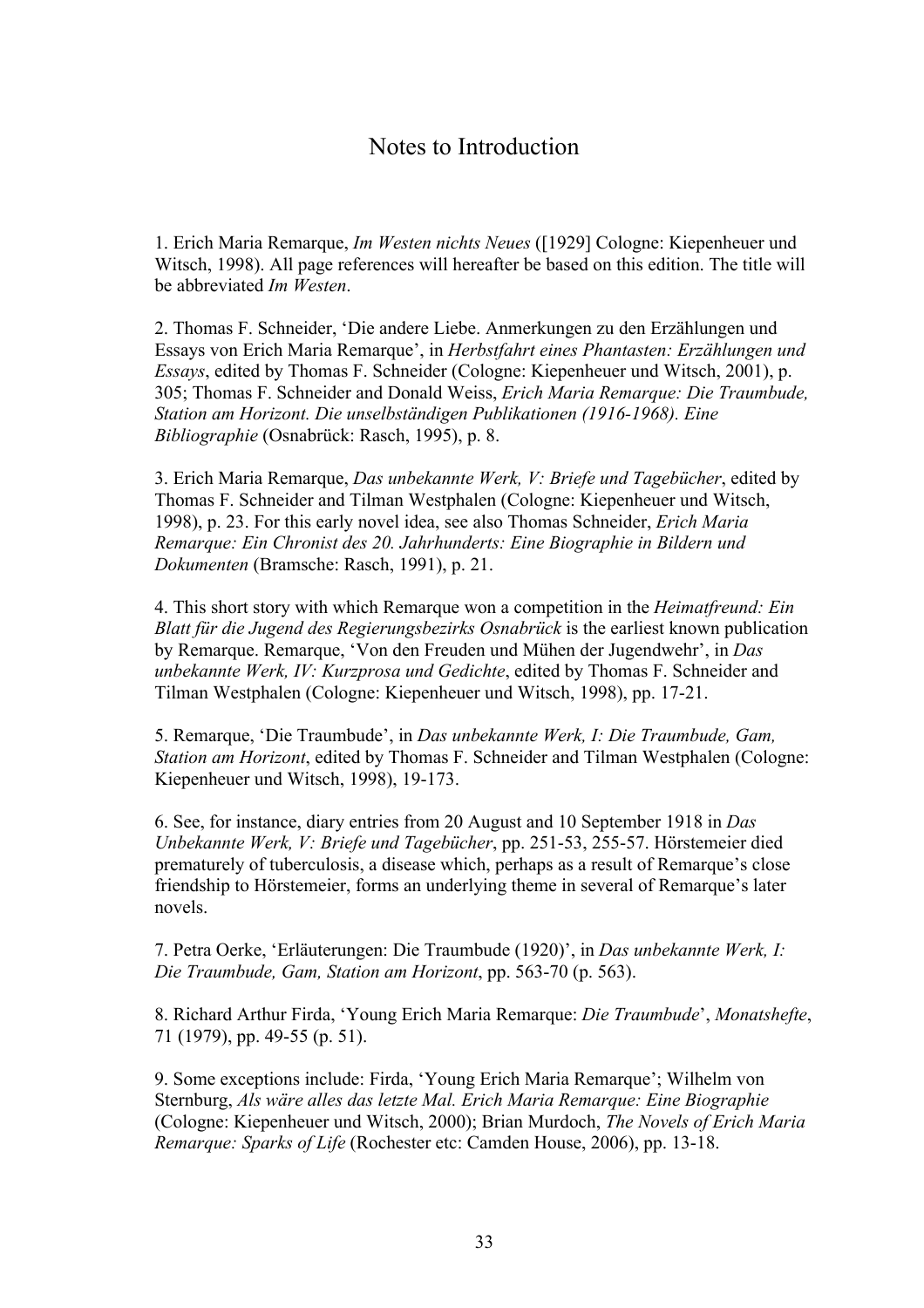10. Remarque, 'Steppengewitter', in *Das unbekannte Werk, IV: Kurzprosa und Gedichte* (Cologne: Kiepenheuer und Witsch, 1998), pp. 144-49. The almost identical sections are: Remarque, 'Steppengewitter', pp. 146-49 and Remarque, 'Gam', in *Das unbekannte Werk, I: Die Traumbude, Gam, Station am Horizont*, pp. 175-361.

11. Schneider, 'Erläuterungen: Gam (1924)', in *Das unbekannte Werk, I: Die Traumbude, Gam, Station am Horizont*, pp. 571-75. Also, Murdoch, *The Novels of Erich Maria Remarque*, pp. 20-21.

12. Both of these names are found in *Gam*. Clerfayt later returns as the male protagonist of the novel *Der Himmel kennt keine Günstlinge*. With regards to the name of Ravic, it not only features in *Gam*, the protagonist of *Arc de Triomphe* is also known by this name. Remarque's last novel, *Schatten im Paradies*, likewise has a character by the name of Ravic. Moreover, Remarque often referred to himself as Ravic. See: *"Sag mir, daß du mich liebst...": Erich Maria Remarque – Marlene Dietrich, Zeugnisse einer Leidenschaft*, edited by Werner Fuld and Thomas F. Schneider (Cologne: Kiepenheuer und Witsch, 2001), for example pp. 122-23, 134-37.

13. Aside from being published in *Das unbekannte Werk* together with *Die Traumbude* and *Gam*, of the three early novels, only *Station am Horizont* has been published individually. Erich Maria Remarque, *Station am Horizont* (Cologne: Kiepenheuer und Witsch, 2000). All references will be based on the latter edition.

14. Erich Maria Remarque, 'Das Rennen Vanderveldes', in *Das unbekannte Werk, IV: Kurzprosa und Gedichte*, pp. 155-61. The short story is also contained in *Herbstfahrt eines Phantasten*, pp. 46-52.

15. In both *Station am Horizont* (Chapter Seven) and *Das Rennen Vanderveldes* the protagonist loses an important race because he rescues a dog from the racetrack. However, he thereby gains the affection of the story's heroine.

16. A German translation of the treatment is contained in *Herbstfahrt eines Phantasten*. Remarque, 'Die andere Liebe', in *Herbstfahrt eines Phantasten*, pp. 132-47.

17. Although the works are not obviously connected, the name of Ravic, for instance, features in *Gam*, *Arc de Triomphe* and *Schatten*.

18. Schneider, 'Erläuterungen: Station am Horizont (1927)', in *Das unbekannte Werk, I: Die Traumbude, Gam, Station am Horizont*, edited by Thomas F. Schneider and Tilman Westphalen (Cologne: Kiepenheuer und Witsch, 1998), pp. 575-80 (p. 579). See also Schneider and Weiss, *Erich Maria Remarque: Die Traumbude, Station am Horizont. Die unselbständigen Publikationen*, pp. 10-11.

19. See, in particular, Schneider, 'Erwartungen von Rezensenten an Kriegsliteratur: Die Rezeption von Erich Maria Remarques *Im Westen nichts Neues*, 1928-1930', *Lili-Zeitschrift für Literaturwissenschaft und Linguistik*, 28 (1998), pp. 119-32. See also, Schneider, '"Es ist ein Buch ohne Tendenz" – *Im Westen nichts Neues*: Autor- und Textsysteme im Rahmen eines Konstitutions- und Wirkungsmodells für Literatur', *Krieg und Literatur*, 1 (1989), pp. 23-39; Schneider, 'Prolegomena zur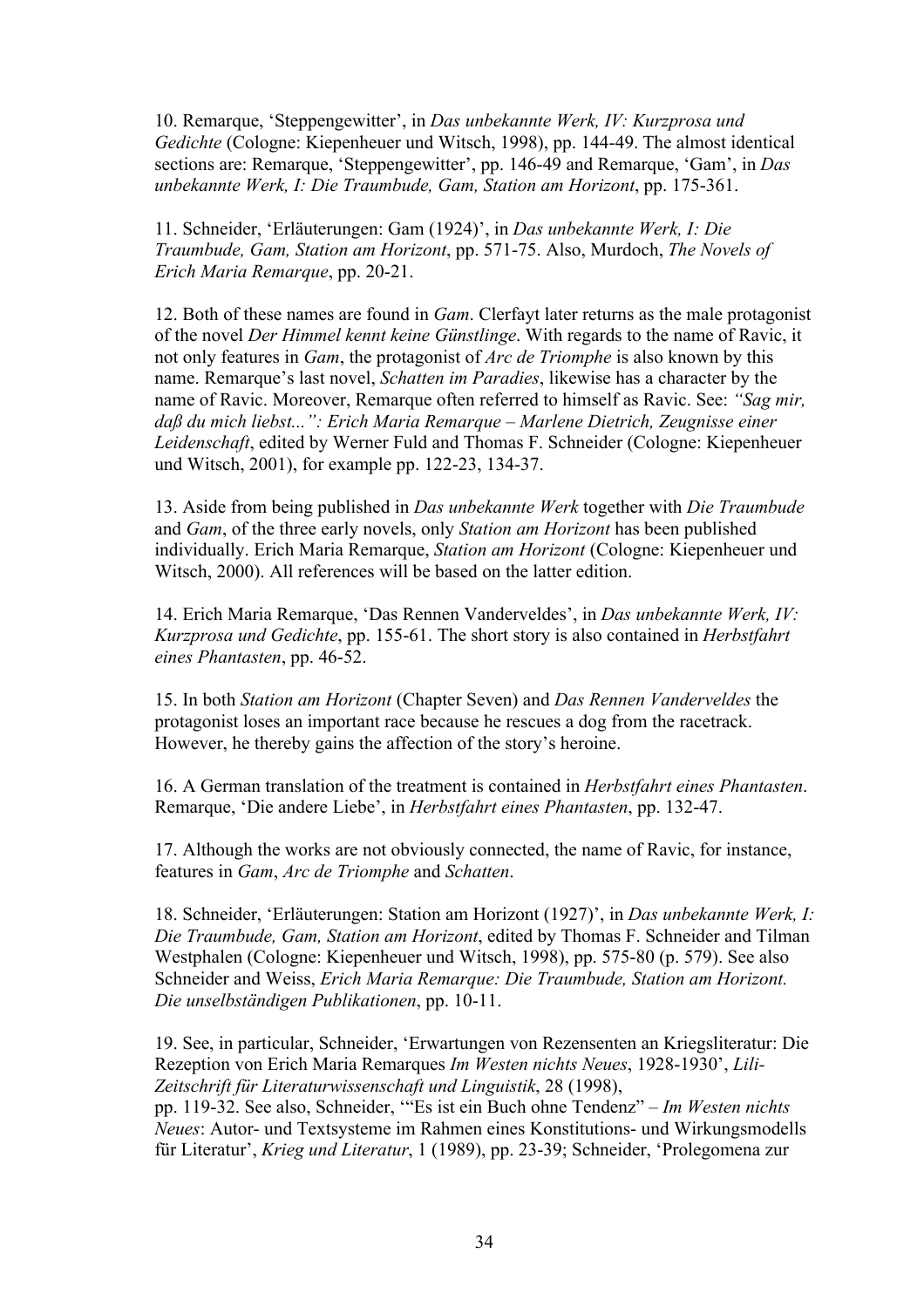Darstellung der "Entstehung" und "Rezeption" von Erich Maria Remarques *Im Westen nichts Neues*', *Krieg und Literatur*, 4 (1992), pp. 85-100.

20. Wilhelm von Sternburg, *Als wäre alles das letzte Mal*, p. 102; Oerke, 'Erläuterungen: Die Traumbude (1920)', p. 563; Richard Arthur Firda, *All Quiet on the Western Front: Literary Analysis and Cultural Context* (New York etc.: Twayne, 1993), p. 26; Claudia Glunz and Thomas F. Schneider, *Elfriede Scholz, geb. Remark: Im Namen des deutschen Volkes; Dokumente einer justitiellen Ermordung* (Osnabrück: Rasch, 1997), p. 15.

21. Tilman Westphalen, 'Ein Simplicissimus des 20. Jahrhunderts. Nachwort von Tilman Westphalen' in *Im Westen nichts Neues*, p. 200.

22. The figures quoted are not consistent. Sternburg suggests that *Im Westen* has been translated into 49 languages, whereas Tilman Westphalen claims that it is more than 50. The number of copies sold also varies. Both Westphalen and Sternburg approximate the amount to be around 20 million, whereas Harley U. Taylor proposes that the figure was between 30 and 40 million at the time of the author's death in 1970. In an interview from 1966, Remarque states that the number of sold copies is 20 to 30 million, but he also notes that the exact figure is impossible to determine due to widespread, illegal publication of the novel in the former Soviet Union. Tilman Westphalen, 'Ein Simplicissimus des 20. Jahrhunderts', p. 200; Sternburg, *Als wäre alles das letzte Mal*, p. 147; Harley U. Taylor, *Erich Maria Remarque: A Literary and Film Biography* (New York: Peter Lang, 1989), p. 63; Erich Maria Remarque, 'Größere und kleinere Ironien meines Lebens: Interview mit sich selbst (1966)', in *Ein militanter Pazifist: Texte und Interviews 1929-1966*, edited by Thomas F. Schneider ([1994] Cologne: Kiepenheuer und Witsch, 1998), pp. 138-43 (p. 141).

23. Axel Eggebrecht, 'Gespräch mit Remarque (1929)', in *Ein militanter Pazifist*, pp. 43-51 (p. 48).

24. Hans-Harald Müller, *Der Krieg und die Schriftsteller: Der Kriegsroman der Weimarer Republik* (Stuttgart: Metzler, 1986). See, in particular, section 3.2.1: 'Normale Ansprüche an die poetische Matrix des Romans', pp. 67-72.

25. A number of critics have overestimated the connection between Bäumer and Remarque. Firda treats their identities as interchangeable: 'Remarque's memory and portrait of his father in key pages of All Quiet is often an unflattering one. When the young soldier Paul Baumer [Bäumer] comes home on leave, he says that his father would prefer to see his son only in uniform, but Paul refuses him. The novel suggests that there was little personal warmth between Remarque and his father […].' Firda, *Erich Maria Remarque: A Thematic Analysis of His Novels* (New York: Peter Lang, 1988), p. 2. Firda expresses similar confusion in relation to the mothers of Bäumer and Remarque respectively: 'Not much is known about Remarque's mother, other than the literary portrait of her found in a few pages of *Im Westen nichts Neues*'. Firda, 'Young Erich Maria Remarque', p. 53. Also Hilton Tims' insertion of solidi between the name of the author and that of some of his protagonists – 'Bäumer/ Remark' and 'Bodmer/ Remarque' – gives the impression that these works are autobiographical. Hilton Tims, *Erich Maria Remarque: The Last Romantic* (London: Constable und Robinson, 2003), pp. 7, 16. A similar disregard for the differing identities of Remarque and Bäumer is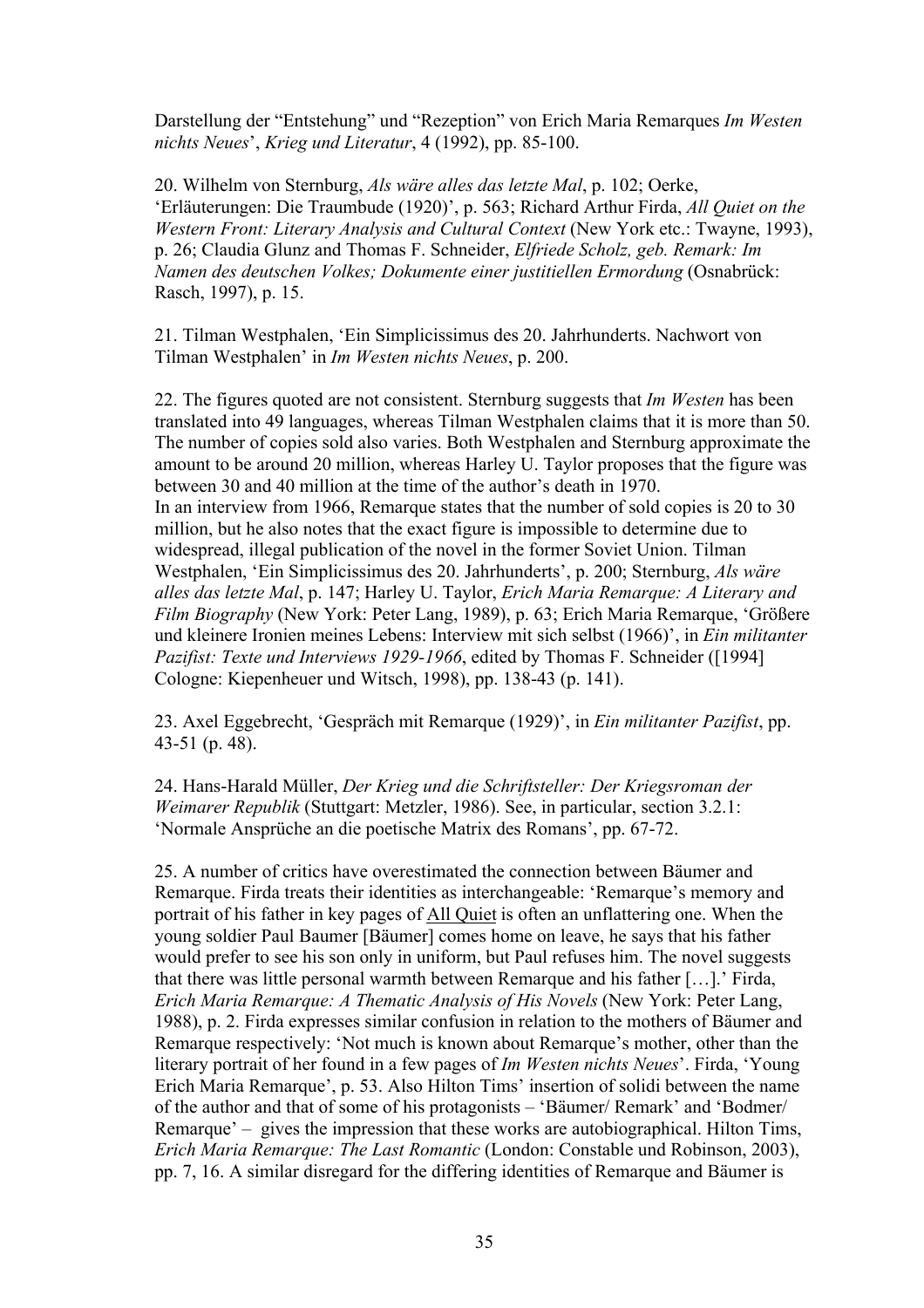found in Bohdan Czesko's short article on this novel in the Polish weekly paper, *Kuznica*, in 1946. 'Es blieben ein für immer in der Schreibtischlade vergessenes, vor dem Abmarsch an die Front von Remarque angefangenes Drama "Saul" und ein Stoß Jugendgedichte'. Bohdan Czesko, 'Ich habe Remarque erschossen [1946]', in *Erich Maria Remarque Jahrbuch/Yearbook*, 2 (1992), pp. 33-34 (p. 33).

26. For the reception and political impact of *Im Westen*, the following sources are particularly valuable: Müller, *Der Krieg und die Schriftsteller*. Also, *Der Fall Remarque. Im Westen nichts Neues: Eine Dokumentation*, edited by Bärbel Schrader (Leipzig: Reclam, 1992).

27. Peter Dörp, 'Goebbels' Kampf gegen Remarque: Eine Untersuchung über die Hintergründe des Hasses und der Agitation Goebbels' gegen den Roman *Im Westen nichts Neues* von Erich Maria Remarque', *Erich Maria Remarque Jahrbuch/Yearbook*, 1 (1991), pp. 48-64 (p. 55).

28. Fritz H. Landshoff, *Amsterdam, Keizersgracht 333. Querido-Verlag. Erinnerungen eines Verlegers: Mit Briefen und Dokumenten* (Berlin and Weimar: Aufbau, 1991), p.103.

29. Hans Wagener, 'Remarque in Amerika – zwischen Erfolg und Exilbewußtsein', *Erich Maria Remarque Jahrbuch/Yearbook*, 9 (1999), pp. 18-38 (p. 21).

30. Remarque, *Der Weg zurück* ([1931] Cologne: Kiepenheuer und Witsch, 2001). Remarque, *Drei Kameraden* ([1938] Cologne: Kiepenheuer und Witsch, 2001). All page references will hereafter be based on these editions. The titles will be abbreviated to *Der Weg* and *Kameraden*, respectively.

31. The German Foreign Ministry states in a document from 21 March 1938: 'Erich Remark hat mit Unterstützung durch die jüdische Ullstein-Presse jahrelang in gemeinster und niederträchtigster Weise das Andenken an die Gefallenen des Weltkriegs beschimpft und sich schon dadurch aus der deutschen Volksgemeinschaft ausgeschlossen'. There is a copy of these documents in Alexander Stephan, 'Ausgebürgert: Erich Maria Remarque und die Nazi-Bürokratie', *Erich Maria Remarque Jahrbuch/Yearbook*, 7 (1997), pp. 7-26. Remarque's German citizenship was never restored.

32. Remarque, *Liebe Deinen Nächsten* ([1941] Cologne: Kiepenheuer und Witsch, 2001). Remarque, *Arc de Triomphe* ([1946] Cologne: Kiepenheuer und Witsch, 2001). All page references will hereafter be based on these editions. The titles will not be abbreviated.

33. Tilman Westphalen, 'Ein Mensch ohne Paß ist eine Leiche auf Urlaub: Nachwort von Tilman Westphalen', in *Liebe Deinen Nächsten*, pp. 321-40 (p. 335).

34. Remarque, *Der Funke Leben* ([1952] Cologne: Kiepenheuer und Witsch, 2000). All page references will hereafter be based on this edition. The title will be abbreviated *Funke Leben*.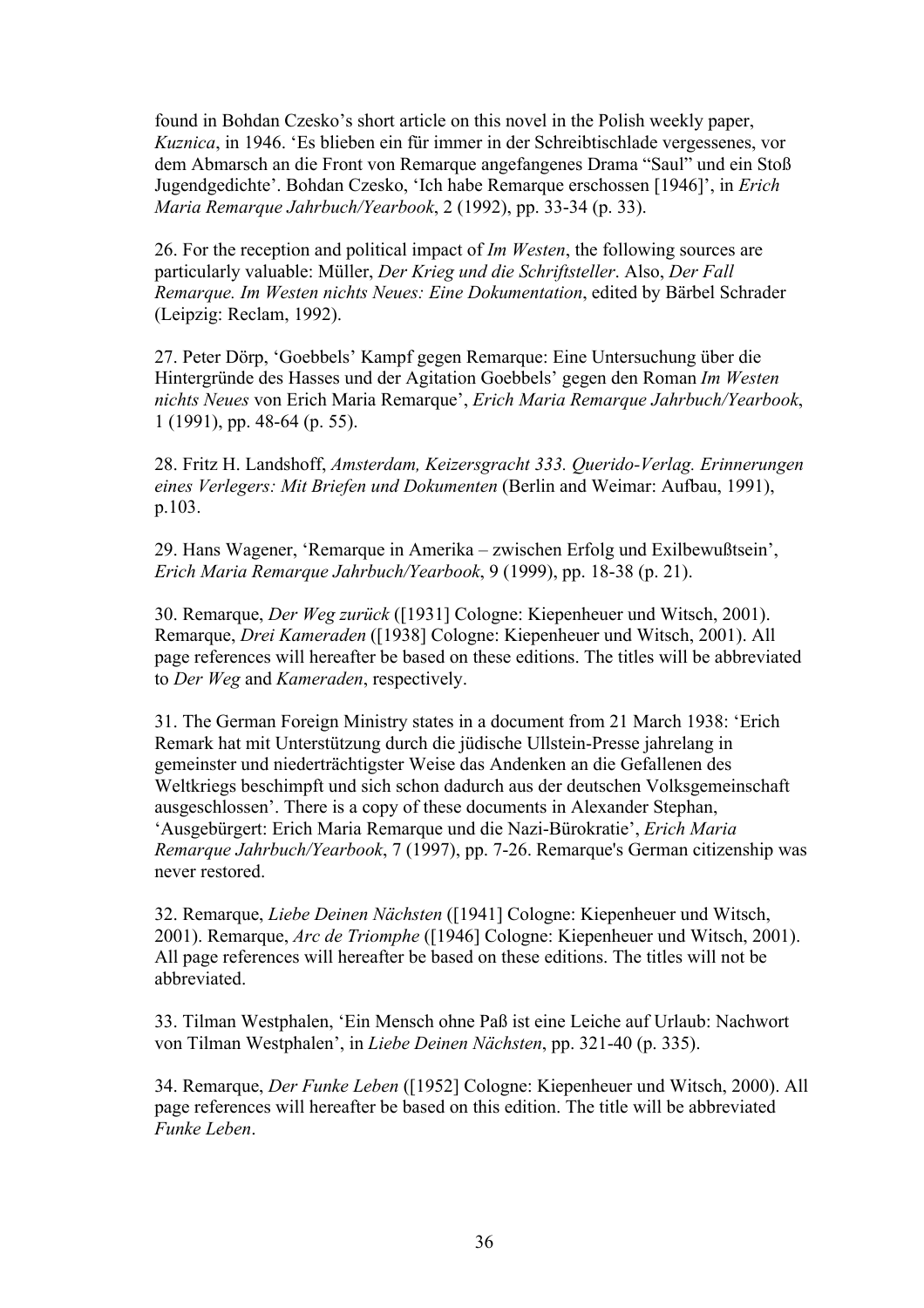35. Remarque, '*Der Funke Leben*. Vorwort (1952)', in *Ein militanter Pazifist*, pp. 91-93 (p. 92).

36. Westphalen', 'Die Würde des Menschen ist unantastbar: Nachwort von Tilman Westphalen', in *Funke Leben*, pp. 375-401 (pp. 391-93).

37. In his diary 22 March 1952, Remarque wrote: 'Nach dem schweizerischen Verleger Scherz hat nun der deutsche Verleger Desch Angst bekommen vor dem letzten Buch. Guggenheim [Remarque's agent] hat mit Kiepenheuer abgeschlossen'. Remarque, *Das unbekannte Werk, V: Briefe und Tagebücher*, p. 469.

38. Westphalen has quoted a number of both positive and negative reviews in 'Die Würde des Menschen ist unantastbar', pp. 394-97. See also, Claudia Glunz, '"Eine harte Sache". Zur Rezeption von Erich Maria Remarques *Der Funke Leben*', in *"Reue ist undeutsch". Erich Maria Remarques Der Funke Leben und das Konzentrationslager Buchenwald: Katalog zur Ausstellung* (Bramsche: Rasch, 1992), pp. 21-27.

39. Schneider, '"Und Befehl ist Befehl. Oder nicht?"; Erich Maria Remarque: *Zeit zu leben und Zeit zu Sterben* (1954)', in *Von Böll bis Buchheim: Deutsche Kriegsprosa nach 1945*, edited by Hans Wagener (Amsterdam etc.: Rodopi, 1997), pp. 231-47 (p. 232). Although, not specifically relating to Remarque, Liepmann claims that by dealing with the issue of the National Socialist past, 'Publizisten und andere Mahner – [sind] immer wieder beschuldigt worden, auf solche Art das eigene Nest zu beschmutzen'. Heinz Liepman, *Ein deutscher Jude denkt über Deutschland nach* (Munich: Ner-Tamid, 1961), p. 33. The booklet includes an article by Liepman entitled *Sollen wie unser eigenes Nest beschmutzen?* in which he focuses on Germany's struggle to acknowledging its immediate past.

40. Remarque, *Zeit zu leben und Zeit zu sterben* ([1954] Cologne: Kiepenheuer und Witsch, 2001). All page references will hereafter be based on this edition. The title will be abbreviated *Zeit zu leben*.

41. Leif Blaedel, '"Information" afslører: Remarque sat under censur i Tyskland', *Information*, 9 October 1954, p. 10; See also, Blaedel, 'Den tyske forlægger om censuren af Remarque', *Information*, 18 October 1954, no page.

42. Westphalen, 'Wann wird zum Mord, was man sonst Heldentum nennt? Nachwort von Tilman Westphalen', in Remarque, *Zeit zu leben und Zeit zu sterben*, pp. 401-20 (406). See also, Maggie Sargeant's chapter on Remarque in *Kitsch und Kunst: Presentations of a Lost War* (Oxford etc.: Peter Lang, 2005).

43. Westphalen, 'Wann wird zum Mord, was man sonst Heldentum nennt?', p. 406.

44. Blaedel, '"Information" afslører: Remarque sat under censur i Tyskland'. An article from December the same year, 1954, discloses that in 1949, when publishing a shortened version of Jaroslav Ha\_ek's novel, *Die Abenteuer des braven Soldaten Schwejk*, Kiepenheuer und Witsch apparently omitted sentences which were likewise deemed too satirical for the German readership. Blaedel, 'Nyt fra vestfronten: Remarques censor paa krigsstien igen', *Information*, 11 December 1954, no page. See also: Hannes Heer, 'Blockierter Schmerz: Warum das Erinnern an die Verbrechen der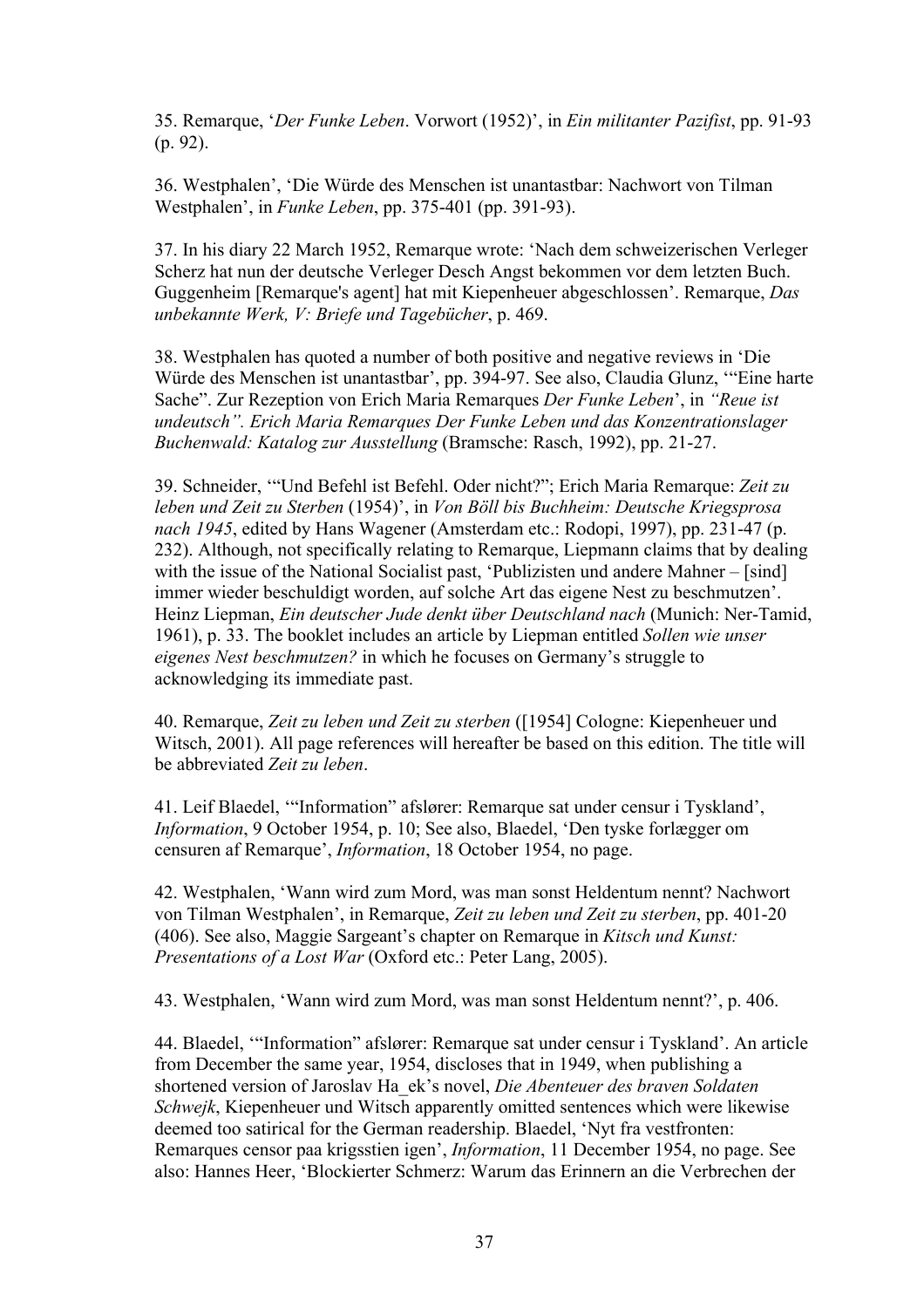Wehrmacht so schwerfällt', *Neue deutsche Literatur: Zeitschrift für deutschsprachige Literatur und Kritik*, 5 (1999), pp. 19-32 (pp. 21-22).

45. Excerpt from Remarque's diary entry 11 April 1954. Remarque, *Das unbekannte Werk, V: Briefe und Tagebücher*, p. 495.

46. Blaedel, 'Den tyske forlægger om censuren af Remarque'.

47. Only the chief alterations are mentioned here. For more detail see Westphalen, 'Wann wird zum Mord, was man sonst Heldentum nennt?', especially pp. 409-414. See also, Schneider, '"Und Befehl ist Befehl. Oder nicht?"'.

48. Schneider, '"Und Befehl ist Befehl. Oder nicht?"', p. 232.

49. M. Feldmann, 'Gespräch mit E. M. Remarque (1946)', in Remarque, *Ein militanter Pazifist*, pp. 84-90 (p. 86).

50. Remarque, 'Größere und kleinere Ironien meines Lebens. Interview mit sich selbst', p. 257.

51. See, Murdoch, 'We Germans...? Remarques englischer Roman *All quiet on the western front*', *Erich Maria Remarque Jahrbuch/Yearbook*, 6 (1996), pp. 10-34.

52. Remarque, *Der Feind: Erzählungen* ([1993] Cologne: Kiepenheuer und Witsch, 1998). The short stories are also comprised in *Herbstfahrt eines Phantasten*, pp. 69-114, as well as in *Das unbekannte Werk, IV: Kurzprosa und Gedichte*, pp. 324-69.

53. Remarque, *Der schwarze Obelisk* ([1956] Cologne: Kiepenheuer und Witsch, 2002). All page references will hereafter be based on this edition. The title will be abbreviated *Obelisk*.

54. Printed in *Ein militanter Pazifist*, pp. 96-101; *Herbstfahrt eines Phantasten*, pp. 241- 48; *Das unbekannte Werk, IV: Kurzprosa und Gedichte*, pp. 404-09. The film script *Der letzte Akt: Drehbuch* was written by Remarque in 1955. This is contained in *Das unbekannte Werk, III: Die letzte Station, Der Letzte Akt* (Cologne: Kiepenheuer und Witsch, 1998), pp. 11-151.

55. Based on information by Johannes Mario Simmel, Werner Fuld gives an amusing account of the episode. Werner Fuld, 'Ein Treffen mit alten Bekannten: Zur Vorgeschichte des Romans "Der Himmel kennt keine Günstlinge"', *Text +Kritik: Zeitschrift für Literatur: Erich Maria Remarque*, 149, edited by Heinz Ludwig Arnold (Munich: Richard Boorberg, 2001), pp. 65-68.

56. Remarque, *Der Himmel kennt keine Günstlinge* ([1961] Cologne: Kiepenheuer und Witsch, 2000). All page references will hereafter be based on this edition. The title will be abbreviated *Der Himmel*.

57. Remarque, *Die Nacht von Lissabon* ([1962] Cologne: Kiepenheuer und Witsch, 2001). All page references will hereafter be based on this edition. The title will be abbreviated *Lissabon*.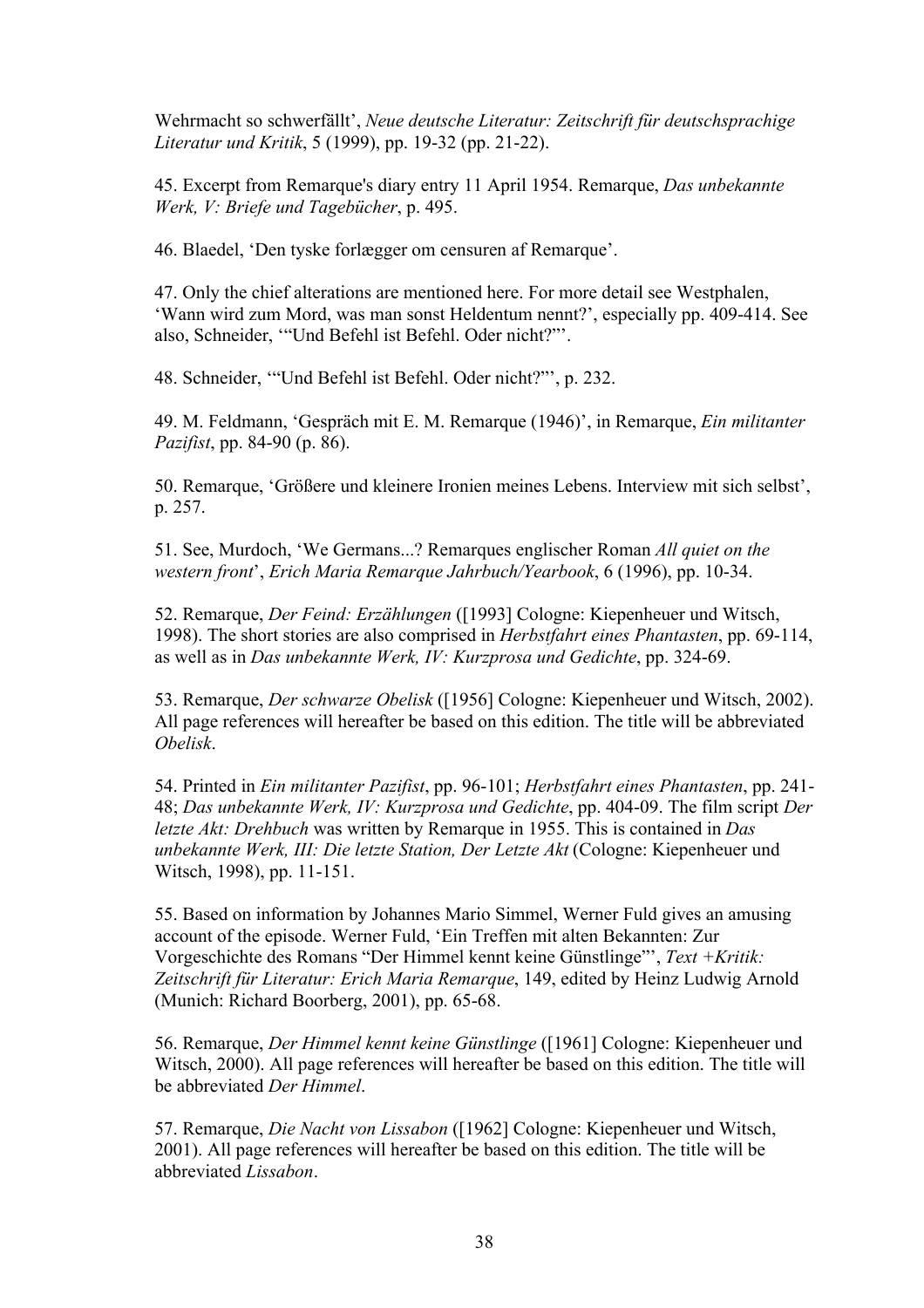58. Remarque, *Schatten im Paradies* ([1971] Cologne: Kiepenheuer und Witsch, 1998). All page references will hereafter be based on this edition. The title will be abbreviated *Schatten*.

59. Schneider, 'Erläuterungen', in *Das unbekannte Werk, II: Das gelobte Land*, pp. 435- 42 (pp. 436-37). Westphalen, '*Ein Tornister voll mit Blei*: Nachwort von Tilman Westphalen', in *Schatten*, pp. 495-514 (pp. 498-99).

60. Marc Wilhelm Küster, 'Die Manuskriptlage zu Remarque's "Schatten im Paradies"', in *Erich Maria Remarque Jahrbuch/Yearbook*, 5 (1995), pp. 88-108.

61. Westphalen, 'Ein Tornister voll mit Blei', pp. 498-501.

62. This perspective has been portrayed also in Joachim Fest's *Der Untergang* and Traudel Junge's *Bis zur letzten Stunde. Hitlers Sekretärin erzählt ihr Leben* both of which formed basis for the 2004 German film production *Der Untergang*, Released in English as *Downfall*.

63. Titles of plays by Remarque include: *Die letzte Station*; *Die Heimkehr des Enoch J. Jones*; *Brunnenstraße* and the fragmented comedy *La Barcarole*. As early as 1920, Remarque allegedly composed a play entitled *Bubi*. For information on time of origin and premieres of the plays see Schneider 'Erich Maria Remarque – Kurzbiografie in Daten', *Text und Kritik*, 149, pp. 79-92. See also, Sternburg, *Als wäre alles das letzte Mal* for further details of the plays. Taylor constitutes yet another source. He devotes a chapter to *Full Circle*; the name under which *Die letzte Station* was staged in America. Taylor, *A Literary and Film Biography*.

64. The diary entries contained in *Das unbekannte Werk, V: Briefe und Tagebücher* constitute only about ten percent of Remarque's personal journals. The other ninety percent can be accessed in the *Erich Maria Remarque-Friedenszentrum* in Osnabrück.

65. Friedrich Luft, 'Das Profil. Gespräch mit Erich Maria Remarque (1963)', in *Ein militanter Pazifist*, pp. 118-33 (p.131).

66. See, for instance, the chapter 'A Writer's Apprenticeship', in Firda, *All Quiet on the Western Front: Literary Analysis and Cultural Context*, pp. 23-29.

67. Scheider and Weiss, *Erich Maria Remarque: Die Traumbude, Station am Horizont. Die unselbständigen Publikationen*, p. 7.

68. Sternburg, *Als wäre alles das letzte Mal*, p. 30.

69. Schneider, '"Ein ekler Leichenwurm": Motive und Rezeption der Schriften Erich Maria Remarques zur nationalsozialistischen deutschen Vergangenheit', *Text +Kritik*, 149, edited by Heinz Ludwig Arnold (Munich: Richard Boorberg, 2001) pp. 42-54 (pp. 43, 53).

70. Thomas Mann, *Tagebücher 1937-1939*, edited by Peter de Mendelssohn (Frankfurt am Main: Fischer, 1982), pp. 387,413.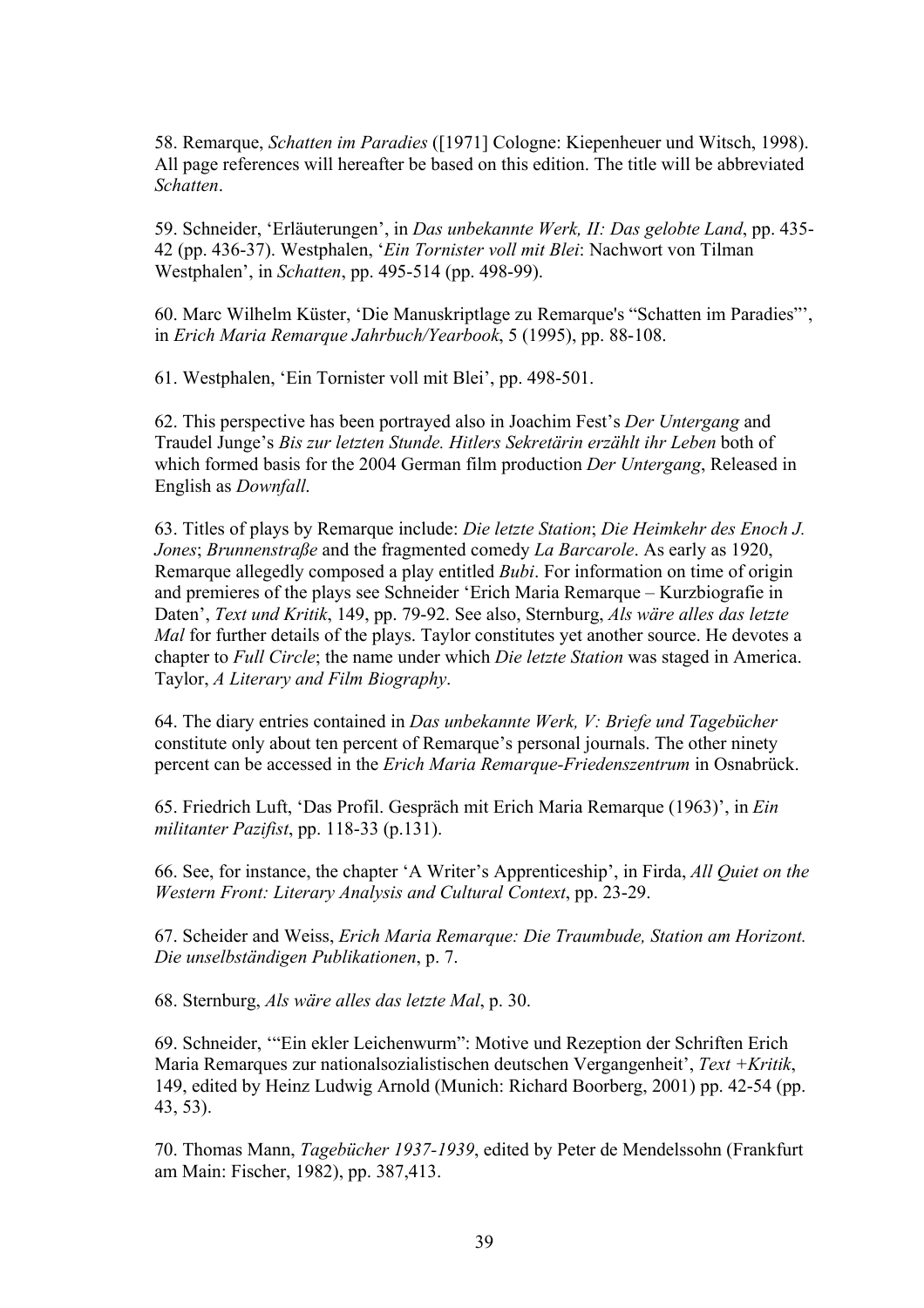71. Harry Graf Kessler, *Aus den Tagebüchern 1918-1937*, edited by Wolfgang Pfeiffer-Belli (Munich: Deutscher Taschenbuch Verlag, 1965), p. 287.

72. Bertolt Brecht, *Arbeitsjournal. Erster Band 1938 bis 1942*, edited by Werner Hecht (Frankfurt am Main: Suhrkamp, 1973), p. 350.

73. Sternburg, *Als wäre alles das letzte Mal*, p. 434.

74. *Der Erich Maria Remarque-Friedenpreis der Stadt Osnabrück und seine Verleihung*: http://www.remarque.uos.de/richtl.htm The web-site was accessed 22 September 2003 via the web-site of the *Erich Maria Remarque-Friedenszentrum*: http://www.remarque.uos.de/intern.htm .

75. 'Die Folgen dieser Rezeption des Autors Erich Maria Remarque in der frühen Bundesrepublik waren nachhaltig: Bis zur Mitte der achtziger Jahre gab es keinerlei literaturwissenschaftliche Beschäftigung mit dem Autor und seinem Werk (Ausnahme: "Im Westen nicht Neues") in der Bundesrepublik, erst Anfang der neunziger Jahre erfolgte die erste Dissertation über Remarque; bis heute existiert keine Ausgabe aller Werke – die frühen Romane, die Theaterstücke, Drehbücher, die über 300 Texte Lyrik, Kurzprosa, Essays wurden in einer Auswahl erst 1998 publiziert, der Umfang des Gesamtwerks ist noch unbekannt. Ebenfalls erst 1998 erschien eine zuverlässige Biografie [...]'. Schneider, '"Ein ekler Leichenwurm"', p. 53.

76. Martina Kruse, '10 Jahre Erich-Maria-Remarque-Gesellschaft e. V. in Osnabrück', *Erich Maria Remarque Jahrbuch/Yearbook*, 6 (1996), pp. 57-73.

77. Hans Friedrich Foltin explores the wide range of alternative labels which have been attached to high- and lowbrow literature and outlines their contrasting meanings. Hans Friedrich Foltin, 'Die minderwertige Prosaliteratur. Einteilung und Bezeichnungen', *Deutsche Vierteljahrschrift für Literaturwissenschaft und Geistesgeschichte*, 39, no. 2, pp. 165-329 (pp. 288-323); also, Foltin, 'Zur Erforschung der Unterhaltungs- und Trivialliteratur, insbesondere im Bereich des Romans' in *Studien zur Trivialliteratur*, edited by Heinz Otto Burger (Frankfurt am Main: Vittorio Klostermann, 1968), pp. 242- 270 (p. 261).

78. *Duden: Das große Wörterbuch der deutschen Sprache in sechs Bänden: VI*, edited by Rudolf Köster and Wolfgang Müller (Mannheim etc.: Duden, 1981), p. 2632.

79. *Deutsches Wörterbuch: in sechs Bänden: VI*, edited by Gerhard Wahrig, Hildegard Krämer and Harald Zimmermann (Wiesbaden etc.: F. A. Brockhaus, 1984), p. 299.

80. *Deutsches Wörterbuch: in sechs Bänden: VI*, edited by Gerhard Wahrig, Hildegard Krämer and Harald Zimmermann, p. 423.

81. Peter Nusser, *Trivialliteratur* (Stuttgart: Metzler, 1991), p. 2.

82. Translated from Danish: 'Mens den litterære tekst almindeligvis kan læses og genlæses og stadig skabe ny erkendelse, er den *triviallitterære tekst en forbrugsvare, som kan udtømmes ved en enkelt gennemlæsning* […]'. *Litteraturhåndbogen*, edited by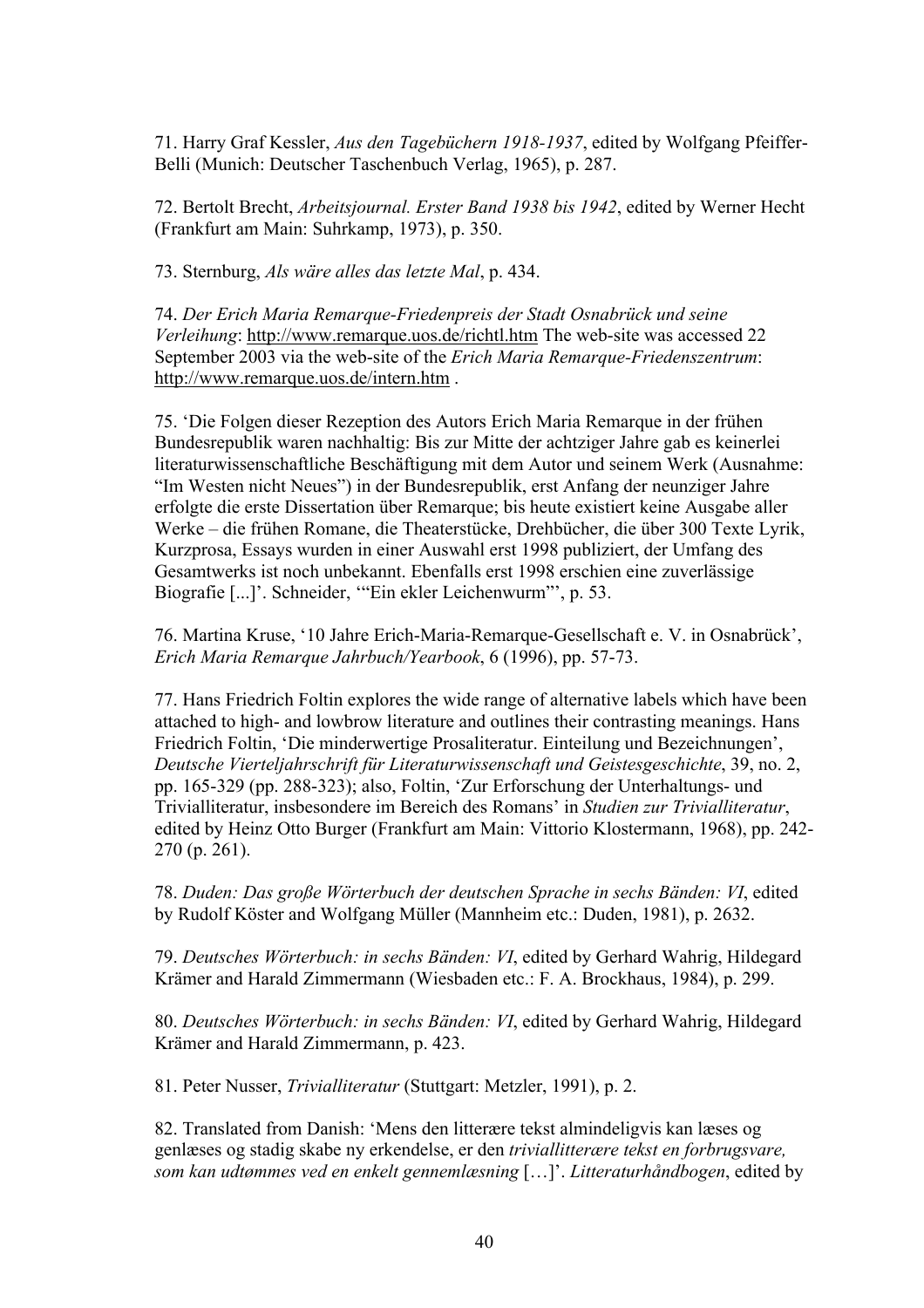Ib Fischer Hansen, Jens Anker Jørgensen, Knud Michelsen, Jørgen Sørensen, Lars Tonnesen (Copenhagen: Nordisk, 1981), p. 511.

83. Landshoff, *Amsterdam, Keizersgracht 333*, p. 103.

84. Sternburg, *Als wäre alles das letzte Mal*, p. 31.

85. Warren and Wellek divide literary analysis, roughly, into extrinsic and intrinsic methods of approach. The extrinsic method is concerned with setting, environment and external causes, and may, for instance, consider a work in its social or political context. In contrast, the intrinsic method focuses on the form and the techniques the author applies. René Wellek and Austin Warren, *Theory of Literature* ([1942] London etc.: Penguin, 1980).

86. Wayne C. Booth, *The Rhetoric of Fiction* ([1961] Chicago etc.: University of Chicago Press, 1983); Andrew Bennett and Nicholas Royle, *Introduction to Literature, Criticism and Theory* ([1995] Harlow etc.: Prentice Hall, 1999); Wellek and Warren, *Theory of Literature*; E. M. Forster, *Aspects of the Novel*, edited by Oliver Stallybrass ([1927] London etc.: Penguin, 2000); Elizabeth Boa and J. H. Reid, *Critical strategies: German Fiction in the Twentieth Century* (London: Edward Arnold, 1972).

87. Darina Popstefanova, *Weltbürger. Auf den Spuren Remarques in Osnabrück. Literaturwerkstatt Remarque: Unterrichtsmaterialien (Text- und Quellensammlung)* (Unpublished teaching material. Available in the Erich Maria Remarque-Friedenszentrum in Osnabrück), p. 4.

88. The only major studies which predominantly concentrate on an aspect of the form are Howard M. De Leeuw, *The Function of Simile in Remarque's "Im Westen nichts Neues"* (unpublished Master's thesis, University of Arizona, 1989); Mariana Parvanova, "…das Symbol der Ewigkeit ist der Kreis": Eine Untersuchung der Motive in den Romanen von Erich Maria Remarque (Berlin: TENEA, 2003).

89. Most of the studies of the general oeuvre nevertheless give precedence to *Im Westen*. See, for instance, Alfred Antkowiak, *Erich Maria Remarque: Sein Leben und Werk* (Berlin: Das europäische Buch, 1983). Antkowiak's study which constitutes less than 150 pages dedicates more than 30 of these to *Im Westen*. A similar pattern is found in Hans Wagener, *Understanding Erich Maria Remarque*. In Wagener, *Im Westen* occupies almost 30 pages, whereas none of Remarque's other novels is allocated more than 10 pages. Hans Wagener, *Understanding Erich Maria Remarque* (Columbia, South Carolina: University of South Carolina Press, 1991). Barker and Last's study of Remarque is, alongside Murdoch's *The Novels of Erich Maria Remarque: Sparks of Life*, one of the most informative, general secondary works about Remarque. However, Barker and Last likewise allow considerable more space to *Im Westen* than to any of the other novels. Christine R. Barker and R. W. Last, *Erich Maria Remarque* (London: Oswald Wolff, 1979). Moreover, the dust jackets of the latter work and that of Tims' *Erich Maria Remarque: The Last Romantic* make a point of stressing that they are about 'the Author of All Quiet on the Western Front'.

90. Wagener suggests, for instance, that Bäumer in *Im Westen* visits Josef Behm's mother whilst on leave. It is, however, Kemmerich's mother he goes to see (*Im Westen*,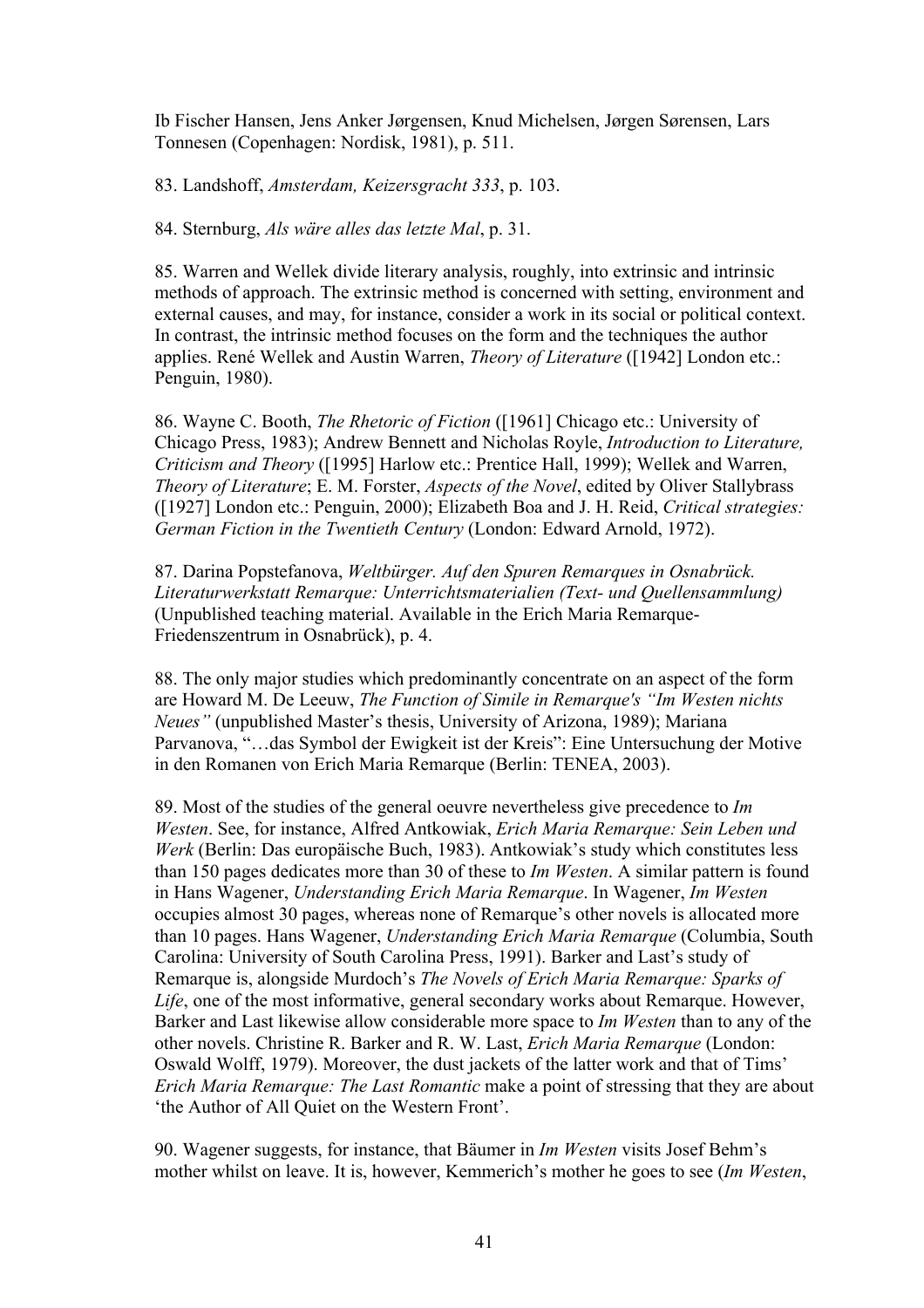p. 21). A few pages later Wagener also refers to Bäumer as Franz Bäumer (his real name is Paul Bäumer), presumably because of the phonetic resemblance to Franz Baumer; the author of the short biography *Erich Maria Remarque*. It is also possible that he has confused the first names of (Paul) Bäumer and (Franz) Kemmerich. Wagener, *Understanding Erich Maria Remarque*, pp. 21,29. This is indeed what Wilhelm J. Schwarz does in his *War and the Mind of Germany*, 1 (Frankfurt am Main etc.: Peter/ Herbert Lang, 1975), p. 30. Antkowiak's general, Remarque-study also contains basic mistakes. In relation to *Der Weg* he states, for instance, that Ludwig Breyer shoots himself, whereas, in fact, he cuts his wrists. Antkowiak, *Erich Maria Remarque: Sein Leben und Werk*, p. 52.

91. Antkowiak, *Erich Maria Remarque: Sein Leben und Werk*, pp. 74-75.

92. Antkowiak, *Erich Maria Remarque: Sein Leben und Werk*, p. 74.

93. Barker and Last, *Erich Maria Remarque*, pp. 112-13.

94. Murdoch, 'Narrative Strategies in Remarque's 'Im Westen nichts Neues'', *New German Studies*, 17 (1992/3), pp. 175-201.

95. Barker and Last say: 'From *Im Westen nichts Neues* onwards, […] Remarque's novels are […] written in the first person singular […]'. Barker and Last, *Erich Maria Remarque*, pp. 112-13. Also, Antkowiak ignores the first person *plural* which is found in a number of Remarque's novels. Nonetheless, Antkowiak's table dividing the novels in two categories hasw the headings: '1. Person Singularis' and '3. Person Singularis'. Antkowiak, *Erich Maria Remarque: Sein Leben und Werk*, p. 74.

96. Harald Kloiber, 'Struktur, Stil und Motivik in Remarques *Im Westen nichts Neues*', *Erich Maria Remarque Jahrbuch/Yearbook*, 4 (1994), pp. 65-78 (p. 68).

97. John W. Chambers II and Thomas F. Schneider, '"Im Westen nichts Neues" und das Bild des , modernen' Krieg', *Text+Kritik*, 149, pp. 8-18 (p. 9).

98. Travers points to, for example, the ambiguity of Bäumer's references to 'einer' and 'jeder' in a particular paragraph of *Im Westen* (*Im Westen*, p. 16). M. P. A. Travers, *German Novels on The First World War and their Ideological Implications, 1918-1933* (Stuttgart: Akademischer Verlag Hans-Dieter Heinz, 1982), p. 91.

99. De Leeuw, 'The Function of Simile in Remarque's "Im Westen nichts Neues"'. A part of the thesis is published in Howard M. De Leeuw, 'Remarque's Use of Simile in *Im Westen nichts Neues*', *Erich Maria Remarque Jahrbuch/Yearbook*, 4 (1994), pp. 45- 64.

100. Wagener, *Understanding Erich Maria Remarque* , pp. 43-44. Mark G. Ward, 'The Structure of *Der Weg Züruck*', in *Remarque Against War: Essays for the Centenary of Erich Maria Remarque 1898-1970*, edited by Brian Murdoch, Mark Ward, Maggie Sargeant (Glasgow: Scottish Papers in Germanic Studies, 1998), pp. 85-97. Murdoch, 'Vorwärts auf dem Weg zurück: Kriegsende und Nachkriegszeit bei Erich Maria Remarque', in *Text+Kritik*, 149, pp. 19-29.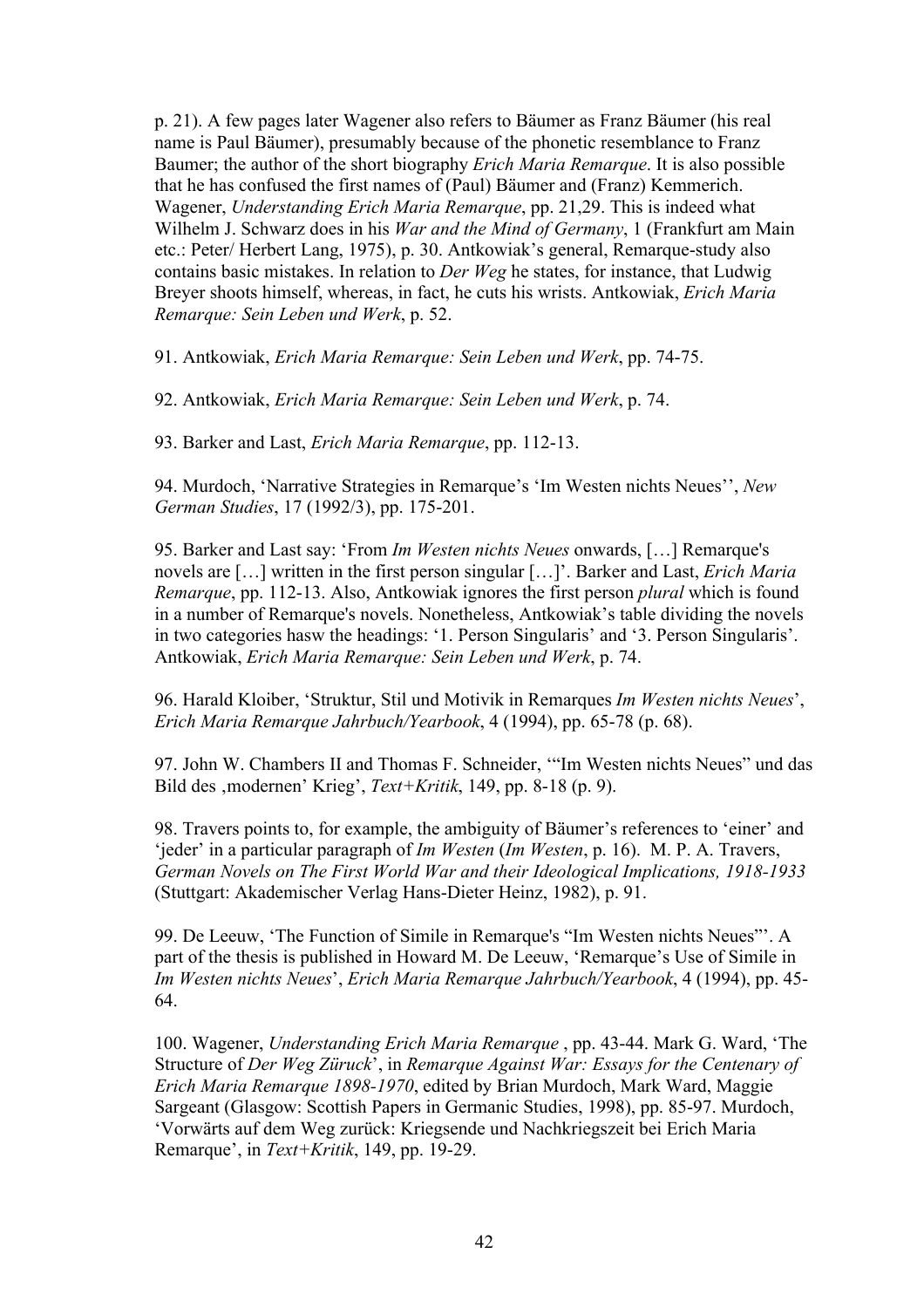101. Murdoch, *The Novels of Erich Maria Remarque*. The framework structure is treated somewhat in Firda, *A Thematic Analysis of His Novels*; Sternburg, *Als wäre alles das letzte Mal*; Wagener, *Understanding Erich Maria Remarque*; and Barker and Last, *Erich Maria Remarque*.

102. Helga Schreckenberger, '"Durchkommen ist alles": Physischer und psychischer Existenzkampf in Erich Maria Remarque's Exil-Romanen', *Text+Kritik*, 149, pp. 30-41 (p. 35).

103. Hans Wagener, 'Erich Maria Remarque, Im Westen nichts Neues – Zeit zu leben und Zeit zu Sterben: Ein Autor, zwei Weltkriege', in *Erich Maria Remarque Jahrbuch/Yearbook*, 10 (2000), pp. 31-52 (p. 41).

104. De Leeuw, 'Remarque's Use of Simile in *Im Westen nichts Neues*'; Kloiber, 'Struktur, Stil und Motivik in Remarques *Im Westen nichts Neues*'; Murdoch, 'Narrative Strategies in Remarque's 'Im Westen nichts Neues'; Parvanova, *"…das Symbol der Ewigkeit ist der Kreis"*.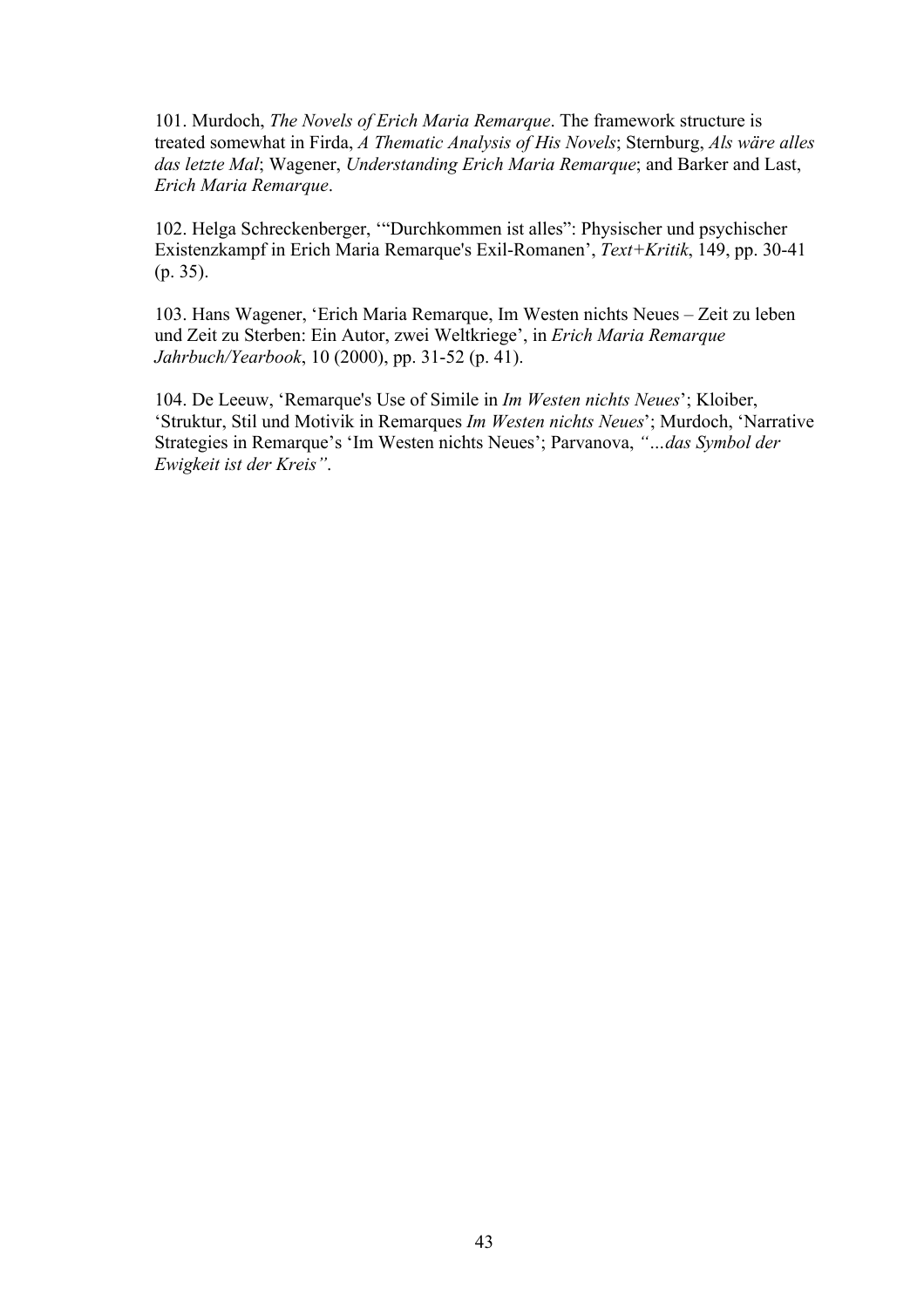## Chapter 1

## *Im Westen nichts Neues*

 In *Im Westen*, which brought Remarque immediate fame, the author takes a stand which differs from the majority of German First World War novels. Contrary to the British heritage of First World War literature, in which the war is generally portrayed as a completely senseless loss of lives, a dominating percentage of German war literature from that same period poses the antithetic view that the war was an inevitable, natural happening and a vital part of an organic development of the individual and, thus, of the nation as a whole.<sup>1</sup> Works, which present the war from a nationalistic point-of-view and, at the time, aimed to revive and nourish the military spirit, include, amongst many others, titles by Franz Schauwecker, Ernst Jünger, Werner Beumelburg, Georg Bucher and Thor Goote. Remarque's narratives of the war, the Weimar years and the group of young men commonly referred to as the 'lost generation', however, do not comply with this paradigm. Alongside a minority of other German authors, such as Ludwig Renn, Arnold Zweig, Edlef Köppen, Fritz von Unruh and Ernst Johannsen, Remarque distanced himself from the nationalistic point-of-view expressed by the majority of his compatriotic fellow writers.<sup>2</sup> Ann P. Linder has noted that despite their opposing views, the liberal and the conservative (or nationalistic) German First World War novels have certain common thematic traits:<sup>3</sup> They generally emphasize the essentiality of comradeship whilst exhibiting the hostility of the soldiers on the front towards the echelons and people at home.<sup>4</sup> In addition, both types of novels search to make sense of the war and also suggest that it has caused a change in the individual.<sup>5</sup> Despite their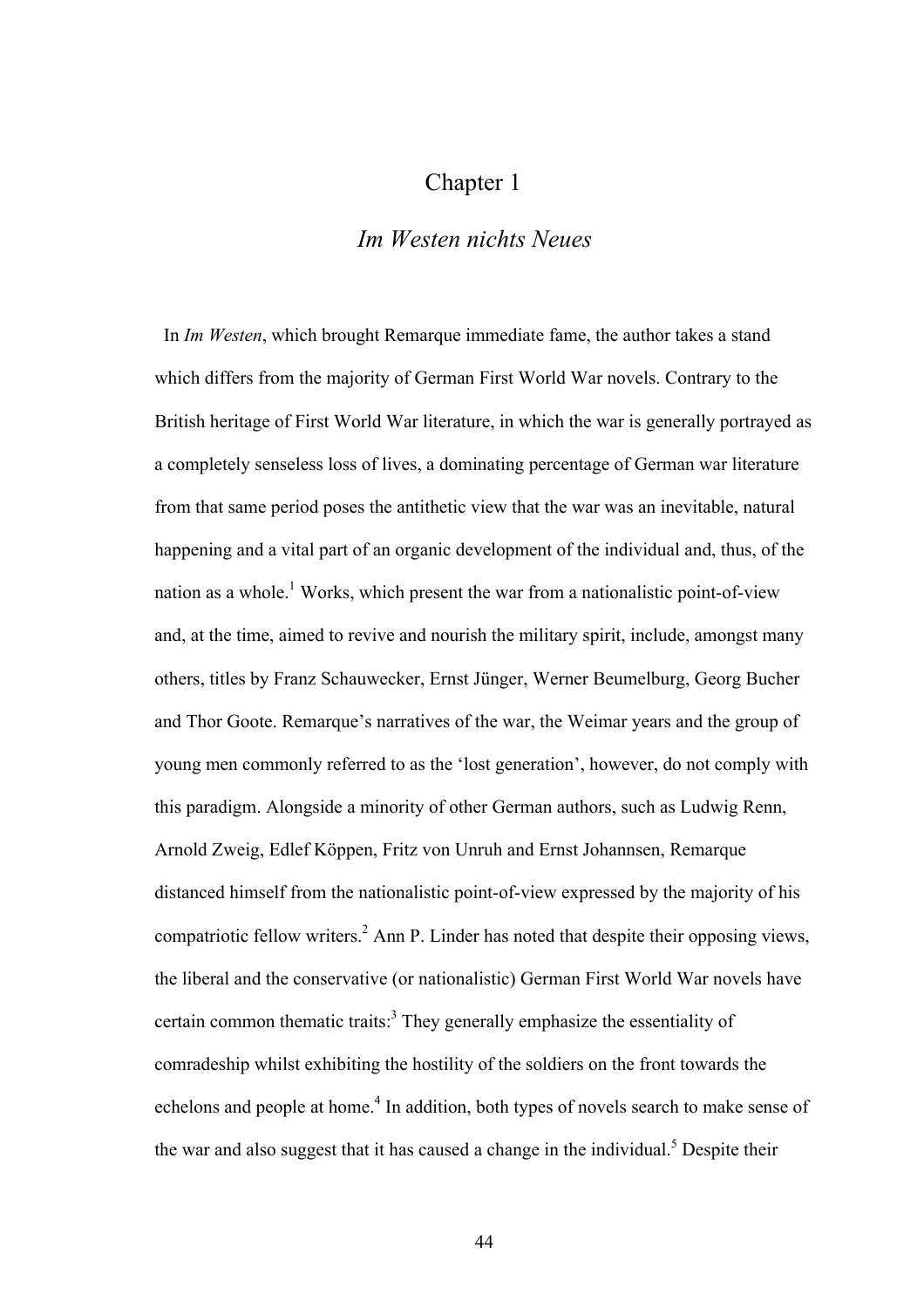ideologically opposing views, there are therefore nevertheless considerable parallels between the liberal and the conservative war novels. This is the case not only in relation to their contents, but also with regards to their form. In order to appear authentic and more convincing, but also to give the works a sense of immediacy and thereby add dramatic effect, many of the war narratives are, for instance, presented from the *Froschperspektive* and reflect, with more or less consistency, the view of a single individual.<sup>6</sup> Given these similarities, references to works of both doctrinal camps will be incorporated in the analysis of *Im Westen*.

 Before turning the attention to *Im Westen*, its relationship to the succeeding two novels, *Der Weg* and *Kameraden*, deserves mentioning. The three works are thematically linked in as far as they all deal with the Great War and the Weimar years. In a prologue to the manuscript, *Pat*, which Remarque later developed into the novel *Kameraden*, the author states that the 'vorliegende Buch der letzte einer Reihe [ist]'. Thus, *Im Westen*, *Der Weg* and *Pat* were initially intended to form a trilogy concerned with 'die Frage des Lebens und des Todes; die Frage: warum?'.<sup>7</sup> In the process of reworking *Pat*, however, Remarque omitted the prologue, but the final product remains focussed on the question: why? In fact, attempting to make sense of life and death came to form a continuing thread through most of Remarque's works. Despite this shared underlying theme as well as other, thematic and formal, links between *Im Westen*, *Der Weg* and *Kameraden*, similarities in locations and characters in the former two works are discontinued in *Kameraden*. The three works nevertheless remain unequivocally bound together, although the connection between *Im Westen* and *Der Weg* is more pronounced. The characteristics of the two protagonists, Bäumer and Birkholz, are, for instance, strikingly similar. They share the initial, 'B' and both names provoke thought associations to trees: Bäumer/ *Baum* and Birkholz/ *Birk* and *Holz*. 8 Set in the war and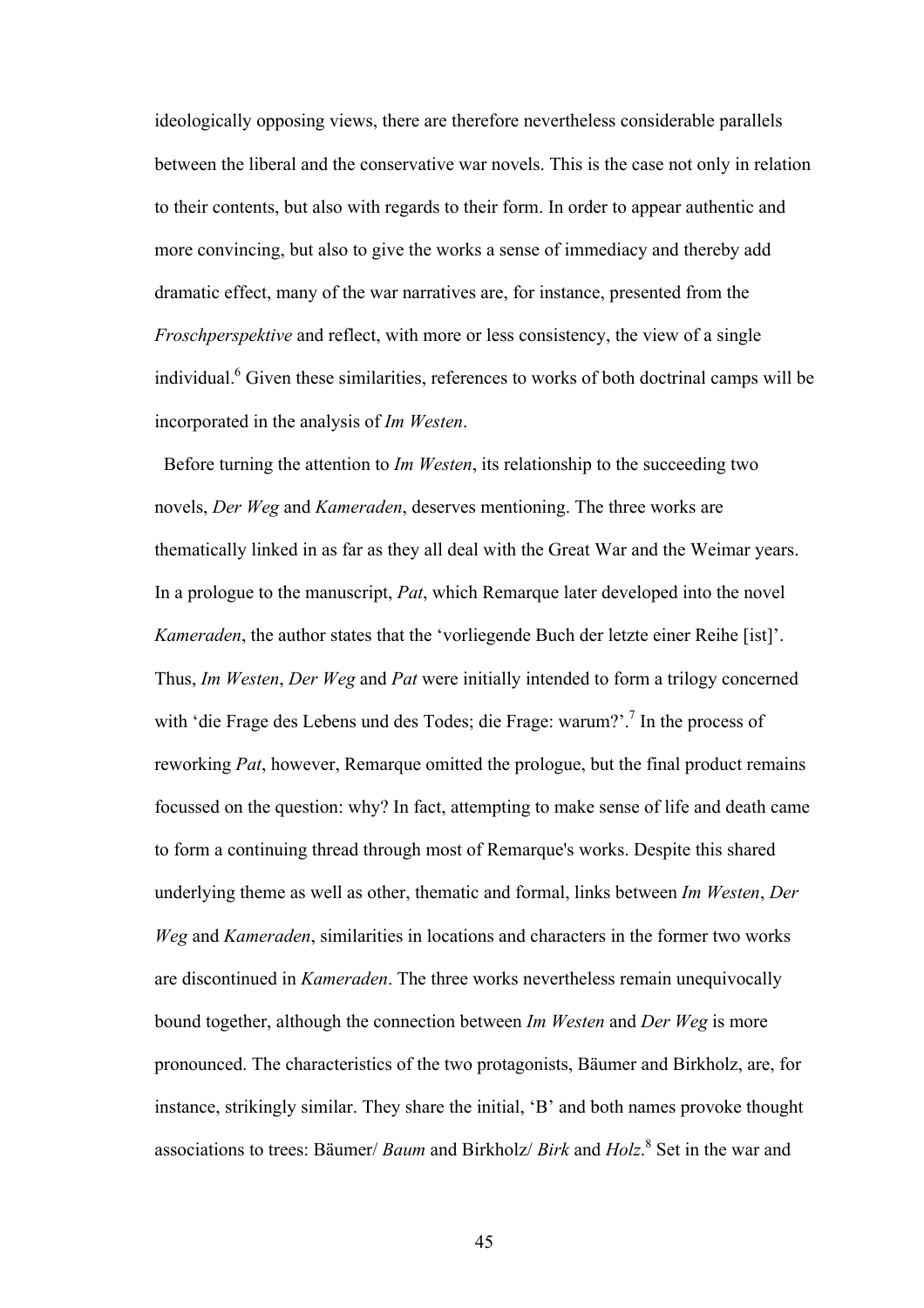immediate post-war era, respectively, *Im Westen* and *Der Weg* can be paralleled with Ludwig Renn's *Krieg* and *Nachkrieg*, and Ernst Glaeser's *Jahrgang 1902* and *Frieden*. Despite the fact that *Kameraden* does not immediately appear to form a direct continuation of *Im Westen* and *Der Weg*, it nevertheless follows up the theme of former soldiers coping with the return to civilian life in the Weimar Republic. Further links between the three novels shall be explored in Chapter Two, and it will be argued that Remarque's First World War novels do indeed constitute a trilogy.

 *Im Westen*, *Der Weg* and *Kameraden* are all related by first-person narrators. A particular problem generally arises when reflecting on the perspective of first-person narratives – that of the relationship between the author and his narrator, and which of the two is truly relating the story. The erroneous fusion by literary critics of Remarque's and Bäumer's identities has already been touched upon in the Introduction chapter, but even when the two are acknowledged as separate entities, the narrative perspective has nevertheless proven to create confusion. Howard M. De Leeuw, for instance, suggests that *Im Westen* is presented from both Remarque's *and* Bäumer's perspectives, but treats them as 'interchangeabl[e]', as he finds it 'not of primary importance' to determine '[w]here the two perspectives differ'.<sup>9</sup> As the author, Remarque is, of course, the creator of Bäumer and, therefore, the mind behind both the novel's content and its form. De Leeuw, however, mistakenly concludes that the narrative perspective subsequently also becomes that of Remarque. However, if a first person narrator is entirely consistent, the reader will be presented with this narrator's viewpoint only. A narrative in the first person should therefore not be treated as necessarily communicating directly the views also of the author, as even in works where the author appears to sympathize with his narrator (such as in *Im Westen*) this harmony might not be absolute. Bäumer, for instance, deliberately suppresses his feeling of guilt about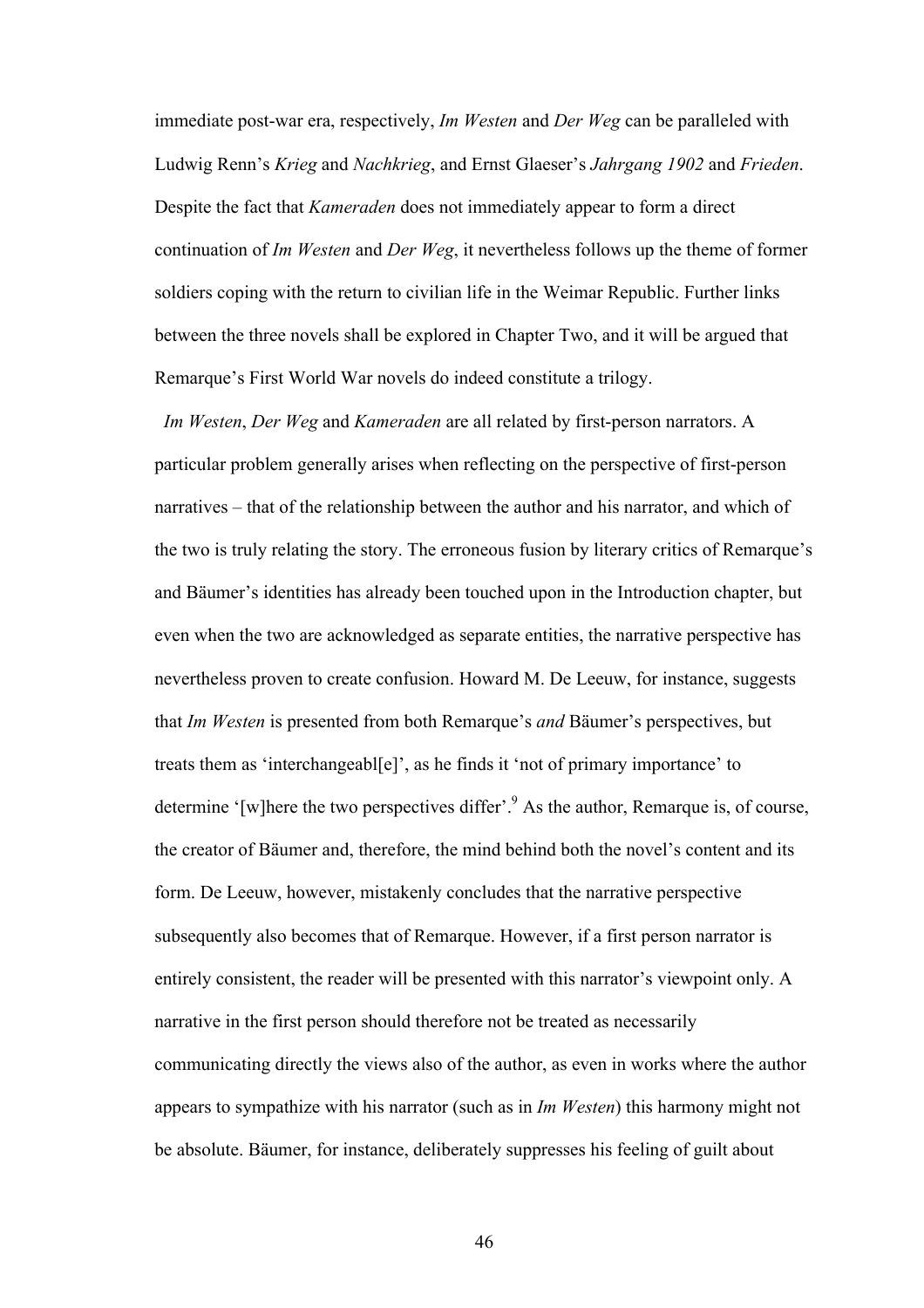killing Duval, and states: 'Krieg ist Krieg schließlich' (*Im Westen*, p. 156). This, however, does not reflect Remarque's sentiment (he is taking an active pacifist stand by writing a war novel), but serves to show Bäumer's inner conflict and also forces the reader to question the validity of his excuse. It is therefore an understatement that *Im Westen* is told '*primarily* from Bäumer's point of view [my emphasis]'.<sup>10</sup> The perspective is, in fact, solely and consistently that of Bäumer until the closing paragraph – a consistency which contrasts with many of the other first- person fictional narratives of the Great War.<sup>11</sup> As already stated, provided that the narrator is consistent in his or her role, it remains solely this narrator's point-of-view that is presented. A first-person account can thus only be said to be told from the author's perspective when the work is autobiographical. This is not the case with any of Remarque's novels, although a number of the books incorporate fictionalized versions of people and experiences from the author's own life.

 The question of the relationship between author and narrator also affects other areas of the novel's form aside from the perspective. Whereas the overall spatial structure, such as chapter lengths and their division points, is likely to be understood as Remarque's personal undertaking along with the proportion of dialogue to narrative, other formal aspects, such as, the register, imagery and the general tone, are, it can be argued, those of the first-person narrator. The latter points are thus, paradoxically, not directly the product of Remarque, but are rather side products determined by the narrator the author has chosen for his work. Having given life to Bäumer in *Im Westen*, Remarque thus retreats to the background and it is solely Bäumer's voice and views which are heard. In *Im Westen*, Bäumer's story is preceded by the novel's famous short prologue.

> Dieses Buch soll weder eine Anklage noch ein Bekenntnis sein. Es soll nur den Versuch machen, über eine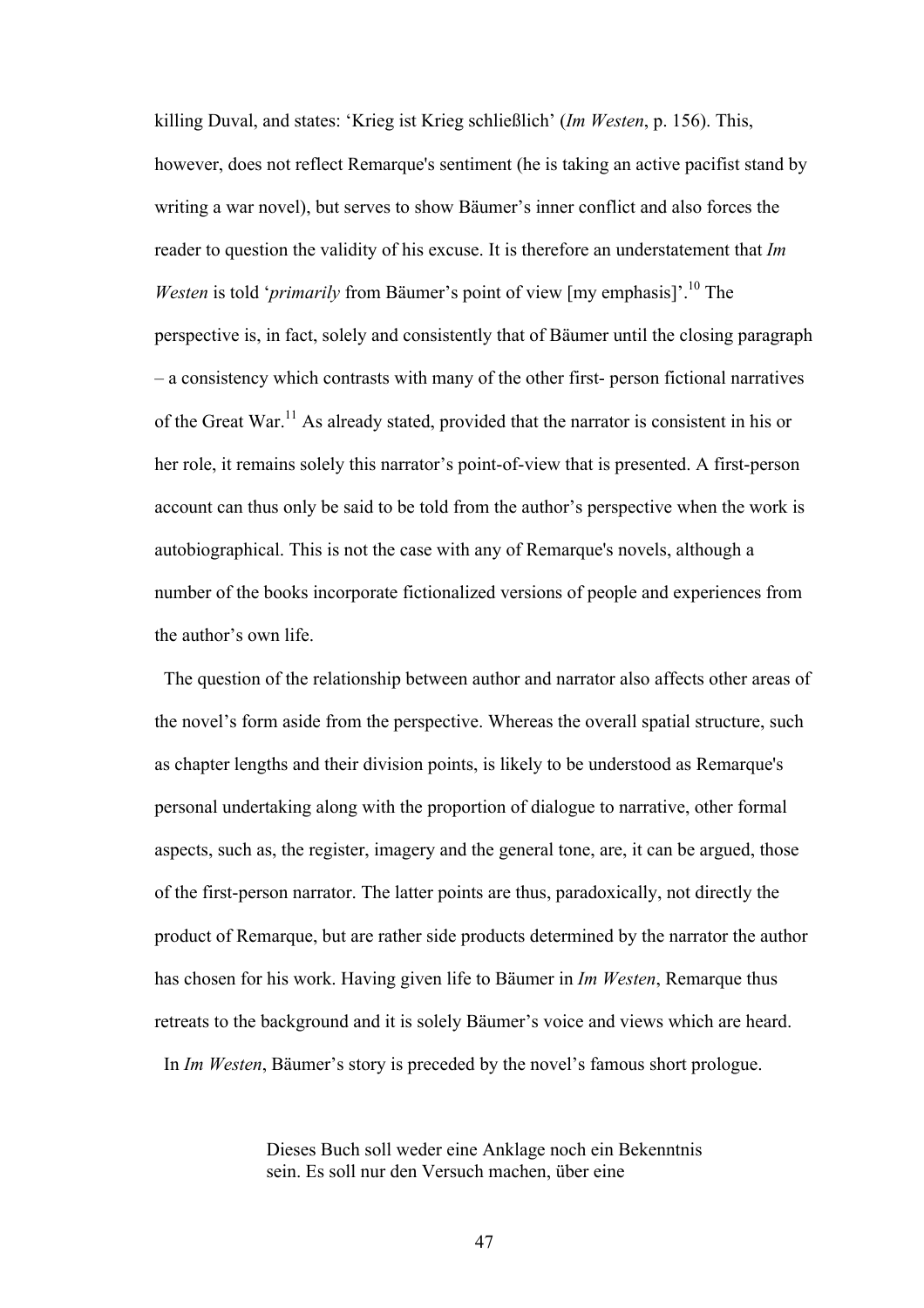Generation zu berichten, die vom Kriege zerstört wurde – auch wenn sie seinen Granaten entkam (*Im Westen*, p. 9).

 The opening words, '[d]ieses *Buch*' [my emphasis], initially gives the reader the impression that the author is the speaker. The prologue's last line has thus often been criticized because it claims that the novel will report about those who were destroyed by the war '– auch wenn sie seinen Granaten entkam'.12 This objective is, however, not met in the novel, as all the significant characters die, and, moreover, the novel concludes before the end of the war. Even if some of the chief characters had been alive at the conclusion of the work, it would have remained uncertain whether they would survive the war. That Remarque should have overlooked such an obvious contradiction between his prologue and actual plot seems unlikely. Firstly, he worked, as Thomas F. Schneider has shown, at the novel for a lot longer than the mere six weeks which both Remarque and Ullstein Publishing House maintained in the advertising campaign for *Im* Westen.<sup>13</sup> Secondly, Remarque continued to add changes to the manuscript between its serialization in the *Vossische Zeitung* (from 10 November to 9 December 1928) and its publication in book form (31 January 1929). Although he omitted, for instance, two other lines from the prologue, he retained the seemingly incompatible closing lines, quoted above.<sup>14</sup> Richard Littlejohns regards the inclusion of the last lines as an indication that 'war itself, paradoxically, is not the focus of interest in *Im Westen*', but that the novel is rather 'about the difficulty of coping with the subsequent peace'.15 Also Thomas F. Schneider points to the novel's theme of the problematic reintegration of soldiers into Weimar society, but sees this reading of *Im Westen* in context of Remarque's originally intended trilogy about the war and its aftermath.<sup>16</sup> There is, however, no certainty that the prefatory statement is voiced by Remarque and therefore no reason why its perspective should not be reconsidered, although this, of course,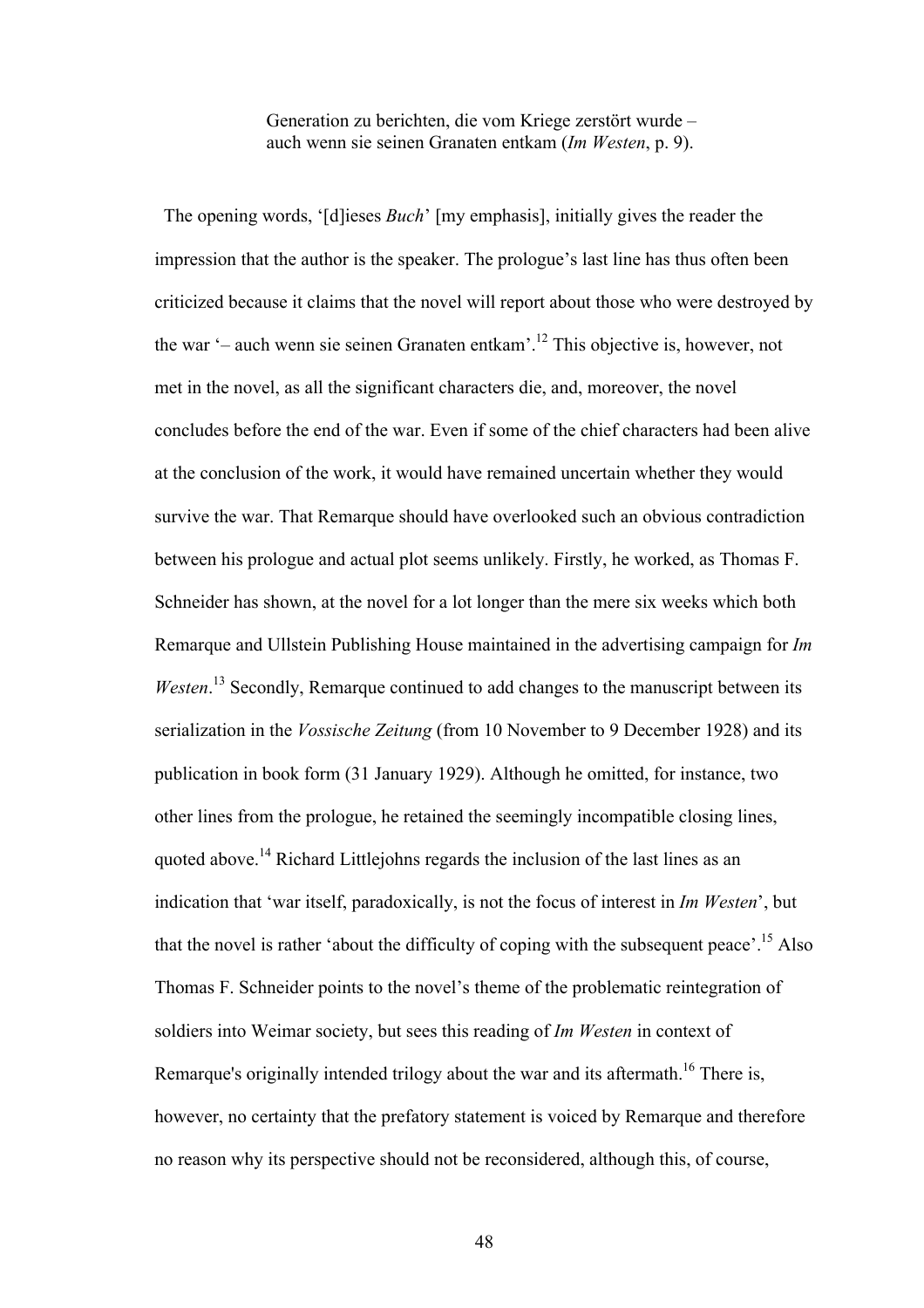could trigger an entirely different debate on intentional fallacy. The introductory statement could in fact alternatively be read as a foreword composed by Bäumer as a prologue to his personal account of the war. Despite the fact that critics generally interpret the prefatory statement as Remarque's introduction to his novel, the idea that it should be part of Bäumer's narrative seems in many respects more fitting. For obvious reasons, the novel's closing paragraph cannot be Bäumer's since it describes his death. However, aside from this part, the entire story, *including* the prologue, could be Bäumer's, not verbalized, but written account of the war; an account noted down in the course of the war, as for instance Renn's protagonist does in the novel *Krieg*. Keeping a diary was a popular activity amongst First World War soldiers, and particularly during the early war years many such personal accounts, in which the authenticity generally weighed heavier than their aesthetic value, were published.<sup>17</sup> Murdoch too has brought attention to 'Bäumer's fictitious diary',18 and even in the parody, *Vor Troja nichts Neues*, the protagonist, a curious mixture of Bäumer and Remarque, is keeping a diary, which he intends to publish after the war. This is further supported by the fact that Remarque entitled one of the early manuscripts of *Im Westen*: *Im Westen nichts Neues: Aus den Tagebüchern des Freiwilligen Georg Bäumer*. 19 The impression that Bäumer's narrative *could* be a diary is reinforced when, at times, the story (despite its use of the present tense) appears to be told, not as it unfolds, but with hindsight. Having killed the French soldier, Duval, in a bomb crater in no man's land, for instance, Bäumer is unable to expose himself and escape until after dark the following evening. When he is eventually able to crawl out of cover, he is focusing entirely on relocating the German trenches, and he explains: 'Den Toten habe ich vergessen' (*Im Westen*, p. 155). Yet, although he narrates in the present tense, such an assertion can be made solely on reflection. It is thus only possible to report on a forgotten or repressed matter when done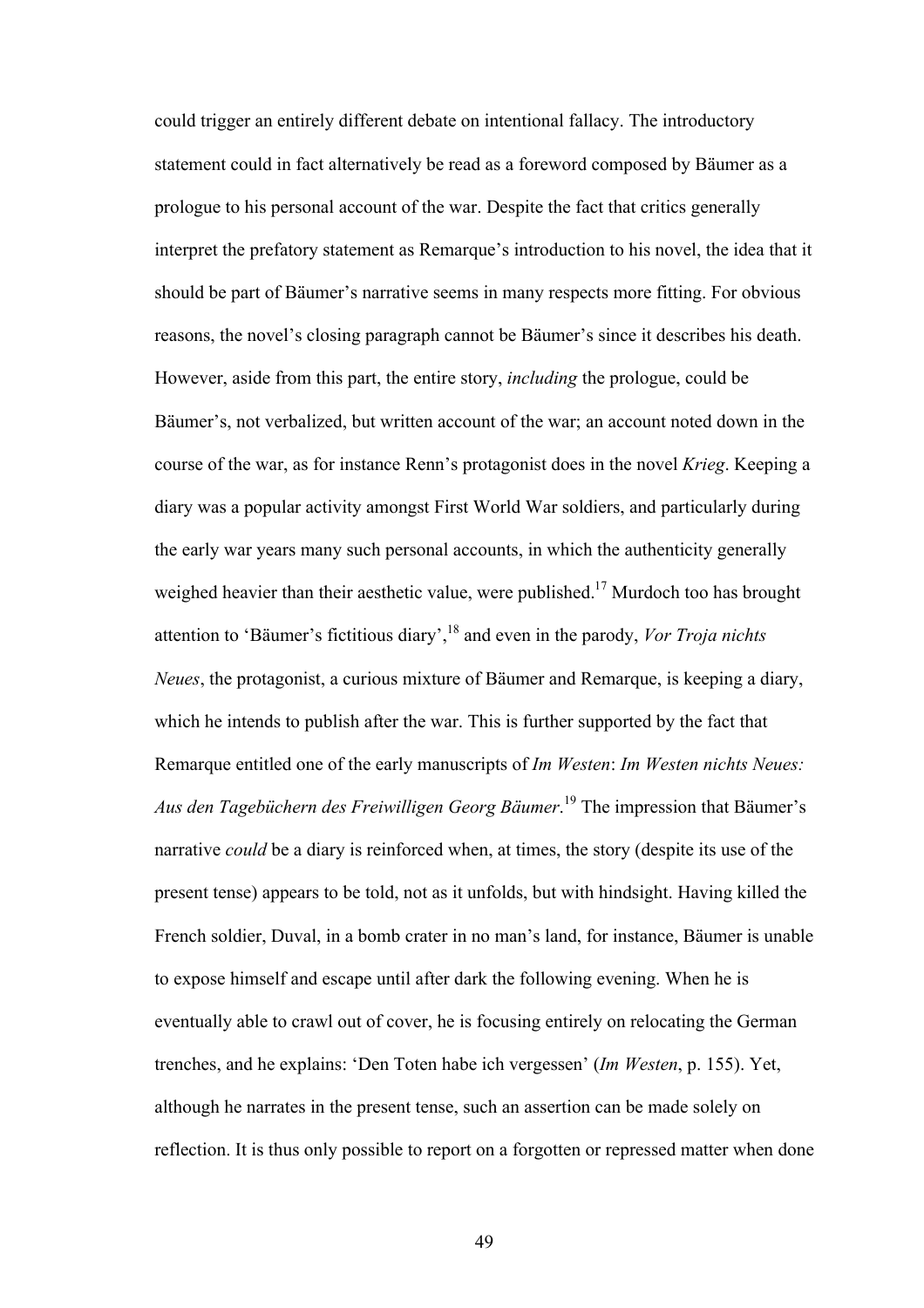in retrospect – in this case perhaps when noting down the event in a personal diary or journal. A similar time gap is detectable in Bäumer's acknowledgement of his own insincerity when promising to support Duval's family financially, *if* only he himself should survive. In reality he attempts to bribe fate: '[E]ine kleine Hinterlist, daß man nachher immer noch erst einmal sehen könne' (*Im Westen*, p. 153). He is thus writing or stating this *after* the actual event has taken place. In relation to the front-line diary by Hermann Löns, Murdoch has noted a similar characteristic: 'Lengthier passages in which Löns describes being under fire were written immediately after the event, although in the present tense. […] [I]t was presumably written the day or night after the events, but as if they were happening at the moment of writing.<sup>20</sup>

 That Bäumer enjoys writing can be gathered from his reference to a play, *Saul*, which he had been working on prior to the war. Nevertheless, due to the extremity of the situation, Bäumer (similarly to Renn in *Krieg*) has difficulties describing the war experience: '[m]an kann das nicht niederschreiben' (*Im Westen*, p. 126). The phrasing is unusual and a more natural wording would be that he cannot 'put into words' or 'explain' the situation. The fact that he specifically points to the impossibility of *writing* this down therefore suggests that this is exactly what he is attempting to do.

 There are further indicators pointing to the novel's introduction being part of Bäumer's story. Aware that the war must be drawing to an end, Bäumer concludes his account by considering how to resume civilian life after the war. Naturally, as far as he is concerned, his story is that of a soldier who participated in, but nevertheless survived, the war. Being the only surviving member of a whole school class Bäumer's (written diary?) story is therefore an account of 'eine Generation […], die vom Kriege zerstört wurde – auch wenn sie seinen Granaten entkam'; that is, until the very last paragraph, of which Bäumer, of course, remains unknowing. The prologue therefore correlates better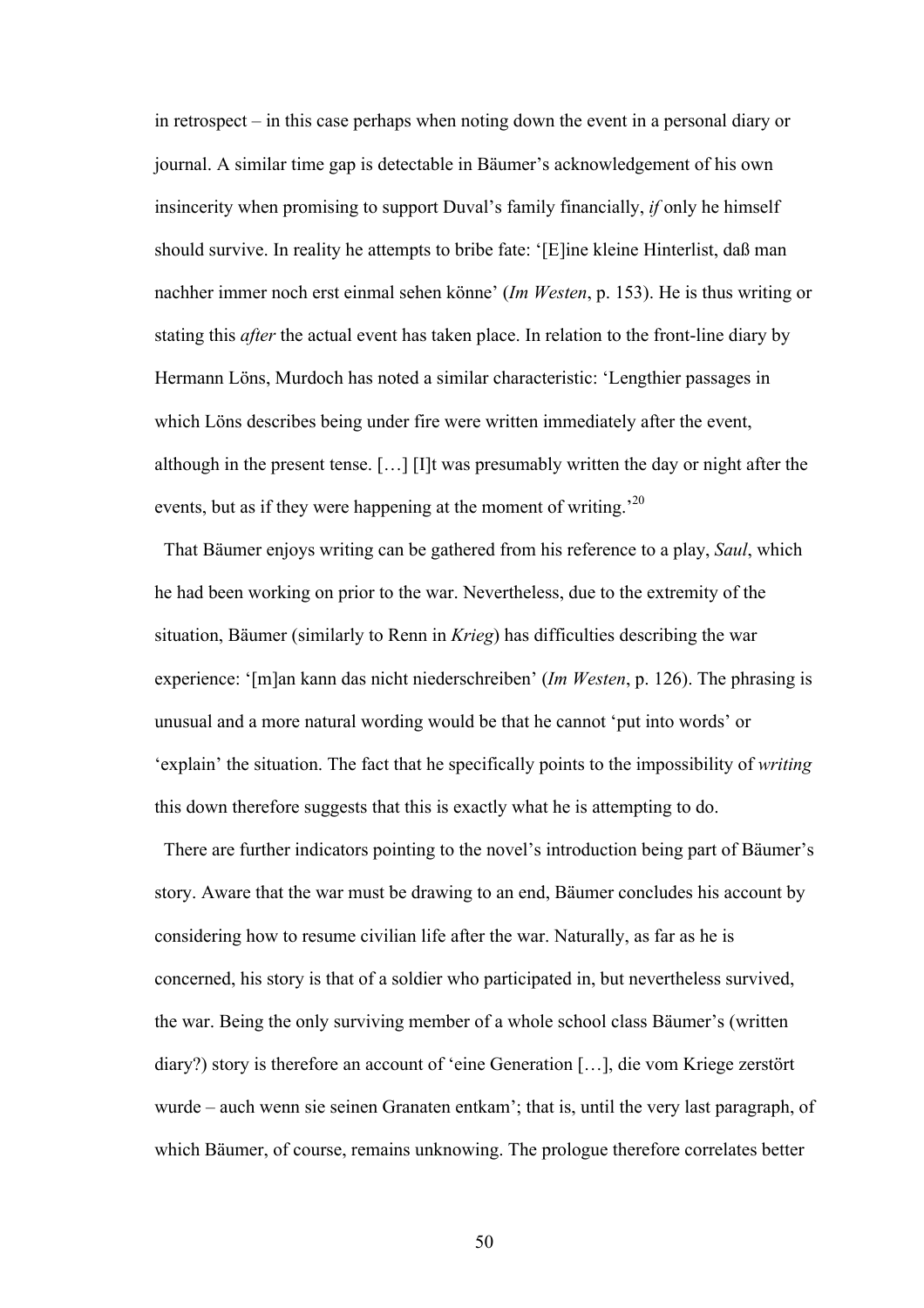with Bäumer's narrative than with Remarque's novel as a whole. In other words, the prologue loses its demand for a subsequent novel, only if written without knowledge of Bäumer's death. Bäumer, of course, is unaware of this, whereas Remarque is not. Remarque stated in an interview by Friedrich Luft that he had found the writing of the sequel, *Der Weg* to be 'notwendig'.<sup>21</sup> It has generally been presumed that Remarque saw the necessity to write *Der Weg* in order to meet the objectives stated in the introductory lines of *Im Westen*. However, the 'Notwendigkeit' of the sequel can also be viewed in the context of Bäumer's unexpected death, and to Bäumer it *is* unexpected as '[j]eder Soldat bleibt nur durch tausend Zufälle am Leben. Und jeder Soldat glaubt und vertraut dem Zufall' (*Im Westen*, p. 75). As the war (and the novel) draws to an end, Bäumer is already looking to the future and he imagines life – his own life – in peacetime. It may be at this point – having already written his account – that Bäumer composes the prefatory statement, perhaps with possible publication in mind. The war is practically over, and this could explain why he applies the past tense to his short introductory words, when he speaks of those who 'entkam' (*Im Westen*, p. 9). Then he dies and as a result a part of his prologue becomes untenable. Bäumer has previously been ruled out as a possible narrator of the prefatory statement, but the arguments above show not only that this is a possible option, but that the introductory words do, in fact, become more fitting and logical if read as Bäumer's.

 Although the presentation of war in *Im Westen* consistently reflects the viewpoint of Bäumer, the novel continues beyond the conclusion of his account, and following Bäumer's death an external, though not omniscient, narrator reports this event in a single paragraph on the novel's final page. Initially this nameless narrator and Remarque could be interpreted as one and the same person, but if the two are regarded as identical, the question then arises as to why Remarque, who after all has created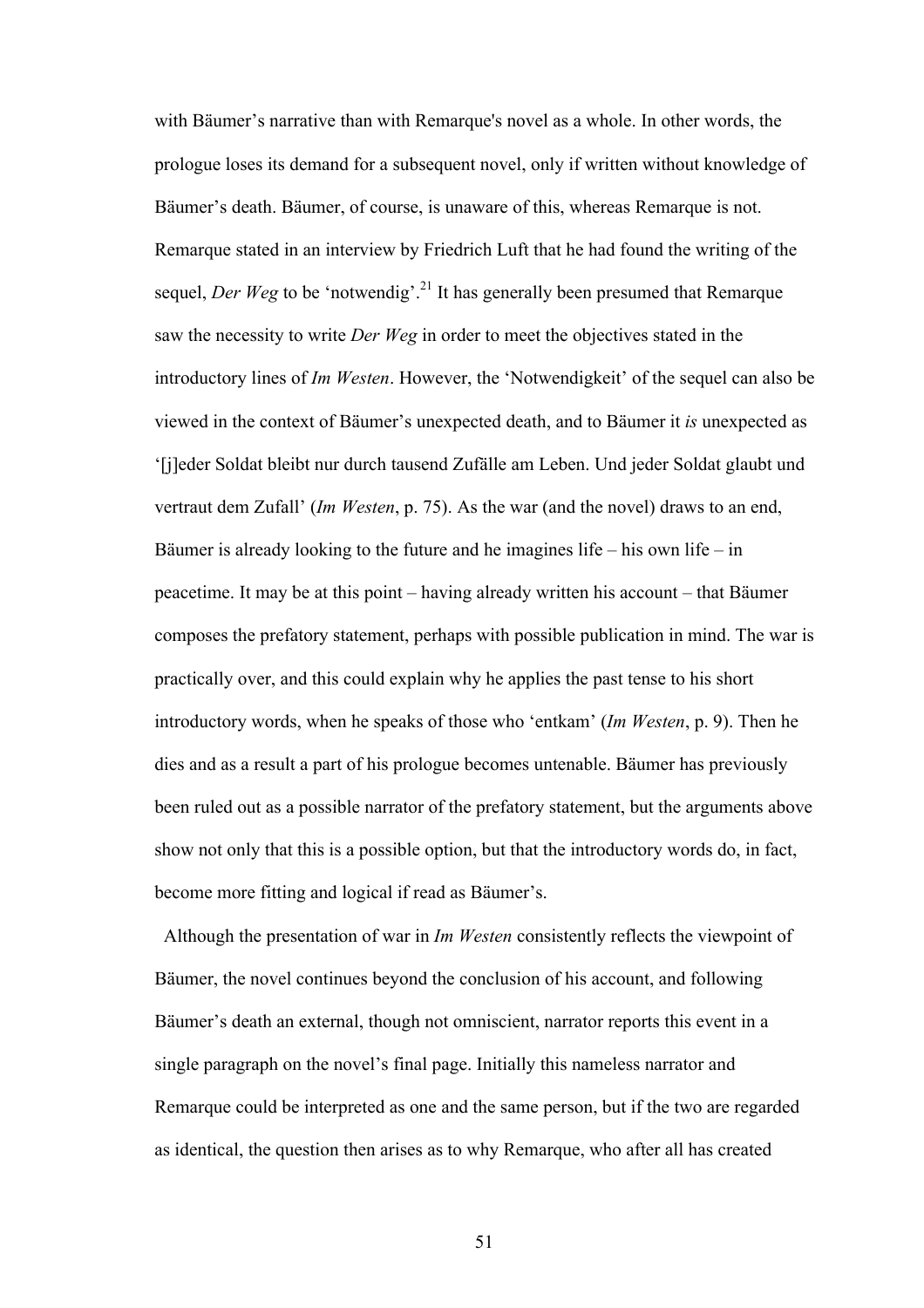Bäumer and thus is all-knowing in respect to this character, expresses uncertainty through the use of the subjunctive. Bäumer is said to look 'als *wäre* er beinahe zufrieden damit, daß es so gekommen war' [my emphasis] (*Im Westen*, p. 197), and ergo the third person narrator is revealed to know only the external circumstances. The feeling of uncertainty is further strengthened by the insertion of the adverb 'beinahe' (*Im Westen*, p. 197).<sup>22</sup> The identity of this narrator remains unclear, but the limitations to the perspective create an important barrier between Bäumer and the reader. It highlights Bäumer's insignificance against the background of the millions of other soldiers who were killed during the war.

By letting his narrator die – ironically at the end of the war – Remarque stresses the indiscriminate nature and pointlessness of war. Hans-Harald Müller, though, sees another explanation to Bäumer's death. He suggests that Remarque not only attempts to justify his own failure as a writer (prior to writing *Im Westen*), but symbolically tries to erase this feeling of failure by killing the novel's protagonist.<sup>23</sup> Müller's interpretation can only be viewed as an example of over-analysis. Had Bäumer, however, survived he would, in all certainty, not have entitled his story *Im Westen nichts Neues*, as this title only gains meaning *following* Bäumer's death. Admittedly, there are a few, albeit welldisguised, references to the title within Bäumer's narrative.<sup>24</sup> The title is nevertheless predominantly tied to the anonymous narrator's final remark, and serves to stress the contrast between the irreversible impact which dying has on the individual and those emotionally attached to him (including the reader), and the insignificance of that individual in the eyes of the authorities who regard the front soldier merely as canon fodder or *Material* in the *Materialschlacht*.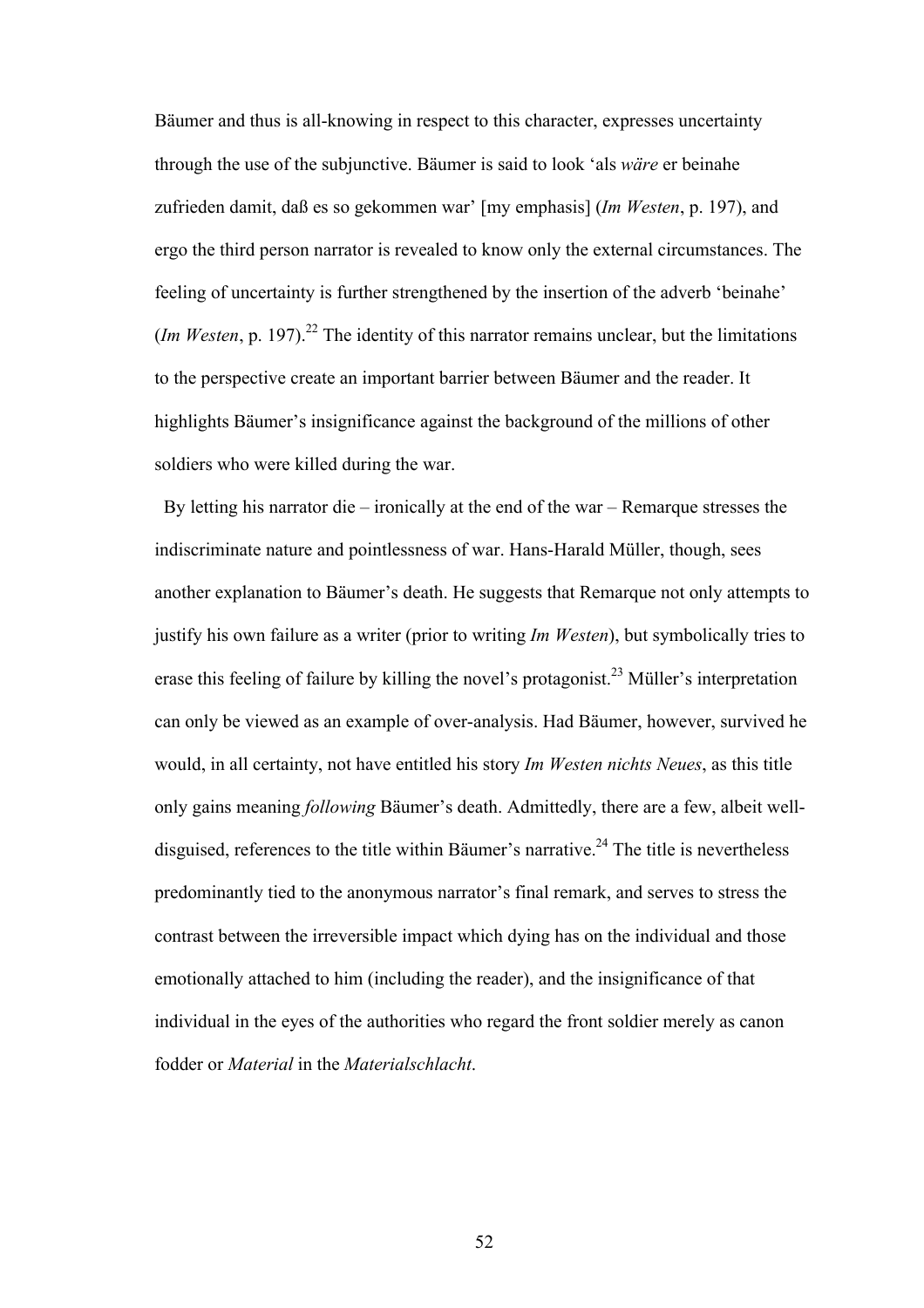Although *Im Westen* is a fictional account of the First World War, a statement by Kaiser Wilhelm II, quoted in Edlef Köppen's *Heeresbericht*, reflects a detached attitude and lack of concern for his individual subject:

> Ich glaube, daß wir […] wissen […] daß wir lieber unsre gesamten 18 Armeekorps und 42 Millionen Einwohner auf der Walstatt liegen lassen, als daß wir einen einzigen Stein von dem, was Mein Vater und der Prinz Friedrich Karl errungen haben, abtreten.<sup>25</sup>

 Against such figures, the loss of a few individuals on a comparatively quiet day on the Western front would certainly not seem worth reporting. In one of the early manuscriptversions of *Im Westen* which, as Schneider has shown, had a more explicitly pacifist tone, Bäumer condemns the exploitation of the ordinary soldier: 'Sie wissen es, sage ich dir, sie wissen alles ganz genau, sie kennen Krieg und Lazarette und Massengräber, sie wissen, das wir alle nichts anderes sind als Kanonenfutter für eine Anzahl Ehrgeiziger und Verdiener und Quatschköpfe – und sie hören trotzdem nicht auf<sup>7</sup>.<sup>26</sup> Although based on the final and less direct version of the novel, the 1930 film production of *Im Westen* likewise attacks the attitude of the Kaiser. Here, his absence from the front has not gone unnoticed by Tjaden. When the soldiers (in both the book and the film) speculate about the origins of the war, Albert Kropp explains that war begins with one country or people offending another, but Tjaden humorously points out: 'Wenn das so ist, wäre ich nicht hier – ich fühle mich nämlich nicht beleidigt! [...] Ich gehe nach Hause. Er [der Kaiser] ist schon dort $1^{27}$ 

Remarque chooses to highlight the wording of the military report by entitling his novel: *Im Westen nichts Neues*. Viewed in context of the entire work, the title stresses the fact that Bäumer is a mere representative of the front-line soldier, and although the novel depicts war only from his perspective, neither his story, nor his death, are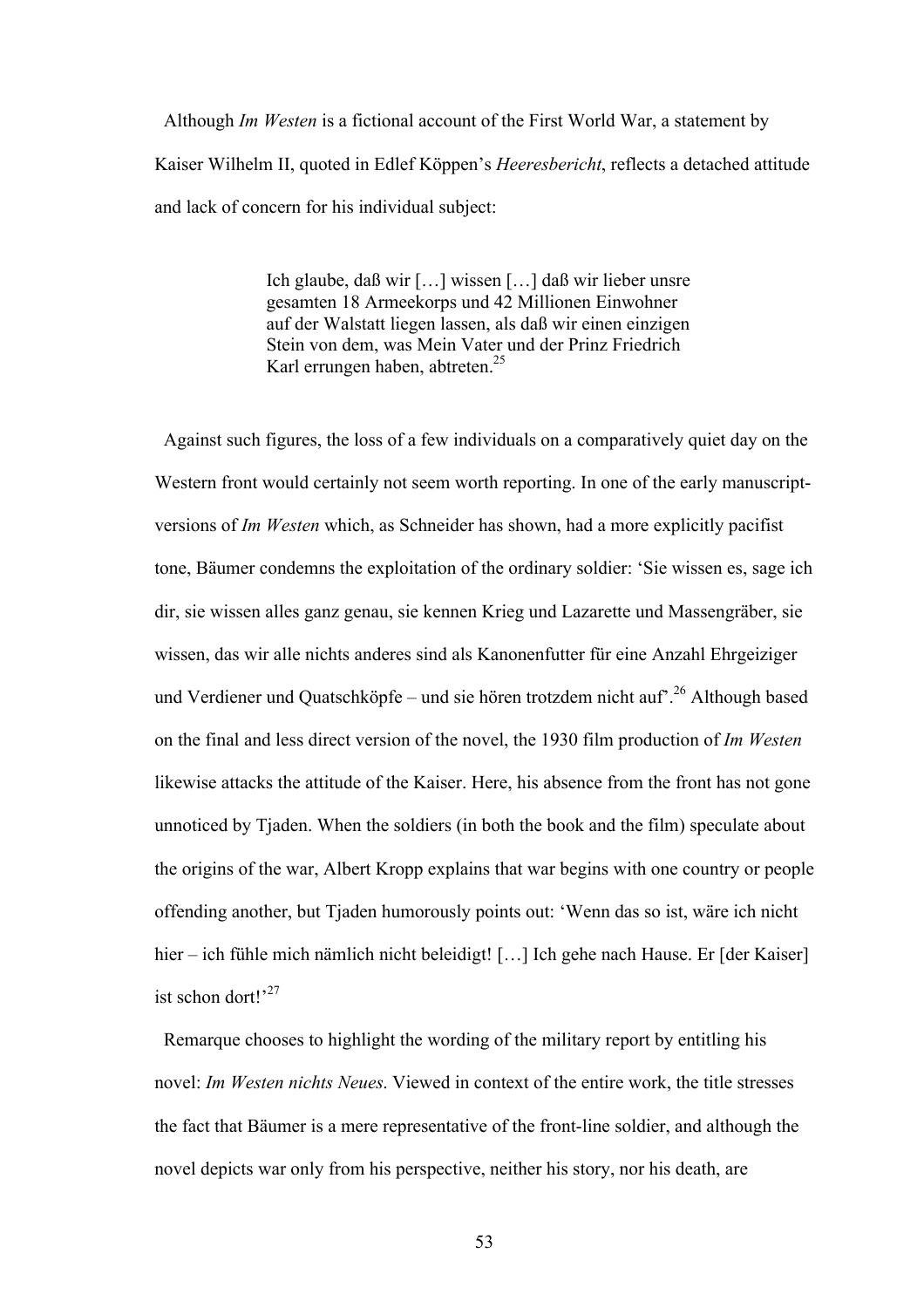extraordinary. He is just one of millions of men who experienced the battlefields of the war. On the basis of Remarque's choice of title, it must therefore be assumed that Remarque regarded the loss of individualism and the insignificance to which the life of the individual soldier was reduced as a central theme of his work.

 The release of *Im Westen* was followed by a considerable amount of literary responses, mainly satires and parodies, which generally communicated their connection with Remarque's work through titles such as *Im Osten nichts Neues*; *Im Westen doch Neues*; *Im Westen wohl was Neues* and *Vor Troja nichts Neues*. 28 The latter – possibly inspired by an earlier parody, *Triumph des Thersites*, of Jaroslav Ha\_ek's novel, *Die Abenteuer des braven Soldaten Schwejk*29 – was humorously published under the pseudonym Emil Marius Requark.<sup>30</sup> *Vor Troja* mirrors Remarque's theme of disregard for the life of the individual, and particularly that of the common soldier. In a reported, recent battle apparently only low-ranking combatants, but no warriors of considerable status or fame, have fallen. Chief Commander Agamemnon and his brother and chief of the general staff, Menelaos, are, as a result, uncertain how to phrase their military communiqué. They discuss the dilemma:

> "Ein paar Muskoten sind auch getötet und ein paar Verwundete ins Lazarett eingeliefert worden…"

"Muskoten interessieren mich nicht. Die kann ich in meinem Heeresbericht nicht brauchen. Ist denn keiner von unseren Helden ausgerückt?"

"Nein [...]"<sup>31</sup>

Finally they word their report: '[n]ichts Neues vor Troja'.<sup>32</sup>

 Additionally to showing the army leaders' indifference towards the life of the common soldier, the above dialogue-extract indicates mockery and questioning of the *Heldentum* of those who are credited with (or indeed themselves take credit for) any *Heldenmut*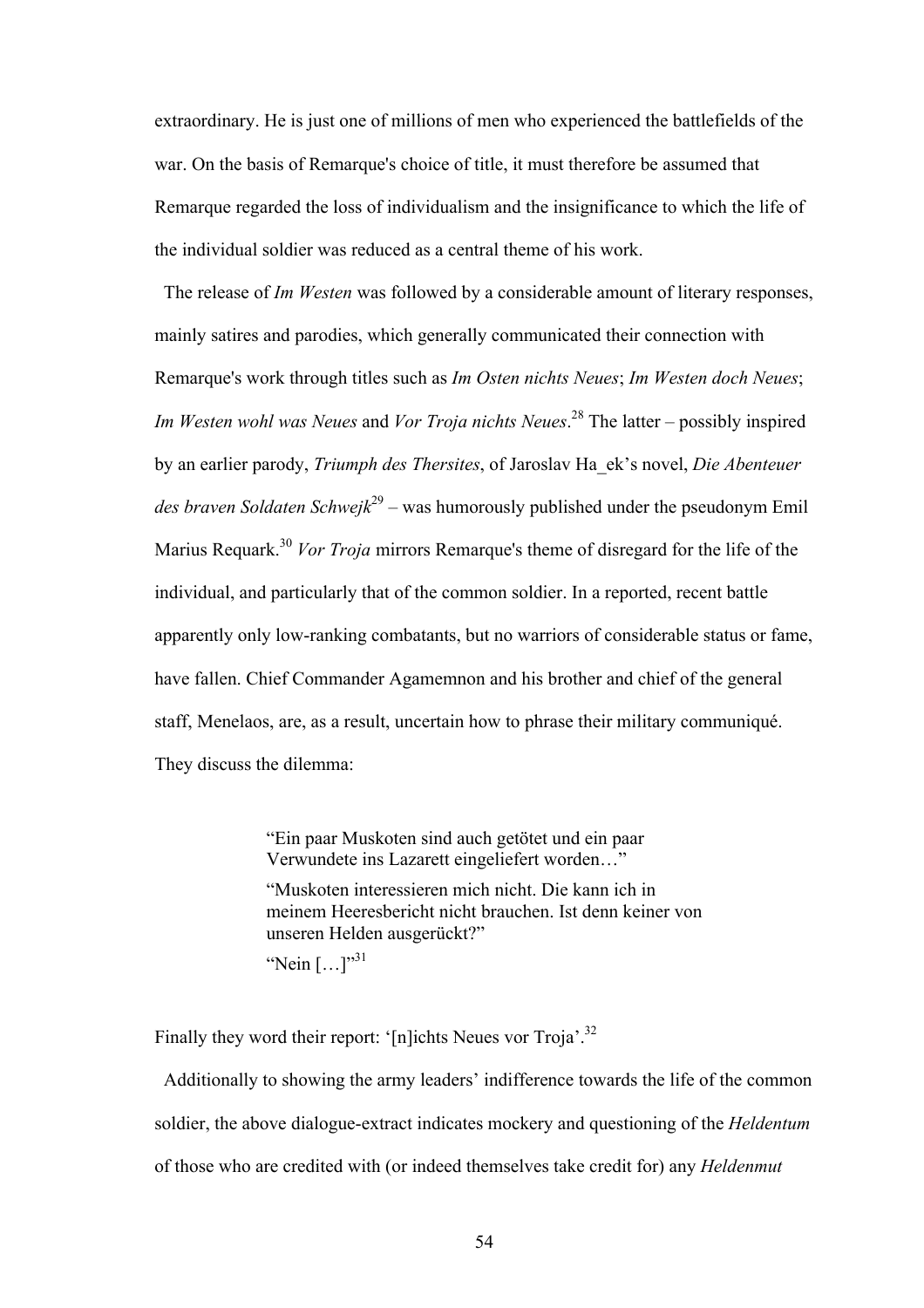exhibited on the battlefield. The heroes Agamemnon speaks of relate particularly to Bäumer's presentation of corporal Himmelstoß whose fear, however, proves to exceed that of his former recruits (*Im Westen*, p. 95). In an attempt by the Germans to cross enemy lines, Bäumer suddenly sees Himmelstoß, who has sought shelter in a crater whilst the other soldiers continue to charge towards the enemy. Bäumer is furious. He shakes Himmelstoß and shouts at him, despite the higher rank of the latter. It is, however, not the verbal attack itself, but the pictures within Bäumer's language that truly show his different views of the corporal and the common front soldiers. Both are likened to the same animal, a dog, but whereas Himmelstoß is negatively described as 'ein Köter' (*Im Westen*, p. 95), Bäumer's sympathy for the young recruits is reflected in his description of them as 'brav[e], arm[e] Hunde' (*Im Westen*, p. 94). Many of the comparisons in *Im Westen* are connected through common objects or themes which extend over a few paragraphs. The dog-comparison, for instance, continues following Himmelstoß's first front battle. He has realized the reality of war, and Bäumer says of him: 'Seine Schnauze hat er verloren' (*Im Westen*, p. 99).

 Aside from parodying Himmelstoß, the heroes in Agamemnon's army also represent the older men in Bäumer's hometown. Similarly to the Greek heroes, they do not directly participate in the war, and yet they speak as if they are actively involved and indeed understand the war to a greater degree than the front soldiers. On home leave Bäumer encounters, for example, his former teacher of German, who asks: 'Na, wie steht es draußen. Furchtbar, furchtbar, nicht wahr? Ja, es ist schrecklich, aber *wir* müssen eben durchhalten [my emphasis]' (*Im Westen*, p. 117). The use of direct speech gives a feel of objectivity and although this seeming neutrality is somewhat deceptive in that the passages of direct speech are, in reality, also narrated by Bäumer, the reader feels that s/he is being *shown*, rather than being *explained*, the sentiment of the older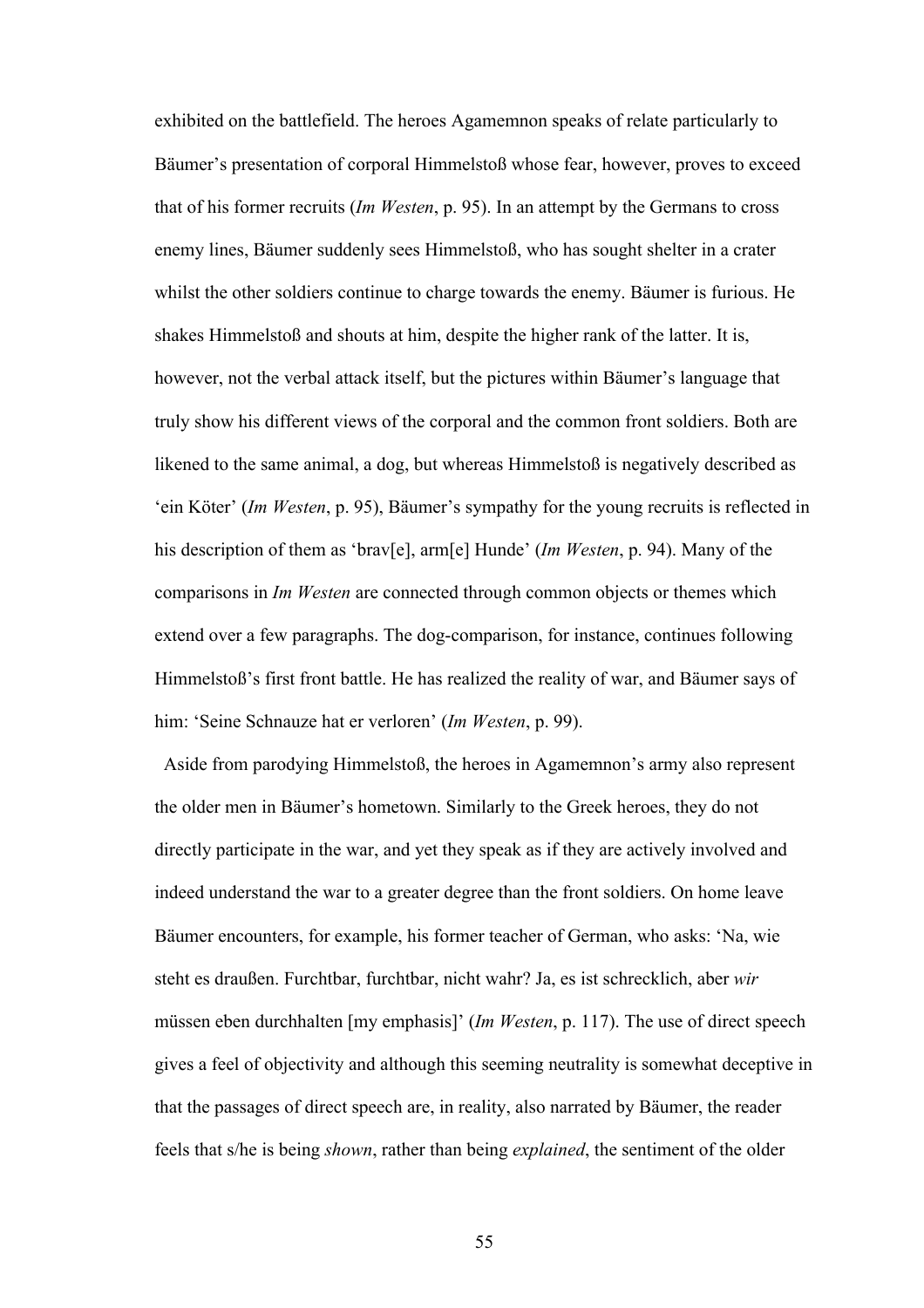generation.33 Naturally, the reader is encouraged to take a particular stance, but through its objective feel, the use of direct speech lessens the reader's impression that an opinion is being imposed upon him or her. Although Bäumer at that point recognizes the ignorance and unrealistic expectations of his elders, he explains how, prior to the war, he and his school friends believed in the rules and judgement of their elders. As a result, Bäumer's former class teacher, Kantorek, was able to manipulate the entire class to volunteer for the army. Again through the use of direct speech, Kantorek is *shown* to have tactically utilized the language to achieve this: 'Ihr geht doch mit,

Kameraden?'(*Im Westen*, p. 17). Since Kantorek himself is not going to the front, his use of 'mit', which seems to imply his own participation, is merely a tool to pressurize the pupils; likewise his fake use of 'Kameraden'. The equality implied by this word is clearly invalid in the hierarchic relationship between the teacher and the class members. The insincerity is, at the time, not recognized by the pupils: 'darüber machten wir uns damals noch keine Gedanken' (*Im Westen*, p. 17); it is, however, obvious to the reader, who consequently sympathizes with the naïve and exploited pupils. In this manner, the young front soldiers come across as innocent pawns in the hands of a few *Kriegsgewinnler* and zealously patriotic members of the older generation. Despite their readiness to self-sacrifice, the soldiers are treated, not as an army of individuals, but simply as an army.

 The insignificance of the individual soldier is typically mirrored in the nationalistic war novels, but in these works the soldiers perceive their loss of individuality as necessary and as a positive step towards a stronger Germany. In *Wir fahren den Tod*, Thor Goote's protagonist, Lingen, states, for instance: 'Wir sind ja nur Nebensächlichkeiten im ganzen Geschehen. Das Volk als Ganzes ist doch alles.'34 Franz Schauwecker's *Der feurige Weg* similarly highlights this depersonalization: 'Das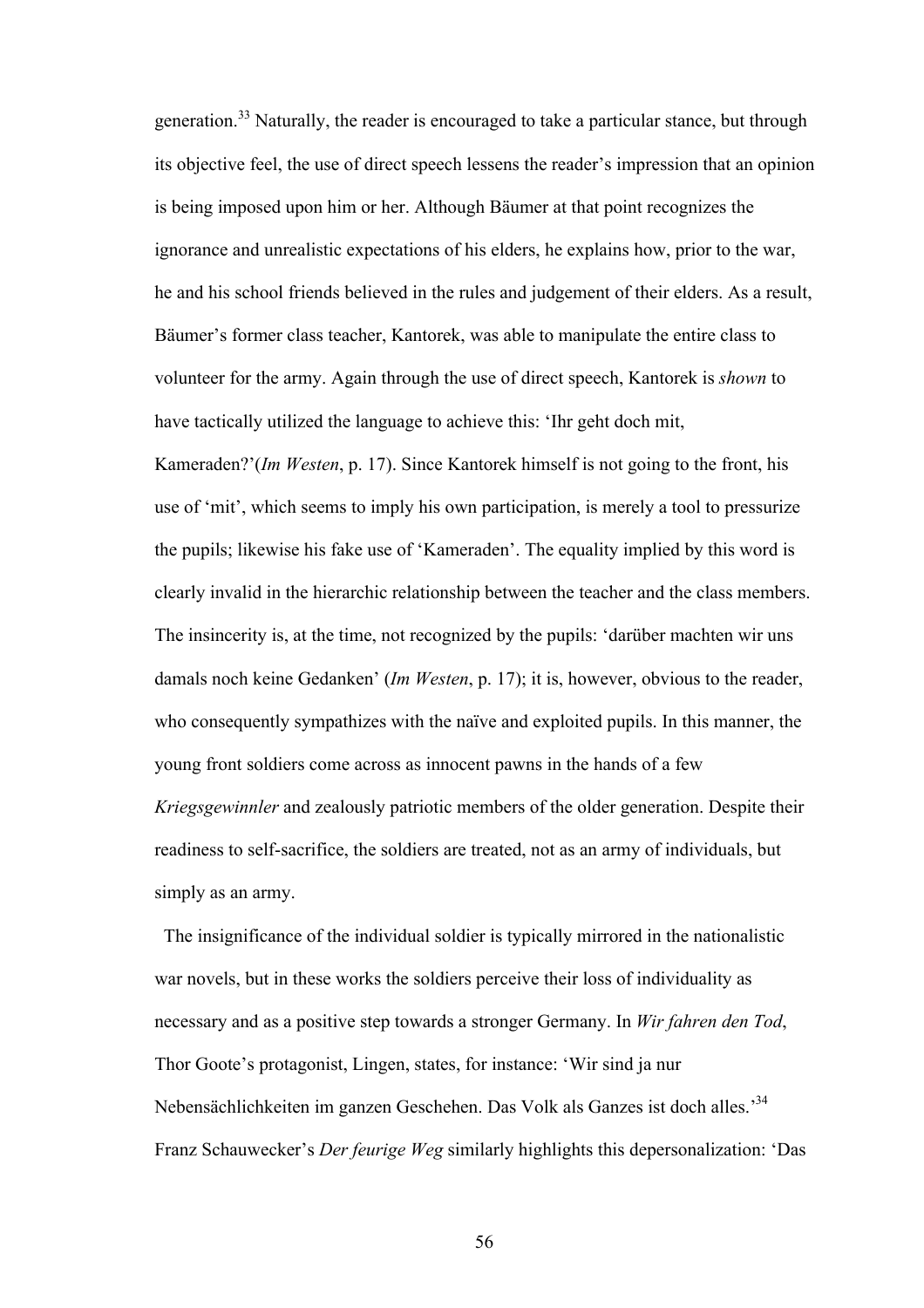freie Leben der Persönlichkeit ist weggefegt. Ich bin nicht mehr ich, sondern Füsilier Sowieso.  $[\dots]$  Ein Gemeinschaftsziel erhebt sich starr.<sup>35</sup> [I]ch bin nicht mehr ich, ich bin ja Füsilier Sowieso. Einer von Millionen. Kamerad. Soldat.'36 In *Im Westen*, on the contrary, Bäumer's tone is negative and indicates that he does not regard the assumed group identity as constructive: 'Es ist, als ob wir früher einmal Geldstücke verschiedener Länder gewesen wären; man hat sie eingeschmolzen, und alle haben jetzt denselben Prägestempel. […] Wir sind Soldaten und erst später auf eine sonderbare und verschämte Weise noch Einzelmenschen' (*Im Westen*, p. 183). Indicated already in its title, Ernst Wiechert's anti-war novel *Jedermann: Geschichte eines Namenlosen* also contains references to the soldiers' absorption into a 'Gleichmaß' or 'Vielheit'.<sup>37</sup> Like Bäumer, Johannes in *Jedermann* feels his personal identity threatened: '"Vielleicht muß man morgen auch dort sitzen", denkt Johannes, und unter seinen Füßen gleichsam fühlt er, daß er eben "man" gedacht hat, nicht "ich".<sup>38</sup> Johannes clearly regards the external uniformity of the soldiers as a threat and a deliberate indoctrinatory measure undertaken by those in charge in order to build up a feeling of togetherness and loyalty:

> Er vertauschte die Gesichter und die Kopfbedeckungen, und nichts änderte sich. Er erkannte, daß es ein Massengesicht war, und in dieser Erkenntnis ging ihm unvermittelt der Sinn der Uniform auf, des Helmes, des Gleichschrittes. […] "Man muß das Gesicht aus der Uniform retten", dachte er. [I]ch muß lernen, mich zu verlassen, mein Haus abzuschließen und auf eine Reise zu gehen…39

 Despite the fact that Bäumer, in comparison, appears to be relatively comfortable within the group, it soon becomes clear, not least through the characteristics Bäumer highlights in relation to the other characters, that the strong, family-like bond which has developed between the soldiers and which has remoulded them from many individuals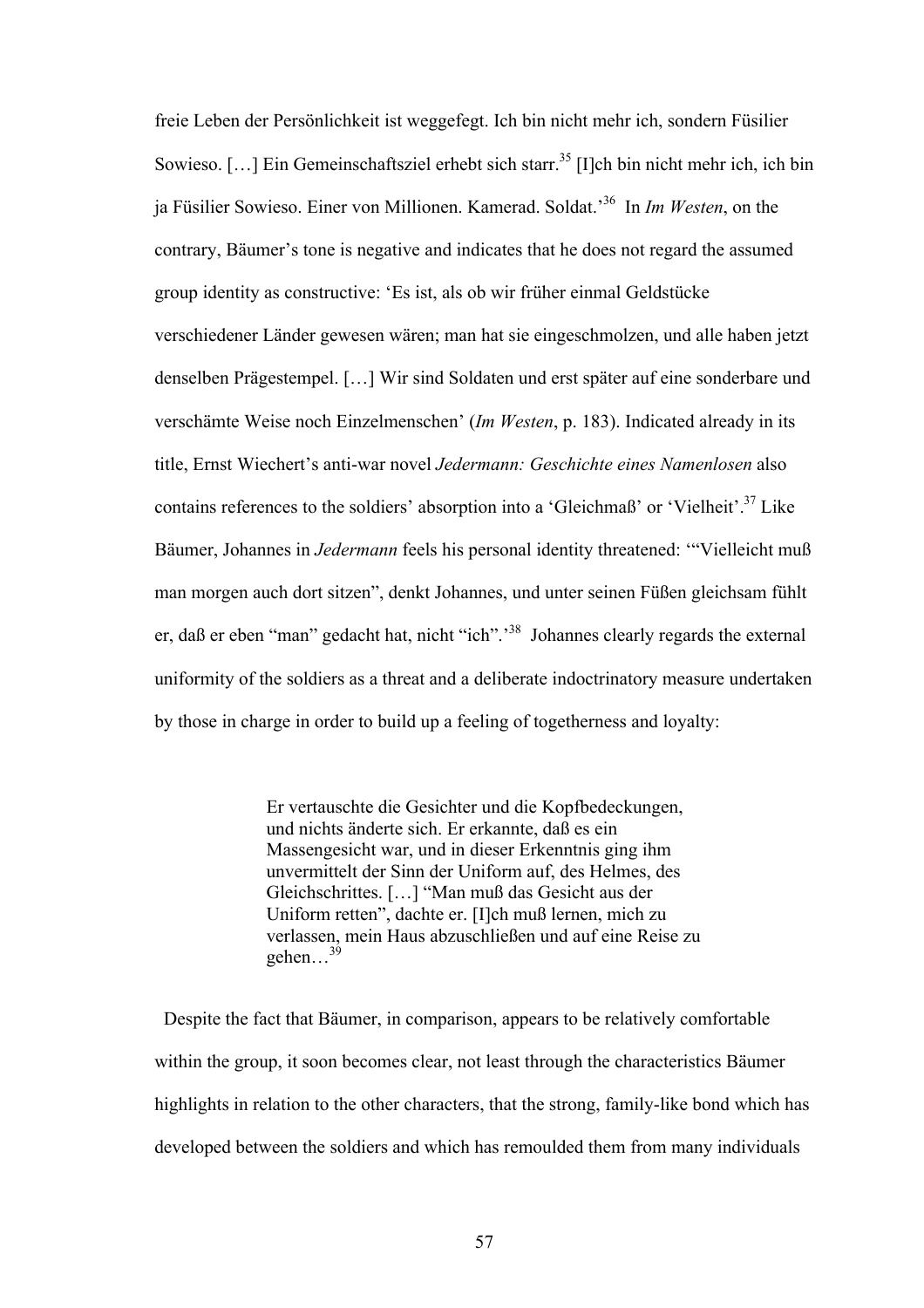into one entity, is based on their personal wish to survive the war, rather than on ideological principles. To Bäumer the close *Kameradschaft* makes up an essential physical and psychological support network. The soldiers share, for instance, what food they can acquire, and when Bäumer in no-man's-land gets disorientated and feels a rush of panic, the sudden, low voices, which he believes to be those of his comrades, extinguish his fear and are described as 'das Stärkste und Schützendste, was es überhaupt gibt' (*Im Westen*, p. 145). This strong bond is conveyed, perhaps subconsciously, by Bäumer as he narrates the novel not only in the first person singular, but, for a large part, also in the first person *plural*. As a matter of fact, the novel opens with the pronoun 'wir'; as do chapter three, four, nine and eleven. It is thus only on the novel's second page that Bäumer unveils his own name and age which he casually interposes in the midst of sketchy descriptions of the other members of his immediate group. This strengthens the impression that Bäumer's personal identity is given no precedence, but that it is fused with that of the group from within which he narrates at the outset of the novel.<sup>40</sup>

 Throughout *Im Westen*, Bäumer's *wir* does not consistently refer to one specific group of people, but rather changes according to the content of the narrative. Although Bäumer does not generally specify who *wir* are, it can (despite Harald Kloiber's claim of the opposite<sup>41</sup>) on the whole be concluded from the context.<sup>42</sup> There are thus instances where this plural pronoun embraces merely Bäumer and one other person, such as when he and Kat roast a goose, whereas at other times it encompasses Bäumer's former school friends; his immediate group of comrades on the front; the entire company; the German army or even soldiers universally. At a single occasion 'wir' applies to members of society's lower social spectrum: '[S]o sind wir, so sind sie, die armen Leute' (*Im Westen*, p. 136), but aside from this statement, the novel is largely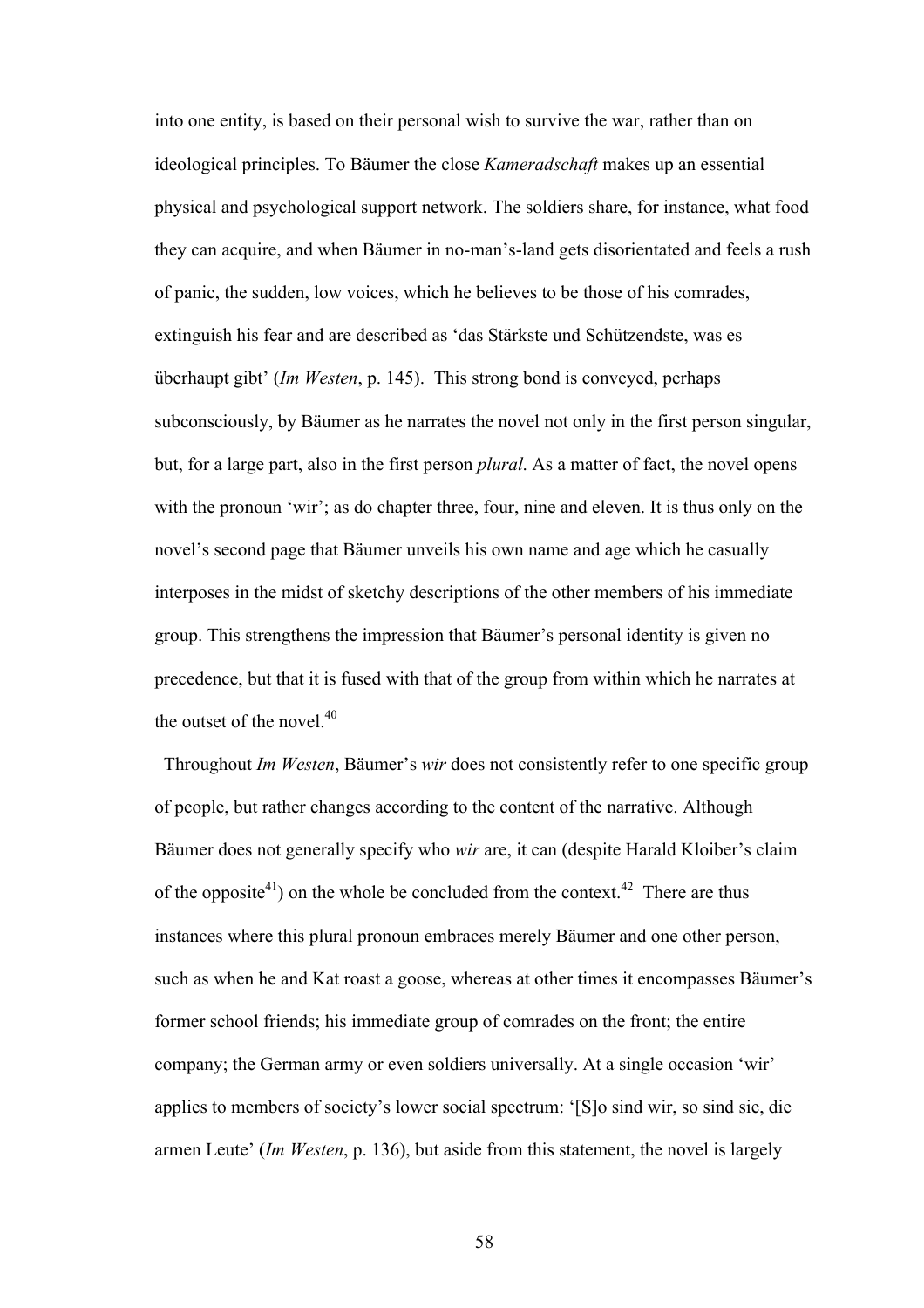devoid of social comments. As one of the major themes of the novel is the wide chasm between generations, there are naturally also incidents of 'wir' pertaining to young people, and particularly those who are participating in the war. However, as both Travers and Murdoch have noted, the narrative perspective becomes gradually more individualistic as the novel progresses; shown through an increase in the first-person singular paralleled with a decrease in the use of *wir*. 43 Bäumer's utilization of personal pronouns is significant in that it follows and reveals his psychological development (or deterioration), and so the changing singular and plural perspective serves as an important narrative tool in *Im Westen*.

 Structurally, *Im Westen* is characterized by short, self-contained episodes. Some critics suggest that the apparent lack of causality between the individual episodes makes it possible to arrange them in any arbitrary order.<sup>44</sup> However, although there appears to be no causality in the plot from chapter to chapter,<sup>45</sup> Bäumer's psychological decline and his gradual retreat from the group – underlined, for instance, through manipulation of the pronouns – would be lost if the order was changed radically. In his elaborate examination of the structure of *Im Westen*, Kloiber has indeed shown that the sequence of the episodes is far from random. Rather, there appears to be three cycles consisting, roughly, of times of rest; descriptions of the misery of war; and incidences of death. On the basis of his study, Kloiber concludes that *Im Westen* is an 'Episodenroman, der mit einer komplexen, genau durchdachten Großstruktur das Interesse des Lesers auf das Ende des Romans hin ausrichtet'.46

When focusing on Bäumer and his psychological development, however, *Im Westen* divides into two parts, where part one (chapter one to ten) occupies more than ninety percent of the work's space. In this part Bäumer describes, mainly from within the group, the experience of war through a mixture of relatively cheerful episodes as well as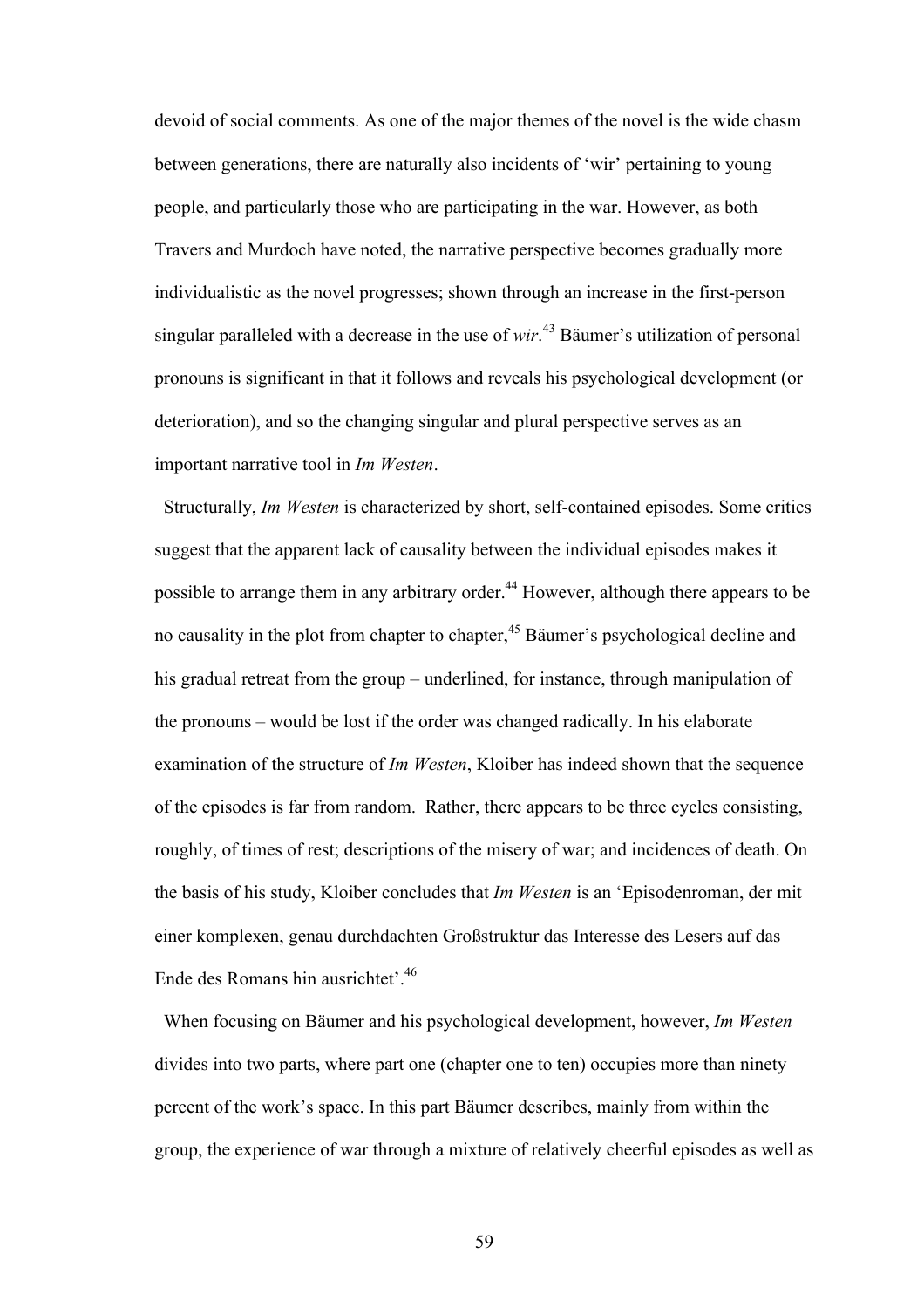very serious ones. Part two, on the other hand, consists only of chapter eleven and twelve, but the shortness of this part serves, in effect, to accentuate Bäumer's psychological degeneration and gradual withdrawnness. In contrast to the many specific incidents presented in the first ten chapters, the second part describes war more generally and almost constitutes a summary of the preceding ten chapters; only, the occasional moments of vivacity, found in part one, have disappeared. Part two therefore includes only a few specific episodes depicting the terrible manner in which a number of Bäumer's fellow soldiers find their end. In contrast to the elaborate presentation of the dying Kemmerich at the outset of the work, the deaths occurring in part two are described succinctly and with relatively little pathos. Death has become an accepted and virtually expected part of everyday life: 'Seit zwei Jahren war er bei uns, ohne daß er verwundet wurde, da mußte ja endlich etwas passieren' (*Im Westen*, p. 190). Only the cause of death varies: 'Ruhr, Grippe, Typhus – Würgen, Verbrennen, Tod. Graben, Lazarett, Massengrab – mehr Möglichkeiten gibt es nicht' (*Im Westen*, p. 190). The occurrences of death therefore accelerate as the novel moves into part two. This is, however, equally a result of the general picture Bäumer at this point gives of the war. Whereas the individual episodes of the novel's first part stretch over limited time periods such as a week, a day, a night, a few hours or perhaps merely minutes, in part two, time speeds up and assumes the same general characteristic as Bäumer's description of the war. 'Es war Winter, als ich ankam'; 'Die Monaten rücken weiter'; 'einige Regenwochen liegen hinter uns'; 'Sommer 1918'; 'Es ist Herbst' (*Im Westen*, p. 183, 191, 191, 196) . In a paradoxical manner time appears to accelerate and yet to have stopped: 'wir zählen die Wochen nicht mehr'; 'diese Tanks sind Maschinen, ihre Kettenbänder laufen *endlos wie der Krieg* [my emphasis]' (*Im Westen*, p. 183, 190).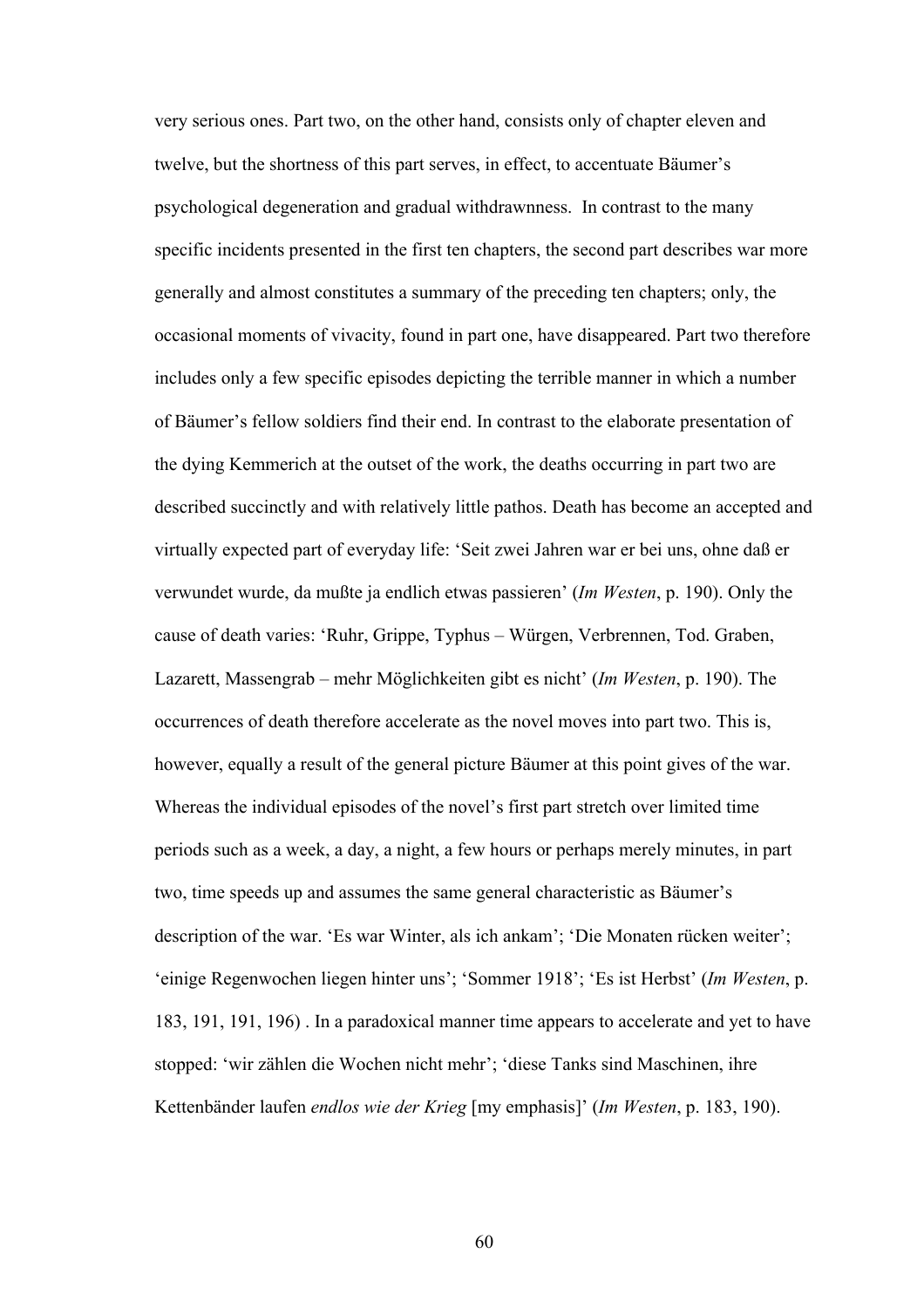In chapter eleven and twelve – or what might be referred to as part two – Bäumer's emotional and physical exhaustion is mirrored in the narrative, which compared to the rest of the novel, becomes taciturn and more reflective. Whereas Bäumer at the opening of the novel identified with his group, he now withdraws from this position. He is, of course, to a certain degree forced to detach himself, as the members of the group gradually die, but he does not establish a new support network. In fact, in part two, Bäumer rejects the men's adaption to the existence on the front and thus, in a way, also the comradeship between them: 'es [das Leben] hat uns mit Stumpfheit durchsetzt, damit wir nicht zerbrechen vor dem Grauen, das uns bei klarem, bewußtem Denken überfallen würde, - es hat in uns den Kameradschaftssinn geweckt, damit wir dem Abgrund der Verlassenheit entgehen […]. Yet, Bäumer proceeds to state that this adaption is 'künstlich' (*Im Westen*, p. 184); a theme which Remarque takes up again in *Der Weg*.

 Bäumer's solitude in the novel's last two chapters is highlighted through his use of the past tense when he explains the deaths of Müller, Bertinck and Leer as well as the disappearance of Detering. These characters are thus not present with Bäumer in part two, but merely figures in his memory. It is really only Kat who still interacts with Bäumer, so when he too dies, Bäumer's introversion and individualization process becomes complete.

 The sequence in which the characters die or otherwise get separated from Bäumer seems to be determined by their relationship to the latter. The tie between Bäumer and his former two classmates Kemmerich and Behm, for instance, is not described as particularly strong. Their function in the novel is predominantly to make up numbers and to depict the pointless death of very young people, but they have no real influence on Bäumer's life on the front. These two characters therefore die first. Bäumer's two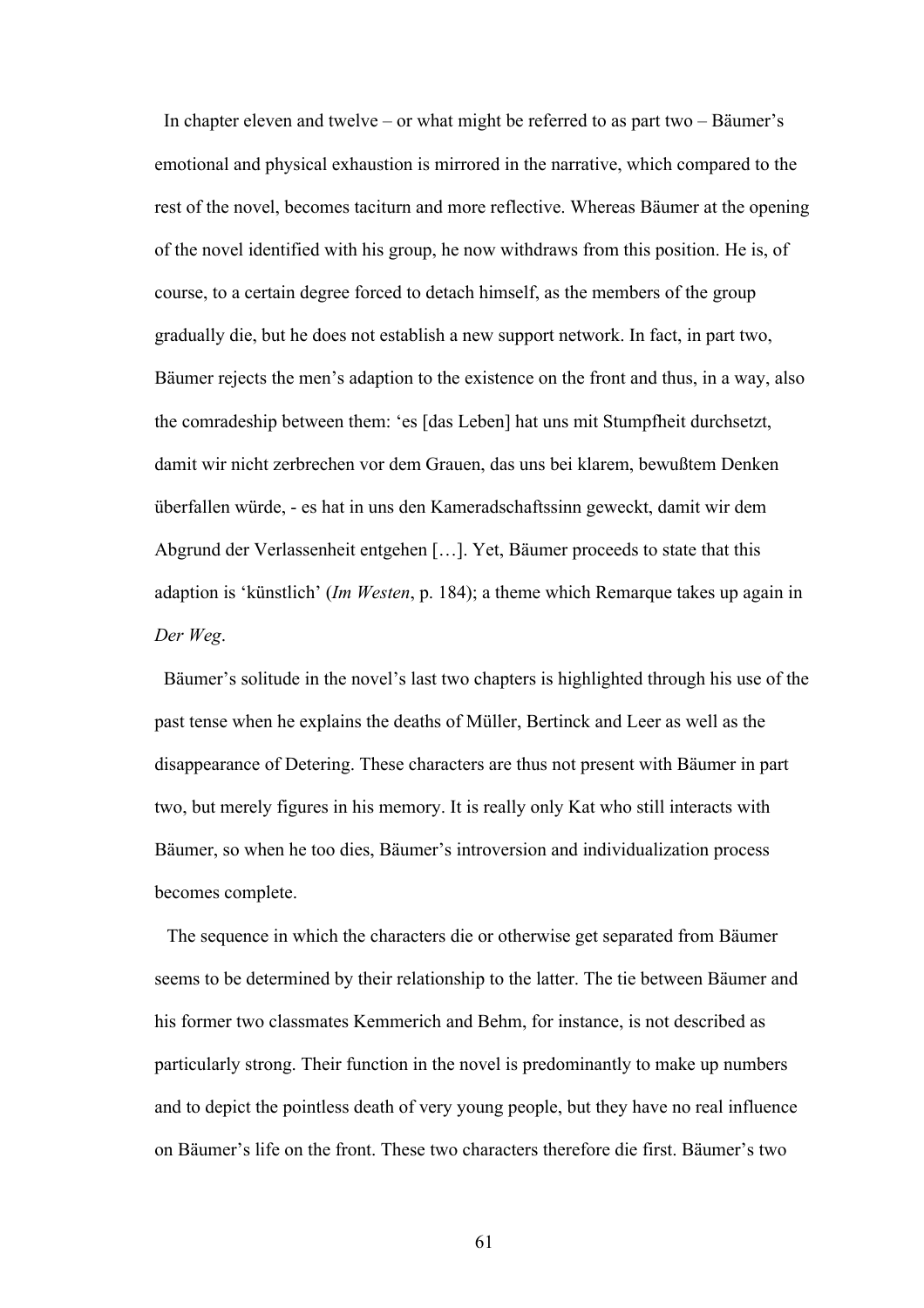closest friends, Albert and Kat, however, are the last two to get injured or die before Bäumer himself is killed. In this manner death moves ever closer to Bäumer as the novel progresses.

 The character of Kat plays an important part in the novel. With his forty years and valuable experience in warfare, he has come to fulfil the roles of both father and mentor to Bäumer and many of the other recruits. His death is consequently a severe loss to Bäumer, who, following this event, for a moment cannot grasp that the surrounding world does not collapse. He has lost his only remaining friend and he feels truly alone for the first time.47 However, alongside all the other horrors he has witnessed, Bäumer suppresses his grief for Kat. Earlier in the novel, Bäumer explains, how the experiences of war sink 'wie Steine' inside him, but also that they are only dormant and will have to be dealt with later (*Im Westen*, p. 99, 101.) For the moment he must focus on his own survival. 'Jede Lebensäußerung darf nur der Daseinserhaltung dienen […] [a]lles andere ist verbannt, weil es unnötig Kraft verzehren würde' (*Im Westen*, p. 184.) Nevertheless, after Kat's death he has to direct all his will at facing an existence alone. He does this only with difficulty: 'Ich stehe *langsam* auf [my emphasis]' (*Im Westen*, p. 195). Remarque clearly considered the impact of including the adjverb, 'langsam', because it was only added in the course of his revision of an early manuscript.<sup>48</sup> It is thus not due to indifference that Bäumer states: 'Es ist alles wie sonst. Nur der Landwehrmann Stanislaus Katczinsky ist gestorben' (*Im Westen*, p. 195). Rather, he finds this information almost incomprehensible. His choice of phrasing is, of course, also an indirect foreboding of the lack of attention his own death will stir.

 Bäumer's particular appreciation of his friendship to Kat and Albert is communicated through exploitation of the distinction in meaning between the terms *Kamerad* and *Freund*. Whereas all the front soldiers in *Im Westen* are referred to as *Kameraden*, most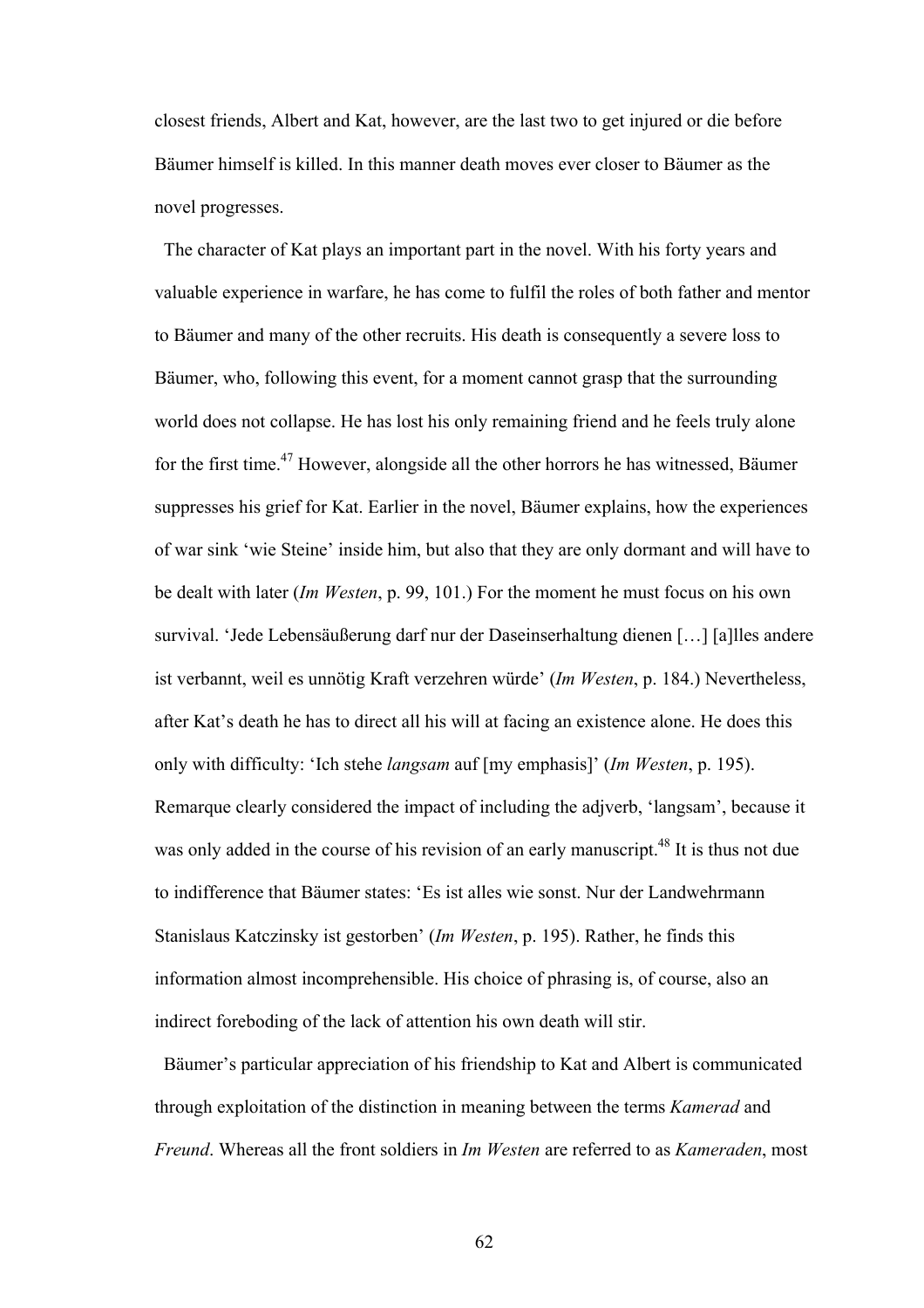of them are connected only through external circumstances – in this case the war. The expression therefore assumes a somewhat impersonal meaning. In comparison, the term *Freund* suggests a stronger bond that exceeds the war, and whereas a *Kamerad* can be substituted, a *Freund* is much harder to replace. The difference in closeness which the two terms imply, is, as stated, utilized by Bäumer. When having to leave Albert behind in hospital, Bäumer says: 'Der Abschied von meinem Freunde Albert Kropp ist schwer' (*Im Westen*, p. 181). Rather than lengthy explanations, the inclusion of 'meinem Freunde' expresses concisely, yet clearly, their solid friendship. In relation to Kat, Bäumer does equally not state explicitly their close relationship, but the warmth with which he speaks of the older soldier reveals this unequivocally.<sup>49</sup>

 Despite their mutual friendship with Bäumer, Albert and Kat are opposites. Bäumer and the former are the same age and both have a school education. Kat, on the other hand, is twice their age, is a cobbler of profession and possesses a degree of life experience not obtainable from books, but vital to survival on the front. These two people provide Bäumer with a sense of stability in the midst of the chaotic and uprooted existence they lead on the front. His friendship to Albert goes back to his school days and thus represents to him the carefreeness of their lives prior to the war. Through Albert, Bäumer retains a connection to the naïve and untroubled world of his school days, which makes their friendship of great importance to Bäumer's mental wellbeing. Bäumer's close relationship with Kat, on the other hand, centres much more on physical survival. Kat is said to have a sixth sense for shell fire and a nose for tracking down food, and he evokes in Bäumer the feeling of being under a father's protection: '[I]ch liebe ihn, seine Schultern, seine eckige, gebeugte Gestalt – und zu gleicher Zeit sehe ich hinter ihm Wälder und Sterne, und eine gute Stimme sagt Worte, die mir Ruhe geben' (*Im Westen*, p. 72). Bäumer's sense of peace around Kat is also conveyed in the simile: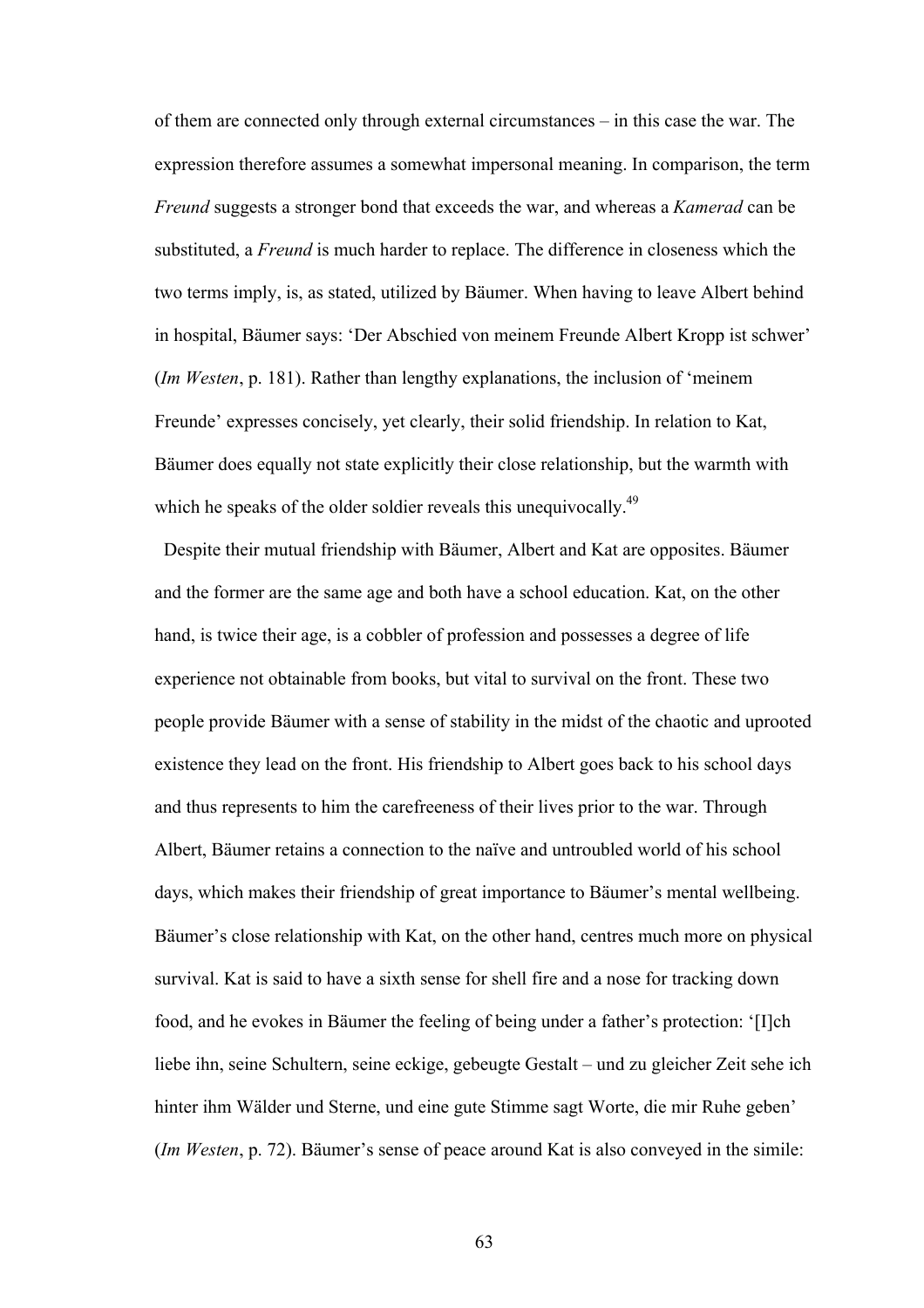'[Kats] Schatten fällt über mich wie eine Heimat' (*Im Westen*, p. 73). In contrast to this stout picture of Kat as a provider of food and security, Bäumer refers in the same episode to himself as a soldier 'der mit seinen *großen Stiefeln* und seinem Koppel und seinem Brotbeutel *klein* unter dem *hohen Himmel* den Weg geht, der vor ihm liegt [my emphases]' (*Im Westen*, p. 72). The large boots and the deep sky contrast and accentuate Bäumer's description of himself as 'klein'. In the context of the picture given of Kat, Bäumer thus comes to liken a vulnerable child who is watched over by Kat and who arouses sympathy in the reader.

 Bäumer's search for a stable point of focus psychologically reveals itself on several accounts in the course of the work. Bäumer describes the front as 'ein unheimlicher Strudel', and his inner struggle to resist being drawn in by this whirlpool shows itself when he physically clings to objects such as a pillow, his rifle or the window frame of the train carrying him home on leave. These items momentarily substitute the stability Bäumer's life is lacking but which he needs in order to cope with the frightening experience of the front. Lingen reacts in a similar fashion in *Wir fahren den Tod*. Landing in shell fire whilst driving an ammunition wagon, he explains: 'Ich klammere mich mit den Händen ganz fest, nicht weil ich fürchte herunterzufallen, sondern so, wie ich es beim Zahnarzt tue. Ich will nur meiner sicher sein. […] Ich verrutsche meine Hände immer wieder, obwohl sie gut liegen.' After the attack ceases, he relaxes: 'Ich habe das Gefühl, als seien Tiere und Menschen nun entspannt. Jetzt kann ich auch meine Hände lösen und mich zurechtrücken.'50

 Leonhard Frank applies the same technique in *Der Mensch ist gut*. A father who is monitoring the war situation from home through the propagandistic newspapers refuses to accept the very different first hand accounts of the war depicted in his son's letters: 'Er [der Vater] klammerte sich an seine Zeitung an, las die neueste Siegesnachricht des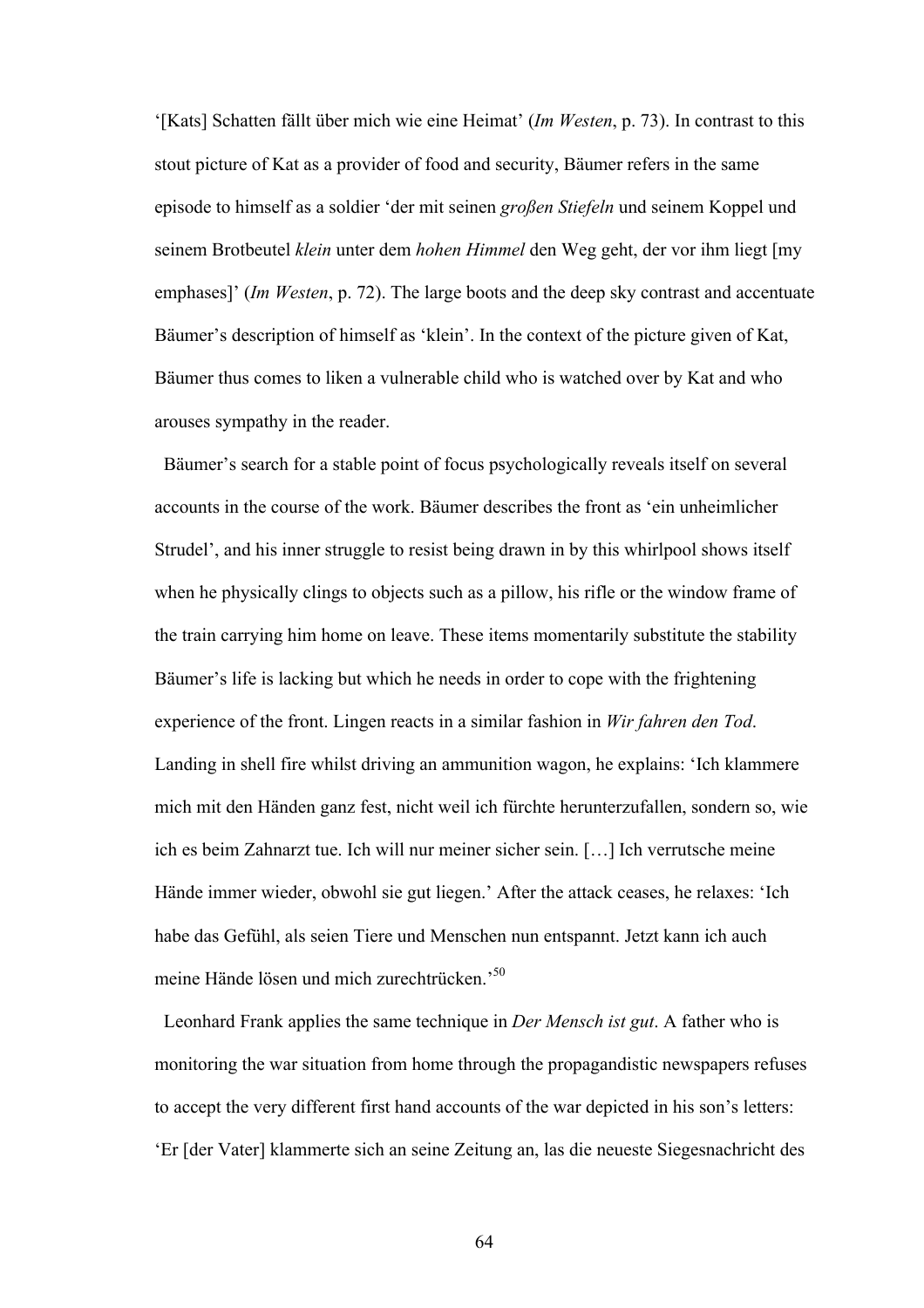Kriegsberichterstatters: in sein sofort wieder beruhigtes Gehirn ließ sich ein Ausschnitt leichenbedeckter Erde nieder'. However, his wife points to the dissimilarities between the version of events as written in the paper and the son's letters respectively, so the father's grip of the paper tightens – both physically and psychologically: '"Das ist ja Unsinn." Der Vater packte die Zeitung fester [...]<sup>51</sup>

 Bäumer's visit to the French women's house also shows his search for some form of stability. In contrast to the prostitutes the soldiers are said to ordinarily visit, the three French girls represent civilian life. As Bäumer and his friends have to swim across a river to reach the house of the women, they arrive wearing only their boots. Not being dressed in a uniform alights in Bäumer a sensation of having become a person or individual, rather than being an anonymous soldier. As with the rifle, the pillow and the window frame, Bäumer's wish to gain and retain the stability and safety the women signify, is communicated through his body language towards one of the women: 'Dann aber fühle ich die Lippen der Schmalen, Dunklen, und dränge mich ihnen entgegen, ich schließe die Augen und möchte alles damit auslöschen, Krieg und Grauen und Gemeinheit […]. Und um so tiefer presse ich mich in die Arme, die mich umfassen, vielleicht geschieht ein Wunder' (*Im Westen*, p. 107). But all of Bäumer's attempts to create any sense of stability in his uprooted existence fail, and eventually even Albert and Kat, the two central points in Bäumer's life, are eliminated. However, although Bäumer feels 'so allein und so ohne Erwartung', he manages to find the strength within himself to face his uncertain future. His resolution is detectable from his action: 'ich stehe auf' (*Im Westen*, p. 197). It is almost as if, for the first time, he looks beyond the war and, physically as well as psychologically, considers his future way back to ordinary, civilian life. The physical and emotional exhaustion he signalled following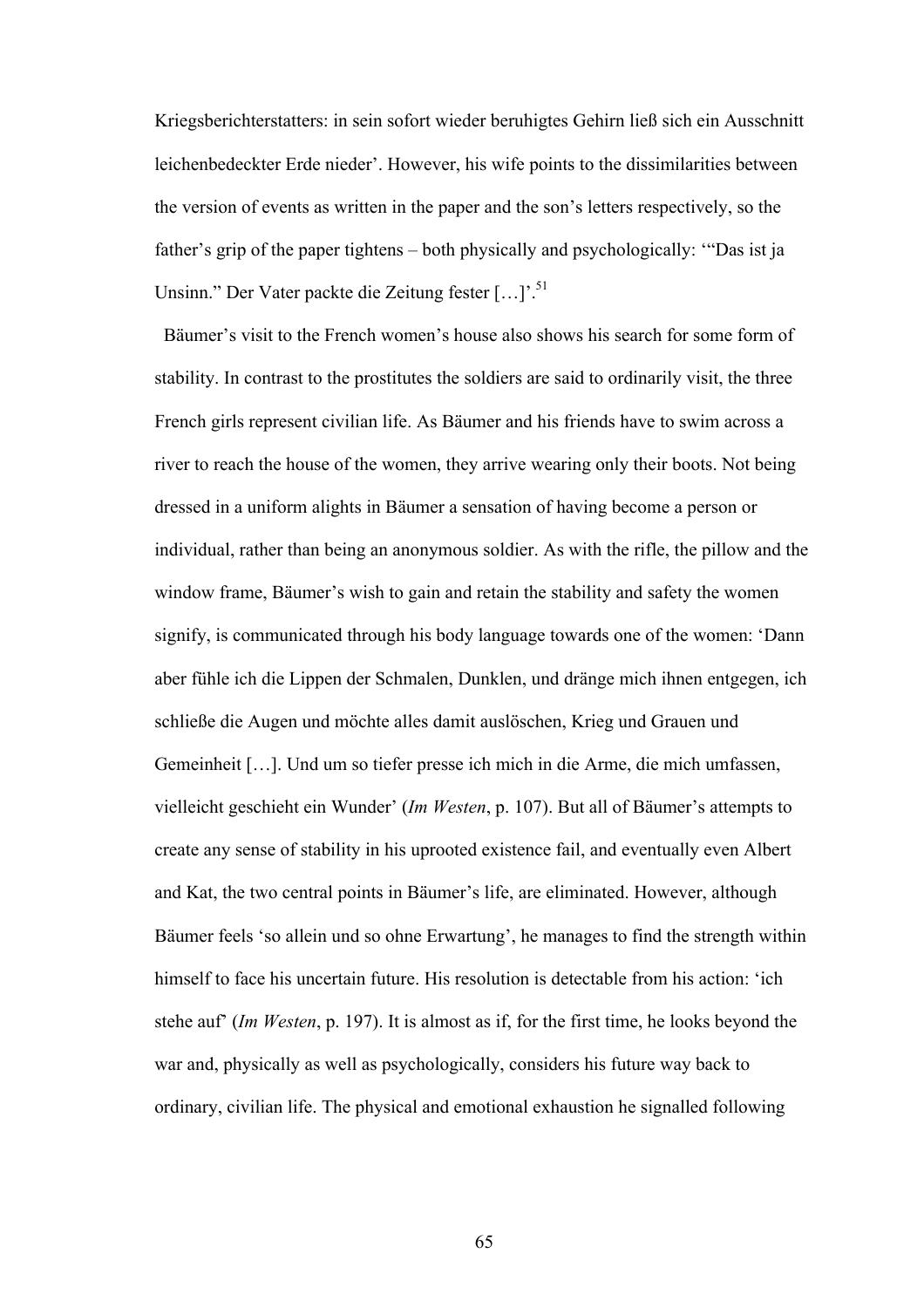Kat's death by standing up 'langsam' has alleviated. At this stage Bäumer's introversion appears to proceed, as Murdoch has suggested, to a subconscious level: $52$ 

> Ich bin sehr ruhig. Mögen die Monate und Jahre kommen, sie nehmen mir nichts mehr, sie können mir nichts mehr nehmen. Ich bin so allein und so ohne Erwartung, daß ich ihnen entgegensehen kann ohne Furcht. Das Leben, das mich durch diese Jahre trug, ist noch in meinen Händen und Augen. Ob ich es überwunden habe, weiß ich nicht. Aber solange es da ist, wird es sich seinen Weg suchen, mag dieses, das in mir "ich" sagt, wollen oder nicht (*Im Westen*, p. 197).

 The atmosphere is calm. The conscious Bäumer who has so far acted as narrator, appears to be strangely absent, as if he is simply a shell surrounding another Bäumer, the actual Bäumer, the life-force within him. Using Bäumer, the shell, as a mouthpiece, the id reveals to the reader that this individual has the willpower to try to overcome the war experience. When an anonymous third person narrator then announces that Bäumer died in October only weeks before the end of the war, Bäumer is therefore described as looking only 'als wäre er *beinahe* zufrieden damit, daß es so gekommen war [my emphasis]' (*Im Westen*, p. 197).

In *Der Weg*, the soldiers who survive the war continue to live in its shadow as they attempt to process their experiences. At the end of *Im Westen*, Bäumer's subconscious appears to have started this process already. He is bruised physically as well as mentally, but the last paragraph of his narrative unveils a buried, and perhaps to Bäumer's conscious self unknown, source of strength. Like Birkholz in *Der Weg*, he might thus eventually have been able to adjust to civilian life, had he survived. This makes his death doubly ironic: having endured years of physical and mental strain, he not only dies at the closing stages of the war, but his prospects for overcoming the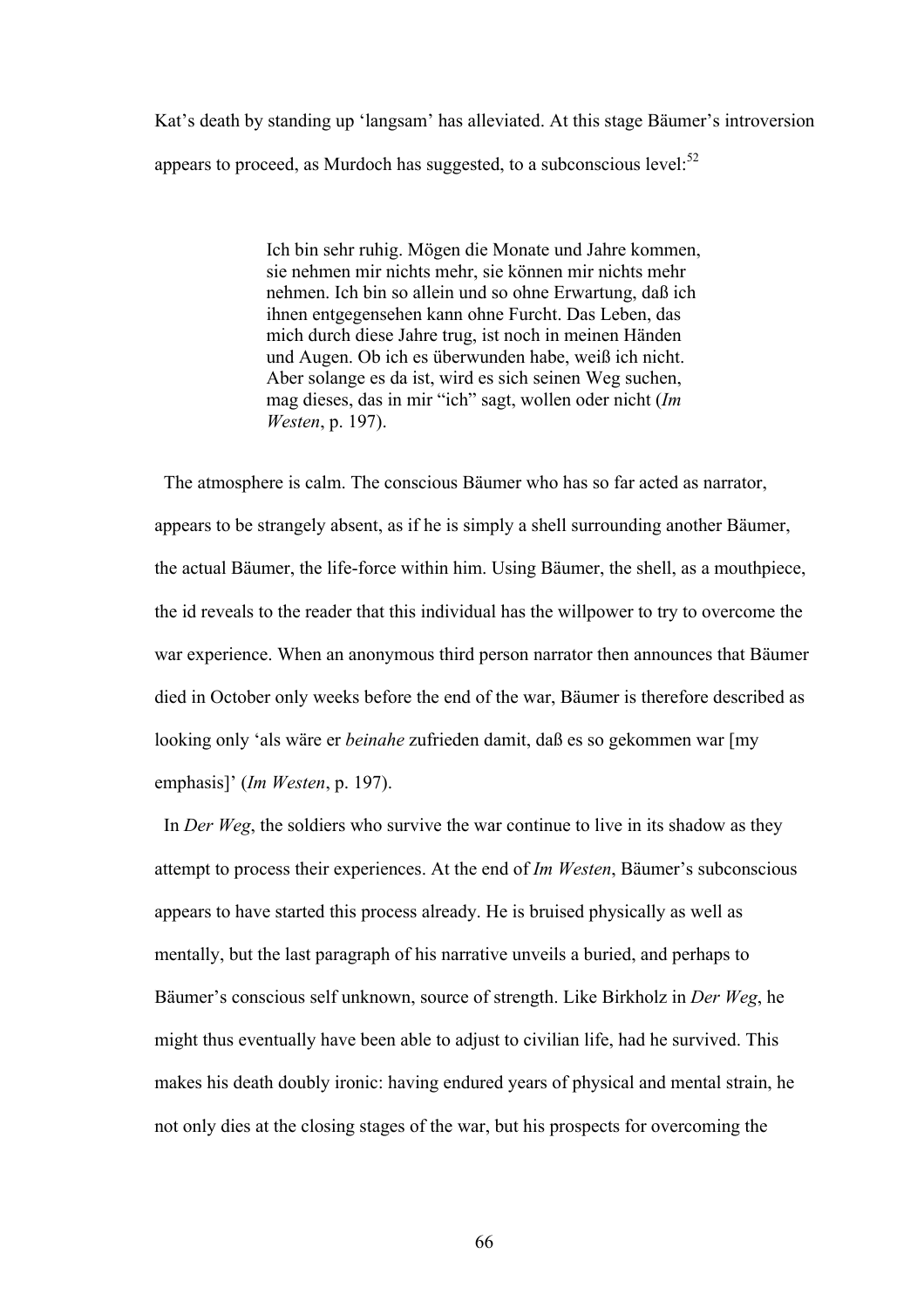experience mentally had he not been killed also appears to have been relatively good, unlike many of the soldiers who actually did survive.

 As described thus far, Bäumer's individualization process is accompanied by his utilization of the personal pronouns *ich* and *wir*, but there are also examples of Bäumer narrating in the neutral and more generalizing *man*. When in hospital his change in narrative perspective from the first to the third person has a distancing effect:

> Man kann nicht begreifen, daß über so zerrissenen Leibern noch Menschengesichtern sind, in denen das Leben seinen alltäglichen Fortgang nimmt. Und dabei ist dies nur ein einziges Lazarett, nur eine einzige Station – es gibt hunderttausende in Deutschland, Hunderttausende in Frankreich, Hunderttausende in Rußland. Wie sinnlos ist alles, was je geschrieben, getan, gedacht wurde, wenn so etwas möglich ist! Es muß alles gelogen und belanglos sein, wenn die Kultur von Jahrtausenden nicht einmal verhindern konnte, daß diese Ströme von Blut vergossen wurden, daß diese Kerker der Qualen zu hunderttausenden existieren. Erst das Lazarett zeigt, was der Krieg ist (*Im Westen*, p. 177.)

Although this extract is narrated by Bäumer, his use of *man* removes the focus from his person and, in combination with the content of the passage, the reader is zoomed out from Bäumer's subjective story and is offered a wider view of the consequences of war. The quoted paragraph is closely linked to the novel's early description of Kemmerich's death, in which Bäumer likewise makes use of the more neutral *man*: 'Man sollte die ganze Welt an diesem Bette vorbeiführen und sagen; Das ist Franz Kemmerich, neunzehneinhalb Jahre alt, er will nicht sterben' (*Im Westen*, p. 29). When Bäumer therefore, above, accentuates the numerousness of the *Lazaretten* in Europe, the picture of Kemmerich on his deathbed transforms, in the mind of the reader, each of the hundreds of thousands of wounded in Germany, France and Russia into individuals and innocent victims who, analogously to Kemmerich, do not want to die.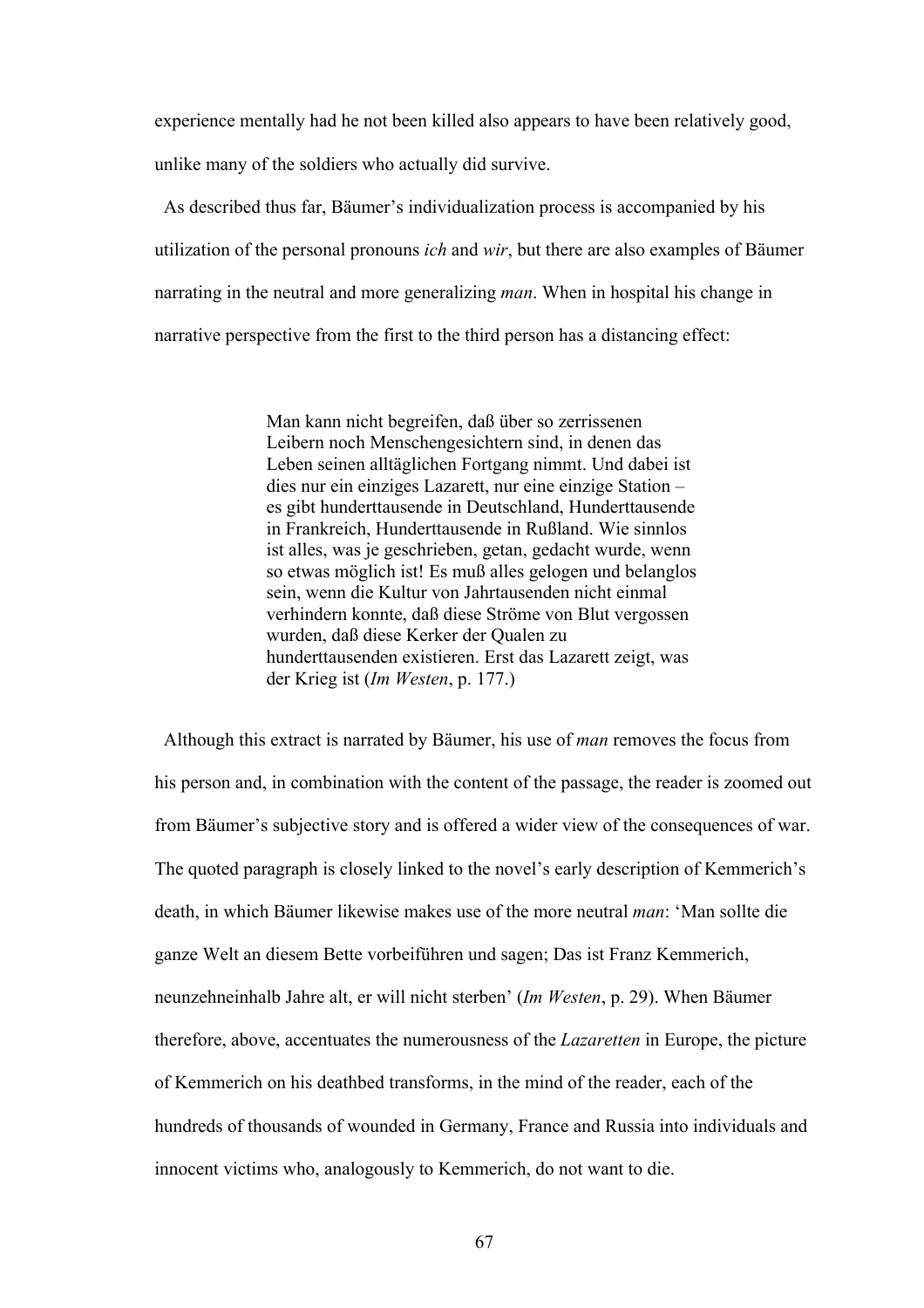The sudden expansion of the view in the above extract is not unique to Remarque, but is also found in, for instance, Leonhard Frank's *Der Mensch ist gut*: 'Wie viele Schmerzenslager gibt es knapp hinter der Front? Und wie viele in allen Städten und Städtchen des Heimatlandes? Wie viele in Rußland, Frankreich, England, Italien? Wie viele Schmerzenslager gibt es in Europa?'53 Both Frank's and Remarque's quotes leave the reader with a temporary impression of witnessing events from an ever greater distance. However, whereas *Der Mensch ist gut* is written from an array of perspectives, Remarque's work is showing only Bäumer's view. There is a flicker of omniscience only when Bäumer disappears behind the pronoun *man*. Subsequently, although *Im Westen* is narrated by a single individual, the reader is not allowed to forget that Bäumer, like Kemmerich, is merely one of millions of soldiers who fought and died in the war.

 In a diary entry from 1929, Harry Graf Kessler reports of a conversation with Remarque regarding the approach of the latter to the writing process. Remarque's explanation suggests that he considered the perspective to constitute the very basis of his work, but also that he was aware that he could manipulate this aspect to achieve a specific effect:

> Wenn man auf der Eisenbahn fahre, sehe man manchmal gegen Abend irgendwo, zwischen Sowieso und Sowieso, einen einsamen Menschen über ein Feld gehen, und gegen den Himmel erscheine er unendlich groß. Das sei es! Man müsse seine Menschen gegen den Himmel stellen, den Hintergrund hinter ihnen aufbauen […]. Das versuche er, seinen Menschen den Hintergrund des Unendlichen zu geben.<sup>54</sup>

 Remarque clearly focussed on this image when writing not only *Im Westen*, but also his subsequent novels. In *Im Westen* the actual image of a tiny figure against the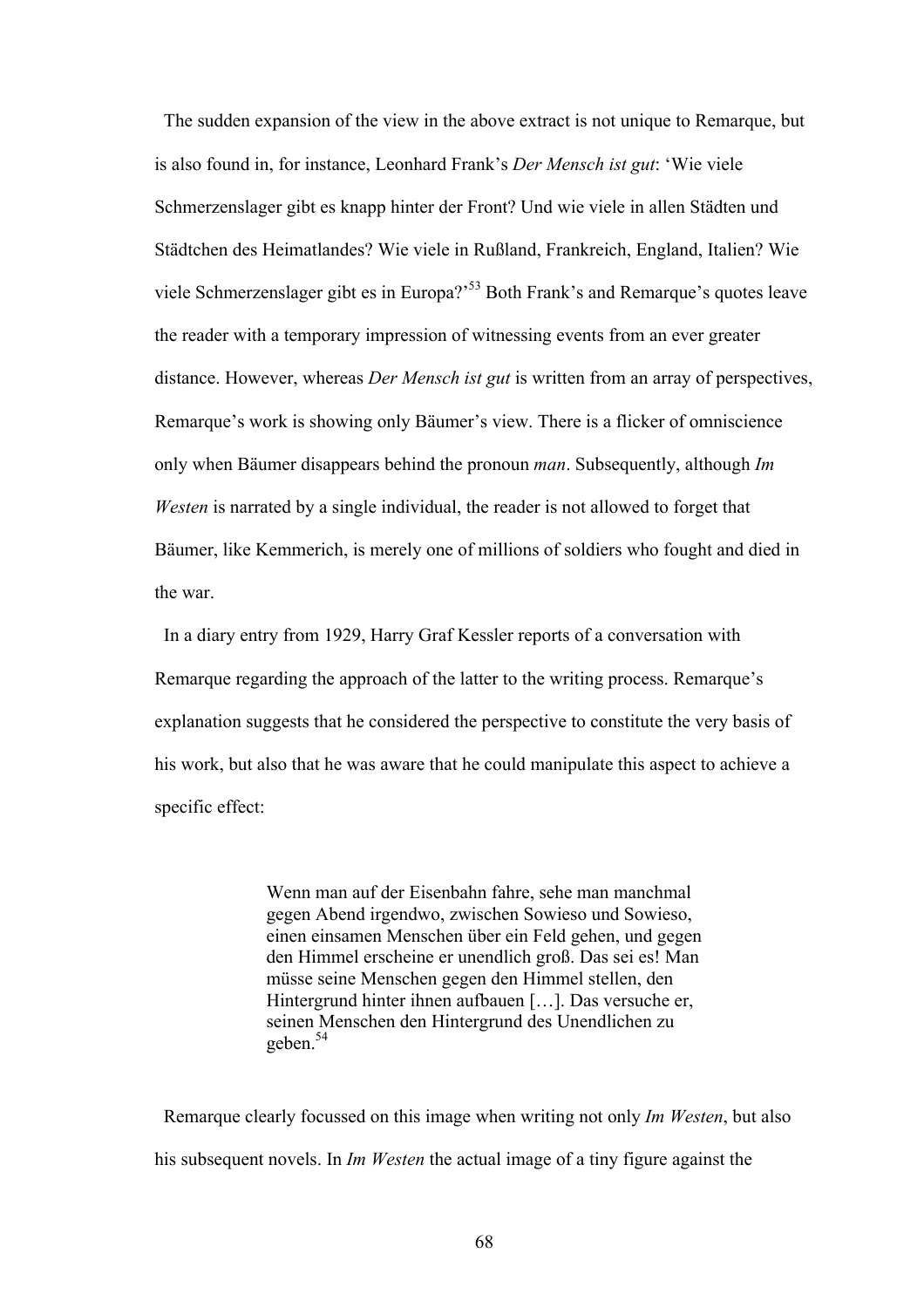boundless horizon appears. When Kat and Bäumer share the experience of stealing and roasting a goose, Bäumer reflects upon life and, gripped by the atmosphere, his narrative takes a sentimental turn. This is caused partly through a seeming switch in perspective:

> [U]nd eine gute Stimme sagt Worte, die *mir* Ruhe geben, *mir*, einem Soldaten, der mit *seinen* großen Stiefeln und *seinem* Koppel end *seinem* Brotbeutel klein unter dem hohen Himmel den Weg geht, der vor *ihm* liegt, der rasch vergißt und nur selten noch traurig ist, der immer weitergeht unter dem großen Nachthimmel [my emphases] (*Im Westen*, p. 72).

 In the succeeding paragraph Remarque lets Bäumer continue to narrate entirely from this external position. His description of himself as 'der Soldat mit den großen Stiefeln und dem zugeschütteten Herzen' certainly amplifies the sentimentality of the passage. Along with the quiet sadness expressed in the rest of the paragraph, this also serves to show Bäumer's sensitivity:

> Sind am Horizont nicht Blumen und eine Landschaft, die so still ist, daß er weinen möchte, der Soldat? Stehen dort nicht Bilder, die er nicht verloren hat, weil er sie nie besessen hat, verwirrend, aber dennoch für ihn vorüber? Stehen dort nicht seine zwanzig Jahre?

Bäumer's indirect reference to his lost youth through imagery, 'Horizont' (lost),

'Blumen'; 'Landschaft'; 'Bilder' (youth), also adds texture locally and thereby creates variation in the narrative and enhances the reading experience.<sup>55</sup> The use of the distancing third-person pronoun again reminds the reader that Bäumer is a representative of an entire generation. The quoted passage is set almost half way through the novel, and it is the only use of the third-person in the novel. At the very end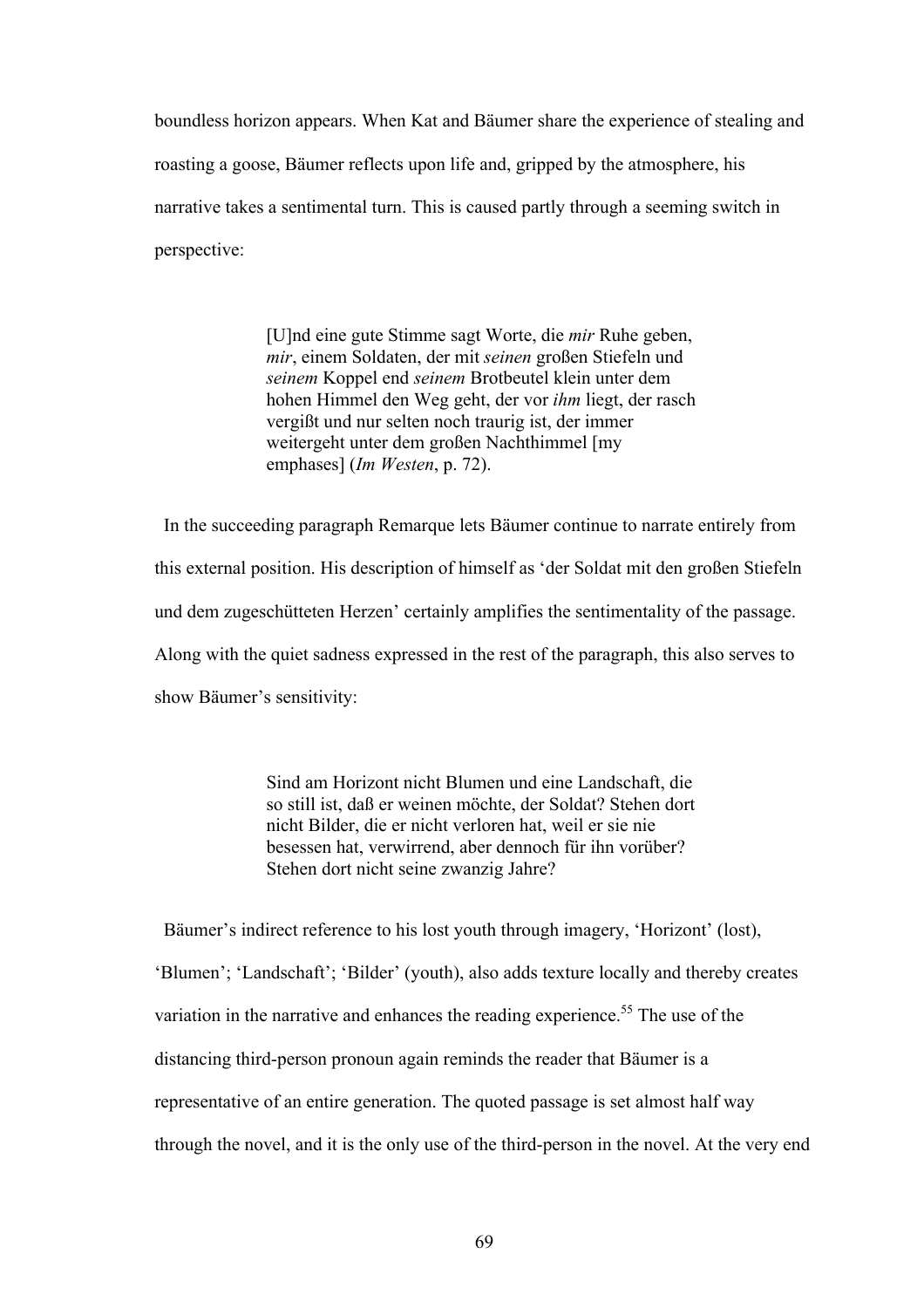of the work the narrative is taken up by an external narrator and the third-person perspective therefore no longer functions as an aesthetic device. Interestingly, whereas Bäumer's passage switches from a first to a third-person perspective mid-sentence, and thus leaves no doubt that *er* refers to Bäumer, the identity of the third person singular in the novels closing paragraph is unspecified.

> Er fiel im Oktober 1918, an einem Tage, der so ruhig und still war an der ganzen Front, daß der Heeresbericht sich nur auf den Satz beschränkte, im Westen sei nichts Neues zu melden. Er war vorübergesunken und lag wie schlafend an der Erde. Als man ihn umdrehte, sah man, daß er sich nicht lange gequält haben konnte; – sein Gesicht hatte einen so gefaßten Ausdruck, als wäre er beinahe zufrieden damit, daß es so gekommen war (*Im Westen*, p. 197).

 This closing paragraph does not once mention Bäumer by name, and ambiguity also characterizes the identity of those who determine that 'er' has died. Additional distance between the dead soldier and the reader is created by a switch from the present to the past tense. Bäumer's identity has dissolved and he has become just another victim of the war.

 Murdoch has pointed out that the use of *wir* implies the existence of a contrasting group consisting of *die anderen*. 56 Their identity naturally depends on who *wir* are, but there is generally an implied chasm between the two; a gap characterized by contrast or opposition. Opposites are, in fact, a common feature in *Im Westen* in relation to both the content and the form. The novel depicts, for instance, two generations and their opposing views. There is also the gap between front and home, past and present, and life and death. Formally, contrasts occur locally in antonymic expressions such as: '[w]ir sind verlassen wie Kinder und erfahren wie alte Leute' (*Im Westen*, p. 90); '[n]icht viel für zwanzig Jahre – zuviel für zwanzig Jahre' (*Im Westen*, p. 68) and 'wir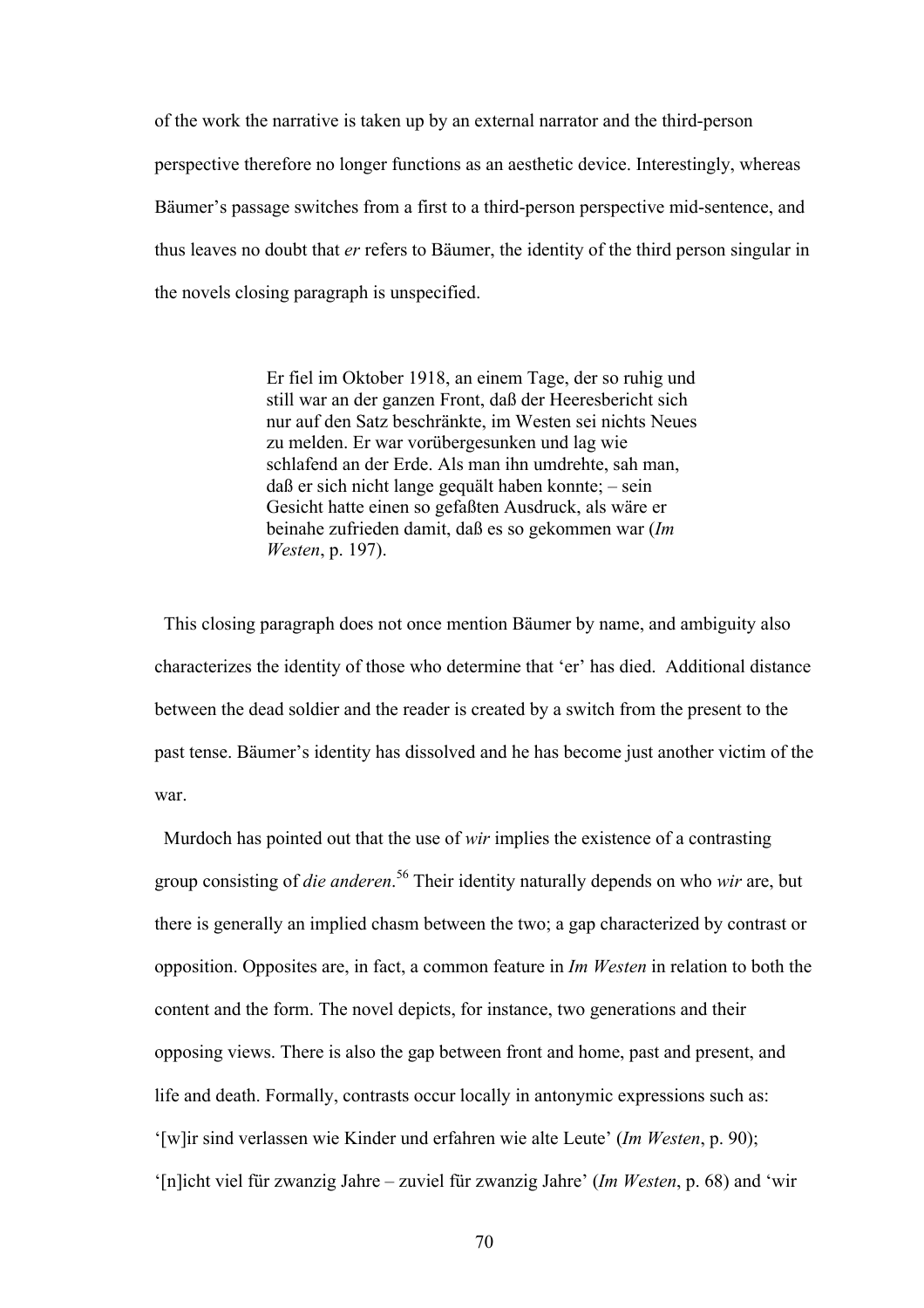sind verbunden auf eine einfache und schwere Art' (*Im Westen*, p. 145). Although concise, these statements are memorable. The reader is presented with seemingly conflicting assertions which are nevertheless valid when read in context of the novel. This encourages the reader to consider the thoughts behind the words and the meanings of the individual antonyms in their context. By use of antonyms, Remarque therefore engages the reader in the novel and, as with his utilization of direct speech, discussed above, leaves the reader with a feeling of having drawn his or her own conclusions rather than being lectured.

Apart from Bäumer, the characters in *Im Westen* have generally been criticized of being, what Forster has termed, 'flat'.<sup>57</sup> Such criticism, however, reflects a lack of appreciation for the narrative perspective. Since the entire novel, aside from its closing paragraph, is presented solely from Bäumer's point-of-view, the portrayal of the other characters depends on Bäumer's relationship to them. A third-person narrator, for instance, would in all likelihood have mentioned Kat's civilian profession in the initial introduction of this character. To Bäumer and his account of events on the front, however, this information is insignificant, and he makes only a fleeting reference to this: 'Von Beruf ist er, glaube ich, Schuster, aber das tuts nichts zur Sache […]' (*Im Westen*, p. 34). Bäumer is neither an omniscient nor an objective narrator and this naturally affects the characteristics he highlights (or omits) in relation to the other characters. Günter Hartung's criticism of what he perceives to be an incomplete characterization of Tjaden, Kat and Detering is thus not justifiable.<sup>58</sup>

 *Im Westen* has likewise been criticized for being too explicit in relation to battle and hospital scenes as well as in episodes referring to defecation or sex. The American version of the novel, in fact, censored such passages, as these were regarded too graphic for American readers.59 The original version was not published in America until 1975.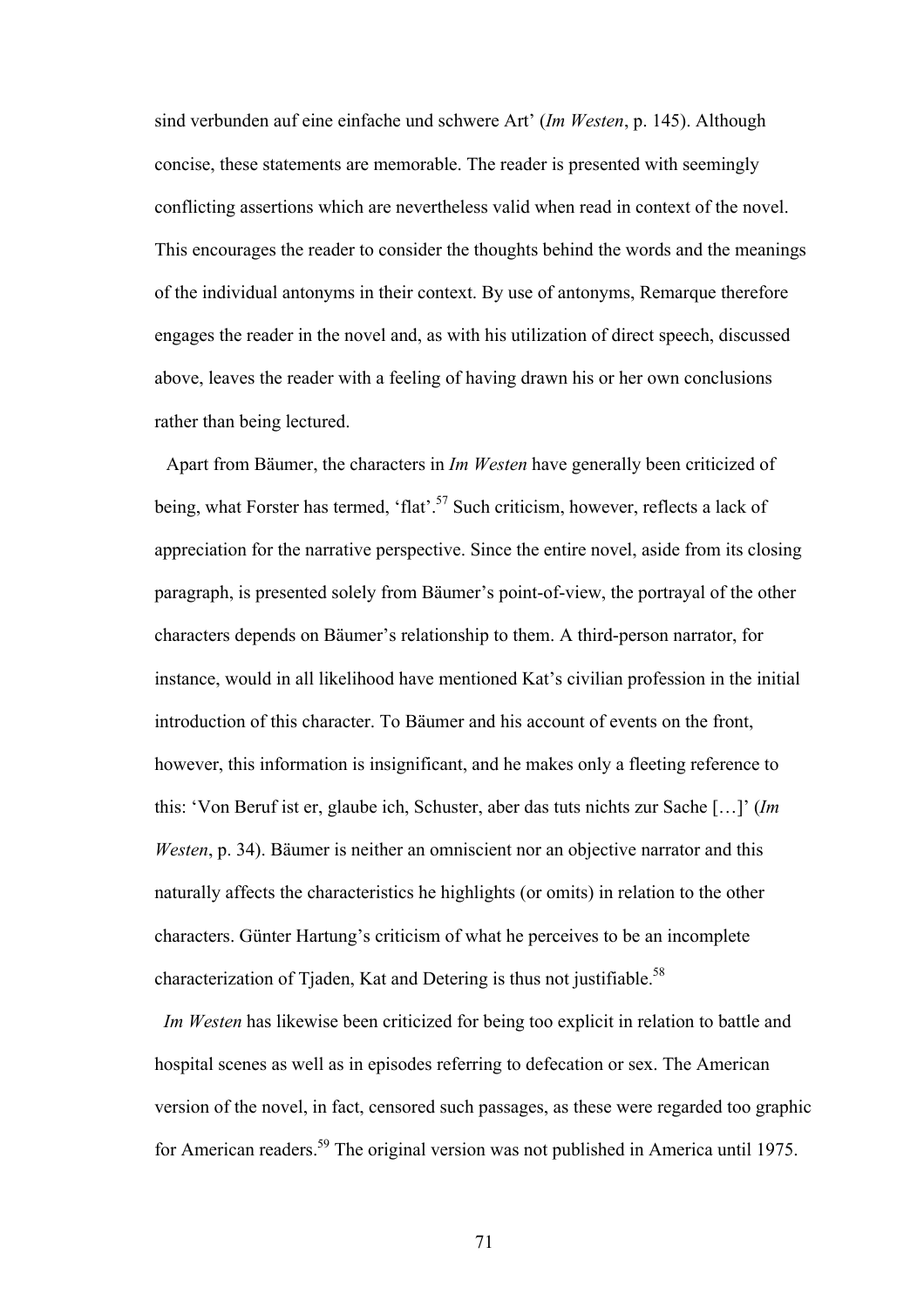*Im Westen* does allude to subjects which to a certain extent have remained taboo, but when Richard Littlejohns talks of 'unabashed vulgarity about sexual and lavatorial matters'.<sup>60</sup> this is hardly a fair comment. He also condemns the 'pleasure which Bäumer and his mates take in the earthy phsysicality [sic] of life at the front' as 'perverse'.<sup>61</sup> However, with suffering and death incessantly reminding the soldiers of their own mortality, it is understandable that the morals and values of civilized society should fade to insignificance. Resulting from the constant threat of personal extinction, bodily functions and physical sensations rather come to assume a symbolic meaning almost of life itself. Bäumer's reaction to seeing the dying Kemmerich in hospital demonstrates this:

> Meine Füße bewegen sich in den Stiefeln vorwärts, ich gehe schneller, ich laufe. […] Meine Glieder bewegen sich geschmeidig, ich fühle meine Gelenke stark, ich schnaufe und schnaube. Die Nacht lebt, ich lebe. Ich spüre Hunger, einen größeren als nur vom Magen (*Im Westen*, p. 32).

 The intense sensation of joy from simply being alive is not unique to Bäumer. In Remarque's later novel *Liebe Deinen Nächsten* in which he depicts European exiles during the interwar years, the character Steiner tells another, younger refugee about a particular incident from his time as a First World War soldier. Watching one of his comrades dying only intensified Steiner's own hunger to live and hence his hunger for food; a means of feeling alive physically.

> Und während ich fraß wie ein heißhungriges Vieh, selbstvergessen mit Genuß fraß, sah ich über den Rand der Schüssel das Gesicht meines Freundes, die zerborstenen, aufgerissenen Lippen, ich sah, daß er unter Qualen starb, zwei Stunden später war er tot, und ich fraß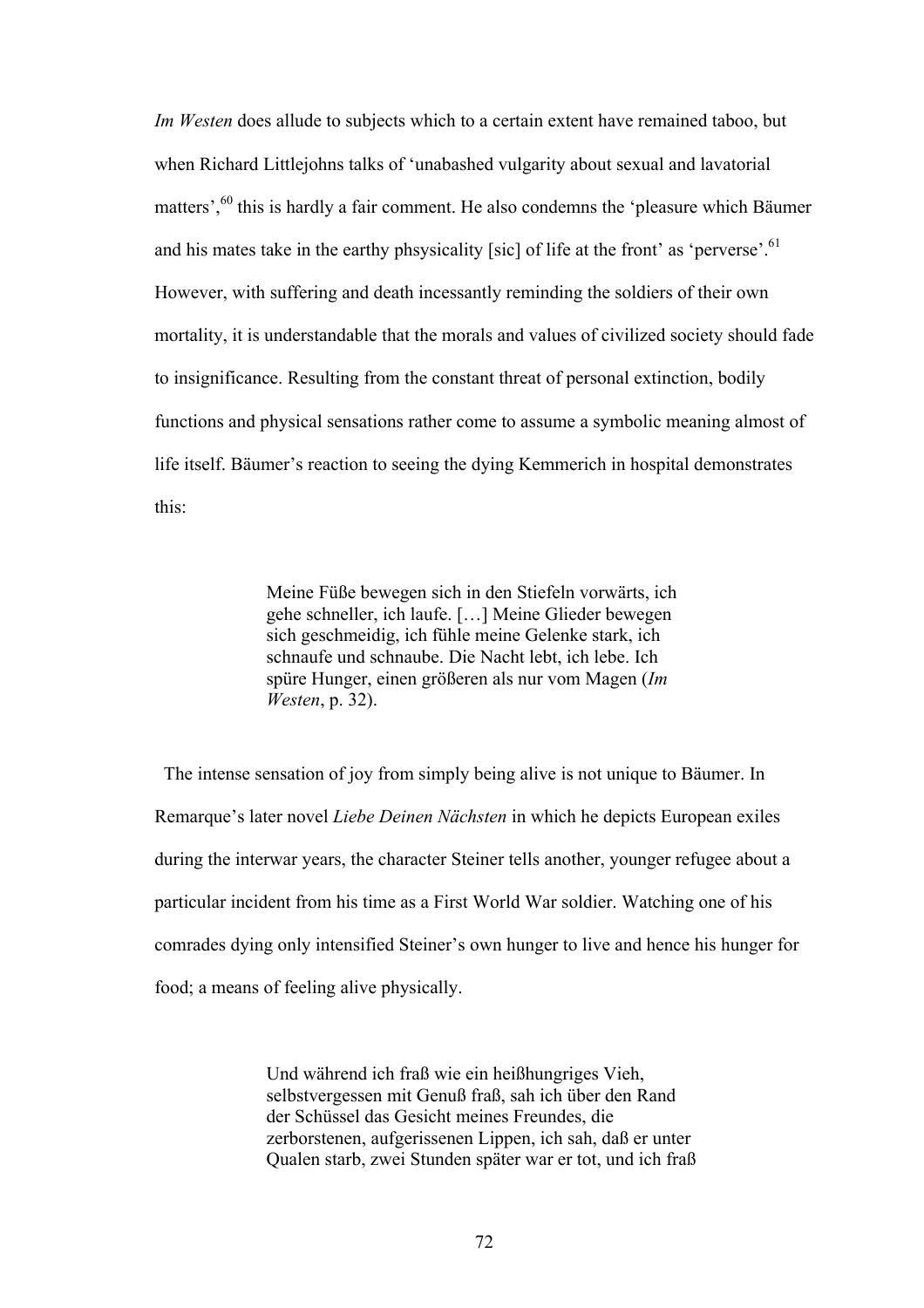und es schmeckte mir wie nie in meinem Leben (*Liebe Deinen Nächsten*, p. 32).

 Steiner proceeds to explain that it was not an ordinary hunger, but a hunger intensified by the fact that he, personally, had escaped unharmed. 'Einen halben Meter neben dir geht für einen andern die Welt unter in Gebrüll und Qual – und du spürst nichts. Das ist das Elend der Welt!' (*Liebe Deinen Nächsten*, p. 32).

Remarque has given the characteristics of Bäumer careful consideration, not least because of the novel's inclusion of the delicate topics mentioned above. By creating a relatively educated narrator, whose lower middle-class background is echoed in his courteous language, Remarque is able to present the war experience as naturalistically and yet non-offensively as possible. Thus, although the extreme conditions on the front gradually eliminate conventional, civilized behaviour amongst the soldiers, including their inhibitions regarding, for example, defecation, Bäumer chooses his vocabulary with care whenever the narrative touches upon such topics. After the company has consumed a hearty meal, for example, he says: '[Kat] läßt einen kräftigen Laut hören'. Following this action Kat proclaims: 'Jedes Böhnchen gibt ein Tönchen' (*Im Westen*, p. 36). Although a harmless response, it nevertheless shows the difference between Bäumer and Kat, as despite the influence of the environment, Bäumer remains somewhat polished and he would not have voiced this unrefined rhyme. Inoffensive language is likewise used to describe Lewandowski's fifteen minutes of intimacy with his wife in a hospital bed whilst the other patients turn their backs and play cards: '[B]eim Kommiß gibt es *darin* keine Geheimnisse. Es findet auch keiner etwas *dabei* [my emphases]' (*Im Westen*, p. 178-79). The other patients' reaction to the wife's initial reservations about crawling into her husband's bed is similarly free from boorishness: 'Wir grinsen gutmütig und machen wegwerfende Handbewegungen, was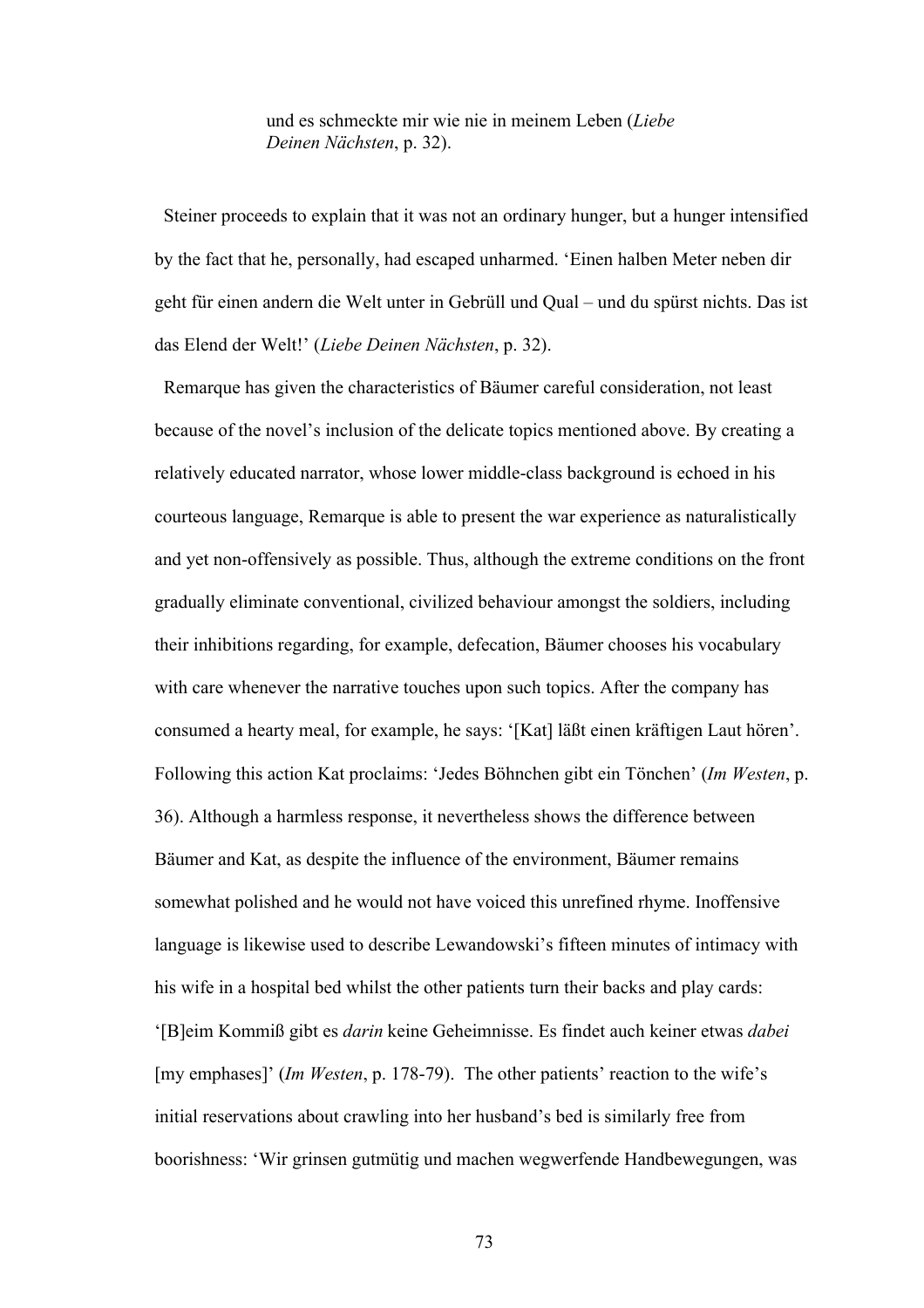schon dabei sei!' (*Im Westen*, p. 179). Similarly, Bäumer does not quote Tjaden's coarse comment to Himmelstoß directly, but explains that Tjaden, unknowingly, cites the 'bekannteste[s] Klassikerzitat' (presumably Goethe's *Götz von Berlichingen*). 'Gleichzeitig lüftet er seine Kehrseite' (*Im Westen*, p. 64). Diminishing the offensiveness of otherwise taboo subjects through the use of insinuation and neutral vocabulary is also a technique which Remarque applies through Bäumer during the train journey of the latter to the hospital. Bäumer has to ask a nurse for the location of the lavatory, but he is unable to recollect any adequately polite expressions. When describing to the reader his subsequent embarrassment, he therefore opts for the vague term *Dinge*: '[I]ch habe keine Ahnung wie man die Dinge fachmännisch benennt' (*Im Westen*, p. 168). 'Da kommt Albert mir zu Hilfe […] aber auch Albert weiß nicht mehr, wie er sich tadellos und anständig ausdrücken soll.' (*Im Westen*, p. 168). The coarser tone of the front is only *implied* but not *applied* by Bäumer, and Brian A. Rowley is therefore incorrect in claiming that '[s]catological terms certainly do appear in the characters' vocabulary'.62

 Bäumer's sensitivity, unequalled in any of the other characters in *Im Westen*, also allows Remarque to add the occasional poetic touch to the narrative, such as in Bäumer's exclamation:

> Nie ist uns das Leben in seiner kargen Gestalt so begehrenswert erschienen wie jetzt; – der rote Klatschmohn auf den Wiesen unserer Quartiere, die glatten Käfer an den Grashalmen, die warmen Abende in den halb-dunklen, kühlen Zimmern, die schwarzen, geheimnisvollen Bäume der Dämmerung, die Sterne und das Fließen des Wassers, die Träume und der lange Schlaf – o Leben, Leben, Leben! (*Im Westen*, p. 191).

A similar tone also characterizes the narrative when Bäumer, whilst on home leave, looks through his bookcase in an attempt to regain enthusiasm for life: 'Der Wind der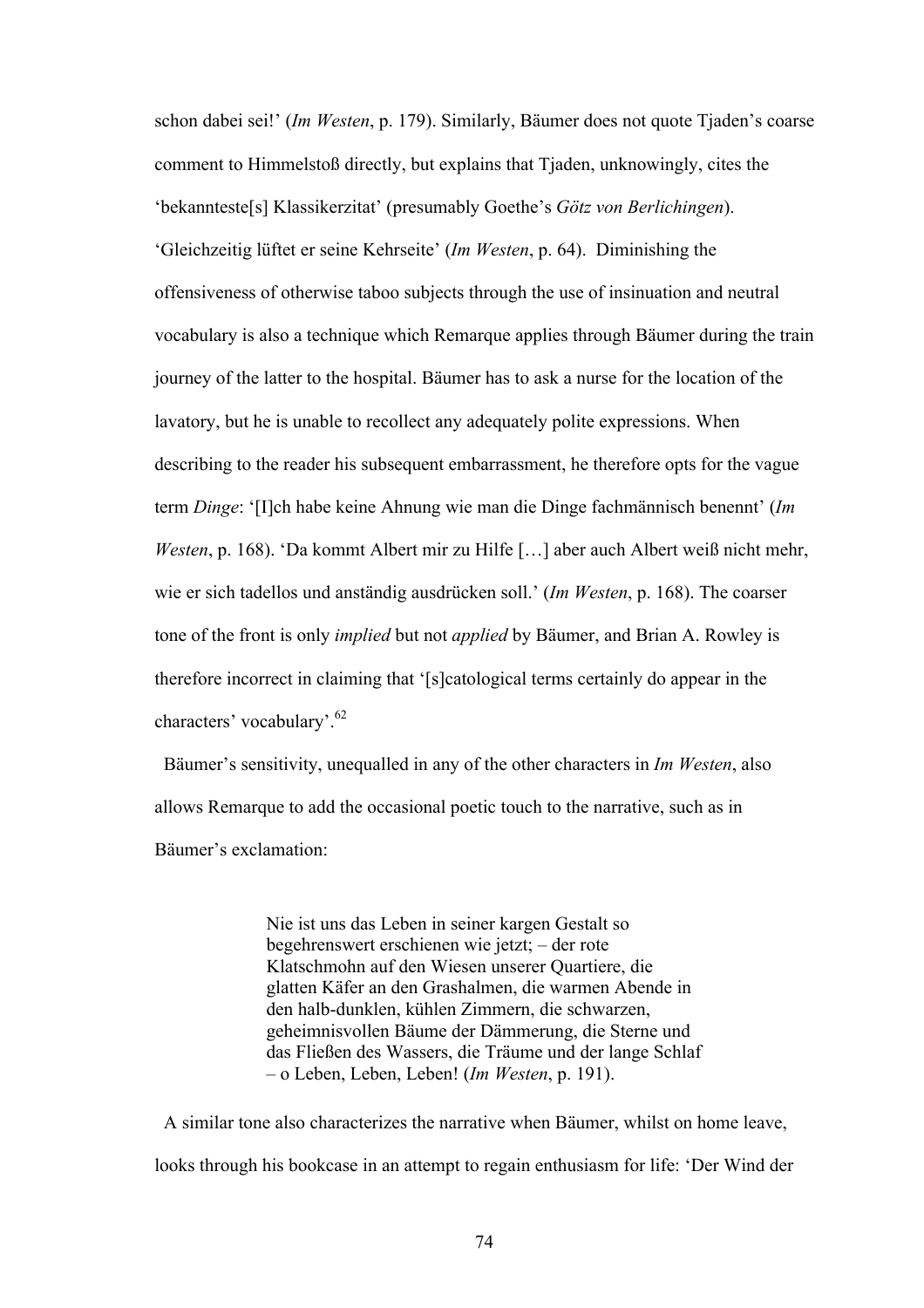Wünsche, der aus den bunten Bücherrücken aufstieg, soll mich wieder erfassen […]' (*Im Westen*, p. 121). Critics have generally regarded the sentimentality which at times crops up in Bäumer's narrative as a weakness of both the novel and its author. $63$ Sentimentality is, admittedly, not an uncommon feature in Remarque's novels, but then *Im Westen* and Remarque's other works do focus on individuals who have become innocent victims of circumstances out of their control. Their future is uncertain and death often looms in the background of their existences. Realization of the irrevocability of death tends to provoke emotion and so the nature of the content of Remarque's novels justifies (perhaps even requires) that the characters display a certain degree of sentimentality. Bäumer's inner monologue with his mother on his final evening on leave, for example, is certainly emotionally loaded, but if contemplating the scenario, Bäumer cannot be reproached for expressing poignancy: His mother is dying and he must return and participate in a war he does not believe in, but which may nevertheless cost him his life. He is, in fact, unlikely to see his mother again. Bäumer's reiteration of 'ach Mutter' expresses not only his sadness, voiced in the 'ach', but the many repetitions (unnatural in ordinary speech or thought) of 'Mutter' and indeed the mother's continuous reference to Bäumer as 'mein Kind', stress Bäumer's young age and his inner questioning of the rationality in his having to return to the front: 'Ach Mutter, Mutter, wie kann man es begreifen, daß ich weg muß von dir, wer hat denn anders ein Recht auf mich als du'(*Im Westen*, p. 129). This question is, of course, directed at the reader. The sentimentality on these pages therefore serves to encourage the reader to question the morality of war, and thereby underpins the pacifist message of the work.

 Although Bäumer acts as the single narrator of *Im Westen*, there are incidents in the work where he appears to be oblivious of the aesthetic quality of his choice of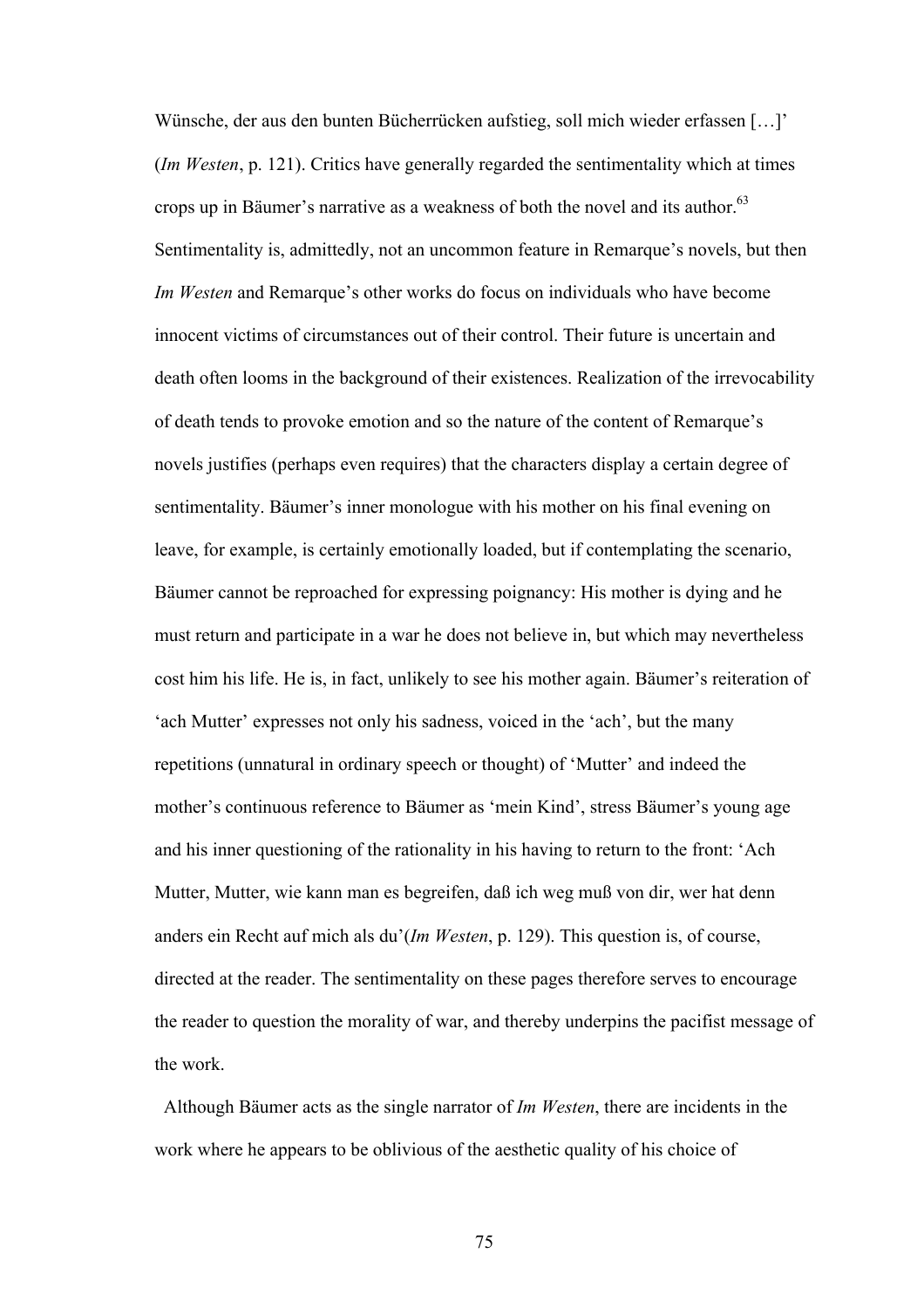vocabulary or syntax. Such examples therefore remind the reader that there is a creator and editor behind Bäumer and his story. When Bäumer, for instance, says: 'Wir müssen hier auf dem Friedhof bleiben' and 'da weiß ich wieder, daß wir auf dem Friedhof liegen' (*Im Westen*, p. 53), he is unaware of the ambiguous meaning these statements hold. To the reader, however, they signal the crumbling border between life and death for Bäumer and the other soldiers. Play on words related to the topic of death is also used humorously in the novel. Being transported by train to the hospital, Bäumer confesses: 'Ich bin *tödlich* erschrocken [my emphasis]'. Bäumer uses the adverb to accentuate his state of alarm, but to the reader the expression is amusing, since Bäumer's life is not at that point endangered; instead his shock is caused by having to inform a pretty nurse whether his needs the lavatory in order to relieve himself of '[k]lein oder groß' (*Im Westen*, p. 168).

 The above examples are related to semantics, but there are also incidents where aestheticism is created through the phonetic or visual impression of the text. This is achieved, for instance, through alliterations which are numerous in *Im Westen*, perhaps because Remarque found the audible impact of his novels important:<sup>64</sup>

> Aber wir werden wieder mit vorwärts gezogen, willenlos und doch wahnsinnig wild und wütend, wir wollen töten, denn das dort sind unsere Todfeinde jetzt, ihre Gewehre und Granaten sind gegen uns gerichtet, vernichten wir sie nicht, dann vernichten sie uns! [my emphases] (*Im Westen*, p. 84-85).

 This extract is particularly euphonic. In addition to the underlined alliterations, there is assonance in the fourth and fifth line.

 At a glance, the form of *Im Westen* appears to be relatively simple, but close reading unveils the careful design that must have preceded the final product. Certainly, the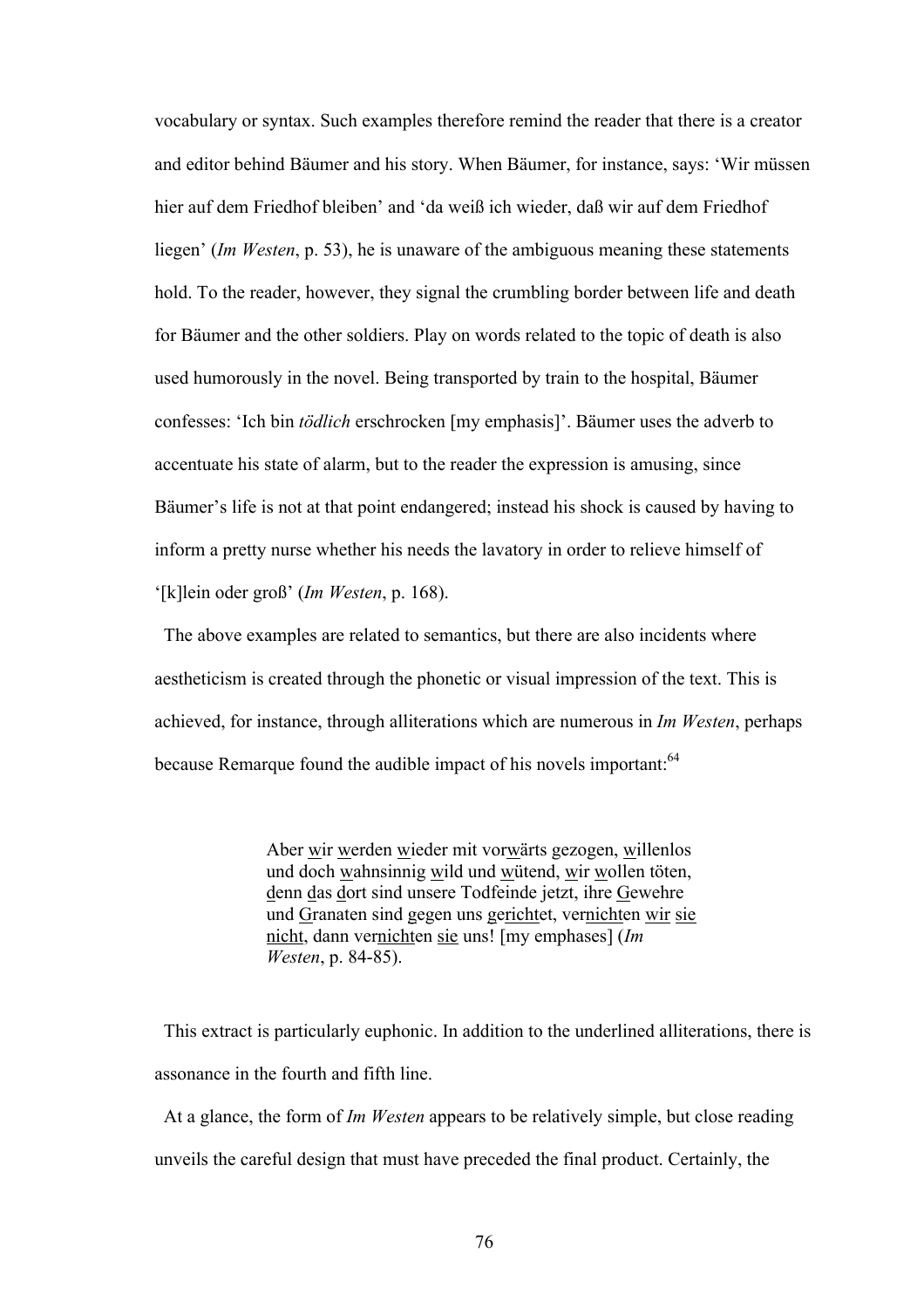complexity of the narrative perspective suggests that both content and form of *Im Westen* were thoroughly planned and coordinated with one another. Other studies which have considered the different formal aspects of the work substantiate this assertion.<sup>65</sup> *Im Westen* was neither the first nor the only pacifist First World War novel to appear during the interwar years. However, the work had a general appeal in that it showed the impact of modern warfare on the individual, regardless of nationality, religion and, to some extent, even which war was being fought. At the same time the novel's limited length together with the relatively simple vocabulary and syntax made it approachable even to otherwise non-readers. Due to its high sales figures, its pacifist message and the increasing political tension in the latter years of the Weimar Republic, however, the criticism *Im Westen* received was generally biased and often reflected the political stance of the individual critic.

 A short article in *Die nationale Erziehung* from 1931 shows the connection between the political view of the reviewer and the stance taken to *Im Westen*. The author of the article is clearly unable to view the novel objectively:

> [W]er im Anfang in dem Verfasser einen wahren Dichter erkennen zu müssen glaubte, muß seinen Irrtum bekennen. Denn Remarque ist nichts weiter als geschickte Aufmachung, gerissene Journalistik. […] Aber denen, die Pazifisten sind und von Geiste der Wehrhaftigkeit nichts begreifen und lieber sich dem äußersten französischen Chauvinismus verschreiben als gewillt sind, mit dem erwachenden deutschen Nationalismus einen Modus vivendi zu finden, denen hat er eine Waffe gegeben, die damit die Seele des Volkes verwüsten.<sup>66</sup>

 The opposing camp is presented, for instance, by Egon Danklieb in *Signal: Blätter für Junges Schaffen*: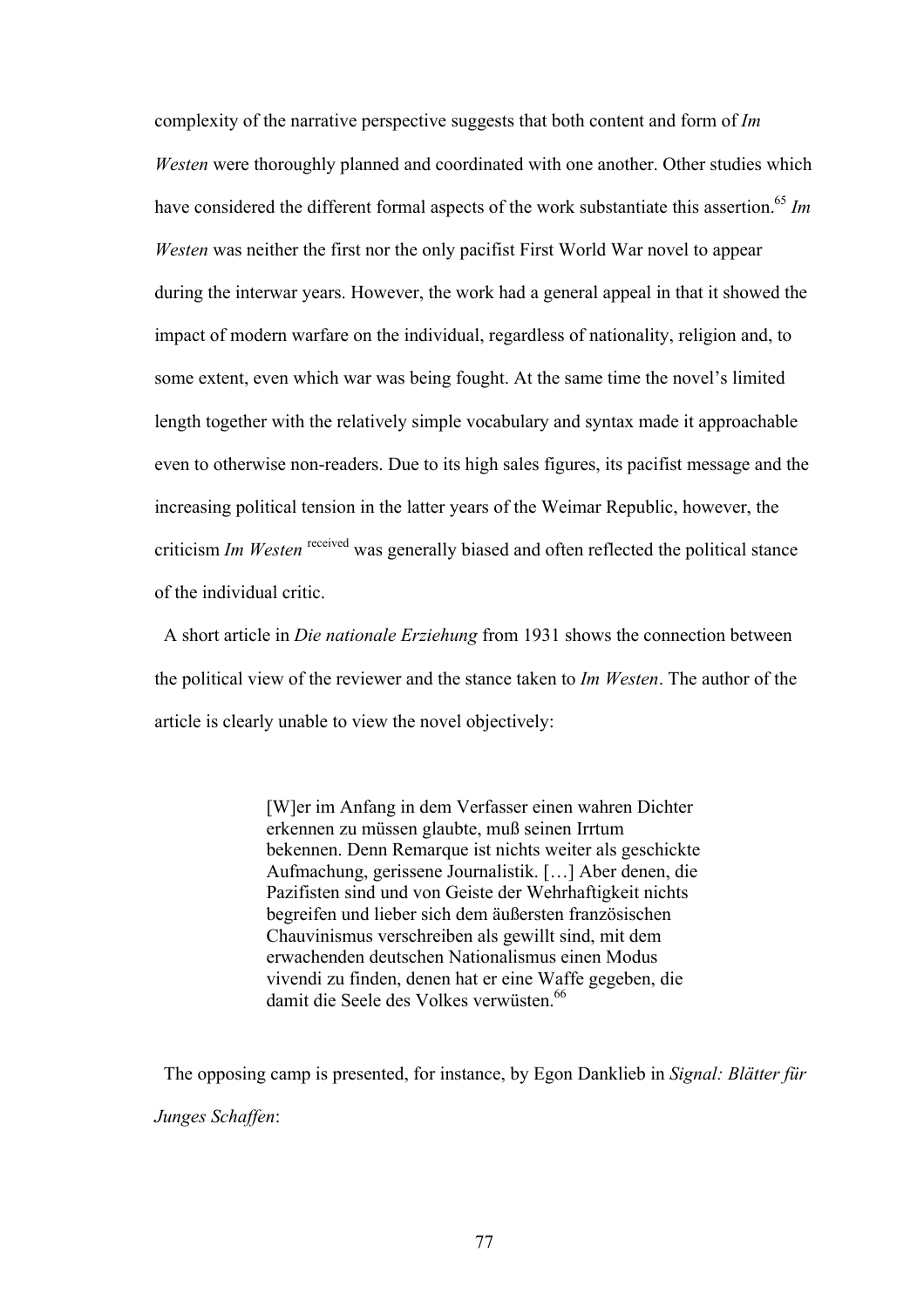Mit der Kunst wird heute viel Schundluder getrieben. Remarques Buch ist Kunst, ist lebendige Gestalt; denn es ist da und lebt und reißt Tausende in seinen Bann. – Der Inhalt, die Idee des Buches macht es erst zum Kunstwerk. Es hat keine Tendenz. Aber die so intensive erlebte Wirklichkeit der furchtbaren menschheitstragödie schafft sich selbst eine passende Form. – Ist nicht Kunst eine vollkommene Synthese zwischen Inhalt und Form? Inhalt bedingt die Form und diese erlöst jenen. […] Leben thront über der Kunst – aber ist nicht oft innerstes Erlebnis erst mit der Gestaltung möglich? - - Der Krieg selbst ist wirklicher als Remarques Buch! – Aber läßt Remarques Gestaltung uns den Krieg nicht vielleicht tiefer e r l e b e n?  $-$  –  $-$  67

It is the complete contrast between such articles which warrants – even necessitates –  $a$ detailed study of Remarque's narrative abilities, so that the postulations can finally be either substantiated or refuted.

 In the latter quotation, Egon Danklieb stresses the interconnection between content and form. The conveyance of Bäumer's psychological deterioration and gradual retreat from the group is indeed supported by the formal elements, such as the overall structure, but particularly through skilful exploitation of pronouns. In addition to the striking switch from *wir* to *ich*, Bäumer furthermore narrates in the third person singular using both *man* and *er*. These pronouns are used deliberately and enable Remarque to create distance between his narrator and the reader. This, in effect, reduces Bäumer's position from central figure and an individual to being simply a representative of an entire generation. Interestingly, the perspective nevertheless remains solely that of Bäumer and this is one of the novel's strong points. It is the consistency of Bäumer as narrator that makes the story so convincing and it is therefore somewhat ironic that it was this deceptive authenticity that caused many critics to reject the work.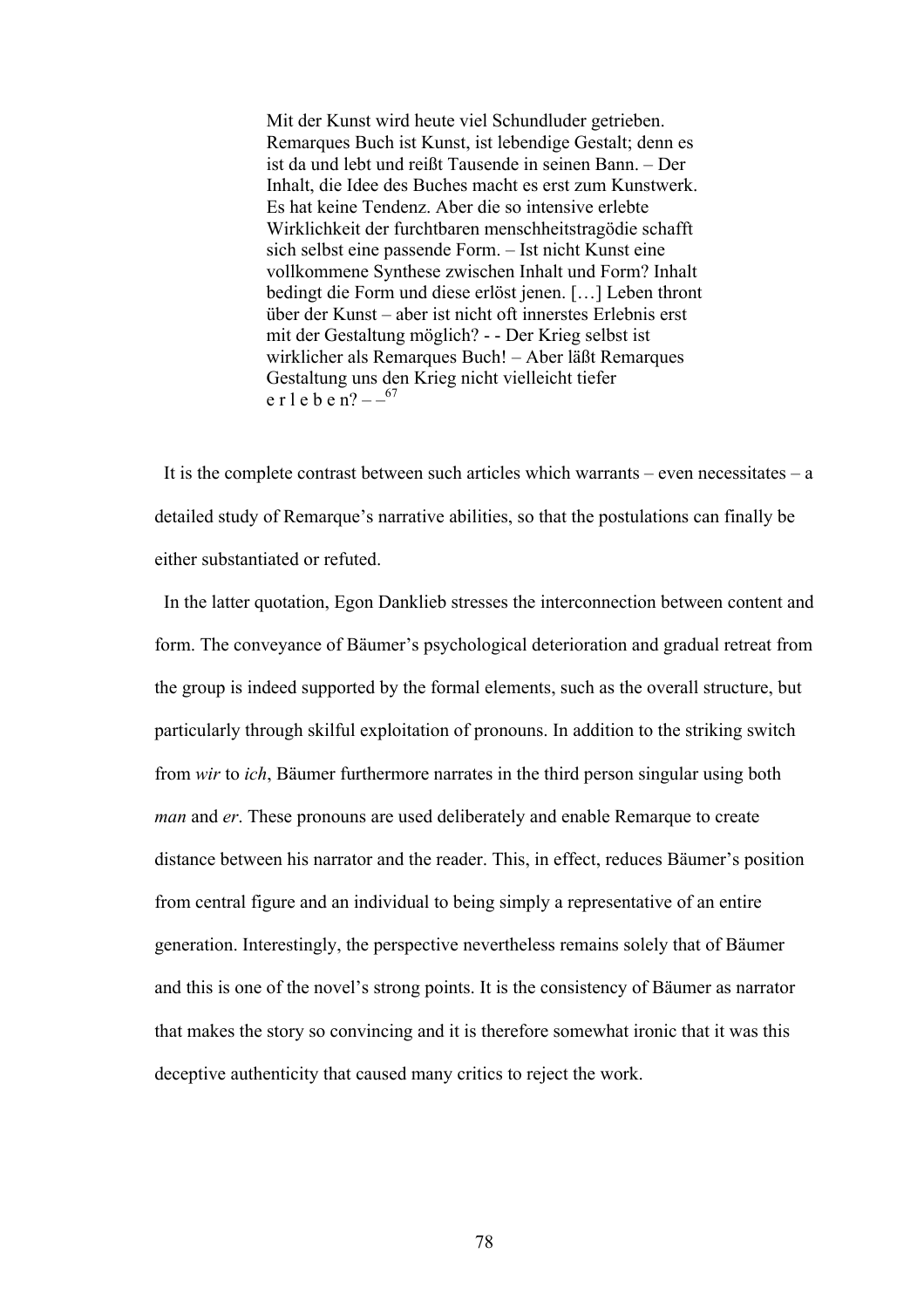## Notes to *Im Westen nichts Neues*

1. Ann P. Linder, *Princes of the Trenches: Narrating the German Experience of the First World War* (Columbia: Camden House, 1996). Chapter three, 'The Experience of War', is particularly relevant in this context as it explains the German soldiers' differing psychological reaction to the war compared to that of their English and French opponents. The chapter also contains an interesting discussion about the importance of the link between *Erlebnis* and *Bildung* in the German national consciousness until 1945.

2. Despite their quantitative dominance, the nationalistic works of the First World War have almost all gone into oblivion. Indeed, German First World War literature is now predominantly associated with the message of pacifism. The disappearance of the nationalistic works must be seen in historical context. The Second World War had proven the beliefs expressed in these works of a Germany of superior culture and civilization incorrect or at least unfounded. Moreover, to many Germans, any reminder of the result of Hitler's regime was less than welcome. Wolfgang Natter, *Literature at War 1914-1940: Representing the "Time of Greatness" in Germany* (New Haven etc.: Yale University Press, 1999), p. 2.

3. Eric J. Leed distinguishes between, what he calls, 'liberal' and 'conservative' narratives of the First World War. However, as Linder has pointed out, the term 'conservative' has a wider meaning than 'nationalistic', though the two are used more or less interchangeably in Leed's work. Eric J. Leed, *No Man's Land: Combat & Identity in World War I* (Cambridge etc.: Cambridge University Press, 1979), p. 25. Linder, *Princes of the Trenches*, p. 2. See also: Linder's chapter three, 'The Experience of War', pp. 45-113.

4. It must, however, be noted that, due to censorship, the population at home was presented only with a partial and often incorrect picture of the situation on the battle fronts. Edlef Köppen portrays this distortion of reality in his novel *Heeresbericht* by incorporating excerpts from approximately 145 authentic documents, such as newspaper publications, governmental decrees and military communiqués. The contrast between the senseless killing experienced by the protagonist Reisiger on the front and the rhetorical propaganda fed to the German civilian population is striking. Edlef Köppen, *Heeresbericht* ([1930] Reinbek/ Hamburg: Rowohlt, 1985).

5. See Linder, *Princes of the Trenches*, chapter 3.

6. Travers, *German Novels on The First World War*, pp. 130, 134. See also, Brian Murdoch, '*Hinter die Kulissen des Krieges sehen*: Adrienne Thomas, Evadne Price – and E. M. Remarque', *Forum for Modern Language Studies*, 28 (1992), pp. 56-74 (p. 56).

7. Thomas F. Schneider, 'Von *Pat* zu *Drei Kameraden*: Zur Entstehung des ersten Romans der Exil-Zeit Remarques', *Erich Maria Remarque Jahrbuch/Yearbook*, 2 (1992), pp. 66-77 (p. 69). See also, Schneider, '"Es ist ein Buch ohne Tendenz"', p. 29.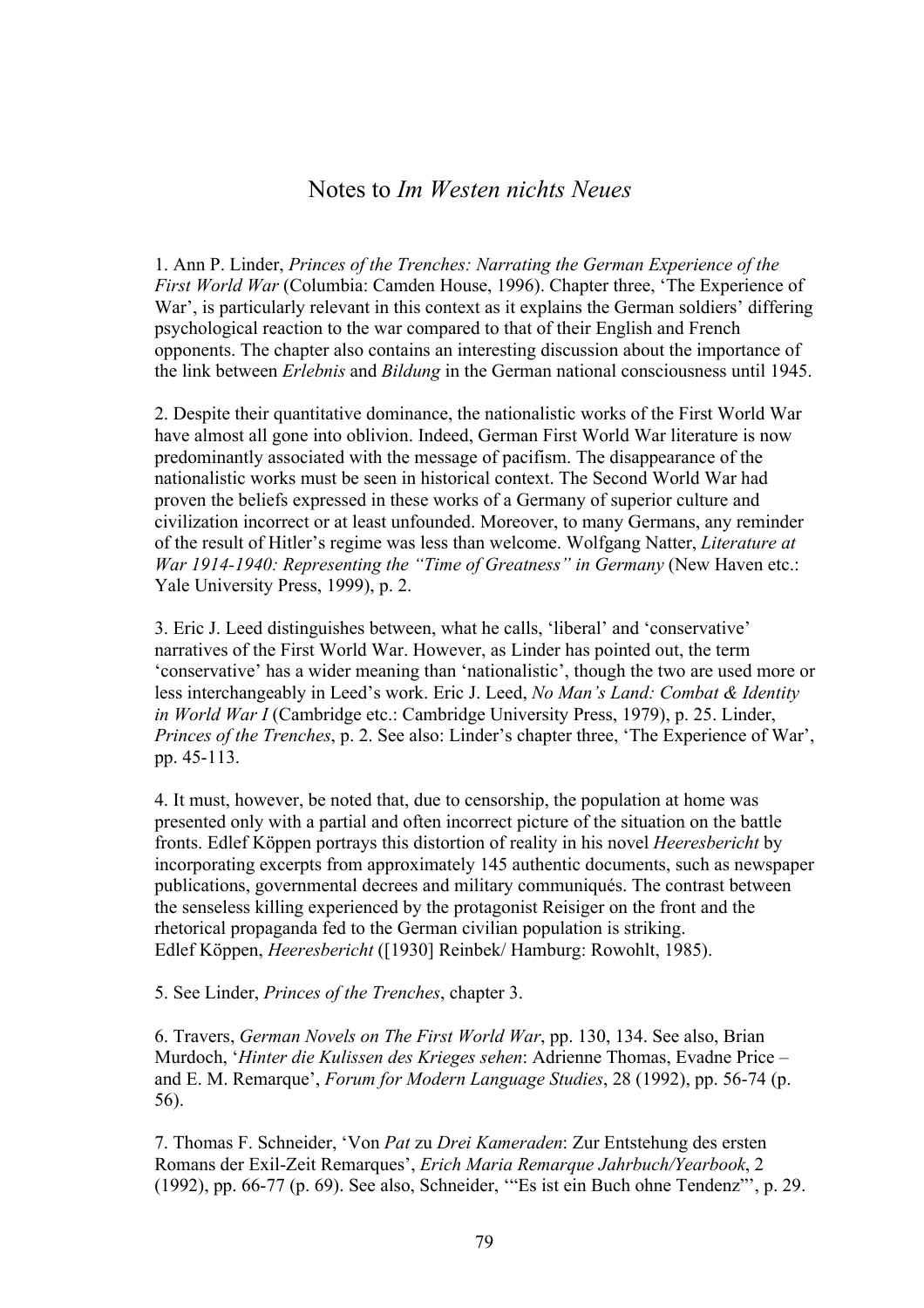8. Murdoch, 'Vorwärts auf dem Weg zurück', p. 20.

9. De Leeuw, 'The Function of Simile in Erich Maria Remarque's Im Westen nichts Neues', p. 25.

10. Firda, *All Quiet in the Western Front: Literary Analysis and Cultural Context*, p. 46.

11. Other consistent first-person narrators are found in Ludwig Renn's *Krieg* and Ernst Johannsen's, now almost forgotten, *Fronterinnerungen eines Pferdes*. As the title indicates, the latter offers the war experience from a horse's point-of-view. For a rare examination of Johannsen's novels, see Murdoch's essay *Tierische Menschen und menschliche Tiere* in which he juxtaposes two of Johannsen's novels with Remarque's *Im Westen*. Brian Murdoch, 'Tierische Menschen und menschliche Tiere. Ernst Johannsen: *Vier von der Infanterie* und *Fronterinnerungen eines Pferdes* (1929)', in *Von Richthofen bis Remarque: Deutschsprachige Prosa zum 1. Weltkrieg*, edited by Thomas F. Schneider and Hans Wagener (Amsterdam etc.: Rodopi, 2003), pp. 249-60. Ernst Johannsen, *Fronterinnerungen eines Pferdes* (Hamburg-Bergedorf: Fackelreiter, 1929). Ludwig Renn, *Krieg/ Nachkrieg* ([1928/ 1930] Reinbek near Hamburg: Rowohlt, 1988).

12. See, for example, Müller, *Der Krieg und die Schriftsteller*, pp. 52-53. Also, Kloiber, 'Struktur, Stil und Motivik in Remarques *Im Westen nichts Neues*', pp. 65, 72-73.

13. Schneider points to the fact that at least three revised manuscripts of *Im Westen* exist. The novel was thus not written spontaneously and in the course of just six weeks, as claimed by Remarque and his publisher, Ullstein. Schneider, '"Am besten nichts Neues?" Zum Stand der Remarque-Forschung', in *Erich Maria Remarque: Leben, Werk und weltweite Wirkung*, edited by Thomas F. Schneider (Osnabrück: Rasch, 1998), pp. 27-39 (pp. 36-37). For examples of the changes undertaken, see, Schneider, '"Es ist ein Buch ohne Tendenz"', pp. 32-36; as well as Schneider, 'Prolegomena zur Darstellung der "Entstehung" und "Rezeption" von Erich Maria Remarques *Im Westen nichts Neues*'.

14. The omitted two lines: '[Dieses Buch soll] vor allem aber kein Erlebnis sein; denn der Tod ist kein Erlebnis mehr für den, der ihm gegenübersteht' are included in A. W. Wheen's English translation. Wheen's text was based on an earlier manuscript in which Remarque had not yet omitted the line, above. See, Schneider, *Erich Maria Remarque, Im Westen nichts Neues: Text – Edition – Entstehung – Distribution und Rezeption (1928-1930)* (unpublished doctoral dissertation, University of Osnabrück, 1999), A-B, 1, pp. 465-67.

15. Richard Littlejohns, '"Der Krieg hat uns für alles verdorben": The real theme of *Im Westen nichts Neues*', *Modern Languages: Journal of the Modern Language Association*, 70 (1989), pp. 89-94 (p. 93).

16. Schneider, 'Erwartungen von Rezensenten an Kriegsliteratur: Die Rezeption von Erich Maria Remarques Im Westen nichts Neues, 1928-1930', p. 124.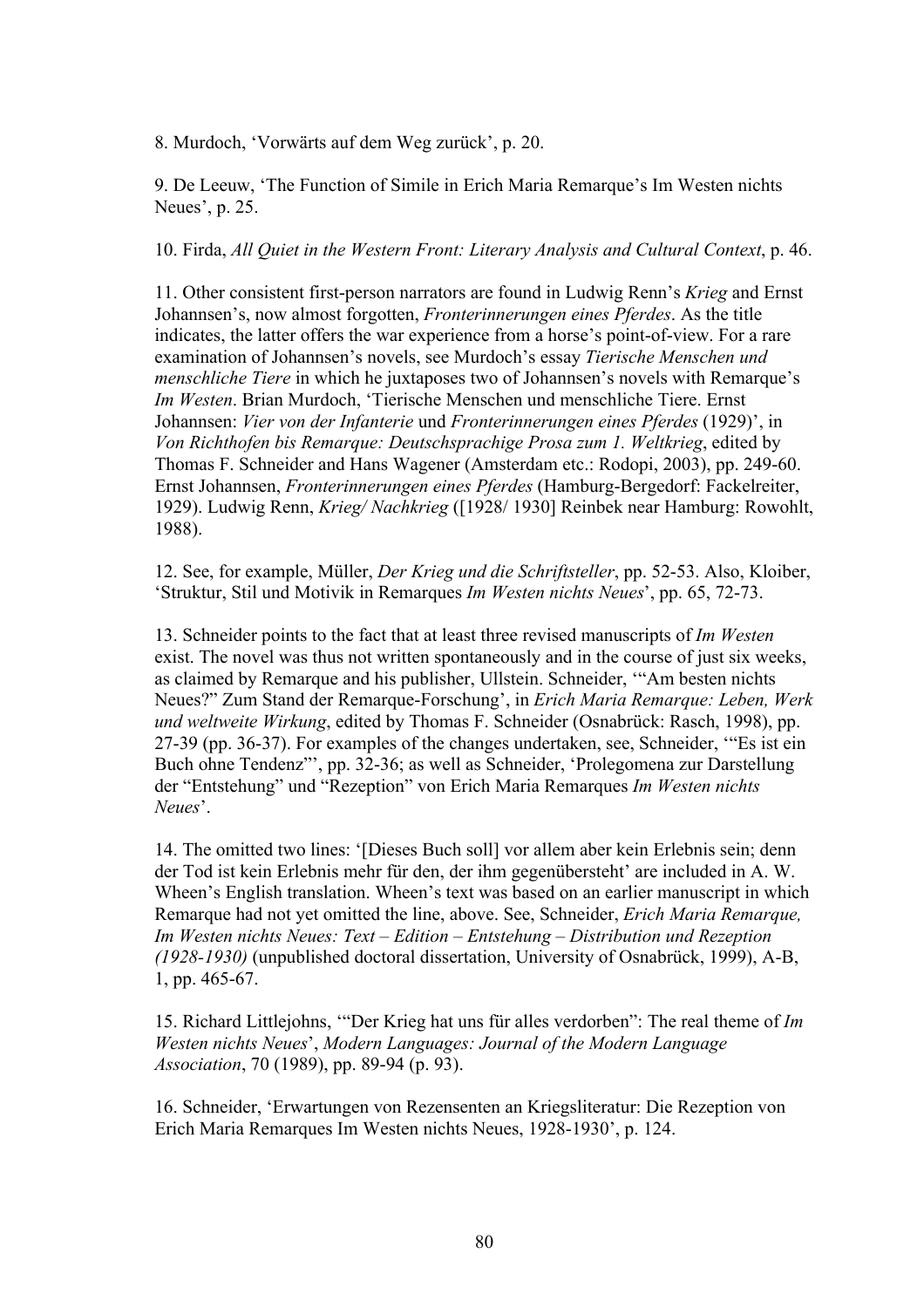17. For all aspects of publication during the First World War, see: Natter, *Literature at War 1914-1940*.

18. Murdoch, 'Paul Bäumer's Diary: *Im Westen nichts Neues*, the War Diary and the Fictionality of the War Novel', in *Remarque Against War: Essays for the Centenary of Erich Maria Remarque 1898-1970*, pp. 1-23 (p. 9).

19. Schneider, *Erich Maria Remarque, Im Westen nichts Neues: Text – Edition – Entstehung – Distribution und Rezeption (1928-1930)*, p. 463.

20. Murdoch, 'Paul Bäumer's Diary', p. 18.

21. Friedrich Luft, 'Das Profil: Gespräch mit Erich Maria Remarque (1963)', p. 120.

22. Murdoch too comments on the use of the subjunctive and the inclusion of the word *beinahe*. Murdoch, 'Narrative Strategies in Remarque's "Im Westen nichts Neues"', p. 195.

23. Müller, *Der Krieg und die Schriftsteller*, p. 52.

24. Aside from the famous closing remark by the third person narrator: '[…] im Westen sei nichts Neues zu melden' (*Im Westen*, p. 197), Bäumer says, for instance: 'Es ist still, die Front ist ruhig […]' (*Im Westen*, p. 152); '[d]ie Front bleibt ruhig' (*Im Westen*, p. 154). Also, referring to Duval's death, he says: 'Es ist ja nichts Neues […]' (*Im Westen*, p. 155). Finally, when Kat dies: 'Es ist alles wie sonst. Nur der Landwehrmann Stanislaus Katczinsky ist gestorben' (*Im Westen*, p. 195).

25. Köppen, *Heeresbericht*, p. 172. Although stated as early as in 1888, the exhibited attitude was just as valid at the time of the First World War.

26. Schneider, 'Es ist ein Buch ohne Tendenz', p. 35. The excerpt does not reveal exactly who the plural pronoun 'sie' refers to, but in an earlier quotation in the same article by Schneider, Bäumer's group talks of 'dem der Krieg was nützt', Schneider, 'Es ist ein Buch ohne Tendenz', p. 33. Other pacifist statements which are not included in the book publication of *Im Westen* can be found in Schneider, *Erich Maria Remarque, Im Westen nichts Neues: Text – Edition – Entstehung – Distribution und Rezeption (1928-1930)*, p. 1221.

27. Schrader, *Der Fall Remarque. Im Westen nichts Neues*, p. 342. Barbel's work includes a German translation of the entire film script by Georg Abbott, Maxwell Anderson and Dell Andrews.

28. Presumably as a result of the fame of Remarque's work, the communiqué has become a commonly used phrase. Allusions to it also figure regularly in titles of both English and German recent publications such as Steve Humphries, *All Quiet on the Home Front: An Oral History of Life in Britain During the First World War* (2004); Colin Ward, *All Quiet on the Hooligan Front: Eight years that shook Football* (1996); Angelika Hennecke, *Im Osten nichts Neues? Eine pragmalinguistisch-semiotische Analyse ausgewählter Werbeanzeigen für Ostprodukte im Zeitraum 1993 bis 1998*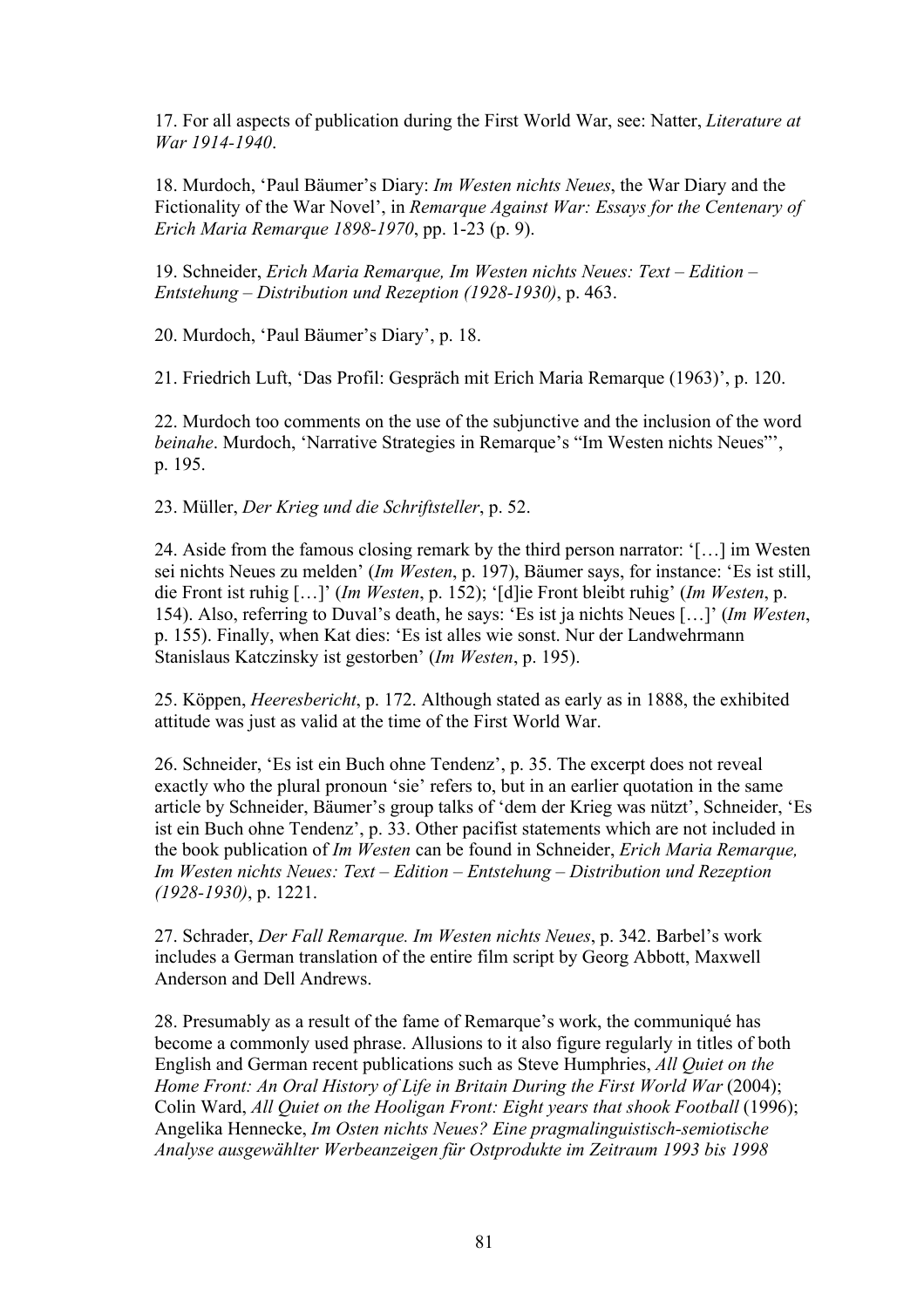(1999) and Hans-Jürgen Wagener, *Im Osten was Neues: Aspekte der EU-Ostweiterung* (1998).

29. Günter Hartung, 'Gegenschriften zu *Im Westen nichts Neues* und *Der Weg zurück*', in *Erich Maria Remarque: Leben, Werk und weltweite Wirkung*, pp. 109-50 (p. 123).

30. Emil Marius Requark, *Vor Troja nichts Neues* (Berlin: Brunnen, 1930). Max Joseph Wolff is assumed to be behind the pseudonym. For a closer examination of *Vor Troja nichts Neues*, see, Murdoch, 'All Quiet on the Trojan Front: Remarque, Homer and War as the Targets of Literary Parody', *German Life and Letters*, 28 (1989), pp. 49-62. Also Hartung, 'Gegenschriften zu *Im Westen nichts Neues* und *Der Weg zurück*'.

31. Requark, *Vor Troja nichts Neues*, p. 10.

32. Requark, *Vor Troja nichts Neues*, p. 12.

33. 'Ich will meine Leser weder überzeugen noch überreden oder erziehen. Ich beschreibe, was mich bewegt, und weil ich mich als normalen Menschen betrachte, weiß ich, daß auch andere durch das bewegt werden, was mich bewegt.' Heinz Liepman, 'Remarque und die Deutschen: Ein Gespräch mit Erich Maria Remarque (1962)', in *Ein militanter Pazifist*, pp. 110-17 (p. 114).

34. Thor Goote, *Wir fahren den Tod* ([1930] Berlin: Gutenberg, 1940), p. 348.

35. Franz Schauwecker, *Der feurige Weg* (Leipzig: Der Aufmarsch, 1926), p. 6.

36. Schauwecker, *Der feurige Weg*, p. 9.

37. Ernst Wiechert, *Jedermann: Geschichte eines Namenlosen* (Munich: Georg Müller, 1931), p. 42.

38. Wiechert, *Jedermann*, p. 9.

39. Wiechert, *Jedermann*, pp. 27-28.

40. This plural perspective was not originally intended by Remarque. In one of the early manuscripts, Bäumer figures as 'allwissender Erzähler und Augenzeuge […] Bäumer hat eine eigene Meinung, die expliziert wird. In der Buchfassung […] wird die personale Perspektive zugunsten des, das Ideal der Kameradschaft auch in der Erzählperspektive reflektierenden "wir" zurückgenommen.' Schneider, 'Es ist ein Buch ohne Tendenz', p. 36.

41. Kloiber, 'Struktur, Stil und Motivik in Remarques *Im Westen nichts Neues*', p. 68. Travers additionally points to the ambiguity of Bäumer's references to 'einer' and 'jeder' (*Im Westen*, p. 16). Travers, *German Novels on The First World War*, p. 91.

42. Murdoch, 'Narrative Strategies in "Im Westen nichts Neues"', pp. 190-91.

43. Travers, *German Novels on The First World War*. Also, Murdoch, 'Narrative Strategies in "Im Westen nichts Neues"'.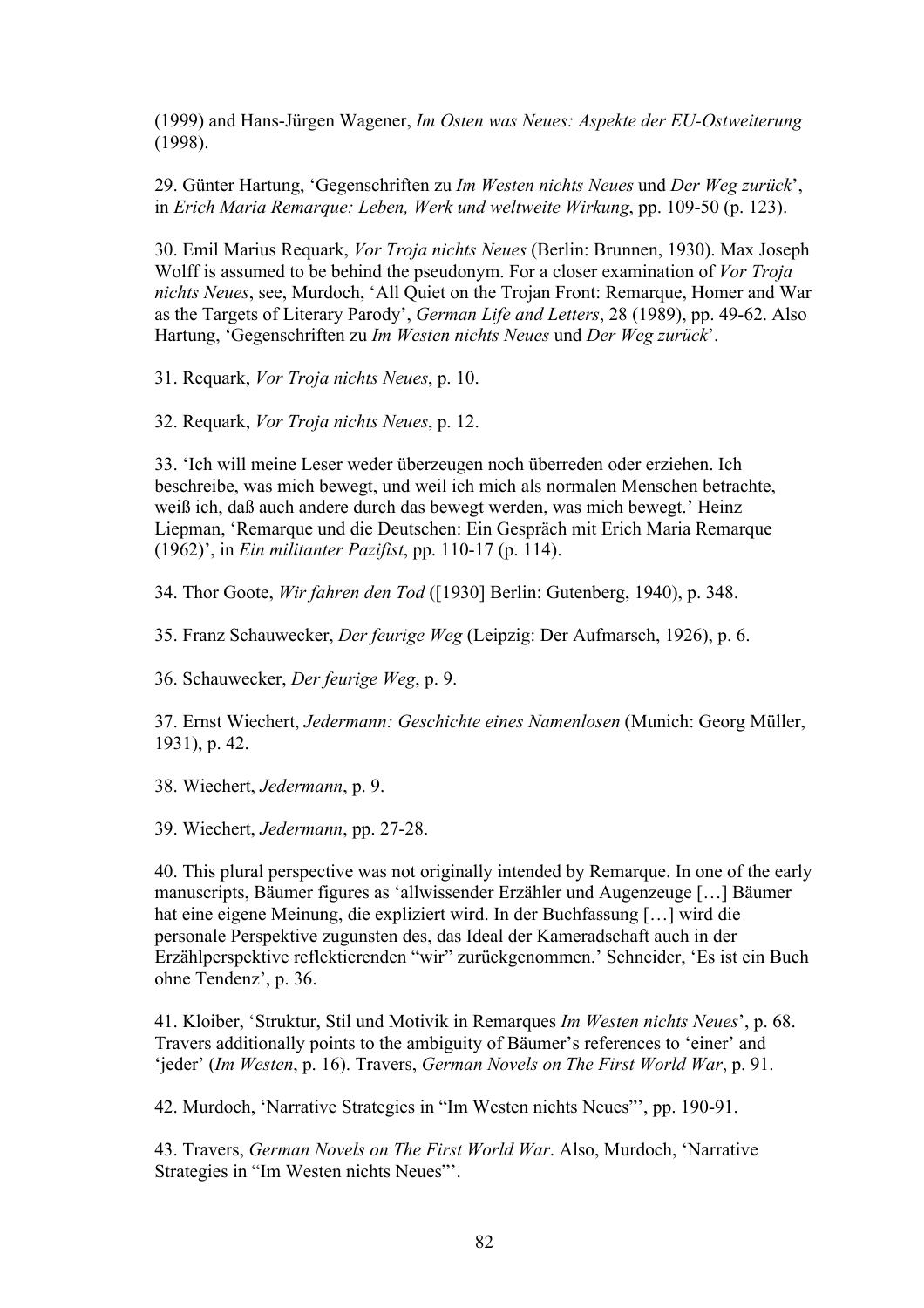44. Sternburg, *Als wäre alles das letzte Mal*, pp. 171-72. Maria Brandi and Nicole Lehmann, '"Unsere durchsiebten, durchlöcherten Seelen": Krieg und Kampf in sprachlichen Bildern bei Erich Maria Remarque, "Im Westen nichts Neues"', in *Das deutsche Reich ist eine Republik: Beiträge zur Kommunikation und Sprache der Weimarer Zeit*, edited by Horst D. Schlosser (Frankfurt am Main etc.: Peter Lang, 2003), pp. 29-37.

45. Forster argues that a plot is dependent on causality, and that a plot additionally requires a time-sequence. Forster, *Aspects of the Novel*, p. 87. Travers raises the question as to whether *Im Westen* has a plot or not, but he does not take a definite stand. Travers, *German Novels on The First World War*, p. 91.

46. Kloiber, 'Struktur, Stil und Motivik in Remarques *Im Westen nichts Neues*, p. 68.

47. One character, Tjaden, remains unaccounted for, but he survives the war as he reappears in *Der Weg*. In the closing chapter Bäumer states rather vaguely that '[v]on den alten Leuten sind nicht mehr viele da', and it is possible that Tjaden is amongst these few. In the novel's second part, he does not, however, play a significant role in Bäumer's existence. In one of the early manuscripts and in the serial in the *Vossische Zeitung*, Tjaden too is killed, which leaves no survivors from Bäumer's original group. Schneider, *Erich Maria Remarque, Im Westen nichts Neues: Text – Edition – Entstehung – Distribution und Rezeption (1928-1930)*, p. 1211.

48. Schneider, *Erich Maria Remarque, Im Westen nichts Neues: Text – Edition – Entstehung – Distribution und Rezeption (1928-1930)*, p. 450.

49. The close friendship between the characters of *Im Westen* is examined in David J. Ulbrich, 'A Male-Conscious Critique of Erich Maria Remarque's All Quiet on the Western Front', *Journal of Men's Studies: A Scholarly Journal about Men and Masculinities*, 3 (1995), pp. 229-40.

50. Goote, *Wir fahren den Tod*, pp. 42, 45.

51. Leonhard Frank, *Der Mensch ist gut* ([1917] Hanover: Fackelträger, n. d.), p. 75.

52. Murdoch, 'Narrative Strategies in "Im Westen nichts Neues"', p. 194.

53. Frank, *Der Mensch ist gut*, p. 118.

54. Kessler, *Aus den Tagebüchern 1918-1937*, p. 287.

55. Imagery, and particularly similes, is used liberally throughout the novel. See, De Leeuw, 'The Function of Simile in Erich Maria Remarque's Im Westen nichts Neues'.

56. Murdoch, 'Narrative Strategies in "Im Westen nichts Neues"', p. 191.

57. See especially: Müller, *Der Krieg und die Schriftsteller*. Also, Schrader, *Der Fall Remarque. Im Westen nichts Neues*. Forster, *Aspects of the novel*, pp. 73-81.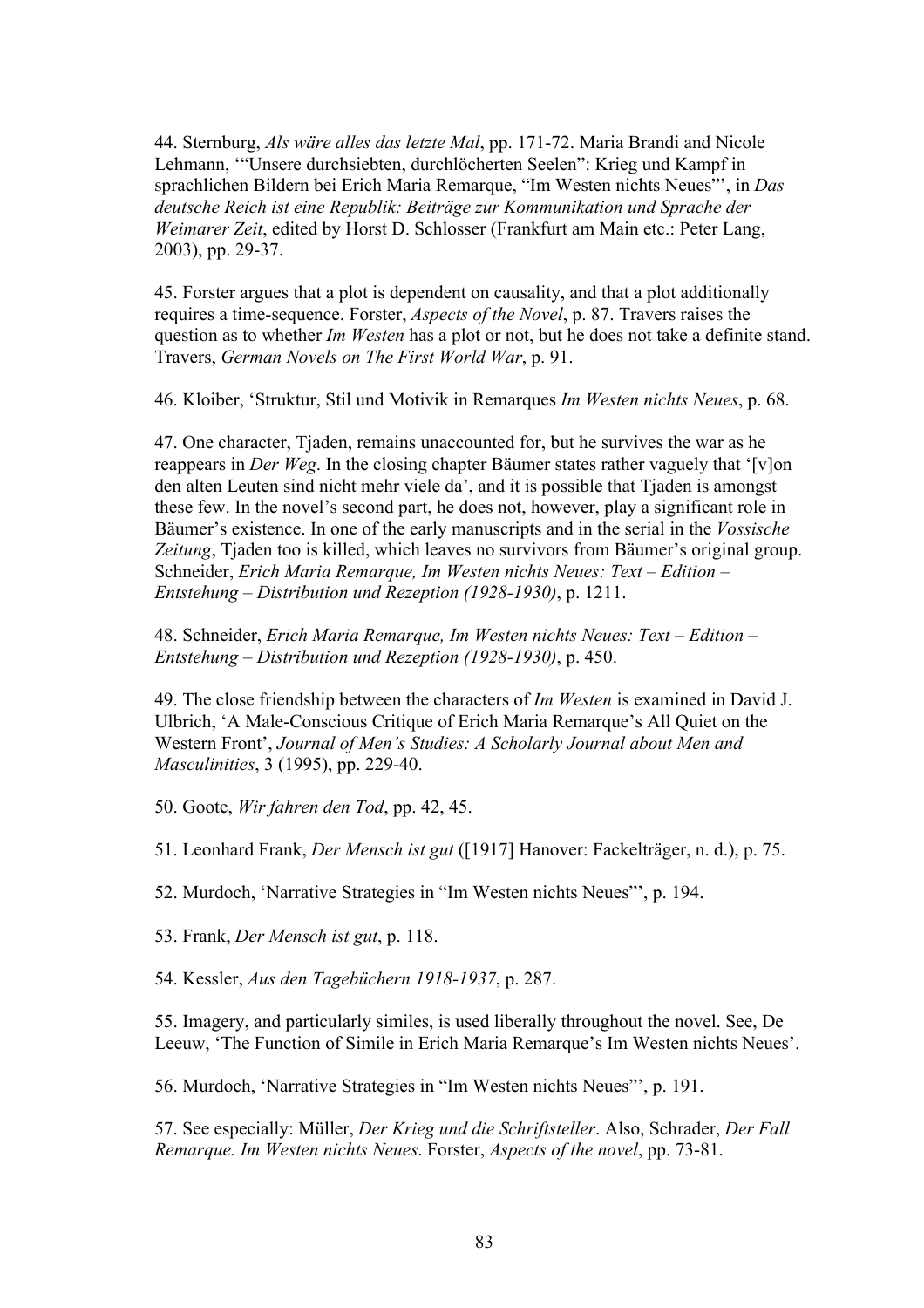58. Hartung states: 'Bei allen Nicht-Schülern, höchstens Westhus ausgenommen, bleibt der persönliche Hintergrund völlig dunkel; von ihrer Lebensweise vor dem Kriege erfährt man nichts; im sozialen Hintergrund fehlen alle Züge von Daseins- und Existenzkampf. Und am problematischsten wird schließlich die Art und Weise sein, wie die Figuren zu ihrem Ende gebracht werden. Kurz, man merkt ihnen an, daß sie nur mühsam und nur für einen Nebenzweck erfunden worden sind.' Günter Hartung, 'Zum Wahrheitsgehalt des Romans *Im Westen nichts Neues*', *Erich Maria Remarque Jahrbuch/Yearbook*, 1 (1991), pp. 5-17 (p. 10).

59. Firda, *All Quiet on the Western Front*, pp. 17-18, 50-51.

60. Littlejohns, 'Der Krieg hat uns für alles verdorben', p. 91. Also, Schwarz, *War and the Mind of Germany*, p. 29; and Brandi and Lehmann, '"Unsere durchsiebten, durchlöcherten Seelen"', p. 31.

61. Littlejohns, 'Der Krieg hat uns für alles verdorben', p. 90.

62. Brian A. Rowley, 'Journalism into Fiction: *Im Westen nichts Neues*', in *The First World War in Fiction*, edited by Holger Klein (London etc.: Macmillan, 1976), pp. 101- 11 (p. 103).

63. Barker and Last, for instance, note: 'Remarque's greatest failing as a writer is this tendency towards oversentimentality, emotional self-indulgence, and pretentiousness'. Barker and Last, *Erich Maria Remarque*, p. 114. Helena Szépe too notes: 'Zweifellos beruht ein großer Teil der Wirksamkeit der Remarqueschen Romane darauf, daß der Autor den Fortsetzungsstil der Illustrierten meisterhaft beherrschte: einfache, saloppe Sprache, gewandter Dialog und eine wohlproportionierte Mischung von Humor, Sentimentalität und Spannung'. Helena Szépe, 'Der deklassierte Kleinbürger in den Romanen Erich Maria Remarques', Monatshefte, 65 (1973), pp. 385-92 (p. 385).

64. In an interview from 1968, Remarque states: 'Ich schreibe mit den Ohren. Ich höre alles, was ich schreibe. Ich wähle Worte nach ihrem Klang. Mit Oropax in den Ohren beispielweise könnte ich keine Zeile schreiben, weil ich sie nicht hören könnte. Weil ich musikalisch bin, weil ich mal ein ganz guter Organist war, weil ich eigentlich Musiker werden wollte, deshalb klingen meine Romane alle gut, wenn sie gelesen werden'. Manfred Lütgenhorst, 'Emigrant zweier Welten', *Münchener Abendzeitung*, 22 June 1968, p. 6.

65. Kloiber, 'Struktur, Stil und Motivik'; De Leeuw, 'The Function of Simile in Erich Maria Remarque's Im Westen nichts Neues'; Murdoch, 'Narrative Strategies in Remarque's "Im Westen nichts Neues"'. Also: Rowley, 'Journalism into Fiction'; and Travers, *German Novels on The First World War*.

66. N. N. , 'Preussenzentrum und Remarques Kriegsbuch Im Westen nichts Neues', *Die nationale Erziehung*, 12 (1931), pp. 314-16 (pp. 314-15).

67. Egon Danklieb, 'Im Westen nichts Neues', *Signal: Blätter für junges Schaffen*, 2 (1929) pp. 23-25 (pp. 24-25).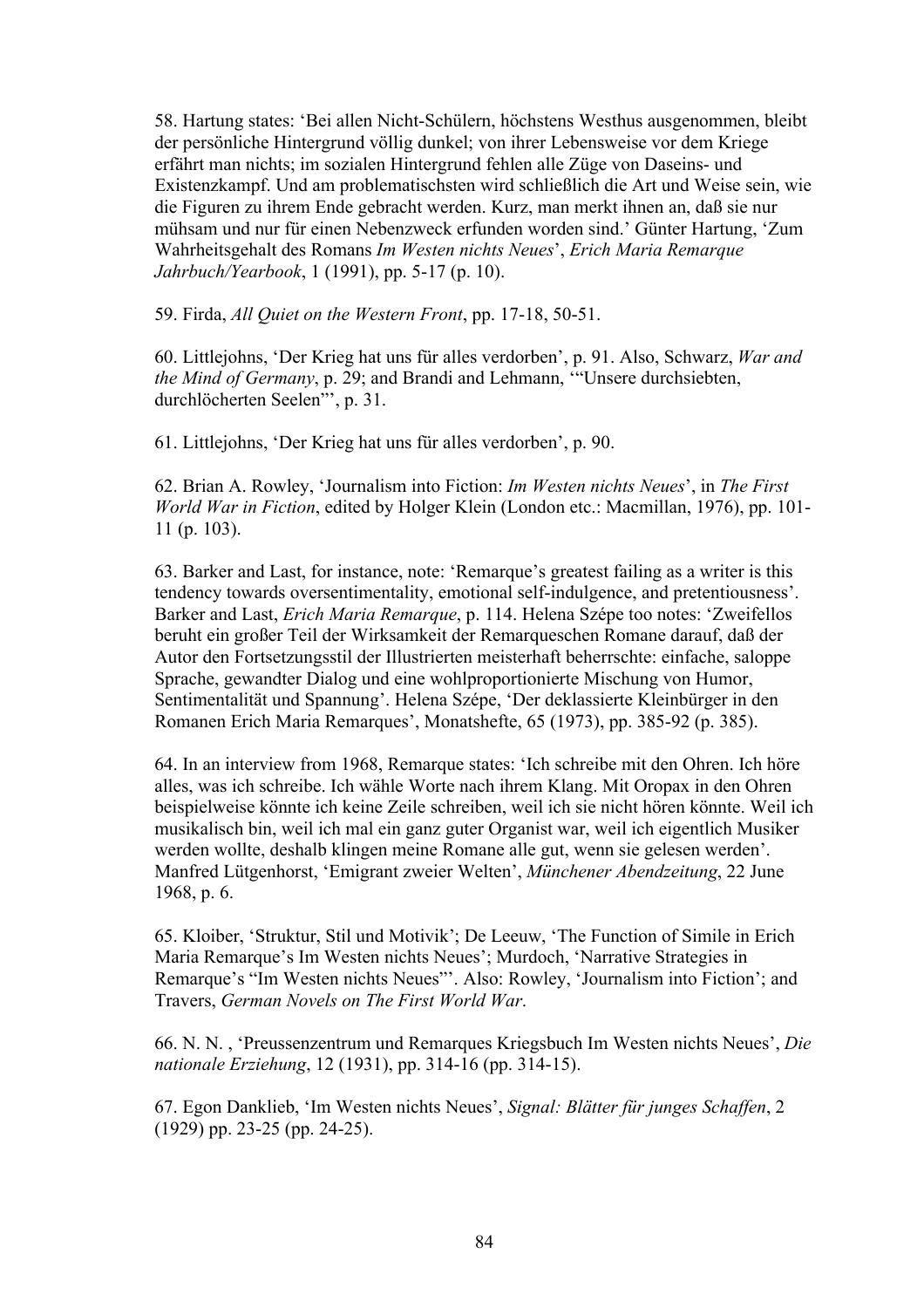## Chapter 2

## *Der Weg zurück* and *Drei Kameraden*

 'Mensch, paß auf, es ist Frieden!' (*Der Weg*, p. 14). These words are voiced by Willy Homeyer in the opening chapter of *Der Weg zurück*, when unexplainable silence suddenly characterizes the otherwise permanently noisy front. His outcry indeed reflects the main issue of both *Der Weg* and *Kameraden*. Willy uses the phrase, 'paß auf', not in its literal sense as a warning, but idiomatically to stress the ensuing part of his exclamation: 'es ist Frieden'. Nevertheless, through Willy's formulation, Remarque signals to the reader that the uneasiness, which lurks under the surface of the soldiers' hesitant jubilation, is justified. Moreover, Willy's outcry is said to 'fall like a bomb', and indeed in both *Der Weg* and the following novel, *Kameraden*, peacetime proves to also take its casualties. Aside from the introductory chapter of *Der Weg*, the two works are set after the war and portray the former soldiers' struggle of reacclimatizing to civilian life and values.

 Compared to the vast amount of German literature presenting the event of the First World War, the post-war phase and the problems faced by the returning soldiers have been treated by only a limited number of authors. In addition to Remarque's *Der Weg* and *Kameraden*, the best known works on this topic are probably Ludwig Renn's *Nachkrieg* and Ernst Glaeser's *Frieden* which function as sequels to the war novels *Krieg* and *Jahrgang 1902* respectively. However, Josef Roth's *Zipper und sein Vater* likewise deals with the subject; as do Hans Sochaczewer's *Menschen nach dem Kriege* and Hans Fallada's *Bauern, Bonzen und Bomben*. Also, twenty years and another World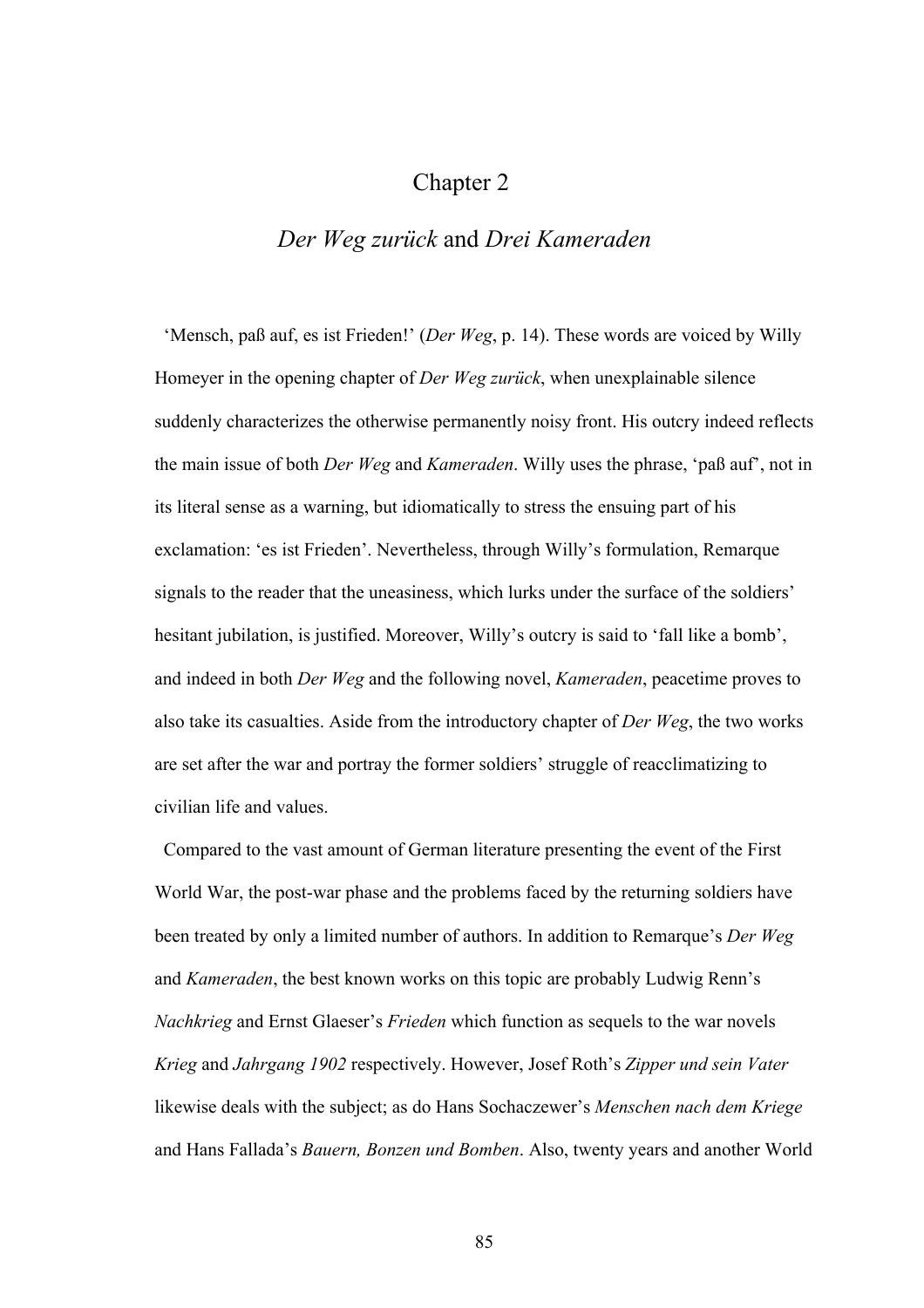War later, Remarque would return to the theme of First World War soldiers' reintegration into Weimar society in his novel, *Der schwarze Obelisk*. This novel too employs a first-person narrator. However, the fact that it is written with the consequences of the Nazi rule in retrospect distinguishes this work from the two novels discussed in this chapter. For this reason, but also for the purpose of keeping to the novels' chronological order, *Obelisk* will be discussed in a later chapter.

 Whilst the study of a novel's themes can function independently from the form of the given work, the opposite is not the case, as the form is generally a reflection of the message the author wishes to convey. Examining the form of two novels concurrently would therefore necessarily incorporate organizing four variables (the two works' contents and forms) simultaneously. For the sake of clarity, but also in order to be able to identify possible developments in Remarque's narrative techniques, *Der Weg* and *Kameraden* will therefore largely be examined separately. Similar successive, relatively independant analyses will also be carried out in the following chapters.

 The title *Der Weg zurück* is ambiguous in that it can be interpreted as the soldiers' physical return to Germany as well as their subsequent journey to psychological recovery. The latter proves, in both *Der Weg* and *Kameraden*, to be a particularly lengthy and, in some cases, even an impossible process. The difficulty in overcoming the war experience is a theme which Remarque had touched upon already in 1920 in his short story *Der junge Lehrer: Plauderei eines Kriegslehrers*. 1 There are numerous similarities between the content of this story and the section in *Der Weg*, which depicts the protagonist, Birkholz's, teaching experience in a small village. In the process of writing *Der Weg*, Remarque therefore clearly drew on earlier material for inspiration.<sup>2</sup> Particularly noteworthy are the lyrics recited by the short story's young teacher and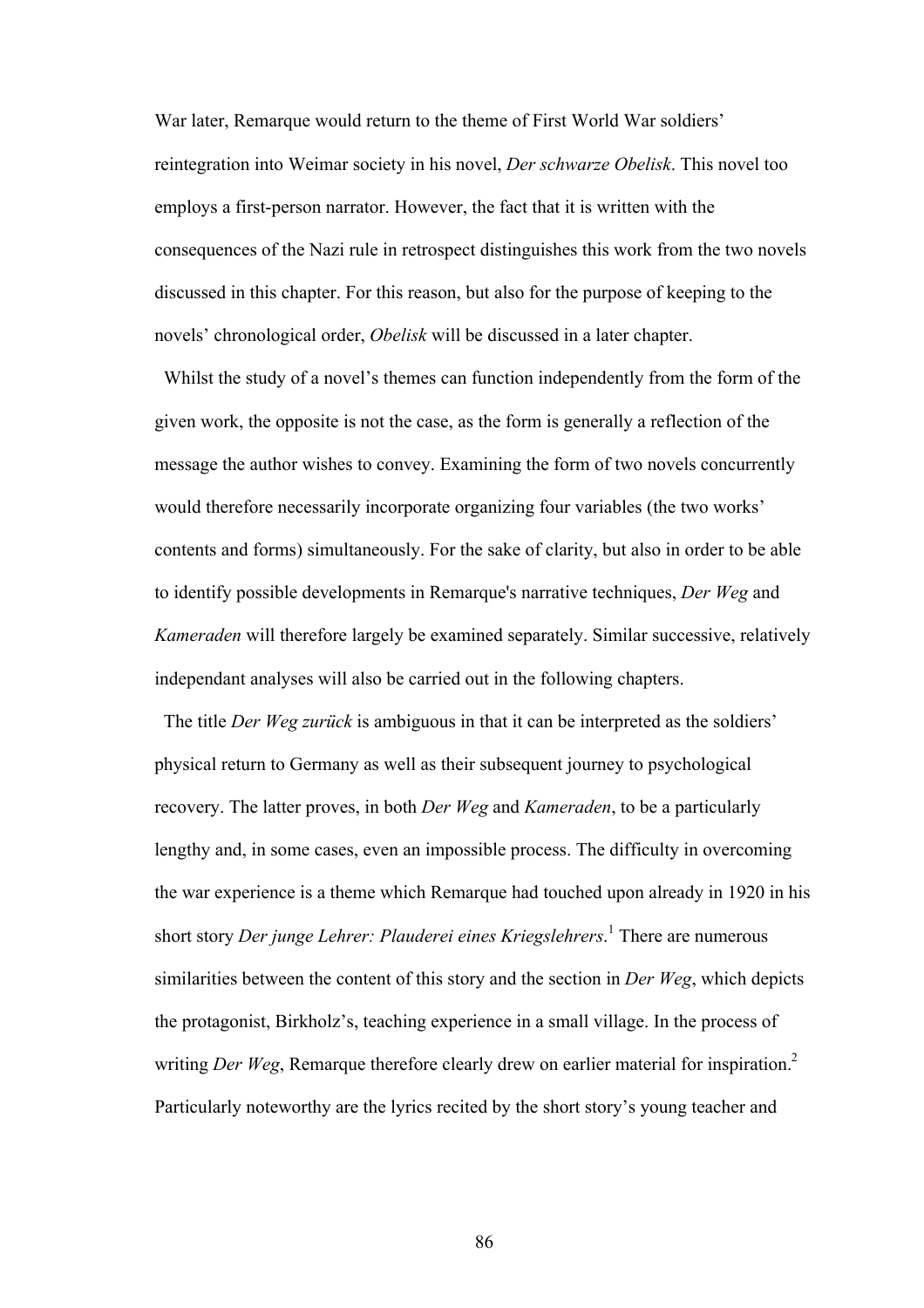first-person narrator. The link between the first line of the citation and the title of Remarque's novel 'Der Weg zurück' is obvious.

> O wüßt ich doch den Weg zurück, Den lieben Weg zum Kinderland.<sup>3</sup>

 In context, 'Kinderland' does not necessarily refer to childhood but can equally be interpreted as a state of innocence. In this instance, it thus refers to the pre-war period when the narrator was still unaware of the true nature of war. The intensity of the young teacher's wish to resume ignorance and the difficulty (if not impossibility) in doing so are communicated in the 'o' and 'doch' in 'O wüßt ich doch den Weg zurück'. This short lamentation is effectively also the central problem in *Der Weg* and *Kameraden*, although there are no direct connections between the latter novel and the short story *Der junge Lehrer*.

 *Der Weg* opens on the Western front on one of the last days of the war. It thus picks up more or less where *Im Westen* concludes and embarks upon portraying the problems encountered by the men as they return home after the war. In addition to the link created by the time factor, there are other correlations which bind *Der Weg* to *Im Westen* as its sequel. After the war, for instance, the narrator, Birkholz, is visiting a former school friend, Giesecke, who has been admitted to a psychiatric hospital following a particularly horrific incident on the front. During the visit, another unnamed patient approaches the narrator: '"Was Neues draußen?" fragt er. "Nein, nichts Neues", erwidere ich' (*Der Weg*, pp. 144-45). Birkholz's response clearly alludes to the title of Remarque's preceding work.

 The strongest connection, however, is generated by the reappearance in *Der Weg* of a number of names first encountered in *Im Westen*. Tjaden, for instance, the only member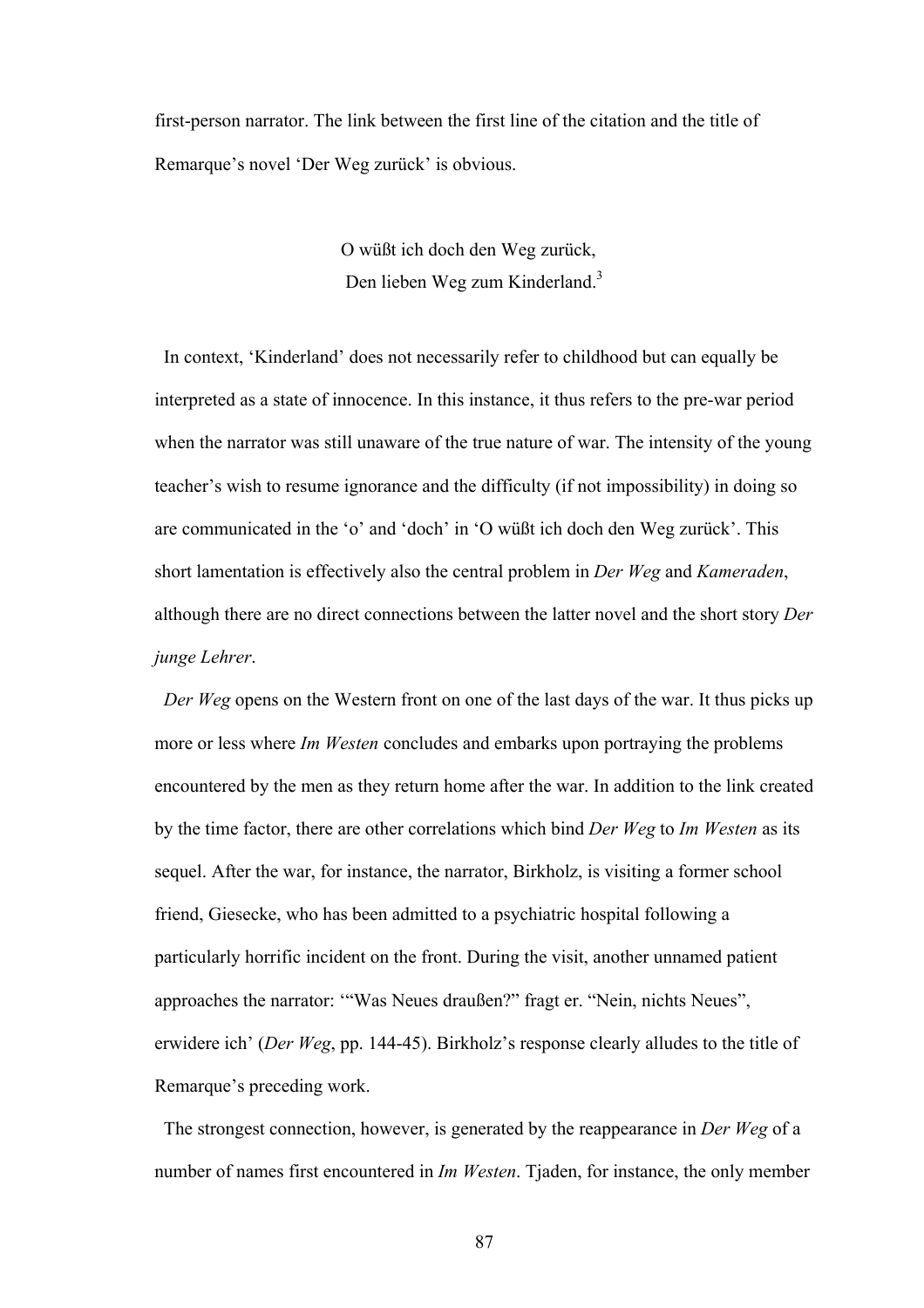of Bäumer's group in *Im Westen* who remains unaccounted for at the end of the novel, features also in *Der Weg*. The names of Leer, Müller, Haie Westhus, Stanislaus Katczinsky, Franz Kemmerich and, most notably, Paul Bäumer are also all mentioned; albeit as fallen comrades of the narrator (*Der Weg*, pp. 21, 107, 275). Birkholz refers specifically to the amputation and subsequent death of Kemmerich (*Der Weg*, p. 275) and he tells of Bäumer's death taking place in October 1918 (*Der Weg*, p. 275). Birkholz must thus have been with Bäumer's company throughout the narrative of the latter. However, at the end of *Im Westen*, Bäumer states that only a few men are left of the original company. Birkholz must necessarily have been one of them and it thus seems strange that Bäumer should exclude him from his narrative – especially considering the marked degree of similarity in their personalities and backgrounds.

 The two protagonists are the same age and are from families of similar social status. Their fathers are both bookbinders by profession, but, most notably, place and street names even suggest that they share the same hometown, Osnabrück. Bäumer and Birkholz furthermore both reminisce about the *Pappelgraben* as a symbol of their youth and a favoured place of recreation during their childhood. It therefore seems unlikely that they should not be acquainted and that Bäumer should exclude Birkholz from his narrative, if they had indeed served in the same company on the front. Literary critics have suggested that Remarque, in writing *Der Weg*, regretted the irreversible elimination of Bäumer at the end of *Im Westen*, and hence created an almost identical protagonist for the sequel.<sup>4</sup> However, despite an astonishing uniformity in the two characters, particularly with regards to their external circumstances, there are some marked differences between the two.

 As discussed in the previous chapter, Bäumer uses a courteous language throughout the novel. In *Der Weg*, on the contrary, profanities such as 'verflucht', 'verdammt' or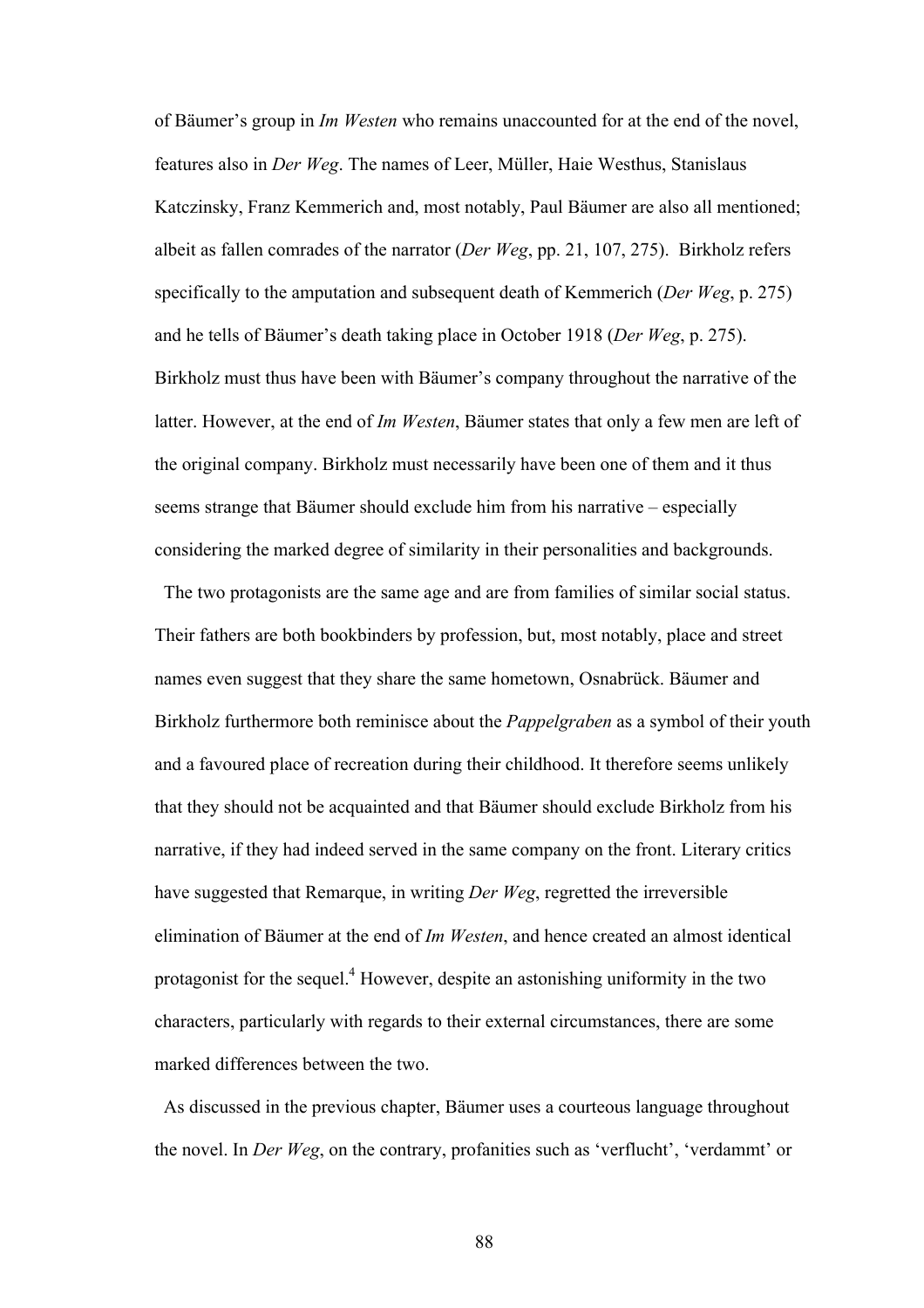'Arschloch' (*Der Weg*, e.g. pp. 15, 94, 130), but also stronger expressions like 'Schleimscheißer' or 'Satansbiest' (*Der Weg*, pp. 56, 94) are numerous. Whereas Bäumer tactfully says '[Kat] läßt einen kräftigen Laut hören' (*Im Westen*, p. 36), Birkholz is more blunt: '[Willy] läßt einen gewaltigen Furz losheulen' (*Der Weg*, p. 97). The different level of politeness between the expressions 'Laut' and 'Furz' need no clarification, but the verb 'losheulen' too is more emphatic and colloquial than Bäumer's neutral 'läßt hören'.

 Birkholz also uses a number of other vernacular, though inoffensive, phrases, which give the novel a more light-hearted and less dreamy tone than the preceding work. Most interesting is the recurring play on army-related words and expressions, which add texture locally and, at times, also humour to the work. When the retreating troops, for instance, stop at a pub on their march back towards Germany, Kosole dances with 'einem strammen Deubel mit mächtiger Brustwehr, an der er eine gute Gewehrauflage hat' (*Der Weg*, p. 39). Similarly, a night club in Birkholz's hometown is said to be 'bombenvoll' every night (*Der Weg*, p. 188). Birkholz likewise turns to figurative speech when explaining how Bethke, who could cope with any situation on the front, is helpless when faced with the prejudices of his local community regards the unfaithfulness of his wife: 'hier aber hängt er im Drahtverhau und zerreißt sich Hände und Gesicht' (*Der Weg*, p. 258). The register applied by Sochaczewer's character, Brand, in *Menschen nach dem Kriege*, reveals his past on the war front in a similar manner, but whereas Birkholz appears oblivious to the reflection the war casts on his language, Brand is conscious of the effect it exercises on his vocabulary: 'Hab' dich vorhin ,Mensch' genannt; hast's vielleicht gar nicht bemerkt, ich spürte es selber erst, als es gesprochen war. Liegt mir noch vom Krieg her in den Knochen, diese Anrede'.5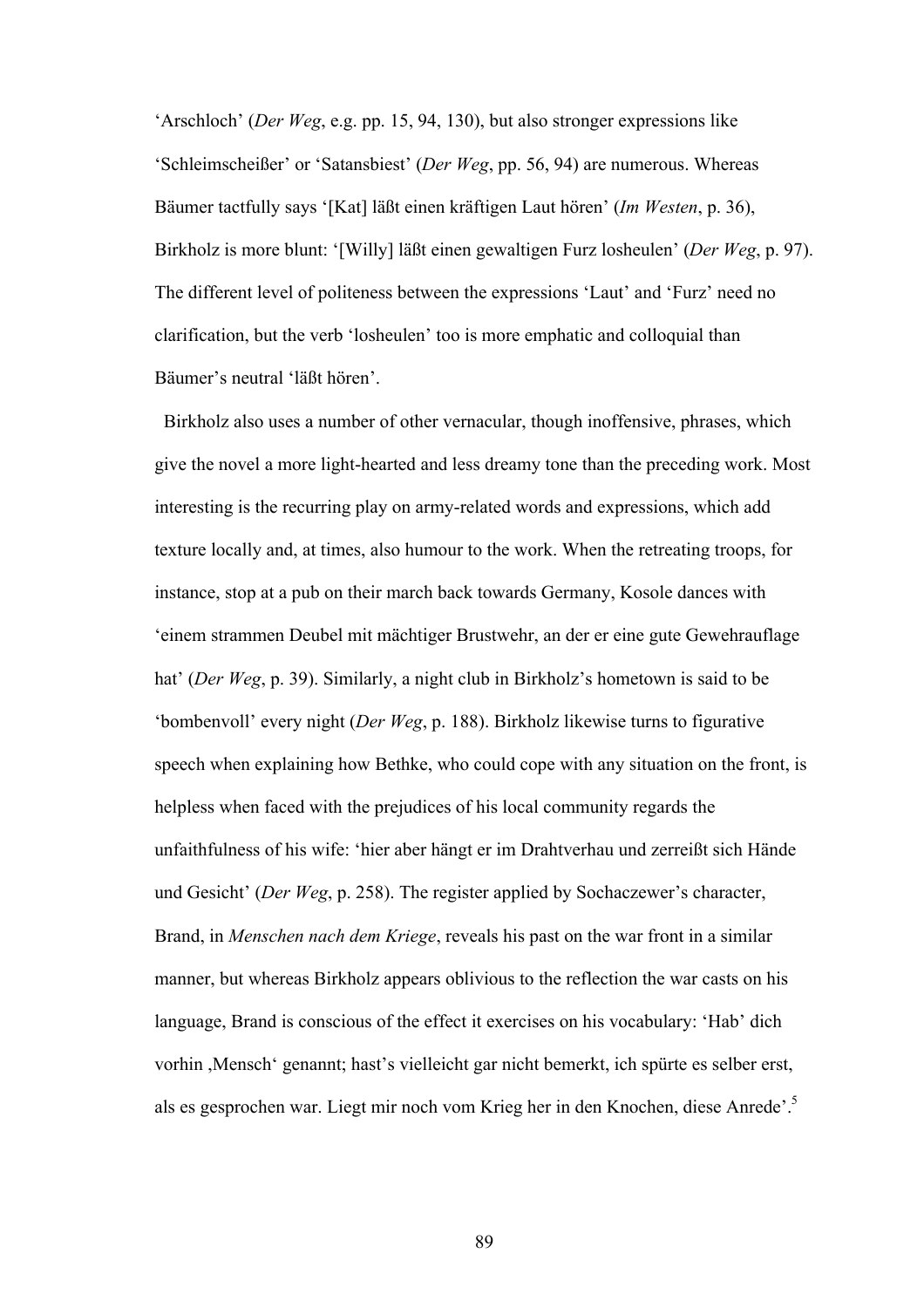Aside from the aesthetic effect, Birkholz's play on words also serves to indicate that he still observes his surroundings from a soldier's point-of-view, although having returned to civilian life.<sup>6</sup> In line with the novel's theme, there are allusions to the war which are beyond the influence of the characters and, hence, must be regarded as the author's play on words: In the pub, for instance, the music is not coincidentally from 'Die lustige Witwe' (*Der Weg*, p. 85), and although the operetta is not, of course, about a warwidow, the inappropriate combination of 'lustig' and 'Witwe', particularly in the context of a war-novel, adds a hint of dark humour to the work.

Similarly to Bäumer in *Im Westen*, Birkholz relates a large part of *Der Weg* in the firstperson *plural*. This accentuates his ongoing perception of himself as part of a greater whole – the army community. However, as the novel approaches its conclusion, Birkholz (like Bäumer at the end of *Im Westen*) finds himself physically alone: Ludwig and Rahe have commited suicide and the comradeship of the others is gradually disintegrating. In the *Ausgang* of *Der Weg*, a significant change of perspective takes place from the first-person plural to the first-person singular. The subsequent reiteration of 'ich' is striking against the previous use of 'wir'. Also, as the novel draws to a close, references to the past are related in the plural 'wir', whereas speculations and hopes for the future pertain to Birkholz alone and are expressed by use of 'ich'.<sup>7</sup> Mark Ward suggests that the other characters recognize 'the need for individual action and individual purpose […]'. He continues:

> [T]here seems agreement that each must go his own way, something which is then enacted in the text in the separation of the characters: "Wie blicken uns an. Kosole will etwas sagen, schweigt dann aber. Wir denken alle dasselbe. Die Stadt kommt mit Straßen und Lärm. Valentin steigt aus. Dann Willy. Dann Kosole".8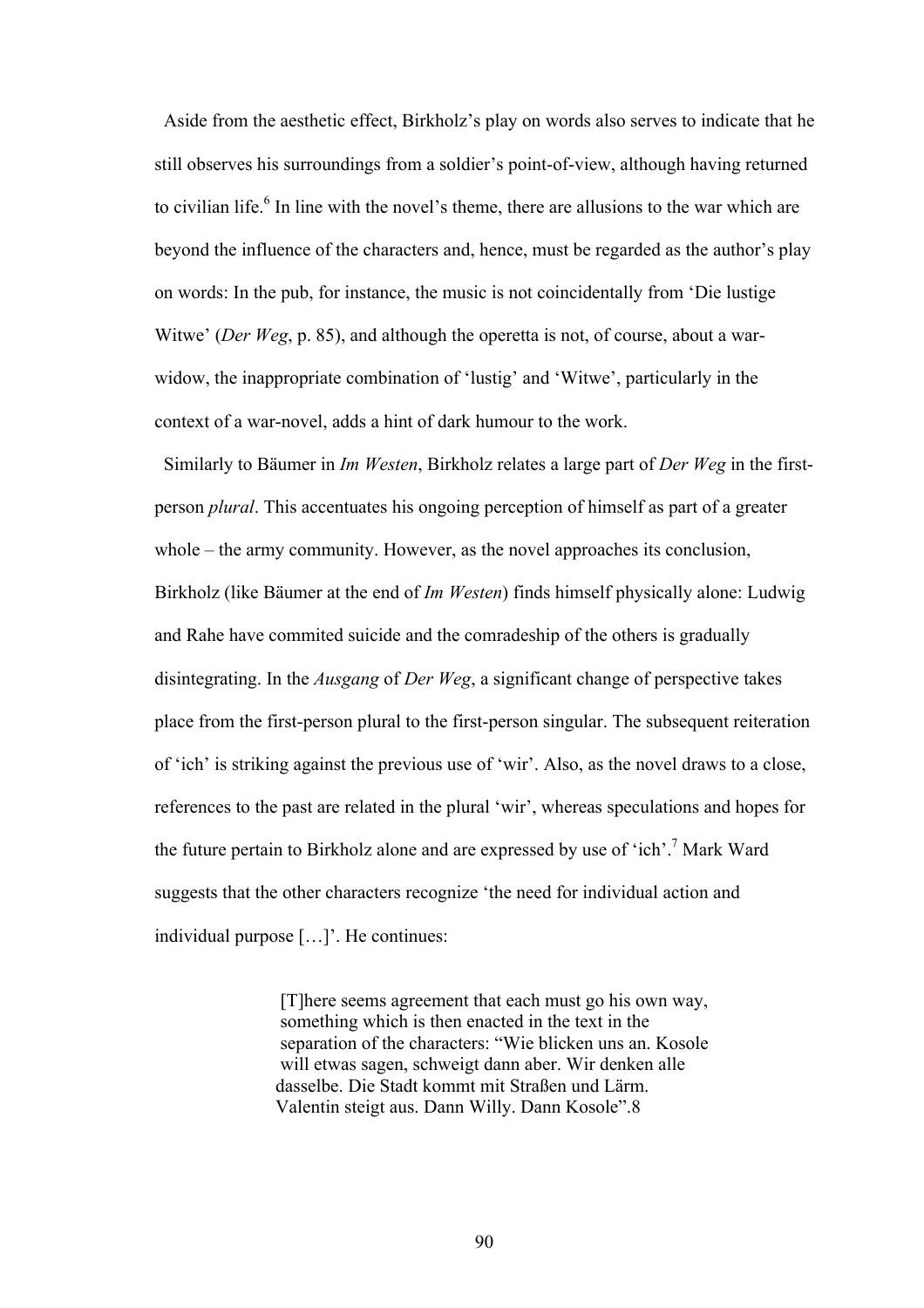Ward thus proposes that the characters consciously choose to reject their former group identity. However, although they do indeed assume a more individual stance, this must be regarded, at least partly, as an involuntary, natural development – a part of the readjustment process – rather than the result of a conscious decision taken by the returnees.

 Birkholz's lingering soldier-identity is also communicated in a number of similes where the vehicles relate to warfare and thereby further accentuates that Birkholz's life experience is limited to his years on the front. These allusions to the war are found throughout the work. In a thunderstorm, for instance, flashes of lightening 'flammen wie nahes Mündungsfeuer von Geschützen' (*Der Weg*, 54), and on a peaceful outing, shouting from a nearby forest sounds 'als lägen dort Verwundete' (*Der Weg*, p. 309). In effect, Birkholz overcomes the war experience only when he learns to accept its occurrence and use the insight he has gained as a foundation for his future: 'Dann werden die Toten schweigen, und die Vergangenheit wird mich nicht mehr verfolgen, sondern mir helfen' (*Der Weg*, p. 310).

 Notwithstanding the serious theme of *Der Weg*, humour is often juxtaposed with graveness. Aside from Birkholz, the characters Willy and Tjaden are particularly important elements in in reducing the solemnty of the topic. There nevertheless remains an underlying tone of desolation until the *Ausgang* in which Birkholz eventually finds a way to deal with the past. On occasion, humour appears unexpectedly in the midst of an otherwise dark episode. One such example is the case of Troßke's court appearance during which a comical interruption by Tjaden seems somewhat incongruous with the seriousness of the circumstances. It does nevertheless constitute a pleasant interruption of the depressing issue depicted. Tjaden's reaction can, however, also be interpreted otherwise. On the battle front, humour was commonly used as a defence mechanism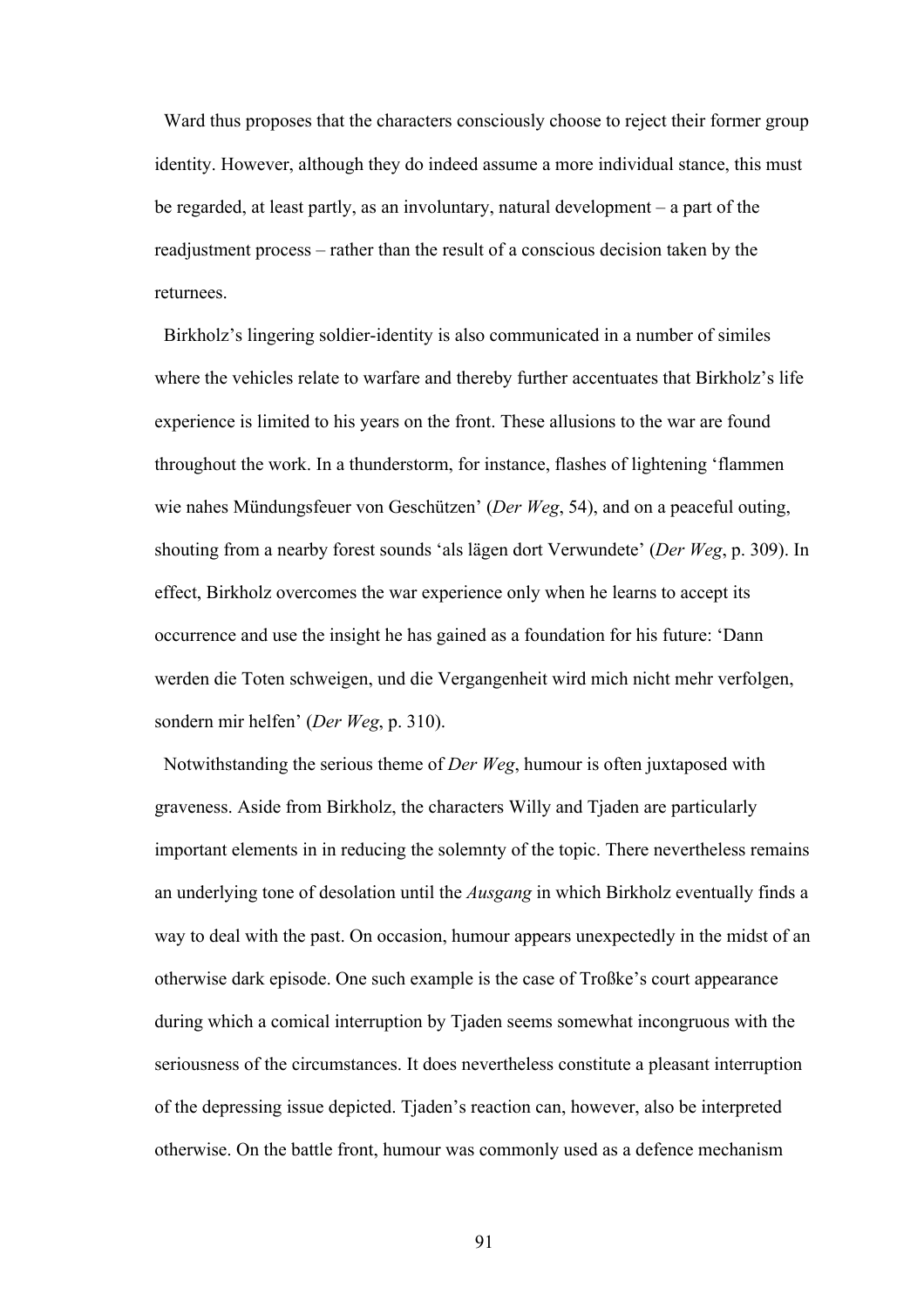against reality, as Remarque also shows in *Im Westen*. Considering his background, Tjaden's reaction in court can thus be read as his manner of coping with the unpleasant situation. In the following novel, *Kameraden*, 'Galgenhumor' is in fact also applied by the tubercular patients', as a means of dealing with their condition (*Kameraden*, p. 350).

 Albeit not one and the same character, the similarities between Bäumer and Birkholz *are* striking – even to the extent of implausibility – but perhaps the exact identity of Birkholz is as insignificant as that of Bäumer, who, as discussed in the previous chapter, essentially stands as a representative of any soldier. A similar generality governs *Der Weg*. The various characters take different paths, but none of them is unique; rather, they demonstrate a number of possible reactions to surviving the First World War. It is perhaps not surprising that the number of characters presented in *Der Weg* exceeds that of *Im Westen*. Whereas the latter work depicts a homogenous group of frontsoldiers in an environment with little room for individuality, *Der Weg* shows the soldiers' return to a civilian setting where they find themselves free to let their individuality reign – within the scope of the written and unwritten rules of society. This creates a number of problems. In addition to the alienation of the former soldiers from the civilian population (the older generation in particular), other divisions develop. External forces, such as the values of civilian society and class differences quickly regain their influence on the thoughts and actions of the returning men. The previously uniform group of soldiers disintegrates due to personal and external circumstances. Some are troubled by the knowledge of their actions on the front, whereas others cling to the rhetorical phrases of the war time. Consequently, some characters are able to overcome the war experience relatively quickly – they simply move on – whereas others, Birkholz included, initially struggle to readjust, but gradually learn to accept the past. A proportion of the returning soldiers, however, also break under the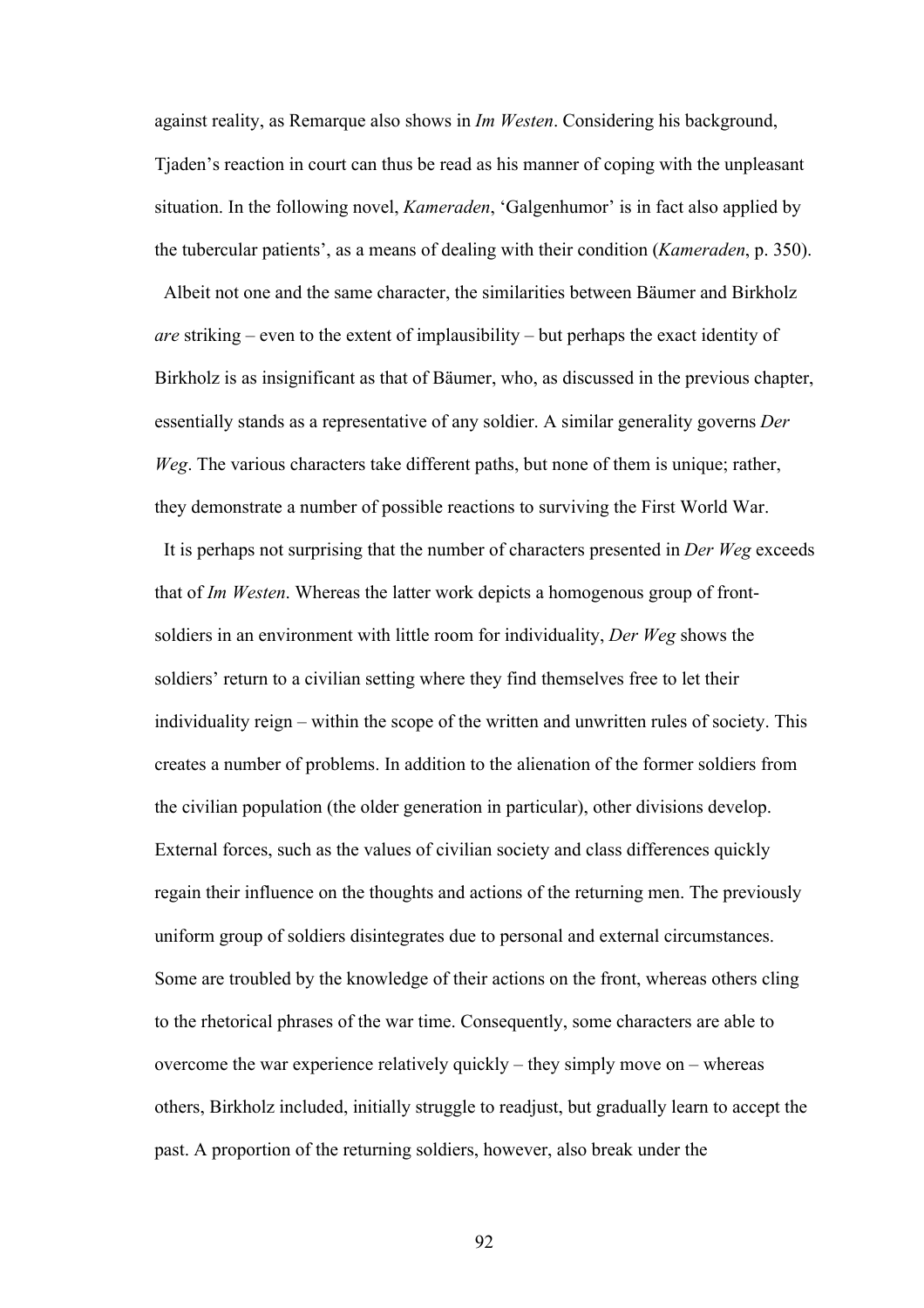psychological effect of the war and, at worst, either commit suicide or are admitted to mental institutions. The mental impact of the war proves extensive, but the numerousness of the characters enables Remarque to depict an array of reactions from soldiers and civilians to the reintegration of the returning men of different levels of education, social classes and ages.

*Der Weg* is predominantly a first-person narrative, but three episodes have generally been identified as deviating in perspective.<sup>9</sup>

The first of these deals with the failed marriage between Bethke and his wife. Bethke's homecoming story, in fact, consists of two episodes: The first one describes his arrival home and subsequent realization that his wife has been unfaithful. Although Bethke eventually forgives her, a later section depicts the devastating effects of the ongoing harassment of the couple by their local community.<sup>10</sup> Both parts of the Bethke-story are narrated in the third person, but they are ably embedded in Birkholz's narrative and therefore interpretable as a part of it. As an indication of the switch, Birkholz explains: 'Schließlich höre ich dann alles' (*Der Weg*, p. 125). This statement is followed by Bethke's story. At the conclusion of his account, the focus is again returned to Birkholz when Bethke asks his opinion on the matter: "Was soll man bloß machen, Ernst?" Adolf [Bethke] sieht auf' (*Der Weg*, p. 128). With regards to the narrative perspective, consistency between the main plot and Bethke's story is also achieved through the register. Bethke's account thus reflects the same vernacular tone which characterizes Birkholz's main narrative. When Bethke's wife, for instance, begins to cry as a result of their quarrels, this is explained in the colloquial terms generally characterizing the soldier's jargon: 'Da geht die Heulerei auch schon los' (*Der Weg*, p. 126).

Although Bethke's story appears to be voiced by Birkholz, there is information in the passage that only an omniscient narrator could know: '[S]ie [die Frau] ist nicht lustig,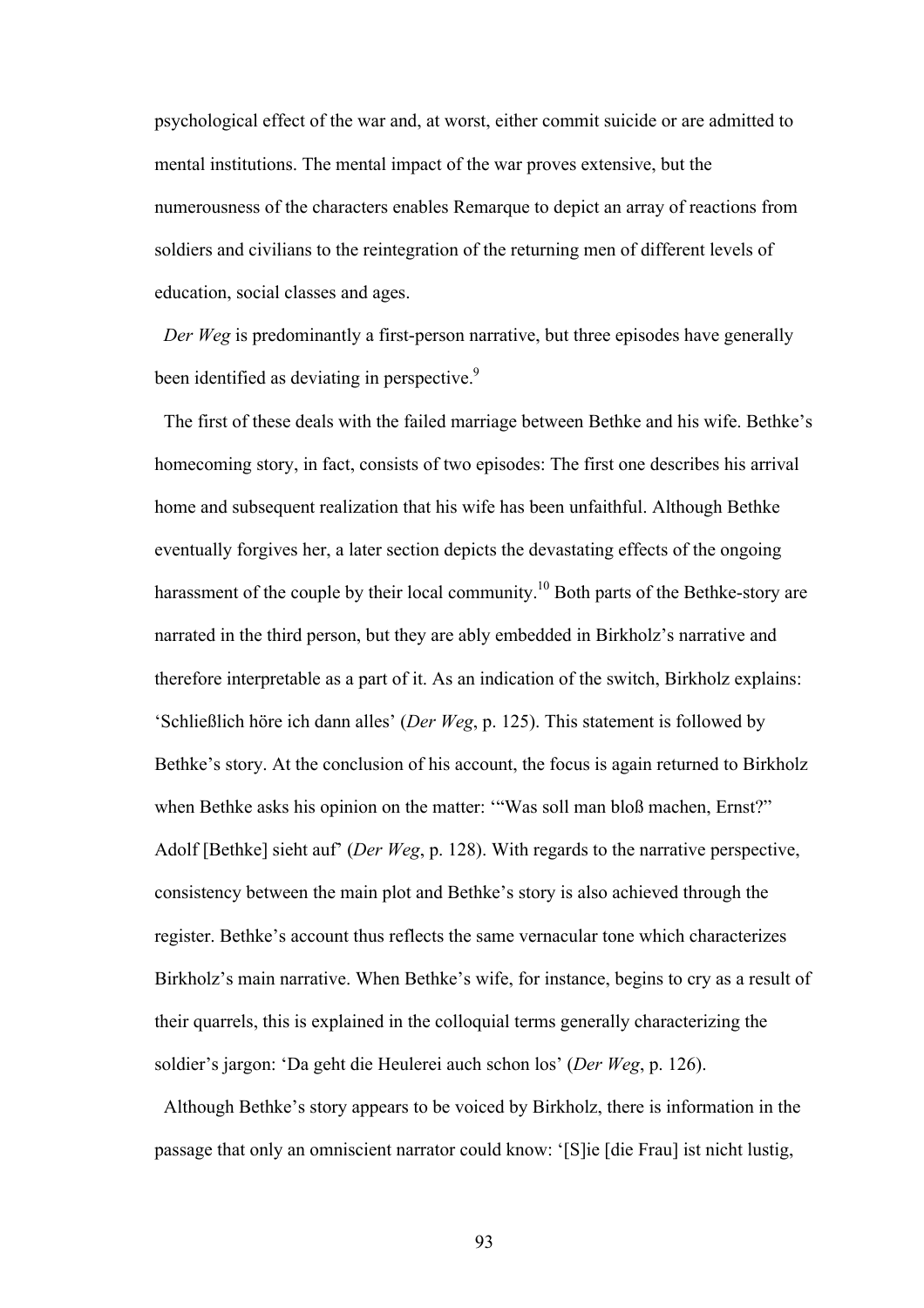wie er [Bethke] es möchte. Er weiß nicht, daß es ebensosehr an ihm liegt wie an ihr [...]' (*Der Weg*, p. 256). If Bethke is unaware of his own contribution to the crumbling of the marriage, this statement would have to be an assumption by Birkholz. This is likewise the case later in the narrative, as the seemingly third-person perspective is intersected with the narrator's commentary:

> [Bethke] redet weiter, bis die Frau am Gossenstein in der Ecke steht, wo das Licht nicht hinfällt, und wieder weint, wie ein Kind. Er sieht, das er sich verlaufen hat. *Ach, Kinder sind wir alle, verlaufene, törichte Kinder, und immer steht die Nacht um unser Haus*. Er hält es nicht aus, er geht fort […] [my emphases] (Der Weg, p. 257).

 Birkholz is clearly not present, and he is also only superficially acquainted with the civilian Bethke. The narrative perspective thus evidently exceeds the scope of Birkholz's vision.

 If similar episodes of inconsistency did not feature elsewhere in *Der Weg*, the deviation from Birkholz's perspective in Bethke's story could be dismissed as perhaps authorially unintended. However, two further episodes in *Der Weg* digress from the viewpoint of Birkholz. These depict, first, the suicide of Ludwig, who has contracted syphilis during the war and, second, Rahe, whose sense of guilt and disillusion over the lost comradeship bring him to take his own life too. The narrative perspective of these two suicides likewise surpass Birkholz's view span. As both Ludwig and Rahe are alone at the time, the possibility that Birkholz (or anybody else) could have gained knowledge of their last actions and thoughts is effectively ruled out.<sup>11</sup>

 The identity of the omniscent narrator of these two detailed episodes which extends to include the emotions of Ludwig and Rahe before they pass away therefore remains unknown. Antkowiak erroneously claims that Ludwig shoots himself, whereas, in fact,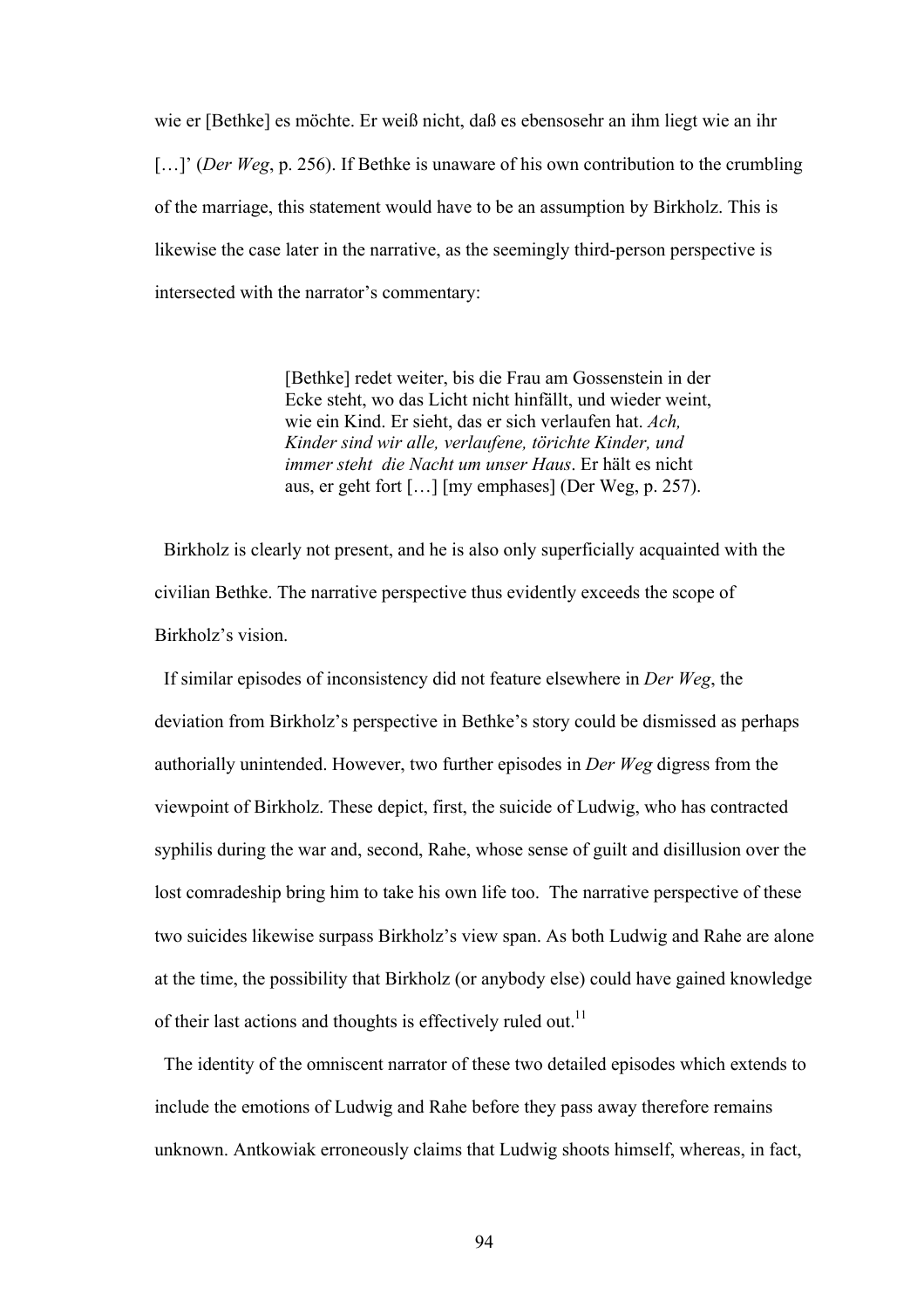he cuts his wrists.12 In doing so, Ludwig attempts to rid his body, symbolically and physically, of the syphilitic blood. Birkholz has previously escorted Ludwig to the doctor's. The description of the physician as a 'Brilleschlange' initially comes across as an almost adolescent derision, used simply to describe the doctor's spectacled face (*Der Weg*, p. 239). However, references to snakes and venom are used figuratively on several occasions during their visit. The medical man's use of the word 'Lues', for instance, as opposed to 'Syphilis', sounds to Birkholz, 'als wäre es eine dünne, schwarze Schlange' (*Der Weg*, p. 239). By diagnosing Ludwig with syphilis, the doctor thus indirectly delivers a venomous bite, and Ludwig comes to perceive his condition as a poison travelling the bloodstream. When he later commits suicide, he consequently cuts his wrists and observes 'ein Bild, an das er oft gedacht hatte: *dieses verhaßte, vergiftete Blut* […] [my emphasis]' (*Der Weg*, p. 273). The underlined part of the statement functions as interior monologue or *erlebte Rede*. This allows the reader to momentarily access directly the thoughts and emotions of Ludwig. Another such moment occurs shortly before he falls unconscious, at which point he believes to see 'Flamingos, mit weiten rosagrauen Schwingen, viele, ein Keil – zogen nicht einmal Wildenten in einem Keil gegen den sehr roten Mond, rot wie Mohn in Flandern? – ' (*Der Weg*, p. 273).

The depiction of Ludwig as an innocent victim of the war is certainly intensified by these insights into his final thoughts. However, the specific reference to pink flamingos also form part of a leitmotiv which symbolically indicates that significant change is about to take place; in this case, Ludwig's death. In the opening chapter of the novel, a similar sight occurs. (It is this which Ludwig recalls.) Birkholz's group observes a flock of geese crossing the sky above the battle front.

> "Da sind sie! Wilde Gänse!" Vor dem trüben Grau der Wolken zieht dunkler ein Strich, ein Keil. Die Spitze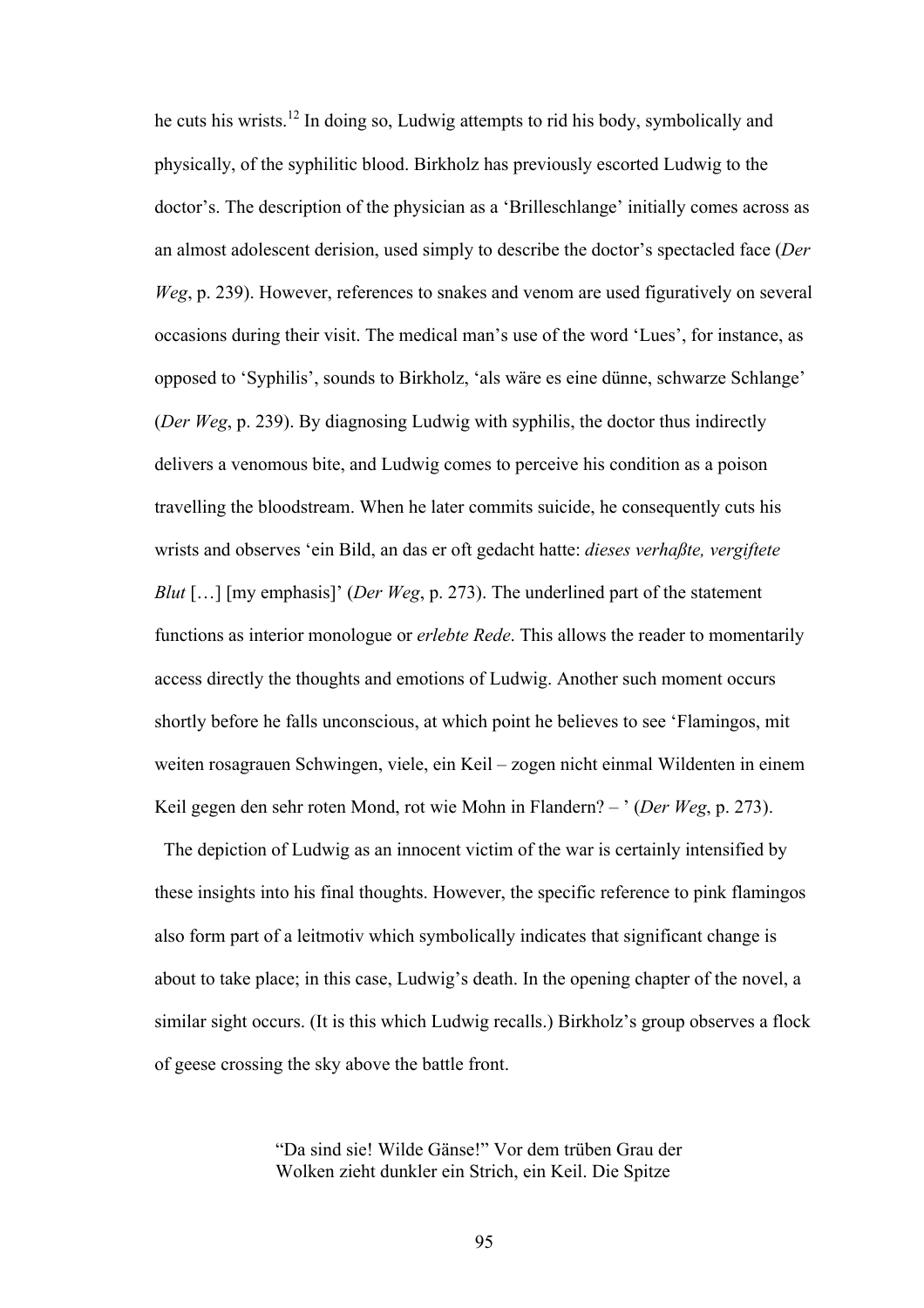steuert den Mond an, jetzt durchschneidet sie seine rote Scheibe, deutlich sind die schwarzen Schatten zu sehen, ein Winkel von vielen Flügeln, ein Zug mit quarrenden, fremden, wilden Rufen, der sich in der Ferne verliert (*Der Weg*, p. 9).

 At that point, the sight of the birds signified change in the form of the end of the war, and the soldiers' subsequent return home. In the end of the novel, wild geese again cross the sky, this time symbolizing new circumstances for Birkholz personally, as he finally comes to believe in a future. However, changes are also taking place at a wider scale. The re-emergence of militarism is, for instance, already detectable in the next generation of impressionable youths, and so, although the novel closes on a relatively positive note for Birkholz personally, the geese forebode a negative development in German society.

 The leitmotiv of the bird formation in the sky did, however, as Tilman Westphalen notes, only assume its function as both an introducing and a concluding motif when *Der Weg* was published in *book* form, because although the episodes serialized in the *Vossische Zeitung* (from 7 December 1930 to 29 January 1931) were more or less all included in the book version, $13$  Remarque altered the sequence of some of the episodes. This affected both the opening and the ending of the story, resulting in the geese motif becoming specifically linked to these two parts of the novel.<sup>14</sup> As Westphalen speculates, however, Remarque's purpose for revising the order may have had little to do with aesthetics. Rather, it could have been an attempt to ease the pessimistic note on which the serialization in the *Vossische Zeitung* concluded. Thus, whereas the book ends with Birkholz expressing hope, at least, for his personal future, the serialization concluded in Rahe's suicide.

 As noted above, three episodes distinguish themselves as differing from Birkholz's main narrative. In addition to Bethke's homecoming, Ludwig's suicide and Rahe's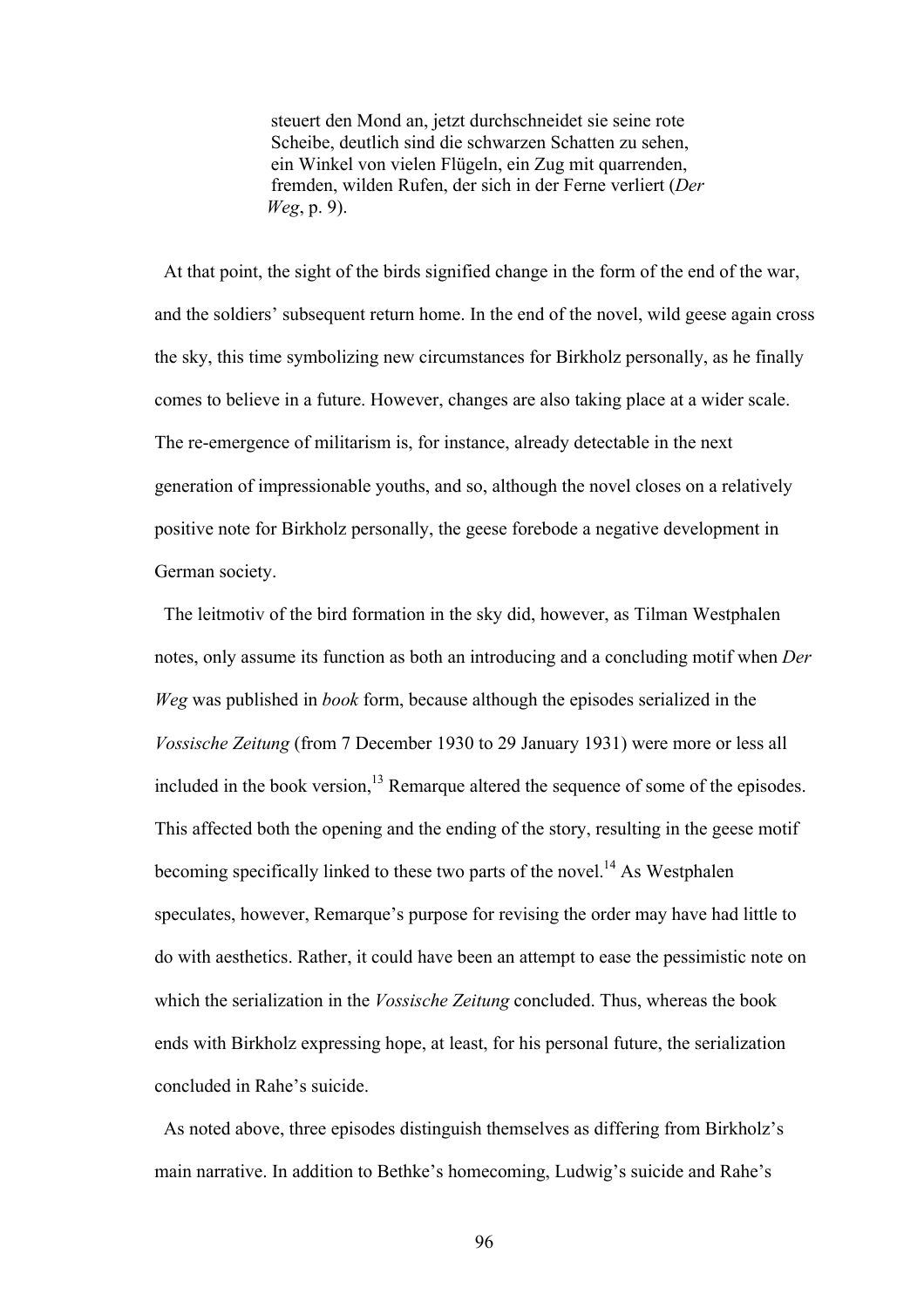return to Flanders constitute the other two episodes. Like the sections dealing with Bethke and Ludwig, Rahe's suicide is depicted in the third-person. However, whereas the former two are told in the language of the soldiers and appear to reflect the perspective of an omniscient third-person narrator intersected with *erlebte Rede*, the register of the Rahe episode is devoid of colloquial expressions and mainly seems to present the third-person limited perspective of Rahe's own character.

 In addition to Bethke's story and the novel's two suicides there are a number of other occasions on which the perspective temporarily switches from the first to a third person. In order to describe one of the most obvious examples, the overall structure of *Der Weg* must be outlined briefly: The novel contains an introductory *Eingang* and a concluding *Ausgang*. There is a certain ambivalence attached to Remarque's use of these terms. The *Eingang*, or beginning, describes the end of the war and takes place in the autumn, a season generally symbolizing a closing stage. In contrast, the work's *Ausgang* relates to Birkholz's future and reveals his embryonic ideas of the path he wishes to take. The notion of a new phase emerging – both for Birkholz personally but also in a wider, political context – is reinforced by the fact that it has become springtime as the novel draws to a close. In tandem with the paradoxicality surrounding the use of the two terms 'Eingang' and 'Ausgang', Murdoch has noted a similar confusion relating to this novel's title and the work's sense of direction – literally and figuratively. The soldiers do, of course, physically make their way back to Germany. However, emotionally, there is no way *back* and the characters rather have to find a way *forward*. 15

 Aside from the *Eingang* and *Ausgang*, *Der Weg* is divided into seven main sections or *Teile*, each of which again consists of three to five numbered subsections. *Erster* and *Vierter Teil* differ from the other five main sections, in that these two have short pseudo-introductions preceding the actual numbered subsections. It is the unnumbered,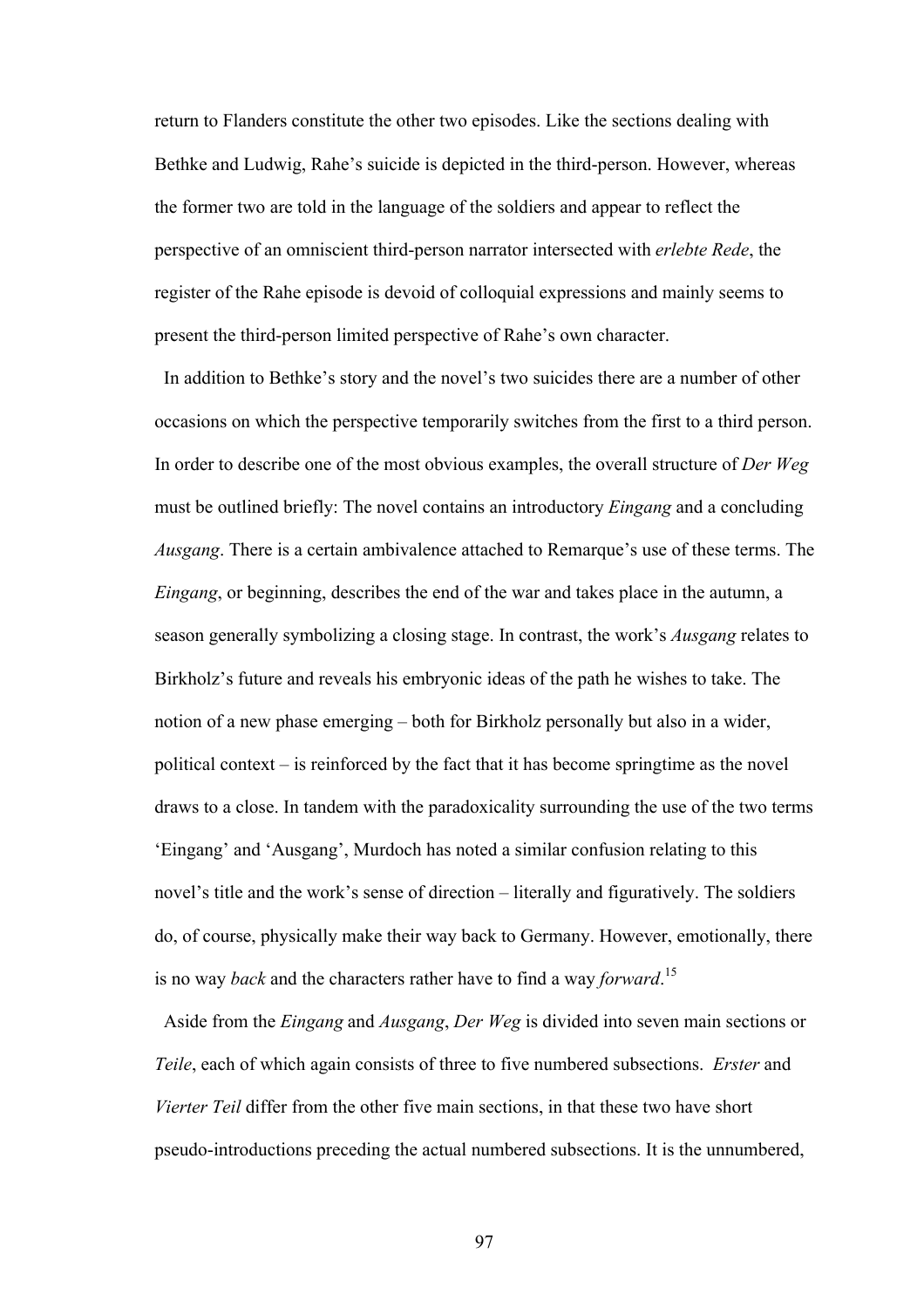introductory page of the *Erster Teil* which is of interest in relation to the narrative perspective. It describes the soldiers on their march back to Germany. The description is, however, not delivered by Birkholz, but by an anonymous observer whose external position is communicated in the use of third person pronouns when depicting the long columns of soldiers from a birds-eye-view:

> Schweigsam ziehen *sie* dahin, wie *sie* schon so viele Straßen entlang marschiert, […] in so vielen Trichtern gelegen haben, ohne viele Worte: so ziehen *sie* jetzt auch diese Straße in die Heimat und den Frieden. [...] So ziehen *sie* vorwärts, schritt um Schritt [...] [e]ntronnene der Unterwelt – den Weg zurück ins Leben [my emphases]' (*Der Weg*, p. 23).

 Since Birkholz is amongst the retreating soldiers, the cited passage must be related by an external narrator. In *Im Westen*, Bäumer admittedly applies a similar distanced standpoint when describing himself in the third person as 'ein kleiner Soldat'. However, as discussed in the previous chapter, this forms part of Bäumer's characterization as a poetic nature. Birkholz, on the other hand, is more earthbound than his predecessor and his language generally reflects this.

The perspective also stretches beyond the periphery of that of Birkholz's awareness in the pages depicting the war maimed as they advance through the streets, demonstrating against their derisory allowances. The demonstration is also described in the third person and there are no clues as to the identity of the narrator. The only statement which, fleetingly, suggests a continuous presence and thus turns the attention from the miserable picture of the procession to the person behind the narrative voice, is a short reflection which differs from the descriptiveness of the rest of the episode: '*Es ist sonderbar* – diese Menschen sind alle blindgeschossen; sie bewegen sich deshalb anders als Blindgeborene [my emphasis]' (*Der Weg*, p. 243). This commentary could initially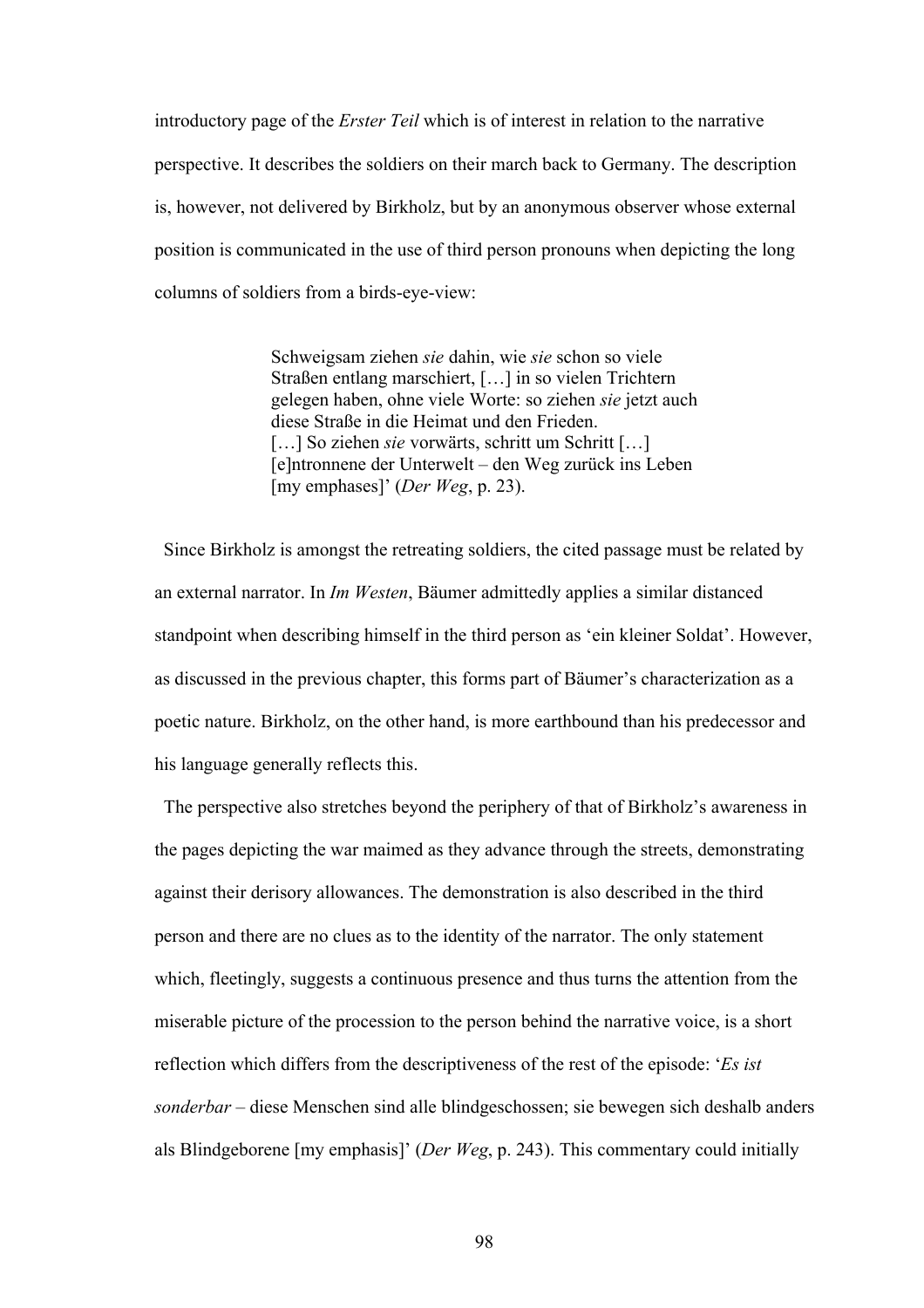be interpreted as delivered by Birkholz. However, he cannot be the reflective narrator, because the third-person narrative then expands from a purely external view to omniscience:

> Sie [die Blindgeschossene] aber spüren kaum die milde und zärtliche Luft des Abends an ihren Stirnen – mit ihren groben Stiefeln gehen sie langsam durch die ewige Dunkelheit, *die um sie wie eine Wolke* gebreitet ist, und zähe und trübe *klettern ihre Gedanken* die geringen Ziffern auf und ab, die für sie Brot, Versorgung und Leben sein sollen und doch nicht sein können. Träge *rühren sich Hunger und Not in den erloschenen Kammern ihres Gehirns*. Hilflos und voll dumpfer Angst *fühlen* sie ihre Nähe und können sie doch nicht sehen […] [my emphases] (Der Weg, p. 244).

 Only an omniscient narrator would be able to describe both the physical surroundings and simultaneously relate the experience from the viewpoint of the visually impaired as they march through the streets.

 There are a number of other short deviations from the prevailing first-person perspective of Birkholz, but these have generally gone unnoticed. Although this inconsistency in perspective reminds the reader of Birkholz's fictionality and therefore exercises an adverse effect on the closeness between reader and protagonist, it also has a favourable impact on the novel. Whereas *Im Westen* largely depicts a single, uniform entity – the front-line soldiers – *Der Weg* seeks to present different reactions to the war experience. The limited effect of a consistent first-person account could therefore prove inadequate. Such a narrator would, of course, know the details of his own experience of returning home, but only Ludwig and Rahe can truly comprehend the experience of committing suicide, and Ludwig alone would know of his last minute regrets, at which point, however, he is physically too weak to reverse his actions. As both Ludwig and Rahe are alone at the time of their deaths, these events can only be described fully by an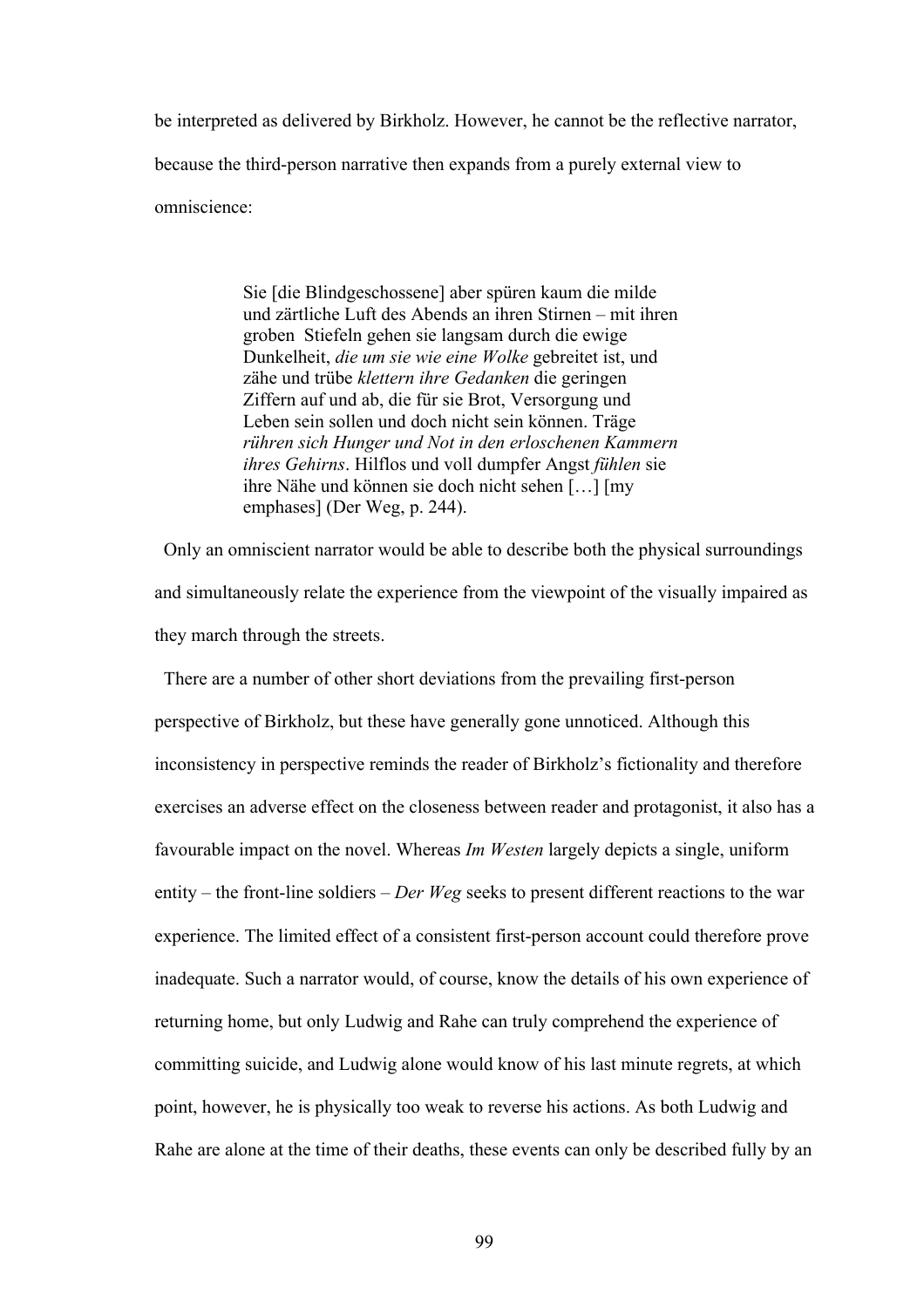omniscient narrator. Remarque's depiction of the problem of reintegration thereby comes to cover a wider scope than could have been achieved through a consistent firstperson narrative. In comparison to *Im Westen*, *Der Weg* thus explores a perspective which exceeds that of the consistent first-person viewpoint.<sup>16</sup>

 In many cases, estrangement between the soldiers and the civilian population (depicted also in *Im Westen*) continues after the return of the former. Bethke and his wife have grown apart and Willy's mother is despairing over the attitude of her son. He has, for instance, returned from the front with only two of four pairs of socks (and the remaining two pairs are even 'lauter Löcher […]. Beste Wolle war das!' (*Der Weg*, p. 70)). The young soldiers who resume their education are incapable of accepting the submissive role as students, and mutual lack of understanding also come to characterize Birkholz's relationship with his uncle Karl and aunt Line, as well as with his father. At his bourgeois aunt's dinner party, for example, Birkholz suggests that his itchiness may be caused by a few remaining lice. His aunt immediately fears for the reputation of her family, but Birkholz concludes; 'Aber so sind *sie*: Helden sollen *wir* sein, doch von Läusen wollen *sie* nichts wissen [my emphases]' (*Der Weg*, p. 105). The pronouns 'wir' and 'sie' communicate unambiguously the existence of two camps.

 As discussed in the previous chapter, the first and third person plural pronouns can act as indicators of inclusion or exclusion respectively. In *Im Westen*, this is utilized to show the split between home and front, but also a gap between generations. The effect of personal pronouns is similarly exploited in *Der Weg* where the civilian setting rapidly causes criteria, such as class; political conviction; level of education and age to decide the soldiers' relations with one another. New groups consequently come to form across the comradeships from the wartime, previously believed to be indestructible. The first signs of dissolution, or at least restructuring, of this comradeship are noticeable even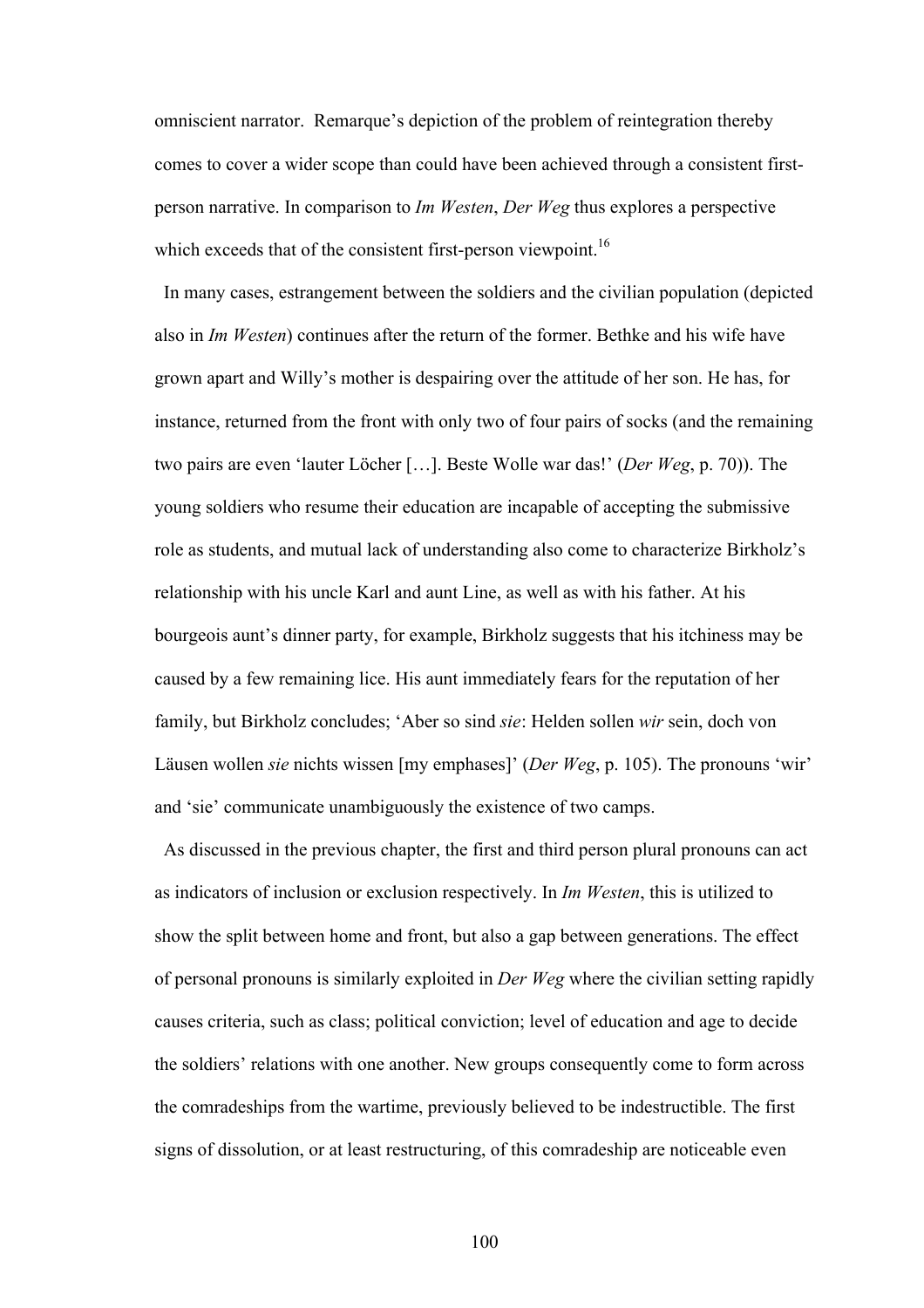before the soldiers reach German soil. Birkholz's company encounters a group of American soldiers and on the approach of their former enemy, the Germans instinctively take a defensive position with their backs against a shed: '*Wir* stehen immer noch in der Ecke […] nicht weil *wir* Angst haben, sondern weil *wir* zusammengehören [my emphases]' (*Der Weg*, p. 26). At this point, 'wir' clearly relates to the German army. However, Kosole then learns that one of the American soldiers had lived in Kosole's neighbourhood in Dresden, prior to the war. The two men's common link to Dresden instantaneously creates a bond between them, which is reflected in Kosole's subsequent use of the inclusive 'wir': '[D]aß *wir uns* da nicht gesehen haben! [...] [B]eide erinnern sich an die Elbe und an das Schloß und strahlen sich deshalb an, als wären sie alte Freunde' [my emphases]. Birkholz's external position in his description of the two men, 'als wären *sie* alte Freunde, is likewise of import, since it communicates the exclusion of everybody else from the sudden bond between Kosole and the American.

 The disintegration of friendships continues as old values resurface and social conventions once more come to govern the minds of the former soldiers. Back in Germany Valentin Laher, for example, meets a former war comrade in the street. However, whereas Valentin regards his formerly close friend from a soldier's point-ofview, the other man judges Valentin as a civilian. Their differing vocabulary and manner of addressing one another convey clearly their conflicting stances:

> "Mensch. Kuckhoff, altes Haus, wo kommst *du* denn her?" […] Der andere sieht ihn abschätzend eine Weile an. "Ah, Laher, nicht wahr?" "Klar, Mann, *du* warst doch mit mir an der Somme.[…] Wo bist *du* eigentlich geblieben nachher?" Der andere gibt eine unbestimmte Antwort. Dann sagt er: "Nett, sich getroffen zu haben. Wie geht es *Ihnen* denn, *Laher*?" "Was?" gibt Valentin verblüfft zurück. "Wie es *Ihnen* geht? Was machen *Sie*?"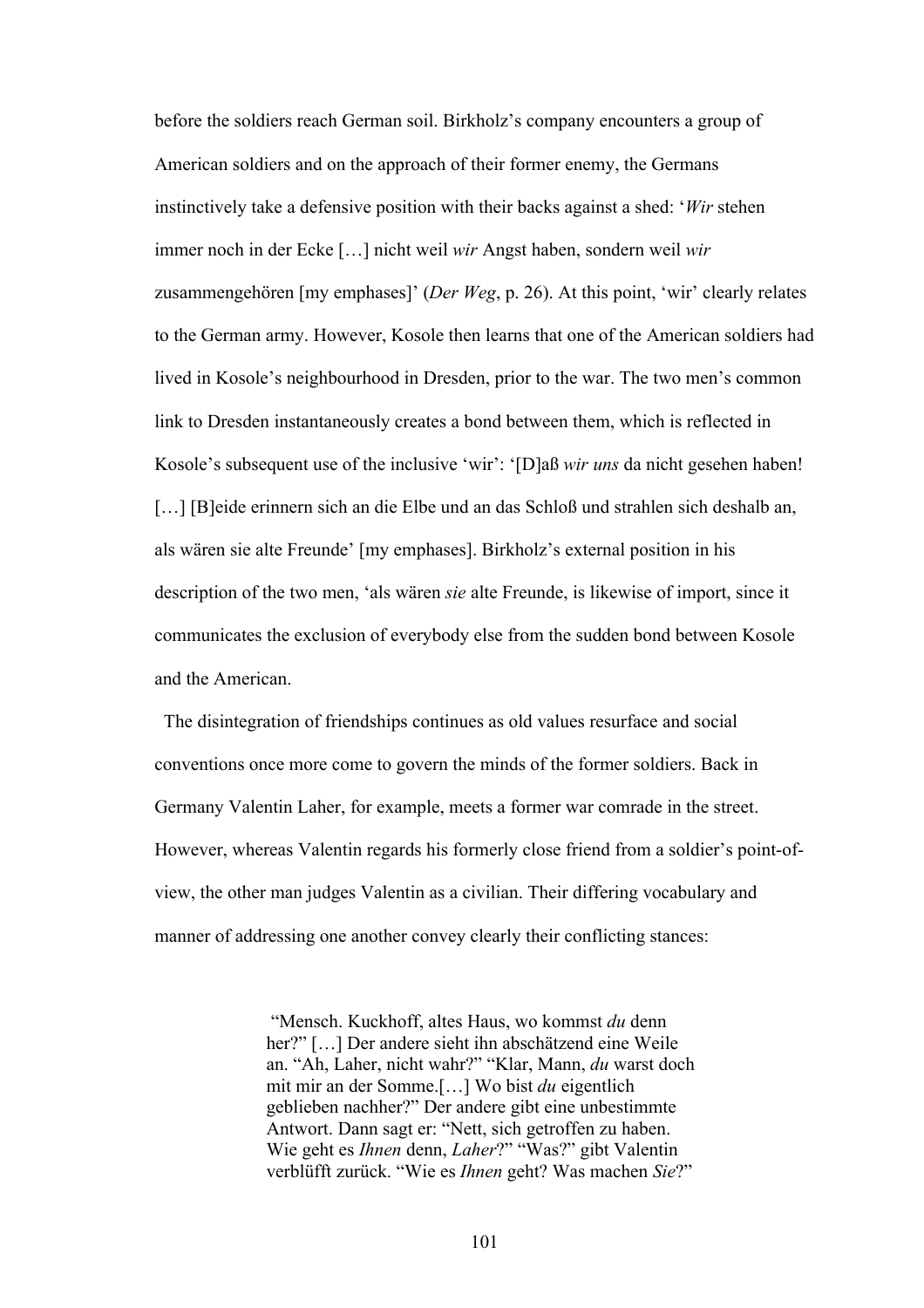"*Sie*?" […] Einen Moment starrt er den andern an, der in elegantem Covercoat vor ihm steht. Dann sieht er an sich herunter, wird glührot und schiebt weiter. "Affe!" [my emphases] (*Der Weg*, pp. 165-66).

 In Thor Goote's *Wir fahren den Tod*, the protagonist, Lingen, predicts exactly this scenario: 'Man wird wider "Herr" zueinander sagen – – […] [Die Zeit] wird wieder Abstände zwischen Menschen schaffen und zwischen Menschenklassen. Sicher wird das so sein,  $-$  sicher'.<sup>17</sup> Yet, whereas Lingen is of the opinion that the general feeling of comradeship will prevail, *Der Weg* suggests the opposite. This is portrayed also at the soldiers' reunion party, where the army hierarchy instantaneously gives way to a ranking system based on social status. When Tjaden ridicules Kosole's overcoat, the latter 'wird tatsächlich verlegen, und als er sich ungeachtet glaubt, betrachtet er verstohlen den verspotteten Mantel' (*Der Weg*, p. 179). Consequently, Kosole begins to question Birkholz about the profession of the fathers of the other young soldiers, and when it is revealed that one is an *Amtsrichter* and another a *Steuersekretär*, Kosole concludes: 'Na, da werdet *ihr* ja wohl bald mit *uns* nicht mehr zu tun haben wollen [my emphases]' (*Der Weg*, p. 180). However, he brightens up when he realizes that some of the other soldiers, Birkholz included, are from more modest backgrounds. Kosole's use of 'ihr' and 'uns' again serves to reflect that the class-system has resumed power and that it speedily erodes the former close comradeship of the soldiers.

Through careful observation at this reunion party and through his experience from the First World War, Birkholz determines that the two hierarchical systems – the army and social class – reward different qualities. In other words, the same person does not occupy equivalent ranks within the two hierarchies. When Birkholz becomes a teacher in a rural school, he draws a similar conclusion from comparing the individual pupil's status in the classroom with that in the schoolyard.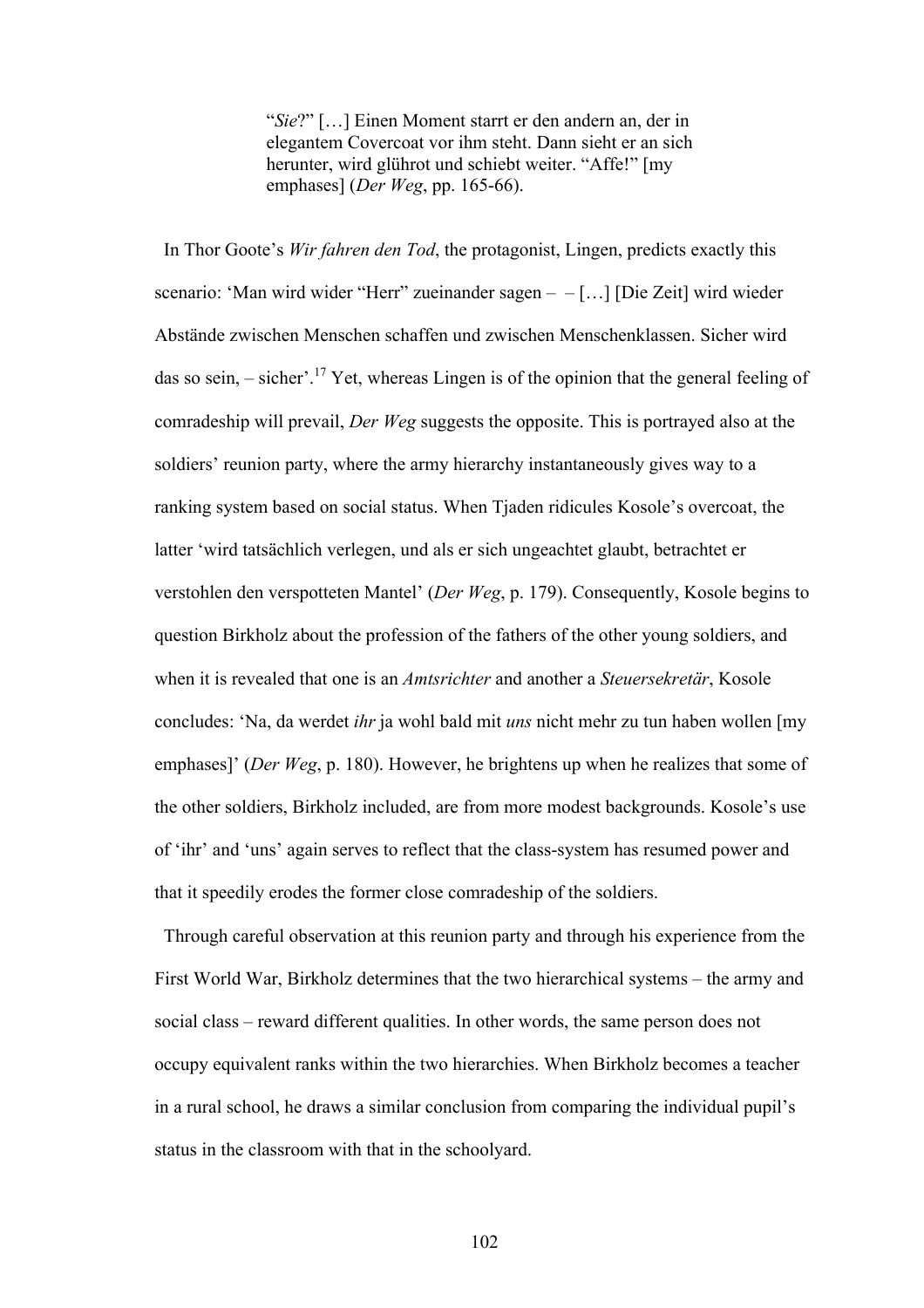Birkholz's views and comments on the hierarchy in the army and wider society respectively, in conjunction with his claims of the negative effect of school education, suggest that he believes in a natural order, as opposed to an artificially made, social structure.

> [A]ufrichtig und ahnungslos wie junge Tiere kamen sie von ihren Wiesen […] in die Schule – noch galt unter ihnen das einfache Gesetz des Lebendigen –, der Lebendigste, Kraftvollste war der Führer, dem die andern folgten. Aber mit den Wochenportionen der Bildung wurde ihnen allmählich ein anderes, künstliches Gesetz der Bewertung aufgepfropft (*Der Weg*, p. 214).

 Birkholz therefore does not object, but simply nods to Willy's intention of redefining the concept of homeland in the minds of his pupils: 'Ich will meinen Jungens da beibringen, was wirklich Vaterland ist. Ihre Heimat nämlich, und nicht eine politische Partei. Ihre Heimat aber sind Bäume, Äcker, Erde […]' (*Der Weg*, p. 308). This rings reminiscent of the German, *völkische* ideology and particularly the romantic and irrational belief that a people was deeply connected to and rooted in the landscape surrounding it, yet having experienced the war, Birkholz and Willy combine their *Heimatgefühl* with internationalism.<sup>18</sup>

 In *Der Weg*, nature has not only been applied in the form of imagery which runs parallel to and emphasizes Birkholz's moments of both despair and hope, it is also central to the conveyance of Birkholz's gradual psychological recovery. Only when he eventually seems to merge with nature, does he find the resources to move on. As the train with the returning soldiers approaches Birkholz's hometown, a storm forebodes the psychological problems that await them: 'Im Schein der Blitze stechen am Rande der Landschaft die schmalen, dünnen Türme der Stadt in den Himmel. Donnernd fällt die Dunkelheit jedesmal wieder darüber hin, aber bei jedem Blitz kommen die näher'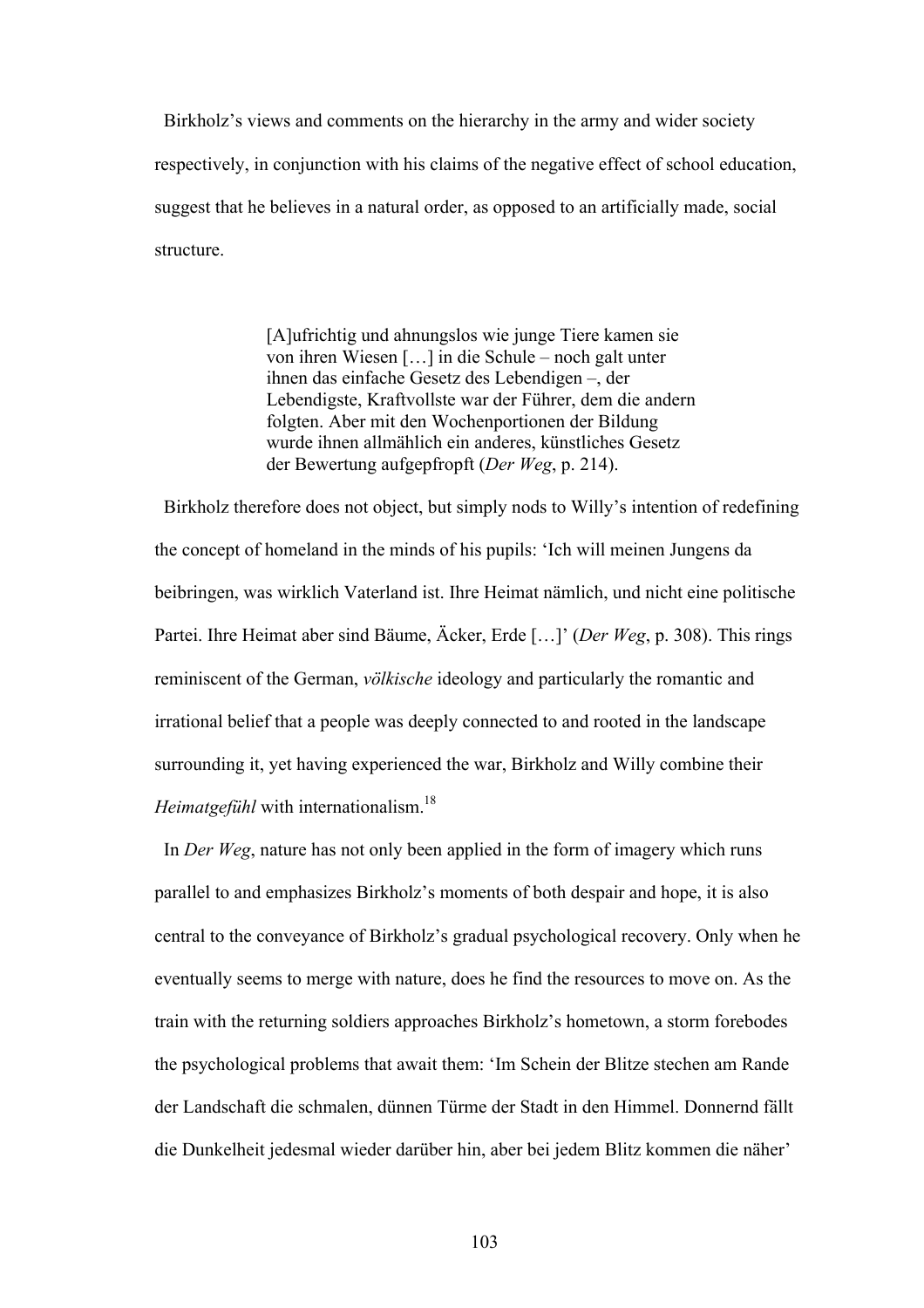(*Der Weg*, p. 54). In search for 'die Landschaft [s]einer Jugend' (*Der Weg*, p. 136), Birkholz goes fishing in the Pappelgraben, a recreation also mentioned by Bäumer in *Im Westen*. The catch amounts to two sticklebacks which he puts in a clear jar. '[I]ch halte es vorsichtig und sehe manchmal hinein, klopfenden Herzens, als hätte ich meine Jugend darin gefangen und trüge sie nun mit mir nach Hause. […] Aber plötzlich durchfährt mich ein rasender Schreck – runter, runter, Deckung, du stehst ja ganz frei im Blickfeld!' (*Der Weg*, p. 135-36). He drops the glass and the water runs out. However, he manages to save the sticklebacks by refilling the jar. The brief connection to his childhood is nevertheless lost (like the first jarful of water), but hope remains, because the key element, the sticklebacks, have been saved. The dual, but conflicting sides to Birkholz's psyche reveal themselves in this episode. Suddenly, as the spell of the childhood recreation of fishing is broken, Birkholz instinctively inspects the terrain from a soldier's point-of-view and considers the best position for defence: '[D]ie Pappeln müßte man abhauen […]' (*Der Weg*, p. 136).The poplars, however, also stand as a symbol of Birkholz's life prior to the war, and the suggested necessity to chop them down in an imagined war situation shows the struggle between Birkholz's civilian and military identities. Nevertheless, Birkholz's metaphorical reference to his recovery process emanates optimism and suggests that he will find a way back – or, indeed, a way forward:

> Ihre Äste sind kahl, aber ein leichter, blauer Hauch hängt in ihnen. Eines Tages werden sie wieder grünen und rauschen, und die Sonne wird wieder warm und selig über diesem Stück Erde liegen, das so viele Erinnerungen meiner Jugend umfaßt (*Der Weg*, p. 134-35).

In the latter half of the *Ausgang* near the end of the novel, Remarque continues the arboreal imagery. Having spent the entire day in the woods, Birkholz rents a room for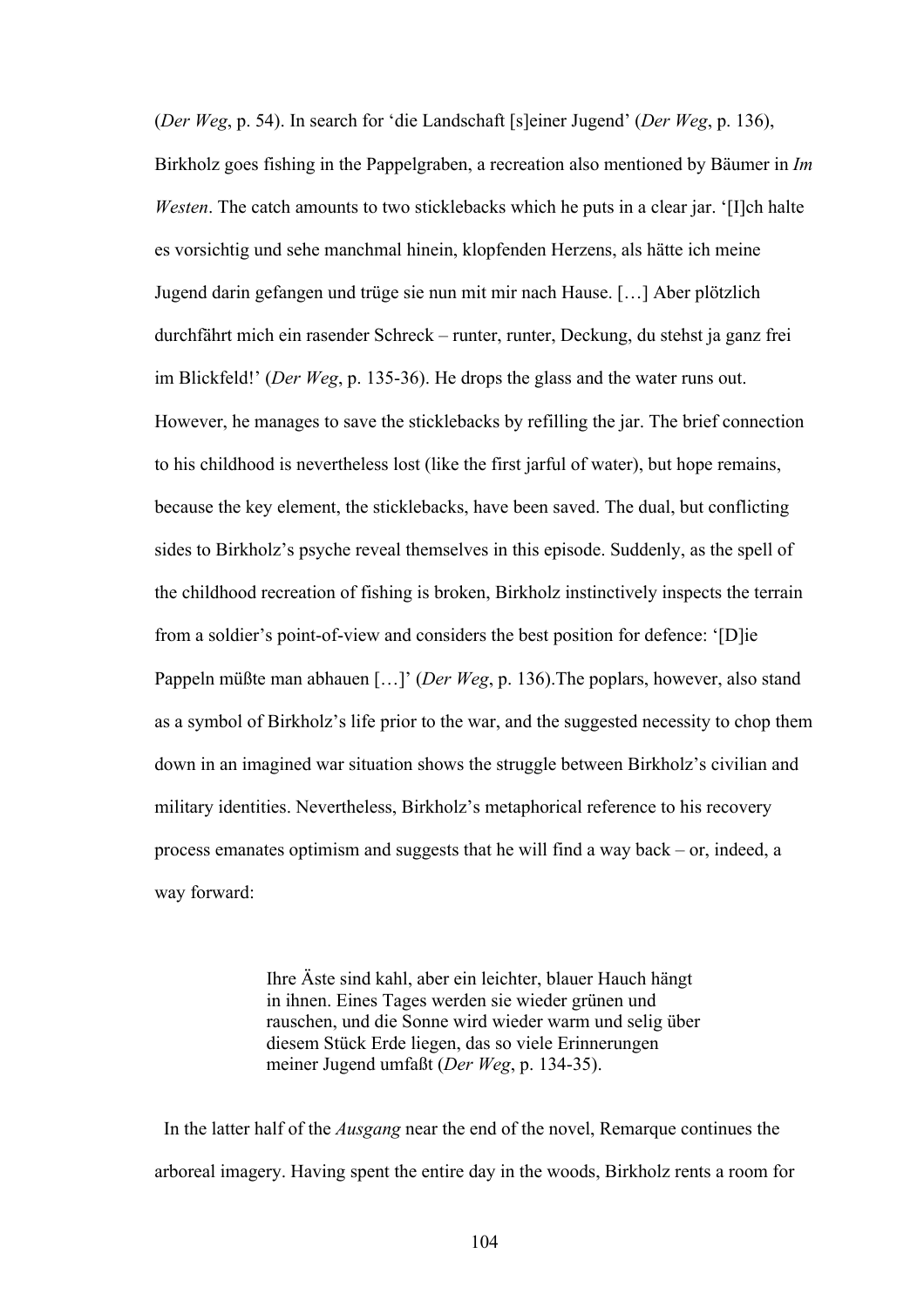the night in an inn. Sitting in his room, his senses are heightened to an almost supernatural level and he becomes aware of life pulsating all around him. Even the wooden furniture radiates energy: 'Man hat sie vor Jahren gefällt und zerschnitten, gehobelt und geleimt zu Dingen des Dienens […]'. The furniture then begins to creak, as if alive. Similarly to the manipulated wood of the furniture, the war-veterans have been artificially moulded to serve a particular purpose. The animism of the wooden furniture and floorboards therefore aims to show that Birkholz (like these objects) contains an unconquered ability to return to, what might be termed, his 'natural state' of life. The day spent in the woods has, in fact, instigated Birkholz's realization of his niche in life: 'Nicht jeder braucht ein Pionier zu sein – es werden auch schwächere Hände und geringere Kräfte gebraucht werden. Dort will ich meinen Platz suchen' (*Der Weg*, p. 310). The novel's conclusion alludes to this resolution in yet another image concerning trees, and it thus ties in logically to the name of Birkholz:

> [N]eben dem Wege vor der Tür treibt selbst der zersplitterte, morsche Stamm einer Linde dicke braune Knospen – in wenigen Wochen wird er ebenso kleine seidengrüne Blätter haben, wie die weit verbreiteten Äste der Platane, die ihn überschatten (*Der Weg*, p. 312).

 Analogously to the lime tree, Birkholz will settle for modesty, and thus undoubtedly be overshadowed by more ambitious elements. However, with an aim for the future, Birkholz has located his 'way back'. Remarque's message is hence that just as the lime tree and the poplars will become green again, Birkholz will learn to deal with his past and experience his own belated springtime in life.

 The symbolic conveyance of Birkholz's recovery inevitably comes to mind when reading the opening chapter of Remarque's next novel, *Drei Kameraden* in which a plane tree is said to be standing fully green. Read in succession to *Der Weg*, there is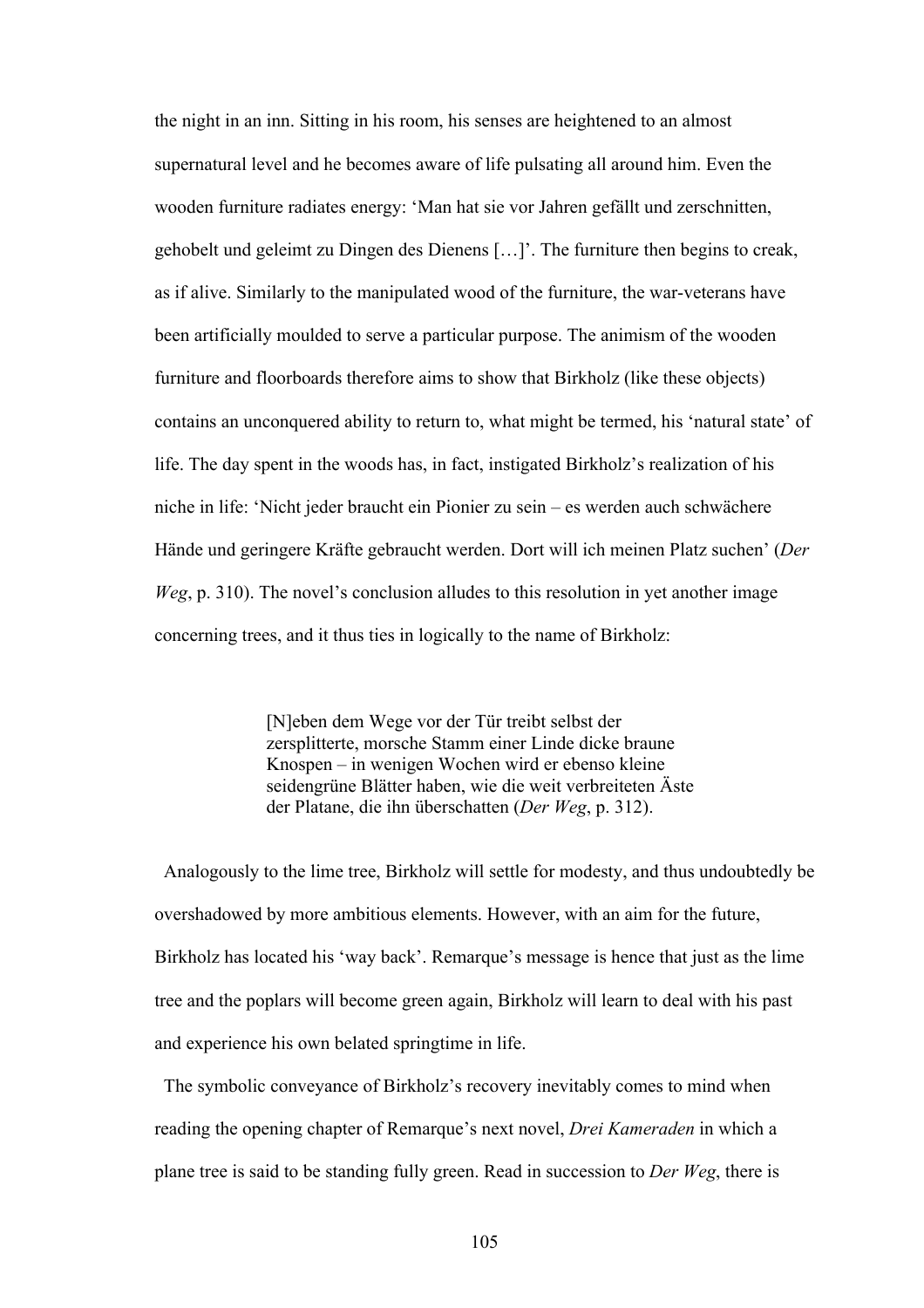therefore a suggestion in *Kameraden* that time has passed. *Kameraden* is, as a matter of fact, set almost a decade later than Birkholz's account. It covers the period from March 1928 to March the following year, and depicts the love between Robert Lohkamp and Patrice Hollmann. Their relationship is intensified by the fact that Pat has tuberculosis, which eventually makes irreversible separation through death inevitable. Despite the fact that Pat's death is intrinsically natural (as opposed to the killings presented in *Im Westen* and *Der Weg*), she too is indirectly a victim of the war. Her condition was precipitated by food shortages and subsequently malnutrition during the war. Her death is therefore presented as equally pointless to those depicted in Remarque's preceding two novels. In *Kameraden* the focus is largely on Pat and her battle against her illness, but the novel additionally depicts the struggle of the exploited lower social classes to uphold a tolerable existence. *Im Westen*, *Der Weg* and *Kameraden* therefore all focus on the battle of the individual against personal extinction, whether this should occur suddenly in war combat, gradually through illness or through physical and psychological strains generated by unemployment, poverty or the memory of the war. This thematic link alone does, however, not validate the categorization of these three works as a trilogy. In fact, all of Remarque's novels concentrate on people who have fallen victim to circumstances beyond their control.

There are, however, also more concrete links between *Kameraden* and Remarque's two preceding novels. The names of Katczin[s]ky, Müller, Leer and Kemmerich, for instance, appear, not only as characters in *Im Westen* and in the memory of Birkholz in *Der Weg*, but are also mentioned in *Kameraden* as fallen comrades of Robert (*Kameraden*, p. 259).<sup>19</sup> The name of Karl Bröger likewise forms a discrete link between two of the novels. In *Der Weg* a character of this name features as a comrade and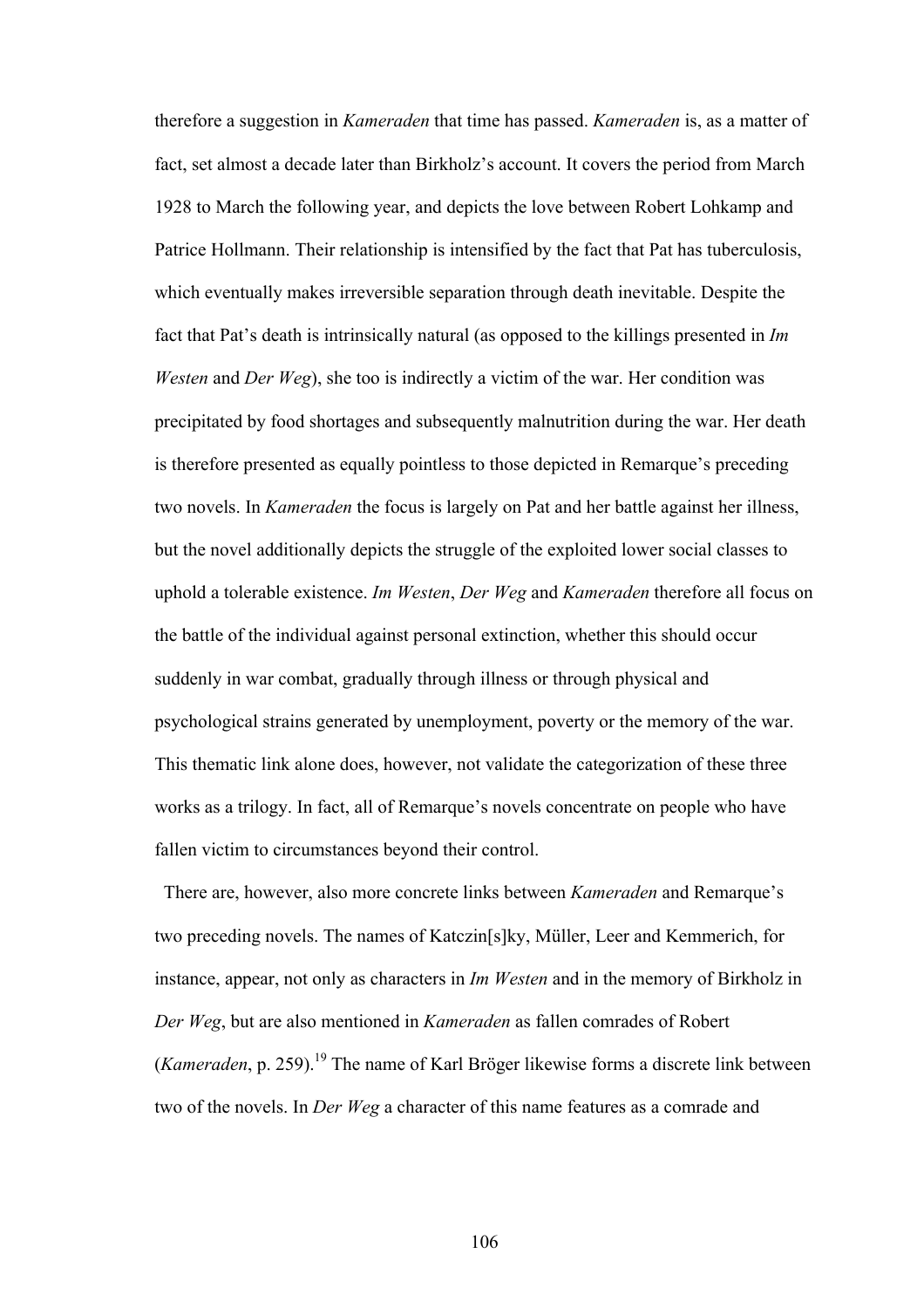former school friend of Birkholz; in *Kameraden*, a Karl Bröger is said to have been shot in the coup of  $1920^{20}$ 

 Another connection between all three novels is insinuated when Robert recalls his whereabouts in early July 1917. At that time, his company was positioned in Flanders. Due to severe losses, however, the company was reduced to only thirty-two men (*Kameraden*, p. 181). A similar incident is related by Bäumer following intensive battle: 'Eine Reihe, eine kurze Reihe tappt in den Morgen hinaus. Zweiunddreißig Mann' (*Im Westen*, p. 98). In *Der Weg* too, Birkholz mentions a combat resulting in the survival of only thirty-two men, and although this episode is said to have taken place only weeks prior to the start of Birkholz narrative, in the autumn of 1918 (*Der Weg*, pp. 26-27), the recurrent figure of thirty-two suggests a bond between the novels. These seemingly overlapping experiences of the three narrators, in conjunction with their shared memories of the comrades Kat, Kemmerich, Müller and Leer suggest that Robert and Birkholz must both have been present, although anonymously, in the background of Bäumer's narrative. As already established, there is no reference to soldiers called Lohkamp and Birkholz in *Im Westen*. They could, however, have served in Bäumer's company – but outside the periphery of his immediate group. Thus, although *Im Westen* precedes the creation of the characters Birkholz and Robert, it nonetheless paradoxically offers a certain level of insight also into their war experiences.

 As typical of Remarque's work method, *Kameraden* was the product of considerable rewriting and revision of several drafts. An earlier manuscript exists under the title *Pat*. This early version of *Kameraden* includes a short introductory statement which reveals Remarque's initial idea of producing a First World War trilogy:

> Das vorliegende Buch ist das dritte und letzte einer Reihe, zu der »Im Westen nichts Neues« und »Der Weg zurück«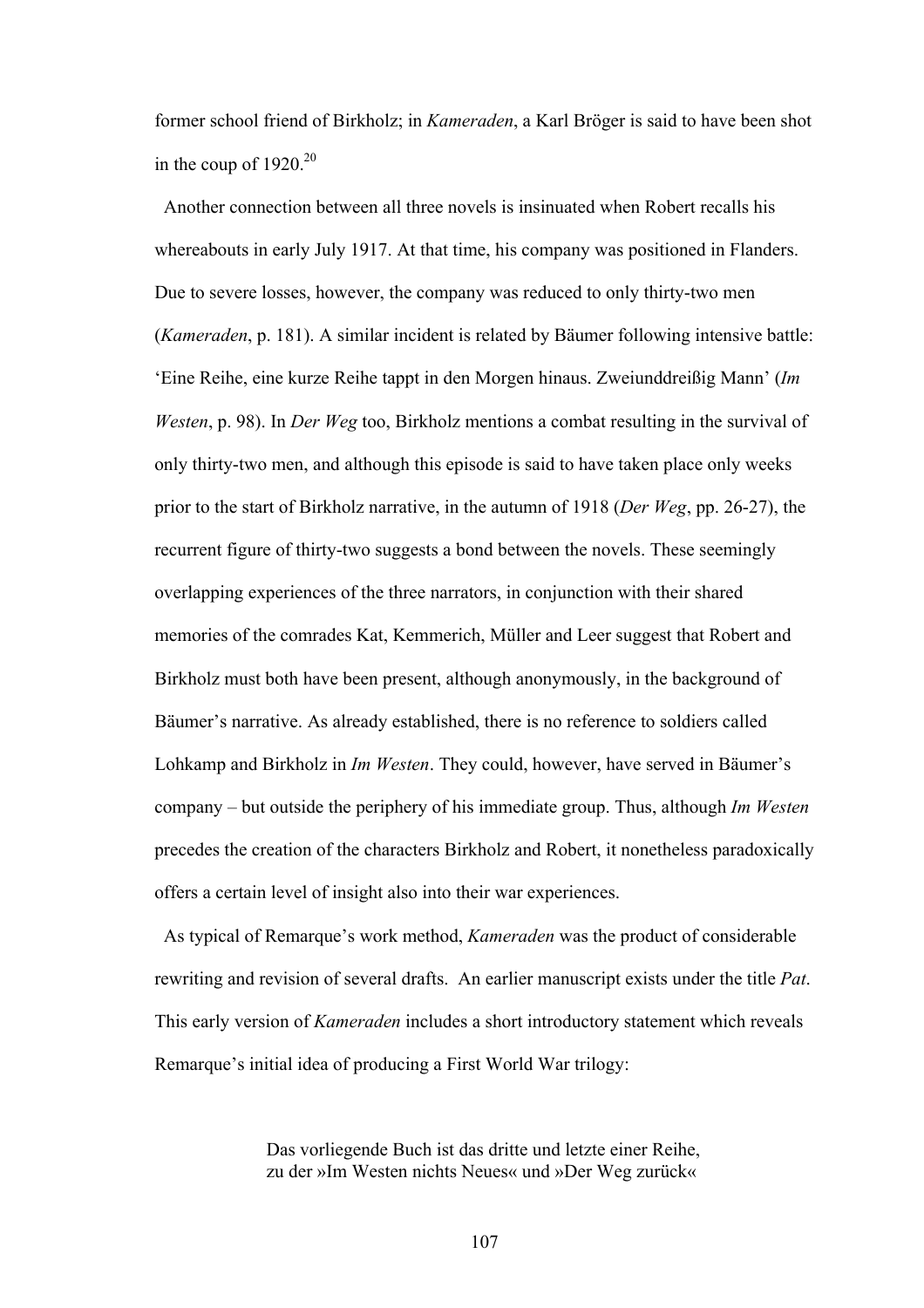gehören. Es hat im Grunde das gleiche Thema; [...] die Frage des Lebens und des Todes; die Frage: Warum?<sup>21</sup>

The manuscript was, however, not submitted for publication.<sup>22</sup> Instead Remarque commenced a lengthy revision process which involved significant alterations. One such amendment consisted in the omission of the exordial statement, which had unequivocally bound this third novel to the preceding two.<sup>23</sup> Yet, as shown above, with regards to both content and form, there remain many similarities between the endproduct, *Drei Kameraden*, and the two preceding novels. Subsequently, without wishing to initiate debate on intentional fallacy or Barthes's concept of 'Death of the Author', it is still possible to suggest that *Drei Kameraden*, also in its final form, comprises a third and concluding part of, what could be labelled Remarque's trilogy on the 'lost generation', despite the author's own apparent abandonment of the trilogy-aspect during the revision process of the *Pat*-manuscript. Wagener has stated exactly this to be the case:

> *Three Comrades* is in many respects a continuation of the preceding two novels, and although Remarque never intended it as such, it may be considered the final part of a trilogy.<sup>24</sup>

 However, apart from commenting on the three novels' major thematic connection through topics such as the First World War, the 'lost generation' and comradeship, Wagener offers little textual evidence to support his point. Indeed, he goes on to mention what looks like an opposing view, that American reviewers of *Kameraden* did not judge this work against *Im Westen* (as had been done with *Der Weg*), because 'the subject matter was so radically different that a comparison did not suggest itself<sup>25</sup>. Although other critics too have proposed a link between the three novels, their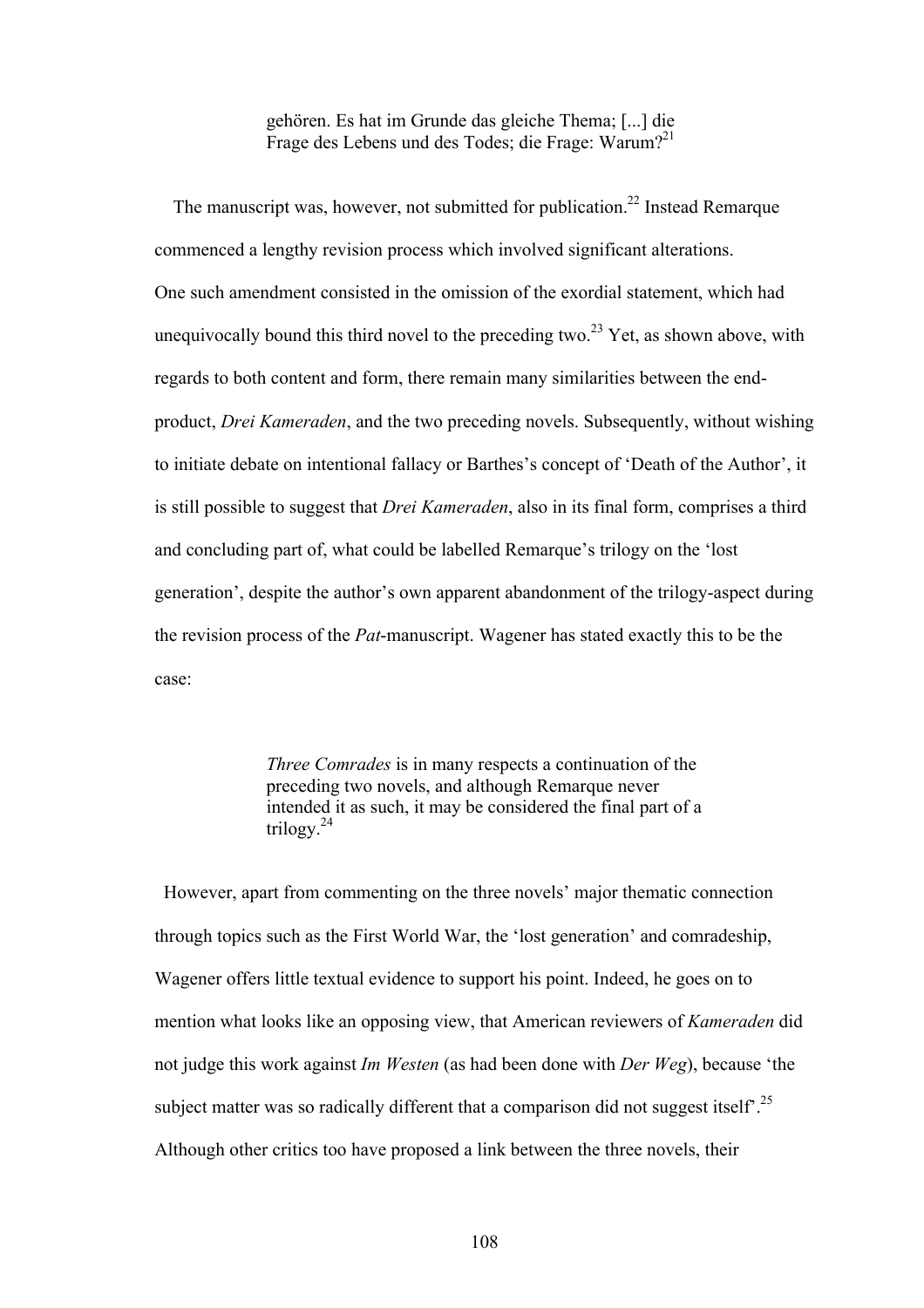assertions have likewise remained largely unsubstantiated. Careful attention to both contents and form, however, reveals the close connection between the three novels.

The immediately noticeable modification which Remarque made to the *Pat*-manuscript was that of re-titling it *Drei Kameraden*. This, in effect, shifted the focus from Pat's character to the three comrades and former First World War soldiers, Köster, Lenz and Lohkamp. Moreover, by using the word '*Kameraden*' in his new novel-title, Remarque came to communicate (through the title alone) the work's thematic connection to the First World War. In comparison, a title such as *Pat* would have been neutral and uninformative. The term *Kameraden* is, of course, not solely associated with comradeship in the army (although the connotation would have been stronger when the work was written), but can signify relationships in a variety of contexts. However, Remarque's reputation as an author of war-literature inevitably affects the reading of the title, and evokes thoughts particularly of *Frontkameradschaft*. Amongst the other titles that Remarque considered for the third novel are, for instance, *Auf verlorenem Posten* and *Kameraden* which, as with the ultimately chosen title, are also reminiscent of war.<sup>26</sup> It must therefore be presumed that Remarque deemed war and its effects to be a central theme also of the third novel, even if he nonetheless framed it with the love-story between Pat and Lohkamp. Consequently, in spite of Remarque's decision to omit the prologue and thereby erase his explicitly stated connection between *Pat* and the two novels preceding it, he created a more subtle link by applying a new title with an undertone of war.

Whereas the narrator, Birkholz, in *Der Weg* commences his story at the approximate time and place where *Im Westen* concludes, *Kameraden* does not follow this pattern.<sup>27</sup> Continuity is nonetheless detectable. As Mark Ward rightly concludes in relation to *Der Weg*: 'the insight that he [Birkholz] achieves remains untested in the real world to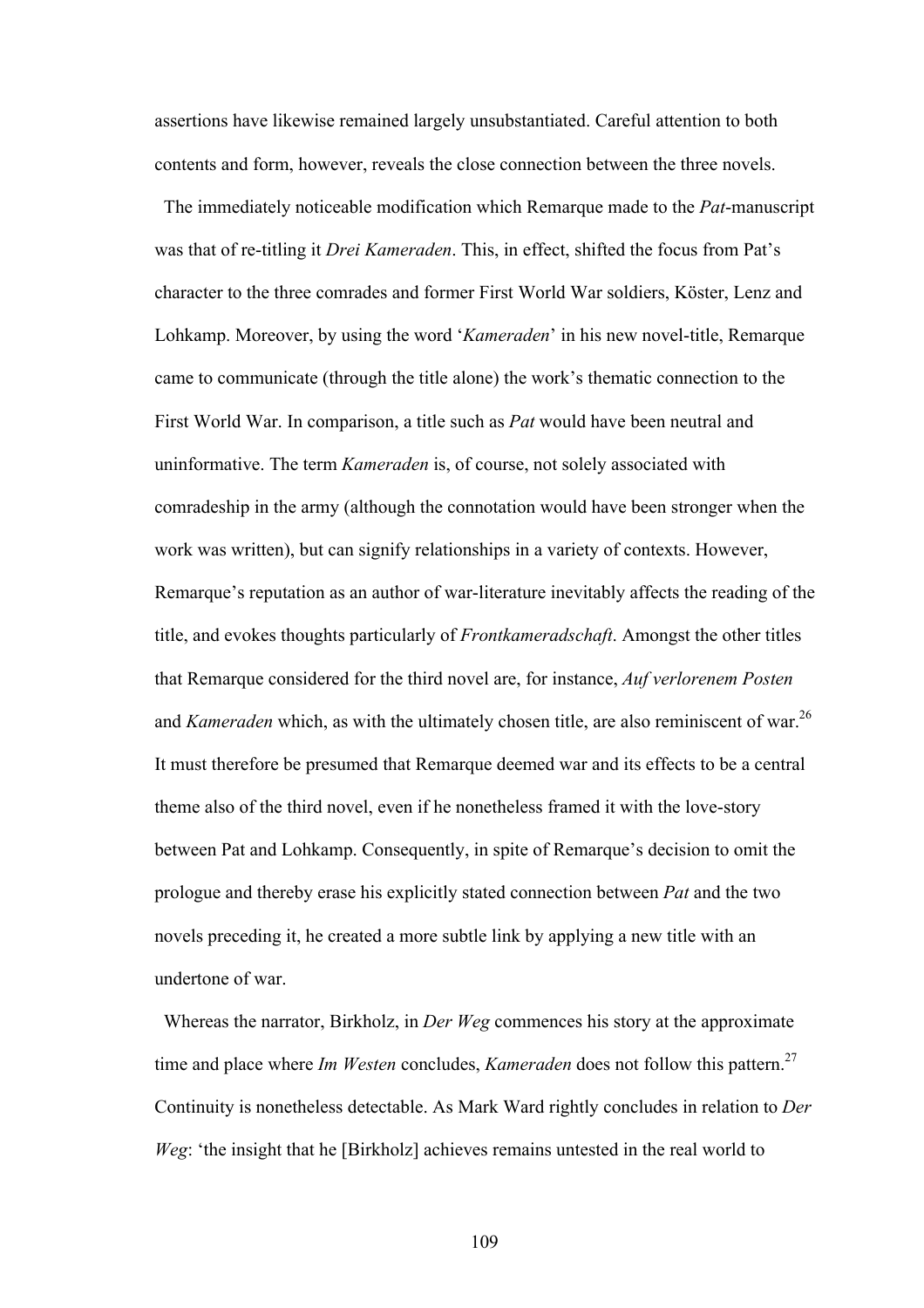which he will have to return and which he will have to inhabit'.<sup>28</sup> This is, effectively what Lohkamp does in *Drei Kameraden*.

 As with *Im Westen* and *Der Weg*, *Kameraden* has a first-person narrator, Robert Lohkamp, whose everyday life is spent together with his comrades. Lohkamp, Lenz and Köster all work in a garage belonging to the latter. Haim Gordon claims that 'the true friendship between the three comrades creates a home in the world for themselves and for others'.29 Yet, despite Lohkamp's lasting connection with Lenz and Köster, his narrative reveals a void in his life: 'Es ging mir nicht schlecht, ich hatte Arbeit, ich war kräftig, ich wurde nicht leicht müde, ich war heil […] aber es war doch besser, nicht darüber nachzudenken. Besonders nicht, wenn man allein war!' (*Kameraden*, 9).<sup>30</sup> Whereas Bäumer and Birkholz commence their narratives from the midst of their comrades on the front, and communicate the import of their group identities by presenting a plural perspective,31 Lohkamp's position at the opening of *Drei Kameraden* is noticeably detached and individualistic. The first few paragraphs of the novel feature only Lohkamp's character. This isolated position is, shortly after, mirrored in his narrative, where his continued use of the pronoun *ich* indicates an unambiguous singular stance. On Lohkamp's thirtieth birthday, for instance, the three friends visit an inn where they encounter Pat for the first time. However, rather than participating in the general conversation, Lohkamp's narrative reflects introversion:

> *Ich* hielt mein Glas in der Hand. Der Rum schimmerte. *Ich* dachte an den Zettel, den *ich* morgens in der Werkstatt geschrieben hatte. *Ich* war etwas traurig gewesen. *Ich* war es jetzt nicht mehr. Es war alles gleich – solange man lebte. *Ich* sah Köster an. *Ich* hörte, wie er mit dem Mädchen sprach; aber *ich* achtete nicht auf die Worte. *Ich* spürte den weichen Glanz der ersten Trunkenheit, der das Blut wärmer machte und den *ich* liebte […] [my emphases] (*Kameraden*, p. 18).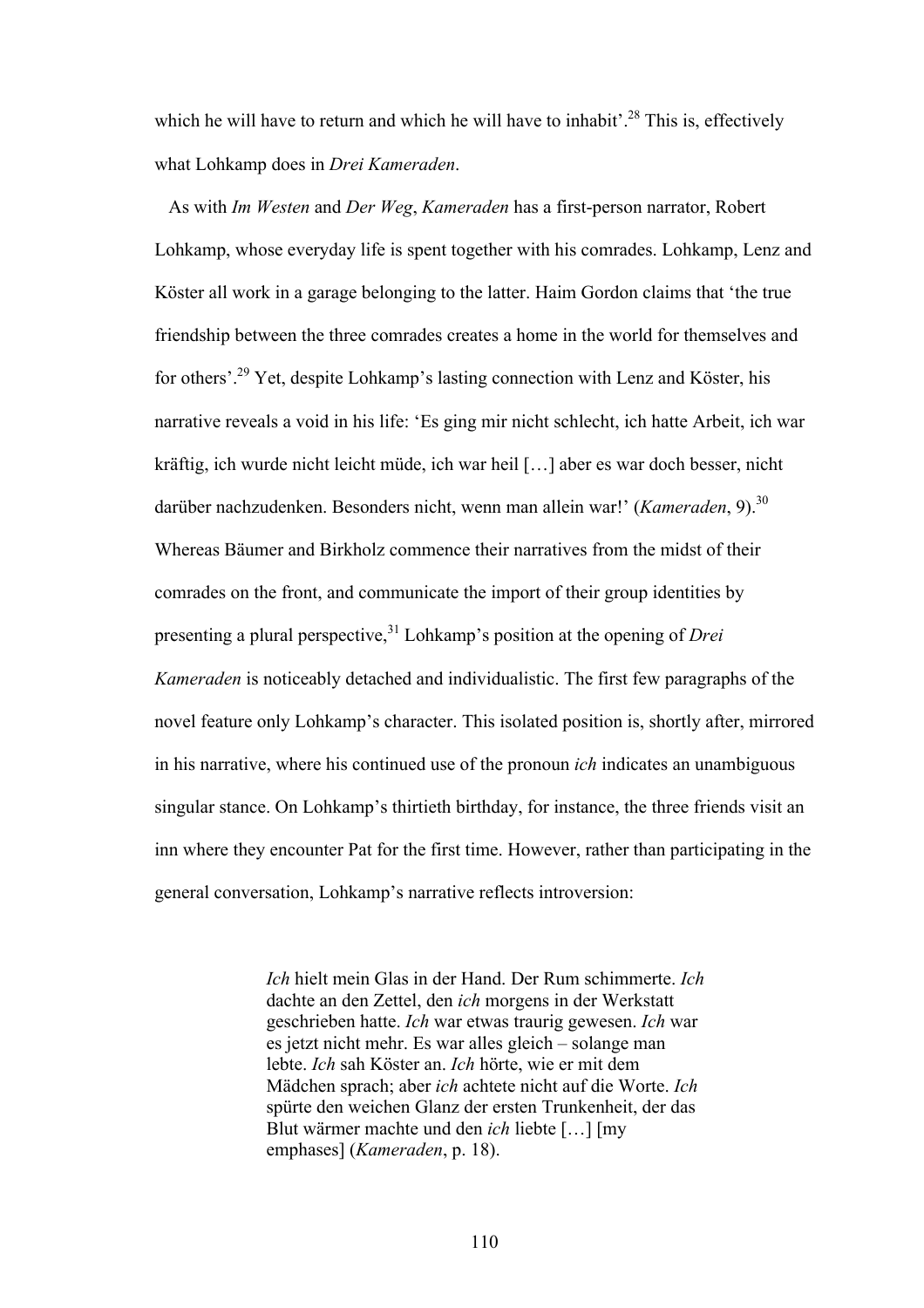Lohkamp's behaviour bears resemblance to a description by Ernst Glaeser's protagonist in *Frieden* of the men who have returned from the battlefront: 'Männer, die nicht lachten, sondern oft abseits sahen, als hätten sie sich verirrt'.32 Lohkamp's liking for alcohol is revealed to consist in its ability to efface his memory of the past temporarily,33 but also the reality of his present with its 'Trostlosigkeit der öden möblierten Zimmer' and 'Verzweiflung der Existenz' (*Kameraden*, p. 20). The inclusion of the adjective *öde* reinforces the impression of loneliness, despite Lohkamp's durable friendship with Lenz and Köster. When the three of them conclude Lohkamp's birthday in another drinking establishment, *Freddys Bar*, the maritime vocabulary and similes inevitably call to mind the expression of 'drowning one's sorrows':

> [...] und aus den Schwaden hob sich wie ein erleuchtetes, buntes Schiff Freddys Bar. Wir gingen mit Karl vor Anker. Golden floß der Kognak, der Gin glänzte wie Aquamarin, und der Rum war das Leben selbst. Eisern saßen wir auf den Barstühlen, die Musik plätscherte, das Dasein war hell und stark; es floß mächtig durch unsere Brust, […] die Bartheke war die Kommandobrücke des Lebens, und wir fuhren brausend in die Zukunft (*Kameraden*, pp. 19-20).

 Lohkamp's assumption of a plural perspective in this excerpt correlates with his temporary escape from loneliness through alcohol. However, the following morning, soberness and reality again govern the narrative. The contrast to the drunken passage above is striking:

> *Ich* zog mich sehr langsam an. Das gab mir das Gefühl von Sonntag. *Ich* wusch mich, *ich* wanderte im Zimmer umher, *ich* las die Zeitung, *ich* brühte den Kaffee auf, *ich* stand am Fenster und sah zu, wie die Straße gesprengt wurde, *ich* hörte die Vögel singen […]. *Ich* wählte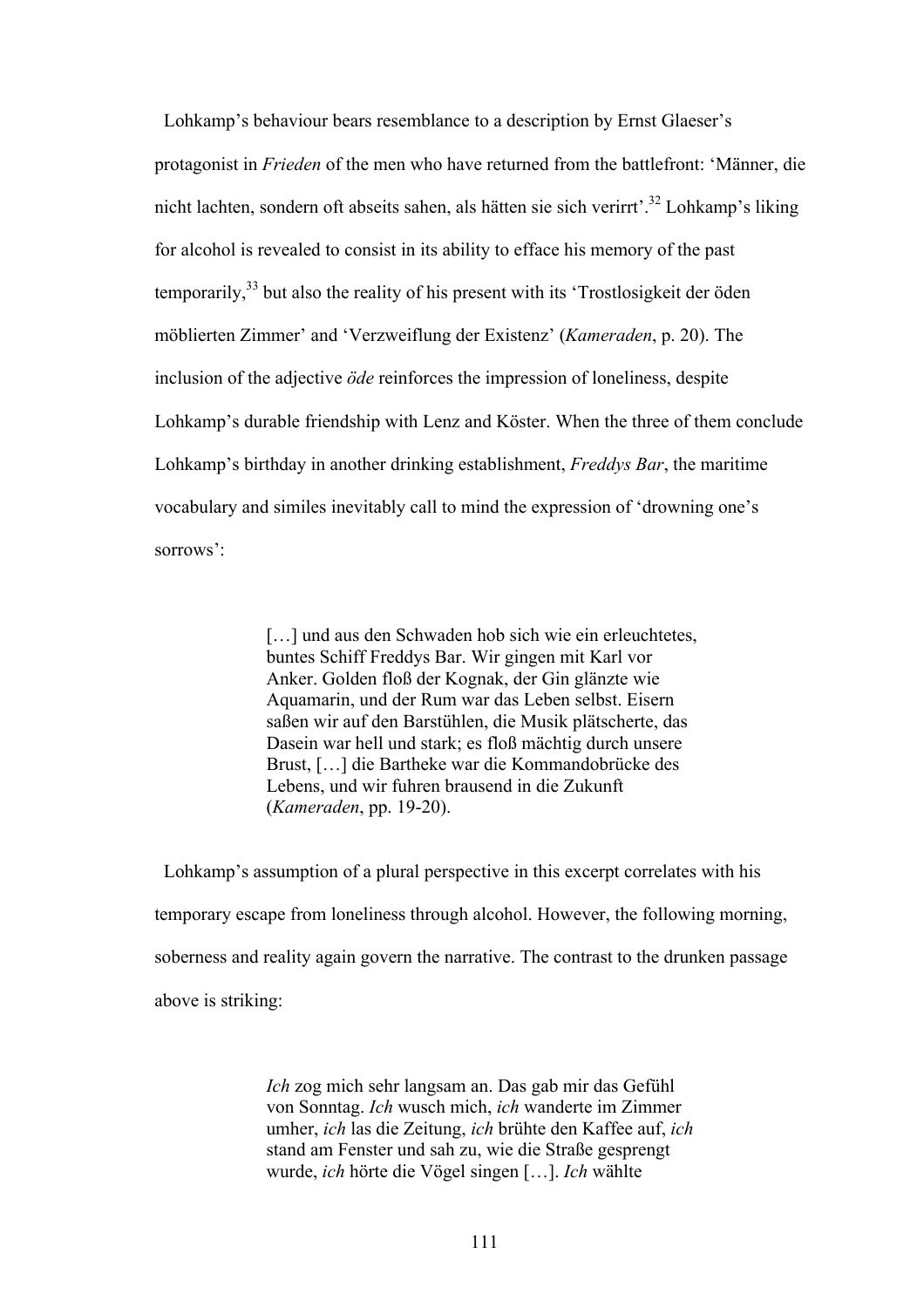zwischen meinen paar Hemden und Strümpfen, als hätte ich zwanzigmal soviel, *ich* leerte pfeifend meine Taschen aus […] [my emphases] (*Kameraden*, p. 20).

 The reiteration of *ich* stands out, but attention is furthermore brought to this personal pronoun through the staccato effect caused by the almost consistently asyndetic clausecoordination. Lohkamp's soberness also influences the general tone of the narrative and, despite whistling, his matter-of-fact, short clauses, which are devoid of similes and sparse of adjectives, convey boredom and indifference. Although essentially describing Lohkamp's Sunday-routine, the excerpt also serves to demonstrate the triviality which has characterized Lohkamp's life since the war. In the opening chapter, when reflecting upon the years from 1918 to the narrated present, Lohkamp recalls only few memorable events. He has no recollection, for instance, of his whereabouts in 1921: 'Das Jahr fehlte einfach' (*Kameraden*, 8), and following the culmination of the inflation in 1923, the occurrences of the years become indistinct: 'Und dann? Die Jahre darauf? Ich legte den Bleistift hin. Hatte keinen Zweck, das alles nachzurechnen. Ich wußte es auch nicht mehr so genau. War zu sehr durcheinandergegangen' (*Kameraden*, 8). Lohkamp's laconic summary of the post-war years reflects emotional apathy and lack of engagement in life; a consequence of the war-experience, which is described already in *Im Westen nichts Neues*. 34 Lohkamp's indifference does, however, also offer an element of comparison to the overall time-scale of *Drei Kameraden*. Whereas Lohkamp relates the events of more than a decade in barely two pages (*Kameraden*, pp. 7-8), the rest of the novel covers only one year. This considerable difference in space (or author-time) allocated respectively to the time *before* and *after* Pat enters Lohkamp's life, helps communicate the impact she comes to exercise on his interest in life, and thus on his perception of time.<sup>35</sup>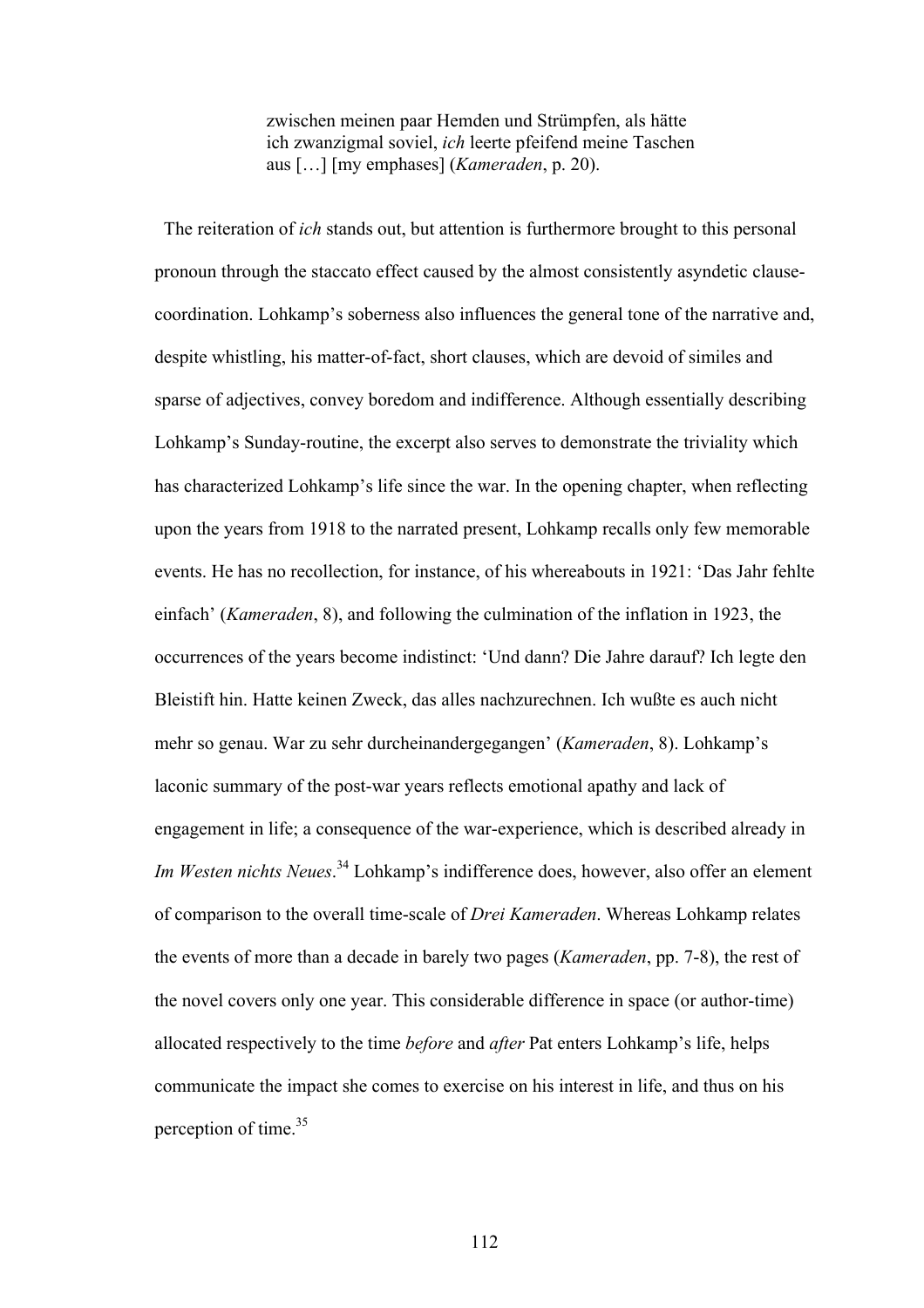Despite the fact that Lohkamp introduces his story from a more individual standpoint than Bäumer and Birkholz do in *Im Westen nichts Neues* and *Der Weg zurück*, his comradeship to Köster and Lenz nonetheless forms the focal point of his existence. At the beginning, the inclusive *wir* (when it occurs) generally refers to this trio (or quartet, if counting Karl, the zoomorphized car), but when Lohkamp meets Pat, this gradually changes. Pat is adopted into the group, and she and Lohkamp regularly function as individual members of this larger group. However, the two of them likewise associate as a complete unit detached from the main group, and this sub-formation eventually comes to persist also when in company with others. In fact, Lohkamp's transmission from being predominantly a comrade to taking up a serious relationship with Pat is finalized at a particular moment at which Lohkamp consciously chooses Pat over his comrades:

> Köster hielt in der Nähe des Friedhofs. […] Wir [Pat und Lohkamp] stiegen aus. Die beiden [Köster und Lenz] sausten sofort weiter, ohne sich unzusehen. Ich blickte ihnen nach. Einen Augenblick war das sonderbar. Sie fuhren ab, meine Kameraden fuhren ab, und ich blieb zurück, blieb zurück. […] "Ich [Pat] will nicht, daß du meinetwegen etwas aufgibst." "Was fällt dir ein", fragte ich, "was gebe ich denn auf?" "Deine Kameraden . . ." […] "Du warst früher viel mehr mit ihnen zusammen." "Weil du nicht da warst", erwiderte ich […] (*Kameraden*, pp. 140-41).

 Although relating to German soldiers' psychological impact of the *Second* World War, the metaphorical image of travelling by tram which Heinrich Böll applies in his short story, *Geschäft ist Geschäft*, could equally be used to describe Lohkamp's situation in the quotation above: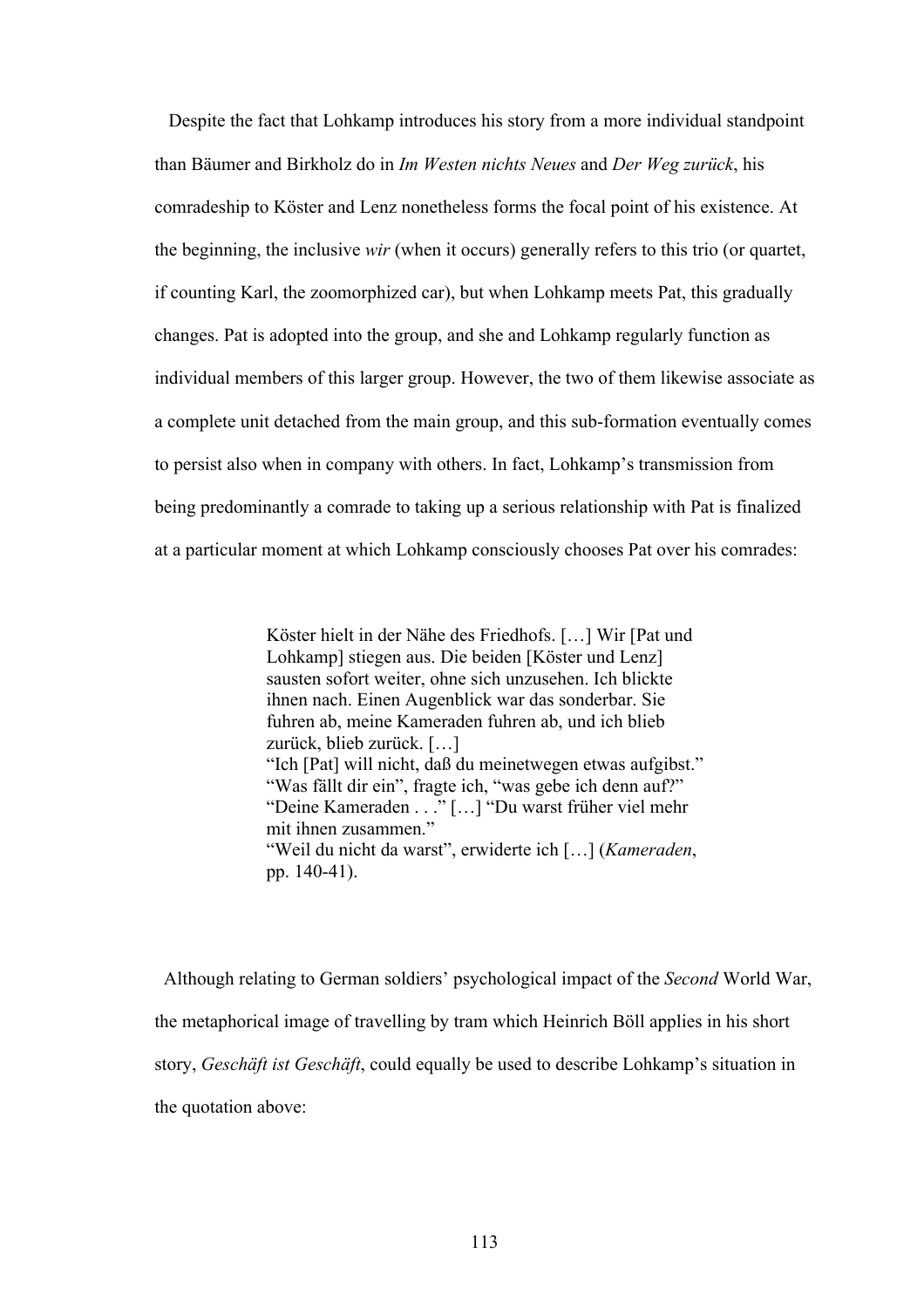Und als wir nach Hause kamen, sind sie aus dem Krieg ausgestiegen wie aus einer Straßenbahn […]. […] Wir aber fuhren inzwischen weiter mit der Straßenbahn und warteten, ob irgendwo eine Station käme, die uns bekannt genug vorgekommen wäre, daß wie auszusteigen riskiert hätten: die Haltestelle kam nicht. […] [D]ie Endstation kam nicht  $[\dots]$ <sup>36</sup>

 Lohkamp had indeed achieved some level of stability in his existence prior to meeting Pat, but this stability was characterized by indifference. In view of the previous novel, *Der Weg*, it can be argued that Lohkamp, only after meeting Pat, begins to steer away from the war and from his role as predominantly a soldier and *Kamerad*. In contrast to Böll's first-person narrator in *Geschäft ist Geschäft*, who does not dare to leave the tram at any of the stops (expressed in his use of the subjunctive 'riskiert *hätten*'), Lohkamp takes the chance. He gets out of the car with Pat, and observes how Köster and Lenz drive away without looking back. Through this action, Lohkamp effectively chooses a specific civilian life, represented by Pat.

 It is significant that they get out of the car next to the cemetery, a location which is bound to the development of their relationship. It is, for instance, in the cemetery that Lohkamp starts addressing Pat with the informal *du*. However, Pat's illness eventually proves fatal, so when she and Lohkamp disembark at the cemetery, this is indirectly to become her 'stop' (to return to *Geschäft ist Geschäft*). Following Pat's death at the end of the novel, Lohkamp, however, gets back on the figurative tram, at which point his indifferent tone suggests that he, similarly to Böll's narrator, determines that there is indeed no terminus or *Weg zurück*.

 The fact that Pat gives Lohkamp's existence a purpose reflects one of the marked differences between Lohkamp and Remarque's earlier narrators, Bäumer and Birkholz. The latter are both largely preoccupied with aspects of life related to *survival* (physical as well as psychological), whereas Lohkamp comes to pursue *quality* of life through his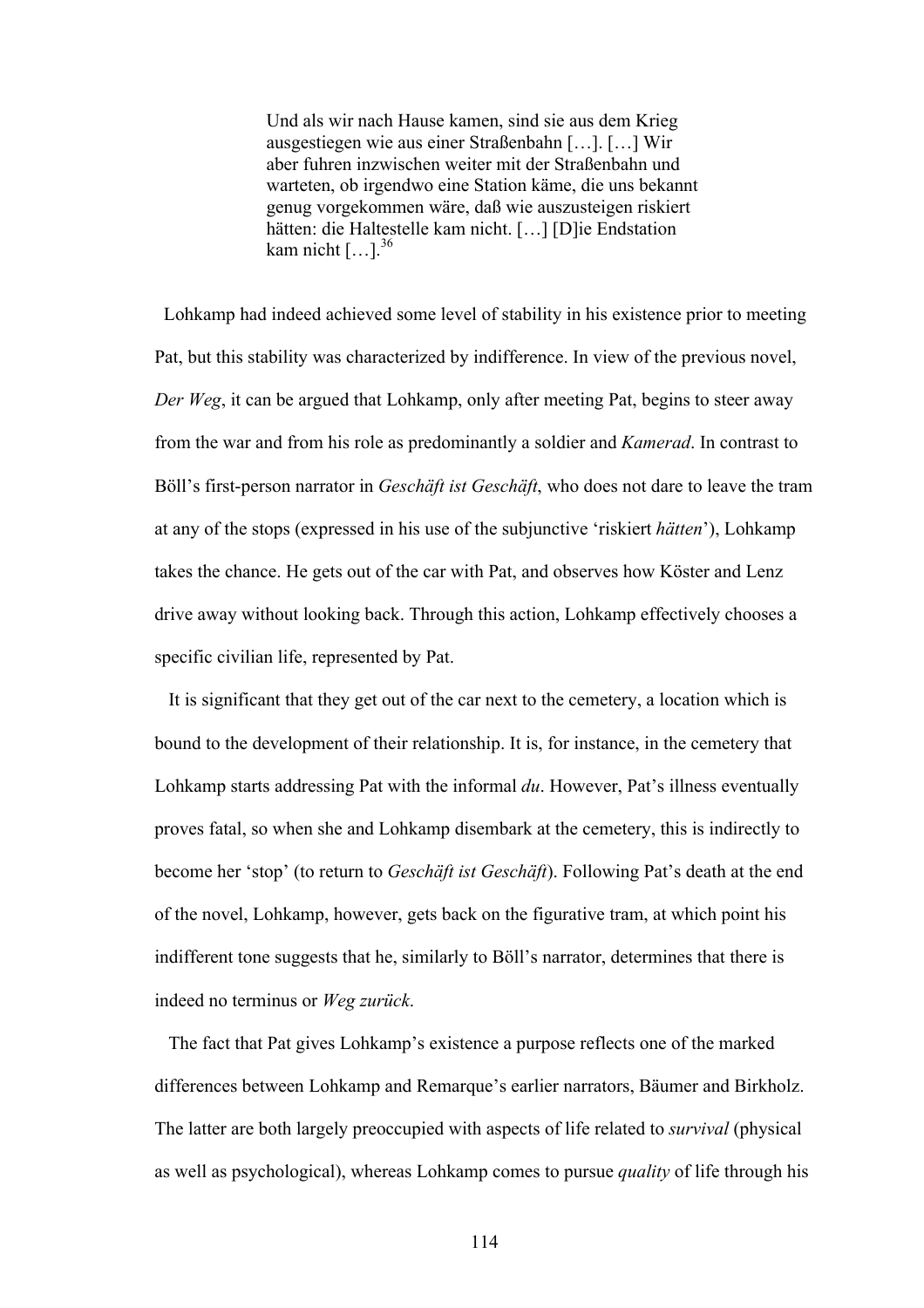relationship with Pat. She, on the other hand, is in a situation not dissimilar to that of Bäumer and Birkholz, as she too must deal with the possibility of premature, personal extinction through circumstances beyond her control. Thus, despite not having experienced the battle front, the circumstances of Pat's character nonetheless make her function as a link to the previous two works.

 Pat's condition is not disclosed until approximately halfway through the novel, and yet allusions to death pervade Lohkamp's narrative from the beginning. There is, for instance, a considerable amount of vocabulary commonly associated with death, and certain settings automatically induce images of demise in the mind of the reader. These implicit references to death are especially prolific in relation to two aspects of the novel: Pat's character and Lohkamp's memories of the war. The adjective *geisterhaft*, for example, is used time and again in descriptions of Pat, but also in Lohkamp's flashbacks of his years on the front. This parallel between Pat and war suggests a connection between the two, and signals that Pat, similar to a First World War soldier, moves in a sphere between life and death.<sup>37</sup> To further this notion, Ferdinand Grau, a painter otherwise specializing in producing portraits of deceased people, offers to paint Pat. At this point, her illness has not yet been revealed. However, the ghostly impression of her character is perhaps conveyed most clearly when she and Lohkamp, after a day at the racetrack, sit on a bench in the cemetery next to Lohkamp's boarding house. The location alone suggests death and decay; an association which is furthered by the dense fog on that particular evening. Indeed, despite the fact that their relationship is, at this time, still at its initial stage, the entire passage reflects gloom and finality:

> Der Nebel machte alles unwirklich – auch uns. […] [Mir schien], als sei sie [Pat] geisterhaft angerührt worden von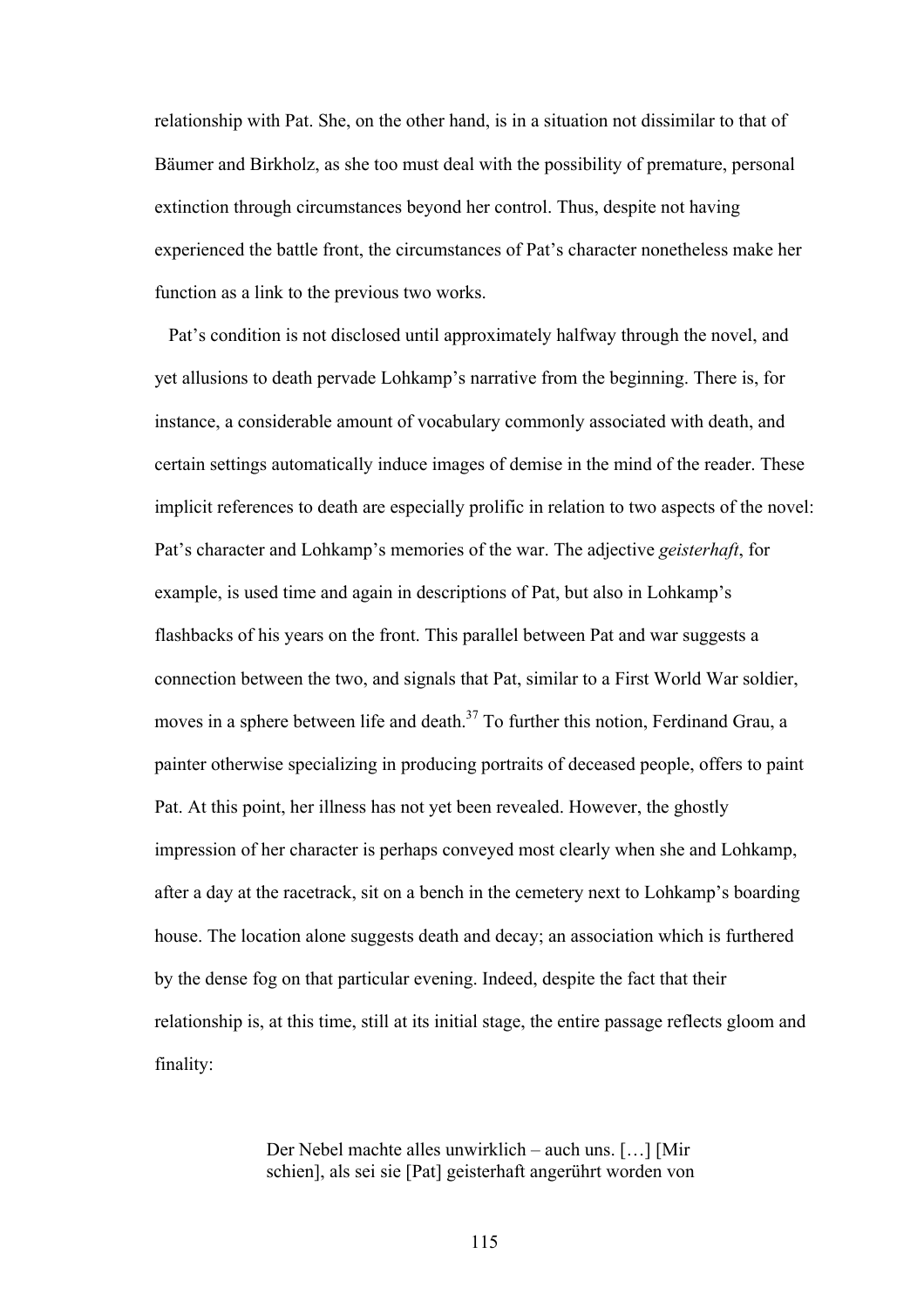dem Wehen in den Wipfeln, von dem feuchten Rinnen die Stämme hinab, als lausche sie auf einen dunklen, unhörbaren Ruf hinter den Bäumen, hinter der Welt, als müsse sie gleich aufstehen und fortgehen, durch den Nebel […]. […] Der Nebel zog und zog. Die Kreuze der Grabsteine ragten blaß aus den Schwaden. Ich deckte meinen Mantel über uns. Die Stadt war versunken. Die Zeit war gestorben . . . (*Kameraden*, pp. 103-04).

The episode in the cemetery is equally interesting in relation to the narrative perspective. In contrast to *Im Westen* and *Der Weg*, *Kameraden* is narrated entirely in the past tense and is subsequently lacking the immediateness that characterizes Bäumer's and Birkholz's present-tense narratives. This makes *Kameraden* appear less dramatic, as the past tense automatically creates distance between the reader and the story told. On a single occasion, however, (in the episode on the cemetery) the tense changes, resulting in the focus shifting from Lohkamp's past self in the story, to Lohkamp, the narrator: 'Nie *werde* ich dieses [Pats] Gesicht vergessen – nie *werde* ich vergessen, wie es sich dann zu mir neigte […] [my emphases]' (*Kameraden*, p. 104). In this statement, Lohkamp's *narrator-present* overlaps with the *narrated* present and, although only occurring briefly, the direct observation of Lohkamp (the narrator) gives this character, and thus his story, added tenability.<sup>38</sup> Aside from this incident, the entire novel, including Pat's death, is related in the past tense. Hence, when Lohkamp describes Pat in ghostly terms prior to revealing her illness to the reader (and when he himself had yet no knowledge of it), this merely reflects the fact that he is narrating in hindsight  $39$ 

 There are nevertheless aspects of the register which appear to function independently from Lohkamp's retrospection. Regardless of his use of the past tense, Lohkamp's narrative emits a certain level of immediateness, achieved through careful manipulation of the register. His changing address of Pat, for example, communicates the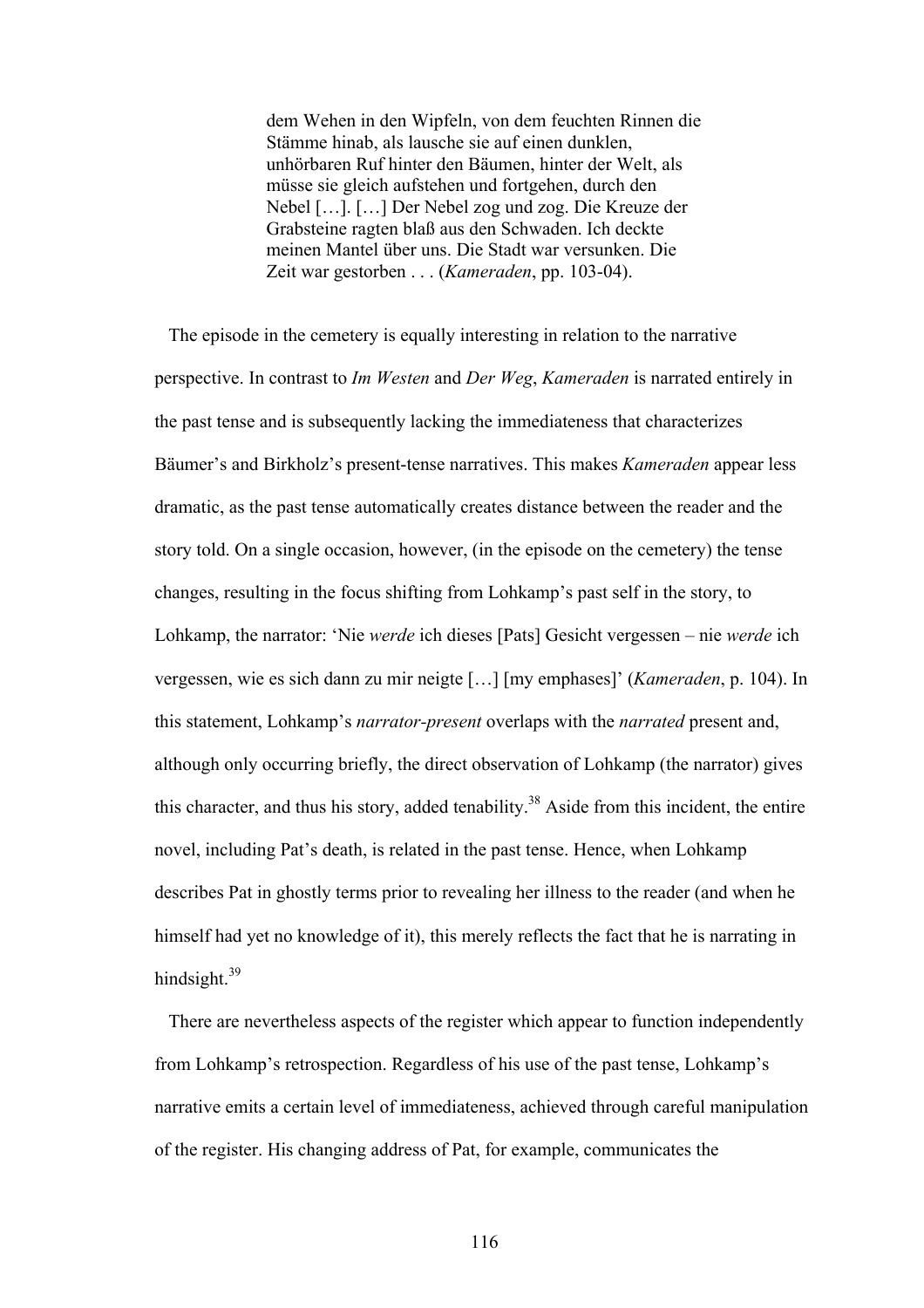development of their relationship. Although Lohkamp's narrator-present cannot be determined, the past tense indicates that it must be later than March 1929, the time of Pat's demise and the novel's conclusion. At that point, the relationship between Lohkamp and Pat had reached a depth and durability comparable to the comradeship which the soldiers experienced during the war, and which Bäumer describes through most of *Im Westen*. However, when Lohkamp relates his initial acquaintance with Pat, he refers to her in the full name of Patrice Hollmann. Parallel to this, there are occasions on which he simply calls her 'das Mädchen'; an impersonal address which shows that Lohkamp, at that time, was not yet emotionally involved. The formalness equally conveys his respect for Pat and his intent to make a good impression. As their relationship develops, 'Patrice Hollmann' becomes 'Pat' and Lohkamp assumes a more relaxed tone, characterized, for instance, by the occasional insertion of an emphasizing 'verflucht', even in Pat's presence. Antkowiak's claim that the language in *Kameraden* is 'rauhbauzig', 'breit-behäbig' and 'bier-bäuchig' is nonetheless exaggerated, and can only be regarded as the result of that critic's fixation with the fact that Remarque did not take a more overt political stance in his novels.<sup>40</sup> Considering that Lohkamp is narrating with hindsight, the gradual change in his formality in relation to Pat seems unnatural. He would, for instance, not use her full name in his narrative, apart from possibly in an initial introduction of her character. Thus, although voiced by Lohkamp, parts of the register appear to derive from an external mind (Remarque's), and to have been manipulated to correlate with the plot. Hence, although offering solely *Lohkamp's* verbalized presentation of his relationship to Pat, Remarque simultaneously shows the reader the gradual development of this relationship through, for example, his narrator's language.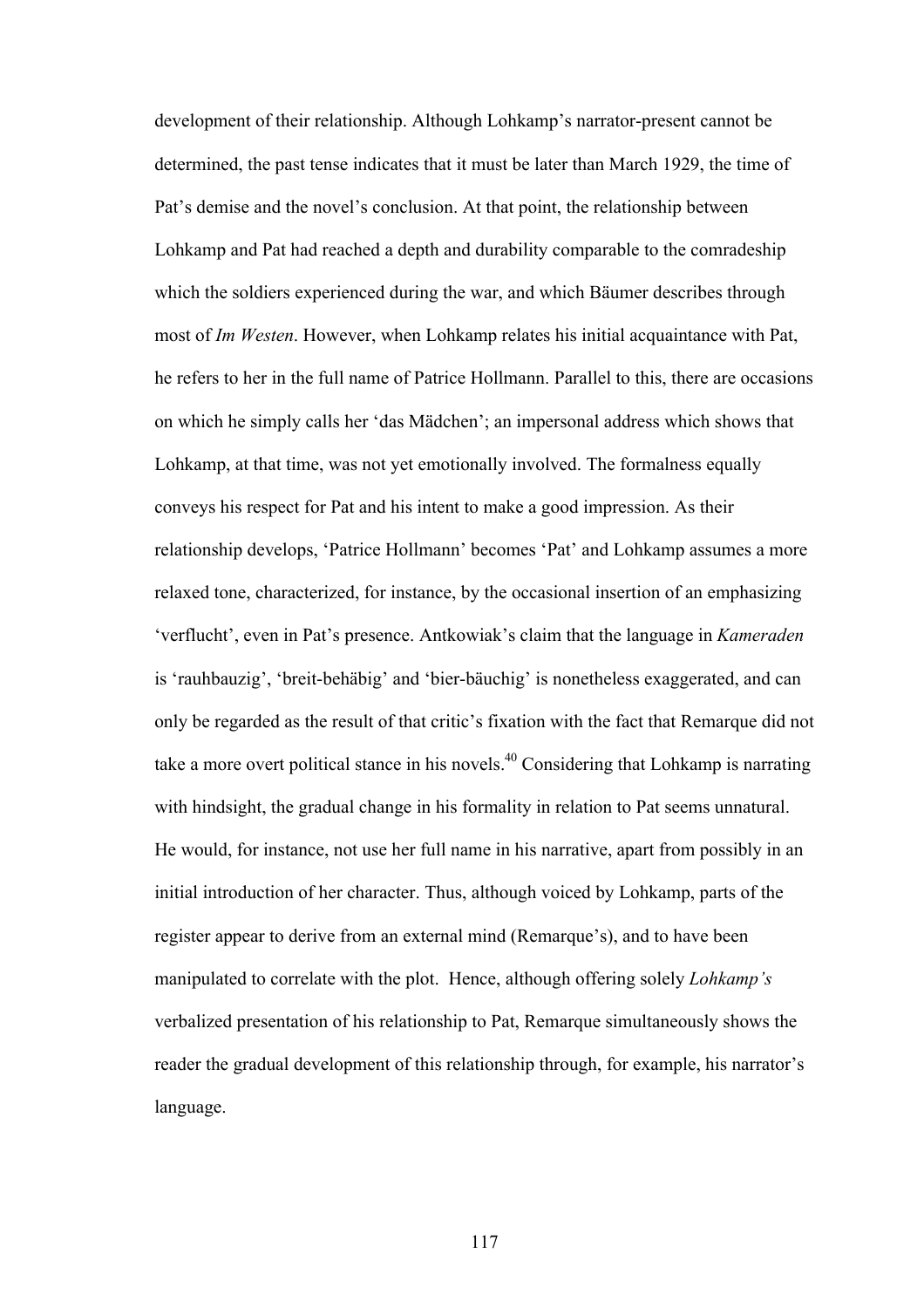In contrast to the present tense of *Im Westen* and *Der Weg*, the past tense of *Kameraden* has a legitimizing effect on the occasional inconsistencies in the narrative perspective. A particular episode depicts Köster and the doctor, Jaffé's, journey from Berlin to Fräulein Müller's house where Pat has fallen ill. Robert does not experience the journey as it unfolds, but he justifies his detailed knowledge of the trip: 'Später hörte ich von Jaffé, wie es gewesen war' (*Kameraden*, p. 193). Nonetheless within the doctor's account, there appears to be information that exceeds *his* perspective too. Before Köster, for instance, locates the whereabouts of the doctor and picks him up, 'überfuhr [er] alle Verkehrszeichen – er kümmerte sich nicht um die heranstürzenden Schupos. Er riß den Wagen wie ein Pferd durch den Verkehr' (*Kameraden*, p. 193). Jaffé did not experience this since Köster, at that point in time, had not found him yet. Equally, Jaffé was made to believe that the journey was relatively short; Köster 'wollte den Arzt nicht vorzeitig erschrecken' (*Kameraden*, p. 193). Yet, because the novel is narrated in the past tense, such inconsistencies are explainable and do not jeopardize the plausibility of Lohkamp's story: Köster could, for instance, have given the doctor this added information in the course of their journey or he could have told his account of the drive directly to Lohkamp at a later date.

Köster and Jaffé's car journey is the only lengthy passage presented from a seemingly different perspective. Nevertheless, the perspective appears to become temporarily omniscient on a number of occasions. This is, for instance, the case when Lenz's killer hides from the police: 'Daß Köster und Alfons hinter ihm her waren, wußte er nicht' (*Kameraden*, p. 330). At the time, Lohkamp could not have known of the killer's unawareness, but it is possible that he later acquired this information. Despite lacking the same level of immediateness as a present-tense-narrative, the past tense thus holds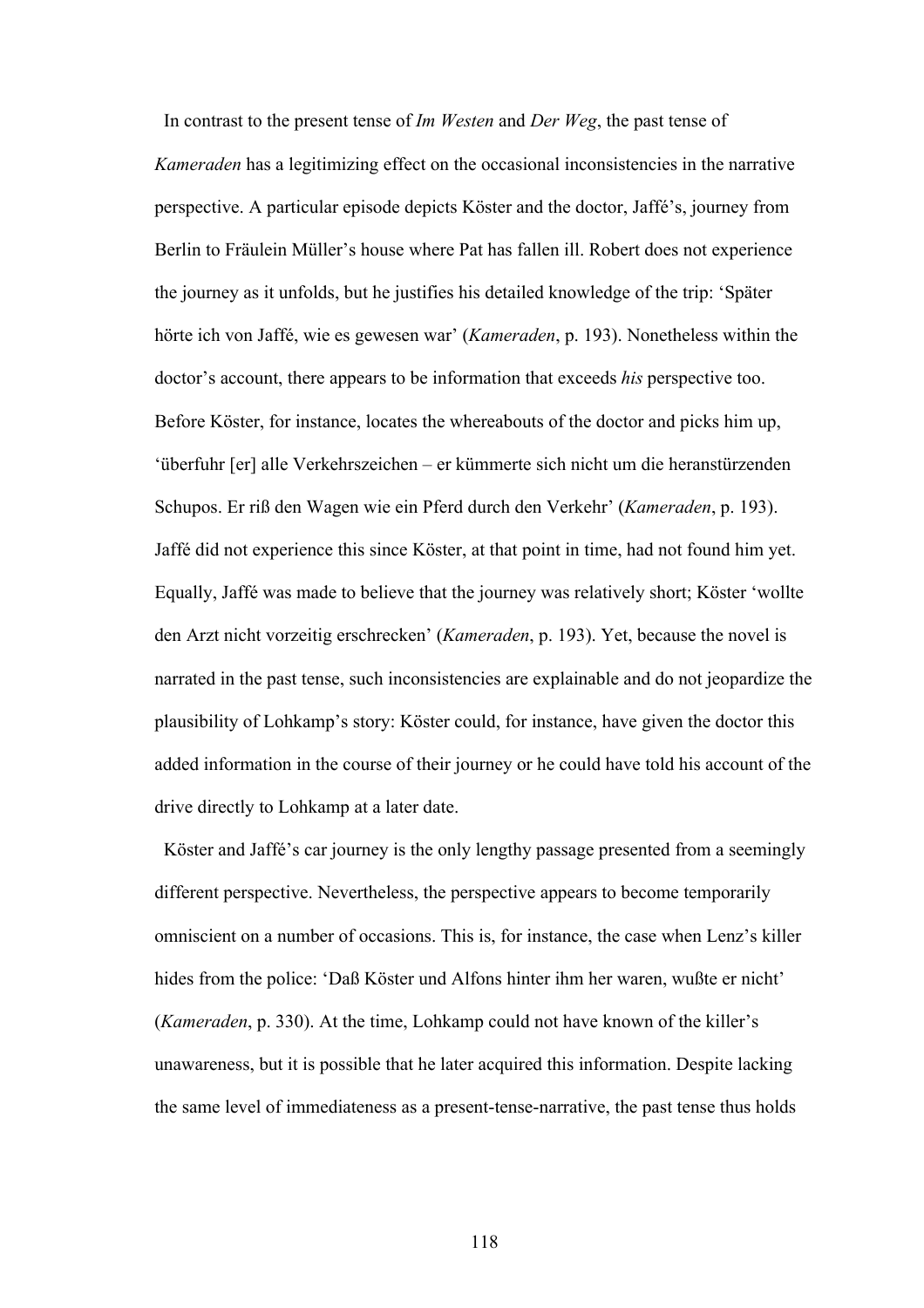the advantage that the first-person narrator can deviate slightly from the otherwise limited perspective, without jeopardizing the story's credibility.

 Whereas *Der Weg zurück* concludes with Birkholz looking to the future, but offering only a vague picture of what it may encompass,<sup>41</sup> *Drei Kameraden* depicts elaborately the 'ways back', chosen by three former soldiers. Aside from all working in the *Auto-Reparatur-Werkstatt Köster und Co*, Lohkamp, Lenz and Köster each develop their own passion through which they assuage their war-memories: Lenz engages in politics, Lohkamp concentrates on his relationship to Pat, and Köster occasionally competes in car-racing with his car, Karl.

 The naming of the vehicle and the recurring zoomorphic presentation of it inevitably brings to mind the image of a loyal dog, rather than a car. This notion is reinforced by Lohkamp's use of similes in which the vehicle is 'Hund' or 'Wolf' (*Kameraden*, pp. 176, 351, 361), but also through general references to the car as a sentient being: 'Dreckbespritzt, mit hängenden Ohren, stand er [Karl] im Schnee. Wollen wir ihn waschen, fragte ich. Nein, nicht unterwegs, sagte Köster. Das nimmt er übel' (*Kameraden*, p. 350).

 This description of the car creates a link to *Der Weg*, in which Birkholz indeed has a dog – named Wolf. His depiction of it as 'ein Kriegshund, ein alter Soldat' and as having '[ein] zerschossenes Ohr' (*Der Weg*, 217, 219) leaves an impression not dissimilar to that of the car in *Kameraden*: Despite the scruffy exterior, the dog and the car are, in essence, both loyal and good-natured. Lohkamp, Lenz and especially Köster's compassion for the car is not irrational. Despite the car's pathetic body, it conceals a powerful engine which Lohkamp refers to as 'das große Herz eines Rennmotors' (*Kameraden*, p. 13). This description is, however, in a modified version, equally applicable to the three comrades who, although depicted sympathetically, enjoy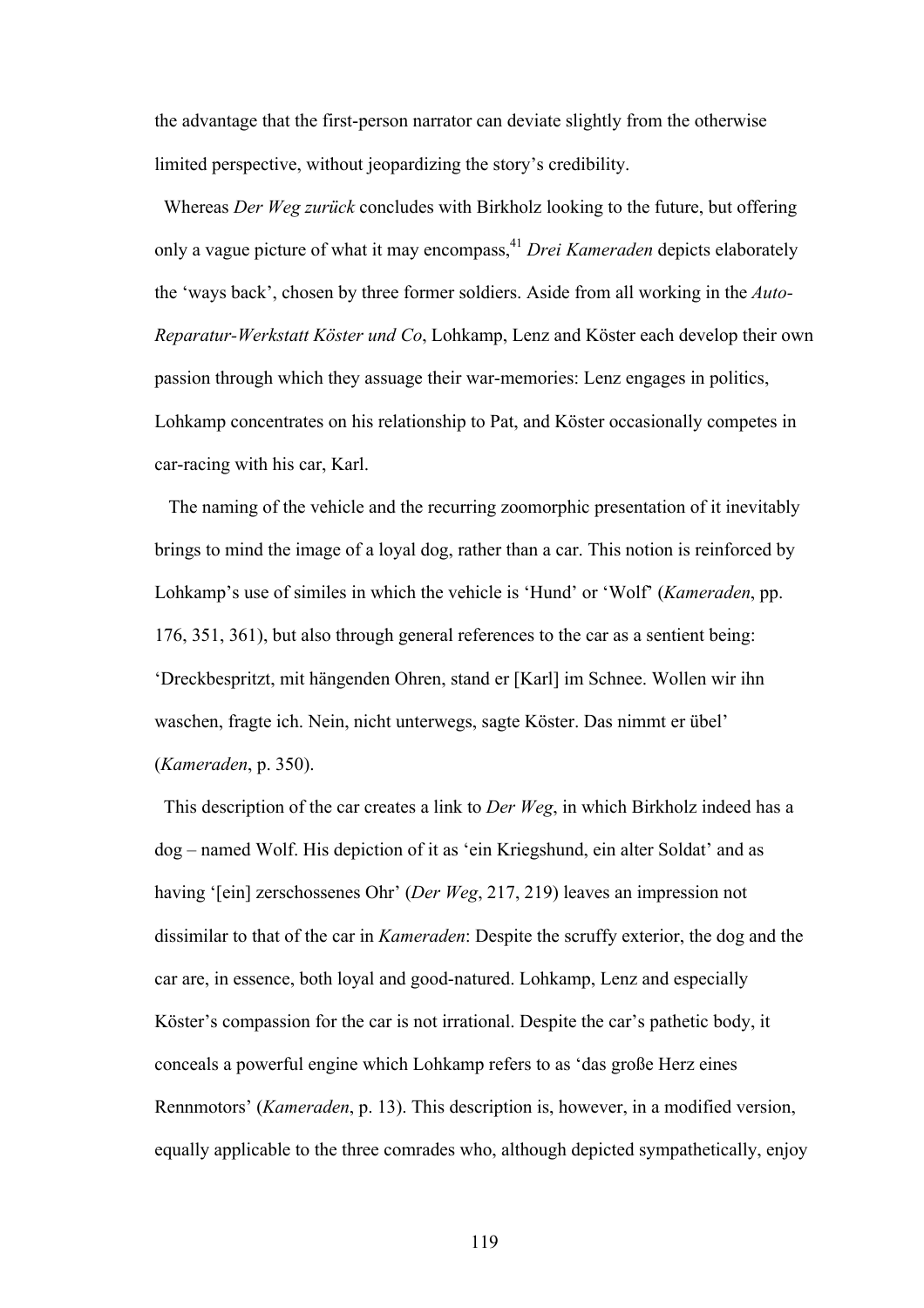only little status in a society governed by materialism and appearance. They are, to quote Jeglin and Pickerodt, 'weiche Kerle in harter Schale'.42 Lohkamp, Lenz and Köster thus identify with the car which may be the reason for their inclusion of it in their midst. If the car is likened to a pet or even a fellow war comrade, then the races it participates in become simulated battles. Indeed, if juxtaposing the vocabulary employed to describe warfare in *Im Westen* with the one used in *Kameraden* to depict the atmosphere at the racetrack, there are considerable parallels. In his description of the Western front, Bäumer notes: 'Die Abschüsse krachen, daß unser Wagen bebt, das Echo rollt tosend hinterher […]' (*Im Westen*, p. 44). 'Es sind kleinere Geschosse; dazwischen orgeln aber auch die großen Kohlenkästen […]' (*Im Westen*, p. 48), and 'wenige Minuten später heult die Luft, die Erde bebt' (*Im Westen*, p. 162). Lohkamp describes the race in similar terms: 'Das Geknatter der Motoren wanderte wie Maschinengewehrfeuer um die Bahn' (*Kameraden*, p. 96). 'Das Donnern der Motoren übertönte alles Weitere. Die Luft bebte. Erde und Himmel bebten. […] In das verklingende Tosen orgelten die Lautsprecher' (*Kameraden*, p. 98). The war image is continued when Lenz almost gets involved in a brawl with one of the competing drivers. He is restrained by Lohkamp who says: 'Laß den Quatsch […]. Wozu willst du schon vorher ins Lazarett!' (*Kameraden*, p. 97). Equally, as the cars steer into their final and decisive round, Lohkamp speaks of the 'Endkampf' (*Kameraden*, p. 99). In fact, even the party's retreat to enjoy a picnic after the race resembles a company's return to the *Hinterland* for recuperation and a meal following a battle; not least because Pat notes about the full picnic basket: '[D]as ist ja für ein Regiment' (*Kameraden*, p. 101). Initially, the connection between war and car-racing seems distant. However, in context, when considering the sense of comradeship which both events elicit, the

comparison becomes more apparent. The race indeed represents an important incident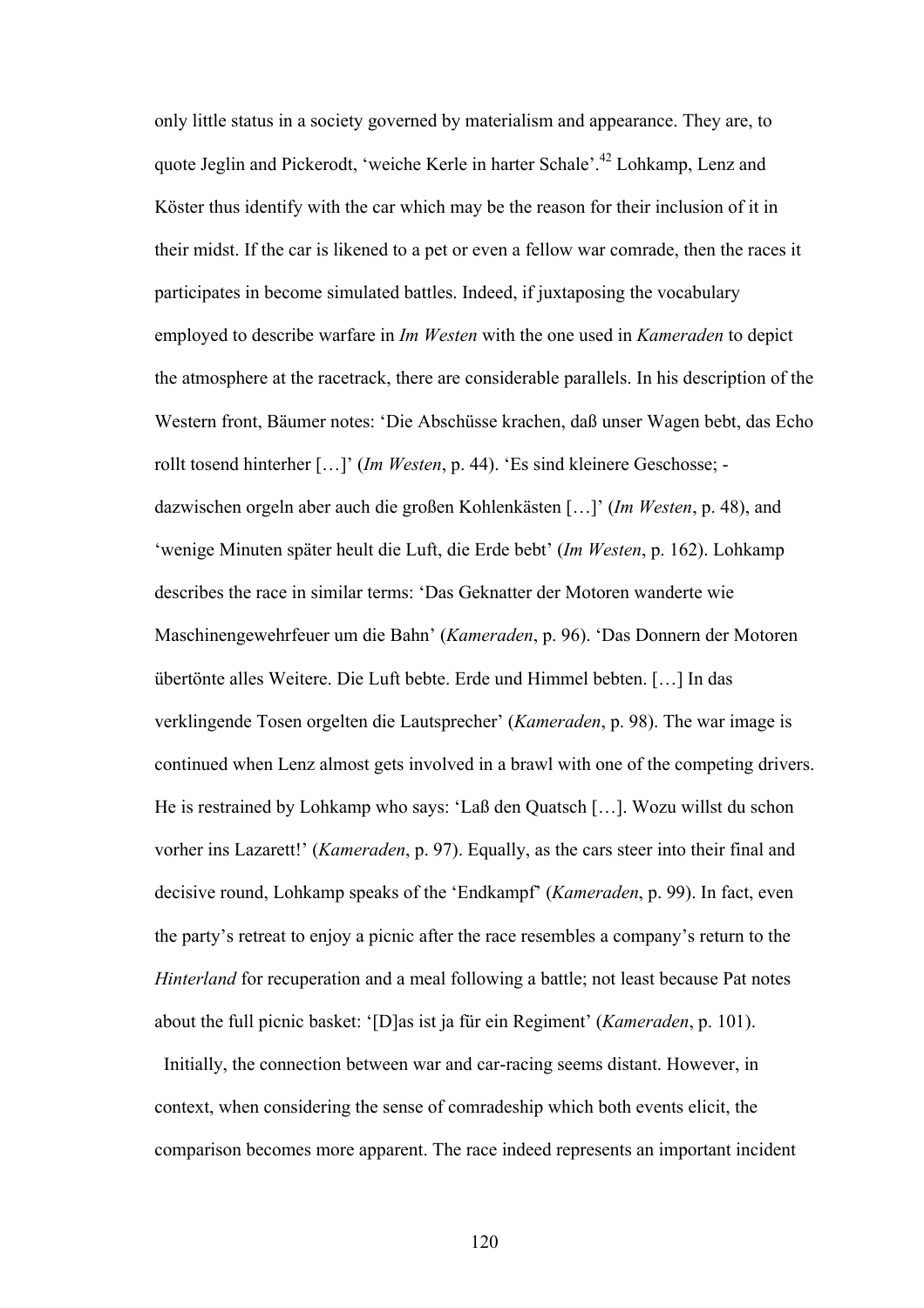with regards to Pat's integration into the group. It is on this occasion that Lenz, as the first of the three friends, addresses her by her first name: 'Also auf gute Kameradschaft, Pat!' (*Kameraden*, p. 96). Similarly, Pat's own sensation of amalgamation with the group is conveyed in her application of the inclusive 'wir' when telling the barman and former soldier, Alfons, about Karl's victory in the race: '"*Wir* haben gewonnen, Alfons!" rief sie [my emphasis]' (*Kameraden*, p. 101). The exclamation mark signals her excitement about the outcome of the race and thus, indirectly, also her growing sense of belonging to the group.

 Although *Drei Kameraden* essentially focuses on a small circle of friends, it additionally introduces a considerable number of minor characters, much like *Der Weg*. These constitute mostly victims in one way or another. The novel therefore not only portrays the personal misfortune of Pat, but shows miscellaneous faces of suffering. It presents the reader with a critical picture of the continued exploitation by a system and its entrepreneurs of a population struggling with both an increasing unemployment rate and the psychological ballast of the outcome of the war and the perceived imposition of the Treaty of Versailles.

These peripheral characters initially appear to be depicted uncompromisingly onedimensionally. However, the presentation of the characters in *Kameraden* is based entirely on the opinion of the first-person narrator Lohkamp, who is not actually acquainted with many of these individuals. He merely observes their suffering empathetically and the black-and-white presentation is thus both warranted and credible. A vast majority of those who are victimized or suffer (and particularly those who do so in silence) are portrayed sympathetically. In the hospital, for instance, Lohkamp notices about the first patient he encounters: 'Die Stirn war *edel*' [my emphasis] (*Kameraden*, p. 233). Similarly, a man from whom Lohkamp and Köster buy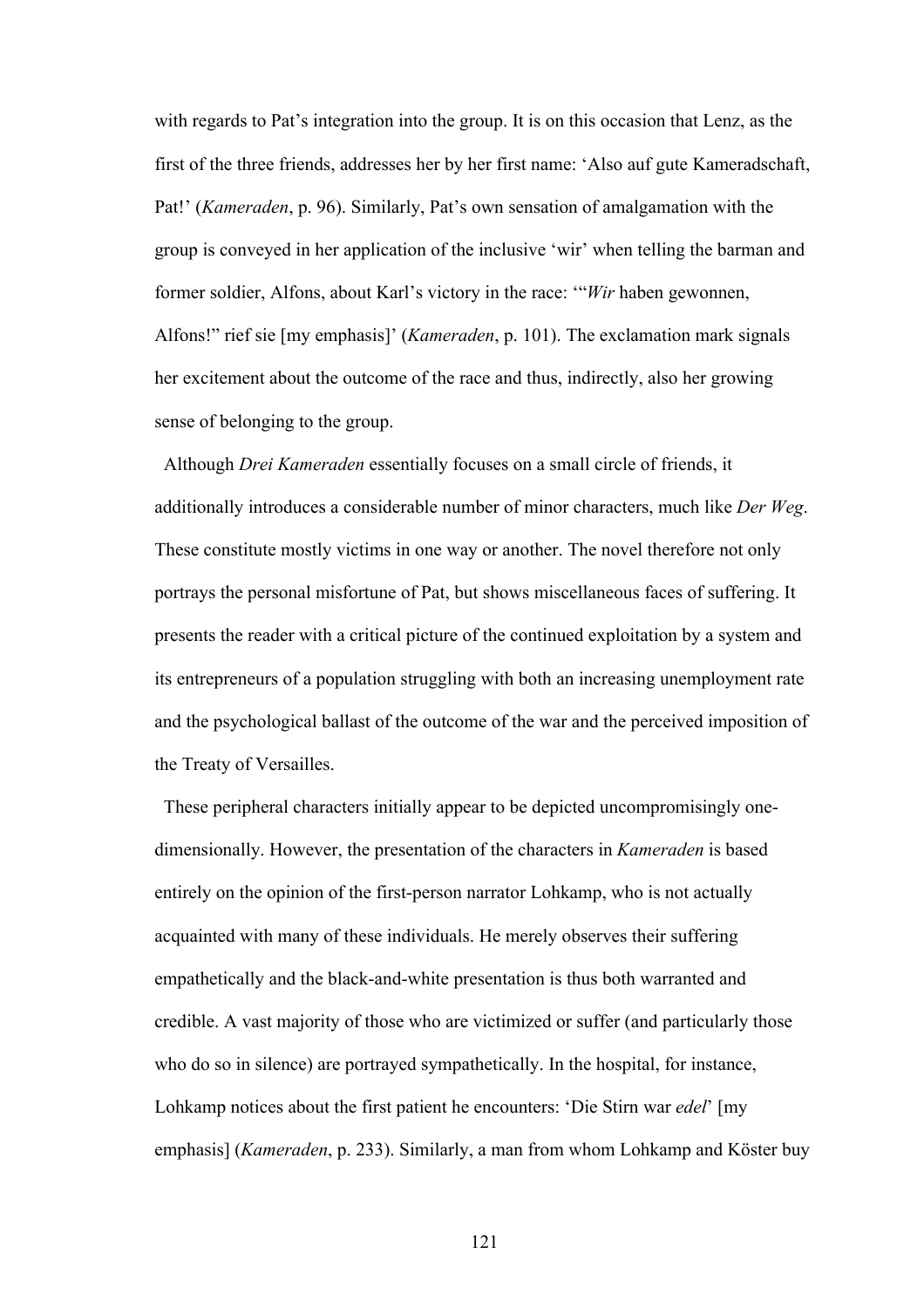a taxi notes down his address '*eifrig* mit seinen schweren, *ehrlichen* Händen' [my emphases] (*Kameraden*, p. 115), when Köster states that the garage may be able to offer this man employment. The adjectives 'eifrig' and 'ehrlich' insinuate that this man is both hardworking and honest. In contrast, many of those in auspicious financial situations or (after Pat's illness has been unveiled, those who are blessed with good health) are depicted as disagreeable. Guido Thieß, who also wishes to purchase the taxi from the hardworking, honest man – preferably as cheaply as possible – is thus described as 'unangenehm forsch' (*Kameraden*, 112). Analogously, in the vicinity of the sanatorium, Lohkamp takes dislike to the healthy look of some female skiers: 'Ein Paar mit Öl eingeschmierte Frauen mit kräftigen, sonnverbrannten Gesichtern und breiten, weißen Gebissen waren dabei. Sie schrien sich zu, daß sie Hunger wie die Wölfe hätten. [...] "So was lebt natürlich", sagte ich. "Lebt und ist gesund bis in die Knochen. Zum Kotzen!"' (*Kameraden*, p. 348). The description of these women clearly serves as a contrast to that of the slender and *geisterhaftigen* Pat.

 Many of the episodes surrounding minor characters have the purpose of depicting victims; thereby showing the universality of suffering. Such episodes include Lohkamp's visit to the bookmaker's; his tour in the hospital and his visit to the museum. In the betting shop, Lohkamp notices two men. 'Sie hatten jeder ein Ticket in den Händen, aber ihre Gesichter waren so eingefallen, als hätten sie seit Tagen nichts gegessen' (*Kameraden*, p. 242). Then:

> In diesem Augenblick kippte jemand um. Es war einer der mageren Leute, die vorn neben den Tischen gestanden hatten. Er rutschte an der Wand entlang und schlug hart auf die Erde. […] Ich wunderte mich, wie wenige Leute sich um den Ohnmächtigen kümmerten. Die meisten sahen nur flüchtig hin, dann wandten sie sich wieder den Wetten zu (*Kameraden*, p. 244).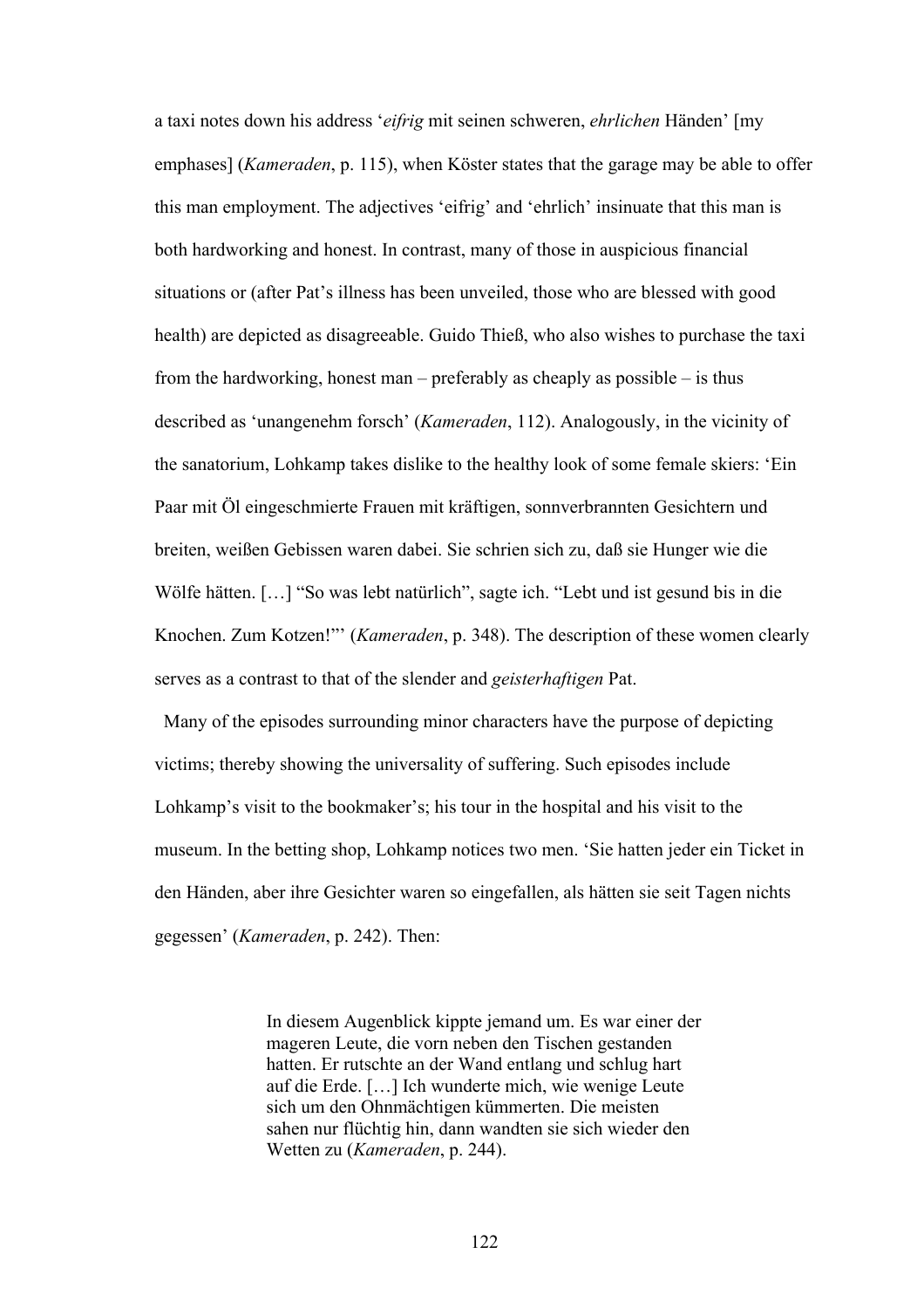The lack of response from the crowd testifies that signs of starvation are not unusual, and that the general population is without excess funds or energy to aid those in severe need. The widespread indigence is likewise conveyed in the museum, where Lohkamp expresses his surprise with regards to the crowded exhibition halls. A guard in the museum explains: 'Das sind fast alles Arbeitslose. Die kommen nicht wegen der Kunst, sondern weil sie nichts zu tun haben. […] Jetzt ist das noch gar nichts […]. Im Winter müssen Sie mal kommen! Da ist alles proppenvoll. Wegen der Heizung' (*Kameraden*, p. 268). When given a tour of a hospital, Lohkamp equally describes the silent pain which he witnesses also there.<sup>43</sup> A similar image of widespread suffering (quoted also in the chapter on *Im Westen*) is offered by Bäumer, when he is hospitalized:

> Man kann nicht begreifen, daß über so zerrissenen Leibern noch Menschengesichtern sind, in denen das Leben seinen alltäglichen Fortgang nimmt. Und dabei ist dies nur ein einziges Lazarett, nur eine einzige Station – es gibt hunderttausende in Deutschland, Hunderttausende in Frankreich, Hunderttausende in Rußland (*Im Westen*, p. 177).

 *Drei Kameraden* depicts the ubiquity of misery by utilizing language and narrative perspective in a similar manner. When Lohkamp concludes that the Hasses' marital problems derive from financial deprivation, he states: 'Ich dachte daran, daß es Millionen solcher Menschen gab und das es immer nur das bißchen Sicherheit und das bißchen Geld war' (*Kameraden*, p. 253). As in Bäumer's statement, above, Lohkamp also makes use of the non-specific pronoun *man* to divert the attention away from his own character and reflect a wider, more general attitude: '[D]as Leben war zu dreckig geworden für das Glück, […] *man* glaubte nicht mehr daran [my emphasis]' (*Kameraden*, p. 254).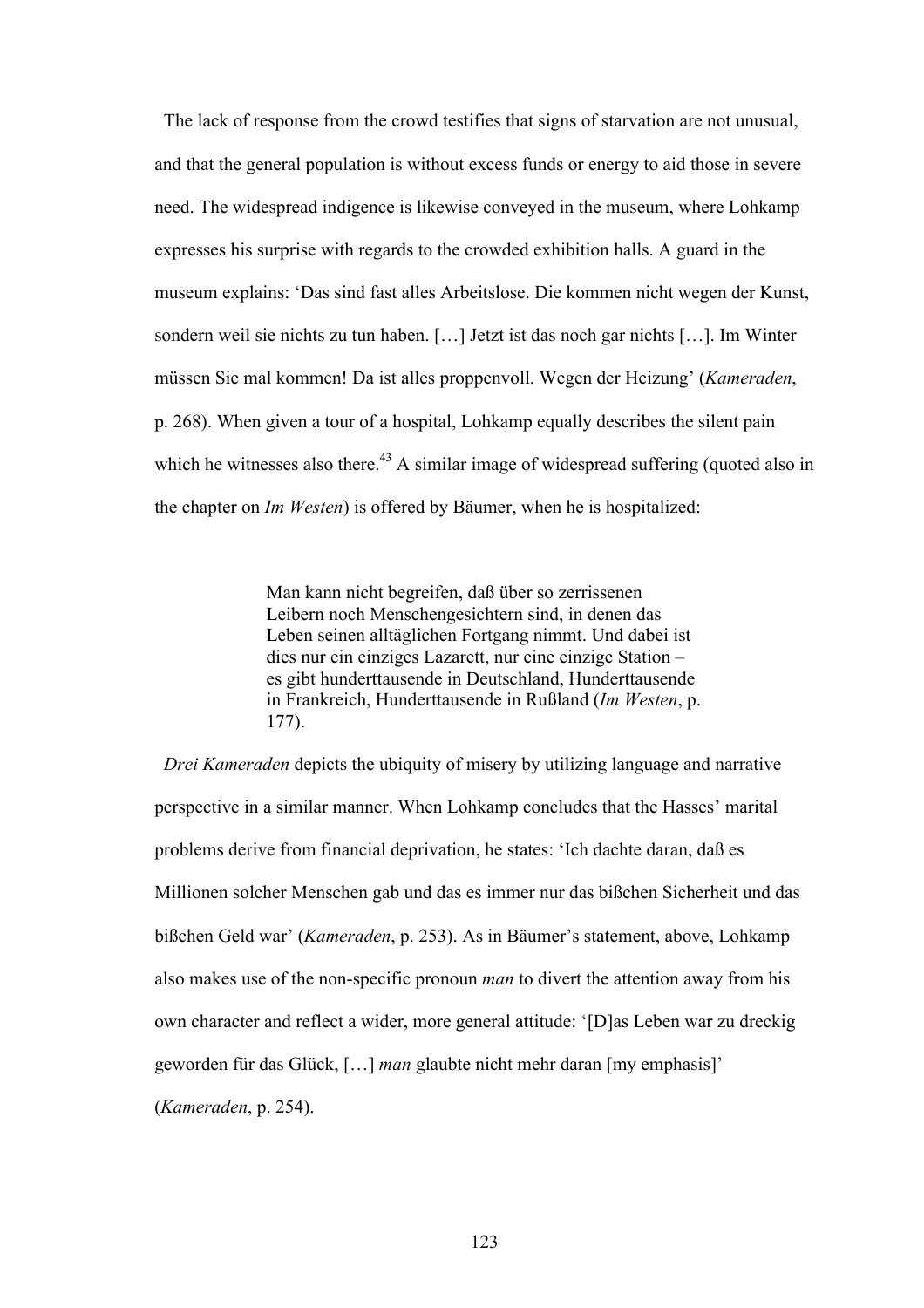It is in particular the endurance and resoluteness with which many of the characters seek to escape the harshness of their existences (mostly fruitlessly) that awakes sympathy in the reader. To reinforce this effect, Remarque applies a technique which he also makes use of in many of his other novels. By incorporating more or less obvious comparisons of the characters to helpless children, he appeals to the reader's protective side. In *Kameraden*, this is especially the case in relation to Lohkamp's character. Despite the fact that the three friends in their childhood attended school together, 'alte<sup>[r]</sup> Vater Lenz' addresses Lohkamp as 'Kind', 'Kindchen', 'Baby', 'der Junge' and 'Knabe' respectively (*Kameraden*, pp. 156, 46-47). Pat likewise calls him a 'Kindskopf' (*Kameraden*, pp. 91, 94).

 One of the principal common (but by no means straightforward) themes of *Im Westen nichts Neues* and *Der Weg zurück* is that of comradeship. This is, as the title also indicates, continued in *Drei Kameraden*, and not only with reference to the close bond between Köster, Lenz and Lohkamp. In conversation with Pat, Lohkamp expresses his affection for her using inadequate, male-and-war-orientated terms. This does not invalidate his sincerity, however, but rather suggests that his feelings are as intense as those he felt for his comrades in the trenches. Teaching Pat to drive on their first date, Lohkamp therefore, somewhat unusually, describes the relaxed atmosphere between them as 'ein Gefühl von Kameradschaft' (*Kameraden*, 68). His recurring address of her as 'alter, tapferer Bursche' or 'alter, guter Bursche' (*Kameraden*, pp. 345, 363) likewise reflects his emotional involvement – possibly even to a greater extent than his occasional, traditional compliments. In using such address, Lohkamp in fact equals their relationship to that between front soldiers and therefore indirectly communicates the closeness he feels to Pat. The notion of Pat being a comrade is furthered through her boyish stature. Lohkamp describes her as 'eine schmale, junge Amazone' (*Kameraden*,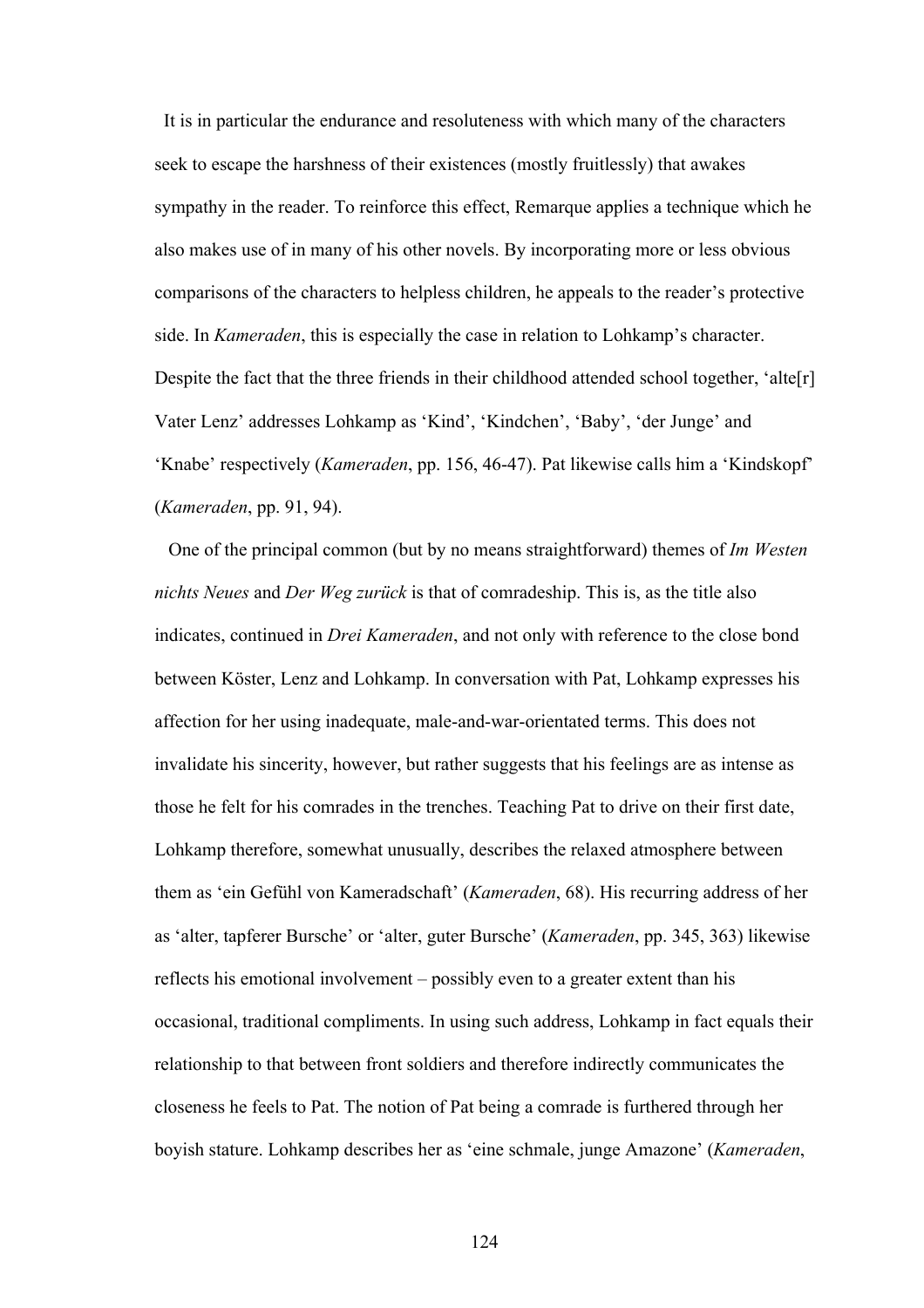p. 33); points out that she has a surprisingly deep voice (*Kameraden*, p. 15) and suggests that her hands are 'eher etwas knochig als weich' (*Kameraden*, p. 17). Yet, descriptions of her physique are repeatedly intersected with the adjective 'schmal' (*Kameraden*, pp. 14, 122, 159, 359) which, in combination with her boyish build and Lohkamp's reference to her as a comrade, bring to mind the young recruits in *Im Westen* who likewise resembled children rather than soldiers:

> [D]en meisten ist die Uniform zu weit, sie schlottert um die Glieder, die Schultern sind zu schmal, die Körper sind zu gering, es gab keine Uniformen, die für dieses Kindermaß eingerichtet waren (*Im Westen*, p. 95).

 In *Der Weg*, the same technique is used in relation to the character Giesecke who seems physically fragile and childlike: 'Er hat ein schmales, gelbes Gesicht und sieht mit dem spitzen Kinn und den abstehenden Ohren viel jünger aus als früher' (*Der Weg*, p. 144). Both Pat and the recruits in *Im Westen* are described as facing death – or their 'terminus' – with bravery, and the impression of courage is intensified by their frail, child-resembling exterior. This combination of physical weakness and bravery is a means of creating sympathy, and a technique utilized in many of Remarque's novels.<sup>44</sup> Although Lohkamp depicts Pat as a courageous figure, he presents himself as an antihero. His friends' addressing of him as 'Knabe', 'Kindchen', 'Baby' and 'Junge' suggests that Lohkamp is not particularly authoritative. Hence, at the outset of the story as the three men celebrate Lohkamp's birthday, the latter remains quietly in the background, whilst Lenz proceeds to call Pat by her first name. Lohkamp subsequently points out his own inadequacy: 'Ich starrte ihn an. Während ich immer noch mit der Anrede herumlavierte, machte er am hellen Nachmittag unverfroren solche Sachen!' (*Kameraden*, p. 96). With regards to his own character, however, Lohkamp is what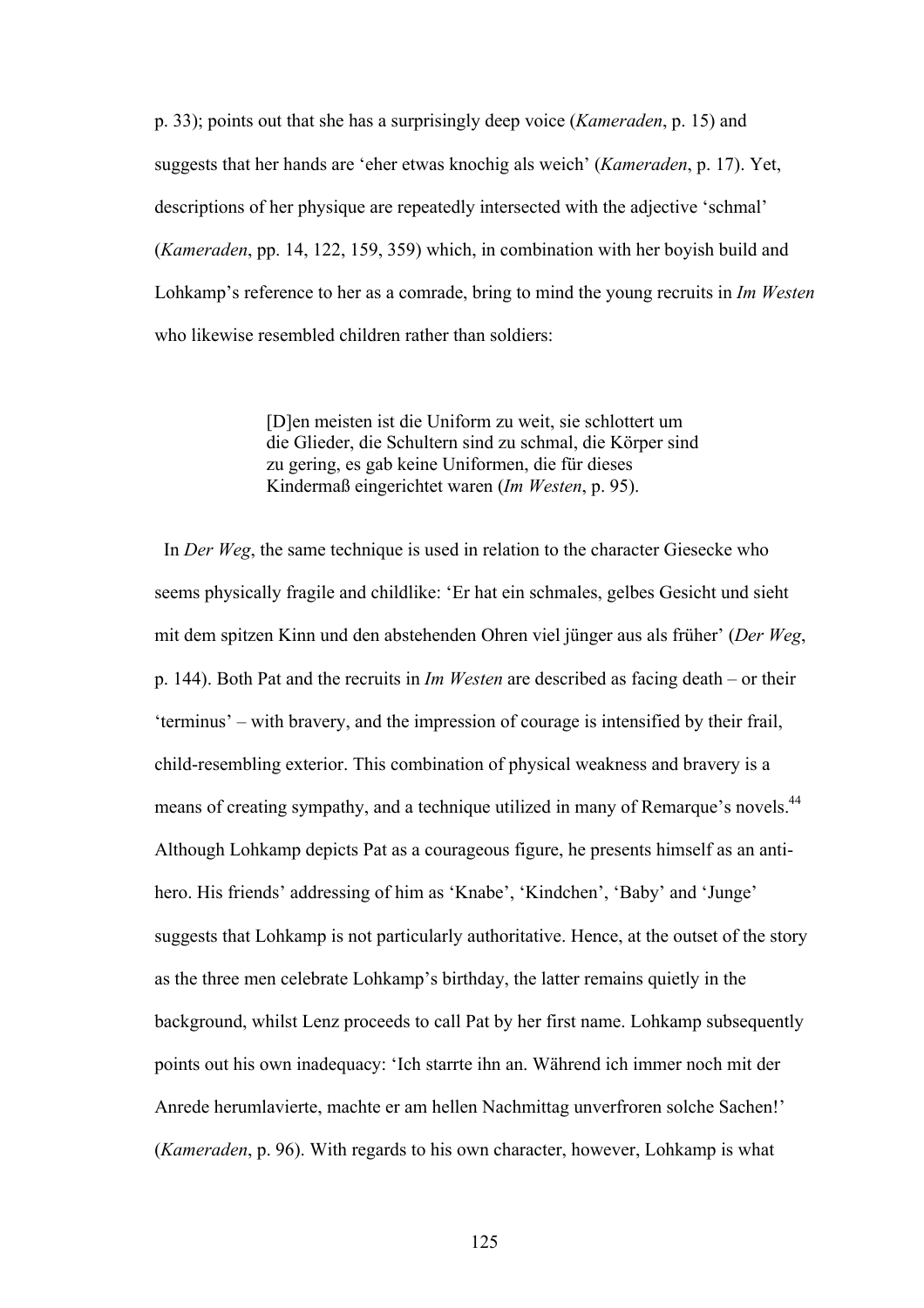Wayne Booth has called an unreliable narrator.<sup>45</sup> Pat even says about him: 'Du bist überhaupt ganz anders, als du denkst. Ich habe selten jemand gesehen, der so über sich selber im Irrtum ist wie du' (*Kameraden*, p. 213). Remarque thus manages to preserve Lohkamp's modest nature simultaneously to depicting him as a worthy hero of his novel.

 Lohkamp proposes that life exists only in 'das Gefühl und der Abglanz der Träume', whereas reality is 'trostlos und Fahl' (*Kameraden*, p. 38). Escapism through illusion is an aspect which pervades the entire novel, and a strategy applied (often subconsciously) by many of the characters to cope with the grimness of their realities. Hasse, Georg and Rosa are three such examples. Illusions are, however, also woven into the lives of Pat and Lohkamp, not to mention Köster, whose perception of his car, Karl, is almost that of an imaginary friend – or perhaps, in this case, comrade.

 Proposing a connection between courage and 'the unconcealing of truth', Haim Gordon points to Pat and Lohkamp as two 'courageous persons who struggle to unconceal truths and encourage others to see and to relate to these unconcealed truths. Lohkamp and Pat unconceal truths about the beauty of love […]'. Gordon continues: 'Remarque's novels indicate that the blending of courage with the quest to unconceal truth is crucial for a worthy life, and also for both heroism and friendship to emerge<sup>'.46</sup> However, even at the end of the novel, Lohkamp and Pat continue to evade the topic of Pat's terminal illness. Shortly before her death, Lohkamp still pretends: '[W]enn der Föhn aufhört, dann wird es dir besser gehen, und wir werden hier fortfahren' (*Kameraden*, p. 380). At this stage, Pat takes a more realistic stand, but Lohkamp recoils: 'Wir wollen nicht mehr darüber sprechen' (*Kameraden*, p. 380). Pat and Lohkamp have found in each other a means of escape from reality, and it is therefore exactly the *concealing* of the truth (not the opposite, as Gordon proposes) that adds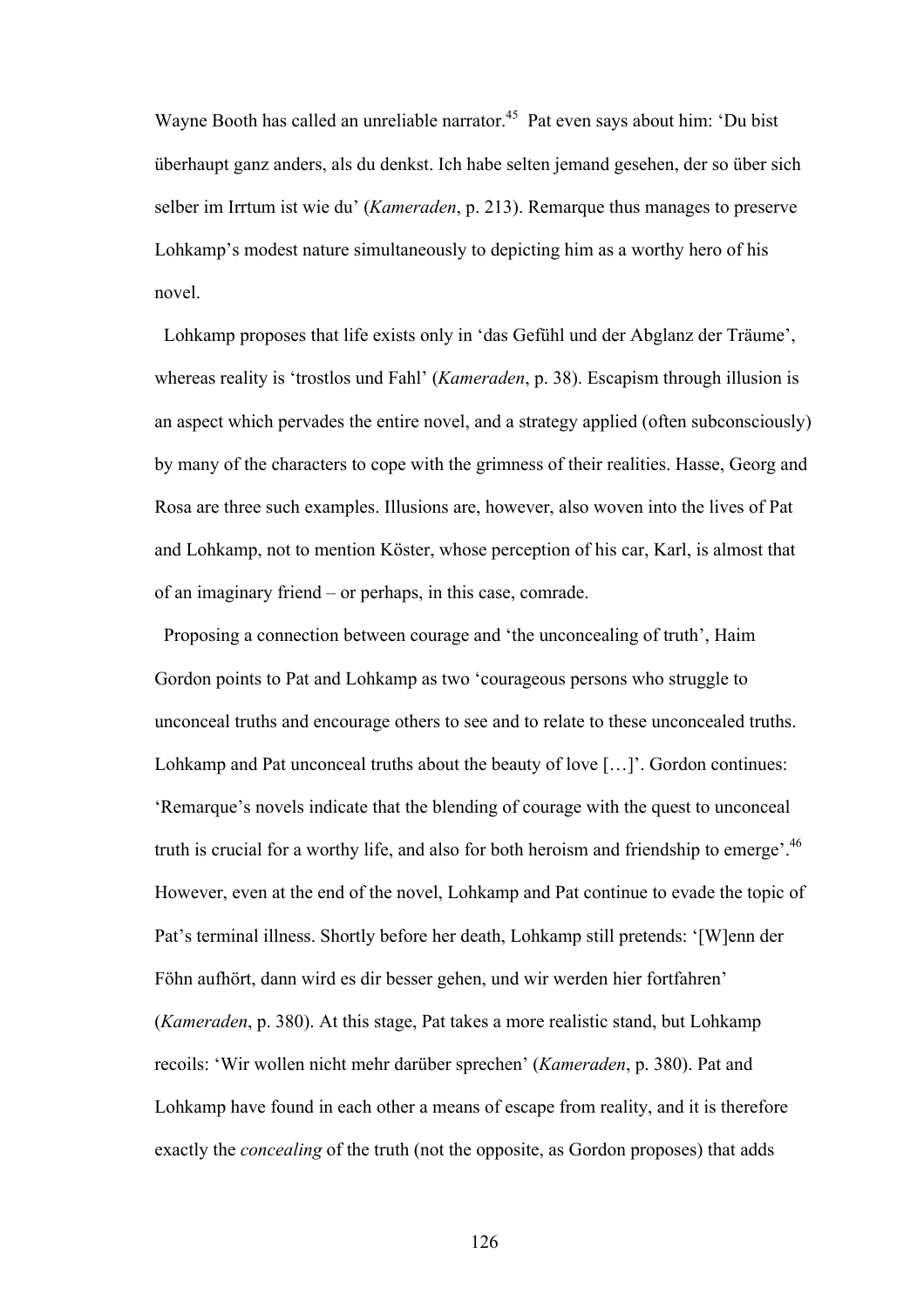worth to their relationship and lives. On their first date, for instance, Lohkamp spontaneously adopts Lenz's travel adventures in South America as his own: 'Ich hörte mich sprechen, aber es war, als wäre ich es nicht mehr, als spräche jetzt ein anderer, der ich hätte sein mögen' (*Kameraden*, p. 38). Concurrently, Pat withholds the truth about her illness and in this manner evades reality. Despite his expressed sympathy for these two characters, Gordon paradoxically rejects the Jewish students in *Liebe Deinen Nächsten*, because they 'lack the courage to live with a despicable truth which confronts them'; $^{47}$  yet, this is exactly what also Lohkamp and Pat do.

 Illusion continues to characterize the lives of Pat and Lohkamp as the former is admitted to a sanatorium. The buildings and their interior design alone resemble, as Lohkamp notes, a hotel rather than a hospital: 'Ich hatte erwartet, es wäre wie ein Krankenhaus eingerichtet; aber es glich wenigstens im unteren Stock, viel mehr einem Hotel. In der Halle brannte ein Kamin, und eine Anzahl kleiner Tische war mit Teegeschierr gedeckt' (*Kameraden*, p. 290). Even a bar, Pat explains: '[…] gehört zur Behandlung. Alles vermeiden, was nach Krankenhaus aussieht' (*Kameraden*, p. 346).

 The sanatorium is, perhaps not surprisingly, a place in which the topic of death is shunned. On Lohkamp's inquires to one of the other patients, Pat's answer is vague: '"Abgereist", […] und ich begriff, was sie meinte' (*Kameraden*, p. 347-48). This euphemistic use of the word *abreisen* is utilized symbolically towards the end of the novel as Pat's condition worsens.48 Returning home from an annual ball, knowing that she will not attend any more such parties, Pat packs away her dress in a suitcase. The fact that she chooses the case as opposed to the wardrobe communicates her awareness of her own approaching death or *Abreise*.

 The episode of the ball is interesting in as far as it assumes what Boa and Reid call an extrinsic, thematic pattern, 'the retelling of an archetypal story in contemporary guise or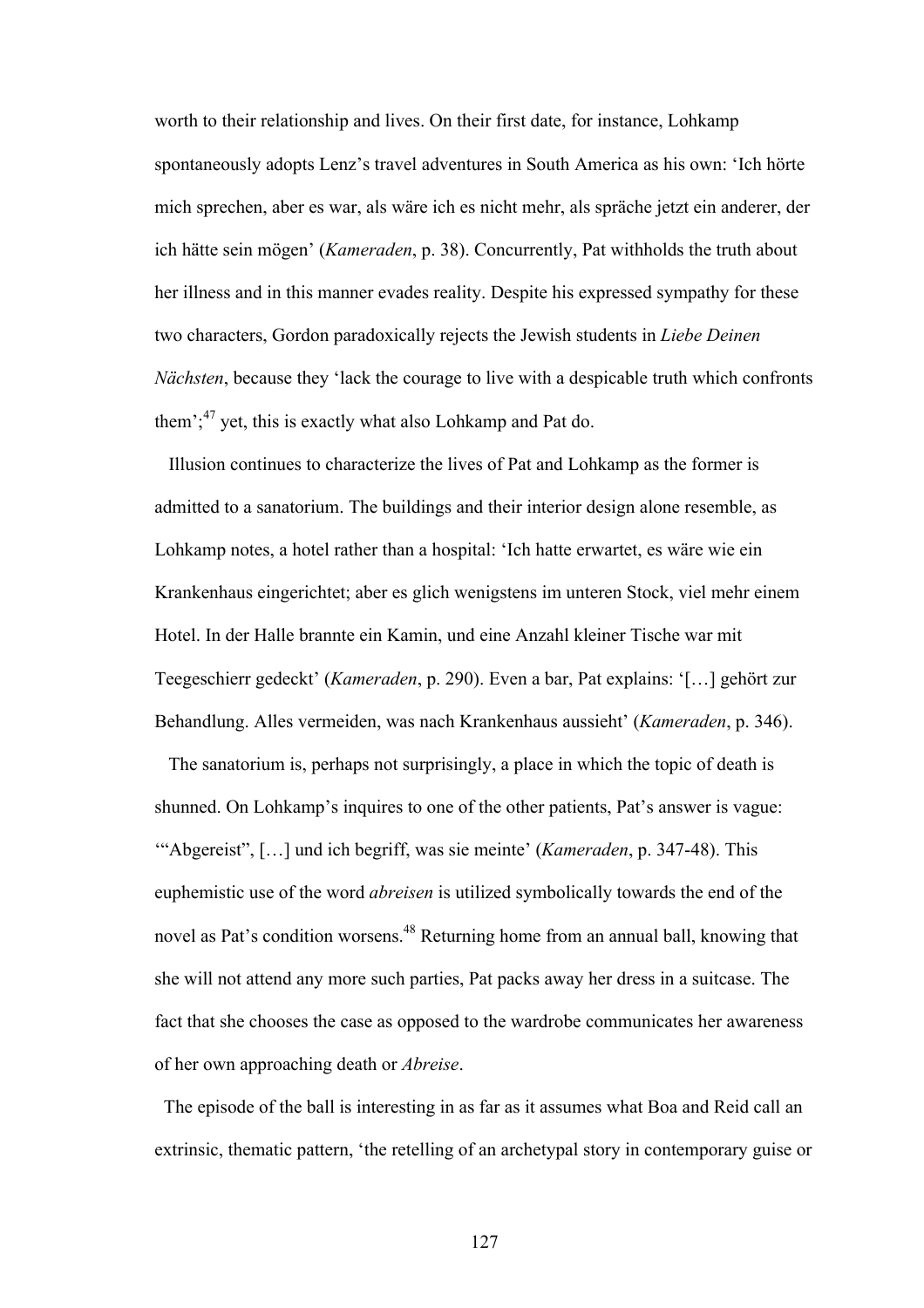with contemporary implications':<sup>49</sup> In this case, the narrative exhibits obvious parallels to the popular version of the Grimm fairytale of *Cinderella*. Prior to the ball, for instance, Pat has to alter an old dress which has become to large for her, and on the evening, the transport to the village consists of horse-drawn sledges rather than cars: '[F]estlich nickten die bunten Federbüschel auf den Köpfen der Pferde im Mondlicht' (*Kameraden*, pp. 368-69). At the party, it is the first time Pat and Robert dance together: 'Ihre silbernen Schuhe berührten kaum den Boden' (*Kameraden*, p. 370). The illusion is furthermore terminated suddenly for both Pat and the real Cinderella. Whereas the magic in the fairytale dissolves at midnight, causing the dress, horses and carriage to evaporate, Pat's strength is used up, and although only indirectly, her dress too disappears as she packs it away in the suitcase.

 Following the ball Pat's health declines rapidly and she dies shortly after. At the conclusion of the novel, the illusions have dispersed for the three comrades, as the war indirectly continues to haunt them: Lenz has been killed by National Socialists following a political meeting,<sup>50</sup> and although his death is not unequivocally connected to the war, the surges of political instability during the Weimar period were, at least in part, a product of the discontent that followed the defeat of the war. Lohkamp loses Pat, who dies from tuberculosis originating in malnutrition during the war (*Kameraden*, p. 349), and Köster eventually sells Karl to subsidize Lohkamp, his former war comrade, so that he can afford to stay with Pat in the sanatorium until her death. In addition to losing Pat, Lenz and Karl, both the garage and the taxi have been sold, both of which could have offered the basis for a livelihood and daily routine for the two remaining friends. Thus, contrary to the relatively positive note on which *Der Weg* concludes, at least for Birkholz personally, *Drei Kameraden* presents a more pessimistic outlook. It shows how the war continues to exercise a negative effect on the lives of the former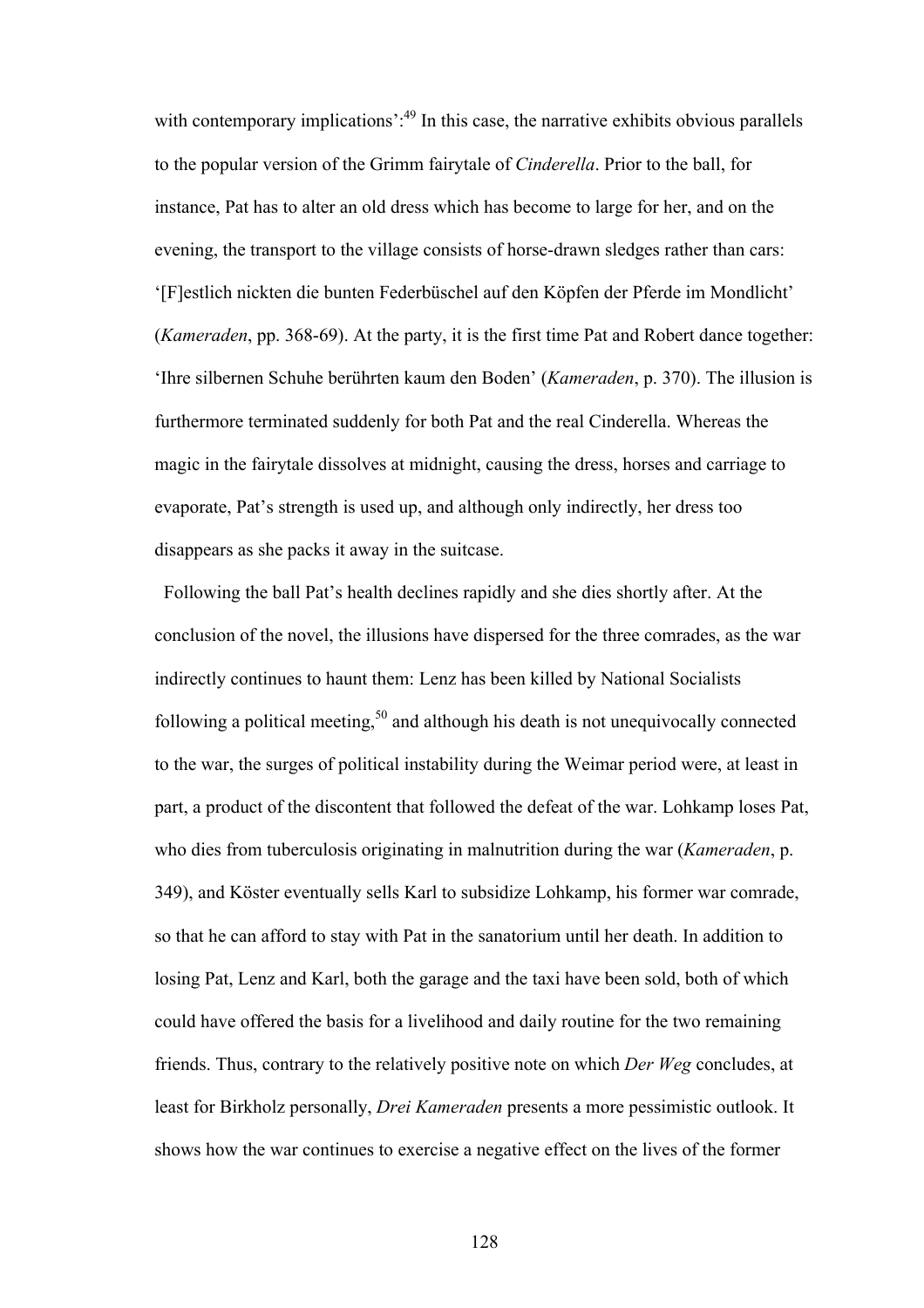soldiers and on society at large, even a decade after the war. Having lost Pat and thereby failed the attempt to move on, Lohkamp reverts to the detached and singular perspective from which he narrated at the opening of the novel:

> *Ich* habe ihr dann das Blut abgewaschen. *Ich* war aus Holz. *Ich* habe ihr das Haar gekämmt. Sie wurde kalt. *Ich* habe sie in mein Bett gelegt und die Decken über sie gedeckt. *Ich* habe bei ihr gesessen, und *ich* konnte nichts denken. *Ich* habe auf dem Stuhl gesessen und sie angestarrt. Der Hund kam herein und setzte sich zu mir. *Ich* habe gesehen, wie ihr Gesicht anders wurde. *Ich* konnte nichts tun, als leer dasitzen und sie ansehen. Dann kam der Morgen, und sie war es nicht mehr [my emphases] (*Kameraden*, p. 383).

 These words conclude the novel. There is no indication as to what befalls Köster and Lohkamp after Pat's death. However, at this point, the work's use of the past tense gains added significance, because it suggests that a sense of nothingness continues to dominate Lohkamp's life, certainly until his narrator-present. Thus, the gloom which underlies the love story (expressed, for instance, in the frequent use of terminology associated with death) reflects Lohkamp's attitude at the time of narrating. This suggests that he does not move on following the death of Pat. Instead, the statement: 'Ich konnte nichts tun, als leer dasitzen […]. [S]ie war es nicht mehr' and the matter-offact tone of the final paragraph indicate that Lohkamp's life will continue to be characterized by indifference and emptiness. Unlike Birkholz, he is unsuccessful in finding a 'way back'.

 In the early manuscript, *Pat*, the death of the young woman does not conclude the novel. Remarque relates the ending in a synopsis of his novel:

> Beide [Lohkamp and Köster] sind ohne Arbeit – aber sie klagen nicht – sie sehen sich an. Ohne viele Worte gehen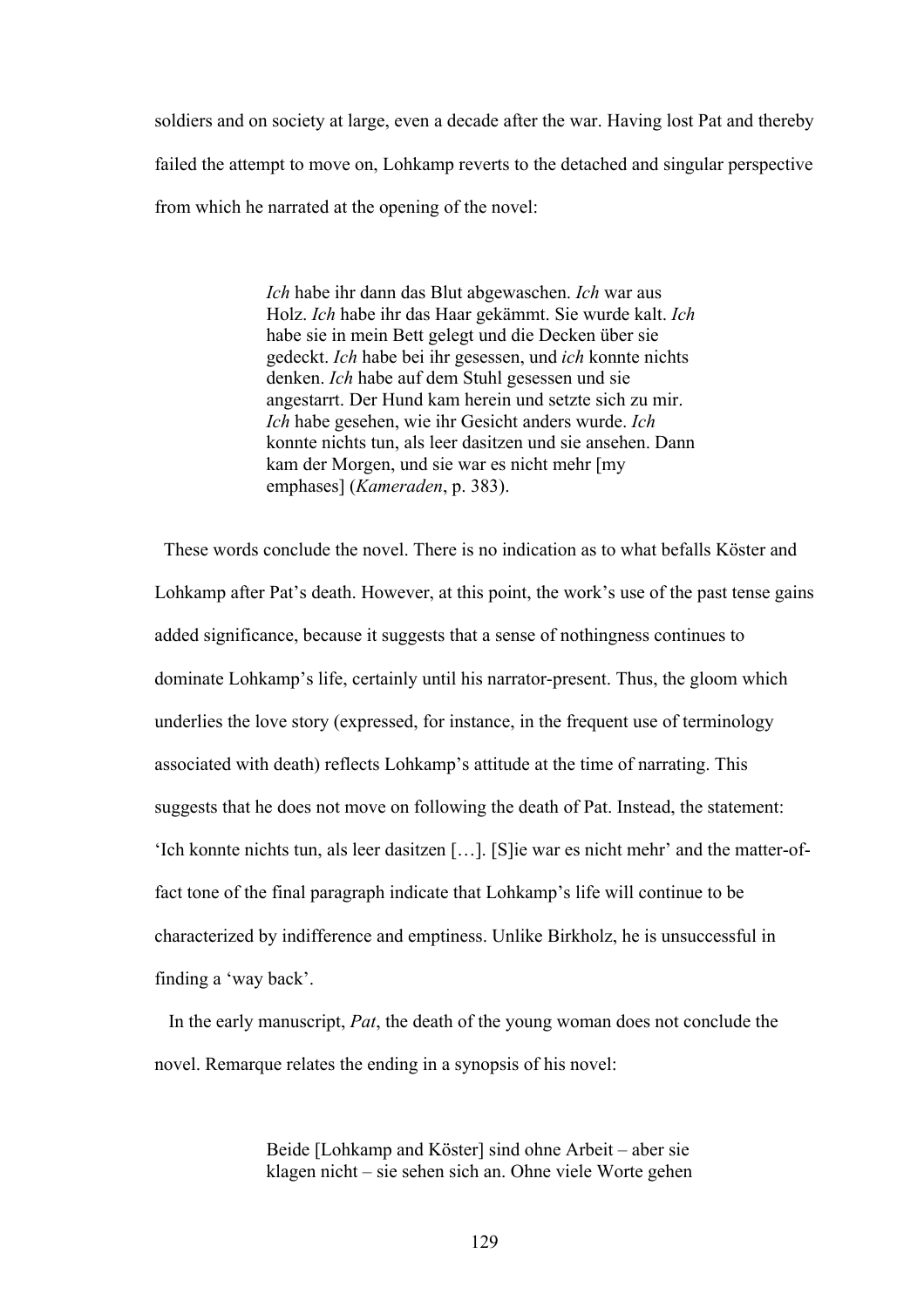sie in das Leben zurück – in den Kampf – geschlagen – aber nicht vernichtet, ohne Hoffnung, aber ungebrochen, mutig und ohne Furcht ---- wieder SOLDATEN IN DER GROSSEN ARMEE DES LEBENS.<sup>51</sup>

Although this version shows Lohkamp to be 'nicht vernichtet' and 'ungebrochen' despite Pat's death, it still ends without a solution or closure for Lohkamp. Indeed, the final words and especially their capitalization imply that the war remains a central part of the two men's identities. The concluding lines furthermore suggest that Lohkamp and Köster are but two of an army of men. Regarding the perspective, the conclusion of Remarque's early manuscript, *Pat*, therefore resembles that of *Im Westen* which (as discussed in the previous chapter)<sup>52</sup> concluded by presenting Bäumer as just another victim of the war. What Remarque proposes is that the exact identity of all three narrators, Bäumer, Birkholz and Lohkamp is, in fact, relatively insignificant. Their characters merely serve to depict three different historical times comprehensively (the war, the immediate post-war years and late Weimar) as experienced by the 'lost generation'. The essence of the three novels is not the individual lives of the three narrators, but rather the war's continued effect on an entire generation. The extent of this is conveyed to the full only in the third novel, *Kameraden*, where Lohkamp's application of the past tense surrounds the narrator-present with uncertainty. The novel thereby gives no specific time-limit to the reach of the war. In addition, the time gap of a decade between the war and Lohkamp's narrated story furthers the impression of the war's long-term effect. Similarly to Birkholz, Lohkamp's language too reveals the strong hold the war-experience continues to exercise on him and, despite the fact that both Bäumer (immediately before his death) and Birkholz conclude their narratives radiating will and perseverance, Lohkamp shows that the war-experience cannot be overcome. The objectives stated in the prologue of *Im Westen nichts Neues* are therefore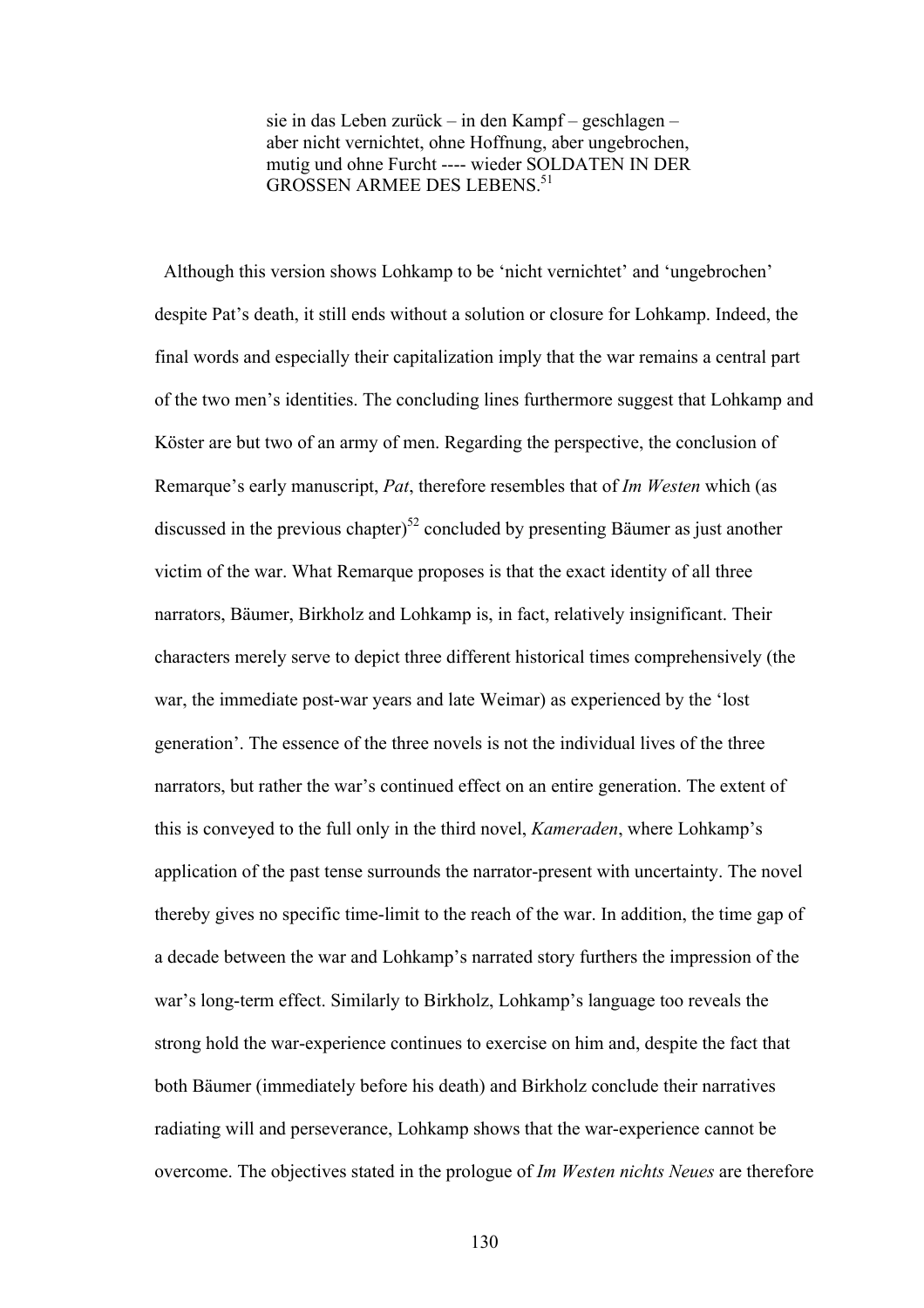not fully met until this third and final novel in Remarque's 'trilogy'. These famous lines express the intention to report of a generation which was 'zerstört', but whereas *Der Weg zurück* suggests that at least a few of the returning men, including Birkholz, may find a way forward (and thus are *not* destroyed by the war-experience), *Drei Kameraden* depicts a more pervading and permanent *Zerstörtheit*. Although Lohkamp's narrative does not pick up directly where Birkholz's story concludes, he nevertheless presents a possible scenario of the surviving soldier's life a decade after the war. If viewing the three novels as comprising a trilogy, the title of the concluding work, *Drei Kameraden*, assumes added meaning. It thus describes not only the bond between the three men in the third novel, but in context of the proposed trilogy, also the link between the narrators Bäumer, Birkholz and Lohkamp; three soldiers, all victims of the war, and indirectly comrades.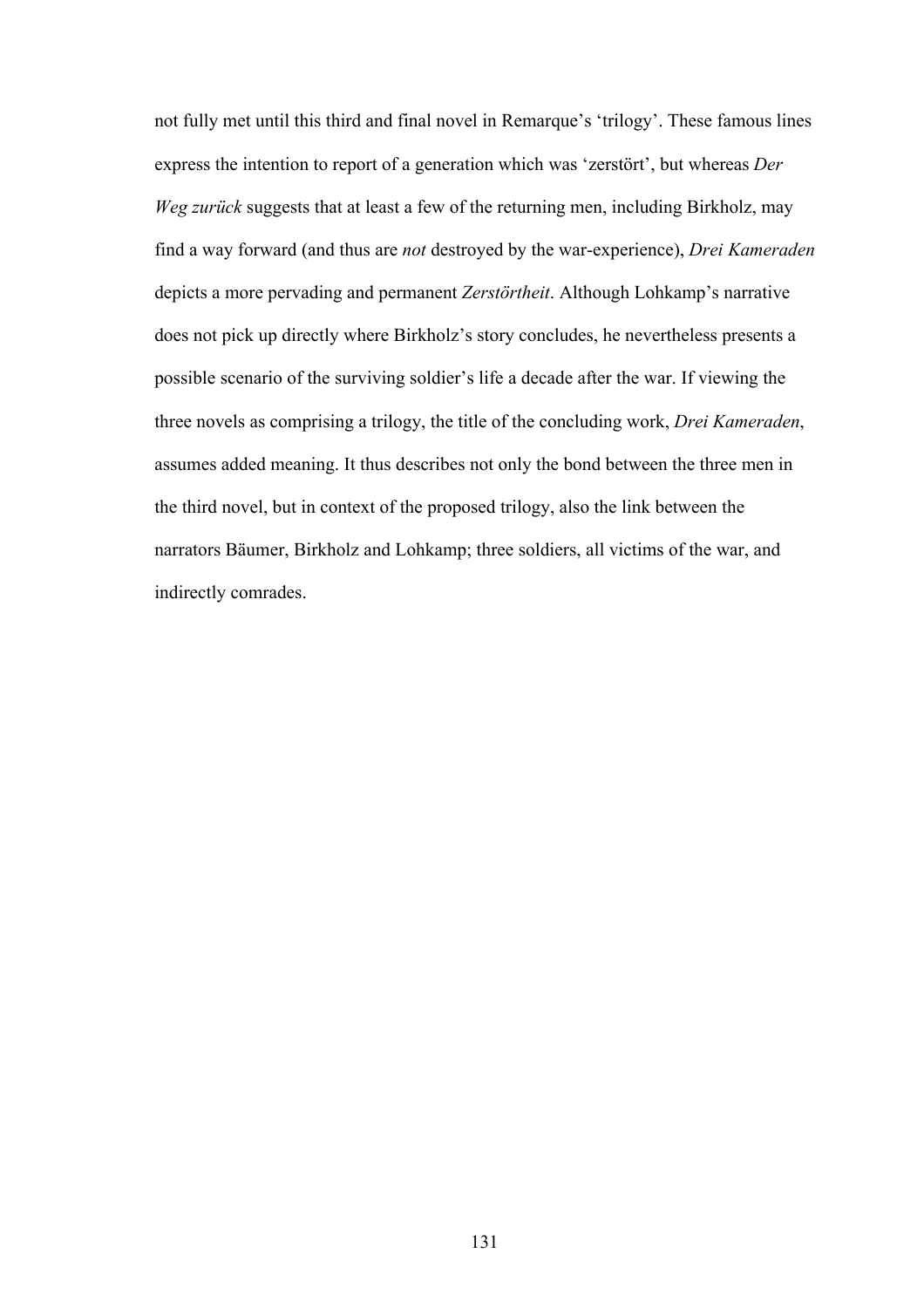## Notes to *Der Weg zurück* and *Drei Kameraden*

1. Erich Maria Remarque, 'Der junge Lehrer: Plauderei eines Kriegslehrers', in *Herbstfahrt eines Phantasten*, pp. 11-15.

2. The narrator of the short story hopes that village life – complete with a dog named Wolf – and working with children who are still ignorant of the reality of war will enable him to overcome his own war experiences. Birkholz too regards his teaching post in the country as a possible way back to ordinary life.

3. Remarque, 'Der junge Lehrer: Plauderei eines Kriegslehrers', p. 13.

4. See, for example, Antkowiak, *Erich Maria Remarque: Sein Leben und Werk*, p. 52; and Murdoch, 'Vorwärts auf dem Weg zurück', pp. 19-20.

5. Hans Sochaczewer, *Menschen nach dem Kriege* (Vienna: Paul Zsolnay, 1929), p. 111.

6. The continued impact of the war on the returning men's psyche is also revealed in their reactions to their surroundings. Wagener notes, for instance, that the noise of a tram makes Willy and Birkholz seek cover as they mistake the sound for an approaching shell. Wagener, *Understanding Erich Maria Remarque*, p. 41. In another episode, Birkholz describes his sudden rush of fear when he finds himself in an exposed position near the *Pappelgraben* (*Der Weg*, pp. 135-36).

7. In relation to the past, Birkholz says, for instance: 'Und vielleicht hätte ich mich doch noch im Vorgelände verirrt […] wenn nicht Ludwigs Tod wie eine Rakete vor *uns* aufgeschossen wäre und *uns* den Weg gezeigt hätte. Wir verzweifelten, als *wir* sahen, daß der Strom *unsere* Gemeinschaft […] nicht […] der Selbstsucht wegfegte [my emphases]' (*Der Weg*, p. 310). The future, on the other hand, relates only to Birkholz: '*Ich* will an *mir* arbeiten und bereit sein, *ich* will *meine* Hände rühren und *meine* Gedanken, *ich* will *mich* nicht wichtig nehmen, sondern weitergehen, auch wenn *ich* manchmal bleiben möchte [my emphases]' (*Der Weg*, p. 310).

8. Ward, 'The Structure of *Der Weg zurück*', p. 93.

9. Murdoch, 'Vorwärts auf dem Weg zurück', p. 25. See also: Ward, 'The Structure of *Der Weg zurück*'; and Wagener, *Understanding Erich Maria Remarque*.

10. In *Der Weg*, the topic of estrangement between married couples following the husband's long absence during war is described in relation to both Kosole and Bethke (*Der Weg*, for example, pp. 6, 51, 126). It is also an issue which Remarque brings up in the Second World War novel *Zeit zu leben und Zeit zu sterben*, p. 72; the short story *Das seltsame Schicksal des Johann Bartok*; the plays *Die letzte Station* and *Die*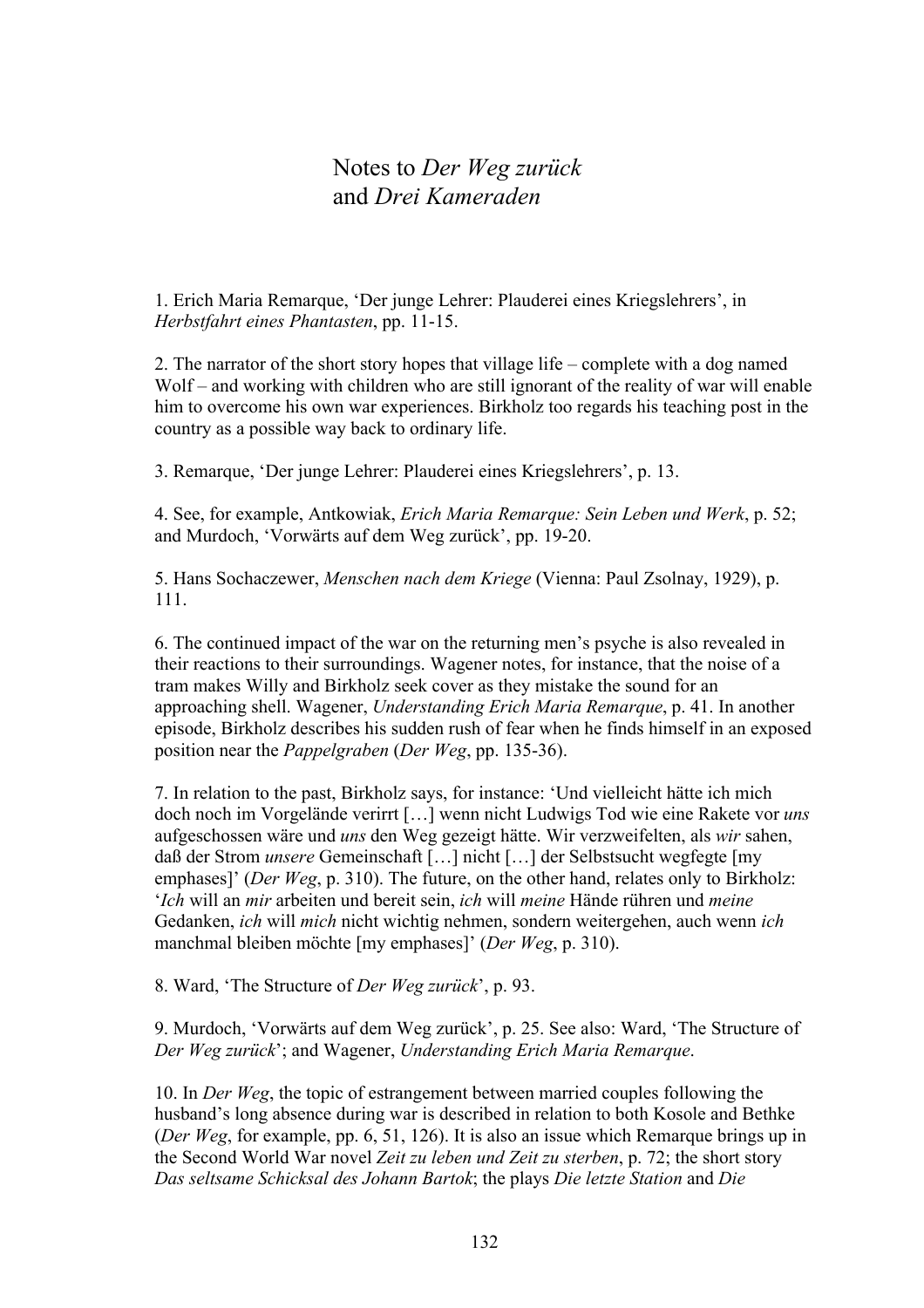*Heimkehr des Enoch J. Jones*. Remarque, 'Das seltsame Schicksal des Johann Bartok', in *Der Feind*, pp. 54-61; also included in, Herbstfahrt eines Phantasten, pp. 108-14; *Das unbekannte Werk, IV: Kurzprosa und Gedichte*, pp. 363-69. Remarque, *Die letzte Station*, in *Das unbekannte Werk, III: Die letzte Station, Der Letzte Akt*, pp. 153-257. The play, *Die Heimkehr des Enoch J. Jones* has not been published. It can be accessed at the *Erich Maria Remarque-Friedenszentrum*, in Osnabrück. A summary of the play is found in, Wagener, *Understanding Erich Maria Remarque*, pp. 118-20. In this context, see also: Murdoch, 'War, Identity, Truth and Love: Leonhard Frank's *Karl und Anna*', *Forum for Modern Language Studies*, 38, 1 (2002), pp. 49-62.

11. Murdoch proposes that the details of Ludwig's suicide *could* be perceived as taking place in Birkholz's, then, feverous mind. However, even with the recognition of this possibility, Rahe's suicide inevitably remains outside the span of Birkholz's perspective. Murdoch, 'Vorwärts auf dem Weg zurück', p. 25.

12. Antkowiak, Erich Maria Remarque: Sein Leben und Werk, p. 52.

13. There are a few exceptions: The serialization incorporates a visit to Albert Troßke in prison, but this event does not feature in the book. A paragraph from the episode of Rahe's suicide in which he expresses his despair with the authorities for their failure to accept responsibility for the outcome of the war is likewise missing in the book. Tilman Westphalen, 'Kameradschaft zum Tode. Nachwort von Tilman Westphalen', in *Der Weg*, pp. 313-34 (pp. 328-29).

14. In the version serialized in the *Vossische Zeitung*, the opening is not set on the Western front. Instead, it is presented as a flashback experienced by Birkholz in his family home. Although it must remain speculation, it is possible that Remarque eventually switched to a chronological presentation of events, so that the novel would be more suitable for a film project. Certainly, the sequence of the episodes of reflection in *Im Westen*, were changed to a chronological order for the film production of the book. Between the serialization of *Der Weg* in the *Vossische Zeitung* and the publication of the work in book form, Remarque furthermore altered the conclusion. Rather than Rahe's suicide in the serialization, Remarque changed the ending to the less pessimistic episode of Birkholz finally expressing hope for his personal future. Westphalen, 'Kameradschaft zum Tode. Nachwort von Tilman Westphalen', pp. 328- 29.

15. Murdoch, 'Vorwärts auf dem Weg zurück', p. 23; also: Kathleen Devine, 'The Way Back: Alun Lewis and Remarque', *Anglia: Zeitschrift für englische Philologie*, 103 (1985), pp. 320-335, p. 330. The play on words in the title has relevance to different aspects of the novel: The soldiers return physically to Germany, but psychologically too they must attempt to find a way forward, as – they soon realize – there is no way back. Rahe fails to identify such a way forward and returns to Flanders where he commits suicide.

16. Remarque has possibly found inspiration in Sochaczewer's novel *Menschen nach dem Kriege*, which he reviewed in the *Vossische Zeitung*, February 1929. Remarque, 'Menschen nach dem Kriege: Hans Sochaczewers neuer Roman', in *Herbstfahrt eines Phantasten*, pp. 220-21. This novel, set in 1927, revolves around two former comrades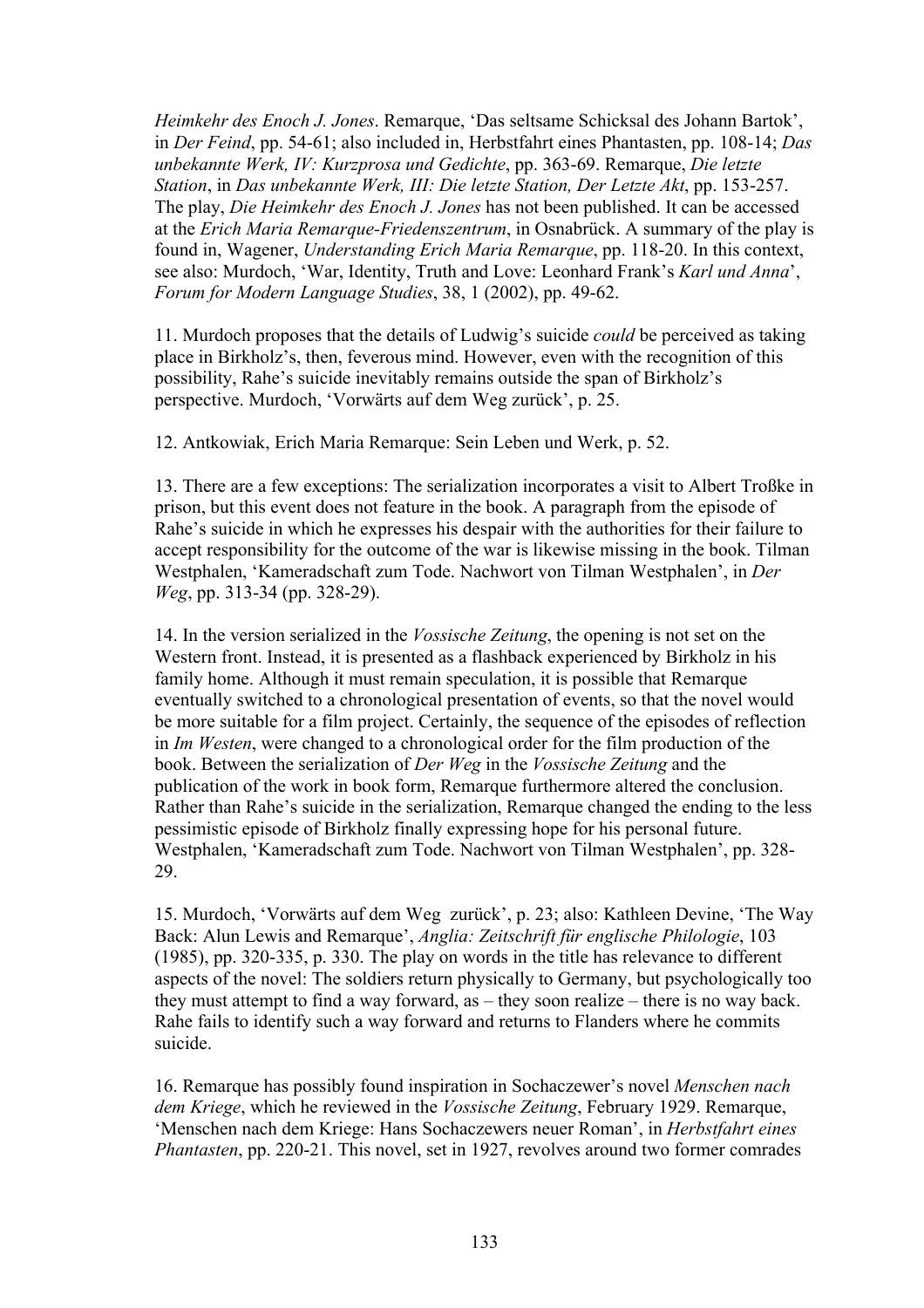who meet almost a decade after the war. However, whereas one of them, Nock, rarely thinks of the past, the other man, Brand, cannot come to terms with Germany's defeat,

the perceived imposition of the Versailles Treaty and the loss of the close comradeship of the army. Similarly to Remarque, Sochaczewer went into exile during the National Socialist rule and, indeed, spent several months in Remarque's Swiss residence in 1933. Schneider, *Erich Maria Remarque: Ein Chronist des 20. Jahrhunderts*, p. 73.

17. Goote, *Wir fahren den Tod*, p. 399.

18. The concept of the *völkische* ideology is discussed in Linder, *Princes of the Trenches*, chapter two, 'The Children's Crusade', pp. 19-44.

19. The spelling of 'Katczin*ky*' in *Kameraden* differs from that of 'Katczin*sky*' in *Im Westen and Der Weg.* However, as the name is presented by three different narrators, spelling-variations do not necessarily exclude the possibility that Lohkamp should be referring to the same Katczin[s]ky as Bäumer and Birkholz. Lohkamp is relating his story more than a decade after the war and his memory of the pronunciation – not to mention the spelling – of his fallen comrade's name could be failing. Lohkamp furthermore embeds the name of Katczin[s]ky amongst other names likewise encountered in *Im Westen* and partly also in *Der Weg*. This too suggests that it is the same 'Katczin[s]ky' they all refer to.

20. Amongst the short stories Remarque wrote for *Collier's* in 1930/31 and which are now compiled in the publication *Der Feind*, one of the stories revolves around a character named Karl Broeger. Although currently unverifiable, the anglicised spelling of Broeger, as opposed to Bröger, may be a product of translation from English to German, since a German original text has, thus far, not been located. The short story, *Karl Broeger in Fleury* has been published in, *Der Feind*, pp. 26-33; *Das unbekannte Werk, IV: Kurzprosa und Gedichte*, pp. 339-45; *Herbstfahrt eines Phantasten*, pp. 84- 90.

21. Schneider, 'Von *Pat* zu *Drei Kameraden*', p. 69. See also: Tilman Westphalen, 'Der Orden der Erfolglosen: Nachwort', in *Drei Kameraden*, pp. 384-398 (p. 387).

22. A reason for this is offered by Jeglin and Pickerodt: '30. Januar 1933 [lag] eine Erstfasssung unter dem Titel *Pat* [vor]. Regimewechsel und Remarques Emigration sind verantwortlich für den neuerlichen Umarbeitungsprozeß zu *Drei Kameraden*'. Rainer Jeglin and Irmgard Pickerodt, 'Weiche Kerle in harter Schale: Zu *Drei Kameraden*', in *Erich Maria Remarque: Leben, Werk und weltweite Wirkung*, pp. 216-234 (p. 217).

23. Schneider, 'Von *Pat* zu *Drei Kameraden*', p. 71; Jeglin and Pickerodt, 'Weiche Kerle in harter Schale', p. 217; Westphalen, 'Der Orden der Erfolglosen', p. 387.

24. Wagener, *Understanding Erich Maria Remarque*, p. 45. Also: Taylor. *Erich Maria Remarque: A Literary and Film Biography*, p. 105; and Hartung, 'Zum Wahrheitsgehalt des Romans Im Westen nichts Neues', p. 11. In addition: Ian Campbell, 'Remarque in Exile: The Correspondence with Arthur Wheen (1933-36)', *Erich Maria Remarque Jahrbuch/Yearbook*, 11 (2001) pp. 87-92 (p. 89). Firda. 'Young Erich Maria Remarque: *Die Traumbude*', p. 54; Rikke Christoffersen, 'Three Comrades – One Perspective: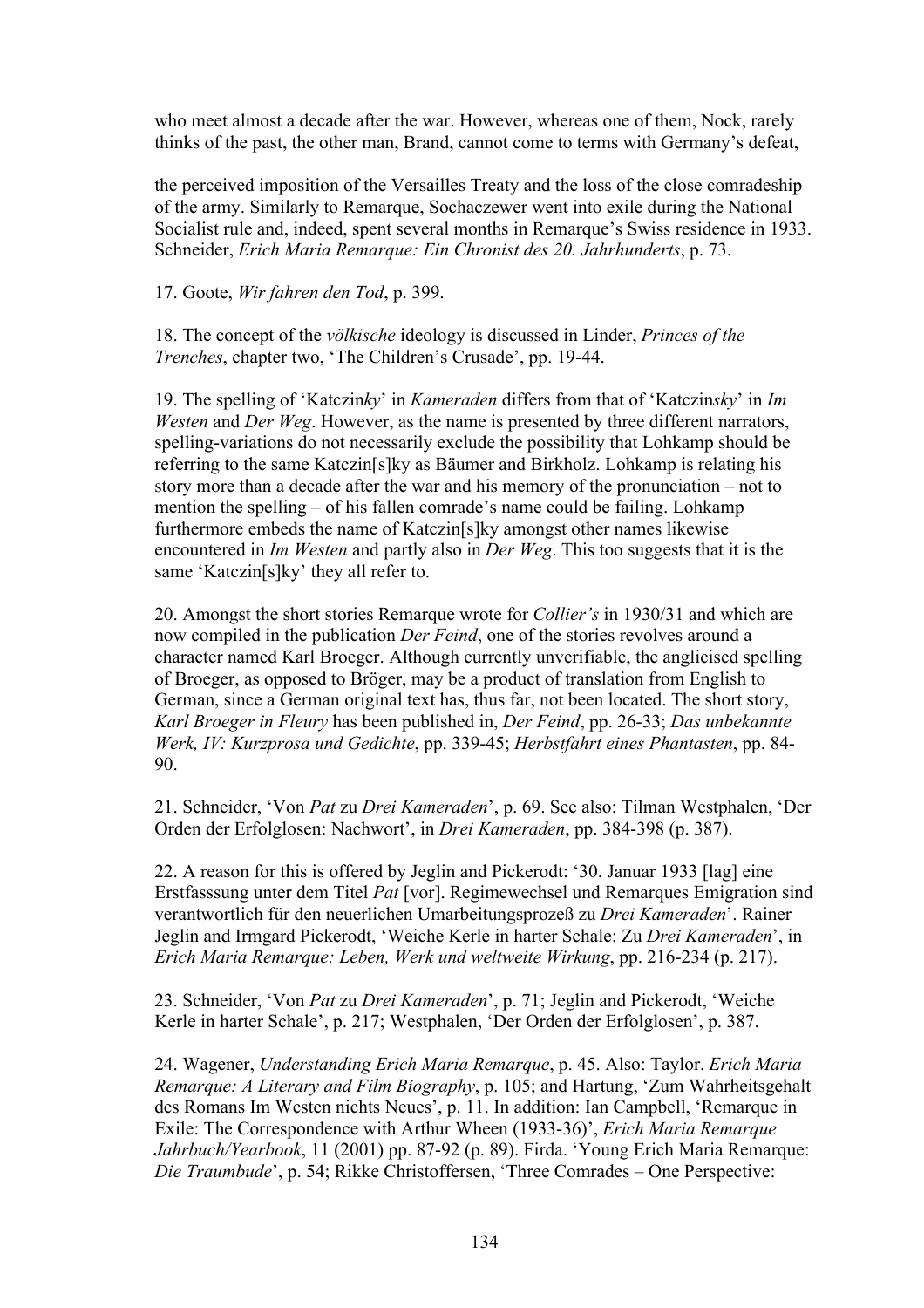Contextualizing Remarque's *Drei Kameraden* with the two early War Novels', *Erich Maria Remarque Jahrbuch/Yearbook*, 15 (2005), pp. 36-62.

25. Wagener, *Understanding Erich Maria Remarque*, p. 52.

26. Schneider, 'Von *Pat* zu *Drei Kameraden*', pp. 67-68 (p. 76).

27. Unlike *Drei Kameraden*, the early manuscript, *Pat*, picks up shortly after the conclusion of *Der Weg zurück*, spring of 1920: 'Von meinem Sommer will ich erzählen,- von meinem Sommer 1920'. Quoted in: Schneider, 'Von *Pat* zu *Drei Kameraden*', p. 69. For clarification regarding the time of the conclusion of *Der Weg zurück*, see Murdoch, 'Vorwärts auf dem Weg zurück', pp. 20-21.

28. Ward, 'The Structure of *Der Weg zurück*', p. 93.

29. Haim Gordon, *Heroism and Friendship in the Novels of Erich Maria Remarque* (New York etc.: Peter Lang, 2003), p. 72.

30. In *Der Weg zurück*, Troßke experiences a similar emptiness in his life. Barker and Last explain: 'Much as he cherishes his companionship with Birkholz and his other friends, Trosske wants someone more, someone who really belongs to him and who will love him; and above all he wants children, who will have experienced nothing of the war'. Barker and Last, *Erich Maria Remarque*, p. 77. Birkholz too registers a pureness – a lack of contamination by war – in his young pupils. It is, of course, this innocence, that Troßke hopes to somewhat re-experience through fatherhood.

31. Murdoch, 'Vorwärts auf dem Weg zurück'; Murdoch, 'Narrative Strategies in Remarque's "Im Westen nichts Neues"'.

32. Ernst Glaeser, *Frieden* (Berlin: Gustav Kiepenheuer, 1930), p. 168.

33. 'Alles war zusammengebrochen, verfälscht und vergessen. Und wer nicht vergessen konnte, dem blieben nur die Ohnmacht, die Verzweiflung, die Gleichgültigkeit und der Schnaps' (*Kameraden*, p. 49).

34. 'Wir sind verbrannt von Tatsachen, wir kennen Unterschiede wie Händler und Notwendigkeiten wie Schlächter. Wir sind nicht mehr unbekümmert – wir sind fürchterlich gleichgültig' (*Im Westen*, p. 89).

35. The term 'author-time' has been defined by Boa and Reid as: 'the 'time' or rather space the author devotes to each part of the narrative-time [the time covered in the events narrated]'. Boa and Reid, *Critical Strategies: German Fiction in the Twentieth Century*, p. 14.

36. Heinrich Böll, 'Geschäft ist Geschäft', in *Wanderer, kommst du nach Spa . . . : Erzählungen* ([1967] Munich: Deutscher Taschenbuch Verlag, 1980), pp. 133-34.

37. A similar crossing of the spheres of life and death is depicted in the famous cemetery scene in *Im Westen nichts Neues*, where Bäumer, unknowingly, seeks cover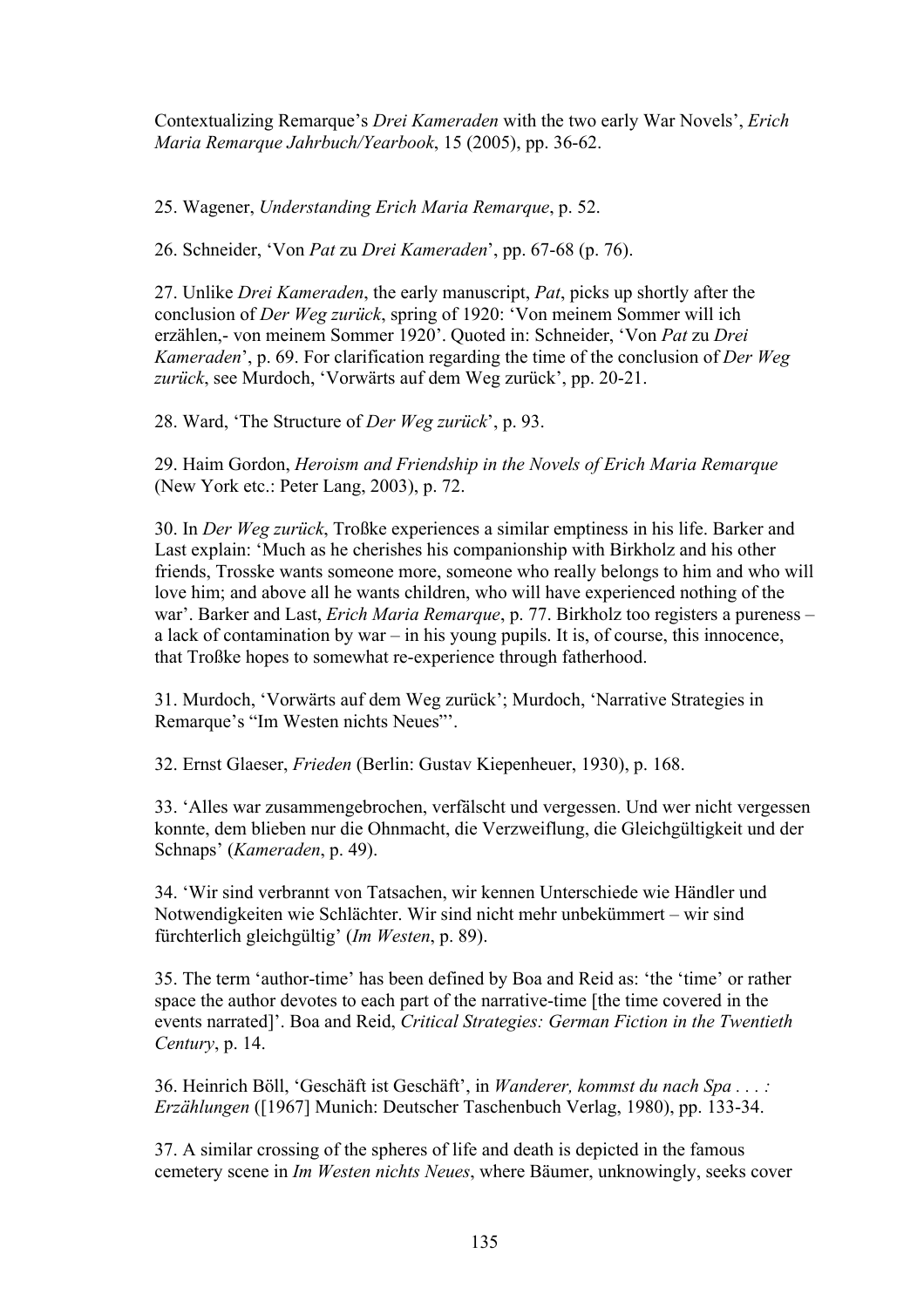under a corpse. Likewise, in *Der Weg zurück*, both Rahe's suicide and Birkholz's breakdown are preceded by visions of the dead.

38. In this context, the term 'Narrator-present' refers to the time at which Lohkamp (as narrator) delivers his story. 'Narrated present', on the contrary, signifies the time about which he narrates; the time which the characters in the story would have experienced as their present (in this case, the gradual progression of the year between March 1928 and March 1929).

39. Even before actually *seeing* Pat, Lohkamp's register reflects death in relation to her character: 'Aber bevor er den Mund auftun konnte, öffnete sich plötzlich, wie durch eine *Geisterhand*, die zweite Tür des Buick – […] dann stieg ein Mädchen aus und schritt langsam auf uns zu [my emphasis]' (*Kameraden*, p. 14). Later, Pat's voice is likewise described as 'geisterhaft' (*Kameraden*, p. 27), and when Lohkamp waits for Pat in a confectionary, but does not notice her arrival until she stands next to the table, he asks: 'Wo sind Sie denn nur so *geisterhaft* hergekommen? [my emphasis]' (*Kameraden*, p. 33). In the episode set at the cemetery, Pat is again described with the adjective 'geisterhaft' (*Kameraden*, p. 103).

40. Antkowiak. *Erich Maria Remarque: Sein Leben und Werk*, p. 69. Antkowiak's accusation seems unfounded. When Lohkamp has a verbal duel with a stranger in the street, the expressions voiced are foolish, but not coarse: '[t]räumerische Känguruh', 'dekadenten Plattfuß', 'arbeitslosen Leichenwäscher' and similar phrases are exchanged (*Kameraden*, p. 39). However, analogously to Bäumer, Lohkamp only alludes to, but never voices directly, profanities which may be perceived as offensive: 'Line schob den [Kinder-] Wagen. Der Schmied machte darüber solche Witze, daß ich vorzog, mit Patrice Hollmann ein Stück zurückzubleiben' (*Kameraden*, p. 73); '"Jetzt wird es Zeit aufzubrechen", sagte ich zu Pat. "Das Lied da kenne ich. Es hat mehrere Strophen, die sich mächtig steigern. Fort von hier!"' (*Kameraden*, p. 105).

41. Wagener erroneously claims that Birkholz, similarly to Willy, 'now looks forward to returning to his village as an instructor to teach his students about, as his friend Willy puts it, "real love of one's homeland". He has overcome the dark shadows of his past and has found a new task in his life, limited as it may be'. Wagener, *Understanding Erich Maria Remarque*, p. 44. There is, however, no indication that Birkholz intends to resume a teaching career. The plans for the future which Wagener describes are those of Willy only.

42. Jeglin and Pickerodt, 'Weiche Kerle in harter Schale'.

43. The setting of a hospital for depicting suffering and victimization is used in many of Remarque's other novels. In *Arc de Triomphe*, for instance, Remarque utilizes his protagonist, Ravic's, profession as a surgeon to offer social criticism.

44. Gordon thus rightly claims that Remarque's 'heroic' characters are generally 'not great generals or political figures. They are not successful capitalist entrepreneurs or famous artists. They are what is usually termed simple people'. Gordon, *Heroism and Friendship in the Novels of Erich Maria Remarque*, p. 6.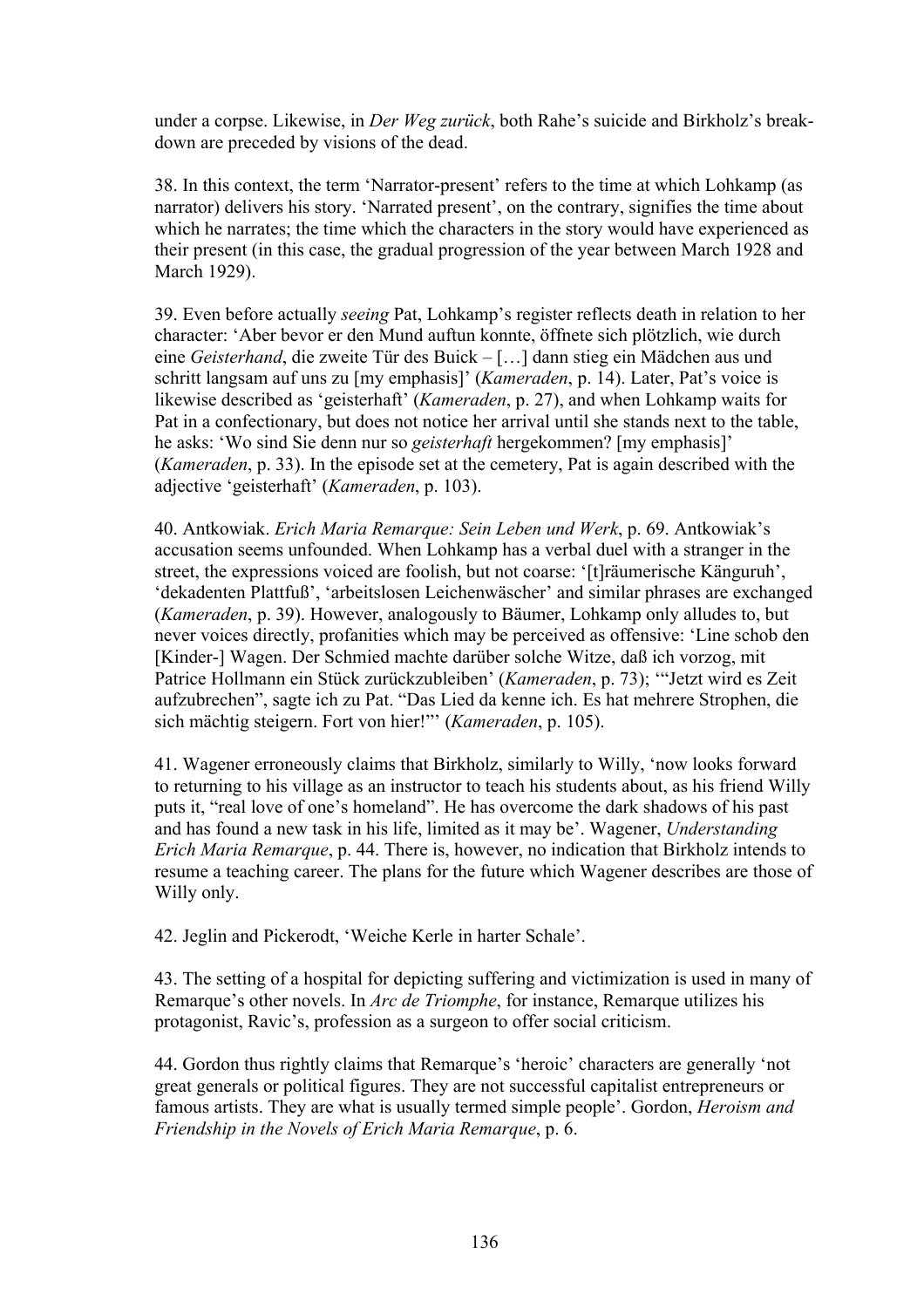45. Booth defines an 'unreliable narrator' as a narrator who does not speak or act 'in accordance with […] the implied author's norms'. Booth offers an example in which the 'narrator claims to be naturally wicked while the author silently praises his virtues behind his back'. In a slightly modified form, this example could apply to Robert and his supposed erroneous perception of his own personality. Booth, *The Rhetoric of Fiction*, pp. 158-59.

46. Gordon, *Heroism and Friendship in the Novels of Erich Maria Remarque*, p. 22.

47. Gordon, *Heroism and Friendship in the Novels of Erich Maria Remarque*, p. 23.

48. The term 'abreisen' is likewise used in Remarque's novel *Der Himmel kennt keine Günstlinge* in which another of Remarque's female characters has terminal tuberculosis.

49. Boa and Reid, *Critical Strategies: German Fiction in the Twentieth Century*, p. 26.

50. Antkowiak has criticized Ilja Fradkin for his identification of the perpetrators as Nazis: '[…] wobei allerdings unerfindlich bleibt, woher Fradkin weiß, daß es sich um einen faschistischen Mörder handelt; aus dem Text ist es jedenfalls nicht ersichtlich'. Antkowiak, *Erich Maria Remarque: Sein Leben und Werk*, p. 63. However, although the killers are not explicitly identified as Nazis, their political identity is implied, partly in the description of them as 'vier junge Burschen. Einer trug hellgelbe, neue Ledergamaschen, die andern eine Art von Militärstiefeln' (*Kameraden*, p. 321). Their young age is not irrelevant. In *Weimar Culture*, Peter Gay explains the particular attraction the Nazi Party exercised on the younger section of the population. Peter Gay, *Weimar Culture: The Outsider as Insider* ([1969] Great Britain: Penguin, 1974), pp. 146-51. See also: John Fotheringham, 'Looking Back at the Revolution: Toller's *Eine Jugend in Deutschland* and Remarque's *Der Weg zurück*', in *Remarque against War*, pp. 98-118 (p. 115). It is, however, particularly Köster's reason for wishing to take personal revenge rather than leaving the matter to the police that conveys the political conviction of the killers: 'Diese Burschen wissen, daß sie milde Richter finden! (*Kameraden*, p. 327). With reference to young, right-wing militants, Peter Gay points out that regards prison sentences, 'the Republic was always generous with its enemies'. Gay, *Weimar Culture*, p. 161. Contemplating also the time of origin of *Drei Kameraden*, such a statement unambiguously points to the four men being supporters of the National Socialist Party.

51. Quoted in Schneider, 'Von *Pat* zu *Drei Kameraden*', p. 71. The article includes the full synopsis.

52. Hartung suggests the identity of the third-person narrator as being possibly that of Ernst Birkholz, a theory which supports the idea that at least Birkholz, but perhaps also Lohkamp, are present in the background of Bäumer's narrative. Hartung, 'Zum Wahrheitsgehalt des Romans *Im Westen nichts Neues*', p. 16.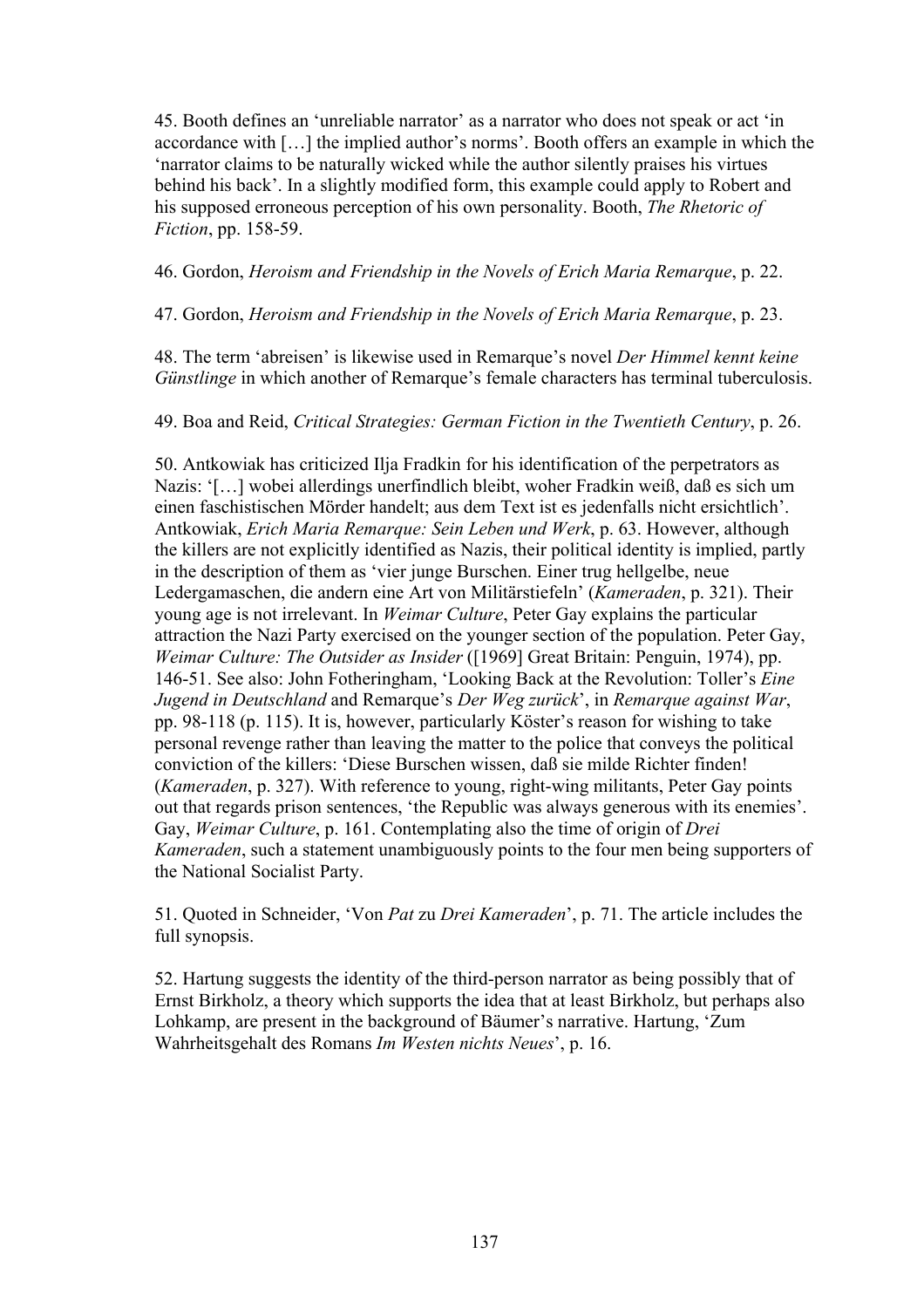## Chapter 3

## *Liebe Deinen Nächsten* and *Arc de Triomphe*

 Following *Kameraden*, Remarque shelved the theme of the First World War and its effects. Instead, he turned his attention to the European exile problem which had been instigated by Hindenburg's appointment of Hitler as Chancellor and the rise of the latter to power in January 1933. With this, Germany had entered a new historical phase. Many of those who subsequently came to suffer racial or political prejudice fled, initially, to neighbouring countries and later, if possible, to extra-European destinations. Amongst them was a considerable proportion of German writers. With the Nazis' introduction of regulations affecting all spheres of cultural life, many authors were unable to continue their literary activities in Germany. These regulations aimed to cleanse Germany of, for instance, books and authors who countered the nationalistic foundation of Hitler's regime. Writers who had expressed undesirable views in previous works, and those who refused to become members of the *Reichsschrifttumskammer* were therefore, in addition to non-Aryan and Communist writers, banned from publishing in Germany.<sup>1</sup> Remarque was one of these authors. *Im Westen* and *Der Weg* were both rejected for their supposed 'literarischen Verrat am Soldaten des Weltkrieges'.<sup>2</sup> However, when this was proclaimed at the book-burning in May 1933, Remarque had already left Germany. Although Remarque did not experience the material deprivation with which many of his fellow nationals in exile were faced, including a majority of writers in emigration, he shared with them the same loss of national identity and feeling of uncertainty for the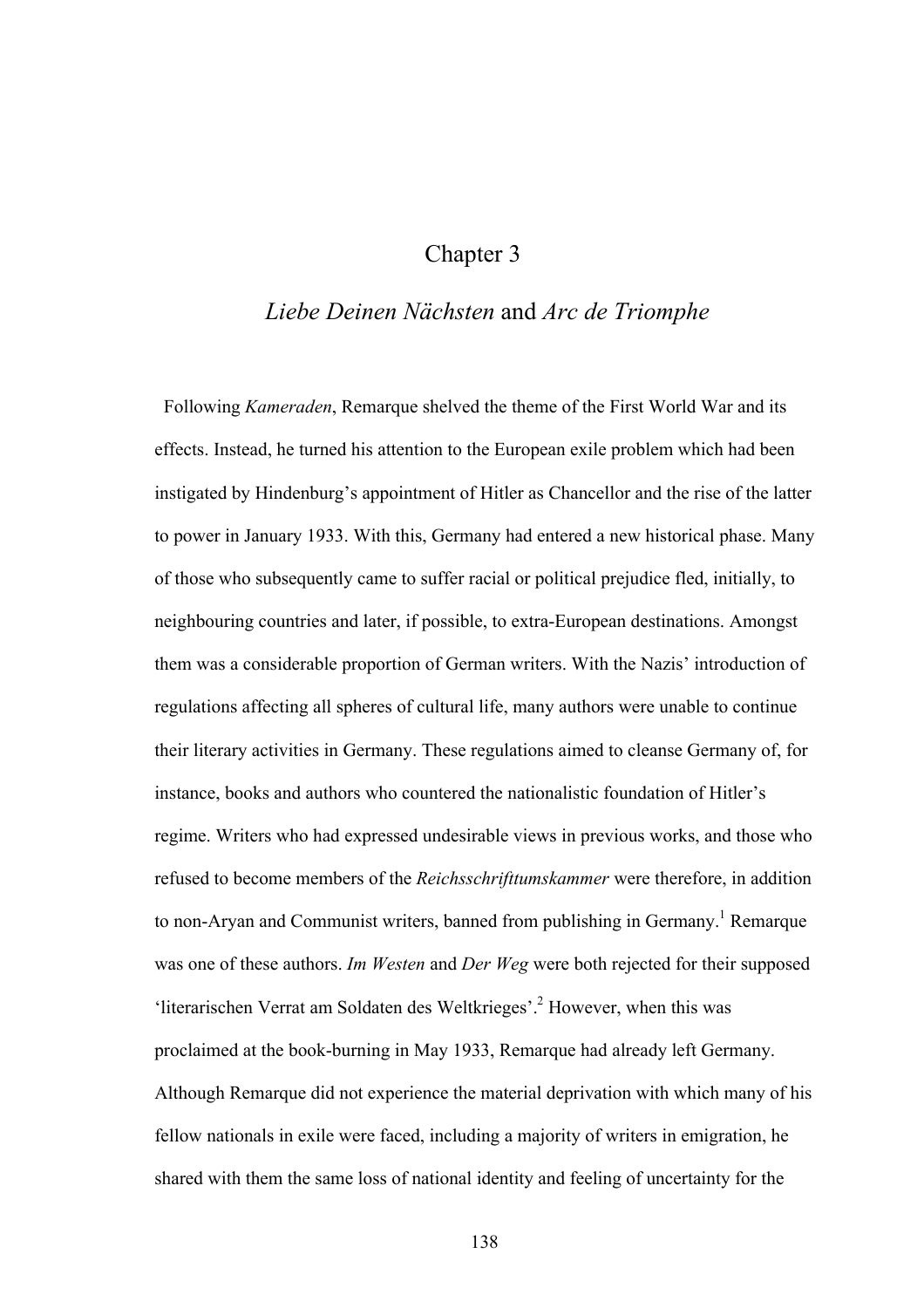future.<sup>3</sup> It is therefore not surprising that Remarque, like many of his fellow writers in exile, should take up the themes of expatriation and disenfranchisement in his next two novels, *Liebe Deinen Nächsten* and *Arc de Triomphe*. 4

 *Liebe Deinen Nächsten* precedes *Arc de Triomphe* in terms of both time of origin and time of plot. Their analysis in this study shall follow this sequence too. In these two works, Remarque not only turns to a new theme; he embarks upon this challenge by also applying other narrative strategies. Hence, whereas the preceding three works are all related in the *first* person, *Liebe Deinen Nächsten* and *Arc de Triomphe* both employ *third*- person narrators. This necessarily affects all other aspects of the novel. In the introductory chapter of this thesis, the various elements which, in unison, constitute form were shown to be interdependent, and the borders between them to often be indistinct. When assuming a different narrative stance, it is therefore to be expected that also other formal aspects of the work will be affected. In consistent first-person narratives, such as *Im Westen*, the formal elements all relate back to the *Ich-Erzähler*. This restriction, however, does not govern third-person narratives as, for instance, *Liebe Deinen Nächsten* and *Arc de Triomphe*. Instead, the author faces an array of perspectival possibilities during the process of writing, which naturally enables a more complex use also of the other formal elements. The register, tone and use of imagery, for example, can all vary considerably depending on whose perspective is being presented at any given moment in the novel. The examination of the perspective in Remarque's third-person novels will therefore necessarily also consider how other formal elements are used in conjunction with the perspective, and which effects are achieved as a result.

Set in the year 1936/37, *Liebe Deinen Nächsten* commences, geographically, in Vienna, but regular deportations and the changing political climate in Europe take the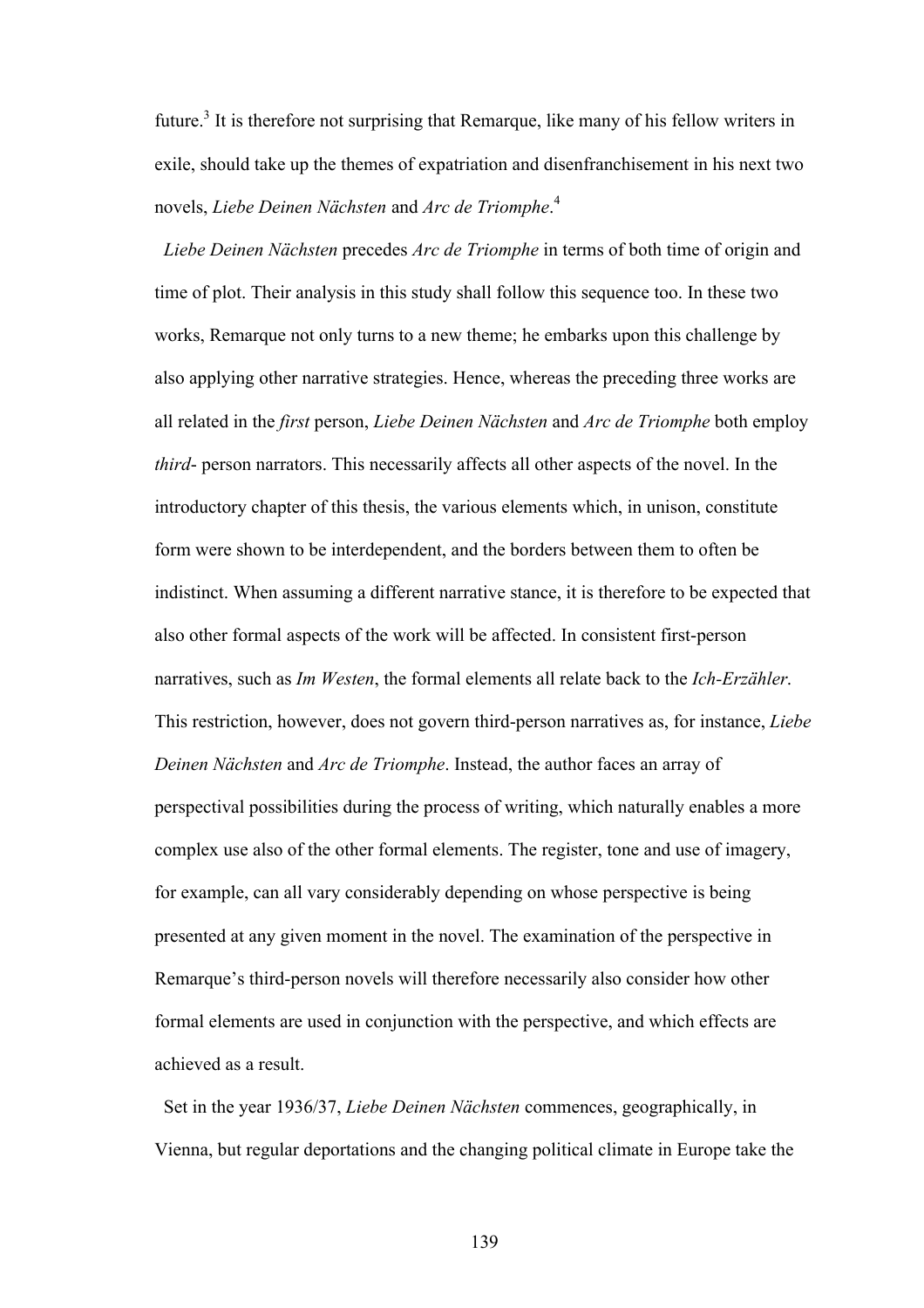refugee-characters to Czechoslovakia and Switzerland, as well as to France. The focus is predominantly on two German refugees, Kern and Steiner, who become acquainted at the opening of the novel when they are arrested at the same boarding-house in Vienna. As with *Im Westen* and *Der Weg*, this novel also opens, seemingly, in the midst of events: 'Kern fuhr mit einem Ruck aus schwarzem, brodelndem Schlaf empor und lauschte' (*Liebe Deinen Nächsten*, p. 7). However, although it appears that the reader comes to observe Kern's and Steiner's lives from a coincidental moment in time, the opening of the novel has been planned carefully and serves a number of purposes: First of all, the police-raid introduces immediate drama to the work, but with Kern and Steiner being brought to the police station for questioning, it also creates a situation in which these two characters must identify themselves in some detail to the police. The reader thereby acquires basic information about the two main characters. Secondly, the arrest necessitates an acquaintance between Kern and Steiner as they come to share a cell for a fortnight along with other detained refugees. Finally, whilst under arrest, the physical confinement of the characters automatically restricts the novel's plot temporarily. Consequently, conversation flourishes amongst them. This offers the reader insight into the general plight of the refugee-existence and the conditions with which the dispossessed were faced in late 1930's Europe. The individual stories reflect the indifference and hostility with which the emigrants have been met in the hostcountries, and the title *Liebe Deinen Nächsten* can therefore, as Taylor has pointed out, be perceived as a statement of irony.<sup>5</sup> Although Sternburg opposes to this reading, both critics highlight the same fundamental point: that the work is a genuine entreaty for Nächstenliebe.<sup>6</sup> The same biblical imperative is, in fact, used by Gottfried Nickl in his *Gegenschrift*, *Im Westen nichts Neues und sein wahrer Sinn* from 1930. Nickl, however, applies a rigid interpretation of the words to support his nationalistic views: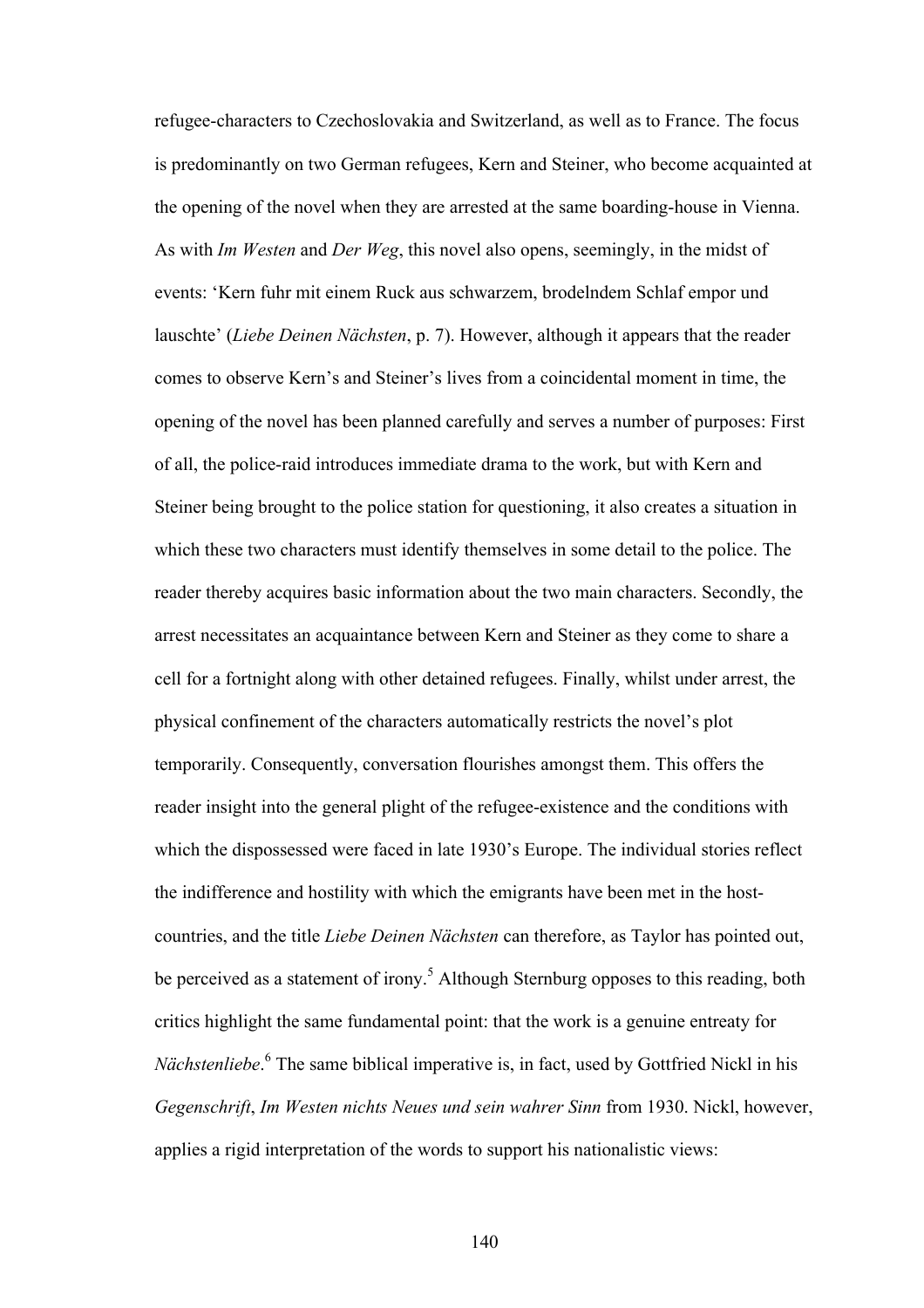Christus, den wohl auch du als Vertreter edelster Menschenliebe annerkennen wirst, predigte: "Liebe deinen Nächsten wie dich selbst!" Er sagte nicht: "alle Menschen", sondern "deinen Nächsten". Wer ist wohl eher unser Nächster: Sippe, Stamm und Volk oder die dieses Volk bedrohende feindliche Welt? Christus lehrte auch: "Liebet eure Feinde!" Aber er fügte diesmal nicht hinzu: "wie euch selbst"!<sup>7</sup>

 It must remain speculation whether Remarque ever read Nickl's reply to *Im Westen*, but his exile novel, *Liebe Deine Nächsten*, certainly challenges Nickl's reading of the biblical phrase. It shows that national identity is irrelevant to the concept of friend and enemy, and to true *Nächstenliebe*.

 Kern and Steiner have been forced into exile for different reasons. Kern who is twentytwo and a former medical student fled because of his partly Jewish ancestry. Steiner, on the other hand, is in his forties and a political refugee. The age gap between them but also the mentorial role which the latter quickly assumes bring to mind the relationships of Bäumer and Kat in *Im Westen*, Birkholz and Bethke in *Der Weg*, but also Graeber and Pohlmann in the later work, *Zeit zu leben und Zeit zu Sterben*. 8 Despite being characterized by mutual respect, all of these relationships are governed by an inequality which originates in the younger men's lesser degree of life experience and their subsequent vulnerability. In *Im Westen*, Kat's 'riesiger, gebeugter Gestalt' and his 'gute Stimme' evoked in Bäumer a sense of serenity and safety (*Im Westen*, pp. 72-73). Comparable descriptions of Steiner and the comfort his presence offers Kern are found in *Liebe Deinen Nächsten*. As the two of them part after their release from the arrest, for example, they shake hands: '[Steiner] gab Kern die Hand. Sie war groß und trocken und warm' (*Liebe Deinen Nächsten*, p. 32). Although narrated in the third-person, this subjective description reflects Kern's perception of the handshake. Although the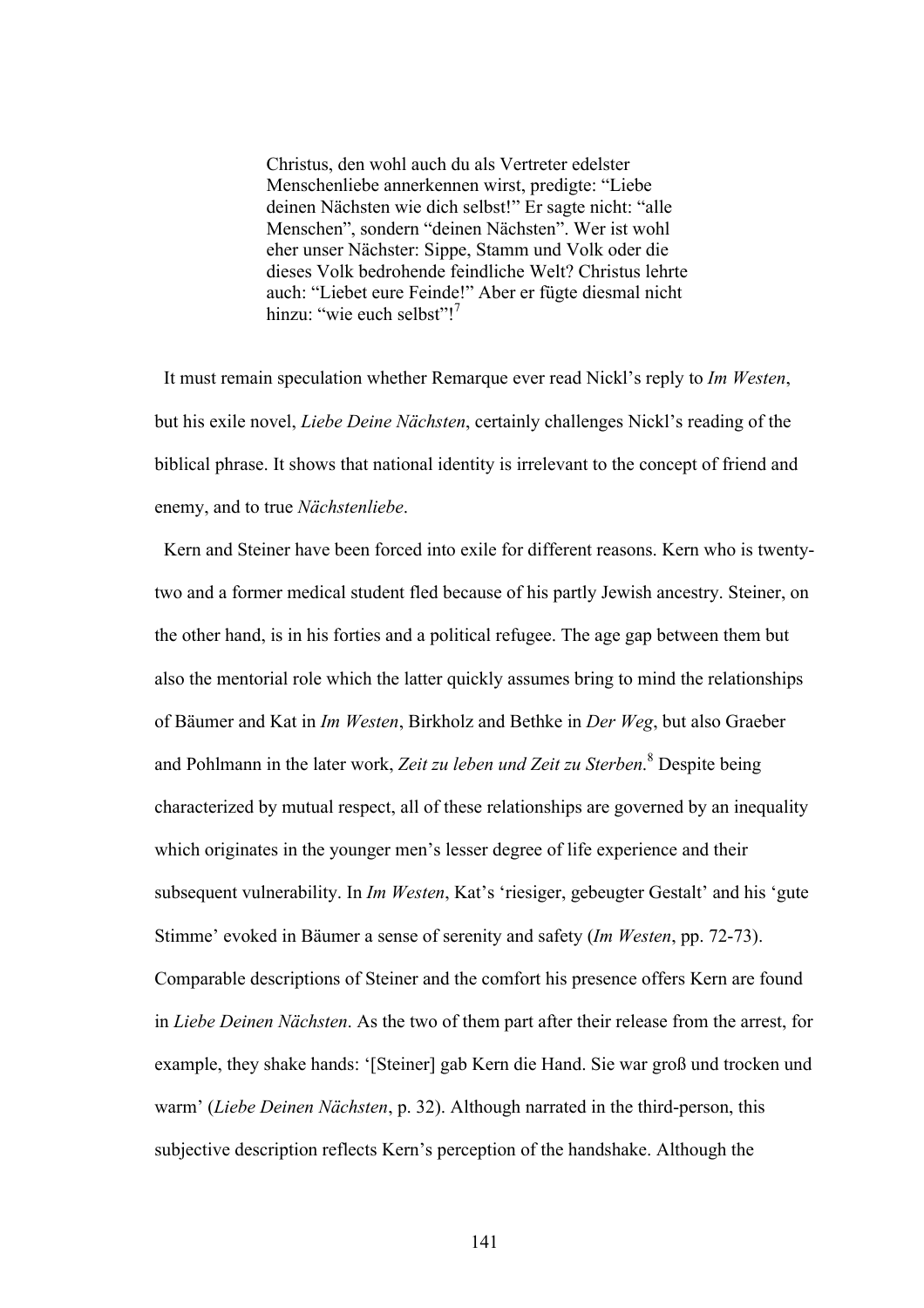handshake is, in itself, insignificant to the plot, the adjectives 'groß'; 'trocken' and 'warm' communicate the feeling of safety which Kern experiences from being around Steiner.

 As a means of depicting Kern's inferior position in his friendship to the older emigrant, Remarque uses a technique which he applied already in *Kameraden*. As discussed in the previous chapter, Lohkamp's rank within his circle of friends is communicated by their reference to him as 'Knabe', 'Kindchen', 'Baby' or 'der Junge' (*Kameraden*, e.g. pp. 156, 46-47). This manner of address is echoed in *Liebe Deinen Nächsten*, where Steiner rarely makes use of Kern's name. Instead he asserts his position as Kern's senior, but also implies a certain affection and wish to protect the younger man, when calling him 'Kleiner', 'Baby' or 'Knabe' (*Liebe Deinen Nächsten*, e.g. pp. 114, 116, 118, 123, 266). Kern's young age is conveyed also in the motherly comment from the landlady of the boarding-house: 'Gott ja, er wächst wohl noch' (*Liebe Deinen Nächsten*, p. 26). In Prague, Kern falls in love with another young emigrant, Ruth Holland, and Steiner's quasi-paternal affection is extended to include also her. She is subsequently referred to as 'kleine Ruth' (*Liebe Deinen Nächsten*, pp. 127, 274, 269). Steiner's view of the young couple as children relates as much to their lack of experience in exile life, as it refers to their actual younger age. A similar attitude was discussed in the analysis of the First World War novels. In *Im Westen*, for instance, Bäumer speaks of '*steinaltes* Militär', '*altes* Frontschwein' and 'mich *alten* Soldaten [my emphases]' (*Im Westen*, pp. 33, 36, 124). These statements are likewise unrelated to the age of the soldiers, but rather signify battle experience.

 In the course of the novel, Steiner and Kern do not travel together. Their paths do, however, cross on three occasions. These three encounters are placed at the beginning and at the end of each of the novel's two clearly designated parts; the *Erster* and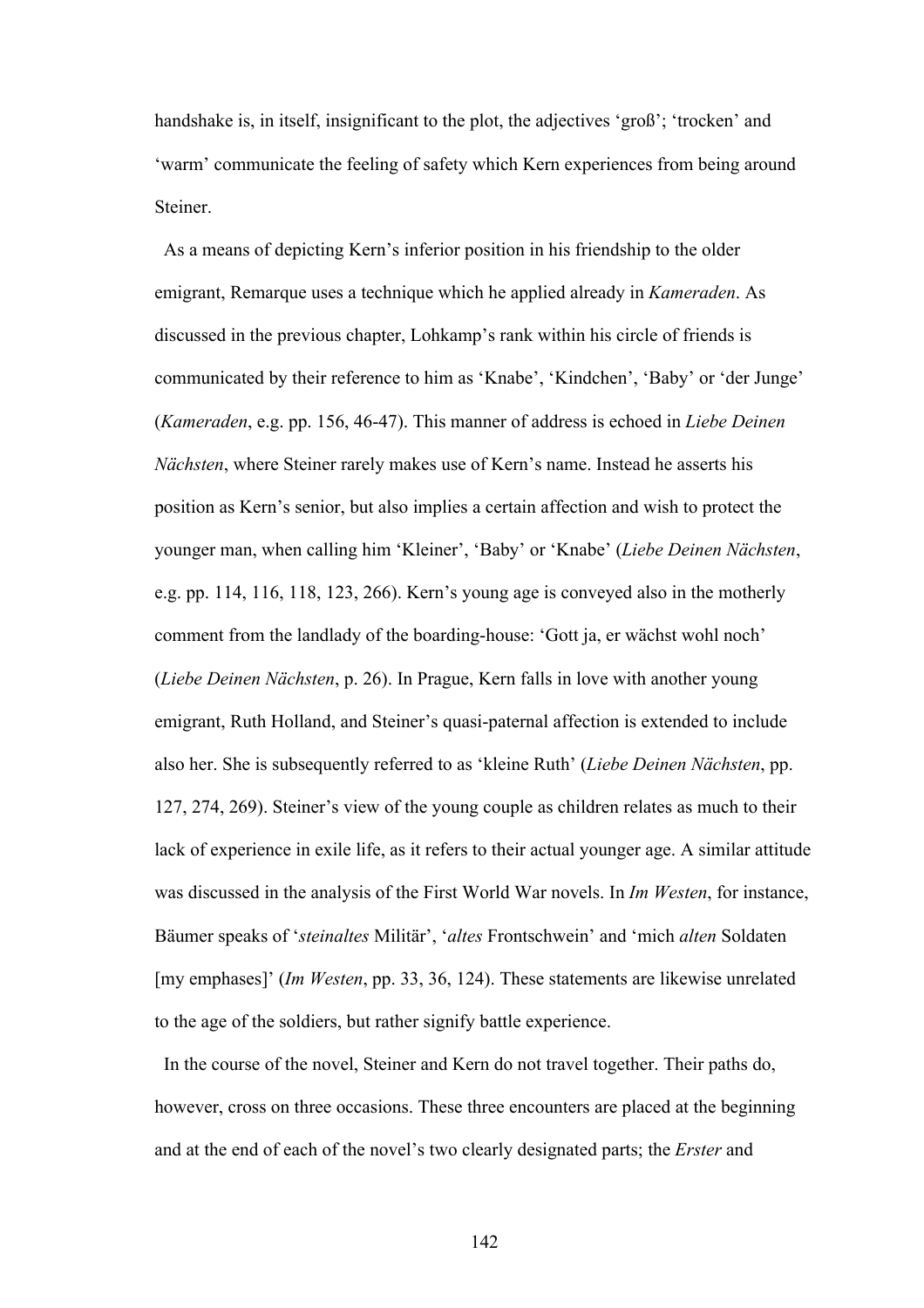*Zweiter Teil*. This relationship between plot and overall structure can be illustrated as taking the form of the figure '8': The upper circle of the '8' represents the *erster Teil*; the bottom circle corresponds to the *zweiter Teil*. Kern and Steiner set out from the same point – from the very top of the '8' – but go in different directions. Halfway through the novel, at the end of part one – and halfway down the '8' – their paths intersect. At the end of the novel, the two men meet once more – the bottom point of the '8'. As Kern and Steiner are at different geographical locations throughout most of the novel, the focus switches intermittently between them; depicting their individual experiences in short, predominantly self-contained episodes.

 Kern and Steiner have roughly been allocated the same proportion of space in the book. However, due, largely, to Remarque's utilization of narrative perspective, Kern figures as the actual protagonist. From the outset, the two characters are depicted with dissimilar perspectival distance. On the opening page, Kern is not only employed as focalizer, he is also the only character who is named. The other two men present are referred to only in the indistinct terms of 'der Pole' and 'der Mann' (*Liebe Deinen Nächsten*, pp. 7-9). Since the narrator's perspective is initially limited to that of Kern, the impersonal reference to the two other men indicates that they are relative strangers to Kern. It is thus only when Kern overhears Steiner's name at the police station that the narrator begins to refer to this older emigrant by name also. Kern's character is thus clearly granted precedence from the outset.

 The character, Kern, was modelled on an emigrant with whom Remarque became acquainted whilst residing in Switzerland.<sup>9</sup> The author regularly found inspiration for his characters in the people he encountered in real life, although he generally altered the names slightly as part of the fictionalization process.<sup>10</sup> Remarque's diaries testify that a name-modification occurred also in the creation of the character Kern. The real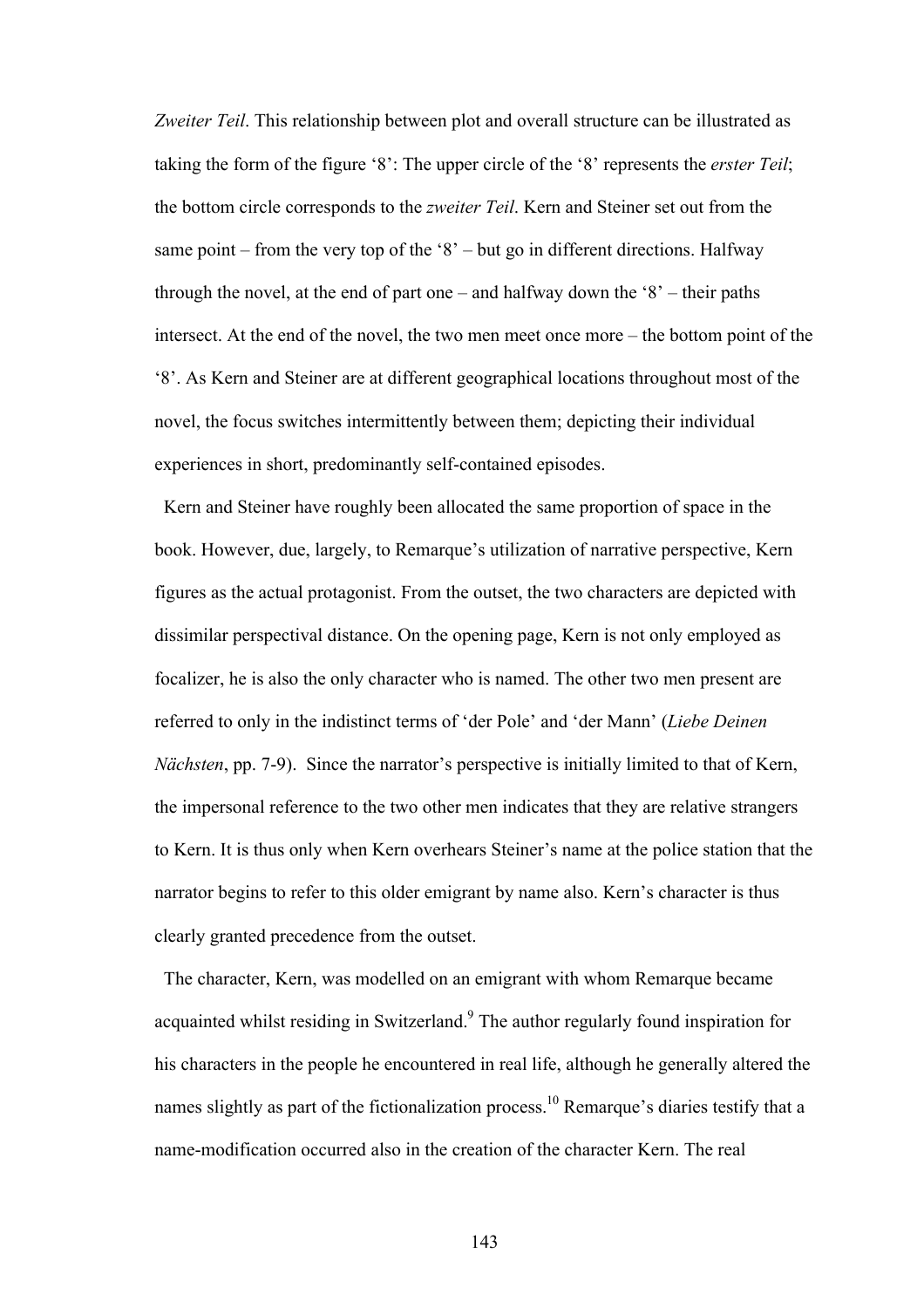emigrant's name was, in fact, Korn; a name which Remarque used also for his character during the embryonic stages of writing *Liebe Deinen Nächsten*. 11 However, Remarque eventually changed it to Kern and thereby detached this character somewhat from its source of inspiration, the non-fictitious emigrant. More importantly however, the name modification simultaneously came to suggest this character's role as the actual protagonist and *Kernpunkt* of the novel.

Although Kern constitutes the focal point in *Liebe Deinen Nächsten*, the central voice is that of the third-person narrator. In order to examine this perspectival element of the novel, it is necessary to consider the relationship between author and narrator, and which of the two is really telling the story. This problem was highlighted already in relation to first-person narratives, but the dilemma recurs, possibly to an even greater extent, when attempting to analyse a third-person narrative. A third-person narrator is often anonymous and it can therefore be problematic trying to distinguish the narrative voice from that of the author. The first-person narrators, Bäumer, Birkholz and Robert Lohkamp, all had definite and consistent identities which clearly distinguished them from the author. The third-person narrator in *Liebe Deinen Nächsten*, on the other hand, remains indistinct, not least because (s)he does not participate in the events unfolding. The narrative voice *could* therefore be interpreted as being identical with that of Remarque. According to Gérard Genette, however, any narrator of fiction should be differentiated from the author.<sup>12</sup> Genette further proposed that the narrator should be perceived as a medium through which the author directs his or her story. In an analytical situation, the narrator therefore takes the form of an additional character. An examination of the narrative strategies in a third-person narrative must therefore necessarily consider the views, not only of the characters in the plot, but also those expressed, directly or indirectly, by the narrator.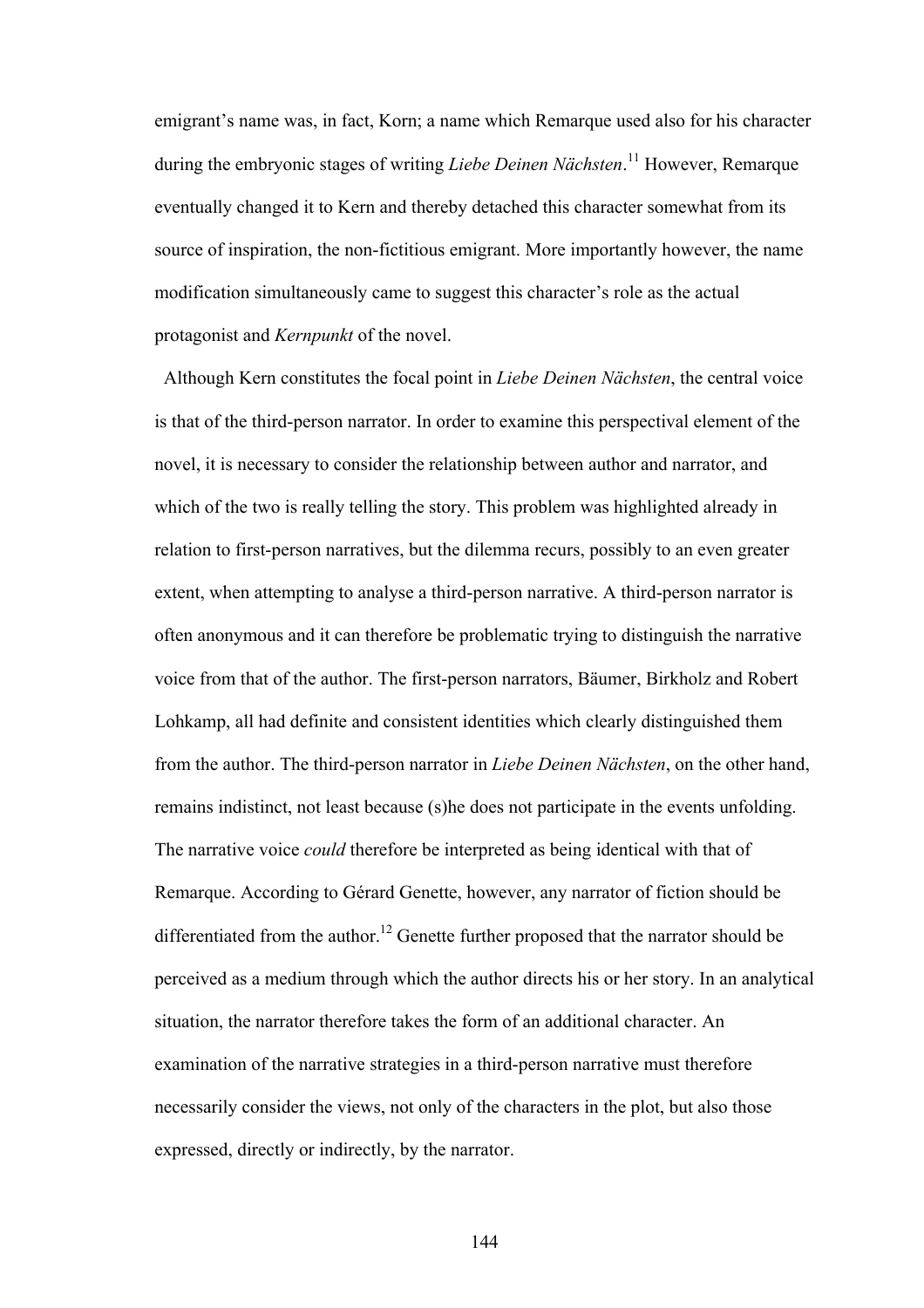Despite using what Boa and Reid term a subjective medium, $^{13}$  in an interview from the late 1930s, Remarque reveals his awareness of the impact perspective can have on the perceived objectivity of a work:

> [D]er Autor eines Buches in der Dritten Person kann sagen "diese oder jene Figur hat diesen oder jenen Charakter", weil er selbst die Figuren erfunden hat, während der Erzähler in der Ersten Person nur schreiben kann "diese oder jene Person hat jenes getan, deshalb glaube ich, daß er diesen oder jenen Charakter hat". Aus all diesen Gründen heraus wird ein in der Ersten Person geschriebenes Buch, das dennoch objektiv sein soll, schwerer gelingen als ein Buch in der Dritten Person.<sup>14</sup>

 Remarque's assumption of a third-person narrator in *Liebe Deinen Nächsten* might therefore not have been solely the wish for an authorial challenge.<sup>15</sup> His decision could equally reflect that he wanted to depict the exile experience as objectively as possible. A diary entry by Remarque from 1941 indeed implies this:

> Kritik New-Yorker. Schlecht. Vermißt die Handlung u. die interessanten Leute. Findet die Minor-Charaktere viel interessanter als die Hauptch. Stimmt. Ich wollte das auch. Wollte Kern u. Ruth als Dutzendmenschen durchgehen  $lassen<sup>16</sup>$

Rather than offering the perspective of only one individual who then comes to represent a wider picture of suffering and victimization (as was the paradigm applied in both *Im Westen* and *Der Weg*), Remarque uses the third-person perspective to show the emigrant-existence in a relatively objective light.<sup>17</sup> The actual plot of the novel does, of course, also influence the author's choice of narrative point-of-view. Hence, when Remarque in *Liebe Deinen Nächsten* depicts two refugees, who through most of the novel are at different geographical locations, a third-person narrative approach seems almost inevitable. It would have been near impossible to achieve an equally coherent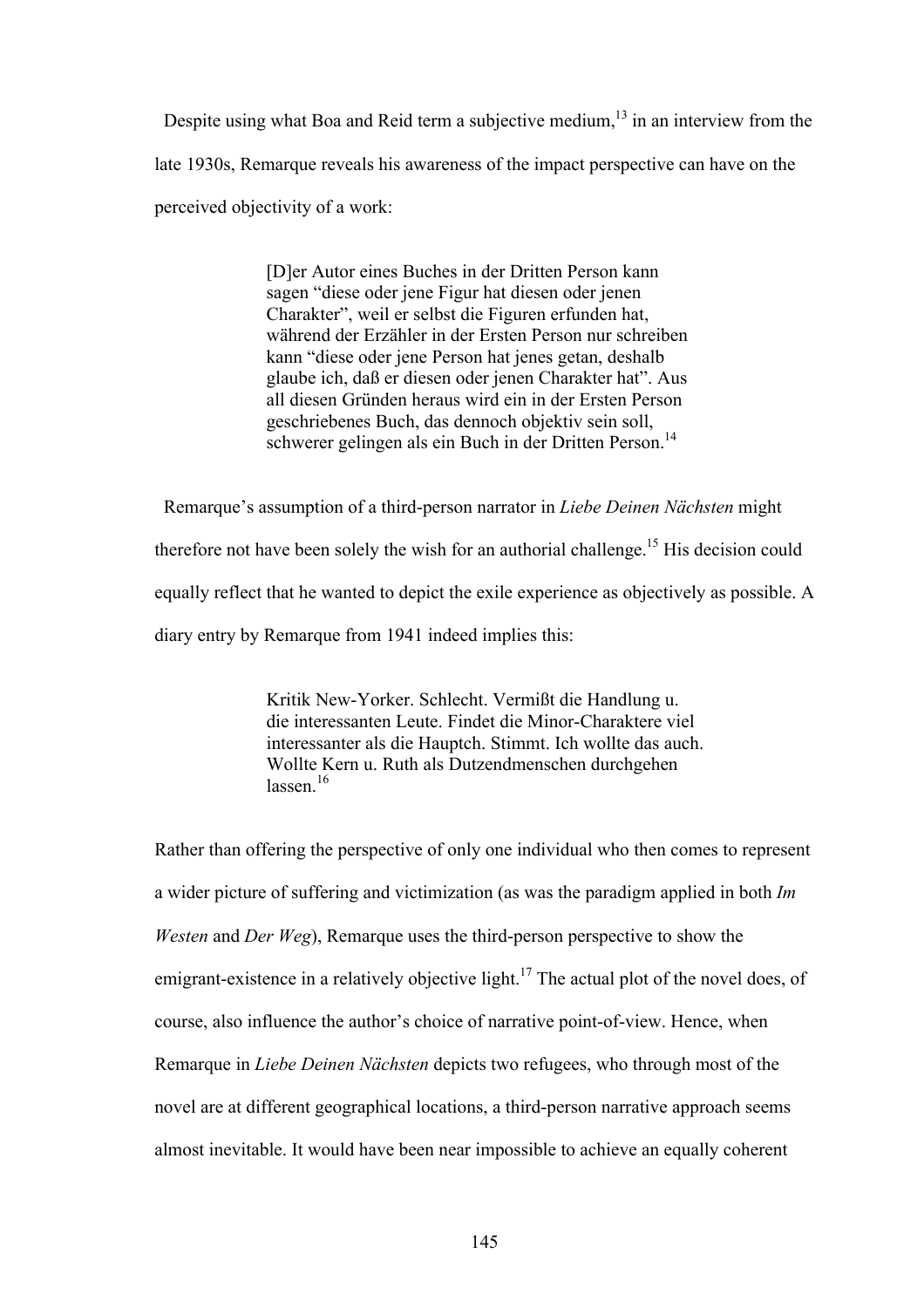presentation of this plot through an *Ich-Erzähler*. Remarque could, of course, have applied a framework-structure to the novel and thereby maintained the first-person perspective; He indeed opted for this solution in the later exile novel, *Die Nacht von Lissabon*. Under such a scenario, however, the perspective would essentially come to resemble that of a first-person narrative and thus be entirely subjective.

 Boa and Reid claim that drama, as a medium, is more objective than the novel: '[In drama,] objects – characters, location, events – speak for themselves and are physically present before the audience'. The novel, on the other hand, is always narrated 'through the medium of someone else's mind, from a particular and subjective point of view'.18 In *Liebe Deinen Nächsten*, Remarque borrows certain traits from the drama-form and thereby seeks to evade the inevitable subjectivity of his chosen medium. A considerable part of *Liebe Deinen Nächsten* is, for instance, related through dialogue. Although the direct speech is interspersed with clarifying comments by the third-person narrator, these statements mostly depict characters or events from an external perspective only. Embedded in passages of dialogue, the narrator's remarks subsequently come to resemble stage directions. In line with Boa and Reid's claim above, this gives the impression that *Liebe Deinen Nächsten* unfolds objectively in front of the reading audience. The following quotation exemplifies this perspectival strategy which characterizes much of *Liebe Deinen Nächsten*. In the excerpt, Kern is in the Prater fairground, where he is practising to become Steiner's assistant in the performance as 'Alvaro, das Wunder der Telepathie'. The objective comments by the narrator are highlighted, below. The connection to the drama form is obvious:

> *Direktor Potzloch erschien mit Getöse im Eingang*. "Lernt er's?"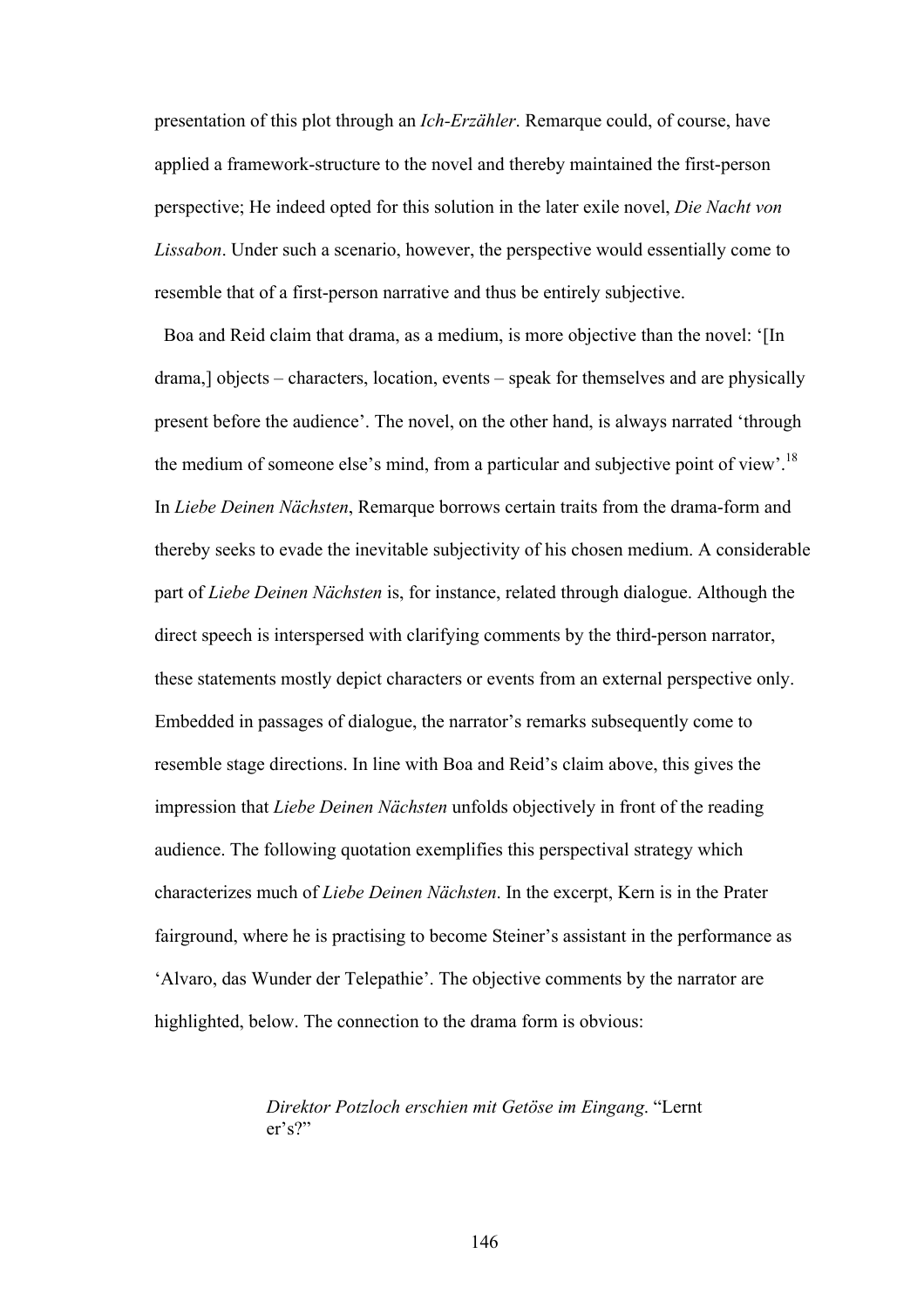"Wir wollen gerade probieren", *erwiderte Steiner*. "Setzen Sie sich mal hin, Direktor, und verstecken Sie was an sich. Haben Sie eine Stecknadel bei sich?" "Natürlich!" *Potzloch griff nach seinem Rockaufschlag*. "Natürlich hat er eine Stecknadel!" *Steiner drehte sich um*. "Verstecken Sie sie. Und dann komm, Kern, und führe mich." *Leopold Potzloch nahm die Nadel mit einem listigen Blick und klemmte sie zwischen seine Schuhsohle*. "Los, Kern!" *sagte er dann. Kern ging zur Bühne und nahm Steiners Hand. Er führte ihn zur Potzloch, und Steiner begann zu suchen.* "Ich bin kitzlig, Steiner", *prustete Potzloch und kreischte auf. Nach einigen Minuten fand Steiner die Nadel* [My emphases] (*Liebe Deinen Nächsten*, p. 120).

 The reader observes events from a purely external perspective. There is no direct information or insight into the thoughts of the characters. This objective tone of the narrator is achieved, for instance, through the striking lack of adjectives. Although large parts of *Liebe Deinen Nächsten* employ this kind of limited view, the novel is not narrated entirely from an external perspective. At the opening of the work, for example, the narrative is confined to reflect the perspective of Kern. The reader is thus given information only within the scope of Kern's physical and mental realm:

> Kern sah auf das Leuchtzifferblatt seiner Uhr. Es war kurz nach fünf. Das Zimmer war noch fast finster. Grau und undeutlich schimmerten die Laken der beiden anderen Betten durch die Dunkelheit. Der Pole, der an der Wand schlief, schnarchte. Im selben Augenblick rührte sich der Mann, der im mittleren Bette lag. "Ist was los?" flüsterte er (*Liebe Deinen Nächsten*, p. 7).

 Although narrated in the third person, the narrator fades into the background; leaving the reader only with what appears to be Kern's perspective. There is no standard term for this narrative approach, but Jonathan Culler's suggestion of 'third-person limited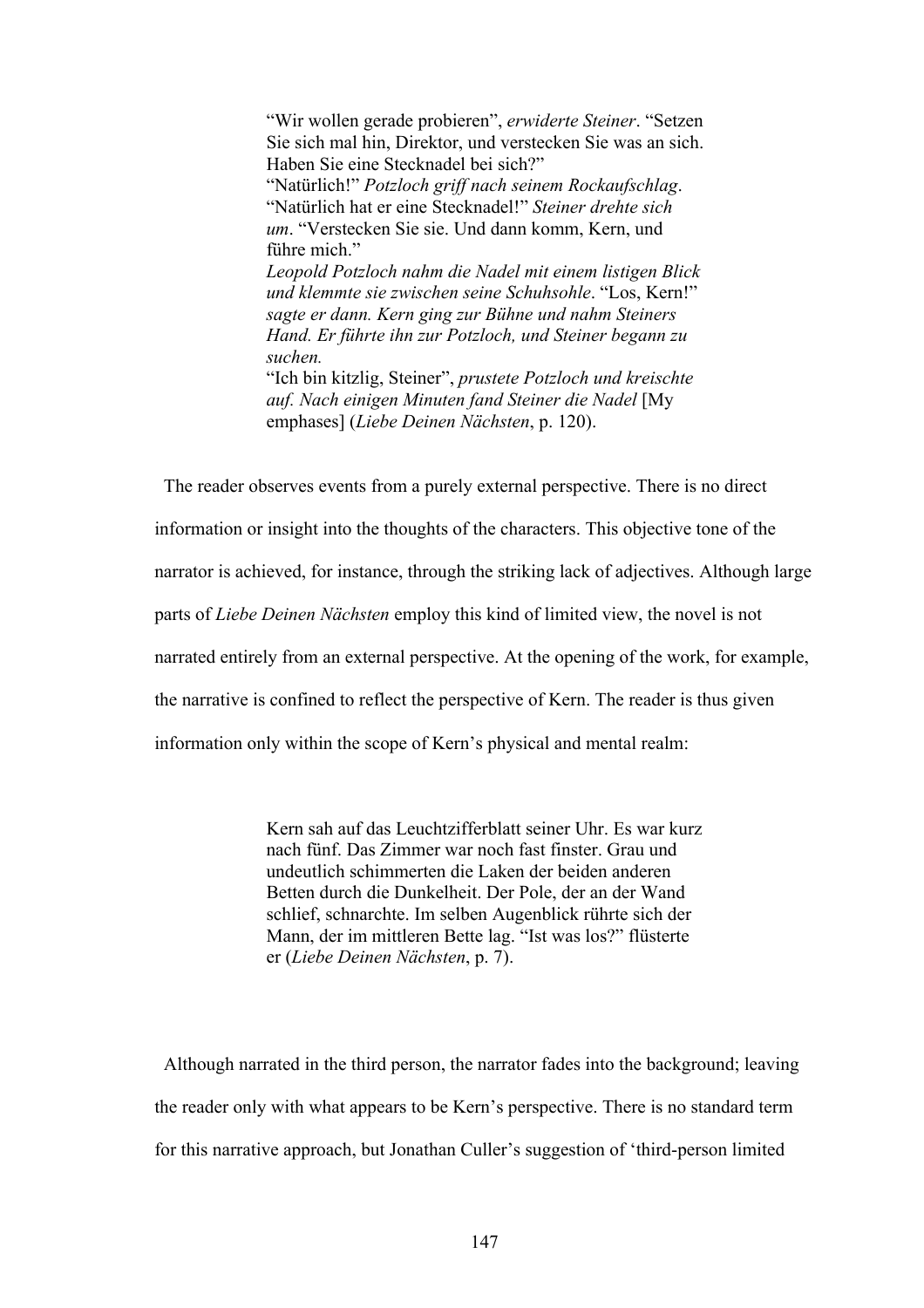point-of-view' seems fitting.<sup>19</sup> This kind of limited stance enables Remarque to preserve some of the closeness between reader and character which is otherwise only characteristic of first-person narratives. However, in *Liebe Deinen Nächsten*, the viewpoint alters already on the novel's second page: 'Sie liefen so leise, daß *sie* den schlecht zugedrehten Wasserhahn über dem Ausguß tröpfeln *hörten*' [my emphases] (*Liebe Deinen Nächsten*, p. 8). The narrator is no longer restricted to the third-person limited stance of Kern, but is able to access the minds also of other characters.

 Whereas the narrative perspective in the three First World War novels is relatively consistent or – as in the case of *Der Weg* – fluctuates with intermittence and seemingly logically, it does not appear to follow any patterns in *Liebe Deinen Nächsten*. At times the narrator offers a purely external view of events; at other times, (s)he assumes Culler's third-person limited perspective. Although these two narrative stances dominate the work, there are also examples of narrative omniscience.

Depending on which of these three stances the narrator applies, the distance between reader and character varies. This is demonstrated particularly well in relation to the characters of Kern and Steiner. As has been established, the two of them occupy more or less equal space in the novel. However, the perspective from which they are depicted differs. Steiner is almost exclusively depicted from an external point-of-view through either his actions or through dialogue. His thoughts and true nature must therefore remain largely conjecture, and the subsequent dependency on interpretation creates a certain distance between the reader and this character. On few occasions the narrator does assume the third-person limited perspective of Steiner, but these incidents are too few and too brief to exercise any significant impact on the reader/ character relationship. In comparison, Kern is presented from varying degrees of distance: As with Steiner, he is sometimes viewed only from the outside, but the narrator also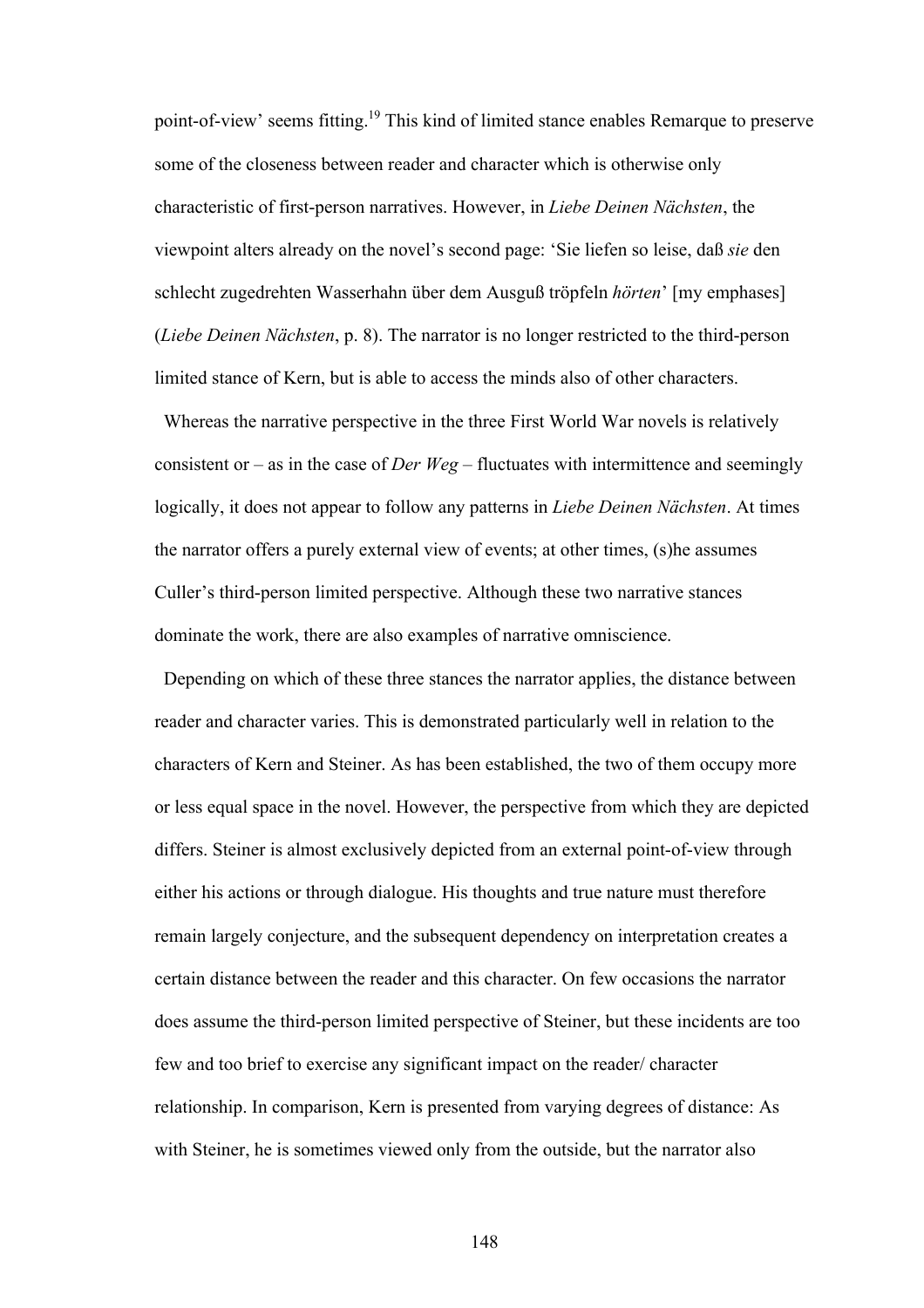regularly adopts his restricted perspective. Although the insights into Kern's thoughts rarely constitute more than a glimpse, these occurrences offer the reader the opportunity to witness directly at least some aspects of Kern's nature. The dissimilar stances from which Kern and Steiner are depicted show that the application of a particular narrative perspective and its level of omniscience invariably influence the sense of distance which the reader experience to a character.

In *Liebe Deinen Nächsten* Remarque utilizes both content and form to present an unbiased picture of the exile-experience. There is nevertheless some truth in the claim that the individual character is 'wholly good or wholly bad, in true fairytale tradition'.<sup>20</sup> However, none of the actual groups featured in the work, whether refugees, legal nationals or representatives of the law-enforcement, are depicted one-sidedly. Rather, each group proves to consist of a variety of individuals and this makes the narrator appear to be relatively unbiased.<sup>21</sup> The impartiality is nevertheless deceptive, but due to the novel's extensive use of dialogue and focalization, the narrator's standpoint is welldisguised. When examining whether there is an underlying subjectivity in the narrative voice, the narrative must therefore be considered in its entirety. The narrator's use almost exclusively of emigrants as focalizers, $^{22}$  for example, suggests a keenness to portray the points-of-view of especially this group of individuals. The recurrent shiprelated imagery also conveys the narrator's sympathy with the emigrants. The figurative description of the small party of refugees who are gathered in a hotel room on New Year's Eve, 1936, hence serves as an omen for the future that awaits them as a group:

> Auf einem Balkon des Hauses gegenüber brannte ein kleiner Mann in Weste und Hemdsärmeln eine Schale mit Grünfeierpulver ab. Die ganze Front leuchtete auf. Das grüne Licht blendete in das Zimmer Edith Rosenfelds hinein und machte es unwirklich – als wäre es nicht mehr ein Raum in einem Hotel in Paris, sondern eine Kabine in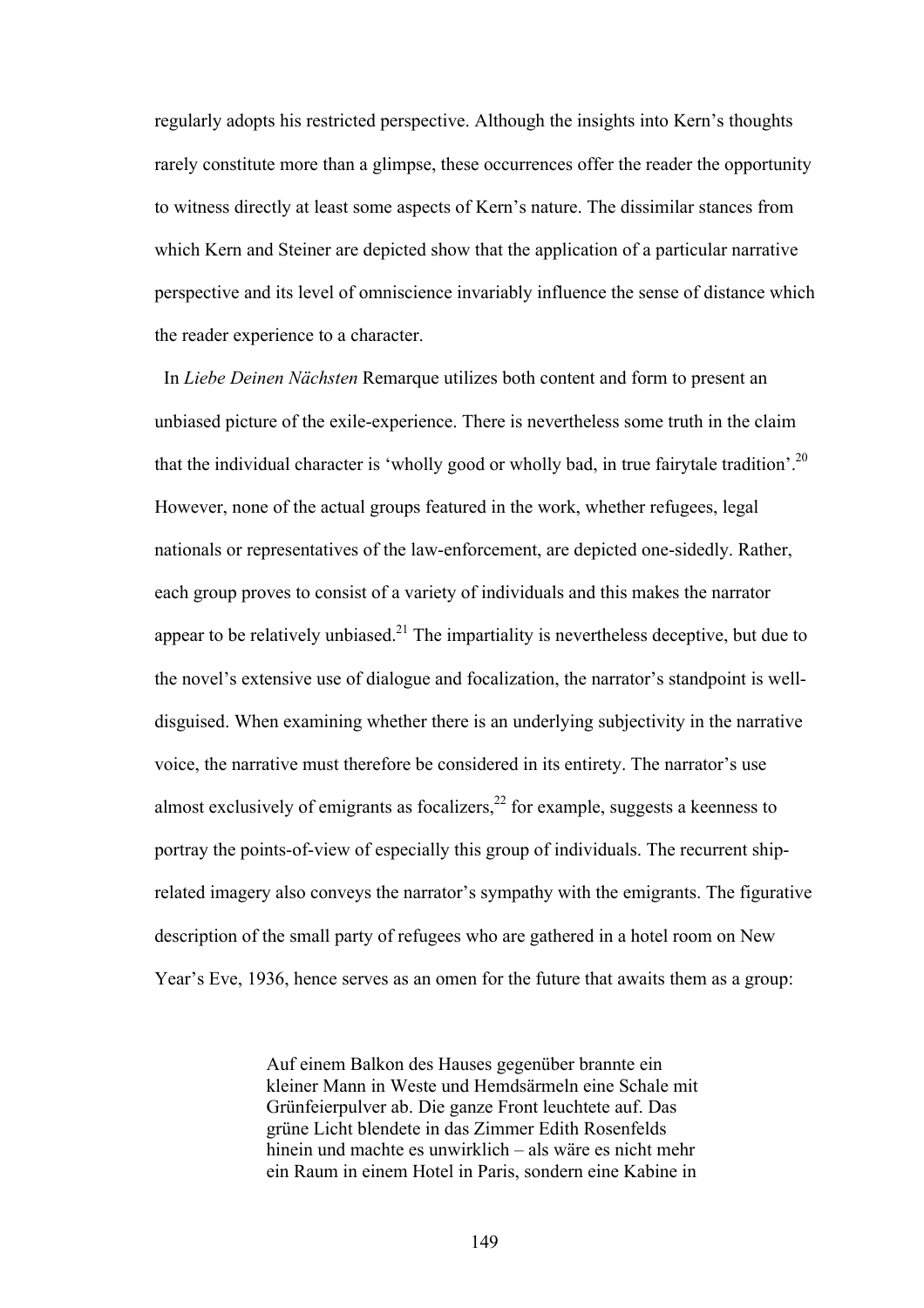einem versunkenen Schiff, tief unter Wasser' (*Liebe Deinen Nächsten*, p. 279).

Set in the years 1936-37, Paris is still relatively safe for the emigrants. Europe would, however, become increasingly dangerous to refugees of the National Socialist Regime, and many of them would perish. The gloomy imagery of the exerpt, above, forebodes this. A trope with a similar maritime resonance is used when an elderly, Jewish refugee, known as Vater Moritz is dying. On his deathbed he has a vision of travelling to an afterlife by boat. The section commences:

> Moritz Rosenthal beobachtete, ohne den Kopf zu bewegen, wie die Fenster des gegenüberliegenden Hauses hell wurden; es schwamm wie ein Riesenschiff in der Dämmerung, wie ein Ozeandampfer kurz vor der Abfahrt.[…] [E]r sah, wie plötzlich die Fenster sich weit öffneten und wie jemand, der ihm glich, aufstand und hinausschritt. Über den Schatten hinweg, hinüber zu dem Schiff, das in der langen Dämmerung des Lebens sacht schwankte und nun die Anker lichtete und langsam davonglitt' (*Liebe Deinen Nächsten*, p. 311).

 Whereas Vater Moritz's escape is illusory, the ship-imagery transforms and becomes an actuality at the conclusion of the novel. Many emigrants must remain in Europe and face extinction by the ever rising tide of National Socialism, but Ruth and Kern, are amongst the few who are able to leave for America on a real ship. A similar use of the ship-imagery recurs in Remarque's later exile novel, *Die Nacht von Lissabon*, also.23

 In *Liebe Deinen Nächsten*, the ship-imageries hint at the impending collapse of Europe. The seemingly neutral stance of the narrator is deceptive, as the expansion of Hitler's Germany is unambiguously depicted as a negative development. The tone might be objective locally in the text, but the focus of the overall narrative reveals a clear subjective stance.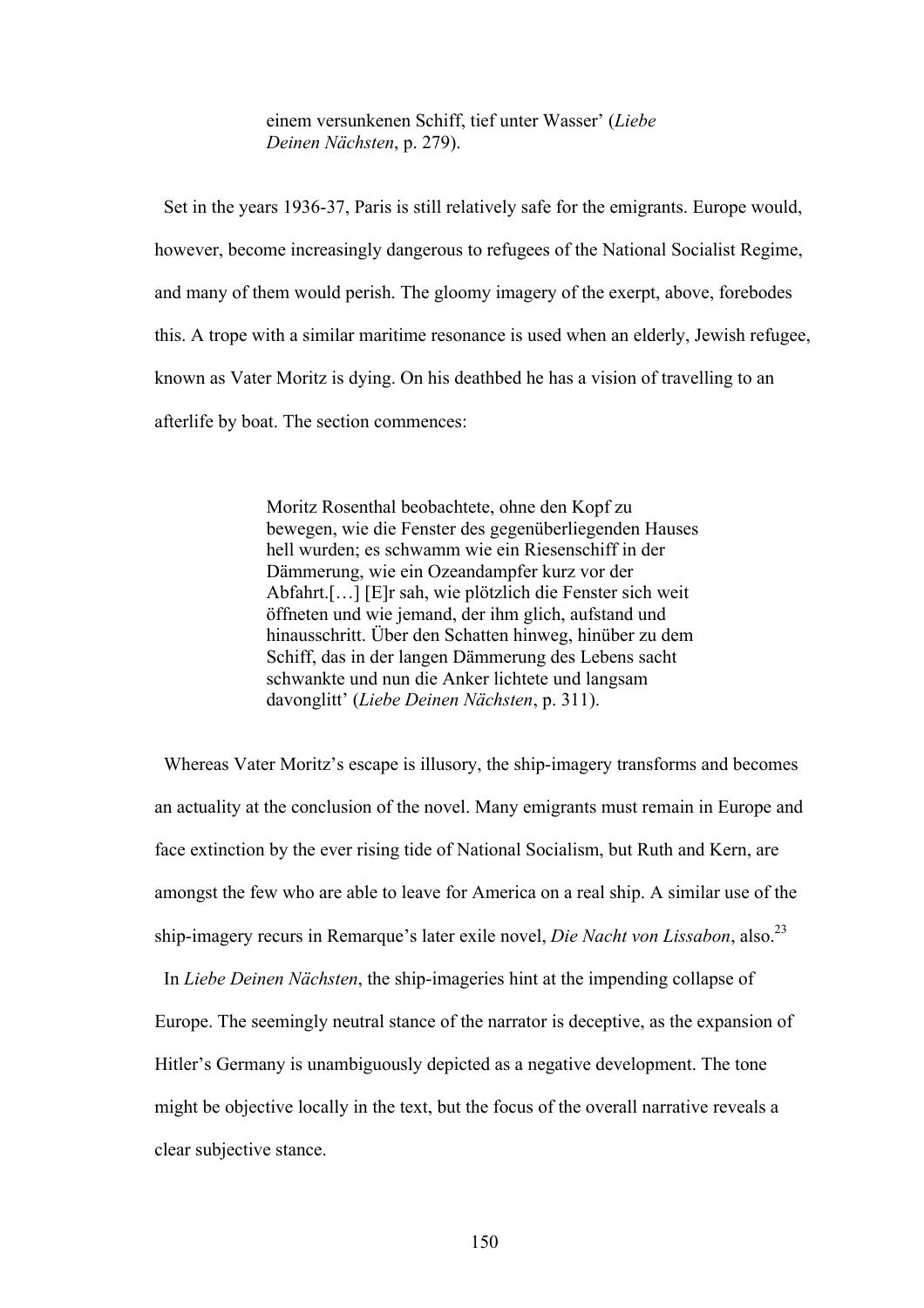On three occasions, focalization is used to convey sympathy for the emigrant. In these episodes the focus is diverted away from the main story revolving around Kern and Steiner. Instead, the reader is invited to identify with three different refugees: Barbara Klein; Vater Moritz and Goldbach. These characters are essentially without significance to the general plot. Over a few pages, however, the narrative becomes confined to their individual experiences; depicted mainly through use of a third-person limited perspective. By having access to the minds of these characters, the reader witnesses, close up, the quiet sufferings particularly of Dr. Goldbach and Barbara Klein. No equivalent close-ups are offered of any of the legal nationals in *Liebe Deinen Nächsten*. In allowing the refugees' circumstances and views to take precedence, the narrator expresses sympathy with the victims, and the reader is encouraged strongly – although indirectly – to take a similar stand.<sup>24</sup>

In addition to these three minor characters, *Liebe Deinen Nächsten* contains an extensive list of other peripheral characters. This is not surprising since the novel revolves around the experiences of Kern and Steiner. As exiles, they have no permanent base, but are forced to move on regularly. They subsequently encounter numerous fellow émigrés but also legal nationals and representatives of law and order, and this naturally has an expanding effect on the character list. Firda is right in claiming that *Liebe Deinen Nächsten* 'sacrifices depth of characterization for the "fate" of individual exiles linked to the course of social and historical change'.<sup>25</sup> The many minor characters nevertheless serve two specific, contrary and yet complementary purposes in *Liebe Deinen Nächsten*: In view of the novel as a whole, they help convey a general picture of the exile existence, but because of the nuances in their suffering and problems, each encounter with a new character also aims to distinguish the refugees and show them as individuals rather than as a homogenous and faceless group of victims.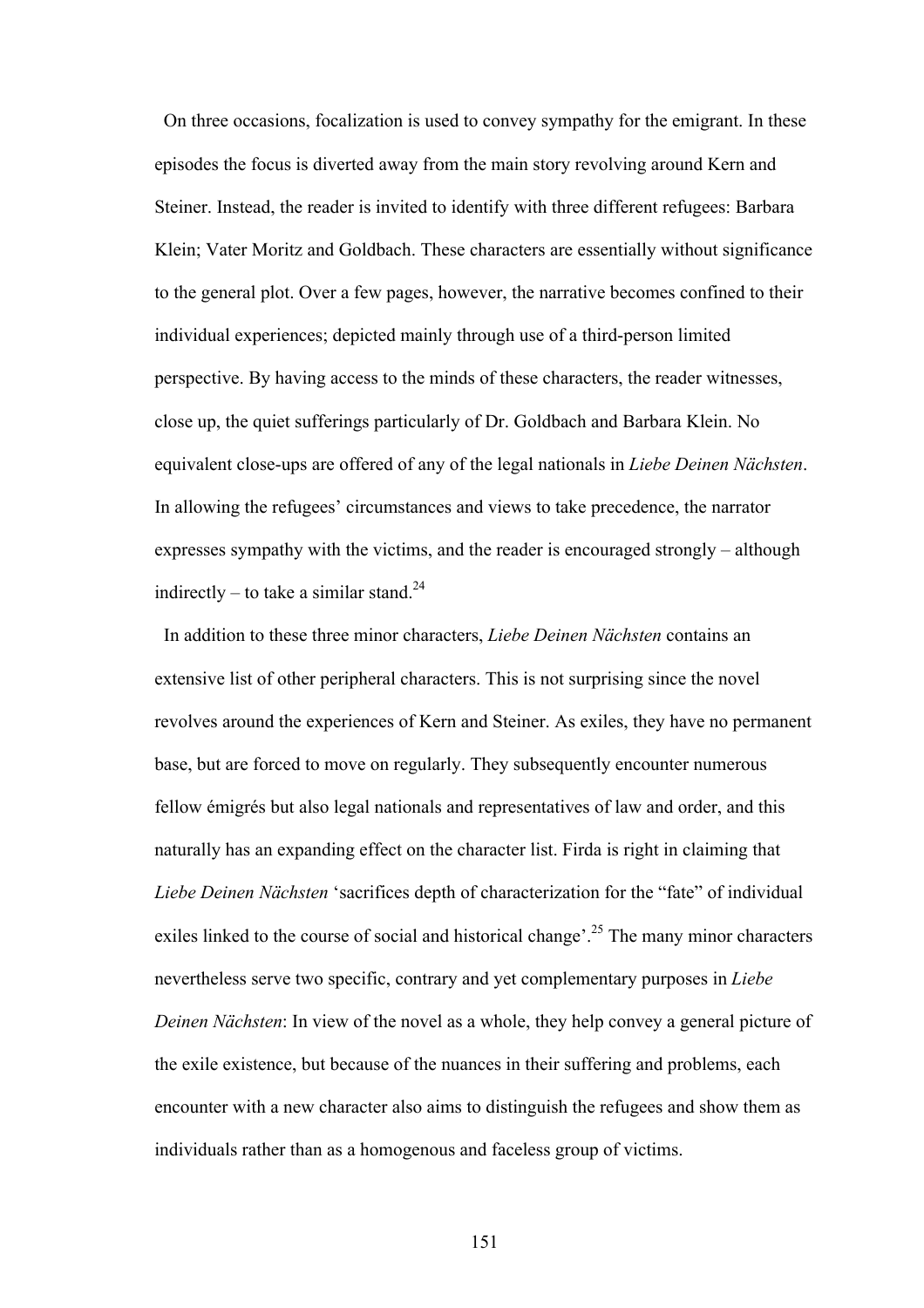The prevalence of emigrant characters in *Liebe Deinen Nächsten* is, of course, related to the fact that the main plot revolves around the experiences of Kern and Steiner. As exiles, they constantly fear exposure, and they therefore limit their dealings with the legal citizens of the host countries. Any interaction with strangers is done with caution and there is a pronounced hesitancy about revealing any personal details. Remarque illustrates this through Steiner's response, when approached by a man unknown to him: '"Sind Sie Steiner?" fragte [der Unbekannte]. "Nein", sagte Steiner. "Warum?"' (*Liebe Deinen Nächsten*, p. 284). In order to convey the larger scale of the emigrants' watchfulness, many of the characters remain unnamed. Instead they are identified by pseudonyms based on particular characteristics in their appearance or behaviour. At times the narrative perspective indeed demands anonymity. An episode set in the Bureau for Emigrant Aid, for example, is focalized through Kern. He observes the other refugees present and as they are strangers to him, the narrator (who is restricted by the scope of Kern's perspective) must refer to them without use of names: 'Neben Kern saß ein bleicher Mensch mit einem Birnenschädel, der einen Geigenkasten auf den Knien hielt. Auf der anderen Seite hockte ein alter Mann, über dessen gebuckelte Stirn eine Narbe lief' (*Liebe Deinen Nächsten*, p. 36). The two men are thereafter distinguished simply as: 'der Geiger' and 'der alte Mann mit der Narbe auf der Stirn'. Even amongst acquainted refugees, the use of pseudonyms is not uncommon. Whilst working on a fairground, for example, Kern is known to his colleagues under a number of names: 'George', 'Charlie', 'Alfons', 'Peperl' and 'Schani' respectively (*Liebe Deinen Nächsten*, pp. 124-26).<sup>26</sup> The emigrants' loss of personal identity recurs as a theme in both Remarque's next novel, *Arc de Triomphe*, and the later book, *Die Nacht von Lissabon*. In the former, the protagonist explains: 'Ravic ist bereits mein dritter Name. Ich habe ihn seit fast zwei Jahren. Nichts passiert seitdem. Scheint mir Glück zu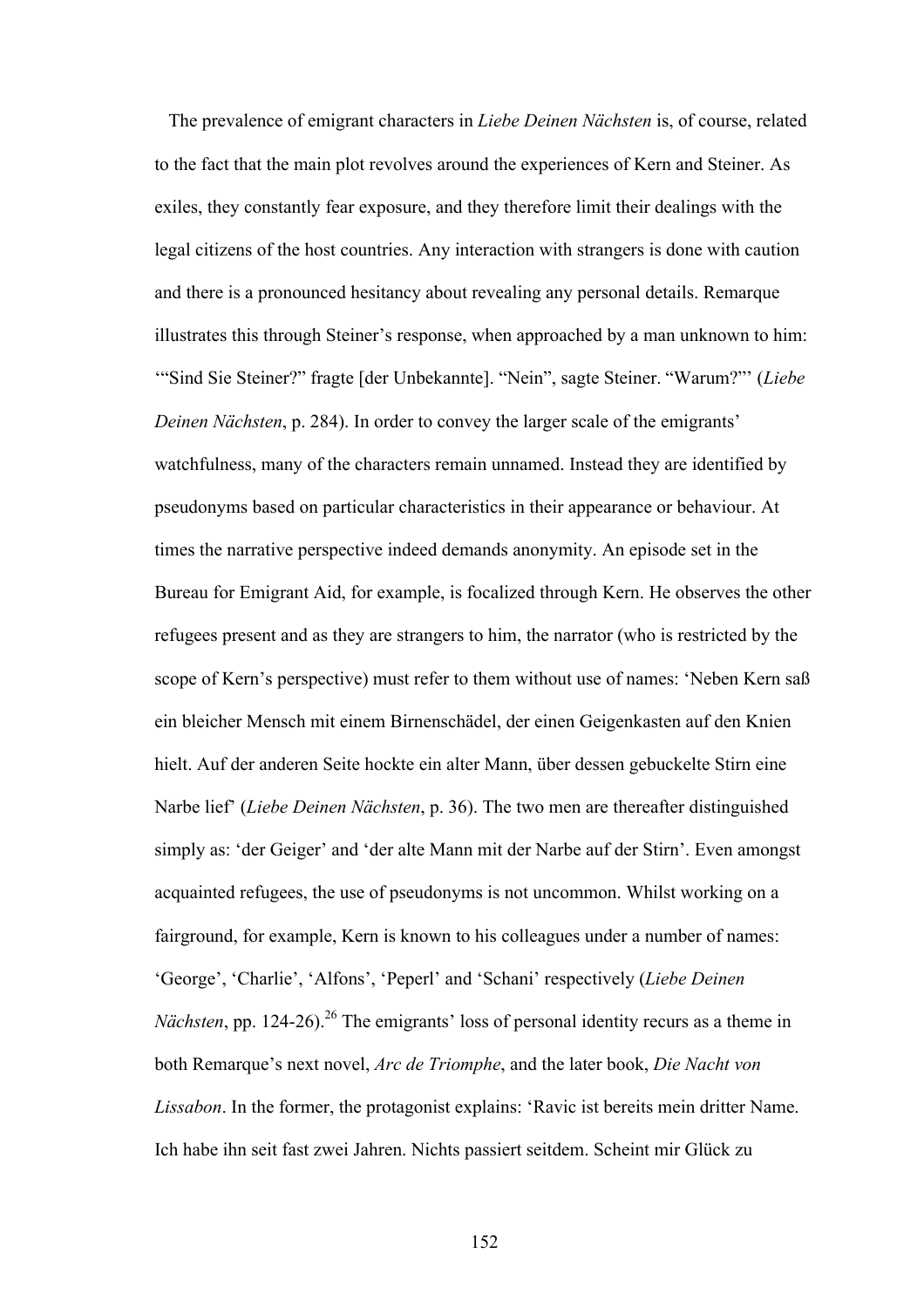bringen. Gewinne ihn täglich lieber. Meinen wirklichen habe ich schon fast vergessen' (*Arc de Triomphe*, p. 53).

As shown in relation to *Im Westen*, many First World War novels likewise raise the topic of loss of individuality. However, the emigrants' problem in relation to personal identity differs from that of the front soldiers'. In Schauwecker's and Wiechert's First World War novels, for example, the war participants are said to have been consciously moulded into a uniform whole.<sup>27</sup> This is intended to create unity amongst the men, and nurture their sense of national identity. The refugees are faced with the opposite scenario. Many of them have been disenfranchised and although they are able to preserve their individualism, they have to erase their authentic identities, in order to avoid deportation or even imprisonment if discovered to be a previous offender. Stefan Zweig notes in *Die Welt von Gestern*:

> Und ich zögere nicht zu bekennen, daß seit dem Tage, da ich mit eigentlich fremden Papieren oder Pässen leben mußte, ich mich nie mehr ganz als mit mir zusammengehörig empfand. Etwas von der natürlichen Identität mit meinem ursprünglichen und eigentlichen Ich blieb für immer zerstört<sup>28</sup>

 Similar words are voiced by Döblin: 'Ich erinnere mich nicht, je zu irgendeiner Zeit meines Lebens so wenig ,ich' gewesen zu sein!'.29

Despite the fact that the German First World War soldiers found themselves far from home and mostly living in peril, the army seeked to preserve a spiritual bond between these men and their country. The European exiles of the 1930s, as depicted by Remarque, were isolated both physically and emotionally from their homeland and from their previous way of life. Remarque refers to this as living 'ohne Wurzel',<sup>30</sup> and for the characters of his novels this essentially means that their lives disintegrate as they find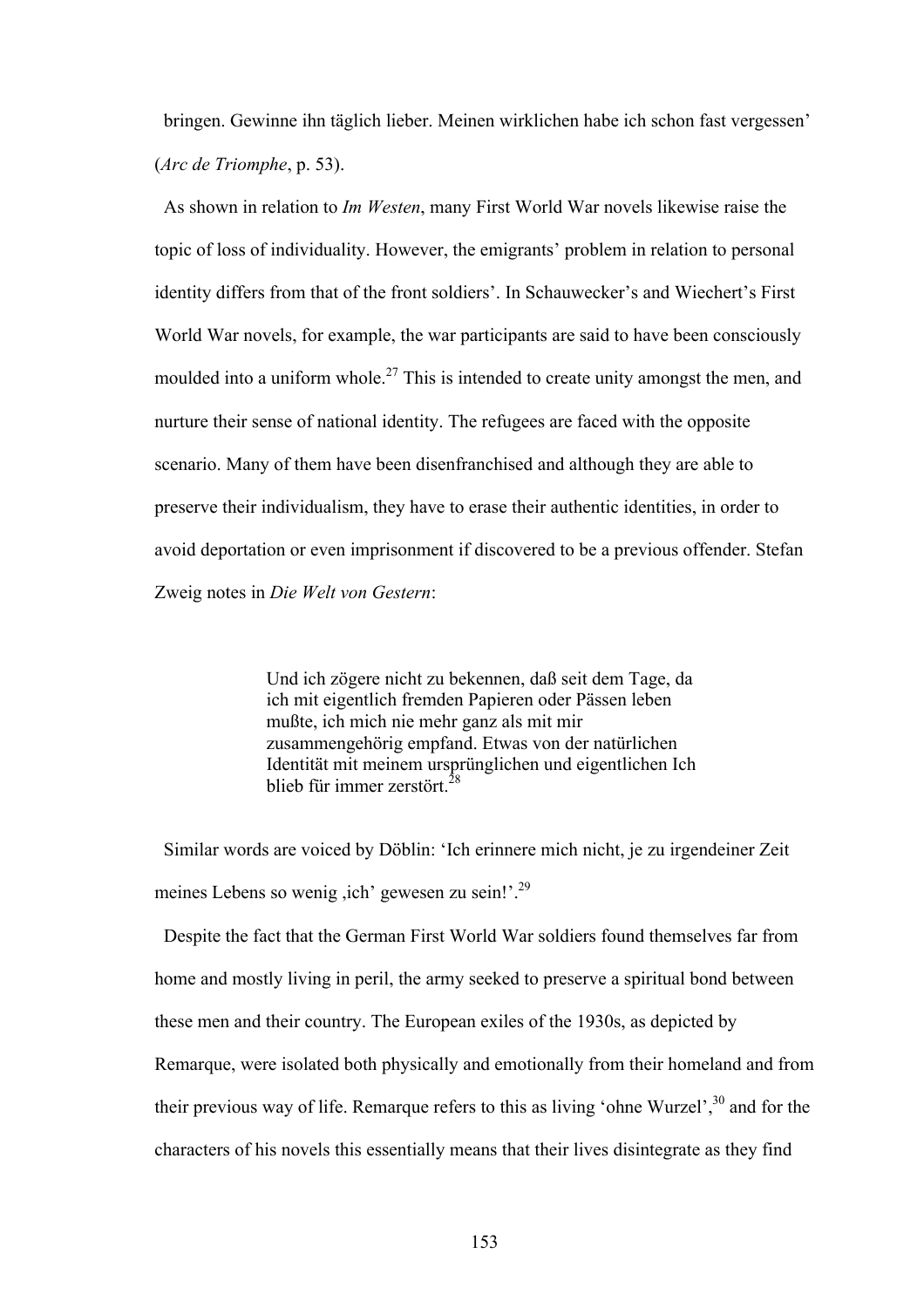themselves excluded from a traditional way of life. In *Liebe Deinen Nächsten*, Ruth's and Kern's experience of their exclusion is communicated through their unsuccessful attempts to participate in everyday activities. Visiting a dance hall, for example, Ruth, Kern and a third emigrant, Binder, struggle to assume the carefree mood of the other people present:

> Es war eine Menge junger Leute da, die auch nicht älter waren als sie . . . aber trotzdem wirkten sie auf eine sonderbare Art *wie drei verirrte Kinder, die mit großen Augen dasaßen und nicht dazugehörten*. Es war nicht ihre Heimatlosigkeit allein, die wie ein grauer Ring um sie lag – es war auch die Freudlosigkeit einer Jugend, die ohne viel Hoffnung und Zukunft war [my emphasis] (*Liebe Deinen Nächsten*, pp. 177-78).<sup>31</sup>

 Their comparison to children is, in this case, not only intended to stir the reader's sympathy for the young refugees, but it also conveys Ruth and Kern's feeling of inadequacy by the situation.

Their experience of exclusion is again depicted when Kern and Ruth take a ride in the Ferris Wheel in the Prater fairground high above the ground. A sudden panoramic

perspective unfolds before the two young emigrants.

[U]nd es schien ihnen plötzlich […] als säßen sie in einem lautlosen Aeroplan und unter ihnen drehte sich langsam die Erde fort – als gehörten sie gar nicht mehr zu ihr, als wären sie in einem Geisterflugzeug, das nirgendwo mehr einen Landeplatz hatte und unter dem tausend Heimaten vorüberzogen, tausend erleuchtete Häuser und Stuben, abendliches Heimkehrlicht bis zu den Horizonten, Lampen und Wohnungen und schirmende Dächer darüber, die riefen und lockten, und keines war das ihre. Sie schwebten darüber im Dunkel der Heimatlosigkeit, und alles, was sie anzünden konnten, war die trostlose Kerze der Sehnsucht . . . (*Liebe Deinen Nächsten*, pp. 126-27).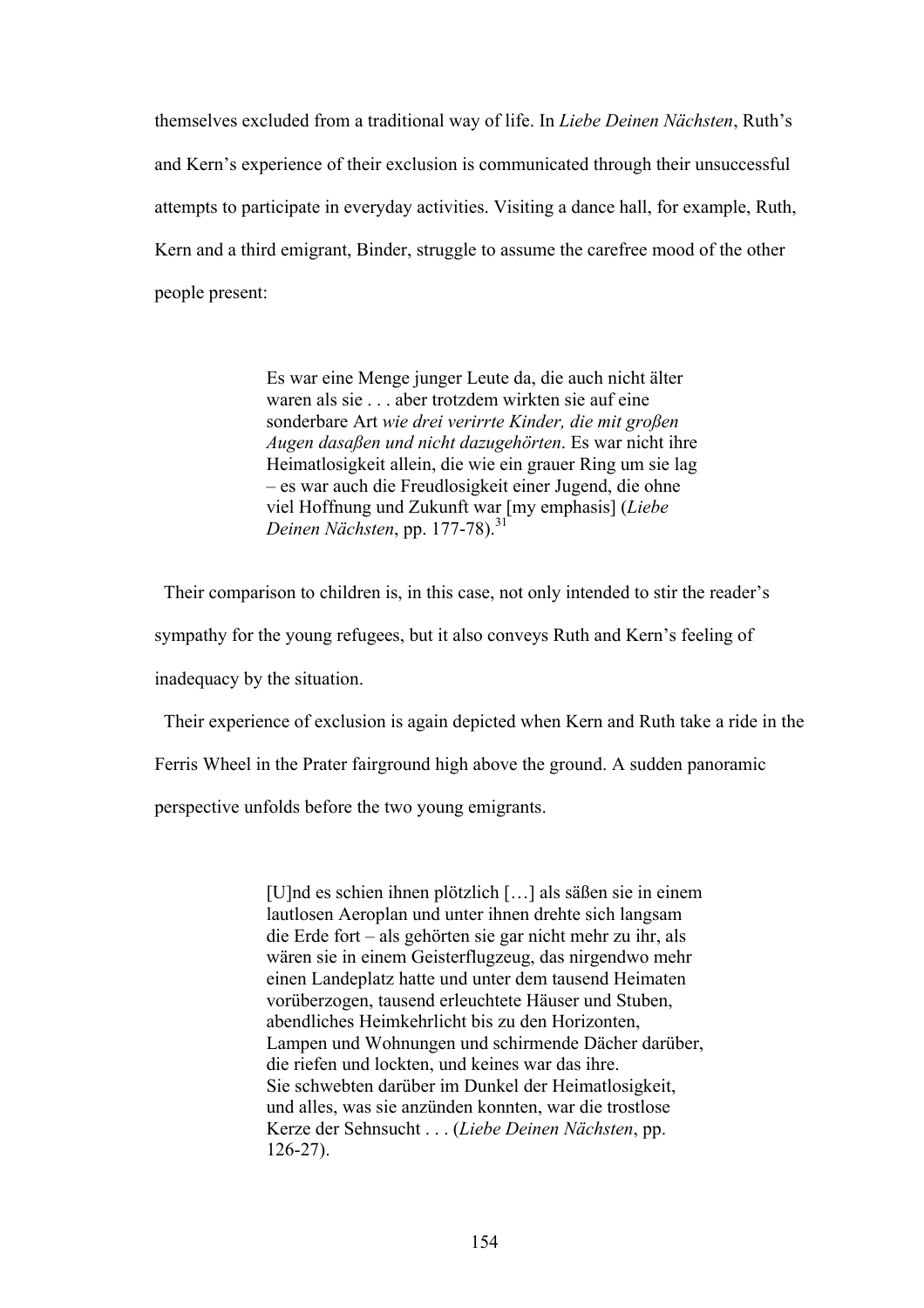In this excerpt, physical and emotional distance is closely intertwined The sight of the illuminated city reminds Ruth and Kern of their refugee status and awakens their carefully suppressed longing for a conventional existence in safety. This feeling is intensified by the fact that the Ferris Wheel temporarily separates them physically from the rest of the world.

 It is essential to keep these two incidents in mind to fully understand the implication of the novel's concluding remarks. Having received information that they will soon be able to leave Europe, Ruth declares: 'Komm, wir wollen hier heraus! Laß uns auf die Straße gehen. Nach draußen. Ich möchte hier weg. Laß uns auf die Straße gehen' (*Liebe Deinen Nächsten*, p. 319). Ruth's urge to get out does, however, equally relate to the social void in which she and Kern have thus far had to exist. Until then, there has always been a risk involved in going out, but having acquired temporary staying permits and the tickets for America, Ruth and Kern's status has altered. They are no longer *bürgerliche Tote*, but have been granted permission to exist again.<sup>32</sup>

 Above, it was shown that the physical distance between the young couple in the Ferris Wheel, the ground and Vienna signifies the emotional exclusion they experience. As the novel draws to a conclusion, this congruity between the physical and emotional position is repeated: Ruth and Kern no longer observe life from afar. Instead, they go into the crowded, Parisian streets and mingle with the commuters. They are no longer exiles in hiding, but have a route of escape and are soon to commence the longed for, conventional way of life they see around them. Standing in the midst of the busy streets, Ruth and Kern experience – for the first time – the sensation of being admitted to the community from which they have thus far been excluded: 'Kern sah Ruth an. "Wie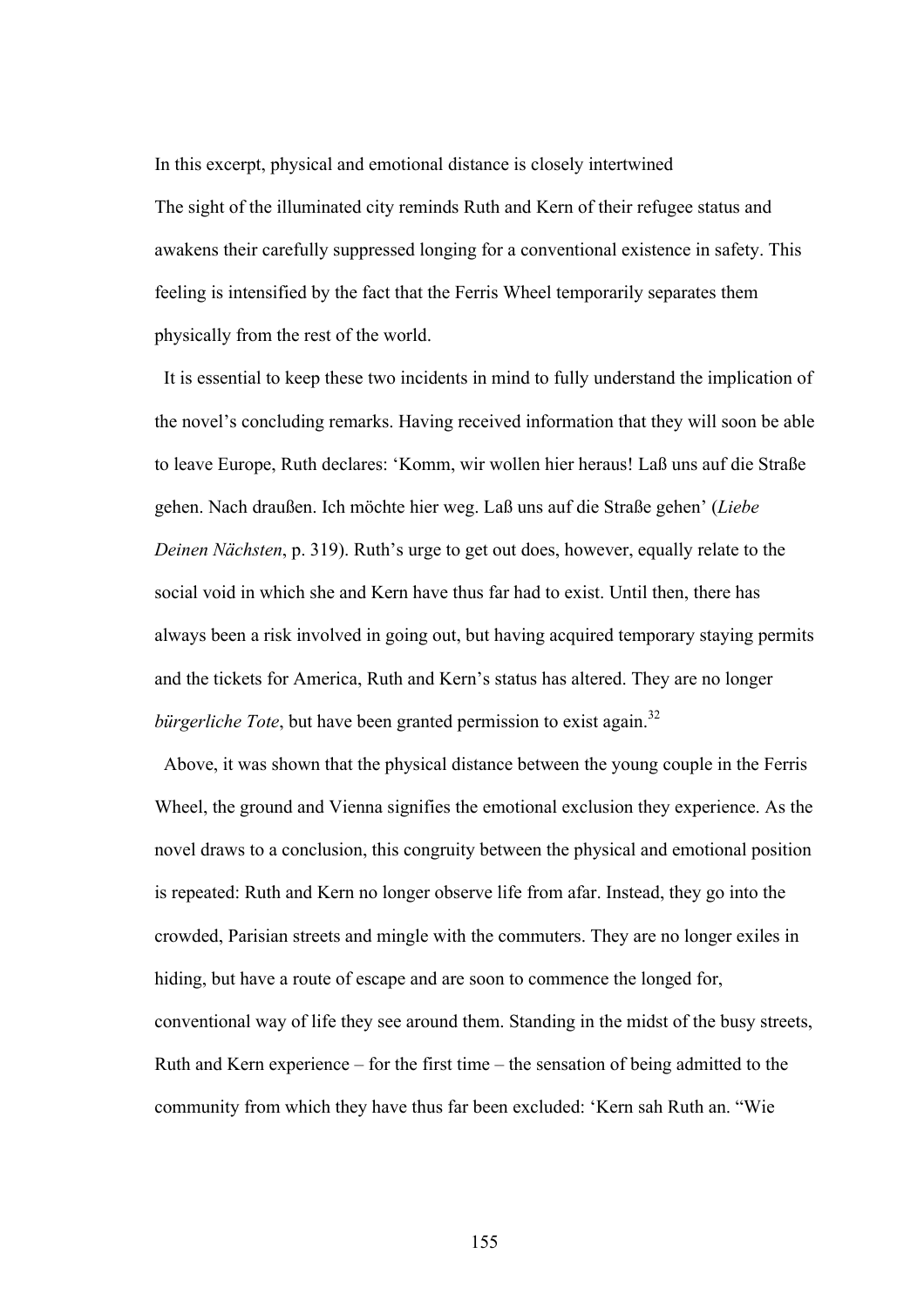viele Menschen es gibt", sagte er. "Ja", erwiderte sie. "Furchtbar viele Menschen"' (*Liebe Deinen Nächsten*, p. 319).

 Analogously to the many common aspects which link Remarque's three early First World War novels and result in a smooth transition between them, *Arc de Triomphe* picks up more or less where *Liebe Deinen Nächsten* concludes, both geographically and in relation to the time at which it is set. *Arc de Triomphe* thus opens in Paris in the late autumn of 1938 just before Armistice Day, only months after Kern and Ruth have supposedly left for America. Whereas the characters in *Liebe Deinen Nächsten* are continuously on the move, the exile protagonist of *Arc de Triomphe*, Ravic, has created for himself a relatively stable existence in Paris. Despite his status as an illegal immigrant, his expertise as a former chief surgeon in Germany enables him to earn enough to survive. He carries out difficult operations in a practice owned by two less skilful French doctors in return for a fraction of the profit. His accommodation consists of a modest room in *Hôtel International*. This establishment also features in *Liebe Deinen Nächsten* and thus forms one of the numerous bonds connecting all of Remarque's books. By recycling names, places or events, Remarque systematically organizes his novels in relation to one another, so that they each come to function as a separate piece in a wider picture. The slight overlapping in Remarque's novels gives the impression of concurrence and parallelism between the lives of the protagonists; although the individual characters are almost never acquainted.<sup>33</sup> Hence, Ruth and Kern do not cease to exist at the end of *Liebe Deinen Nächsten* simply because the narrative comes to an end. They escape to America and pursue a new life whilst Ravic, in *Arc de Triomphe*, lives as an illegal emigrant in Paris in the years leading up to the Second World War. Even when Remarque in *Liebe Deinen Nächsten* and *Arc de Triomphe* turns to the topic of exile, the theme of the First World War is not entirely abandoned.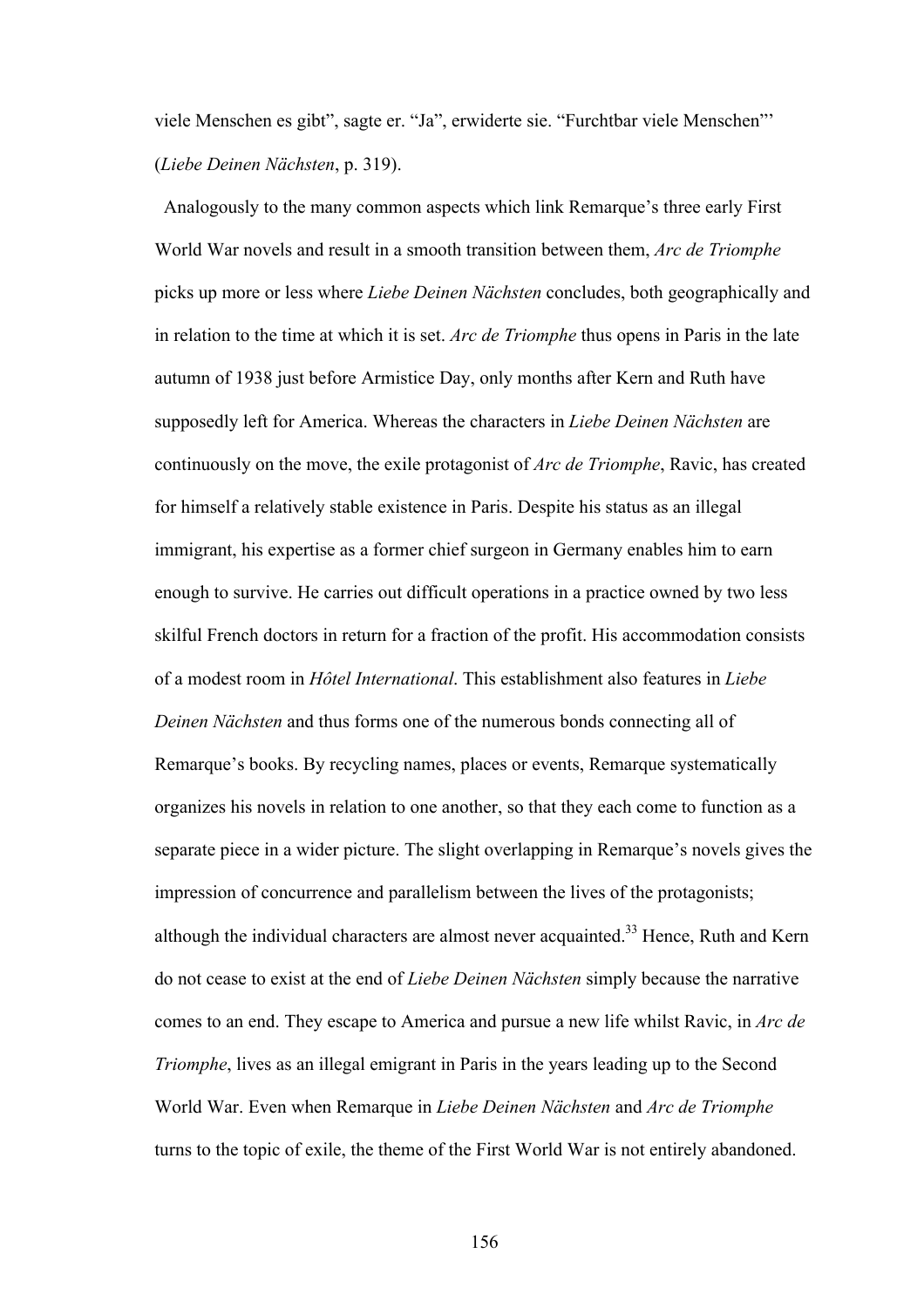Steiner and Ravic both participated in the First World War and would, in fact, have been at the age of Bäumer, Birkholz and Lohkamp at the time. Although *Liebe Deinen Nächsten* and *Arc de Triomphe* focus on the topic of exile, Ravic and Steiner therefore not only serve as representatives of the refugee community, but also constitute a link to Remarque's earlier novels in their roles as First World War survivors, two decades on. The reception of *Liebe Deinen Nächsten* was modest and Remarque was indeed aware that his novel had stylistic weaknesses.<sup>34</sup> He consequently modified his narrative strategies considerably in the writing of his next novel, *Arc de Triomphe*, although he retained the third-person perspective.

 As discussed above, *Liebe Deinen Nächsten* follows the exile-experience of two refugees. A considerable proportion of the work is depicted from an external perspective, often intersected by passages of direct speech. The novel also applies a third-person limited perspective, but there is little consistency in its application, and in fact the most rounded characters are to be found, as also Barker and Last point out, amongst the minor characters.<sup>35</sup> In contrast to this, *Arc de Triomphe* is viewed almost entirely from the third-person limited perspective of a single character. Ravic.<sup>36</sup> In addition, this novel contains a much more restrained use of dialogue, and the passages of straight narrative have been manipulated so that they appear to reflect Ravic's view even when this is not indicated directly. As in *Liebe Deinen Nächsten*, the third-person narrator in *Arc de Triomphe* thereby remains relatively unnoticeable, but without adhering to the almost dull neutrality of the narrative voice in the former work. In order to achieve the consistent impression that *Arc de Triomphe* is effectively presented solely from Ravic's perspective, Remarque utilizes an array of narrative tools.

The most noticeable of these tools is the narrator's recurrent combination of Ravic's name with verbs related to the senses or the conscious mind. These include, for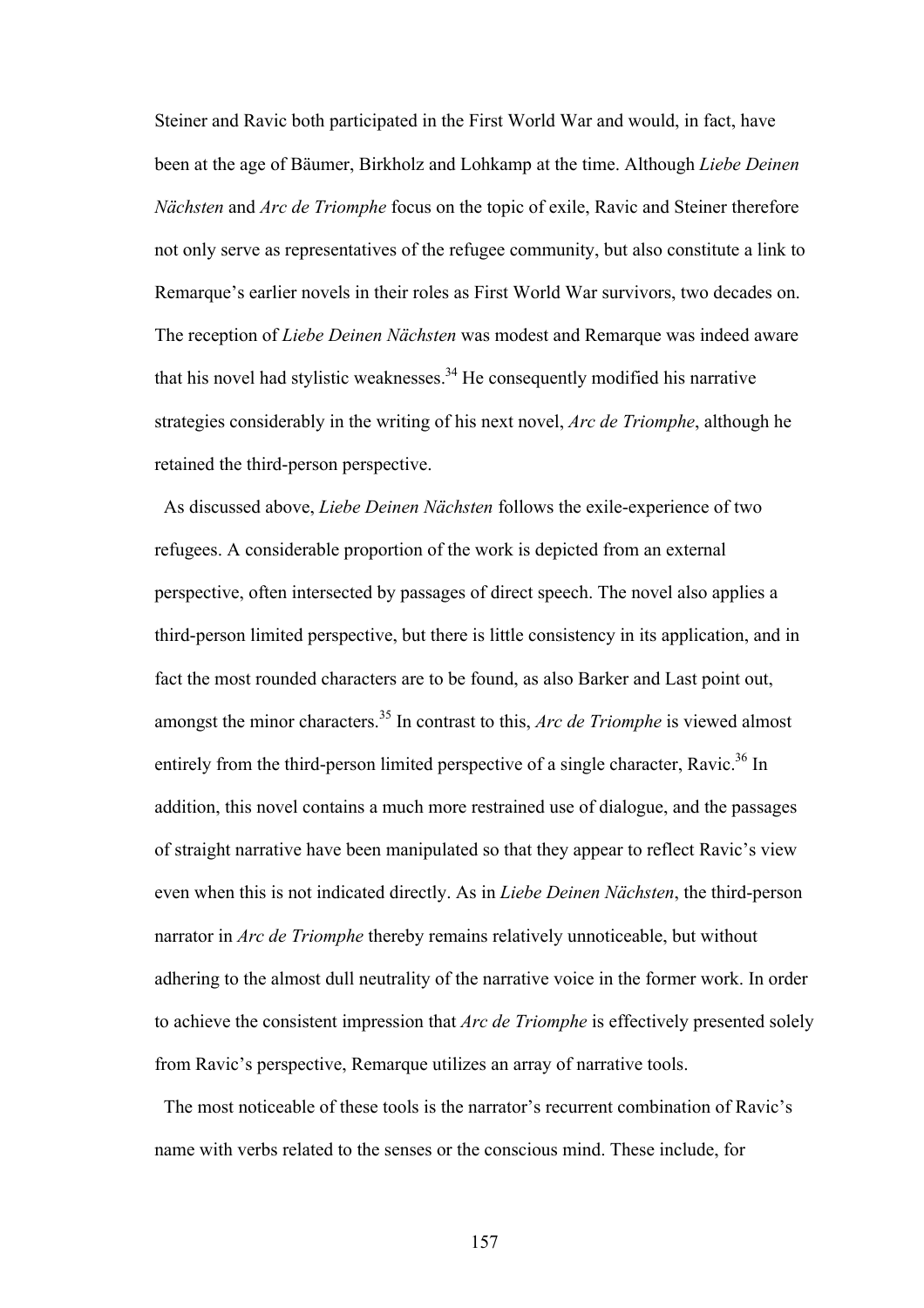instance: *sehen*, *beobachten*, *betrachten*, *hören*, *fühlen*, *wissen* and *denken*. Even lengthy passages, if introduced or interjected by a short phrase incorporating one of these verbs, automatically appears to convey the viewpoint of the subject of the verb. In *Arc de Triomphe*, Ravic constitutes this subject. At his initial encounter with Joan Madou, for example, the description of her appearance subsequently seems to be presented from Ravic's view:

> Die Frau legte ihre Hände auf den Tisch. Sie tat das, als wollte sie sie nie wieder hochnehmen. Die Hände waren gepflegt, aber das besagte nichts. Sie waren auch nicht sehr gepflegt. *Ravic sah*, daß der Nagel des rechten Mittelfingers abgebrochen und scheinbar abgerissen und nicht weggefeilt worden war. An einigen Stellen war der Lack abgesprungen [my emphasis] (*Arc de Triomphe*, p. 12).

 The inclusion of the words 'Ravic sah' is without relevance to the actual description of Joan. In terms of the narrative perspective, however, it makes a decisive difference: Although narrated in the third person, it causes the entire quotation to become a reflection of *Ravic*'s perception of the woman. When the narrator proceeds to depict Joan's face and then her manner of dress, the same technique is applied once more:

> *Ravic betrachtete sie*. Sie hatte ein ausgelöschtes Gesicht, fahl, fast ohne Ausdruck. Der Mund war voll, aber blaß, die Konturen schienen verwischt, und nur das Haar war sehr schön, von einem leuchtenden, natürlichen Blond. Sie trug eine Baskenmütze und unter dem Regenmantel ein blaues Schneiderkostüm [my emphasis] (*Arc de Triomphe*, p. 13).

Again, the perspective is affected by the information that Ravic is observing Joan.

Similar examples are found in abundance throughout the work.

Remarque, however, also makes use of a number of other narrative techniques to

divert the attention away from the narrative voice and to make it seem that the novel is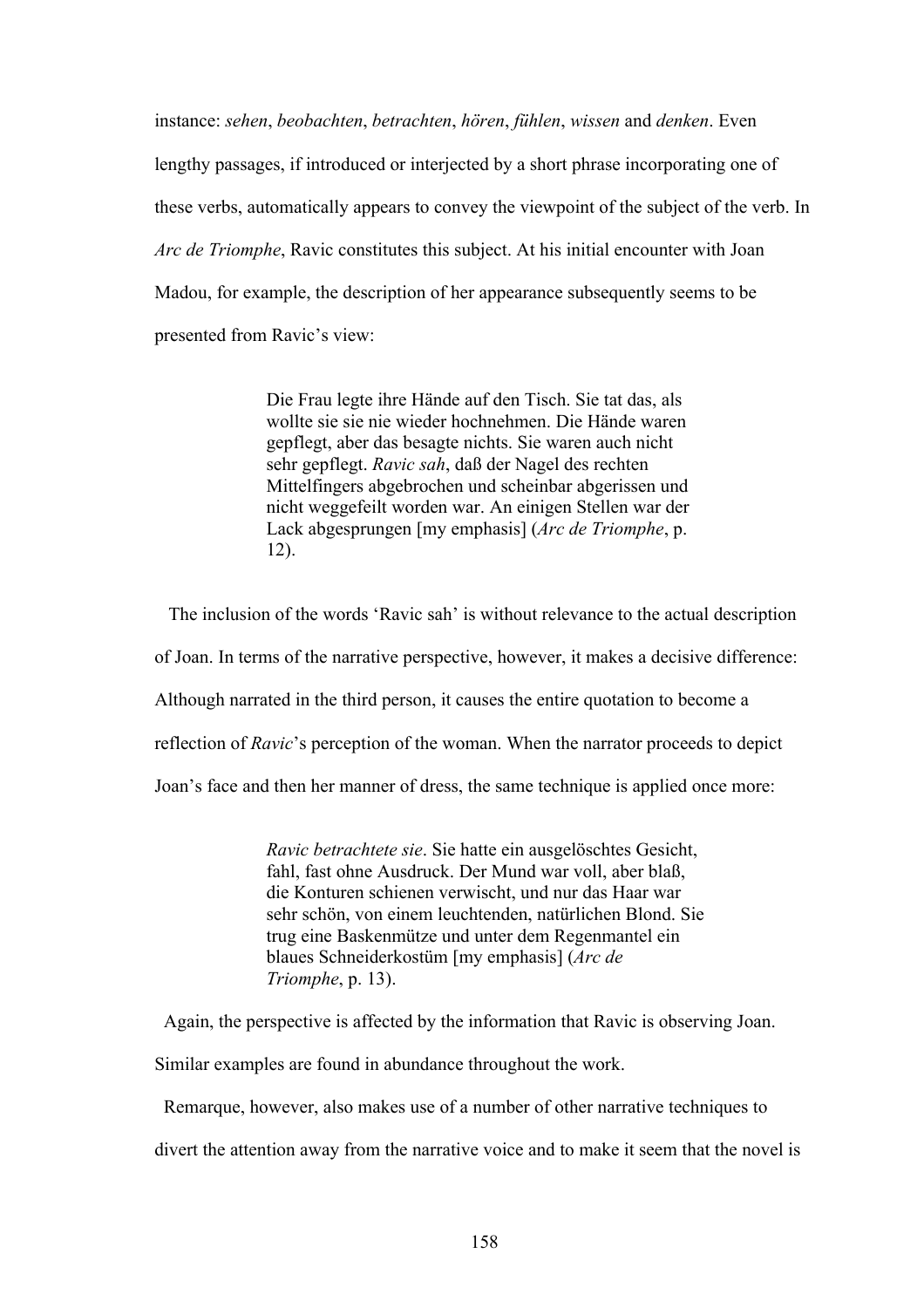related from Ravic's point-of-view. The application of the particles *vielleicht*, *wohl* and *wahrscheinlich*, for instance, indicate uncertainty and therefore convey limitation in perspective as well as the presence of a conscious mind. A similar effect is produced by the impression of inference which is achieved through use of the verb *müssen*. This is exemplified in the sentence: 'Er sah Joan, als sie hereinkam. Sie war umgezogen und *mußte* gleich, nachdem er das Hotel verlassen hatte, zurückgekommen sein [my emphasis]' (*Arc de Triomphe*, p. 221). The narrator does not state factually that Joan returned to the hotel after Ravic's departure, but presents a conclusion drawn from the fact that she has changed for dinner. This creates the effect of Ravic's thought processes of inference being illustrated as they occur.

 Although *Arc de Triomphe* is written in the past tense, the narrative includes time expressions which grammatically seem incongruous with the preterite. *Jetzt*, for instance, is used several times in the narrative: 'Er hatte geglaubt, in einer Stunde zurück zu sein. *Jetzt war* es drei Stunden später [my emphases]' (*Arc de Triomphe*, p.  $120$ ).<sup>37</sup> When adding present tense time-expressions to an otherwise past tense narrative, the distance decreases between the reader, and the events and characters depicted. The third-person narrator, however, fades into the background, as the present tense timereferences relates to the *narrated* present. If the time-word *jetzt* should have been presented from the narrator's perspective, it would have been modified to correlate with the past tense and the narrator's distance to the described events. Thus, instead of: 'Jetzt war es drei Stunden später', the sentence could have sounded: 'Es waren drei Stunden vergangen' or 'drei Stunden waren vergangen'. The inclusion of present tense timereferences in *Arc de Triomphe* therefore indicates that the perspective is that of Ravic's. This impression is further upheld through consistency of register and tone. If viewed in isolation, the perspective of the following excerpt, for example, is undeterminable: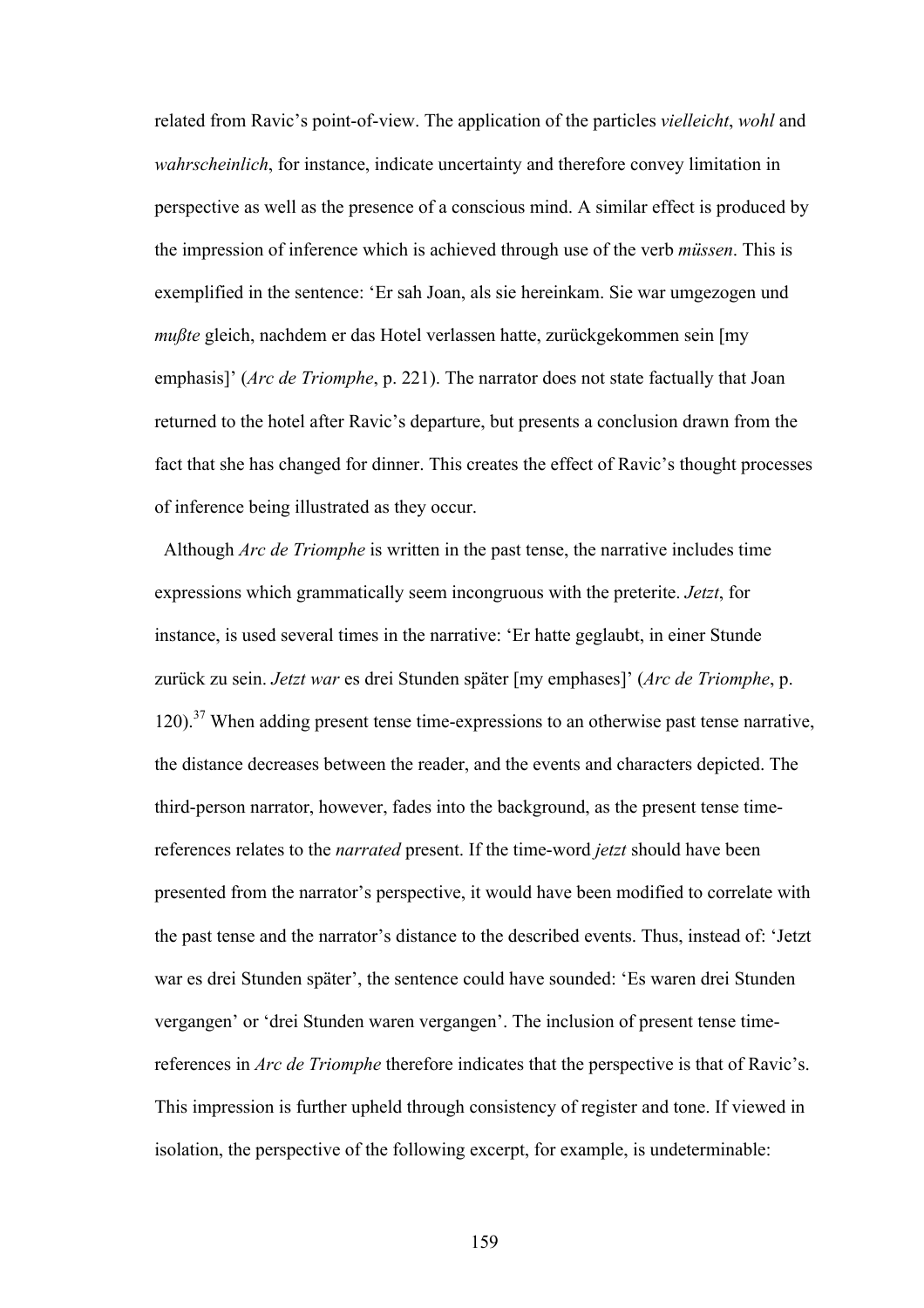Nur noch der weite Platz war da mit den verstreuten, trüben Monden der Laternen und dem steinernen Bogen des Arc, der sich riesig im Nebel verlor, als stützte er den schwermütigen Himmel und schütze unter sich die einsame, bleiche Flamme auf dem Grab des Unbekannten Soldaten, das aussah wie das letzte Grab der Menschheit inmitten von Nacht und Verlassenheit (*Arc de Triomphe*, p. 15).

 The point-of-view is unclear. However, the poetic tendency and the subsequently melancholic atmosphere of the passage are echoed shortly after in a statement by Ravic. Travelling to the clinic by taxi, he orders the driver to speed up. As this almost results in a collision with another vehicle, Ravic tells him to slow down at crossroads:

> "Das wollte ich sowieso. Verdammte Schmiere auf der Straße. Aber weshalb fragen Sie mich eigentlich, wenn Sie nachher nichts hören wollen?" "Weil ich müde bin", erwiderte Ravic ungeduldig. "Weil es Nacht ist. Meinetwegen auch, weil wir Funken in einem unbekannten Wind sind. Fahren Sie zu" (*Arc de Triomphe*, p. 20).

 The two examples above appear in close proximity. In other parts of the work, similar congruence exists between Ravic's tone and that of the passages characterized by perspectival ambiguity. These parts of the novel therefore all come to read as reflecting Ravic's point-of-view.

 As discussed in the previous chapter, *Kameraden* is written solely from the perspective of Lohkamp. When he first encounters Pat, she is therefore initially referred to with the impersonal term of *das Mädchen*. Reminiscent of this technique, the characters Ravic becomes acquainted with in the course of *Arc de Triomphe* are not named by the narrator until Ravic has acquired the knowledge of their identities. The narrator's register, even with regards to names, is thus carefully considered in order not to exceed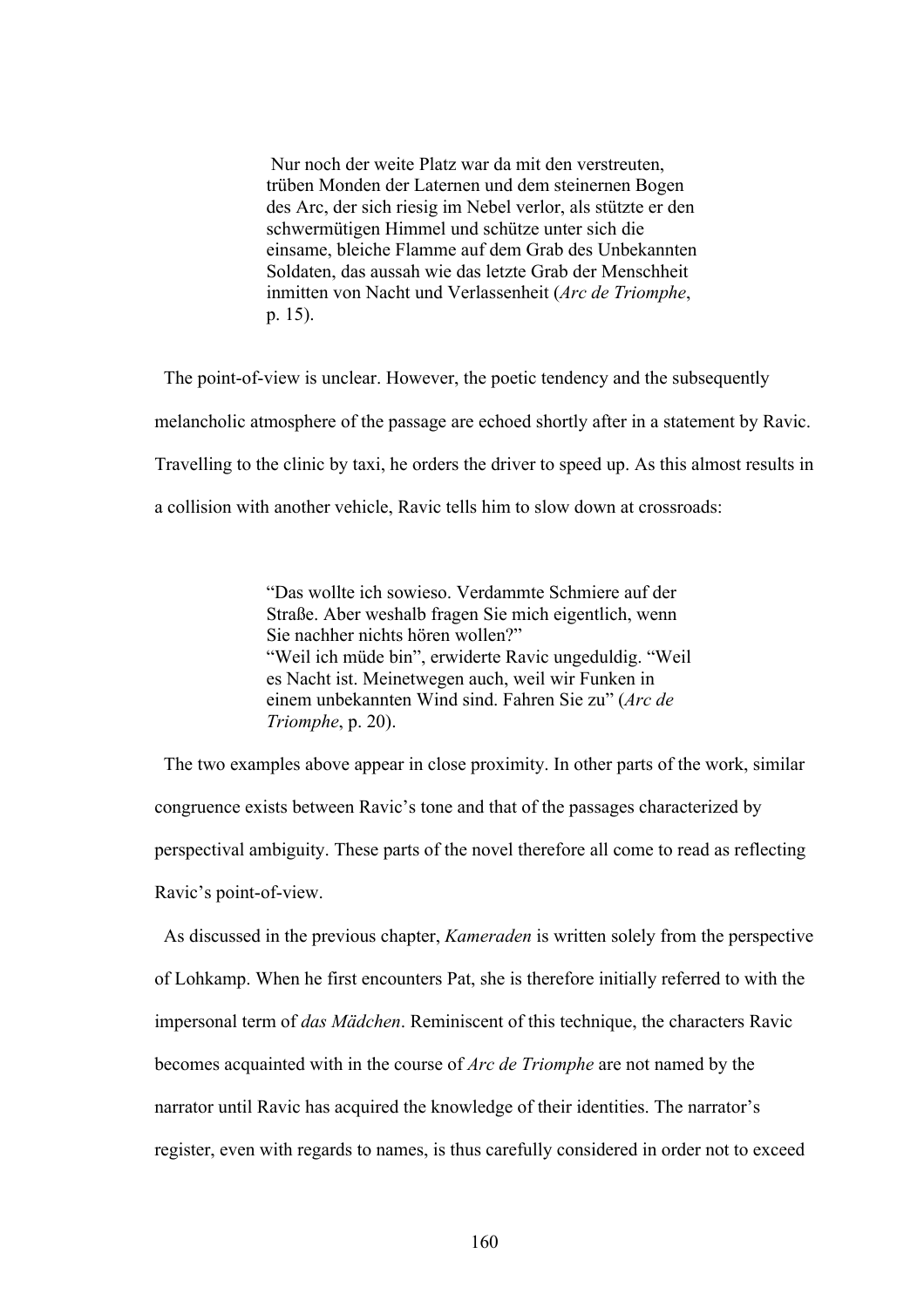the scope of Ravic's perspective. This is demonstrated in relation to Joan's character as well as with the disagreeable Bobo. The relationship between the former and Ravic will be elaborated upon below, but the example of Bobo also warrants some attention. In his profession as a doctor, Ravic visits a young woman, Lucienne. Her boyfriend, Bobo, refuses to leave the room during the examination:

> Der Bursche grinste und spreizte behaglich die Beine. Er trug spitze Lackschuhe und violette Strümpfe. "Bitte, Bobo", sagte Lucienne. "Es dauert sicher nur einen Augenblick." Aber Bobo beachtete sie nicht. Er fixierte Ravic (*Arc de Triomphe*, p. 124).

Until this moment, the narrator has – in line with Ravic's perspective – referred to Bobo exclusively as *der Bursche*. The narrator only starts applying Bobo's name after the doctor gains knowledge of it. The use of what must be presumed to be the boyfriend's nickname also functions to convey, succinctly, Ravic's perception of Lucienne's boyfriend: Whereas the girl's emotional involvement with the dandy explains her use of his nickname, the narrator's application of it gives the tone a tinge of mockery. This subtle ridicule shows that Ravic regards the boyfriend to be unworthy of any level of respect.<sup>38</sup>

As opposed to the recurrent use of the external perspective in *Liebe Deinen Nächsten*, a considerable part of *Arc de Triomphe* is directly concerned with the thoughts and emotions of Ravic. Grammatically incomplete sentence-structures are used to simulate thoughts, which after all generally appear in disorder and rarely in compliance with grammatical rules. In the following extract, Ravic returns to his hotel after having carried out an operation. He goes to the bathroom to freshen up: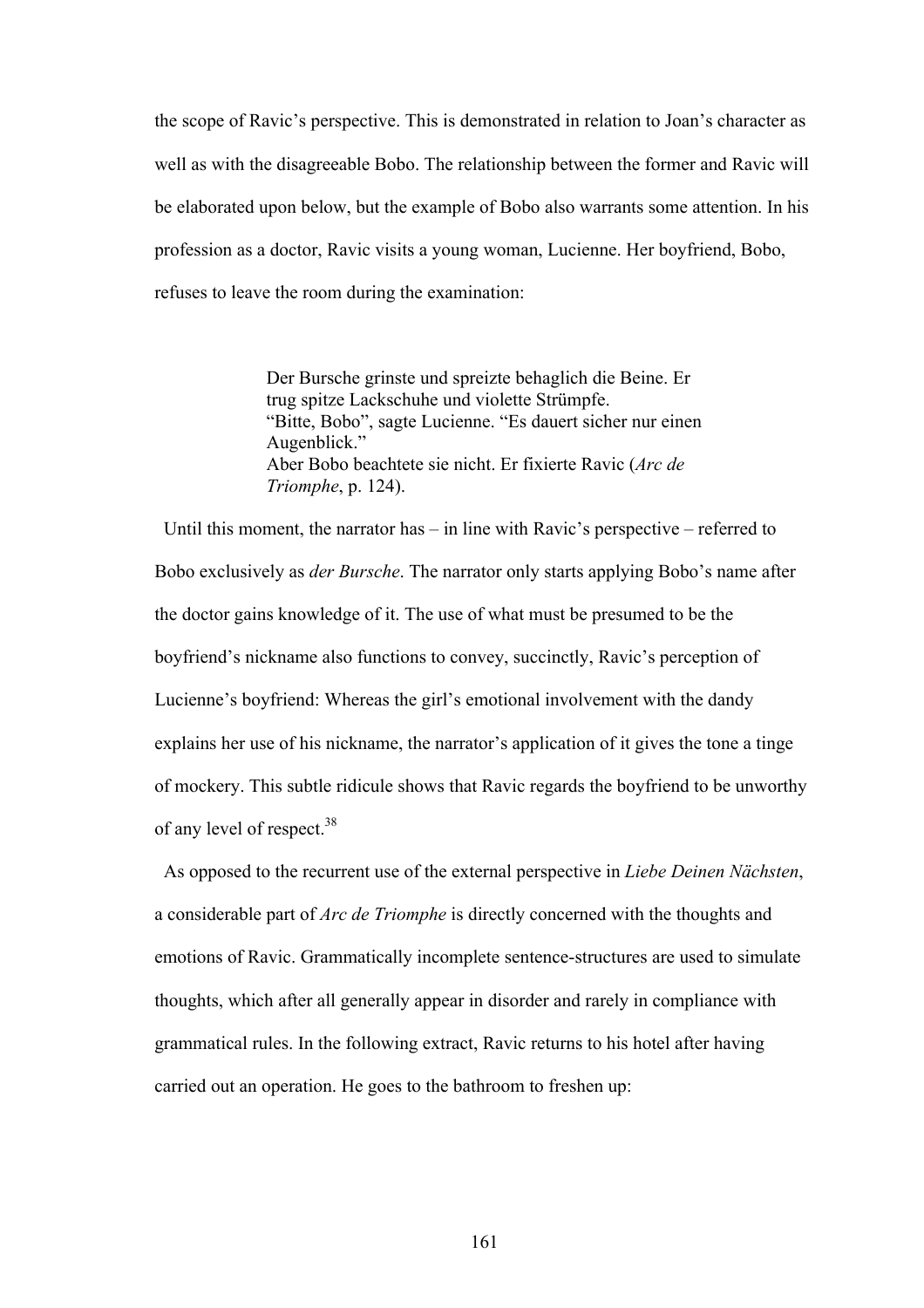Er drehte die Dusche an. Das kühle Wasser strömte über seine Haut. Er atmete tief und trocknete sich ab. *Der Trost der kleinen Dinge. Wasser, Atem, abendlicher Regen. Nur wer allein war, kannte auch die. Dankbare Haut. Leichtes, in den dunklen Kanälen hinschießendes Blut. Auf einer Wiese zu liegen. Birken. Weiße Sommerwolken. Der Himmel der Jugend. Wo waren die Abenteuer des Herzens geblieben? Erschlagen von den finsteren Abenteuern des Daseins*. Er ging in das Zimmer zurück [my emphases]' (*Arc de Triomphe*, p. 30).

 The short, mostly incomplete grammatical units resemble the manner in which thoughts often occur. In contrast, the sentences which explain Ravic's actions are grammatically complete. Both in terms of form and content, these sentences thus constitute a framework for the thoughts. The highlighted lines in the quotation above thereby appear to take place in Ravic's mind, while the framework-lines explain his physical activities.

 In addition to adding texture locally, repetition is also applied in *Arc de Triomphe* as a means of making the narrative resemble thoughts. When Ravic realizes that he is losing Joan, his body language and manner of conversing remain composed. However, a sudden, pronounced change in sentence-structure and the use of repetition reveal that, inside, he is in fact in a state of panic. As in the above example, the underlined parts show Ravic's thoughts:

> "Das ist die älteste Frage der Menschheit, Joan. Warum – die Frage, an der alle Logik, alle Philosophie, alle Wissenschaft bis jetzt zerbrochen sind." *Sie ging. Sie ging. Sie war an der Tür*. Etwas schnellte in Ravic hoch. *Sie ging. Sie ging*. Er richtete sich auf. *Es war ummöglich, alles war unmöglich, nur eine Nacht noch, eine Nacht, einmal noch das schlafende Gesicht an der Schulter, morgen konnte man kämpfen, einmal noch diesen Atem neben sich, einmal noch in dem Fallen die sanfte Illusion, den süßen Betrug. Geh nicht, geh nicht, wir sterben in Schmerzen und leben in Schmerzen, geh nicht, geh nicht, was habe ich denn?* [my emphases]' (*Arc de Triomphe*, p. 361).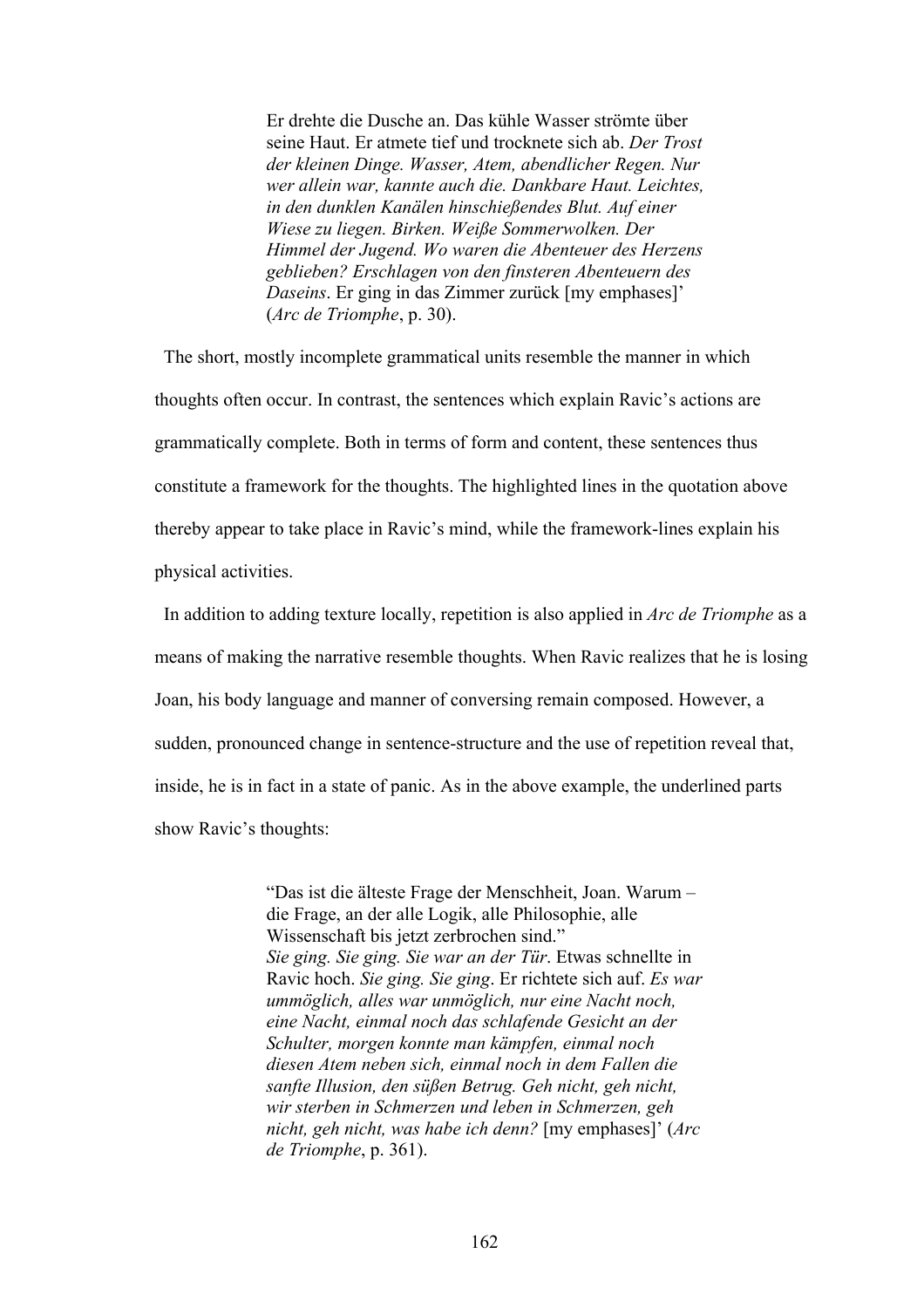The change in register from Ravic's direct speech to the straight narrative is striking. The repetitions convey Ravic's distress at the prospect of Joan leaving. The shortness of the repeated statements 'sie ging – sie ging' and 'geh nicht, geh nicht' creates a staccato effect and increased pace which correlate with Ravic's palpitating heart in his moment of panic. Another noticeable aspect in the latter quotation is its switch from the past tense to the present – and regards perspective: from *erlebte Rede* to direct interior monologue.39 The switch to the present tense and Ravic's assumption of a first-person narrative voice reduce the distance between the reader and Ravic. This technique of switching to the first-person via *erlebte Rede* occurs on a number of occasions in the novel. It thus plays a significant part in the successful creation of Ravic as a 'round' or believable character. In comparison, the extensive use of an external perspective in *Liebe Deinen Nächsten* leaves Kern, Steiner and Ruth less convincing.

 As in *Drei Kameraden*, *Arc de Triomphe* opens with the protagonist's encounter with a woman and concludes with this woman's death. It therefore cannot be disputed that Joan Madou plays a key role in *Arc de Triomphe*. As an individual, though, she is of little import to the story; it is rather her function as an agent in Ravic's emotional development that is the essence of her role. Joan is thus portrayed as Ravic sees her, from an external perspective only. Despite the novel's historical backdrop, the relationship between Joan and Ravic has often been the centre of literary criticism in relation to *Arc de Triomphe*. This is not least because of the inspiration which Remarque allegedly found for this novel in his relationship with Marlene Dietrich.<sup>40</sup>

 Joan Madou is not named from the beginning. Instead, the narrator uses the impersonal third-person pronoun *sie* or refers to her as *die Frau*. After Ravic learns her name, she is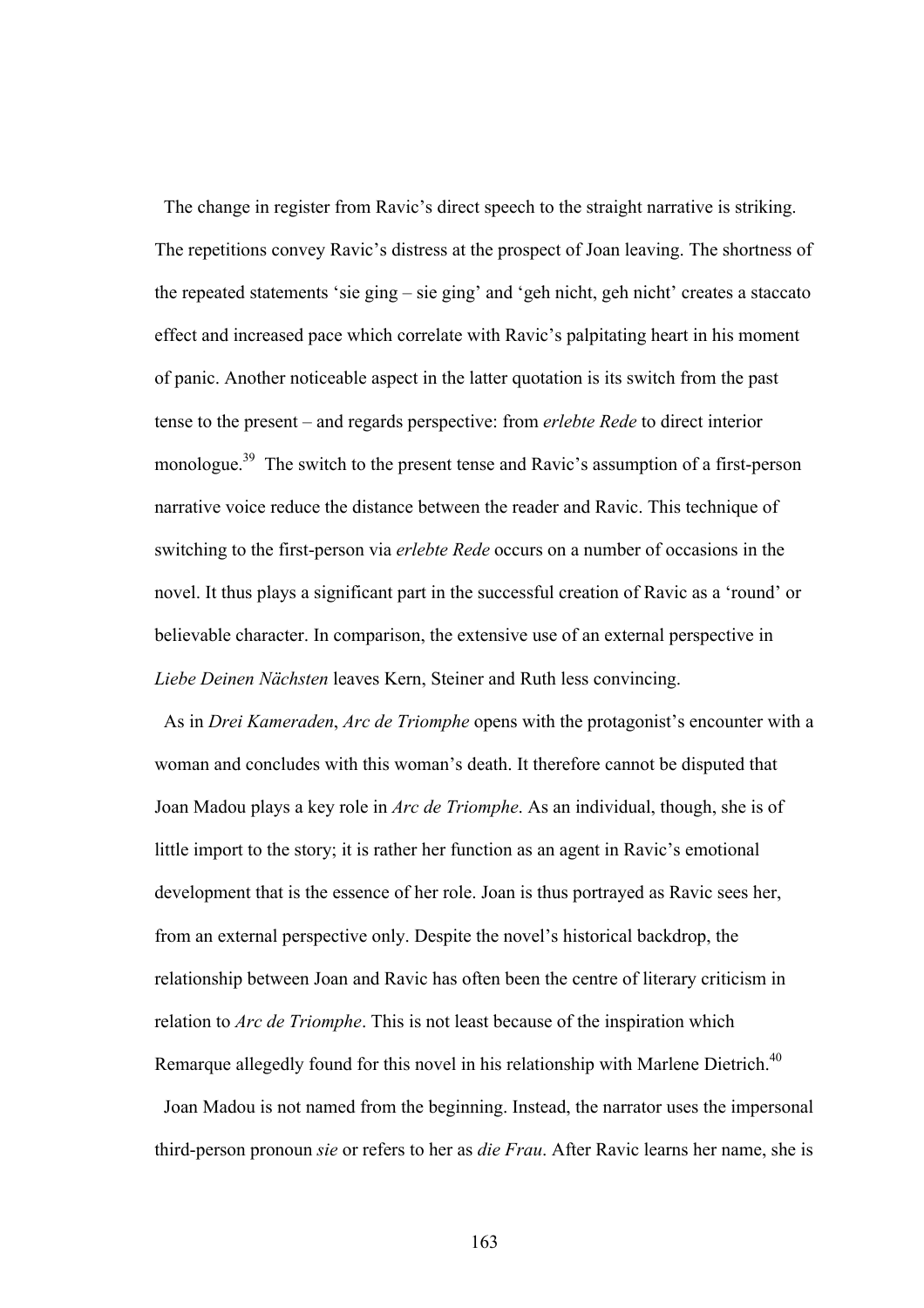mentioned by her full name. It is only after they start a relationship that Joan is referred to by her first name. A similar gradual decrease in the formality of address was identified also in the analysis of *Kameraden* where it assisted in conveying the developing relationship between Pat and Lohkamp. However, whereas Lohkamp delivered the narrative voice in *Kameraden*, Ravic is not the narrator of *Arc de Triomphe*. Nevertheless, since the narrator's different references to Joan correlate with Ravic's gradual emotional involvement with her, the changing manner of address furthers the impression that the passages which are essentially ambiguous in terms of perspective are indeed showing Ravic's point-of-view.

 Although the narrative adheres to Ravic's perspective, there are a few occasions on which also Joan's emotions are exposed. In order that the perspective should not exceed that of Ravic, however, the reader does not gain direct access to Joan's thoughts. Instead, she declares her emotions verbally: '*Ich fühle*, daß ich lebe; *ich fühle es* mit allem, was ich bin'; and shortly after: 'Es ist da etwas, das allein bleiben will. *Ich fühle es*' [my emphases] (*Arc de Triomphe*, p. 158). In this manner the reader gets a little insight into her mind; although, of course, the insight is not firsthand but based on what Joan *claims* to be experiencing emotionally. Nonetheless, this extra facet to the presentation of her assists in making her character believable.

 As discussed above, register, and particularly the aspect related to sentence-structure, can have an impact on the pace and thus on the whole manner in which a piece of narrative is understood. It was shown to constitute an important narrative tool in marking Ravic's direct interior monologues, as the reader would subsequently automatically understand the straight narrative to be representing Ravic's thoughts. In relation to Joan's character the register is used to depict her personality. The portrayal of her thereby comes to seem less biased, since the reader is encouraged to draw his or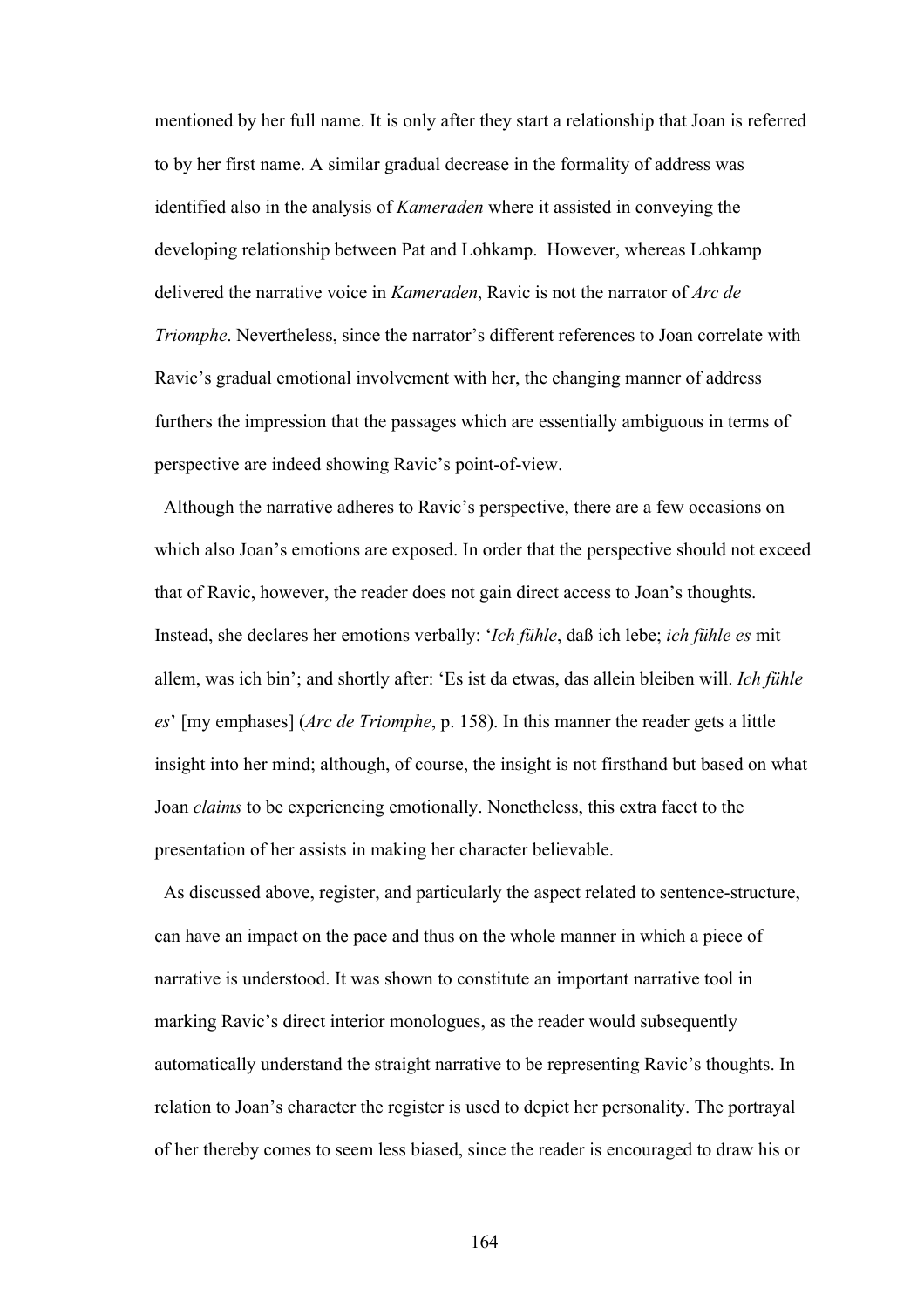her own conclusion purely from Joan's language. Joan Madou is essentially a materialization of life itself. Her pursuit of a carefree existence is expressed not only in the plot, but also through the form. Whereas Ravic is melancholic and philosophical to the extent that the pace of the narrative, at times, almost comes to a halt, Joan is superficial and fluttery. This is conveyed in the following monologue, where she jumps from topic to topic, as the individual thoughts occur to her. Her statement follows an argument which resulted in Ravic and her spending the day apart:

> Vergiß, was heute war! Denk nicht einmal mehr darüber nach! Du fährst wunderbar Auto, weißt du das? Was du da eben gemacht hast, war großartig. Die Idioten haben es auch gesagt. Sie haben gestern gesehen, was du mit dem Wagen anstellen kannst. Du bist unheimlich. Du hast keine Vergangenheit. Man weiß nichts von dir. Ich weiß schon hundertmal mehr aus dem Leben der Idioten als aus deinem. Glaubst du, daß ich irgendwo einen Calvados bekommen kann? Nach all den Aufregungen heute nacht [sic] brauche ich einen. Es ist schwer, mit dir zu leben (*Arc de Triomphe*, p. 224).

Whereas Joan signifies life, the Nazi, Haake, represents death.<sup>41</sup> The latter is said to have tortured and eventually caused the death of Ravic's wife. There is therefore a certain balance in the opposition of the characters Joan and Haake, and their connections with Ravic. The first half of the work focuses on Ravic's relationship to Joan; the concluding half is to a large extent concerned with his revenge on Haake. At the end of the novel, both Joan and Haake die, although Ravic does his utmost to save Joan's life. In contrast to this, he endeavours and indeed succeeds in taking that of Haake. Joan and Haake both stir strong, but antithetic, emotions in Ravic. These extremes of emotion – love and hatred – make him feel alive, and the link between Joan and Haake is thus that they both contribute to bringing Ravic out of the state of indifference which governs his life at the opening of the work.<sup> $42\frac{43}{12}$ </sup> The novel in fact concludes with a sense of closure for Ravic. This is implied also in his resumption of his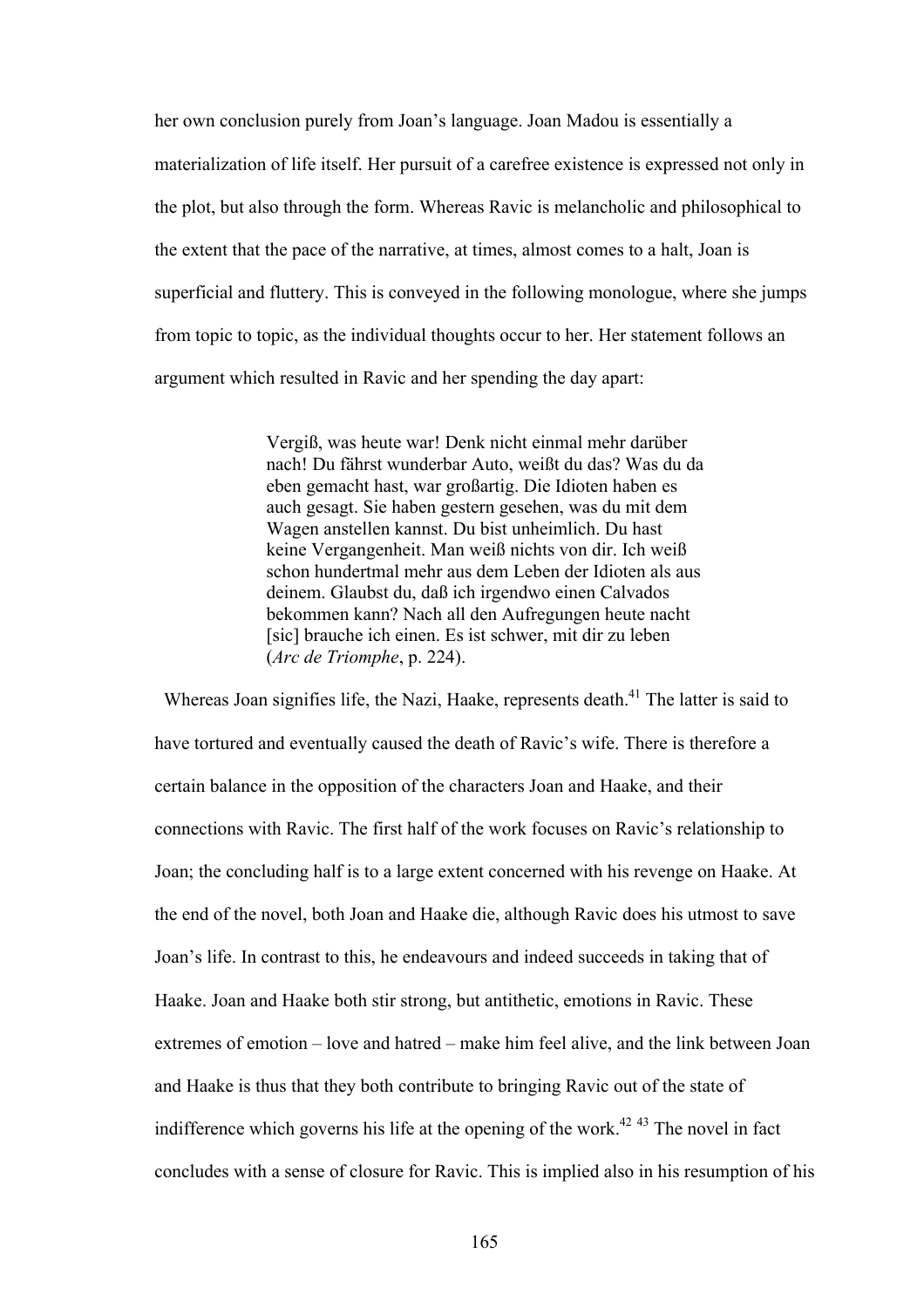real name Ludwig Fresenburg.<sup>44</sup> In the course of the novel, Ravic (or Fresenburg) therefore reaches a sense of emotional fulfilment: 'Er hatte einen Menschen geliebt und ihn verloren. Er hatte einen anderen gehaßt und ihn getötet. Beide hatten ihn befreit. […] Es war nichts zurückgeblieben, was unerfüllt war' (*Arc de Triomphe*, p. 451). He therefore does not seek to escape arrest as France enters the war.

 A discreet parallel can be drawn between the events in Joan's life as an individual, and those affecting France as a nation. In her private life, Joan has in the past nonchalantly dismissed threats from jealous lovers: '"Er wollte mich töten." Sie lachte. "Immer wollen sie einen töten. Ein paar Monate später wollte mich der andere töten. Sie tun das nie"' (*Arc de Triomphe*, p. 156). At a much larger scale, France (and the rest of Europe) similarly ignored the possible danger which Hitler imposed. Ravic's employer, Veber, represents the general French attitude which is as carefree as that expressed by Joan: 'Veber sah auf […]. Er vergaß, die Zigarre anzuzünden. "Es kann keinen Krieg geben, Ravic! Es kann einfach nicht! Es ist Gebell und Gedrohe. Im letzten Augenblick wird noch etwas geschehen!"' (*Arc de Triomphe*, p. 446). Both Joan (the individual) and France (the nation) prove to have misjudged their situations. The consequences they each face as a result are described figuratively. The images applied are inconspicuously intertwined. Only hours before Joan is shot by her theatrical lover, Ravic notices that the city of Paris has been partly blacked out. This event is expressed in images of disease and death:

> Wie räudige Stellen in einem glänzenden Fell sprangen hier und da Flecken *kranker* Finsternis hervor. […] Einzelne Straßen lagen schon *blind* da, als wären schwarze Würmer durchgekrochen und hätten allen Glanz zerdrückt. Die Avenue George V hatte kein Licht mehr; in der Avenue Montaigne *starb* er gerade […]. Die eine Hälfte der Avenue Victor Emanuell III war *erloschen*; die andere stand noch hell da – *wie ein paralysierter Körper in Agonie, halb schon tot, halb noch voll Leben. Die*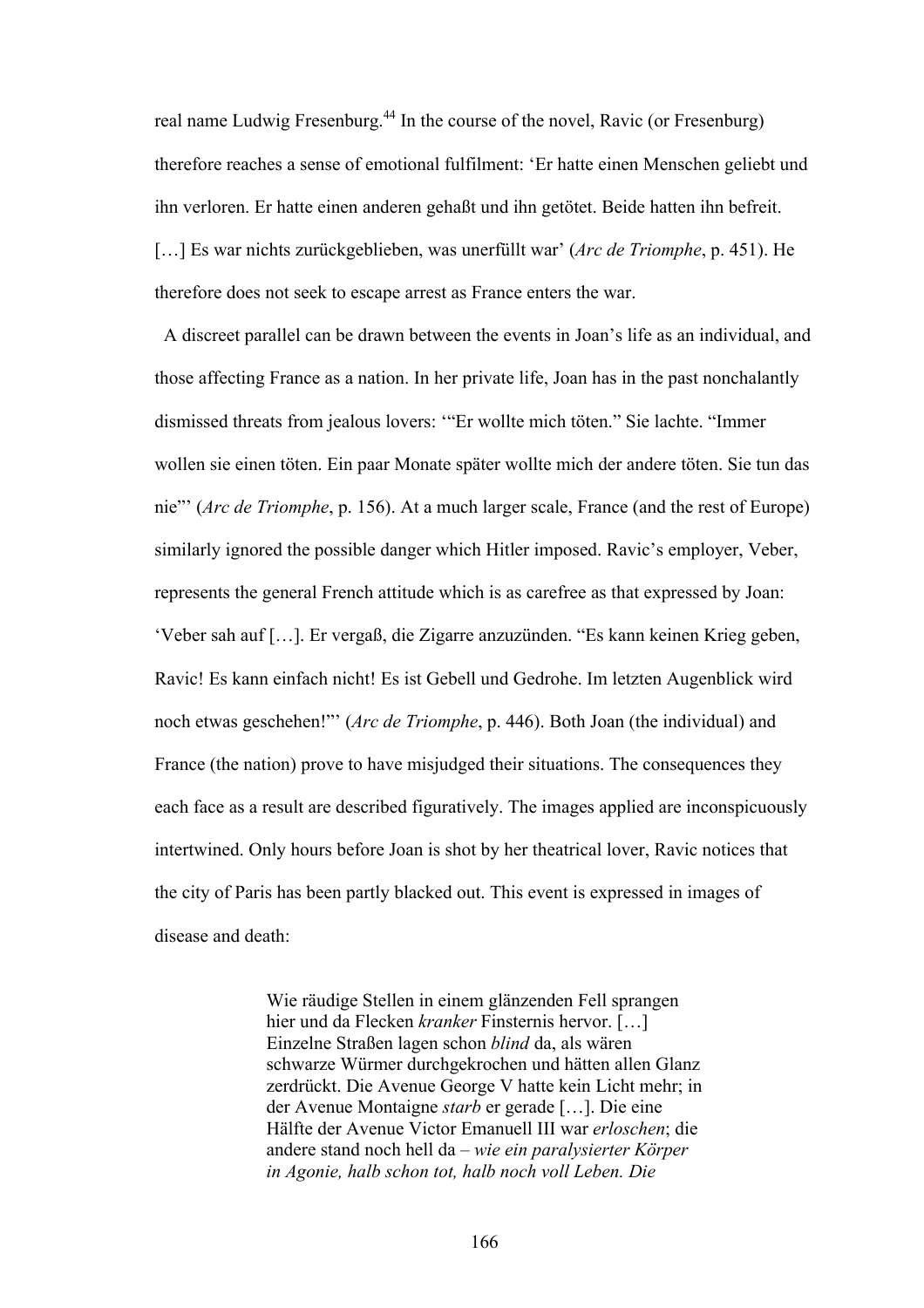*Krankheit sickerte überall durch* [my emphases] (*Arc de Triomphe*, p. 453).

 The city is personified and compared to a dying body. This adds a certain aesthetic quality to the passage, but the real notion behind the figurative language only reveals itself when Joan is shot in a succeeding paragraph. In contrast to the description of the city, the seriousness of her injuries is conveyed through references to darkness:

> Die Wunde wurde einen Schatten grauer, als wehe ein Hauch Dunkelheit darüber. […] Das Blut hatte noch immer den bleiernen Schein. […] Das Blut wurde dunkler. Es war, als zögen draußen Wolken und würfen ihre Schatten vorüber. Als stünde jemand vor den Fenstern un zöge die Vorhänge zu (*Arc de Triomphe*, p. 465).

 The images applied in relation to Joan and the blacked out city of Paris have thus been inverted. This creates a subtle link between them, in addition to giving the narrative aesthetic quality locally.

The Arc de Triomphe which gives the novel its title figures as a recurrent motive

throughout the work. It is one of the monuments mostly associated with Paris and the

title therefore immediately suggests the geographical setting of the work.

It is its representation of a powerful and victorious France, however, which is

significant. Throughout the novel, the monument is continuously submerged in fog, and,

on one occasion, the sound of a military orchestra playing in its vicinity is thus thin and

barely audible:

Der Himmel war bedeckt, und die Strahlen der Scheinwerfer warfen den Schatten der Fahne matt, verwischt und zerrissen gegen die ziehenden Wolken. Es sah aus, als versinke dort ein zerfetztes Banner in der langsam tiefer werdenden Dunkelheit. Eine Militärkapelle spielte irgendwo. Es klang dünn und blechern (*Arc de Triomphe*, p. 48).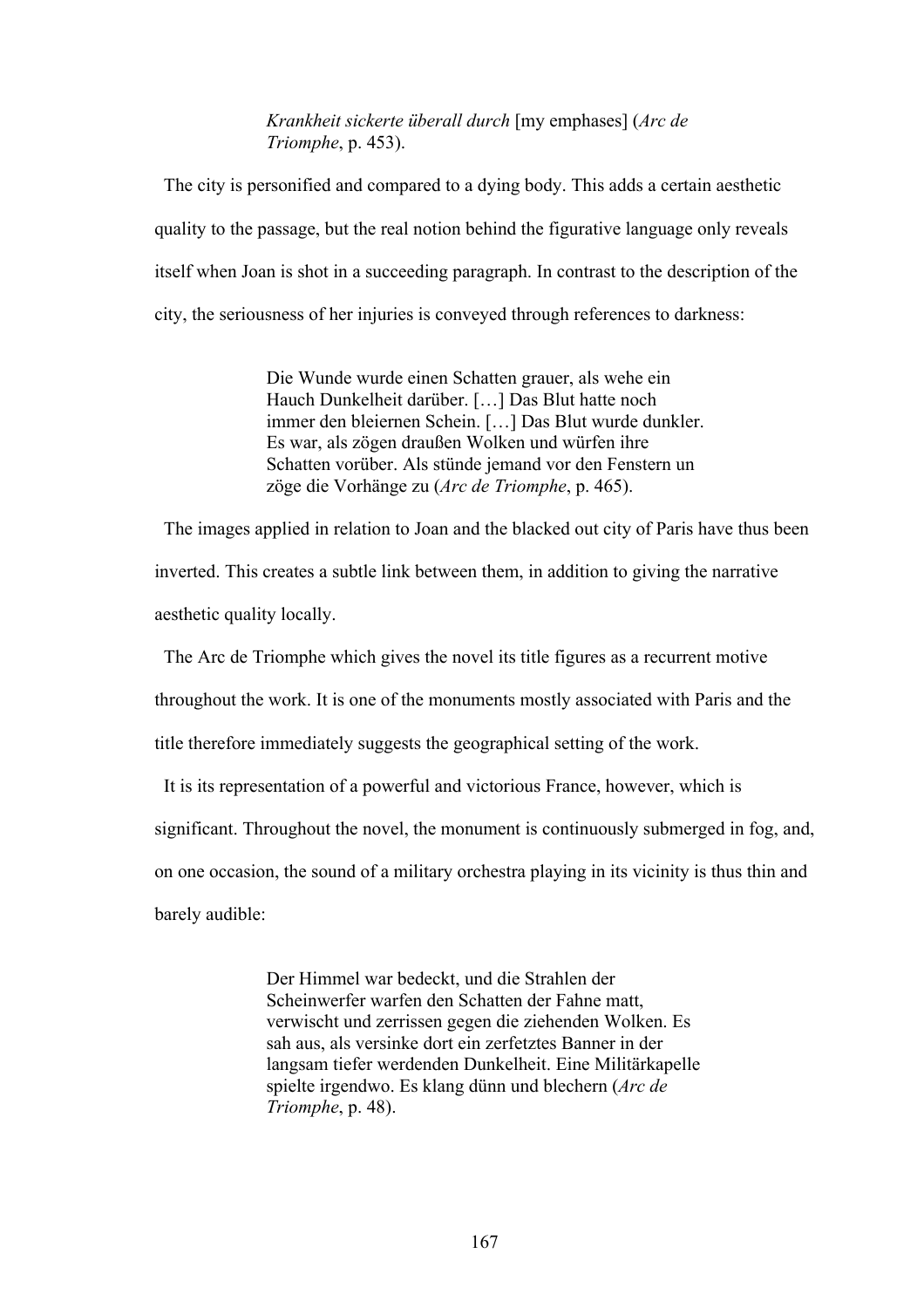Symbolically, this portrayal of the arch and the imagery of a torn flag signify the weakened position of France. As war breaks out at the end of the novel, the arch is therefore no longer visible: 'Nirgendwo brannte ein Licht. Der Platz war nichts als Finsternis. Es war so dunkel, daß man auch den Arc de Triomphe nicht mehr sehen konnte' (*Arc de Triomphe*, p. 480). France has entered an era of darkness literally as well as symbolically. As the arch submerges into darkness, so does also the memorial for the unknown soldier beneath it. This feature, which is referred to a few times in the novel, constitutes one of the many connections to Remarque's early works, as Bäumer from *Im Westen* is – or rather becomes – the unknown soldier. However, at the end of *Arc de Triomphe*, the monument and the memorial grave are no longer visible. With the oblivion of his memory, the pledge which Bäumer made his French victim, Duval, is also broken. Bäumer's promise of 'nie wieder' (*Im Westen*, p. 154) becomes void as Europe braces itself for the Second World War.<sup>45</sup>

 In terms of minor characters, *Arc de Triomphe* is less prolific than *Liebe Deinen Nächsten*. This is mainly a reflection of the fact that the plot of the former revolves around Ravic's life in Paris, whereas Kern and Steiner in *Liebe Deinen Nächsten* have no fixed base, but move from place to place. The three months in the spring of 1939 which Ravic spends attempting to re-enter France following deportation are not depicted. The details of this period are essentially of little relevance to the plot, since the novel's main storyline is Ravic's development as he experiences emotions of love, hatred and revenge. Had Ravic's three months in Switzerland been included in the novel, the list of characters would inevitably have been longer.

 A considerable part of the characterization of the minor characters takes place implicitly through their direct speech. There is, for instance, no doubt about the anti-Semitic stance of the hospital nurse, Eugenie, when she states: 'Schönes Hotel, die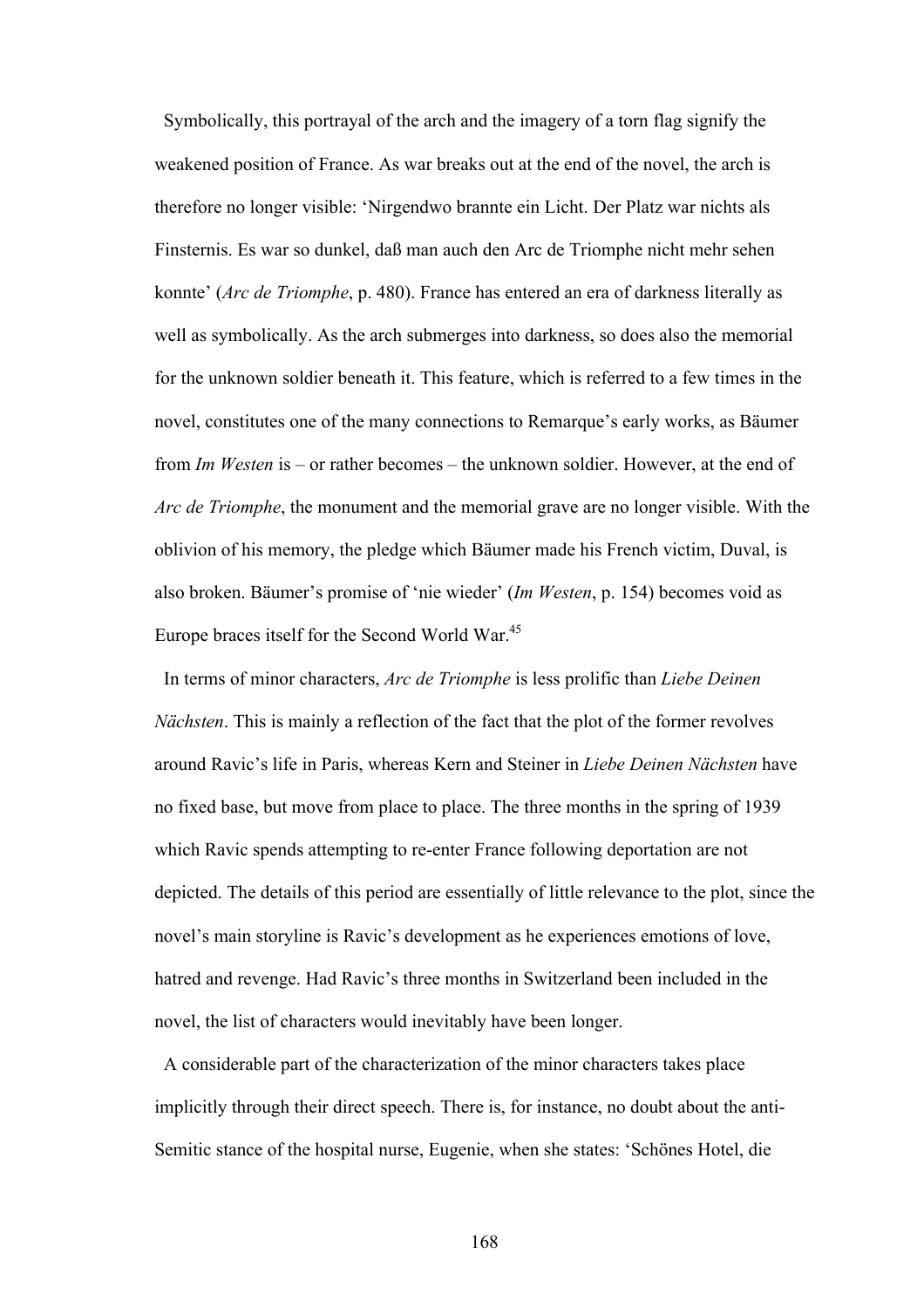Judenbude' (*Arc de Triomphe*, p. 87). Also the manner in which statements are being delivered can be informative. Veber's trouble-free life, for example, is partly communicated through the mere fact that he delivers most of his lines with a smile.<sup>46</sup> One of the nurses in the clinic speaks with a similar blitheness. In her case, the contrast between her carefree tone and the suffering she is surrounded by is particularly striking:

> Die Schwester *lächelte über ihr Apfelgesicht*. "Ich habe ihn gern", erklärte sie redselig. "Manche Kranke sind natürlich anstrengend, aber die meisten sind sehr nett. Madame Brissot hat mir gestern ein schönes, fast neues Seidenkleid geschenkt. Und die letzte Woche habe ich von Madame Lerner ein Paar Lackschuhe bekommen. Von der, die dann zu Hause gestorben ist." *Sie lächelte wieder* [my emphases]' (*Arc de Triomphe*, p. 131).

The tone of the nurse reveals her emotional disengagement with the reality of the

hospital environment, and suggests that she is incapable of identifying with the stress

and pain endured by many of the patients. A more extreme example of inappropriate

joyfulness is found in *Liebe Deinen Nächsten*. The Nazi-character, Steinbrenner, is

made especially disagreeable by the fact that he speaks with a giggle. This produces an

unpleasant contrast between the seriousness of his words and the cheerful manner in

which he delivers them:

"Ich habe dich nicht vergessen, Steinbrenner", erwiderte Steiner ruhig.

"Wird dir auch schwerfallen", *kicherte* der Mann. "Herzlich willkommen zu Hause! Freue mich wirklich, dich wiederzusehen. Wirst ja jetzt wohl ein bißchen bei uns bleiben, was? Wir haben ein wunderschönes, neues Lager, mit allem Komfort."

[…] "Ja, die Liebe!" *kicherte* Steinbrenner. "Führt die ausgekochtesten Vögel ins Nest zurück – zum Wohl des Staates und zur Freude ihrer Freunde" [my emphases] (*Arc de Triomphe*, p. 308).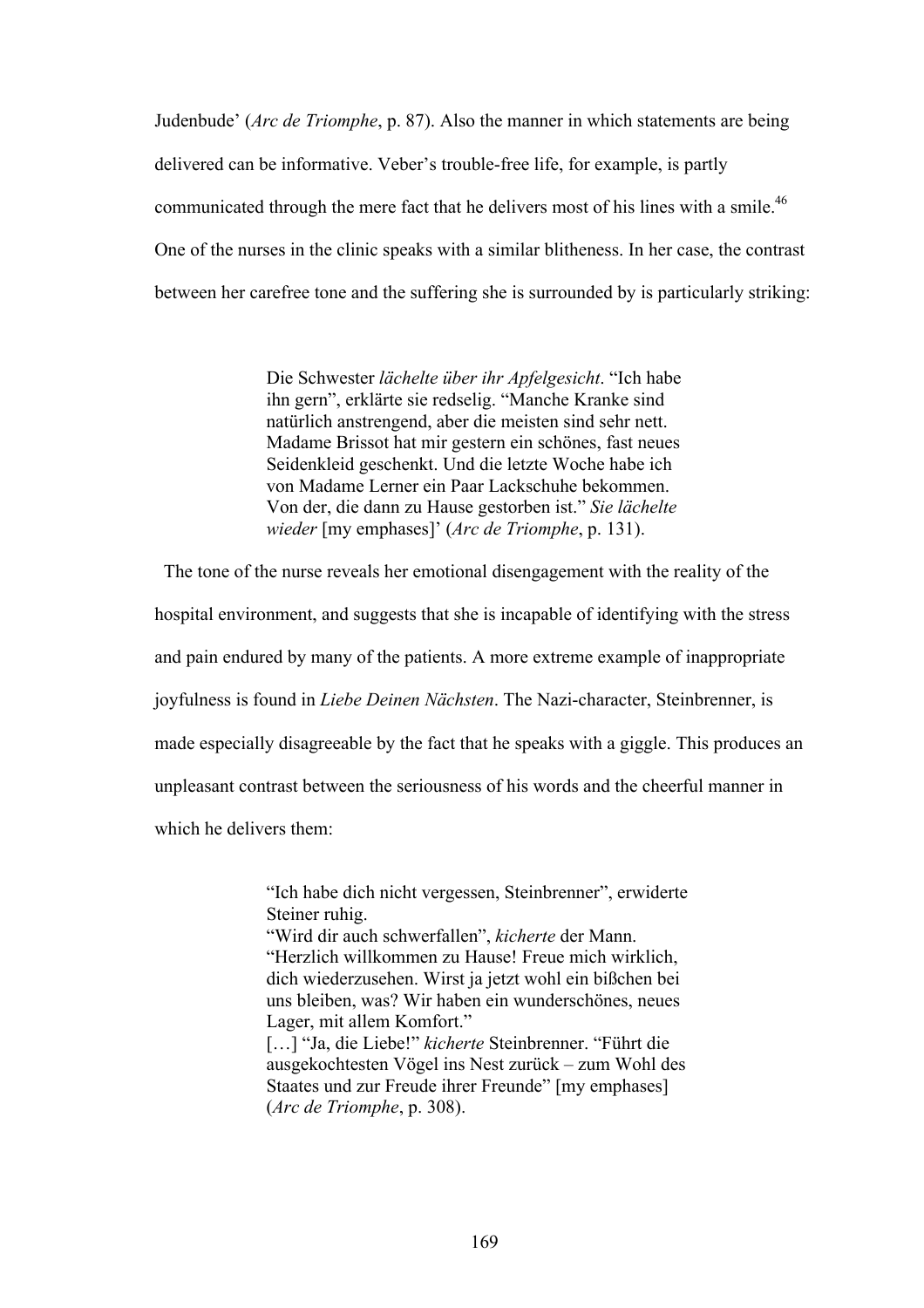Although the perspective of *Arc de Triomphe* remains almost consistently that of Ravic, Stephani is not entirely correct in claiming that 'die monoperspektivische Darstellung [...] bis ans Ende des Romans konsequent beibehalten [wird]<sup>', 47</sup> There is a limited extent of deviation from the otherwise consistent perspective of Ravic, their rarity and fleeting occurrences make it justifiable to discard them merely as authorial slips.48 Remarque in fact perceived *Arc de Triomphe* to be a novel written from a single perspective. In a newspaper interview from the late 1960s, the author explains:

> Ich habe immer alles in Szenen geschrieben, dramatisiert, alles von einem einzigen Punkt, von einer einzigen Person aus. Nehmen Sie den Ravic in "Arc de Triomphe", wenn er nicht da ist, ist kein Buch mehr da. Das gibt die Spannung, das ist schwer zu schreiben; über der Leichtigkeit vergessen die Leute, wie genau es gearbeitet wird, und warum alles vibriert.<sup>49</sup>

 In order to maintain the impression that Ravic is the central mind of *Arc de Triomphe*, Remarque continuously situates his protagonist so he becomes a witness to any events the author wishes to incorporate in the novel. Even unlikely information therefore reaches the attention of Ravic:

> In der Schlächterei unten stand jetzt der Geselle, ein gelbgesichtiger Mensch ohne die Passion der Wirtin. Er hackte lustlos herum. Seit dem Trauerfall war er bedeutend müder geworden. Seine Chance, die Meisterin zu heiraten, war gering. Ein Bürstenbinder gegenüber im Bistro erklärte das laut und auch, daß sie ihn vorher ebenfalls zum Friedhof bringen würde (*Arc de Triomphe*, p. 127).

 The source of Ravic's insight is identified as local gossip voiced loudly by a broomand brushmaker in the pub. Hence, the perspective remains in line with that of Ravic.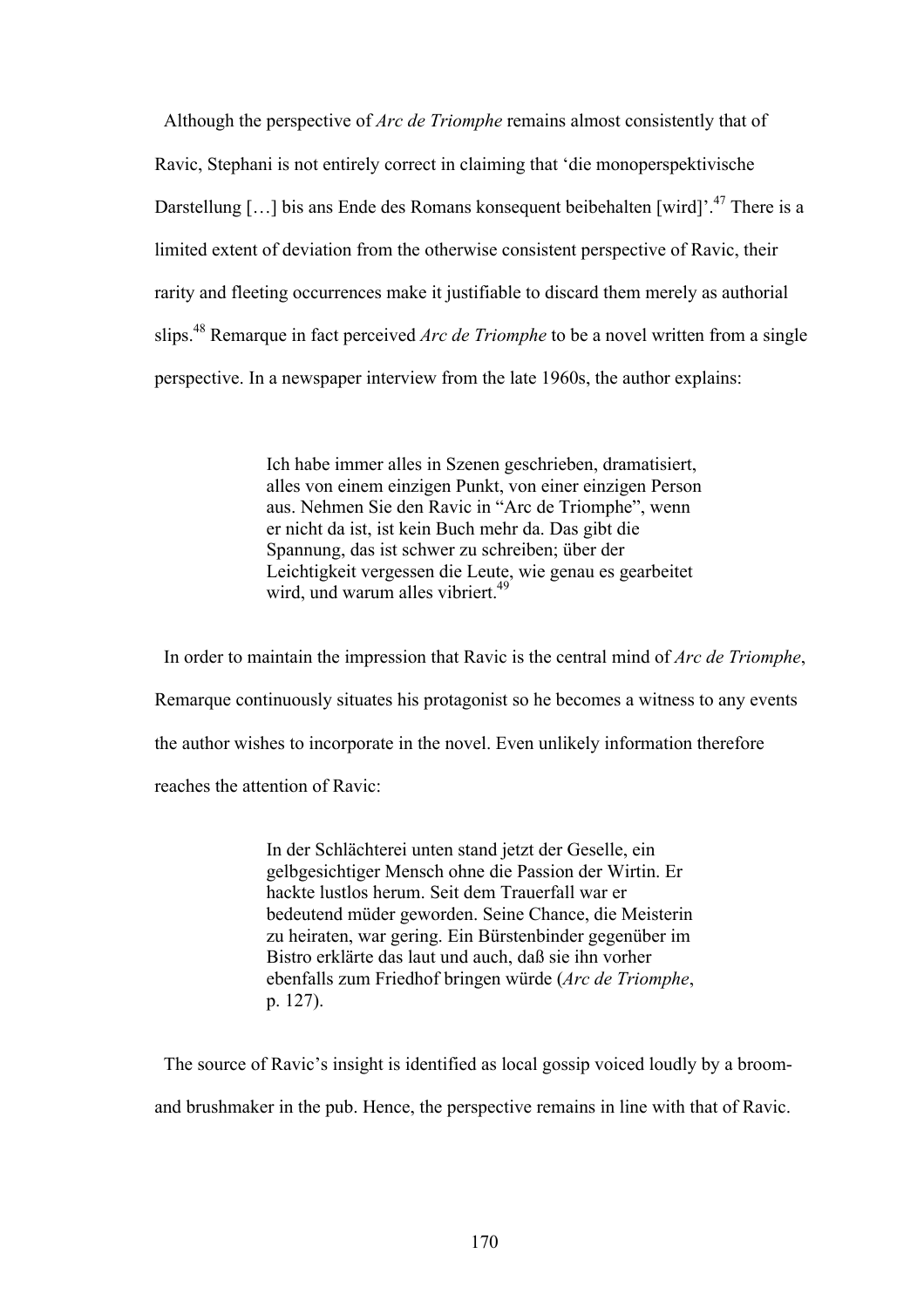Even events during which Ravic has clearly not been present are skilfully manipulated, so as to suggest that Ravic has been told about them. This is achieved through a simple alteration of tense from the imperfect to the pluperfect: 'Nachts ging er noch einmal zur Klinik. Kate Hegström schlief. Sie *war* abends *aufgewacht*, *hatte erbrochen*, ungefähr eine Stunde unruhig *gelegen* und *war* denn wieder *eingeschlafen* [my emphases]' (*Arc de Triomphe*, p. 108).

 The analysis above focuses predominantly on the aspect of narrative perspective. *Arc de Triomphe* does, however, equally reflect the author's careful application of other formal elements, such as the register, imagery and structure (especially locally). Some of these have also been explored in the analysis. When considering the development of Remarque's writing skills, though, the change in the narrative perspective is particularly striking between *Liebe Deinen Nächsten* and *Arc de Triomphe*. It is applied with much more control in the latter novel, and Remarque uses a narrative stance which is more apt for the contents of the work. Only a detailed study of the numerous tools which Remarque applies in order to create a consistent perspective reveals the extent of technical improvement from *Liebe Deinen Nächsten* to *Arc de Triomphe*, and the dominating attention to the narrative point-of-view was therefore unavoidable.

Remarque's choice of form in *Liebe Deinen Nächsten* and *Arc de Triomphe* is plainly dissimilar. In these two novels, Remarque demonstrates the range of possibilities which are open to an author writing through a third-person narrative voice. The two works differ considerably in terms of perspective, and the reader's sense of distance to events and characters therefore also comes to vary. In *Liebe Deinen Nächsten*, for example, the recurrent application of an external perspective makes it difficult to get close even to the main character, Kern, and although this appears to have been Remarque's intention.<sup>50</sup> the contrasting and consistent use in *Arc de Triomphe* of Ravic's third-person limited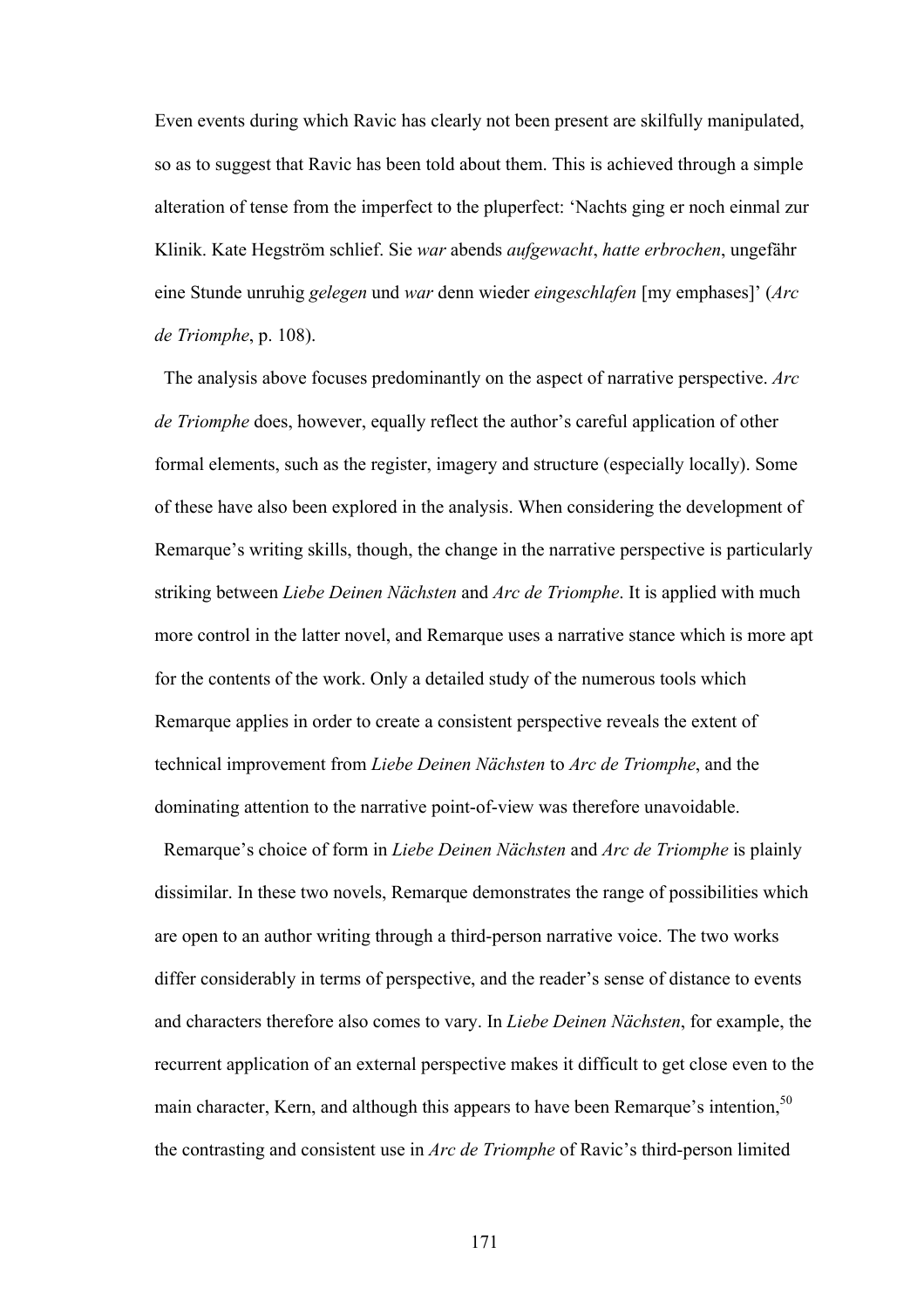perspective and the regular access to his thoughts makes this character much more rounded and convincing.

 Remarque might have had film in mind when he decided to narrate a considerable part of *Liebe Deinen Nächsten* from a camera-like viewpoint, as this would certainly ease an adaptation of the novel into a film.<sup>51</sup> However, considering the form of Remarque's original medium – the novel – it is precisely the possibility of entering into the mind of the characters that constitutes a part of its appeal.<sup>52</sup> The repeated insight into Ravic's thoughts in *Arc de Triomphe* thus encourages the reader to empathize with his character. The fact that much of the novel focuses on the mind of its protagonist did, however, also complicate the task of adequately adapting *Arc de Triomphe* for the screen, and the final film-product did indeed not enjoy great success. $53$ 

 Within the context of Remarque's oeuvre, the narrative strategies applied in *Liebe Deinen Nächsten* and *Arc de Triomphe* show development as well as continuation of previously used techniques. The most noticeable formal transition in Remarque's narrative strategies is, of course, his switch to the third-person perspective. In *Liebe Deinen Nächsten*, the author thus experiments with distance and perspectival possibilities within the frame-work of this perspective. As a result, Steiner and Kern are not presented with equal centrality to the story. In his diaries, Remarque identifies Kern as his protagonist – not Steiner – so it is justifiable to assume that the author was aware of the effect which perspective and distance exercise on the reader-character relationship. Nonetheless, *Liebe Deinen Nächsten* remains somewhat disorganized and unimpressive in relation to its narrative strategies. Too many different perspectives are used without consistency or apparent logic. In comparison, *Arc de Triomphe* displays a much more controlled handling of the perspective. In fact, due to the fact that the narrative point-of-view in *Arc de Triomphe* is almost exclusively identical with that of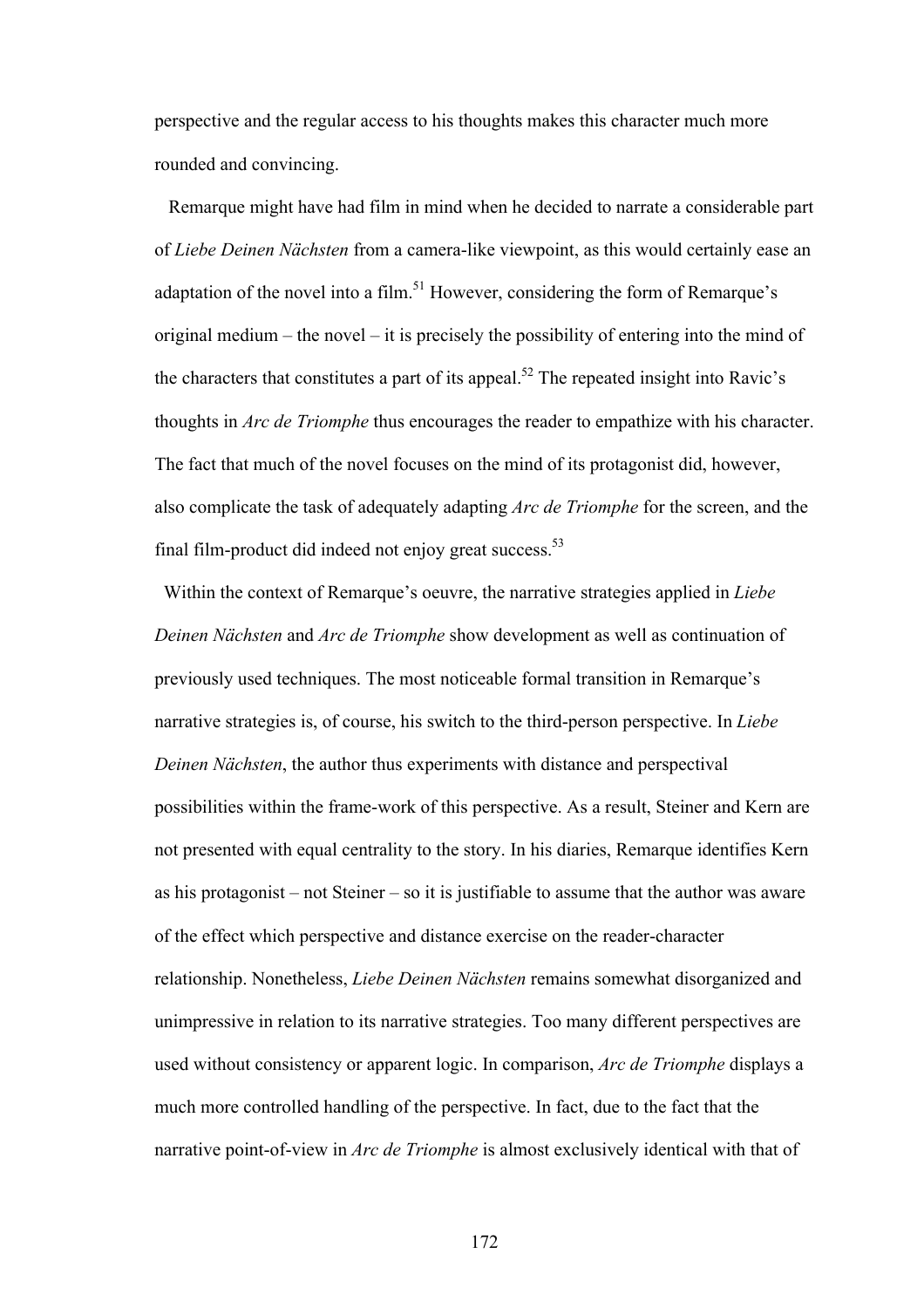Ravic, his character almost functions as an *Ich-Erzähler*. The claim that Ravic is  $s$ ketchily drawn and out of focus' is therefore unjust,<sup>54</sup> and it indeed seems to correlate poorly with the fact that *Arc de Triomphe* has been termed Remarque's 'second bestseller'.55 Despite high sales figures, particularly in America, the reviews remained largely modest in Germany.<sup>56</sup> The Tägliche Rundschau is especially negative: 'Remarque ist abgeglitten. […] Es ist bezeichnend für die Mentalität des heutigen Amerikas, daß ausgerechnet dieses in jeder Hinsicht zweifelhafte und nihilistische Literaturwerk drüben zu den "Best-Sellern" gehört'. *Arc de Triomphe* was generally criticized for being too sentimental. However, similarly to *Im Westen*, this work presents the subjective perspective of a single individual and, as with many of Remarque's other protagonists, Ravic is depicted at a time of historical and personal crisis. The argument which was applied in the analysis of *Im Westen* is therefore equally applicable to *Arc de Triomphe*: A certain amount of sentiment is not only justifiable, but perhaps even required in order to make the depiction realistic. In comparison, *Liebe Deinen Nächsten* adopts an external perspective through large parts of the novel. The work, as a whole, is subsequently ineffective in encouraging the reader to engage with the seriousness of the issues depicted. Although neither of the two novels discussed in this chapter received impressive reviews, they testify to a development in Remarque's narrative strategies. Whereas *Liebe Deinen Nächsten* can be perceived an initial experiment in terms of both form and content, *Arc de Triomphe* skilfully combines the exile-theme and third-person perspective with the close-up portrayal of a single individual and representative of a wider group of victims.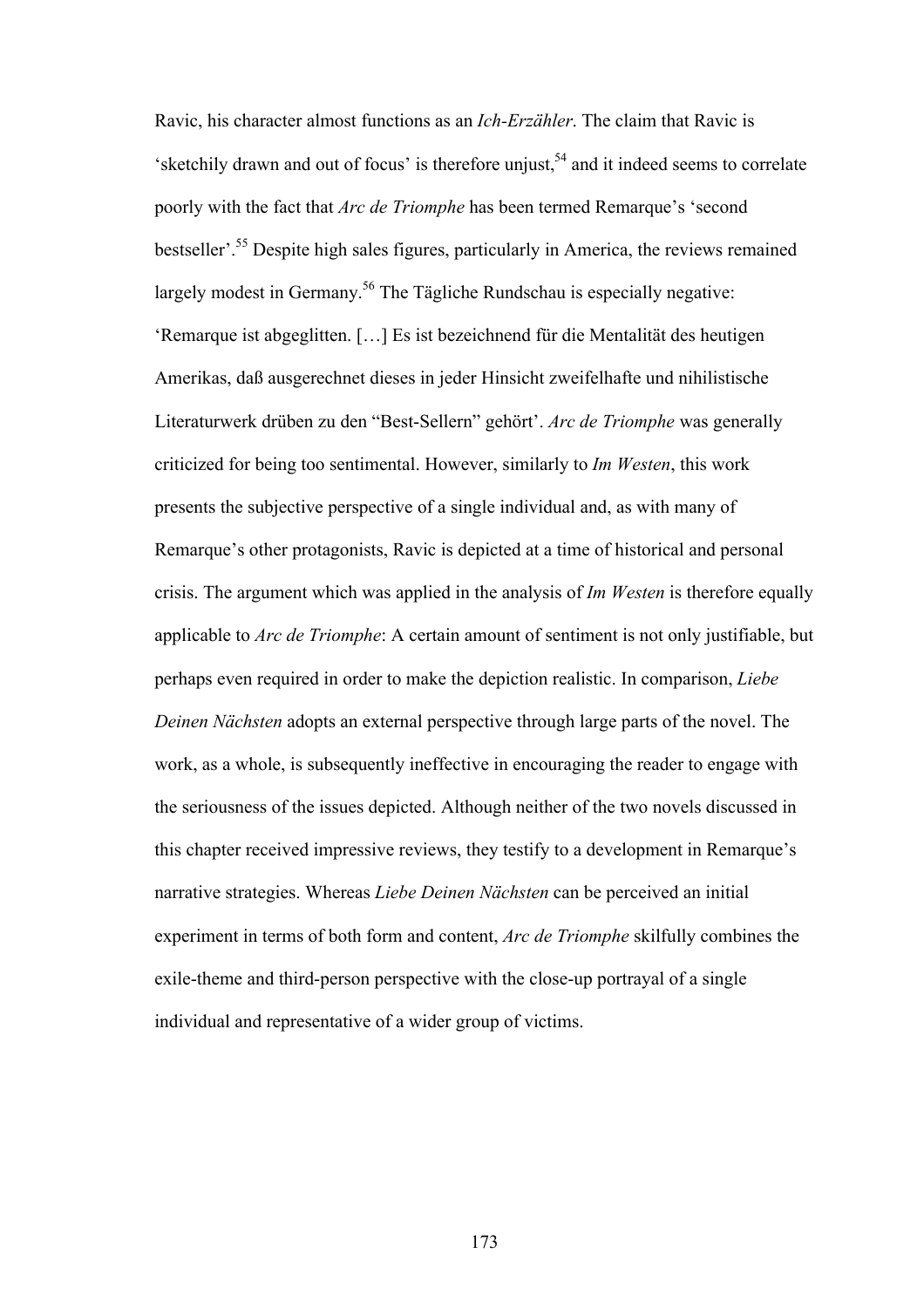## Notes to *Liebe Deinen Nächsten* and *Arc de Triomphe*

1. Matthias Wegner, *Exil und Literatur: Deutsche Schriftsteller im Ausland 1933-1945* (Frankfurt am Main and Bonn: Athenäum, 1968), pp. 32-37.

2. The burning of Remarque's books was preceded by the words: 'Gegen literarischen Verrat am Soldaten des Weltkrieges! Für Erziehung des Volkes im Geist der Wehrhaftigkeit! Ich übergebe der Flamme die Schriften von Erich Maria Remarque!' Sternburg, *Als wäre alles das letzte Mal*, p. 240; Hans Wagener, 'Remarque in Amerika – zwischen Erfolg und Exilbewußtsein', p. 18.

3. Wegner points to the duality of the pressure of emigration life. He speaks of both the 'äußere' and 'innere Belastung des Exils', and, to stress the effects that the psychological pressure alone exercised on the individual, suggests that the 'innere' more than the 'äußere' strains led to the suicides of both Stefan Zweig and Ernst Toller. Wegner, *Exil und Literatur: Deutsche Schriftsteller im Ausland 1933-1945*, pp. 13-14, 94-100.

4. The emigration-theme was explored by many other writers in exile such as Lion Feuchtwanger, Stefan Zweig, Hans Habe, Anna Seghers, Alfred Döblin, Carl Zuckmayer and F. C. Weißkopf.

5. Taylor, *Erich Maria Remarque: A Literary and Film Biography*, p. 147.

6. In this context, Sternburg comments 'daß Ironie generell kein vertieftes Stilmittel seiner [Remarques] Epik ist. […] "Liebe Deinen Nächsten" ist also einer der kategorischen Imperative, die der Schriftsteller Remarque einer moralisch enthemmten Welt entgegensetzt. Und er meint dies nicht ironisch, sondern bitterernst'. Sternburg, *Als wäre alles das letzte Mal*, pp. 295-96.

7. Gottfried Nickl, *Im Westen nichts Neues und sein wahrer Sinn: Eine Betrachtung über den Pazifismus und Antwort an Remarque* (*Heimgarten Sonderheft*) (Graz: Leopold Stöcker, 1930), pp. 15-16.

8. Taylor likewise notes the resemblance between the relationship of Steiner and Kern, and that of Bäumer and Katczinsky. Taylor, *Erich Maria Remarque: A Literary and Film Biography*, p. 148.

9. 'Die Geschichte der Hauptfigur Ludwig Kern beruhte auf einer tatsächlichen Biographie eines Exilanten, mit dem Remarque gesprochen hatte'. Jan-Christopher Horak, 'Ewig auf der Flucht: Die Romanverfilmung *So Ends Our Night*', in *Erich Maria Remarque: Leben, Werk und weltweite Wirkung*, edited by Thomas F. Schneider (Osnabrück: Rasch, 1998), pp. 235-49 (p. 239). In connection with negative reviews of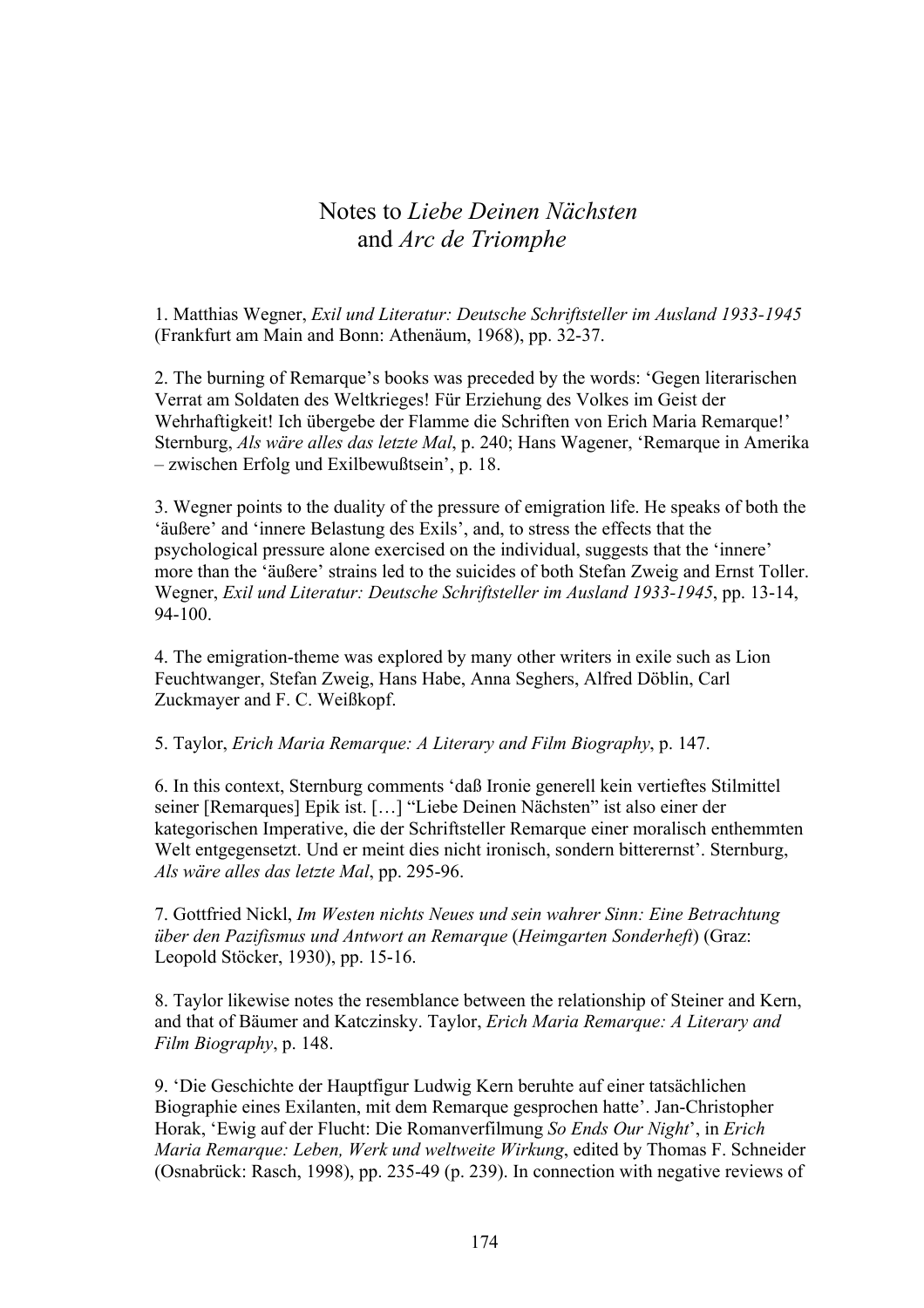*Liebe Deinen Nächsten*, Remarque's diary entry from 22 April 1941 states: 'Typisch, – weil ich Kern kannte. […] – das verschob das klare Bild der Erfindung'. Remarque, *Das unbekannte Werk, V: Briefe und Tagebücher*, p. 351. The following year Remarque likewise notes: 'Mittags gefunden, was falsch war in Flotsam [*Liebe Deinen Nächsten*]: Steiner nicht zu Hauptfigur zu machen. Grund: Kern, der persönlich in Porto Ronco erschien, mich beeinflußte'. Remarque, *Das unbekannte Werk, V: Briefe und Tagebücher*, p. 358.

10. Hanns-Gerd Rabe, 'Remarque und Osnabrück', *Osnabrücker Mitteilungen: Mitteilungen des Vereins für Geschichte und Landeskunde von Osnabrück*, 77 (Osnabrück: Meinders und Elstermann, 1970), pp. 197-246 (pp. 230-39).

11. A diary entry from 20 March 1938 states: '[…] Zwanzigjähriger Emigrant. Seit vier Jahren von Grenze zu Grenze geworfen. Ausgestattet für Schwarzfahrt Paris, damit er dort falschen Paß kaufen kann. Entsetzliches Leben. War aber hoffnungsvoll. Hat ein Paar hundert Franken. Soviel, wie nie früher. Später Korn zur Bahn gebracht' (From the unpublished diaries). The diaries then testify that, only weeks later, Remarque started working on an exile-novel. The characters 'Ruth u. Korn' (not Kern) are mentioned in the diaries from the 19 February and 5 March 1939. (From the unpublished diaries. Source held in the *Erich Maria Remarque-Friedenszentrum*, Osnabrück). The mixture of fiction and reality is confirmed when Remarque, a couple of years later, having created a fictional emigrant named Kern, accidentally refers to also the real refugee as 'Kern' (see quotation in note 9).

12. Genette, *Narrative Discourse*, pp. 213-14.

13. Boa and Reid juxtapose the perspective of drama with that of the novel. They propose that drama unfolds itself and that its form is subsequently direct and objective. In contrast, the novel is always narrated through a medium, and they therefore ascribe it the characteristics of indirectness and subjectivity. Boa and Reid, *Critical Strategies: German Fiction in the Twentieth Century*, p. 1.

14. Jeanine Delpech, 'Remarque in Paris', *Erich Maria Remarque Jahrbuch/Yearbook*, 7 (1997), pp. 110-16 (pp. 111-12).

15. Asked in 1938 by interviewer Jeanine Delpech if he intended to continue writing novels from a first-person perspective, Remarque replied: ' – Nein, ich werde in Zukunft eine andere Technik haben, andere Romane schreiben. Ich finde jedoch, daß es für einen Anfänger eine gute Übung ist, in der Ersten Person zu schreiben'. Delpech, 'Remarque in Paris', p. 111. The assumption of the third-person perspective in *Liebe Deinen Nächsten*, which Remarque started working on around the time of the interview. can thus be interpreted as Remarque's exploration of other narrative approaches.

16. Remarque, *Das unbekannte Werk, V: Briefe und Tagebücher*, p. 352.

17. Antkowiak notes: '[D]ie Erzählform in der dritten Person erlaubt eine "objektivere" Musterung des Wirklichen; sie schaft gewissermaßen Distanz'. Antkowiak, *Erich Maria Remarque: Sein Leben und Werk*, p. 73.

18. Boa and Reid, *Critical Strategies: German Fiction in the Twentieth Century*, p. 1.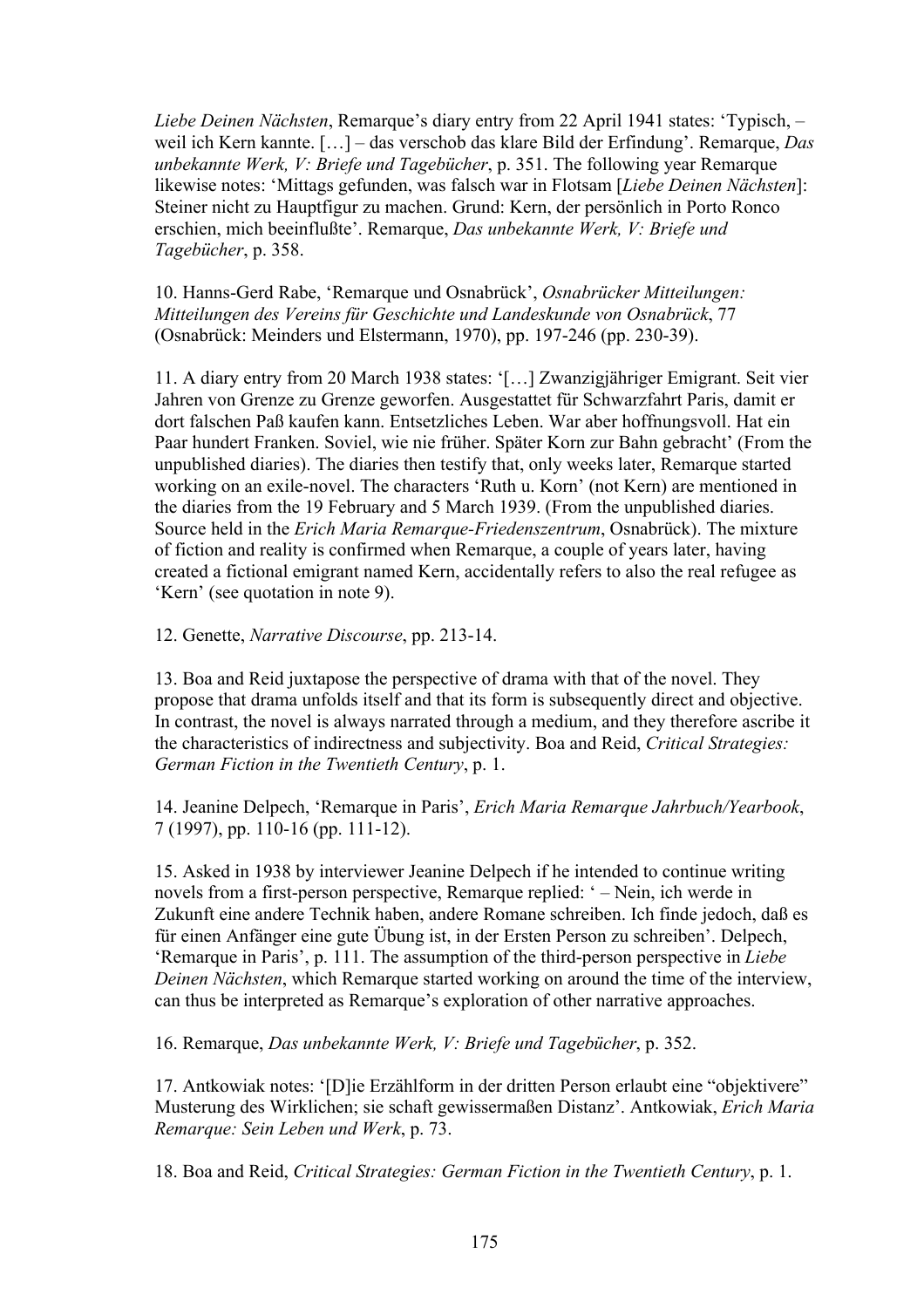19. Jonathan Culler, *Literary Theory: A Very Short Introduction* (Oxford etc.: Oxford University Press, 2000), p. 90. For alternative expressions, Boa and Reid propose Robert Humphrey's term 'indirect interior monologue', whereas Genette speaks of 'focalization'; that is, the narrative is limited to the viewpoint of one or more characters, whilst the third-person perspective is preserved. Boa and Reid, *Critical Strategies: German Fiction in the Twentieth Century*, p. 3; Genette, *Narrative Discourse*, pp. 189- 94.

20. Barker and Last, *Erich Maria Remarque*, p. 115.

21. Wagener, *Understanding Erich Maria Remarque*, pp. 56-57.

22. This modified form of Genette's terms 'focalization' or 'focalizing' has been employed by Jonathan Culler. It refers to the character(s) through whom focalization takes place. The verb 'to focalize' can likewise be found in Culler's work. Culler, *Literary Theory: A Very Short Introduction*, pp. 88-89.

23. The recurrent evocation of images of ships makes the English title, *Flotsam*, particularly apposite.

24. The three passages depicting Barbara Klein, Vater Moritz and Dr. Goldbach need to be read in their entirety and viewed in the context of the novel as a whole, in order for the reader to understand the circumstances and despair that govern the lives of these characters, and eventually drive Barbara to commit suicide. It therefore does not seem beneficial to provide short excerpts from the passages in question. The three sections are found in *Liebe Deinen Nächsten*, pp. 180-84, 203-05 (Dr. Goldbach); 279-83 (Barbara Klein); 311-13 (Vater Moritz).

25. Firda, *Erich Maria Remarque: A Thematic Analysis of His Novels*, p. 117.

26. 'Ravic ist bereits mein dritter Name. Ich habe ihn seit fast zwei Jahren. Nichts passiert seitdem. Scheint mir Glück zu bringen. Gewinne ihn täglich lieber. Meinen wirklichen habe ich schon fast vergessen' (*Arc de Triomphe*, p. 53). His real name, Ludwig Fresenburg, is only disclosed at the end of the novel. For the sake of clarification however, the narrator continues to apply the name, Ravic, under which the reader has come to know this character.

27. 'Er versuchte, eine Beziehung zu den Gesichtern herzustellen, eine Art von Gesetzmäßigkeit, die jede Erscheinung des Zufälligen entkleidete, aber es gelang ihm nicht. Er vertauschte die Gesichter und die Kopfbedeckungen, und nichts änderte sich. Er erkannte, daß es ein Massengesicht war, und in dieser Erkenntnis ging ihm unvermittelt der Sinn der Uniform auf, des Helmes, des Gleichschrittes.' Wiechert, *Jedermann*, p. 27; 'Ich bin nicht mehr ich, sondern Füsilier Sowieso. Es gibt kein Sonderstreben mehr. Ein Gemeinschaftsziel erhebt sich starr.' Schauwecker, *Der feurige Weg*, p. 6.

28. Stefan Zweig, *Die Welt von Gestern: Erinnerungen eines Europäers* ([1944] Frankfurt am Main: Fischer, 1981), p. 468.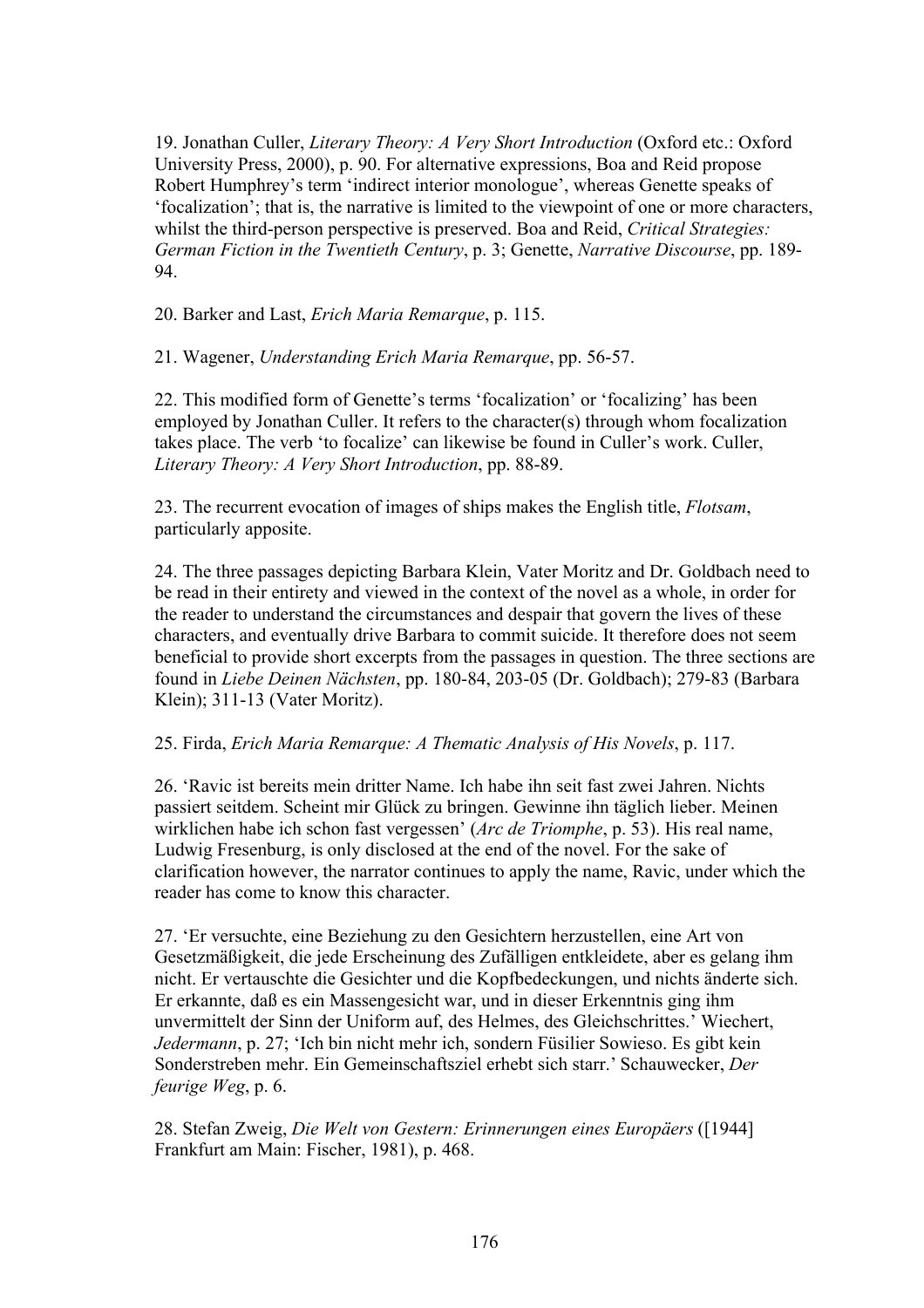29. Alfred Döblin, *Schicksalsreise: Bericht und Bekenntnis* ([1949] Leipzig: St. Benno: 1980), p. 21.

30. Remarque introduces *Liebe Deinen Nächsten* with a short statement that also features in a diary entry from around the time when he was writing the novel: 'Man braucht ein starkes Herz, um ohne Wurzel zu leben – ' (*Liebe Deinen Nächsten*, p. 3); Remarque, *Das unbekannte Werk, V: Briefe und Tagebücher*, p. 331.

31. As mentioned above, there are only few occasions on which the narrator's point-ofview reveals itself locally. This quotation constitutes such an exception. It is not focalized; it is the narrator's standpoint which is depicted. Hence, the simile 'wie drei verirrte Kinder, die mit großen Augen dasaßen' conveys an image of helplessness and neglect with which the narrator aims to create sympathy for the emigrants.

32. Whilst in Switzerland, Kern appears in court and explains his situation to the judge: '"Ich bin ein Schatten, ein Gespenst, ein bürgerlicher Toter. […] Wir existieren für Deutschland nicht mehr. Für die übrige Welt nur noch als Subjekte für die Polizei." Der Richter schüttelte den Kopf. […] "Sie sind doch viele Tausende; und Sie müssen doch irgendwie existieren dürfen!"' (*Liebe Deinen Nächsten*, p. 209).

33. There are few exceptions. As with the reappearance of, for instance, Katzcin[s]ky's name in the First World War novels, Remarque's last novel *Das gelobte Land* (*Schatten im Paradies*) brings up the names of both Ravic and Joan Madou (*Das gelobte Land*, pp. 78, 356). These reencounters with already familiar character-names contribute towards tying the novels together and creating a wider image of often overlooked groups of victims. Each novel thereby contributes its particular facet to this image.

34. In his diary, Remarque states, for instance: 'Kritik New-Yorker. Schlecht. Vermißt die Handlung u. die interessanten Leute. Findet die Minor-Charaktere viel interessanter als die Hauptch. Stimmt. Ich wollte das auch. Wollte Kern u. Ruth als Dutzendmenschen durchgehen lassen. Darin liegt wohl der Fehler des Scriptes. Hätte andere Typen nehmen müssen. Bestimmt! Das ist die Schwäche. Als "Hotel International" wäre es viel besser gewesen. Lernen'. Remarque, *Das unbekannte Werk, V: Briefe und Tagebücher*, pp. 352.

35. Barker and Last, *Erich Maria Remarque*, p. 112.

36. Susanne Stephani's article on *Arc de Triomphe* comments on the narrative perspective. Susanne Stephani, '" . . . Weil wir Funken in einem unbekannten Wind sind". Erich Maria Remarque: *Arc de Triomphe*', *Erich Maria Remarque Jahrbuch/ Yearbook*, 13 (2003), pp. 42-77 (pp. 49-52).

37. Other examples are found: 'Er wußte *jetzt*, daß er wartete [my emphasis]' (*Arc de Triomphe*, p. 145); '*Nun* wußte er es [my emphasis]' (*Arc de Triomphe*, p. 305).

38. The same technique is used in *Drei Kameraden*. The new lover of a recently widowed man tries to persuade him to buy a flashy car: "Sieh mal, Puppi, das ist ein Wagen! Fabelhaft! Das lass' ich mir gefallen!" Im nächsten Augenblick hatte sie die Tür schon offen und saß drin, schielend vor Begeisterung. "Das sind Sitze! Kolossal! Wie Klubsessel! Das ist was anderes als der Ford!" "Na, komm schon", sagte Puppi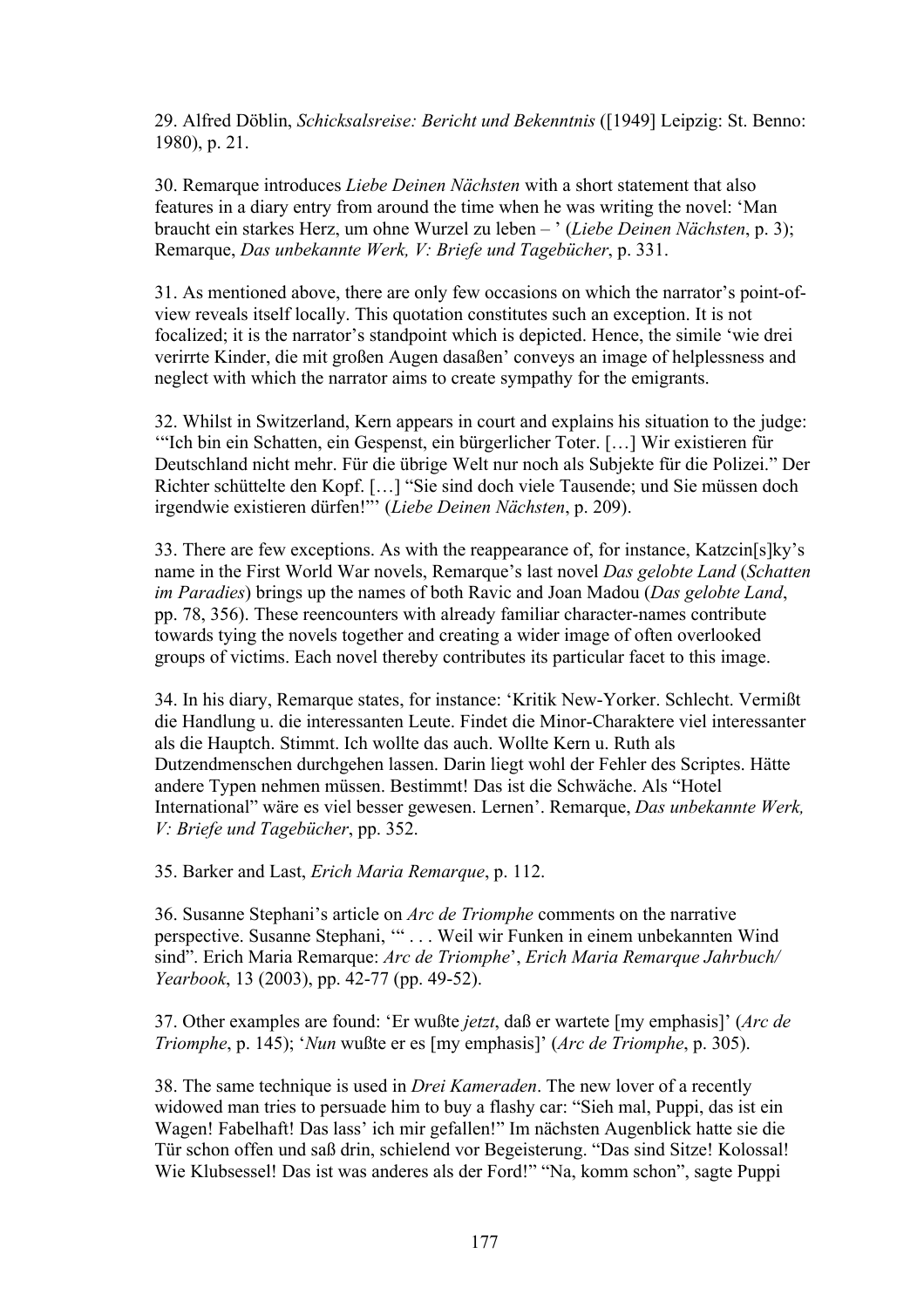mißmutig' (*Kameraden*, p. 82). The latter use of the nickname 'Puppi' displays the same ridiculing effect as the narrator's reference to Lucienne's boyfriend as 'Bobo' in *Arc de Triomphe*.

39. Whereas *erlebte Rede* shows a character's thoughts in the *past tense* and without any external interference, direct interior monologue displays the character's thoughts as they develop and in the *present tense*. Boa and Reid, *Critical Strategies: German Fiction in the Twentieth Century*, pp. 3-4.

40. Hilton Tims suggests that *Arc de Triomphe* is dedicated to M. D. (Marlene Dietrich), although this is not the case. Tims, *Erich Maria Remarque: The last Romantic*, p. 129. Nonetheless, there are indications of a connection between Remarque's liaison with Dietrich and the contents of *Arc de Triomphe*. In a diary entry from 1941, for instance, Remarque notes: 'Gestern abend ungefähre Grundidee zum: Arc de Triomphe gefunden. Ähnelt verzweifelt einer Autobiographie der letzten Jahre, – emotionell'. Remarque, *Das unbekannte Werk, V: Briefe und Tagebücher*, p. 352. In his written correspondence with Dietrich, Remarque also regularly uses the pseudonym, Ravic and speaks of 'unserm Buch'. *"Sag mir, daß Du mich liebst" . . .* , edited by Fuld and Schneider, p. 181.

41. As with many of Remarque's other characters, both Haake and the Nazi, Steinbrenner, in *Liebe Deinen Nächsten* have phonetically harsh names which provoke negative thought associations. As a result, the name Steinbrenner seems fitting for an unpleasant and merciless Nazi. It is, therefore, a name which Remarque also uses for Nazi-characters in *Funke Leben* and *Zeit zu leben und Zeit zu sterben*. Likewise, in relation to Haake, the vocal connection to the noun 'Haken' is hardly coincidental. Little imagination is needed to turn the name into a horrific object in the hands of a torturous interrogator. In addition there is, of course, also an apposite link to the noun 'Hakenkreuz'. Another play on words in connection with character-names in *Arc de Triomphe* is offered in the backstreet abortionist, Mme Boucher. Her operations are not always successful; at times they even lead to the death of the patient. Hence, the appropriateness of the name.

42. As Stephani points out, Joan's character also contrasts with that of Kate Hegström: 'So steht Kates Ruhe, Sicherheit und Eigenständigkeit (z.B. fährt sie alleine nach Florenz) in enormen Kontrast zu Joan's Unbeständigkeit, Verantwortungslosigkeit und Unselbstständigkeit (z.B. fährt sie nur in männlicher Begleitung weg). Diese stilistische Kontrastierung arbeitet eine klare Kontur der jeweiligen Person heraus'. Stephani, '". . . Weil wir Funken in einem unbekannten Wind sind"', p. 52.

43. The staccato effect which dominates the narrative as Ravic realizes that he is losing Joan, therefore also characterizes the passages revolving around Haake. To achieve this effect, Remarque applies both asyndetic and grammatically incomplete sentencestructures. Again, the subsequently increased pace comes to represent Ravic's heartbeat; this time, at the prospect of revenge and the fear that something should prevent it: 'Das Gesicht, dieses Gesicht, es muß eine Ähnlichkeit sein, irgendeine hundsgemeine, verfluchte Ähnlichkeit, ein blöder Trick, den meine Nerven mir spielen – es kann nicht in Paris sein, dieses Gesicht, es ist in Deutschland, es ist in Berlin, die Scheibe war verregnet, man konnte nicht deutlich sehen, ich muß mich geirrt haben, bestimmt . . .' (*Arc de Triomphe*, p. 88). See also: pp. 88, 396, 400, 404). Whether stimulated by the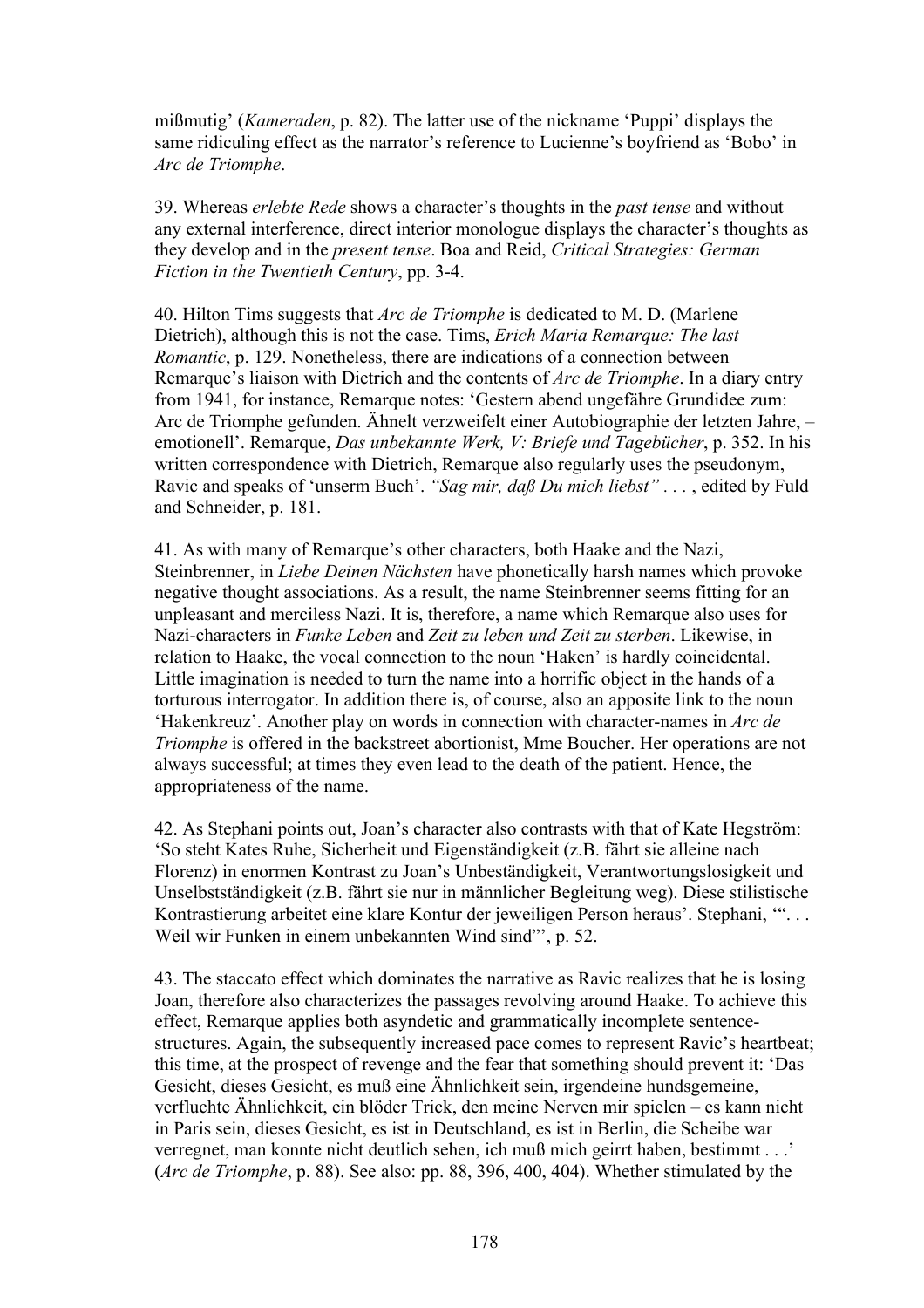feeling of love or hatred, Ravic's palpitating heart – immitated through the pace – signifies that he is no longer 'ein Toter auf Urlaub' (*Arc de Triomphe*, pp. 176, 326).

44. Schreckenberger, '"Durchkommen ist alles": Physischer und psychischer Existenzkampf in Erich Maria Remarques Exil-Romanen', p. 35.

45. 'Ich verspreche es dir, Kamerad. Es darf nie wieder geschehen' (*Im Westen*, p. 154).

46. 'Veber lachte', 'Veber schmunzelte', 'sein Gesicht leuchtete'. Similar phrases interrupt the flow of his words, and they continue to characterize Veber's mood until the end of the novel, when he realizes that a war is inevitable (*Arc de Triomphe*, for instance, pp. 21-22, 24, 137, 236).

47. Stephani, '". . . Weil wir Funken in einem unbekannten Wind sind"', p. 50.

48. There are no lengthy deviations from Ravic's perspective. The ones that do exist mostly consist of brief statements. For instance: '"Du da oben", sagte er [Ravic] gegen das erleuchtete Fenster und lachte und wußte nicht, daß er lachte' (*Arc de Triomphe*, p. 325). '"Du warst immer mit mir", sagte er [Ravic] und merkte nicht, daß er plötzlich deutsch sprach' (*Arc de Triomphe*, p. 471). In both quotations, the perspective exceeds that of Ravic. On a few other occasions, the narrator assumes the third-person perspective of one of the other characters: 'Kate Hegström fühlte die Melodie auf ihrer Haut wie Quellwasser im April. Sie war plötzlich voller Echos, aber niemand war da, der nach ihr rief. Verweilte Stimmen murmelten, vage Erinnerungsfetzen flatterten, manchmal blinkte es wir Brokat, aber es verwirbelte, und niemand war da, der rief. Niemand rief' (*Arc de Triomphe*, p. 101).

49. Lütgenhorst, 'Emigrant zweier Welten'.

50. The diary entry from 30 April 1941 testifies that Remarque consciously decided to preserve distance between the characters in *Liebe Deinen Nächsten* and the reader. 'Wollte Kern u. Ruth als Dutzendmenschen durchgehen lassen.' Remarque, *Das unbekannte Werk, V: Briefe und Tagebücher*, p. 352.

51. Indeed, Talbot Jennings who was hired to write the film script aimed to remain faithful to the novel, as far as the difference in media would allow. Horak has noted on the final product: 'In der Tat weicht das Drehbuch, wie auch der von Cromwell inszenierte Film in keinen wesentlichen Punkten von der Vorlage ab. Sogar die meisten Dialoge scheinen wörtlich aus dem Roman entnommen werden zu sein'. Horak, 'Ewig auf der Flucht: Die Romanverfilmung *So Ends Our Night*', pp. 239-40.

52. 'In daily life we never understand each other, neither complete clairvoyance nor complete confessional exists. We know each other approximately, by external signs, [...] [b]ut people in a novel can be understood completely by the reader, if the novelist wishes; their inner as well as their outer life can be exposed.' Forster, *Aspects of the Novel*, pp. 56-57.

53. C. R. Owen goes as far as referring to the film as a 'complete fiasco'. C. R. Owen, *Erich Maria Remarque: A Critical Bio-Bibliography* (Amsterdam: Rodopi, 1984), p. 248. Firda's general study of Remarque summarizes the reception of the film and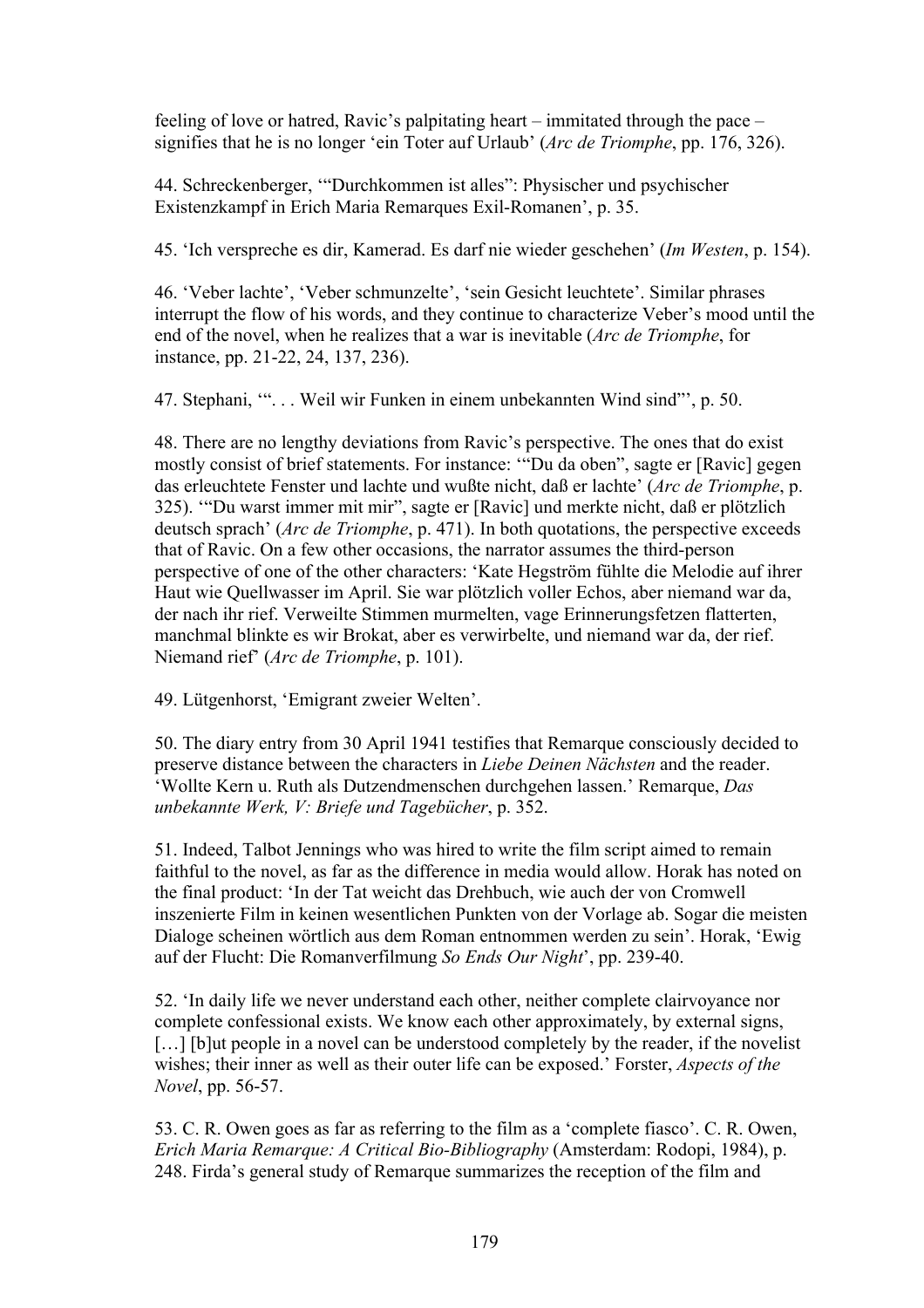contains a number of reviews. Firda, *Erich Maria Remarque: A Thematic Analysis of His Novels*, pp. 137-38. Taylor examines the production and the less than positive reception of the film. Taylor, *Erich Maria Remarque: A Literary and Film Biography*, pp. 178-180. See also: Sternburg, *Als wäre alles das letzte Mal*, pp. 331-32.

54. Barker and Last, *Erich Maria Remarque*, p. 112.

55. Wagener comments on the reception of both works. Wagener, *Understanding Erich Maria Remarque*, p. 59; Wagener, 'Remarque in Amerika – zwischen Erfolg und Exilbewußtsein', pp. 25-26; Hans Wagener, 'Erich Maria Remarque', in *Deutsche Exilliteratur seit 1933*, 1, part 1, edited by John M. Spalek and Joseph Strelka (Bern etc.: Francke, 1976), pp. 591-605 (pp. 596-97). More detail and several reviews are accessible in Sternburg's study. Sternburg, *Als wäre alles das letzte Mal*, pp. 301, 328- 31.

56. Werner Ilberg, 'Amerikas 'meistgekauftes' Buch: Bemerkungen zu Remarques 'Arc de Triomphe'', *Tägliche Rundschau* (Berlin), 23 March 1949, no page.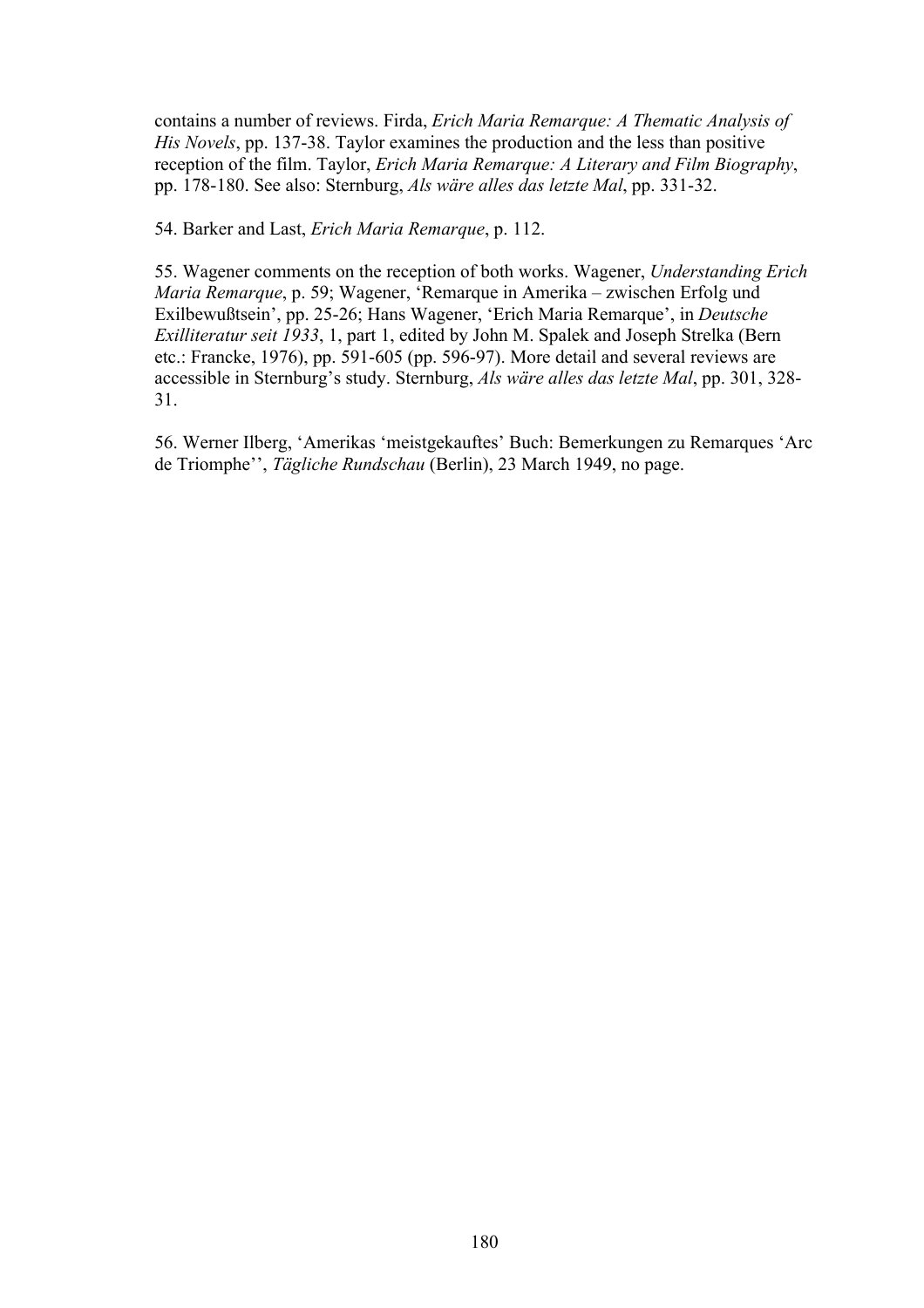## Chapter 4

## *Der Funke Leben* and *Zeit zu leben und Zeit zu sterben*

Remarque has been described as a chronicler of the Twentieth Century<sup>1</sup> and in his next two novels he indeed proceeds to focus on the Second World War. Although historically an obvious thematic progression from the exile theme, the development should also be viewed in the light of Remarque's realization that his sister had been executed by the National Socialists in 1943.<sup>2</sup> An essay on *Der Funke Leben* which he produced in 1952-1953 suggests as much. Although narrated in the third person, Remarque speaks of his own authorship:

> Es war ein sehr schwieriges Buch zu schreiben, aber der Autor fühlte sich gezwungen, es zu schreiben. Viele seiner Freunde und seine Familie waren Opfer der Nazis, und er wollte seinen Teil dazu beitragen, daß dies nie wieder geschehen könne<sup>3</sup>

 It is possible that Remarque felt somewhat contributory to Elfriede's death, as Roland Freisler, acting judge in the case at the People's Court in Berlin, allegedly proclaimed at the trial: 'Ihr Bruder ist uns leider entwischt. Sie aber werden uns nicht entwischen'.<sup>4</sup> *Funke Leben* was nevertheless supposedly intended to be 'weniger eine Anklage [...] als eine Bestätigung des Lebenswillens und ein Triumpf des Geistes'.5

Remarque was not the only author to take up the theme of the Second World War. The names of Heinrich Böll and Günther Grass automatically spring to mind, as do those of Theodor Plievier, Hans Werner Richter and Hans Helmut Kirst. However, Hermann Lenz also needs mentioning in this context. Similarly to Remarque's *Zeit zu leben*,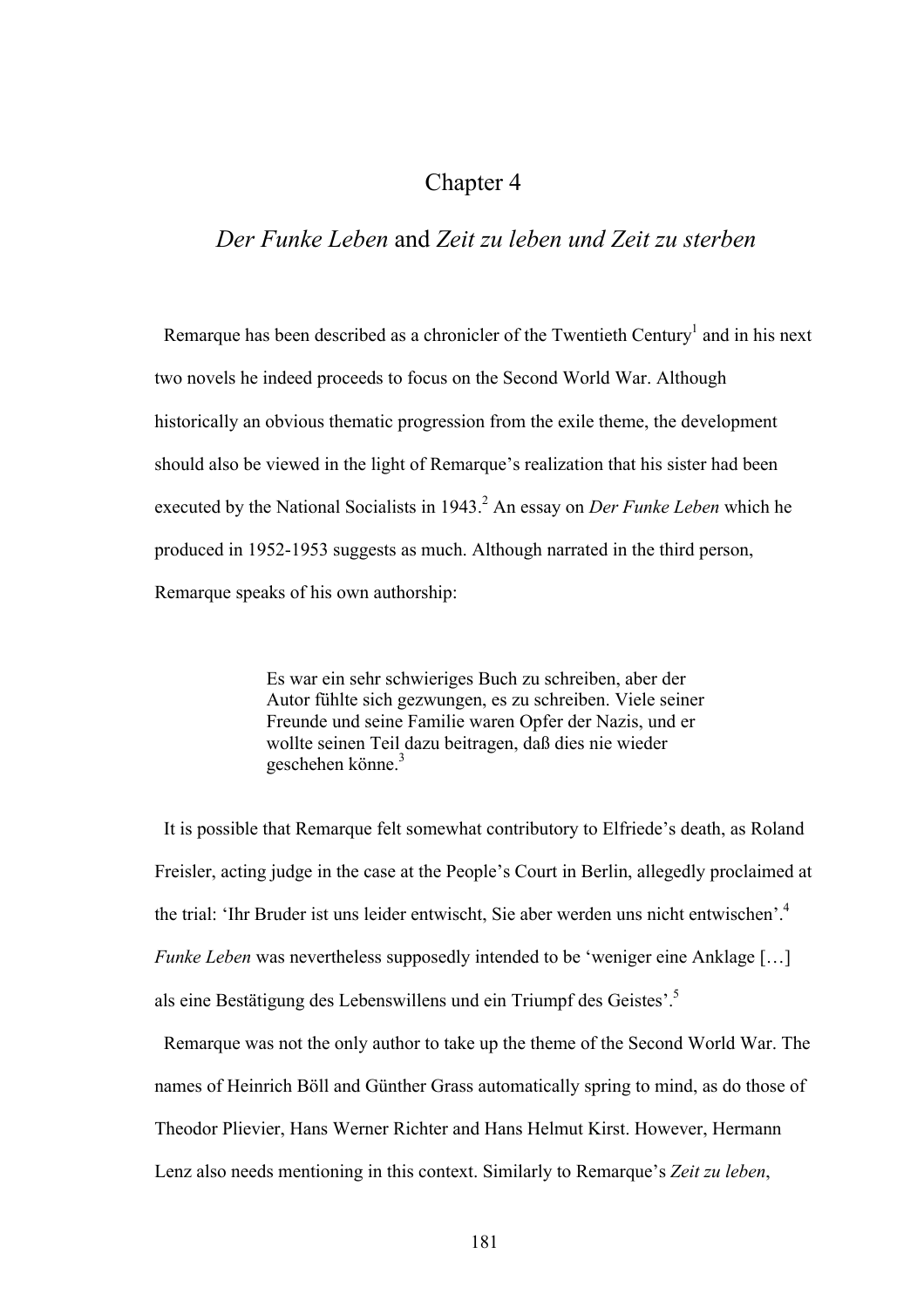Lenz's novel *Neue Zeit* raises the question of a wider guilt, including that of his protagonist who takes refuge in ignorance and passivity.6

German reviewers of Remarque's Second World War novels generally criticize the fact that Remarque did not personally experience life in Hitler's Germany.<sup>7</sup> In response, however, Remarque noted 'daß ein Schriftsteller nicht einen Mord begangen haben muß, um einen Mord beschreben zu können<sup>3</sup>

 Nevertheless, the Holocaust which forms the backdrop of *Funke Leben* has commonly been described as 'indescribable'. On the basis of this claim, it is justifiable to assume that it would be near impossible for those without first-hand experience of camp imprisonment to produce an accurate account of this. However, it could equally be argued that emotional detachment could prove beneficial when dealing with a sensitive topic such as the Holocaust. *Funke Leben* is therefore one of the few fictional concentration camp novels authored by an outsider. $9$  For this reason, and perhaps also due to the literary prejudice lingering around Remarque's name, *Funke Leben* rarely finds its way into studies on holocaust literature. However, as with Bruno Apitz's *Nackt unter Wölfen* – a fictionalized version of an authentic concentration camp story and a novel which is seldom overlooked in studies of holocaust literature – *Funke Leben* is founded on authentic material. 'Es war notwendig, und – leider – existierte material dafür in erdrückenden Massen, – es gab Photographien, Filme, Bücher, Tagebücher und Tausende Zeugen zu interviewen'.10 Remarque specifically mentions Eugen Kogon's report *Der SS-Staat* as one of his sources of information.<sup>11</sup> Kogon's detailed portraval of Buchenwald certainly testifies that even the most horrific episodes of Remarque's novel are realistic. Indeed, many of the particularly unpleasant incidents in *Funke Leben* also feature in Kogon's report. Moreover, when comparing *Funke Leben* with the numerous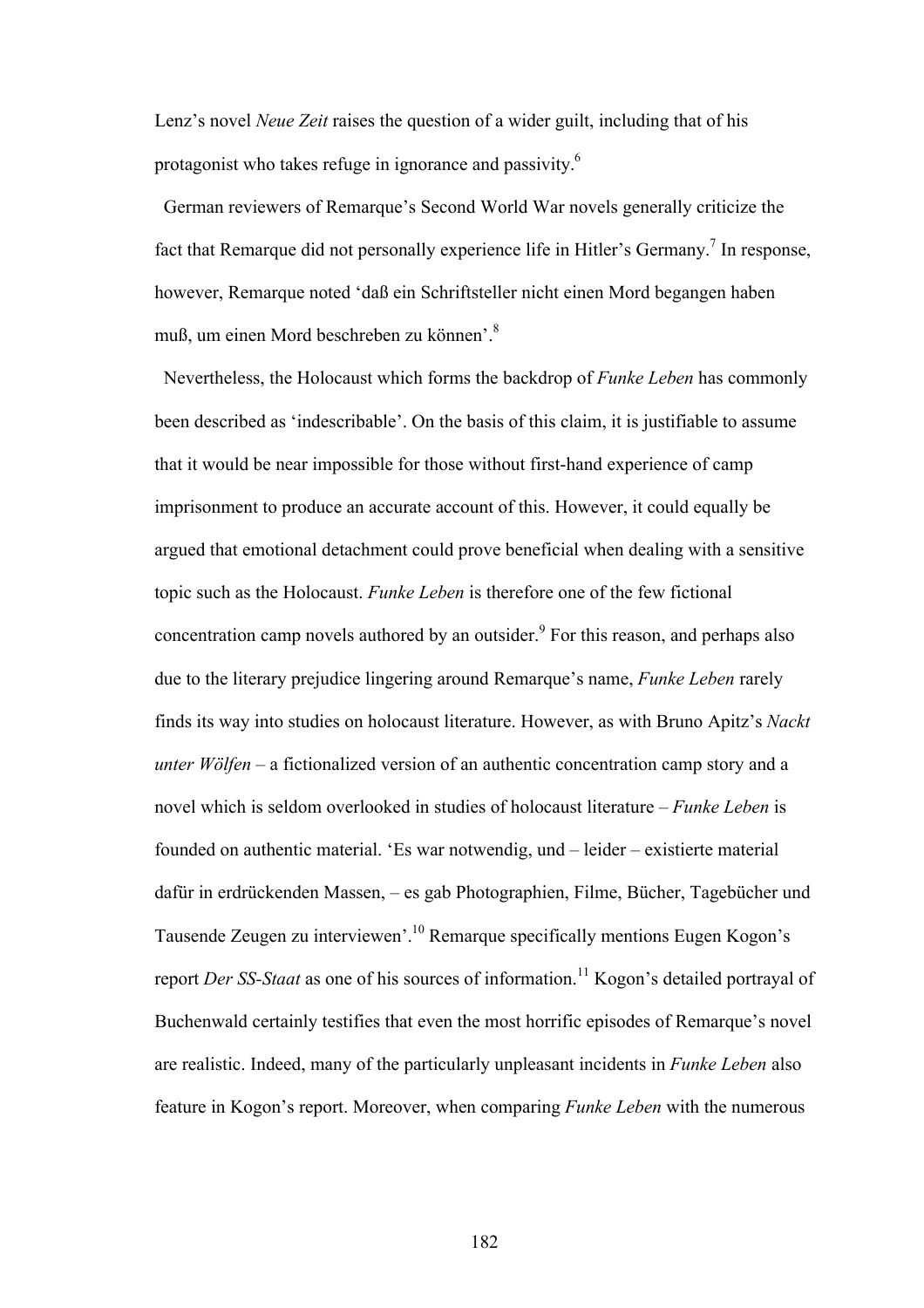autobiographical accounts produced by former camp prisoners, there are apparent links in terms of both content and form.<sup>12</sup>

 When Remarque nonetheless struggled, first of all, to get this novel published for the German-speaking market, and then found it received with hostility when the book was finally brought out by Kiepenheuer und Witsch, this must be viewed in the light of the German nation's general wish, at the time, to distance itself from its Nazi past.<sup>13</sup> The publication of the novel *Nacht* by Edgar Hilsenrath, also points to this being the case. Depicting life in a Jewish ghetto in the Ukraine, *Nacht* proved too controversial for the German readers and the publishing house, Kindler, decided in 1964 to withdraw the book from the market.<sup>14</sup> With succeeding generations, however, Germany came to acknowledge its past. In fact, *Nacht* was re-published in 1978 and achieved sales figures exceeding one hundred thousand copies. 'Als sei die Zeit erst später reif dafür gewesen.'15

Ernestine Schlant proposes in *The Language of Silence* that following the war, the larger part of the German population adopted an illusory self-perception in which they saw themselves as victims. Pointing to the famous study from the 1960s by Alexander and Margarete Mitscherlich, she further notes that this was essentially a psychological defence mechanism which enabled the Germans to deny their own role as collaborators or even as active persecutors during the National Socialist period.<sup>16</sup> With this in mind, it is not surprising that neither *Funke Leben* nor the ensuing novel *Zeit zu leben* in which Remarque again places the responsibility of the atrocities with the German nation, were well received in Germany. As with Remarque's First World War novels, *Funke Leben* and *Zeit zu leben* were, as it appears, evaluated on their political implications rather than on their literary merits.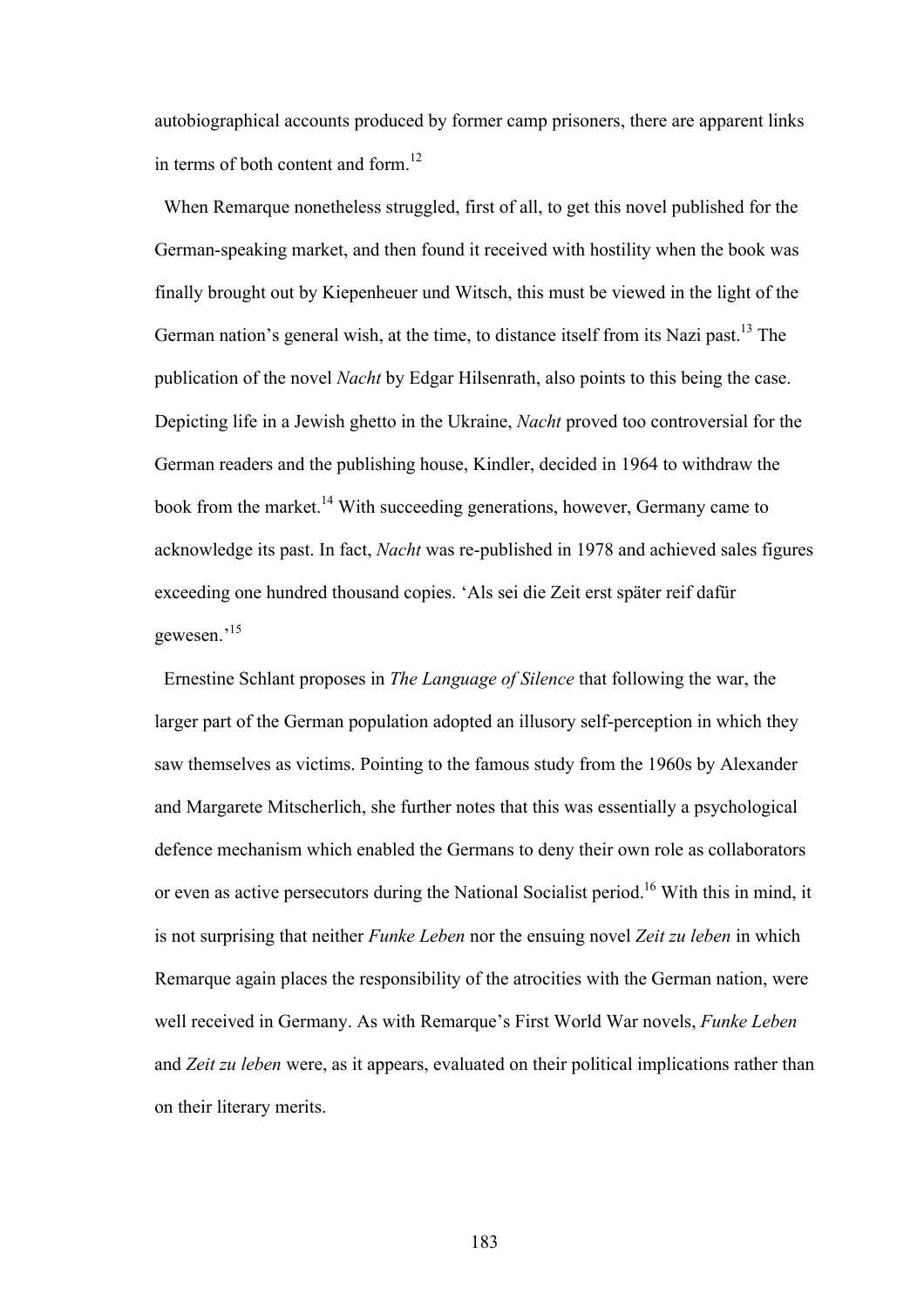This tendency is illuminated also in the very different receptions which Remarque's 1956 play, *Der letzte Station*, had in East- and West Germany respectively. In the West, the mood of the critics was largely characterized by 'restiveness and grumbling',  $^{17}$  a reception which was presumably linked to the play's ambiguous presentation of the Red Army as brutal but nonetheless also as liberators. Due to the Cold War, this portrayal was less than welcome in the West. In addition, the play insinuates that guilty individuals, similar to the fictitious SS-Oberscharführer Schmidt, might have evaded prosecution and thus remained part also of post-war German society.18

 Similarly to Apitz's *Nackt unter Wölfen*, *Funke Leben* covers the last few months of the war. It commences in March 1945, a fact which is communicated through indirect time indicators such as: 'Guter Bohnenkaffee war selten im Frühjahr 1945' and '[d]er Märznachmittag war milde' (*Funke Leben*, pp. 11, 13). The work concludes shortly after American troops rescue the camp in late April or early May. The novel is mainly set in Mellern Concentration Camp which, although modelled on Buchenwald, remains a fabrication by Remarque.<sup>19</sup>

 The nearby town, likewise named Mellern, has commonly been identified as Osnabrück.20 However, despite many topographical likenesses, the town Mellern is not identical with Remarque's home town. Their geographical differentiation is unambiguously stated in the novel's specific naming of Osnabrück in a news report about an attack by the Allied Forces: 'Dazu die Meldung, daß zwei Flieger über *der Stadt*, die Hälfte der andern über Minden, Osnabrück und Hannover abgeschossen worden seien [my emphasis]' (*Funke Leben*, p. 46). In this report, 'der Stadt' signifies Mellern, and since Osnabrück is named as a separate geographical entity, the two towns cannot be identical. Mellern town is therefore as fictional as the camp at its outskirts. However, by juxtaposing it with real towns, Remarque conveys the approximate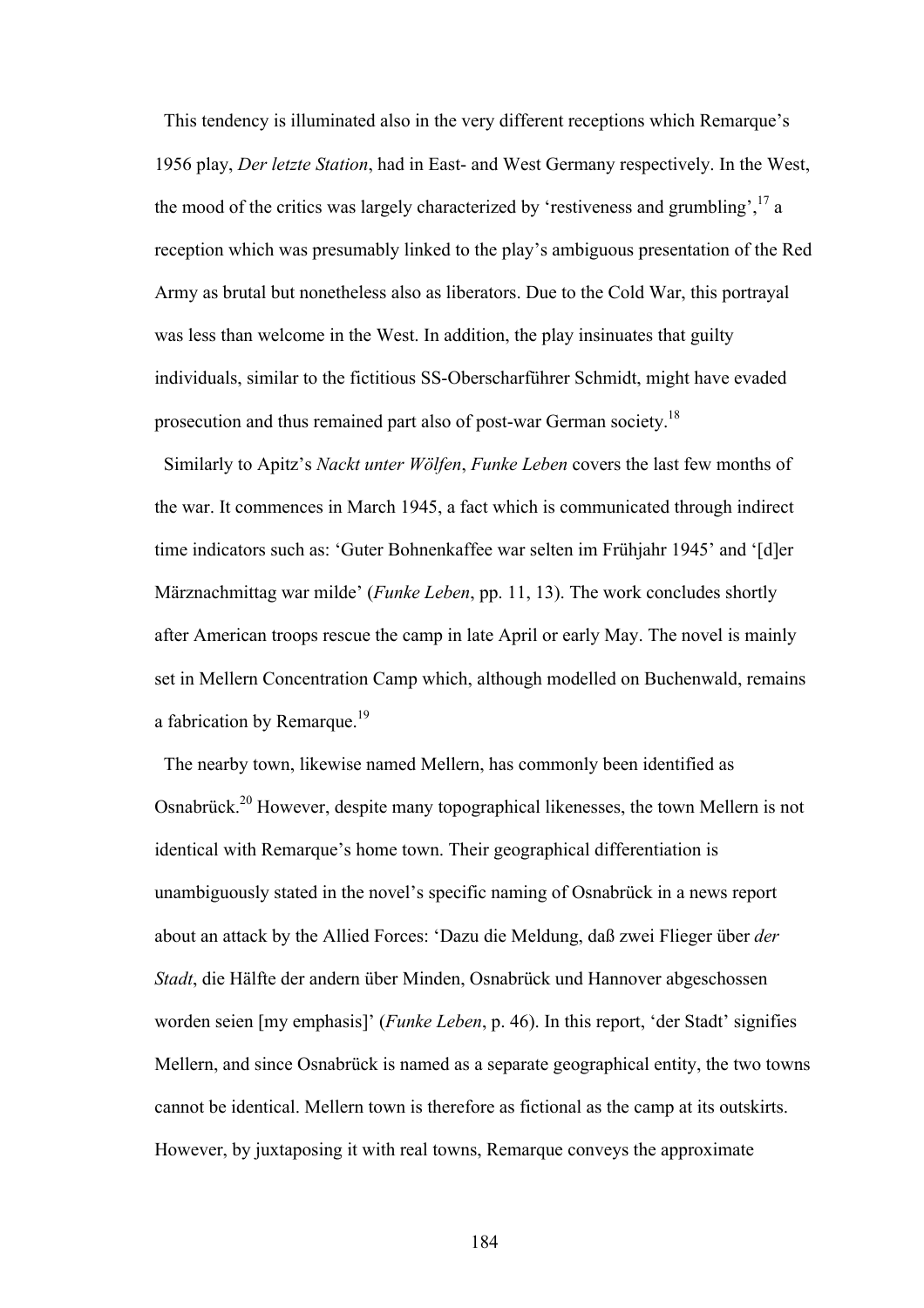geographical situation of his imaginary town and simultaneously suggests that Mellern town is not unique. The implication is rather that the sentiment of the portrayed population equally characterized that of other German towns at the time.

 The avoidance of an authentic setting as background for the plot allows Remarque a much wider flexibility as to the substance of his work, without jeopardizing its credibility. As a matter of fact, it is exactly the fictional nature of the work which enables Remarque to adopt and rearrange selected incidents and facets of the concentration camp everyday from authentic sources. In this manner, the individual elements which together make up the contents of *Funke Leben* cannot be disputed, although it invites the question as to what extent this selectiveness and reshuffling of real events may distort the truth. Remarque addresses this possible subject for criticism in advance in his initially intended introductory statement to *Funke Leben*. 21 He first of all emphasizes that Mellern is a fictitious camp, but he simultaneously defends the validity of the plot by stressing, 'daß es existiert haben könnte'.<sup>22</sup> Thus, although Remarque manipulates the data and thereby arguably bends the truth to a certain extent, his claim is not to deliver an accurate picture of a particular camp, but merely to remain within the framework of realism.

 The fictitiousness of *Funke Leben* has another advantage. In relation to the narrative perspective, it frees Remarque from the restrictions which would inevitably have dictated the presentational angle, had the authorial aim been to portray a true-life concentration camp. In such a case, Remarque would necessarily have been limited to the perspective of his source of information.

 As in *Liebe Deinen Nächsten* and *Arc de Triomphe*, Remarque continues to write from a third-person narrative perspective in *Funke Leben*. However, unprecedented in the two previous works, *Funke Leben* displays confident employment of an omniscient narrator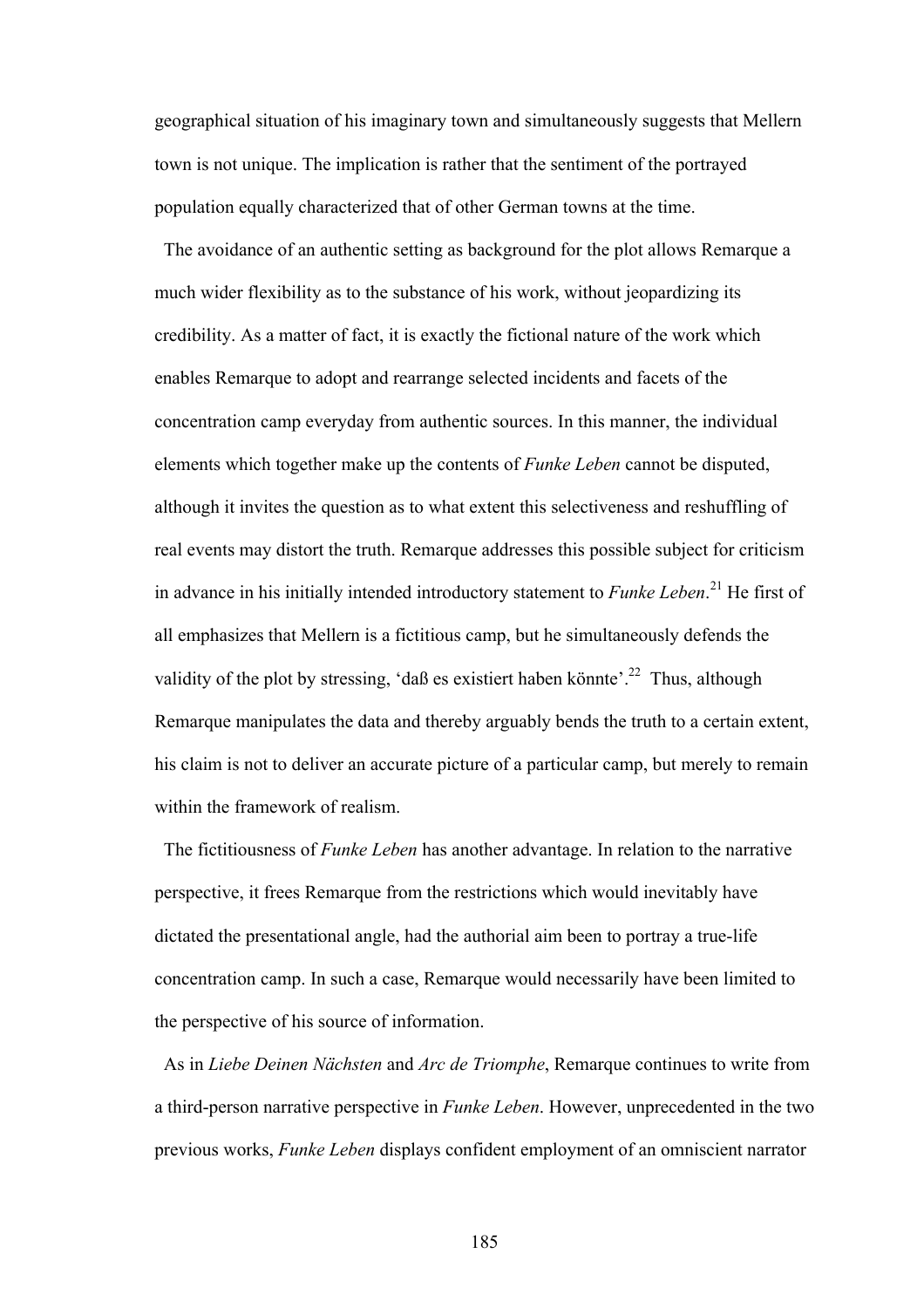through whom an array of views is rendered. Therefore, as opposed to autobiographical concentration camp accounts, such as those written by Primo Levi, Wieslaw Kielar and Eugen Kogon, Remarque presents a much wider view of the concentration camp experience. It is thus not solely the prisoners' perspective which is depicted in *Funke Leben*, but also that of members of the SS and that of the civilian population in the nearby town.

 The third-person narrator in *Funke Leben* relates with omniscience regularly throughout the work, but locally the viewpoint is characterized by varying degrees of limitation in the form of focalization: Thus, at times the perspective is restricted to a particular *group* of people, such as the inmates, the civilians or the camp staff. Mostly, however, focalization occurs through a number of *individual* characters. Nonetheless, at no point in the novel are any of the characters placed in prolonged and exclusive focus, and the work therefore comes to contain several convincingly portrayed, 'round' characters<sup>23</sup>

Before elaborating on the topic of the characters of *Funke Leben* and the techniques Remarque utilizes in his presentation of them, the narrator's position and visibility in the work needs consideration. It can, after all, be argued that the third-person narrator is the principal, although non-participating, character in the novel. In both *Liebe Deinen Nächsten* and *Arc de Triomphe* the third-person narrators remain relatively unnoticeable. In the former novel, the factual tone and the recurrent limitation to a purely external perspective have a de-personifying effect on the narrative voice. Likewise, in *Arc de Triomphe*, a multitude of techniques are introduced to draw the attention away from the third-person narrator and to put focus on Ravic instead. Juxtaposed with these two novels, the narrator of *Funke Leben* plays a more prominent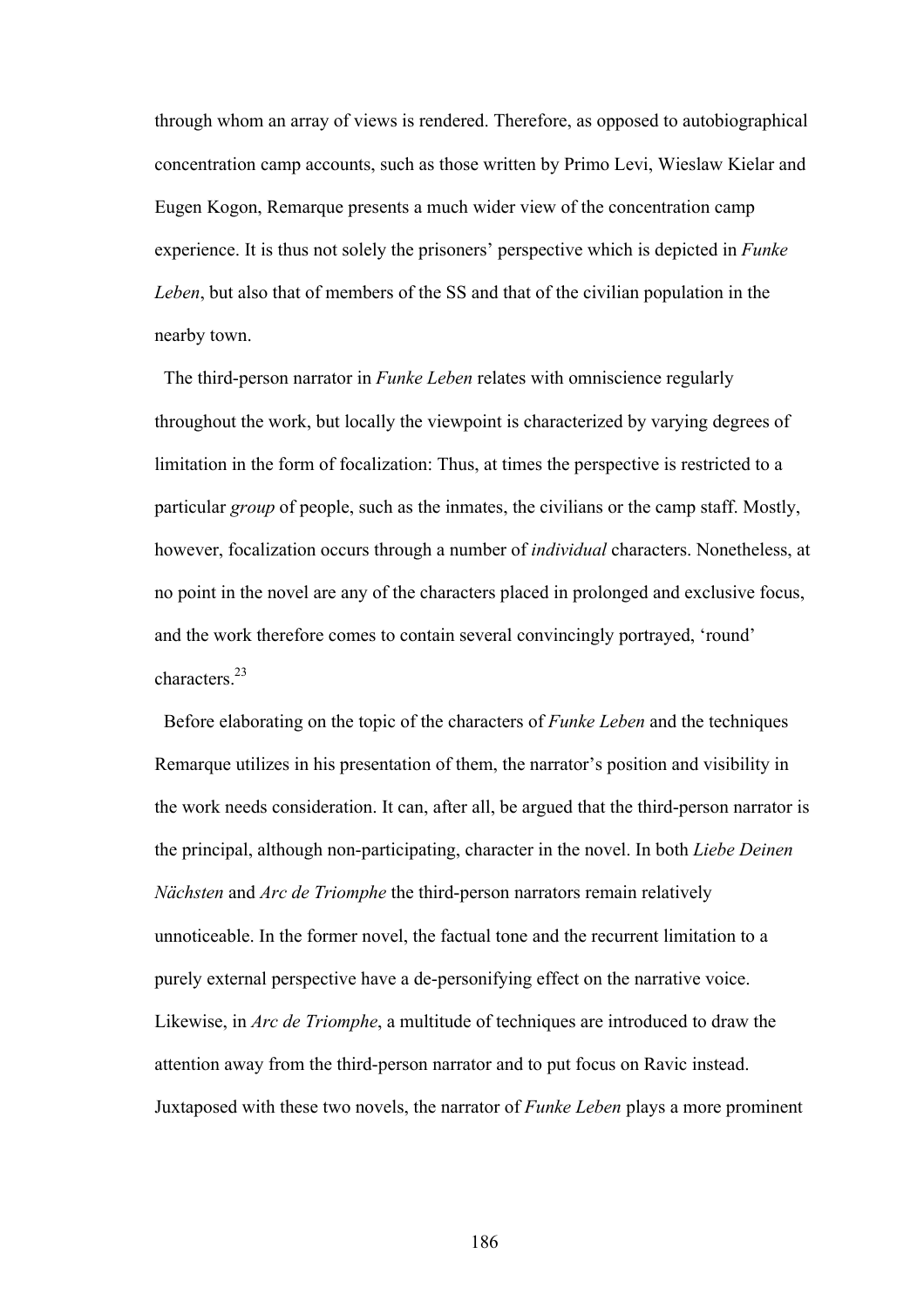role. The narrative voice does not go unnoticed but regularly displays a firmly subjective stance. This is the case, for instance, when the narrator uses heavy irony.

> Beide waren in Baracke 22 gestorben und mittags im Krematorium abgeliefert worden, Buchsbaum allerdings nicht ganz vollständig; drei Finger, siebzehn Zähne und ein Teil des Geschlechtsgliedes hatten gefehlt. Sie waren ihm während seiner *Erziehung* zu einem *brauchbaren Menschen* verlorengegangen. Die Sache mit dem Geschlechtsglied war an den *Kulturabenden* in der SS-Kaserne sehr belacht worden. […] Einfach, wie alle *großen Einfälle* – eine Einspritzung mit hochprozentiger Salzsäure, *weiter nichts*. Steinbrenner hatte sich damit sofort Achtung unter den Kameraden verschafft [my emphases] (*Funke Leben*, p. 13).

 In this excerpt the narrative is not focalized through one of the characters. However, the narrator introduces the kind of euphemisms which are generally associated with National Socialist terminology.<sup>24</sup> However, because these are embedded in blunt and realistic descriptions of the actions which the euphemisms are essentially meant to conceal, the entire passage assumes an ironic and highly critical tone. The effect is twofold. The reader not only realizes the physical and mental terror inflicted on Buchsbaum, but also becomes aware of the degree of incongruity between the neutral and misleading expressions which characterized the Nazi jargon, and the very different realities these words covered.

 The above quotation is not the only incident of irony in *Funke Leben*. The technique occurs regularly, and it unambiguously shows an anti-Nazi stand. Cutting irony or sarcasm is, however, found only in the narrator's personal statements. It features neither in dialogue, nor when the narrative reflects the viewpoint of one or more of the characters. Strong irony therefore becomes a trait associated only with the narrator, who subsequently comes to have a distinguishable identity, almost in line with the actual characters of the work. Although this study leans towards a structural approach and thus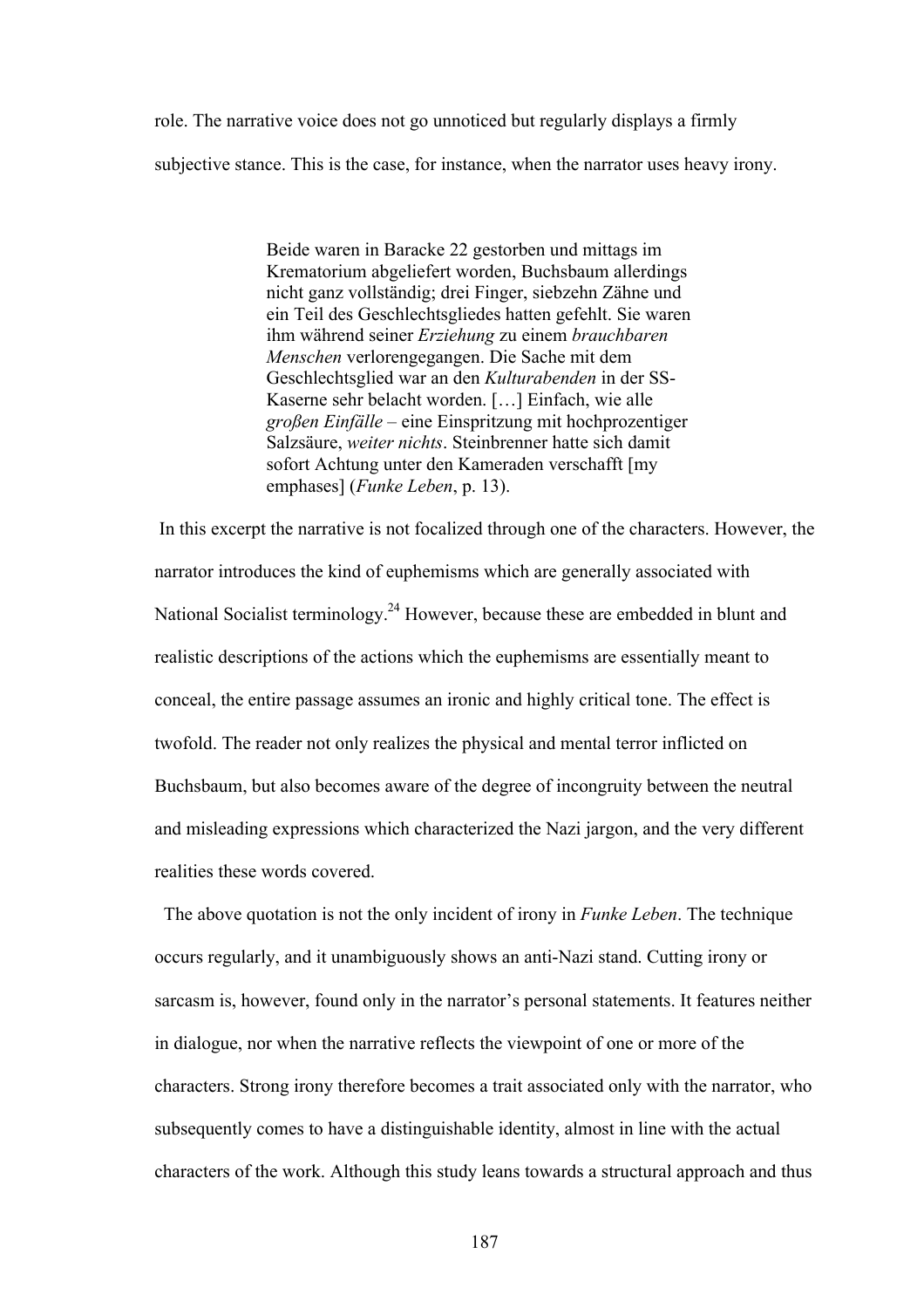largely ignores extra-textural factors, such as Remarque's social and cultural background, and the psychological climate under which his novels were written, the clear biased stance of the narrator in *Funke Leben* also expresses Remarque's own indignation and outrage about the inhumanity which characterized the National Socialist period. The ironic tone likewise characterizes other works about the Holocaust. It can be found, for example, in Wieslaw Kielar's autobiographical work, *Anus Mundi: Five Years in Auschwitz*. In fact, the following excerpt from the work bears considerable resemblance to the above quotation from *Funke Leben*:

> The SS men were busy with the prisoners of war, preoccupied with a fraction of the vanquished army, in front of whose survivors they swaggered with their superiority, and whom they maltreated in a sophisticated way, in a way worthy of the knights with the SS insignia, who were bravely fighting in a dangerous sector of the front, the newly set-up, so-called prisoner-of-war labor camp. Within the next few weeks these "brave" SS men achieved such outstanding "success" with the Soviet prisoners of war that they could no longer cope with the incinerating of corpses in the crematorium  $[...]^{25}$

 Despite the fact that the visibility of the narrator in *Funke Leben* markedly exceeds that of Remarque's previously employed third-person narrators, there are some common properties in their manner of relating. The narrators of *Liebe Deinen Nächsten* and *Arc de Triomphe*, for example, both utilize the effects of apparent objectivity. This technique is also used in both *Funke Leben* and *Zeit zu leben*. Initially, this claim seems to contradict the assertion, above, that the narrator in *Funke Leben* expresses a clearly biased standpoint. However, a closer examination of the use of objectivity in *Funke Leben* and *Zeit zu leben* shows that a neutral tone is applied to serve very different purposes in the latter two novels. It also shows that apparent objectivity locally in *Funke*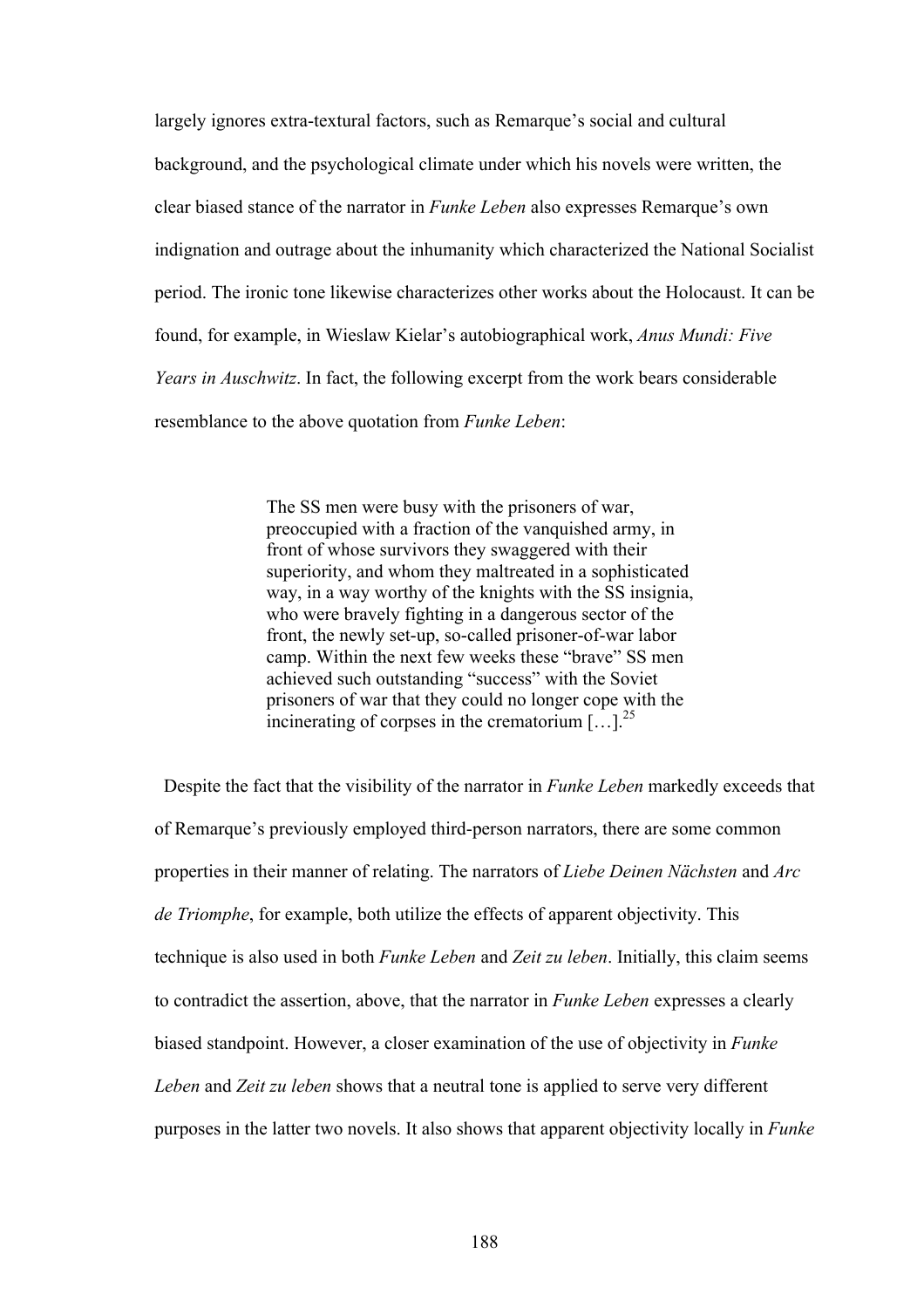*Leben* is not, as could perhaps be expected, irreconcilable with the otherwise clear subjective stance the narrator displays elsewhere in the work.

 As proposed in the previous chapter, the factual tone in *Liebe Deinen Nächsten* (which governs large parts of the work) assists in camouflaging the presence of a narrator. In that novel, the purpose of the neutral voice is therefore specifically linked to the formal element of narrative perspective. In *Funke Leben* however, matter-of-factness plays a role in the novel's aesthetic impact and its communication of a difficult topic. As mentioned above, the Holocaust is widely deemed to be almost impossible to explain to those who did not experience it firsthand. Nevertheless, the neutral tone locally in *Funke Leben*, particularly in relation to the brutal treatment of the detainees, serves to transcend the alleged limitations of language. In descriptions of the so called indescribable, factuality can indeed be both more memorable and more convincing than extensive use of adjectives, imagery or hyperbole. There is in fact the danger that the subjective tone which generally accompanies the use of these tools could lead to the narrative being interpreted as exaggerated and unrealistic. Comparisons to, for instance, Dante's *Inferno* or to hell do not necessarily convey well – or credibly – the camp experience.<sup>26</sup> Moreover, it can be argued that in the case of the Holocaust, there are no sufficiently horrific pictures with which it can be compared. The impact of the depicted concentration camp experience, when unknown to the reader, may therefore be impeded rather than aided by the use of such imagery. Some authentic concentration camp accounts therefore shun imagery and other subjectivizing narrative tools, and aim instead to deliver a succinct and factual description of events.<sup>27</sup> Paradoxically, the omission of adorning elements can have a particularly poignant effect. In addition to evoking the reader's sympathy with the victims, the coldness of the neutral tone works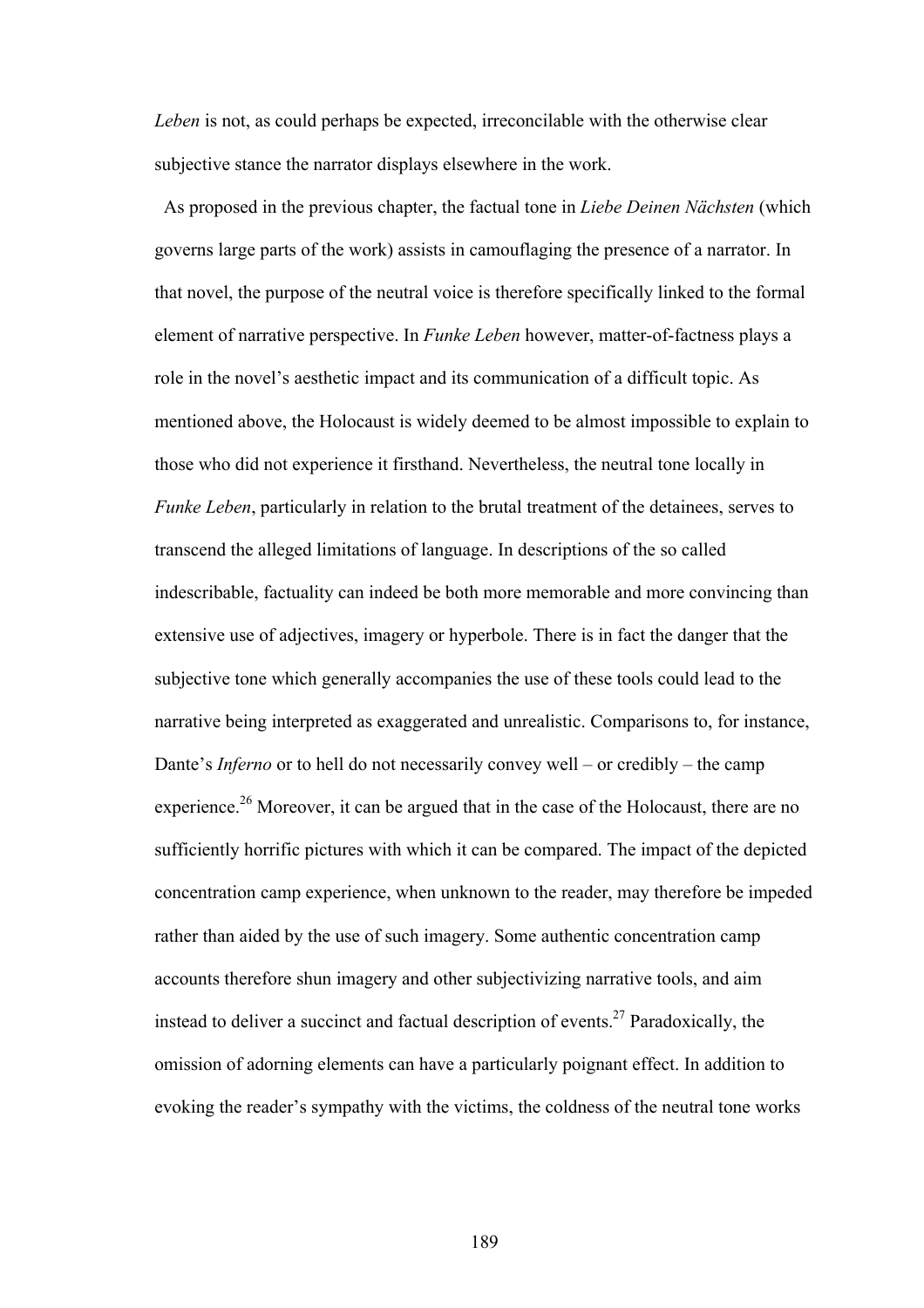aesthetically as well as communicatively, in that it implies an emotional rigidity of both the environment and the persecutors.

 As Pascal Nicklas discusses in his article *The Disappearance of the Body: Pain and the Representation of War*, there is no satisfactory language by which it is possible to express, unambiguously, degrees of pain.<sup>28</sup> The same can be said for other sensations, both physical and emotional. However, a sizable proportion of Holocaust accounts revolves around sensations. Hunger, fear and exhaustion, which are all pain in one form or another, are probably the most recurrent sensations depicted in concentration camp material. Yet, Reiter notes in her study on Holocaust literature that torture, with its combination of pain and humiliation, is one aspect central to the concentration camp experience, which is commonly mentioned only in brief or even omitted in autobiographical accounts. She proposes that 'victims felt ashamed to write of the abuse to which they had been subjected'.<sup>29</sup> However, it is equally likely that these people were lost for words – literally. Perhaps language simply proves inadequate and insufficient when the topic is, not the sensation itself, but its intensity.

 In visual media, this void can be overcome by using, for example, a blank screen to represent the feeling of, for instance, all-consuming pain.<sup>30</sup> In literature, on the contrary, where language constitutes the tool of communication, it is more difficult. In *Funke Leben*, when it comes to depicting events where even a factual presentation would not suffice to convey the experience, Remarque adopts a special narrative approach. In one of Mellern's bunkers, prisoners are confined in solitude, but intermittently these individuals are tortured to varying degrees. A particular method of torture is related in some detail: An inmate, Lübbe, has been chained to the central heating system; feet slightly above the ground. He has consumed only salty foods and beverages for days. The SS-man in charge, Breuer, prepares to continue the assault, when he is interrupted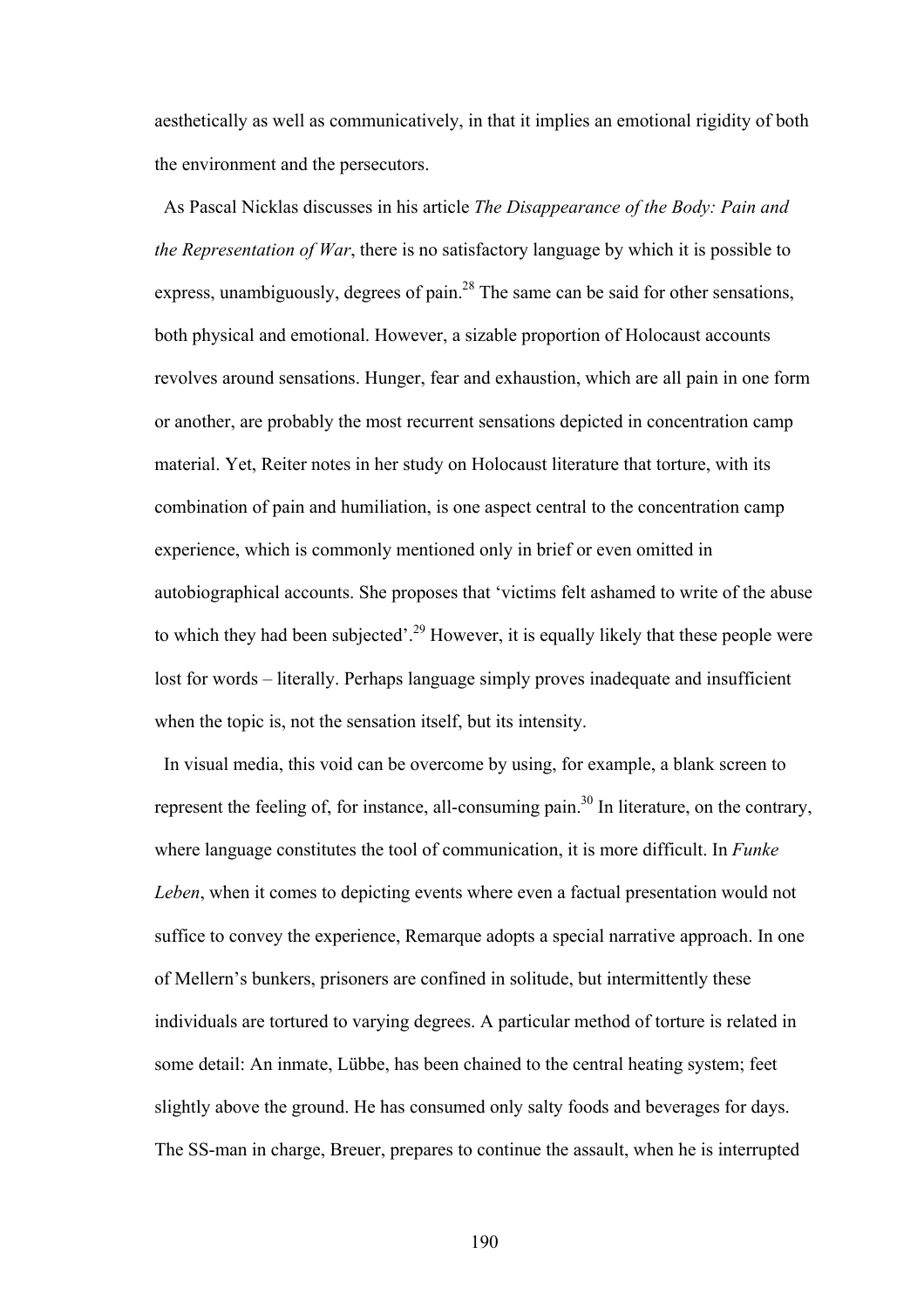by the sound of groaning from a neighbouring cell. With this, the perspective switches temporarily to reveal only an audible version of events:

> Er [Breuer] […] schloß die zweite Zelle auf und ging hinein. Man hörte ihn murmeln; dann kamen dumpfe Geräusche wie Tritte; dann Poltern, Klirren, Stoßen, Schieben und plötzlich gellende Schreie, die langsam in Röcheln übergingen. Noch ein paar dumpfe Aufschläge, und Breuer erschien wieder. Sein rechter Stiefel war naß (*Funke Leben*, p. 327).

 The impact of this restricted perspective lies in the fact that only the imagination of the reader sets the limits as to what the torture encompasses. As a result, there are no boundaries for the horror which the prisoners may be subjected to. Of course, this does not communicate the actual *level* of pain the victim experiences. Yet, the 'gellende Schreie' which gradually give way to a mere 'röcheln' indicate, in the most basic language, the suffering of the prisoner. Simultaneously, this limited perspective shows the mental torture which the detainees in the other cells are subjected to. They too have only their imagination from which to form a picture of the treatment their fellow inmates are undergoing, and they will simply have to wait to realize, from personal experience, the nature of the torture methods used by Breuer. The audible perspective not only exemplifies the psychological abuse inflicted on the prisoners; in view of narrative strategies, it also reveals an effective manner of evading both unpleasant descriptions and the proposed limitations of language.

 As mentioned above, the fictitiousness of Remarque's concentration camp novel allows the author to explore the concentration camp experience from different angles: that of the inmates, that of the camp authorities and that of the citizens in the nearby town. Although authentic accounts perhaps create a more profound impression on the reader than a piece of fiction, the latter does have some advantages. By offering insight,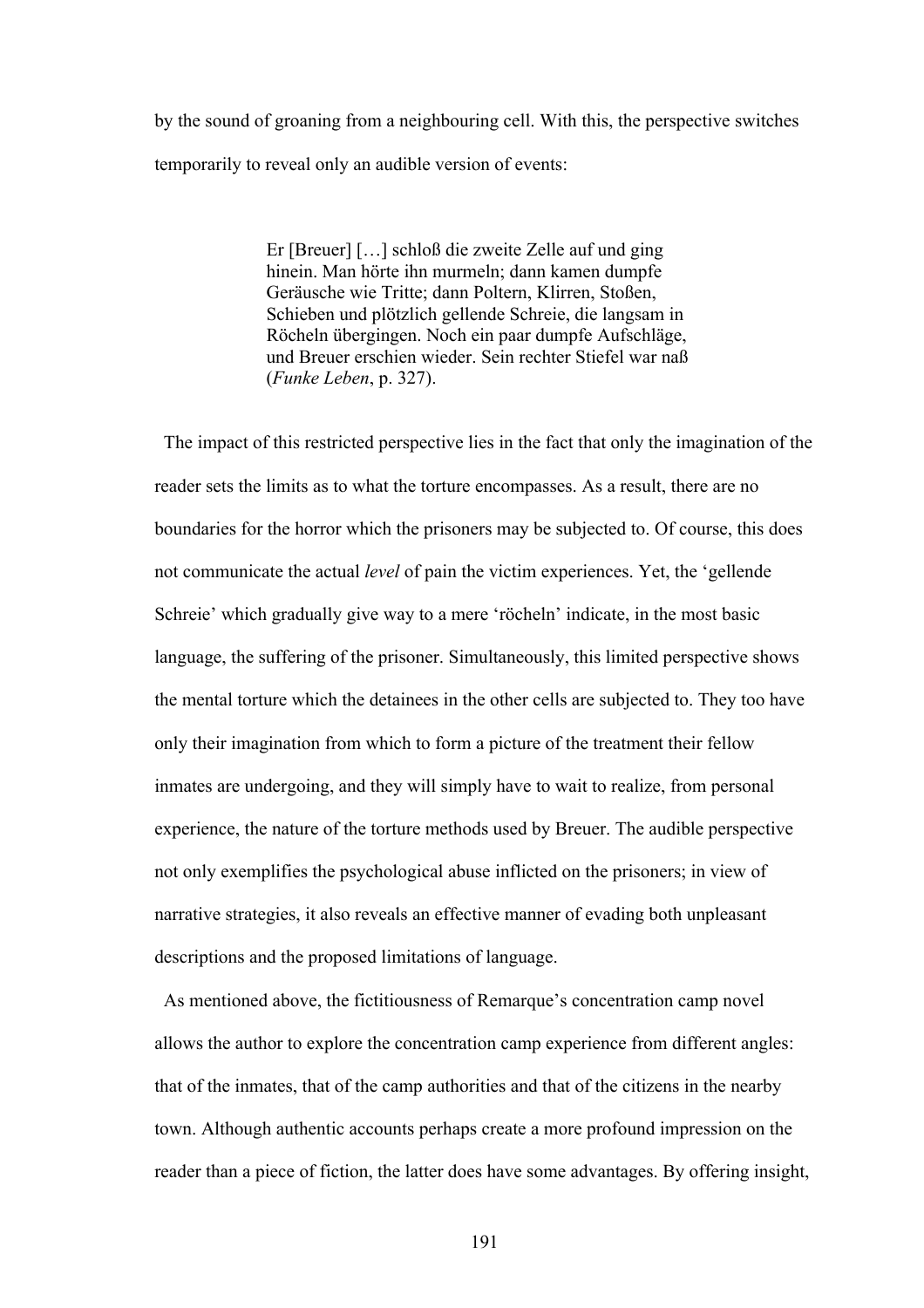not merely into the minds of the victims, but also into that of the persecutors, the fears and sufferings experienced by the inmates are shown to be justified. The camp staff is proven, through direct observation of their thoughts and beliefs, to be as indoctrinated and as indifferent to the sufferings of their detainees, as the latter would claim. In an authentic account, the reader has no such irrefutable proof, but must judge solely on the perception and interpretation of the author, who tends to be one of the victims.

 As has been established, *Funke Leben* does not focus only on one individual or one group, but relates from a multitude of perspectives. As a tool for character development, Remarque uses focalization as well as *erlebte Rede*. The latter is particularly applied prolifically in *Funke Leben*, and despite the fact that the narrator distributes his attention amongst the characters, two of them, the *Obersturmbannführer* Neubauer and the prisoner known merely as 509, form the core of the plot and therefore deserve specific notice. Each in his own way, these two characters occupy significant positions within the camp. As the official head of the concentration camp, Neubauer's status and influence is self-evident. The power of 509, on the other hand, is less definable. It begins to develop when he defies the camp authorities by refusing to volunteer for medical experimentation. Through circumstances he escapes execution and, as a result, becomes a symbol to his fellow prisoners of hope and of successful defiance of the oppressive system.<sup>31</sup>

 Although they are both powerful figures within the camp, Neubauer and 509 constitute opposites. Since they play equally central roles in the novel, the extreme contrast between their lives, their beliefs and their general characteristics create an aesthetic balance, not dissimilar to that of Joan and Haake in *Arc de Triomphe*.

 Neubauer's character resembles perhaps too well the standard caricature of a Nazi and this is indeed a point on which *Funke Leben* has received some criticism.<sup>32</sup> He is an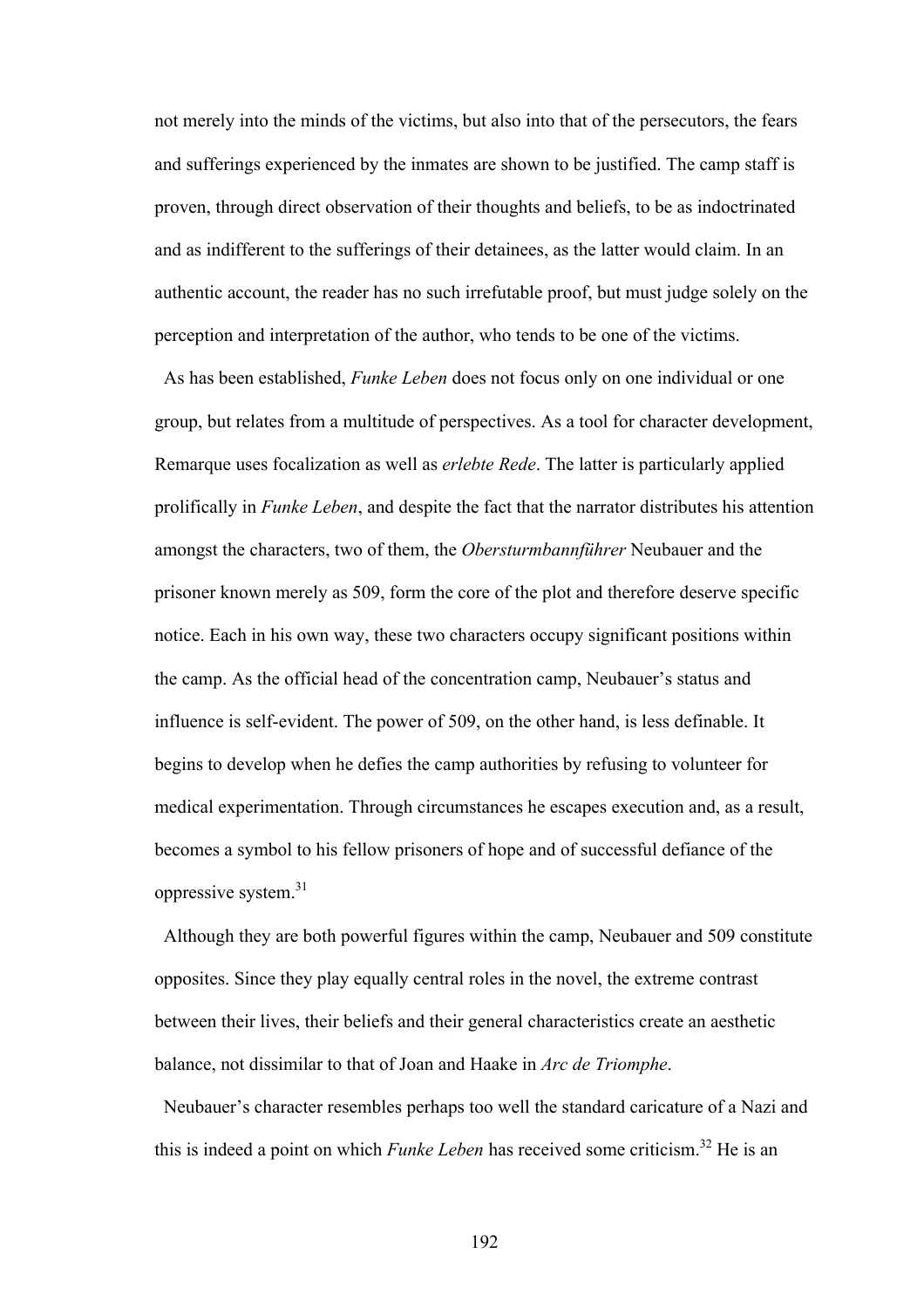uneducated man, whose social status has risen enormously under National Socialist rule, and who as a result will defend it zealously. He deludes himself into believing that his actions of exploitation and cruelty are justifiable, because they are not in breach with the attitude of the regime, and when his carefully repressed conscience occasionally stirs, he shuns all responsibility by hiding behind excuses and empty rhetoric. The recurrent tension between Neubauer and his conscience, displayed to the reader in the form of *erlebte Rede*, gives his character both depth and credibility. Thus, although he does indeed embody the archetypical Nazi, the actual *manner* of depiction through *erlebte Rede* and focalization is effective. Moreover, to Remarque's defence the characteristics of the novel's other Nazis differ from those of Neubauer.

 Despite considerable focus on Neubauer, the central character in *Funke Leben* is that of the prisoner known as 509. There appears to be no particular meaning attached to exactly this number, and its significance should thus be sought in its arbitrariness. The main quality of the number 509 is precisely that it is *not* striking. There is nothing extraordinary about this particular inmate, and that the novel could equally have focussed on any other prisoner.33 In line with Remarque's work in general, the protagonist of *Funke Leben* therefore functions as a representative figure of a much wider group of victims; a role which is conveyed, for instance, through the impersonal reference to this character purely by his inconspicuous prisoner number.<sup>34</sup>

 The reading process would presumably become somewhat confusing if a considerable number of characters was identified and distinguished only by numbers. In fact, aside from 509 and the brief appearance of inmate number 7105, the other prisoners in *Funke Leben* are all (nick-)named. When 509, however, is mentioned only by number, this is partly due to his representative role, but it also serves to convey the non-human state to which this character has degenerated as a result of the conditions in the camp. It might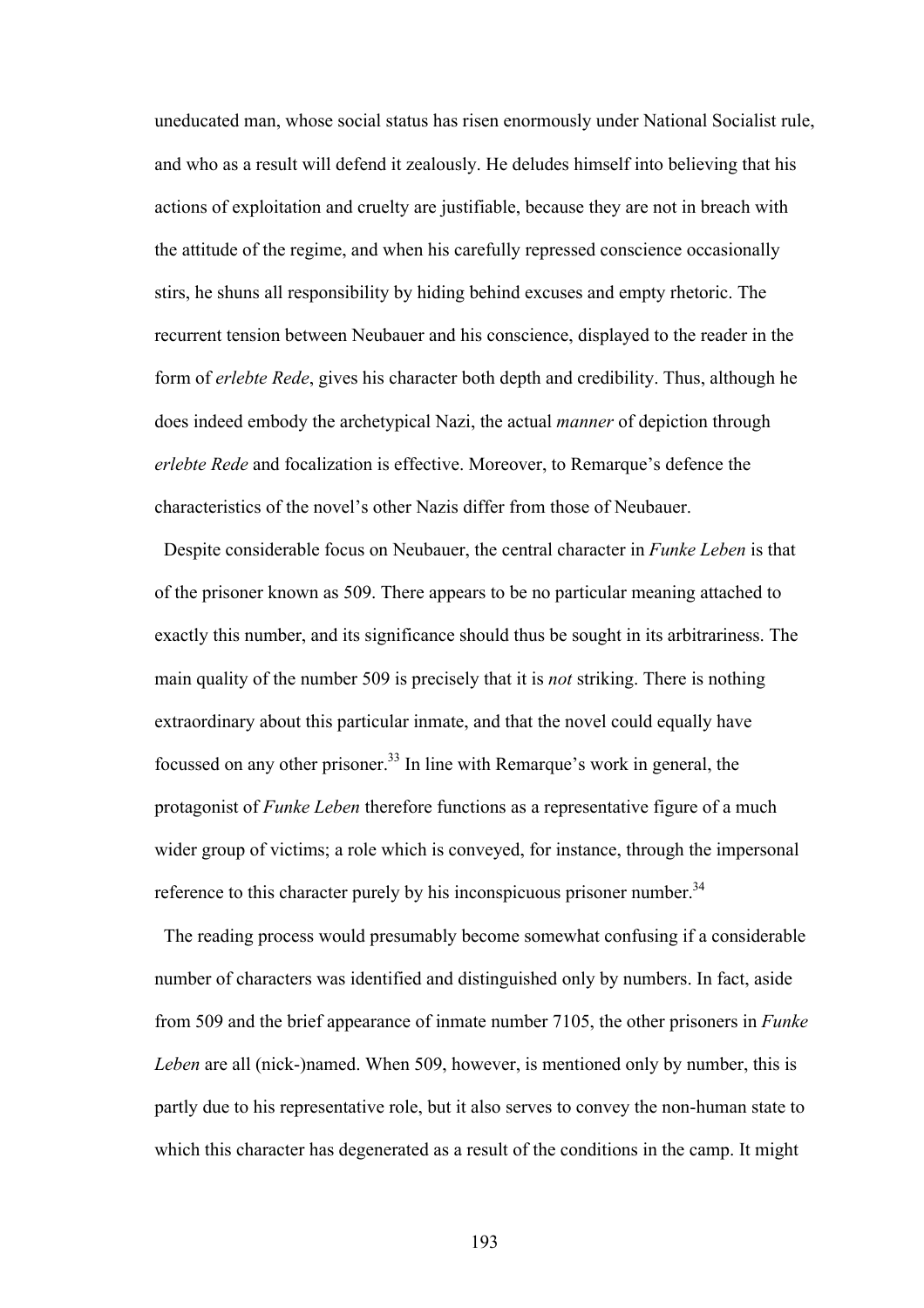indeed be for the same purpose that the blurb of Kielar's Auschwitz novel bears the headline: 'Prisoner 290'.<sup>35</sup> Kielar further explains on the matter:

> After we had been divided into small groups, we were led into the basement where all our personal belongings were taken away; this included the removal of hair from every part of our body, followed by a bath in ice-cold water. We were handed a cardboard tab with a number which was to replace our names from now on. My number was 290, Romek Trojanowski's 44, and Edek Galinski's 537. Thus, in a perfectly simple manner, we became numbers.  $36$

 The impersonal reference is but one of the techniques which Remarque utilizes to convey 509's poor physical and mental condition. The novel's opening paragraph displays a number of other methods used to communicate unambiguously his deterioration:

> Das Skelett 509 hob langsam den Schädel und öffnete die Augen. *Es* wußte nicht, ob *es* ohnmächtig gewesen war oder nur geschlafen hatte. Zwischen dem einen und dem andern bestand auch kaum noch ein Unterschied; Hunger und Erschöpfung hatten seit langem dafür gesorgt. Beides war jedesmal ein Versinken in moorige Tiefen, aus denen es kein Auftauchen mehr zu geben schien. 509 lag eine Weile still und horchte. Das war eine alte Lagerregel; *man* wußte nie, von welcher Seite Gefahr drohte, und solange *man* sich unbeweglich hielt, hatte *man* immer die Chance, übersehen oder für tot gehalten zu werden – ein einfaches Gesetz der Natur, das jeder Käfer kennt [my emphases] (*Funke Leben*, p. 11).

 The entire passage presents 509 as existing in an unnatural sphere between life and death. He is depicted not as a human being, but as a ghostly creature posing in the form of a skeleton.<sup>37</sup> He is not named, but is referred to simply by number. In addition, vocabulary is used which is generally associated with death. When raising his head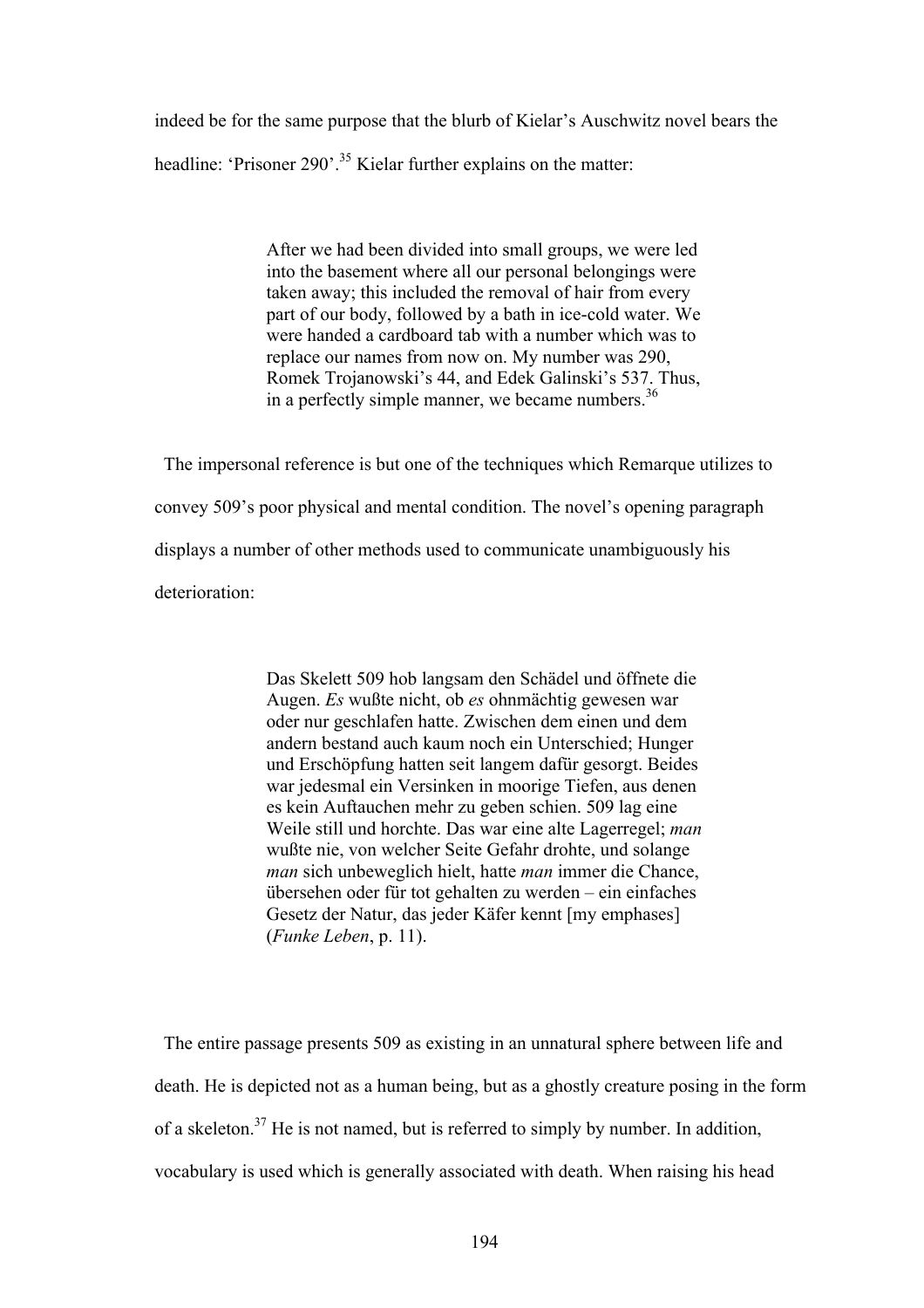from the ground, the word 'Schädel' is used rather than the more obvious option of 'Kopf'. The ethereal image is supported by a careful use of personal pronouns. The second sentence thus reads: '*Es* wußte nicht, ob *es* unmächtig gewesen war […][my emphases]'. Although 'es' is grammatically the correct pronoun for the noun 'das Skelett', it endorses the impression of 509 being non-human. Richard Kirn also points to this aspect in his review from 1952: 'Man ist nur noch "es", kein Mensch mehr oder doch nur der Schatten eines Menschen'.38 In the latter half of the same passage the impersonal and generalizing pronoun 'man' is used. As a result, no specific confirmation of 509's human identity (or gender) is given. Naturally, the direct reference to the setting as a 'Lager' aids the reader in turning the initially abhorrent picture of a skeletal creature into an image of a pitiable, emaciated human being. 509 is however only really humanized in the novel's second paragraph in which his character is finally referred to as 'er'.

 The opening paragraph hence depicts the camp as a place of hunger, despair, dehumanization and death. Although a mere vernacular term of phrase, 509 pinpoints his own and the other prisoners' low status by figuratively parallelizing prisoners and bugs: '[E]in einfaches Gesetz der Natur, das jeder *Käfer* kennt [my emphasis]'. In expressing his situation as a law of nature, 509 reveals his resignation to the situation. In fact, at the beginning of the novel, 509 is not dissimilar to the socalled *Musilmänner* or Mussulmen in the camp: He is physically and psychologically exhausted and is essentially waiting to die.

> Was außerhalb des Stacheldrahtes geschah, ging ihn nichts an. […] Er lag in der Bodensenkung *wie in einem Grab* […]. [E]r würde hier liegenbleiben und sterben, endlich übermannt von der letzten Schwäche, gegen die er so lange gekämpft hatte. Er versuchte sich zu wehren, aber es half wenig; er spürte es nur noch stärker, ein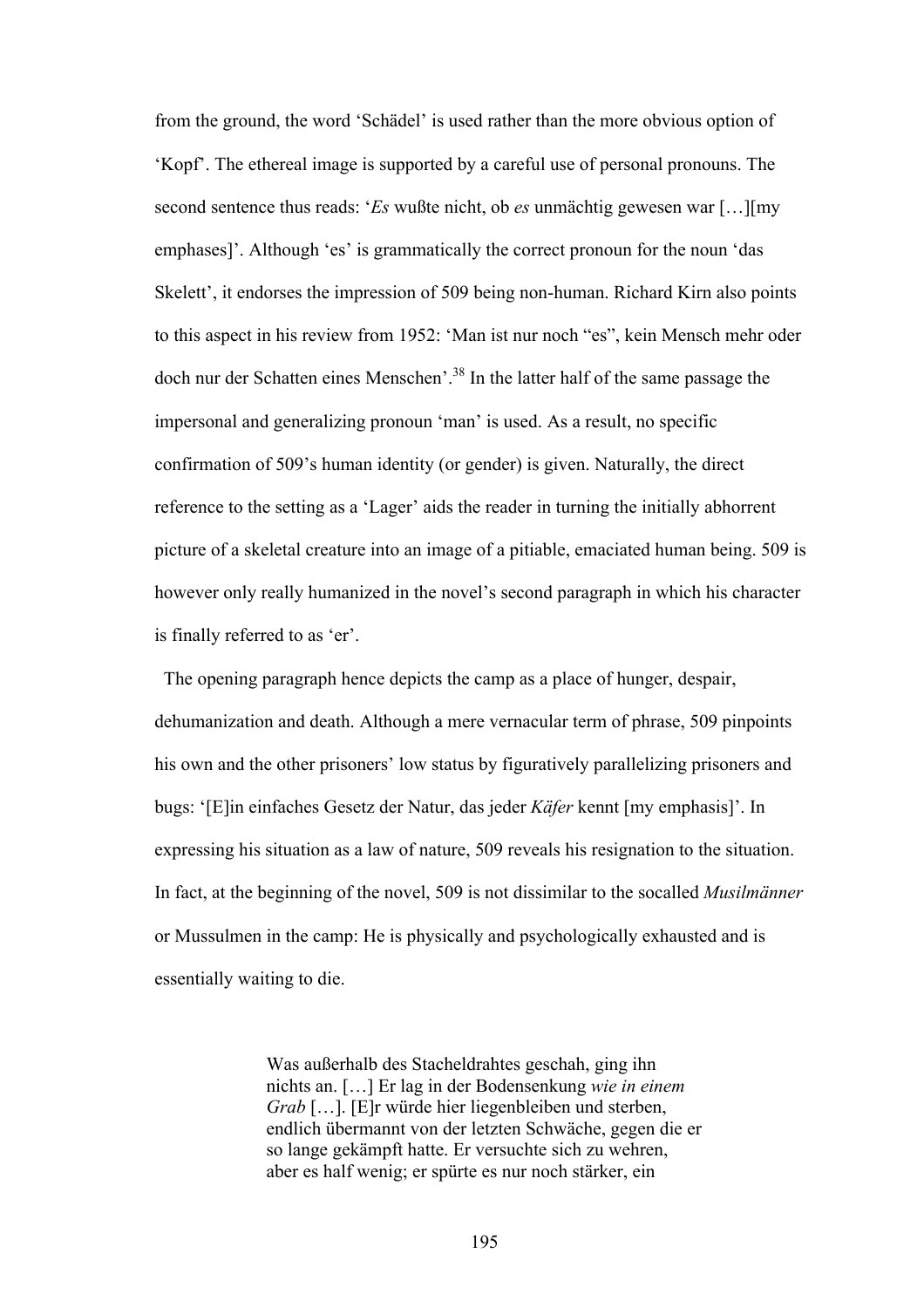sonderbar ergebenes *Warten*, das sich in ihm ausbreitete, in ihm und über ihn hinaus, als *warte* plötzlich alles – *warte* die Stadt, als *warte* die Luft, als *warte* selbst das Licht. Es war wie bei einer beginnenden Sonnenfinsternis, wenn die Farben schon den Hauch von Blei haben und die ferne Ahnung einer sonnenlosen, toten Welt – ein Vakuum, ein *Warten* ohne Atem, ob der Tod noch einmal vorübergehen würde oder nicht [my emphases] (*Funke Leben*, 16).

The simile 'wie in einem Grab' confirms the extent of 509's resignation.

Simultaneously, time is brought almost to a halt through the reiteration of both the verband noun-form of 'warten'. 509 is waiting and so is the reader. In terms of literary effect, the stagnated pace builds up anticipation that something significant is about to occur. This turn of events is constituted by an air raid on Mellern town, which proves to have a vital impact on 509 in that he regains his will to live. His switch from lethargic acceptance to wishing to persevere is mirrored in a change in the vocabulary. The above passage thus repeatedly points to the *passive* state of waiting by reiterating the different forms of the word 'warten'. The bombing of the town, however, prompts physical and mental activity in 509. This is conveyed, for instance, through the repetition of the *active* word of 'Ruck'. Moreover, Remarque applies it in both its literal and figurative sense, and thereby adds an aesthetically pleasing detail to the passage:

> Er war plötzlich ganz wach. Die Todesmüdigkeit war wie Rauch in einem Wirbelwind verflogen. Jeder *Ruck* aus dem Boden wurde zu einem *Ruck* in seinem Gehirn. Eine Zeitlang lag er noch still – dann, fast ohne zu merken, was er tat, schob er behutsam eine Hand vorwärts und hob den Mantel von seinem Gesicht so weit hoch, daß er darunter hinweg zur Stadt hinabspähen konnte (*Funke Leben*, p. 17). […] Da lag die Stadt und brannte. Da waren Qualm und Zerstörung, und es ging ihn doch etwas an. […] Er wollte nicht sterben! Jetzt nicht! Jetzt nicht mehr [my] emphases]! (*Funke Leben*, p. 21).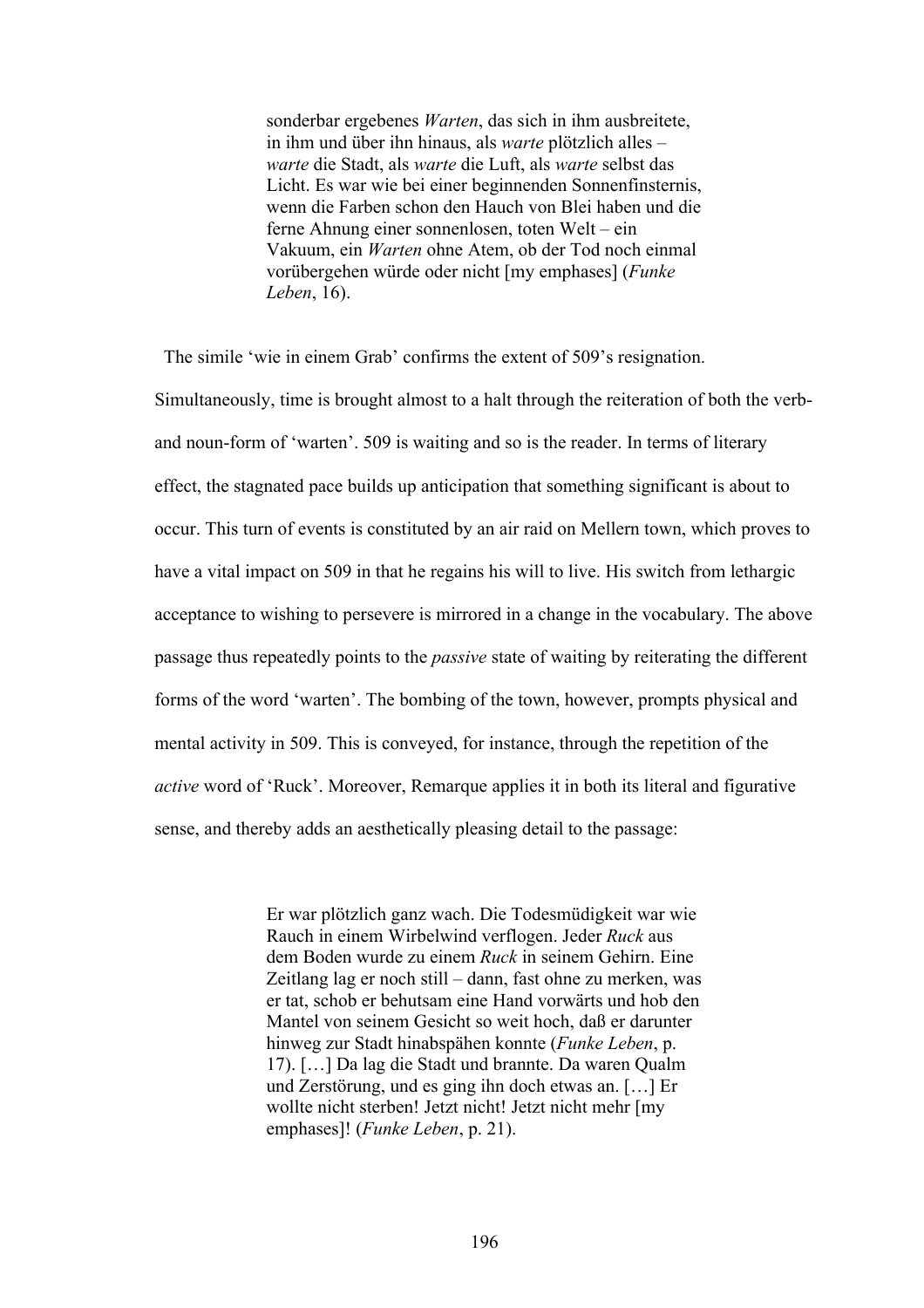Hope has been rekindled. The incipient reawakening of 509's defiance and will to live is illustrated also by a switch in the proportions of dialogue and narrative in the first few chapters. At the opening of the novel, 509 shows only indifference towards his surroundings. He is lying on the ground outside one of the prisoner blocks. Chapter one stresses his state of resignation and isolation both physically and mentally, by being entirely devoid of dialogue. However, following the bombing, chapter two sees 509 returning to the prisoners' living quarters where he, confused but also excited about the attack, initiates conversation with the other inmates. Although 509's initial state of resignation and detachment is the product of ten years imprisonment, it also functions as a means of self-protection. All his energy is directed at survival, and unnecessary emotions have to be resisted as they could prove fatally draining. Only half way through the novel, when German defeat is no longer questionable even to the inmates, 509 finally permits himself to voice his real name and thereby to abandon an important part of the protective shell which his withdrawn state has constituted.

> Sogar seinen Namen hatte er nicht mehr hören wollen. Er war kein Mensch mehr gewesen, und er hatte es nicht mehr sein wollen; es hätte ihn zerbrochen. Er war eine Nummer geworden und hatte sich nur noch als Nummer genannt und nennen lassen. […] Neben der Tür hockte jemand. "509!" flüsterte er. Es war Rosen. 509 schrak auf, als erwache er aus einem endlosen, schweren Traum. Er blickte hinunter. "Ich heiße Koller", sagte er abwesend. "Friedrich Koller" (*Funke Leben*, p. 207).

 This self-acknowledgement of his true identity marks an important stage in the psychological development of 509. It shows how the initial spark of hope which the air raid of Mellern town produced has flared up and produced will to live. It is this decisive will, which the title *Der Funke Leben* refers to.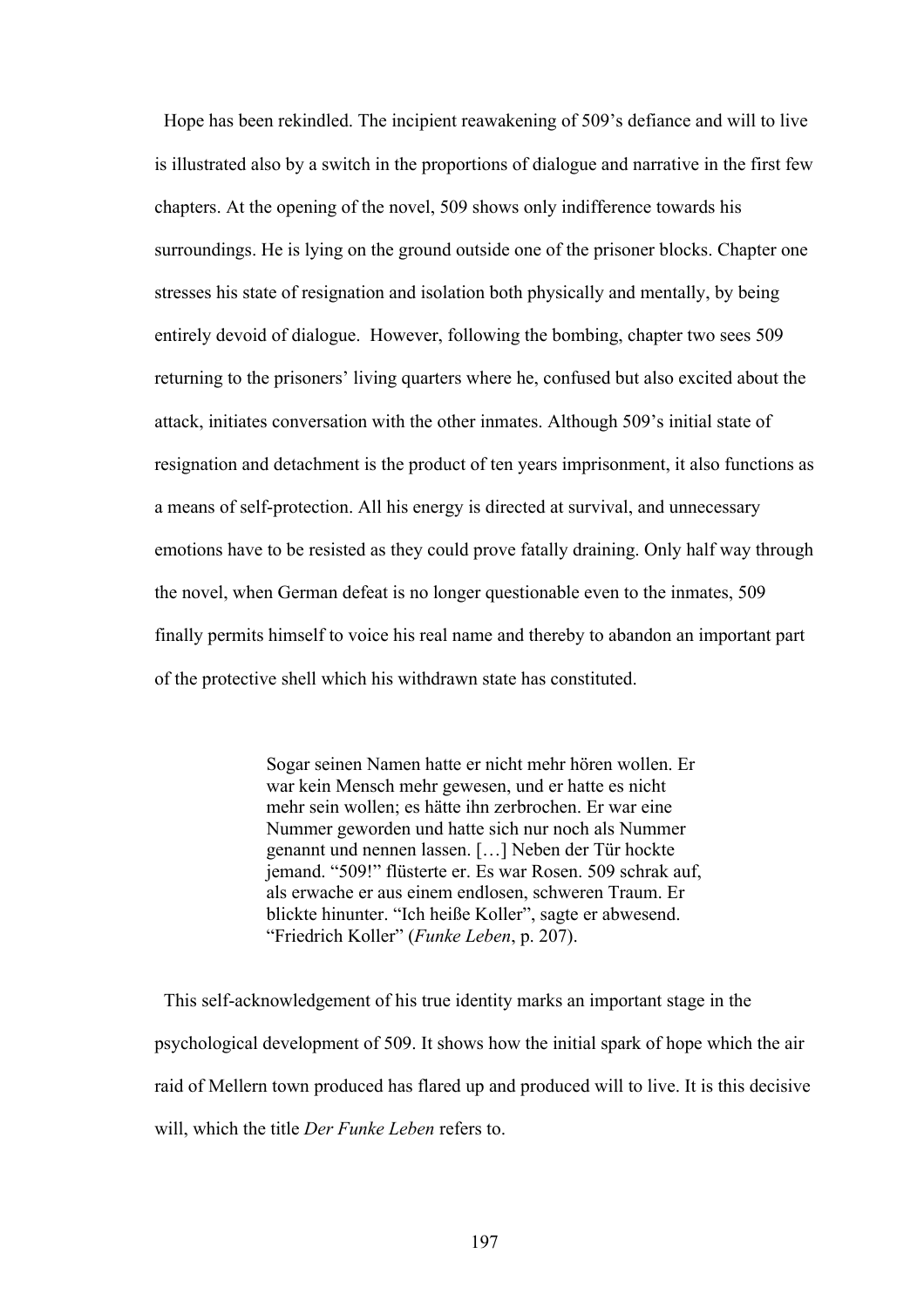The title signifies the inner strength which enables life and humanness to persevere in the individual; even when this person exists under inconceivable circumstances. It is this 'Funke' which comes to distinguish 509 from the Mussulmen of the concentration camp.39 '[Die Musilmänner] bewegten sich wie Automaten und hatten keinen eigenen Willen mehr; alles war in ihnen *ausgelöscht* […] [my emphasis]' (*Funke Leben*, p. 65). The verb 'auslöschen' is especially apposite in context of the novel title. The hope of the Mussulmen has in figurative terms been extinguished like flames, and they no longer possess the spark of life.

 In many of Remarque's novels, the title (or the concept it deals with) reappears in more or less disguised form in the course of the work. In *Im Westen*, for example, the expression 'nichts Neues' is alluded to on several occasions. *Der Weg* and *Arc de Triomphe* likewise have obvious ties between their titles and narratives. These works therefore exemplify the careful consideration which Remarque pays to creating such ties. In *Funke Leben* too, the word 'Funke' features on a number of occasions;<sup>40</sup> generally referring to that 'spark' of hope and will to survive which distinguishes for instance 509 from the *Musilmänner*. 41

 In this context, one particular episode warrants attention as it applies the noun 'der Funke' literally and metaphorically. One of the inmates, Lohmann, is dying. He has extracted his only gold tooth, to avoid it falling into the hands of the Nazis. During the night, 509 and another prisoner, Berger, strike one of their few matches to examine the tooth and the extraction wound:

> [509] fühlte die Hitze der Flamme an seinen Fingern, aber er hielt sie, bis er nicht mehr konnte. Er hörte Berger zurückkommen. Dann war die Dunkelheit plötzlich da, als sei er blind geworden. "Hast du noch ein Streichholz?" fragte er den Mann im mittleren Bett. "Hier." Der Mann gab ihm eins. "Das letzte." Das letzte, dachte 509.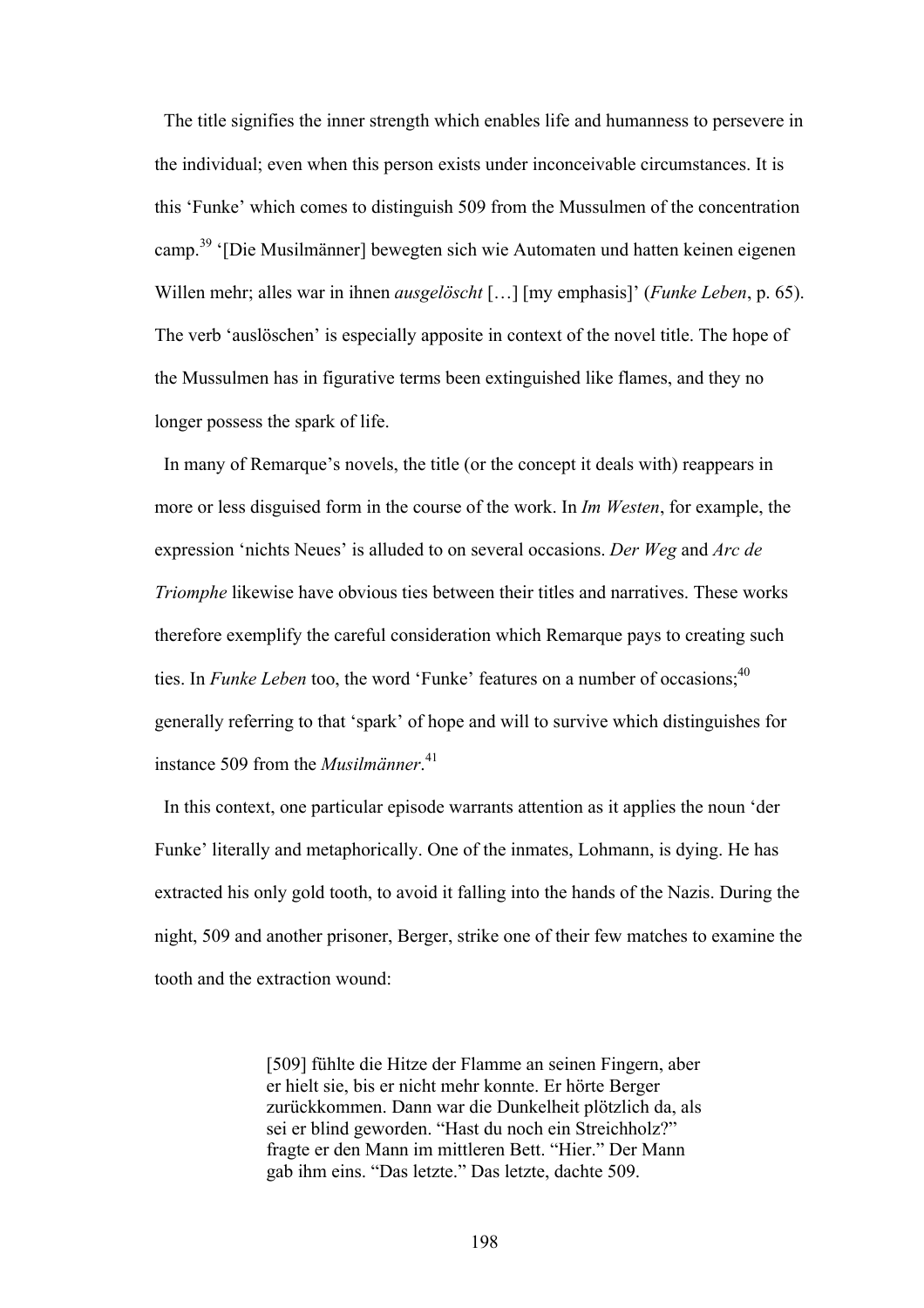Fünfzehn Sekunden für die fünfundvierzig Jahre, die noch Lohmann hießen. Die letzten. Der kleine flackernde Kreis. […] Die Flamme sengte seine Finger. Ein Schatten von der Seite schlug nach seinem Arm. Das Licht erlosch. "Gute Nacht, Lohmann", sagte 509. […] Lohmann erwiderte nichts mehr (*Funke Leben*, pp. 61-62).

 The distinctive parallel between the tiny flame of the match and the life of Lohmann adds aesthetic weight to the passage. As if bound together, Lohmann dies as the match extinguishes. The flame from the match – small against the darkness of the night – serves as a symbol of each of the prisoners in the camp. Living in the dark era of German history, each individual 'flame' or 'spark of life' is threatened and stands insignificantly against the wider background of the regime.

 Considering the novel's setting, it is not surprising that the themes of death and humiliation dominate the work. In the concentration camps of the Third Reich, the Nazis' attempt to dehumanize the prisoners worked at two levels. It partly functioned to crush the spirits of the inmates, but it also served to alleviate any doubts the camp staff experienced in regards to the morality of their own and the regime's activities. Both of these effects of dehumanization are demonstrated in *Funke Leben*.

 The prisoners' alienation from their human identity is expressed directly: 'Die Häftlinge standen nackt da; *jeder einzelne* war ein Mensch; aber das hatten sie schon fast vergessen [my emphasis]'(*Funke Leben*, p. 161). The statement 'jeder einzelne war ein Mensch' is characteristically Remarquean. It might equally have read: 'Sie waren alle Menschen'. The meaning would not have been vastly different. Yet, Remarque's specific reference to the individual holds an added implication which pinpoints the core of his general narrative strategies. Even in a depiction of a *group* of prisoners, Remarque focuses on a single victim and thereby indirectly reminds the reader that although the prisoners in their numerousness appear as a relatively uniform and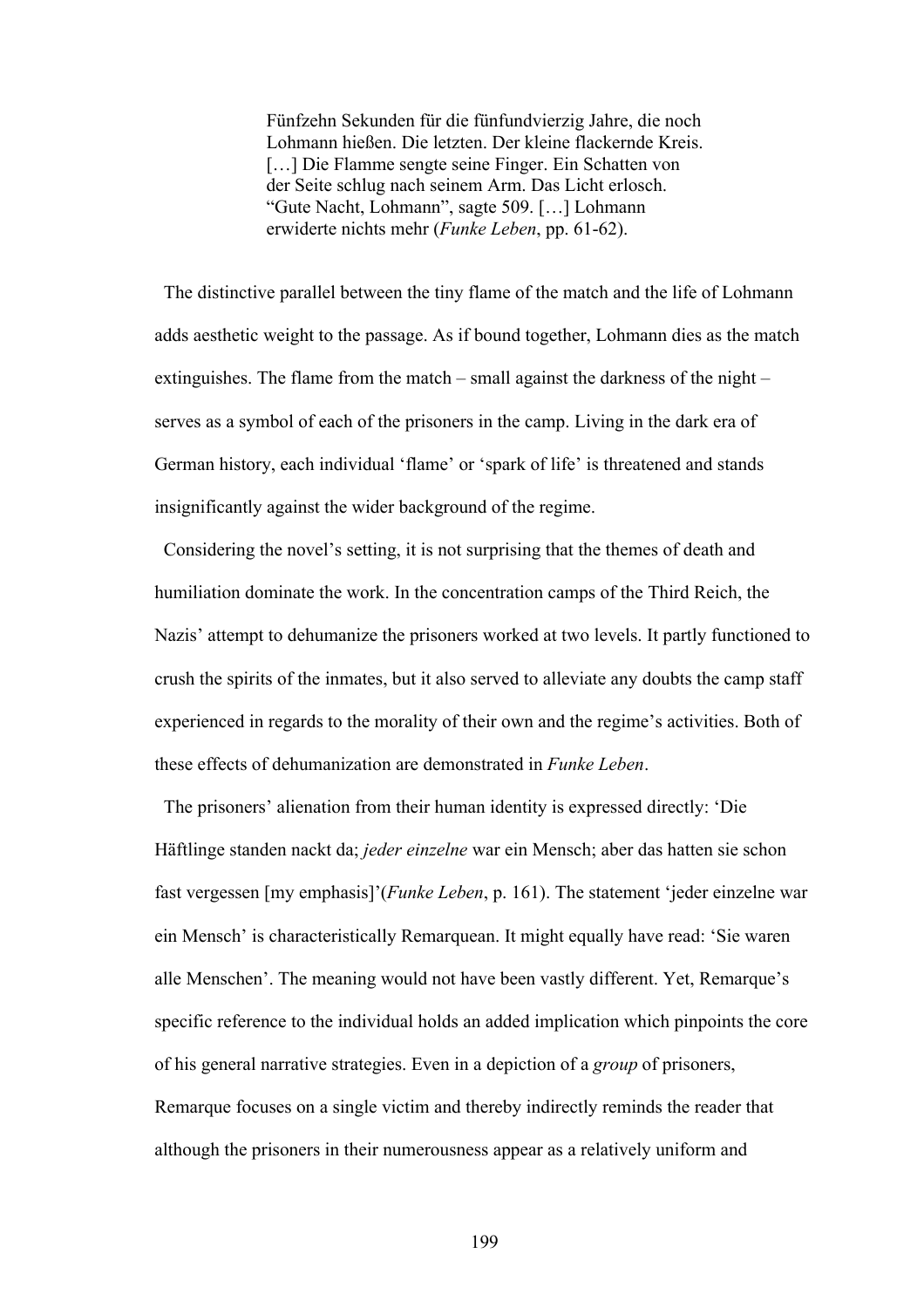impersonal mass, each one of them is a human being; or, to use 509's phrase: 'ein Stück Mensch' (*Funke Leben*, p. 137).

This concept, however, is foreign to the *Lagerkommandant* Neubauer:

Er [Neubauer] war durch viele Jahre ohne Kritik daran gewöhnt, das, was er selbst glauben wollte, als Tatsache anzusehen. Deshalb erwartete er auch jetzt, daß die Gefangenen ihn so sahen, wie er es wollte: Als einen Mann, der unter schwierigen Umständen sein Bestes für sie tat. Daß sie *Menschen* waren, wußte er [Neubauer] längst nicht mehr [my emphasis] (*Funke Leben*, p. 317).

Whereas the previous quotation spoke of the prisoners in terms of 'jeder einzelne', the narrator now adopts a more detached and impersonal tone. There is no regard for, or mention of, the individual. Instead, the inmates are presented as a group of 'Menschen'. 'Menschen', of course, is what Neubauer does *not* perceive the inmates to be. In his and many of the other Nazis' view they are merely animals. In an attempt to convey the concept of the 'Untermensch', Remarque incorporates animal comparisons in a number of ways. This is most commonly found in the language of the SS and the *Kapos*. 42 Their address of the prisoners consists of cursing, often intermingled with either the words 'Hund' or 'Schwein': 'Laß deine Schweinesprache, Idiot!' (*Funke Leben*, p. 37); 'verdammte Saubande!' (*Funke Leben*, p. 50); 'Lausehund' (*Funke Leben*, p. 92); 'Schweinehund' (*Funke Leben*, p. 155). These examples convey the abuse and dehumanizing treatment to which the prisoners are subjected.

 The continuous parallelizing between the inmates and animals is also found in the novel's imagery and, notably, in its similes. There are particularly many comparisons to insects, which again stresses the perceived insignificance of the inmates. Although the imagery is mostly found in passages of straight narrative, this should not be interpreted as the narrator's perception of the prisoners as inferior beings. Describing the detainees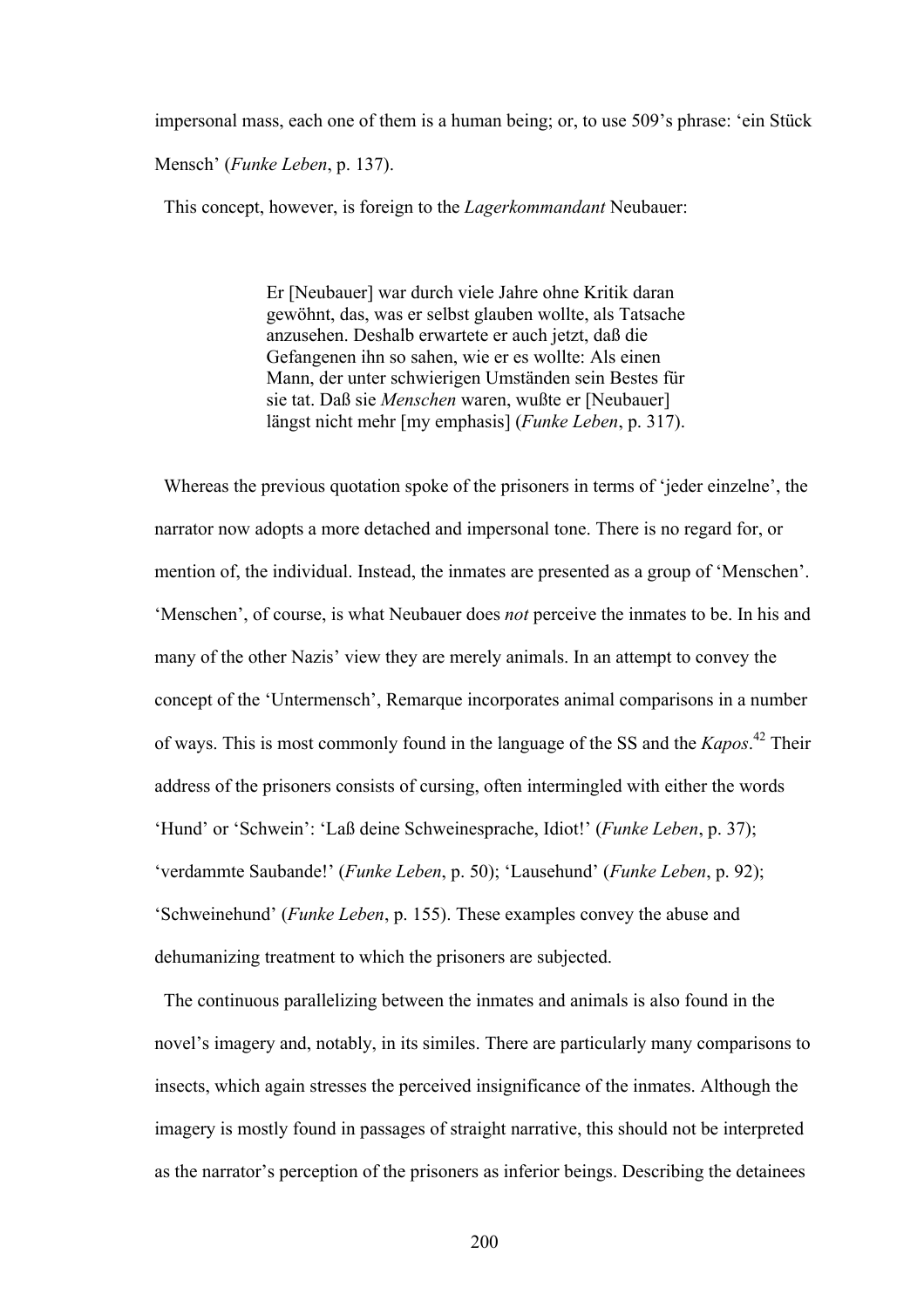in their striped uniforms as they attempt to carry out orders by the SS to run, jump and crawl, the narrator states: 'Sie lernten auf diese Weise die Erde des Tanzplatzes schmerzlich genau kennen. Nach kurzer Zeit war der Platz ein Durcheinander von wimmelnden riesigen gestreiften Maden, die wenig Menschliches an sich zu haben schienen' (*Funke Leben*, pp. 55-56). Despite the fact that the image of a sea of maggots evokes revulsion, the revulsion is not aimed at the suffering prisoners, but is guided towards the camp staff and the brutality of the system aiming to reduce people to pitiful creatures<sup>43</sup>

Another recurrent animal-image used to describe the inmates is that of a bird or birds. At one level, these comparisons serve to create, in the reader, clear and memorable, inner, visual impressions: 'Ihre Hände hingen wie Vogelkrallen am Stacheldraht' (*Funke Leben*, pp. 89-90); 'Sie krächzten und keuchten und zirpten wie verwundete Vögel' (*Funke Leben*, p. 157); 'Auf allen Seiten erhoben sich Häftlinge wie verängstigte Vögel. Die flatterten mit den Armen und taumelten ziellos umher' (*Funke Leben*, p. 346). In addition, a transport from another camp is described as 'eine Horde großer, müder Vögel, die nicht mehr fliegen konnten' (*Funke Leben*, p. 255). These comparisons, however, also function at a symbolic level. The bird is commonly associated with the concept of freedom as is stated, for instance, in the idiom of being 'free as a bird'.44 The similes above thus not only induce memorable, mental pictures of emaciated and helpless human beings; by likening them to birds, their loss of autonomy is doubly stressed and somewhat sentimentalized. The aim of the adoption of the birdimagery is thus also to appeal to the sentiment of the reader.

 Indeed, a similar comparison is found in the earlier work of *Liebe Deinen Nächsten*. Fleeing from National Socialism, a small group of Jews find themselves isolated and helpless in France. They have no knowledge of the language and being incapable of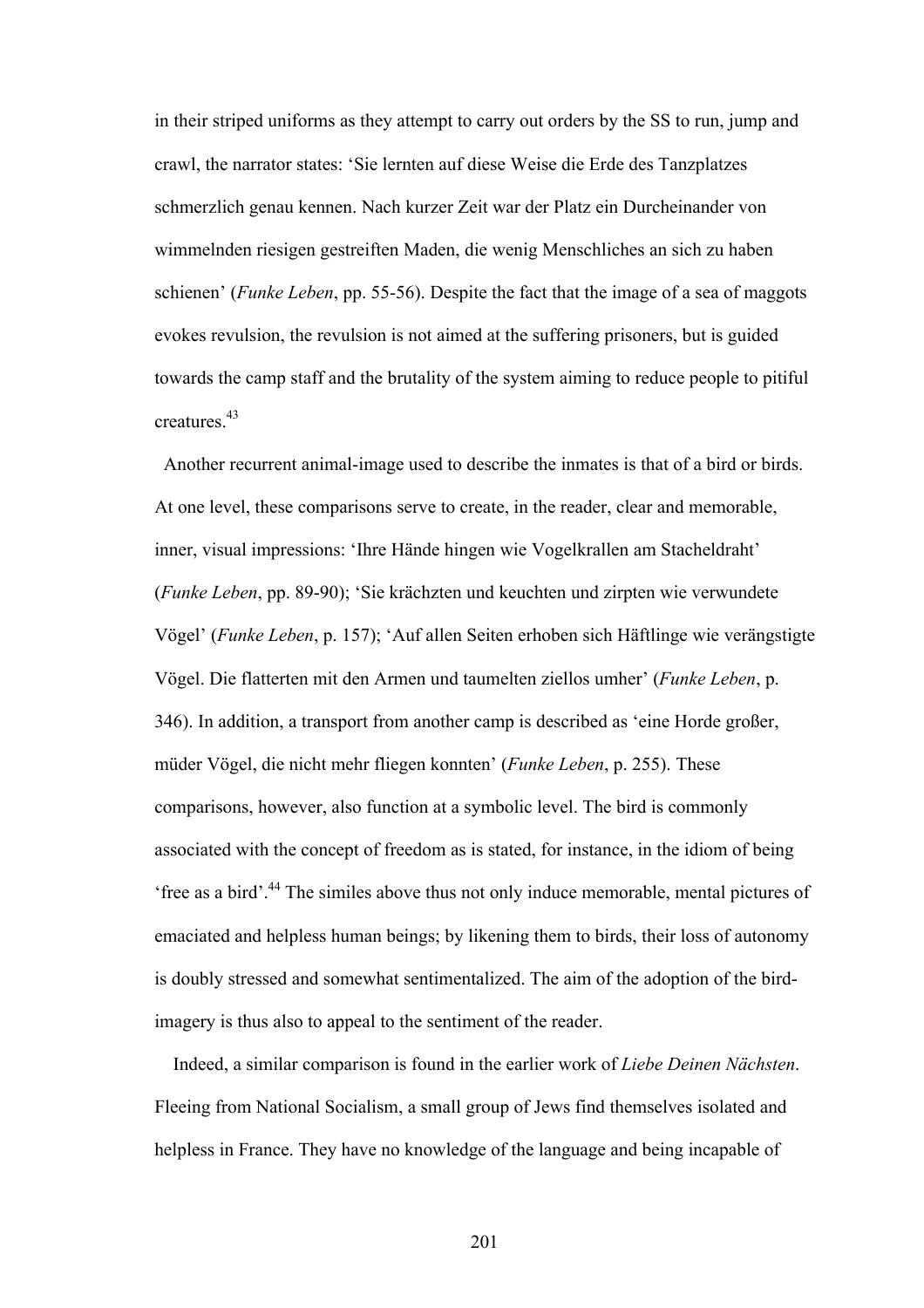verbally interacting with their surroundings, they rapidly deteriorate to a seemingly subhuman state. Kern and a fellow exile encounter the Jews outside an administrative office for refugees:

> [S]ie wurden aufgehalten durch eine Schar armselige Juden, die wie ein Schwarm zerzauster, hungriger Dohlen sie umkreiste. "Bittäh – helfen . . ." Der Älteste trat vor mit weiten, fallenden, demütigen Bewegungen. "Wir nicht sprechen französisch – hel – fen – bitte Mensch – Mensch . . ." "Mensch – Mensch . . .", fielen die andern im Chor ein und flatterten mit ihren weiten Ärmeln. "Mensch – Mensch . . ." Es schien fast das einzige Wort Deutsch zu sein, das sie kannten, denn sie wiederholten es ununterbrochen [...] und nur die Älteste fügte hinzu: ". . . auch – Mensch. . ." (*Liebe Deinen Nächsten*, p. 249).

In *Funke Leben*, a man from a human transport which has temporarily stopped in

Mellern but is destined for an extermination camp seeks the help of 509 and his fellow

prisoners. His plea is almost identical to that of the Jews, above: '"Verstecken – Mensch

– Mensch – " Er wiederholte es immer wieder und stieß sich mit dem Zeigefinger vor

die Brust. Es war das einzige Deutsch, das er kannte' (*Funke Leben*, p. 266). By forcing

this anonymous character to verbally confirm his humanness, Remarque emphasizes the

fact that every prisoner, even if remaining unnamed, is an individual with a right to life.

In the context, Remarque explains in an interview:

When I saw five million died – the figure is a blank. Five million deaths does [sic] not equal one death. Five thousand dead in a concentration camp – there is that same difficulty. The figure is blank. But if I say five died, then perhaps. And if I say one died – a man I have made you know and understand – he lived so, this is what he thought, this is what he hoped, this was his faith, these were his difficulties, these his triumphs and then  $he$  – in this manner, on this day, at an hour when it rained and the room was stuffy – was killed, after torture, then perhaps I have told you something that you should know about the Nazis.<sup>45</sup>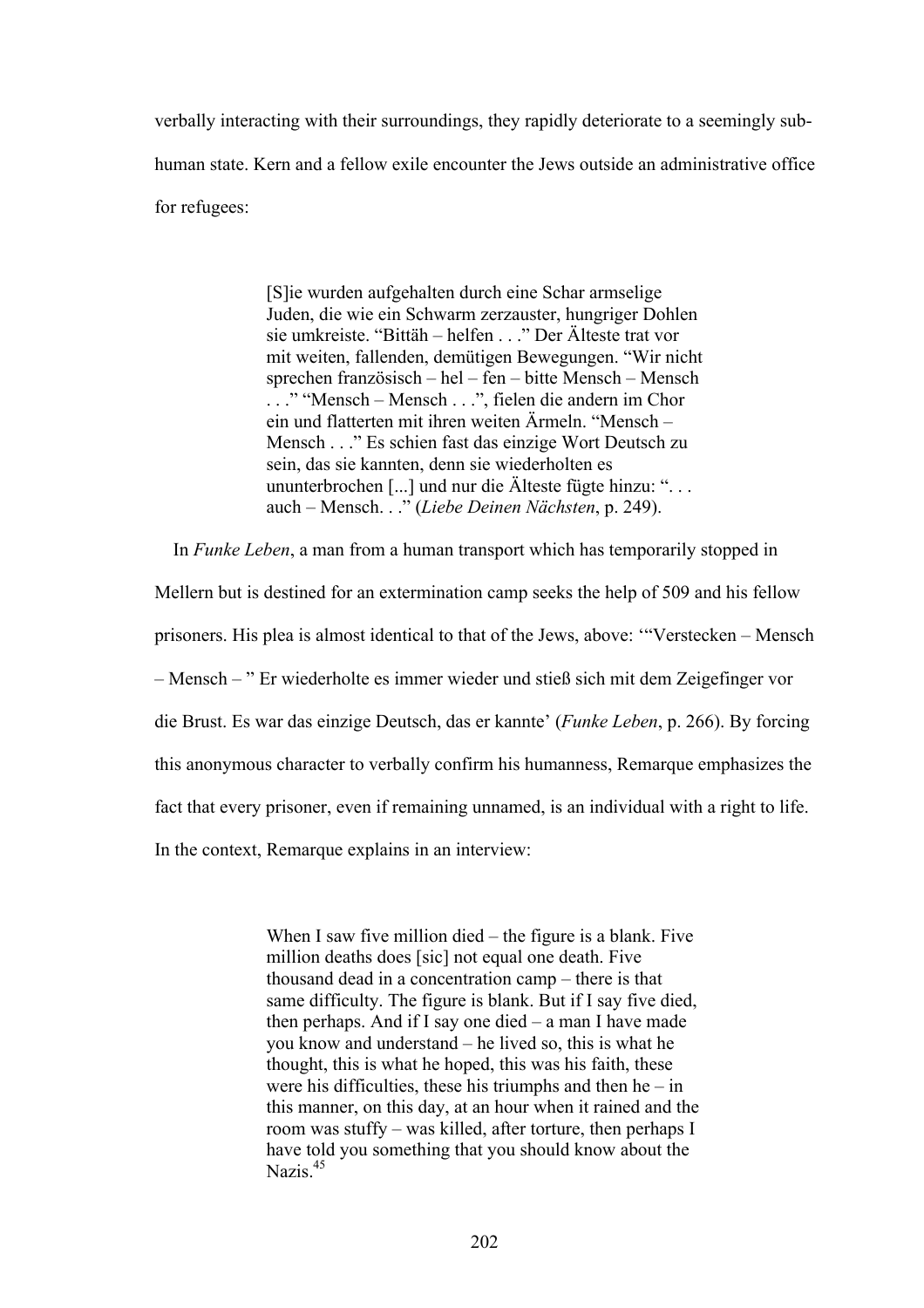In *Funke Leben*, the bird-image recurs also on other occasions and with different symbolic meanings. Following an air raid, Neubauer discovers that the fashion firm which he has bought from a Jewish business man for a fraction of its value has been severely damaged. As the building combusts, Neubauer hurries to save a roll of fabric from the reach of the flames. However, he desists as further action proves too dangerous: 'Wütend starrte er auf den Ballen zu seinen Füßen, den er gerettet hatte; es war ein hellblauer Stoff, in den fliegende Vögel gedruckt waren' (*Funke Leben*, p. 239). The birds on the textile symbolize, in context, the prosperity and carefree existence which Neubauer has enjoyed under Hitler's rule. However, the regime is crumbling and, subsequently, so is Neubauer's social status. In anger, Neubauer throws the roll in the fire, and as the blue material with the flying birds perishes, as does the untroubled and comfortable lifestyle which the business and the regime have thus far enabled him to lead.

 One further figurative use of the bird-image is found in *Funke Leben*. It revolves around two prisoners, Josef Bucher and Ruth Holland.46 Conversing through the fence separating the women's and the men's camps, they become aware of birdsong. '"Wo singt sie?" "Drüben. Dort, wo die Bäume stehen." Ruth Holland starrte durch den Stacheldraht zu dem hinüber, was drüben war: einer Wiese, Äckern, ein paar Bäumen, einem Bauernhaus mit einem Strohdach und, ferner, auf einem Hügel, einem wießen, niedrigen Hause mit einem Garten' (*Funke Leben*, p. 200). The bird is outside the confinement of the camp and, together with the surrounding peaceful landscape, represents freedom. Whilst Ruth and Bucher are able to discern the peaceful landscape visually and audibly, the life it reflects is beyond their reach. The song of the bird is therefore 'sehr süß und unerträglich' (*Funke Leben*, p. 201). They then discuss what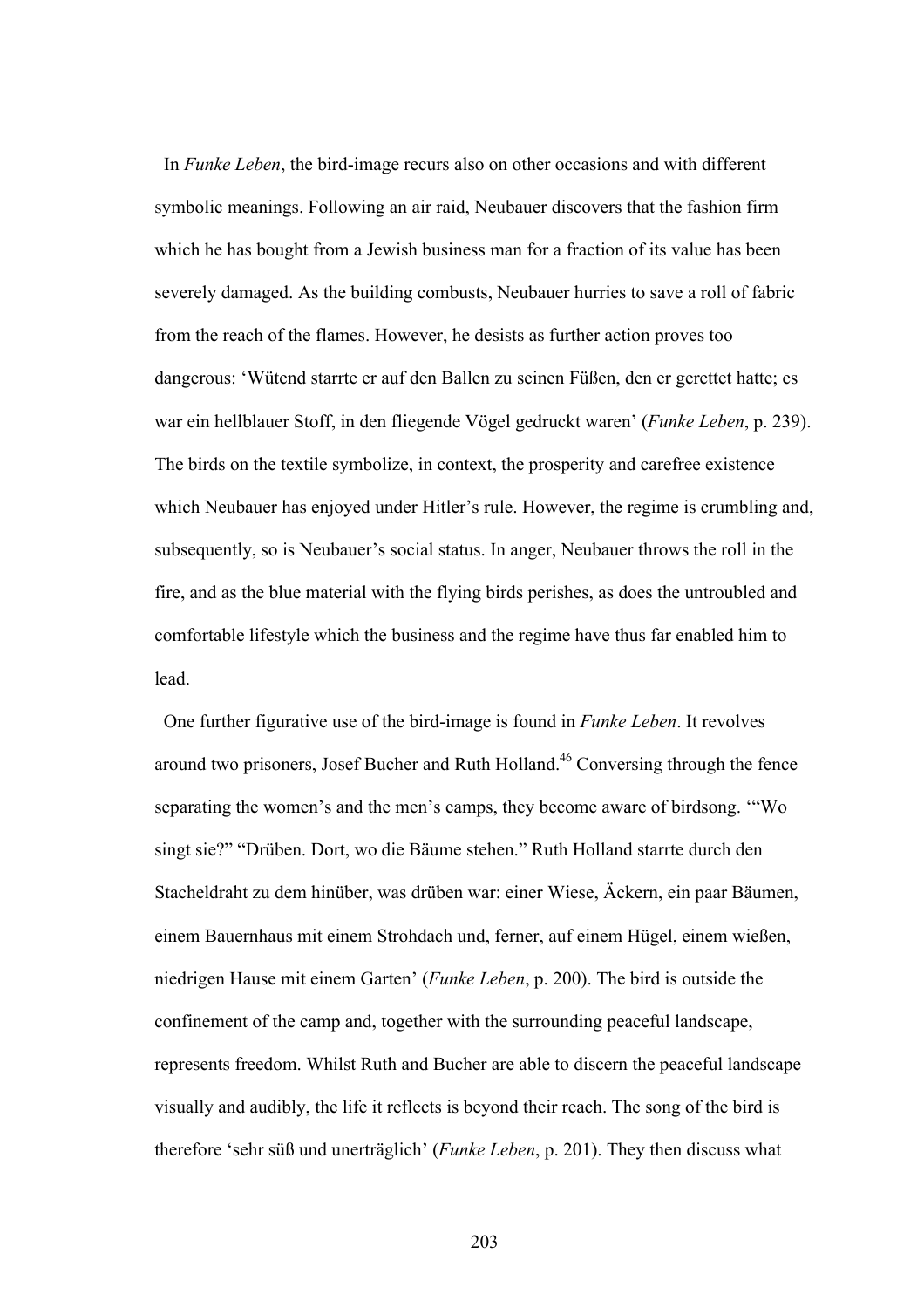might become of them should they live to witness the liberation of the camp. Although German defeat has become a certainty, they recognize their own fragility and the fact that they might not endure the final stage of camp existence. The image of the bird is again applied to illustrate this:

> Sie sahen den Vogel erst, als er dicht heran war. Sie sahen einen kleinen schwarzen Ball mit Flügeln. Sie sahen ihn vor dem mächtigen Himmel, er flog hoch und kam dann plötzlich herunter, sie sahen ihn, und sie wollten beide etwas tun und taten es nicht, einen Augenblick, gerade bevor er sich dem Boden näherte, war die ganze Silhouette da, der kleine Kopf mit dem gelben Schnabel, die ausgebreiteten Flügel und die runde Brust mit den Melodien, und dann kam das leichte Krackeln und der Funke aus dem elektrisch geladenene Verhau, sehr klein und blaß und tödlich vor dem Sonnenuntergang, und es war nichts mehr da als ein verkohlter Rest mit einem herabhängenden kleinen Fuß auf dem untersten Draht und einem Fetzen Flügel, der den Boden gestreift und den Tod herangeweht hatte (*Funke Leben*, p. 202).

The sudden extinction of the bird and the freedom it represented show, figuratively,

the plight of Ruth, Bucher and the other prisoners.

 In *Funke Leben*, one of the central leitmotifs – that of a white house – serves to show that the damage and pain inflicted on the prisoners of the concentration camp are not healed with their liberation. Whilst waiting for the Americans to reach Mellern, Bucher and Ruth seek comfort from the sight of a white house in the distance, beyond the confinement of the camp:

> Bucher blickte zu dem weißen Haus auf dem Hügel jenseits des Lagers hinüber. Es stand in der schrägen Sonne zwischen den Bäumen und schien unversehrt. […] "Glaubst du [Ruth] es jetzt endlich?" fragte er. "Du kannst ihre Kanonen hören. Sie kommen jede Stunde näher. Wir kommen heraus."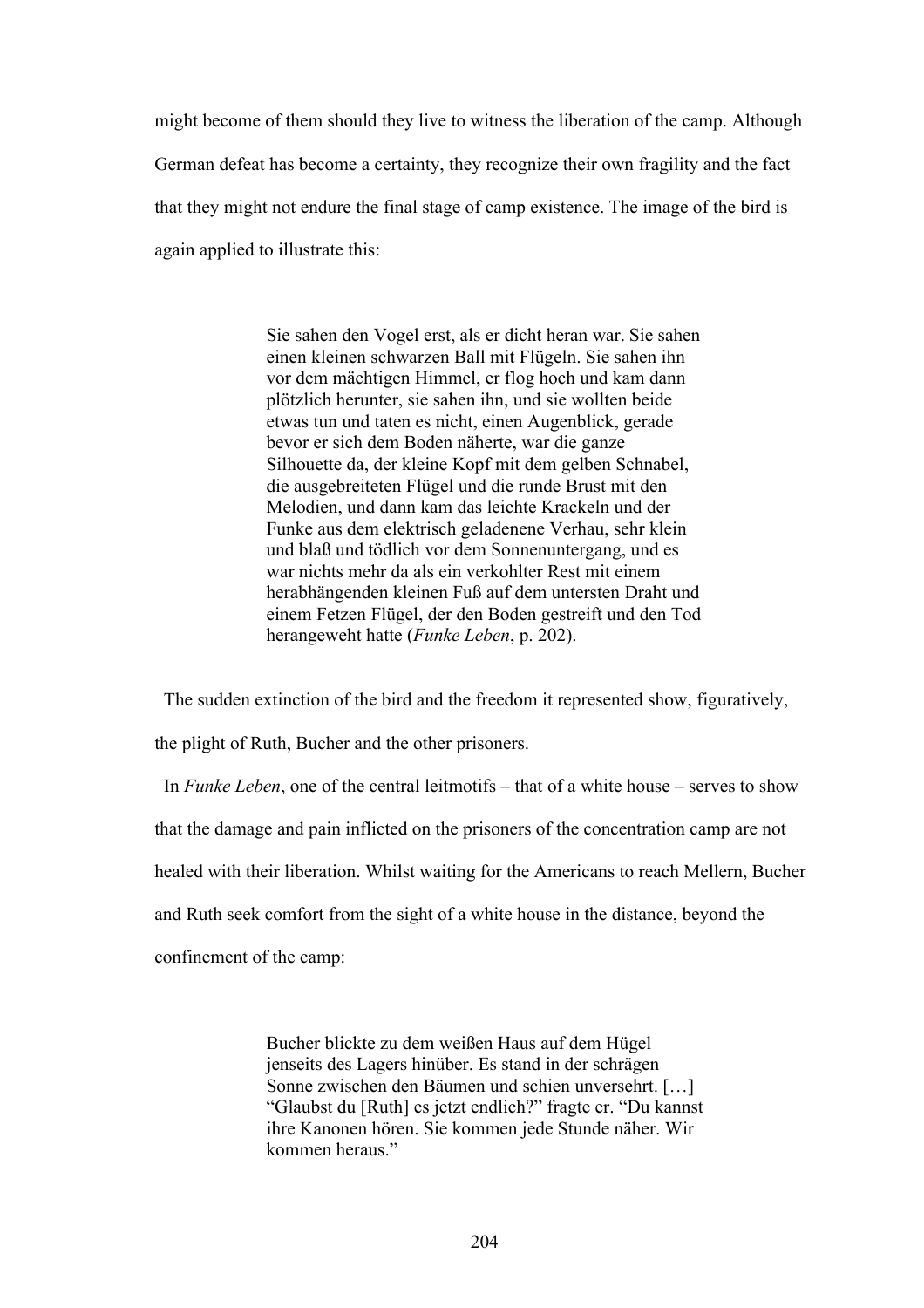Er sah wieder auf das weiße Haus. Es war sein Aberglaube, daß, solange es heil war, alles gut gehen würde. Ruth und er würden am Leben bleiben und gerettet werden (*Funke Leben*, p. 303).

 The white house is mentioned several times in the course of the novel. It comes to represent freedom to Ruth and Bucher and it fuels their hopes for the future. The white colour is thus not coincidental, as it signifies goodness and peace. However, following liberation as they leave the camp and approach the house, reality proves to differ from their expectations:

> Der Garten blühte; aber als sie an das weiße Haus herankamen, sahen sie, daß hinter ihm eine Bombe eingeschlagen war. Sie hatte den ganzen hinteren Teil zerstört; es war nur die Fassade, die unbeschädigt geblieben war. Sogar die geschnitzte Eingangstür war noch da. Sie öffneten sie; aber sie führte auf einen Schutthaufen. "Es war nie ein Haus. All die Zeit" (*Funke Leben*, p. 371).

 The white house has been a mere illusion and, as Taylor suggests, 'perhaps their [Ruth and Bucher's] love would also prove to be an illusion'.<sup>47</sup> Ruth and Bucher admittedly appear to be relatively unscathed: they are alive. Wagener even suggests that *Funke Leben* is one of the rare Remarque novels that offer an 'optimistic ending'.<sup>48</sup> However, National Socialism has severely disrupted and altered their existences. The only 'optimistic' aspect of *Funke Leben* is therefore the actual release of the prisoners. These are drained physically and emotionally, and are at the end of the novel faced with the immense task of rebuilding their lives. Despite Ruth and Bucher's regained freedom, the novel's conclusion can thus hardly be termed 'optimistic'.

 In his next novel, *Zeit zu leben*, Remarque continues the theme of The Second World War. However, whereas *Funke Leben* concentrates on the conditions within a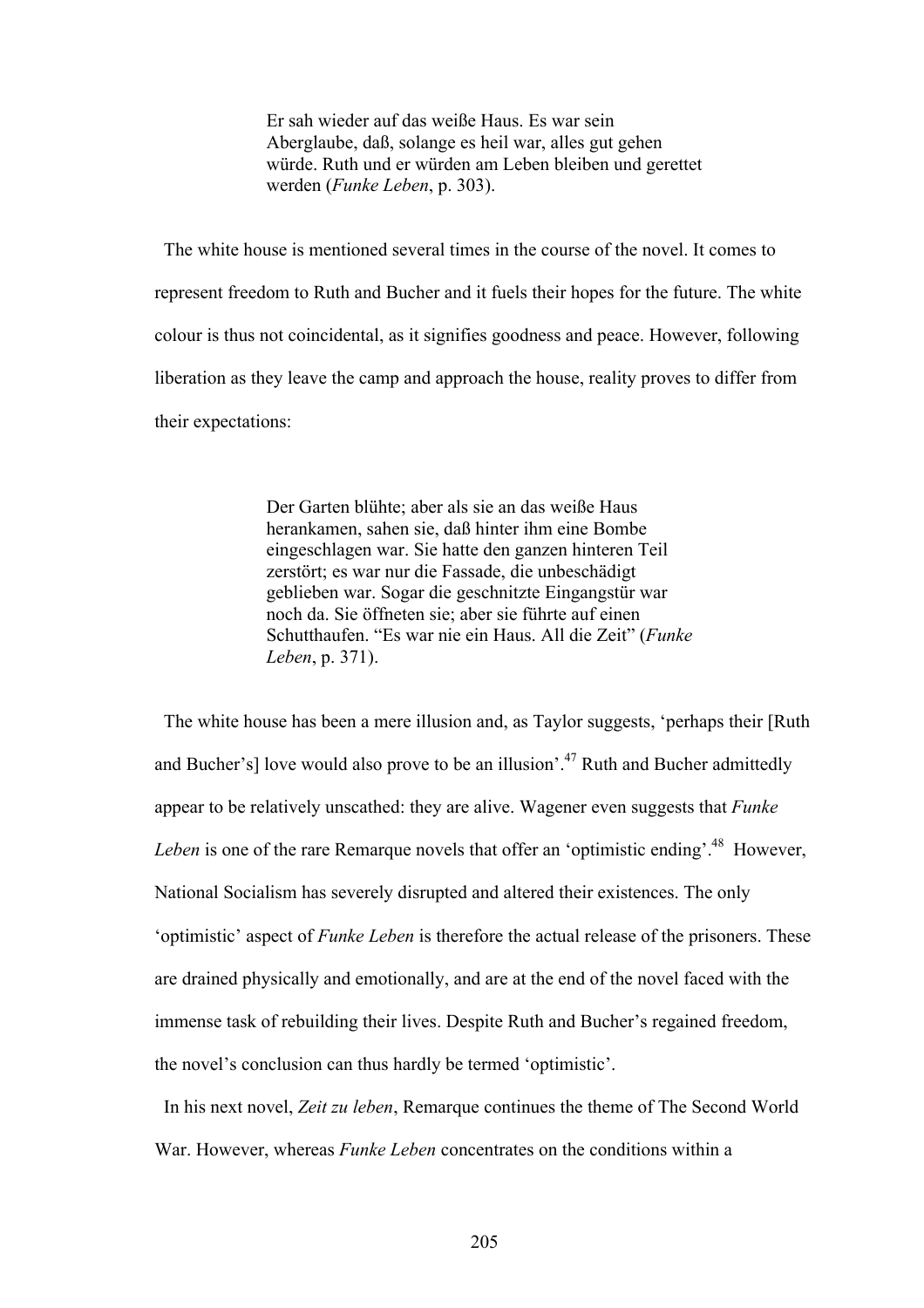concentration camp, the succeeding work depicts the war as experienced by a young soldier in the *Wehrmacht*, Ernst Graeber. Hence, *Zeit zu leben* shows the war from an angle entirely different from that presented in *Funke Leben*. Yet, although Graeber as a soldier on the Eastern Front plays an active role in the safeguarding of National Socialist rule, the central plot revolves around his gradual alienation from this regime and his re-evaluation of the notion of implication and guilt. Despite the fact that the prisoner 509 and the soldier Graeber represent opposing sides, they are therefore paradoxically both victims of the same regime.

 As with *Funke Leben*, *Zeit zu leben* is narrated in the third person. With only few exceptions, the viewpoint is focalized through the protagonist, Ernst Graeber. Remarque appears to have sought inspiration from the narrative strategies he applied in *Arc de Triomphe* in which he likewise presented a single viewpoint from a third-person perspective. As shall be evident from the analysis, below, many of the narrative tools which are utilized in *Arc de Triomphe* to create the impression that the viewpoint is that of Ravic recur in *Zeit zu leben*.

 As in the exile novel, the most conspicuous technique is the use of verbs which are linked to the conscious mind or the senses. These include the verbs *sagen*, *denken*, *überlegen*, *erwarten*, *beschließen*, *fühlen* and *spüren, sehen*. By applying these verbs in conjunction with Graeber's name, the narrative reads as reflecting his perspective. In the previous chapter it was shown that the perspective of an *entire* passage might be affected if a passage is introduced or intersected by a short sentence incorporating one of the above verbs. In *Zeit zu leben*, it is applied, for example, when a Russian woman suspected of being a partisan is to be executed: '*Graeber sah die Frau an*. Sie stand ruhig in ihrem roten Rock vor dem Grabe. Sie war kräftig und jung und gesund und gemacht, Kinder zu gebären [my emphasis]' (*Zeit zu leben*, p. 25). The underlined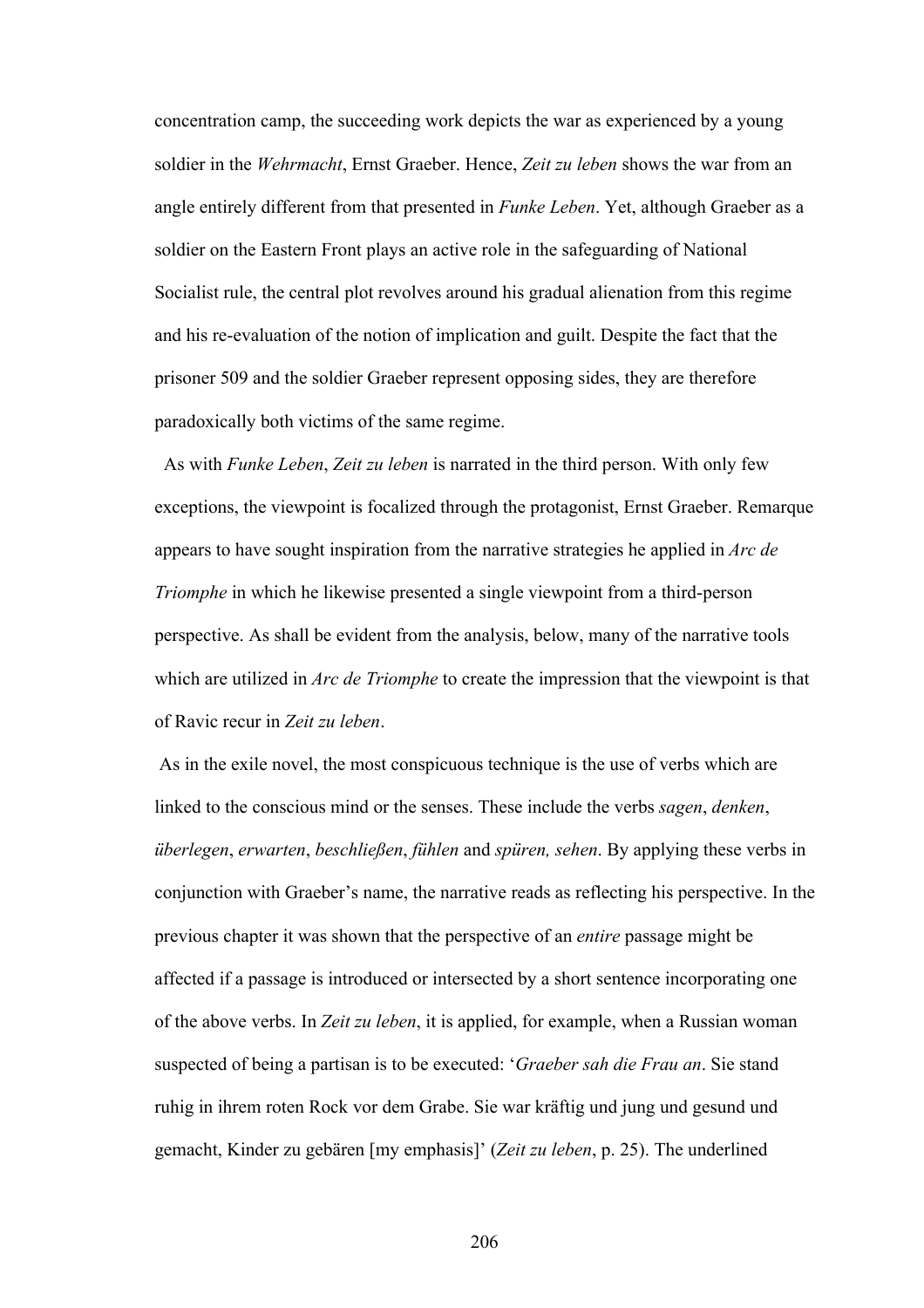statement puts focus on Graeber and his visual sense. The subsequent description of the woman thereby comes to reflect *his* view, rather than that of the third-person narrator.

 Despite recurrent use of the narrative tool explained above, there are also descriptive passages in *Zeit zu leben*, in which neither Graeber's consciousness nor his senses are referred to. Instead, the author commences these passages by confirming Graeber's presence at the given location. The following example illustrates this:

> *Er ging den Weg durch das Dorf zurück*. Man hatte Planken und Bretter über die Wege geworfen, um Verbindungen über den schmelzenden Schnee zu schaffen. Die Planken bewegten sich, während er darüber stapfte, und es war leicht abzurutschen; nichts war mehr fest darunter. *Er kam an der Kirche vorbei*. Sie war klein und zerschossen, und der Leutnant Reicke lag darin. Die Tür stand offen [my emphases] (*Zeit zu leben*, p. 36).

 The underlined statements confirm Graeber's presence. The narrator could essentially have described both the muddy street and the contents of the church, but by placing Graeber at these locations, the entire passage comes to reflect his perspective. The door of the church is thus not closed, as this would make Graeber unable to look inside. Graeber's perspective is furthermore conveyed through use of *erlebte Rede*. The following example shows how a passage from the novel first introduces Graeber's perspective by use of a verb relating to his senses; in this case 'sehen'. Moreover, the narrative then switches to reflect Graeber's *erlebte Rede*; bringing immediateness to the passage: 'Über das Visier *sah* Graeber den Russen. Es war der Alte mit dem Bart und den blauen Augen. Das Visier schnitt das Gesicht entzwei. Graeber senkte es. Er hatte das letztemal jemand dem Unterkiefer weggeschossen. *Die Brust war sichere*' [my emphases] (*Zeit zu leben*, p. 27).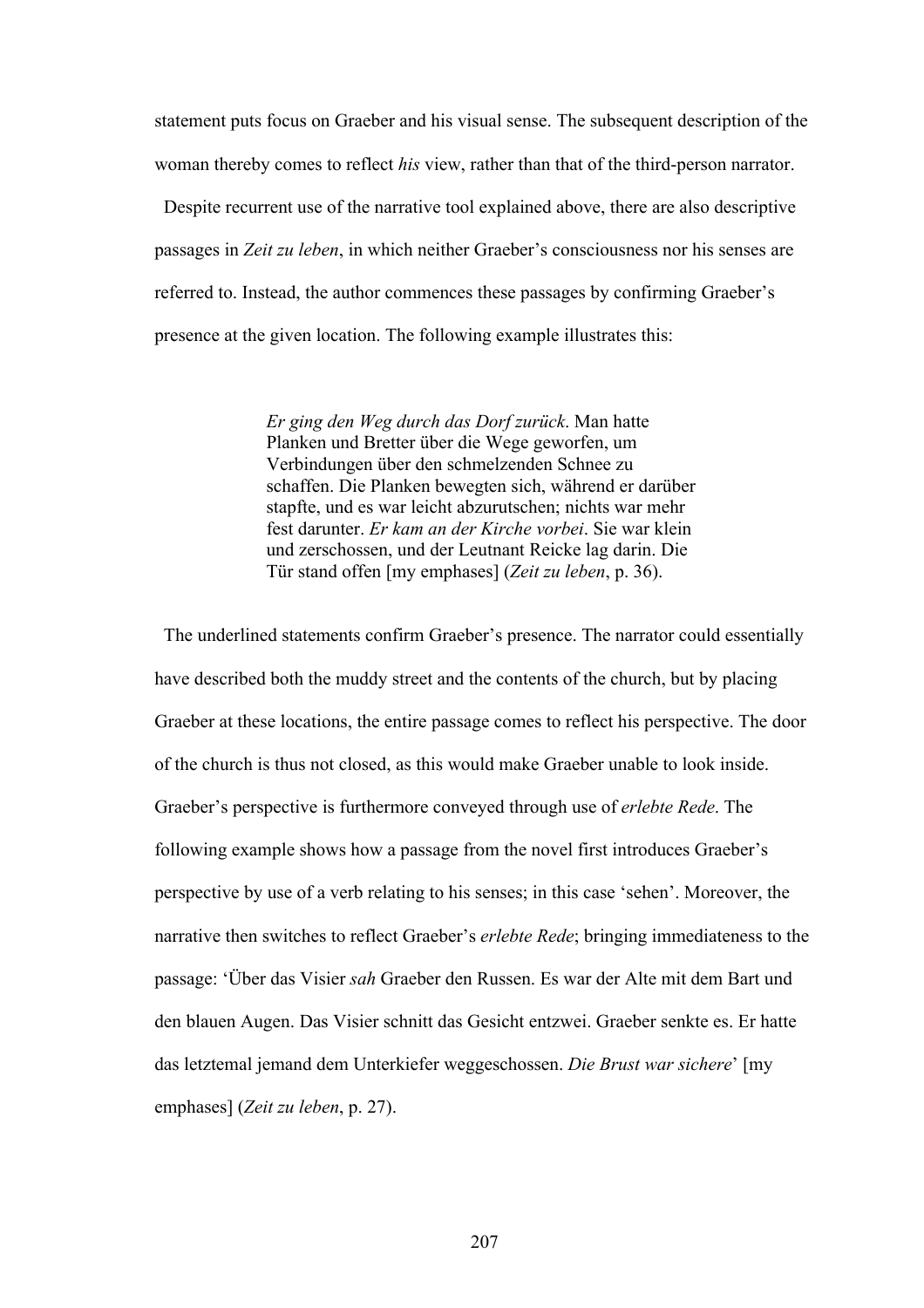As in the case of Ravic in *Arc de Triomphe*, sentence structures have equally been manipulated to simulate the thoughts of Graeber. Grammatically incomplete clauses and sentences cause the narrative to resemble the erratic manner in which thoughts generally occur.

> Graeber stapfte den Weg um das Dorf herum. [Hence, the focus is on Graeber and the passage reads as reflecting his perspective]. Der Sommer 1940 in Frankreich. Der Spaziergang nach Paris. Das Geheul der Stukas über einem fassungslosen Land. Straßen, verstopft mit Flüchtigen und einer zerfallenden Armee. Der hohe Juni, Felder, Wälder, der Marsch durch eine unzerstörte Landschaft, und dann die Stadt mit dem silbernen Licht, den Straßen, den Cafés, die sich öffnete ohne einen Schuß. Hatte er damals gedacht? War er beunruhigt gewesen? Nein (*Zeit zu leben*, p. 33).

 The lack of predicates is especially effective when simulating thoughts. Detached, individual images are conjured up: the march, the noise, the streets.

 Remarque occasionally applies the pluperfect when the perspective would otherwise exceed that of Graeber. On guard duty, Graeber and his comrade Schneider decide to take different routes around the village in which they are encamped. Suddenly Graeber hears shots, but before he can locate Schneider, he encounters another soldier, Steinbrenner. The latter exclaims: '"Die Schweine! Sie haben Schneider erwischt. Durch den Kopf!"' The narrative voice continues: 'Es *waren* Partisanen *gewesen*. Sie *hatten* sich im Nebel *herangeschlichen*. Schneiders roter Bart *war* anscheinend ein unfehlbares Ziel *gewesen*. Sie *hatten* wohl *erwartet*, die Kompanie schlafend zu finden [my emphases]' (*Zeit zu leben*, p. 57). Graeber has not witnessed Schneider's killing, but the pluperfect tense transforms the narrative to resemble a short recap presumably of Steinbrenner's explanation. This ensures that the perspective remains within Graeber's scope of knowledge. The inclusion of the particles 'anscheinend' and 'wohl' indicates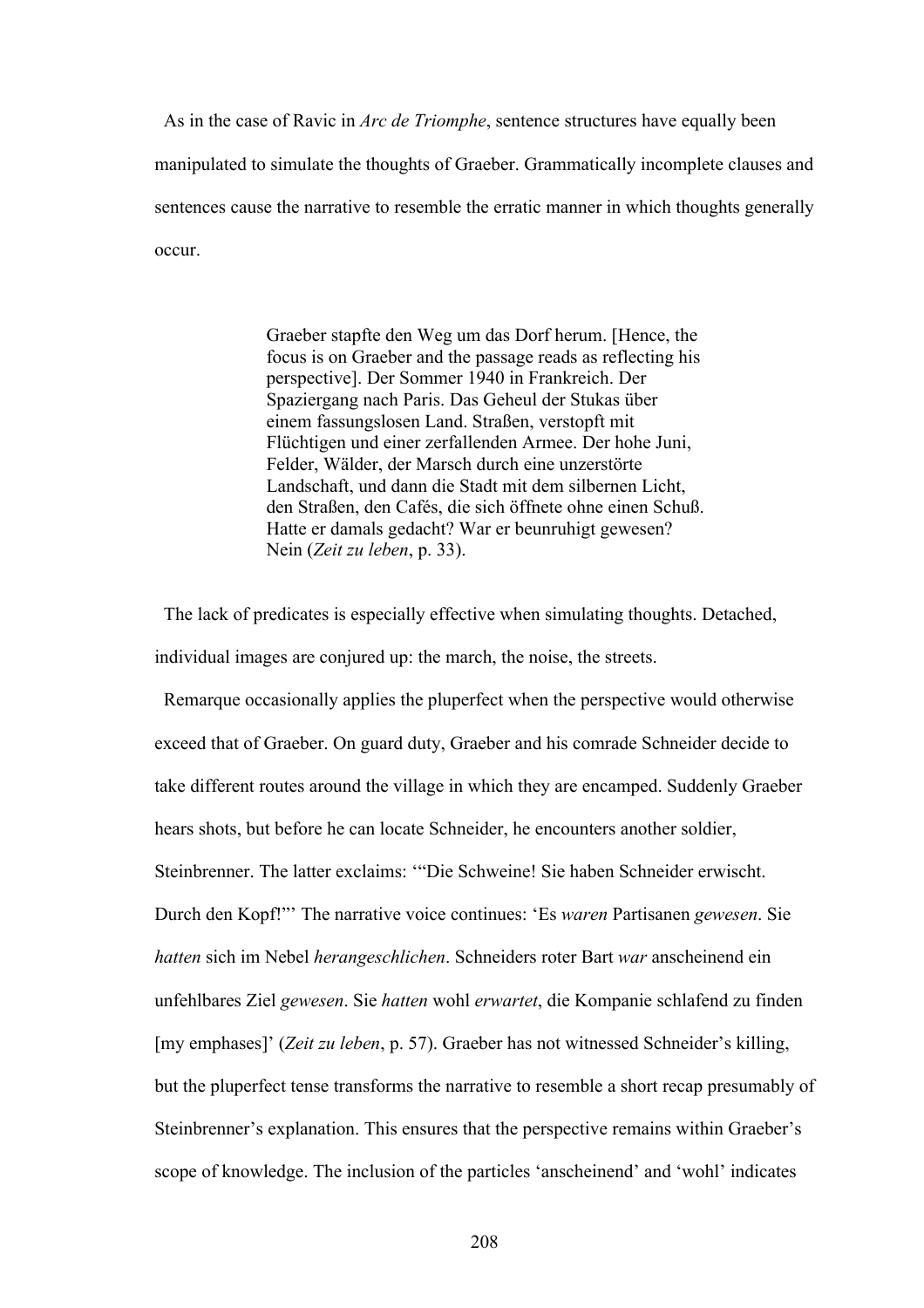conjecture and therefore further shows that the above explanation of events is seen from Graeber's point-of-view, following his encounter with Steinbrenner.

 As stated above, the narrative perspective in *Zeit zu leben* is almost exclusively that of Graeber. However, in the novel's two opening chapters – set on the Eastern Front – the reader gains temporary access to the minds of Steinbrenner and Muecke. Yet, as the work progresses, the attention becomes increasingly focussed on Graeber, and as he returns to Germany for three weeks' holiday, the home front is depicted solely from Graeber's point-of-view.

 Initially there appears to be no definite indication as to why Remarque at the beginning of the novel should choose to offer glimpses into the minds of characters other than Graeber. The access to the thoughts of Steinbrenner and Muecke do not significantly aid their characterization to an extent which could not equally have been realized through direct speech or in consistency with Graeber's third-person limited perspective. However, when viewing the introductory section on the front as a whole, a structure emerges. First, a general picture of the front is drawn. Then the view is reduced to a particular group; and finally the attention is concentrated on just Graeber. The focus thereafter remains on this one character, and as the novel progresses, Graeber's centrality to the story becomes such a matter of course, that a number of chapters commence by referring to him not by name, but merely as 'er'.<sup>49</sup>

 Thematically, *Zeit zu leben* has obvious links to *Im Westen*, and it has indeed regularly been analyzed in conjunction with this novel. Considering the success of *Im Westen*, in which an element of its appeal is constituted by the immediateness achieved through the present tense and the application of an *Ich-Erzähler*, it is perhaps surprising that Remarque should not make use of a similar voice in *Zeit zu leben*. Antkowiak suggests that whilst Remarque participated in the First World War, he was in America during the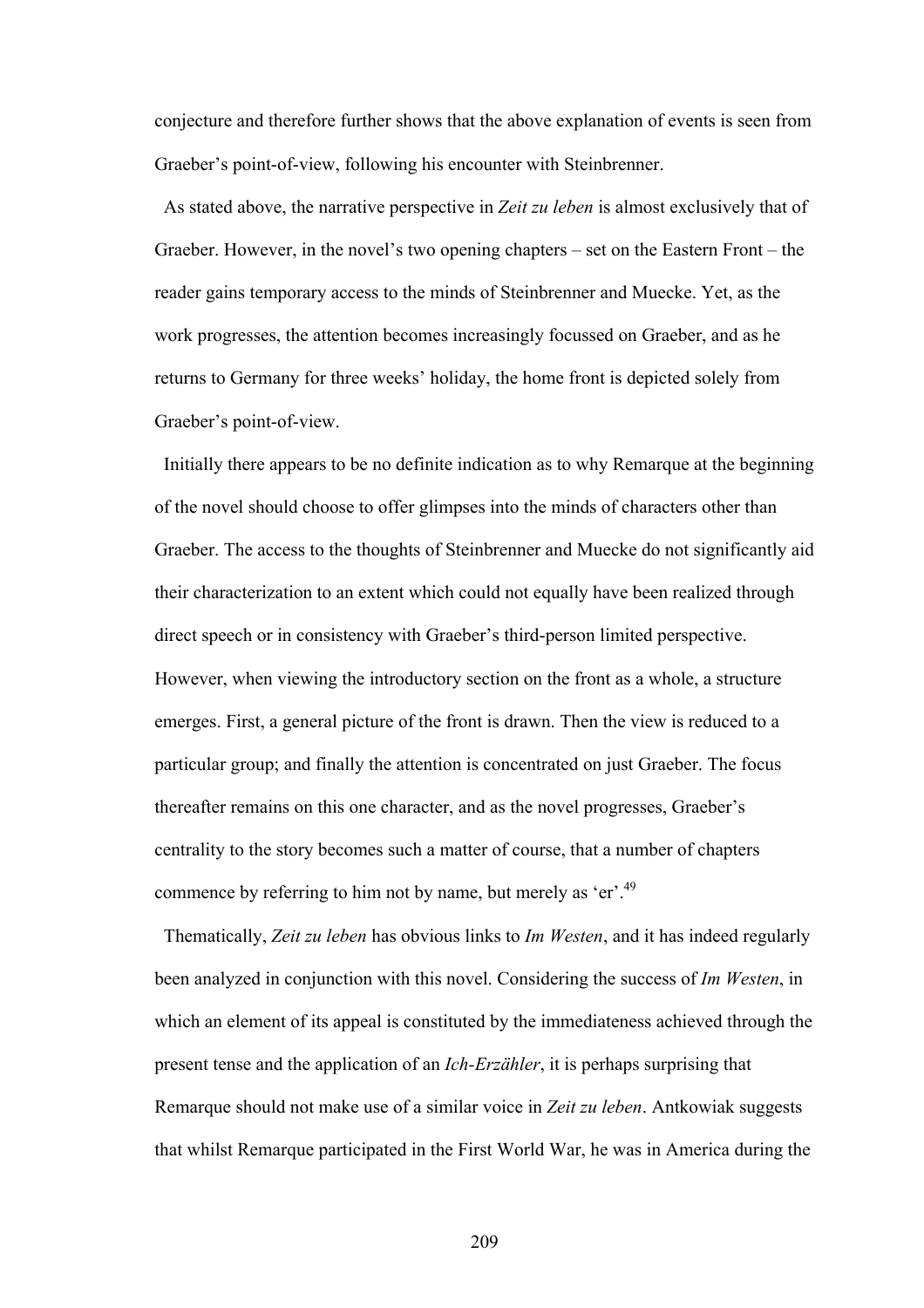Second World War and therefore only experienced it as an observer. The critic argues that Remarque subsequently opted for the more detached voice of a third-person narrator in *Zeit zu leben*.<sup>50</sup> However, it is equally plausible that Remarque simply did not wish to lend the personally loaded voice of an *Ich*-*Erzähler* to Graeber who, despite being presented in a sympathetic light, nonetheless collaborates with the National Socialist regime. Moreover, had *Zeit zu leben* been narrated in the first-person, the reader might have identified too strongly with Graeber, and thereby found it difficult to acknowledge and indeed accept his implication and guilt in the crimes depicted. *Im Westen* did not impose such a dilemma, as Bäumer and his comrades were depicted as innocent victims.<sup>51</sup> Graeber is likewise portrayed as a victim of historical circumstances, but he is not depicted as guilt free. The third-person perspective therefore seems an apt choice in *Zeit zu leben*, as it allows both the author and the reader to *sympathize* with Graeber without necessarily *identifying* with him.

 Remarque's novels generally reflect a close relationship between content and form. It is partly on the grounds of this tight network of different elements in the novels – the manner in which Remarque creates of each work an aesthetic whole by tying together formal aspects and the content – that this study seeks to refute the classification of Remarque as an author of *Trivialliteratur*. In order to identify the true extent to which Remarque utilizes and unites content and form a short summary of the plot and a note on the work's general structure is necessary.

 *Zeit zu leben* can essentially be divided into three sections: The introductory section is set on the Eastern Front. It is here Graeber's doubts first materialize, encouraged by a fellow soldier Ludwig Fresenburg.<sup>52</sup> An almost identical connection rules the relationship between Henry Metelmann and his comrade, Franz, in the autobiographical work by the former about his time in the *Wehrmacht* on the Eastern Front.<sup>53</sup> However,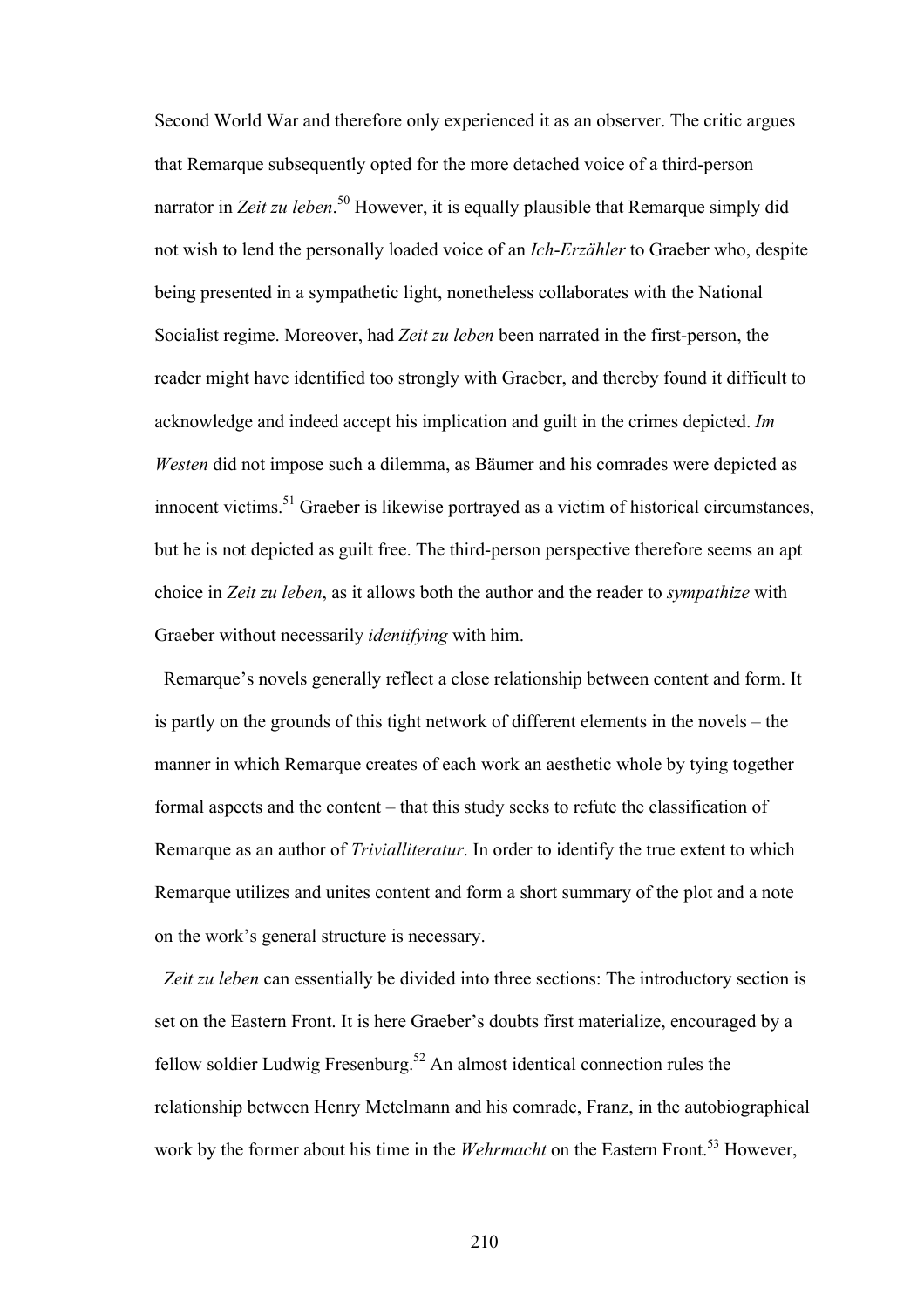at this stage, Graeber (like Metelmann) does not yet acknowledge his doubts. Then follows the novel's main section, covering the three-week furlough Graeber spends in his hometown Werden. The misery of the civilian population, the fear which clearly controls the people and the destruction of the country trigger Graeber to question the system which he has thus far supported. Graeber's development is strengthened by his sympathy for Elisabeth and Pohlmann, who both – more or less openly – oppose Hitler's regime. As a result of his gradual alienation from Germany and his own National Socialist identity, Graeber is overcome by a sense of emptiness as his existence proves devoid of purpose or a focal point. The unrelenting air-raids on Werden have erased all signs of his former civilian identity. His parents are missing and the parental home has been reduced to rubble. He consequently attempts to fulfil this gap by marrying Elisabeth, believing that she will provide him with a viable focal point and a reason to persevere.<sup>54</sup> A final short section concludes the novel. It depicts Graeber's return to the battle front and his subsequent death. In the course of this closing part, Graeber acknowledges that the foundation for his marriage was too shaky and his implication in the war and its crimes too great to be overcome. In a conscious action of repentance he shoots the former SS-man Steinbrenner and saves the lives of four Russian prisoners by releasing them. Firda thus speaks rightly of Graeber's 'cathartic quality'.<sup>55</sup> Perhaps ironically, though, it is by the hands of one of these Russians that Graeber is killed.

 Viewing the novel as a whole, Graeber is thus initially a *Mitläufer* who chooses to turn a blind eye to the inhumanity of the National Socialist principle, but he gradually acquires a more critical mind and he finally takes an active stand against the regime by killing the committed Nazi, Steinbrenner.<sup>56</sup> This act of repentance is combined with a remark which was promptly censured from the German edition. Having killed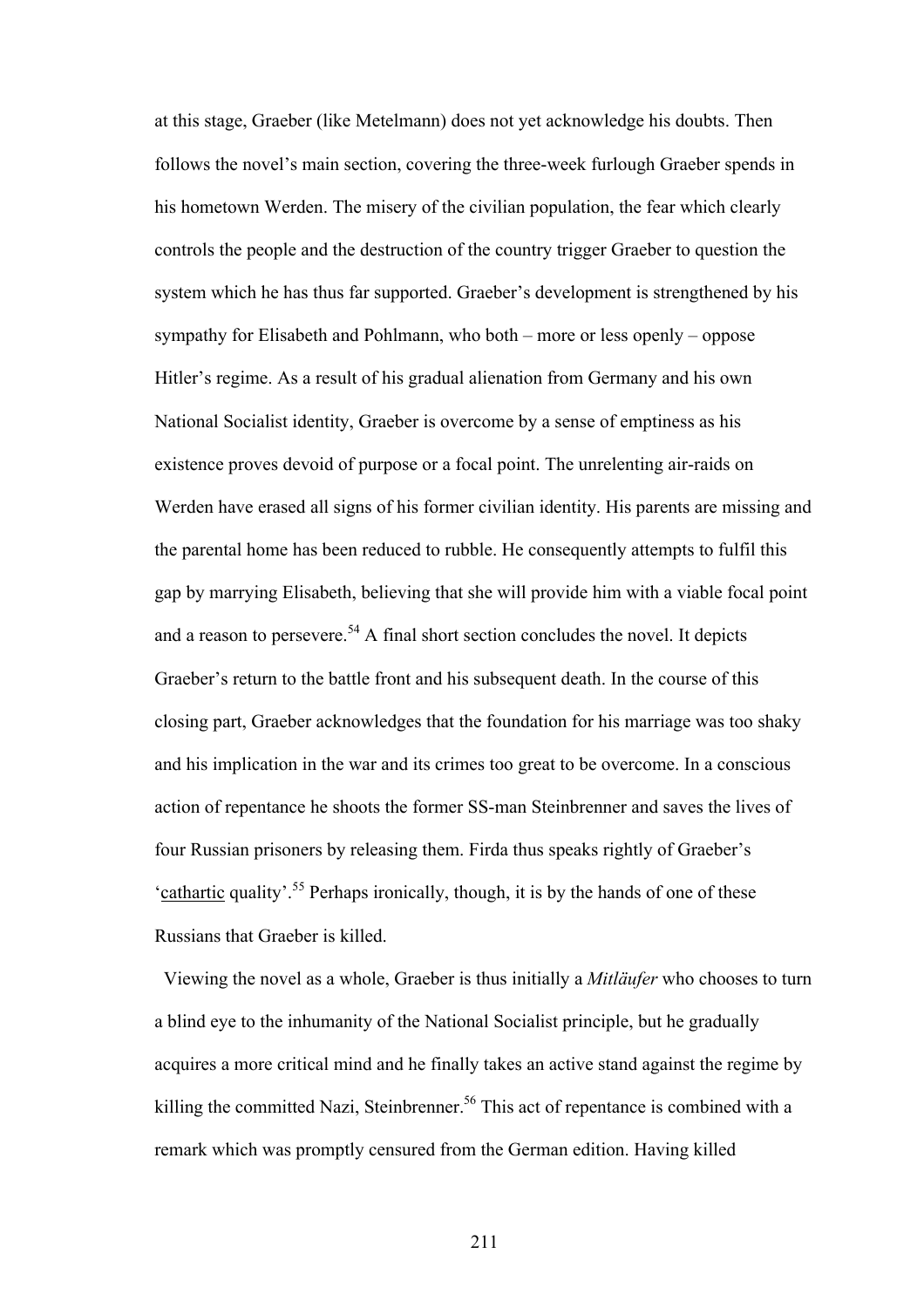Steinbrenner, Graeber is looking at the body: '"Mörder", sagte er […] und meinte Steinbrenner und sich selbst und unzählige andere' (*Zeit zu leben*, p. 398). With *Zeit zu leben*, Remarque therefore accuses not merely the committed Nazis, but also those numerous individuals who essentially opposed the regime but remained passive and compliant.<sup>57</sup>

 A number of formal aspects have been used to aid the conveyance of Graeber's state of mind and gradual transformation. These do not occur in succession, one after the other, but run parallel to one another throughout the novel.

 Most striking is perhaps the symmetry between Graber's emotional state and his surroundings. It is noted on more than one occasion that Graeber experiences only emptiness: 'Er spürte wie leer er war. Es war eine Leere ohne Schmerz' (*Zeit zu leben*, p. 151); 'Graeber fühlte nichts als Leere' (*Zeit zu leben*, p. 159); 'Er war völlig entspannt und leer' (*Zeit zu leben*, p. 191); 'Er fühlte sich leer und ausgebrannt' (*Zeit zu leben*, p. 232); 'Er fand nichts; es war nur Leere da' (*Zeit zu leben*, p. 373). The recurrent reference to Graeber's sense of emptiness shows the permanence and intensity with which this mood dominates his mind. However, meaninglessness, emptiness, death and decay also characterize Graeber's external world.

 Graeber's hometown, Werden, is largely depicted in a ghostly light. The streets are empty and it is quiet. 'Er sah kaum Leute' (*Zeit zu leben*, p. 85); 'Die Straße war leer' (*Zeit zu leben*, p. 161); 'Dann ging er durch die totenstille Stadt zue Kaserne' (*Zeit zu leben*, p. 172); 'Die Straße war leer' (*Zeit zu leben*, p. 179). These images of abandonment are, of course, partly the result of the regular air-raids and the preventive measure of blackening out the town. However, the seemingly deserted environment also serves to illustrate and emphasize Graeber's loneliness. In fact, at times the external and the internal emptiness are described in conjunction with one another: '*Der Schulhof war*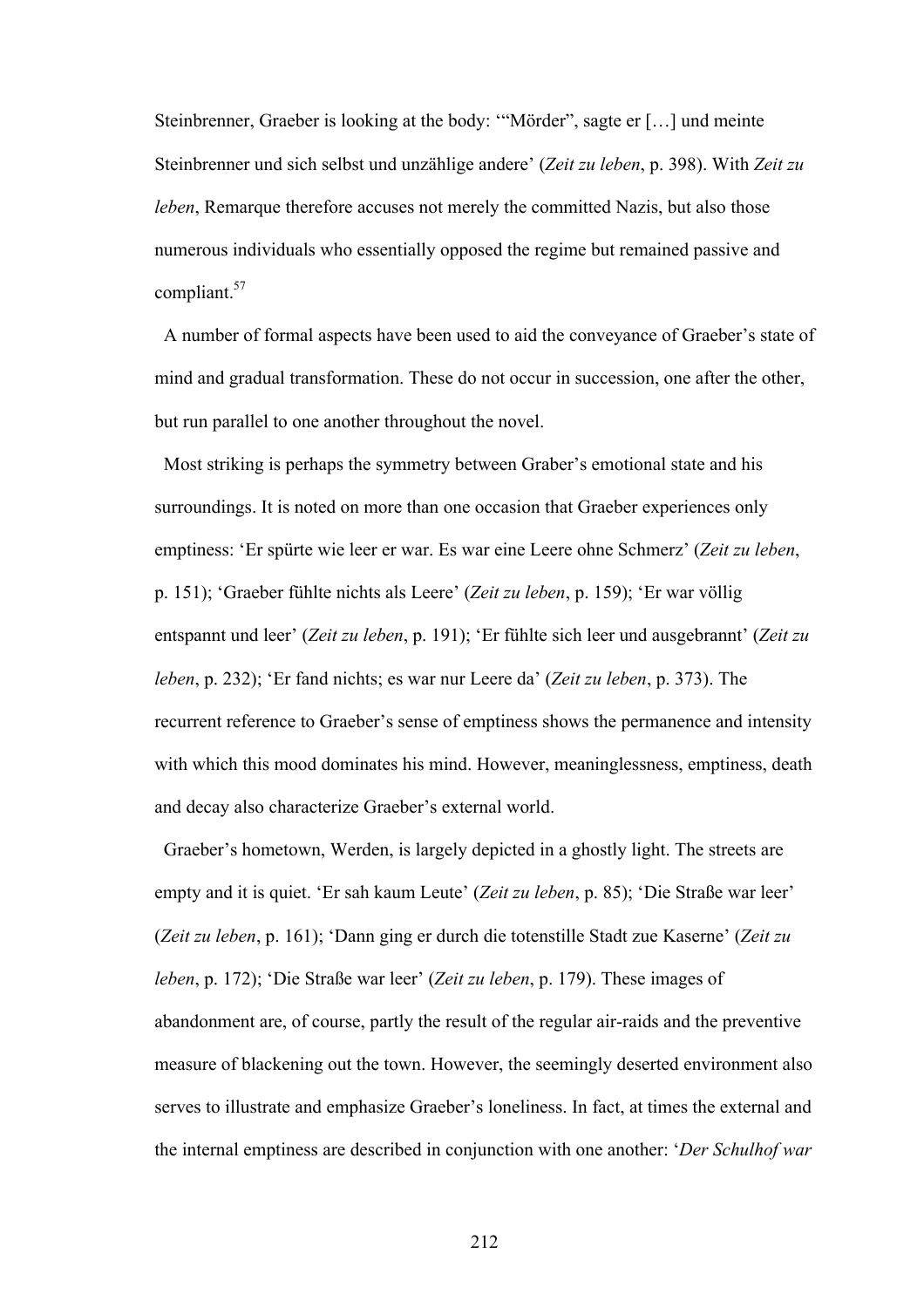*leer*. Niemand war da […]. […] Er [Graeber] roch den beklemmenden Schulgeruch und sah die halbdunkle Treppe und die dunkel gestrichenen Türen, die zur Aula und zu dem Konferenzzimmer führten. Er empfand nichts. […] *Graeber fühlte nichts als Leere*' [my emphases] (*Zeit zu leben*, p. 159).

 Another method which Remarque utilizes to show the solitary position of Graeber, is that of featuring a considerable number of unnamed characters. As Graeber returns to Germany on leave, the people he encounters both on the journey and in search of his parents are mostly strangers to him. Since the perspective presented is largely consistent with that of Graeber, these characters must thus necessarily remain anonymous. They are therefore identified merely by profession, actions or striking attributes: 'der Kahlkopf', 'der Schlosser', 'die Maus', 'der Baß' (*Zeit zu leben*, pp. 80-81), 'ein SS-Mann', 'ein Briefträger', '[z]wei Radfahrer' (*Zeit zu leben*, p. 182). Indeed, even the familiar faces which Graeber does encounter are merely those of distant acquaintances. Being unable to locate his parents and having lost also his childhood home and thereby all material traces of his past, Graeber therefore essentially finds himself alone, without a civilian identity and without a sense of belonging.

The consistent coincidence between Graeber's state of mind and his physical surroundings could be perceived as overly rigid and it could be argued that it reduces the aesthetic impact of *Zeit zu leben*. However, such an interpretation would disregard the fact that the perspective rarely deviates from that of Graeber. In fact, if remaining true to this perspective, Graeber's sense of desolation must necessarily have a certain impact on the presentation of the environment. This is verified when Graeber suddenly notices the people around him in the streets.

> Graeber blickte die Leute an, die ihnen [Graeber und Elisabeth] entgegenkamen. Er sah sie plötzlich anders als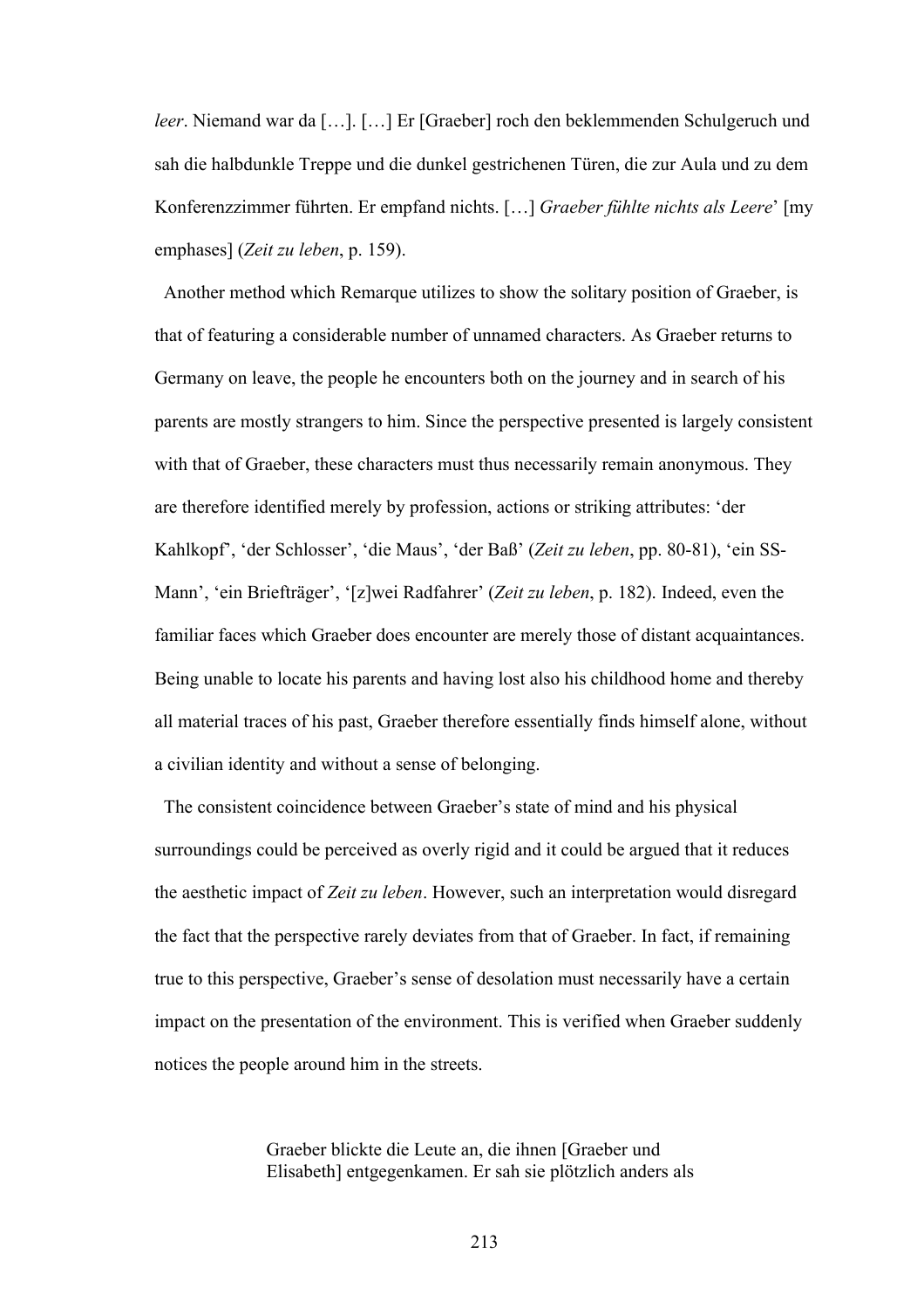früher. Jeder war ein Mensch und hatte ein Schicksal. Es ist leicht, zu verurteilen und tapfer zu sein, wenn man nichts hat, dachte er. *Wenn man aber etwas hatte, änderte sich die Welt* [my emphasis] (*Zeit zu leben*, pp. 252-53).

 Until this point, the desertedness of Graeber's physical surroundings has been stressed time and again. Elisabeth, however, has only shortly before the above quotation accepted Graeber's marriage proposal and thereby given his existence renewed purpose. Indeed, she comes to constitute the 'etwas' which alters Graeber's perception of the world. 'Wenn man aber *etwas* hatte, änderte sich die Welt [my emphasis]' (*Zeit zu leben*, p. 253). The use of the indicative mood shows that Graeber at least *believes* to have acquired renewed will to live. However, it is the sudden change in the presentation of the surroundings – the fact that the streets are no longer deserted – that truly reflects and conveys the inner change Graeber is experiencing.

 As stated above, *Zeit zu leben* opens with a general picture of the conditions on the Eastern Front. Whereas all the preceding works commenced with immediate focus on the protagonist, either through a direct introduction by name or through the presence as an *Ich-Erzähler*, the opening pages of *Zeit zu leben* are strangely devoid of people. No specific characters are introduced. Instead focus is placed on the dead. Their prevalence is stressed through a liberal application of vocabulary associated with or alluding to death and putrefaction. These include: 'Leichen', 'unbeerdigt', 'geisterhaft', 'Skelette', 'trockener Tod' and 'schmieriger, stinkender Tod' (*Zeit zu leben*, p. 11). In fact, the nouns 'Tod' and 'Tote' occur ten times, alone or as constituents in longer nouns, on the two opening pages of *Zeit zu leben*.

 On these two pages, similes are additionally applied which allow the dead to resume life temporarily: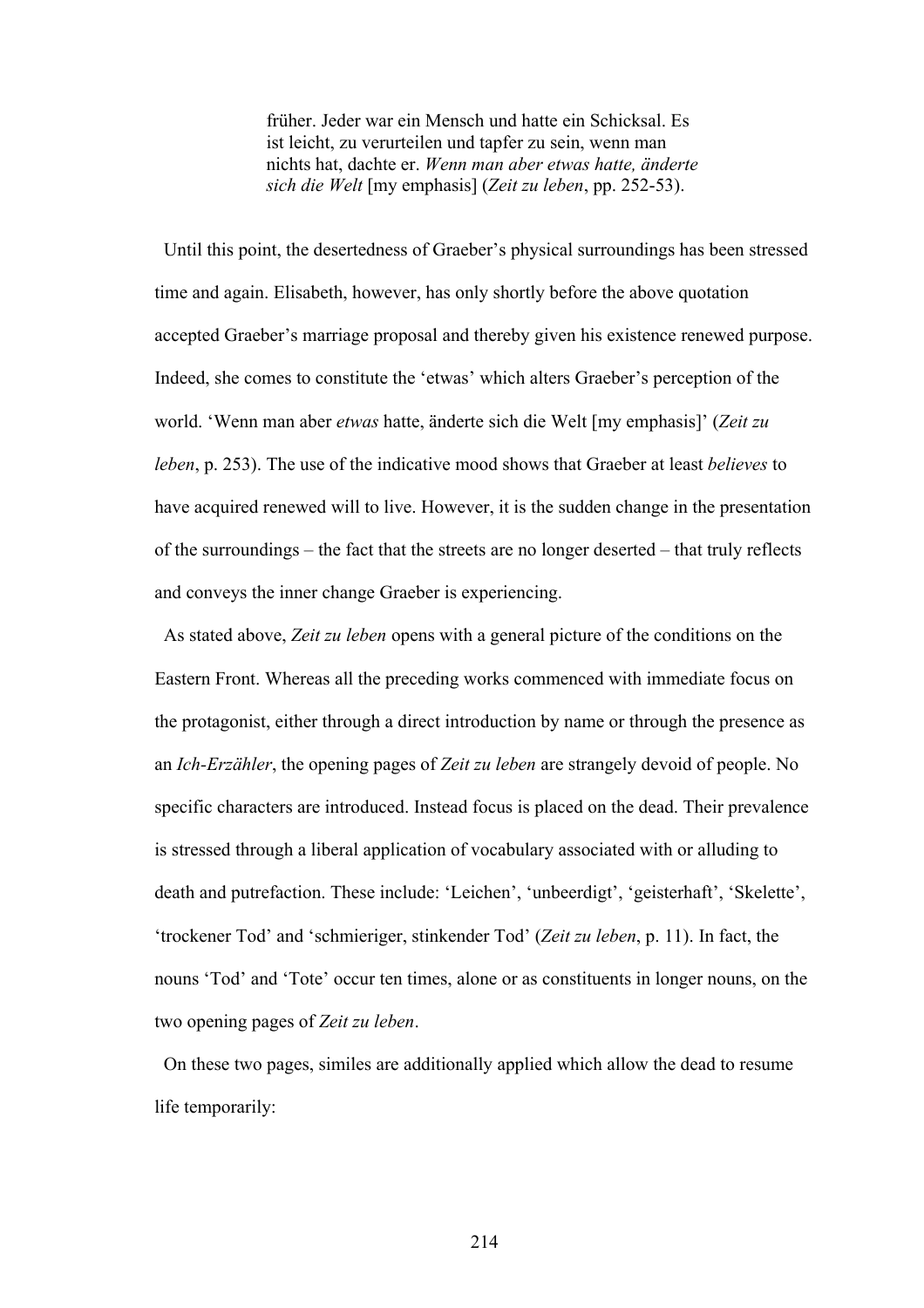[D]as Gas hatte die Toten gefüllt, und sie hatten sich geisterhaft im Licht der fremden Sterne gehoben, als kämpften sie noch einmal, schweigend, ohne Hoffnung, jeder für sich allein; – aber schon am nächsten Tage hatten sie begonnen zu schrumpfen, sich der Erde anzuschmiegen, unendlich müde, als wollten sie hineinkriechen […] (*Zeit zu leben*, p. 11)

 The living soldiers are in contrast only alluded to through passive sentence structures or through use of the impersonal personal pronoun 'man': '*Man* begrub sie wie Bretter [my emphasis]' (*Zeit zu leben*, p. 12). The differing attention the narrator pays to the living and the dead creates the impression of a world in which the living exist in the shadow of those who have been killed. It is an environment in which death is both active and dominant.

 The anonymity of the narrator and the fact that specific characters are only introduced on the novel's third page would initially suggest that the gloomy picture of the battle front is presented from the perspective of the narrator. However, the very opening sentence offers a clue about the perspective: 'Der Tod roch anders in Rußland als in Afrika' (*Zeit zu leben*, p. 11).

 This is clearly a subjective statement by somebody who has experienced death in exactly these two geographical areas. As *Zeit zu leben* progresses it is revealed, on more than one occasion, that Graeber fought on the African continent, before he was transferred to Russia (*Zeit zu leben*, pp. 33, 219, 260). It can therefore with reason be presumed that although Graeber's character is only introduced on the novel's ninth page, the opening sentence and indeed its succeeding short but dark description of the front is seen from his perspective. The gloomy atmosphere and the descriptions of the environment therefore correlate with Graeber's frame of mind from the very opening sentence of *Zeit zu leben*.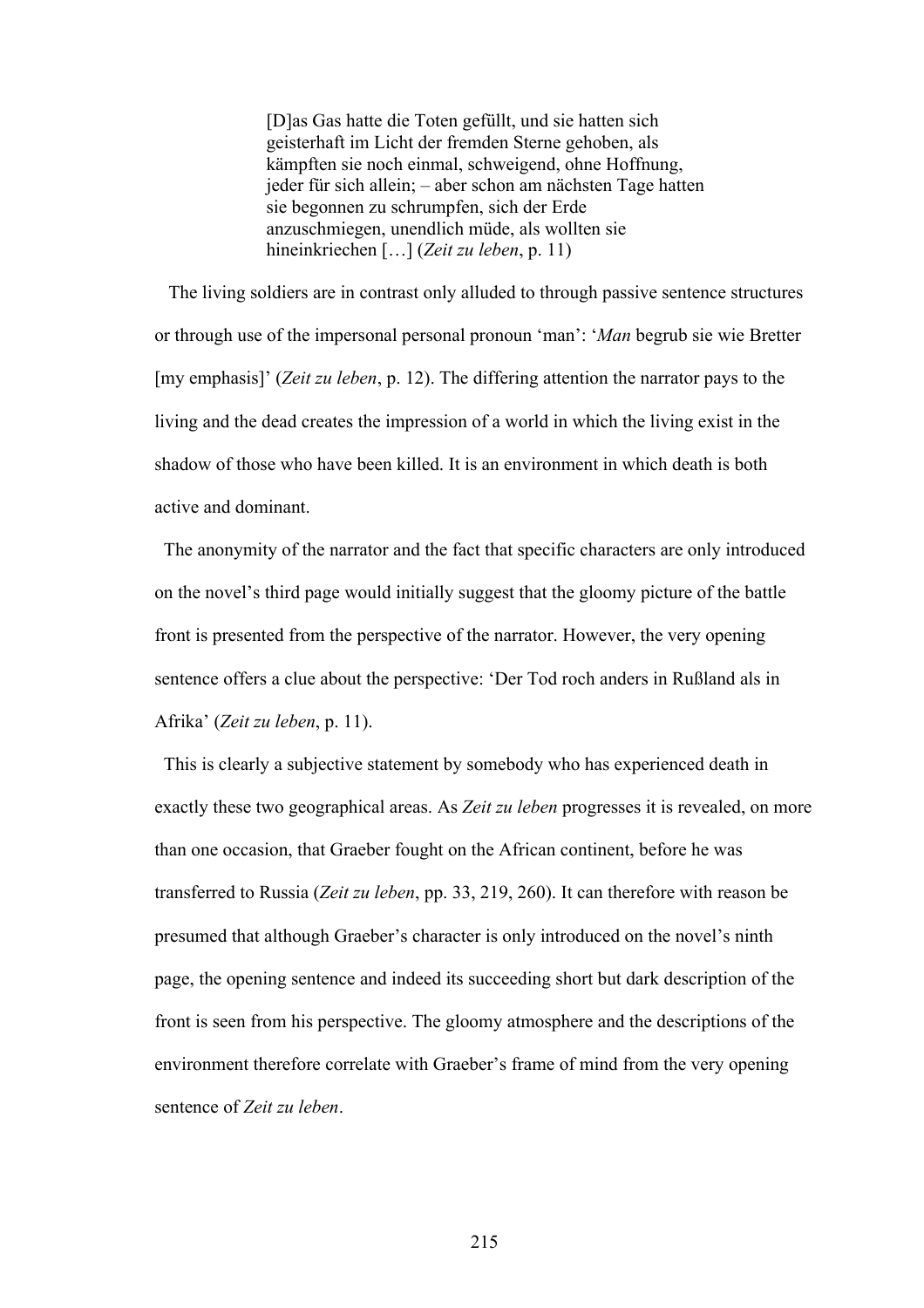Aside from its parallelization with the presentation of the surroundings, Graeber's mental state is illustrated also through other narrative techniques. Two leitmotifs merit particular attention.<sup>58</sup>

 The first leitmotif which plays a role in conveying Graeber's emotions is that of a mirror. On more than one occasion, Graeber's reaction to his own reflection is described. Analogously to the aesthetic parallel between Graeber and his surroundings, his reflection too alters according to his mental state. Revisiting the rubble of his childhood home, Graeber discovers that another family has already taken shelter in its ruins. The last traces of Graeber's civilian identity are thereby conclusively obliterated. The loss and rootlessness he subsequently experiences are not verbalized, but communicated indirectly through, for instance, his perception of his own reflection in a mirror which has been placed in a window display:

> Es war sonderbar – als sähe er einen Doppelgänger und wäre schon nicht mehr er selbst, sondern nur noch eine Erinnerung, die weggewischt werden könnte, wenn er noch einen Schritt weiterginge. […] Er sah seine Augenhöhlen und darunter die Schatten, die die Augen verdeckten, als habe er keine mehr und wäre schon ein Totenkopf. […] Er sah sein Bild noch im Spiegel, aber ihm war, als müsse es gleich undeutlich werden, wellenförmig, als müßten die Ränder zerfließen und sich auflösen, aufgesogen von den schweigenden Pumpen, zurückgezogen aus dem Begrenzten und der zufälligen Form, die für kurze Zeit Ernst Graeber hieß, zurück in das Grenzenlose, das nicht nur Tod war, sondern entsetzlich viel mehr, Auslöschung, Auflösung, Ende des Ich, Wirbel sinnloser Atome, Nichts. […] Was blieb, wenn er nicht mehr da war? (*Zeit zu leben*, pp. 226-27).

 In answer to this question, Graeber shortly after proposes to Elisabeth. He thereby hopes to preserve at least the memory of his person, should he be killed in the war. Her acceptance evokes in Graeber a renewed sense of youthfulness and hunger for life.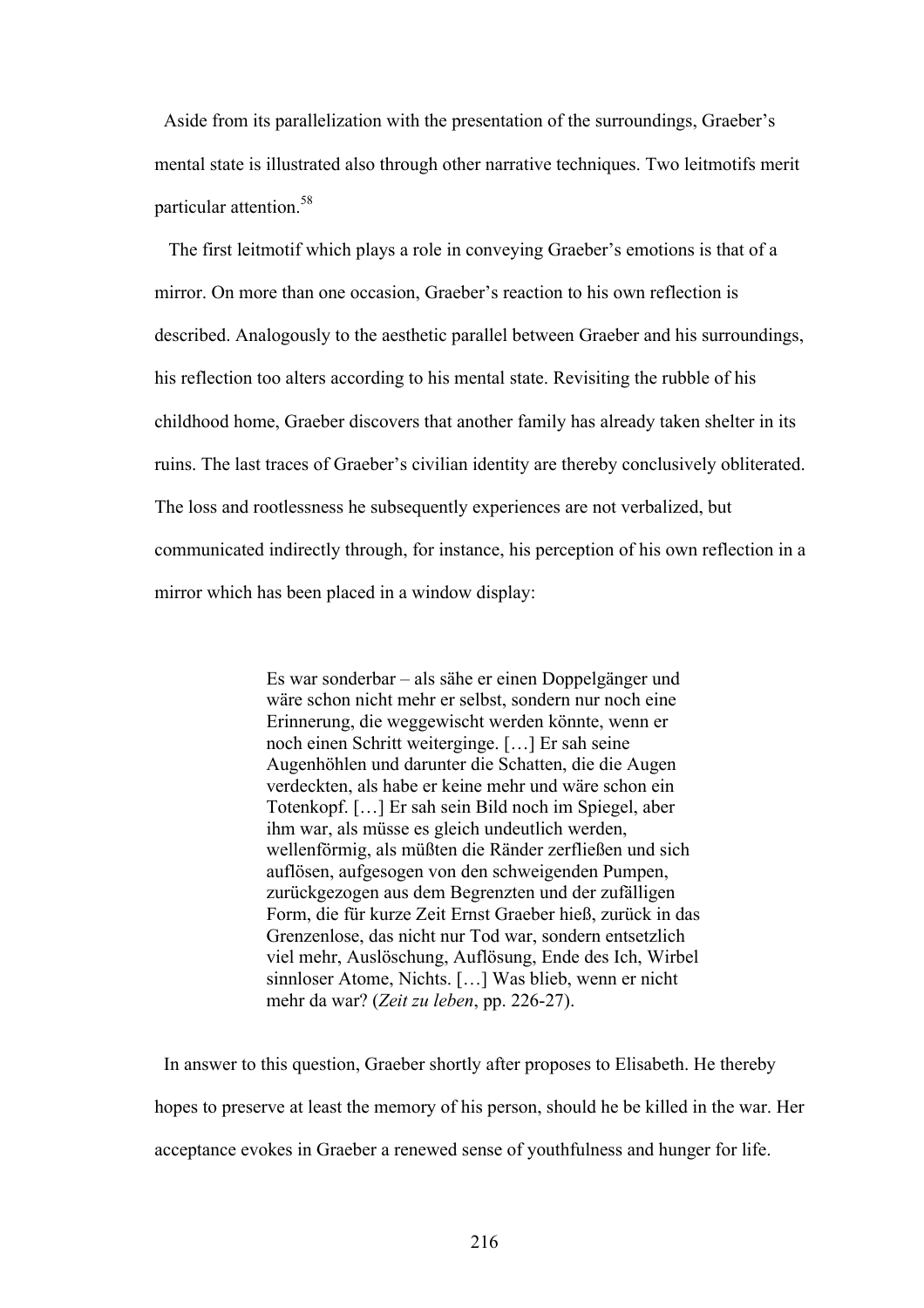Having changed to civilian clothing and studying the result in a mirror, Graeber thus no longer sees a transparent and easily extinguishable figure:

> Er betrachtete sich im Spiegel und *erkannte sich kaum wieder*. Ein unfertiger, halb ausgebackener, junger Mensch sah ihn dort verwundert an – jemand, den er nicht ernst genommen hätte, wäre er ihm draußen begegnet [my emphasis] (*Zeit zu leben*, p. 238).

 Graeber can barely identify with the person in the reflection. He has become estranged from civilian life and from the carefree attitude of youth. As a result, the fresh image in the mirror seems irreconcilable with the psychologically drained Graeber. Nonetheless, despite his exhaustion, Graeber sincerely attempts to regain the energy and will to persevere, by marrying Elisabeth.

 The last few days prior to Graeber's departure for the front, the newly wed couple lodges in a guesthouse which, although being situated in a heavily bombed part of town, stands miraculously untouched. The room they rent contains amongst other fittings a mirror. 'Er [Graeber] blickte auf […] das wehende Silber und Grau im Spiegel, und ihm war, als stände ein Geheimnis sehr dicht dahinter und müsse sich im nächsten Augenblick entschleiern' (*Zeit zu leben*, pp. 350-51). The secret path back to his youth nonetheless remains hidden from Graeber; instead the mirror discloses only the extent of his ruin. 'Er sah, während er zum Bett ging, sein Gesicht in dem grauen und silbernen Spiegel. *Er erkannte es nicht. Es war das Gesicht eines anderen* [my emphasis]' (*Zeit zu leben*, p. 352). At the earlier occasion when Graeber studied his reflection in the mirror, he was said to *barely* recognize himself.<sup>59</sup> He was, however, not entirely estranged from the youthful image in the mirror, and thus still held the conviction that he could successfully create an anchor (Elisabeth) to keep him fixed during the physical and psychological turbulence of the war. However, immediately after the wedding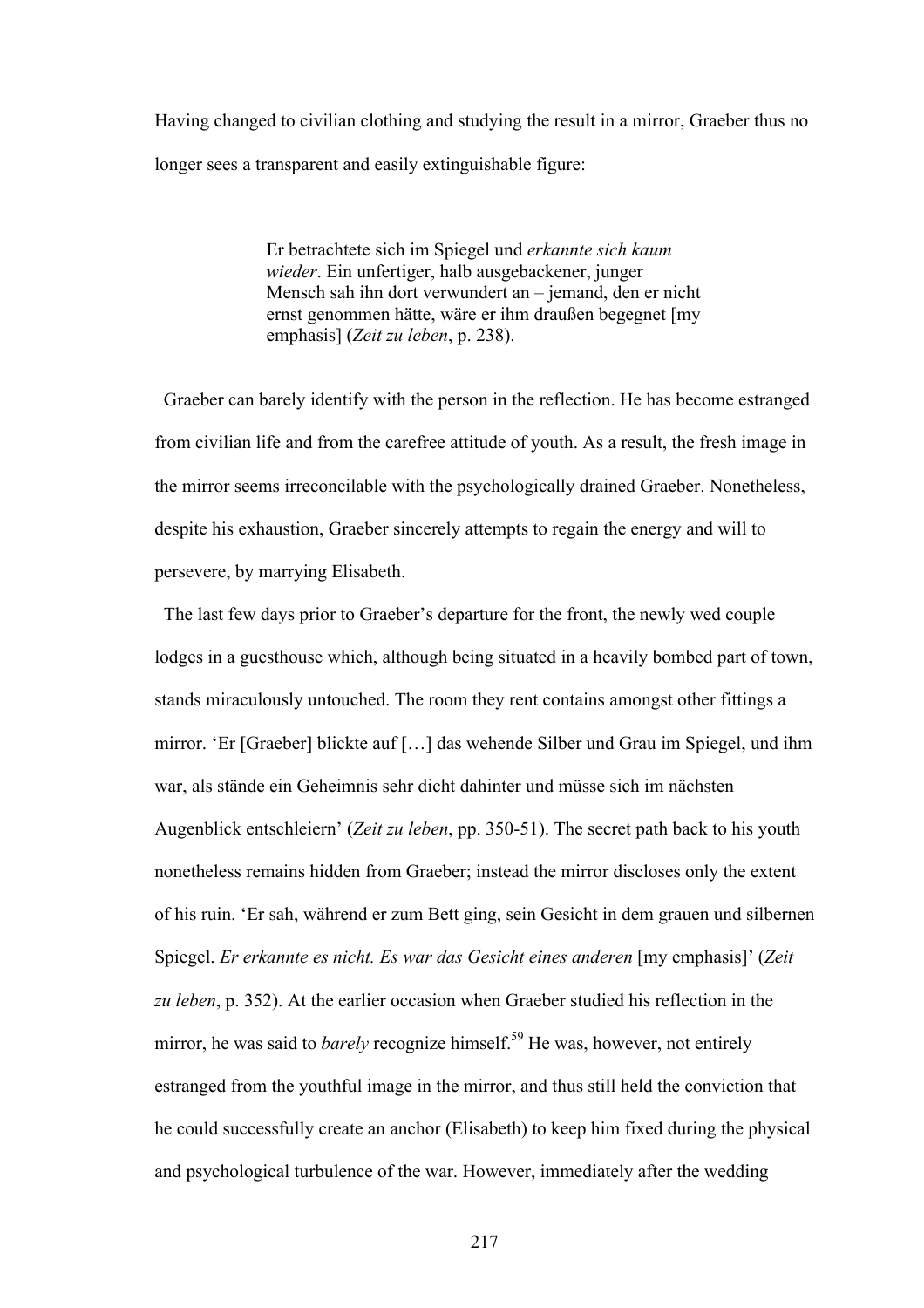ceremony Graeber does not experience the sense of security he had anticipated : 'Ich müßte eigentlich sehr glücklich sein, dachte er; aber er fühlte es nicht so, wie er es erwartet hatte' (*Zeit zu leben*, p. 275). Outwardly, Graeber nonetheless appears to be enjoying the remaining time with Elisabeth; but the contentedness he displays is artificial. The night prior to leaving for the front, Graeber again sees his own reflection in the mirror. He is, however, met only by the gaze of a stranger. In this episode the mirror not only forms part of one of the novel's central leitmotifs, it also plays a symbolic role and alludes to the illusory aspect of a mirror reflection. The stranger in the mirror is thus a deceptive image of the real Graeber. This, however, also means that the existence which is mirrored – the marriage and the security and happiness it signifies – is an illusion too. As Graeber returns to the front, the memory of his transitory relationship to Elisabeth proves insufficient in providing him hope for the future: 'Er hatte eine Lampe aufstellen wollen, um zurückzufinden; aber er hatte sie aufgestellt, bevor das Haus gebaut war. […] Drüben hatte er das nicht gewußt. Er war dem Licht gefolgt und hatte nicht gefragt und hatte glauben wollen, es sei genug, ihm zu folgen. Es war nicht genug' (*Zeit zu leben*, p. 387).

 The connection which has been shown to exist between Graeber and his surroundings is supplemented with the mirror-leitmotif to depict the emotions he undergoes in the *Heimat*. As shown above, Graeber's varying perceptions of his appearance inform the reader, indirectly, about his state of mind at these given moments in time. Aside from its aesthetic function, the mirror-leitmotiv therefore serves to express Graeber's emotions, without actually verbalizing them. Thus, although staying within the scope of Graeber's perspective, the mirror-images convey information which exceeds the knowledge of his character. When on his final day in Werden Graeber does not recognize his own mirrorreflection, the reader is therefore indirectly notified that Graeber has not succeeded in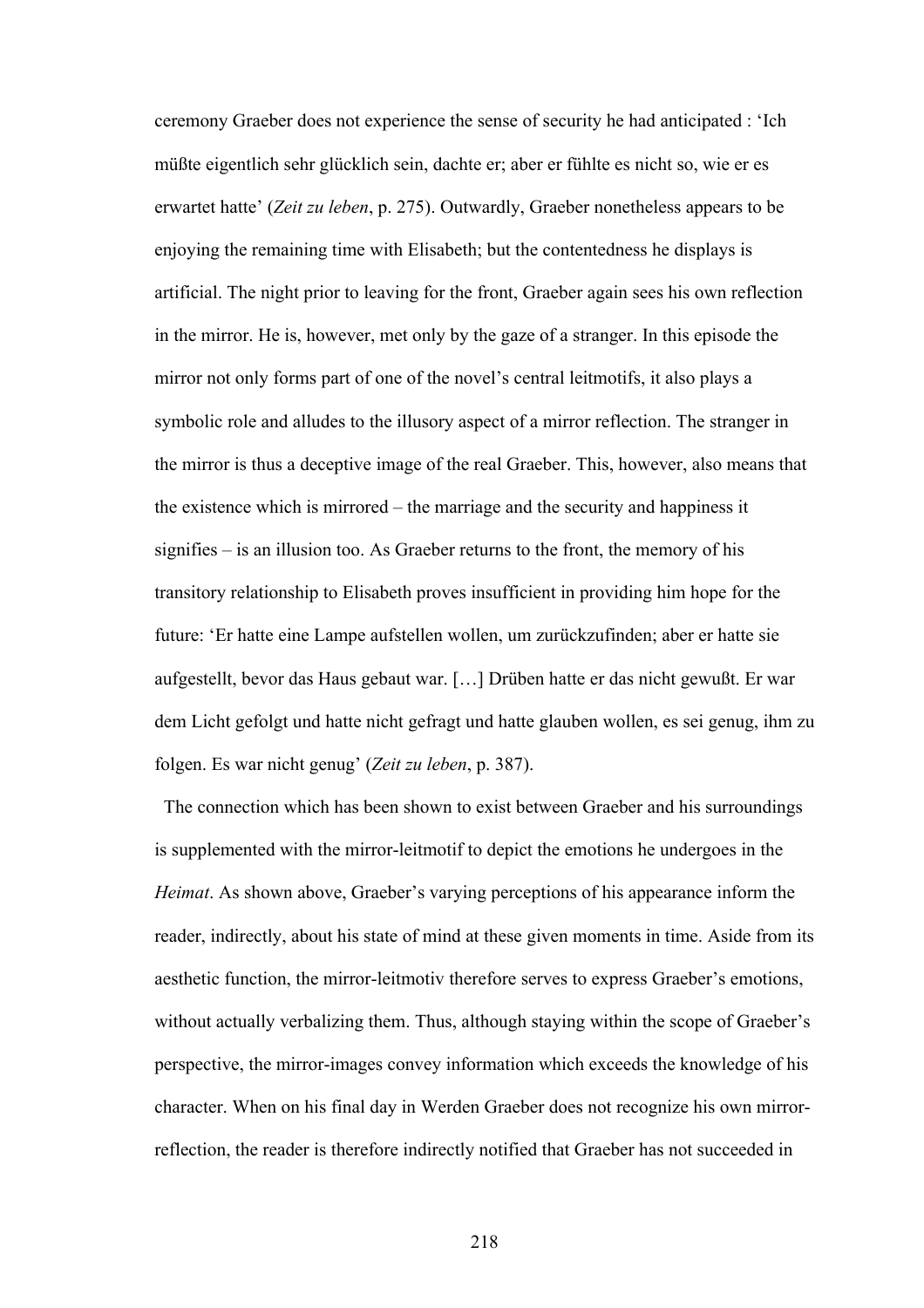creating a durable link to civilian life. At this point, however, Graeber still nurtures his self-delusion:

> Er dachte über das nach, was sie über ein Kind gesagt hatte. Es war gewesen, als würde plötzlich eine Wand durchbrochen. Eine Öffnung erschien, und dahinter schwankte ungewiß wie ein Garten ein Stück Zukunft. [...] Wie endlos das wurde, wenn man es weiterverfolgte, und wie sonderbar es war, zu fühlen, daß das Leben über die Wand, vor der es bisher aufgehört hatte, weitergehen könnte und daß das, was er bisher fast wie einen hastigen Raub betrachtet hatte, noch einmal ruhiger Besitz werden könnte, weiterzugeben an fremdes, ungeborenes Dasein in eine Ferne, die kein Ende hatte und voll von einer Zärtlichkeit war, die er nie gekannt hatte (*Zeit zu leben*, p. 358).

 Viewed in the context of the novel as a whole, Graeber's emotional development is initiated by a period during which he starts expressing doubts about the National Socialist regime and its actions. These doubts are intensified as he returns to Germany and realizes the extent to which Nazism has destroyed his country and his life. Through conversation with a former teacher, Pohlmann, and through his relationship with Elisabeth, Graeber not only comes to accept his own implication in the crimes of the regime, he also recognizes the possibility of building a new life in which he can attempt to atone his actions.

 The second leitmotiv which equates with these different stages in Graeber's inner development is more intricate than that of the mirror. It consists in itself of a parallelization of the image of a human hand reaching upwards in a pleading gesture, and that of a tree stretching its branches towards the light. In addition to the obvious visual similarity between these two images, the hand and the tree are connected through their common link to the concept of survival.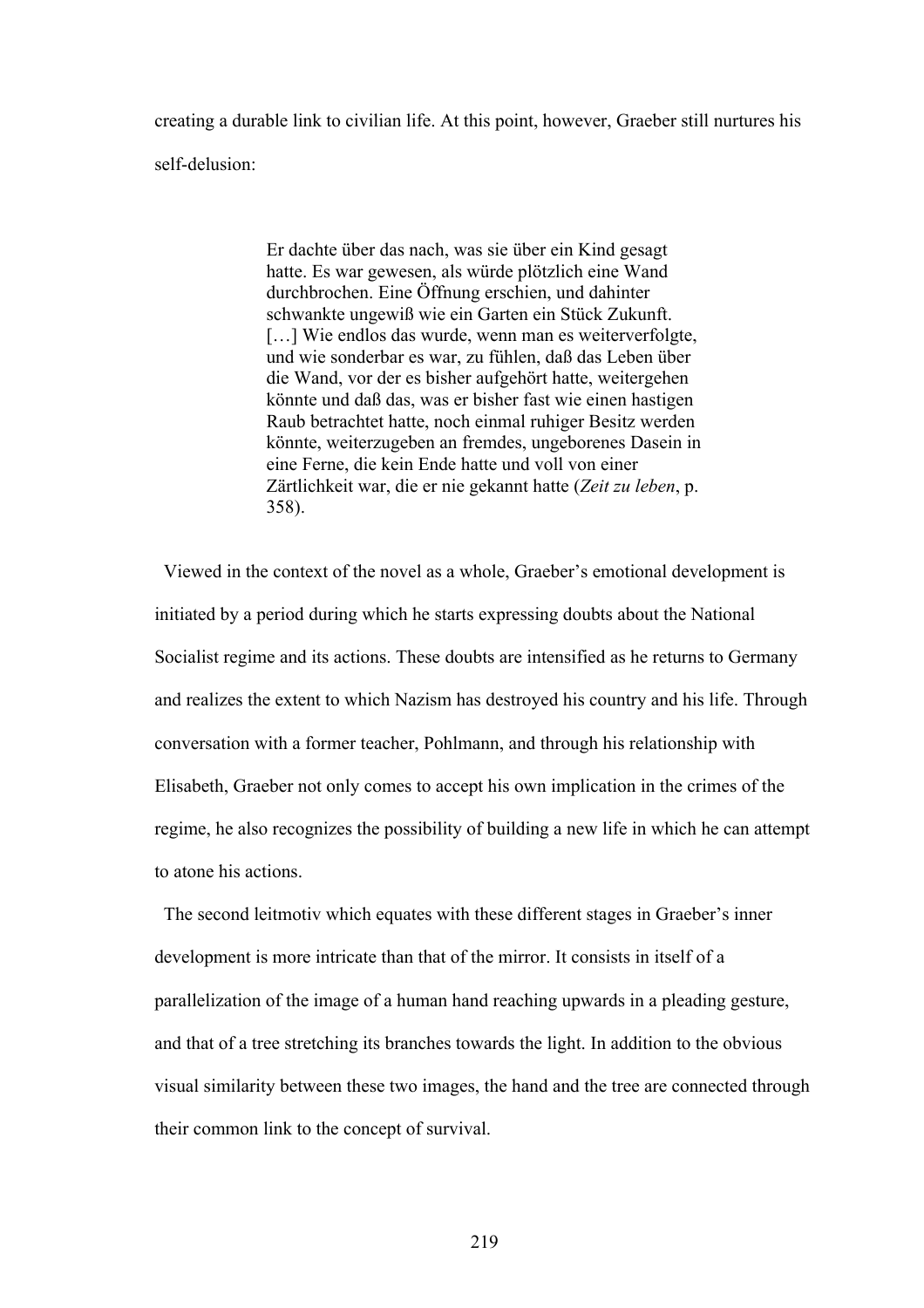The leitmotif is already introduced on the opening pages of the novel. The body of a dead soldier gradually comes to sight as the snow around him melts: 'Zuerst sah man nur einen grauen Flecken im welkenden Weiß. Eine Stunde später war es eine Hand, die sich verkrampft emporreckte' (*Zeit zu leben*, pp. 12-13). The plea of the stretched out hand also characterizes Graeber's emotional state at this point in the novel. Indeed, turmoil continues to reign Graeber's inner world, as he returns to Germany on leave. This is depicted indirectly through an image of scorched trees: 'Verkohlte Bäume standen auf einer Seite. Die Zweige und die kleineren Äste waren verbrannt, die Stümpfe und ein paar Hauptäste ragten noch auf. Sie sahen aus *wie riesige schwarze Hände, die sich aus der Erde zum Himmel reckten* [my emphasis]' (*Zeit zu leben*, p. 86). The simile in the latter sentence is reminiscent of the frozen soldier's hand depicted at the opening of the novel. The plea he appeared to be gesturing is thereby echoed in the image of the scorched tree. This tree not only serves to illustrate the physical destruction of the town, but also to convey the helplessness and despair which Graeber experiences as he finds his civilian past obliterated.

 The tree-and-hand leitmotiv is used again following Graeber's initial conversation with his former teacher, Pohlmann. It is worth noting that this dialogue constitutes one of the key episodes in the novel, and features Graeber's important question: 'Wann wird zu Mord, was man sonst Heldentum nennt?' (*Zeit zu leben*, p. 188). Pohlmann offers no conclusive solution to Graeber's dilemma, but their conversation does bring the younger man a sensation of closure. His thoughts unequivocally convey this:

> Ihm war zumute wie jemand, der nach einer langen, ungewissen Gerichtsverhandlung endlich ein Urteil bekommen hat und dem es fast gleichgültig ist, ob es ein Freispruch ist oder nicht. […] Er war völlig entspannt und leer und hätte nicht sagen können, ob er trostlos war oder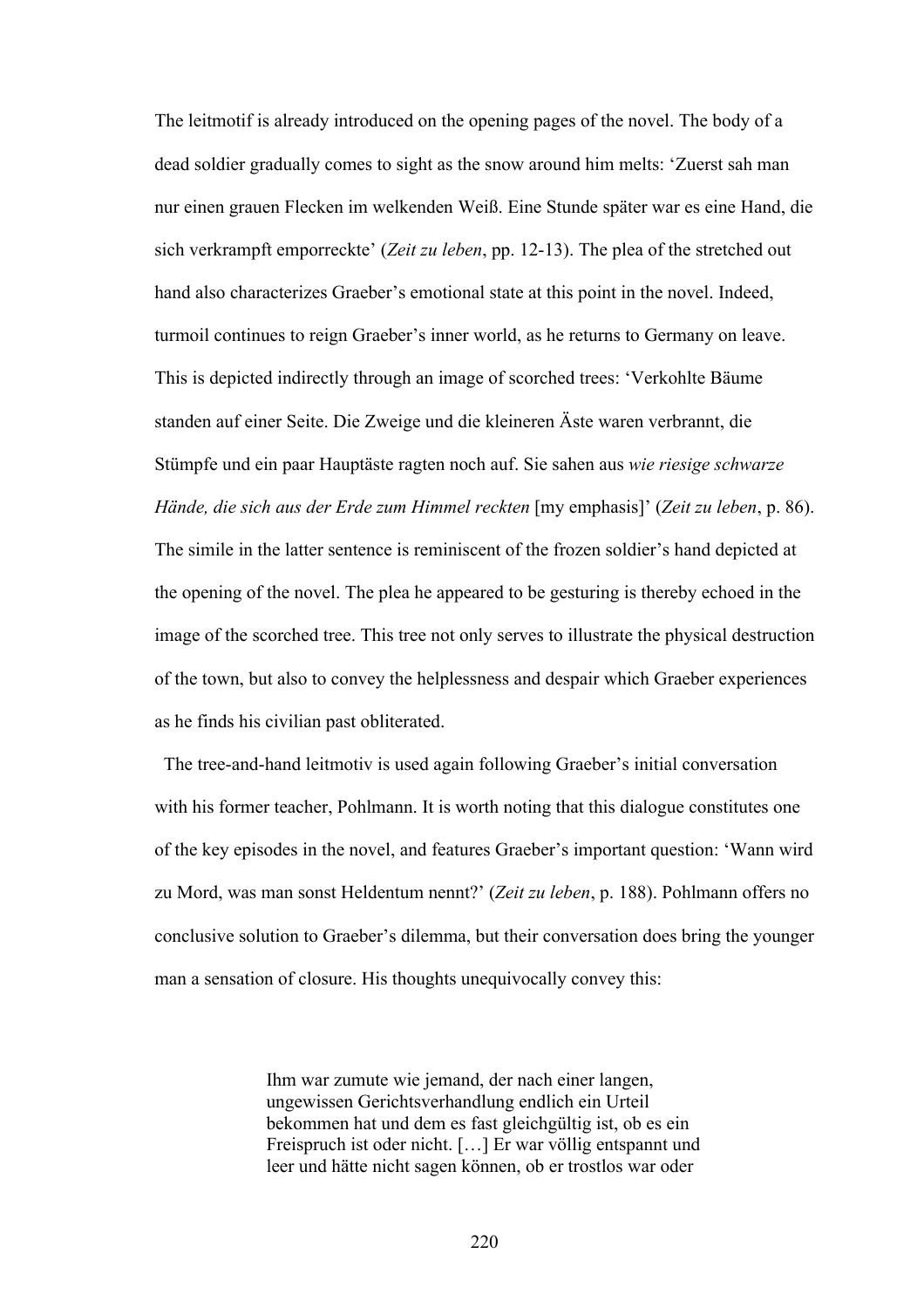nicht. Er wollte nur plötzlich nicht mehr denken. Es war nichts mehr zu denken (*Zeit zu leben*, pp. 190-91).

 It is, however, Graeber's acknowledgement of a large limetree and the positive light in which he perceives it that truly shows his altered frame of mind.

> Er sah eine große Linde, die vor einem eingestürzten Hause stand. Sie war unbeschädigt und reckte ihren Stamm mit den Ästen aus der Erde *wie eine ungeheure, weit offene Hand*, die sich, mit Grün überflogen, dem Licht und den hellen Wolken entgegenstreckte [my emphasis] (*Zeit zu leben*, p. 191).

 In this passage, the limetree symbolizes what might be termed the 'new Graeber'. The collapsed house, on the contrary, signifies his former self: Graeber, the soldier and defender of National Socialism. The fact that the tree is undamaged, green and reaches for life indicates Graeber's restored hope for the future. Indeed, shortly after, when dining with Elisabeth, the leitmotiv appears again and this time, in the form of a simile, Graeber explicitly juxtaposes his own character with the tree:

> Der Nachmittag war weit weg. Geblieben war nur der Widerschein des Augenblicks, als das Leben ihm plötzlich sehr nahe war und mit Bäumen aus Pflastersteinen und Ruinen zu brechen schien, um mit grünen Händen nach dem Licht zu greifen. Zwei Wochen, dachte er. Zwei Wochen Leben noch. *Ich sollte es greifen wie die Linde das Licht* [my emphasis] (*Zeit zu leben*, p. 192).<sup>60</sup>

 On returning to the front, however, he realizes that the memory of Elisabeth is too weak to preserve his hope for the future. Remarque again applies the hand/ tree leitmotiv to communicate this: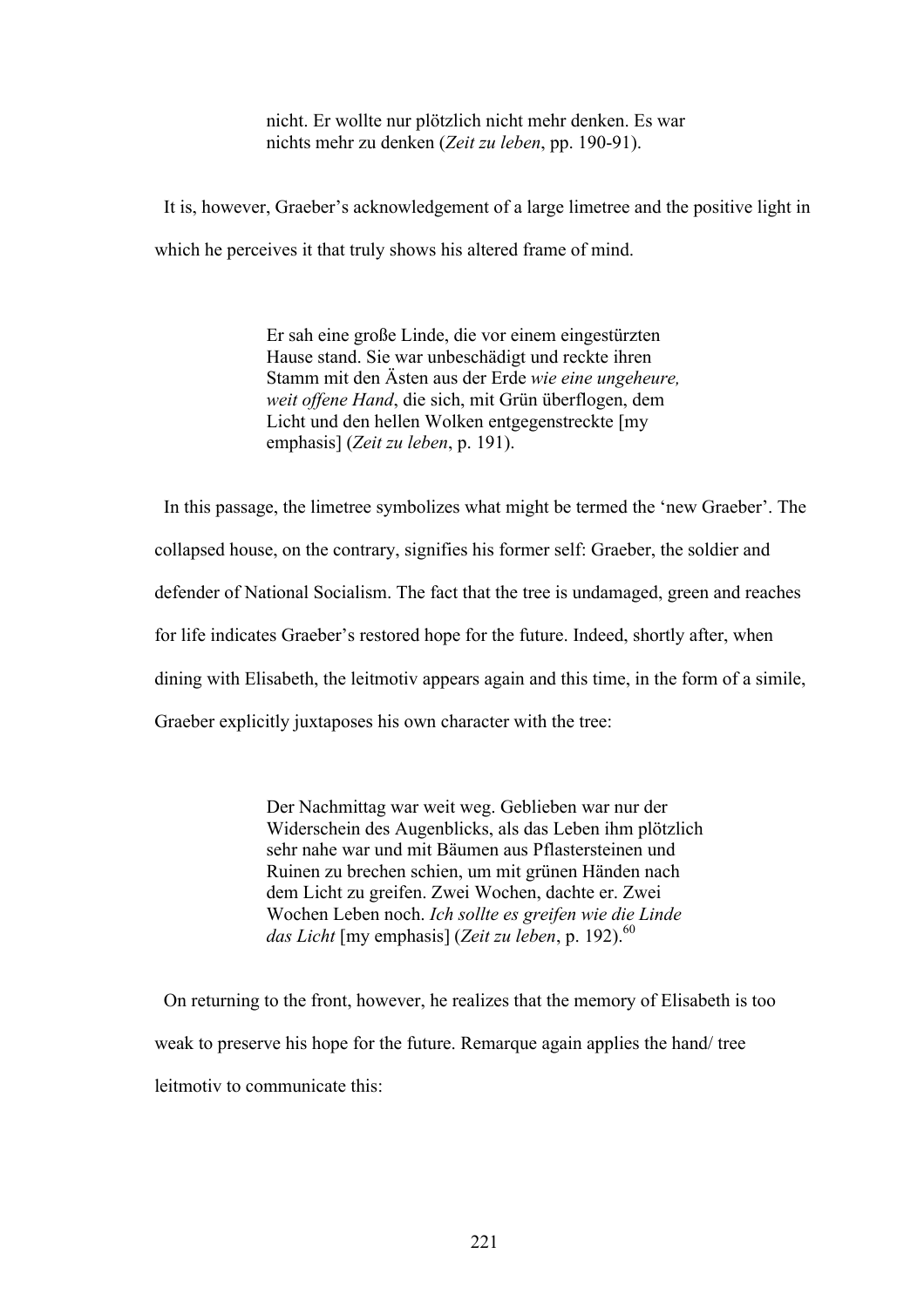Graeber sah vor sich, im Flackern der Explosionen, einen Helm mit weißen Augen darunter, ein aufgerissenes Mundloch, und dahinter, *wie einen knorrigen, lebendigen Ast*, einen Arm, der ausholte – er schoß hinein, riß dem Rekruten neben sich eine Handgranate weg, mit der er nicht fertig wurde, und warf sie hinterher. Sie explodierte [my emphasis] (*Zeit zu leben*, p. 377).

 The passage is introduced with the words 'Graeber sah', so the perspective is that of Graeber. The visual likeness between the arm of an enemy soldier and the branch of a tree is therefore established by him. In the *Heimat*, the limetree had represented, to Graeber, life and the prospects of a righteous existence. Throwing a hand grenade at the enemy soldier with the arm stretched out like a branch, Graeber thus not only causes the destruction of another human being, but also sees his own hopes being obliterated.

 The emptiness and loneliness which dominate the atmosphere of *Zeit zu leben* form an interesting contrast to *Funke Leben*. Both novels essentially depict the same war in similar, provincial towns, and both have a concentration camp nearby. The towns are not strictly identical: 509's camp is situated at the outskirts of Mellern, whereas Graeber's home town bears the name Werden. Nonetheless, as proposed in the analysis of *Funke Leben*, the actual identity of the town is of little import. It is its quality as a representative of any German town and the portrayal of the attitude of the German population during the Second World War which are significant. Yet, despite being set in similar geographical locations during the same historical period, the perspectives from which the two novels are related differ considerably. *Funke Leben* observes the war predominantly from within the confinement of the camp. The excessive overcrowding of prisoners and their physical restriction therefore give the novel a claustrophobic feeling which extends to affect the reader. *Zeit zu leben*, on the contrary, shows the war from the viewpoint of a soldier in the *Wehrmacht*. He gradually comes to experience both alienation and emptiness, emotions which, for aesthetic and amplifying purposes,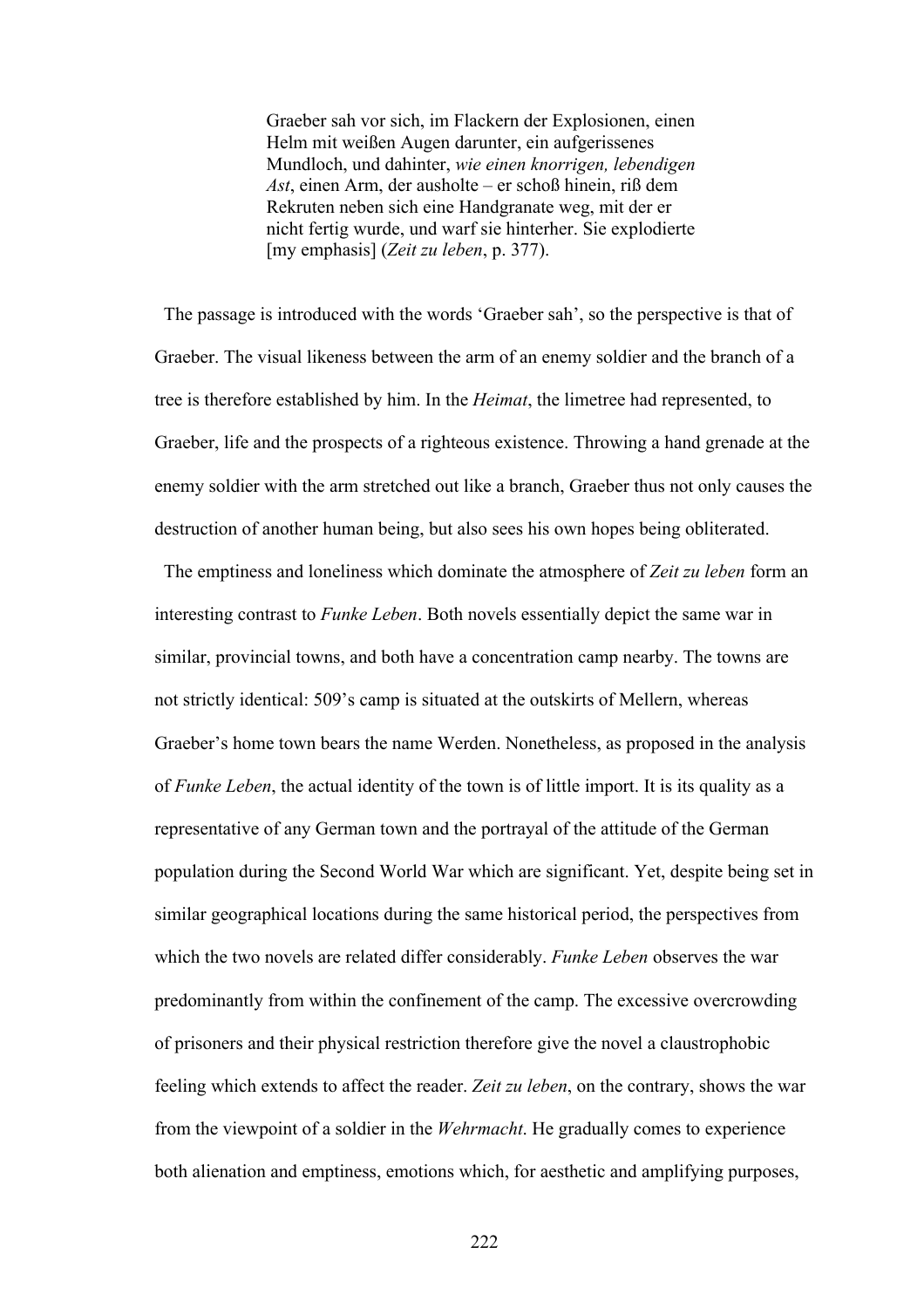are paralleled in Graeber's physical environment. Fear inhibits honest interaction between Graeber and his comrades on the front, and the same problem characterizes his contact with the population in the *Heimat*. In Werden there is no trace of Graeber's parents and his parental home is in ruins. The seclusion and loneliness Graeber as a result experiences give *Zeit zu leben* an air of emptiness and vastness, which sharply contrasts to the claustrophobic atmosphere of the preceding work.<sup>61</sup>

 The narrative strategies discussed thus far in relation to *Zeit zu leben* have largely revolved around Graeber and the manner in which his perspective and character are conveyed. The novel is, however, also rich on local details which add texture, and enhance the overall understanding and reading experience of *Zeit zu leben*.

 On a number of occasions Remarque uses, for example, vocabulary or expressions which hold both a literal and a figurative meaning. Juxtaposing these two meanings, often within the same sentence, Remarque not only stresses the duality of the word or expression in question, but simultaneously creates an aesthetically pleasing effect. Sitting on a bench at the outskirts of Werden one evening, Graeber and Elisabeth look at the blacked out town:

> "Wie Schwarz das ist", sagte sie und deutete auf die Stadt. […] "Sieh nicht hin. *Dreh dich um*. Da ist es anders." Die Bank stand gerade auf der Kuppe der Anhöhe, und der Hügel senkte sich nach der anderen Seite langsam hinab – zu Feldern, mondbeschienenen Wegen, Pappelalleen, einem Dorfkirchturm, und dann zu Wald und zu den blauen Bergen am Horizont. "Da ist aller Frieden der Welt", sagte Graeber. "Einfach, was?" "Einfach, wenn man das kann – *sich umdrehen* und nicht mehr an das andere denken." "Das lernt man bald [my emphases]" (*Zeit zu leben*, pp. 151-52).

 Initially, 'umdrehen' is referring to the physical action of turning around. In the latter instance, however, the word has taken on the figurative (metaphorical) meaning of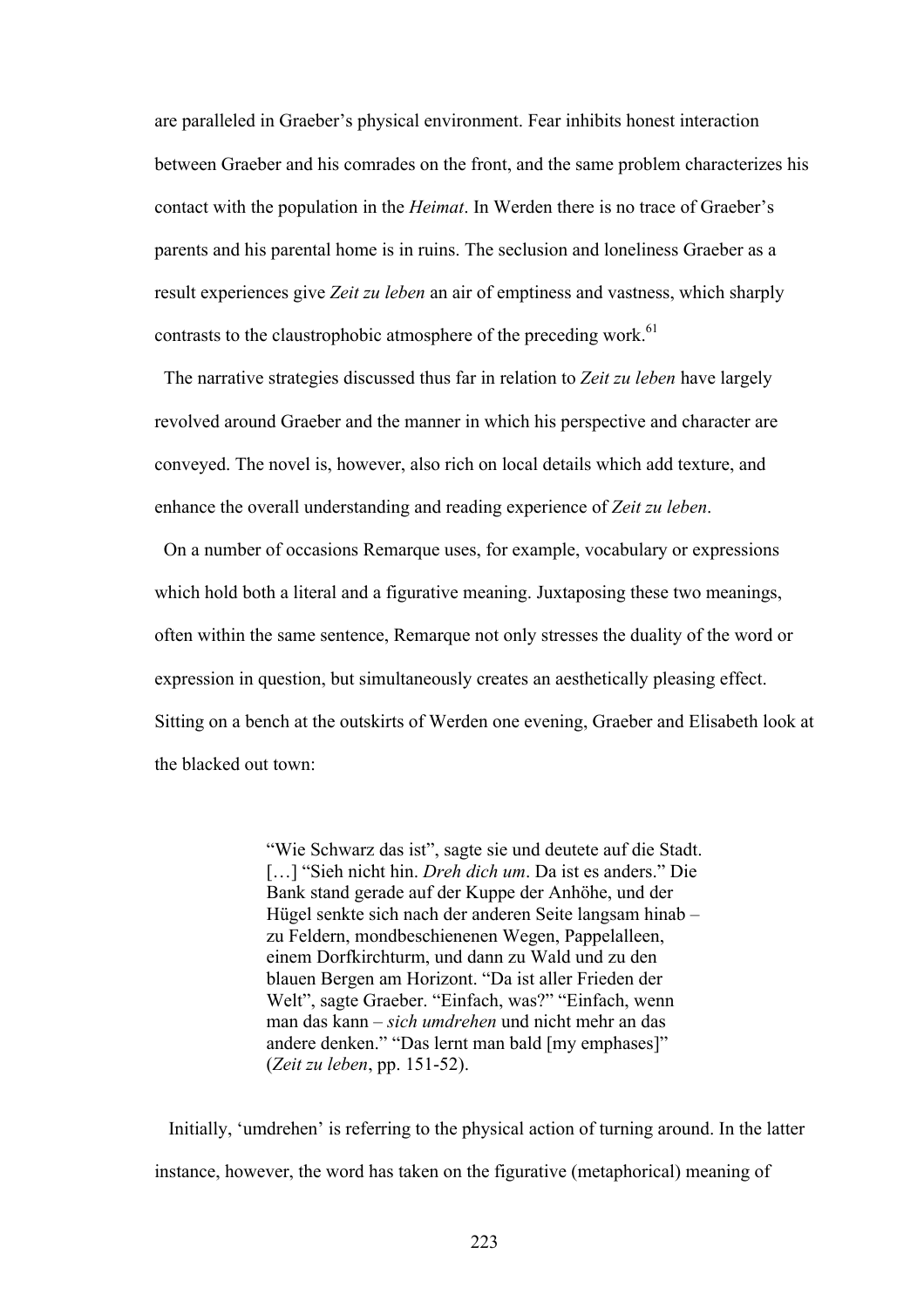'turning a blind eye'. This becomes particularly clear from Graeber's subsequent response: 'Das lernt man bald'.

 A related technique, chiasmus, is used when towards the end of the novel Graeber has to return to the front. Wishing to avoid a prolonged farewell, he leaves Elisabeth at the guest house and sets off alone for the train station: 'Er sah sich nicht um. Er ging nicht zu langsam und nicht zu schnell. Der Tornister war schwer, und die Straße war sehr lang. Als er *um die Ecke bog, bog er um viele Ecken*' [my emphases] (*Zeit zu leben*, p. 360). The repeated element (um die Ecke biegen) is applied firstly in its literal and then in its figurative sense. As Graeber turns at the street corner, he physically distances himself from Elisabeth and the life she represents. However, the physical departure creates in Graeber also a strong sensation of emotional distance; expressed metaphorically as 'turning many corners'.<sup>62</sup>

 Another narrative tool which Remarque applies locally in *Zeit zu leben* is that of reiteration. Following an air raid, for example, extensive use of vocabulary associated with fire serves to convey the extent of the conflagration:

> Die Stadt stank nach *Brand* und Tod und war voll von *Feuern*. […] [E]s gab *Feuer*, die fast zärtlich an stehengebliebenen Häuserfronten emporwehten, dicht, scheu, die vorsichtig umarmend, und andere, die mit Gewalt aus Fensterhöhlen schossen. Es gab *Feuersbrünste* und *Feuerwände* und *Feuerstürme*, es gab *feurige* Tote, und es gab *feurige* Verletzte, die schreiend aus den Häusern brachen […]. "Die *Fackeln*", sagte jemand, der neben Graeber stand. "Man kann sie nicht retten. Sie *verbrennen* lebendig. Das verfluchte Zeug aus den *Brandbomben* bespritzt sie und *brennt* durch alles, Haut, Fleisch oder Knochen [my emphases]" (*Zeit zu leben*, p. 288).

 As Graeber inspects the casualties, Remarque again adorns the narrative. Two sets of alliterations, consisting of 'aus-' and 'zer-', follow in succession of one another. The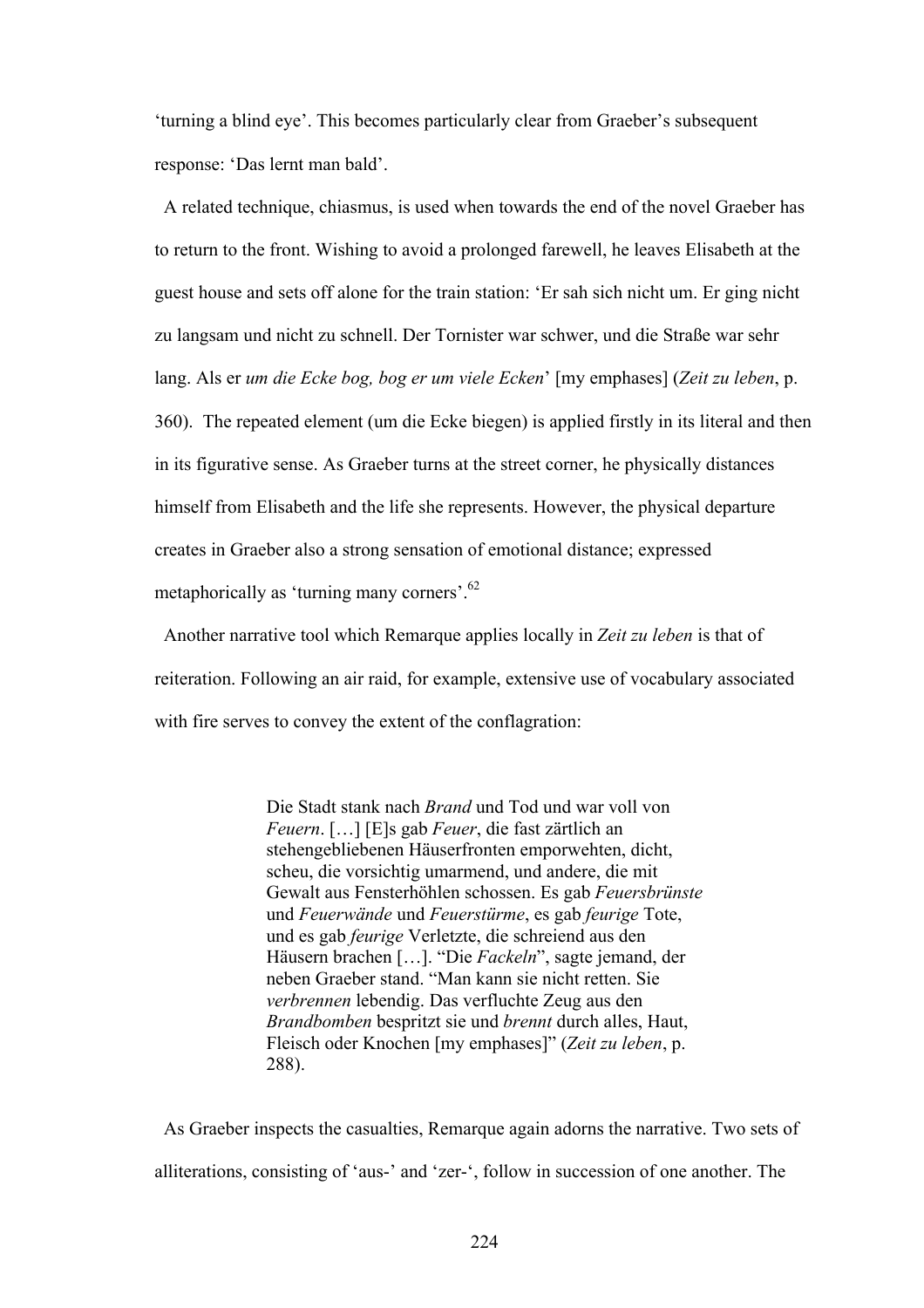latter is particularly apposite in the given context, as the prefix 'zer-' implies a negative development or destruction, and the force with which it is taking place:

> Wie ein Schlachthof, dachte er [Graeber]. Nein, nicht ein Schlachthof; ein Schlachthof war ordentlicher, die Tiere waren nach Regeln zerschnitten, *aus*geblutet und *aus*genommen. Hier waren sie *zer*fetzt, *zer*malmt, *zer*rissen, versengt und gebraten [my emphases] (*Zeit zu leben*, p. 289).

 The connection between the names and qualities of many of Remarque's characters has already been noted. In *Zeit zu leben*, Remarque again makes use of this strategy. The name of the protagonist, Ernst Graeber, for example, consists of two elements which both correlate with the sadness and emotional decline of this character: The first name can be read as the German adjective 'ernst', and there is an obvious phonetic relationship between the surname Graeber and the plural of the noun 'Grab' (i.e. 'Gräber'). The full name of the protagonist thus implies a gloominess which proves descriptive of both Graeber's character and the general atmosphere of the novel.

 One of the peripheral characters, who does not even feature in person but appears only in the memories of Graeber, is that of his former school headmaster. 'Schimmel, der Direktor, hatte glühende Reden vor ihr gehalten über Rache, Großdeutschland und die kommende Vergeltung. Schimmel hatte einen dicken, weichen Bauch gehabt und immer sehr geschwitzt' (*Zeit zu leben*, p. 160). There is an obvious parallel between Graeber's headmaster in *Zeit zu leben* and Bäumer's former teacher, Kantorek, in *Im Westen*. However, whereas the name of the latter is neutral, 'Schimmel' implies outdatedness and decay. It is furthermore indicative of the obsolete values of this character and the heinous ideology he represents. Returning for a moment to *Funke Leben*, a similar play on words in relation to character names is likewise to be found in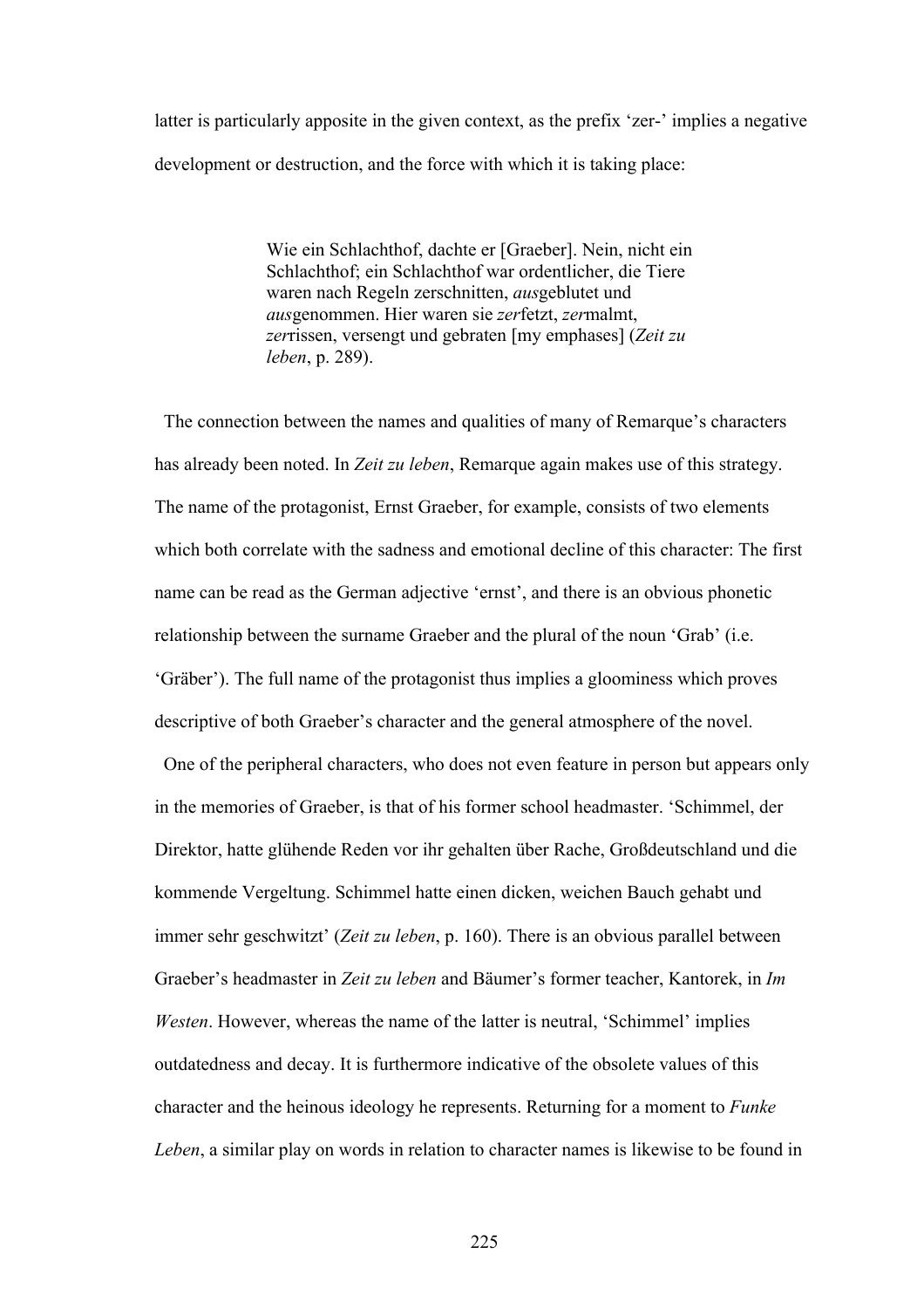that novel. A particular unpleasant *Kapo* named Strohschneider addresses some emaciated prisoners as 'Heuschrecken' (*Funke Leben*, p. 83). The connection is inconspicuous, but exemplifies Remarque's attention to detail.

 Reiterations, tropes and play on words exercise their effect by being registered by the reader. There are, however, also narrative tools which function at a more subconscious level. Arriving in his home town and seeing the scars of the air raids on buildings and streets, Graeber is gripped by fear for his parents' welfare: 'Eine wilde Angst hatte ihn plötzlich gepackt' (*Zeit zu leben*, p. 86). However, in addition to this direct statement, the panic he experiences is further communicated through alterations in the pace:

> Ihm war eingefallen, daß nicht weit vom Hause seiner Eltern sich ein kleines Kupferwerk befand. Es konnte ein Ziel gewesen sein. Er stolperte über die Straßen und über die schwelenden, feuchten Ruinen, so rasch er konnte, er stieß an Leute, er rannte vorwärts, er kletterte über Schutthaufen, und *dann* blieb er stehen. Er wußte nicht mehr, wo er war [my emphasis] (*Zeit zu leben*, p. 86).

 The same technique was examined in relation to *Arc de Triomphe*. The asyndetic coordination of short clauses, characteristic for this passage, has an accelerating effect on the pace and therefore illustrates the increased heart rate of Graeber's panic-stricken body. The pace is brought to a sudden halt following the clause: 'und dann blieb er stehen'. The adverb 'dann' has a particularly decelerating effect in that it implies a switch from one condition to another: Having stumbled, run and climbed, Graeber 'dann' stops. The verbs indicating physical activeness are contrasted with the passive action of standing still. The inclusion of 'dann' simultaneously builds up the reader's anticipation and curiosity as to what happens next.

A moment later, as the chapter draws to a close, this strategy is repeated: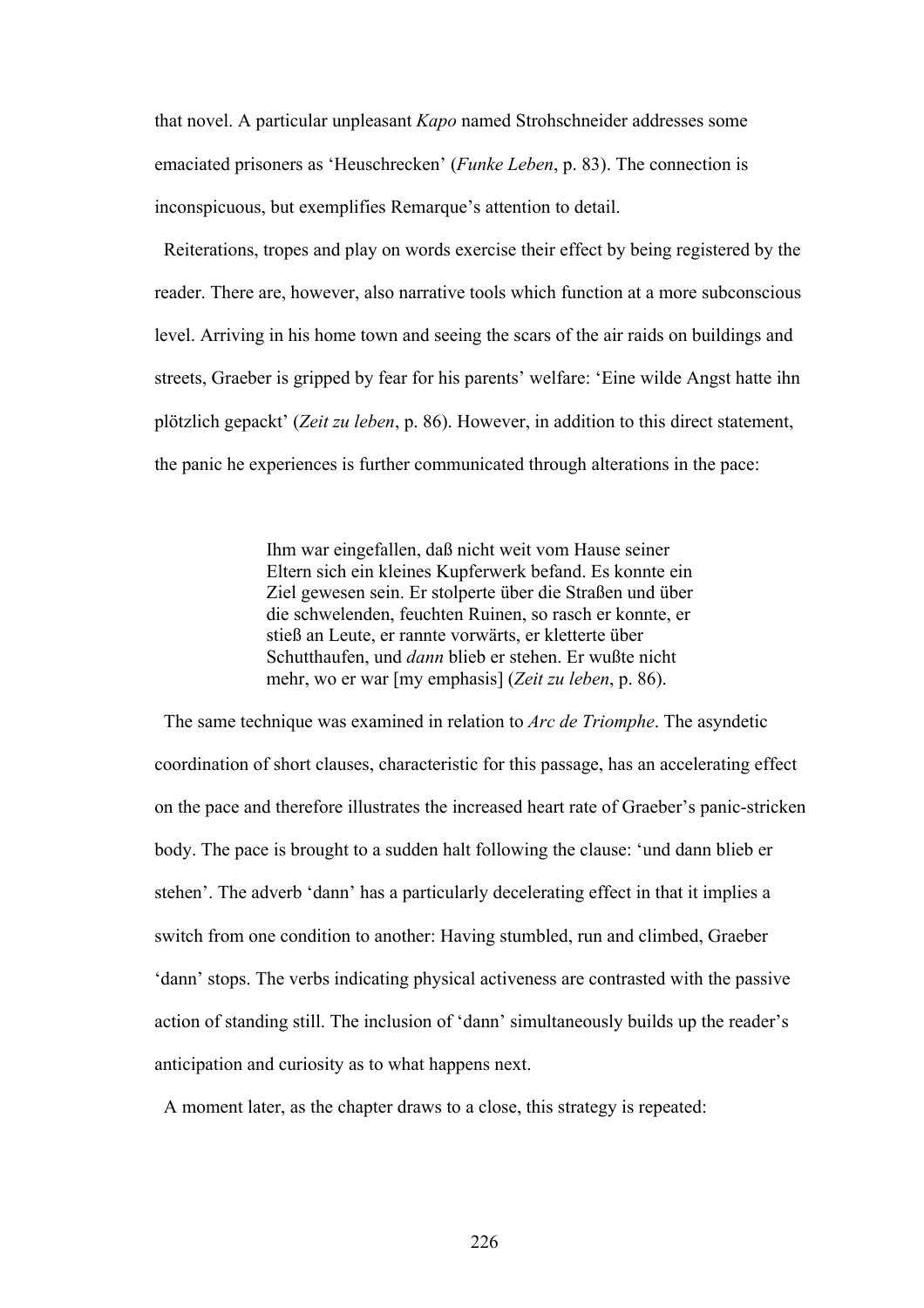Graeber versuchte sich zu orientieren. Er hätte von hier aus den Turm der Katharinenkirche sehen müssen. Er sah ihn nicht. Vielleicht war auch die Kirche zusammengestürzt. Er fragte niemand mehr. Irgendwo sah er Bahren stehen. Leute schaufelten. Feuerwehrmänner rannten herum. Wasser klatschte in Qualm. Eine düstere Lohe hing über dem Kupferwerk. *Dann* fand er die Hakenstraße [my emphasis] (*Zeit zu leben*, p. 86).

 The short sentences expedite the pace. However, in the closing sentence, 'dann' stops the flow, but it also awakens the curiousity in the reader who will want to know the state of Graeber's childhood street. To find out, the reader must therefore move to the next chapter.

 The above formal analysis shows that Remarque applies an array of narrative tools in both *Funke Leben* and *Zeit zu leben*. These include perspectival elements, register, imagery, leitmotivs and the proportion of straight narrative to dialogue. The formal elements have been shown to fulfil two purposes. They partly increase the aesthetic impact of the novels; they partly compliment the contents and aid the conveyance of Remarque's message.

 However, as for example Wagener has pointed out, the two novels were received considerably better abroad than they were in Germany.63 One German critic expressed the following wish about *Funke Leben*: 'Es war hoffentlich der letzte Cocktailscherz des Herrn Remarque!<sup>64</sup> As the study by the Mitscherlichs also asserts, German reviews reflect the German nation's difficulty in accepting an overall guilt in the crimes of the regime. Some critics even attempt to parallelize the sufferings of the concentration camp victims with the hardship experienced by the civilian population, particularly as the war progressed. With reference to Dostoyevsky's *From the House of the Dead*, one critic describes the concentration camp experience as follows: 'Vor allem aber ist da eines: die Einsicht in die eigene Schuld [that of the prisoners], die nur im Glauben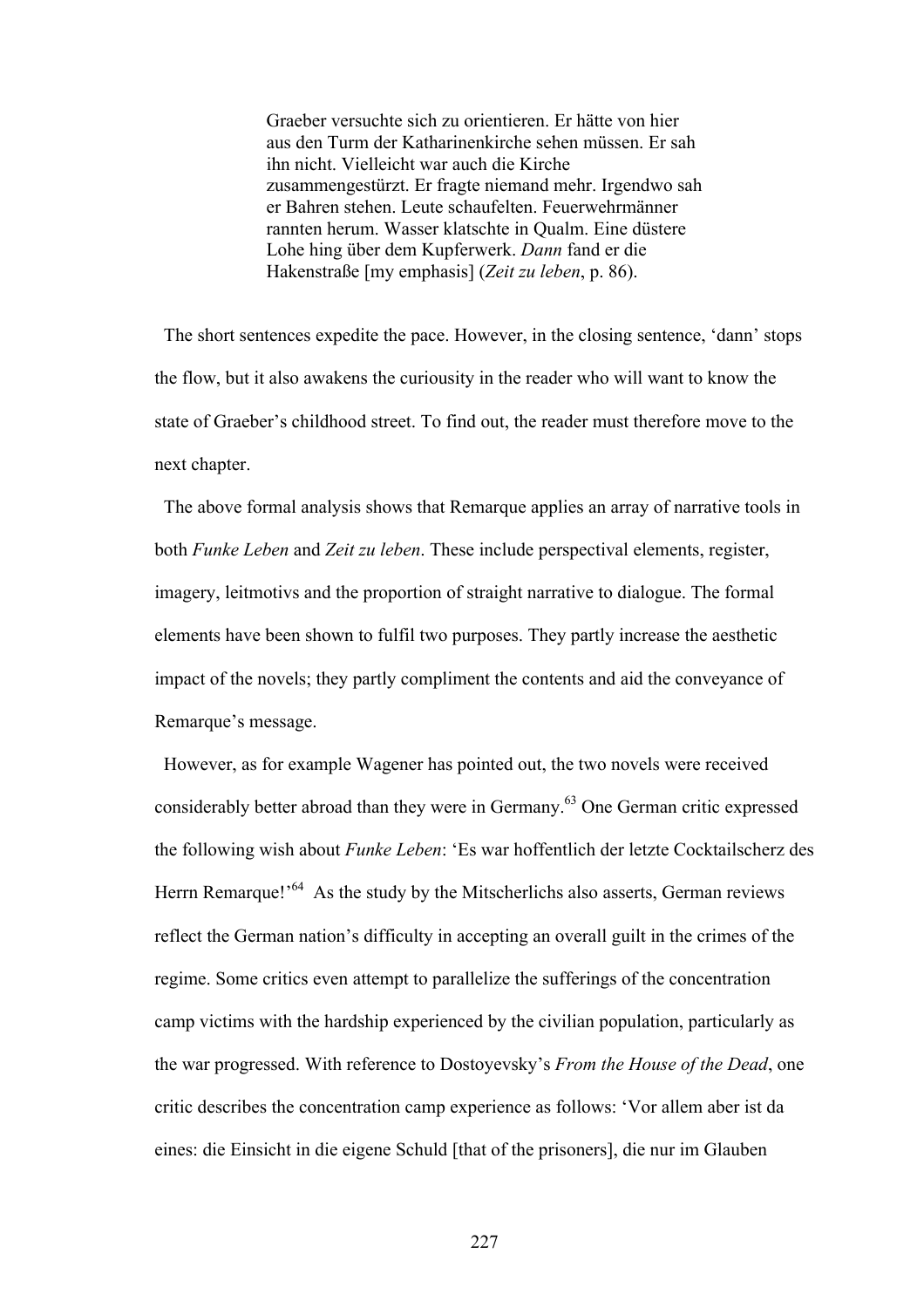möglich ist. Es spielt eines Tages keine Rolle mehr, was der Oberreichsanwalt, das Volksgericht oder die Gestapo über einen verhängt haben. Deshalb sitzt man nicht hinter dem Draht. Mit sich selbst hat man etwas auszukämpfen. Die Gegenseite erkennt man plötzlich als Marionetten, ebenso gefangen sie man selbst ist […]'.65 This attempt to depict the general population as victims is also found in other reviews:

> Aber die Deutschen, die noch leben, haben auch einiges überstehen müssen, und sie haben es vielleicht oft schwerer getragen als Remarque glaubt. Die Rücksicht auf den "Funken Leben", der das deutsche Volk über die schweren Jahre nach dem Kriege hinweggebracht hat, veranlaßt uns, den neuen Roman von Remarque mit aller Schärfe abzulehnen<sup>66</sup>

 Schneider thus concludes about the German reception of Remarque's work from the Adenauer period:

> Der Verdacht liegt nahe, dass man sich durchaus darüber klar war, wie berechtigt und zutreffend Remarques Mahnungen und Anklagen waren, und dass man daher zu anderen Mitteln greifen musste, um sie als irrelevant abzutun: der bewusst falsche Vorwurf sachlicher Fehler, die Kritik wegen ästhetischer Mängel, der Vorwurf der Trivialität, die Einbindung in die publizistischen Fronten des Kalten Kriegs.<sup>67</sup>

 Although negative criticism was also voiced outside the German borders, the tone was less aggressive, and positive points featured alongside the less enthusiastic comments. Hence, as was initiated already in 1929 with the publication of *Im Westen*, the political impact of *Funke Leben* and *Zeit zu leben*, and their dealing with topics which were preferred left alone, clearly influenced their overall reception in Germany. The sales figures of *Funke Leben* remained low: 'Noch 1961, also neun Jahre nach Erscheinen des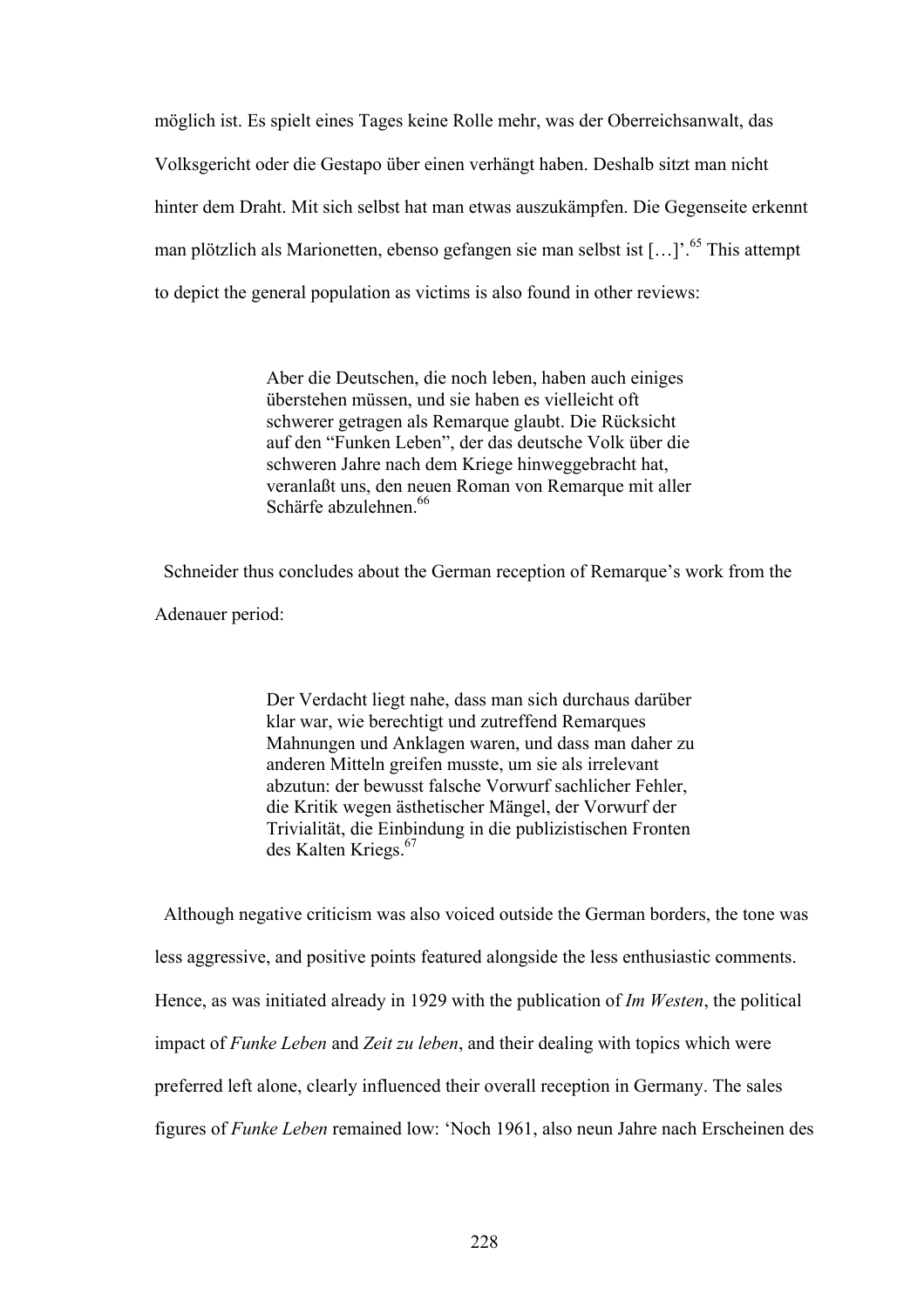Buches, war der an Remarque gezahlte Vorschuß nicht durch die Verkaufserlöse abgedeckt'.<sup>68</sup>

 However, the importance of the reviewer's or the reader's personal distance to the events depicted should not be overlooked as an influence in the evaluation process of the novels. The passing of time generally creates emotional distance to an experience or event. In relation to the reviews of Remarque's novels, the critics' opinions seem very much governed by their own relationship to the depicted issues. In the 1950s when *Funke Leben* and *Zeit zu leben* were first published, Germany's Nazi past was still a delicate topic for many Germans. This is clearly conveyed in the already quoted review: 'Aber die Deutschen, die noch leben, haben auch einiges überstehen müssen, und sie haben es vielleicht oft schwerer getragen als Remarque glaubt'.<sup>69</sup> The same critic, however, openly praises Remarque's treatment of the *First* World War in *Im Westen*. Nonetheless, in the late 1920s, *Im Westen* had been met by an even greater outcry than both *Funke Leben* and *Zeit zu leben* when they appeared in the decade following the Second World War. This critic's agreeable attitude towards *Im Westen* in the 1950s can therefore be interpreted as reflecting his own emotional detachment from the historical event of the Great War, whereas the Second World War still figures as a recent event in his memory. However, even in an article from the 1990s, Edgar Hilsenrath finds it necessary to defend and stress that Remarque is *not* an author of *Trivialliteratur*. This indicates that such a classification of Remarque's oeuvre is still widely perceived to be justifiable. As the analysis of *Funke Leben* and *Zeit zu leben* show, though, both novels are meticulously written with consideration for the interrelationship between content and form.70 Moreover, both novels were intended to educate and shake up the German nation and should therefore not be rejected as *Trivialliteratur*, if this genre indeed tends towards '[eine] außengeleitet[e] Anpassung [...] an die Bedürfnislage ihrer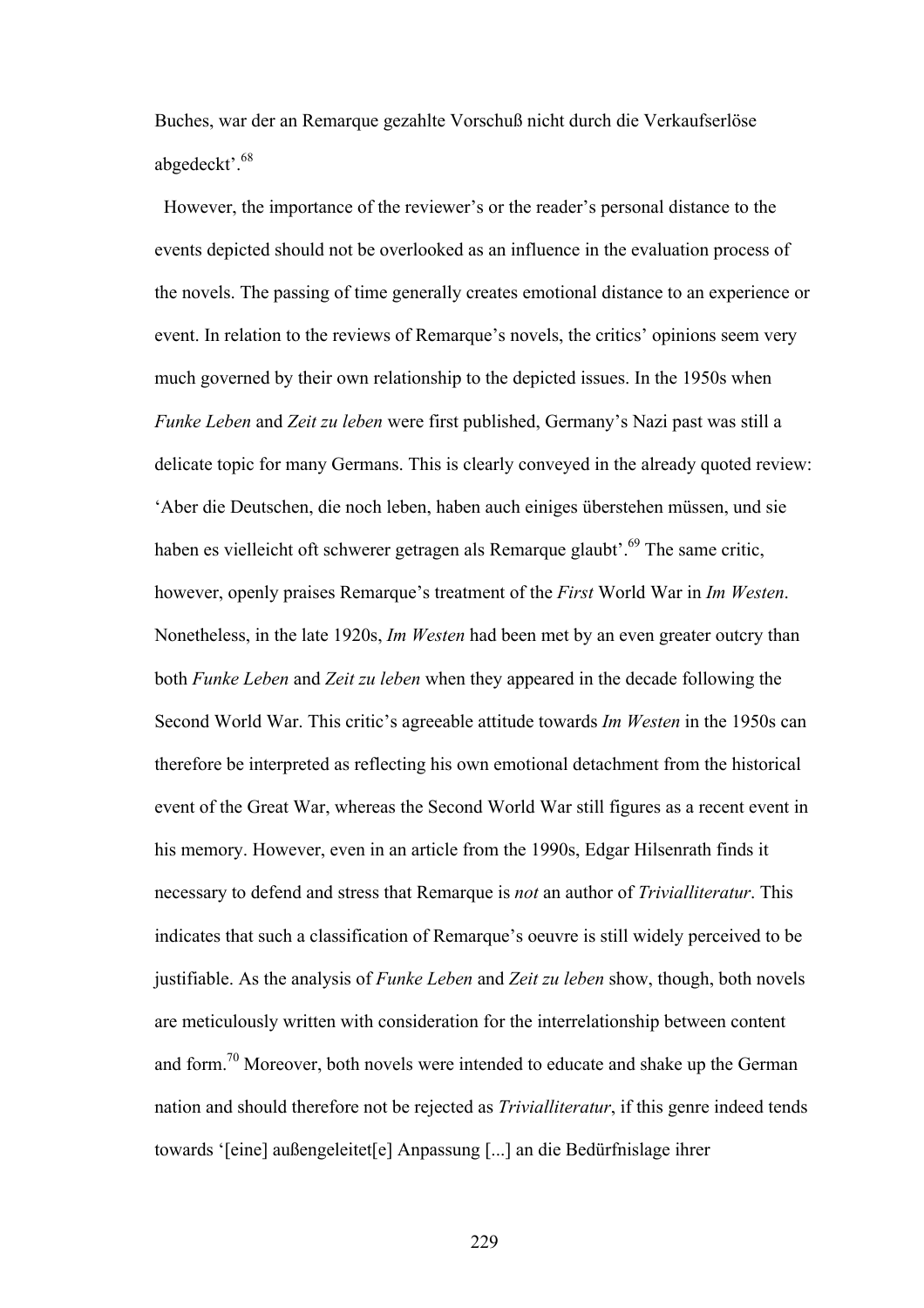Leserzielgruppen, die, statt die Wahrheit erkennen zu wollen, nur die scheinhafte Befriedigung ihrer Wünsche im Sinne hätten'.71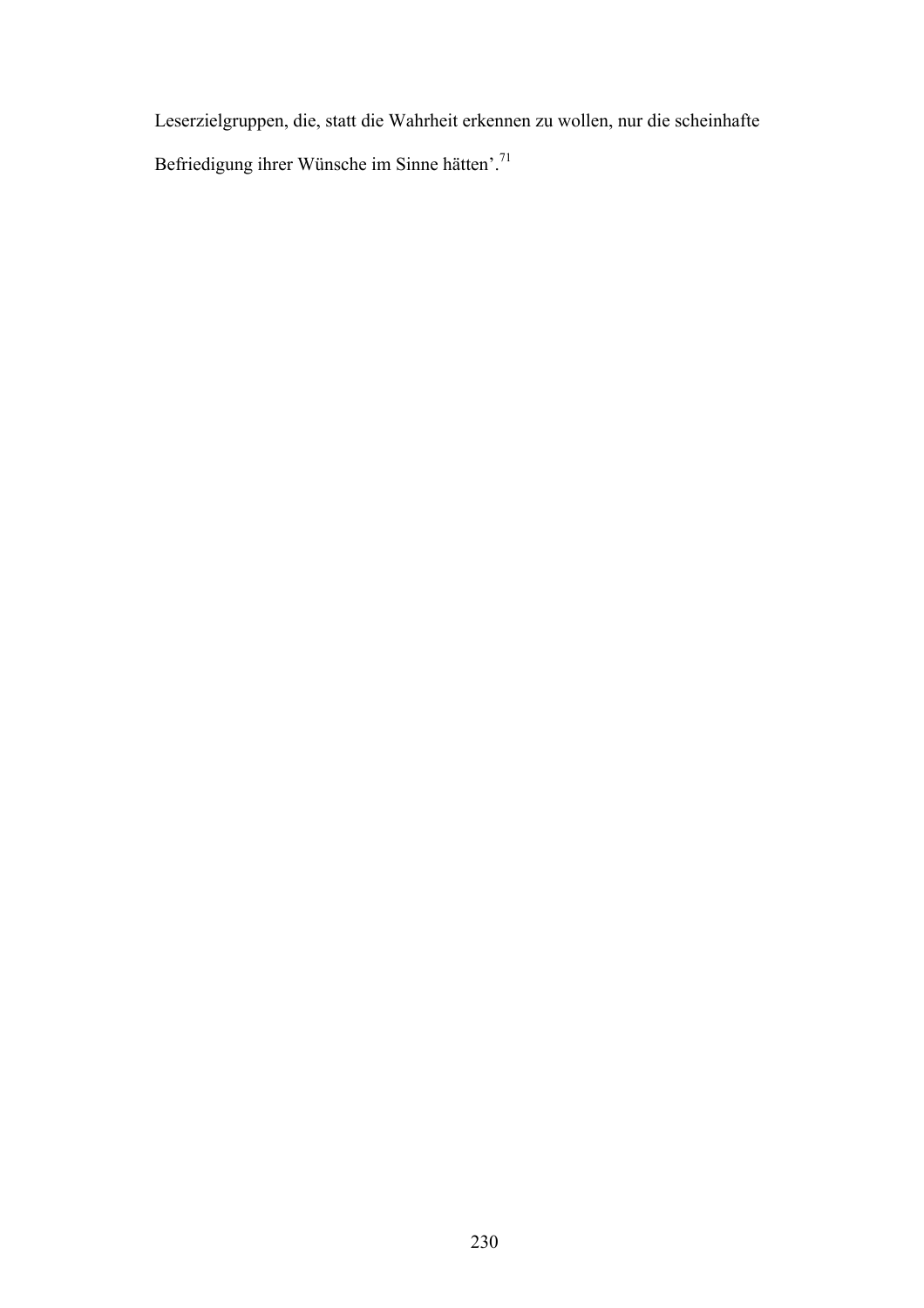## Notes to *Der Funke Leben* and  *Zeit zu leben und Zeit zu sterben*

1. This categorization is used, for instance, in the title of the publication: Schneider, *Erich Maria Remarque: Ein Chronist des 20. Jahrhunderts*.

2. Remarque's sister, Elfriede Scholz, was executed on 16 December 1943. The circumstances of her death are alluded to on occasion in both *Funke Leben* and *Zeit zu leben*. The most obvious example is found in *Zeit zu leben* where Graeber reads a newspaper article about four citizens who have been sentenced to death because they doubted German victory: 'Man hatte ihnen mit einem Beil die Köpfe abgehackt. Die Guillotine war längst abgeschafft worden im Dritten Reich. Sie war zu menschlich' (*Zeit zu leben*, p. 271). Although the connection between this statement and the case of Remarque's sister is obvious, the two incidents are not, as Owen suggests, 'identical'. Elfriede Scholz was executed on a guillotine. Owen, *Erich Maria Remarque: A Critical Bio-Bibliography*, p. 269. For more on Elfriede Scholz, see: *Elfriede Scholz, geb. Remark: Im Namen des deutschen Volkes; Dokumente einer justitiellen Ermordung*, edited by Claudia Glunz and Thomas F. Schneider (Osnabrück: Rasch, 1997); *"Reue ist undeutsch". Erich Maria Remarque's Der Funke Leben und das Konzentrationslager Buchenwald: Katalog zur Ausstellung*, edited by Thomas F. Schneider and Tilman Westphalen (Bramsche: Rasch, 1992). The first American edition of *Funke Leben* was dedicated to Remarque's sister. This dedication was also included in, for instance, the Italian, the Spanish and the French translations of the work, but it did not feature in the German edition, and was only introduced to this in 1988. Bernhard Nienaber, *Vom anachronistischen Helden zum larmoyanten Untertan: Eine Untersuchung zur Entwicklung der Humanismuskonzeption in Erich Maria Remarques Romanen der Adenauer-Restauration* (Würzburg: Königshausen und Neumann, 1997), pp. 34-35.

3. Remarque, 'Der Funke Leben (1952/ 53)', in *Ein militanter Pazifist*, pp. 94-95 (p. 95).

4. Thomas F. Schneider, 'Mörder, die empfindlich sind: Zur Entstehung von *Der Funke Leben*', in *"Reue ist undeutsch"*, pp. 14-20, p. 16. See also: *Elfriede Scholz, geb. Remark. Im Namen des deutschen Volkes*, edited by Glunz and Schneider.

5. In written correspondence with Kiepenheuer und Witsch from June 1952 and prior to the German publication of *Funke Leben*, Remarque suggests that the cited purpose of the work should be printed on the book's protective cover. See *Das unbekannte Werk, V: Briefe und Tagebücher*, pp. 148-49.

6. Schlant proposes that 'no other postwar author has scrutinized this passivity as unremittingly as Lenz'. Ernestine Schlant, *The Language of Silence: West German Literature and the Holocaust* (New York etc.: Routledge, 1999), p. 127. Although Schlant does not draw comparisons between Lenz's and Remarque's works, the passivity which Lenz's protagonist, Eugen Rapp, displays in *Neue Zeit* is largely transferable to the main character, Ernst Graeber, in *Zeit zu leben*. He realizes that his lack of direct opposition is an indirect support of National Socialist. Schlant, *The Language of Silence*, p. 127. The two protagonists differ, however, in the fact that Rapp is unable to overcome his passivity, whereas Graeber makes an attempt to defy the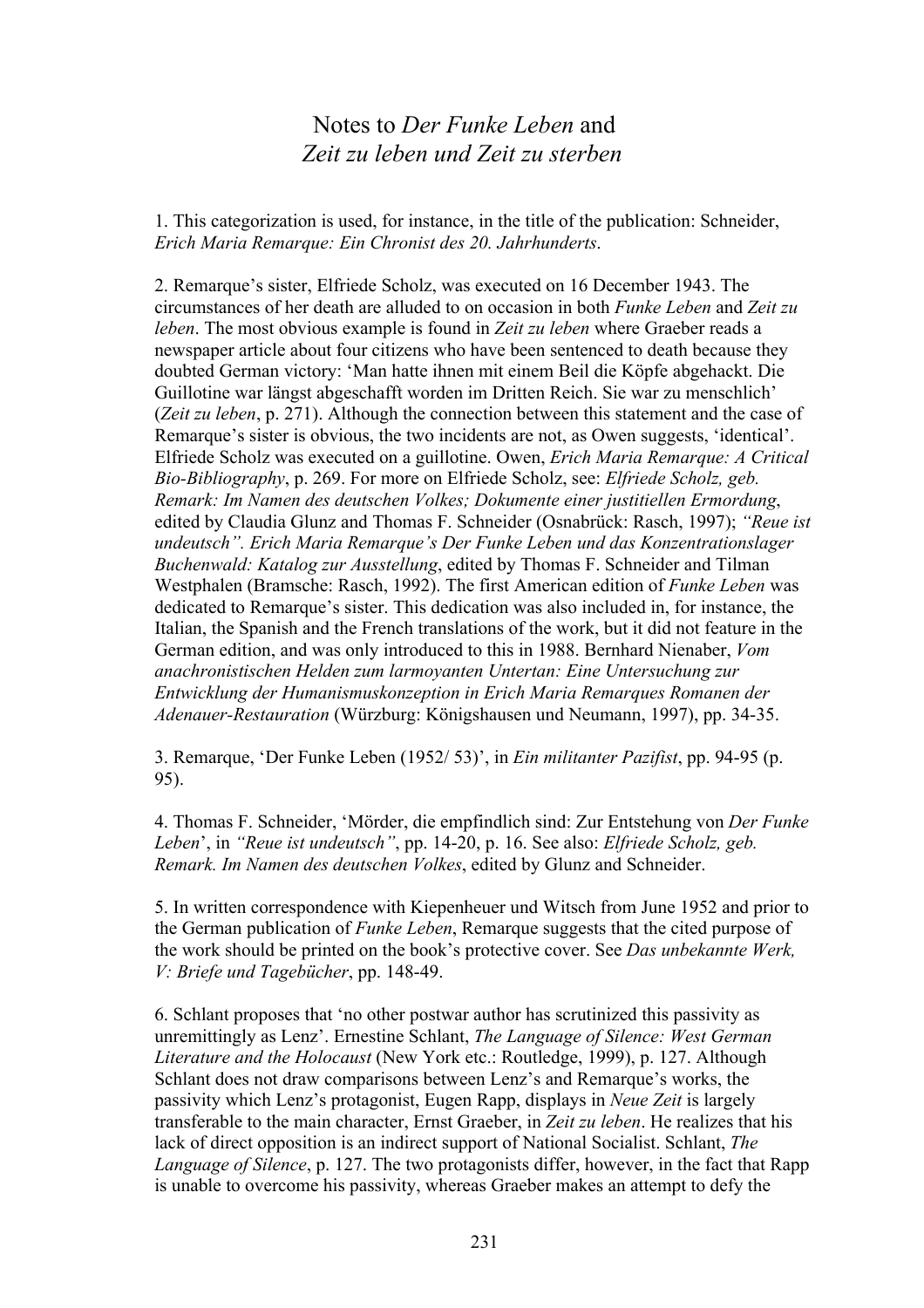regime and to thereby repent the wrongs he has previously done through relatively unquestioned compliance.

7. This is noted in, for example: Owen, *Erich Maria Remarque: A Critical Bio-Bibliography*, p. 264; Schneider, *Erich Maria Remarque: Ein Chronist des 20. Jahrhunderts*, p. 101; Firda, *Erich Maria Remarque: A Thematic Analysis of His Novels*, pp. 146, 175; Schneider, '"Ein ekler Leichenwurm"', p. 45; Thorkild Hansen, 'Intet nyt fra østfronten: Erich Maria Remarques nye roman om den anden verdenskrig', *Information*, 3 September 1954, no page.

8. Remarque, 'Der Funke Leben. Vorwort (1952)', p. 92.

9. Wagener, *Understanding Erich Maria Remarque*, p. 68; Firda, *Erich Maria Remarque: A Thematic Analysis of His Novels*, pp. 146-47.

10. Remarque, 'Der Funke Leben (1952/ 53)', p. 94.

11. Remarque, 'Der Funke Leben. Vorwort (1952)', p. 92.

12. Andrea Reiter, *Narrating the Holocaust*, translated by Patrick Camiller (London etc.: Continuum, 2000). Reiter's study includes a wide selection of authentic accounts by former inmates. She examines the writers' – many first-time authors – approaches to explaining their experiences.

13. 'Es mag von Interesse sein, daß es selbst 1952 für ihn [den Autor] schwer war, einen Verleger in Deutschland zu finden. Selbst das größte Schweizer Verlagshaus, das einen Vertrag für *Der Funke Leben* abgeschlossen hatte, weigerte sich, das Buch nach der Fertigstellung zu drucken, und gab als Begründung an, daß dieses Buch und alle anderen Bücher des Verlages in Deutschland boykottiert würden, wenn es erschiene. Andere Verleger wollten Änderungen. Als das Buch schließlich in Deutschland herauskam, war die Reaktion zum größten Teil feindselig, vorsichtig und zurückhaltend, – zu einem kleineren Teil wurde das Buch ohne Einwände angenommen. Deutschland hatte schon begonnen, die Welt von 1933 bis 1945 (so schnell wie möglich) zu vergessen, – nicht zu bereuen. Zu vergessen. Es war die Zeit des "Deutschen Booms", des "Wirtschaftswunders". Auch waren die meisten Nazis zurück. Das Buch verstörte zu dieser Zeit. Der Autor bedauert das nicht. Er hofft, weiterhin auf diese Art "verstörend" zu sein.' Remarque's indignation and his increasingly overt political stance is clearly expressed in this excerpt. Remarque, *Der Funke Leben* (1952/ 53), p. 95.

14. Anke Zimmer, 'Seine verbale Spitzen gegen Autoren, Verleger und Kritiker sitzen. Ein Gespräch mit Edgar Hilsenrath: "Reich-Ranicki ist ein Idiot", *Fuldaer Zeitung*, 23 October 1999, no page.

15. Zimmer, 'Seine verbale Spitzen gegen Autoren, Verleger und Kritiker sitzen'.

16. Ernestine Schlant, *The Language of Silence*, pp. 11-12. However, it should be noted that as a communist state, the GDR largely perceived itself detached from the National Socialist Regime, as it interpreted the rise of Hitler as rooting in capitalism. In addition, communists constituted a considerable proportion of the prisoners in the concentration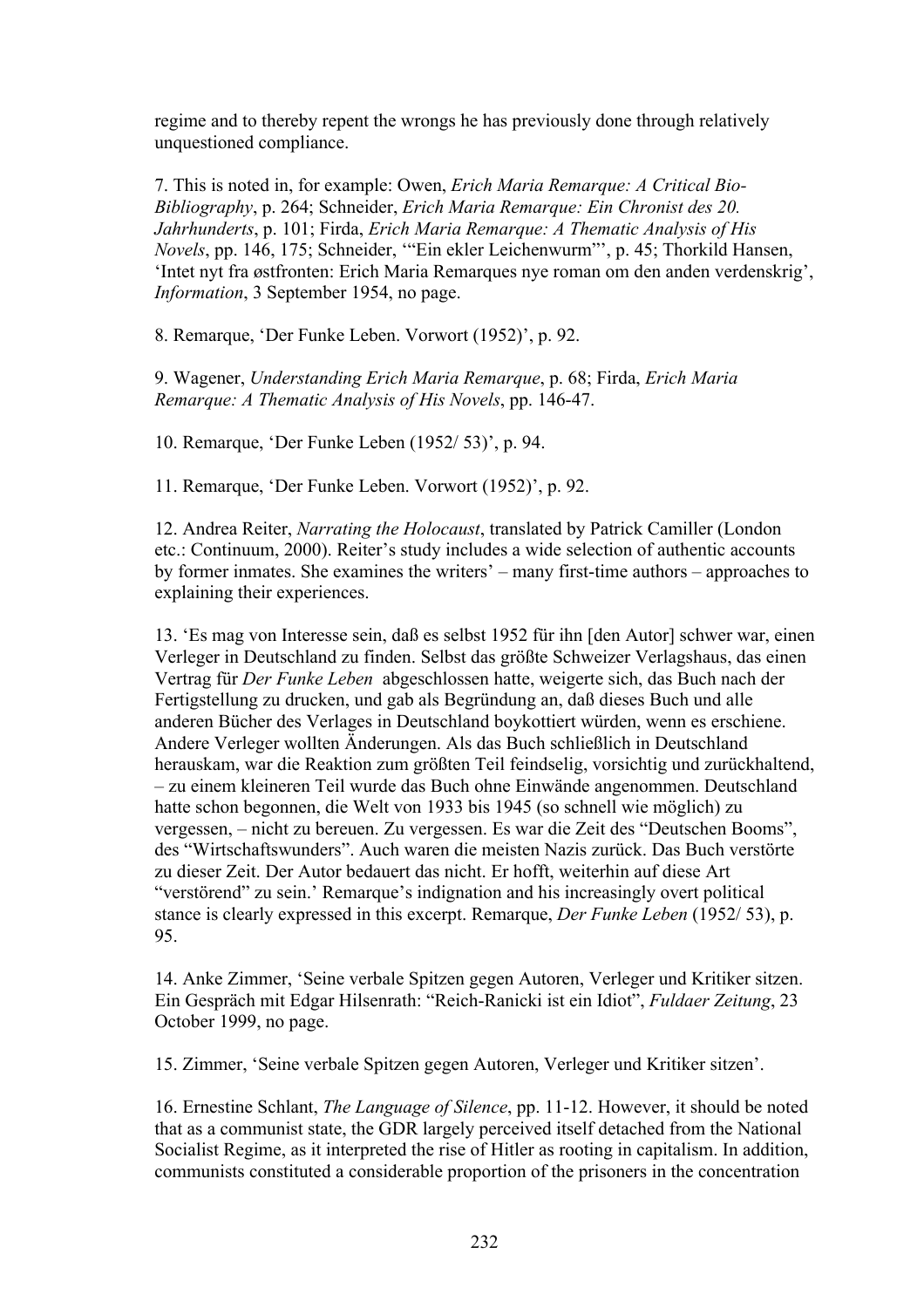camps. With the lack of a similar ideological shield to hide behind, it was hence predominantly West Germany which struggled to deal with its Nazi past.

17. Thomas F. Schneider, 'The Empty Stage: Comments on the Stage 'War' about Erich Maria Remarque's *Die letzte Station*', in *Modern War on Stage and Screen/ Der moderne Krieg auf der Bühne*, edited by Wolfgang Görtschacher and Holger Klein (Lewiston etc.: Edwin Mellen, 1997), pp. 53-65 (p. 58); Schneider, '"Ein ekler Leichenwurm"', pp. 52-53.

18. Schneider, 'The Empty Stage: Comments on the Stage 'War'', p. 55. See also: Liepman, *Ein deutscher Jude denkt über Deutschland nach*, p. 12. Liepman produces a list of cases in which, following the war, Nazis successfully assumed new identities and thereby managed to evade disclosure and prosecution for more than a decade. To highlight the numerousness of such cases, Liepman notes that his examples constitute the cases which were mentioned in the press during just one week in the year of 1959.

19. A sketch by Remarque shows how the author imagined the physical structure of Mellern concentration camp. This drawing is included in: Schneider, *Erich Maria Remarque: Ein Chronist des 20. Jahrhunderts*, pp. 98-99.

20. See, for example: Franz Baumer, *E. M. Remarque* (Berlin: Colloquium, 1976), p. 84; Taylor, *Erich Maria Remarque: A Literary and Film Biography*, p. 196; Wagener, *Understanding Erich Maria Remarque*, p. 69.

21. Although the novel does not include a preface, the preliminary serialization of the work in the American magazine, *Collier's*, was introduced by a short statement. See, 'Erläuterungen', in *Ein militanter Pazifist*, pp. 144-60 (p. 150).

22. Erich Maria Remarque, 'Der Funke Leben. Vorwort', p. 91.

23. Wagener even nominates Neubauer as 'one of the most well-rounded characters he [Remarque] has ever described'. Wagener, *Understanding Erich Maria Remarque*, p. 74.

24. For concentration camp jargon and the euphemistic nature of National Socialist lingo, see: Reiter, *Narrating the Holocaust*, pp. 86-93. In relation to Nazi euphemism, see also Hannes Heer, *Vom Verschwinden der Täter: Der Vernichtungskrieg fand statt, aber keiner war dabei* (Berlin: Aufbau, 2004), pp. 100-01.

25. Wieslaw Kielar, *Anus Mundi: Five Years in Auschwitz* (London etc.: Penguin, 1982), pp. 73-74. The work was published in Polish in 1972. The first English translation was published in 1981.

26. Reiter, *Narrating the Holocaust*, pp. 98-123. The *Inferno* is used as an image of comparison in, for example, Kielar, *Anus Mundi*, p. 177.

27. Reiter, *Narrating the Holocaust*, pp. 166-67.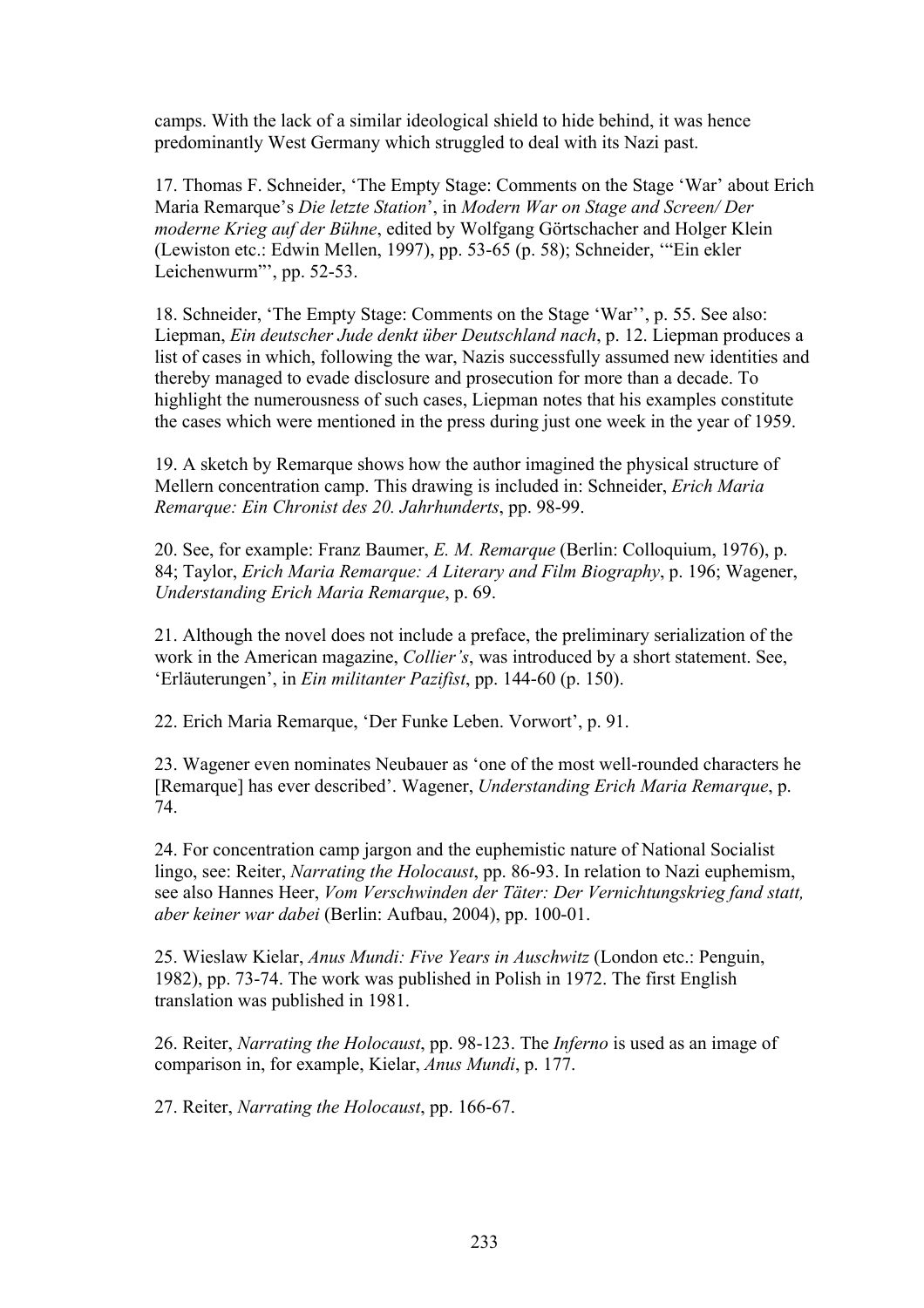28. Pascal Nicklas, 'The Disappearance of the Body: Pain and the Representation of War', in *Modern War on Stage and Screen/ Der moderne Krieg auf der Bühne*, pp. 523- 40 (pp. 524, 528).

29. Reiter, *Narrating the Holocaust*, p. 44.

30. Nicklas, 'The Disappearance of the Body: Pain and the Representation of War', pp. 536-37.

31. An episode with a similar outcome is reported by Kielar. Arriving on a transport destined for the gas chambers, a young Jewish woman snatches a gun from one of the SS guards and kill him. Enraged, other SS men shoot down the entire transport rather than following the usual procedure of extermination through gas. 'The incident passed on from mouth to mouth and embellished in various ways grew into a legend. Without doubt this heroic deed by a weak woman, in the face of certain death, gave moral support to every prisoner.' Kielar, *Anus Mundi*, p. 178.

32. See, for example, Pfeiler's review from 1952 which describes them as 'stereotypes'. W. K. Pfeiler, 'Erich Maria Remarque. *Der Funke Leben*', *Books Abroad*, Summer 1952, no page. In contrast, Taylor regards Remarque's SS-characters as 'the perfect representatives of a regime which is evil incarnate'. Taylor, *Erich Maria Remarque: A Literary and Film Biography*, p. 185.

33. Indeed, a reviewer of *Funke Leben* erroneously speaks of 'Häftling 508' which – although unintentionally – stresses the individual behind the number. 'Ein KZ-Roman wie er vom Übel ist', *Heute und Morgen*, 1952, p. 1134.

34. Taylor has likewise noted this: 'By designating Koller [509's real name] by number rather than by name Remarque succeeds in conferring on him "Everyman" status. His fate, therefore, serves as a symbol for the greater tragedy of the hosts of victims who lost their lives because of Nazi crimes'. Taylor, *Erich Maria Remarque: A Literary and Film Biography*, p. 183.

35. Kielar, *Anus Mundi*.

36. Kielar, *Anus Mundi*, p. 5.

37. Kielar does not refer to the particularly weak as human beings either. Instead he says: '[…] [T]hese sick, starving, filthy, dying *creatures* made a fearful impression on me. To look at them was appalling [my emphasis]'. Kielar, *Anus Mundi*, p. 133.

38. Richard Kirn, 'Ein Buch, das seinen Autor ehrt', *Frankfurter Neue Presse*, 27 September 1952, p. 18. See also: Bernhard Nienaber, *Vom anachronistischen Helden zum larmoyanten Untertan*, p. 36.

39. ''Musulmans' is one widespread expression peculiar to the camps: it designated those living dead who gave up struggle for existence and let all the rigours of the camp wash over and bury them. The origin of the term is not altogether clear. Hermann Langbein reports that he first came across it in Auschwitz, and that 'musulman' was only later used in other camps. He also thinks that the term – which applied to female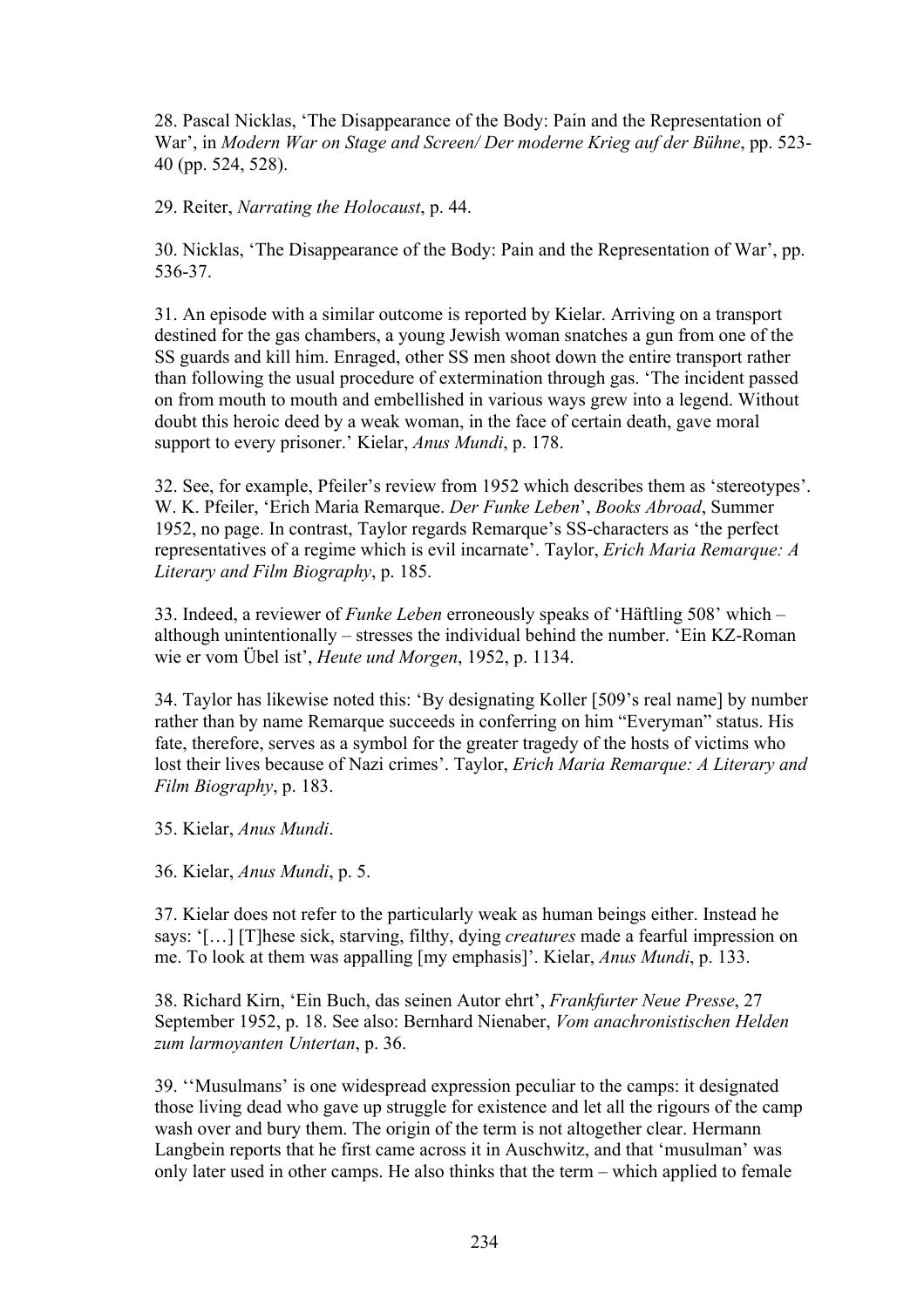prisoners, too – arose from the bent body posture that distantly reminded people of a praying Arab.' Reiter, *Narrating the Holocaust*, p. 87.

40. The idea of describing life as a 'spark' recurs in several of Remarque's novels. In *Im Westen*, for example, Bäumer says of Kat and himself: 'Wir sind zwei Menschen, zwei winzige Funken Leben, draußen ist der Nacht und der Kreis des Todes' (*Im Westen*, p. 72).

41. Recurring regularly in the novel, these indirect allusions to the title form a red thread through the work: '[E]s war, als hätte jemand einen lautlosen Befehl über all die todmüden, abgezehrten, halbverhungerten Männer hingeschrien, als hätte ein *Funke* ihr Blut entzündet, ihr Gehirn aufgeweckt und ihre nerven und Muskeln zesammengerissen [my emphasis]' (*Funke Leben*, p. 152). 'Das Echo wieder, ein fernster Herzschlag, die schmale Trommel des Pulses, und mehr: das Echo im Echo, Hände, die wieder Hände waren, der *Funke*, nicht erloschen – glimmend wieder, und: stärker als vorher [my emphasis]' (*Funke Leben*, p. 187). 'So wanderten sie über den Platz […] – eine geisterhafte Promenade von Skeletten, in denen ein *Funke* Leben trotz allem nicht erstorben war [my emphasis]' (*Funke Leben*, p. 345).

42. '*Kapos* (vom Italienischen "il capo" = das Haupt, der Vorstand), Häftlinge, die den Befehl über Arbeitskommandos hatten und dem SS-Kommandoführer verantwortlich waren, der sie durch den Arbeitsdienstführer einsetzen ließ. Die Kapos hatten *Vorarbeiter* zur Seite und waren nichts als Aufsichtspersonen, die disponierten, selbst aber nicht arbeiteten. […] Meistens handelte es sich, besonders in den Anfangsjahren, um robuste Naturen – damals vor allem um ehemalige SA-Leute, Fremdlegionäre und Kriminelle –, die mit dem Prügel umzugehen verstanden […].' Eugon Kogon, *Der SS-Staat* (Stockholm: Bergmann-Fischer, 1947), pp. 63-64.

43. Jan Strümpel, 'Kammersymphonie des Todes: Erich Maria Remarques "Der Funke Leben", Anna Seghers "Das siebte Kreuz" und eine Gattung namens 'KZ-Romane', in *Text+Kritik*, 149, pp. 55-64 (pp.59-60).

44. There might be a connection to Wilhelm Busch's famous poem, *Es sitzt ein Vogel* in *Kritik des Herzens* from 1874. On Remarque's early cartoon strip, *Die Contibuben*, Thomas Schneider mentions its similarity to *Max und Moritz* who, similar to Remarque's *Contibuben*, carry out a numer of pranks referred to as 'erster Streich', 'zweiter Streich', etc. Remarque, *Das Unbekannte Werk, IV: Kurzprosa und Gedichte*, Vol. 4, pp. 465-70, 547-48.

45. Robert van Gelder, 'An Interview with Erich Maria Remarque: Who outlines his rules for handling luck, loneliness and refugee living. January 27, 1946', in *Writers and Writing* (New York: Charles Schribner's Sons, 1946), pp, 376-81 (pp. 377-78). Also: Thomas F. Schneider*, Unabhängigkeit – Toleranz – Humor: Erich Maria Remarque 1898-1970* ([1998] Osnabrück: Rasch, 2001), p. 214.

Remarque's statement reappears in different context in his later novel, *Der schwarze Obelisk*. In the year of 1923, the protagonist, Bodmer, feels both indignant and saddened when he almost witnesses the political murder of a supporter of the Weimar Republic. Having participated in the First World War, he therefore wonders: '[W]ir alle haben doch so viele Tote im Kriege gesehen, und wir wissen, daß über zwei Millionen von uns nutzlos gefallen sind – warum sind wir da so erregt wegen eines einzelnen, und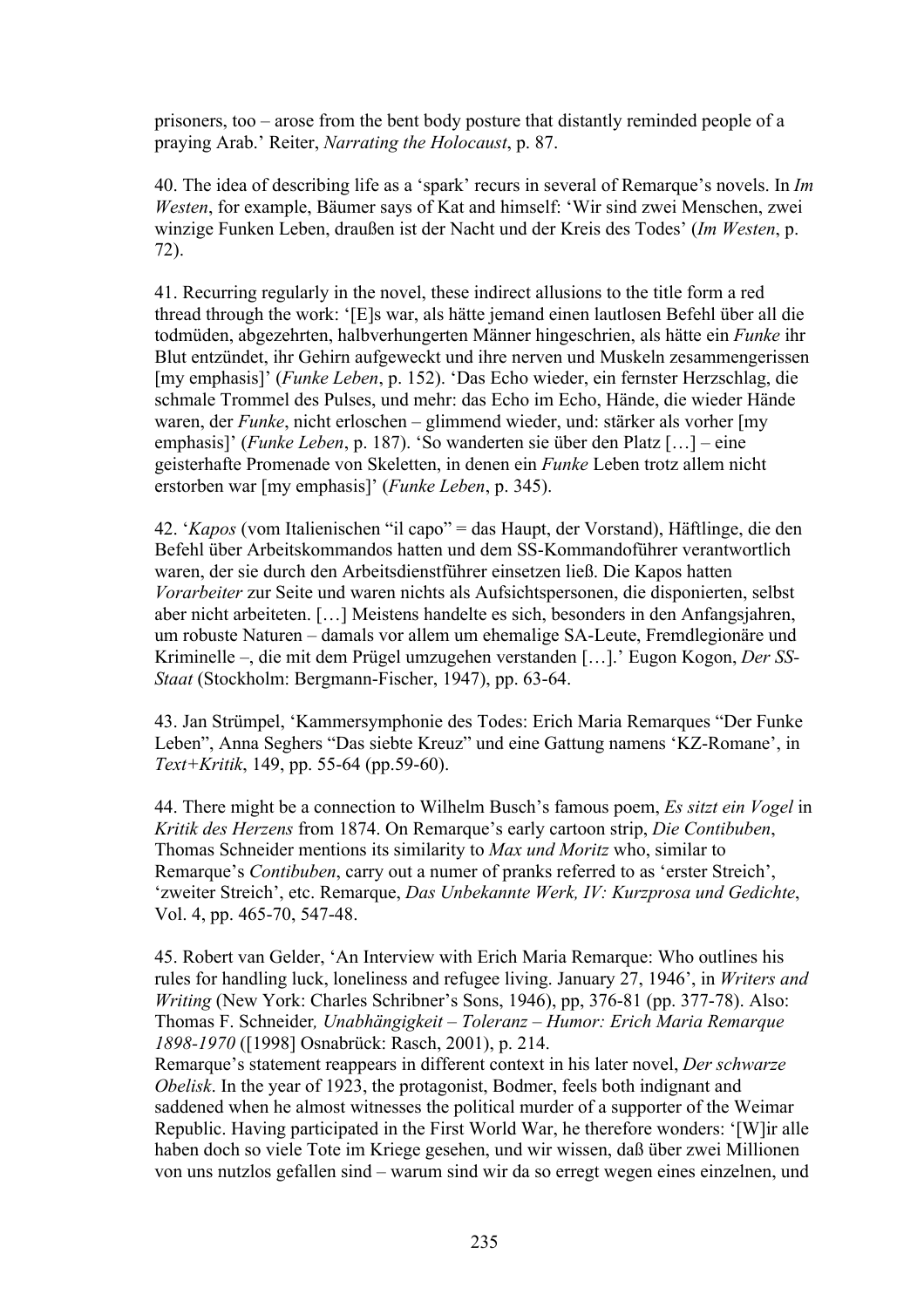die zwei Millionen haben wir schon fast vergessen? Aber das ist wohl so, weil ein einzelner immer der Tod ist – und zwei Millionen immer nur eine Statistik' (*Der schwarze Obelisk*), p. 128.

46. The name Ruth Holland constitutes another example of Remarque's recycling of character names. The young woman whom Kern falls in love with in *Liebe Deinen Nächsten* is likewise called Ruth Holland.

47. Taylor, *Erich Maria Remarque: A Literary and Film Biography*, p. 190.

48. Wagener, *Understanding Erich Maria Remarque*, p. 72.

49. See chapter seven, nine, twenty-one and twenty-five of *Zeit zu leben*.

50. Antkowiak, *Erich Maria Remarque: Sein Leben und Werk*, pp. 73-75.

51. For a comparison of the protagonists Bäumer and Graeber, see Wagener, *Understanding Erich Maria Remarque*, pp. 77-79; Wagener, 'Erich Maria Remarque, Im Westen nichts Neues – Zeit zu leben und Zeit zu sterben: Ein Autor, zwei Weltkriege'.

52. As has already been proposed, Remarque's novels are bound together through more or less discrete similarities, often in relation to names. In *Arc de Triomphe*, Ravic's real name is Ludwig Fresenburg. This is likewise the name of Graeber's comrade in *Zeit zu leben*. Moreover, they are both approximately forty years old. The two Fresenburgs cannot, of course, be one and the same person, as Ravic would not have fought on the side of the National Socialists.

53. Many parallels can be identified between Metelmann's account and that of, not only Graeber, but also Bäumer. At the sight of a dead enemy soldier, for instance, Metelmann's reaction is not dissimilar to that of Bäumer's in *Im Westen*: 'His helmet had rolled away from his head and he seemed to be gripping into the earth with both his hands. In death his face had no enemy look about it. I could not keep my eyes off him, and wondered what kind of a man he had been, how he had earned his bread, had he a wife, parents or children?' Henry Metelmann, *Through Hell for Hitler: A Dramatic First-Hand Account of Fighting on the Eastern Front with the Wehrmacht* ([1990] Staplehurst: Spellmount, 2001), p. 62. Following a shift on guard, Metelmann even tells his successor: '[…] all was quiet on the Eastern Front'. Metelmann, *Through Hell for Hitler*, p. 137.

54. Presumanly on the basis of this aspect of the novel, one of the early manuscripts of *Zeit zu leben* has the different title of *Insel der Hoffning*; a title which has been preserved in the French translation *L'Île d'Espérance*. Schneider, '"Und Befehl ist Befehl. Oder nicht?"', p. 234.

55. Firda, *Erich Maria Remarque: A Thematic Analysis of His Novels*, p. 172.

56. For the structure of *Zeit zu leben*, see also: Schneider, '"Und Befehl ist Befehl. Oder nicht?"', p. 235.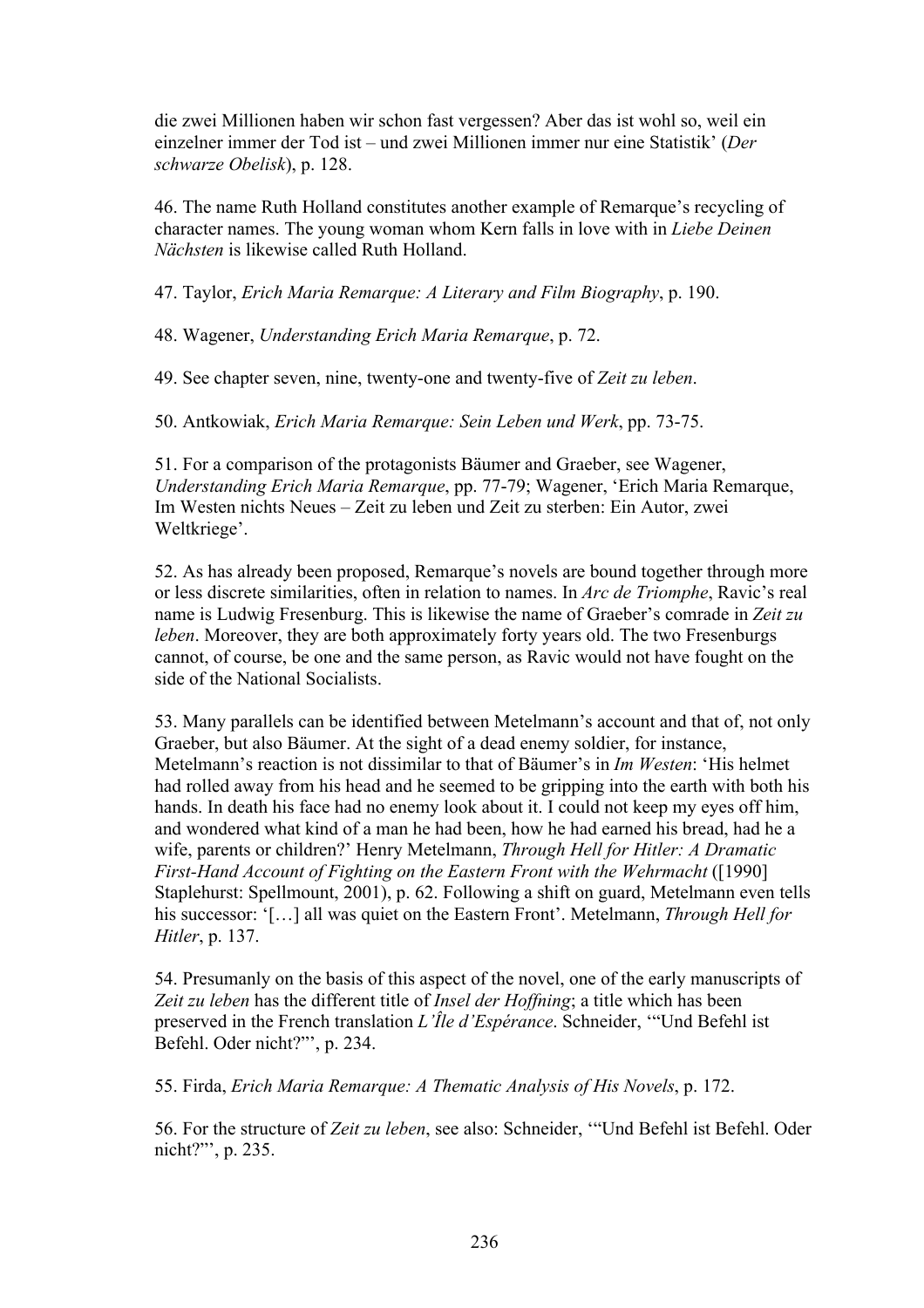57. Nienaber likewise comments on this message in *Zeit zu leben*: 'Wo sich die Menschen aus ihrer moralischen Verantwortung für den Zustand der Gesellschaft zurückziehen, um durch ein Lebensmodell aus Privatismus und Familie die Sicherung der eigenen Existenz zu gewährleisten, deckt der Text diese Praxis als Schuld auf, weil sie Barbarei möglich macht. Da der Mensch als das Subjekt der Geschichte den Verlauf des historischen Prozesses bestimmt, ist auch das Unterlassen von Handlungen geschichtlich wirksame Praxis'. Bernhard Nienaber, 'Der Blick zurück: Remarques Romane gegen die Adenauer-Restauration', in *Erich Maria Remarque 1898-1970*, edited by Tilman Westphalen (Bramsche: Rasch, 1988), pp. 79-93 (p. 87).

58. The only leitmotif in *Zeit zu leben* which has generally attracted the attention of literary critics is that of blue eyes. At both the opening and conclusion of the novel, Graeber is transfixed by the bright blue eyes of a Russian, suspected partisan. Recognizing the humanness behind the eyes makes it all the more difficult for Graeber to accept the order to execute the suspects. Moreover, at home, Graeber notices that both his former teacher, Pohlmann, but also a civil cervant who shows only kindness towards Elisabeth and Graeber, have similar blue eyes. In his mind, Graeber therefore draws a parallel between the latter two and the Russian victims. Through his positive impression of Pohlmann and the German official, Graeber comes to associate bright blue eyes with benevolence. This, of course, also affects Graeber's perception of the supposed enemy and leads him to question further the righteousness of his loyalty to the regime.

59. *Im Westen* depicts a similar episode during which Bäumer, having changed into civilian clothing, explores his own reflection in a mirror. Like Graeber, he finds it difficult to combine the boyish exterior with the aged soldier inside: 'Ich betrachte mich im Spiegel. Das ist ein sonderbare Anblick. Ein sonnenverbrannter, etwas ausgewachsener Konfirmand sieht mich da verwundert an' (*Im Westen*, p. 116).

60. Graeber parallelizes the human and the arboreous species on other occasions. At the sight of a damaged tree which stands in full bloom (despite a broken trunk and the fact that its roots have been partly torn) Graeber states: 'Sie [die Bäume] geben uns Lehren. Heute Nachmittag war es eine Linde, jetzt ist es dieser. Sie wachsen und treiben Blätter und Blüten, und selbst wenn sie zerrissen sind, treibt der Teil weiter, den noch ein Stück Wurzel im Boden halt' (*Zeit zu leben*, p. 204). On a later occasion, the sight of the limetree again infuses Graeber with a strong sense of being alive: 'Er sah die Linde dunkel vor dem zerstörten Hause aufragen, und plötzlich fühlte er seine Schultern und seine Muskeln und dasselbe starke Lebensgefühl, das er das erste Mal gespürt hatte, als er sie gesehen hatte' (*Zeit zu leben*, p. 265). The conclusion of *Der Weg*, of course, also applies the image of trees/ wood figuratively as a means to convey the mental state of the protagonist (*Der Weg*, pp. 311-12).

61. Remarque's film script, *Der letzte Akt*, and his play, *Die letzte Station*, both from the 1950s, stand in a similar perspectival relationship of opposition to one another as do *Funke Leben* and *Zeit zu leben*. *Der letzte Akt* describes the concluding ten days of Hitler's life, and it hence depicts the collapse of the regime from the perspective of the Nazis. *Die letzte Station*, on the contrary, revolves around an escaped concentration camp prisoner during the last few days of the war.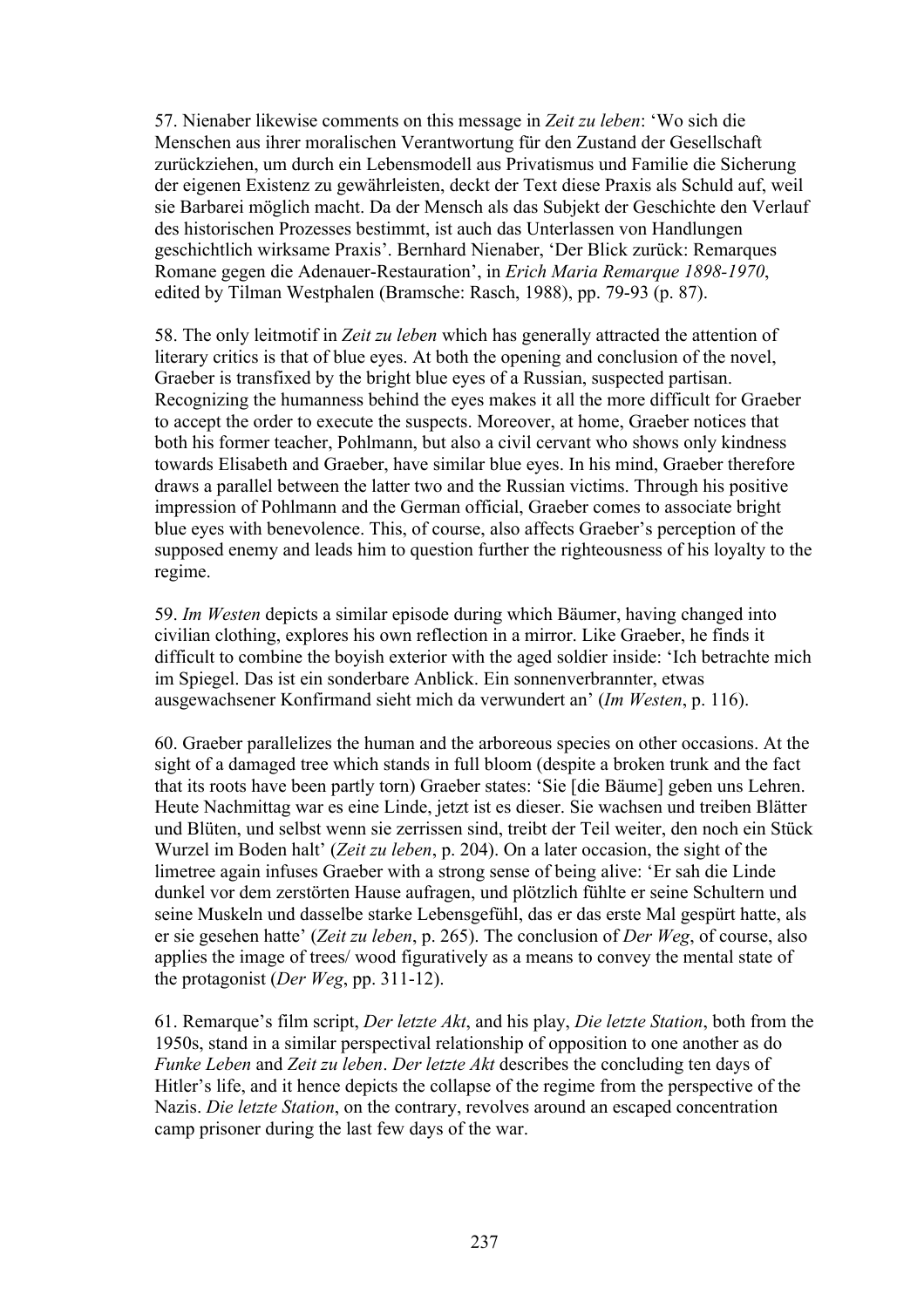62. At the end of the novel, the reader is left to speculate whether or not Elisabeth is pregnant, and she therefore plays an important role thematically. Elisabeth's possible pregnancy leads to the question of the future of the child and his or her position, later in life, to the actions of the father. Stylistically, however, Elisabeth's character is not especially striking. This is not least because, from Chapter Three, the narrative is focalized through Graeber, and the formal elements therefore mostly reflect back on his character.

63. Wagener, *Understanding Erich Maria Remarque*, pp. 75, 80.

64. Repgow, 'Wir haben nicht auf Herrn Remarque gewartet! Wer es nicht erlebte, sollte besser darüber schweigen', *Sonntagsblatt*. *Hannover*, 42, 1952, no page.

65. Repgow, 'Wir haben nicht auf Herrn Remarque gewartet!', *Sonntagsblatt. Hannover*.

66. H.H., 'Der Funke Leben. Ein neuer Roman von Remarque', *Westdeutsche Zeitung*, 252, 30 October, 1952, no page.

67. Schneider, '"Ein ekler Leichenwurm"', p. 53.

68. Thomas F. Schneider and Tilman Westphalen, *Erich Maria Remarque: Werke der frühen fünfziger Jahre. Der Funke Leben, Zeit zu leben und Zeit zu sterben, Die letzte Station. Bibliographie der Drucke*, edited by Claudia Glunz (Osnabrück: Rasch, 1995), p. 7.

69. H.H., 'Der Funke Leben. Ein neuer Roman von Remarque', *Westdeutsche Zeitung*.

70. Anke Zimmer, 'Seine verbale Spitzen gegen Autoren, Verleger und Kritiker sitzen. Ein Gespräch mit Edgar Hilsenrath: "Reich-Ranicki ist ein Idiot", *Fuldaer Zeitung*, 23 September 1999, no page.

71. Nusser, *Trivialliteratur*, p. 6.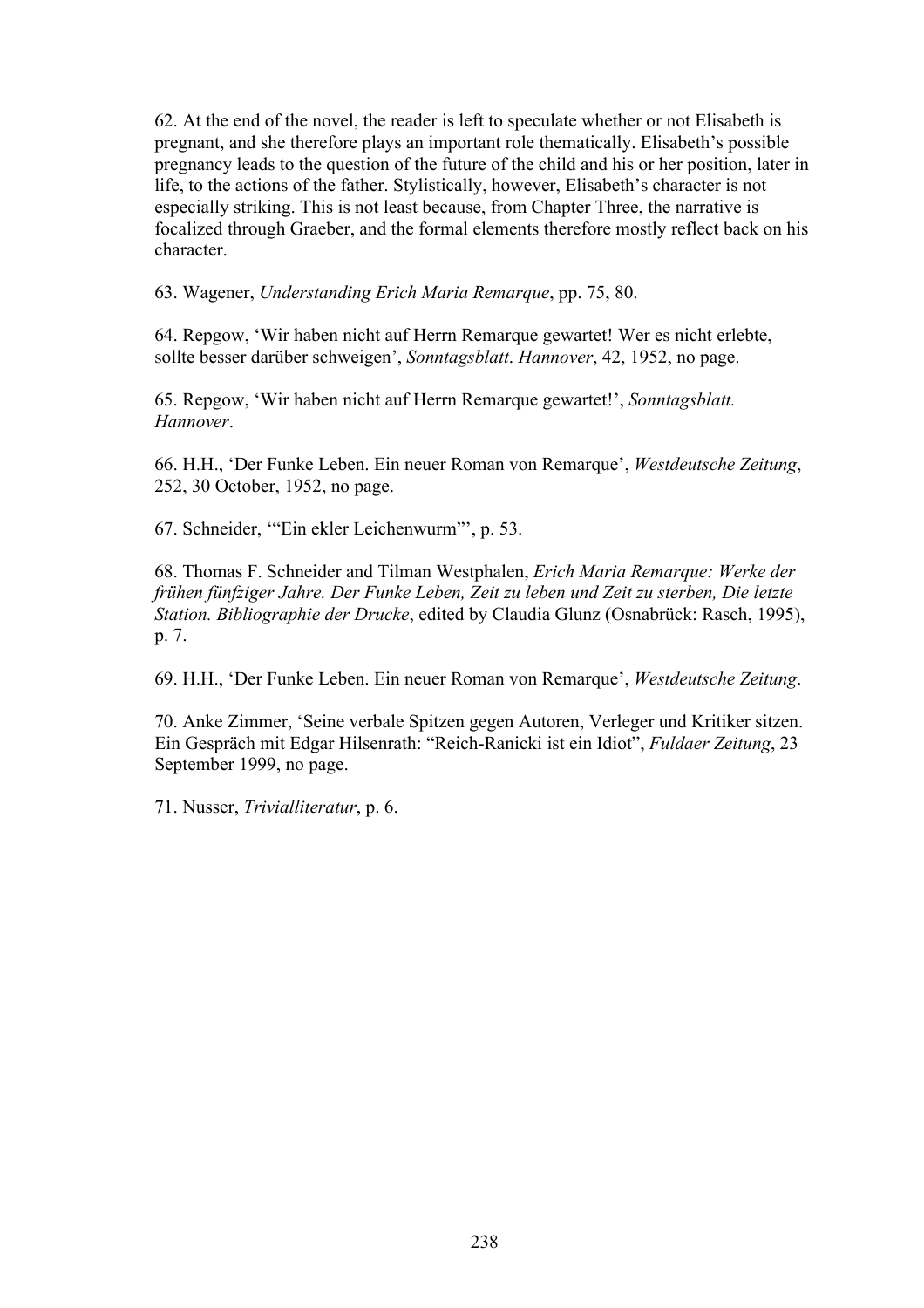## Chapter 5

## *Der schwarze Obelisk* and *Der Himmel kennt keine Günstlinge*

 Remarque had worked on *Funke Leben* and *Zeit zu leben* as two parallel novel projects. During the production of these two works, the author became acquainted with the reputable psychoanalyst, Karen Horney, and as Remarque's diaries from this period suggest, consultations with her led to considerable personal development for Remarque.<sup>1</sup> However, also professionally, the 1950s became a time of transition and exploration of new avenues for the author. Whereas the *Hauptwerk* had thus far emerged in historically chronological order – treating initially the topic of the Great War; then the interwar years and the exile experience; and, finally, the Second World War – Remarque's next two novels, *Der schwarze Obelisk* and *Der Himmel kennt keine Günstlinge*, would revert to past themes and recycle plot ideas conceived decades earlier.

 Since writing *Im Westen* in the late 1920s, Remarque had, with only few exceptions, favoured the novel as his medium. However, as his diaries from the early 1950s disclose, the emotional stability Remarque acquired during this period of introspection resulted in an increased level of creational motivation and a wish to venture into and explore other aspects of the literary arena. Whereas the diary entries from the late 1940s are characterized by Remarque's admissions to work apathy and subsequent exclamations of self-reproach, the overall tone changes in the early 1950s:

> Der Wunsch, anders zu schreiben. Sich zu teilen: das dramatische in Stücke zu tun, – die Romane epischer zu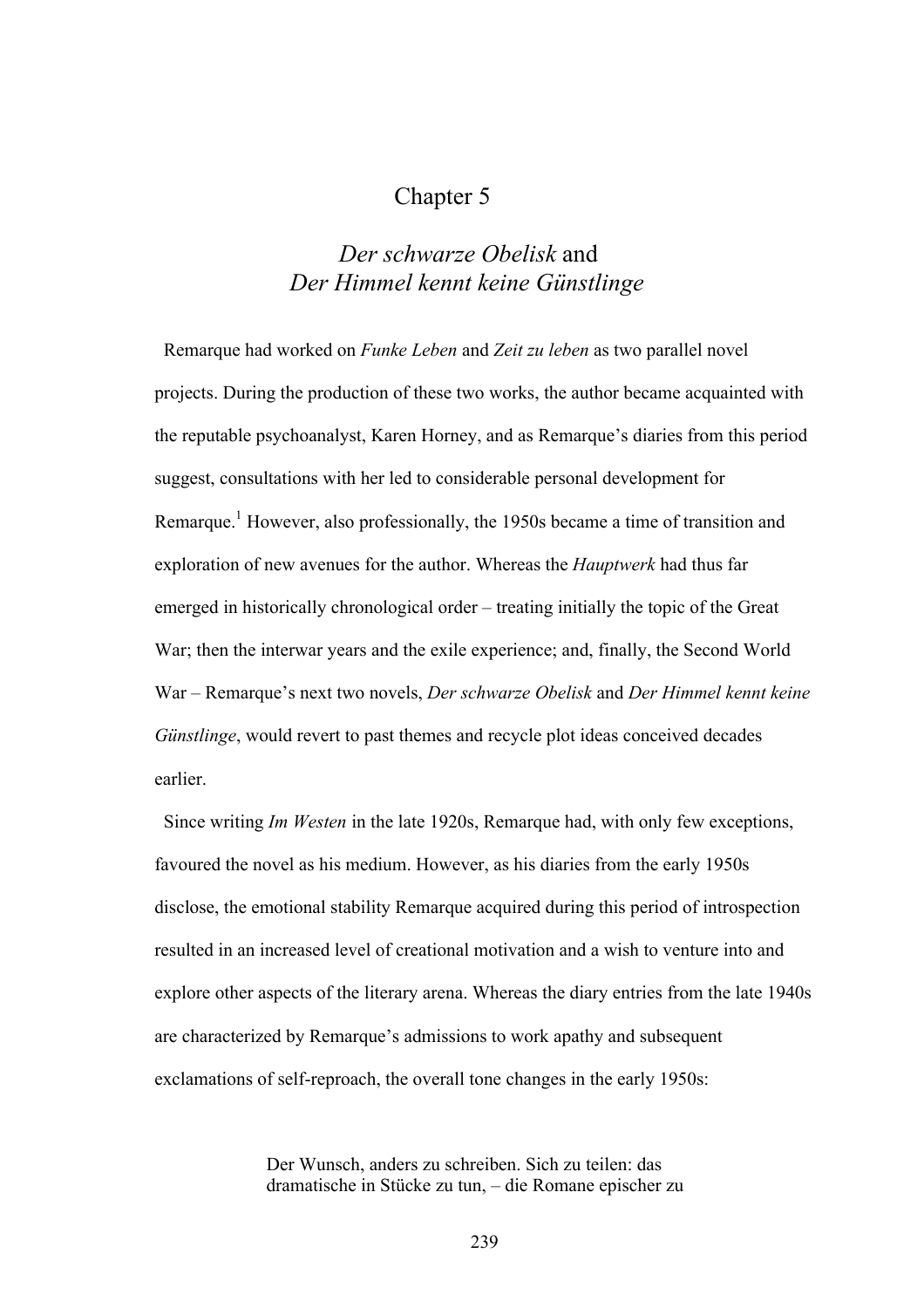machen. Der Stil Thornton Wilders für Romane, – zusammenfaßender, beschreibender, weniger Szenenfolge als Überschau, – der Erzähler starker fühlbar, nicht unsichtbar, wie bis jetzt – und das, was nicht dafür gebraucht wird, in Bühnenstücken austoben. Was im Roman (bei mir) wie Sensationalismus wirkt, wird auf der Bühne Kraft. Experimentieren!<sup>2</sup>

 As a step towards adopting a more overt political stance, Remarque had already temporarily deviated from his role as a novelist in the later war years. In 1944 on request of the Office of Strategic Services (OSS), he had outlined a possible strategy for regeneration and re-education in Germany following the war. The text was entitled *Practical Educational Work in Germany after the War* and explored some of the themes – Nazism, nationalism and militarism – which would also come to dominate Remarque's Second World War novels.<sup>3</sup> The author's engagement with literary genres other than the novel nonetheless remained limited until the mid-1950s when his interest in other media became more marked.<sup>4</sup>

 During the 1950s, Remarque explored the spheres of both film and theatre. He drafted, for instance, the initial script to a film adaptation of Judge Michael Musmanno's work, Ten Days to Die (Der letzte Akt).<sup>5</sup> The film, completed in 1955, played in as many as fifty-two countries, and thus became the most successful post-war film produced in German.<sup>6</sup> Depicting Hitler's last days and eventual suicide in the bunker under the *Reichskanzlei* in Berlin, the film concludes with the warning: 'Be Vigilant'.<sup>7</sup> Despite a lack of concrete information, Remarque is furthermore believed to have been involved in the production of films such as *From Here to Eternity* (1953); *On the Beach* (1959); *The Guns of Navarone* (1961) and *Judgement at Nuremberg* (1961).<sup>8</sup> In addition to these activities, Remarque accepted the role of Pohlmann in the 1958 film adaptation of *Zeit zu leben*.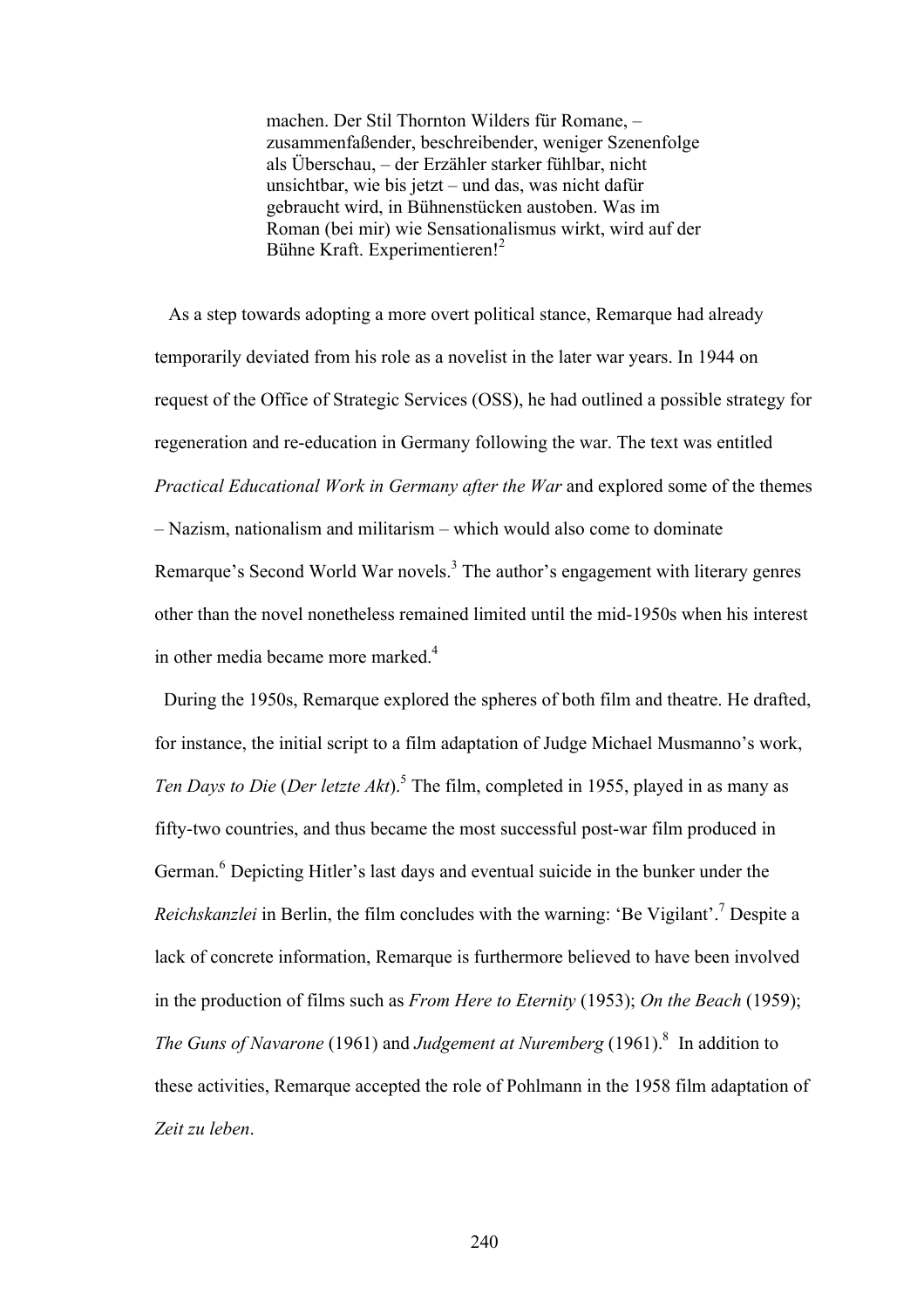The 1950s were an equally prolific decade for Remarque in relation to drama. In 1956 he produced the play *Die letzte Station* in which he again addressed the issue of the Second World War.<sup>9</sup> In West-Germany, the reviews were cautiously modest and *Die letzte Station* subsequently soon disappeared again from the German stage. In comparison, the play gained such popularity in the former Soviet Union that it ran for thirteen consecutive years in Moscow. It was likewise shown over lengthier periods of time in both Poland and the former Czechoslovakia.<sup>10</sup> Although only staged posthumously by the *Probebühne* in Osnabrück in 1988, parallel to *Die letzte Station*, Remarque further wrote the play *Die Heimkehr des Enoch J. Jones*. 11 Also from the 1950s are the plays *La Barcarole* and *Brunnenstraße*, of which the latter was staged by the *Probebühne* in 1991.<sup>12</sup>

 Considering this expansion to Remarque's area of creativity, it is perhaps not surprising that also the novel-projects initiated in this decade, *Der schwarze Obelisk* and *Der Himmel kennt keine Günstlinge*, should deviate from the previous pattern of compliance with historical chronology. Indeed, a certain correlation seems to exist between Remarque's delving into the past as part of his psychoanalytic treatment, and the novels he produced during this period. As the diaries show, the sessions with Karen Horney involved analysis of memories from both Remarque's childhood and youth years;13 a reversion to past times which is comparably matched in the author's resumption of earlier themes in both *Obelisk* and *Der Himmel*. Thus, despite the fact that *Obelisk* and *Der Himmel* are dissimilar in both content and form, they are nonetheless related through their time of production, their mutual resumption of old themes and the fact that they essentially bring an end to the otherwise logical sequence which had thus far characterized Remarque's *Hauptwerk*. In addition, *Obelisk* and *Der Himmel* both occupy isolated positions within the framework of the *Hauptwerk*, in the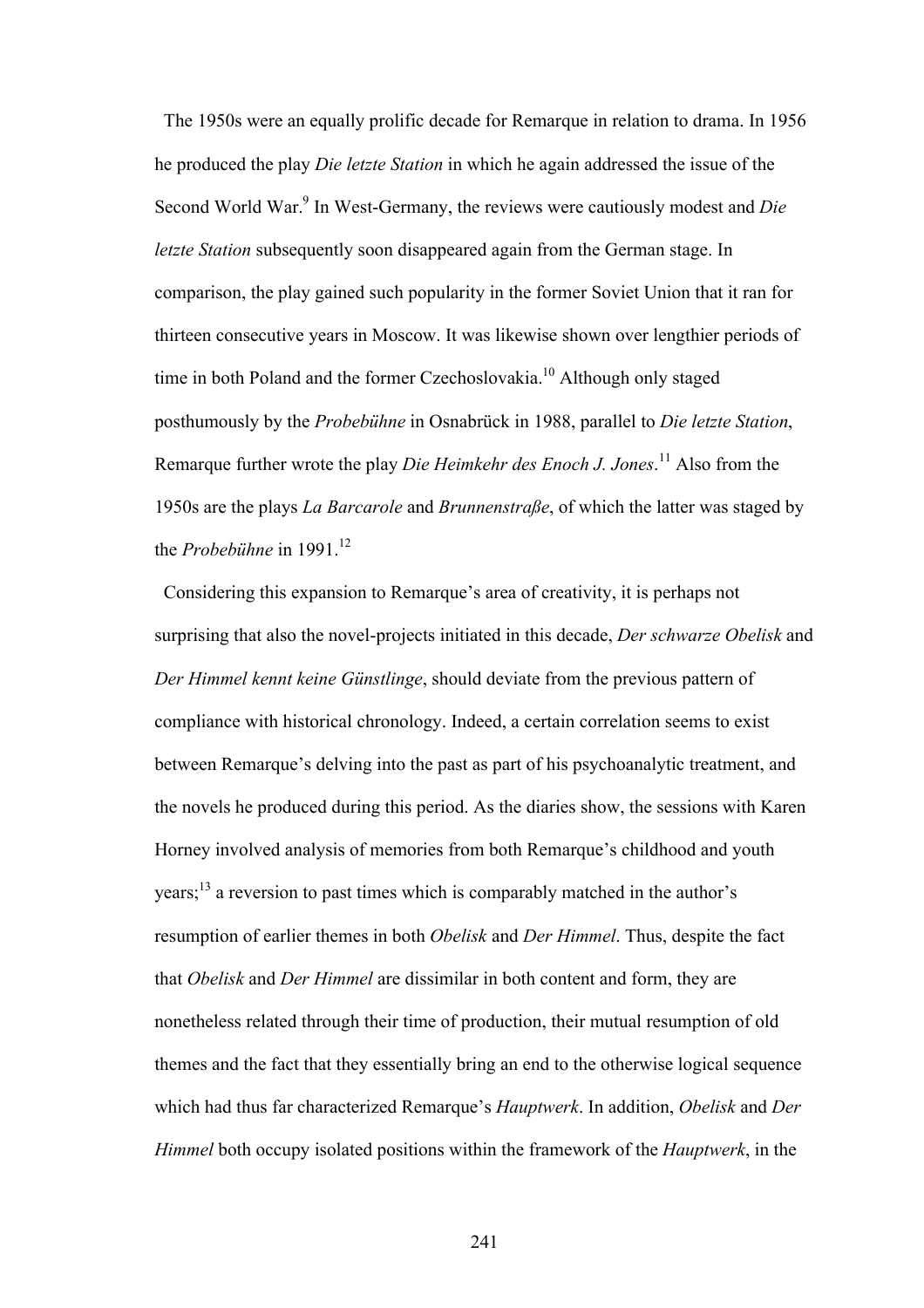fact that neither of the novels form part of a novel-pair. Such a pattern governs Remarque's other works. *Im Westen*, *Der Weg* and *Kameraden* thus comprise a subtle First World War-trilogy; *Liebe Deinen Nächsten* and *Arc de Triomphe* complement one another in depicting the exile experience; and *Funke Leben* and *Zeit zu leben* present the Second World War from two different angles: that of the prosecuted and that of the prosecutor. Remarque's last two novels which will be treated in the next chapter likewise form a pair. In these works the focus is on the émigrés as they are forced to leave Europe (*Die Nacht von Lissabon*) and take refuge in America (*Schatten im Paradies*). Viewed in the context of Remarque's otherwise thematically arranged novelpairs, *Obelisk* and *Der Himmel* differ through their lack of sequential relations to any of the other works. Despite their intrinsic differences, these two novels will therefore be treated together in this chapter as Remarque's two free-standing and somewhat deviating novels.

 A number of critics would contest the assertion that *Obelisk* is free-standing within the framework of the *Hauptwerk*. This work has, for instance, regularly been interpreted in conjunction with the First World War novels.14 Other critics, however, have placed it in the context of Remarque's books on the Second World War.15 There is an argument for either categorization. The case for drawing parallels between *Obelisk* and the First World War novels rests on the numerousness of both thematic and formal similarities between them. In *Obelisk*, Remarque not only reverts to the first-person narrative which he had otherwise abandoned following *Kameraden*; the *Ich-Erzähler*, Bodmer, also shares a number of properties with the previous protagonists Bäumer, Birkholz and Lohkamp. Similarly to the former two, Bodmer, has the initial 'B', and the second syllable of his name is identical to that of Bäumer. The common aspect of the naming of the protagonists is, however, but one of a number of similarities which bind the novels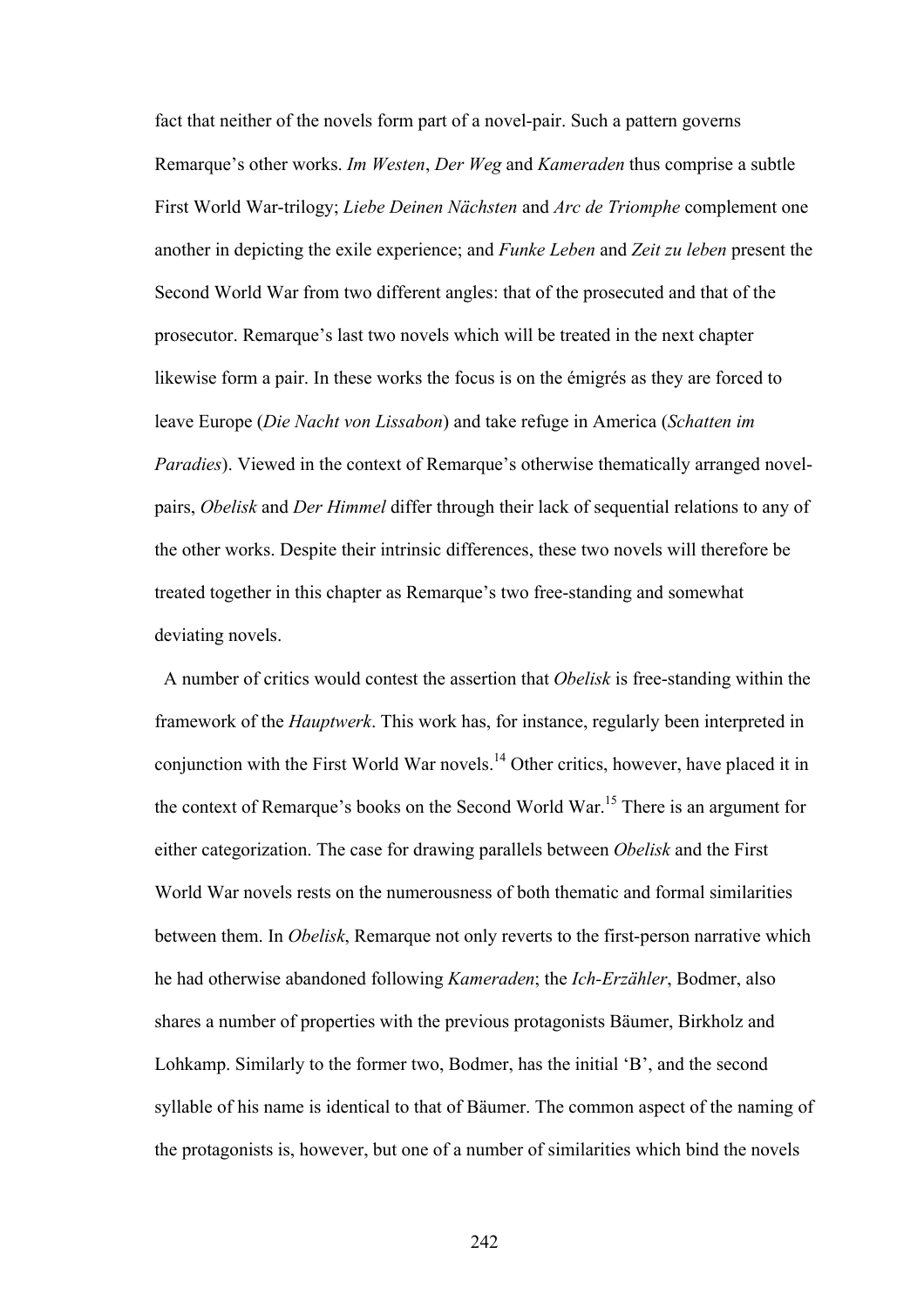loosely, but unambiguously, together. Both *Der Weg* and *Obelisk* incorporate, for example, a character named Willy Ho(h)meyer.<sup>16</sup> Both novels describe him as having bright, red hair and as being of the same age as the protagonist. In addition, he is said to be a former school friend and war comrade of both Birkholz and Bodmer, respectively. Due to the fictitiousness, it is perfectly possible that a character named Willy Ho(h)meyer should be a childhood friend and war-comrade of both Bodmer and Birkholz, and that the existences of the latter two should nonetheless seem to be unconnected.

The chief link between *Obelisk* and the three early First World War novels is, of course, constituted by the protagonists' shared experience of the Great War. Also, they all develop a pacifist point-of-view as a result. In these four novels – *Im Westen*, *Der Weg*, *Kameraden* and *Obelisk* – the reality of war and its consequences are at the centre of the plots. Yet, one vital factor separates *Obelisk* from Remarque's early First World War novels: *Obelisk* is narrated with the Second World War in hindsight, and it is this differentiation which has led to the other classification of *Obelisk* as a sequence to *Funke Leben* and *Zeit zu leben*. In order to fully appreciate the impact of the narrator's hindsight in *Obelisk*, the novel's structure need first be examined.

*Obelisk* consists of a prologue, followed by twenty-six chapters of more or less equal length. Although the prologue and the main story are both presented in the first person, they are narrated from two different points in time. The introductory statement shows knowledge of the Second World War. It states, for example, its intention to take the reader back to a time when the narrator believed, 'daß *ein* Krieg genug Belehrung sein müsse für eine Generation' (*Obelisk*, p. 9). This statement must therefore succeed, at least, the outbreak of the Second World War. The opening chapter thus proceeds to depict the narrator's experience of German society in the year of 1923. Chapters one to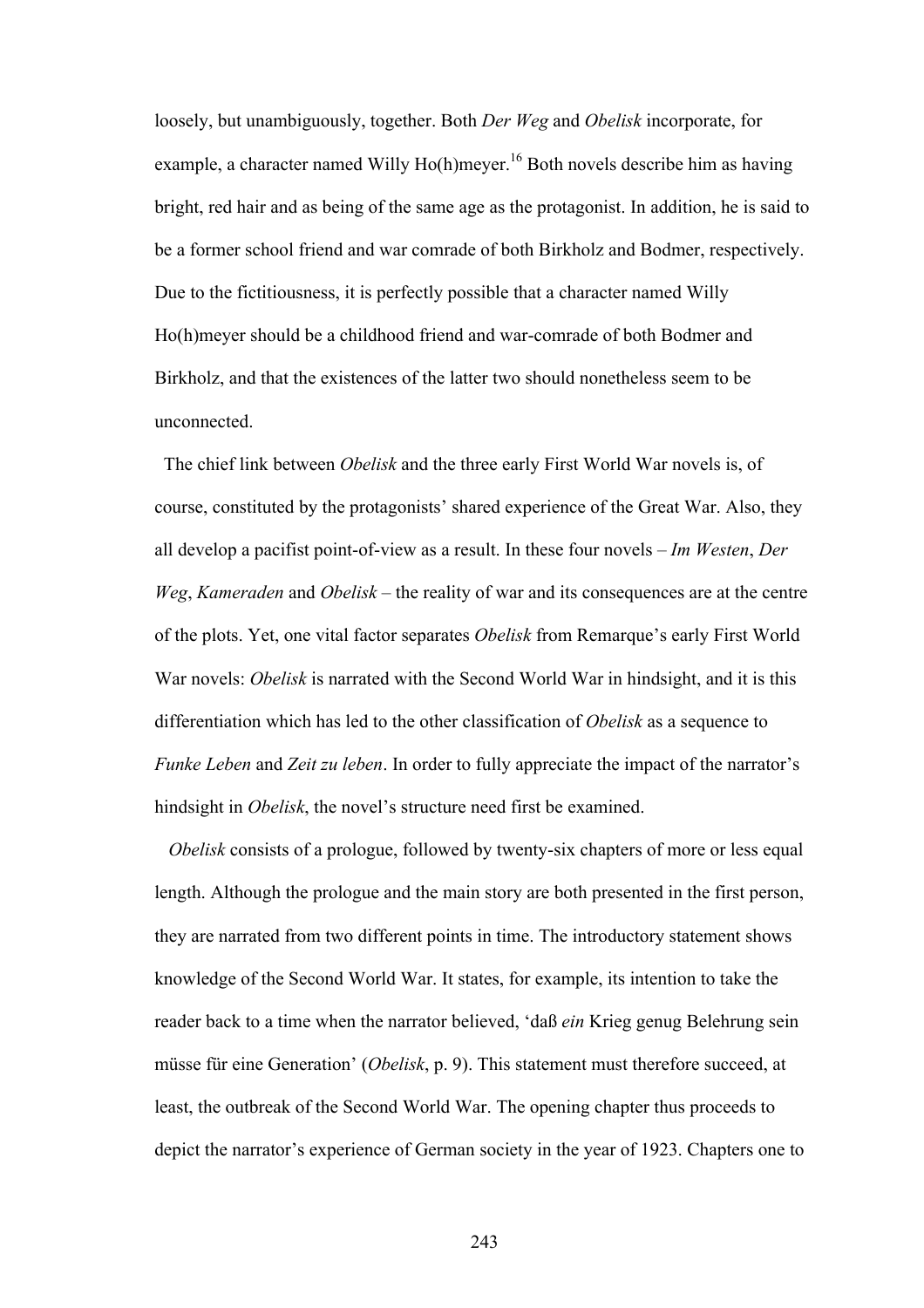twenty-five are entirely concerned with the period from April to December of that year. However, in chapter twenty-six, the narrator returns to the post-war point in time from which he also related the prologue. This is revealed to be 'zehn Jahre nach dem Zusammenbruch der Nazis', i.e. the year of 1955. This closing chapter summarizes the effects which Nazism came to exercise on a number of the novel's characters. Together with the prologue, chapter twenty-six thus functions as a epilogue and forms a timeframe within which the actual story – Bodmer's experiences in  $1923 -$  is set.<sup>17</sup>

 The connection between the introductory statement and the concluding chapter in *Obelisk* adds clarification as to the time of the former. As stated above, the exordial words indicate that the narrator is speaking in retrospect of the Second World War, but the time is not specified further. However, in the light of the time-frame which the prologue and chapter twenty-six form in unison, it must be presumed that the identification, in the closing chapter, of the year as 1955 is equally applicable to the prologue.

 A similar line of argument can be used to establish the identity of the, initially, unidentifiable first-person narrator in the exordium. The link between chapter twentysix and the prologue inevitably influences the perspective from which also the latter is read. Whereas chapter twenty-six is unambiguously narrated from the perspective of Bodmer, the prologue initially resembles an authorial declaration:

> Scheltet nicht, wenn ich einmal von alten Zeiten rede. Die Welt liegt wieder im fahlen Licht der Apokalypse, der Geruch des Blutes und der Staub der letzten Zerstörung sind noch nicht verflogen, und schon arbeiten Laboratorien und Fabriken aufs neue mit Hochdruck daran, den Frieden zu erhalten durch die Erfindung von Waffen, mit denen man den ganzen Erdball sprengen kann.– Den Frieden der Welt! Nie ist mehr darüber geredet und nie weniger dafür getan worden als in unserer Zeit; nie hat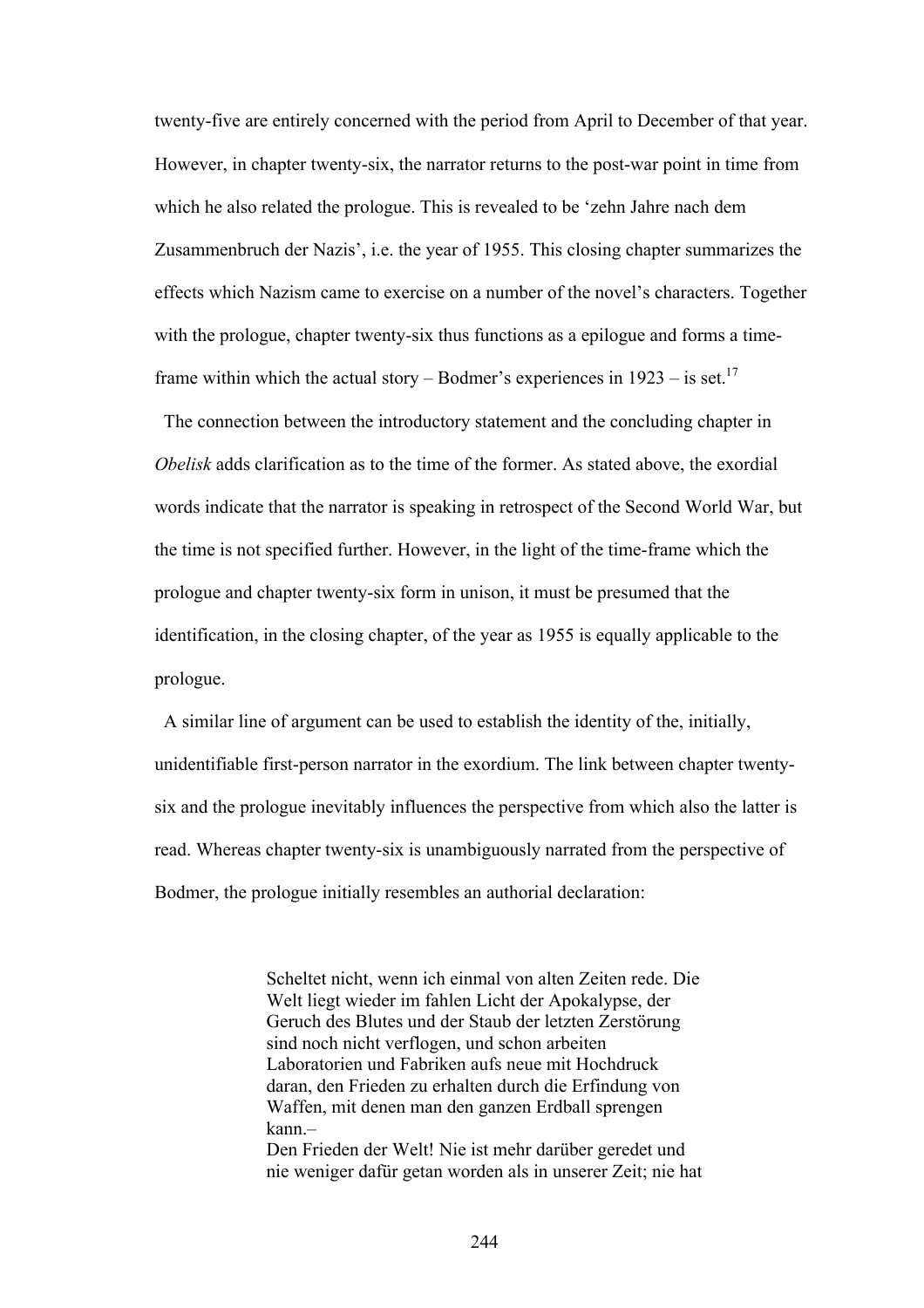es mehr falsche Propheten gegeben, nie mehr Lügen, nie mehr Tod, nie mehr Zerstörung und nie mehr Tränen als in unserem Jahrhundert, dem zwanzigsten, dem des Fortschritts, der Technik, der Zivilisation, der Massenkultur und des Massenmordens.–

Darum schelte nicht, wenn ich einmal zurückgehe zu den sagenhaften Jahren, als die Hoffnung noch wie eine Flagge über uns wehte und wir an so verdächtige Dinge glaubten wie Menschlichkeit, Gerechtigkeit, Toleranz – und auch daran, daß *ein* Weltkrieg genug Belehrung sein müsse für eine Generation.– (*Obelisk*, p. 9).

 The use of the first-person perspective and the direct address of the reader create thought associations to the opening statement of *Im Westen*. They also give the impression of an authorial statement. Yet, given the thematic connection between the prologue and chapter twenty-six, the narrator of the prologue can only be interpreted as being Bodmer too.

 Without the framework, *Obelisk* would have been a novel depicting solely the aftermath of the First World War.18 However, the framework alters the work's overall message considerably. It confirms the narrator-present to be 1955 and thereby gives this work an added dimension which the early First World War novels necessarily lacked. Placke has pointed to Martin Walser's cryptic description of the relationship between perspective and the passing of time as showing the impact this can have on the presentation of events.

> [S]olange etwas ist, ist es nicht das, was es gewesen sein wird. Wenn etwas vorbei ist, ist man nicht mehr der, dem es passierte. Als das war, von dem wir jetzt sagen, das es gewesen sei, haben wir nicht gewußt, das es ist. Jetzt sagen wir, daß es so und so gewesen sei, obwohl wir damals, als es war, nicht von dem wußten, was wir jetzt sagen $<sup>1</sup>$ </sup>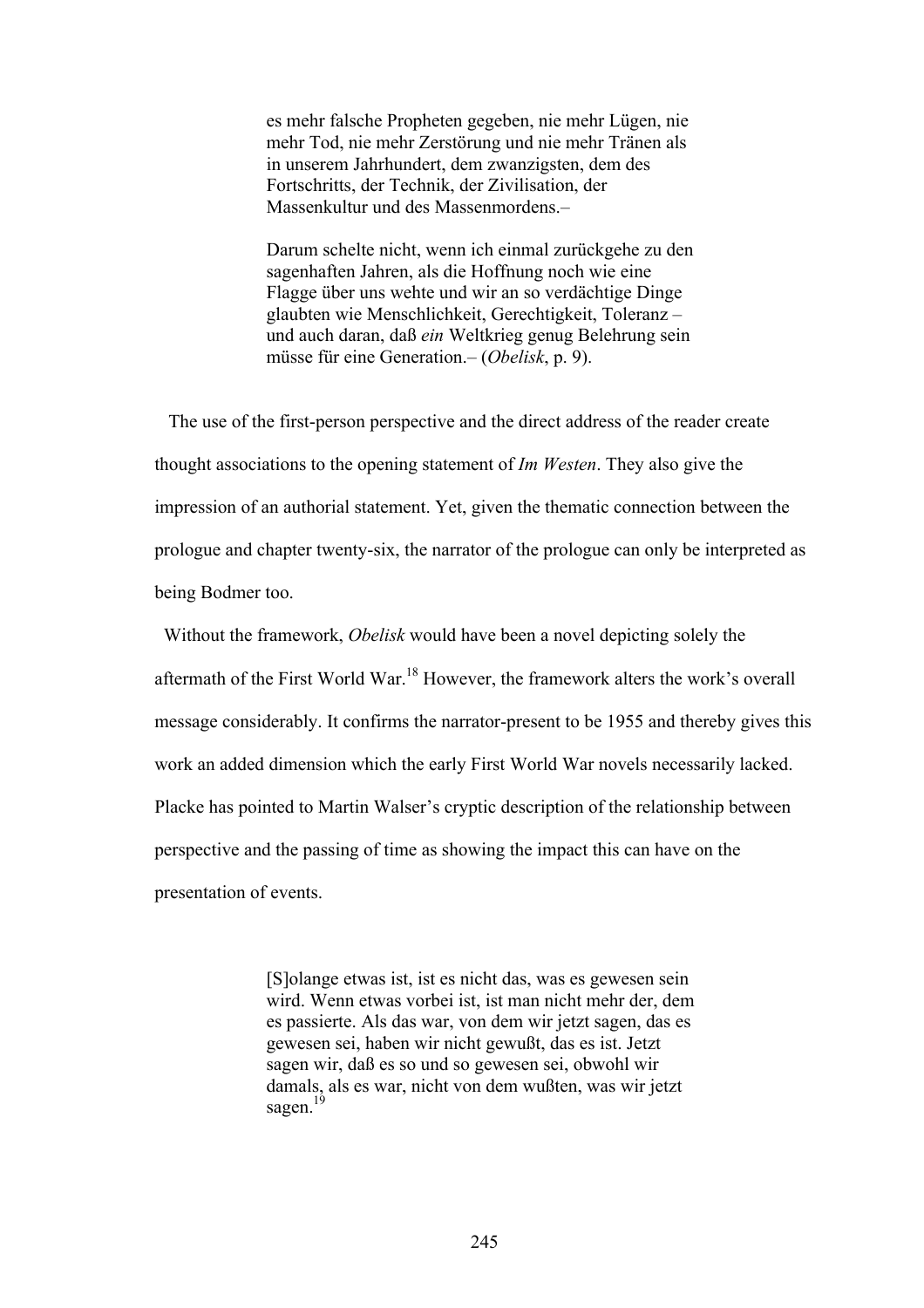Whereas *Im Westen*, *Der Weg* and *Kameraden* were written without realization as to the historical development under Hitler's rule, *Obelisk* depicts the 1920s with the Second World War in retrospect. Walser's words explain why this would affect the narrative. Published in 1956, *Obelisk* was therefore not only *written* in knowledge of the outcome of Nazism, but was also intended to be *read* with this in mind. Pointing to the increased acceptance towards political radicalism during the Weimar years, Remarque requests the reader to consider the elements which contributed to Hitler's assumption of power and allowed the Second World War to eventually take place. Observing, in the mid-1950s, the intensifying Cold War and Germany's inconsequent manner of dealing with its Nazi past, Remarque thus uses *Obelisk* as a means of calling for vigilance, so as to avoid a possible third world war. Despite essentially depicting the early Weimar years, *Obelisk* can therefore nonetheless be classified also as a Second World War novel. It is exactly this duality of *Obelisk* that distinguishes this work from the rest of the *Hauptwerk* and justifies its labelling as one of Remarque's deviating novels.

 One aspect which clearly distinguishes *Obelisk* from Remarque's earlier novels is its particular utilization of time as part of its narrative technique. Whereas the previous works all depict a single, limited period in the lives of each of the protagonists, *Obelisk* essentially spans over more than three decades. As established above, the framework is set in Bodmer's present, 1955. The entire framed story, on the other hand, seemingly constitutes an uninterrupted flashback. Although supposedly representing past events, the flashback is narrated in the present tense. This gives the reader the impression of witnessing the Weimar account directly through the eyes of the younger Bodmer.

 It might seem irrelevant whether the flashback presents the perspective of the older Bodmer or his younger self; after all, in either case, the narrator would be one and the same character. However, recalling Walser's words on perspective and time, it is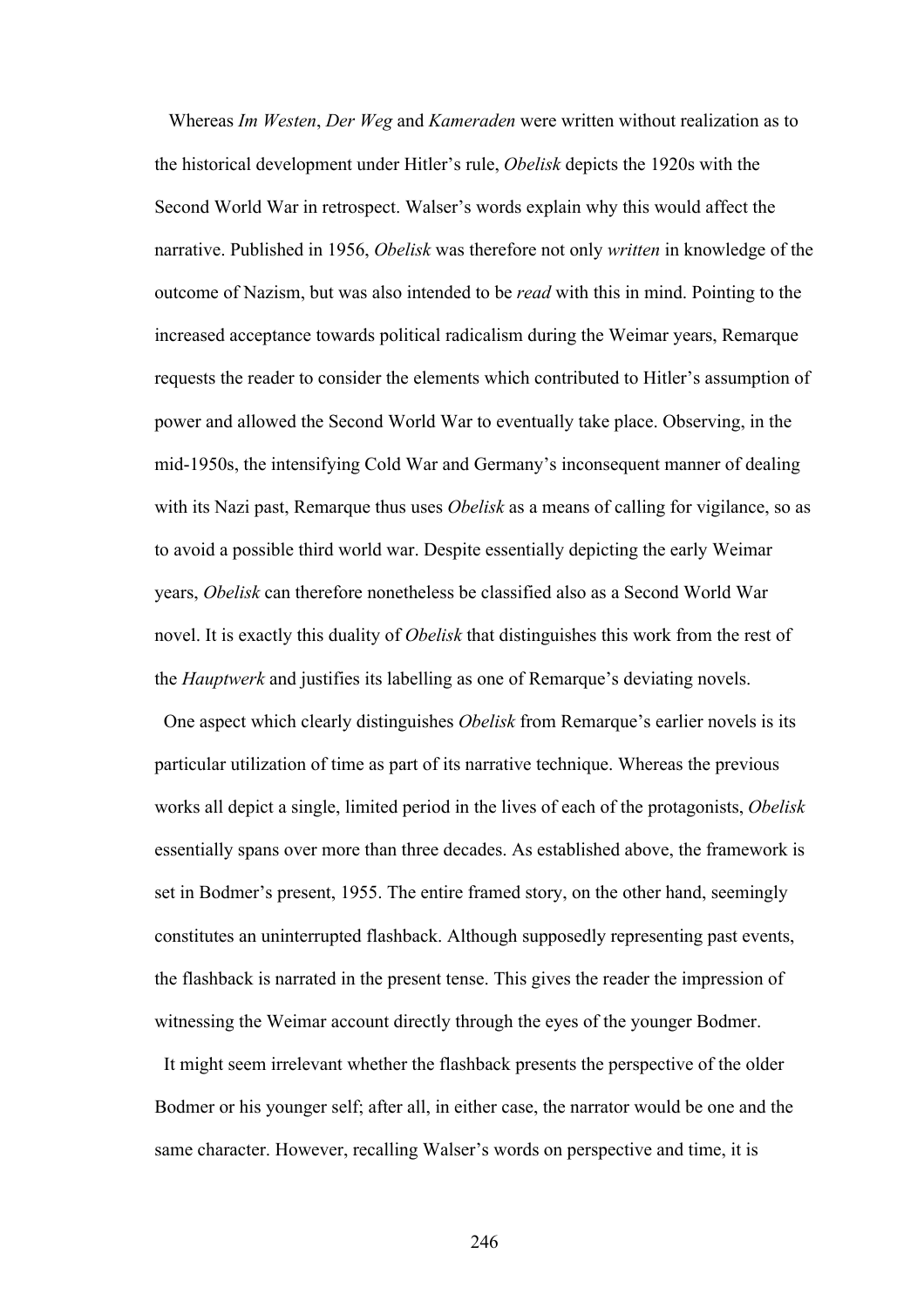evident that both elements exercise an influence on the contents of a story. Bodmer is therefore likely to present and evaluate the same events differently at different times. Whereas the older Bodmer views the year of 1923 with distance and considerable lifeexperience, his younger equivalent necessarily lacks this added dimension in his perception of that year.

 Despite the time-difference between the framework and the Weimar account, Remarque narrates both of these in the present tense. Set in 1955, the introductory statement and chapter twenty-six represent the present of both the author and the narrator. Remarque's reason for writing these parts of the novel in the present tense is thus self-evident. With regards to the framed story, however, the purpose behind the application of the present tense is not as obvious. In the opening sentence of the prologue, a first-person narrator voices his intent to speak of the past: 'Scheltet nicht, wenn ich einmal von alten Zeiten rede' (*Obelisk*, p. 9). It would therefore seem logical to present the subsequent narrative in the preterite. However, as stated above, this is not the case. As a result, the thirty-year time shift from the exordial statement to the commencement of chapter one becomes almost visual, in the sense that it imitates the manner in which films generally produce flashbacks. In the movies, unless accompanied by a background narrator relating in the past tense, flashbacks are presented with the same level of immediateness as the film-present. In both instances, the viewer believes to take the role of a direct witness. Apart from the actual introduction and termination of the individual flashback in a film, the presentation of the material gives no clear indication as to whether the events unfolding are present or past. In literature, on the other hand, the narrative tense might be utilized as an indicator and reminder to the reader that a particular passage is a present or past occurrence. In *Obelisk*, however, Remarque imitates the immediateness of a film-flashback.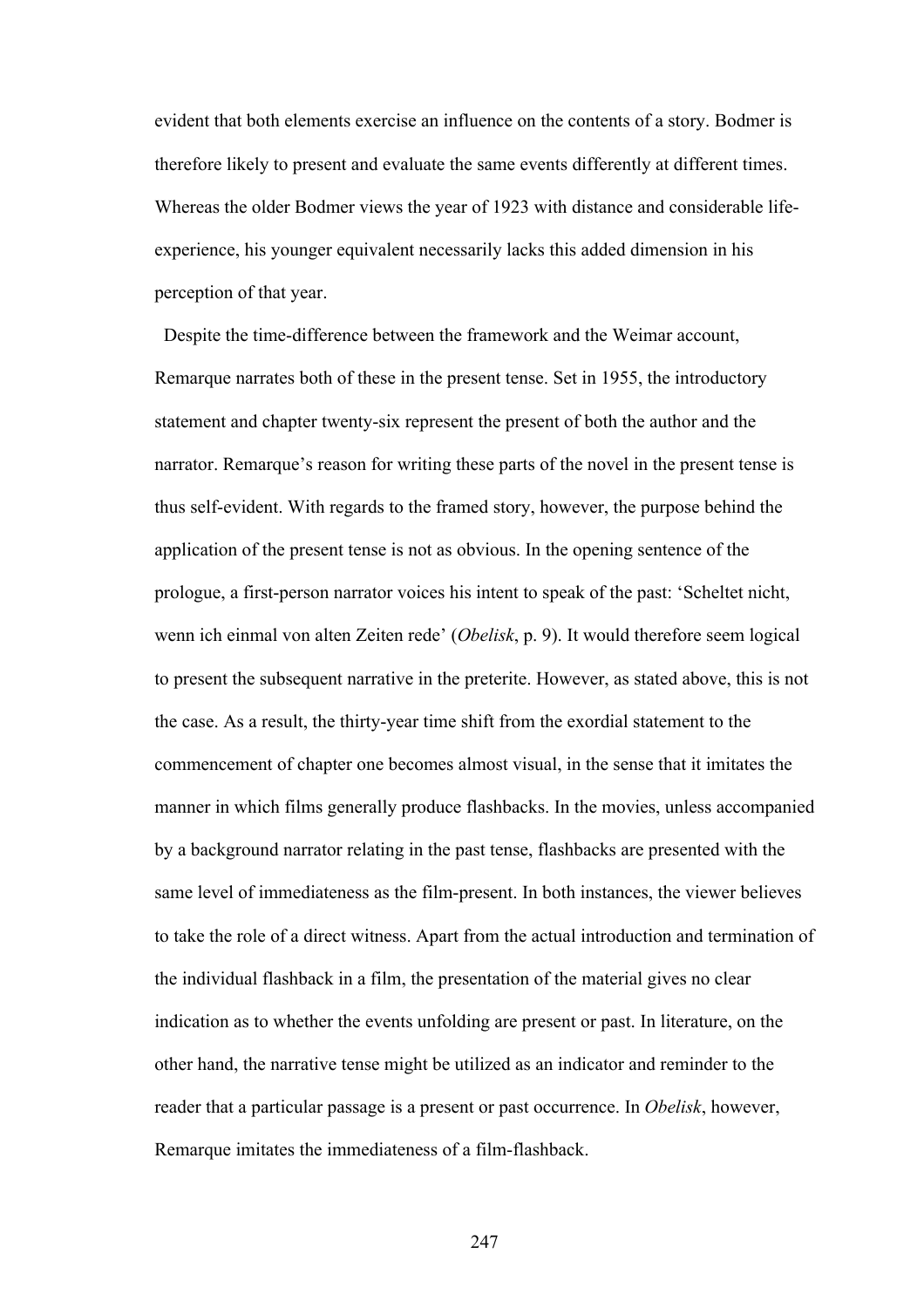The framed story essentially constitutes the older Bodmer's *recollection* of the events of 1923. When his memories are nevertheless narrated in the present tense, this serves to illustrate that the sentiments depicted were not characteristic only of the past. The framework indeed emphasizes that patriotism and militarism are re-intensifying in the 1950s. Then, reverting to the Weimar years, Bodmer depicts similar tendencies in the 1920s. The present tense of the Weimar account therefore serves to communicate the topicality of the Weimar period to the historical developments of the author-present.<sup>20</sup>

 Whereas the first twenty-five chapters of *Obelisk* are narrated in the present tense, the closing chapter switches noticeably to the preterite: 'Ich habe keinen von allen wiedergesehen. Ich wollte ab und zu einmal zurückfahren, aber immer kam etwas dazwischen, und ich glaubte, ich hätte noch Zeit genug, aber plötzlich war keine Zeit mehr da. Die Nacht brach über Deutschland herein, ich verließ es, und als ich wiederkam, lag es in Trümmern' (*Obelisk*, p. 392). The narrative has shifted from 1923 to 'zehn Jahre nach dem Zusammenbruch der Nazis' (*Obelisk*, p. 393). Following this leap in time, the pace of the narrative escalates, as Bodmer, in less than three pages, summarizes the effects National Socialism came to have on a number of the novel's characters. He does, however, evade details as to his own life following the year of 1923, and discloses merely that he left Germany during the National Socialist period. His close friends, Georg Kroll and Willy Hohmeyer, are likewise mentioned only succinctly: 'Watzek ließ Georg in ein Konzentrationslager sperren, obschon er schon fünf Jahre vorher von Lisa geschieden worden war. Ein paar Monate später war Georg tot' (*Obelisk*, p. 392). 'Willy fiel 1942' (*Obelisk*, p. 393). In comparison, the lives of those of the characters who came to sympathize with Hitler's regime are depicted more elaborately. About the aspiring poet, Hans Hungermann, for example, Bodmer reports: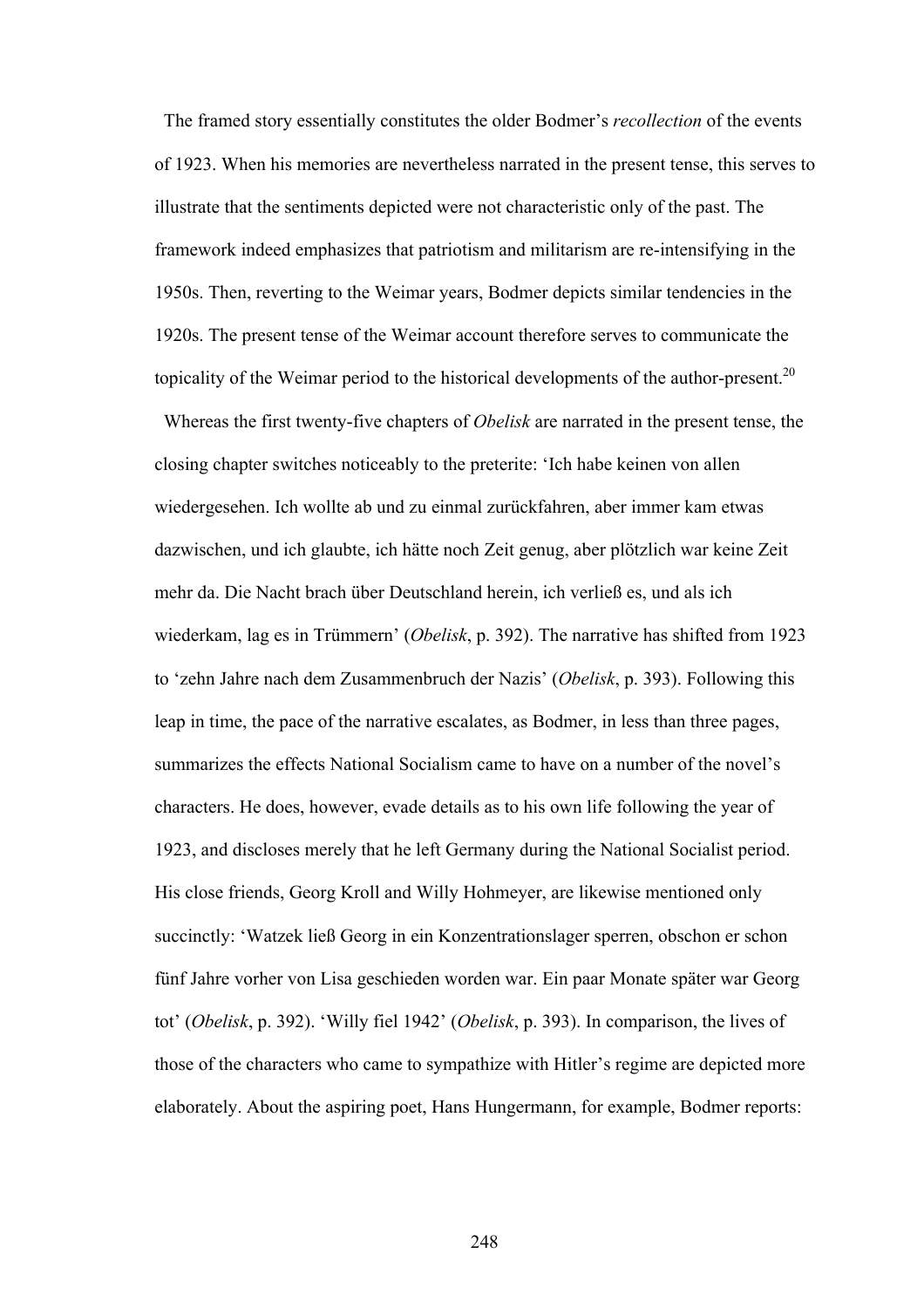Hans Hungermann wurde Kulturwart und Obersturmbannführer der neuen Partei. Er feierte sie in glühenden Versen und hatte deshalb nach 1945 etwas Sorgen, da er seine Position als Schuldirektor verlor – inzwischen sind aber seine Pensionsansprüche vom Staat längst anerkannt worden, und er lebt, wie unzählige andere Parteigenossen, sehr behaglich davon, ohne arbeiten zu müssen (*Obelisk*, p. 392).

 Bodmer's preoccupation in the epilogue with those of his characters who embraced Nazism unveils the actual theme of the novel. Hence, although focusing on Bodmer, *Obelisk* is predominantly about the elements in society which allowed National Socialism to prosper.

 Even though the framed story is related in the present tense, there are indicators throughout the Weimar account of retrospection. Anachronism constitutes the most obvious marker, and occurs on a number of occasions. A commonly noted anachronism revolves around a speech by Hitler which one of the novel's characters, Watzek, allegedly listens to on a 'Sechsröhrenapparat' (*Obelisk*, p. 144). This type of radioapparatus was, however, not on sale in Germany until  $1925$ .<sup>21</sup> Moreover, the first political speech to be broadcast on the radio was delivered by Streseman in 1926, three years after Watzek supposedly heard Hitler's oration.<sup>22</sup> Another anachronism consists of the reference to I.G. Farben. This conglomerate was, in fact, not founded until  $1925$ <sup>23</sup>

 Despite their number, the anachronisms in *Obelisk* have largely been overlooked by critics. Wagener even comments on the novel's 'historically accurate background'.<sup>24</sup> Schwindt and Westphalen, however, note the incongruence between dates and events, and argue that the frequency of anachronistic elements points to their inclusion being deliberate and part of Remarque's overall narrative strategy in *Obelisk*. 25 Placke takes a similar stance. He perceives the anachronisms as constituting 'eine Textstrategie […], die darauf abzielt, durch diese Anspielungen [auf die Geschichte Deutschlands von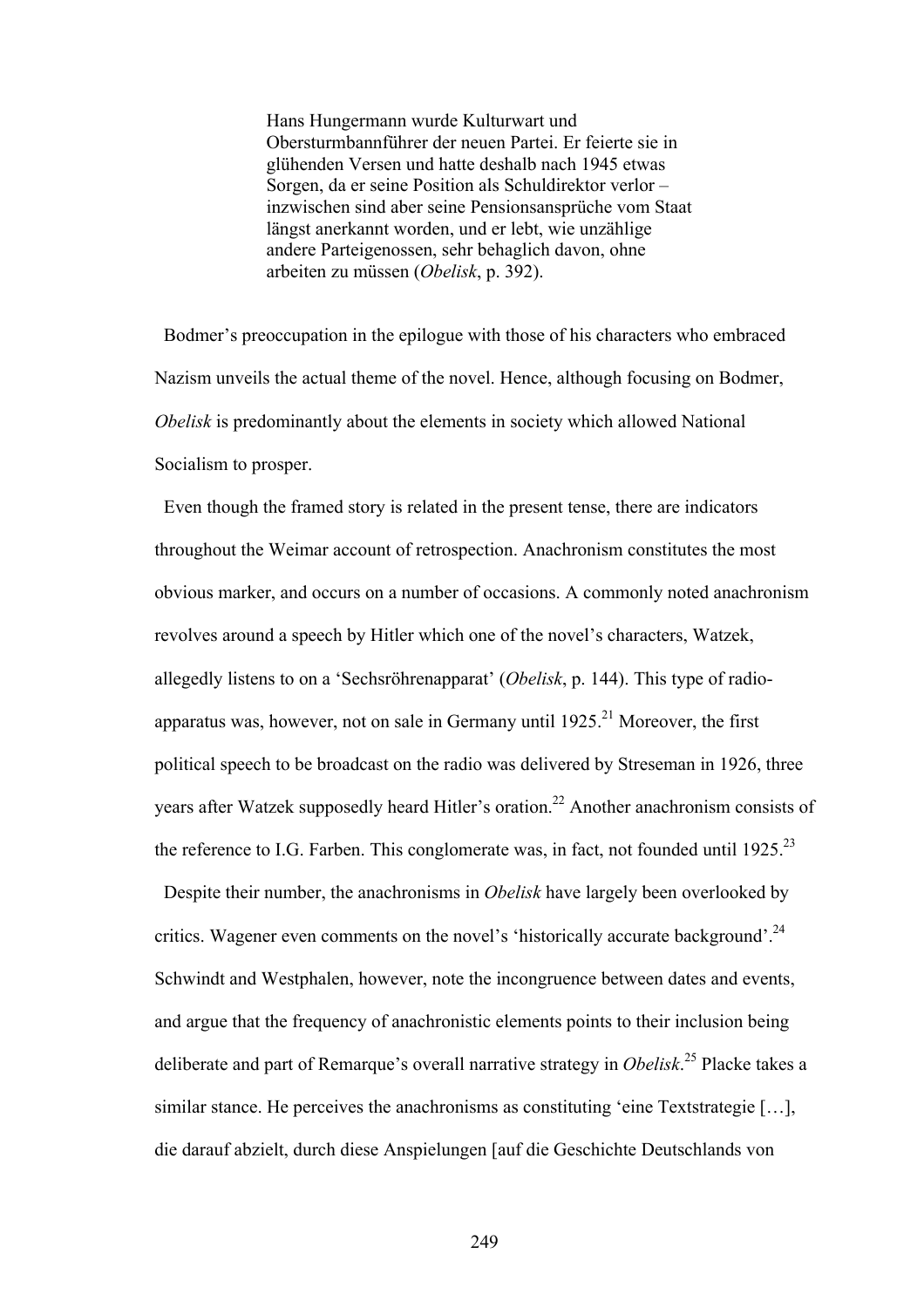1923 bis 1955] im Bewußtsein der originären Leserschaft Resonanzen herzurufen. Diese resultieren aus der Tatsache, daß diese Leserschaft wie der Autor weiß, wohin die politische Entwicklung geführt hat'.<sup>26</sup> Although easily overlooked by today's reader, the anachronisms would have been more visible to Remarque's initial target group: the reader of the 1950s and especially those who had lived through both world wars. Remarque generally researched historical facts thoroughly for his novels, and the anachronisms are thus too numerous to be explained as accidental. They must have been incorporated for a purpose. They allude almost exclusively to the National Socialist rule which should later follow, and thus function as markers of the particular political developments and the attitudes in German society during the Weimar period which eventually allowed for Hitler's autocracy to become a reality.

In addition to the overt anachronisms above, *Obelisk* occasionally plays on words to allude to events which would take place after 1923: One such example is the abbreviation S. S. which describes the granite ('schwarz' and 'schwedisch') from which the obelisk is made. The initials are, of course, a play on the shortened form of the *Schutzstaffel*, the SS, which was not founded until 1925. Another anachronistic abbreviation is constituted by the word, Nazi. $27$ 

In *Obelisk*, the time difference between the framework and the framed story becomes an added variable to consider in a formal analysis. It is, for instance, difficult to determine whether the register, the imagery and the tone of the Weimar account reflect the characteristics of the younger Bodmer as he was in 1923, or the older Bodmer whose memory the story essentially constitutes.

 There are certain aspects of the register which clearly suggests that the events of 1923 are viewed from the perspective of the young Bodmer. As a recent, active soldier, the vernacular slang alluded to in *Im Westen* and applied by Birkholz and Lohkamp in *Der*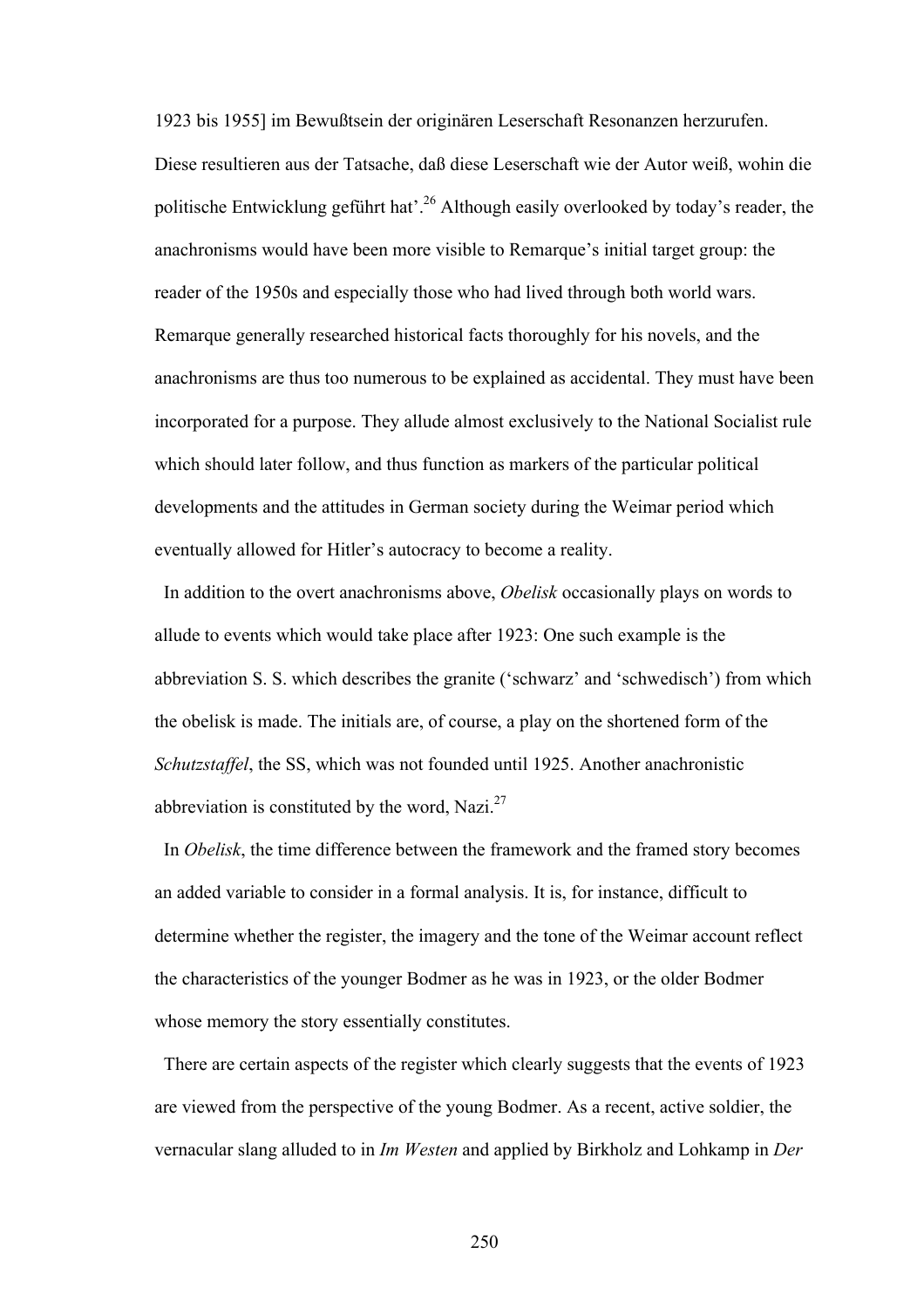*Weg* and *Kameraden* recurs in *Obelisk*. Bodmer's existence is thus depicted using vocabulary and phrases such as: 'fressen'; 'Pratzen'; 'alter Knacker'; 'den Schnabel halten' and 'pissen' (*Obelisk*, pp. 26, 60, 62, 65, 174). It is, of course, possible that the older Bodmer's language is characterized by a similar colloquial tone. However, the framework is characterized by a high level of formality and is devoid of the jargon found throughout the 1923 account. In addition to an effective reiteration of 'nie', the introduction includes lofty formulations and statements such as: 'im fahlen Licht der Apokalypse'; 'der Geruch des Blutes und der Staub der letzten Zerstörung sind noch nicht verflogen'; and 'als die Hoffnung noch wie eine Flagge über uns wehte' (*Obelisk*, p. 9). Although the tone is less elevated in the epilogue, the concluding pages are free of the slang used in the framed story.

 In addition to the register, imagery likewise appears to reflect the mind of the younger Bodmer in the 1923 story. As the Weimar account is set only a few years after the Great War, and during the period of escalating inflation-rates, these two issues are central to Weimar society and to the life of the young narrator. The abundance to similes relating to war or inflation therefore gives the impression that the perspective is that of the young Bodmer: 'als zöge er in die Schlacht', 'wie eine Granate', 'wie ein Feldherr' and 'wie ein erschrecktes Pferd bei einem schwerem Granateinschlag'(*Obelisk*, pp. 155, 283, 138, 266). Although descriptively ineffective, the simile-vehicles revolving around the topic of inflation are humorously unconventional: 'Der Winde ist milde und so sanft, als wäre der Dollar gestern um zweihundertfünfzigtausend Mark gefallen und nicht gestiegen'; '[p]lötzlich ist alles weit weg. Es ist so weit weg wie die Inflation, die vor zwei Wochen gestorben ist' (*Obelisk*, pp. 239, 378).

 As shown above, the present tense of the framed story and the use of language and similes relating to that historical period, create the overall impression that events are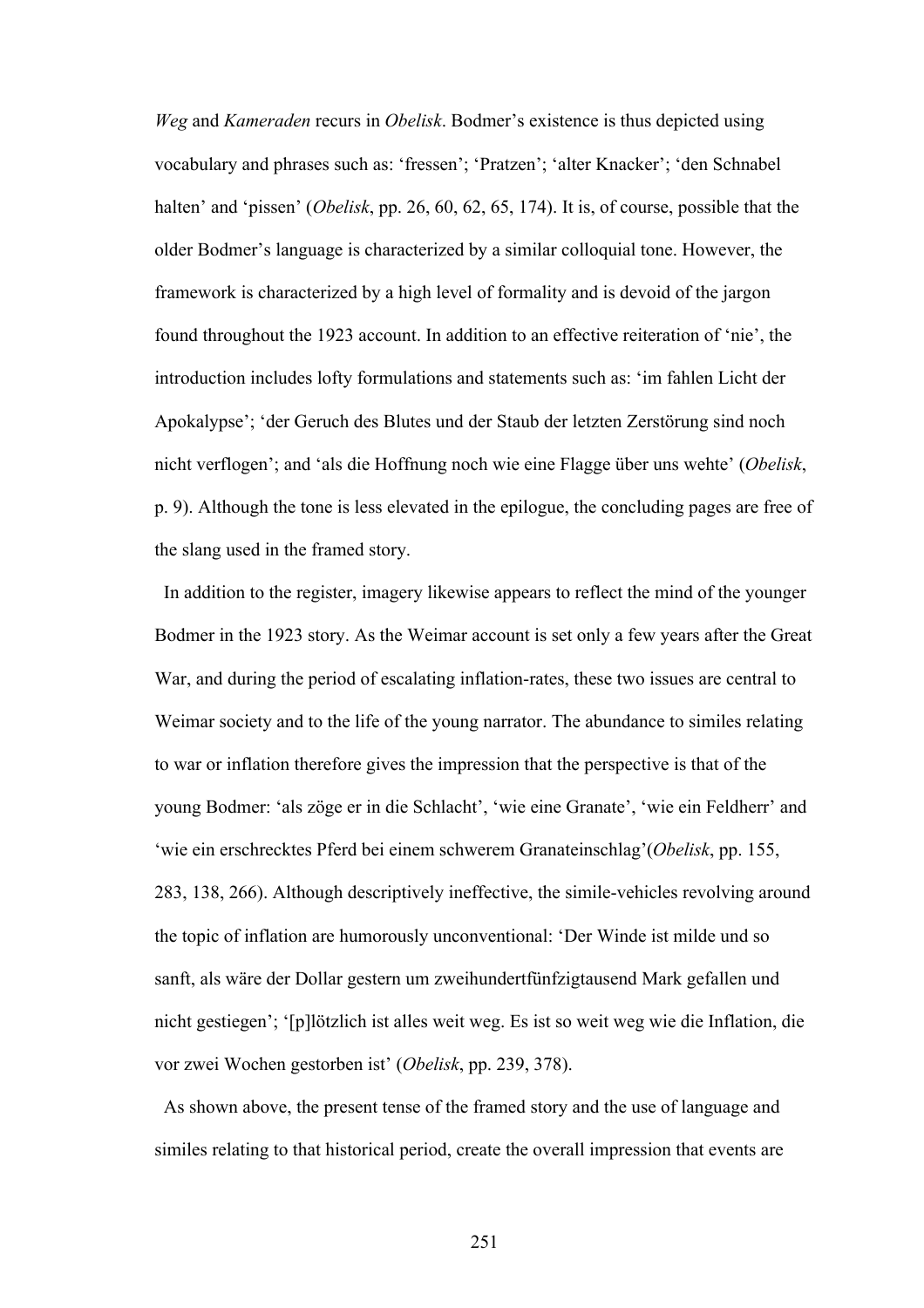viewed through the eyes of the young Bodmer. It can, nevertheless, be argued that the perspective must be that of the older Bodmer, since the Weimar account is the product of his memory. It is, in fact, impossible to clearly separate the two perspectives; not least because they are divided by time only. This intertwining of Bodmer's past and present self is part of Remarque's narrative strategy. The inseparable voices of the younger and the older Bodmer, stretching essentially over more than three decades, serve to diminish the time-gap between the 1920s and the 1950s. The topicality of Remarque's Weimar story to the 1950's political climate is thereby emphasized again.

 The point-of-view does occasionally exceed that of both the younger and the older Bodmer. 'Döbbeling *wäre es lieber gewesen*, keiner von uns wäre erschienen'; 'Eduard lächelt, *weil er glaubt*, eine Flasche gespart zu haben'; 'Heinrich *ist verblüfft*. So leicht hat er sich das *nicht gedacht*' [my emphases] (*Obelisk*, pp. 121, 206, 298). Many similar examples of apparent incongruence with Bodmer's perspective (young or older) can be found in *Obelisk*. However, in colloquial discourse when conveying past events, it is not uncommon to present an *interpretation* of other people's statements or behaviour as factual. This is exemplified well in the following excerpt from *Obelisk*. The inclusion of the personal pronouns 'mir' and 'uns' corroborates that the perspective is that of Bodmer, despite the fact that it appears to be focalized through another character, a waiter. In the passage quoted, Bodmer and one of the female characters, Gerda, are dining in Eduard Knobloch's hotel, *Walhalla*. Knobloch dislikes Bodmer because he possesses a large number of valid meal tickets which he acquired prior to the inflation. As prices rocket and Bodmer continues to use the tickets, he receives the meals more or less free:

> Der ehemalige Gefreite [der Kellner] weiß nicht, was er machen soll. Er hat den Befehl von Eduard erhalten,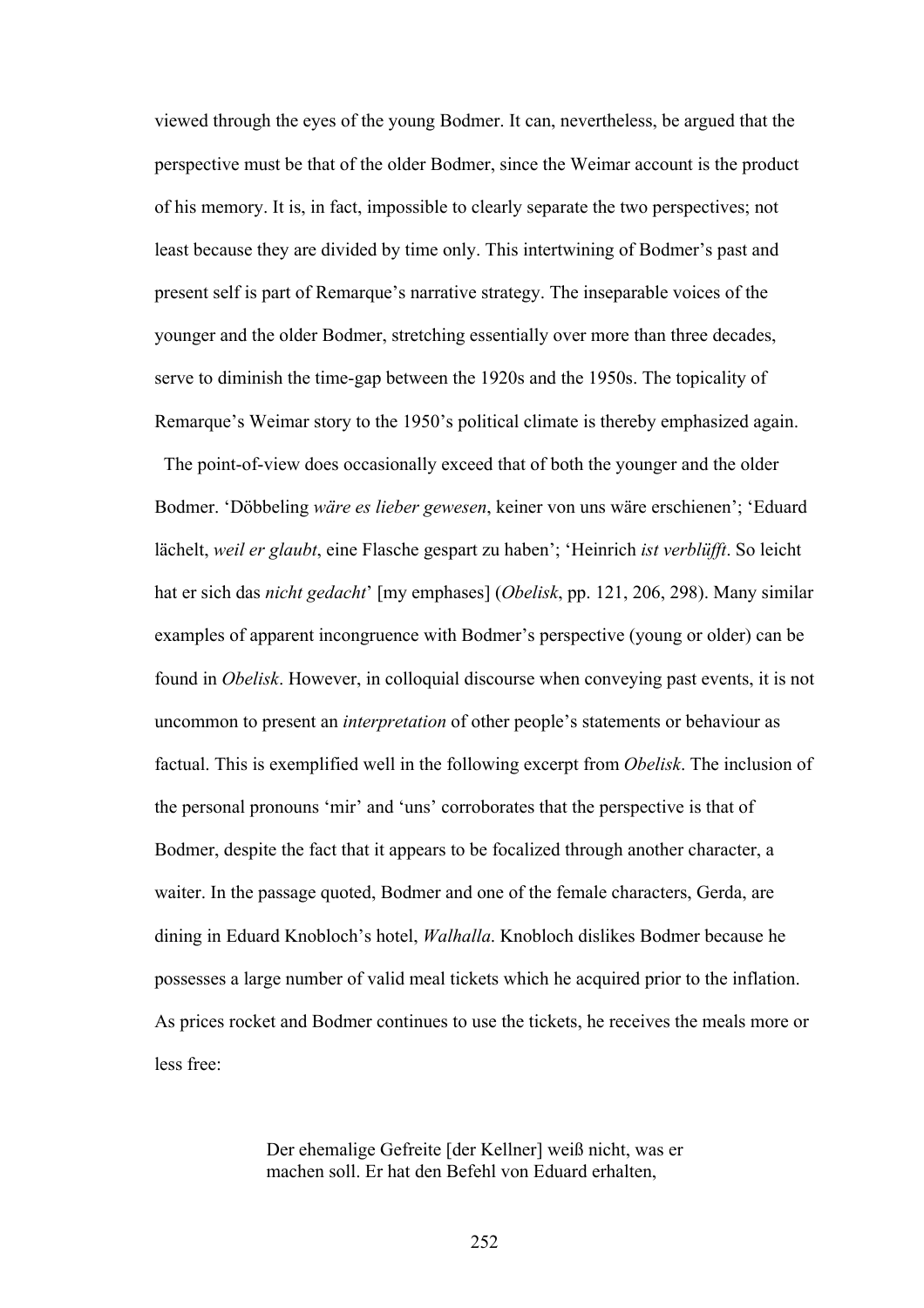Gerda ein generöses Stück, *mir* aber ein Scheibchen zu geben, und er hat ihn ausgeführt. Jetzt sieht er, daß das Gegenteil daraus geworden ist, [Gerda has given Bodmer the generously cut slice of meat] und er bricht nahezu zusammen, da er auf einmal selbst die Verantwortung dafür übernehmen muß, was er jetzt tun soll. Das ist in *unserm* geliebten Vaterlande nicht beliebt [my emphases] (*Obelisk*, p. 138).

 Although Bodmer cannot, of course, know of the inner turmoil experienced by the waiter, the inclusion of the latter's emotions does not make the narrative less convincing. The accentuated personal pronouns clearly identify Bodmer as the narrator, and the reader is therefore aware that the presentation of the waiter is based on Bodmer's interpretation of him. In addition, it should be noted that from his narratorpresent in 1955, Bodmer does not attempt to depict the *individual* characters from his past with meticulous precision; rather, he aims to draw an *overall* picture of the prevailing sentiments of the early Weimar years.

 The warning in the prologue against a possible third world war fought with massdestructive weapons is repeated in symbolic form in the object of the black obelisk, which offers the novel its title. Chiselled in black granite, its colour signifies both danger and death. Given the wording of the introductory statement, it is therefore possible that Remarque perceived a visual resemblance between this monument and the vertical dust cloud following an atomic explosion. Such a reading is, in fact, depicted graphically in the materials from a Remarque-project which took place at Osnabrück University in 1984. The project which eventually led to the staging of a play based on *Obelisk* contains, for instance, a sequence of drafts of the theatre poster which was to advertise the production. One draft is particularly effective in conveying both the theme of National Socialism, but simultaneously also Remarque's warning of future warfare involving nuclear weapons. The poster shows, in *Froschperspektiv*, a black obelisk at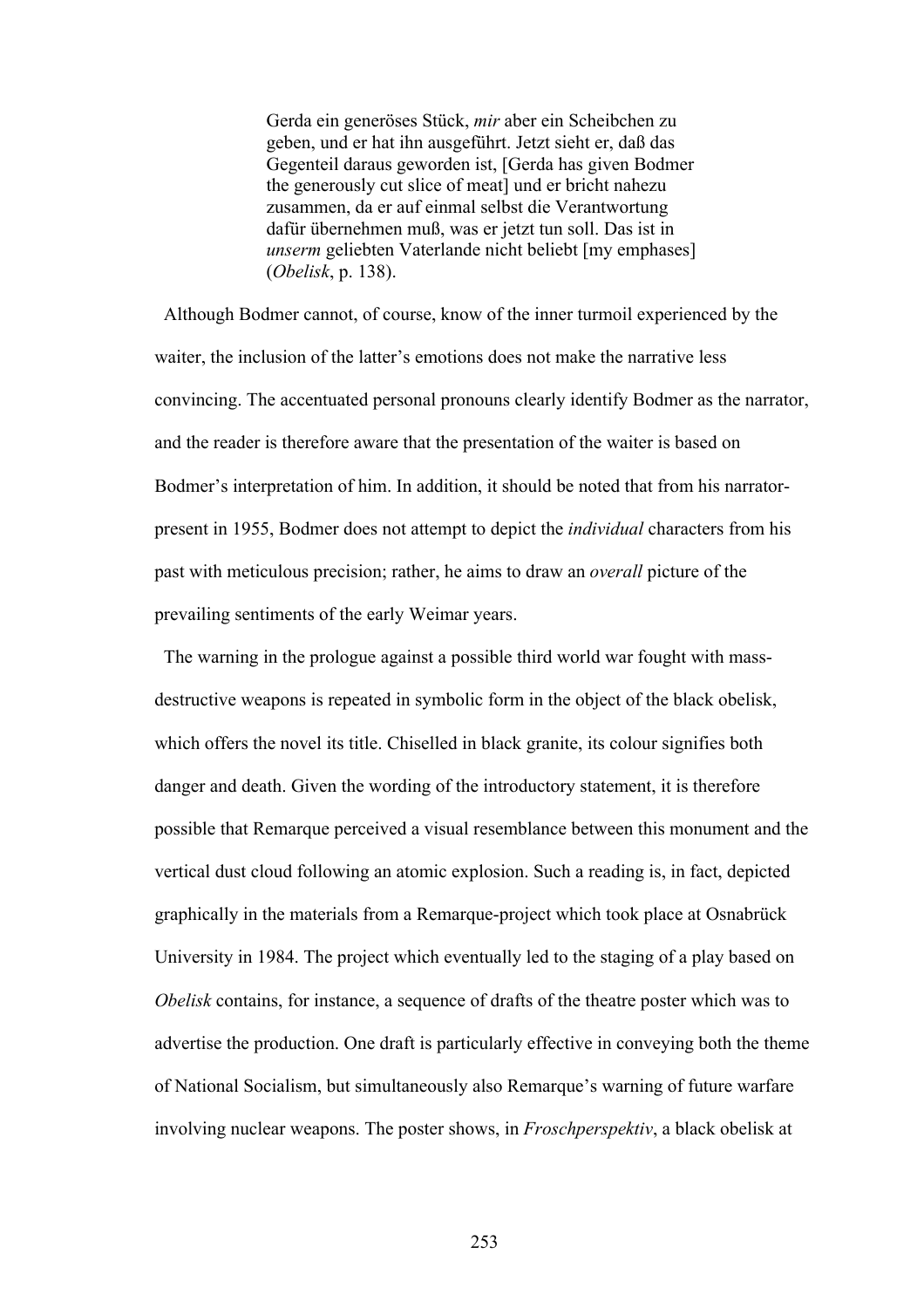the pinnacle of which a swastika balances enclosed in a large circle. In its entirety, the object assumes the abstract, but nonetheless recognizable, shape of a mushroom. Tilman Westphalen has pointed to the various interpretations of the obelisk, but concludes: 'Das Rätseln in der Kritik über den Sinn des Obelisk-Symbols, soweit es überhaupt als solches zur Kenntniss gekommen wird, führt zu keinen schlüssigen Lösungen'. Die Zitate ließen sich in großer Vielfalt und Widersprüchlichkeiten ergänzen'.<sup>28</sup> The warning of atomic warfare is therefore only one of a number of symbolic readings which can be attached to the obelisk. The monument is situated in the garden of the stone masonry in which Bodmer is employed. Although believed to be unsellable, the obelisk eventually comes to crown the grave of a prostitute, known as 'das eiserne Pferd'. Owing to the nature of her profession, but probably also to her favoured use of long, black boots, her former colleagues conclude that the obelisk would make a fitting gravestone: 'Eigentlich nicht schlecht für das Pferd' (*Obelisk*, p. 384). The monument therefore also functions as a classic phallic symbol.

 The speculations as to the ultimate meaning or purpose of the obelisk should, however, equally consider that the black stone was not a figment of Remarque's imagination. A postcard sent to the author shows a photograph of just such a monument. The sender, Hermann Vogt, was the owner of a stone masonry in Osnabrück at which Remarque had been employed during the early 1920s. The accompanying message indicates that the pictured obelisk was known to Remarque: 'Zur Erinnerung an den Wäschepfahl'.29 It is therefore possible that the idea of including the obelisk in the novel emerged before the actual objects or concepts it supposedly symbolizes. Indeed, in an article from 1957 Remarque says:

> I had been thinking about writing 'The Black Obelisk,' about treating that early part of my life, for years […]. I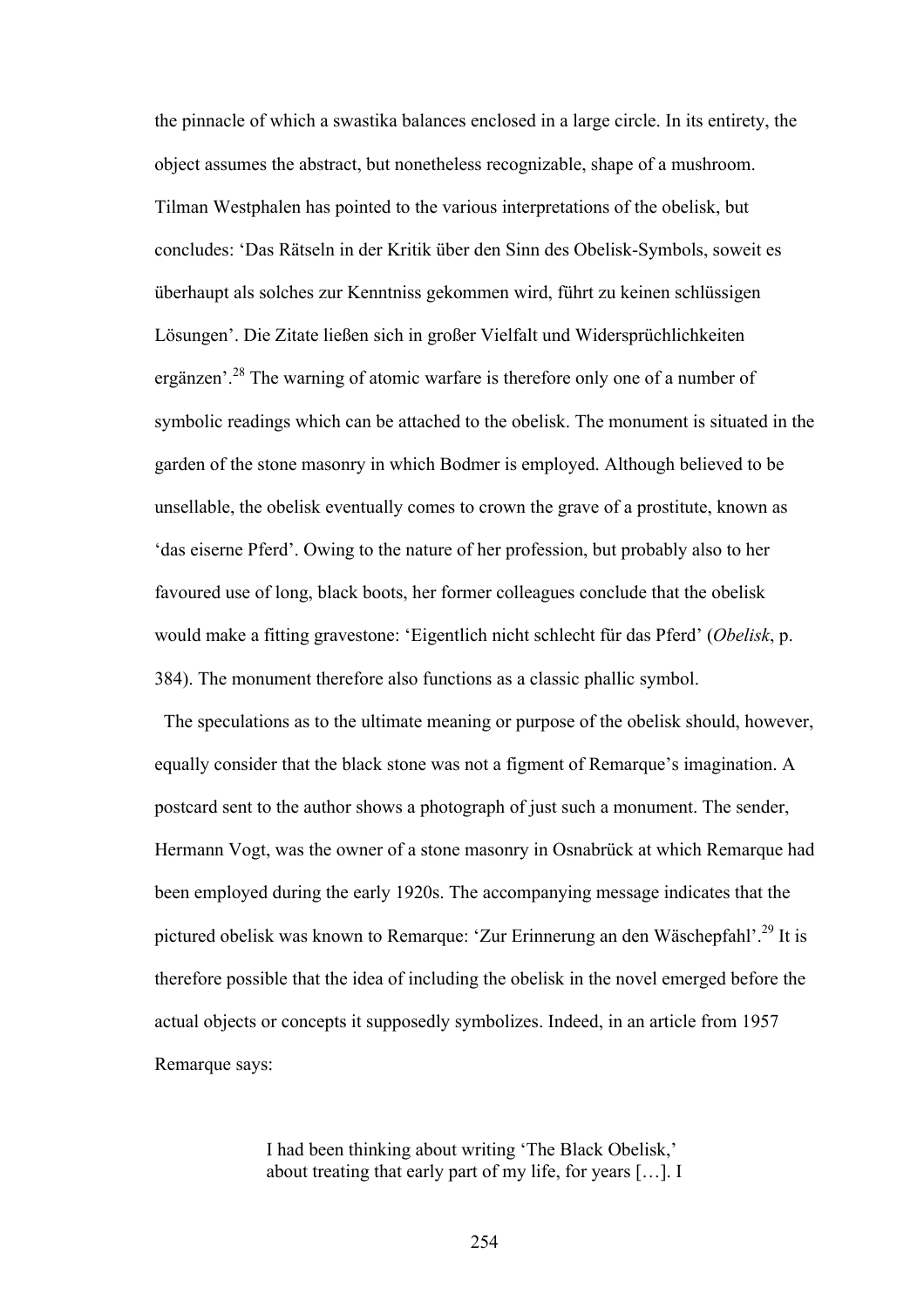wanted to write about Genevieve, the girl in the asylum. [...] Then I gradually came to feel that I wanted to write about all the other things at the same time – the tombstone business and so on  $\left[ \ldots \right]$ <sup>30</sup>

 Although this does, of course, not invalidate the symbolism of the obelisk, it is nonetheless an indicator that the various readings might not all be of profound significance to the understanding of the novel.

 One further possible reading of the obelisk deserves mentioning. It concerns the concepts of nationalism and militarism. As Bodmer describes the garden of the stonemasonry, he pictures the stones and monuments as follows:

> Da stehen sie, angeführt wie eine Kompanie von einem dünnen Leutnant, von dem Obelisken Otto, der gleich neben der Tür seinen Posten hat. Er ist das Stück, das ich Heinrich geraten habe zu verkaufen, das älteste Denkmal der Firma, ihr Wahrzeichen und eine Monstrosität an Geschmacklosigheit (*Obelisk*, p. 23).

 It is reported that the stone masonry has been in the Kroll-family for sixty years, i.e. from the early 1860s. The obelisk would therefore have arrived in the Kroll's garden at the time of Bismarck's endeavours to create a large, united Germany. The 'Obelisk Otto' thus presumably alludes to this historical figure. By describing the monument as 'eine Monstrosität an Geschmacklosigheit', Bodmer communicates his disagreement not only with the concept of a politically dominating Germany, but also with the achievement of a such through militarism and nationalistic sentiment.

 Having stood unsellable in the garden of the Krolls' stone masonry for six decades, the history of the obelisk begins a new era, when it is sold off as a gravestone. The changing circumstances for the obelisk are paralleled in the lives of the characters, Isabelle and Bodmer, which likewise alter directions. The former, whose real name is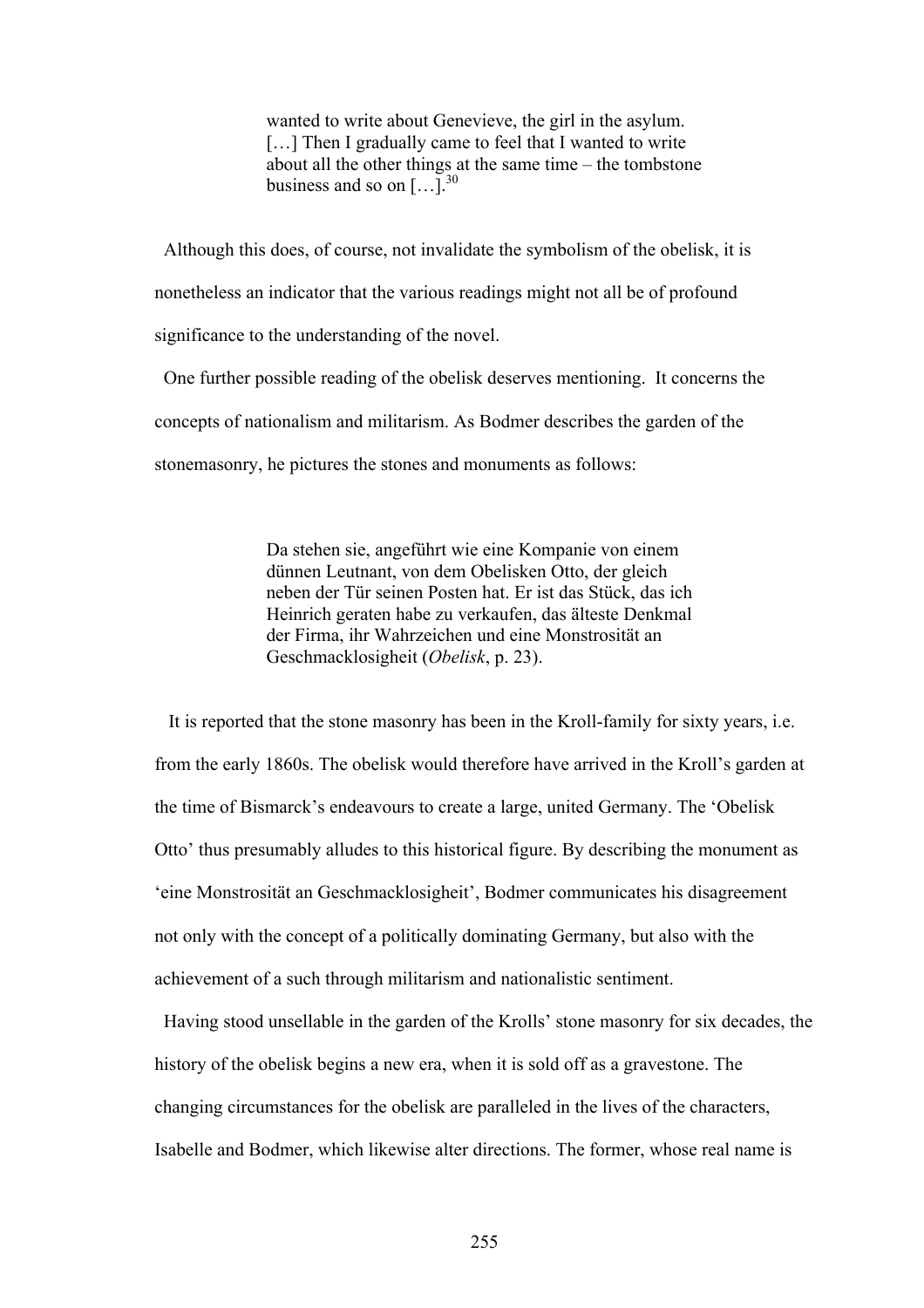Geneviève Terhoven, has been diagnosed with schizophrenia and admitted to a mental hospital which is situated on a hill at the outskirts of Bodmer's hometown, Werdenbrück.<sup>31</sup> Employed to play the church organ in the institution on Sundays, Bodmer encounters and falls in love with her as 'Isabelle'. Her illness, however, and the unique logic which governs her thoughts give her an air of untouchability. As, at the end of the novel, she is cured and discharged from the hospital, Bodmer's associations with Isabelle cease, as she resumes her real identity as Geneviève Terhoven.

 Prior to her cure, it is the thought-provoking notions which emerge from Isabelle's schizophrenic mind that especially catch Bodmer's fascination: 'Dazu kam, daß oft eine sonderbare Weisheit durch das schimmerte, was sie sagte; es war nur verschoben und gab dann überraschend einen Fernblick frei, der einem das Herz klopfen ließ […]' (*Obelisk*, p. 48). The isolated and elevated position of the institution and the oracular presentation of Isabelle create the impression of a realm of a higher insight and spirituality.

> Sie [die Ärzte] haben sie [Isabelle] zur Strecke gebracht. Aber was ist es, das sie zur Strecke gebracht haben? denke ich. Ist es vielleicht in jedem von uns, verschüttet, verborgen, und was ist es wirklich? […] [I]st alles nur ein bißchen tiefgründig scheinendes Durcheinander, eine Verschiebung der Sinne, eine Täuschung, Unsinn, der wie Tiefsinn aussieht, wie Wernicke [der Arzt] behauptet? Aber warum habe ich es dann geliebt [?] […] War es nicht trotz Wernicke, als ob in einem geschlossenen Raum eine Tür geöffnet worden wäre, und man hätte Regen und Blitze und Sterne gesehen? (*Obelisk*, pp. 352-53).

 This spiritual air surrounding Isabelle's person and the hospital remains a reflection of Bodmer's perception of the place. The tranquil surroundings of the institution are of great import to the development that Bodmer undergoes in the course of the novel.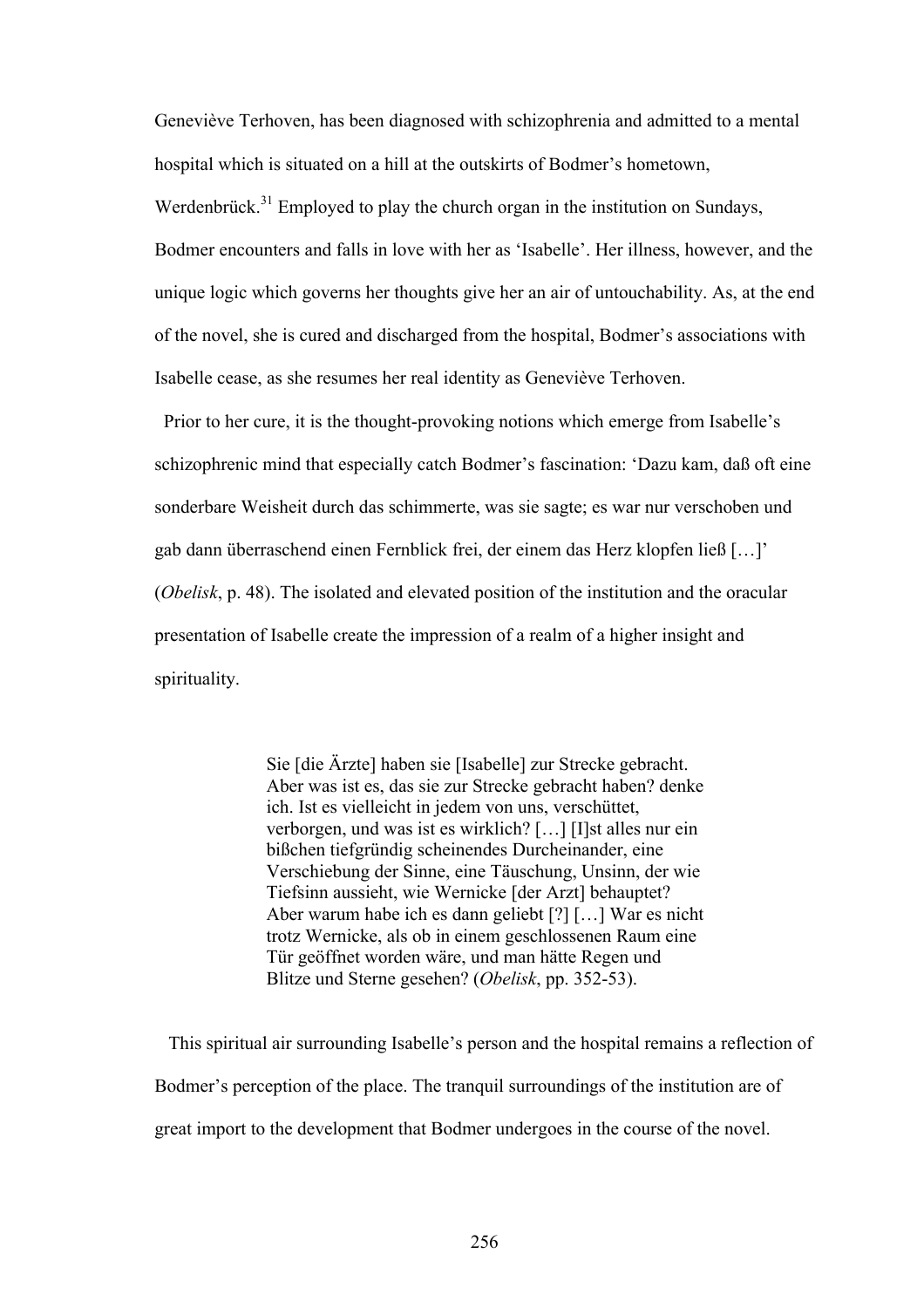Ich liebe den Park [des Hospitals], weil er still ist und weil ich hier mit niemand über Krieg, Politik und Inflation zu reden brauche. Ich kann ruhig sitzen und so altmodische Dinge tun wie auf den Wind lauschen, den Vögeln zuhören und das Licht beobachten, wie es durch das helle Grün der Baumkronen filtert (*Obelisk*, p. 39).

 Isabelle's illness is in itself of secondary import to the story. However, her character has a positive influence on Bodmer's self-exploration. Due to the schizophrenia, which justifies Isabelle's spontaneous philosophizing, the dialogues between her and Bodmer are mostly confusing or even nonsensical. It is, nevertheless, this alternative logic of Isabelle's mind which triggers Bodmer to question the real world and his individual role in it. Besides Isabelle, the hospital vicar, Bodendiek, and the doctor, Wernicke, who represent the opposing camps of religion and science respectively, also stimulate Bodmer's introspective mode. The institution on the hill thus becomes a location to which Bodmer retreats temporarily in order to consider life from a wider perspective, away from earthly issues. It is with some justification that most general studies on Remarque's work note the parallelism between *Obelisk* and Thomas Mann's *Der Zauberberg*. 32

 In line with Remarque's other novels, an important theme is, of course, the existence of irrationality not only in Isabelle's mind, but also in the real – and supposedly rational – world. Having participated in the Great War and experienced the inflation of the early 1920s, it is not surprising that Bodmer should juxtapose ordinary life with that of the mental institution, and question the concept of madness. In conversation with Isabelle, Bodmer almost airs his thoughts on this: '*Draußen*, bei den Verrückten, hätte ich fast gesagt [my emphasis]' (*Obelisk*, p. 84). A few pages later, he proceeds to exemplify the senselessness of the allegedly rational world outside of the hospital: '[I]ch hätte damals auch nie geglaubt, daß ich einmal Menschen töten und dafür nicht aufgehängt, sondern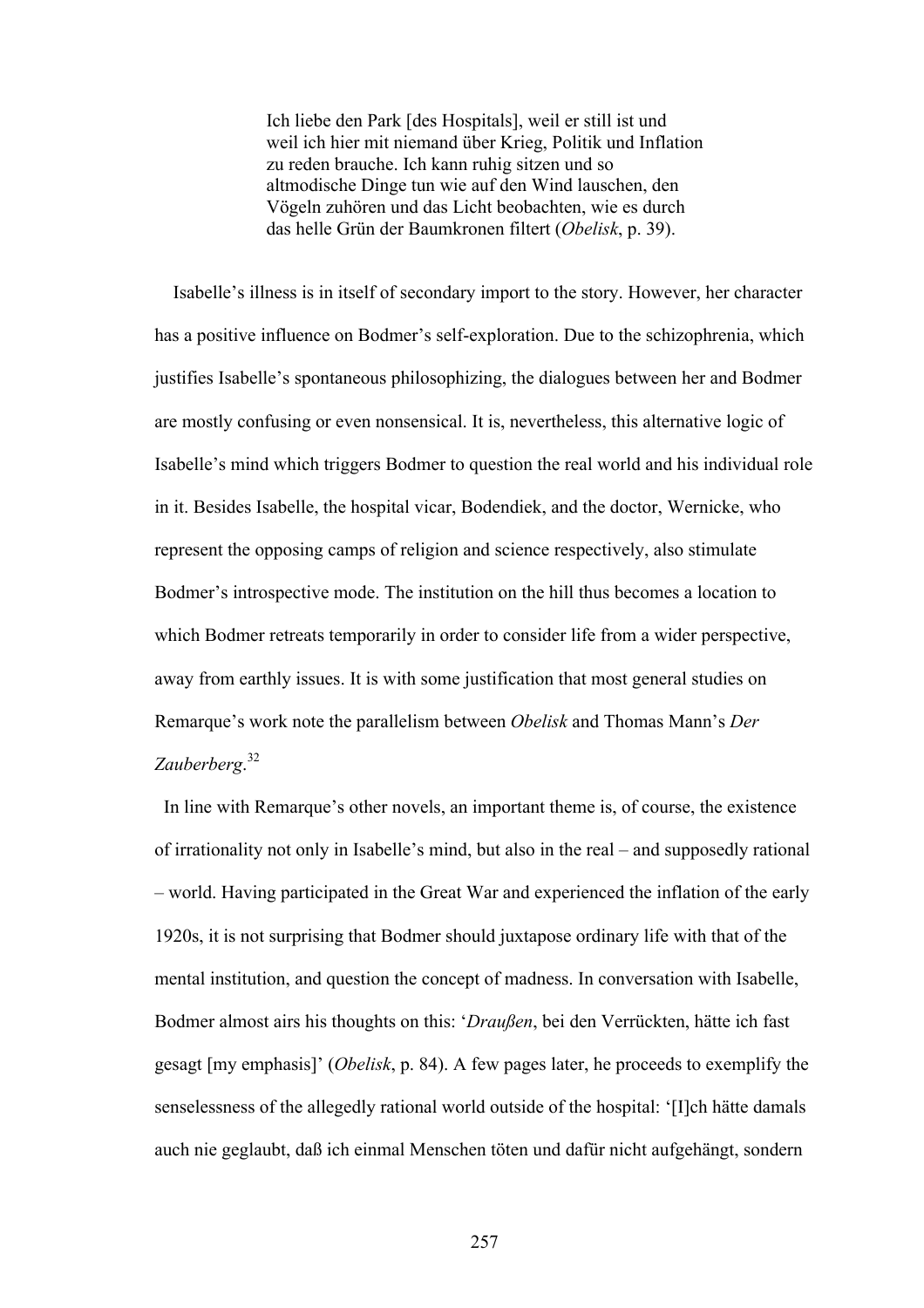dekoriert werden würde, und trotzdem ist es so gekommen' (*Obelisk*, p. 91). The employment of oxymoron locally in the novel further suggests an underlying irrationality in the prevailing and generally accepted values and way of life outside the mental institution: '"Ich [Heinrich Kroll] habe das Kreuzdenkmal verkauft", sagte er mit gespielter Bescheidenheit, hinter der ein gewaltiger Triumph *schweigend brüllt* [my emphasis]' (*Obelisk*, p. 18). Although this example shows the oxymoron used in a trivial context, its paradoxical aspect creates the impression of incongruity in relation to Heinrich's character. He is, of course, later revealed to be a keen supporter of the far right, and the illogical quality of the oxymoron thus projects onto also Heinrich's political conviction and suggests it to be equally irrational.

 Although Bodmer applies oxymoron largely to show the irrationality of the presumed sane world, the contradictory figure of speech is not entirely excluded from depictions of life also within the mental hospital. Hence, oxymoron is used in Bodmer's description of the ward with war-inflicted, psychological conditions:

> Die Explosionen der Granaten sind immer noch in diesen armen Ohren, die Augen spiegeln noch wie vor fünf Jahren das fassungslose Entsetzen, Bajonette bohren sich ohne Unterlaß weiter in weiche Bäuche, Tanks zermalmen jede Stunde schreiende Verwundete und pressen sie flach wie Flundern, das Donnern der Schlacht, das Krachen der Handgranaten, das Splittern der Schädel, das Röhren der Minen, das Ersticken in zusammenstürzenden Unterständen ist durch eine schreckliche schwarze Magie hier präserviert worden und *tobt nun schweigend* in diesem Pavillion zwischen Rosen und Sommer weiter [my emphasis] (*Obelisk*, pp. 154-55).

 Even then, the target of criticism is found in the world outside the institution. Bodmer does not suggest that the behaviour of these former soldiers is intrinsically irrational.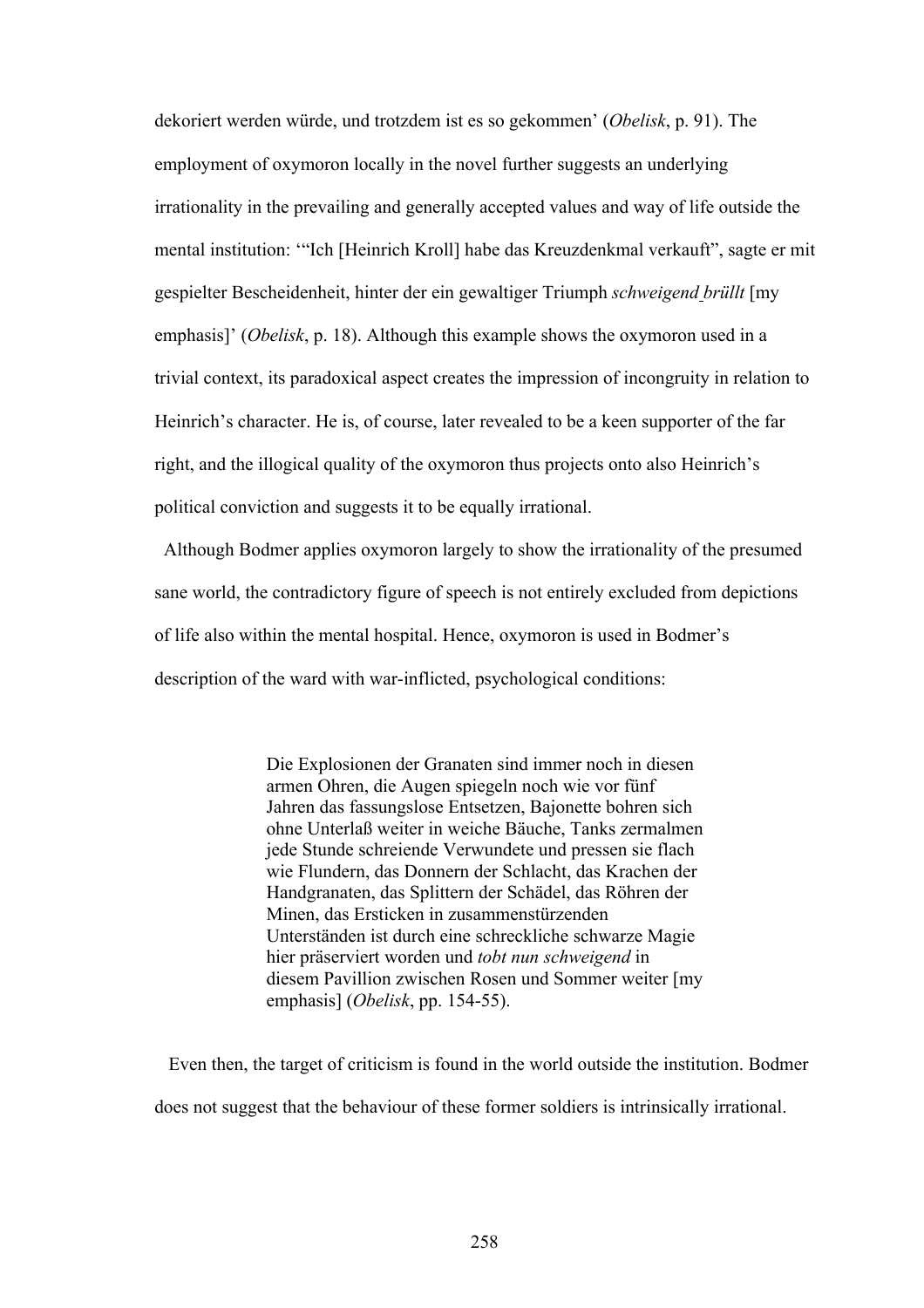Rather, the senselessness is blamed on the concept of warfare and the elements in society which allow or even promote its occurrence.

 Possibly as a result of his experiences in the war (and similarly to Birkholz and Lohkamp in *Der Weg* and *Kameraden*), Bodmer finds himself at the opening of *Obelisk* without direction or purpose in life. The effect of this on his psyche is conveyed most clearly in the tonal difference between the passages of Bodmer's direct speech, and those dominated by his thoughts. The dialogues and descriptions of other characters are mostly both humorous and light-hearted. This is exemplified, for instance, in Bodmer's depiction of his friend, Georg:

> Georg Kroll ist knapp vierzig Jahre; aber sein Kopf glänzt bereits wie die Kegelbahn im Gartenrestaurant Boll. Er glänzt, seit ich ihn kenne, und das ist jetzt über fünf Jahre her. Er glänzt so, daß im Schützengraben, wo wir im selben Regiment waren, ein Extrabefehl bestand, daß Georg auch bei ruhigster Front seinen Stahlhelm aufbehalten müsse – so sehr hätte seine Glatze selbst den sanftmütigsten Gegner verlockt, durch einen Schuß festzustellen, ob sie ein riesiger Billardball sei oder nicht (*Obelisk*, pp. 13-14).

 When Bodmer is alone, however, the tone of the narrative changes and reveals an introspective and melancholic individual. In chapter two, for instance, Bodmer sits alone in his room above the stone masonry. Having glanced at some poetry he composed whilst in the army, he decides to take a stroll in the garden. There, he suddenly hears the song of a thrush:

> Sie jubelt und klagt und bewegt mir das Herz. […] [E]s schwemmt mich weg, es lockert alles auf, ich stehe auf einmal hilflos und verloren da und wundere mich daß ich nicht zerreiße oder wie ein Ballon in den Abendhimmel fliege, bis ich mich schließlich fasse und durch den Garten und den Nachtgeruch zurückstolpere, die Treppe hinauf, zum Klavier, und auf die Tasten haue und sie streichle und versuche, auch so etwas wie eine Drossel zu sein, und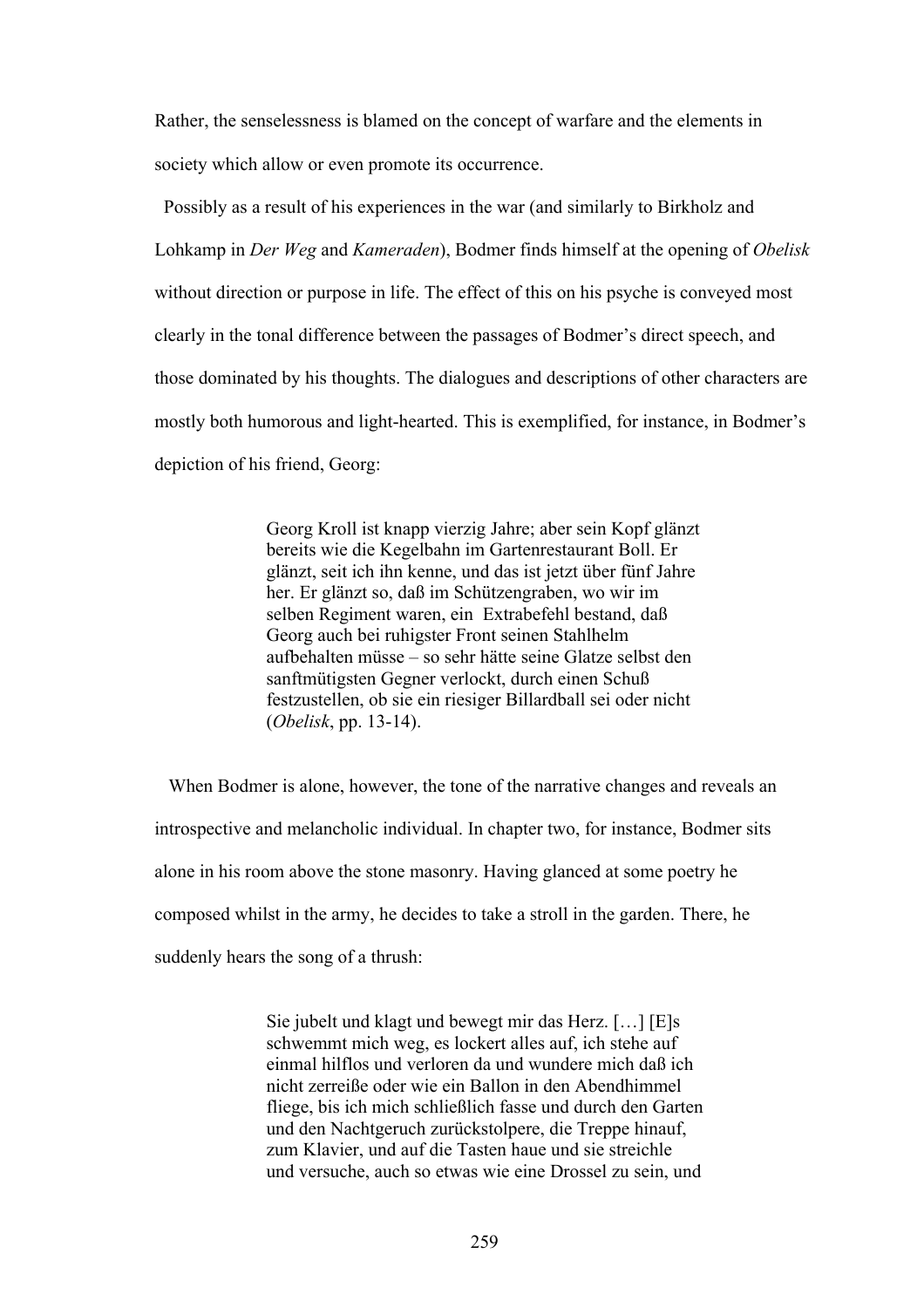herauszuschmettern und zu beben, was ich fühle […] (*Obelisk*, p. 35).

 The previously colloquial and light-hearted tone of the description of Georg has switched to reveal a voice in Bodmer which is both sentimental and poetic. This impression is generated by the nature of both the content and the language. In the course of the novel, the latter is indeed adorned by aestheticizing elements almost exclusively when Bodmer is alone. Remarque thereby allows the reader to see a vulnerable aspect to Bodmer's character which is otherwise hidden from his surroundings. In his description of the hospital park, for instance, Bodmer poeticizes the language through alliteration: 'Nach dem Frühstück gehe ich in den Park der Anstalt. Es ist ein schönes, weitläufiges Gelände mit *Bäumen*, *Blumen* und *Bänken* […] [my emphases]' (*Obelisk*, p. 39).

 Another aestheticizing tool which Bodmer applies is that of reiteration. This particular device is used as Bodmer, inspired by the singing thrush, attempts to express his emotions through the piano:

> Ich kann nicht richtig spielen, weder auf dem Klavier noch auf dem Leben, *nie*, *nie* habe ich es gekonnt, *immer* war ich zu hastig, *immer* zu ungeduldig, *immer* kam etwas dazwischen, *immer* brach es ab – aber wer kann schon richtig spielen, und wenn er es kann, was nützt es ihm dann? Ist das große Dunkel darum weniger aussichtslos […] [my emphases]? (*Obelisk*, pp. 35-36).

 Aside from the reiteration of the antonyms 'nie' and 'immer', texture is created by the juxtaposition of the direct and the figurative use of the verb 'spielen' in relation to the piano and life, respectively.

 The 'große Dunkel' which Bodmer speaks of in the quotation above expresses not only his depressive state of mind, but also that this revolves around a lack of belonging or having a focal point. As shown in relation to *Im Westen*, *Der Weg* and *Kameraden*, a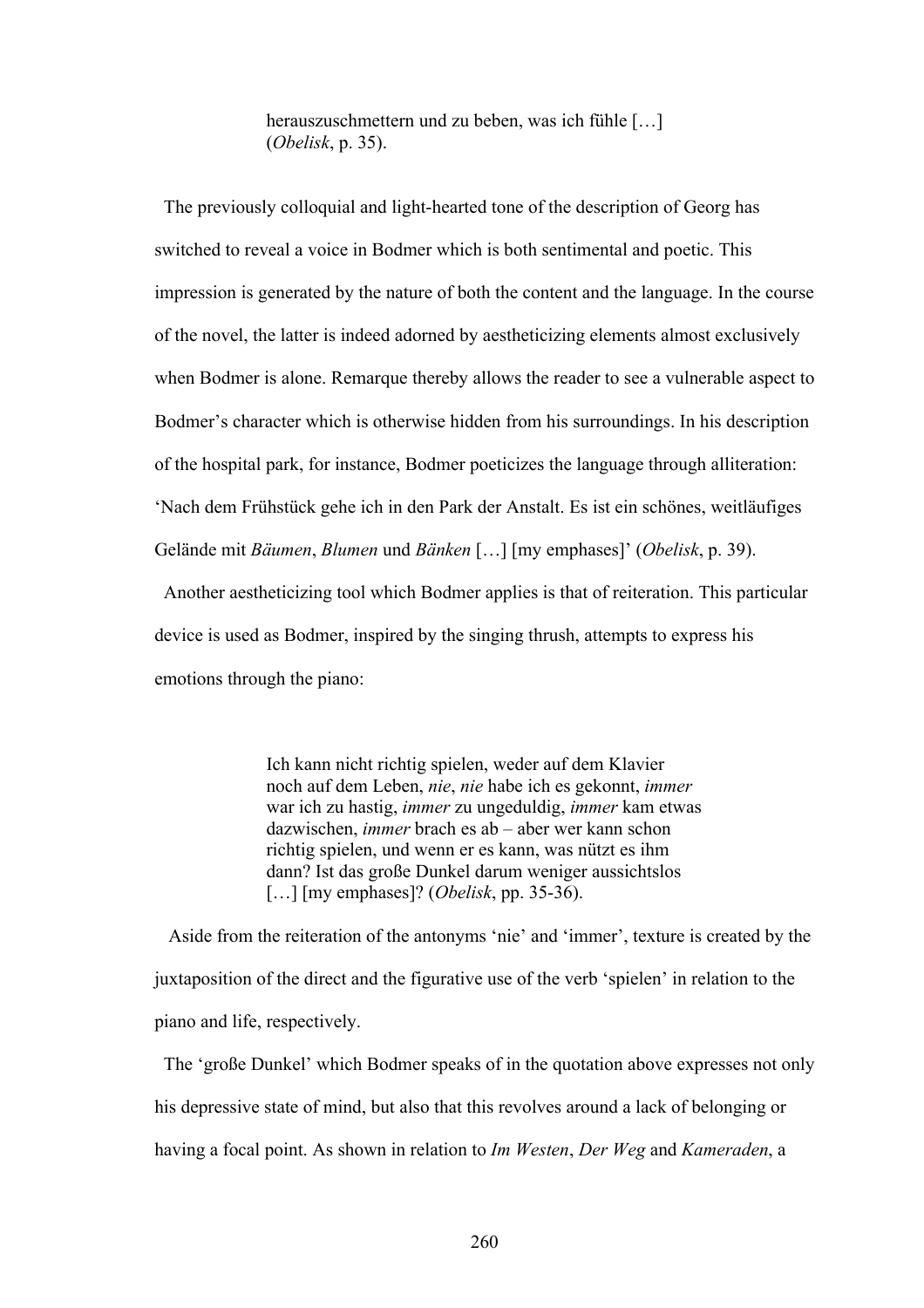similar void characterizes also the lives of the former soldiers in those novels. Bäumer, for instance, subconsciously attempts to create a focal point, by physically clinging to things in the material world. In *Obelisk*, Bodmer's sense of having been uprooted is conveyed in a different way. In order to explain this, it is necessary first to contemplate the two women in Bodmer's life in the year of 1923.

As established above, Isabelle is depicted in an almost spiritual light, and Bodmer's attraction appears to be directed primarily at her mind. Barker and Last in fact claim the bond between Bodmer and Isabelle to be 'far more spiritual than any other man-woman relationship in Remarque's work'.<sup>33</sup> In his hometown, Werdenbrück, Bodmer then encounters Gerda, who is the antithesis to Isabelle. She works as an acrobat, is earthbound and uncomplicated. In contrast to his fascination with Isabelle's intellect, Bodmer's attraction to Gerda is predominantly physical. Yet, despite the fact that these two women are fundamentally dissimilar, neither of them constitutes a true focal point in Bodmer's life. In other words, neither of them fills the void or 'das große Dunkel' which Bodmer experiences. Separately, they each pose him the same question: 'Wo warst du all die Zeit?'; 'Wo bist du gewesen?'; 'Wo warst du?' (*Obelisk*, pp. 41 (231), 84, 146). Bodmer's answers are always vague: 'Irgendwo – da draußen – '; 'Draußen, irgendwo – '; 'Draußen' ; 'Irgendwo' (*Obelisk*, pp. 41, 84, 146, 231). His reference to both worlds as 'draußen', conveys his sensation of belonging in neither the physical realm of Gerda, nor in the spiritual sphere of Isabelle.

 Bodmer's search for a meaning to life is communicated through the number of questions in his mind. The episode during which Bodmer plays the piano concludes in precisely such a flow of questions:

> [A]ber wer kann schon richtig spielen, und wenn er es kann, was nützt es ihm dann? Ist das große Dunkel darum weniger aussichtslos, brennt die verzweiflung über die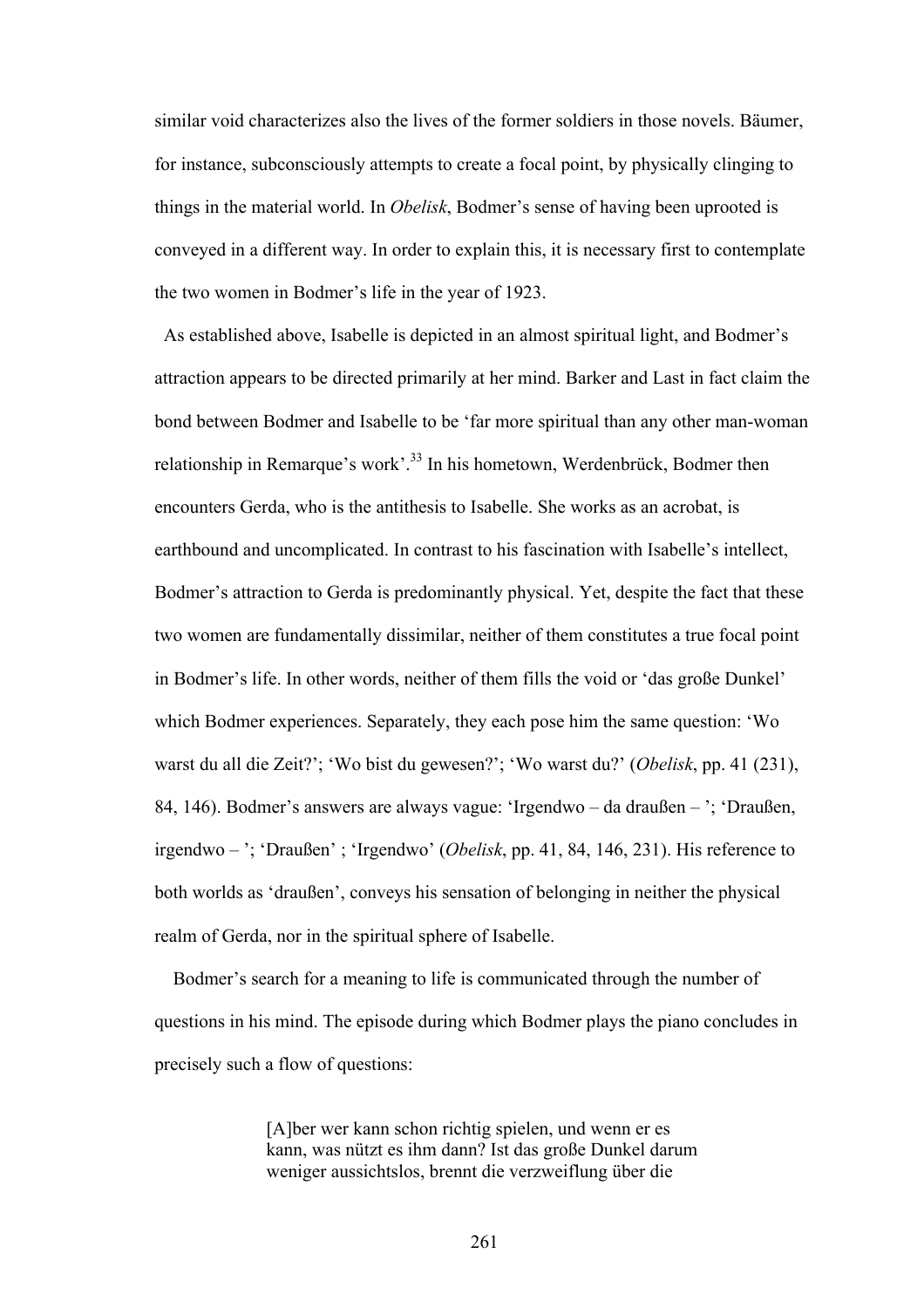ewige Unzulänglichkeit darum weniger schmerzhaft, und ist das Leben dadurch jemals zu erklären und zu fassen und zu reiten wie ein zahmes Pferd, oder ist es immer wie ein mächtiges Segel im Sturm, das uns trägt und uns, wenn wir es greifen wollen, ins Wasser fegt? Da ist manchmal ein Loch vor mir, das scheint bis in den Mittelpunkt der Erde zu reichen. Was füllt es aus? Die Sehnsucht? Die Verzweiflung? Ein Glück? Und welches? Die Müdigkeit? Die Resignation? Der Tod? Wozu lebe ich? Ja, wozu lebe ich? (*Obelisk*, pp. 35-36).

 Similar passages of successive questions occur regularly throughout *Obelisk*. It is therefore the absence of questions – indeed, of any thought – which eventually marks the moment of closure for Bodmer. As Isabelle is cured and resumes her real identity of Geneviève, Bodmer says goodbye to her in his mind. However, his words are equally directed at his own person, as he realizes that he can let go of the past and overcome his experience of the war:

> Leb wohl, Isabelle! Du bist nicht ertrunken, ich weiß das plötzlich. Du bist nicht untergegangen und nicht gestorben! […] [D]u bist immer da, und du wirst nie untergehen, alles ist immer da, nichts geht jemals unter, Licht und Schatten nur ziehen darüber hin, es ist immer da, das Antlitz vor der Geburt und nach dem Tode, und manchmal scheint es durch in dem, was wir für Leben halten, und blendet uns eine Sekunde, und wir sind nie ganz dieselben danach! (*Obelisk*, p. 353).

 Following this self-revelation, Bodmer's reaction resembles that of Bäumer, following Kemmerich's death. He runs down the hill towards the town and relishes in the mere fact that he is alive. He then realizes: '[E]s gibt keine Fragen und keine Antworten mehr!' (*Obelisk*, p. 353). Isabelle's recovery has brought also Bodmer a sense of closure. Soon after, he leaves Werdenbrück to begin a new job in Berlin. Sitting on the train, his thoughts wander to his experiences of 1923, and although the year has been characterized by introspection, Bodmer finally breaks with the past: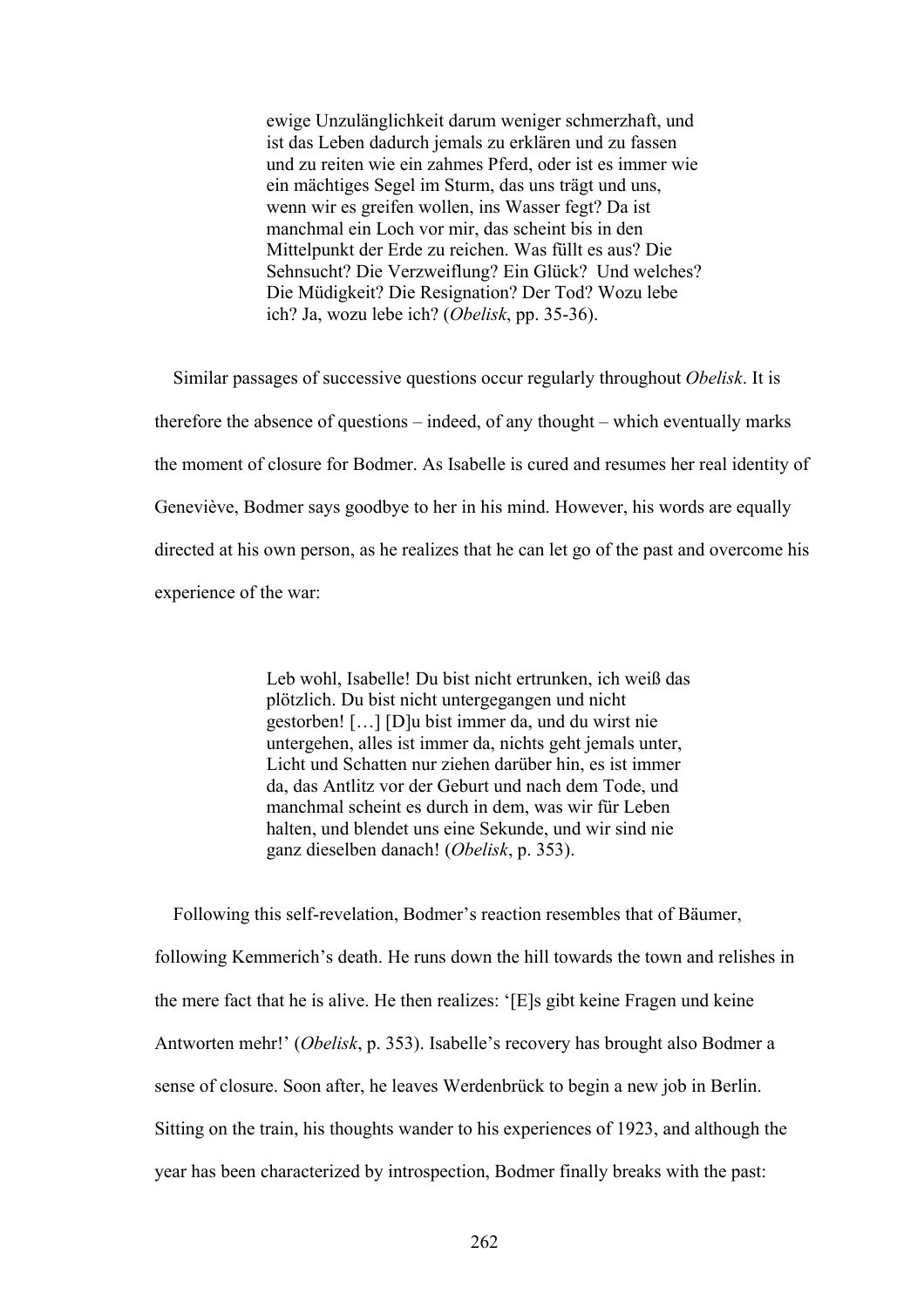'[Z]uletzt denke ich an gar nichts mehr' (*Obelisk*, p. 392). The Weimar account concludes with this statement. Bodmer is no longer governed by the past, but travels to Berlin to commence his 'verspätete Jugend'.<sup>34</sup>

 At this point in the novel, time advances to 1955. Bodmer summarizes the influence of National Socialism on the people from his life of 1923. He proceeds to stress the extent of material damage Germany suffered during the war. In Werdenbrück, only the mental hospital and the adjacent building, a birth clinic, were left undamaged. In relation to the former, Bodmer (and Remarque) thereby implies that the destruction exceeded the visual scars. Indeed, an expansion of the mental institution proved necessary. Also the birth clinic was expanded. In the light of the didactic undertones of the novel as a whole, Bodmer (and, as above, Remarque) suggests that a new generation could provide hope for the future – if these people and the reader would only learn from the past. If not – the novel claims – they will become the next generation of soldiers.

Remarque's next novel, *Der Himmel kennt keine Günstlinge*, takes the reader to the countries of Switzerland, France, Italy and the principality of Monaco. The work is set in the year of 1950 and is, in addition to *Obelisk*, the only Remarque novel dealing with the time following the Second World War. However, whereas the war is central to the message of *Obelisk*, the historical setting plays merely a subordinate role in *Der Himmel*.

 In this novel, Remarque distances himself from his otherwise favoured themes of war and exile. Instead, he depicts a woman's realization and gradual acceptance of being terminally ill with tuberculosis. It is this temporary thematic shift as well as the employment of a female protagonist which distinguish *Der Himmel* from the other novels of the *Hauptwerk*.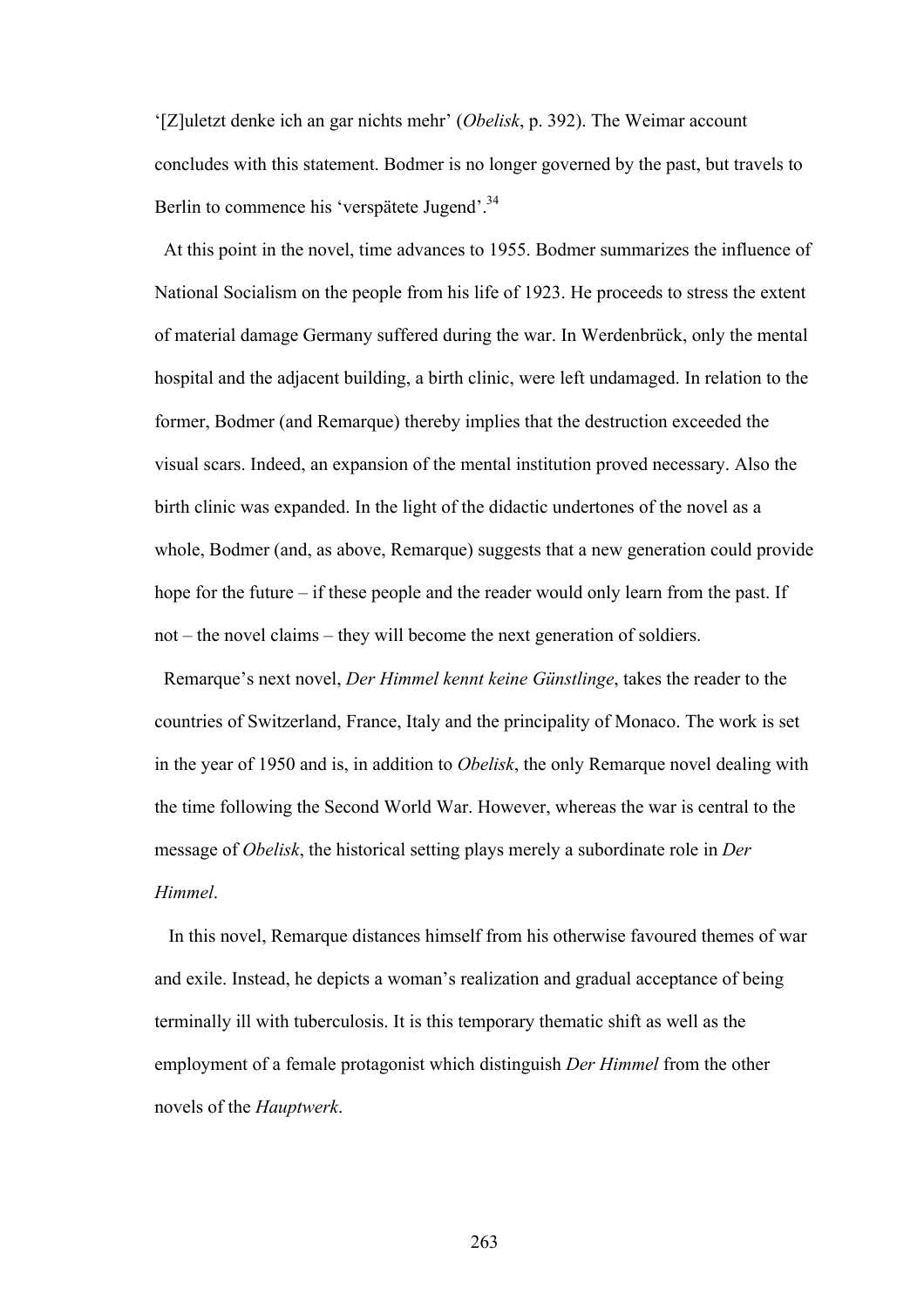Despite the free-standing position of *Der Himmel*, there are certain links to the other novels which cannot be overlooked. Lillian Dunkerque's name constitutes the most pronounced example. As shown in the Introduction of this thesis, the name features several times and in a variety of spellings in Remarque's collected works. In relation to the plot, *Der Himmel* shares a number of common points particularly with *Kameraden*, but also with the early novel, *Station am Horizont*; the short story, *Das Rennen Vanderveldes*; and the film synopsis, *The Other Love*. These pieces all revolve around at least one of the topics of cars, racing and tuberculosis. The similarities between *Der Himmel* and *Kameraden* are especially plentiful and exceed the obvious connection between Pat and Lillian through their incurable illness. In both works, for example, the sanatoria are camouflaged to resemble hotels. This warped image is consciously upheld by the hospital staff with a stubbornness that borders on dishonesty towards the patients. The topic of death is shunned, as exemplified in the euphemistic use of 'abreisen' in references to deceased patients (*Der Himmel*, pp. 48, 51, 87-88, 310; *Kameraden*, pp. 347-48). Another aspect which further links *Der Himmel* to *Kameraden* is the zoomorphic depiction of the cars, Karl and Giuseppe. This was discussed also in chapter two of this thesis, in which the likeness of the former to a loyal dog was highlighted. In *Der Himmel*, Giuseppe is comparably described as 'ein alter Löwe', and the sound of the car engine is subsequently termed 'Giuseppes Gebrüll' (*Der Himmel*, p. 14). The initial encounters between Lohkamp and Pat in *Kameraden*, and Clerfayt and Lillian in *Der Himmel*, furthermore revolve around these two vehicles, and the cars therefore play core roles in the plot development early on in the two novels.<sup>35</sup>

 *Station am Horizont* and *Das Rennen Vanderveldes* are connected to *Der Himmel* largely through their shared theme of car-racing. However, especially the former two have striking similarities. Hence, the storyline of the short prose, *Das Rennen*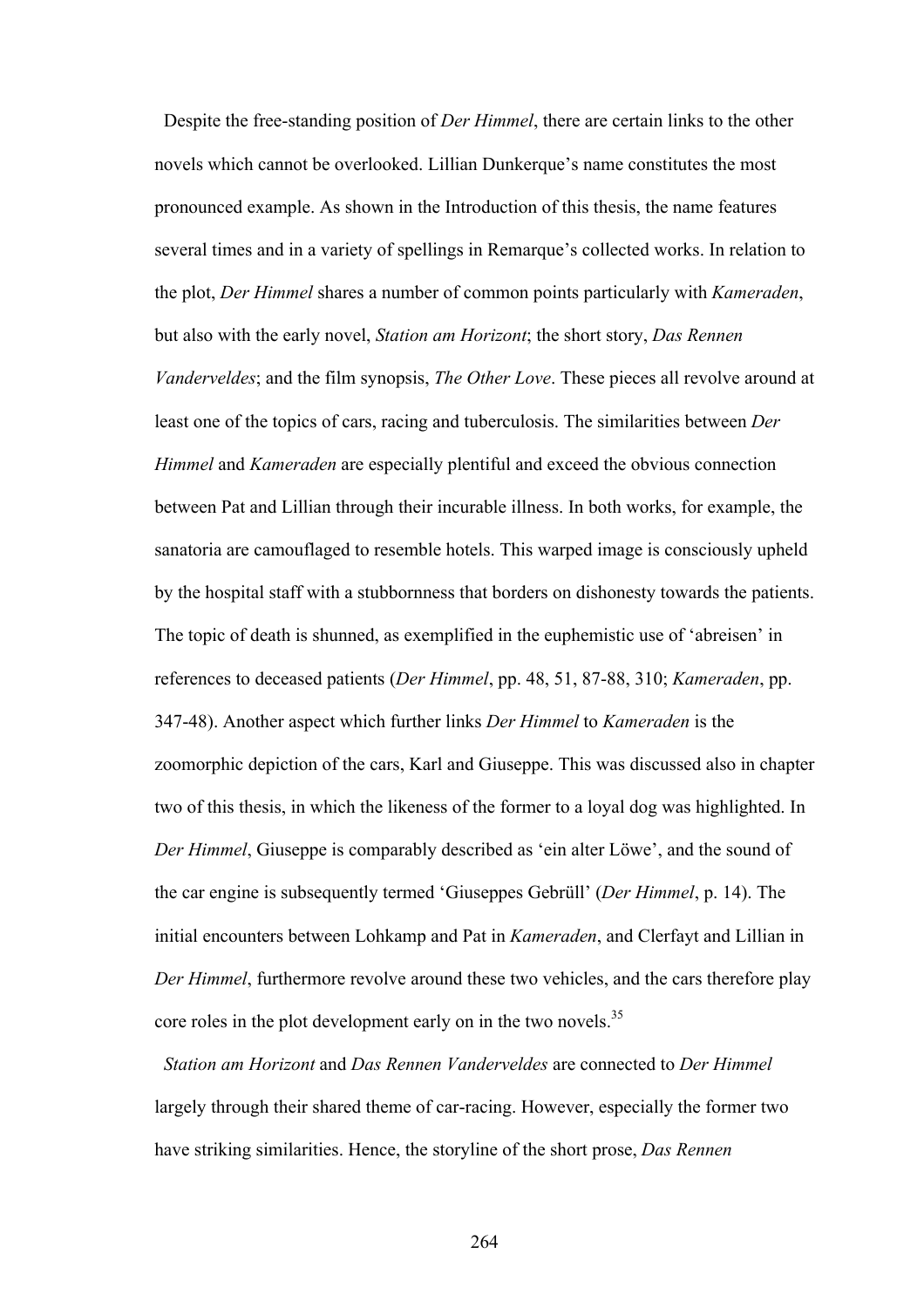*Vanderveldes*, reappears in a barely revised version in *Station am Horizont*. One final link to *Der Himmel* which has, however, largely been overlooked by literary critics is that of the novel-fragment *Gam*. The lack of attention to this latter relationship must be seen as a reflection of the fact that *Gam* remained unpublished until 1998. Only few critics incorporate *Gam* in their studies on Remarque and his novels.<sup>36</sup> Sternburg, 1998, is the earliest example. He nevertheless fails to identify the correlation between this early novel-fragment and the much later work, *Der Himmel*. However, when Sternburg describes the character, Gam, as 'von der Sucht nach Leben getrieben', this statement is equally applicable to Lillian.<sup>37</sup> In fact, in *Der Himmel*, an almost identical assertion is made about latter: '[S]ie war auf der Jagd nach dem Leben' (*Der Himmel*, p. 137). Sternburg's lack of recognition of the relationship between Lillian and Gam presumably originates in his perception of the former as a typical Remarquean, female character. As seen in the novels analysed thus far, the leading female characters of Remarque's works are rarely developed in depth. The distance between the reader and these characters is partly caused by their depiction from an external perspective only. The female protagonist Gam, in the novel-fraction of the same name, is an exception. Her character and viewpoint dominate the work, and Sternburg justly emphasizes her status as 'Titelheldin'. However, he places Lillian in the same category as Remarque's standard female characters; in the shadow of the male protagonists: [Die Frauen] erscheinen doch letztlich nur als das große Echo der Liebespassionen von Remarques männlichen Helden. "Gam" aber erzählt der Autor fast vollständig aus dem Blickwinkel der Frau'.<sup>38</sup> Sternburg's line of reasoning is not infallible, as a careful examination of the narrative perspective of *Der Himmel* will show.

*Der Himmel* is related in the third person, and has a perspectival structure comparable to that of *Liebe Deinen Nächsten*. In the latter, the focus has been shown to switch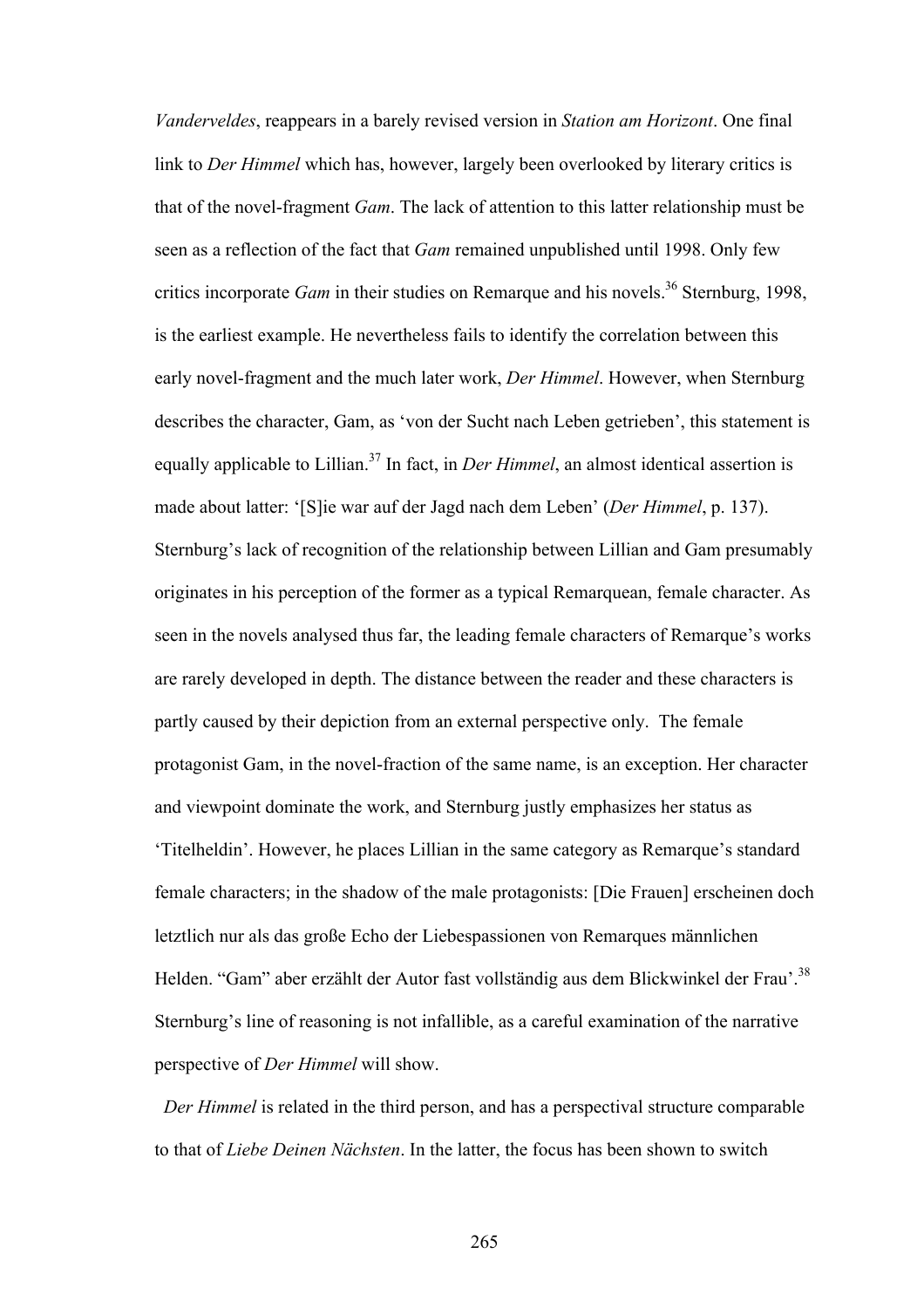intermittently between the émigrés, Kern and Steiner. The examination of the narrative perspective, however, led to the conclusion that Kern is the chief focalizer and, hence, the protagonist. The composition of perspective and focus is similar in *Der Himmel*. Throughout this novel the focal point alternates between the two characters of Lillian and Clerfayt. The latter is a racing-driver with whom Lillian goes in search for life. Notwithstanding the switching focus between these two characters, an analysis of the space they each occupy in the story reveals that inequality also characterizes the relationship between Lillian and Clerfayt. Whereas he figures in only approximately half of the pages of the novel, Lillian is present almost throughout the work. An assessment of the perspective shows a similar tendency. The amount of pages presented from Lillian's view far exceeds those which reflect the perspective of Clerfayt. Despite the duality of the focus and the point-of-view, the disproportionate presence of the two characters on the individual pages clearly suggests that Lillian is the actual central figure in *Der Himmel*. Returning briefly to Sternburg's claim that the character, Gam, should be Remarque's only female protagonist, it appears that the critic has overlooked Lillian's prevailing presence and viewpoint in *Der Himmel*. This is all the more unfortunate since Sternburg's argument for Gam's distinctive status is based precisely on her dominance of the narrative perspective.<sup>39</sup>

 Having determined that Lillian constitutes the central element in *Der Himmel*, it can be established that the novel is not primarily a depiction of the tragic love story between Lillian and Clerfayt – as has generally been suggested – but rather that of Lillian's love for life, and her eventual recognition that heaven has no favourites.

 With Lillian at the core of the story, the function of Clerfayt's character within the narrative begs some consideration. Lillian's 'Jagd nach dem Leben' (*Himmel*, p. 127) would, for instance, have been equally conceivable without Clerfayt at her side. As the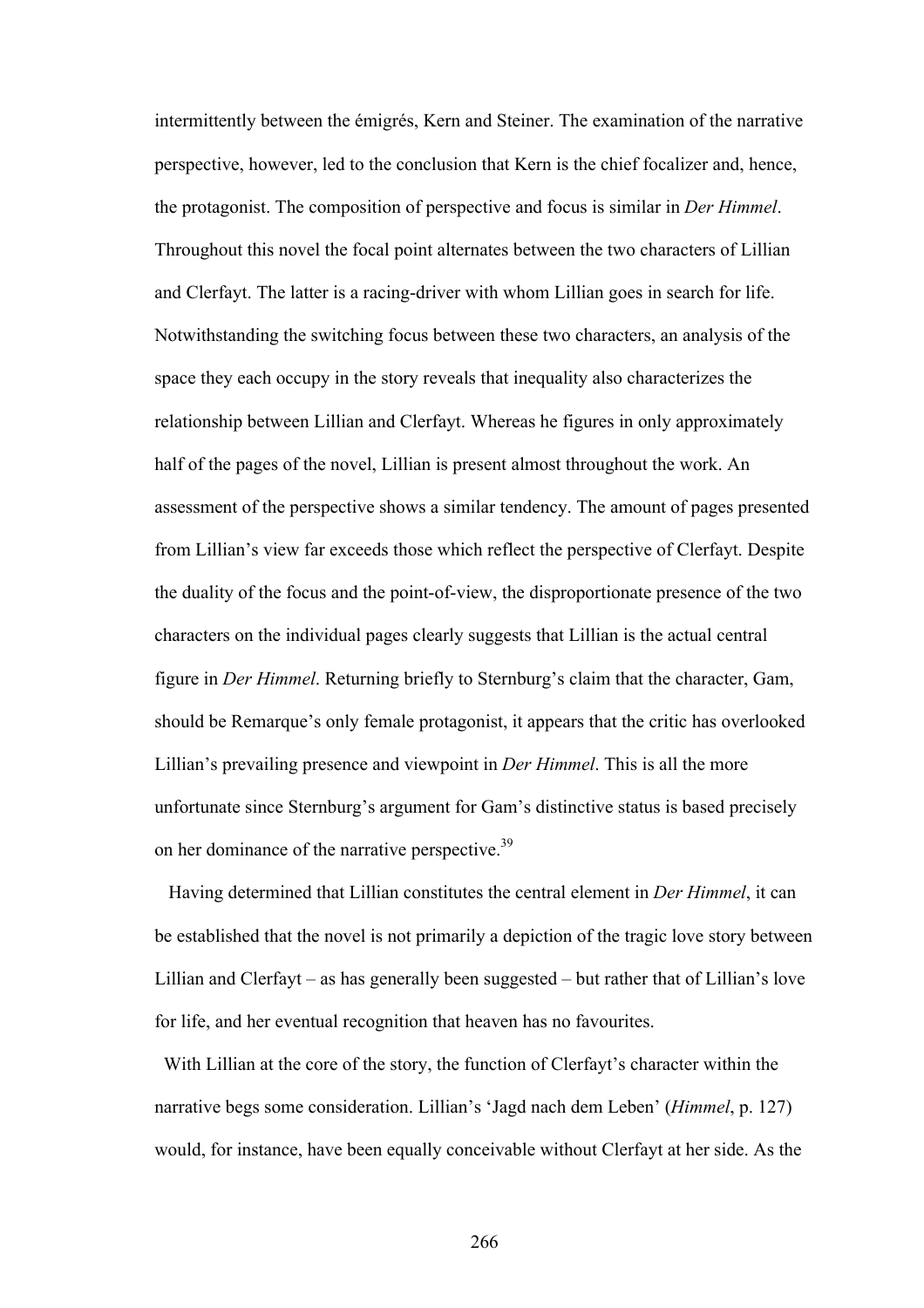novel stands, however, it is his arrival at the sanatorium which brings Lillian to consider the possibility of stopping treatment and leaving the mountains. In Lillian's view, Clerfayt becomes a representative of freedom and of life away from the physical and emotional confinement of the altitudinal sanatorium. The character of Clerfayt is likewise at the centre of the plot when his sudden death brings the novel to its climax. However, in addition to Clerfayt's role in these key events locally in the work, he forms – more importantly – a contrast to Lillian and the *Lebensphilosophie* she adopts. Clerfayt's character becomes the main narrative tool utilized to show the difference between Lillian's outlook on life and that of the general population who live in relative oblivion of their own mortality, a category, to which also Clerfayt belongs.

 Initially, it appears that Clerfayt and Lillian lead similar existences governed by uncertainty. In this respect, Remarque remains partly loyal to his previous theme of depicting circumstances which exceed the control of the individual victims. Lillian has been diagnosed with terminal tuberculosis, and in his profession as a racing driver Clerfayt too lives in relative proximity to personal extinction: 'Wir sind ja ähnlich, dachte sie [Lillian]. Wir haben ja beide keine Zukunft! Seine reicht immer nur bis zum nächsten Rennen; und meine bis zum nächsten Blutsturz' (*Der Himmel*, p. 124). They therefore share the aspect of racing against time – he, in sports-competitions, she, with regards to death. However, the fact that Clerfayt ultimately has a choice whether to race of not, differentiates his situation entirely from that of both Lillian and many of the characters in Remarque's other novels.

It is the seeming lack of choice which affects Lillian's state of mind prior to her departure from the sanatorium. As the patients have to abide by the hospital rules and follow the strict routine of treatment, the environment is shown to reduce their degree of autonomy to that of children. A similar lack of control is said to also have characterized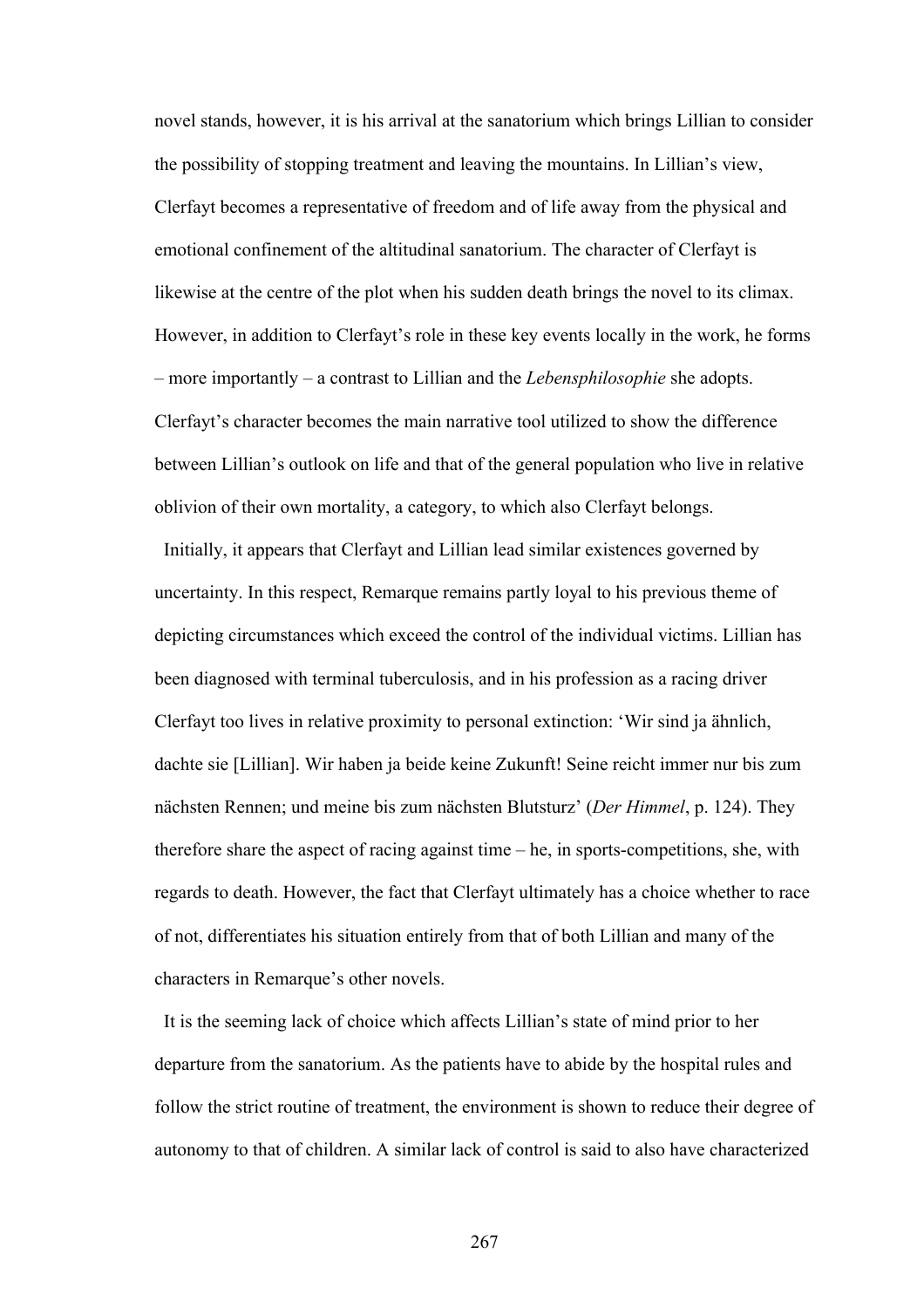Lillian's existence before her admission to the sanatorium four years previously. Due to the war, she and her family went into exile, and they subsequently had only little control over the direction of their lives. As Lillian is only twenty-four years old, she would have been a child when the war broke out. She would, at that stage, therefore still have been governed by her parents. Into adulthood, however, her life has remained determined by circumstances beyond her reach, and it is the anxiety that she might not live to experience independence and a sense of control which is the key issue for Lillian and the cause of her fear, at the opening of the novel.

 In this aspect, Lillian bears resemblance to Remarque's earlier protagonist, Kai, in *Station am Horizont*: 'Kai wurde unruhig; er empfand plötzlich, daß Minuten und Sekunden seines Lebens ohne Wiederkehr versanken, während er hier mit halber Teilnahme saß; – immerfort ging lautlos irgendwo der Strom der Zeit, rätselhaft und beängstigend in seinem unaufhaltsamem, schattenhaften Vergleiten, ohne Aufhören wie ein unerbittliches Verbluten' (*Station am Horizont*, p. 8). The connection between the latter statement and Lillian's fear of experiencing a fatal haemorrhage should not be overlooked.

 Lillian attempts to explain to a fellow patient, Boris Wolkow, her reason for wishing to leave the hospital. However, she struggles to verbalize her emotions: 'Boris, es ist alles falsch, was ich sage, es wird falsch, während ich es sage, die Worte sind falsch und banal und sentimental und treffen es nicht […]. [W]enn ich ehrlich sein will, und selbst wenn ich glaube, ich sei ehrlich, bin ich es immer noch nicht, siehst du denn nicht, daß ich es selbst nicht weiß?' (*Der Himmel*, p. 102). Although, in the opening chapters, Lillian is unable to define her fear of dying before having realized personal autonomy, her anxiety is communicated indirectly by use of different narrative techniques. Hence,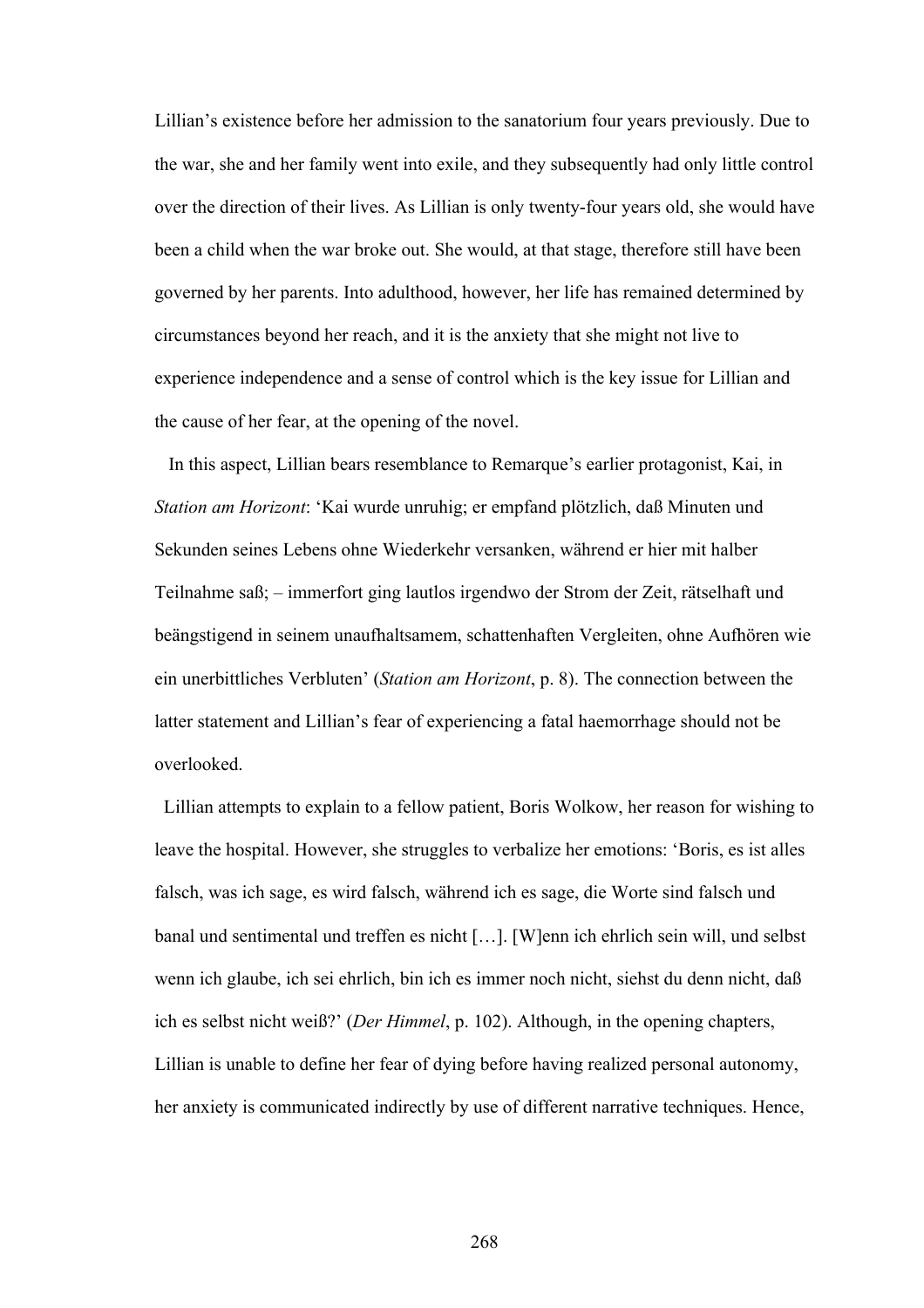despite the fact that she cannot explain her trepidation, this is conveyed to the reader in other ways.

 One such technique consists of the utilization of light and darkness. The section set in the sanatorium is, for example, noticeably prolific in references to the latter. This is especially the case, when the narrative is focalized through the character of Lillian. Darkness commonly functions as a symbol of danger and death, and its prominence in Lillian's perception of her surroundings therefore indicates her constant preoccupation with her medical condition and the possibility of having a fatal haemorrhage. Remarque's conscious use of light and darkness, as expressive of Lillian's emotions, is exemplified in the following excerpt. Another young, female patient has passed away and, wishing to say her goodbyes, Lillian enters the room in which the coffin and its content await collection. The room is lit only by moonlight, and Lillian suddenly imagines the possibility that the deceased might not be dead after all:

> Konnte es nicht sein, daß Agnes Somerville jetzt, gerade jetzt, in der *engen Dunkelheit* der raschelnden Seide zu schreien versuchte, mit vertrockneter Kehle, ohne einen Laut hervorbringen zu können? Ich bin verrückt, dachte Lillian; was denke ich da? […] *Licht*, dachte sie, ich muß *Licht* machen! Sie ging zur Tür zurück; aber plötzlich blieb sie stehen und lauschte. Sie glaubte ein Knistern gehört zu haben, sehr leise, aber deutlich, als kratzten Nägel auf Seide. Rasch drehte sie den Schalter an. *Das scharfe Licht* der ungeschützten Lampe an der Decke trieb die *Nacht*, den Mond und das Entsetzen zurück. Ich höre Gespenster, dachte sie. Es war mein eigenes Kleid. Es waren meine eigenen Nägel. Es war nicht ein müder, letzter Rest von Leben, der sich noch einmal geregt hat. Sie starrte wieder auf den Sarg, der jetzt im *grellen Licht* stand. Nein – dieser *schwarze*, polierte Kasten mit den Bronzegriffen enthielt kein Leben mehr. Im Gegenteil – in ihm war die *finsterste* Drohung eingeschlossen, die die Menschheit kannte [my emphases] (*Der Himmel*, pp. 22- 23).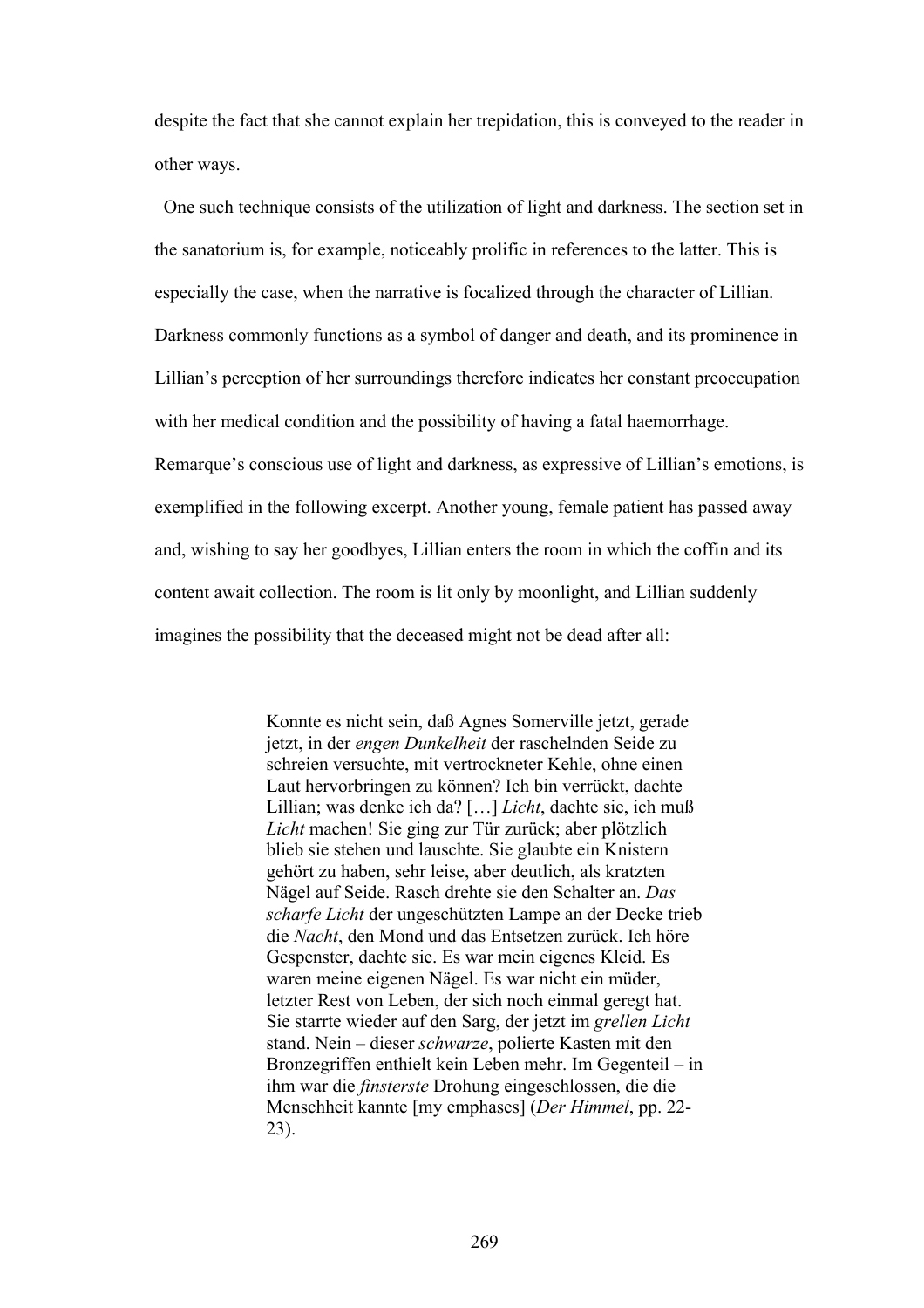Darkness and light are clearly used symbolically in this passage. Initially, the room is lit only by the pallid light of the moon. Influenced by the atmosphere, Lillian envisages the suffocating darkness inside the coffin, and she becomes aware of the fact that she too is shrouded in the blackness of the night. As she imagines the revival of the dead girl, the demarcation line between the realm of the living and that of the dead diminishes. This impression is reinforced by the all-pervading darkness and its traditional symbolic meaning of death and danger. Lillian consequently rushes to turn on the light, so as to draw a clear boundary between her own person and that of the deceased, and to thereby confirm, to herself, that she is indeed still alive. Through the brightness of the light, the division between the dead and the living is restored, at least temporarily. Towards the end of the quotation, Lillian seeks emotional refuge in the light, which is described as both 'scharf' and 'grell'. The dead girl, on the other hand, is confined to the coffin which (in contrast to the sharp light) is of black material and said to conceal 'die finsterste Drohung'.

 The figurative property of light and darkness recurs on several occasions in the novel. When Lillian departs from the sanatorium and emotionally ceases to live in the shadow of her illness, the literal brightness of the light is used symbolically to reflect Lillian's state of mind:

> Die Ausgangstür war jetzt ganz nahe. Die Sonne blendete von draußen herein. Noch ein paar Schritte, dachte Lillian, und das Spießrutenlaufen ist zu Ende. Noch einen Schritt! [...] Sie war draußen. Der Schnee reflektierte das Licht so stark, daß sie kaum sehen konnte. "Auf Wiedersehn, Hollmann!" "Auf Wiedersehn, Lillian. Ich komme bald nach." Sie blickte auf. Er lachte. Gott sei Dank, dachte sie, endlich kein Schulmeister (*Der Himmel*, p. 108).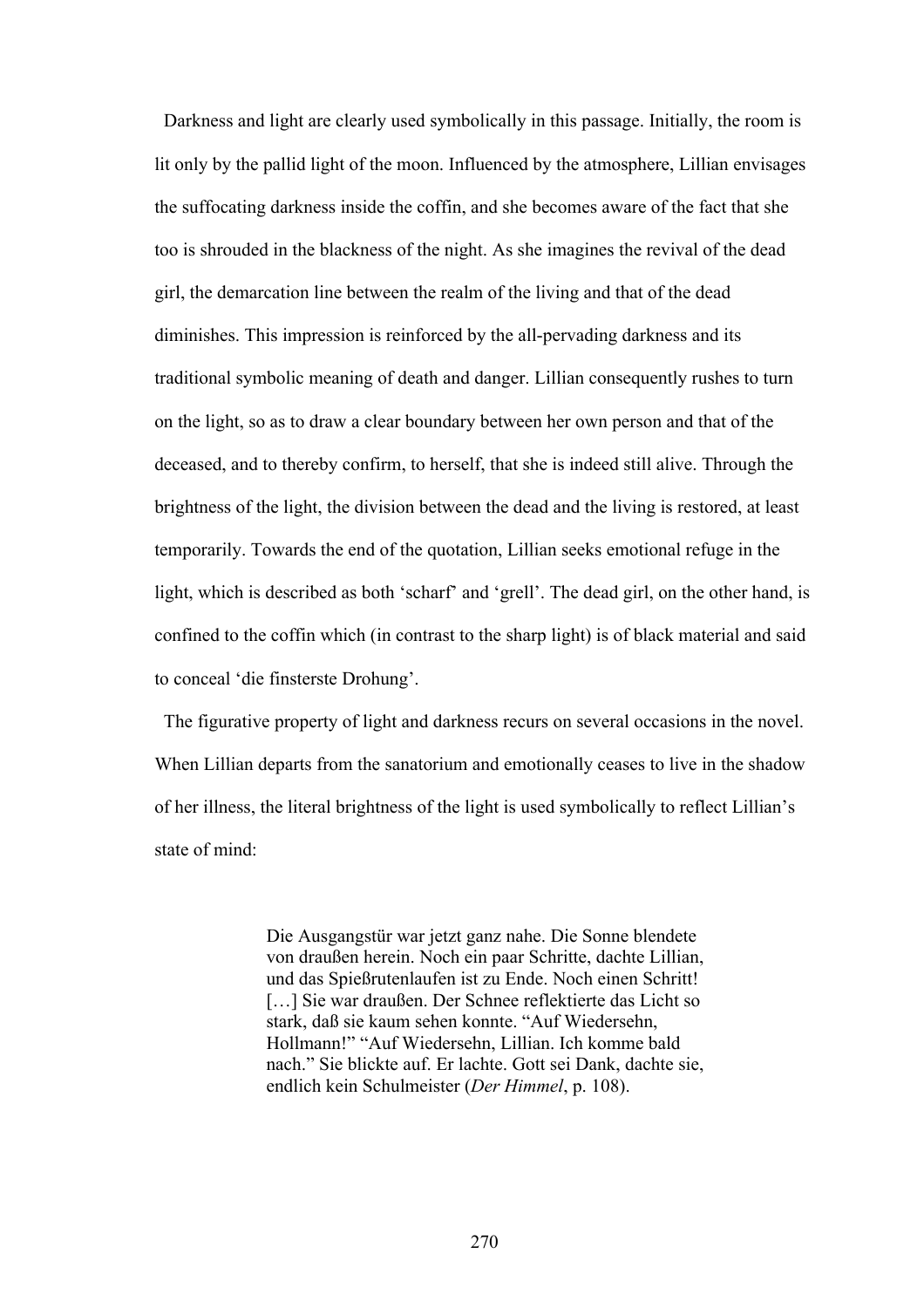Her sense of escaping is not expressed solely through the brightness of the light, but is also underlined by the specific mention of the main entrance. The doorway thus comes to mark the initial dividing point for Lillian between imprisonment and freedom; death and life; helplessness and being in control.<sup>40</sup>

 Leaving the sanatorium, Lillian experiences a sensation of being readmitted to, what might be termed, the realm of the living. The psychological impact of physically distancing herself from the world of the sanatorium culminates as she travels through the Gotthard Tunnel. This part of the journey and its impact on Lillian is described through parallel and partly overlapping symbolic images. Light and darkness are, for example, again applied as illustrative of the concepts of life and death. The gloom of the tunnel and the knowledge of being underground causes Lillian to long for light: 'Die ferne Furcht jeder Kreatur, die auf dem Boden und nicht in ihm lebt, die Furcht, begraben zu werden, ließ sie so heftig auf das Licht und auf den Himmel warten, daß alles andere ausgelöscht wurde' (*Der Himmel*, p. 114). Nearing the end of the tunnel, Lillian anticipates the escape from, not only the literal darkness of her immediate surroundings, but also the figurative darkness of the sanatorium and death. The literal light at the end of the tunnel not merely represents life. It also symbolizes the new and unknown existence which she is about to commence. Clerfayt casually comments: 'Und seit vier Jahren waren Sie nicht unten? Das ist dann ja fast so, als wären Sie noch einmal geboren' (*Der Himmel*, pp. 115-16). The seemingly hyperbolic quality of his statement is thus, at a conceptual level, more fitting than he realizes. Although focalized through the character of Lillian, Remarque presents the latter part of the journey as a metaphorical rebirth. Having already referred to the tunnel as 'der steinernen Bauch der Erde' (*Der Himmel*, p. 114), Lillian's experience suddenly assumes a striking resemblance to the birth of a child – visualized from the perspective of the latter: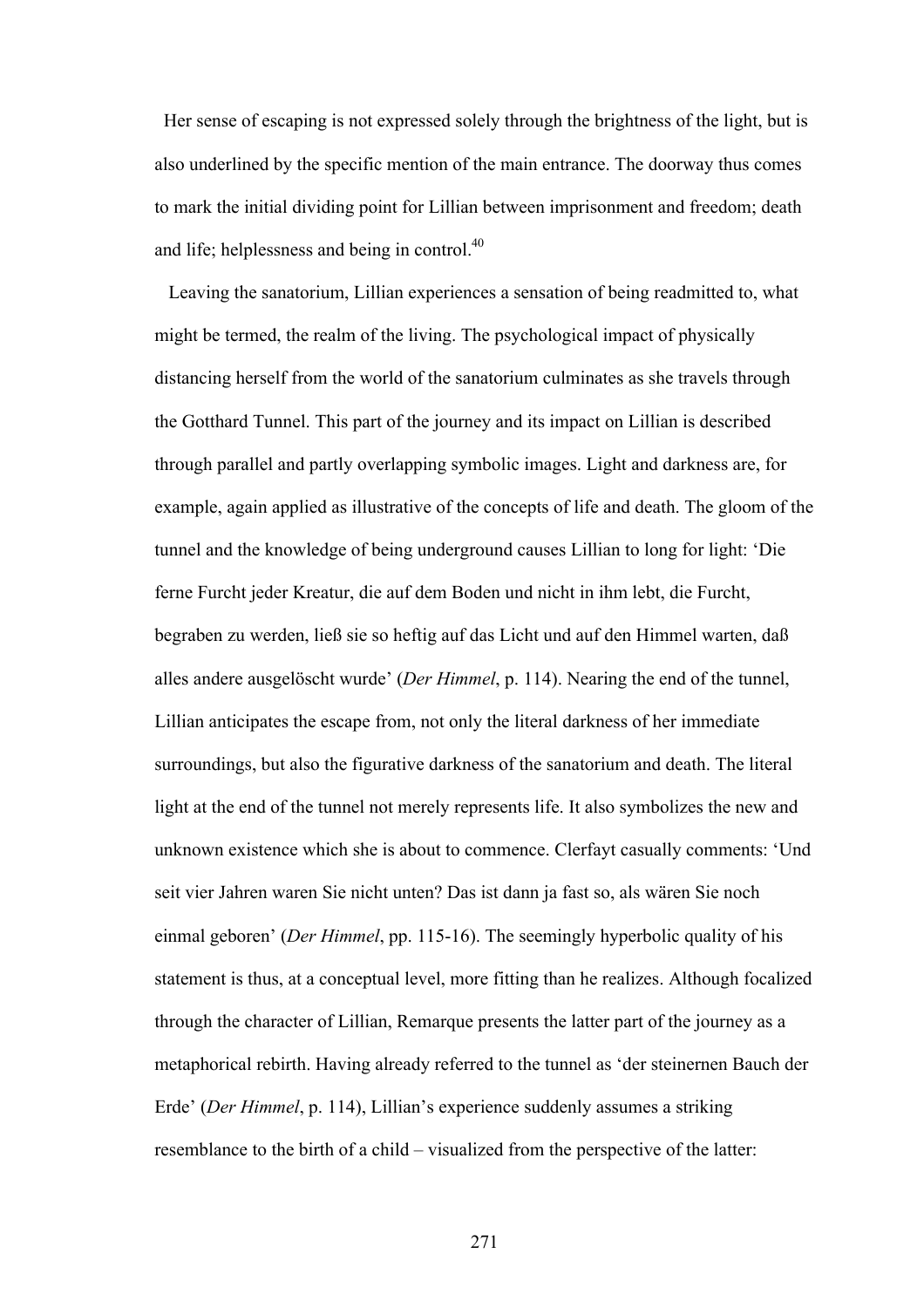Sie würde auf einem neuen Planeten auftauchen, hinausgeworfen aus der Erde, stürzend und gleichzeitig vorwärts geschleudert, ohne anderen Gedanken mehr als den einen: hinauszukommen und zu atmen. Ihr war, als würde sie in letzter Minute durch einen Grabesschlauch gerissen, dessen Wände dicht hinter ihr zusammenstürzten und sich verschütteten, vorwärts, dem Lichte zu, das plötzlich wie eine milchige Monstranz vor ihr auftauchte, auf sie zuraste und da war (*Der Himmel*, p. 115).

 The extensive application of symbolism in the episode of the Gotthard Tunnel serves to stress the impact this short journey has on Lillian, her sensation of being reborn. Whereas Clerfayt presumably finds the dark train ride tedious and a trivial occurrence – his perspective is not disclosed – the journey touches Lillian spiritually, in that it definitively transports her – physically as well as mentally – back to the world of the living.

Since the journey through the Gotthard Tunnel signifies Lillian's psychological crossover from death to life, this episode appropriately also marks the introduction of the extrinsic, thematic pattern of Ovid's version of the story of Orpheus and Eurydice.<sup>41</sup> More than once, Lillian equates the drive through the tunnel with the crossing of the Styx, the river which allegedly winds around Hades nine times: 'Der alte Planet, auf dem das Sanatorium stand, blieb hinter ihr für immer; sie konnte nicht zurück, so wenig man zweimal den Styx überqueren konnte'; 'Über den Styx geworfen und gerettet' (*Der Himmel*, p. 115). The same episode also refers to another river, Acheron, which likewise separates Hades from the world of the living: 'Der acherontische Lärm wurde zu normalem Knattern und schwieg dann. Der Zug hielt in einem weichen Rauschen von Grau und Gold und milder Luft. Es war die Luft des Lebens nach der gewölbekalten, toten Luft des Tunnels' (*Der Himmel*, p. 115). Through the application of imagery relating to Greek mythology and especially to Hades, the Gotthard Tunnel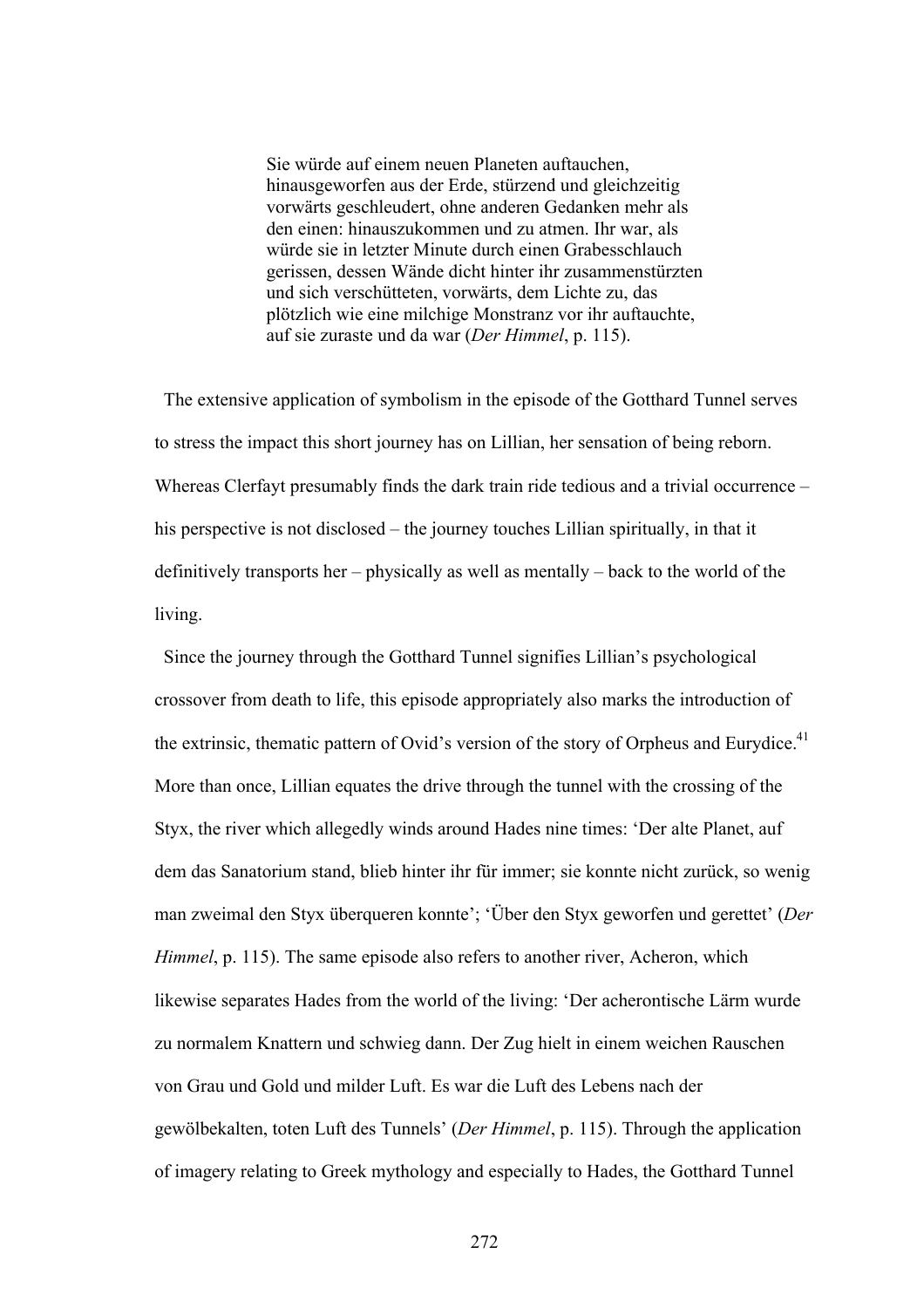assumes the added symbolic meaning of the realm of death. It is not coincidental that Remarque has chosen a tunnel (as opposed to a bridge, a valley or a national border) to mark this point in Lillian's mental transformation. Its physical attribute of travelling underground is a key element in the overall metaphorical impact of this episode. Hence, as Lillian's train emerges from the darkness of the tunnel, her equation of this with an ascension from the underworld becomes especially fitting.

 With reference to the central plot of Ovid's narrative, Murdoch has noted its reflection in *Der Himmel*. 42 The similarities are mostly unambiguous, although the seemingly differing conclusions of the two tales necessitate explanation. Although Clerfayt initially retrieves Lillian from the world of the dead, he loses her again when he fails to abide by the rules of their relationship. Lillian has explicitly communicated her wish to remain free, and yet Clerfayt attempts to confine her through marriage. As a result, he loses both Lillian and even his life. Although this development differs from the story of Orpheus and Eurydice, the principle is similar. Orpheus too ignores the condition attached to the retrieval of his loved one from Hades. He is prohibited from looking at her until they reach the upper world. Orpheus is, however, incapable of resisting a quick glance, and Eurydice immediately falls back to the underworld. Although, as Murdoch notes, the parallels are not exact,  $43$  the outcome of the two stories is related in as far as Clerfayt and Orpheus fail to keep Lillian and Eurydice, respectively. Moreover, in both cases the loss is the outcome of the man's disregard or misjudgement of the consequences of breaking the rules.

 The similarity between the story of Orpheus and Eurydice, and that of Clerfayt and Lillian is not merely implied. A clear parallel is drawn by one of the characters, Levalli, in *Der Himmel*. When Clerfayt explains, figuratively, that he met Lillian at the gateway to Hades, Levalli comments: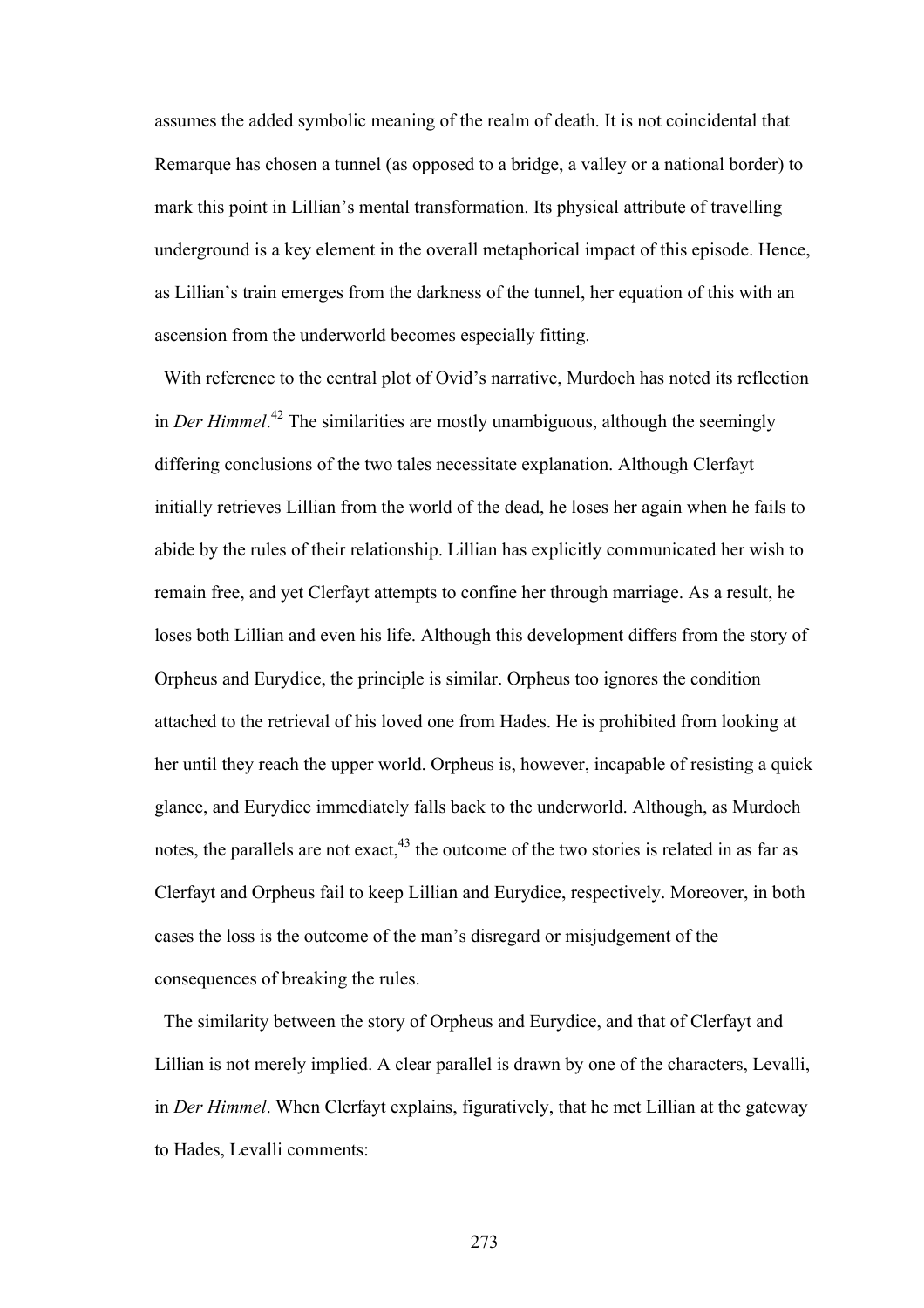Vor den Toren des Hades. Ich will sie nicht weiter fragen. Es ist genug, um die Phantasie blühen zu lassen. In dem grauen Zwielicht der Hoffnungslosigkeit, dem nur Orpheus entrann. Aber selbst er mußte den Preis zahlen: doppelte Einsamkeit – so paradox das auch klingt – weil er eine Frau as dem Hades zurückholen wollte. Sind Sie bereit zu zahlen, Clerfayt? (*Der Himmel*, p. 182).

 *Der Himmel* contains many other, less specific, references to Greek mythology. These occur predominantly when the narrative is focalized through Lillian, but, as the extract above shows, they are by no means restricted to her person. The mythological references do therefore not function as a means of conveying the characters' level of education. Rather, they serve as a tool for the third-person narrator to create a translucent, but continued, link between *Der Himmel* and Ovid's depiction of Eurydice's failed attempt to return to life.

 Although the first implications of the story of Orpheus and Eurydice are not introduced until the episode set in the Gotthard Tunnel (one third into the novel), the mythical tale nonetheless functions as a thematic model for *Der Himmel* in its entirety. Remarque's novel commences and concludes in the sanatorium which is presented, metaphorically, as a place of death. The fact that Lillian starts out and completes her short life of independence in the sanatorium therefore mirrors the two deaths – the first from a snake bite; the second from Orpheus's misdemeanour – which Eurydice endures in the myth.<sup>44</sup> It could be argued that an important factor differentiates the two characters of Lillian and Eurydice, and their motion across the spheres of life and death. Whereas the latter does not reach the 'upper world'45 before her husband's disobedience of the gods forces

her to return to the underworld of Hades, Lillian successfully leaves the sanatorium, passes through the Gotthard Tunnel and emerges with a sensation of having been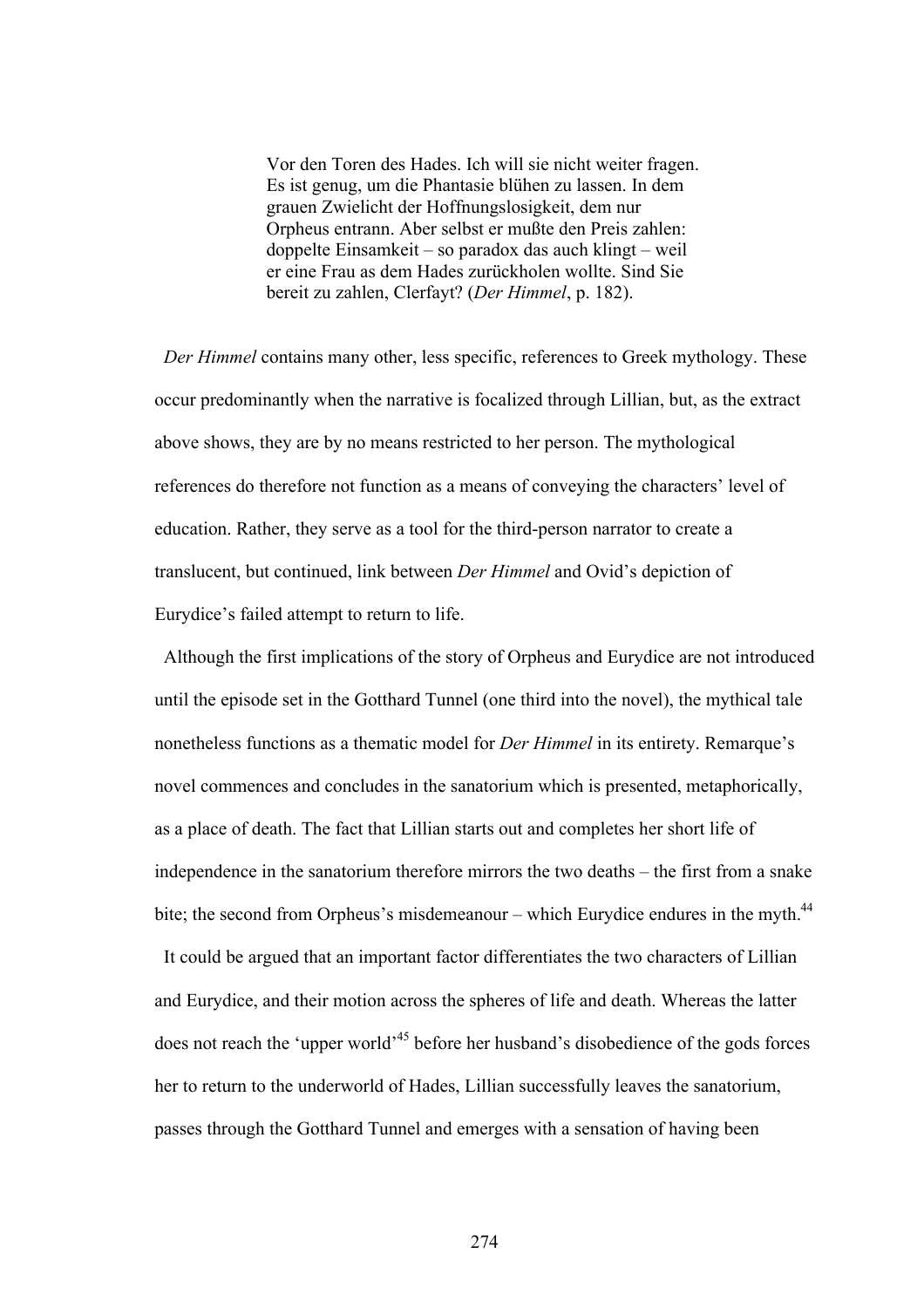readmitted to the world of the living. However, Lillian's recommencement of life is deceptive. She does not return to the realm of the living as an equal.

Lillian's continued existence on the periphery to death is implied in her physical appearance and the manner in which she is perceived by the other characters. Above, it was shown how Lillian experiences the journey through the Gotthard Tunnel to be irreversible: 'Der alte Planet, auf dem das Sanatorium stand, blieb hinter ihr für immer' (*Der Himmel*, p. 115). Although she does not verbalize this particular figure of speech, Clerfayt soon after uses a similar term of phrase in a reference to Lillian's person: 'Die Dame kommt von einem andern Stern und kennt unsere Gebräuche hier unten noch nicht' (*Der Himmel*, p. 118). Even as Lillian again becomes acquainted with ordinary life, the descriptions of her exterior reveal that she remains an observer rather than becoming a participator in life. In a Parisian fashion store when trying on new dresses, the sales woman compares the visual impact of Lillian to that of 'einem gefallenen Engel' (*Der Himmel*, 136). She also tries on some jackets, 'die den Körper fast substanzlos machten' (*Der Himmel*, p. 138). As Clerfayt later catches sight of Lillian wearing one of these jackets, his impression of her is likewise that of an otherworldly being:

> [O]ben, in ihrem Zimmer, würden ihr [Lillian] wahrscheinlich plötzlich aus der goldenen Bolerojacke zwei Flügel wachsen, und sie würde durch das Fenster fliegen, rasch, hinaus, nicht zur Sainte-Chapelle, von der sie ihm erzählt hatte, sondern auf einem sehr eleganten Hexenbesen, der vermutlich auch von Balenciaga oder Dior war, direkt zu einer Walpurgisnacht, an der nur Teufel in Fracks teilnahmen, die jeden Geschwindigkeitsrekord gebrochen hatten, sich in sechs Sprachen fließend unterhielten, von Plato bis Heidegger alles kannten und nebenher noch Klaviervirtuosen, Boxweltmeister und Poeten waren (*Der Himmel*, p. 159).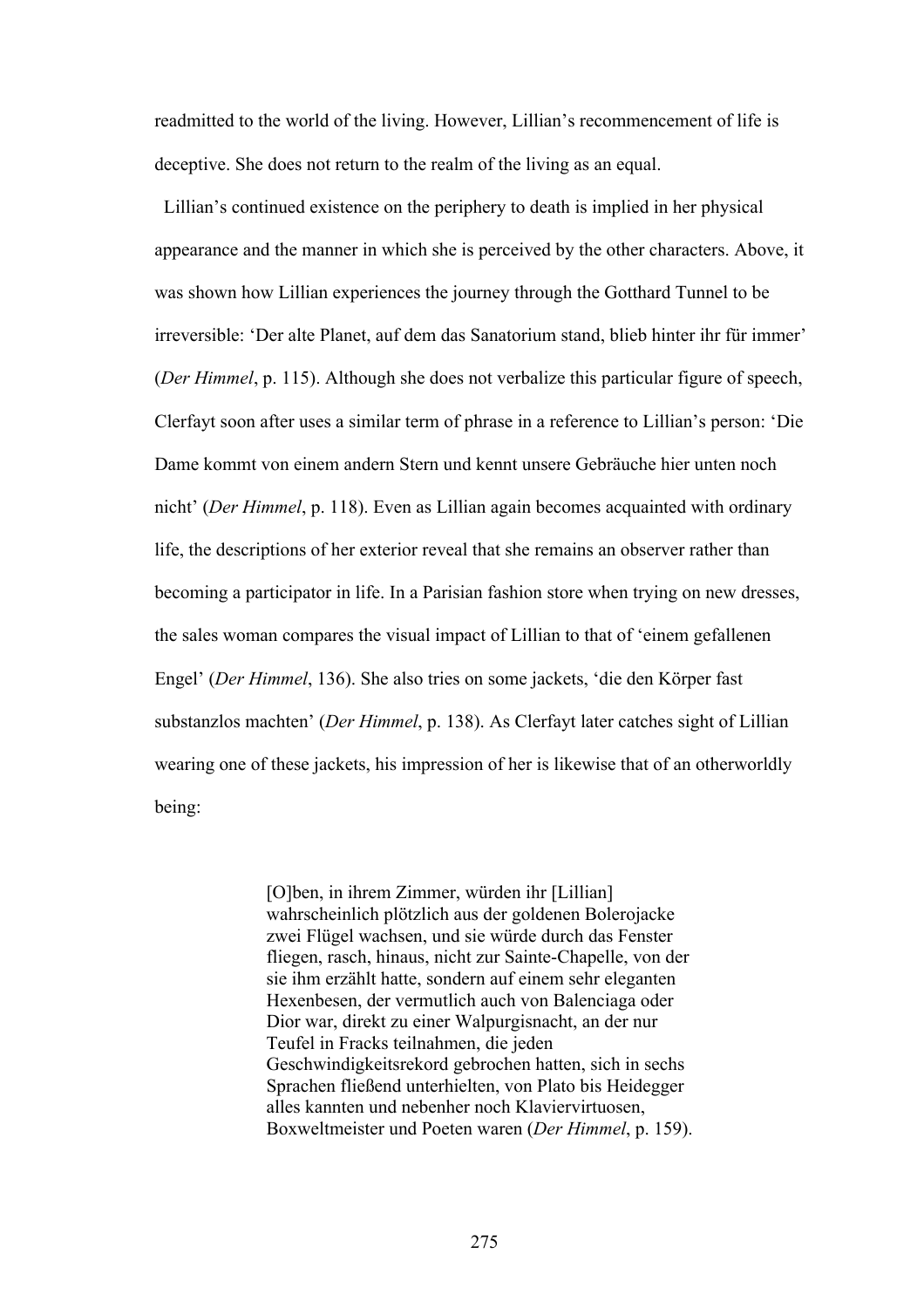Whereas the sales woman compares Lillian to an angel, Clerfayt analogizes her with an enchantress. He thereby expresses his attraction to her and implies the power she has over him. The main point is, however, that whether equated with an angel or a witch, Lillian differs from the people around her. Even after having ascended to what Greek mythology would call the 'upper world', she cannot become an integral part of ordinary life: 'Sie lebte in einer schwerelosen, grauen und silbernen Welt' (*Der Himmel*, p. 139). Despite residing in the midst of the vibrant and colourful city of Paris, Lillian is not part of that life.

Having, at least metaphorically, returned to the world of the living, Lillian discovers that her values have changed with the knowledge of her impending death. Her outlook on life has therefore altered from that of standard society. Lillian's uncle, for instance, whom she estimates to be approximately eighty years old, budgets excessively as if he still had a long life to finance. In contrast, Lillian takes a hedonistic approach to life, and Clerfayt says to her: 'Du lebst mit mir wie jemand, der morgen nicht mehr dasein wird. Wie jemand, der immer am Abreisen ist' (*Der Himmel*, p. 272). Clerfayt refers, of course, to Lillian's unwillingness to commit to a relationship and settle down, but unbeknown to the speaker, Remarque consciously employs the ambiguous verb 'abreisen' in his character's comment. Having defined it as a euphemism of death in the opening section of *Der Himmel*, the author thereby plays on this connotative verb also at this later stage in the novel. He thereby pinpoints the aspect which distinguishes Lillian from the majority: the fact that she is dying.

One of the central narrative strategies which Remarque applies in this novel is the impact that narrative and dialogue, respectively, have on the perspective. As noted above, *Der Himmel* is narrated in the third-person and focalized intermittently through the characters of Lillian and Clerfayt. There are, however, a few exceptions to this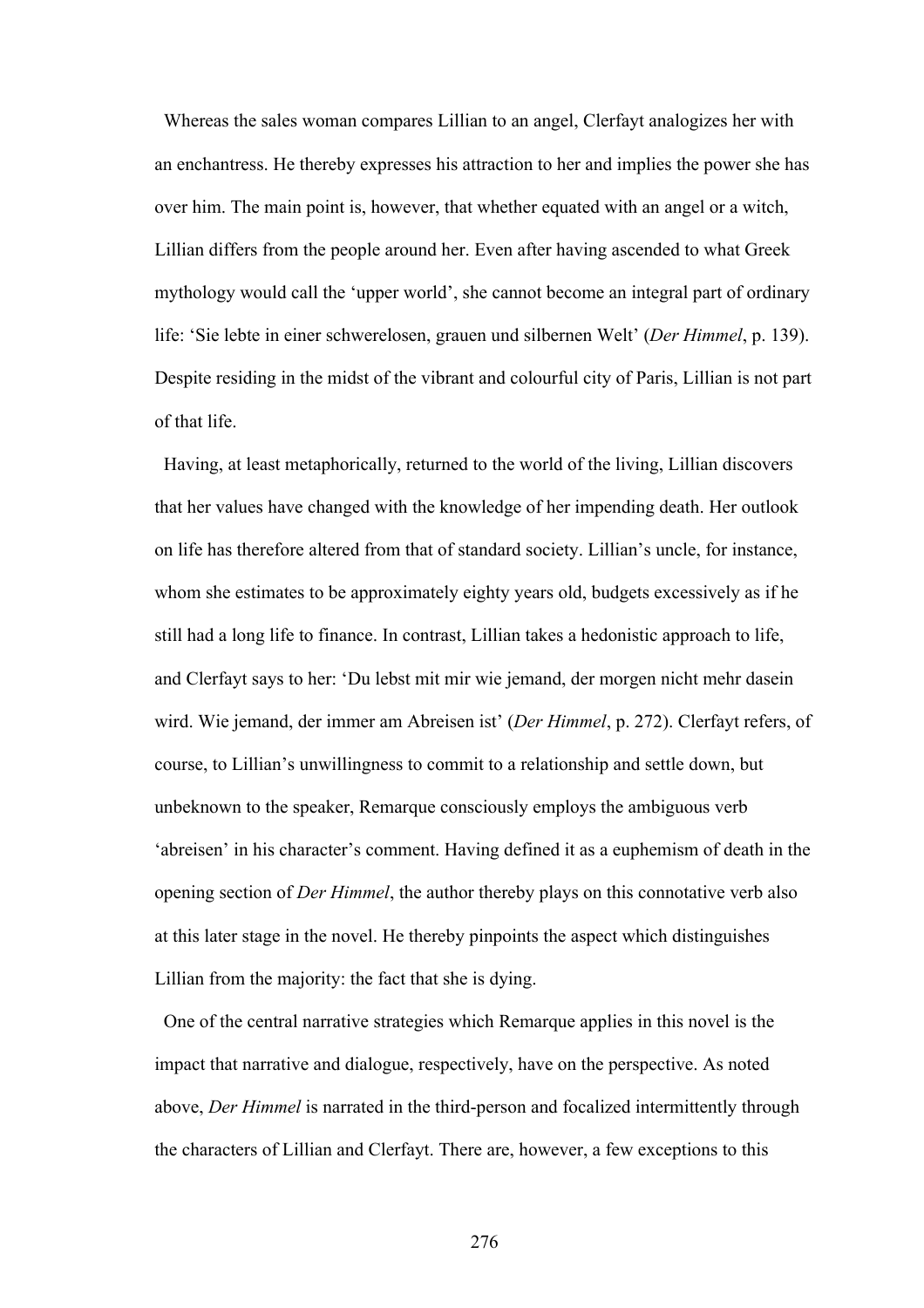pattern, and the reader is occasionally allowed temporary access to the thoughts of also Lillian's fellow patient and close friend in the sanatorium, Boris Wolkow. He and Clerfayt come to constitute the two main persons in Lillian life. The two men essentially represent opposing worlds: Whereas Wolkow has accepted his terminal tuberculosis and his subsequent confinement to the sanatorium, Clerfayt has no health problems, but leads a busy lifestyle which takes him all across Europe.

Despite their central roles in Lillian's existence, the relationship between Lillian and the two men proves to be characterized by dishonesty, miscommunication or lack of communication. The following examples relate to statements by Clerfayt, Wolkow and Lillian: 'Es war nicht wahr' (*Der Himmel*, p. 36); '"Ich habe ihn akzeptiert", sagte er und wußte, daß es nicht wahr war' (*Der Himmel*, p. 64); 'Lillian wußte, daß sie nicht die Wahrheit sagte' (*Der Himmel*, p. 101); 'Ich lüge auch bereits, dachte er' (*Der Himmel*, p. 101); 'Ihr kam keinen Augenblick der Gedanke, ihm die Wahrheit zu sagen' (*Der Himmel*, p. 221); 'Es war nicht wahr' (*Der Himmel*, p. 233). Although evident to the reader, the three characters are oblivious to the persistency of this flaw in their relationship. The reader, however, being able to observe both the contemplations of the individual characters and their accompanying dialogues, cannot but notice the recurrent incongruence between thought and verbalization.

Wolkow and Clerfayt both wish to retain Lillian in their individual worlds. The former attempts to stop Lillian from leaving the sanatorium, and Clerfayt tries to bind her through marriage. She revolts against both ties, but none of the implicated parties manages to communicate effectively their emotions on the matter. The episodes depicting the verbal clashes which take place between Lillian, and Wolkow and Clerfayt, respectively, are heavily dominated by thought, as opposed to actual dialogue. Their communication is simultaneously lacking honest information and willingness to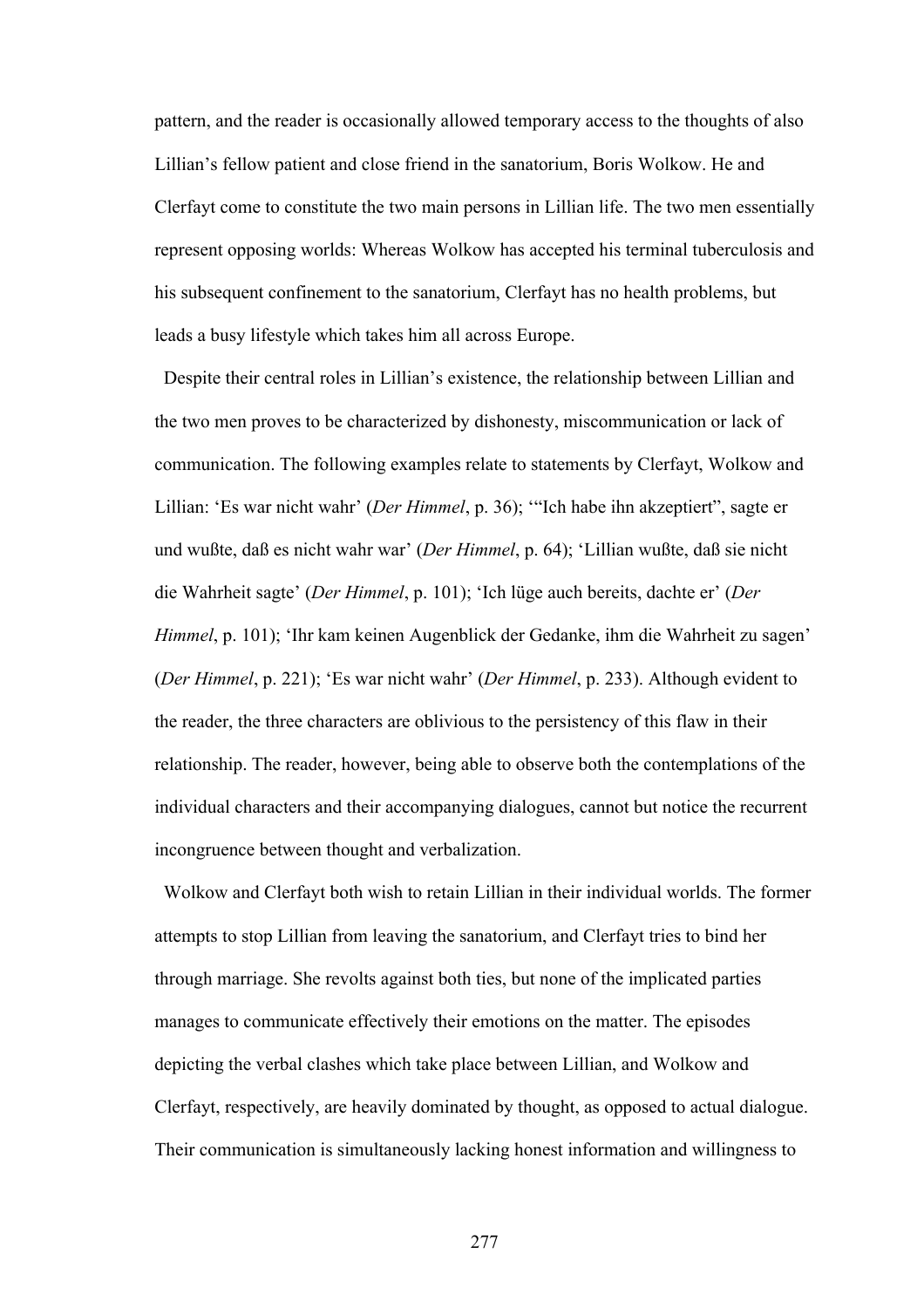listen. The dialogues are subsequently fruitless and without satisfactory conclusion. To attain a proper impression of the uneven proportion of narrative and dialogue, as well as the extent to which secrecy and untruthfulness characterize the interaction between Lillian and the two men, the individual episodes need reading in full. The following excerpt, however, offers at least partial insight into the workings of narrative and dialogue in *Der Himmel*. The example shows Wolkow confronting Lillian about her departure from the sanatorium:

> "Laß Clerfayt abfahren, und du wirst in wenigen Tagen einsehen, wie falsch es gewesen wäre, diesem Rattenfänger zu folgen", sagte Wolkow. "Boris", erwiderte Lillian hoffnungslos. "Es ist nicht Clerfayt. Muß es denn ein anderer Mann sein?" Er antwortete nicht. Wozu sage ich ihr das, dachte er. Ich bin ein Narr, ich tue alles, um sie weiter fortzujagen! Warum sage ich ihr nicht lächelnd, daß sie recht hat? Warum benütze ich nicht den alten Trick? Weiß ich nicht, daß verliert, wer festhalten will, und daß man dem nachläuft, der lächelnd losläßt? Habe ich das vergessen? "Nein", sagte er. "Es muß nicht ein anderer Mann sein. Aber wenn es nicht so ist, warum fragst du dann nicht mich, ob ich mit dir kommen will?" "Dich?" Falsch, dachte er, wieder falsch! Wozu dränge ich mich ihr auf? Sie will der Krankheit entfliehen – wozu sollte sie da einen Kranken mitnehmen? Der letzte Mann, mit dem sie reisen möchte, bin ich! "Ich will nichts mitnehmen, Boris", erwiderte sie. "Ich liebe dich; aber ich will nichts mitnehmen." "Du willst alles vergessen?" Wieder falsch, dachte er verzweifelt (*Der Himmel*, pp. 102-03).

 The extract is succeeded by a lengthy, unbroken passage in which Wolkow further reflects upon their situation. He nevertheless does not voice his contemplations, but brings the discussion to an end with the following short utterance of resignation: 'Adieu, Lillian' (*Der Himmel*, p. 104). When, later in the novel, Clerfayt shows Lillian his house in the South of France and suggests marriage, the narrative again reflects a breakdown in communication. Clerfayt refuses to acknowledge Lillian's lack of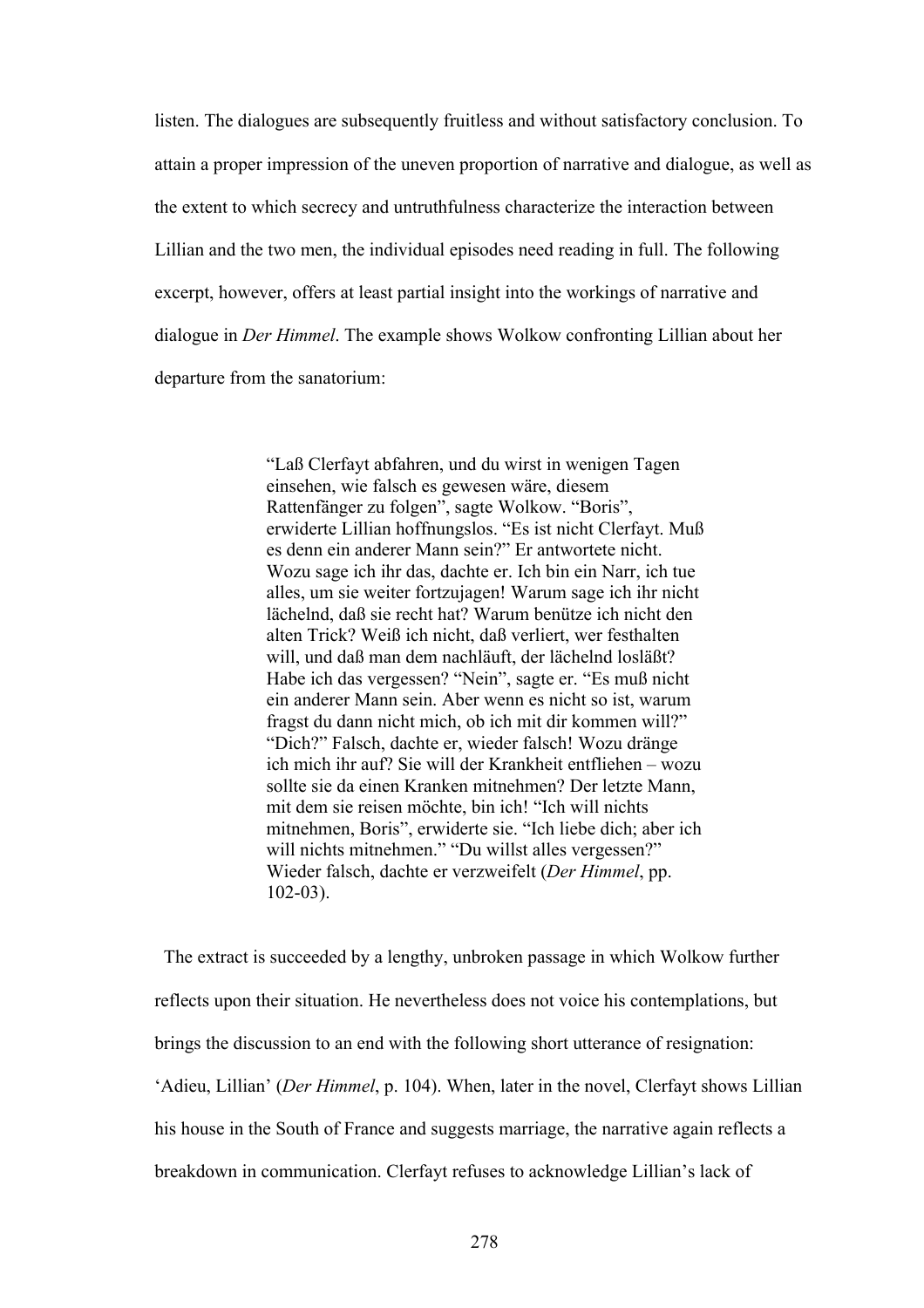enthusiasm towards the idea. Instead the conversation concludes with Clerfayt enforcing his plan: '"Wir können es wenigstens versuchen", sagte Clerfayt. "Wenn es nicht geht, verkaufen wir das Haus" (*Der Himmel*, p. 273). Lillian does not consent to the proposal, but she likewise does not express her objection to Clerfayt. The reader, however, has access to the thoughts which successful communication would have required Lillian to state openly: 'Ich habe keine Zeit mehr, etwas zu versuchen, dachte Lillian. Und ich habe keine Zeit mehr zu Experimenten mit häuslichem Glück. Es macht mich zu traurig. Ich muß fort!' (*Der Himmel*, p. 273).

 In *Der Himmel*, the focus is predominantly on Lillian's character. A first-person narrative perspective would therefore perhaps have been a more fitting choice for this work. Certainly, it would have created a level of immediacy and closeness between the reader and the narrative which is not equalled in the novel as it stands. Notwithstanding, as a first-person narrative, the viewpoint would have been limited to Lillian's experience of events. It would thus have failed to present fully the true relationship between Lillian and the two men. The extent to which Lillian's illness has altered her approach to life indeed only assumes real clarity when considered against the perspectives of Clerfayt and even Wolkow who, unlike Lillian, has come to terms with his impending death. (Lillian only achieves a similar state of mind at the end of the novel.)

 Resulting from the continued lack of effective communication, a barrier remains between Lillian's character and those of Clerfayt and Wolkow. A similar assertion is applicable also to Lillian's interactions with other characters. She continuously voices or conveys an image to her surroundings which differs from her thoughts. Dining with Peystre, a friend of her uncle, Lillian appears to be listening politely to his contribution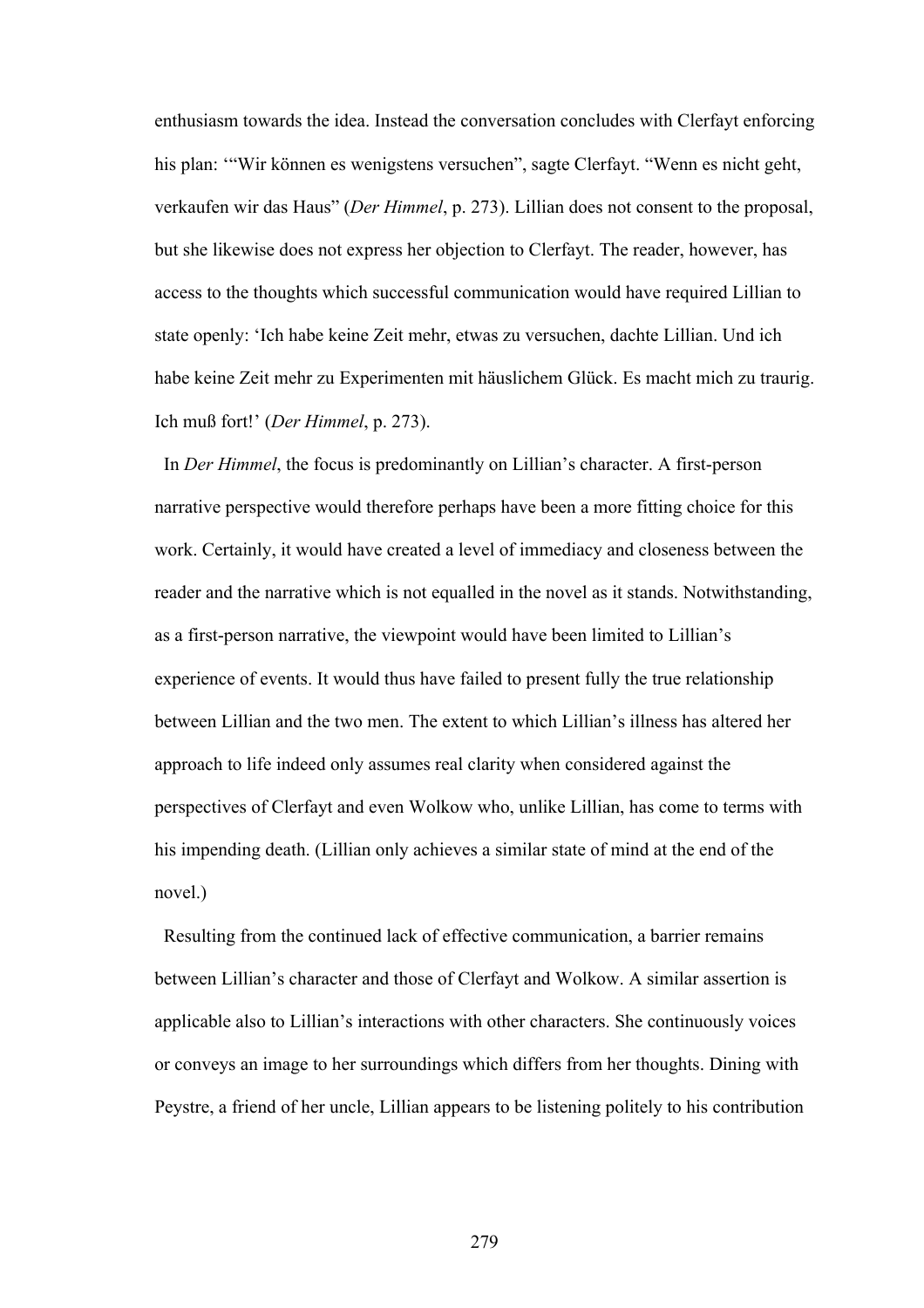to the conversation. However, her thoughts disclose that she is less engaged in his talk than her reaction suggests:

> Ihm folgte nach einigen Minuten ein Kellner mit einer kleinen Flasche Framboise. […] "Alter Himbeergeist", sagte Peystre mit Andacht. "Noch rarer!" Lillian dachte: was würde er tun, wenn ich ihm den Himbeergeist jetzt in sein überzüchtetes Gesicht gösse? Wahrscheinlich würde er das auch verstehen und einen hübschen Satz darüber sagen (*Der Himmel*, p. 262).

 The excerpt develops into a paragraph set exclusively in Lillian's mind; indeed, a large part of the novel revolves around Lillian's thoughts. As exemplified in the quotation above, even in company, the narrative is often dominated by Lillian's unspoken contemplations. This prioritized focus on her inner self, combined with the fact that she fails to communicate successfully and honestly with the other characters, creates an overall impression of Lillian's character being – partly voluntarily – lonely and emotionally secluded. Remarque therefore also utilizes the perspective and the unbalanced proportion of narrative and dialogue to pinpoint the isolated position of his female protagonist.

 Lillian essentially moves in a sphere which is inaccessible to most people, a sphere between life and death. To highlight Lillian's preoccupation with her own mortality, but also the reality of the constant threat which death imposes on her existence, the novel incorporates numerous direct and indirect references to demise. As shown above, death is, for example, represented symbolically in the form of darkness. It is, however, also a much used topic in the novel's similes: 'Und was sollte dieser Handschuh daneben, der *wie eine tote, schwarz gewordene Hand* aussah […]' (*Der Himmel*, p. 54); 'Die Reihen der Gondeln, die vor den Anlegestellen *wie schwarze Särge* auf dem spiegelnden Wasser schwankten, *wie schwarze, große Wassergeier* […] [my emphases]' (*Der*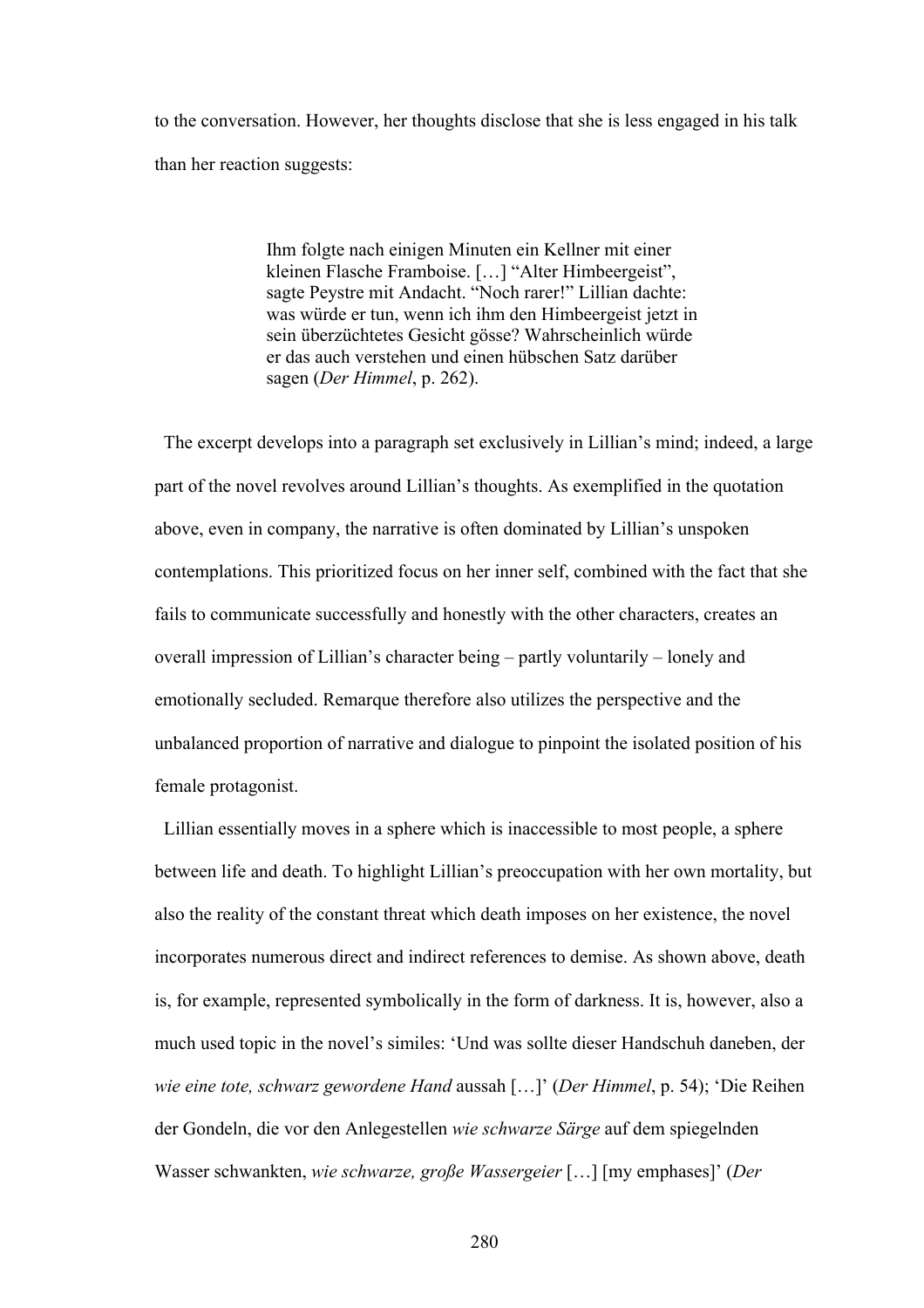*Himmel*, p. 210)<sup>46</sup> Other narrative tools have likewise been utilized to convey the message of Lillian's proximity to extinction. Although the hyperbolic verb of 'totlachen' (*Der Himmel*, p. 34) is essentially not concerned with death, it is nonetheless an example of the types of linguistic details which add to the overall gloomy theme of the novel. Lillian's familiarity with the presence of death is also expressed through her use of pronouns. Riding in a horse carriage in the vicinity of the sanatorium, she passes another wagon transporting away the coffin with the deceased patient, Agnes Somerville:

> Der Kutscher bekreuzigte sich und trieb das Pferd wieder an. Schweigend fuhren sie die letzten Kurven hinauf und hielten vor dem Seiteneingang des Sanatoriums. Eine elektrische Birne unter einem Porzellanschirm warf einen Kreis gelben Lichtes auf den Schnee. Darin lagen ein paar abgerissene grüne Blätter. Lillian stieg aus. "Es hilft alles nichts", sagte sie mit einem mühsamen Lächeln. "Man kann es eine Weile vergessen – aber man kann *ihm* nicht entgehen [my emphasis]" (*Der Himmel*, p. 39).

As a masculine noun, 'der Tod' necessarily requires the personal pronoun 'er'. There is, however, no direct mention of death in the entire episode, and yet Lillian finds it sufficient to refer to it by pronoun. Another example occurs when Lillian and the young poet, Gérard, stumble across the body of a dead woman in the streets of Paris. Whereas Lillian wishes to notify the authorities, the young man is horror-stricken. 'Gérard ging so eilig, daß sie ihm kaum nachkommen konnte. Als sie die Quais erreicht hatten, sah sie, daß er sehr blaß war. "Es ist etwas anderes, *ihm* gegenüberzustehen, als darüber zu reden, wie?" sagte sie mit bitterem Spott [my emphasis]' (*Der Himmel*, p, 267). Again, Lillian does not state directly that the pronoun refers to death. This does, however, not blur the reader's comprehension of her statement, but only stresses the implied leading role death has come to play in her existence.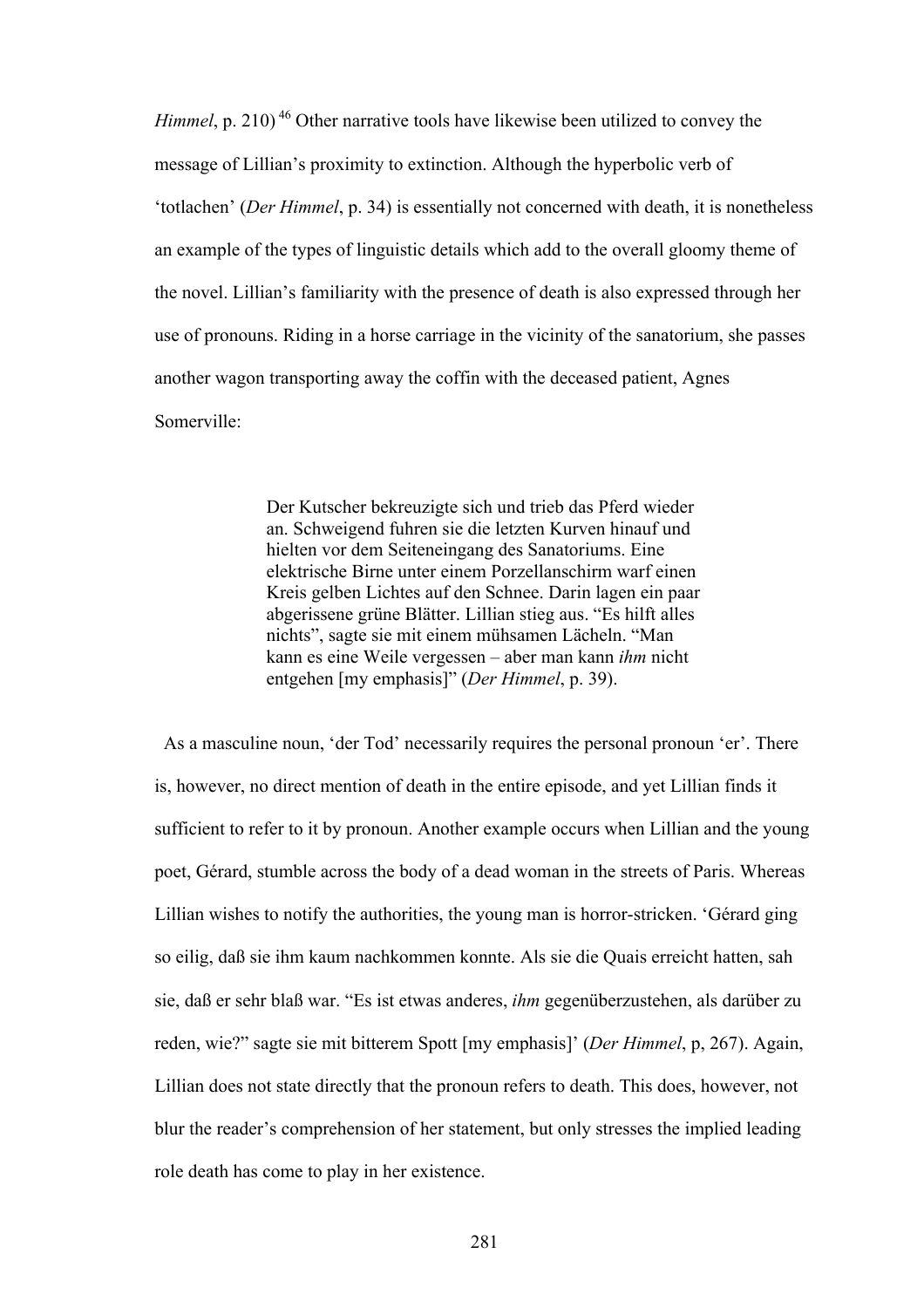Lillian's ineffective communication with other people results in her conveyance of a false image to her surroundings. Remarque utilizes this aspect of her character to create a convincing leitmotif in the form of mirrors. The deceptive image Lillian communicates verbally is thus illustrated and stressed effectively through her recurrent consultations with her own mirror-reflection. She seeks affirmation that her illness cannot be visually detected, and she finds solace in the fact that she is able to keep her condition secret. By hiding her illness, it becomes less pervasive of her existence and subsequently less real and frightening to her. Her illusory reflection in the mirror therefore serves to deceive not only her surroundings, but to a certain extent also her own mind. Following the taking of an x-ray in the sanatorium, Lillian inspects the black and white image:

> [P]lötzlich war ihr, als sähe sie sich selbst, tot, nach Jahren im Grabe, das Fleisch bereits zerfallen zu grauer Erde und nur die Knochen noch fest, das einzige, was standgehalten hatte. Sie legte die Filme auf den Tisch. Ich mache wieder Unsinn, dachte sie – aber sie ging trotzdem zum Spiegel und blickte hinein […] (*Der* Himmel, pp. 88- 89).

 A similar example occurs when Lillian enters the dining-room of the sanatorium. In the doorway, she almost collides with another woman who subsequently screams in surprise: 'Lillian ging eilig an den Tisch zu Hollmann und Clerfayt und sah sich dann nach der Frau um. "Was schreit sie denn?" flüsterte sie. "Ich bin doch kein Gespenst! Oder doch? Schon?" Sie suchte nach ihrem Spiegel' (*Der Himmel*, p. 28).

 Throughout the novel, Lillian continues to use the mirror as personal confirmation that she is indeed still alive. As a leitmotif, the mirror is therefore especially effective as it not only functions aesthetically, but simultaneously also reflects an important side of Lillian's psyche.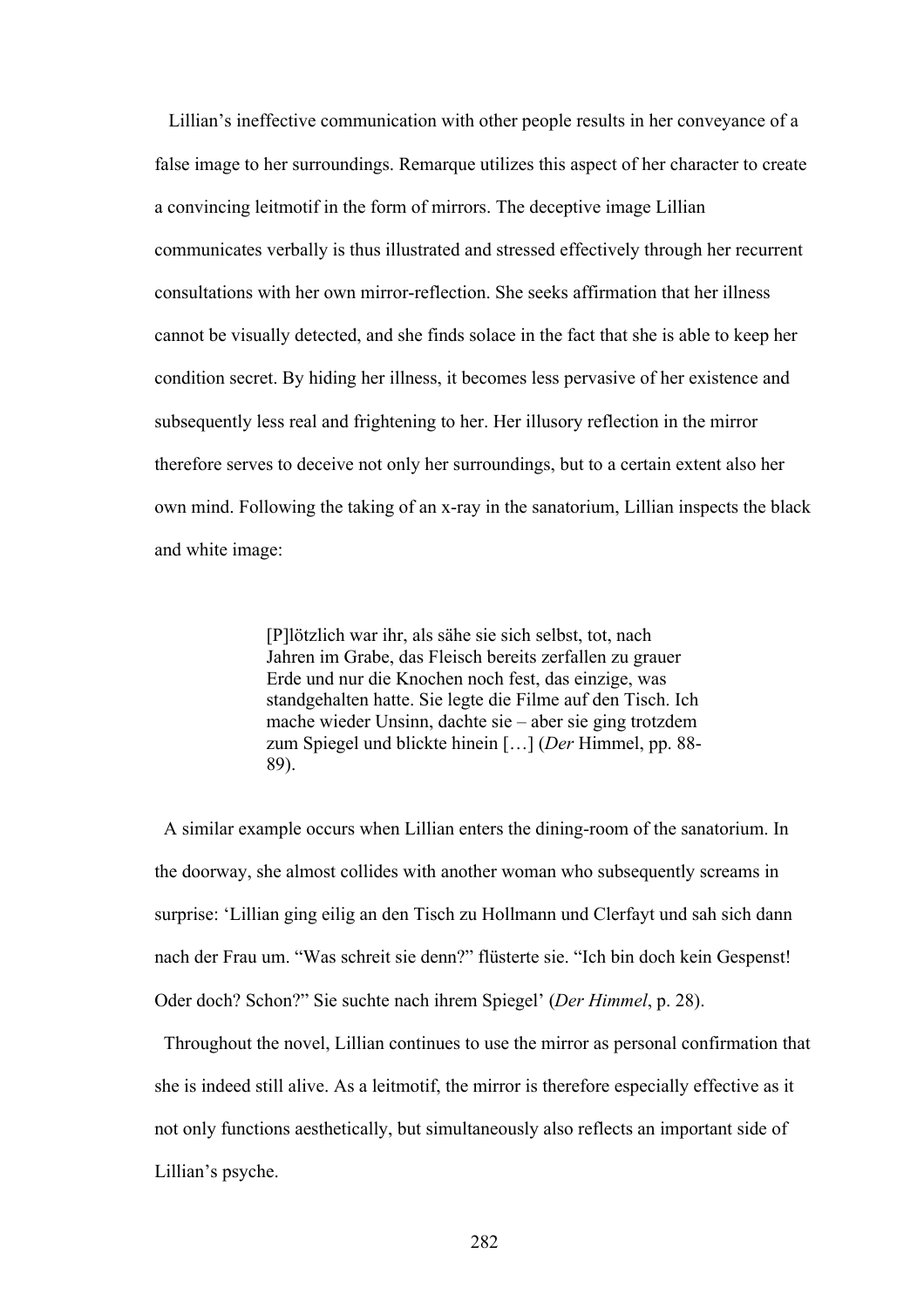Through most of the novel, Lillian perceives herself as a victim. '[P]lötzlich kam wieder einer der Augenblicke, wo alles unverständlich war und alle Tricks nicht halfen, wo das Elend sie überwältigte und alles in ohnmächtigem Aufruhr in ihr schrie: Warum? Warum gerade ich? Was habe ich getan, daß gerade ich getroffen werden mußte?' (*Der Himmel*, p. 281). However, as a twist to the tale, Clerfayt has a fatal accident in what was intended to be his final car-race before retiring from that profession. Having thus far regarded herself singled out as a victim, Lillian's initial reaction to the announcement of Clerfayt's demise is one of disbelief. This is conveyed indirectly by use of different narrative strategies. In Lillian's mind, for instance, the reiterated prefixation of the noun 'Spielzeug-' reveals her incomprehension of what has occurred: 'Es kann nicht sein, dachte etwas in Lillian. Nicht in diesem *Spielzeug*rennen, nicht in dieser *Spielzeug*stadt mit dem *Spielzeug*hafen und dem bunten *Spielzeug*panorama! [my emphases]' (*Der Himmel*, p. 292). Lillian basically equates death with illness, but has not considered the numerous other perils which are part of everyday life and which strike unexpectedly and unannounced.

 As she associates death with a preceding phase of illness, Lillian is shocked when the hospital announces that Clerfayt has passed away. To stress this, Remarque uses reported speech to depict Lillian's interaction with other people as she attempts to arrange the funeral. The reported speech conveys effectively Lillian's confused state of mind and her difficulty in comprehending the turn of events. The exemplifying excerpt is part of a lengthier passage narrated predominantly in reported speech:

> Der Portier erklärte ihr, daß die Behörden benachrichtigt werden müßten. Ob sie eine Obduktion wünsche? Manchmal sei es nötig, um die Todesursache festzustellen. Wozu? Wegen der Rechtsansprüche. Die Autofirma könne versuchen, die Rennveranstalter verantwortlich zu machen. Dann seien noch die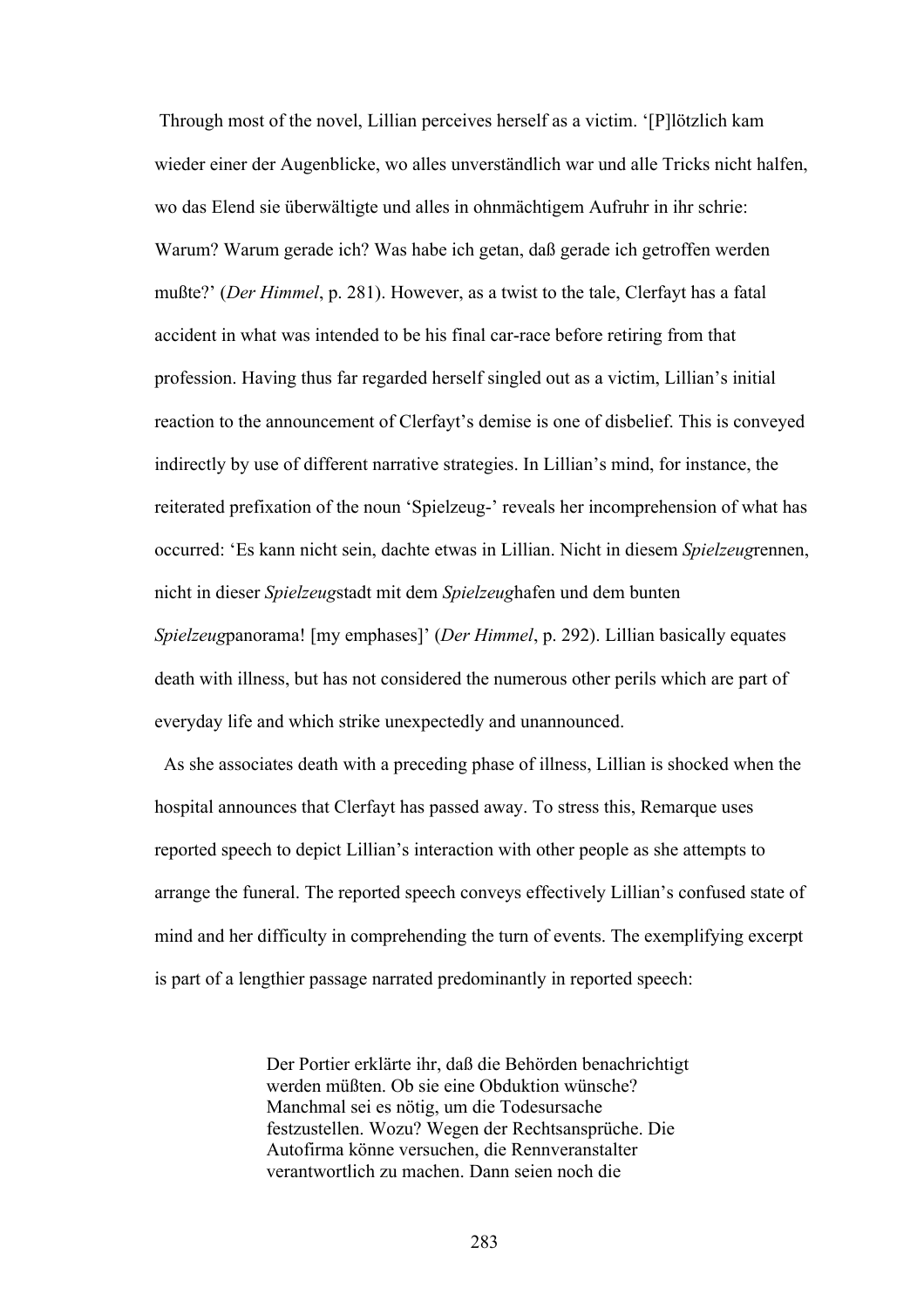Versicherungen zu berücksichtigen; auch könnte es andere Verwicklungen geben – am besten wäre es, auf alles gefaßt zu sein (*Der Himmel*, pp. 300-301).

 Lillian's view of her own situation alters following Clerfayt's accidental death, as she realizes that heaven has no favourites, and that everybody potentially lives in the shadow of death. She subsequently decides to return to the sanatorium, as she no longer feels the need to reject a lifestyle governed by her illness.

 *Der Himmel* concludes with a short paragraph reminiscent of the closing passage of *Im Westen*. The similarity becomes especially obvious when individual sentences of the two texts are juxtaposed. In *Im Westen*, the narrator says of Bäumer:

> *Er fiel* im Oktober 1918, *an einem Tage, der so ruhig und still war* an der ganzen Front, *daß der Heeresbericht* sich nur auf den Satz beschränkte, im Westen sei nichts Neues zu melden [my emphases] (*Im Westen*, p. 197).

In *Der Himmel*, the final paragraph begins:

*Lillian starb* sechs Wochen später, *an einem weißen Sommermittag*, *der so still war*, *daß die Landschaft* den Atem anzuhalten schien [my emphases] (*Der Himmel*, p. 318).

The highlighted elements show that the two sentences are structured identically, and that, in both examples, death occurs on a particularly quiet day. The similarity between the demise of Lillian and that of Bäumer continues:

> *Als man ihn umdrehte*, sah man, daß er sich nicht lange gequält haben konnte […] [my emphasis] (*Im Westen*, p. 197).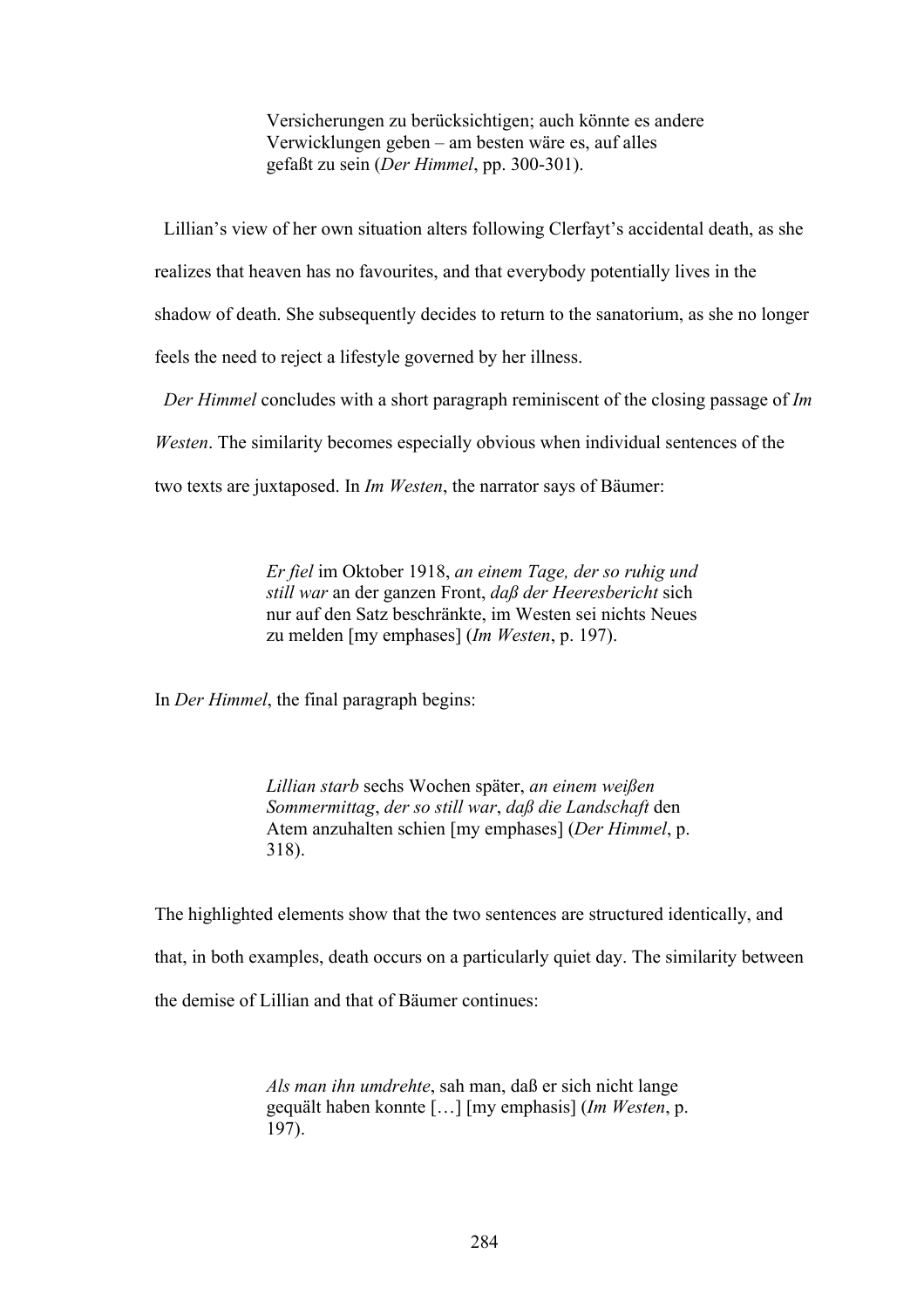*Als er [Boris Wolkow] zurückkam*, fand er sie tot auf ihrem Bett [my emphasis] (*Der Himmel*, p. 318).

Even the closing words of each work reveal a connection:

Sein Gesicht hatte einen so gefaßten Ausdruck, als wäre er beinahe zufrieden damit, daß es so gekommen war (*Im Westen*, p. 197).

[D]as Gesicht wurde schöner, als er [Boris Wolkow] es seit langem gesehen hatte. Er glaubte auch, daß sie glücklich gewesen sei, soweit man einen Menschen jemals glücklich nennen könne (*Der Himmel*, p. 318).

 Another connection to *Im Westen* is found in an earlier episode of *Der Himmel*. The day after having discovered the body of a dead woman in Rue de Seine, Lillian searches the newspapers for information of the victim: 'Sie fand nichts. Es war zu unbedeutend für eine Zeitungsnotiz, daß ein Mensch gestorben war' (*Der Himmel*, p. 270). This clearly alludes to the notion presented in *Im Westen*. There is, however, not an obvious similarity between the characters of Lillian and Bäumer, and it thus seems curious that Remarque should echo the famous closing words of *Im Westen*, in *Der Himmel*. Graeber in *Zeit zu leben*, for instance, has more in common with Bäumer than does Lillian. The inner journeys of Bäumer and Lillian can, of course, be equated in as far as they both eventually come to terms with their individual situations. However, within the context of the Hauptwerk, Lillian and Bäumer are essentially just another two victims of circumstances beyond their control.

 Neither *Obelisk* nor *Der Himmel* received outstanding reviews. The latter in particular was criticized severely. Reich-Ranicki, for example, says of the novel: 'Die Gestalten sind schablonenhaft, die Aphorismen pubertär, die Symbole mehr als aufdringlich, die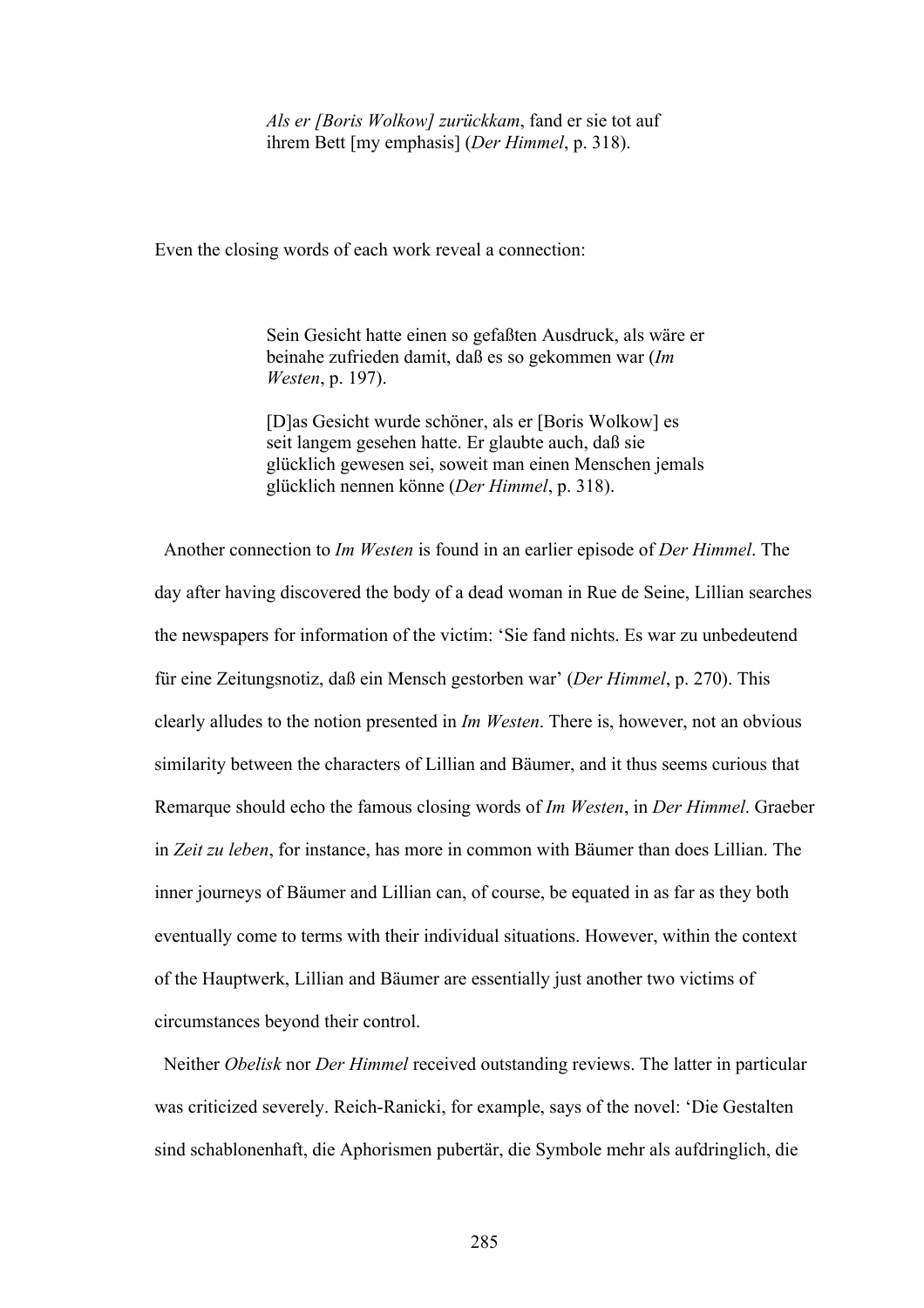Geschmacklosigkeiten unüberbietbar. Der Stil ist beschämend, die Sentimentalität schauderhaft, die Routine abstoßend'.47 Reich-Ranicki does, however, also make the point that Remarque's novels have remained evaluated on the basis of reviewers' stance to the early novel *Im Westen*. He then proceeds to imply his own assimilation with the category of those 'die ihm [Remarque] schon vor vielen Jahren gezürnt haben'.<sup>48</sup> The critic thereby admits his biased standpoint, and hence discredits – although unintentionally – his own review.

 Remarque-research has nonetheless thus far focused almost exclusively on the war and exile novels. Even in the sixteen *Remarque Jahrbücher* published to date there are no articles focusing on *Der Himmel*. The major studies on Remarque likewise largely reject this novel as weak. Barker and Last, who otherwise offer one of the most valuable interpretations of Remarque's novels, claim in relation to *Der Himmel* that 'a charge of superficiality would on this occasion be difficult to refute<sup> $19$ </sup>. However, similarly to many of their colleagues, they barely pay the novel any attention. Rather, they treat it on only a few pages in their chapter *The Aftermath and the Inflation Years*. As the title of the chapter suggests, the focus is on the 1920s and *Der Himmel* is predominantly analysed alongside *Kameraden*. However, as the examination of the *Der Himmel*, above, shows, the narrative strategies have been carefully selected to correlate with and support the contents of the work. The perspective, the proportion of narrative to dialogue; symbolism and aesthetic elements applied locally in the novel all fulfil individual functions in conveying the psychological process Lillian undergoes.

 A similar interdependence between content and form governs *Obelisk*. Nevertheless, Antkowiak rejects what he calls Remarque's literary routine: 'Im künstlerischen Sinne freilich kann man Remarque leider nur eine allzu große Seßhaftigkeit bestätigen. Seit dem Roman "Der Weg zurück" hat sich Remarque nur zuweilen mit unendlicher Mühe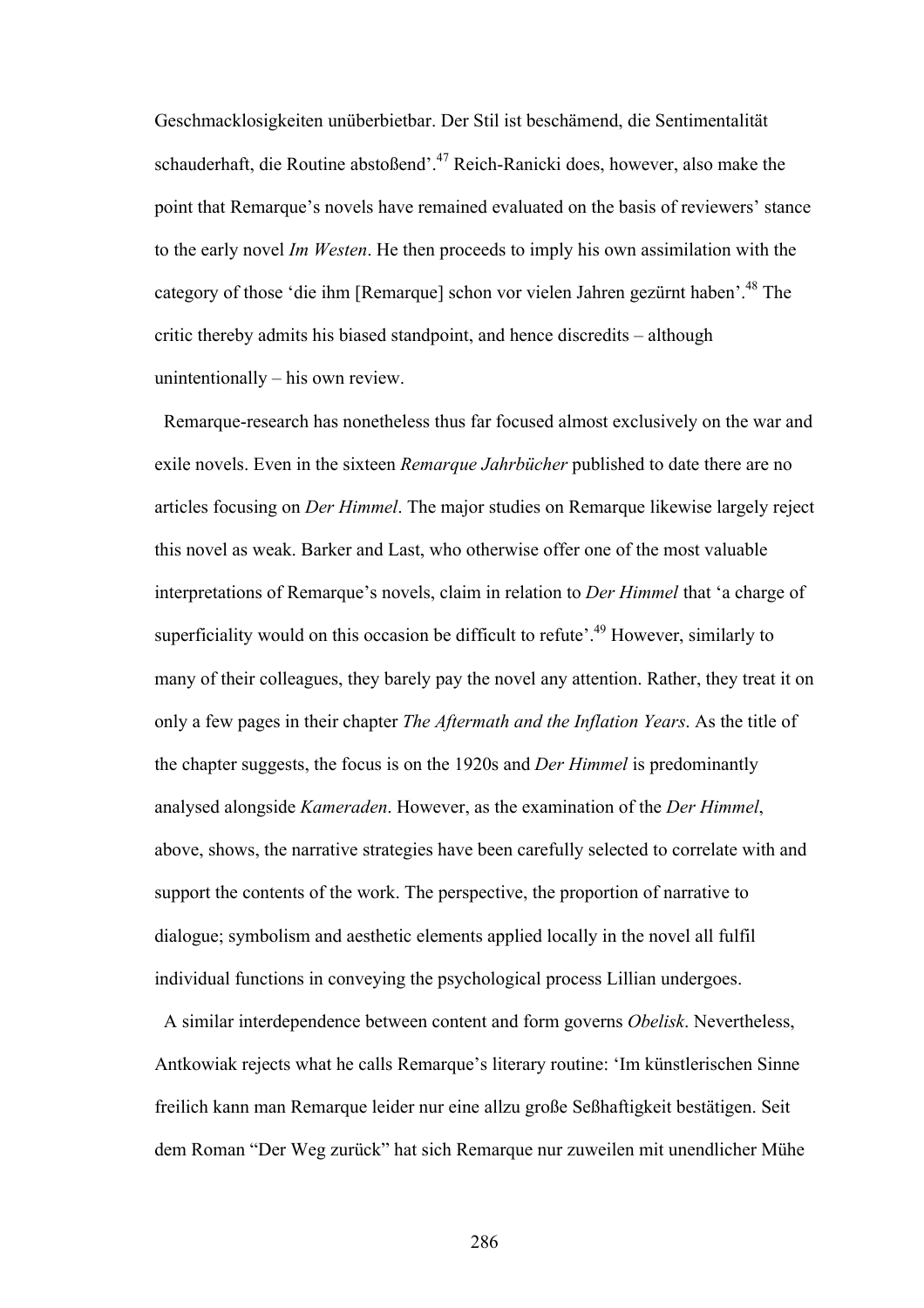von der literarischen Routine befreien können'.50 Charles Poore, however, says: 'The less things change in the novels of Erich Maria Remarque the less they are the same'.<sup>51</sup> Remarque does indeed recycle many elements from novel to novel, but the author also introduces new techniques and material. The above examination of *Obelisk* shows, for example, that *Obelisk* is, simultaneously, a First *and* Second World War novel. Also, despite the fact that the first-person perspective of the framed story echoes techniques found already in *Im Westen*, *Der Weg* and *Kameraden*, Remarque introduces the framework-structure in *Obelisk*, and thereby entirely alters the workings of the text as a whole.

Aside from Reich-Ranicki's attack on *Der Himmel*, of the two novels treated in this chapter, German reviewers generally object more markedly to *Obelisk*. As with Remarque's previous books, this reaction from his native country must be regarded as the result of the work's political message. *Der Himmel*, for instance, although containing scattered criticisms of Germany's inability to deal with its National Socialist past effectively, does not focus on this issue. In *Obelisk*, on the other hand, it constitutes a central theme. The political impact of *Obelisk* can be gathered also from the fact that perceptions of the work have altered with the passing of time. In 1999, for example, Thomas Oppermann explained his introduction to *Obelisk* and its author as follows: 'Alle kennen diesen niedersächsischen Autor der Weltliteratur – Im Westen nichts Neues –, aber was hat er sonst noch geschrieben? Ich lese mit Neugier und Begeisterung'.52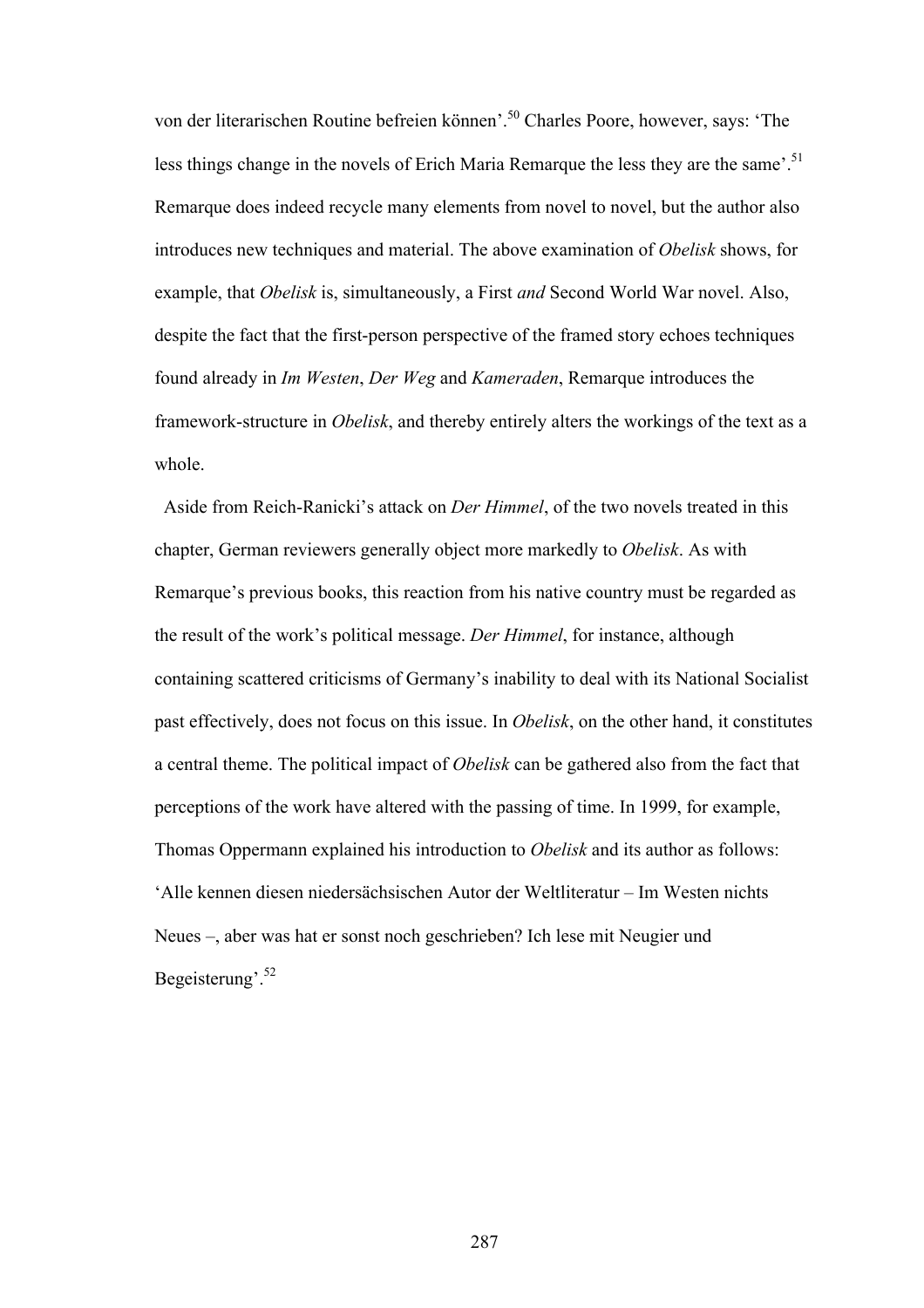## Notes to *Der schwarze Obelisk* and *Der Himmel kennt keine Günstlinge*

1. The diary entries from July 1950 to August 1951 are especially informative of Karen Horney's impact on Remarque's state of mind. Remarque, *Das unbekannte Werk, V: Briefe und Tagebücher*, pp. 425-62. See also: Sternburg, *Als wäre alles das letzte Mal*, pp. 342-49.

2. Remarque, *Das unbekannte Werk, V: Briefe und Tagebücher*, p. 491.

3. A German original is not known to exist. However, for a translation from English by Thomas F. Schneider see: Erich Maria Remarque, 'Praktische Erziehungsarbeit in Deutschland nach dem Krieg', in *Herbstfahrt eines Phantasten*, pp. 226-42. The essay is also in: *Ein militanter Pazifist*, pp. 66-83; and in *Das unbekannte Werk, IV: Kurzprosa und Gedichte*, pp. 387-403. An examination of the text is found in: Lothar Schwindt, 'Geheimdienstarbeit: Remarques Schrift *Practical Educational Work in Germany after the War*', in *Erich Maria Remarque 1898-1970*, pp. 65-78.

4. Although Remarque produced a great number of short stories, essays and poems during the 1920s, most of these were written specifically for the *Echo Continental* or *Sport im Bild*. Remarque gained the financial security and therefore the authorial independence to choose his genre, themes, target group and style following the success of *Im Westen*.

5. Remarque, 'Der letzte Akt: Drehbuch', in *Das unbekannte Werk, III: Die letzte Station, Der letzte Akt*, eds. Thomas F. Schneider and Tilman Westphalen (Cologne: Kiepenheuer und Witsch, 1998), pp.11-151.

6. Sternburg, *Als wäre alles das letzte Mal*, p. 386; Heinrich Placke, 'Die politischen Diskussionen um den Remarque-Film *Der letzte Akt* (Österreich 1955)', in *Erich Maria Remarque Jahrbuch/Yearbook*, 5 (1995), 65-87 (p. 80). See also: Hermann Flau, 'Remarque-Verfilmungen: Ungewollt politisch – politisch ungewollt', in *Erich Maria Remarque 1898-1970*, pp. 113-36 (pp. 125-27).

7. This direct warning statement was not included in Remarque's manuscript. See: Placke, 'Die politischen Diskussionen um den Remarque-Film *Der letzte Akt*'. It must therefore have been added in the process of rewriting which Fritz Habeck undertook. Yet, the same words of caution were adopted by Remarque to form the title of an article which he wrote for the *Daily Express* in 1956.With reference to *Der letzte Akt*, the article unambiguously reflects the author's indignation at the apparent nonchalance with which Germany dealt with its Nazi past. Erich Maria Remarque, 'Seid wachsam! Zum Film *Der letzte Akt*'.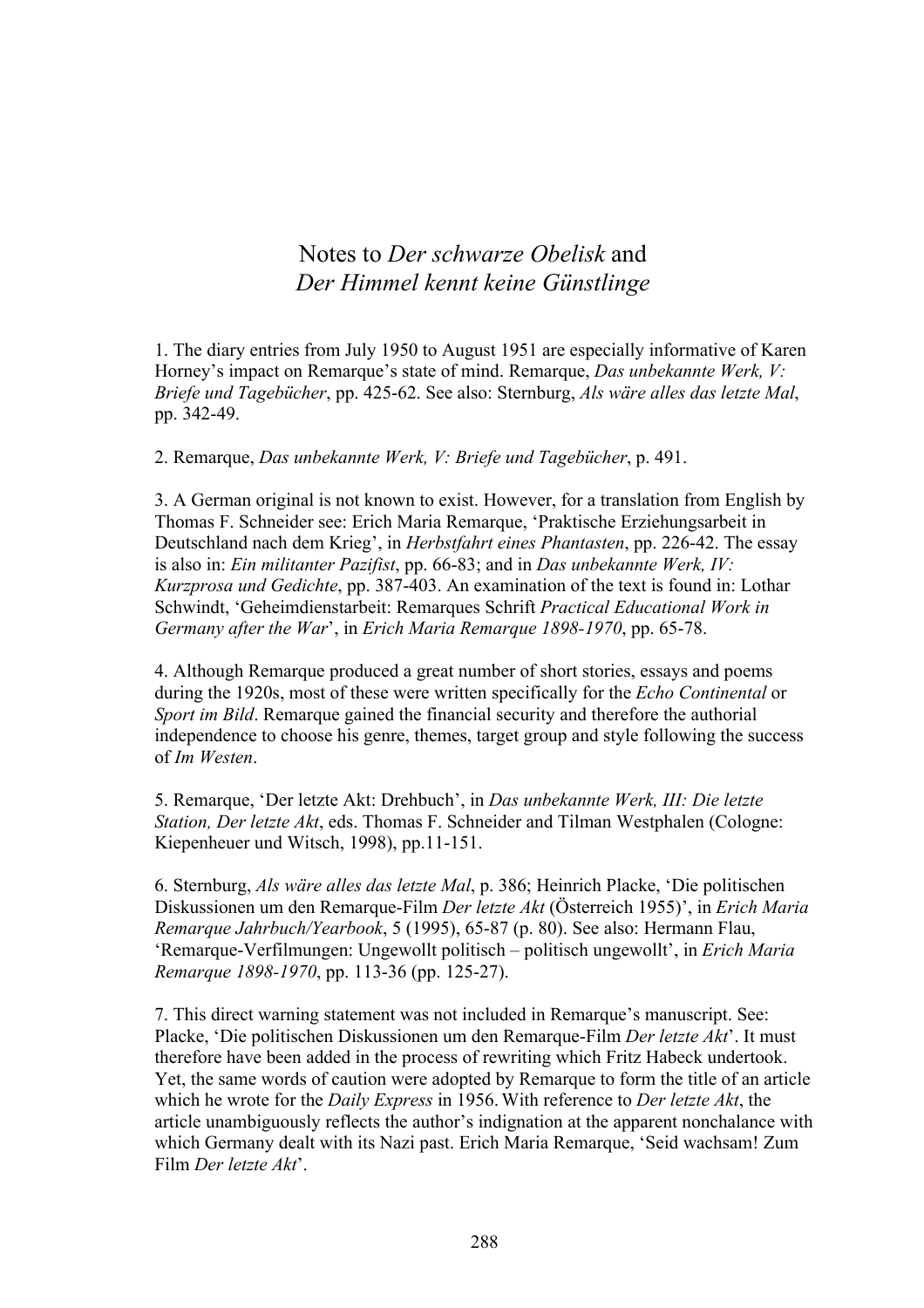8. Flau lists four further film titles which Remarque were allegedly involved in the production of. These are *Inherit the Wind* (1960), *Exodus* (1960), *The Longest Day* (1962) and *The Victors* (1963). Flau, 'Remarque-Verfilmungen: Ungewollt politisch – politisch ungewollt', pp. 116, 132.

9. Remarque, 'Die letzte Station'.

10. Sternburg, *Als wäre alles das letzte Mal*, p. 395.

11. Sternburg, *Als wäre alles das letzte Mal*, pp. 396-97; Wagener, *Understanding Erich Maria Remarque*, pp. 118-19; Thomas F. Schneider, 'Erich Maria Remarque – Kurzbiographie in Daten', pp. 88,92.

12. Murdoch, *The Novels of Erich Maria Remarque*, p. 4.

13. See Remarque's diary entry from 15 August 1950. *Das unbekannte Werk, V: Briefe und Tagebücher*, pp. 428-31

14. Firda perceives it as 'the last part of Remarque's trilogy on his life in Osnabrück […]'. Firda, *Erich Maria Remarque: A Thematic Analysis of His Novels*, p. 188. Barker and Last likewise examine *Obelisk* in conjunction with the early First World War novels. Their analysis of this novel is included in the chapter entitled: *The Aftermath and the Inflation Years*. Barker and Last, *Erich Maria Remarque*, pp. 69-109. Wagener too takes this stand. Wagener, *Understanding Erich Maria Remarque*, p. 82.

15. Bernhard Nienaber: *Vom anachronistischen Helden zum larmoyanten Untertan*; Heinrich Placke, *Die Chiffren des Utopischen: Zum literarischen Gehalt der politischen 50er-Jahre-Romane Erich Maria Remarques* (Göttigen: V & R unipress, 2004).

16. The spelling differs slightly in the two novels. The character in *Der Weg* is named Willy *Homeyer* (*Der Weg*, p. 9); Bodmer's friend in *Obelisk*, however, is called Willy *Hohmeyer* (*Obelisk*, p. 228).

17. For the overall structure and the function of the framework in *Obelisk*, see also: Nienaber, *Vom anachronistischen Helden zum larmoyanten Untertan*, pp. 165-66.

18. Perhaps as a result of its implied criticism of the Cold War, the introductory statement was not included in the American edition of *Obelisk*. As a result, the novel's message changed altogether. See Wagener, *Understanding Erich Maria Remarque*, pp. 85-86, 92.

19. Placke, *Die Chiffren des Utopischen*, p. 46. Martin Walser, *Ein springender Brunnen* (Frankfurt am Main: Suhrkamp, 1998), p. 9.

20. This interpretation of Remarque's use of the present tense in the Weimar story is likewise suggested by Bernhard Nienaber, 'Der Blick zurück: Remarques Romane gegen die Adenauer-Restauration', p. 89.

21. Placke, *Die Chiffren des Utopischen* p. 66.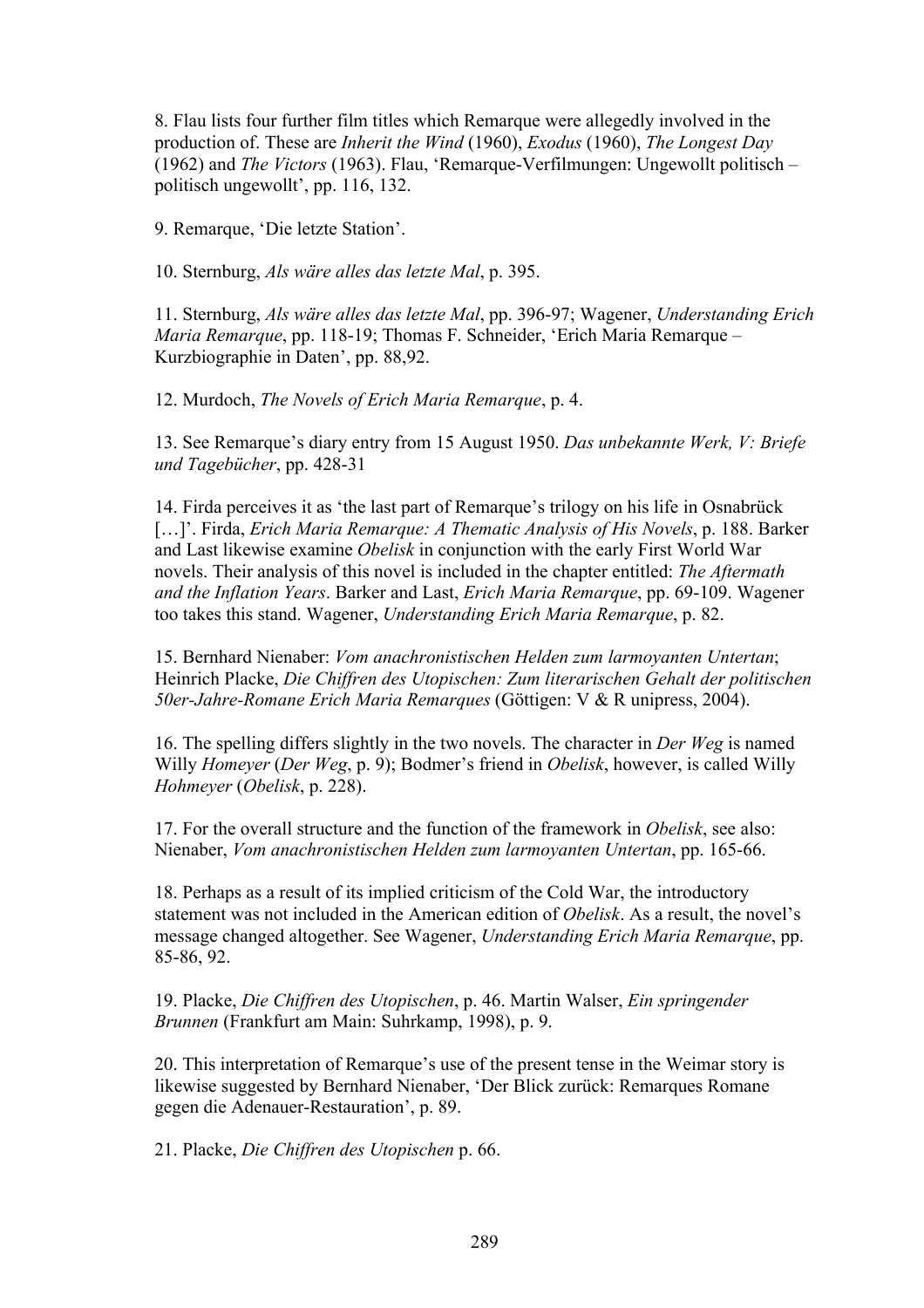22. *Man kann alten Dreck nicht vergraben; er fängt immer wieder an zu stinken: Materialen zu einem Erich Maria Remarque-Projekt der Universität Osnabrück, Fachbereich Sprache Literatur Medien, und zu der Inszenierung der Probebühne. Der schwarze Obelisk: Eine Textkollage*, edited by Lothar Schwindt and Tilman Westphalen (Osnabrück: Department for Language, Literature and Media in the University of Osnabrück, 1984), p. 206. See also: Placke, *Die Chiffren des Utopischen*, pp. 66, 80-86.

23. Artur Schneckenburger, *Die Geschichte des I.G -Farben-Konzerns: Bedeutung und Rolle eines Großunternehmens* (Cologne: Pahl-Rugenstein, 1988), p. 8.

24. Wagener, *Understanding Erich Maria Remarque*, p. 84.

25. *Man kann alten Dreck nicht vergraben*, edited by Schwindt and Westphalen, p. 206.

26. Placke, *Die Chiffren des Utopischen*, p. 82.

27. *Man kann alten Dreck nicht vergraben*, edited by Schwindt and Westphalen, p. 218.

28. Tilman Westphalen, 'Unser Golgata: Nachwort von Tilman Westphalen', in *Obelisk*, pp. 395-414 (p. 396).

29. Schneider, *Erich Maria Remarque: Ein Chronist des 20. Jahrhunderts*, p. 28. See also: Tilman Westphalen, '"Mein Thema ist der Mensch dieses Jahrhunderts, die Frage der Humanität": Erich Maria Remarque als Chronist deutscher Geschichte', in *Erich Maria Remarque 1898-1970*, pp. 13-28 (p. 20).

30. Anon., 'Erich Maria Remarque, Violent Author…Quiet Man', *News Week*, 1 April 1957, p. 108.

31. With regards to Remarque's oeuvre, *Obelisk* has generally been identified as the novel containing most autobiographical elements. The interweaving of fictitiousness and reality is reflected alone in the name, Werdenbrück, which immediately creates thought-associations not only to Osnabrück, but also to Graeber's hometown, Werden, in *Zeit zu leben* which was likewise modelled on Osnabrück.

32. See, for instance, Sternburg, *Als wäre alles das letzte Mal*, p. 399; Firda, *Erich Maria Remarque: A Thematic Analysis of His Novels*, pp. 193- 219. Wagener, *Understanding Erich Maria Remarque*, pp. 88-89. Murdoch, *The Novels of Erich Maria Remarque: Sparks of Life*, pp. 212, 215. Placke compares the two novels several times: Placke, *Die Chiffren des Utopischen*, for example, pp. 47, 55, 86. Obelisk has also been mentioned alongside Voltaire's *Candide*. See Firda, *Erich Maria Remarque: A Thematic Analysis of His Novels*, p. 193; Charles Poore, 'Books of the Times', *The New York Times*, 2 April, 1957, p. 29.

33. Barker and Last, *Erich Maria Remarque*, p. 99.

34. *Obelisk* features the additional title: *Geschichte einer verspäteten Jugend*. Wagener has interpreted this as referring to Bodmer's time in Werdenbrück, prior to leaving for Berlin: 'Bodmer's youth has passed and he must now face the reality of life in the big city'. Wagener, *Understanding Erich Maria Remarque*, p. 90. Barker and Last apply a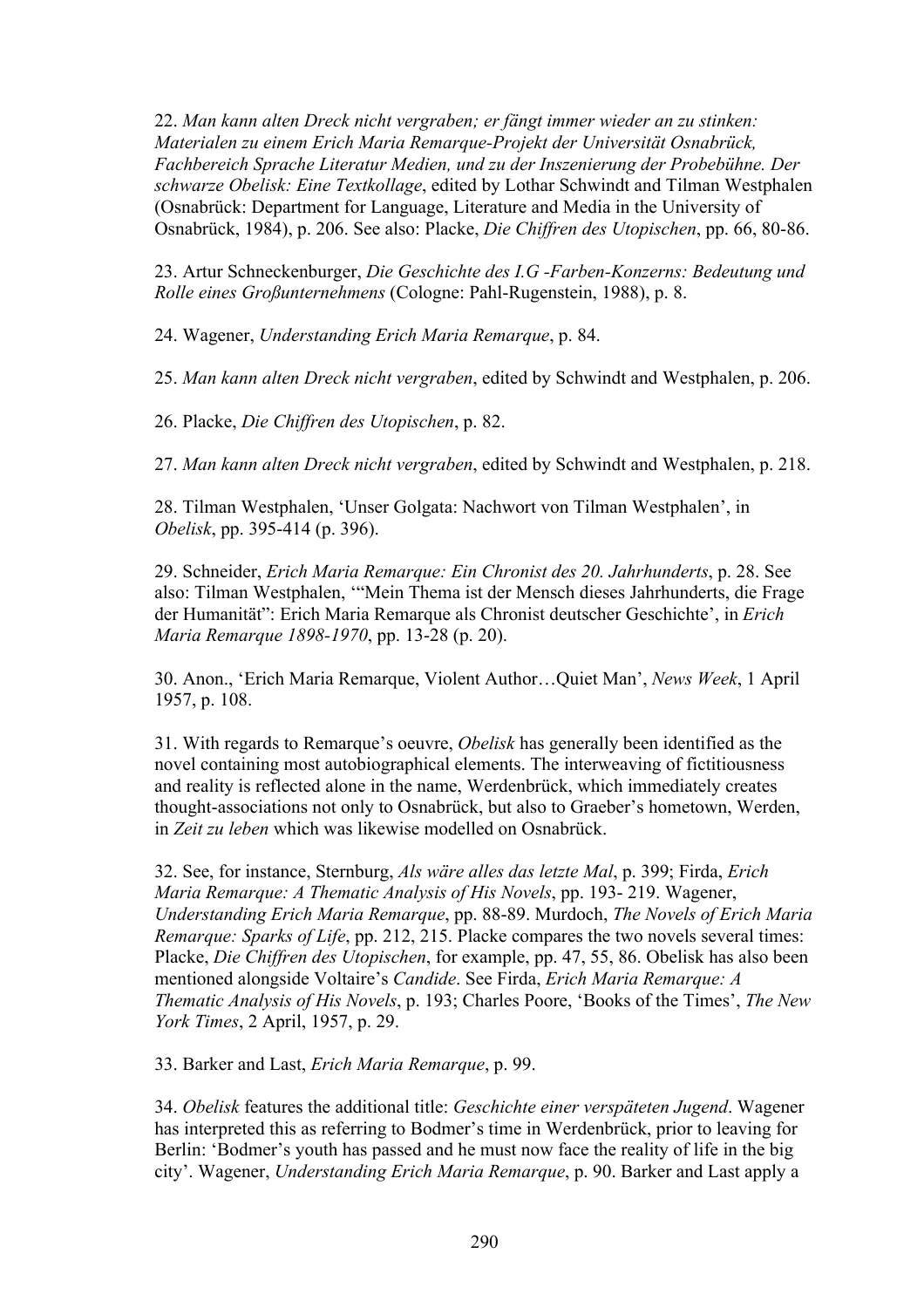similar reading: 'For Bodmer, bidding farewell to Isabelle means that he is also bidding farewell to his own youth'. Barker and Last, *Erich Maria Remarque*, p. 100. However, in conversation with his friend, Georg Kroll, Bodmer clearly states that he has not yet recovered the youth he lost during the war: '"Ich [Georg] dachte, man hätte dir die Jugend beim Militär gestohlen?" "Stimmt. Ich [Bodmer] bin immer noch auf die Suche nach ihr, finde sie aber nicht. Deshalb habe ich einen doppelten Weltschmerz"' (*Obelisk*, p. 195). This pain is only alleviated at the end of the novel when he parts from Isabelle, and leaves Werdenbrück. It is thus only then that Bodmer can resume and begin to assume the belated youth which the additional title refers to.

35. In *Kameraden*, Lohkamp and his friends race – in Karl – against a large Buick in which Pat is a passenger. As the cars stop at an inn, Lohkamp encounters Pat for the first time. In *Der Himmel*, as Clerfayt arrives in the vicinity of the sanatorium, the engine of his car, Giuseppe, cuts out. Having identified and repaired the fault, Clerfayt revs the engine a few times, but thereby frightens the horses of a passing horse-drawn sledge. Having assisted in calming the animals, his attention turns to the passengers of which Lillian is one.

36. Given the fact that *Gam* was only published in 1998, it is not surprising that the studies which include this novel fragment are mostly relatively recent. See, for example: Sternburg, *Als wäre alles das letzte Mal*; Parvanova, *"…das Symbol der Ewigkeit ist der Kreis"*; Murdoch, *The Novels of Erich Maria Remarque*.

37. Sternburg, *Als wäre alles das letzte Mal*, p. 127.

38. Sternburg, *Als wäre alles das letzte Mal*, p. 129.

39. Sternburg, *Als wäre alles das letzte Mal*, p. 129.

40. For the use of light and darkness in Remarque's novels, see also: Parvanova, *"…das Symbol der Ewigkeit ist der Kreis"*, pp. 168-75. Despite the fact that light and darkness convey important information about Lillian's psychological development, most critics of *Der Himmel* have failed to notice the importance of the function of these opposites. Firda, for example, stresses, and justly so, the importance of Lillian's almost spiritual experience in the Sainte-Chapelle. Her visit to the church has a profound impact on her journey towards accepting her illness. However, Firda then erroneously suggests that the change in Lillian's frame of mind is 'achieved by the therapeutic and healing power of great art'. Firda, *Erich Maria Remarque: A Thematic Analysis of His Novels*, p. 235. It is rather the fact that Lillian is 'umhüllt von Licht' (*Der Himmel*, p. 144) which has a calming effect on her. This is stated directly: '[D]as Licht nahm sie auf und schützte sie' (*Der Himmel*, p. 144).

41. Boa and Reid distinguish between extrinsic and intrinsic patterns. (This is not to be confused with Wellek and Warren's use of extrinsic and intrinsic interpretative approaches.) The extrinsic pattern, Boa and Reid again divide into two categories: Thematic and formal. The thematic extrinsic pattern, they describe as 'the retelling of an archetypal story in contemporary guise or with contemporary implications'. In contrast, a formal extrinsic pattern – or submerged form – has 'a clearly defined shape and tradition'. Boa and Reid mention, for example, the detective novel, which generally follows such a set pattern. Boa and Reid, *Critical Strategies*, p. 26. The extrinsic pattern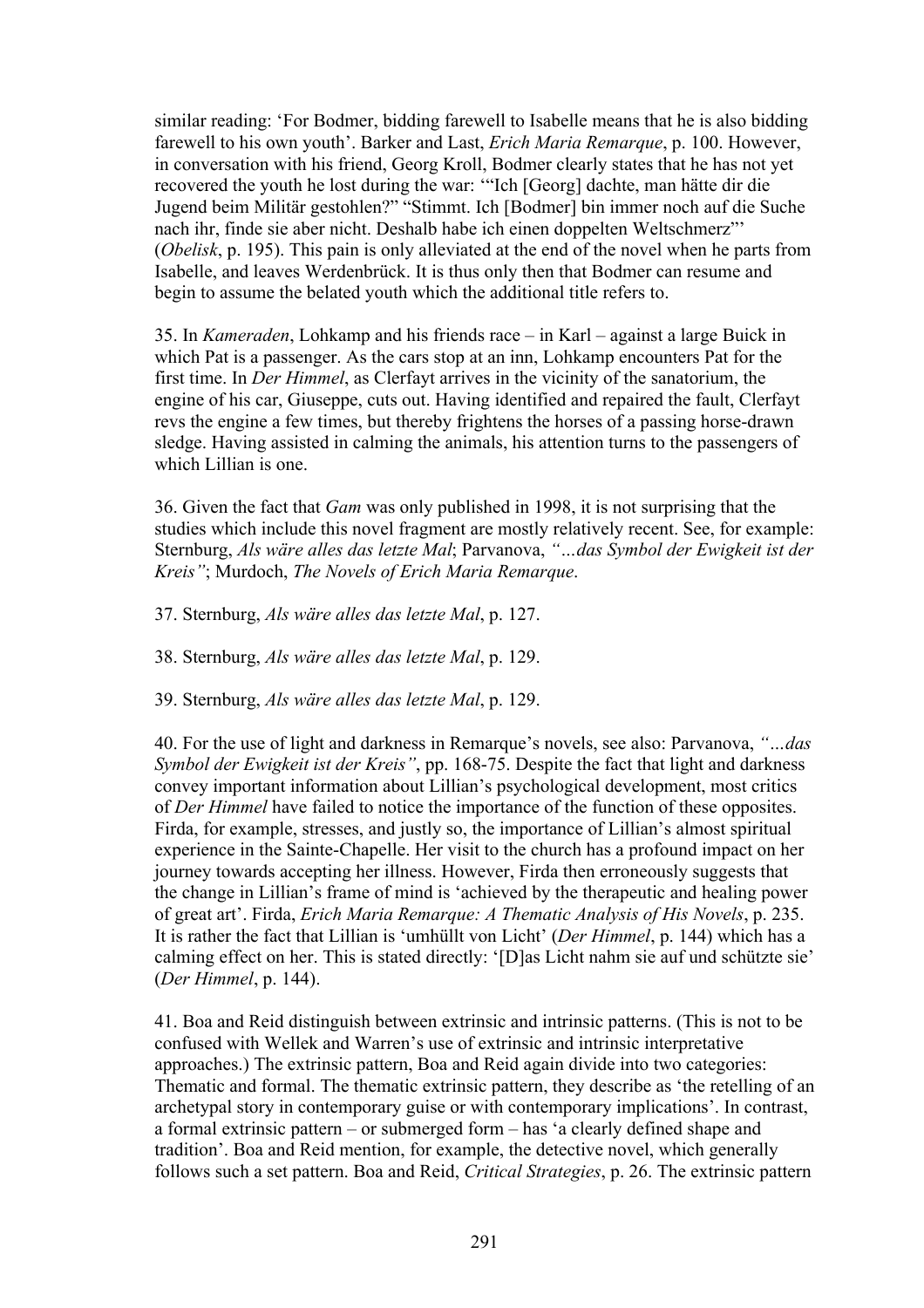of *Orpheus and Eurydice* is treated by Murdoch, *The Novels of Erich Maria Remarque: Sparks of Life*, pp. 213, 14.

42. Murdoch, *The Novels of Erich Maria Remarque,* pp. 213-14.

43. Murdoch, *The Novels of Erich Maria Remarque*, 213.

44. Eurydice essentially dies a second time when she has to return to Hades following Orpheus's disregard of the gods' rules. See, for instance, Mandelbaum's translation which incorporates the phrase: 'second death'. Ovid, *The Metamorphoses of Ovid: A New Verse Translation by Allen Mandelbaum* (San Diego etc.: Harvest, 1993), pp. 325- 28 (p. 327).

45. Ovid, *The Metamorphoses of Ovid*, p. 327.

46. At this point, Lillian is in Venice and, as several critics have pointed out, the location suggests that Remarque found inspiration for *Der Himmel* in Thomas Mann's *Der Tod in Venidig*. Barker and Last especially note that Remarque's reference to 'the river Styx and to gondolas resembling black coffins again suggest the influence of Thomas Mann'. Barker and Last, *Erich Maria Remarque*, pp. 93-94.

47. Marcel Reich-Ranicki, *Deutsche Literatur in West und Ost* (Munich: R. Piper & co, 1966), p. 256.

48. Reich-Ranicki, *Deutsche Literatur in West und Ost*, p. 253.

49. Barker and Last, *Erich Maria Remarque*, p. 95.

50. Alfred Antkowiak, 'Zu einem neuen Roman von Erich Maria Remarque: "Der schwarze Obelisk"', (Ost Berlin, no title), 2 December, 1956.

51. Charles Poore, 'Books of The Times'.

52. Oppermann, 'Mit Wall und dem kleinen Gespenst', *Göttinger Tageblatt*, 20 January 2000. Also: 'Mein Lieblingsbuch: Ein echter Klassiker', *Oranienburger Generalanzeiger*, 7/8 December 2002; Köbi Kuhn, 'Meine Bestenliste', *Die Weltwoche*, 19 September 2002.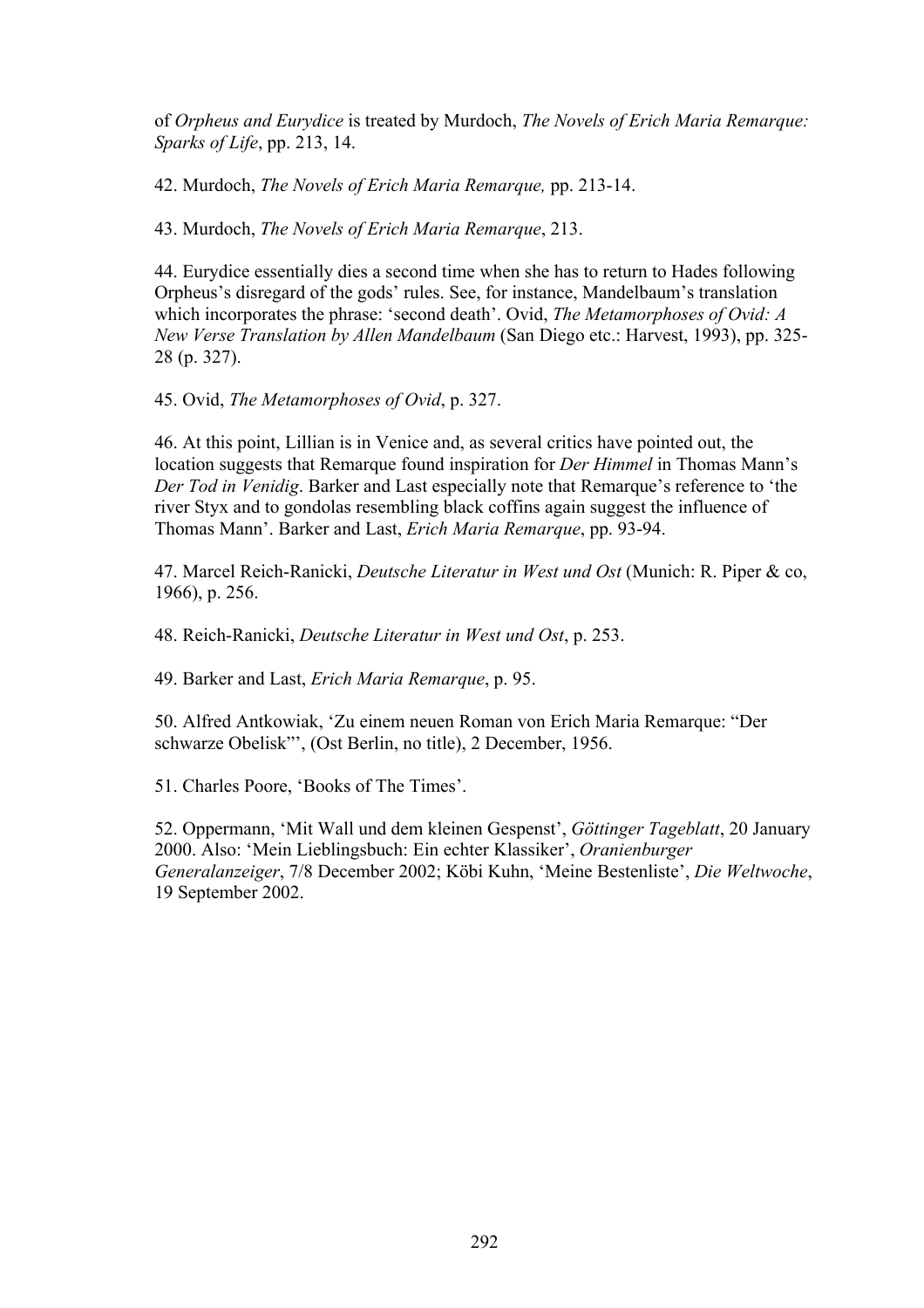# Chapter 6

### *Die Nacht von Lissabon*

 In his final two novels, *Die Nacht von Lissabon* and *Schatten im Paradies*, Remarque presents a chronological and thematic continuation of his earlier emigration novels. Whereas the previous works, *Liebe Deinen Nächsten* and *Arc de Triomphe*, portray the problems and perils with which the European refugee was faced in the interwar years, Remarque's last two novels focus on emigrant life during the war years. The latter two conclude by also touching on the subject of Germany's failure to deal with its National Socialist past, following the war. As with most of Remarque's works, *Lissabon* and *Schatten* are linked thematically and form an indirect novel-pair. They are likewise related to the two early exile novels, and can justly be viewed as loosely constituting a tetralogy.

 The four novels, *Liebe Deinen Nächsten*, *Arc de Triomphe*, *Lissabon* and *Schatten*, are certainly connected through their chronological development, and their common dedication to the theme of exile. Moreover, collectively they draw a general image of those who were victimized by the National Socialist regime and who subsequently fled, initially to the adjourning countries, but with the advancement of German troops, also to other European countries. This continued journey of escape, the so called *Via Dolorosa* of the refugee, often concluded at the ports of Bordeaux or Lisbon where the emigrants hoped to board a ship for extra-European destinations; notably America. In his exile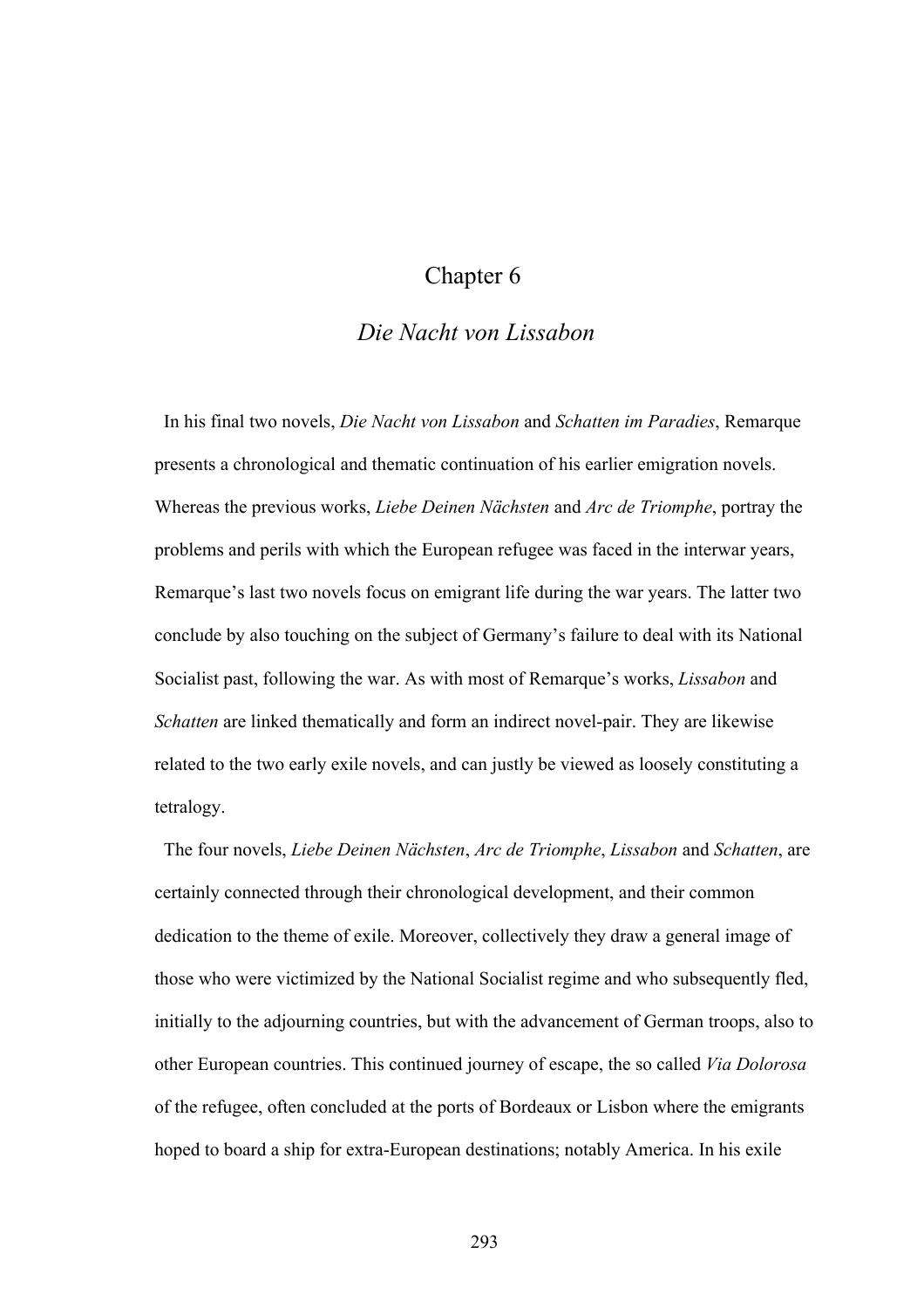novels, Remarque depicts different stages of this journey. However, in spite of the overall thematic link between the four works, the author does not mention an intended bond between them, as he does in relation to his First World War novels in the prologue of the manuscript *Pat*. Also, whereas the early war novels, *Im Westen, Der Weg* and *Kameraden*, are evidently overlapping, not only with regard to their theme, but also in their application of similar first-person narrators, the exile novels are less consistent with regards to protagonists and narrative perspective.

The true relationship between Remarque's exile novels is furthermore obscured by the fact that Remarque never authorized the publication of *Schatten* because he died prior to completing this novel, and the work was only published after a considerable degree of censorship, rewriting and stylistic alterations – such as the title – had been carried out by the Droemer-Knaur Publishing House.<sup>1</sup> If viewing the title of a text as performative – as suggested by Derrida – its alteration essentially changes the 'promise' of that title; in other words, such a change could shift the overall focus of the text.<sup>2</sup> Remarque is thus not the sole or actual author of the final product, and it must remain conjecture how closely he intended *Schatten* to be connected to *Lissabon* and the early exile novels. Nevertheless, the biblical expression, 'das gelobte Land', which Remarque had seemingly planned to entitle his final novel (published as *Schatten*) occurs on more than one occasion in the preceding work, *Lissabon*: 'Wer von hier *das gelobte Land* Amerika nicht erreichen konnte, war verloren'; '[…] und vor uns *das gelobte Land* Portugal mit dem Hafen von Lissabon zum *noch gelobteren Lande* Amerika'; 'wir werden *das gelobte Land*, auf das du wartest, nicht zusammen sehen' [my emphases] (*Lissabon*, pp. 5-6, 232, 300). The phrase in fact also features in Anna Seghers's exile novel, *Transit*: 'Bei seinem Anblick zog sich mein Herz zusammen in einem Gefühl von schmerzlich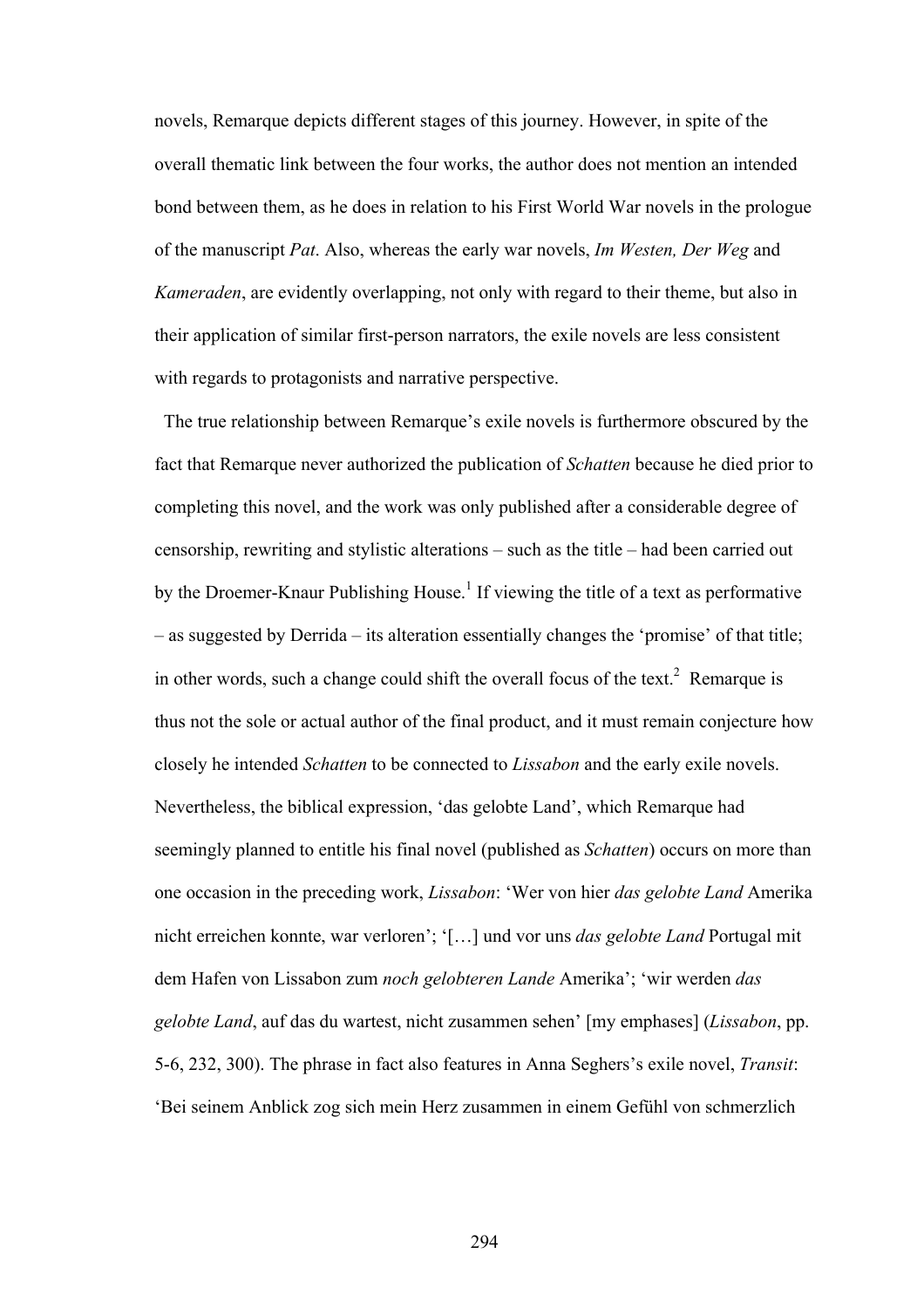freudigem Fernweh, eine Art von Hoffnung, doch wußte ich nicht, auf was. Vielleicht auf die Weite der Erde, auf unbekanntes *gelobtes Land* [my emphasis]'.3

To Remarque's refugees, America signifies the Promised Land where they hope to resume an existence free of persecution. In *Schatten*/ *Das gelobte Land*, Remarque proceeds to depict the existence of those of the emigrants who managed to escape to America. Entitling the manuscript *Das gelobte Land*, thereby emphasizing this religiously loaded expression which the author had already introduced in *Lissabon*, Remarque therefore possibly wished for his last two novels to be read as somewhat interconnected. However, as noted above, the revision process of *Das gelobte Land* was never completed. In fact, whereas most of Remarque's other novels emerged from extensive rewriting and editing of several manuscripts, only two manuscripts exist of *Schatten*. This would certainly suggest that Remarque's amending of this novel reached only an early stage, and the reader can only speculate about how further reworking of this last novel would ultimately have changed the direction of the work.

 As argued in the Introduction, this study will exclude *Schatten* to a great extent, and only *Lissabon* therefore remains for a full analysis and evaluation. However, in view of Remarque's narrative strategies, this novel is important. The intricate use of perspective not only testifies to the author's continued creative initiative and experimentation, but it is also an important factor in the novel's solidly structured relationship between form and content. It is therefore not without reason that this work has been termed 'formal das komplexeste Erzählwerk Remarques'.4

 *Lissabon* essentially comprises a single event. Having endured the emigrant's *Via Dolorosa* through Europe, an unnamed, German refugee has reached Lisbon from where he and his wife hope to escape by ship to America. However, bureaucratic barriers with regards to the acquisition of visas and an excessively high demand for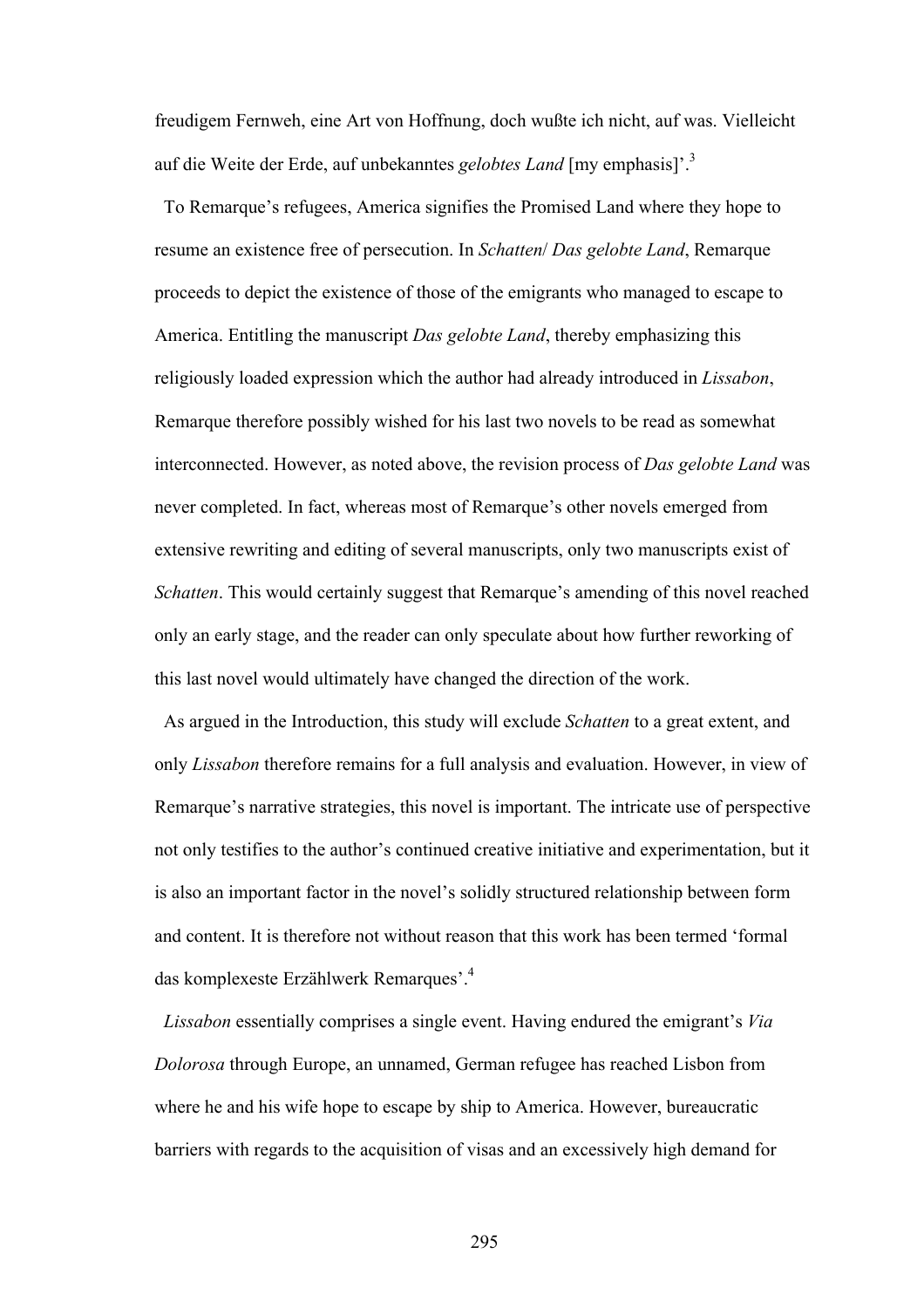travel tickets make it near impossible. Parading along the quay, the anonymous emigrant then encounters a fellow refugee, Schwarz, who offers the former man two tickets for his desired destination, if he is prepared to listen to Schwarz's personal exile account. Although initially sceptical about the sincerity of the offer, the unnamed man acquiesces and spends a night listening to the story of Schwarz. A likeness to Segher's *Transit* cannot be denied. In this work, an *Ich-Erzähler* and emigrant addresses the reader directly who thus comes to function as the attentive listener to the narrator's exile experience: 'Ich möchte gern einmal alles erzählen, von Anfang bis zu Ende. Wenn ich mich nur nicht fürchten müßte, den andern zu langweilen. Haben Sie sie nicht gründlich satt, die aufregenden Berichte? […] Ich für mein Teil habe sie alle gründlich satt. […] Ich möchte trotzdem einmal alles von Anfang an erzählen<sup>5</sup>. Following this introduction, the exile account follows.

 In *Lissabon*, the tale of Schwarz occupies the larger proportion of the work, but at the end of the novel, the anonymous listener has earned his tickets and is able to travel to America with his wife, Ruth. This turn of events bears considerable resemblance to the conclusion of the earlier exile novel, *Liebe Deinen Nächsten*, in which Kern and his girlfriend – likewise named Ruth – acquire tickets for America in an equally unlikely manner.<sup>6</sup> However, whereas *Liebe Deinen Nächsten* ends on a relatively positive note, at least for Kern and Ruth, the tone of the conclusion of *Lissabon* is different altogether. The unnamed refugee and his wife separate soon after their arrival in the States and, when the former returns to Germany after the war, he is disillusioned by the wide-scale suppression of the subjects of National Socialism and the war.

*Schatten* in fact concludes in a similar manner. The *Ich-Erzähler* and protagonist, Robert Ross, returns from exile in the USA to post-war Europe. Like the *Ich-Erzähler* in *Lissabon*, he finds only disappointment and he draws the same conclusion as, for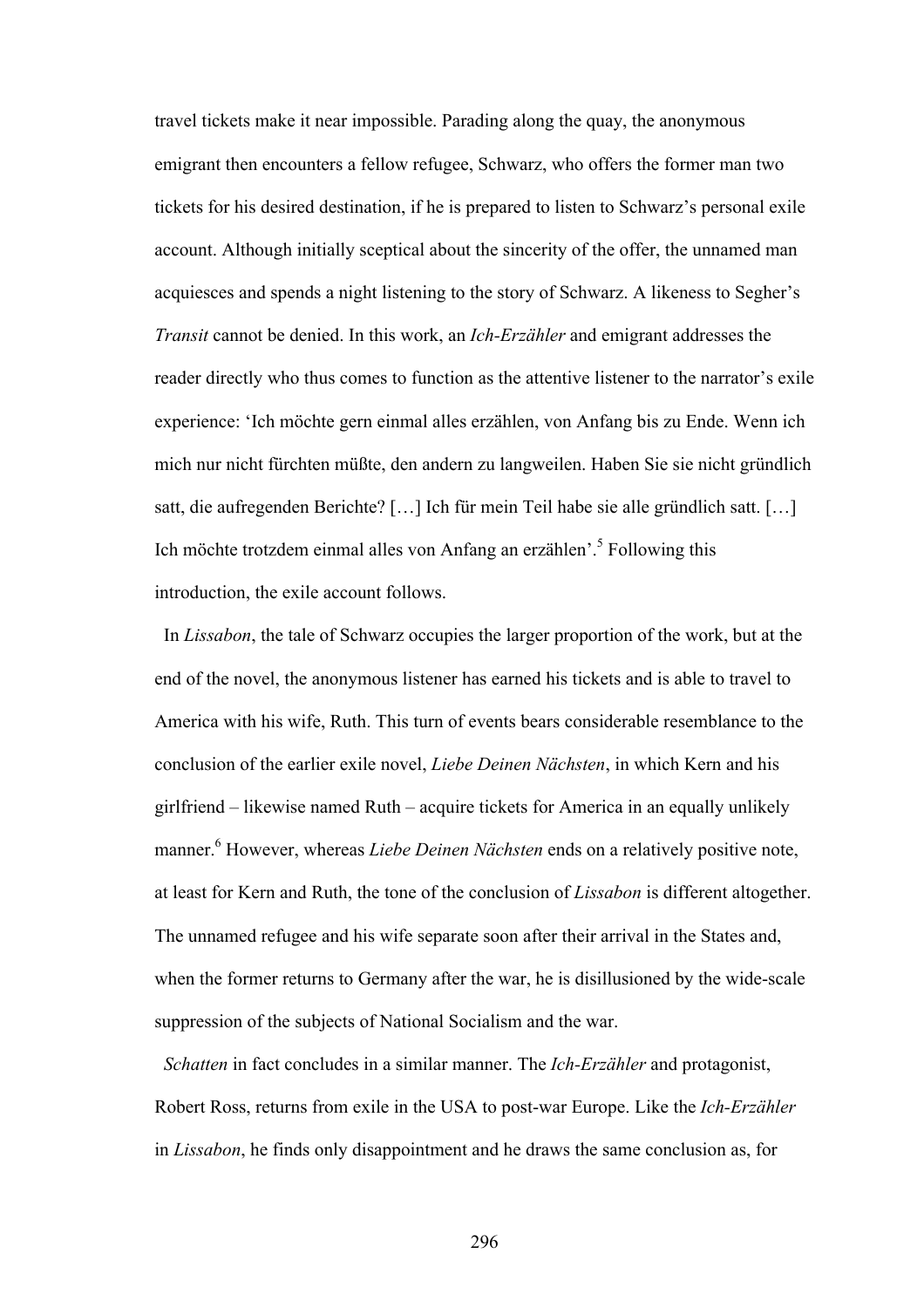instance, Birkholz in *Der Weg*. Ross says: 'Man kann nicht zurückkehren, nichts steht still, weder man selbst noch der andere' (*Schatten*, p. 494).

Although the time of the framework in *Lissabon* is stated to be 1942 on the opening page, the *Ich-Erzähler* presents his story in the past tense and thereby indicates that his narrator-present (the moment from which he is talking) succeeds his coincidental meeting with Schwarz in that particular year. This is confirmed in the novel's closing paragraphs which are narrated with the war in hindsight. As in *Obelisk* and *Im Westen*, the pace increases in the closing pages of *Lissabon*, as the *Ich-Erzähler* laconically summarizes the collapse of Hitler's regime and his own disappointment on return to post-war Germany.

Formally, the most striking aspect of *Lissabon* is its employment of a framework structure.<sup>7</sup> In the context of Remarque's other works, it therefore has some structural kinship to the earlier novel *Obelisk*, although their likeness is far from complete. As discussed in Chapter Five, the framework and the framed story in *Obelisk* are narrated by the same character – Bodmer – at two different stages of his life. *Lissabon* is, in comparison, presented from the points-of-view of two separate characters.

 Although Remarque utilizes frameworks in both *Obelisk* and *Lissabon*, his application of this compositional tool differs in a number of ways in the two novels. Despite, for instance, the occurrence of anachronism in *Obelisk*, resulting in the presence of the mature Bodmer becoming perceptible in the framed 1923 account (although only elusively), the framework and the framed story of *Obelisk* are structurally clearly separated. In *Lissabon*, however, regular interruptions of Schwarz's story persistently remind the reader that the actual source of the tale is not Schwarz, but rather Schwarz's original listener, the *Ich-Erzähler* of the framework. A similar pattern characterizes *Transit* in which sudden exclamations by the narrator reminds the reader of his/ her role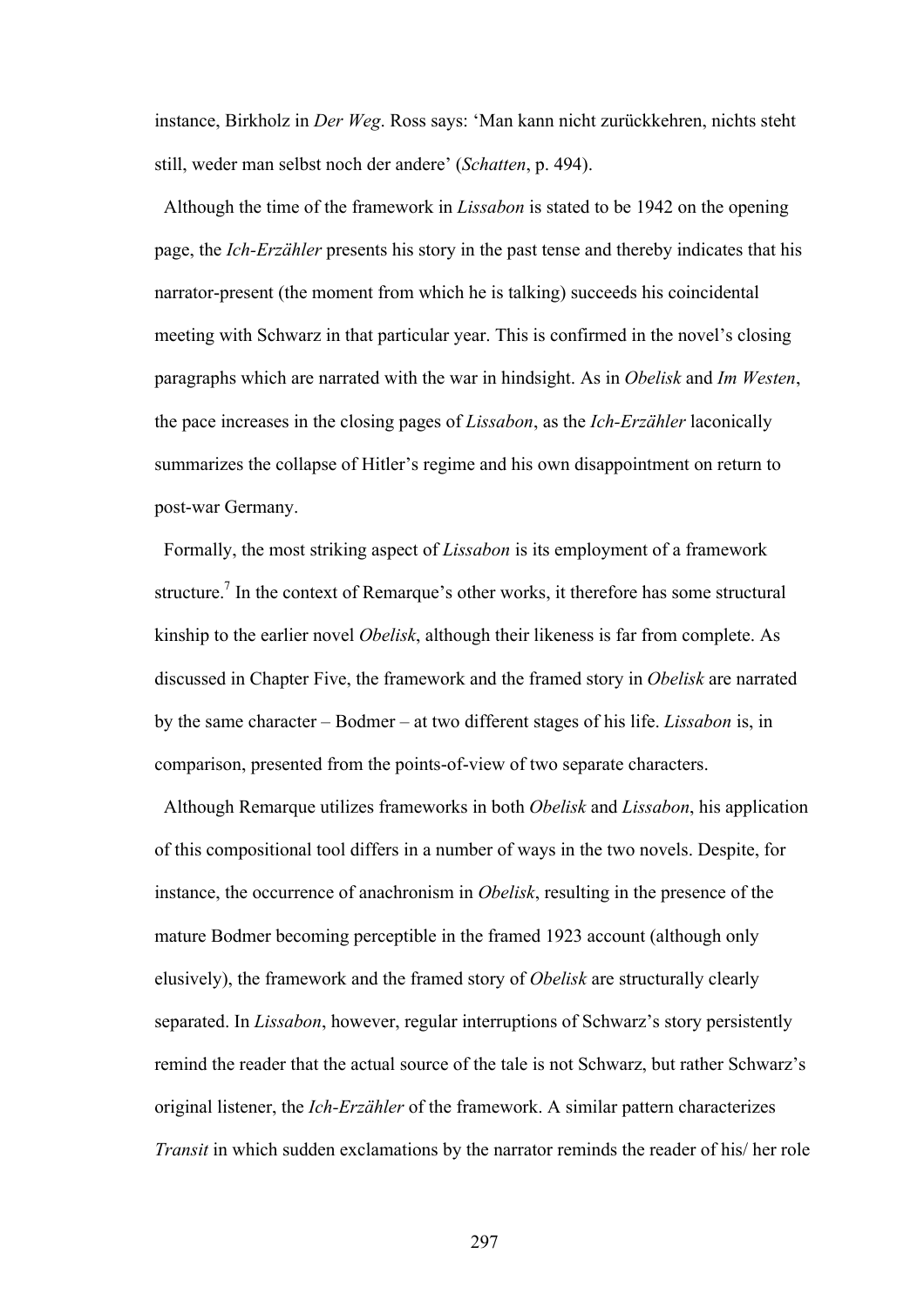as the listener: 'Haben Sie bitte Geduld mit mir! Ich werde bald auf die Hauptsache kommen'; 'Bitte verzeihen Sie diese Abschweifung!'; 'Selbst wenn ich Sie jetzt noch einmal mit der Familie Binnet langweile – wir stehen schon wieder dicht vor der Hauptsache  $[...]$ .<sup>8</sup>

 In *Lissabon*, the interruptions of Schwarz's story vary in length, but mostly they consist of brief exchanges of views between the *Ich-Erzähler* and Schwarz in relation to the tale of the latter. As these short dialogues display Schwarz's actual status in the novel as a third-person character, they create distance between the reader and Schwarz. This is illustrated, for instance, in the following excerpt where the *Ich-Erzähler* proposes to buy Schwarz's passport:

### *Schwarz schüttelte den Kopf*.

"Warum nicht?"

"Ich kann ihn nicht verkaufen", *sagte Schwarz*. "Ich habe ihn selbst geschenkt bekommen. Aber ich kann ihn Ihnen schenken. Morgen früh. Können Sie ihn brauchen?"

"Mein Gott!" *sagte ich atemlos*. "Brauchen! Er würde mich retten! Ich habe in meinem kein amerikanisches Visum und wüßte nicht, wie ich eins bis morgen nachmittag bekommen könnte."

*Schwarz lächelte schwermütig*. "Wie sich alles wiederholt! Sie erinnern mich an die Zeit, als ich im Zimmer des sterbenden Schwarz saß und nur an den Paß dachte, der mich wieder zu einem Menschen machen sollte [my emphases]" (*Lissabon*, p. 158).

 These temporary but recurrent returns to the actual plot – marked clearly by the resumption of the perspective of the first-person narrator of the framework – constitute one of the major differences between the applications of a framework in *Obelisk* and in *Lissabon*. There are, however, also other noteworthy dissimilarities. Whereas the latter work bears some structural resemblance to the *Novelle*, <sup>9</sup> *Obelisk* is not an obvious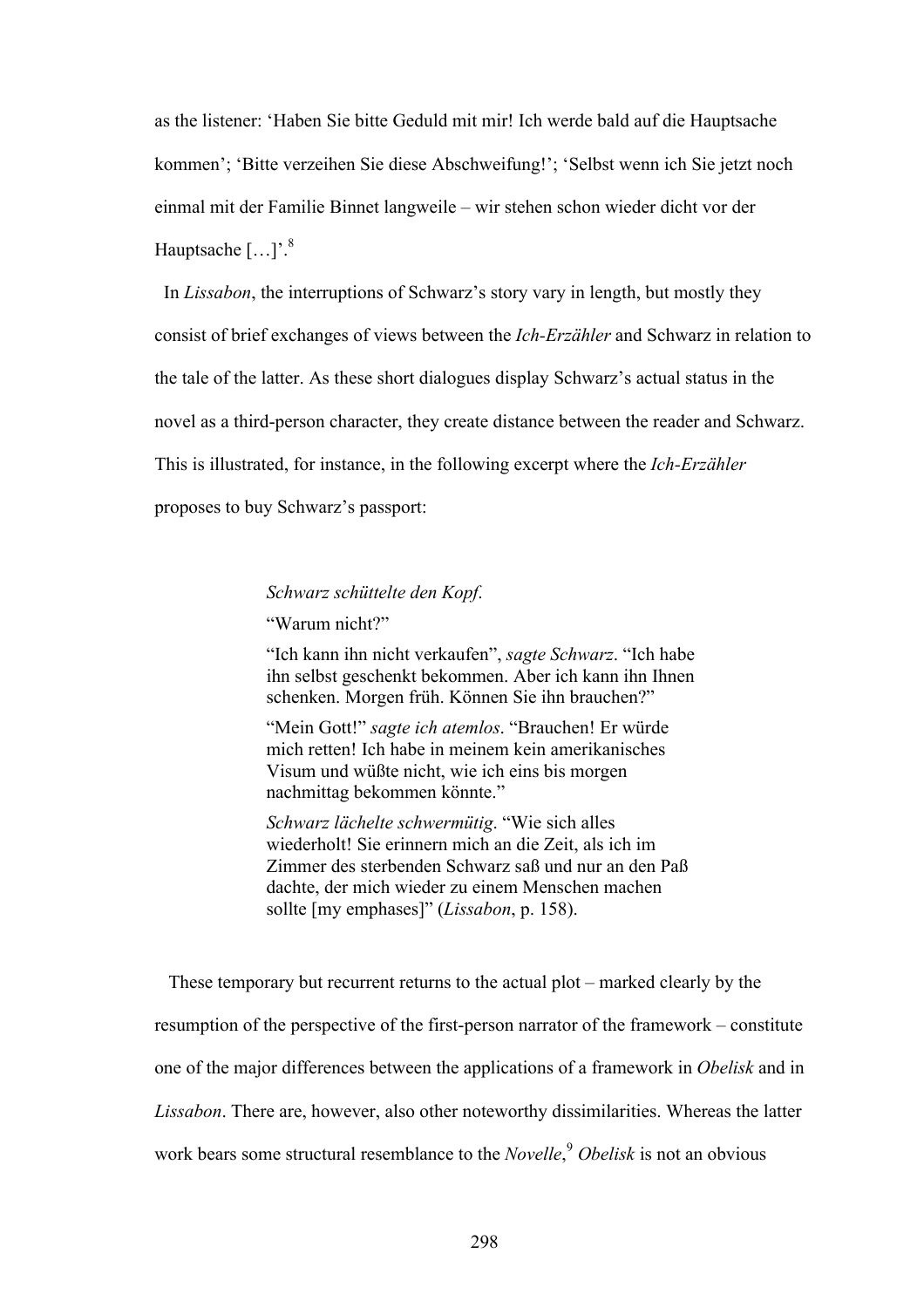candidate for such a classification. Bodmer's narrative does, for example, not present a single, unusual but possible event, which is one of the key characteristics of the *Novelle*. *Lissabon*, however, comprises exactly one such incident in the shape of the *Ich-Erzähler*'s encounter and conversation with Schwarz. This chance meeting – the 'fairytale motif'<sup>10</sup> – between the two emigrants presumably saves the lives of both the *Ich-Erzähler* and his wife, and can only be viewed as 'eine sich ereignete unerhörte Begebenheit'; another quality which, aside from the framework-structure, characterizes the *Novelle*. 11 The centrality of the passport should equally not be overlooked. This document, Wagener notes, 'works like a magic cloak in this case. When [Schwarz] waves his passport and walks out of the French internment camp, it almost seems as if he were protected by superhuman forces'.<sup>12</sup> The passport does, however, play a much more important role than this single incident suggests. It is, in fact, the very essence of the novel as it provides Schwarz – as well as his predecessors and successors – with an identity and a chance to survive. Equally, it is the passport which enables Schwarz to return to Germany and be reunited with his wife. It is, however, also this document which binds the *Ich-Erzähler* to listen to Schwarz's account, as this is the only way by which he can obtain it. Within the context of the *Novelle* genre, the passport can thus be perceived as constituting the story's 'falcon'.13

 Although the character, Schwarz, presents himself by this name, he admits that this is not his real identity. Schwarz and Robert Ross in *Schatten* have, in fact, both inherited a name and passport from another long-deceased refugee.<sup>14</sup> As Schwarz reveals, the passport has passed through the hands of several emigrants – aiding and surviving them all. Remarque uses this chain of anonymous victims to emphasize that the case of Schwarz is not unique. Hence, although the reader is basically presented with the experiences of a single individual, the history of the passport implies the existence – and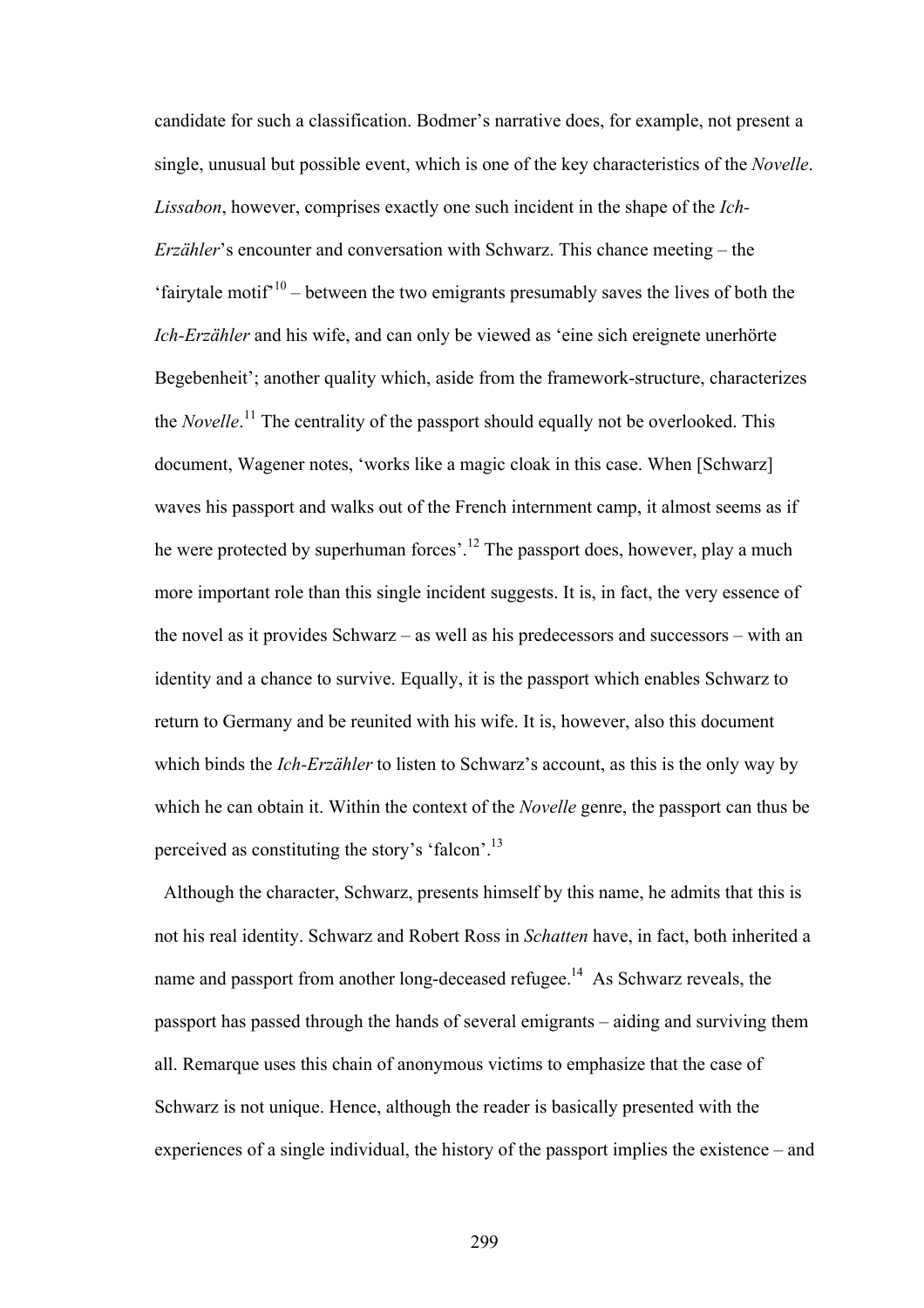indeed continued existence – of many similar sufferers. The continuity is emphasized at the end of the novel where the much desired document is passed on to yet another emigrant. The *Ich-Erzähler* explains:

> Nach dem Kriege ging ich nach Europa zurück. Es machte einige Schwierigkeiten, meine Identität zu etablieren – denn zur selben Zeit gab es Hunderte von Herrenmenschen in Deutschland, die die ihre zu verlieren suchten. Den Paß der beiden Schwarz schenkte ich einem Russen, der über die Grenze geflohen war – eine neue Welle von Emigranten hatte begonnen, sich zu formen. Weiß Gott, wo er inzwischen geblieben ist! (*Lissabon*, p. 310).

 An almost identical, although more blunt, critic of post-war German society is found in *Schatten*: 'Ich war nicht mehr der einzige mit einem falschen Namen. Es gab jetzt viele Hunderte, die rechtzeitig ihre Pässe umgetauscht hatten und eine Emigration von Mördern bildeten' (*Schatten*, p. 493). The closing exclamation from *Lissabon*, cited above, is purposely manipulative. It seeks to stimulate the reader's curiosity and encourage consideration as to the possible story of this latest bearer of the Schwarzpassport. At the conclusion of the novel, the exile experience may thus have ended for the *Ich-Erzähler*, but Remarque is careful to remind his reader that this does not bring to a close the issue of forced emigration or what could appropriately be termed *schwarzexistieren*.

 In the course of *Lissabon*, the current Schwarz depicts his exile experience to the *Ich-Erzähler* and, in return, grants his attentive listener two tickets for a ship to America in addition to two passports – one of which is the Schwarz-passport. Schwarz's narrative, which is reported through direct speech and thus, in itself, resembles a first-person narrative, constitutes the framed story within the framework-structure. However, viewed in the context of the novel as a whole, Schwarz's story is, of course, filtered through and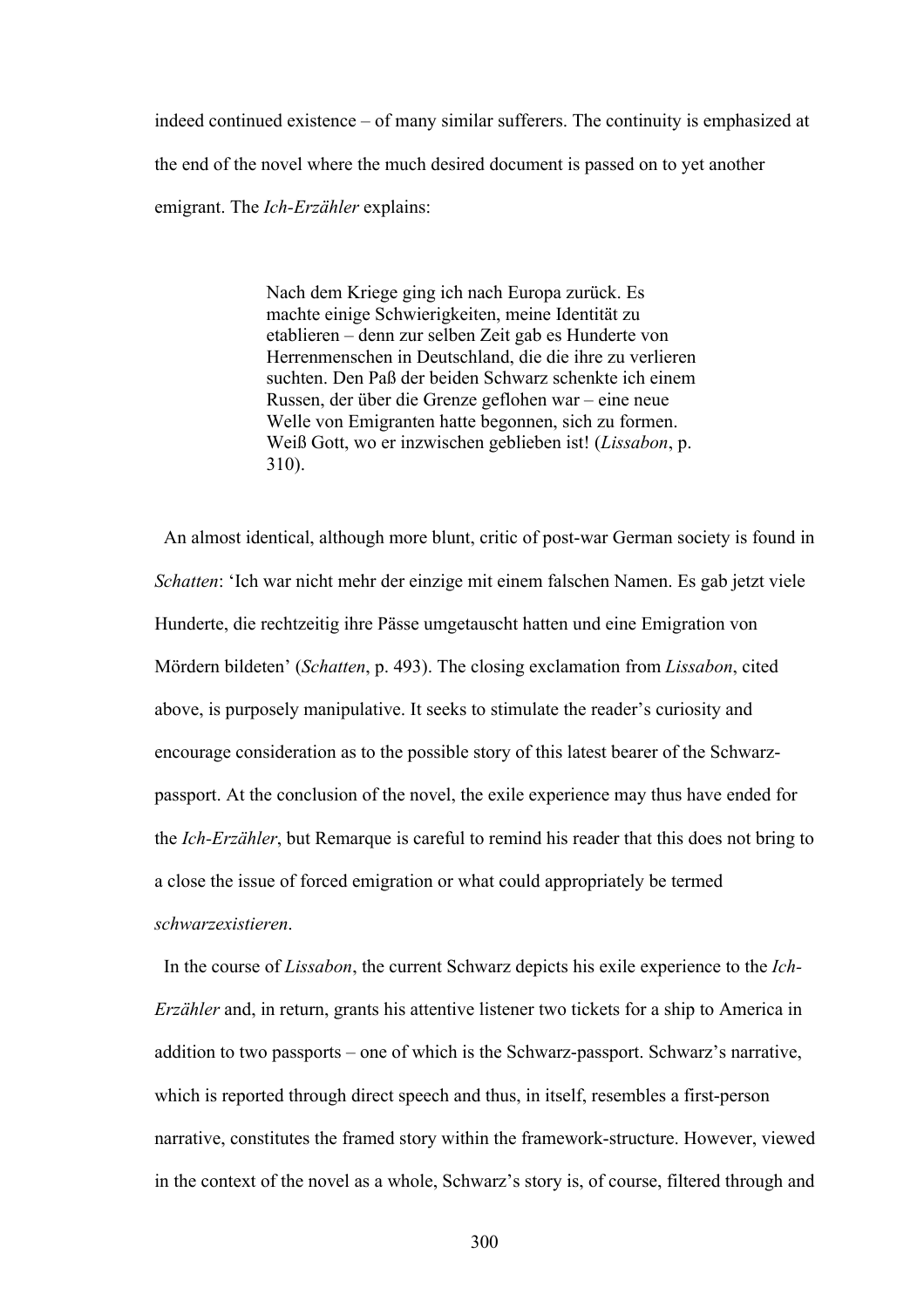thus essentially superseded by the perspective of the framework's anonymous *Ich-Erzähler.*

The interweaving of Schwarz's story and the direct voice of the narrator of the framework can, at times, cause momentary uncertainty as to who is speaking; the two men do, after all, both relate their individual tales in the first-person. Remarque does, however, use a number of methods to assist the reader in distinguishing the voices of the two characters. Lengthier passages of narrative by either of the men do, for instance, often conclude with a requested response from the other man. This indicates to the reader that the narrative voice is about to switch. The following extract exemplifies this: Schwarz describes his reluctance to have a physical fight with his brother-in-law, a dedicated Nazi. At the end, he asks for the *Ich-Erzähler*'s opinion on the matter and thereby warns the reader that a shift of narrative voice is about to occur:

> Es ist eine merkwürdige Sache mit der körperlichen Überlegenheit. Sie ist die primitivste, die es gibt, und hat nichts mit Mut und Männlichkeit zu tun. […] Jeder weiß, daß wirklicher Mut anderswo beginnt, und daß das Muskelpaket, das herausfordert, da wahrscheinlich elend versagen würde – trotzdem suchen wir nach lahmen Erklärungen und überflüssigen Entschuldigungen und fühlen uns jämmerlich, wenn wir ablehnen, zum Krüppel geschlagen zu werden. *Ist das nicht so?* [my emphasis] (*Lissabon*, p. 164).

 The closing question immediately draws the reader's attention from Schwarz's story to the actual plot of the two emigrants' conversation in Lisbon. Following Schwarz's question, the reader thus automatically expects the succeeding sentence to represent the voice of his listener. The switch in perspective can occur without confusion. Throughout *Lissabon*, shifts in the perspective are announced indirectly by use of this technique. Hence, the following non-rhetorical questions and requests for a response all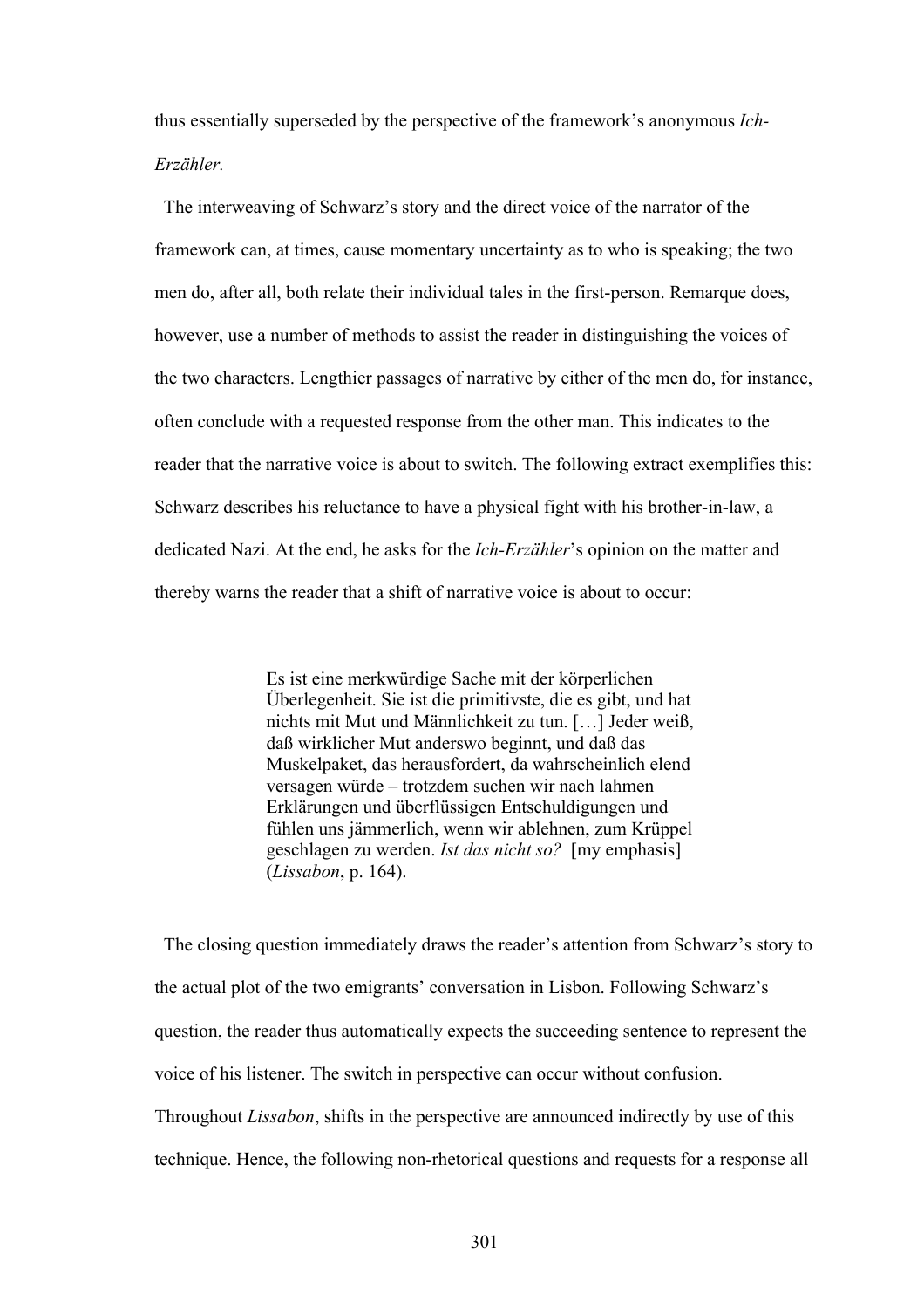conclude longer statements by Schwarz: 'Kennen Sie Münster?'; 'Sie kennen das?'; 'Oder glauben Sie nicht?'; Verstehen Sie das denn nicht?'; 'Sie denken wahrscheinlich, ich rede mystischen Unsinn'; 'Waren Sie in Marseille?' (*Lissabon*, pp. 35, 98, 155, 156, 198, 259).

 Schwarz's story is essentially about the reunion with his wife and their joint escape from National Socialism. Their flight requires constant geographical mobility, and Schwarz's story therefore includes only few named characters, such as, for instance, Helen's brother, Georg Jürgens. A vast majority of the other characters, however, are people they encounter only fleetingly on their journey. As in *Liebe Deinen Nächsten* and *Zeit zu leben*, these characters are subsequently referred to not by name, but according to the roles they fulfil, or by striking traits in their appearance or behaviour.<sup>15</sup> As in the previous works, the omission of names again serves to pinpoint the loneliness and isolation experienced by the novel's protagonists, in this case, as a result of being in exile.

 It is not only the peripheral characters of Schwarz's account who figure anonymously. In fact, even the identity of the main character – Schwarz' own person – remains somewhat unaccounted for. Disguised by the fake name of Schwarz, he reveals only that his first name is Josef (not Georg, as Franz Baumer claims)<sup>16</sup> and that Osnabrück is his hometown. Helen additionally implies that Schwarz used to be an editor by profession, but aside from this limited information, Schwarz provides no details about his life or person prior to fleeing Germany.

 This front of secrecy is not unique to Schwarz, but characterizes Remarque's emigrants in general. It becomes especially noticeable when viewed against the First World War novels which are prolific in information and reflections of the time prior to the war. The lack of similar attention to the past in the exile novels serves to accentuate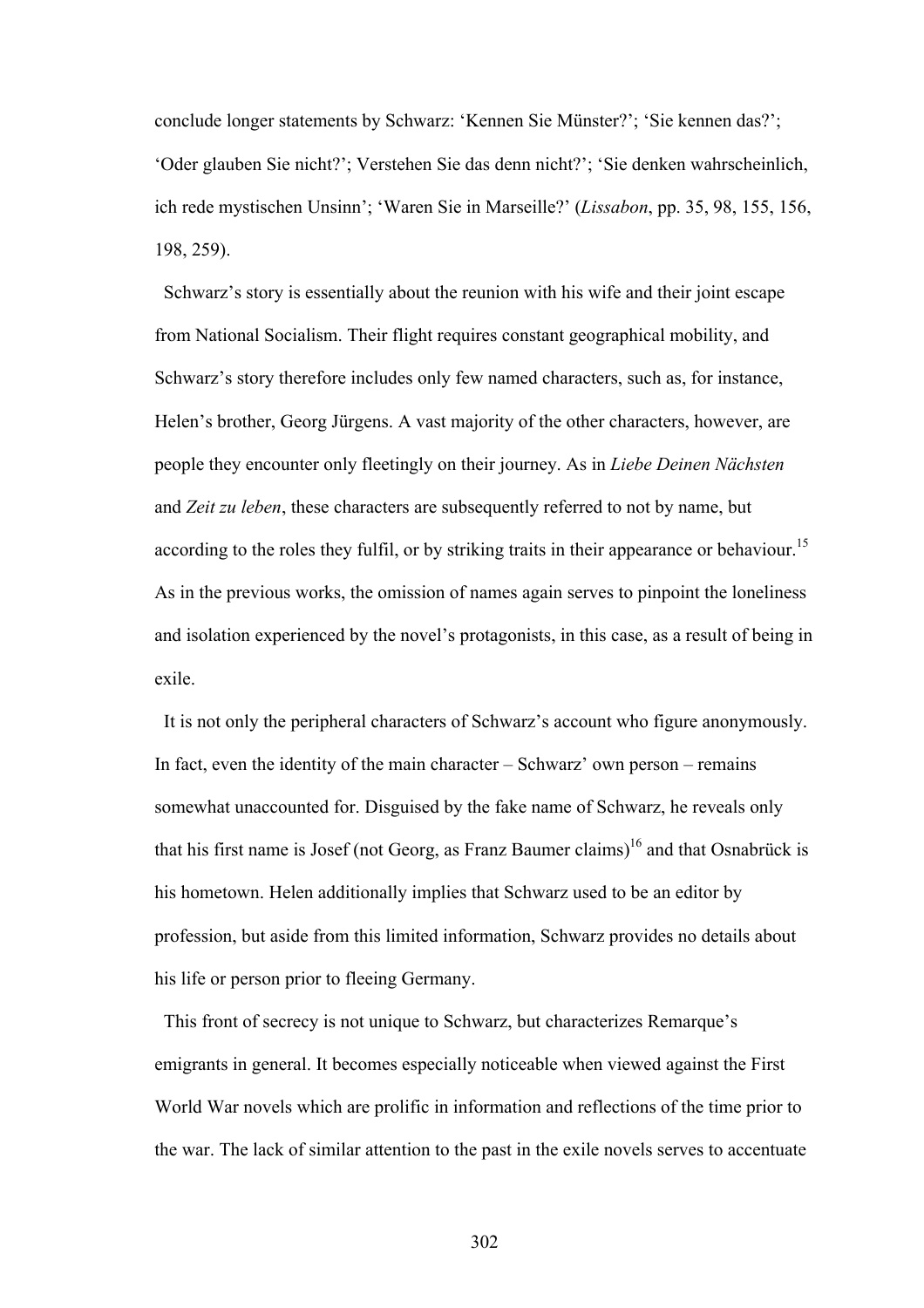the refugees' forced abolition of their former identities. Although Remarque's First World War soldiers are also stripped of their individuality, they are valued in their masses, if only for canon fodder. The refugees, however, are universally unwanted and face hostility, banishment, imprisonment or even execution if transported back to German territory. As a result, the persecuted are forced to suppress their real identities and essentially obliterate their personal history in their struggle for self-preservation. Perhaps for this reason, perhaps because his real identity is insignificant to the context, Schwarz never mentions directly his actual name: '"Ich heiße Schwarz", sagte er. "Es ist nicht mein richtiger Name; er ist der, der auf meinem Paß steht. Aber ich habe mich an ihn gewöhnt, und er wird für heute Nacht genügen"' (*Lissabon*, p. 13). Indirectly, Schwarz nevertheless discloses his real name through the information he gives about his wife. Despite pressure from her family, Helen has kept her husband's surname, so when Schwarz seeks her in an internment camp for women and asks for 'Helen Baumann', he simultaneously reveals his own family name (*Lissabon*, pp. 204, 207). The disclosure of the name of Baumann is nevertheless paradoxical, when taking into account that Schwarz's story is truly voiced through the *Ich-Erzähler*, because at the end of the novel, the latter claims to have forgotten Schwarz's real name: 'Ich fuhr sogar einmal nach Osnabrück und fragte nach ihm, obschon ich seinen wirklichen Namen vergessen hatte' *(Lissabon, pp.* 310-11). The discrepancy might be accidental; it certainly does not appear to serve a particular purpose. At most, the forgetfulness of the *Ich-Erzähler* serves to stress Schwarz's ordinariness and the fact that it could have been anybody falling victim to unfortunate historical circumstances.

 The anonymity of Schwarz is more complete than those of, for instance, Ravic in *Arc de Triomphe* or 509 in *Funke Leben*. Whereas the latter two eventually resume their real identities at the end of the respective novels, Schwarz also rejects his fake identity and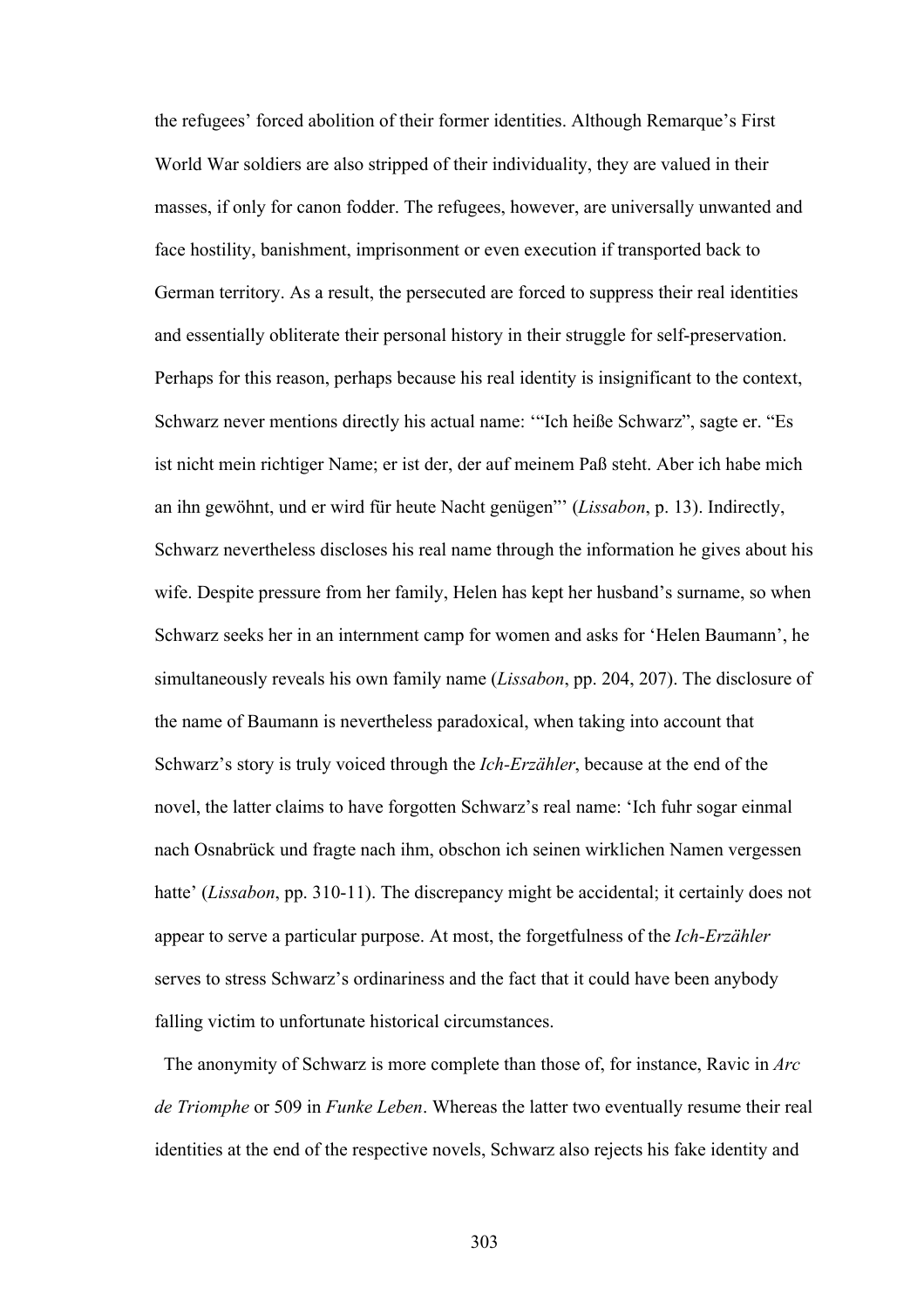becomes truly anonymous: 'Schwarz hatte den Ausweis eines Anmeldebüros für die Fremdenlegion bei sich; er brauchte nur die Grenze zu überqueren und in der Kaserne meinen Paß wegzuwerfen. Die Legion interessierte sich nicht für die Vergangenheit' (*Lissabon*, p. 307). In the reader/ character relationship, Schwarz likewise poses as a much more anonymous individual than both Ravic and 509 whom the reader accompanies and observes over a certain period of time. This impact of time should not be underestimated. Schwarz's story admittedly covers three years of his life in exile, but as his narrative is regularly interrupted, the reader is never allowed to forget that the actual acquaintance with Schwarz remains brief, lasting less than twenty-four hours. The novel's title is, of course, the chief reminder of this fact. For both the *Ich-Erzähler* and the reader, the encounter with Schwarz is ephemeral, and the anonymity shrouding Schwarz's character subsequently seems much more impenetrable than in the cases of Remarque's other protagonists. Resulting from the shortness of the encounter and the fake identity of Schwarz, the reader is confronted with the story of a refugee who, despite relating in considerable detail his experience of forced emigration, remains a stranger. Schwarz's character thereby assumes the same representative quality that generally typifies Remarque's protagonists in the *Hauptwerk*, a quality which the author achieves through different techniques from novel to novel. In *Lissabon*, this is realized through Schwarz's impersonality. Summed up, Taylor comments on this issue: '[Remarque] is expert at capturing the mood of that desperate situation and in telling the story of many people by concentrating on the fate of a few<sup> $17$ </sup>. The problems Schwarz faces – the anxiety, the helplessness, the loss of identity, the dehumanization and the involuntary separation from his loved one – therefore become descriptive not only of Schwarz's personal exile existence, but of refugee life in general. It is thus no surprise that similar experiences and emotional strains are also depicted in other exile fiction,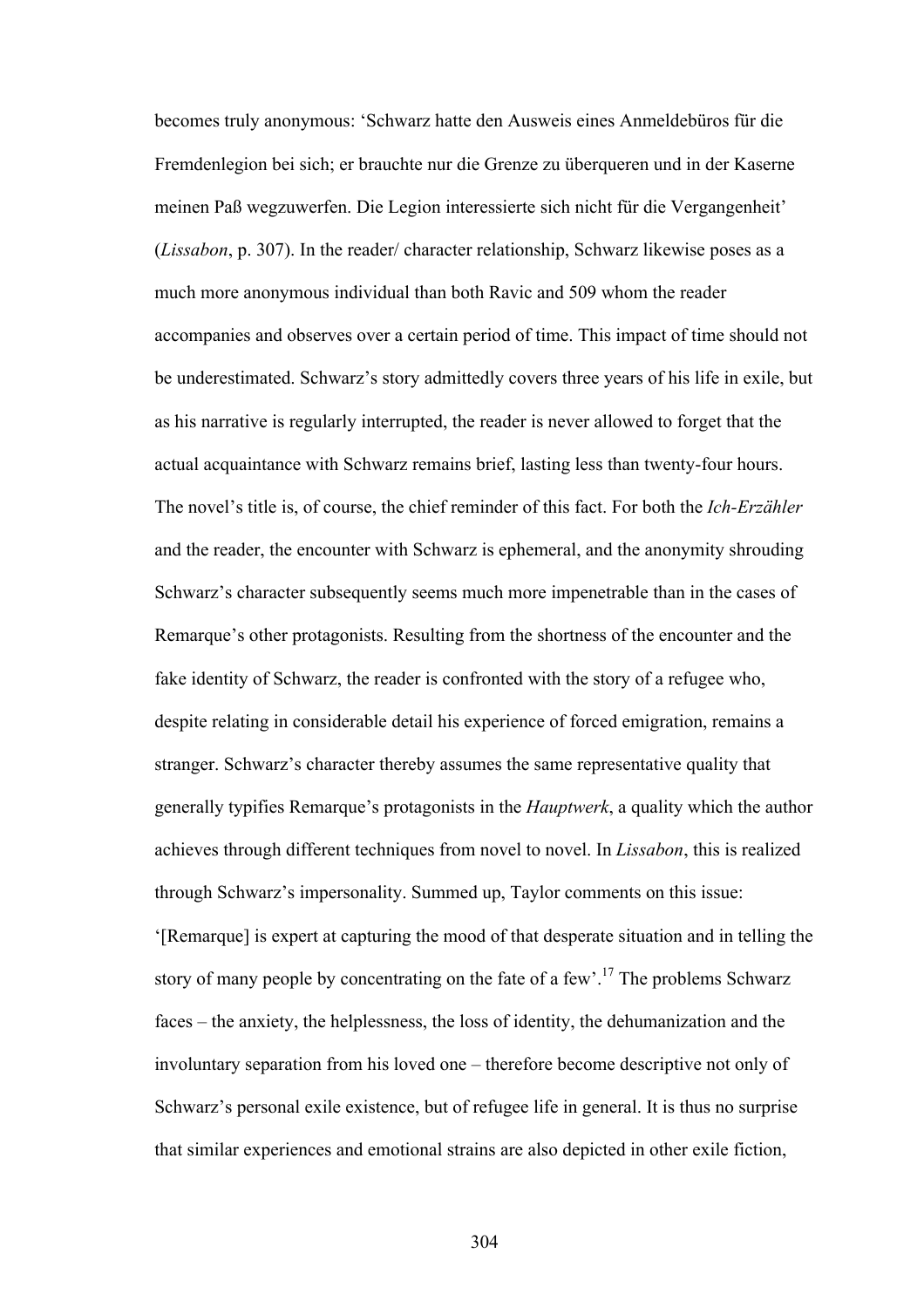such as Anna Segher's *Transit*, Hans Habe's *Drei über die Grenze*, Lion Feuchtwanger's *Exil* as well as in the autobiographical refugee accounts by Alfred Döblin, Carl Zuckmayer and Stefan Zweig.

 The representative role of Schwarz's character is additionally communicated through his continued juxtaposition with the framework's *Ich-Erzähler*. A pattern of similarity quickly emerges between the tribulations they have both had to face as emigrants. These common aspects of their time in exile are communicated, indirectly, through Schwarz's reiterated enquiry into his listener's familiarity with the problems he depicts: 'Verstehen Sie?'; 'Kennen Sie das auch?'; 'Verstehen Sie, was ich meine?' and 'Sie kennen das?' (*Lissabon*, pp. 13, 16, 76, 98). The *Ich-Erzähler*'s answers are exclusively affirmative and Schwarz's questions gradually transform into statements of assumption: 'Es war die rasende letzte Ungeduld, die Sie wahrscheinlich auch kennen'; 'Sie kennen das ja selbst'; 'Es war eine der Stunden, die Sie kennen'; 'Sie kennen ja den Weg der Emigranten'; 'Sie kennen ihn sicher auch' (*Lissabon*, pp. 130-31, 178, 180, 187, 235). Hence, although the novel predominantly focuses on Schwarz's character, it also conveys a great deal about the *Ich-Erzähler*. Seghers applies the same technique to engage the reader in his/ her role as the emigrant listener: 'Sie kennen das alles genau so gut wie ich selbst.'; 'Ich brauche Ihnen nicht zu erklären, daß dieses Gefühl uns trog'; 'Sie kennen ja selbst das unbesetzte Frankreich aus dem Herbst 1940'.18

 The *Ich-Erzähler* functions as the actual narrator in *Lissabon*, but he takes a stance equally anonymous to that of Schwarz. In fact, whereas the latter reveals his true name (although unintentionally), the *Ich-Erzähler* does not offer even a pseudonymous name.<sup>19</sup> This indistinctiveness of both the framework-narrator and Schwarz is consciously upheld. Remarque thereby creates an image of two seemingly random emigrants who are not acquainted and whose individual paths have thus far remained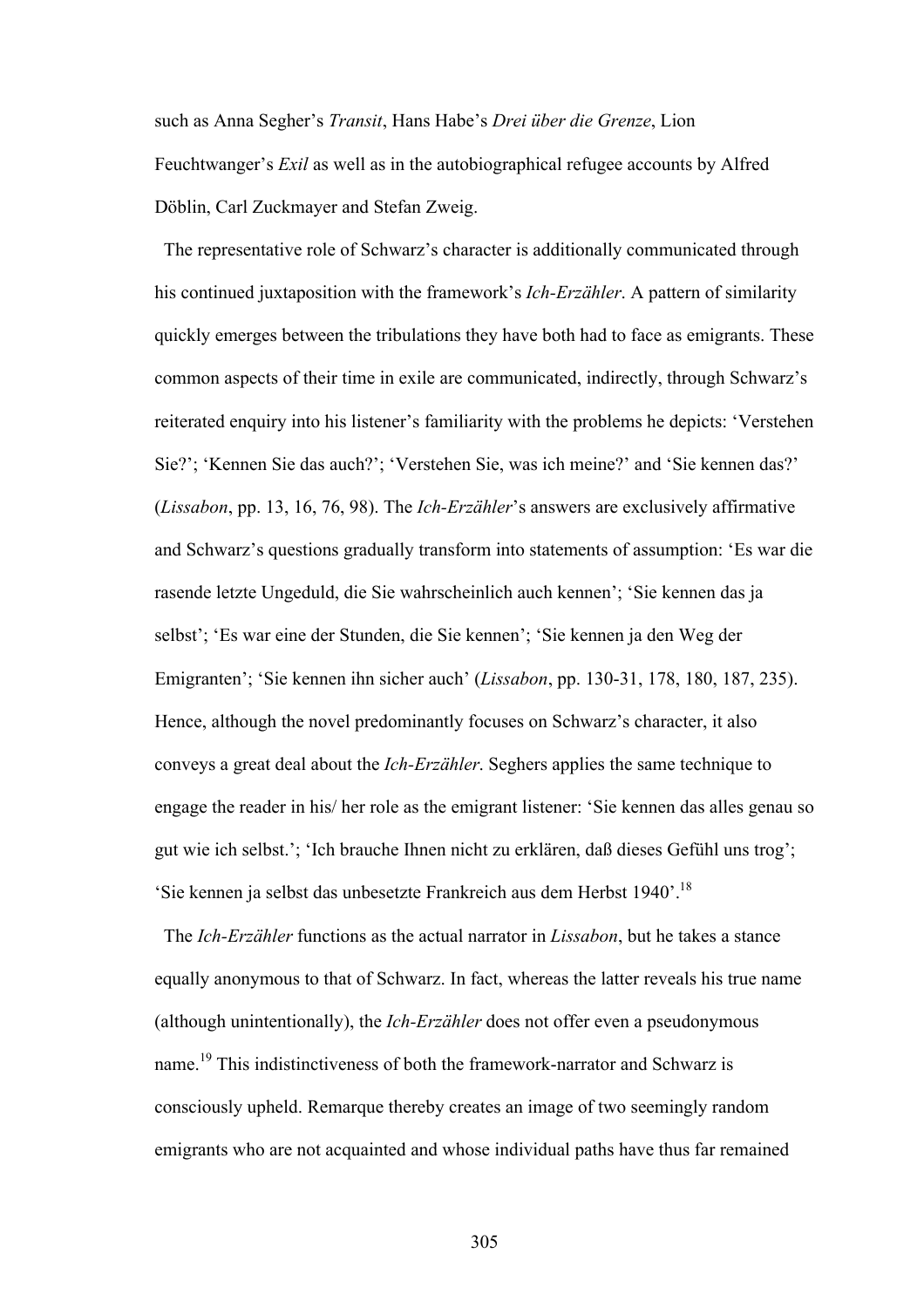uncrossed. Yet, as noted above, their exile experiences have been marked by similar strains which suggest that the emotional and physical sufferings endured by the two emigrants are common amongst refugees.

 The *Ich-Erzähler* accepts the fact that he has to address his fellow refugee by the fake name of Schwarz, and the latter – lacking even a pseudonym by which to address his listener – resigns to calling the *Ich-Erzähler* 'Herr': 'Wir gingen weiter zum Hafen hinunter. "Herr", sagte er nach einiger Zeit. "Wer sind wir? [...]"'; 'Was geschieht damit, Herr?'(*Lissabon*, pp. 138, 156). Neither the *Ich-Erzähler* nor Schwarz enquires about the other man's real identity or background. In all probability, neither would expect a truthful answer anyway. More likely, however, their mutual lack of interest also reflects the fact that such personal information is without real import to either party. The *Ich-Erzähler* has no interest in Schwarz's story, but listens because he needs the two travel tickets promised by Schwarz in return. The identity of the *Ich-Erzähler* is likewise irrelevant to Schwarz. Doubting the reliability of his own biased stance to his deceased wife, Helen, he wishes to preserve a truthful memory of her by storing it in the mind of an uninvolved and, Schwarz presumes, impartial individual. The exact identity of this individual is, however, without relevance to Schwarz's objective, as he is not looking to have a dialogue, but rather to deliver his autobiographical monologue to a willing listener. Most random by-passers could have fulfilled Schwarz's criterion, and in his anonymity the *Ich-Erzähler* does in fact, remain just such a random emigrant:

> Ich war ein fremder Mensch, der für einen Nacht seinen [Schwarzs] Weg kreuzte und vor dem er keine Hemmungen zu haben brauchte. Eingehüllt in den anonymen Mantel eines fernen, toten Namens – Schwarz – begegnet er mir, und wenn er den Mantel abwarf, warf er damit auch seine Persönlichkeit ab und verschwand wieder in der anonymen Menge […]' (*Lissabon*, p. 103).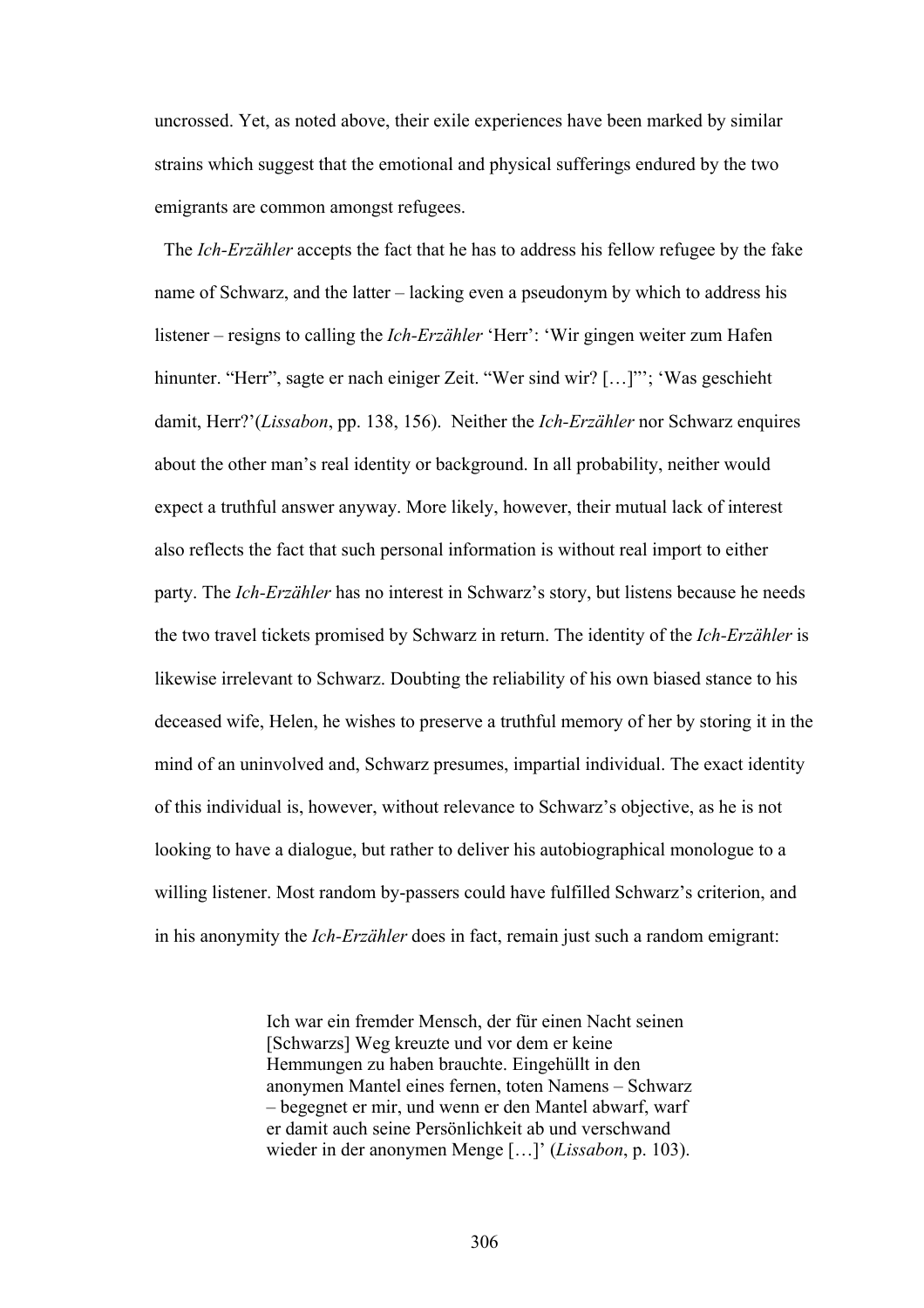In *Lissabon*, the narrative perspective alone testifies to the impossibility of Schwarz's aim. Presenting his story from a biased viewpoint – intensified by his distress at Helen's death – Schwarz is incapable of presenting an objective account of events for the *Ich-Erzähler* to store in his mind. The implied infidelities of his wife, for instance, he simultaneously insinuates and yet shrouds in an act of emotional self-preservation. The trustworthiness of the *Ich-Erzähler*'s memory should equally be questioned. Firda understands the role of the *Ich-Erzähler* to be 'Remarque's own *objective* commentator [my emphasis]', but this interpretation seems to reflect Schwarz's *assumption* about his listener, rather than reality.<sup>20</sup> Hence, despite his presumed neutral stance in relation to Schwarz's account, the *Ich-Erzähler* is restless and preoccupied with the tickets for America. On several occasions, his thoughts turn to the ship in the harbour, whilst outwardly resembling the attentive listener of Schwarz's narrative: '"Wenn ich in Amerika bin, werde ich gern darüber nachdenken", fügte ich hinzu, um ihn [Schwarz] daran zu erinnern, daß er mir die Billetts versprochen hatte. […] [I]ch hätte nicht gern diskutiert. Ich hatte keine Ruhe dazu. Unten lag das Schiff'; 'Ich war auch nervös, weil ich das Schiff nicht mehr sah. Wer wußte, ob es nicht nachts noch die Anker lichtete, früher als angesagt war, wegen irgendeiner Warnung'; 'Das Orchester spielte Tanzmusik; einen Tango, in dem kurze, gedämpfte Hornstöße mich an die fernen Sirenen eines abfahrenden Schiffes erinnerten. Nur noch ein paar Stunden, dachte ich, bis zur Dämmerung, dann kann ich gehen. Ich fühlte nach den Fahrscheinen in meiner Tasche. Sie waren da'; 'Ich war so voll Aufruhr über das Versprechen von Schwarz, mir seinen Paß zu geben, daß ich nicht hörte, was er sagte. Ich dachte nur darüber nach, was ich tun könnte, um auch für Ruth ein Visum zu bekommen' (*Lissabon*, pp. 12, 38, 73, 159).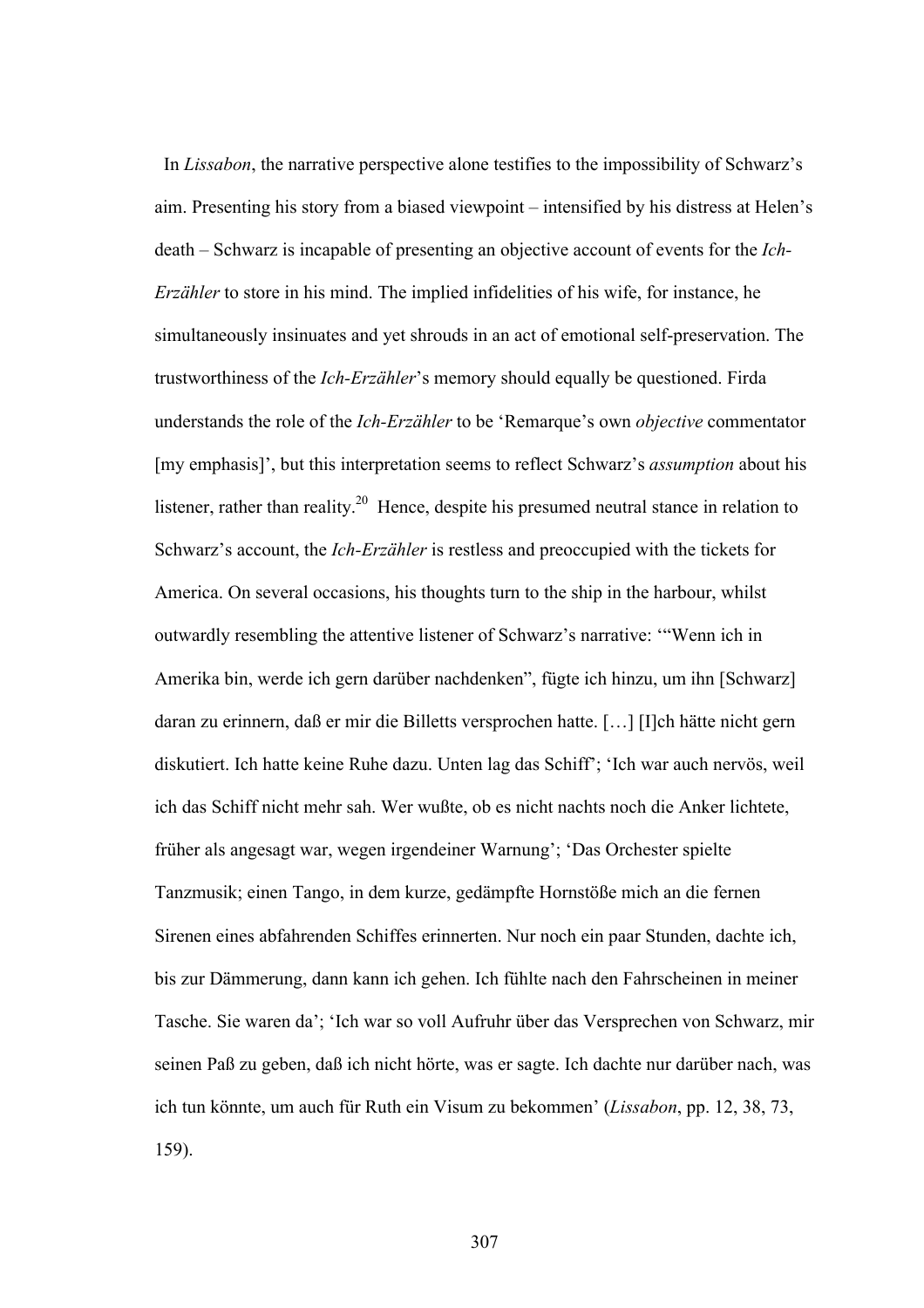Although Schwarz's story is constructed to resemble a first-person narrative, it is essentially presented from the viewpoint of the *Ich-Erzähler* of the framework. However, the attention of the latter is clearly focussed on his and his wife's safety, and, as Wagener correctly points out with regards to the framework narrator, 'Schwarz's fate does not directly concern him [the *Ich-Erzähler*]'.<sup>21</sup> Subsequently, Schwarz's story becomes 'subject to falsification through the listener's [the *Ich-Erzähler*'s] mind'.22 The concluding pages of the novel furthermore reveal that the *Ich-Erzähler* has been narrating from the post-war era; i.e. several years after his short encounter with Schwarz in 1942. He even admits that his memory of Schwarz has submerged into 'einem geisterhaften Rauch' (*Lissabon*, p. 309). Together, all of these elements cast doubt on the reliability of the principal *Ich-Erzähler*'s version of the other man's story.

 Despite the fact that he holds only a blurred image of Schwarz, after the war the *Ich-Erzähler* believes he recognizes the former in a random by-passer in the streets of Osnabrück: 'Auf dem Weg zurück zum Bahnhof glaubte ich, ihn [Schwarz] zu erkennen. Ich lief ihm nach; aber es war ein verheirateter Postsekretär, der mir erzählte, daß er Jansen hieße und drei Kinder habe' (*Lissabon*, p. 311). The *Ich-Erzähler*'s seemingly fallible memory in relation to Schwarz's person might seem incompatible with his otherwise detailed presentation of the other man's exile experience. However, this slight discrepancy is not the actual point of interest. The importance rather rests in the ordinariness of the man whom the *Ich-Erzähler* believes to be Schwarz. Neither his name, profession nor family situation is striking, and the implication is that Schwarz – like Jansen – ought to have been allowed to lead an ordinary life; work; be a family man and a respectable member of civilized society. In other words, what the *Ich-Erzähler* and Remarque suggest is that Schwarz and the other emigrants – '[die] unzähligen einzelnen Herren Schwarz' (*Lissabon*, p. 104) – were ordinary people who became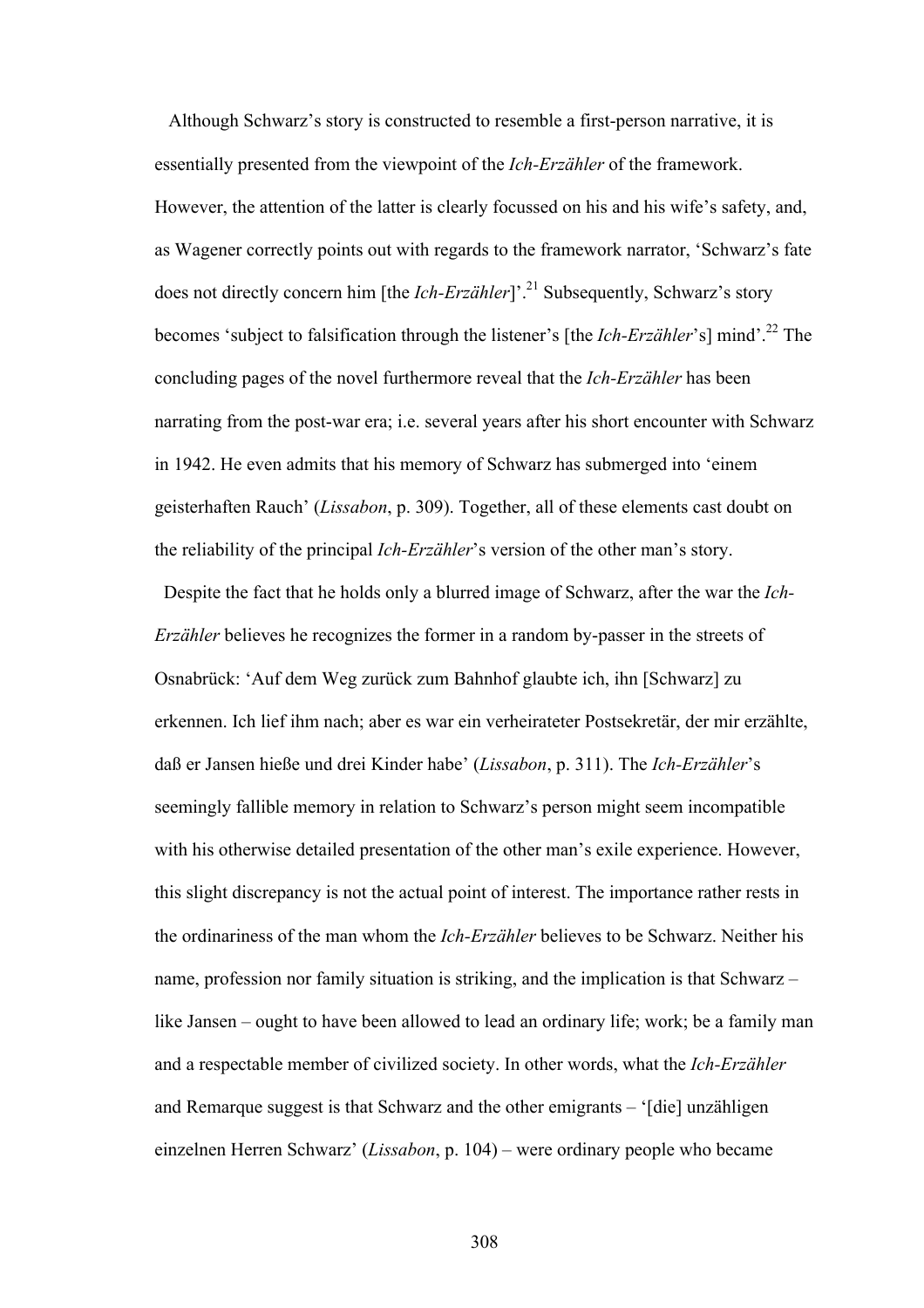innocent victims as a result of circumstances outside their control. The details of Schwarz's account as presented to the reader by the *Ich-Erzähler* might be slightly different from the story related during that Lisbon night. However, drawing from his own refugee experiences, the *Ich-Erzähler* is nonetheless a reliable narrator, because he can convey a *realistic* image of life in exile.

It is the emotional strain of continued social seclusion which makes Schwarz to return to his German hometown – risking captivity in doing so. However, the mentality he encounters is foreign to him and he realizes that the Germany of his memories has ceased to exist. Schwarz's return therefore initially triggers an unanticipated sensation in him: 'Ich fühlte mich plötzlich einsamer als je zuvor außerhalb Deutschlands' (*Lissabon*, p. 34). Waiting for his wife in his former flat, Remarque communicates the degree of Schwarz's loneliness through repeated references to darkness and emptiness.

> Nach einer Weile begann sich lautlos ein ungeheures Gefühl des Verlustes in mir auszubreiten. Es war nicht schmerzhaft; es war eher wie eine *Dämmerung*, die weiter und weiter kriecht und alles *überschattet* und *leert*, bis sie selbst den Horizont *verhüllt*. Eine Schattenwaage balancierte eine *leere* Vergangenheit gegen eine *leere* Zukunft, und in der Mitte stand Helen, den *Schattenbalken* der Waage auf ihren Schultern, und auch sie schon verloren. Es war mir, als sei ich in der Mitte meines Lebens; der nächste Schritt würde die Waage verschieben, sie würde langsam sinken, der Zukunft zu, sich mehr und mehr mit *Grau* füllen und nie wieder im Gleichgewicht sein [my emphases] (*Lissabon*, pp. 104- 05).

The incorporation of a metaphorical set of scales, resting on the shoulders of his wife and which the slightest movement might bring in irreversible unbalance, further conveys the importance of this moment to Schwarz.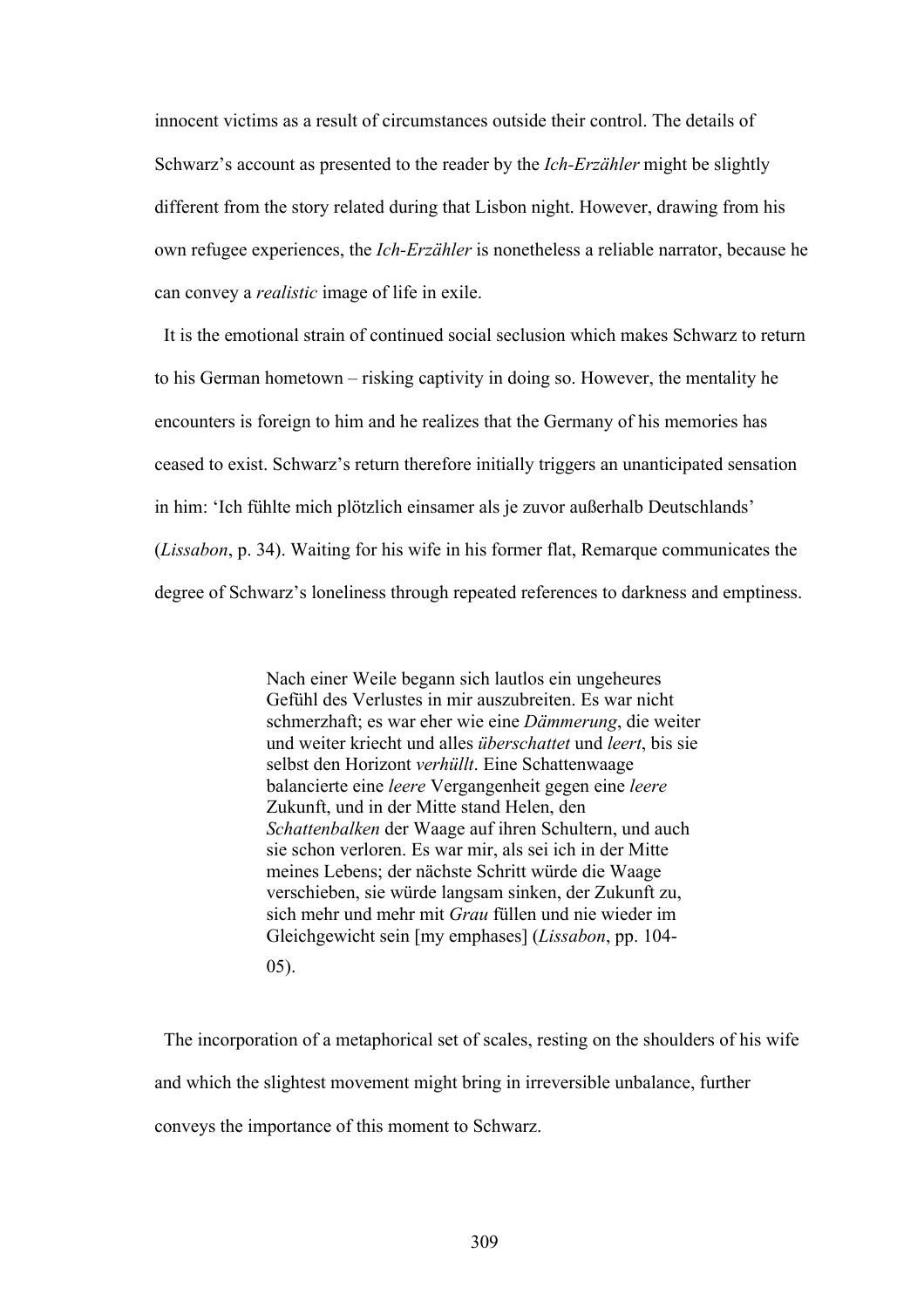Darkness is, of course, also suggested in the very name of Schwarz. As with many of Remarque's other characters, Schwarz's name is reflective of the role he fulfils in *Lissabon*. The symbolic implication of the colour black, or darkness, was explored in relation to the psychological impact of Lillian's illness in Chapter Five. In *Lissabon*, Schwarz's situation is equally threatening to both his physical and emotional safety: He has not only lost his nationality, his identity and his wife, but like Remarque's previous narrators, Schwarz also suffers under the inhuman treatment he receives as a refugee: 'Wir hatten Pässe. Wir waren Menschen bis September 1939. Wir waren Menschen bis September' (*Lissabon*, pp. 153-54). The repetition adds local texture to the narrative, but it also emphasizes Schwarz's sensation of loss, not only of his homeland and former life, but of his very status as a human being. It is this gloomy situation of the emigrants which Remarque hints at in his choice of name for Schwarz's character.

Taking the symbolic implication one step further, Schwarz's name also alludes to his role as a representative of the average refugee from Hitler's regime. With a personal history applicable in its degree of deprivation to the larger proportion of the emigrant community, Remarque's character, Schwarz, has purposely been given an indefinite identity which is shrouded in a darkness also expressed in his fake name. Remarque furthermore plays linguistically on Schwarz's name in relation to his character's illegal existence. Schwarz explains, for instance: 'Ich bin *schwarz* über die Grenze gekommen' and '[Ich] arbeitete nachts *schwarz* in einem Restaurant [my emphases]' (*Lissabon*, pp. 59, 261). Remarque's emigrant not only crosses the border and works 'schwarz'; without the right to reside anywhere, he basically exists 'schwarz'. The name thus illustrates the very essence of Schwarz's, and indeed any other illegal emigrant's, refugee life.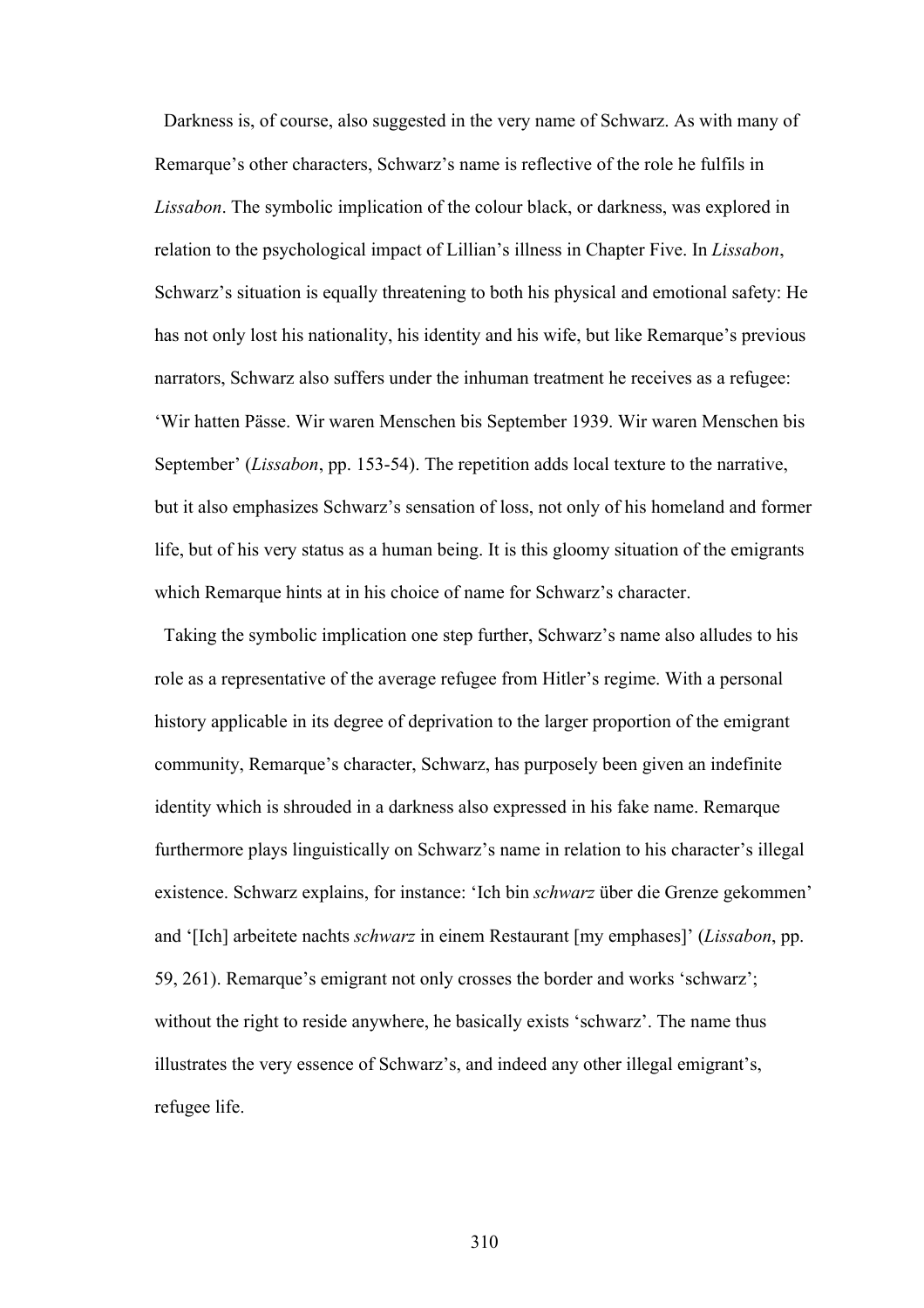During the five years Schwarz has spent in exile, he has had no contact with his wife. He therefore associates her with his former existence, the life he led prior to fleeing. When she decides to join her husband in exile, Schwarz regains a focal point by which he begins to plan their joint escape to America. However, although their love is rekindled, Schwarz cannot conceal his hurt at Helen's lack of complete commitment. She does, for instance, not follow her husband into exile in order to remain close to him, but – like Lillian in *Der Himmel* – in order to find life and evade the knowledge of her terminal illness. Unlike Lillian, however, Helen is aware of her own flight from her condition: 'Ersticke mich nicht mit deiner Sorge und deiner Angst vor Verantwortung! Ich bin nicht deinetwegen weggegangen. Begreife das doch! Nicht deinetwegen! Meinetwegen! […] Auch wenn es nicht so aussieht! Ich wollte weg! Daß du kamst, war ein Zufall. Versteh das doch! Sicherheit ist nicht immer alles' (*Lissabon*, p. 175). It remains undeterminable whether Schwarz and his wife have grown apart during their separation, or whether Schwarz's years of absence have caused his memory to apply a deceptively rosy tint to an already malfunctioning relationship. There is, though, some indication that the latter plays a certain role. Schwarz does, for instance, recognize that the uncertainty of the situation intensifies his emotions. Hence, he suggests that had history developed differently, they would simply have become: '[e]in *mittelmäßiges*, *langweiliges* Paar, das in Osnabrück ein *mittelmäßiges*, *langweiliges* Leben geführt hätte mit *mittelmäßigen* Gefühlen [my emphases]' (*Lissabon*, p, 241).

Schwarz gradually comes to suspect that Helen is unfaithful to him, but he turns a blind eye. Rather than confronting his wife, he directs his attention at their escape and – like Bäumer in *Im Westen* – temporarily represses his emotions. This is conveyed, for instance, through his reaction to the discovery amongst Helen's belongings of a bundle of letters, presumably from another man: '*Ich dachte nichts* und legte sie in ihren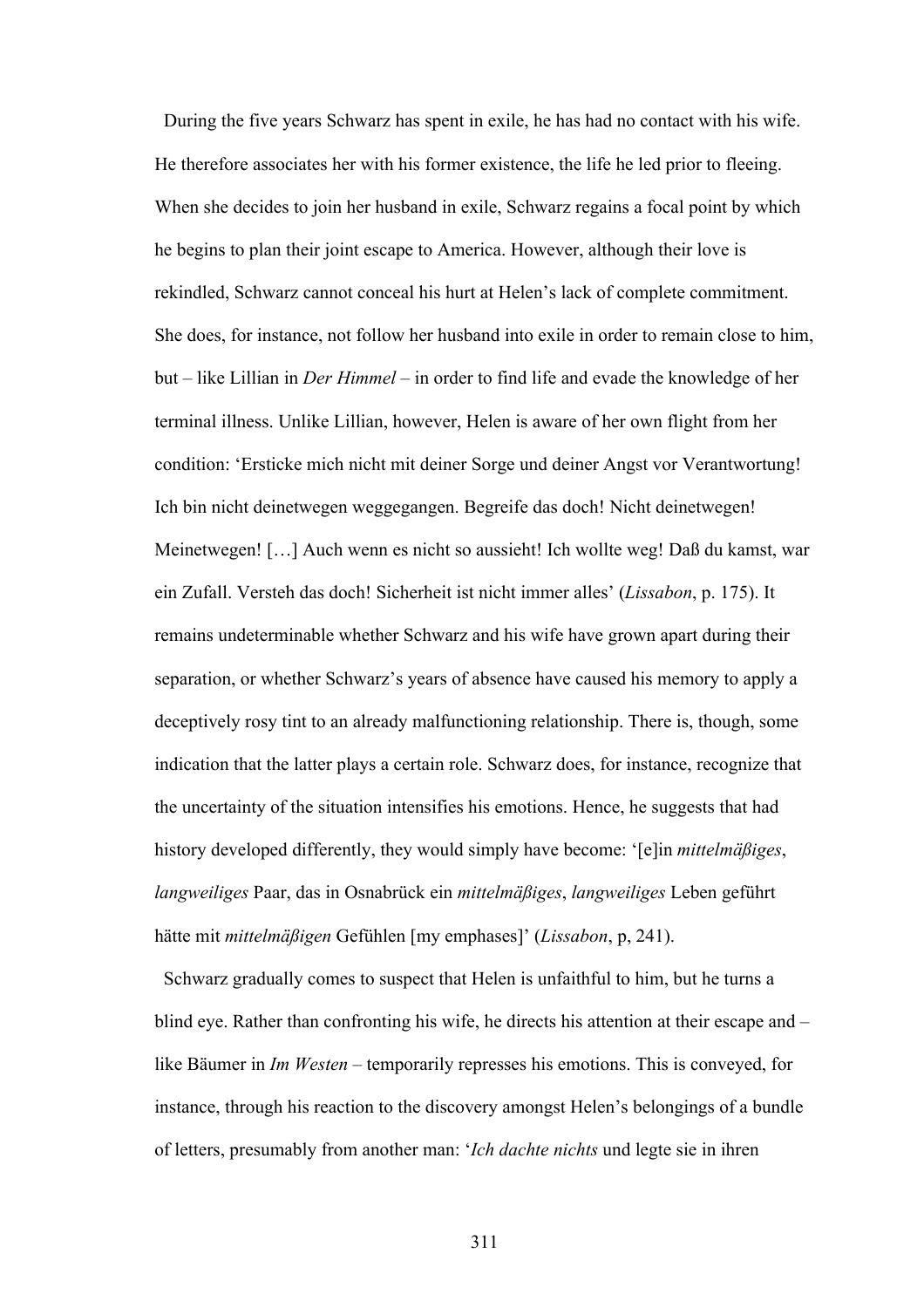Koffer. […] Ich sah auf die nassen Dächer und *dachte nichts* [my emphases]' (*Lissabon*, pp. 287-88). Again, Remarque utilizes repetition as a narrative tool. In this case, it serves to emphasize his character's detached state of mind. Schwarz's reaction is therefore not dissimilar to that of Bäumer and many of Remarque's other protagonists who generally acknowledge that the emotional strain of dealing with stressful issues consumes unnecessary energy and potentially becomes a hindrance to survival. In *Arc de Triomphe*, for instance, Ravic says about his own situation:

> Er lebte, das war genug. Es lag ihm nichts daran in einer Zeit, wo alles schwankte, etwas aufzubauen, das in kurzer Zeit wieder zusammenstürzen mußte. Es war besser, zu treiben, als Kraft zu verschwenden, sie war das einzige, was unersetzbar war. Überstehen war alles […]. Eine Lawine war nicht aufzuhalten, wenn sie im Rollen war – wer es versuchte, kam darunter. Besser abzuwarten und später die Verschütteten auszugraben (*Arc de Triomphe*, p. 55).

Schwarz's reaction must thus be viewed in the light of his specific situation. After all, Helen's dishonesty is dwarfed by the much more serious problems they face as refugees of Hitler's regime.23 In *Schatten*, Remarque takes up this theme again, as Ross in relative safety begins to deal with issues he had thus far suppressed.

> Ich wußte plötzlich, daß ich jetzt, wo ich an dieser fremden Küste angelangt war, die Gefahr noch nicht überstanden hatte, daß sie im Gegenteil erst richtig begann. Nicht die äußere, sondern die von innen. Ich war so lange mit dem einfachen Überleben beschäftigt gewesen, und darin hatte gleichzeitig mein Schutz gelegen (*Schatten*, pp. 18-19).

 *Lissabon* explores how people experience and react to situations of crises. In fact, similarly to Bäumer, Ravic, Graeber, 509, Lillian, Ross and all of Remarque's other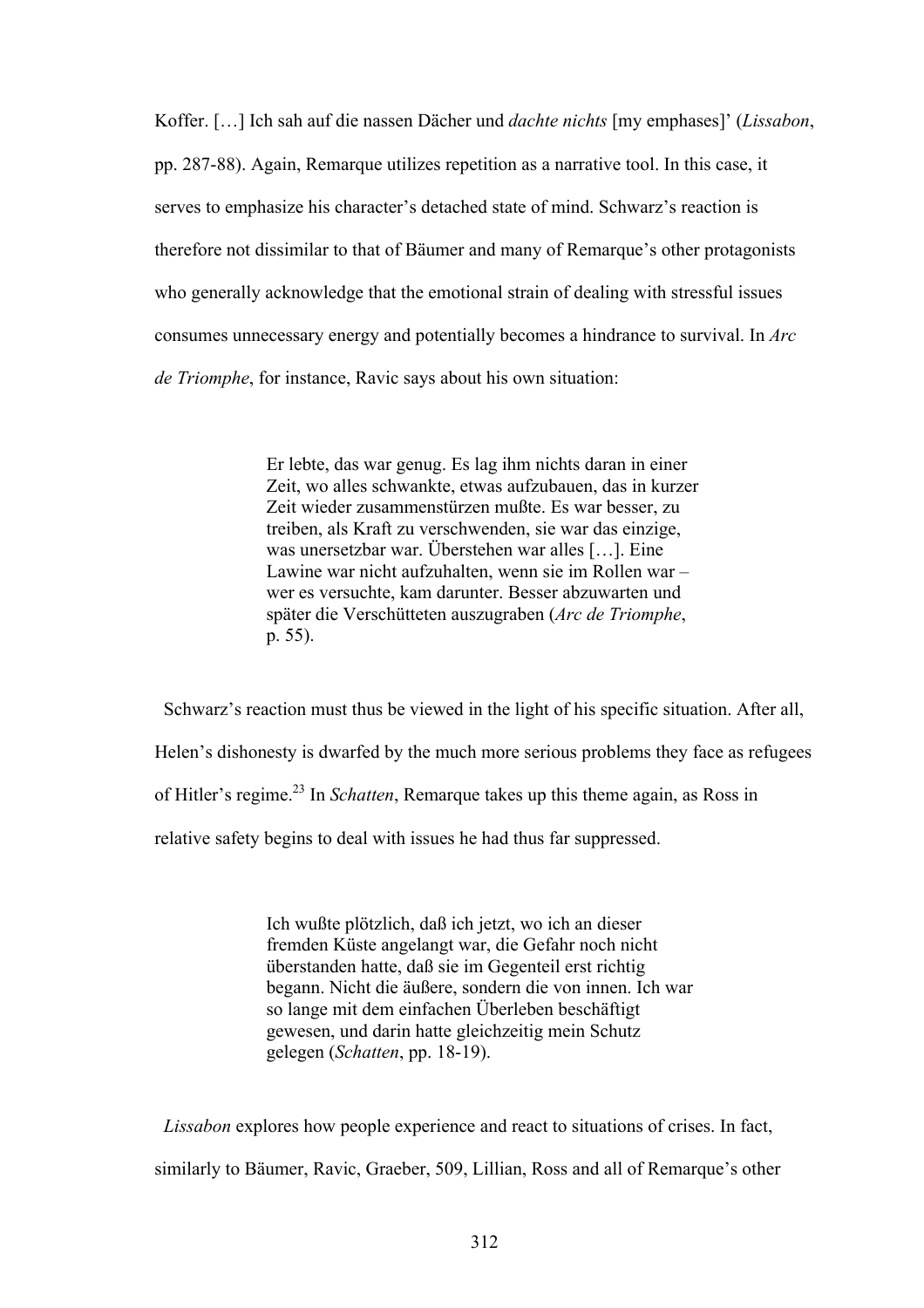major characters, Schwarz and the *Ich-Erzähler* of the framework are victims of external circumstances. As illegal emigrants, they face severe dangers and, like Steiner in *Liebe Deinen Nächsten*, Schwarz even risks his life when returning to Germany in seek of his wife. A convincing depiction of the exile experience therefore requires the author to convey the emotional stress and fear arising from the constant threat of being caught. However, as explored in relation to *Funke Leben*, language has limitations and is especially lacking when attempting to verbalize and communicate degrees of emotion or physical sensation. The analysis of the concentration camp novel showed that Remarque consequently allows the reader to witness the torture of an inmate only audibly, as this offers greater insight into the pain and fear inflicted than any visual description or explanation through similes. Although Remarque does not apply the exact same technique in *Lissabon* to convey the emotional strain experienced by his refugee characters, his approach roots in the same notion of overcoming the shortcomings of language. Hence, the level of stress they experience is conveyed through descriptions of involuntary, physical reactions: 'Es war der Körper, nicht der Kopf, der reagierte; es war der Magen, der zu Stein, der Mund, der eine Raspel wurde'; 'Ich fühlte, daß mein Hemd klebte'; 'Meine Kehle war trocken'; 'Das Herz krampfte sich mir zusammen'; '[T]rotzdem spürte ich die Enge im Halse, während zur selben Zeit der Schweiß von den Achselhöhlen am Körper heruntersicherte'; 'Mein Mitfahrer saß dort, noch unruhiger als vorher. Er schwitzte und rieb sich Hände und Gesicht mit einem nassen Taschentuch'; 'Der Schweiß brach mir aus'; 'Ich spürte jetzt den Schweiß unter meinem Hemd auf dem Rücken'(*Lissabon*, pp. 31, 32, 46, 70, 98, 127, 211, 294). In *Schatten*, when recalling past experiences from a concentration camp, Ross explains in similar terms: 'Trotzdem fühlte ich, wie jedesmal der Schweiß von meinen Achselhöhlen herunterrann, und ich stöhnte wie jedesmal, hilflos und dem Erbrechen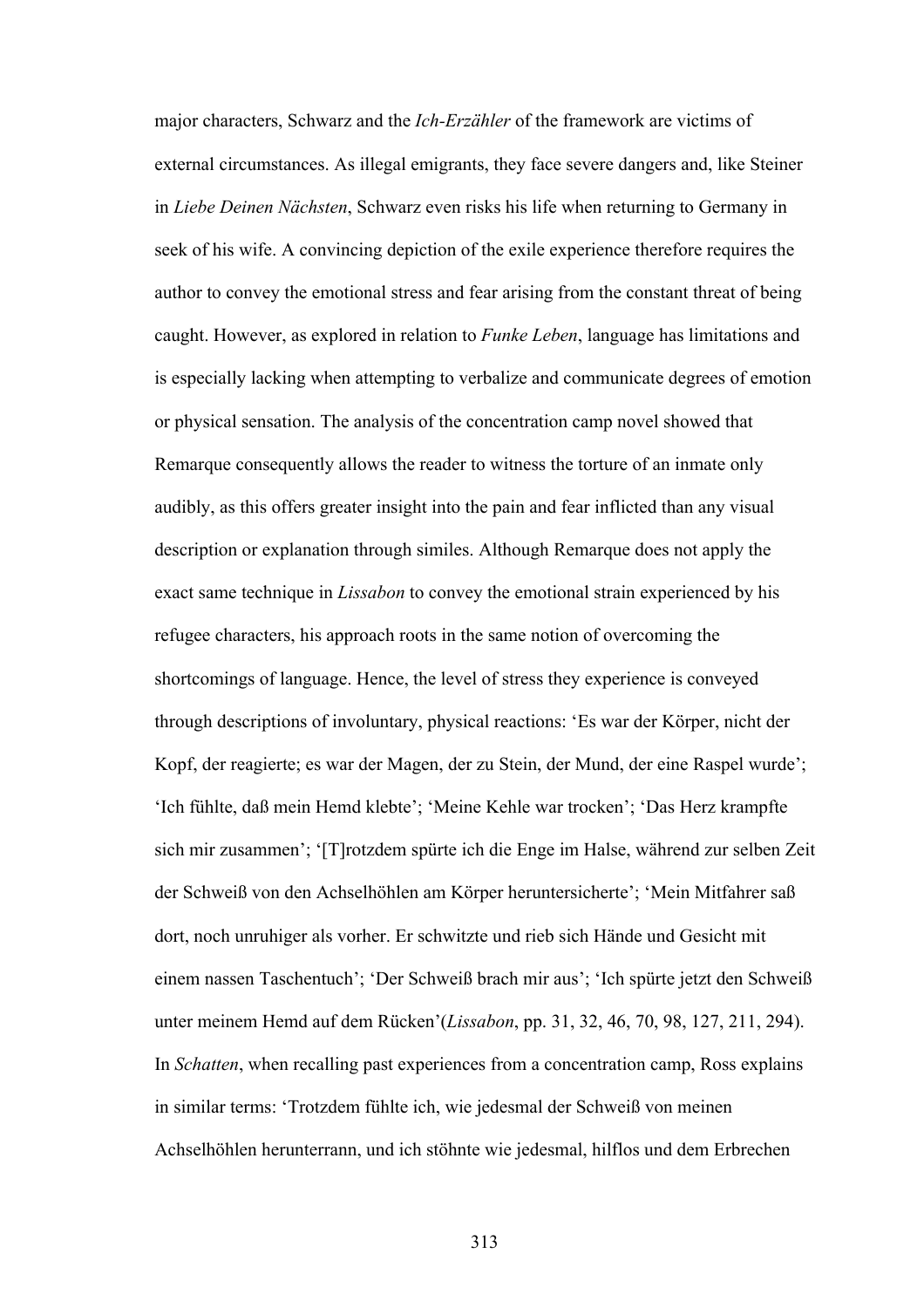nahe' (*Schatten*, p. 187). The reader can relate to these reactions and thereby gain understanding of both Schwarz's and Ross's emotional state; they are, in fact, probably more effective in communicating the degree of fear and anxiety than most combinations of adverbs and adjectives relating directly to these emotions.

 In isolation, some of the physical reactions described above could mistakably be read as hyperbolic phrases, serving merely to create drama. However, Schwarz (and Remarque) makes a point of defending his choice of wording and preventing accusation of exaggerating:

> Als ich noch ein Mensch war, der das Recht hatte, seine Füße irgendwohin zu stellen, habe ich oft gezweifelt, wenn ich las, wie die Schriftsteller Angst und Schreck beschrieben – daß dem Opfer das Herz stillstehe, daß er wie erstarrt dastände, daß es ihm eisig den Rücken herunter und durch die Adern liefe, daß ihm der Schweiß am ganzen Körper ausbrache –; ich hielt das für Klischees und schlechten Stil, und es mag sein, daß er das ist; aber eines ist es auch: es ist wahr. Ich habe das alles empfunden, genau so, obschon ich früher, als ich noch nichts davon wußte, darüber gelacht habe (*Lissabon*, p. 43).

 Schwarz voices similar arguments a number of times: '[S]o ist das wieder ein Klischee, und es ist wahr und nicht wahr, aber trotzdem fühlte ich es'; '[D]a ist wieder so ein Klischee, an das man erst glaubt, wenn man es erfahren hat' (*Lissabon*, pp. 59, 70). By stressing the literalness of the physical sensations he describes, Schwarz draws further attention to the continued fear in which the emigrants are forced to live.

 Schwarz's reference to the style of lowbrow authors should, of course, not be overlooked. Without real import to the story, the specific mention of the writing profession in the extract above serves purely the extra-textual purpose of defending Remarque's own narrative techniques. Throughout his writing career Remarque had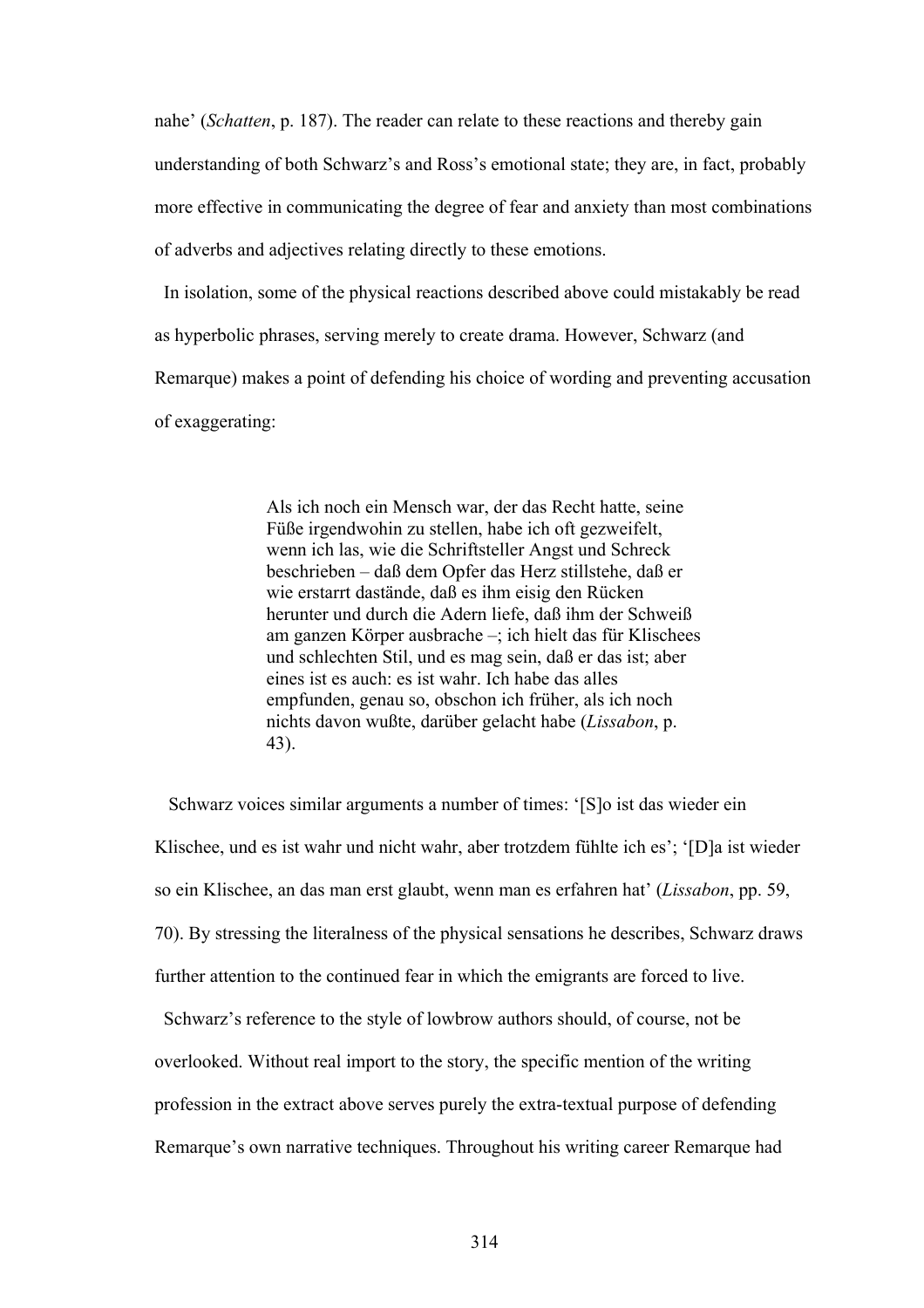been criticized for his succinct and approachable narrative style which especially German critics regarded as inferior and as an indicator of lacking literary merit. In *Lissabon*, however, Remarque rejects these criticisms through the mouth of his character Schwarz. In fact, as also Barker and Last suggest, the framework-structure allows Remarque to disguise his authorial voice behind both Schwarz and the *Ich-Erzähler*<sup>24</sup> and still, simultaneously, to express his contempt with the unjust criticism with which his novels have persistently been targeted. Despite this, *Lissabon* has been condemned on a number of points. The Nazi character Georg Jürgens has been rejected as archetypal: 'Helens Bruder selbst gleicht bis zum Verwechseln den Gestapoknechten aus "Liebe Deinen Nächsten" und "Arc de Triomphe" […]'.25

 The portrayal of the National Socialist characters may come across as somewhat trite, but only if one disregards the relationship between the contents and narrative perspective of the work. As in the earlier novels of *Liebe Deinen Nächsten*, *Zeit zu leben* and *Funke Leben*, the Nazis in *Lissabon* take pleasure in torturing their fellow man. One of them is subsequently referred to as 'der Lächler' (*Lissabon*, pp. 276-81) which, of course, is reminiscent of the Nazi in *Liebe Deinen Nächsten* who likewise giggles ('kicherte') at the prospect of inflicting pain to his victims (*Liebe Deinen Nächsten*, p. 308). Less archetypal Nazis would perhaps have been favourable. However, it should be remembered that the descriptions are delivered from the viewpoint of past targets of the regime's brutality. The one dimensional portrayal thus becomes justifiable and a mere reflection of the sadistic treatment the victims have endured in the hands of the Nazis. *Lissabon* does, however, not only feature violent individuals of the SS – the traditional image of a Nazi. In fact, the wife of Schwarz's childhood friend, Rudolf Martens – although not a member of the party – is suggested to be sympathizing with the regime. Martens explains: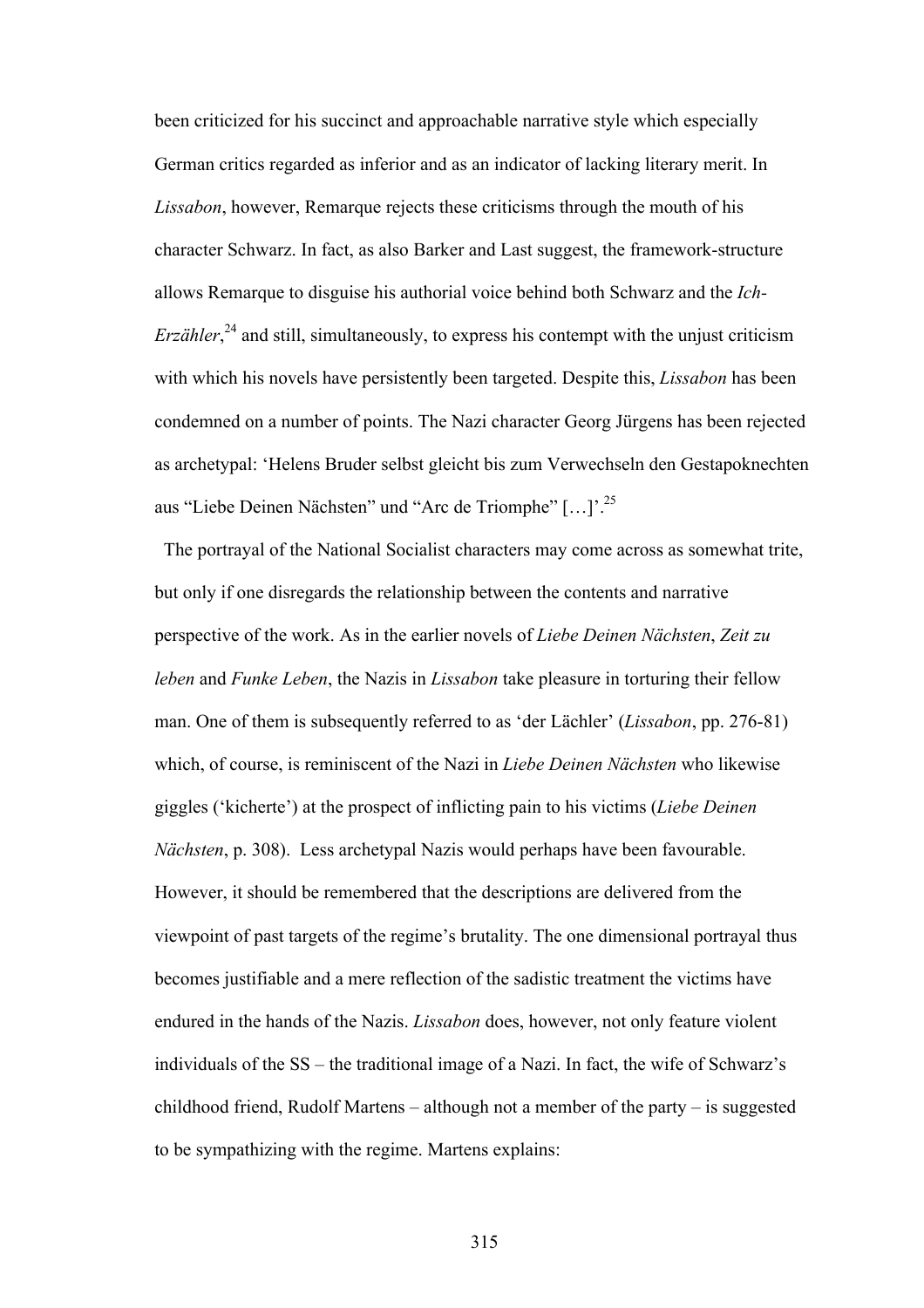"Ich kann dich nicht in meine Wohnung nehmen. Ich habe geheiratet. Vor zwei Jahren. Du verstehst – " […] "Meine Frau gehört nicht zur Partei", sagte Martens hastig. "Aber wir haben nie über einen Fall – " er blickte mich verwirrt an "gesprochen, wie diesen jetzt hier. Ich weiß nicht genau, wie sie darüber denken würde" (*Lissabon*, pp. 51- 52).

 In addition to Martens' doubts about his wife's degree of loyalty towards the regime, Remarque then hints at the well known National Socialist promotion of the woman's role in the spheres of *Kinder, Küche und Kirche*. Applying the same alliteration whilst distorting the familiar phrase, Martens mentions that his wife has been on the phone discussing 'Kleider, Krieg und Kinder' (*Lissabon*, p. 63). Neither Schwarz nor Martens appears to note the seemingly accidental assimilation of the Nazi slogan, but Remarque does, of course, consciously play on the similarity as a means of conveying the wife's true sentiment towards National Socialism.

 Within the modern setting, in *Lissabon* and indeed in many of his other novels, Remarque incorporates imagery rooted in stories from the Old Testament. With specific reference to the America-boat, the *Ich-Erzähler* of the framework in *Lissabon* speaks for instance of 'eine Arche zur Zeit der Sintflut' (*Lissabon*, p. 5). The parallelization with the biblical story of Noah's Ark is developed further in the succeeding lines: 'Der Berg Ararat war Amerika, und die Flut stieg täglich. Sie hatte Deutschland und Österreich seit langem überschwemmt und stand tief in Polen und Prague […]' (*Lissabon*, p. 5). By juxtaposing the emigrants with Noah – God's chosen survivor or indeed 'Günstling'– the narrator expresses and encourages sympathy with the refugees. National Socialism, on the other hand, is analogized with the destructive force of water masses, a comparison which unambiguously conveys the narrator's anti-Nazi position.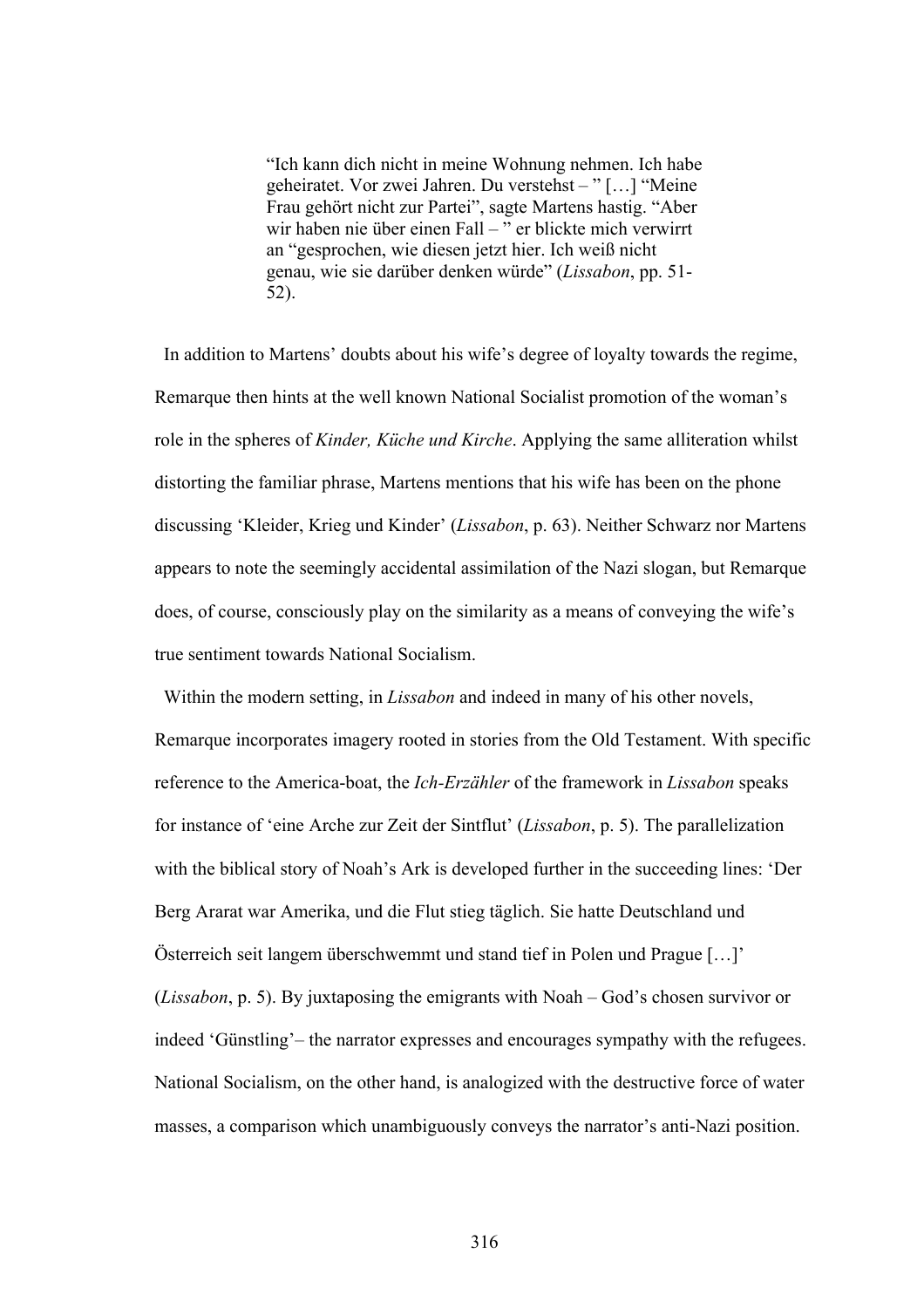A related imagery is found later in the novel, where Remarque on a number of occasions refers to another tale from the Old Testament: 'Wir leben wie die Juden beim Auszug aus Ägypten. Hinter uns die deutsche Armee und die Gestapo, zu beiden Seiten das Meer der französischen und spanischen Polizei, und vor uns das Gelobte Land Portugal mit dem Hafen von Lissabon zum noch gelobteren Lande Amerika'; 'Es war wie ein Traum; wir durchschritten ihn [den dichtgedrängten Klumpen der Emigranten], er teilte sich vor uns wie das Rote Meer vor den israelitischen Emigranten des Pharao' (*Lissabon*, pp. 232, 263). Considering that anti-Semitism and the exodus constitute two of the main issues generally associated with Hitler's reign, the biblical story of the Jewish people's escape from Egyptian oppression seems an appropriate choice for an analogy.

 The journey through the parted, Red Sea under the guidance of Moses is especially apt in the context of *Lissabon*. As with the tale of Noah's Ark, this part of the story revolves around the element of water, and although the sea does not pose the actual threat to Moses and his group, it nonetheless represents a considerable danger which they must defy. The Bible sides with the fleeing people, and Remarque's reason for choosing this story from the Old Testament for comparison with his Twentieth Century emigrants is thus relatively self-explanatory. In fact, in *Schatten*, Ross applies a similar comparison: 'Ich ließ mich durch die anonyme Stadt treiben, deren heller Rauch zum Himmel stieg. Eine düstere Feuersäule bei Nacht und eine Wolkensäule bei Tag – hatte nicht Gott auf ähnliche Weise dem ersten Volk der Emigranten in der Wüste den Weg gewiesen? (*Schatten*, p. 18). Although Ross is physically safe in America, he is still an emigrant and continues to struggle with his involuntary exile and past experiences. The use of biblical imagery has a particular effect. The crime of the National Socialists' victimization, not only of the Jewish people, but also of political opponents,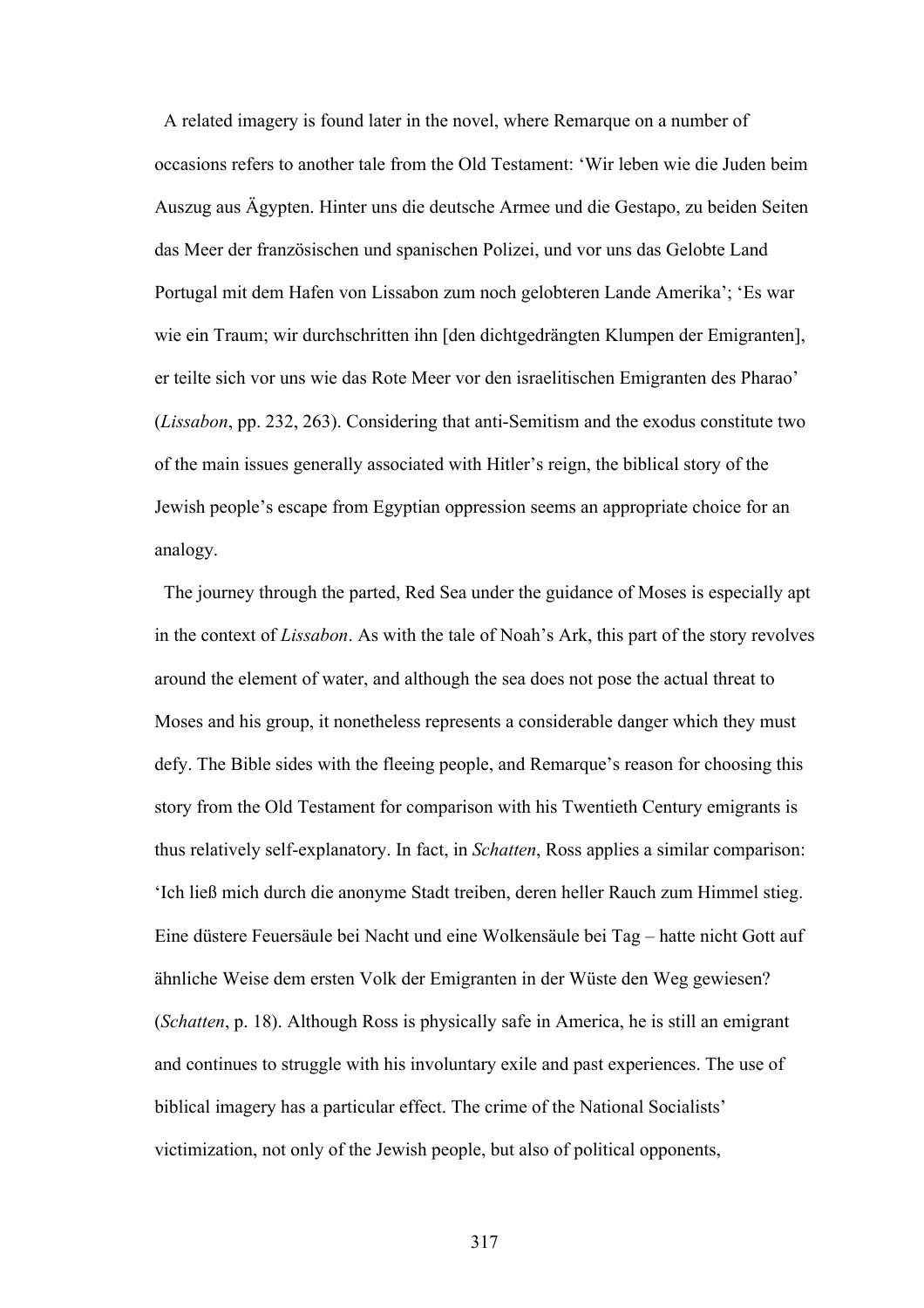homosexuals and people with disabilities, is emphasized by the religious pictures, which suggests injustice in the eyes of an intrinsic law transcending that of humans.

 Both of the biblical stories mentioned above revolve around the element of water. This natural element plays a central role in *Lissabon* too in its literal form as well as figuratively. The Atlantic Ocean constitutes the chief physical obstacle which the emigrants must defeat in order to reach the 'Gelobte Land', America. As already noted, the *Ich-Erzähler* is preoccupied with the thought of boarding the America-ship, and Remarque further stresses this by incorporating a great number of maritime-related imagery into the language of his emigrants. The following statements are partly voiced by the *Ich-Erzähler*, partly by Schwarz. At the time of the two men's conversation, the latter admittedly no longer desires to escape Europe. However, he is depicting a period of his life during which his chief aim was to reach America, and his language can therefore be viewed as reflecting his *then* state of mind: 'Ich nahm an, er sei auch einer der vielen *Gestrandeten*'; 'Wissen war ein bißchen *Schaum*, der über eine *Woge* tanzt'; 'Sie schienen mir jetzt *Häfen* der Humanität zu sein'; 'Wir sind wie *Schiffbrüchige*'; 'Man hat andere *Ufer* erreicht'; '[Die Schreie der Zeitungsrufer] übertönten die Motoren *wie Mövenschreie das Rauschen des Meeres*' [my emphases] (*Lissabon*, pp. 7, 99, 155, 155, 174). This, of course, also calls to mind the English title of the earlier exile novel, *Liebe Deinen Nächsten*, which was published as *Flotsam*. The opening page of *Lissabon* furthermore contains an effective metaphor in which water is used for comparison. The National Socialist regime is likened to a flood in which Europe is gradually becoming submerged: '[U]nd die Flut stieg täglich. Sie hatte Deutschland und Österreich seit langem überschwemmt und stand tief in Polen und Prag […]' (*Lissabon*, p. 5). This figurative image consistently dominates the entire passage. Maritime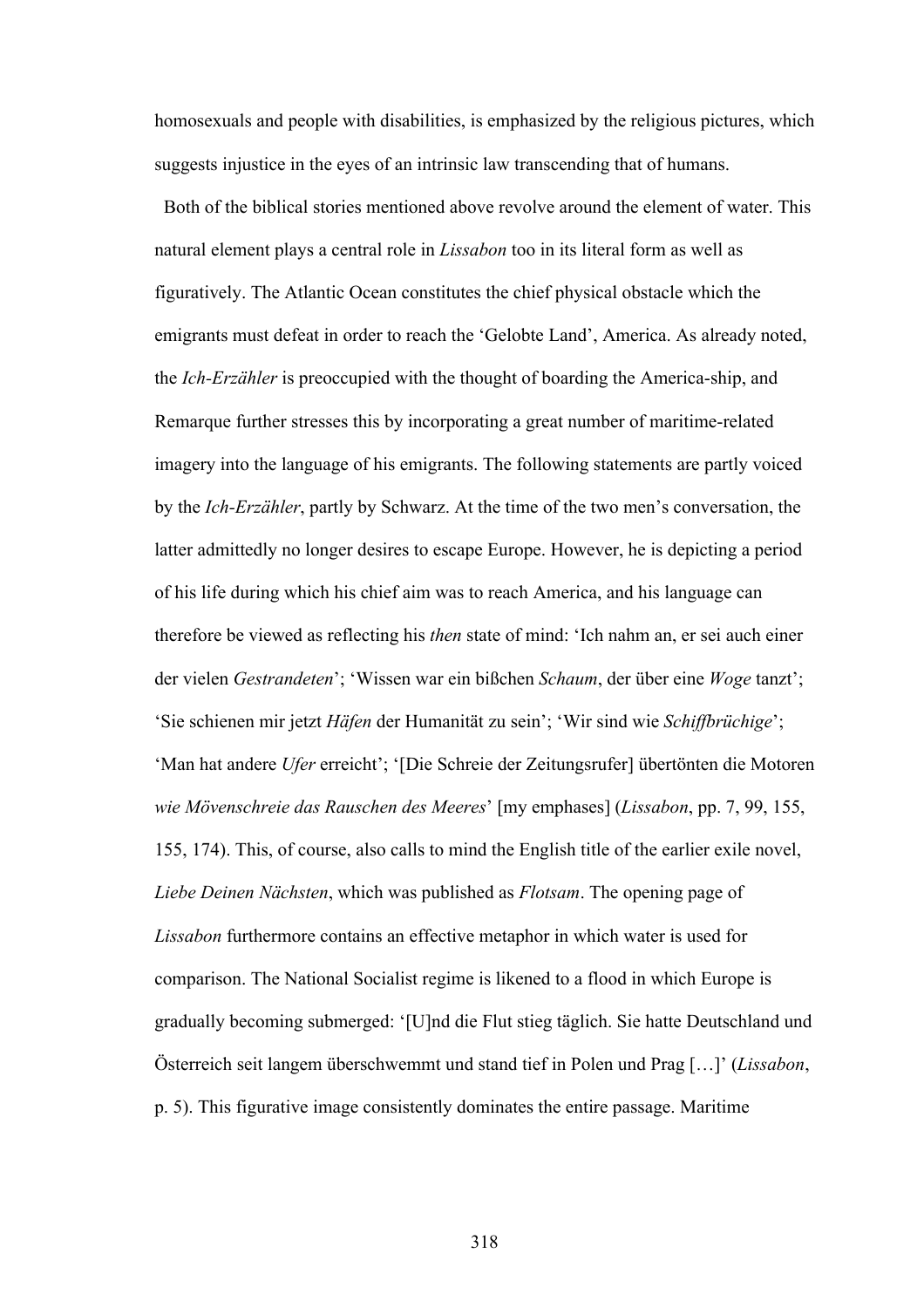imagery thus constitutes an important tool in Remarque's conveyance of the emigrants' desperation to attain tickets for America.

 As with Remarque's novels in general, *Lissabon* received a mixed response from reviewers. In *Aufbau*, for instance, Hans Habe praises 'die hohe erzählerische Kunst Remarques':<sup>26</sup> the *Abendpost* notes that Remarque has also covered the topic of exile in previous novels, but adds: 'Vielleicht aber noch nie so technisch vollkommen wie in der "Nacht von Lissabon"'.27 The *New York Times Book Review* is likewise relatively positive: '[I]t may not quite be a great novel, but it is surely one of the most absorbing and eloquent narratives of our period'.28 However, five days later, another review in *The New York Times* expresses less enthusiasm: '"The Night in Lisbon" lacks the conventional virtues of well-individualized characters and of dramatic narrative'.<sup>29</sup> Finally, the *New Statesman* voices open disappointment: 'Before Mr. Remarque's book can claim more than the lending-library fame which its American best-seller status entitles it to, it must say something more than we know. This it does not. Tired writing and unproductive philosophical exchanges are a further objection<sup>'.30</sup>

 Above, the analysis speaks against the negative criticism of the *New Statesman*. There are admittedly elements of Remarque's previous novels detectable in *Lissabon* also, in relation to both form and content, and one reviewer in fact suggests that Remarque merely follows his 'Erfolgsrezept'.<sup>31</sup> Nevertheless, it is the first time that Remarque has used the *Novelle*-form and explored how a traditional framework-structure works in conjunction with other narrative tools. It could be argued that his unusual structure adds a complexity to the work that sets it apart from the *Trivialliteratur*-genre.32 *Lissabon* may appear to be just another novel focussing on a few individual victims, but Remarque has not previously used the framework as a means of placing the story of his protagonists into a wider context and thereby conveying their representative role.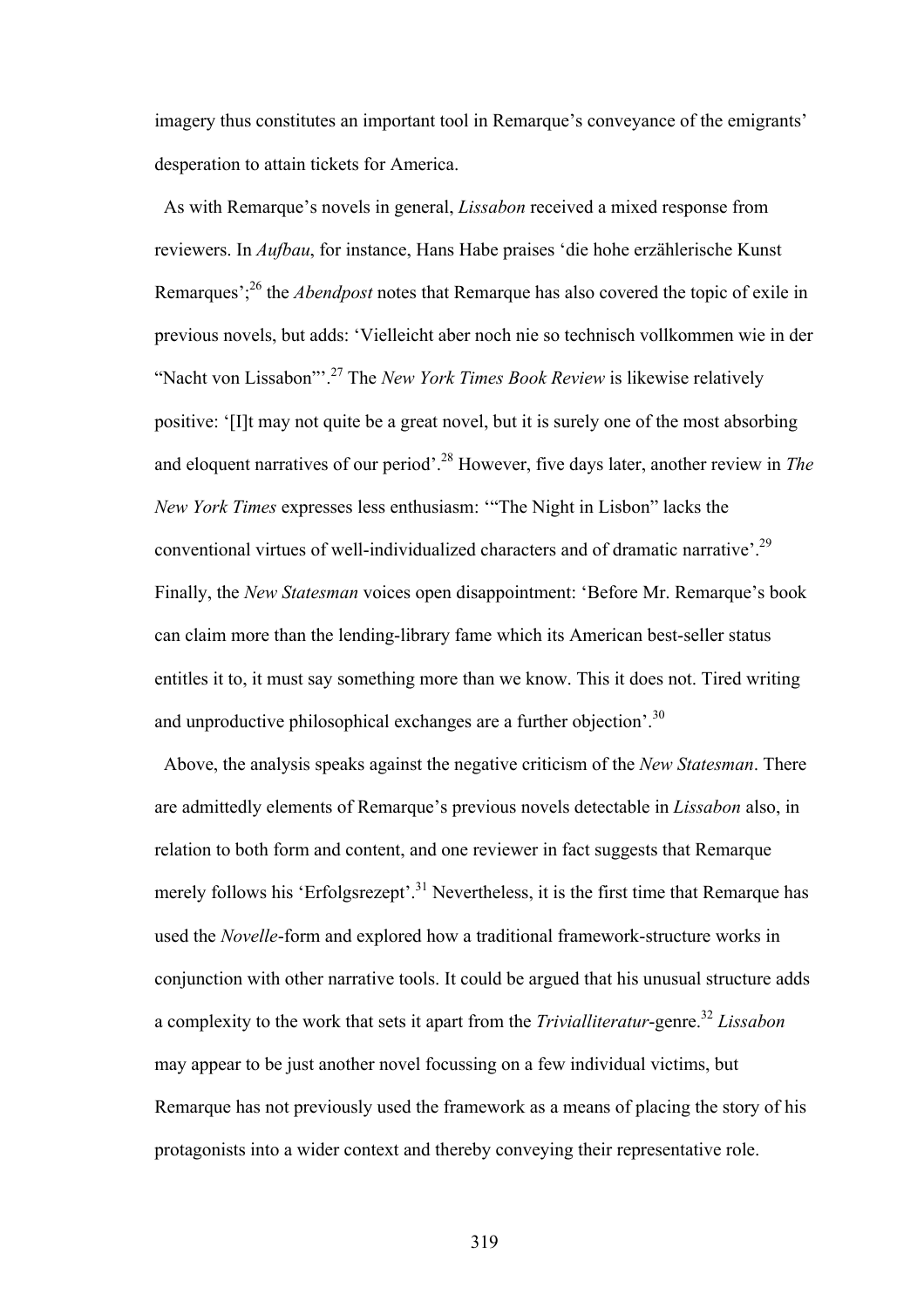It is perhaps surprising that the German critics were more enthusiastic about *Lissabon* than their American colleagues. This may, of course, be partly related to the stance of the individual reviewer. Hans Habe, for example, had not only authored a novel on the exile topic, entitled *Drei über die Grenze*, in Ascona, he owned the neighbouring property to Remarque's and was indeed a trusted friend of his.<sup>33</sup> The answer may, however, also lie in the changes which German literature underwent during the late 1950s and the 1960s. These years saw gradual shifts in the attitude to the topic of the Second World War, as a new generation of Germans grew up and began to question the role of their parents under National Socialist rule.

 In literature, following an initial numbness after the war, authors such as Heinrich Böll, Günter Grass, Siegfried Lenz and Martin Walser emerged and forced Germany to begin to deal with its past. As claimed in relation to *Zeit zu leben* and *Funke Leben*, the expressly hostile reception of Remarque's early post-war novels was influenced by the fact that the author was presenting issues which Germany was not yet ready to acknowledge. Remarque was thus to a certain extent ahead of his time and more daring, perhaps, than his contemporaries, when he produced *Zeit zu leben* and *Funke Leben*. The overall gentler tone of German literary critics in relation to *Lissabon* certainly seems to confirm that Remarque explored issues, not only in *Im Westen*, but in fact in most of his novels, which were too topical for their time of publication. The response was classification and rejection of Remarque as a lowbrow author, a defensive reaction which caused Remarque's reputation widespread damage and encouraged his continued exclusion from academic discourse.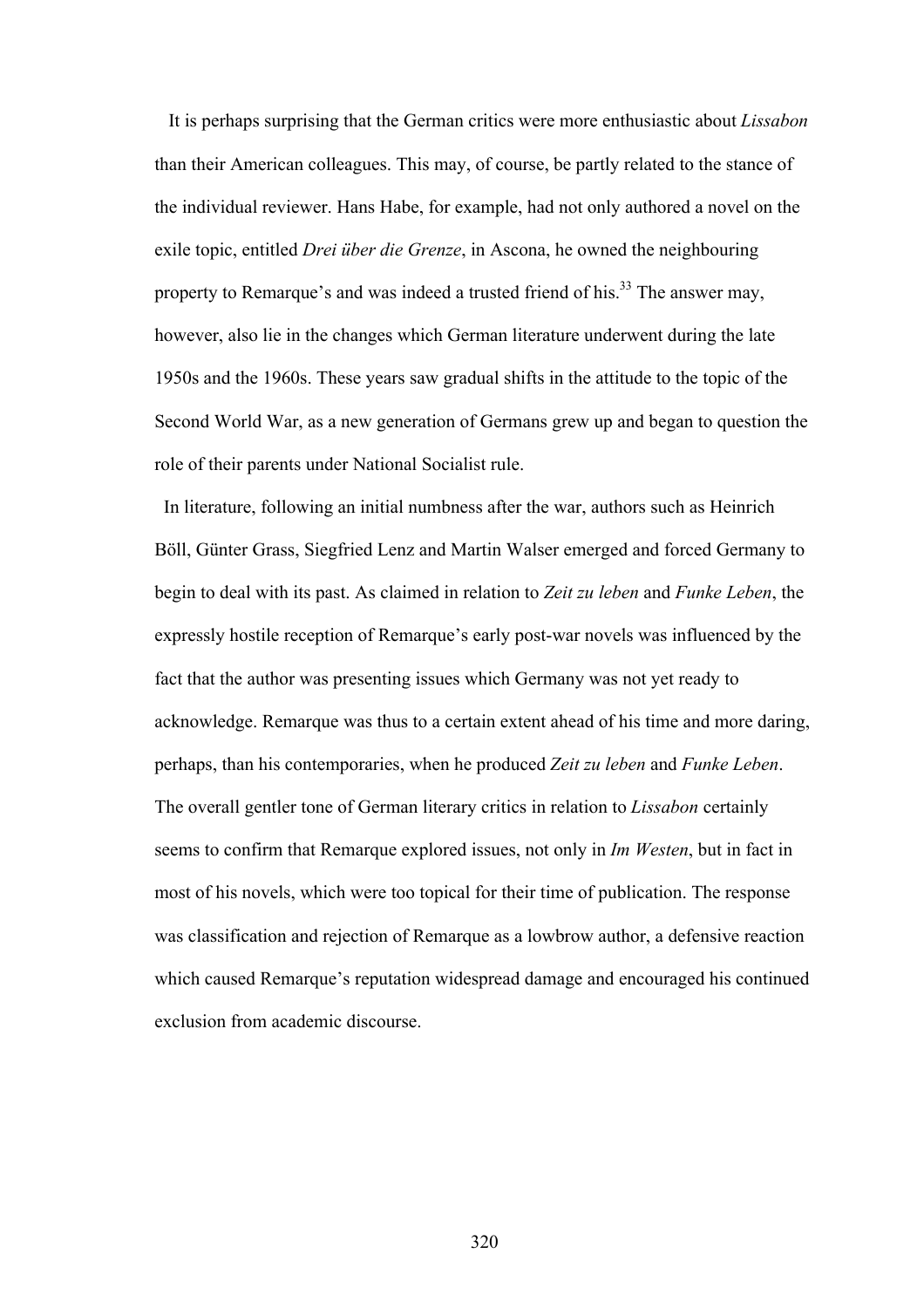# Notes to *Die Nacht von Lissabon*

1. Tilman Westphalen, '*Ein Tornister voll mit Blei*', p. 499. See also Küster's detailed analysis of Remarque's supposed work process for his final novel. Marc Wilhelm Küster, 'Die Manuskriptlage zu Remarques *Schatten im Paradies*'.

2. See Andrew Bennett and Nicholas Royle's chapter on the performative in *Introduction to Literature, Criticism and Theory*, pp. 215-221; Jonathan Culler also has a chapter on performative language in his *Literary Theory: A Very Short Introduction*, pp. 94-107.

3. Anna Seghers, *Transit* ([1944] Darmstadt etc.: Luchterhand, 1981), p. 36.

4. Schreckenberger, '"Durchkommen ist alles"', p. 35.

5. Seghers, *Transit*, p. 6.

6. There are other similarities: 'Although *The Night in Lisbon* is largely devoted to Josef Schwarz's story, it resembles *Flotsam* in that it reports the fate of two individuals, one of whom manages to escape to America in the end. Moreover, the heroes of the two novels, Josef Schwarz and Josef Steiner, have the same first name. Both men risk their lives and return to Germany in order to see the wives they had left behind. Both Steiner's wife and Schwarz's wife suffer from cancer. In both cases their illness is not revealed until later in the novel'. Wagener, *Understanding Erich Maria Remarque*, p. 101. These similarities are noted also in Barker and Last, *Erich Maria Remarque*, p. 117.

7. The framework-structure has generally been acknowledged by critics, but few explore further its specific relationship to other formal aspects of *Lissabon*. Remarque's possible idea behind its application has remained unquestioned. The most elaborate studies on the framework of *Lissabon* include: Murdoch, *The Novels of Erich Maria Remarque*, p. 130; Taylor, *Erich Maria Remarque: A Literary and Film Biography*, p. 242; Wagener, *Understanding Erich Maria Remarque*, p. 103; Barker and Last, *Erich Maria Remarque*, p. 113.

8. Seghers, *Transit*, pp. 9, 11, 39. Similar examples are found throughout the novel.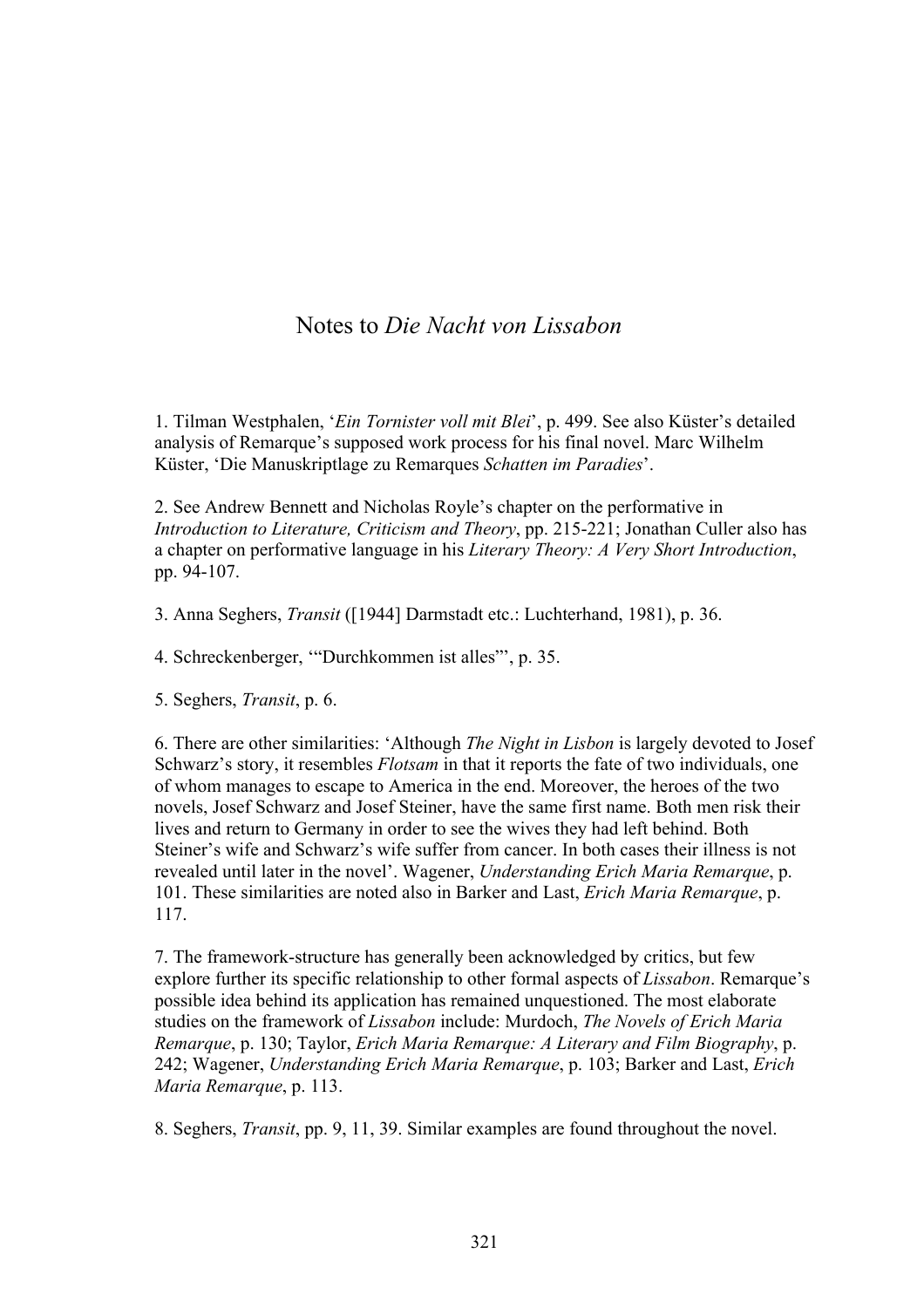9. Murdoch discusses this is detail. Murdoch, *The Novels of Erich Maria Remarque*, p. 141 See also Wagener, *Understanding Erich Maria Remarque*, p. 104; Sternburg, *Als wäre alles das letzte Mal*, p. 413.

10. Wagener, *Understanding Erich Maria Remarque*, p. 104.

11. J. A. Cuddon, *The Penguin Dictionary of Literary Terms and Literary Theory*, revised by C. E. Preston (England etc.: Penguin, 1999), pp. 600-601.

12. Wagener, *Understanding Erich Maria Remarque*, p. 104.

13. Paul Heyse's *Falkentheorie* is explained in Cuddon, *The Penguin Dictionary of Literary Terms and Literary Theory*, p. 303.

14. The emigrant currently holding the Schwarz passport explains to his listener that his real first name is identical to the one in the passport, Josef (*Lissabon*, p. 20). In *Schatten*, Ross likewise appears to have inherited only the surname of the previous passport holder. When encountering an acquaintance from Germany, Betty Stein, in New York, she is unaware of the previous Ross's death, but she immediately refers to the *Ich-Erzähler* as Robert (*Schatten*, p. 48).

15. The list of characters includes, for instance: 'ein schwitzender, dicker Mann', 'ein SS-Mann', 'ein Chauffeur', 'ein Zollbeamter', 'ein barmherziger Wächter', 'ein kleiner, alter Spanier', 'ein Apotheker', 'eine bucklige junge Frau', 'ein lächelnder Mann in Zivil' (*Lissabon*, pp. 33, 42, 108, 119, 182, 183, 194, 270, 276).

16. Baumer evidently confuses the Christian name of the character, Schwarz, and that of Schwarz's brother-in-law, Georg Jürgens. In the same sentence, Baumer further claims that *Lissabon* brings to life 'die Atmosphäre der Emigrantencafés in Zürich und Wien'. Baumer, *E. M. Remarque*, p. 73. Schwarz is indeed in Zürich for a short while. Vienna, however, is barely mentioned in Schwarz's tale. Considering that his narrative only commences in the spring of 1939 – a time at which Austria had been under Nazi domination for about a year – Schwarz only reluctantly journeys through Austria on his way to Germany. 'Ich beschloß, es über Österreich zu tun. Die Grenze dort kannte ich etwas, und sie war sicher nicht so scharf bewacht wie die deutsche. Warum sollten beide überhaupt scharf bewacht sein? Wer wollte schon hinein? Aber viele wollten wahrscheinlich hinaus. […] Österreich gehörte damals seit einem Jahr zu Deutschland' (*Lissabon*, pp. 28, 30). Baumer presumably mistakes the plot for that of *Liebe Deinen Nächsten* which in part is set in the Austrian capital.

### 17. Taylor, *Erich Maria Remarque: A Literary and Film Biography*, p. 244.

18. Seghers, *Transit*, pp. 6, 24, 25. Similar examples are found throughout the novel.

19. Taylor mistakenly believes the *Ich-Erzähler* to be named Josef: 'Before he left, Josef Baumann gave the exile-narrator Josef his passport and Helen's passport which enabled him and his wife Ruth to escape to America'. Taylor, *Erich Maria Remarque: A Literary and Film Biography*, p. 244. Taylor in fact repeats the mistake in his article: 'Humor in the Novels of Erich Maria Remarque', *West Virginia University: Philological Papers*, 29 (1983), pp. 38-45 (p. 43). He states: 'Josef Baumann, a native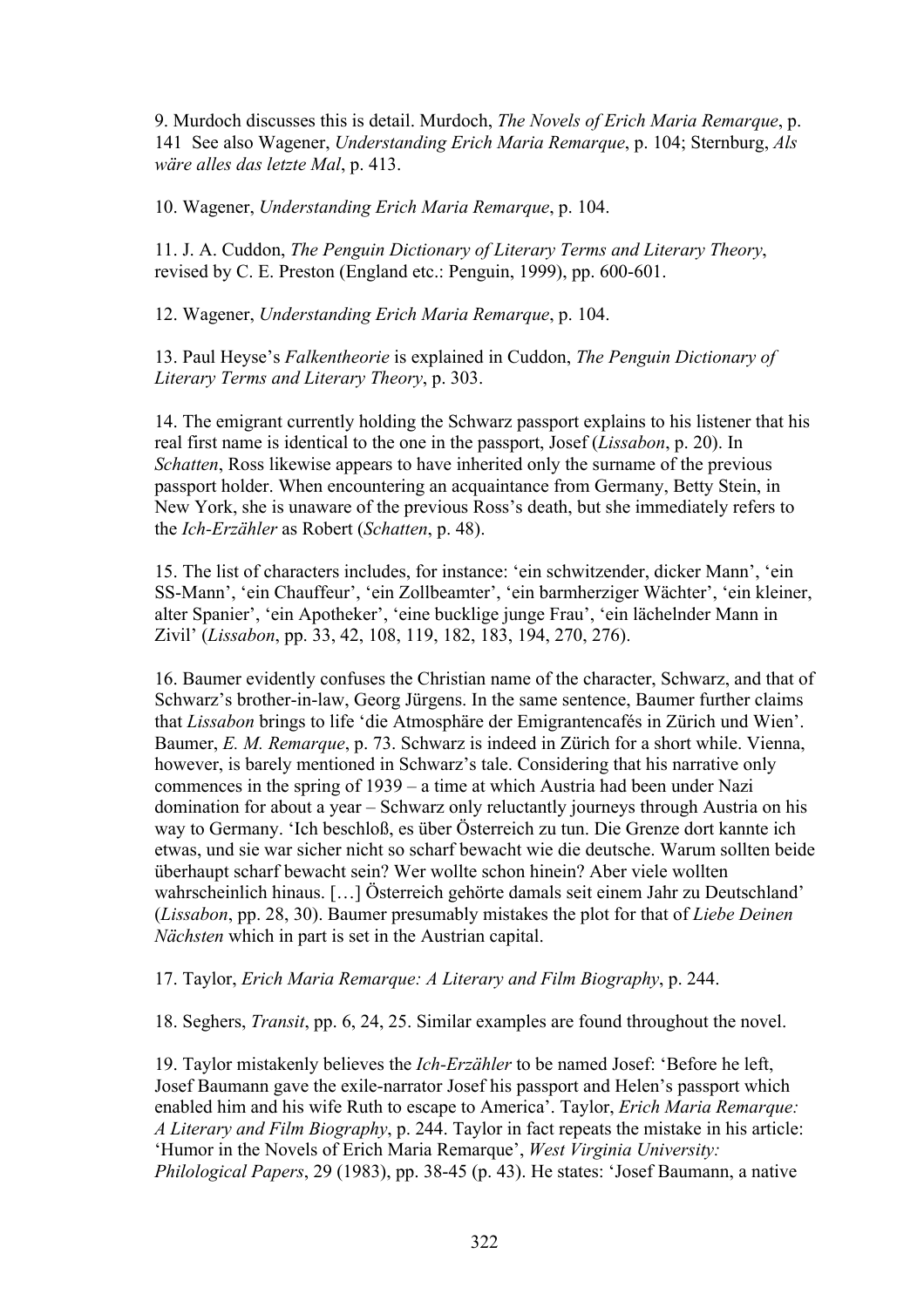of Osnabrück, tells his story in Lisbon to the novel's narrator, another exile named Josef'. The novel does indeed mention a coincidental consistency in the Christian names of two of the emigrants. This does, however, not relate to the *Ich-Erzähler* and Schwarz, but rather to the latter and the man from whom *he* inherited the passport. In the following quotation, Schwarz tells the *Ich-Erzähler* about his acquisition of the passport: '"Er gehörte einem Österreicher mit dem ich im Café de la Rose bekannt geworden war. Der Mann starb und hinterließ mir den Paß und sein Geld." […] "Sie haben den Paß geändert?" fragte ich [*Ich-Erzähler* of the framework]. "Nur das Foto und das Geburtsjahr. Schwarz war fünfundzwanzig Jahre alter als ich. Unsere Vornamen waren gleich"' (*Lissabon*, pp. 17-20).

20. Firda, *Erich Maria Remarque: A Thematic Analysis of His Novels*, p. 248.

21. Wagener, *Understanding Erich Maria Remarque*, p. 105.

22. Wagener, *Understanding Erich Maria Remarque*, p. 105.

23. The impact of the exile situation on the norms and priorities by which people exist is likewise portrayed in the earlier novel of *Liebe Deinen Nächsten*. Attending court for residing illegally in Switzerland, Kern's revised view on life stands in clear contrast to that of the judge. The latter suggests: '"Alles, was ich tun kann, ist für Sie eine Eingabe zu machen an das Obergericht, daß Sie nur Haft bekommen und kein Gefängnis." "Danke vielmals", sagte Kern. "Aber das ist mir gleich. Darin habe ich keinen Ergeiz mehr." "Das ist gar nicht gleich", erklärte der Richter mit einem gewissen Eifer. "Im Gegenteil, es ist sogar sehr wichtig für die bürgerlichen Ehrenrechte. Wenn Sie Haft bekommen, gelten Sie nicht als vorbestraft, das wissen Sie vielleicht noch nicht!" Kern blickte den ahnungslosen, gutmütigen Menschen eine Weile an. "Bürgerlichen Ehrenrechte", sagte er dann. "Was soll ich damit? Ich habe ja nicht einmal die einfachsten bürgerlichen Rechte! Ich bin ein Schatten, ein Gespenst, ein bürgerlicher Toter. Was sollen mir da die Dinge, die Sie Ehrenrechte nennen?" (*Liebe Deinen Nächsten*, p. 209).

24. Barker and Last, *Erich Maria Remarque*, p. 114.

25. Antkowiak, *Erich Maria Remarque: Sein Leben und Werk*, p. 145.

26. Hans Habe, 'Der neue Roman von Remarque', *Aufbau*, 25 January, 1963.

27. Stefanie Zweig, 'Wenn Wein nur nach Wein schmeckt: "Die Nacht von Lissabon" und die Lanze für das Mittelmaß', *Abendpost*, 2 March, 1963.

28. Maxwell Geismar, 'Terror Marched With a Goose Step', *The New York Times Book Review*, *The New York Times*, Section 7, 22 March, 1964.

29. Orville Prescott, 'Books of the Times: Punishment for Being Innocent', *The New York Times*, 27 March, 1964.

30. 'Refugees', *New Statesman*, 11 December, 1964.

31. Stefanie Zweig, 'Wenn Wein nur nach Wein schmeckt'.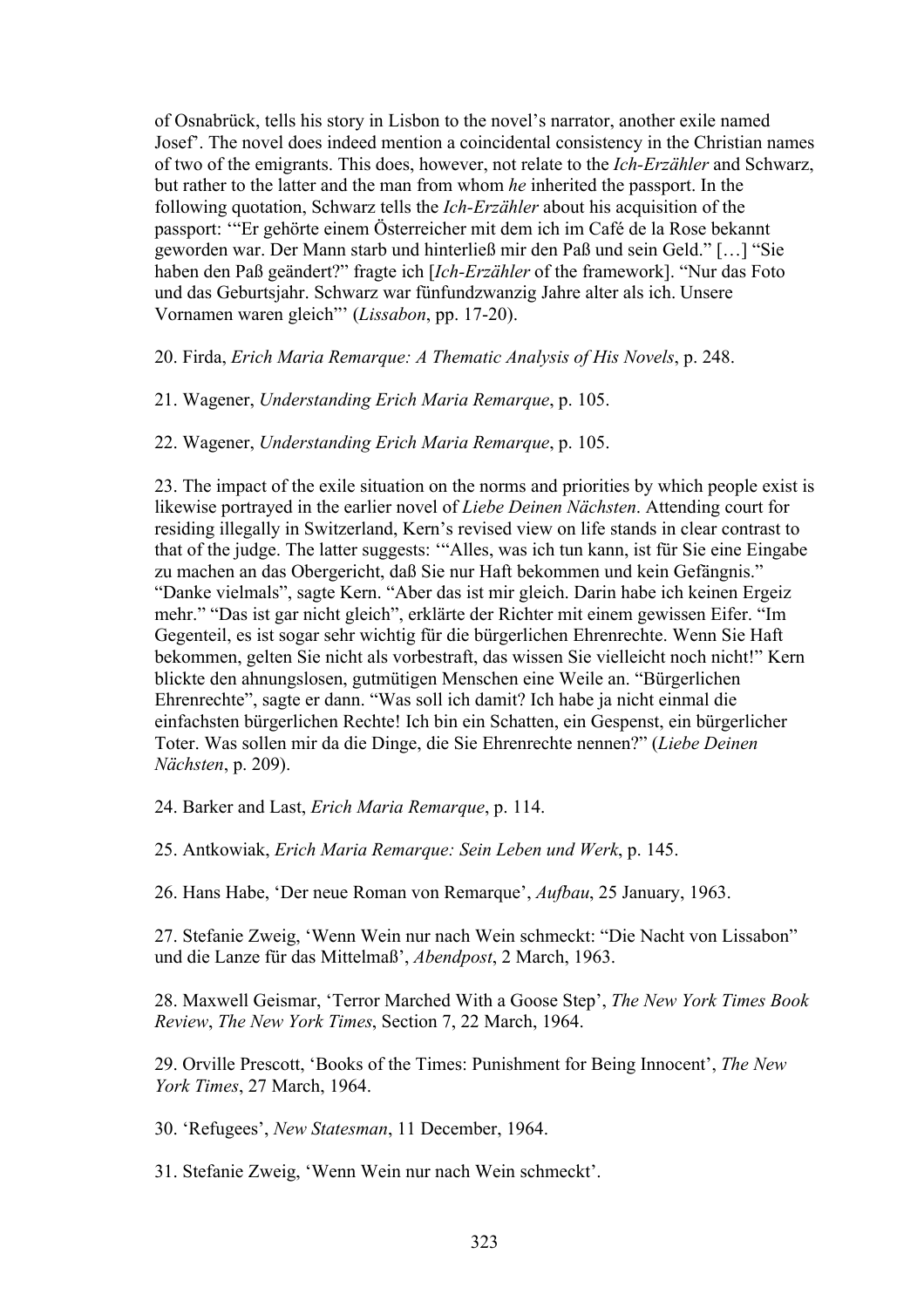#### 32. Nusser, *Trivialliteratur*, p. 7.

33. Sternburg, *Als wäre alles das letzte Mal*, p. 428.

## Concluding remarks

 This study set out to illuminate the complexity of Remarque's narrative strategies and, hence, to refute the widespread and continued assumption that Remarque's novels do not constitute appropriate subjects for serious literary discourse and research. As a means to achieve this objective, focus was placed on the formal qualities of the novels. These were then considered against the topics of the novels so that it could be established how successfully Remarque uses the form to guide the reader's emotions and views in a particular direction and thereby help to convey his message.

Although the preceding chapters have sought to illustrate Remarque's general, technical, narrative skills, priority was given to a single formal element – the narrative perspective. This limitation proved a necessity, as an examination of the formal elements in general would have exceeded a study of this size by far. As argued in the introductory chapter, the choice of the perspective was based on the notion that the narrative point-of-view constitutes a key determiner for both the form and content of a work. It was therefore an obvious choice of focus, when evaluating Remarque's authorial skills. Notwithstanding, the interrelationship between the various formal elements (the perspective included) and the contents made an analysis exclusively of the point-of-view impossible. As a result, an examination of aspects other than the narrative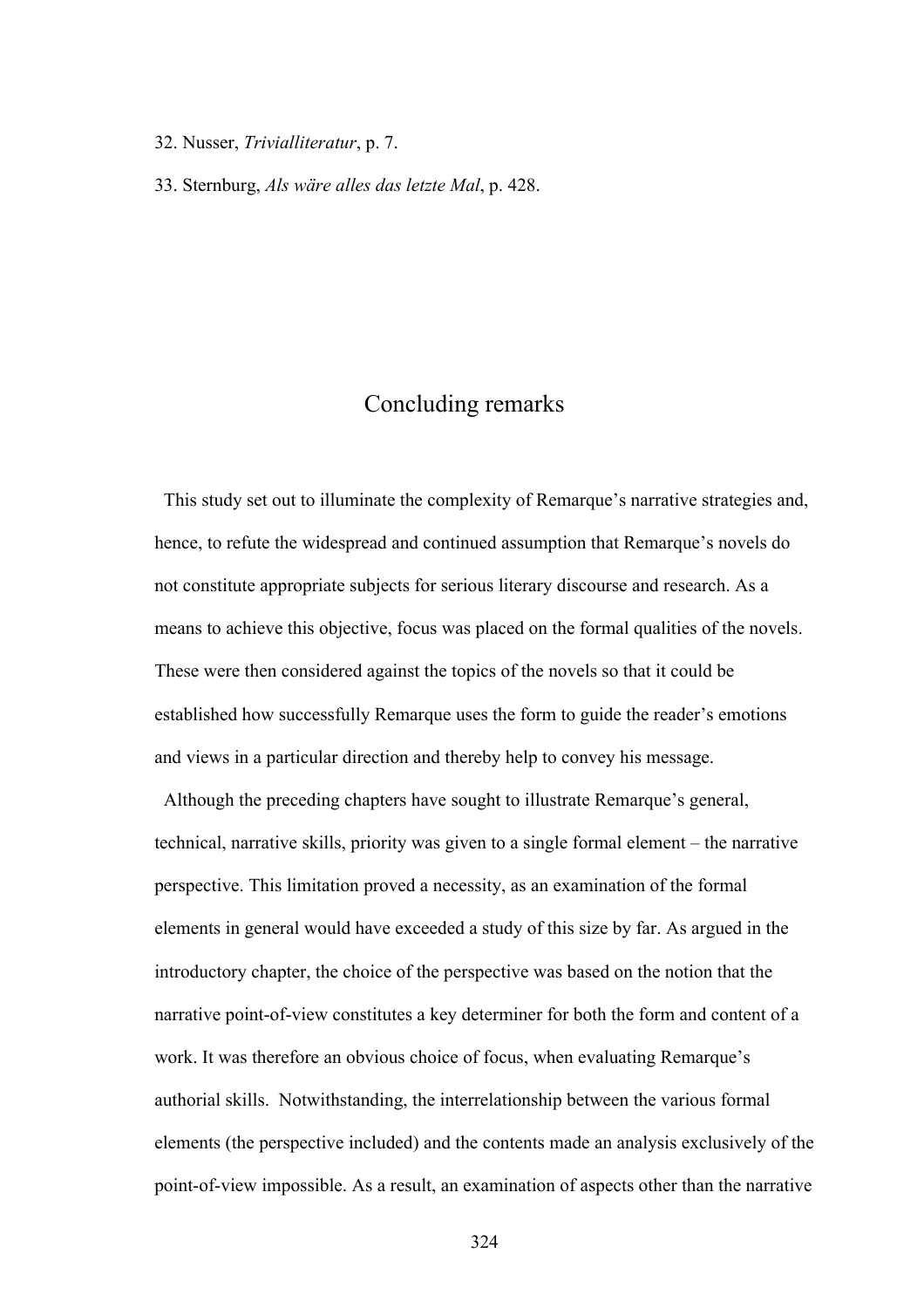perspective proved necessary, not least because this, at times, illuminated the point that the complexity of Remarque's novels largely stem from the author's understanding and subsequent careful utilization of the interweaving of the various elements making up a novel.

Adherence to the chronological order of the examined novels served to give insight into whether Remarque's narrative methods undergo a development from novel to novel, or whether the style remains relatively static. It appears that certain techniques are indeed recurrent throughout Remarque's *Hauptwerk*, and these must consequently be perceived as central to the Remarquean narrative approach. The novels are, for instance, all constructed of relatively short, self-contained episodes, and the language remains consistently accessible due to, what may be called, the journalistic style in which the major works are usually – although not always entirely – written. Furthermore, rather than elaborate descriptions, Remarque frequently exploits the impact of succinct statements which in their simplicity achieve added effect. The reference to the youth of some of the victims Remarque depicts in his novels offers one significant example of this technique: 'Das ist Franz Kemmerich, neunzehneinhalb Jahre alt, er will nicht sterben' (*Im Westen*, p. 29); 'Karel trug das rote Abzeichen des politischen Gefangenen. Er war elf Jahre alt' (*Funke Leben*, p. 23). Referring to the age in conjunction with the horrors these young individuals endure, Remarque excludes any direct explanatory information, but rather allows the statements to speak for themselves. As a result, the statements appear to be deceptively unbiased; yet in context they become deliberately poignant. The approachable and concise format of Remarque's novels is thus not the result of a lack of authorial aptitude or linguistic ability, but rather a narrative style to which Remarque consciously adheres. The author states this clearly in two different interviews from the mid-1950s: 'Immer wieder kürze ich meine

325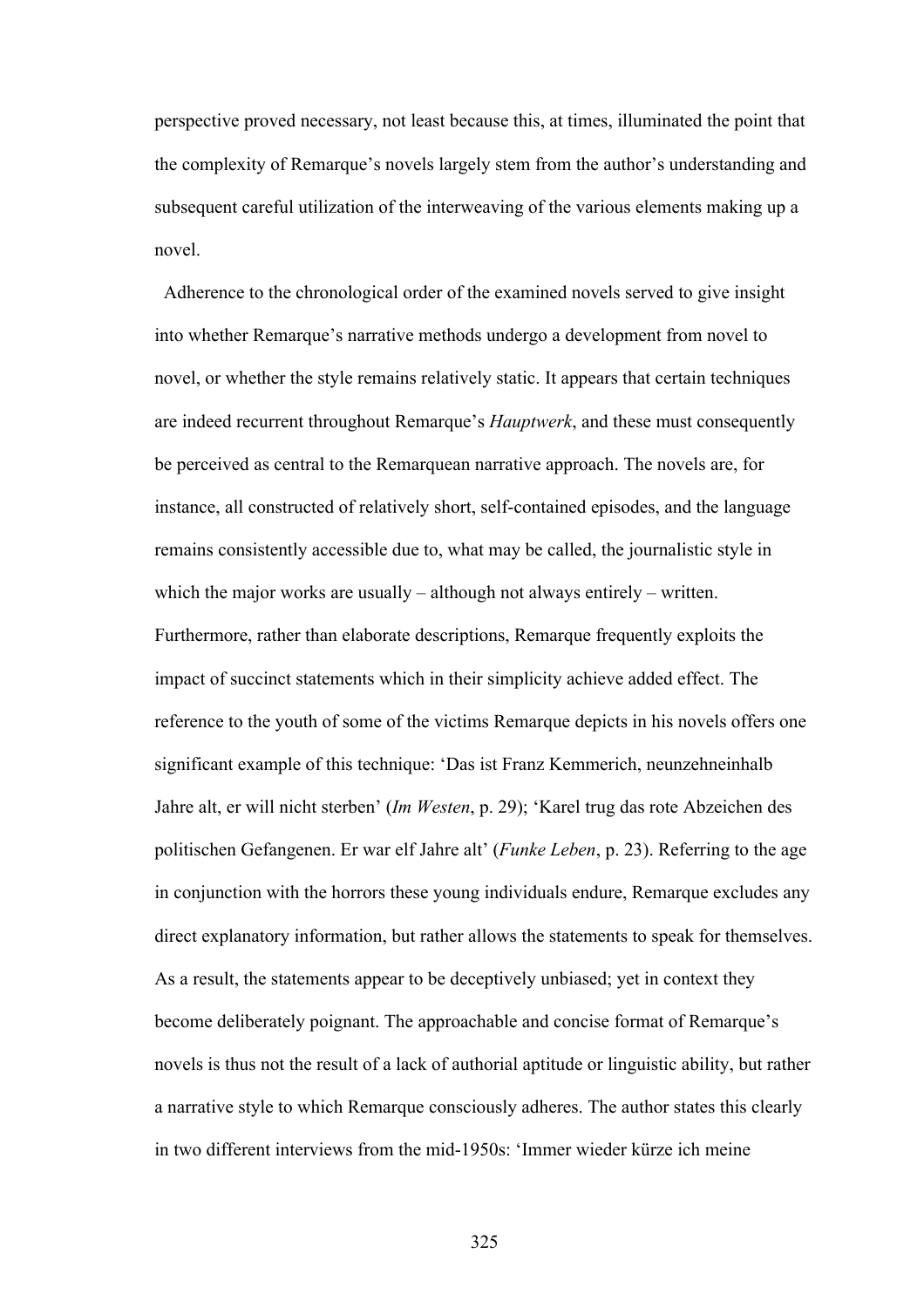Manuskripte, schreibe so lange um, bis sie sich lesen, als ob sie gerade so dahergeschrieben worden seien. Das Wesentliche meiner Art zu schreiben, ist, daß ich alles, was der Leser wissen oder sich denken könnte, weglasse'.<sup>1</sup> "Man muss lange suchen, bis man das Wort findet, das am besten und kürzesten ausdrückt, was man dem Leser klarmachen will", sagt Remarque.<sup>2</sup> Indeed, more than a decade later, in an interview on the occasion of his  $70<sup>th</sup>$  birthday in 1968. Remarque repeats this: 'Alles, was ich beim schreiben getan habe, war, daß ich radikal alles strich, was der Leser schon wissen konnte. Ich strich Kapitel, Absätze, Sätze, Worte, so lange, bis ich wußte, jetzt muß ich aufhören, sonst geht alles kaputt'.3

 Remarque's play on words, often in relation to character-names, should equally not be overlooked as a recurrent narrative trait of this author. Almost every novel reflects a sense for detail and, at times, humour in the appropriate and insinuative names of particular characters. These have been explored in the individual chapters and include, for instance, Knobloch, Haake, Steinbrenner, 509 and, last but not least, Schwarz.

 As an analysis of the novels demonstrates, Remarque also uses imagery throughout his work. This he applies to reflect, indirectly, the nature of the character voicing it or to create a particular atmosphere. The imagery often extends to cover or even exceed entire paragraphs. The gloomy air surrounding Robert and Pat's first date in *Drei Kameraden* remains especially memorable as an example of this and, as shown, serves as an early indicator of Pat's terminal illness. The extent of Remarque's exploration of the formal element of imagery is, however, perhaps best illustrated in *Der Himmel* where – closely intertwined with the thematic pattern of the legend of Orpheus and Eurydice – imagery constitutes an important tool in the conveyance of Lillian's changing perception of herself, her surroundings and her illness.

326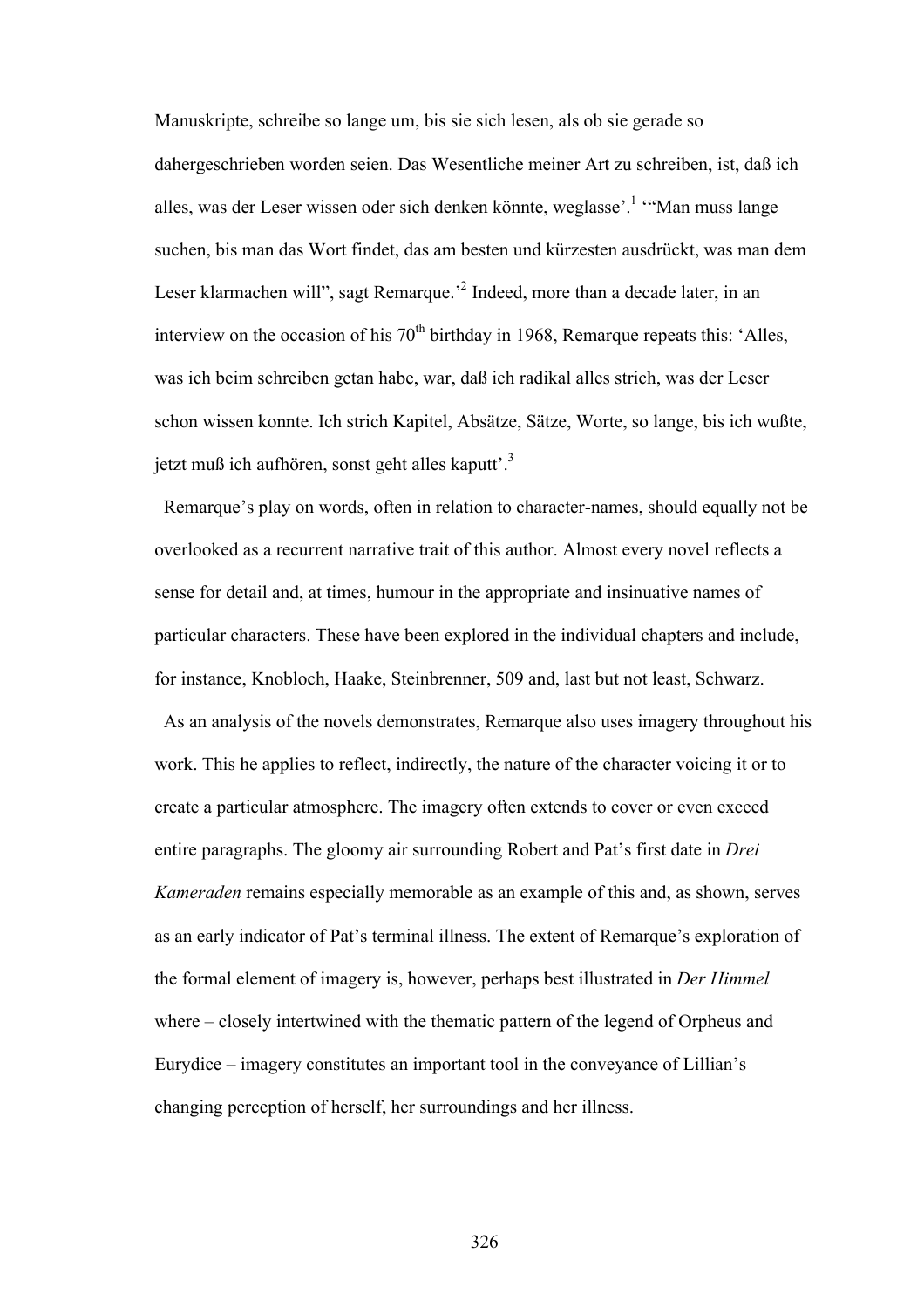Despite the recurrence with which the above narrative techniques appear in Remarque's novels, they are used with varied frequency and prevalence in the individual works. Remarque does not merely follow what has been referred to as an *Erfolgsrezept* in the writing of his books, but uses narrative tools selectively depending on the topic and message of the works. The variation in the narrative perspective alone disproves any claim as to the novels' uniformity. This study shows that Remarque throughout his works employs both first- and third-person perspectives and additionally experiments with different degrees of insight into the minds of his characters. In *Obelisk* and *Lissabon*, the author furthermore explores the framework technique, but from the perspective of one and two characters respectively. The combination of these different viewpoints must, of course, also be considered in relation to the other formal elements. The choice of tense, for instance, can have a decisive influence on the overall message, as the conclusion of *Kameraden* shows. Remarque's experimentation with perspective and his subsequent gradual acquisition of experience with this formal element is evident from work to work. The first novel written in the third-person, *Liebe Deinen Nächsten*, does, for instance, not reflect the same confidence and skills as are found in the later novels written from this perspective. There are, thus, not two novels in which Remarque uses the element of perspective in exactly the same manner; rather in each work he utilizes previous experience and attempts new effects by the combination with other formal elements.

 For the casual reader the approachability of the works might disguise somewhat the actual complexity of Remarque's novels. In fact, only close reading reveals the actual extent to which Remarque must have considered the different narrative techniques and how best to join them in order to create a cohesive and harmonious whole. Studies of Remarque subsequently generally voice surprise about the lack of interest and

327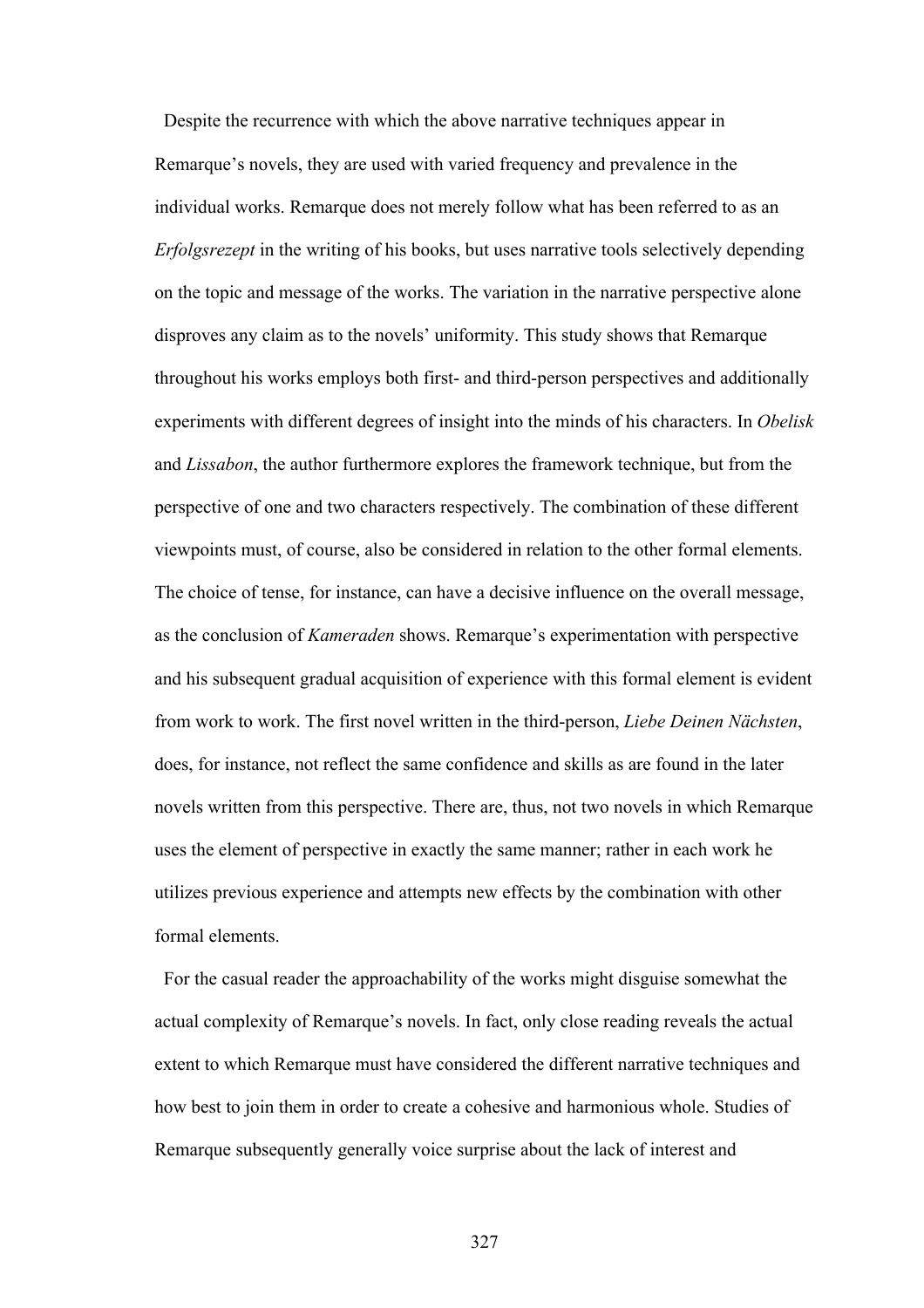acknowledgement given this author. This study has suggested a number of likely causes for the continued neglect of Remarque's work, but political reasons – often based on misunderstanding – and envy of the author's instant fame probably constitute the two chief reasons. The general nature of German literary evaluation should, however, also be taken into consideration as a possible cause. As mentioned in the Introduction, Popstefanova expresses her disbelief at Remarque's widespread omission from literary encyclopaedia. Wagener, however, points to the difference between American and German perception of literary value and sees Remarque's exclusion, at least partly, as a reflection of this. However, as so much authoritative material dealing with the evaluation of modern German literature is still written by German scholars, foreign scholars will often be faced with these for information and can, hence, easily overlook the existence and value of Remarque's work. The objective of this study has therefore been to analyse the formal aspect of Remarque's novels with the intention of providing an unbiased argument against the still widespread classification of Remarque's novels as *Trivialliteratur*. It is hoped that it will provide new ammunition for advocates of Remarque's novels and thereby serve to encourage more widespread interest in his works, including at an academic level.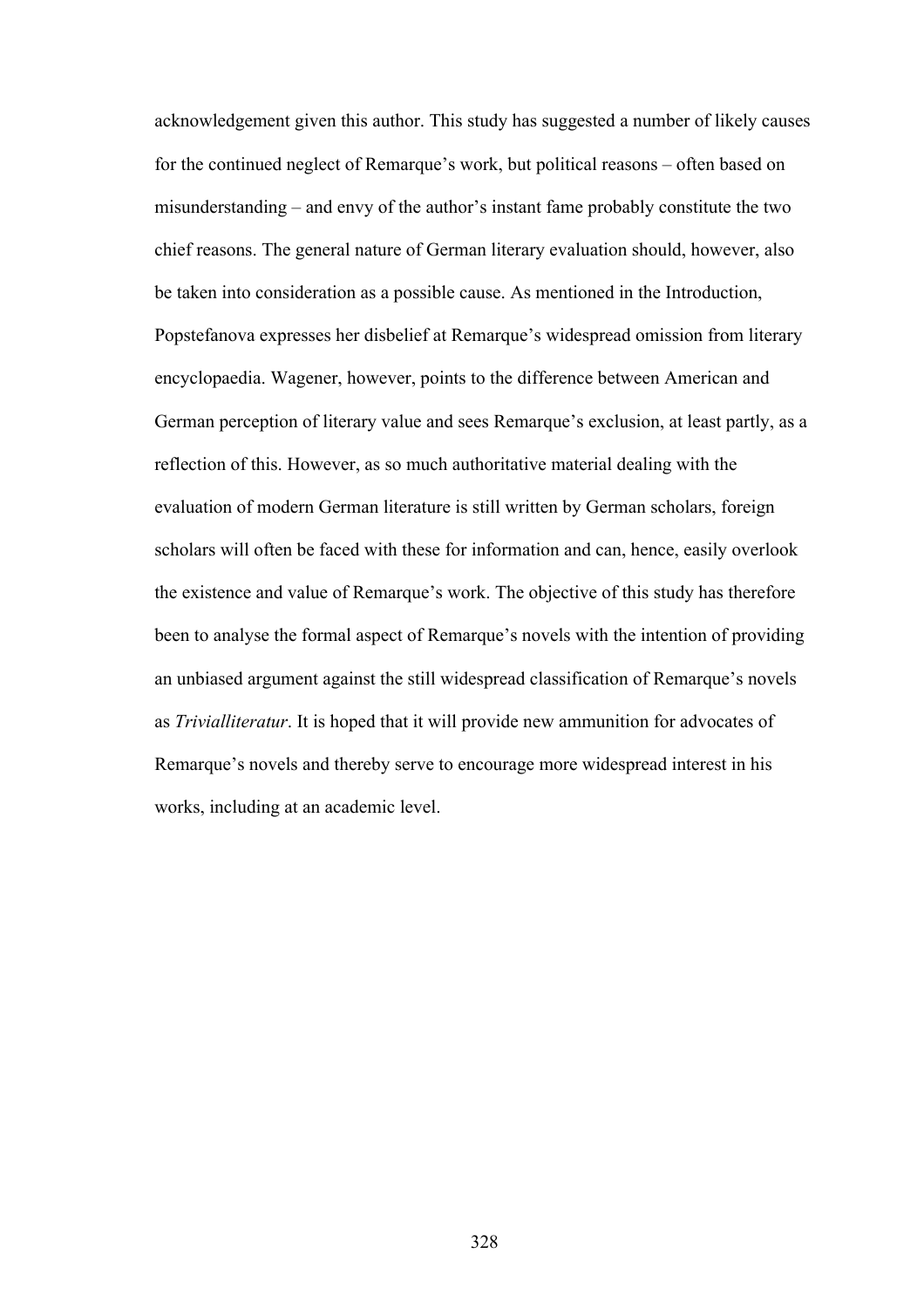## Notes to Concluding remarks

1. Klaus Budzinski, '"Keine Zeit für Hitler-Film". E. M. Remarque in München. Der Schriftsteller macht Urlaub – Aber dann…', *Die Welt*, 18 August, 1954.

2. Felicitas von Reznicek, 'Erich Maria Remarque: "Schriftsteller ist man – man kann es nicht lernen", (Zürich), 1955, pp. 60-61, 102. The actual source is unknown. However, it could be the *Zürcher Woche*, as Reznicek wrote several articles on Remarque for this paper.

3. Lütgenhorst, 'Emigrant zweier Welten'.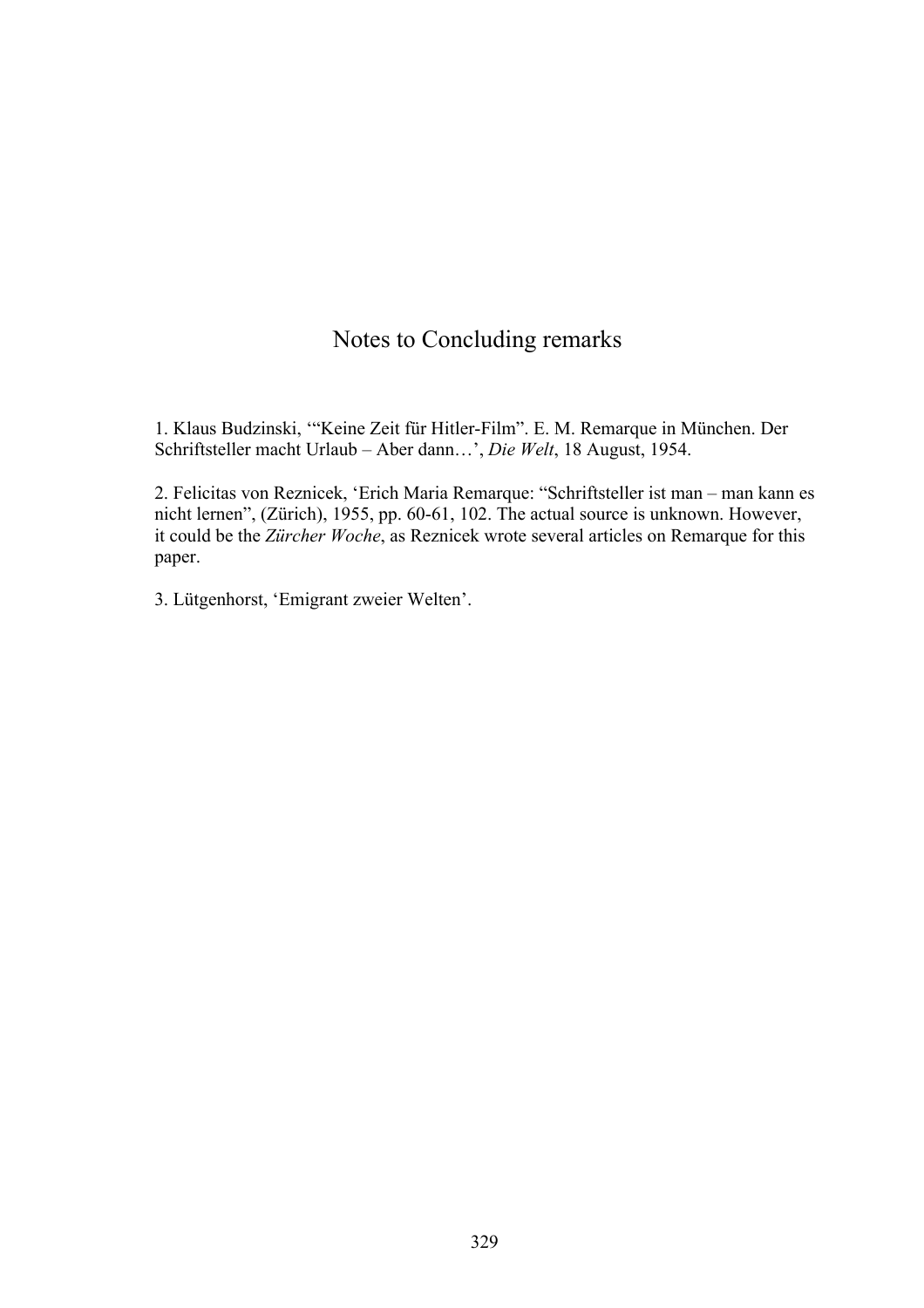## Bibliography

Conventions of reference

Much of Remarque's work and the studies on him are comprised in compilations. For the sake of clarity, this bibliography therefore cites the individual authors and articles, rather than referencing only the details of the overall compilations. Square brackets indicate the original dates of publication.

Primary literature by Remarque

Remarque, Erich Maria, *Arc de Triomphe* ([1946] Cologne: Kiepenheuer und Witsch, 2001), with an afterword by Tilman Westphalen, 'Das Tor des Hades: Nachwort von Tilman Westphalen', pp. 481-98

Remarque, Erich Maria, 'Das gelobte Land', in *Das unbekannte Werk, II: Das gelobte Land*, eds. Thomas F. Schneider and Tilman Westphalen (Cologne: Kiepenheuer und Witsch, 1998)

Remarque, Erich Maria, 'Das Rennen Vanderveldes', in *Das unbekannte Werk, IV: Kurzprosa und Gedichte*, eds. Thomas F. Schneider and Tilman Westphalen (Cologne: Kiepenheuer und Witsch, 1998), pp.155-61; also published in *Herbstfahrt eines Phantasten: Erzählungen und Essays*, ed. by Thomas F. Schneider (Cologne: Kiepenheuer und Witsch, 2001), pp. 46-52

Remarque, Erich Maria, 'Das seltsame Schicksal des Johann Bartok', in *Der Feind: Erzählungen*, ed. Thomas F. Schneider ([1993] Cologne: Kiepenheuer und Witsch, 1998), pp. 54-61; also published in *Herbstfahrt eines Phantasten: Erzählungen und Essays*, ed. by Thomas F. Schneider (Cologne: Kiepenheuer und Witsch, 2001), pp.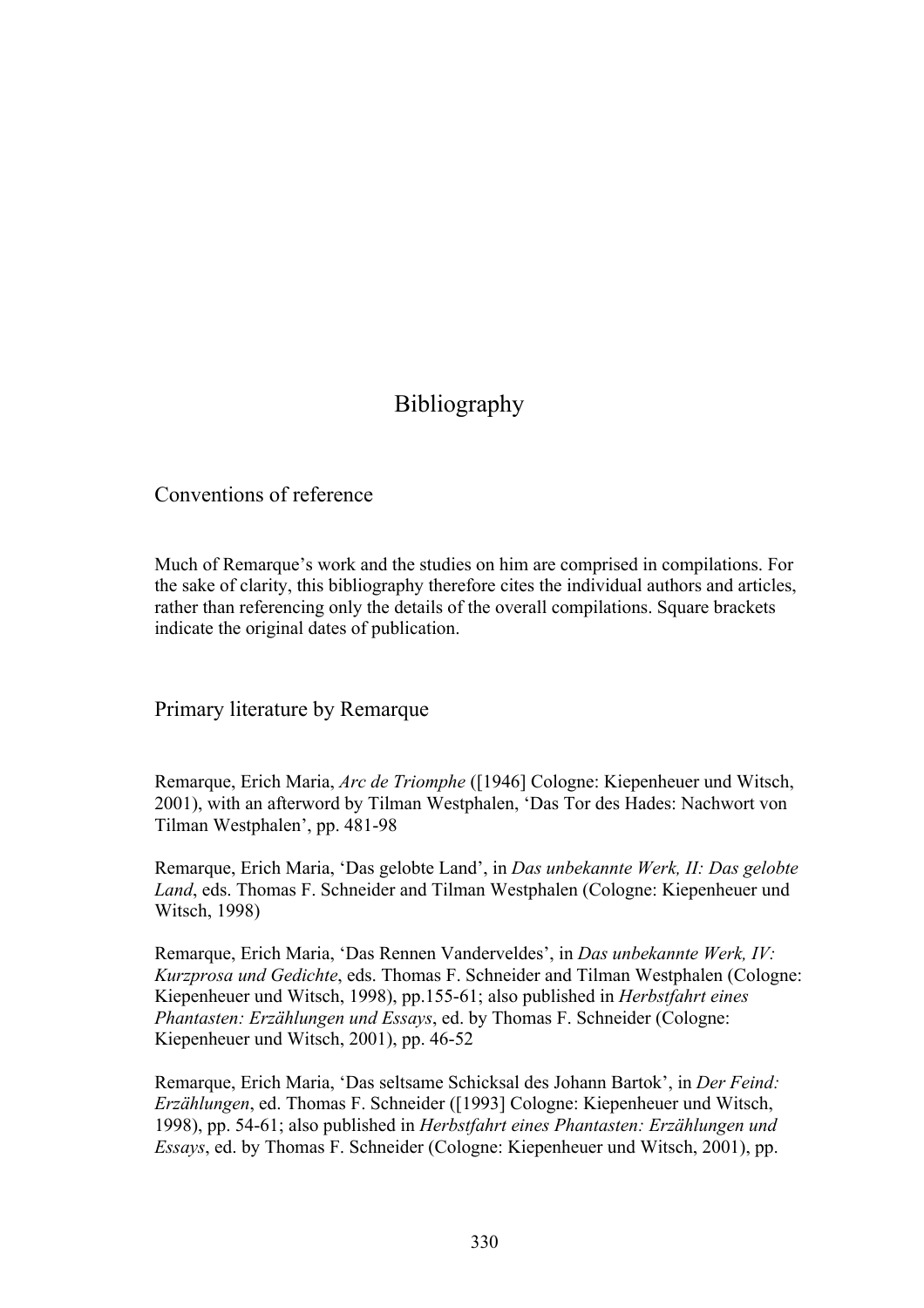108-14; *Das unbekannte Werk, IV: Kurzprosa und Gedichte* (Cologne: Kiepenheuer und Witsch, 1998), pp. 363-69

Remarque, Erich Maria, *Das unbekannte Werk, V: Briefe und Tagebücher*, eds. Thomas F. Schneider and Tilman Westphalen (Cologne: Kiepenheuer und Witsch, 1998). The complete diaries are still unpublished, but can be accessed in the *Erich Maria Remarque-Friedenszentrum*, Osnabrück

Remarque, Erich Maria, *Der Feind: Erzählungen*, ed. Thomas F. Schneider ([1993] Cologne: Kiepenheuer und Witsch, 1998); the short stories are also published in *Herbstfahrt eines Phantasten: Erzählungen und Essays*, ed. by Thomas F. Schneider (Cologne: Kiepenheuer und Witsch, 2001), pp. 69-114; *Das unbekannte Werk, IV: Kurzprosa und Gedichte* (Cologne: Kiepenheuer und Witsch, 1998), pp. 324-69

Remarque, Erich Maria, *Der Funke Leben*, ([1952] Cologne: Kiepenheuer und Witsch, 2000), with an afterword by Tilman Westphalen, 'Die Würde des Menschen ist unantastbar: Nachwort von Tilman Westphalen', pp. 375-401

Remarque, Erich Maria, 'Der Funke Leben (1952/ 53)', in *Ein militanter Pazifist: Texte und Interviews 1929-1966*, ed. Thomas F. Schneider ([1994] Cologne: Kiepenheuer und Witsch, 1998), pp. 94-95

Remarque, Erich Maria, 'Der Funke Leben. Vorwort (1952)', in *Ein militanter Pazifist: Texte und Interviews 1929-1966*, ed. Thomas F. Schneider ([1994] Cologne: Kiepenheuer und Witsch, 1998), pp. 91-93

Remarque, Erich Maria, *Der Himmel kennt keine Günstlinge* ([1961] Cologne: Kiepenheuer und Witsch, 2000), with an afterword by Tilman Westphalen, 'Von Brescia nach Brescia: Nachwort von Tilman Westphalen', pp. 319-36

Remarque, Erich Maria, 'Der junge Lehrer: Plauderei eines Kriegslehrers', in *Herbstfahrt eines Phantasten: Erzählungen und Essays*, ed. by Thomas F. Schneider (Cologne: Kiepenheuer und Witsch, 2001), pp. 11-15

Remarque, Erich Maria, 'Der letzte Akt: Drehbuch', in *Das unbekannte Werk, III: Die letzte Station, Der letzte Akt*, eds. Thomas F. Schneider and Tilman Westphalen (Cologne: Kiepenheuer und Witsch, 1998), pp. 11-151

Remarque, Erich Maria, *Der schwarze Obelisk* ([1956] Cologne: Kiepenheuer und Witsch, 2002), with an afterword by Tilman Westphalen, 'Unser Golgata: Nachwort von Tilman Westphalen', pp. 395-414

Remarque, Erich Maria, *Der Weg zurück* ([1931] Cologne: Kiepenheuer und Witsch, 2001), with an afterword by Tilman Westphalen, 'Kameradschaft zum Tode: Nachwort von Tilman Westphalen', pp. 313-34

Remarque, Erich Maria, 'Die andere Liebe', in *Herbstfahrt eines Phantasten: Erzählungen und Essays*, ed. by Thomas F. Schneider (Cologne: Kiepenheuer und Witsch, 2001), pp. 132-47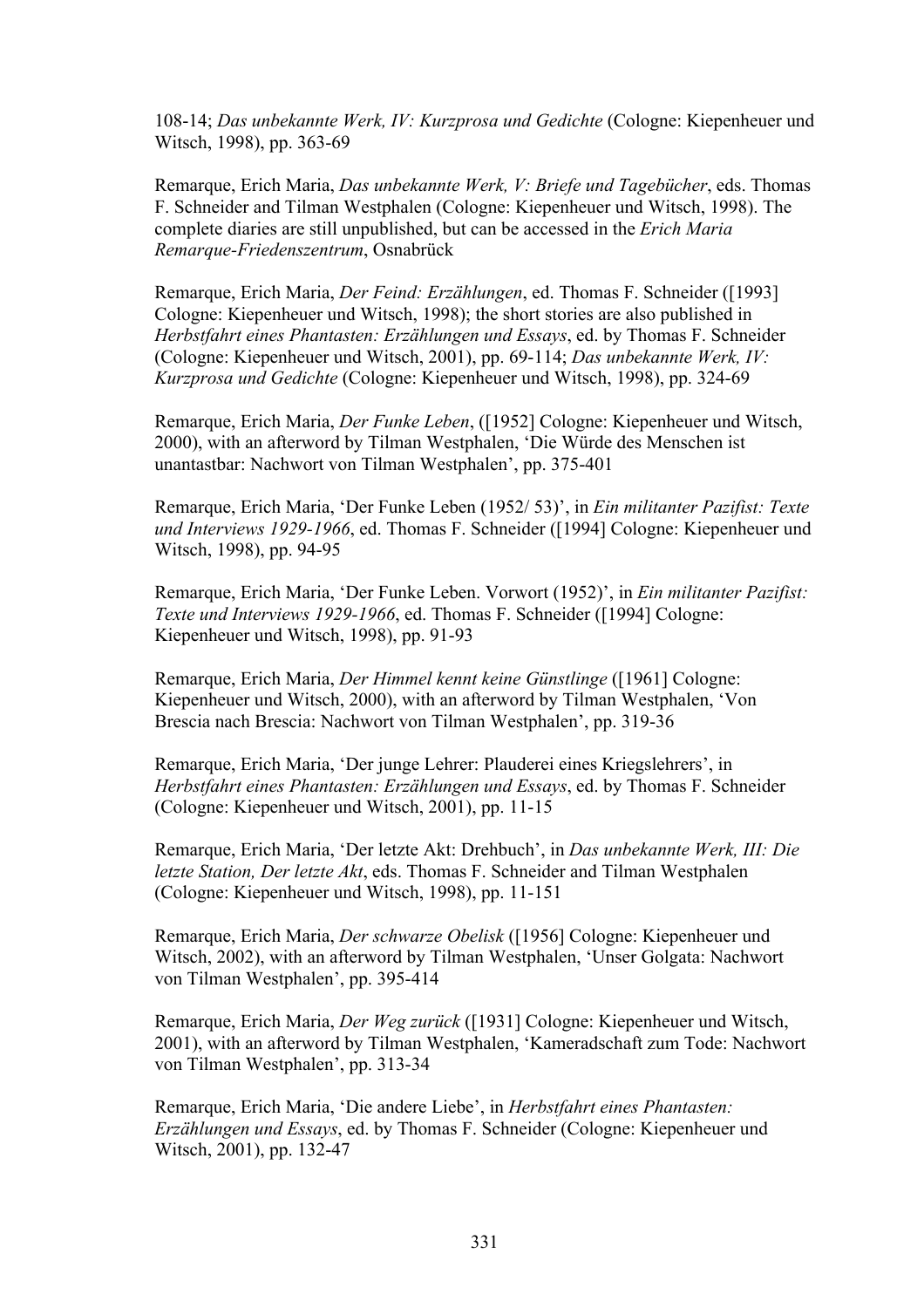Remarque, Erich Maria, 'Die letzte Station', in *Das unbekannte Werk, III: Die letzte Station, Der letzte Akt*, eds. Thomas F. Schneider and Tilman Westphalen (Cologne: Kiepenheuer und Witsch, 1998), pp. 153-257

Remarque, Erich Maria, *Die Nacht von Lissabon* ([1962] Cologne: Kiepenheuer und Witsch, 2001), with an afterword by Tilman Westphalen, 'Zurück kann man nie: Nachwort von Tilman Westphalen', pp. 313-30

Remarque, Erich Maria, 'Die Traumbude', in *Das unbekannte Werk, I: Die Traumbude, Gam, Station am Horizont*, eds. Thomas F. Schneider and Tilman Westphalen (Cologne: Kiepenheuer und Witsch, 1998), pp. 19-173

Remarque, Erich Maria, *Drei Kameraden* ([1938] Cologne: Kiepenheuer und Witsch, 2001), with an afterword by Tilman Westphalen, 'Der Orden der Erfolglosen: Nachwort von Tilman Westphalen', pp. 384-98

Remarque, Erich Maria, *Ein militanter Pazifist: Erzählungen* ([1993] Cologne: Kiepenheuer und Witsch, 1998)

Remarque, Erich Maria, 'Gam', in *Das unbekannte Werk, I: Die Traumbude, Gam, Station am Horizont*, eds. Thomas F. Schneider and Tilman Westphalen (Cologne: Kiepenheuer und Witsch, 1998), pp. 175-361

Remarque, Erich Maria, 'Größere und kleinere Ironien meines Lebens: Interview mit sich selbst (1966)', in *Ein militanter Pazifist: Texte und Interviews 1929-1966*, ed. Thomas F. Schneider (Cologne: Kiepenheuer und Witsch, 1998), pp. 138-43

Remarque, Erich Maria, *Im Westen nichts Neues* ([1929] Cologne: Kiepenheuer und Witsch, 1998), with an afterword by Tilman Westphalen, 'Ein Simplicissimus des 20. Jahrhunderts: Nachwort von Tilman Westphalen', pp. 199-219

Remarque, Erich Maria, 'Karl Broeger in Fleury', in *Der Feind: Erzählungen*, ed. Thomas F. Schneider ([1993] Cologne: Kiepenheuer und Witsch, 1998), pp. 26-33; also published in *Das unbekannte Werk, IV: Kurzprosa und Gedichte* (Cologne: Kiepenheuer und Witsch, 1998), pp. 339-45; *Herbstfahrt eines Phantasten: Erzählungen und Essays*, ed. by Thomas F. Schneider (Cologne: Kiepenheuer und Witsch, 2001), pp. 84-90

Remarque, Erich Maria, *Liebe Deinen Nächsten* ([1941] Cologne: Kiepenheuer und Witsch, 2001), with an afterword by Tilman Westphalen, 'Ein Mensch ohne Paß ist eine Leiche auf Urlaub: Nachwort von Tilman Westphalen', pp. 321-40

Remarque, Erich Maria, 'Menschen nach dem Kriege: Hans Sochaczewers neuer Roman', in *Herbstfahrt eines Phantasten: Erzählungen und Essays*, ed. Thomas F. Schneider (Cologne: Kiepenheuer und Witsch, 2001), pp. 220-21

Remarque, Erich Maria, 'Praktische Erziehungsarbeit in Deutschland nach dem Krieg', in *Herbstfahrt eines Phantasten: Erzählungen und Essays*, ed. Thomas F. Schneider (Cologne: Kiepenheuer und Witsch, 2001), pp. 226-42; also published in *Das*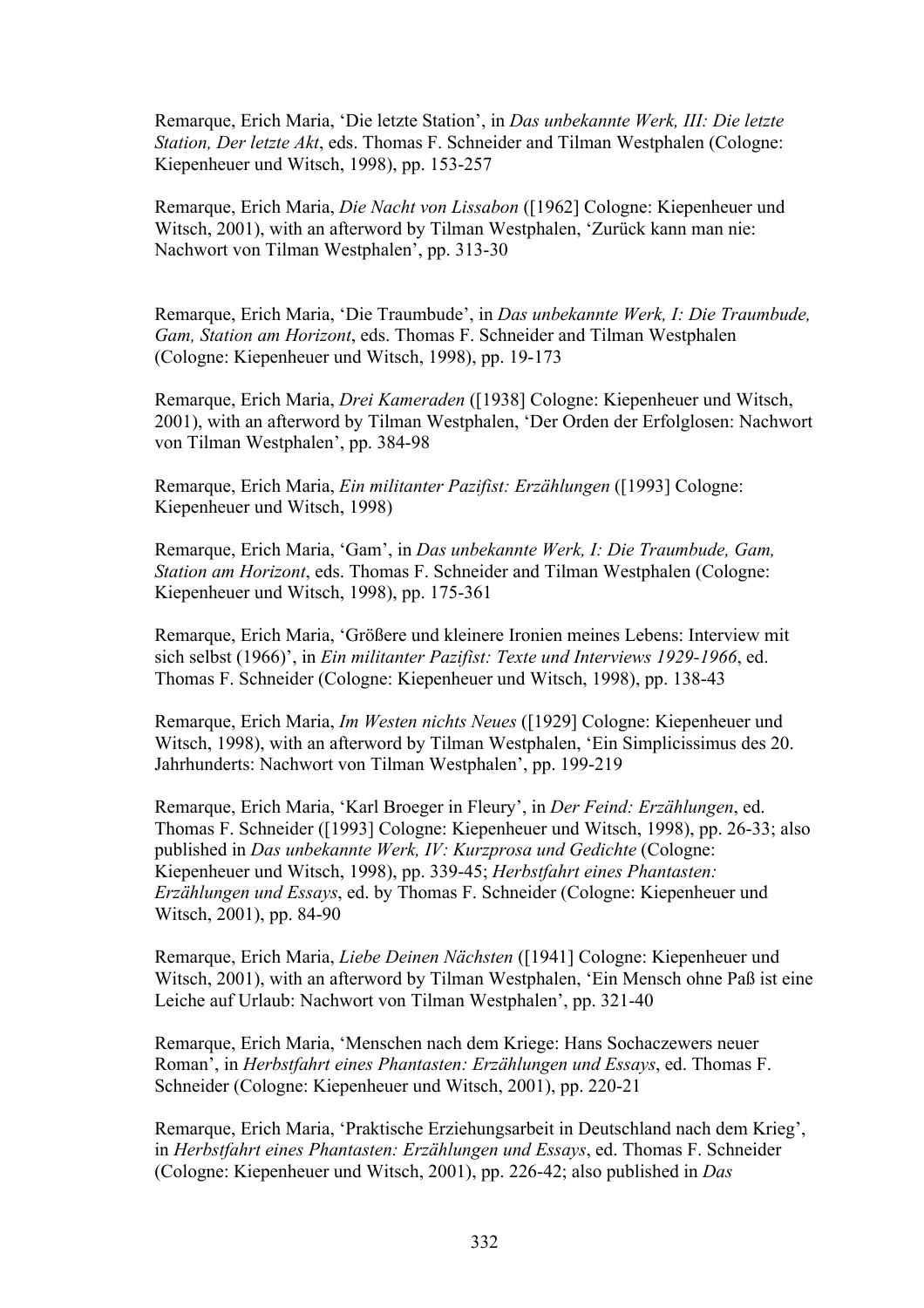*unbekannte Werk, IV: Kurzprosa und Gedichte* (Cologne: Kiepenheuer und Witsch, 1998), pp.387-403; *Ein militanter Pazifist: Texte und Interviews 1929-1966*, ed. Thomas F. Schneider (Cologne: Kiepenheuer und Witsch, 1998), pp. 66-83

Remarque, Erich Maria, *Schatten im Paradies* ([1971] Cologne: Kiepenheuer und Witsch, 1998), with an afterword by Tilman Westphalen, 'Ein Tornister voll mit Blei: Nachwort von Tilman Westphalen', pp. 495-514

Remarque, Erich Maria, 'Sei Wachsam! Zum Film *Der letzte Akt* (1956)', in *Ein militanter Pazifist: Texte und Interviews 1929-1966*, ed. Thomas F. Schneider (Cologne: Kiepenheuer und Witsch, 1998), pp. 96-101; also published in *Das unbekannte Werk, IV: Kurzprosa und Gedichte* (Cologne: Kiepenheuer und Witsch, 1998), pp.404-09; *Herbstfahrt eines Phantasten: Erzählungen und Essays*, ed. by Thomas F. Schneider (Cologne: Kiepenheuer und Witsch, 2001), pp. 241-48

Remarque, Erich Maria, *Station am Horizont*, eds. Thomas F. Schneider and Tilman Westphalen (Cologne: Kiepenheuer und Witsch, 2000); also published in *Das unbekannte Werk, I: Die Traumbude, Gam, Station am Horizont* (Cologne: Kiepenheuer und Witsch, 1998), pp. 363-553

Remarque, Erich Maria, 'Steppengewitter', in *Das unbekannte Werk, IV: Kurzprosa und Gedichte*, eds. Thomas F. Schneider and Tilman Westphalen (Cologne: Kiepenheuer und Witsch, 1998), pp. 144-49

Remarque, Erich Maria, 'Von den Freuden und Mühen des Jugendwehr', in *Das unbekannte Werk, IV: Kurzprosa und Gedichte*, eds. Thomas F. Schneider and Tilman Westphalen (Cologne: Kiepenheuer und Witsch, 1998), pp. 17-21

Remarque, Erich Maria, *Zeit Zu Leben und Zeit Zu Sterben*, ([1954] Cologne: Kiepenheuer und Witsch, 2001), with an afterword by Tilman Westphalen, 'Wann wird zum Mord, was man sonst Heldentum nennt? Nachwort von Tilman Westphalen', pp. 401-20

Remarque, Erich Maria, *"Sag mir, daß du mich liebst…": Erich Maria Remarque – Marlene Dietrich, Zeugnisse einer Leidenschaft*, eds. Werner Fuld and Thomas F. Schneider (Cologne: Kiepenheuer und Witsch, 2001)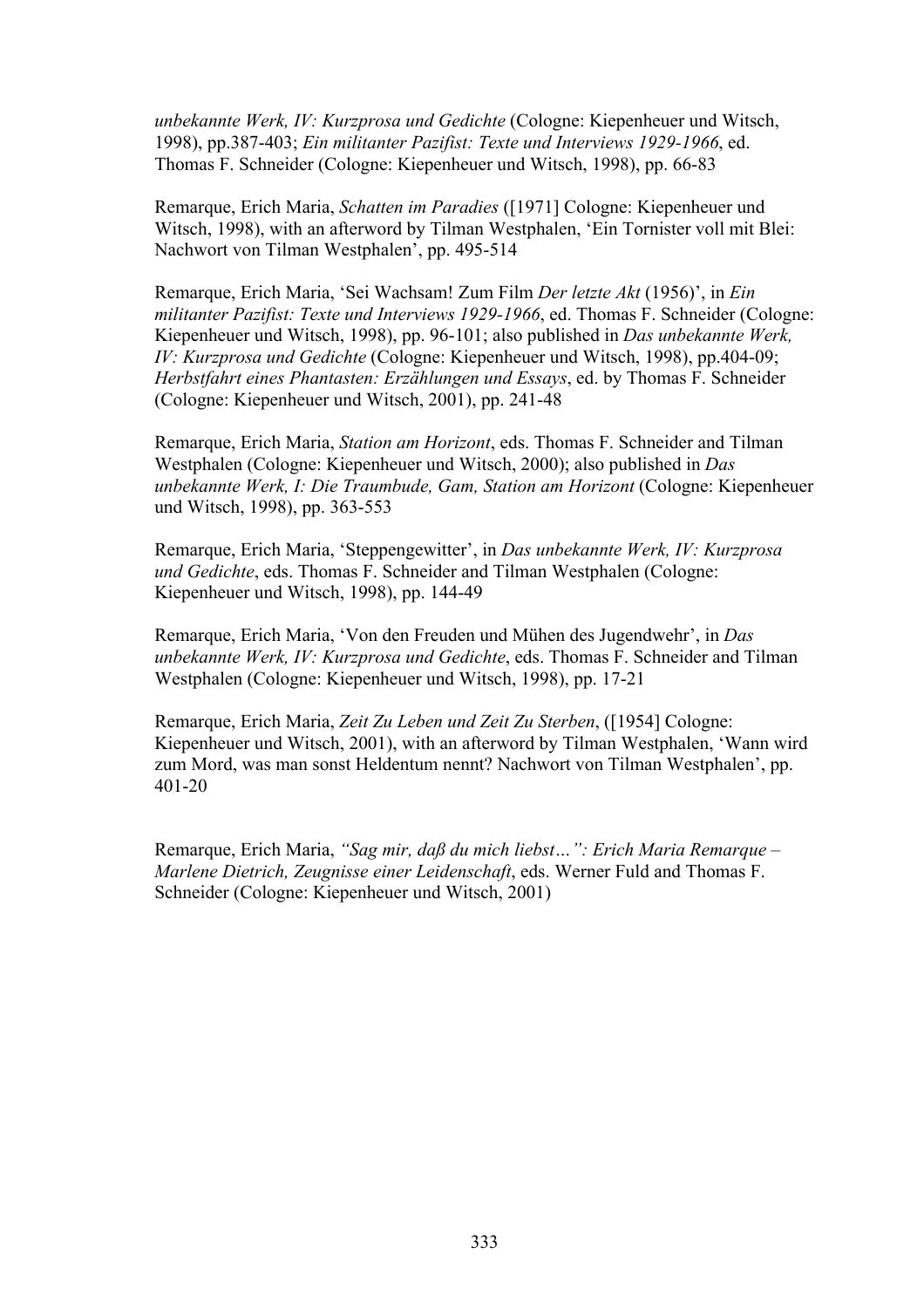Other primary sources

Brecht, Bertolt, *Arbeitsjournal: Erster Band 1938 bis 1942*, ed. Werner Hecht (Frankfurt am Main: Suhrkamp, 1973)

Böll, Heinrich, 'Geschäft ist Geschäft', in *Wanderer, kommst du nach Spa...: Erzählungen* ([1967] Munich: Deutscher Taschenbuch Verlag, 1980), pp. 140-45

Döblin, Alfred, *Schicksalsreise: Bericht und Bekenntnis* (Leipzig: St. Benno, 1980)

Frank, Leonhard, *Der Mensch ist Gut* ([1917] Hanover: Fackelträger, no date)

Glaeser, Ernst, *Frieden* (Berlin: Gustav Kiepenheuer, 1930)

Goote, Thor, *Wir fahren den Tod* ([1930] Berlin: Gutenberg, 1940)

Johannsen, Ernst, *Fronterinnerungen eines Pferdes* (Hamburg-Bergedorf: Fackelreiter, 1929)

Kessler, Harry Graf, *Aus den Tagebüchern 1918-1937*, ed. Wolfgang Pfeiffer-Belli (Munich: Deutscher Taschenbuch Verlag, 1965)

Kielar, Wieslaw, *Anus Mundi: Five Years in Auschwitz* (London etc.: Penguin, 1982) The work was published in Polish in 1972. The first English translation was published in 1981.

Kogon, Eugon, *Der SS-Staat* (Stockholm: Bergmann-Fischer, 1947)

Köppen, Edlef, *Heeresbericht* ([1930] Hamburg etc.: Rowohlt, 1985)

Landshoff, Fritz H., *Amsterdam, Keizersgracht 333. Querido-Verlag. Erinnerungen eines Verlegers: Mit Briefen und Dokumenten* (Berlin and Weimar: Aufbau, 1991)

Liepman, Heinz, *Ein deutscher Jude denkt über Deutschland nach* (Munich: Ner-Tamid, 1961)

Mann, Thomas, *Tagebücher 1937-1939*, ed. Peter de Mendelssohn (Frankfurt am Main: Fischer, 1982)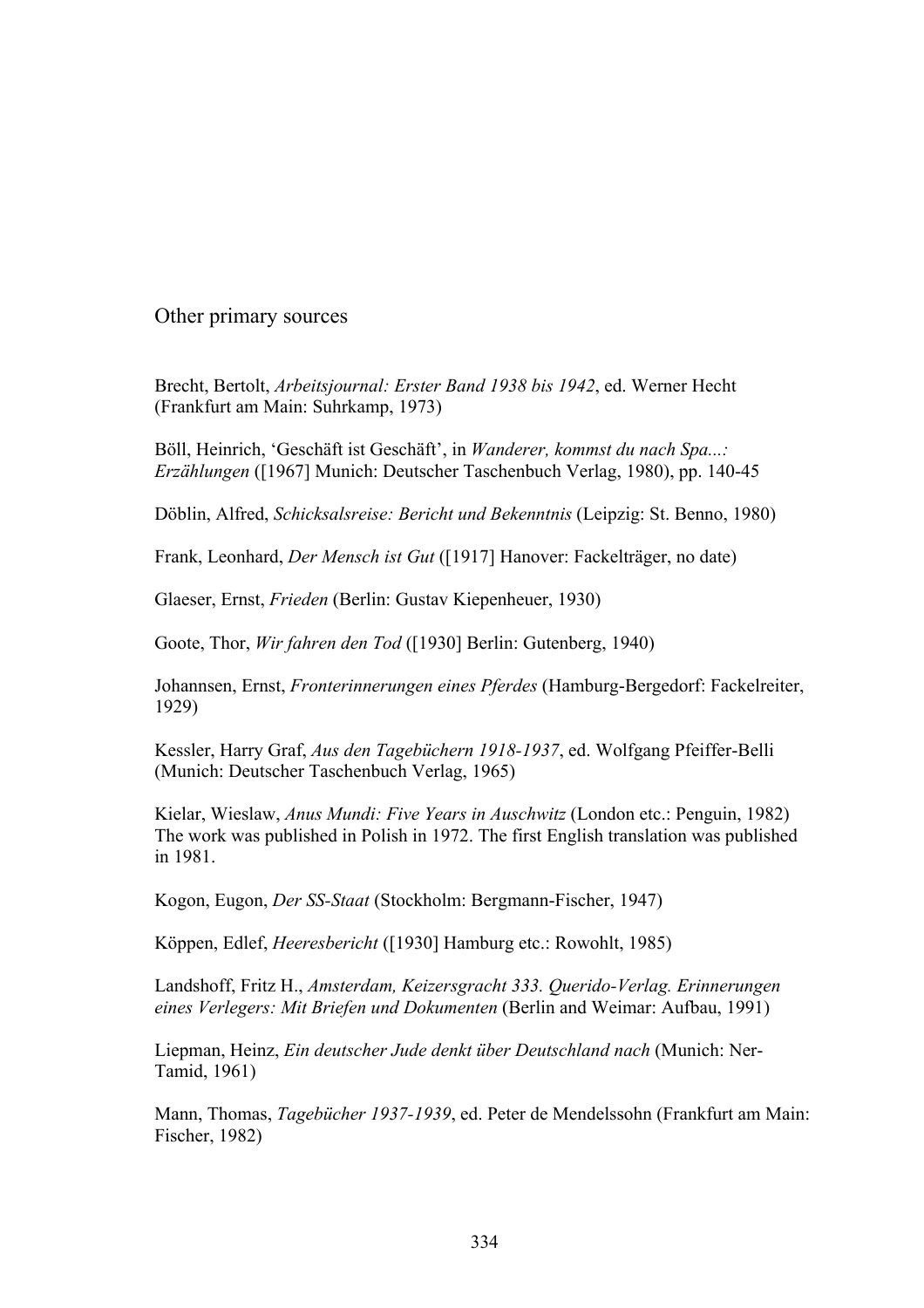Metelmann, Henry, *Through Hell for Hitler: A Dramatic First-Hand Account of Fighting on the Eastern Front with the Wehrmacht*, ([1990] Stapelhurst: Spellmount, 2001)

Ovid, *The Metamorphoses of Ovid: A New Verse Translation by Allen Mandelbaum* (San Diego etc.: Harvest, 1993)

Renn, Ludwig, *Krieg/ Nachkrieg* ([1928] Reinbek etc.: Rowohlt, 1988)

Requark, Emil Marius, *Vor Troja nichts Neues* (Berlin: Brunnen, 1930)

Schauwecker, Franz, *Der feurige Weg* (Leipzig: Der Aufmarsch, 1926)

Seghers, Anna, *Transit* ([1944] Darmstadt: Luchterhand, 1981)

Sochaczewer, Hans, *Menschen nach dem Kriege* (Vienna: Paul Zsolnay, 1929)

Walser, Martin, *Ein springender Brunnen* (Frankfurt am Main: Suhrkamp, 1998)

Wiechert, Ernst, *Jedermann: Geschichte eines Namenlosen* (Munich: Georg Müller, 1931)

Zweig, Stefan, *Die Welt von Gestern: Erinnerungen eines Europäers* ([1944] Frankfurt am Main: Fischer, 1981)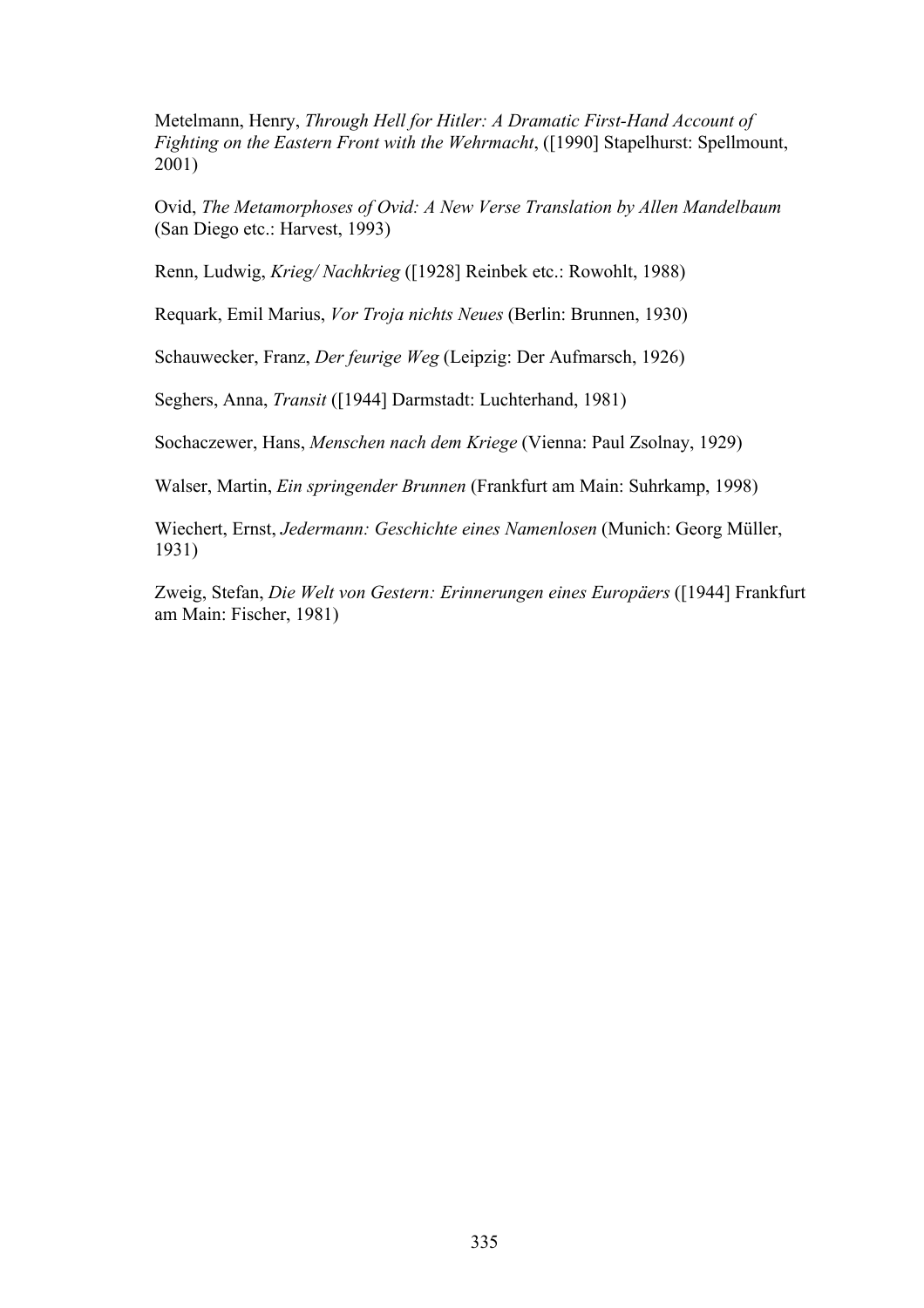Works on language, literary criticism- and theory

Bennett, Andrew, and Nicholas Royle*, Introduction to Literary Criticism and Theory* (England: Pearson Education, 1999)

Bertens, Hans, *Literary Theory: The Basics* (London etc.: Routledge, 2001)

Boa, Elizabeth, and J. H. Reid, *Critical Strategies: German Fiction in the Twentieth Century* (London: Edward Arnold, 1972)

Booth, Wayne C., *The Rhetoric of Fiction* ([1961] Chicago etc.: The University of Chicago Press, 1983)

Cuddon, J. A., *The Penguin Dictionary of Literary Terms and Literary Theory*, revised by C. E. Preston (England etc.: Penguin, 1999)

Culler, Jonathan, *Literary Theory: A Very Short Introduction* (Oxford etc.: Oxford University Press, 2000)

*Deutsches Wörterbuch: in sechs Bänden: VI*, eds. Gerhard Wahrig, Hildegard Krämer and Harald Zimmermann (Wiesbaden: F. A. Brockhaus, 1984)

*Duden: Das große Wörterbuch der deutschen Sprache in sechs Bänden: VI*, eds. Rudolf Köster, Harald Müller et al. (Mannheim: Duden, 1981)

Foltin, Hans Friedrich, 'Die minderwertige Prosaliteratur. Einteilung und Bezeichnungen', *Deutsche Vierteljahrschrift für Literaturwissenschaft und Geistesgeschichte*, 39, 288-323

Foltin, Hans Friedrich, 'Zur Erforschung der Unterhaltungs- und Trivialliteratur, insbesondere im Bereich des Romans', in *Studien zur Trivialliteratur*, ed. Heinz Otto Burger (Frankfurt am Main: Vittorio Klostermann, 1968), pp. 242-70

Forster, E. M., *Aspects of the Novel*, ed. Oliver Stallybrass ([1927] London etc.: Penguin, 2000)

Genette, Gérard, *Narrative Discourse*, translated by Jane E. Lewin (Oxford: Basil Blackwell, 1980)

*Litteraturhåndbogen*, eds. Ib Fischer Hansen et al. (Copenhagen: Nordisk, 1981)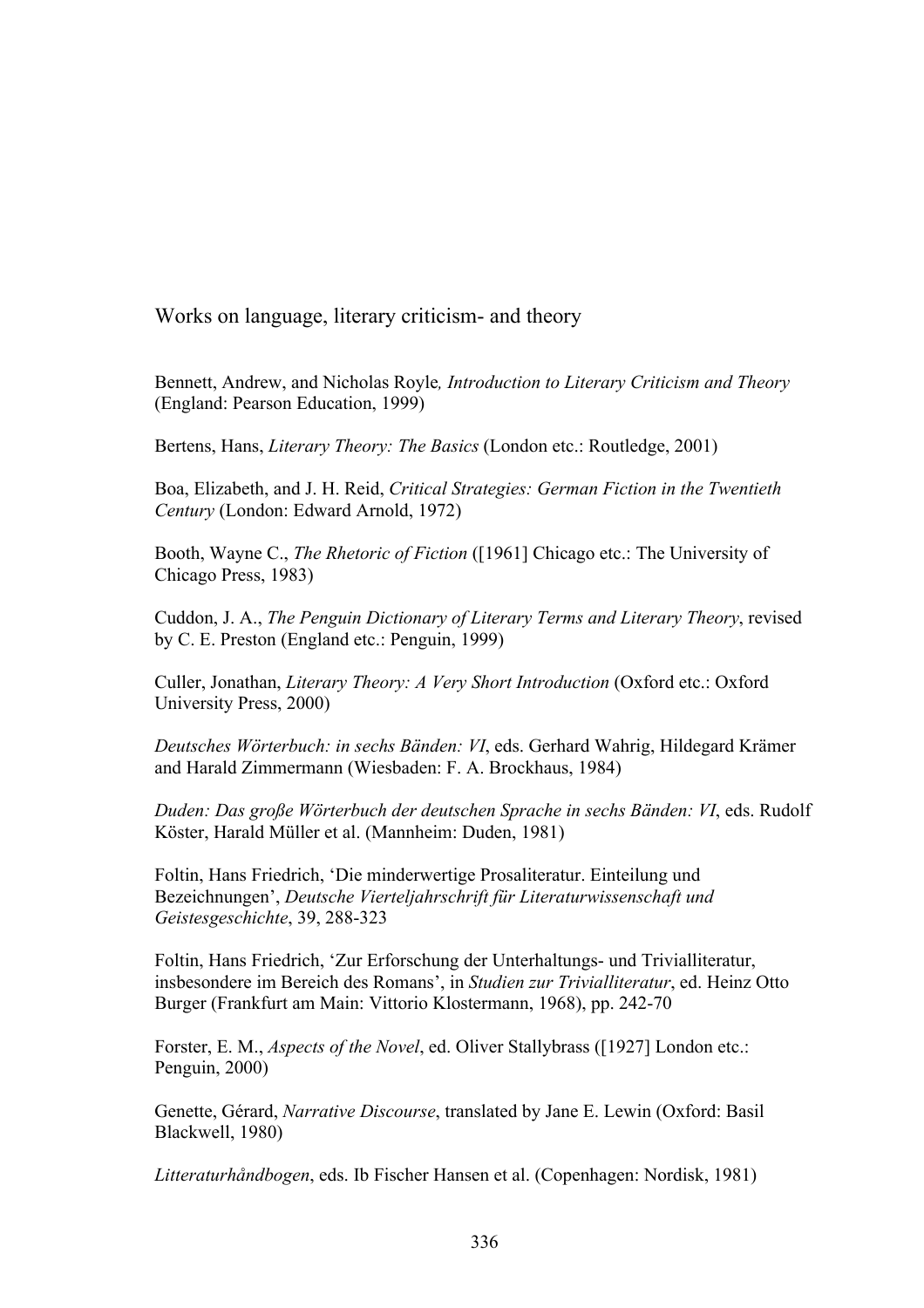Nusser, Peter, *Trivialliteratur* (Stuttgart: Metzler, 1991)

Warren, Austin, and René Wellek, *Theory of Literature* ([1942] London etc.: Penguin, 1980)

## Secondary literature on Remarque

Antkowiak, Alfred, *Erich Maria Remarque: Sein Leben und Werk* ([1965] Berlin: Das europäische Buch, 1983)

Antkowiak, Alfred, 'Zu einem neuen Roman von Erich Maria Remarque: "Der schwarze Obelisk"', no title, (Ost Berlin), 2 December, 1956.

Barker, Christine R., and R. W. Last, *Erich Maria Remarque* (London: Oswald Wolff, 1979)

Baumer, Franz, *E. M. Remarque* (Berlin: Colloquium, 1976)

Blaedel, Leif, 'Den tyske forlægger om censuren af Remarque', *Information*, 18 October 1954, no page

Blaedel, Leif, 'Nyt fra vestfronten: Remarques censor paa krigsstien igen', *Information*, 11 December 1954.

Blaedel, Leif, '*Information* afslører: Remarque sat under censur i Tyskland', *Information*, 9 October 1954, 10

Brandi, Maria, and Nicole Lehmann, '"Unsere durchsiebten, durchlöcherten Seelen": Krieg und Kampf in sprachlichen Bildern bei Erich Maria Remarque, "Im Westen nichts Neues"', in *Das deutsche Reich ist eine Republik: Beiträge zur Kommunikation und Sprache der weimarer Zeit*, ed. Horst D. Schlosser (Frankfurt am Main etc.: Peter Lang, 2003), pp. 29-37

Budzinski, Klaus, '"Keine Zeit für Hitler-Film". E. M. Remarque in München. Der Schriftsteller macht Urlaub aber dann….', *Die Welt*, 18 August 1954

Campbell, Ian, 'Remarque in Exile: The Correspondence with Arthur Wheen (1933- 36)', *Erich Maria Remarque Jahrbuch/ Yearbook*, 11 (2001), 87-92

Chambers II, John W., and Thomas F. Schneider, '»Im Westen nichts Neues« und das Bild des ›modernen‹ Krieg', in *Text+Kritik: Zeitschrift für Literatur: Erich Maria Remarque*, 149, ed. Heinz Ludwig Arnold (Munich: Richard Boorberg, 2001), pp. 8-18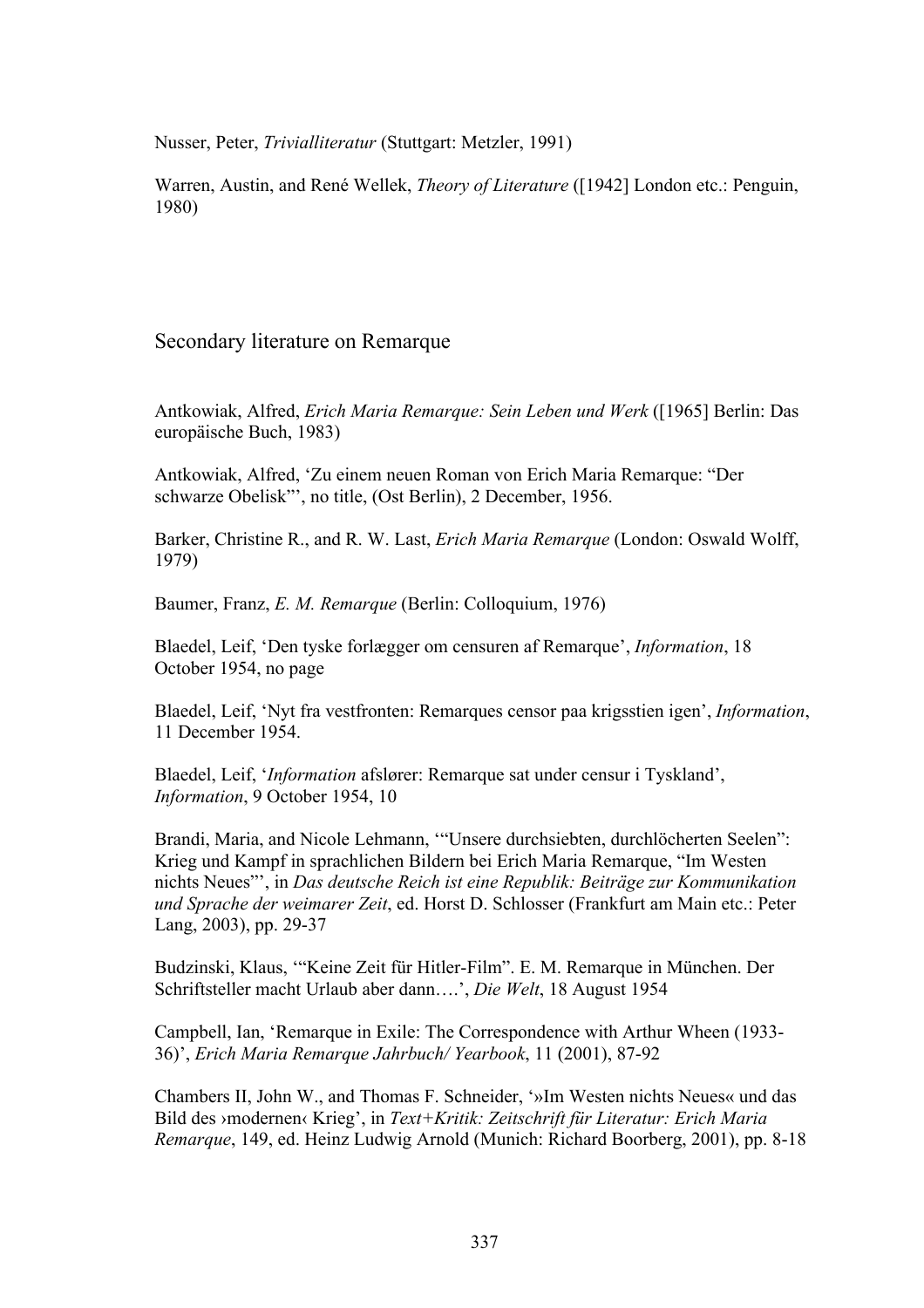Christoffersen, Rikke, 'Three Comrades - One Perspective: Contextualizing Remarque's *Drei Kameraden* with the Two Early War Novels', *Erich Maria Remarque Jahrbuch/ Yearbook*, 15 (2005), 36-62

Czesko, Bohdan, 'Ich habe Remarque erschossen [1946]', *Erich Maria Remarque Jahrbuch/ Yearbook*, 2 (1992), 33-34

Danklieb, Egon, 'Im Westen nichts Neues', *Signal: Blätter für junges Schaffen*, 2 (1929), 23-25

De Leeuw, Howard M., 'Remarque's Use of Simile in *Im Westen nichts Neues*', *Erich Maria Remarque Jahrbuch/ Yearbook*, 4 (1994), 45-64

De Leeuw, Howard Michael, 'The Function of Simile in Remarque's *Im Westen nichts Neues*' (Unpublished Master's dissertation: University of Arizona, 1989)

Delpech, Jeanine, 'Remarque in Paris', *Erich Maria Remarque Jahrbuch/Yearbook*, 7 (1997), 110-16

*Der Erich Maria Remarque-Friedenpreis der Stadt Osnabrück und seine Verleihung*. http://www.remarque.uos.de/richtl.htm . Last accessed 29 September 2006.

*Der Fall Remarque. Im Westen nichts Neues: Eine Dokumentation*, ed. Bärbel Schrader (Leipzig: Reclam, 1992)

Devine, Kathleen, 'The Way Back: Alun Lewis and Remarque', *Anglia: Zeitschrift für englische Philologie*, 103 (1985), 320-35

Dörp, Peter, 'Goebbels' Kampf gegen Remarque: Eine Untersuchung über die Hintergründe des Hasses und der Agitation Goebbels' gegen den Roman *Im Westen nichts Neues* von Erich Maria Remarque', *Erich Maria Remarque Jahrbuch/ Yearbook*, 1 (1991), 48-64

Eggebrecht, Axel, 'Gespräch mit Remarque (1929)', *Ein militanter Pazifist: Texte und Interviews 1929-1966*, ed. Thomas F. Schneider ([1994] Cologne: Kiepenheuer und Witsch, 1998), pp. 43-51

'Ein KZ-Roman wie er vom Übel ist', *Heute und Morgen*, 1952, 1134.

*Elfriede Scholz, geb. Remark. Im Namen des deutschen Volkes. Dokumente einer justitiellen Ermordung*, eds. Claudia Glunz and Thomas F. Schneider (Osnabrück: Rasch, 1997)

*Erich Maria Remarque-Friedenszentrum*, http://www.remarque.uos.de/intern.htm . Last accessed 29 September 2006.

'Erich Maria Remarque, Violent Author...Quiet Man', *News Week*, 1 April 1957, 108.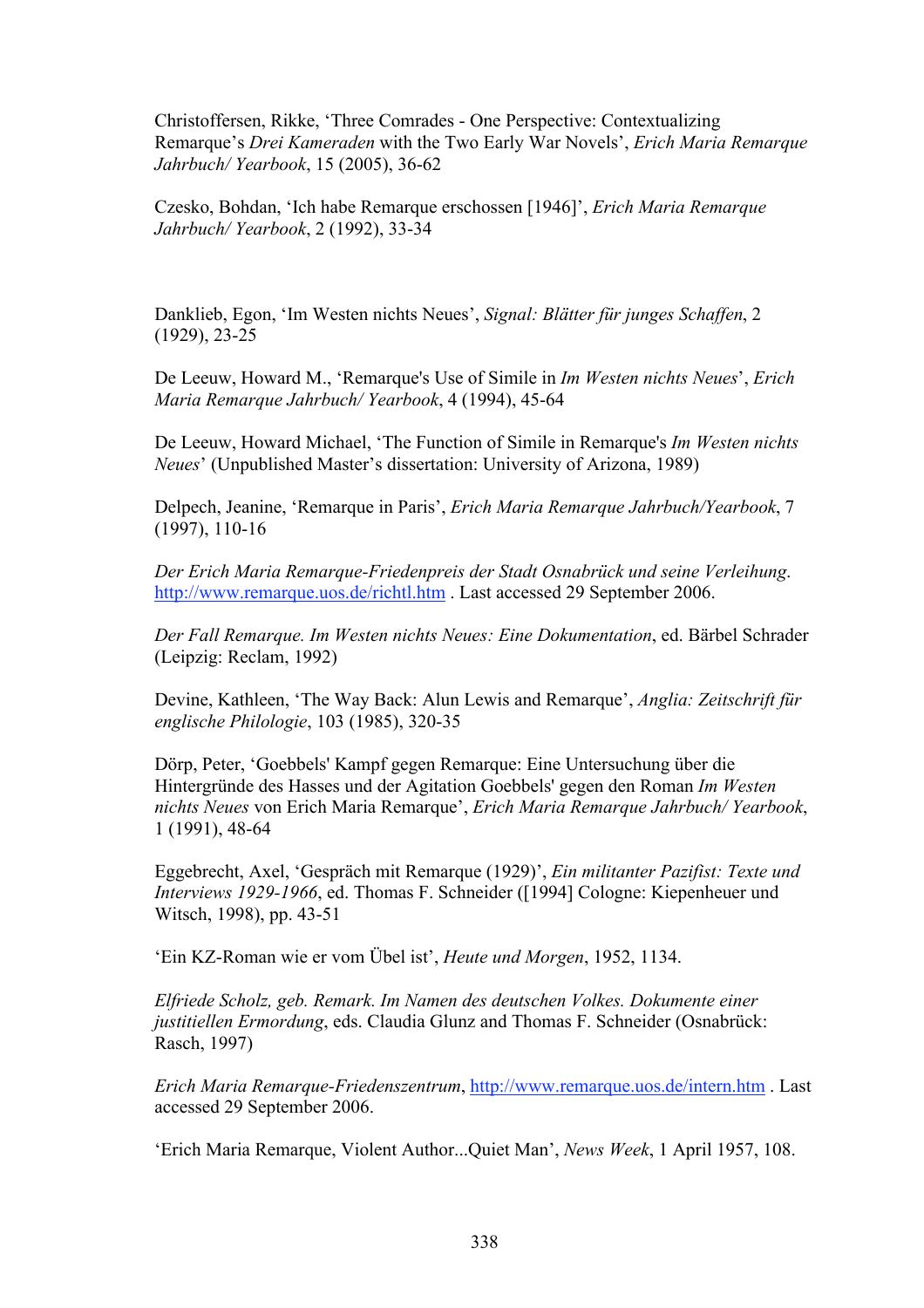Feldmann, M., 'Gespräch mit E. M. Remarque (1946)', *Ein militanter Pazifist: Texte und Interviews 1929-1966*, ed. Thomas F. Schneider ([1994] Cologne: Kiepenheuer und Witsch, 1998), pp. 84-90

Firda, Richard Arthur, *All Quiet on the Western Front: Literary Analysis and Cultural Context* (New York: Twayne, 1993)

Firda, Richard Arthur, *Erich Maria Remarque: A Thematic Analysis of His Novels* (New York: Peter Lang, 1988)

Firda, Richard Arthur, 'Young Erich Maria Remarque: *Die Traumbude*', *Monatshefte*, 71 (1979), 49-55

Flau, Hermann, 'Remarque-Verfilmungen: Ungewollt politisch - politisch ungewollt', in *Erich Maria Remarque 1898-1970*, ed. Tilman Westphalen (Bramsche: Rasch, 1988), pp. 113-36

Fotheringham, John, 'Looking Back at the Revolution: Toller's *Eine Jugend in Deutschland* and Remarque's *Der Weg zurück*', in *Remarque Against War: Essays for the Centenary of Erich Maria Remarque 1898-1970*, eds. Brian Murdoch, Mark Ward and Maggie Sargeant (Glasgow: Scottish Papers in Germanic Studies, 1998), pp. 98-118

Fuld, Werner, 'Ein Treffen mit alten Bekannten: Zur Vorgeschichte des Romans "Der Himmel kennt keine Günstlinge"', in *Text+Kritik: Zeitschrift für Literatur: Erich Maria Remarque*, 149, ed. Heinz Ludwig Arnold (Munich: Richard Boorberg, 2001), pp. 65- 68

Geismar, Maxwell, 'Terror Marched With a Goose Step', *The New York Times Book Review, The New York Times*, 22 March 1964, 7, no page

Gelder, Robert van, 'An Interview With Erich Maria Remarque: Who Outlines His Rules for Handling Luck, Loneliness and Refugee Living. January 27, 1946', in *Writers and Writing* (New York: Charles Schribner's Sons, 1946), pp. 377-81

Glunz, Claudia, '"Eine harte Sache". Zur Rezeption von Erich Maria Remarque's *Der Funke Leben*', in *"Reue ist undeutsch". Erich Maria Remarque's Der Funke Leben und das Konzentretionslager Buchenwald: Katalog zur Ausstellung*, eds. Thomas F. Schneider and Tilman Westphalen (Bramsche: Rasch, 1992), pp. 21-27.

Gordon, Haim, *Heroism and Friendship in the Novels of Erich Maria Remarque* (New York etc.: Peter Lang, 2003)

H. H., 'Der Funke Leben. Ein neuer Roman von Remarque', *Westdeutsche Zeitung*, 252, 30 October 1952, no page

Habe, Hans, 'Der neue Roman von Remarque', *Aufbau*, 25 January 1963, no page

Hansen, Thorkild, 'Intet nyt fra Østfronten: Erich Maria Remarques nye Roman om den Anden Verdenskrig', *Information*, 3 September 1954, no page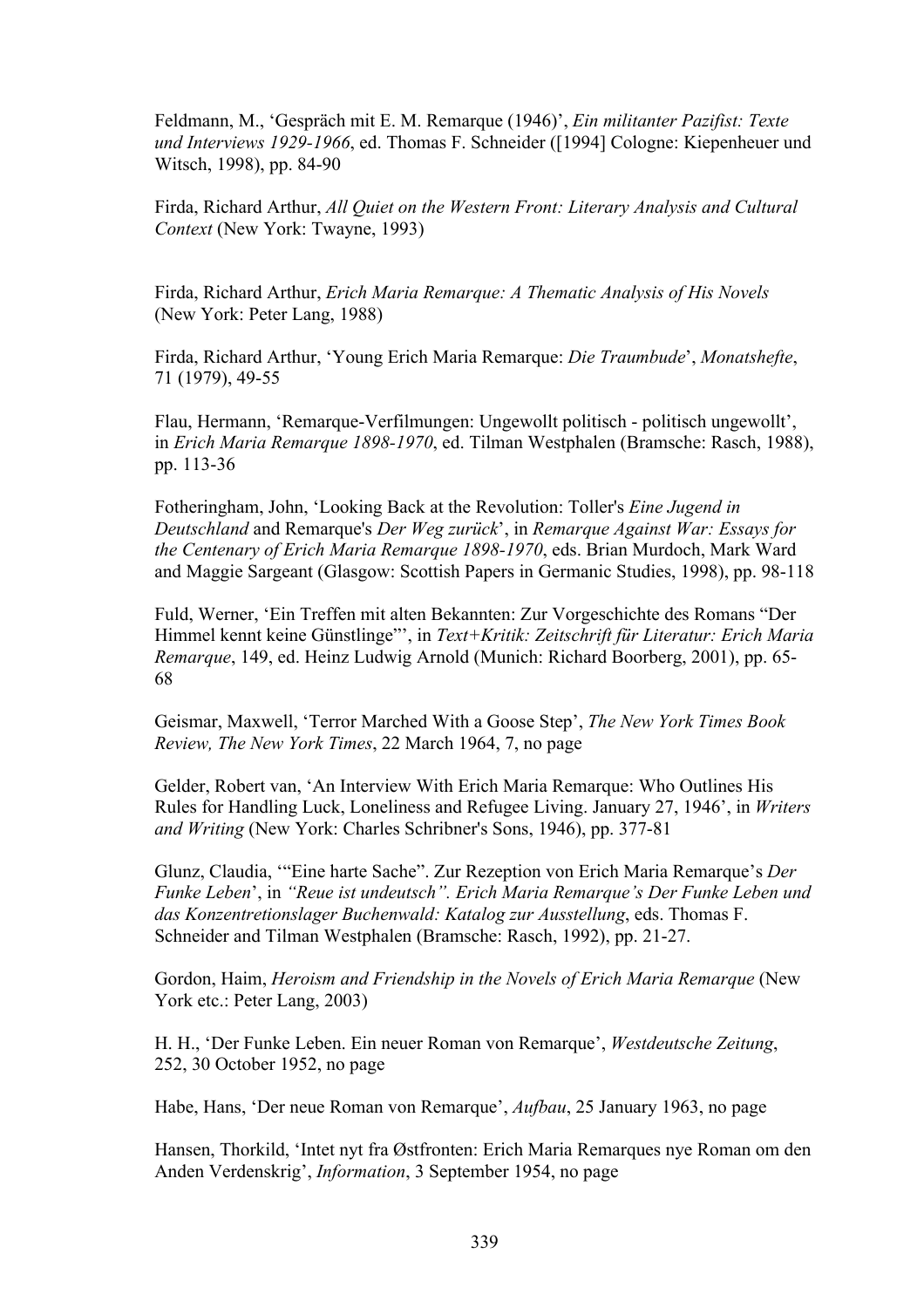Hartung, Günter, 'Gegenschriften zu *Im Westen nichts Neues* und *Der Weg zurück*', in *Erich Maria Remarque: Leben, Werk und weltweite Wirkung*, ed. Thomas F. Schneider (Osnabrück: Rasch, 1998), pp. 109-50

Hartung, Günter, 'Zum Wahrheitsgehalt des Romans *Im Westen nichts Neues*', *Erich Maria Remarque Jahrbuch/ Yearbook*, 1 (1991), 5-17

Horak, Jan-Christopher, 'Ewig auf der Flucht: Die Romanverfilmung *So Ends Our Night*', in *Erich Maria Remarque: Leben, Werk und weltweite Wirkung*, ed. Thomas F. Schneider (Osnabrück: Rasch, 1998), pp. 235-49

Ilberg, Werner, 'Amerikas "meistgekauftes" Buch: Bemerkungen zu Remarques "Arc de Triomphe"', *Tägliche Rundschau* (Berlin), 23 March 1949, no page.

Jeglin, Rainer, and Irmgard Pickerodt, 'Weiche Kerle in harter Schale: Zu *Drei Kameraden*', in *Erich Maria Remarque: Leben, Werk und weltweite Wirkung*, ed. Thomas F. Schneider (Osnabrück: Rasch, 1998), pp. 216-34

Kirn, Richard, 'Ein Buch, das sein Autor ehrt', *Frankfurter neue Presse*, 27 September 1952, 18

Kloiber, Harald, 'Struktur, Stil und Motivik in Remarques *Im Westen nichts Neues*', *Erich Maria Remarque Jahrbuch/ Yearbook*, 4 (1994), 65-78

Kruse, Martina, '10 Jahre Erich-Maria-Remarque-Gesellschaft E. V. in Osnabrück', *Erich Maria Remarque Jahrbuch/ Yearbook*, 6 (1996), 57-73

Kuhn, Köbi, 'Meine Bestenliste', *Die Weltwoche*, 19 September 2002, no page

Küster, Marc Wilhelm, 'Die Manuskriptlage zu Remarque's "Schatten im Paradies"', *Erich Maria Remarque Jahrbuch/ Yearbook*, 5 (1995), 88-108

Liepman, Heinz, 'Remarque und die Deutschen: Ein Gespräch mit Erich Maria Remarque (1962)', in *ein militanter Pazifist: Texte und Interviews 1929-1966*, ed. Thomas F. Schneider ([1994] Cologne: Kiepenheuer und Witsch, 1998), pp. 110-17

Littlejohns, Richard, '"Der Krieg hat uns für alles verdorben": The Real Theme of Im Westen nichts Neues', *Modern Languages: Journal of the Modern Language Association*, 70 (1989), 89-94

Luft, Friedrich, 'Das Profil: Gespräch mit Remarque (1963)', in *Ein militanter Pazifist: Texte und Interviews 1929-1966*, ed. Thomas F. Schneider ([1994] Cologne: Kiepenheuer und Witsch, 1998), pp. 118-33

Lütgenhorst, Manfred, 'Emigrant zweier Welten', *Münchener Abendzeitung*, 22 June 1968, 6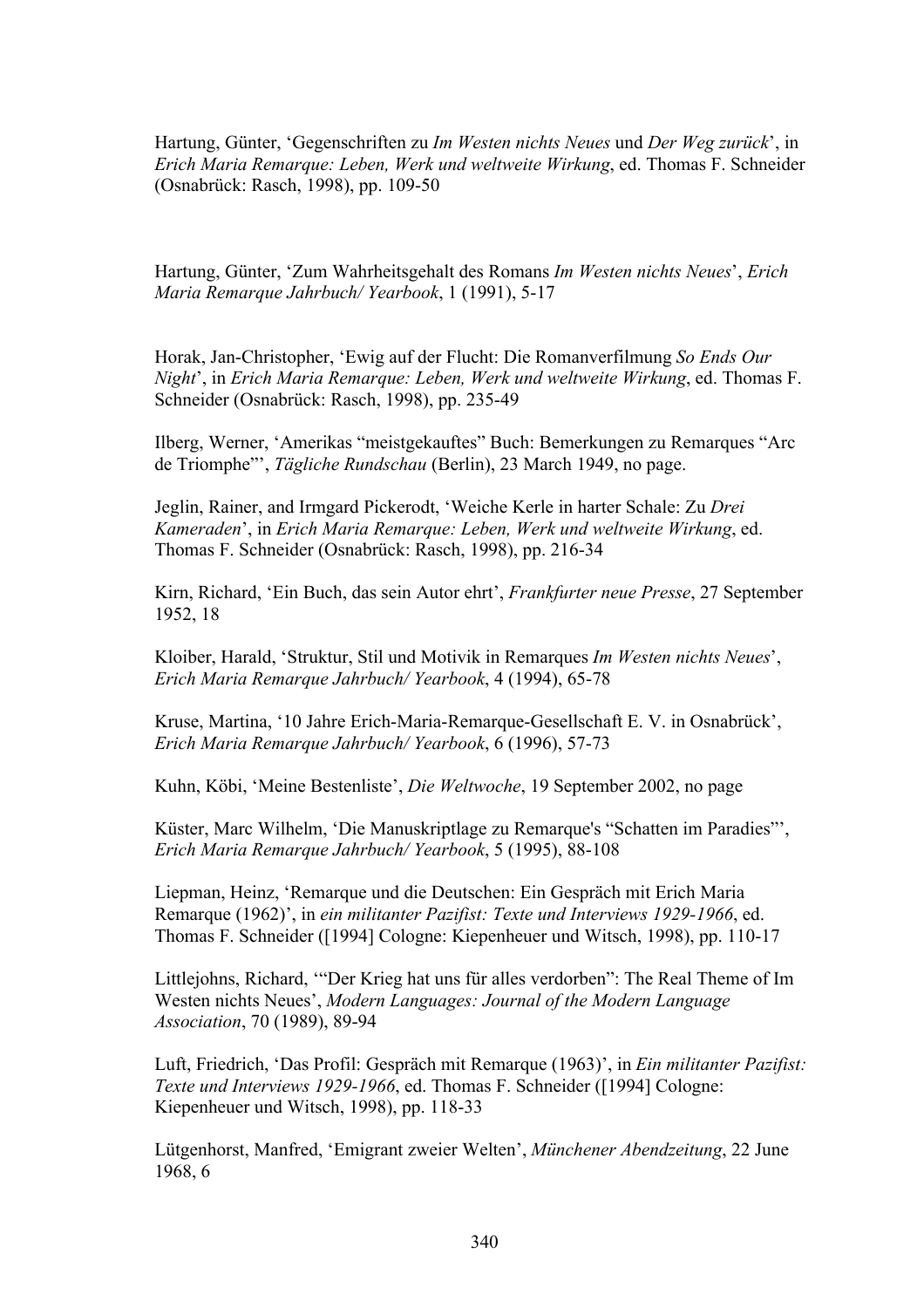*Man kann alten Dreck nicht vergraben; er fängt immer wieder an zu stinken: Materialen zu einem Erich Maria Remarque-Projekt der Universität Osnabrück, Fachbereich Sprache Literatur Medien, und zu Der Inszenierung Der Probebühne. Der Schwarze Obelisk: Eine*

*Textkollage*, eds. Lothar Schwindt and Tilman Westphalen (Osnabrück: Department for Language; Literature and Media in the University of Osnabrück, 1984)

'Mein Lieblingsbuch: Ein echter Klassiker', *Oranienburger Generalanzeiger*, 7/8 December 2002, no page

Murdoch, Brian, 'All Quiet on the Trojan Front: Remarque, Homer and War as the Targets of Literary Parody', *German Life and Letters*, 28 (1989), 49-62

Murdoch, Brian, '*Hinter die Kulissen des Krieges sehen*: Adrienne Thomas, Evadne Price and E. M. Remarque', *Forum for Modern Language Studies*, 28 (1992), 56-74

Murdoch, Brian, 'Narrative Strategies in Remarque's 'Im Westen nichts Neues', *New German Studies*, 17 (1992), 175-201

Murdoch, Brian, *The Novels of Erich Maria Remarque: Sparks of Life* (Rochester etc.: Camden House, 2006)

Murdoch, Brian, 'Paul Bäumer's Diary: *Im Westen nichts Neues*, the War Diary and the Fictionality of the War Novel', in *Remarque Against War: Essays for the Centenary of Erich Maria Remarque 1898-1970*, eds. Brian Murdoch, Mark Ward and Maggie Sargeant (Glasgow: Scottish Papers in Germanic Studies, 1998), pp. 1-23

Murdoch, Brian, 'Tierische Menschen und menschliche Tiere. Ernst Johannsen: *Vier von der Infanterie* und *Fronterinnerungen eines Pferdes* (1929)', in *Von Richthofen bis Remarque: Deutschsprachige Prosa zum 1. Weltkrieg*, eds. Thomas F. Schneider and Hans Wagener (Amsterdam etc.: Ropodi, 2003), pp. 249-60

Murdoch, Brian, 'Vorwärts auf dem Weg zurück: Kriegsende und Nachkriegszeit bei Erich Maria Remarque, in *Text+Kritik: Zeitschrift für Literatur: Erich Maria Remarque*, 149, ed. Heinz Ludwig Arnold (Munich: Richard Boorberg), 2001), pp. 19- 29

Murdoch, Brian, 'We Germans...? Remarques englischer Roman *All Quiet on the Western Front*', *Erich Maria Remarque Jahrbuch/ Yearbook*, 6 (1996), 10-34

N. N., 'Preussenzentrum und Remarques Kriegsbuch Im Westen nichts Neues', *Die Nationale Erziehung*, 12 (1931), 314-16

Nickl, Gottfried, *In Westen nichts Neues und sein wahrer Sinn: Eine Betrachtung über den Pazifismus und Antwort an Remarque (Heimgarten Sonderheft)* (Graz: Leopold Stöcker, 1930)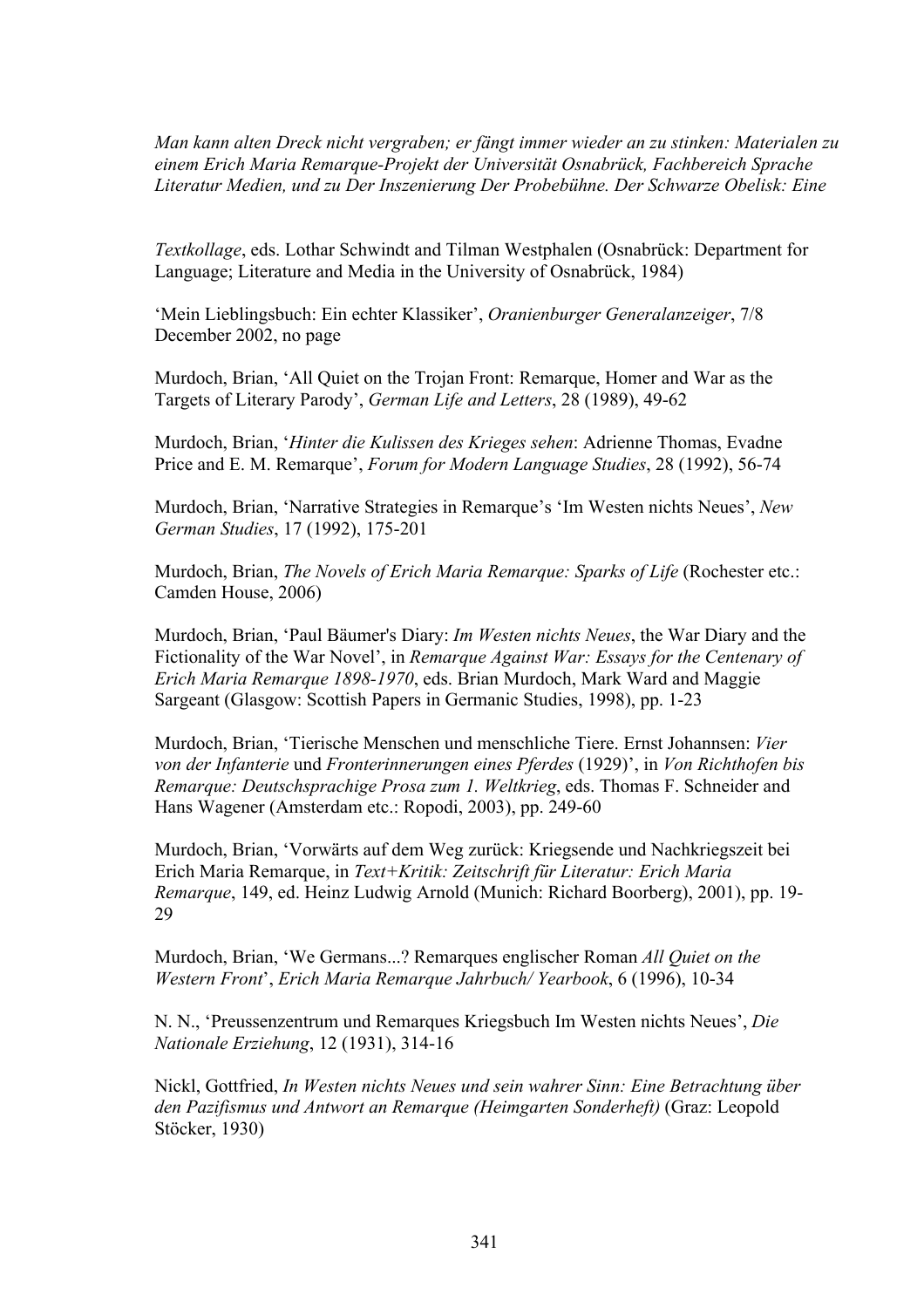Nienaber, Bernhard, 'Der Blick zurück: Remarques Romane gegen die Adenauer-Restauration', in *Erich Maria Remarque 1898-1970*, ed. Tilman Westphalen (Bramsche: Rasch, 1988), pp. 79-93

Nienaber, Bernhard, *Vom anachronistischen Helden zum larmoyanten Untertan: Eine Untersuchung zur Entwicklung der Humanismuskonzeption in Erich Maria Remarques Romanen der Adenauer-Restauration* (Würzburg: Königshausen und Neumann, 1997)

Oerke, Petra, 'Erläuterungen: Die Traumbude (1920)', in *Das unbekannte Werk, I: Die Traumbude, Gam, Station am Horizont*, eds. Thomas F. Schneider and Tilman Westphalen (Cologne: Kiepenheuer und Witsch, 1998), pp. 563-70

Oppermann, Thomas, 'Mit Wall und dem kleinen Gespenst', *Göttinger Tageblatt*, 20 January 2000, no page

Owen, C. R., *Erich Maria Remarque: A Critical Bio-Bibliography* (Amsterdam: Rodopi, 1984)

Parvanova, Mariana, *"...Das Symbol der Ewigkeit ist der Kreis": Eine Untersuchung der Motive in den Romanen von Erich Maria Remarque* (Berlin: TENEA, 2003)

Pfeiler, W. K., 'Erich Maria Remarque. *Der Funke Leben*', *Books Abroad*, Summer 1952, no page

Placke, Heinrich, *Die Chiffren des Utopischen: Zum literarischen Gehalt der politischen 50er-Jahre-Romane Erich Maria Remarques* (Göttigen: V & R unipress, 2004)

Placke, Heinrich, 'Die politischen Diskussionen um den Remarque-Film *Der letzte Akt* (Österreich 1955)', *Erich Maria Remarque Jahrbuch/ Yearbook*, 5 (1995), 65-87

Poore, Charles, 'Books of the Times', *The New York Times*, 2 April 1957, 29

Popstefanova, Darina, *Weltbürger. Auf den Spuren Remarques in Osnabrück. Literaturwerkstatt Remarque: Unterrichtsmaterialien (Text- und Quellensammlung)* (Osnabrück: Unpublished teaching materials, 1999)

Prescott, Orville, 'Books of the Times: Punishment for Being Innocent', *The New York Times*, 27 March 1964, no page

Rabe, Hanns-Gerd, 'Remarque und Osnabrück', in *Osnabrücker Mitteilungen: Mitteilungen des Vereins für Geschichte und Landeskunde von Osnabrück*, 77 (Osnabrück: Meinders und Elstermann, 1970), pp. 197-246

'Refugees', *New Statesman*, 11 December 1964, no page

Repgow, 'Wir haben nicht auf Herrn Remarque gewartet! Wer es nicht erlebte, sollte besser darüber schweigen', *Sonntagsblatt Hannover*, 42, 1952, no page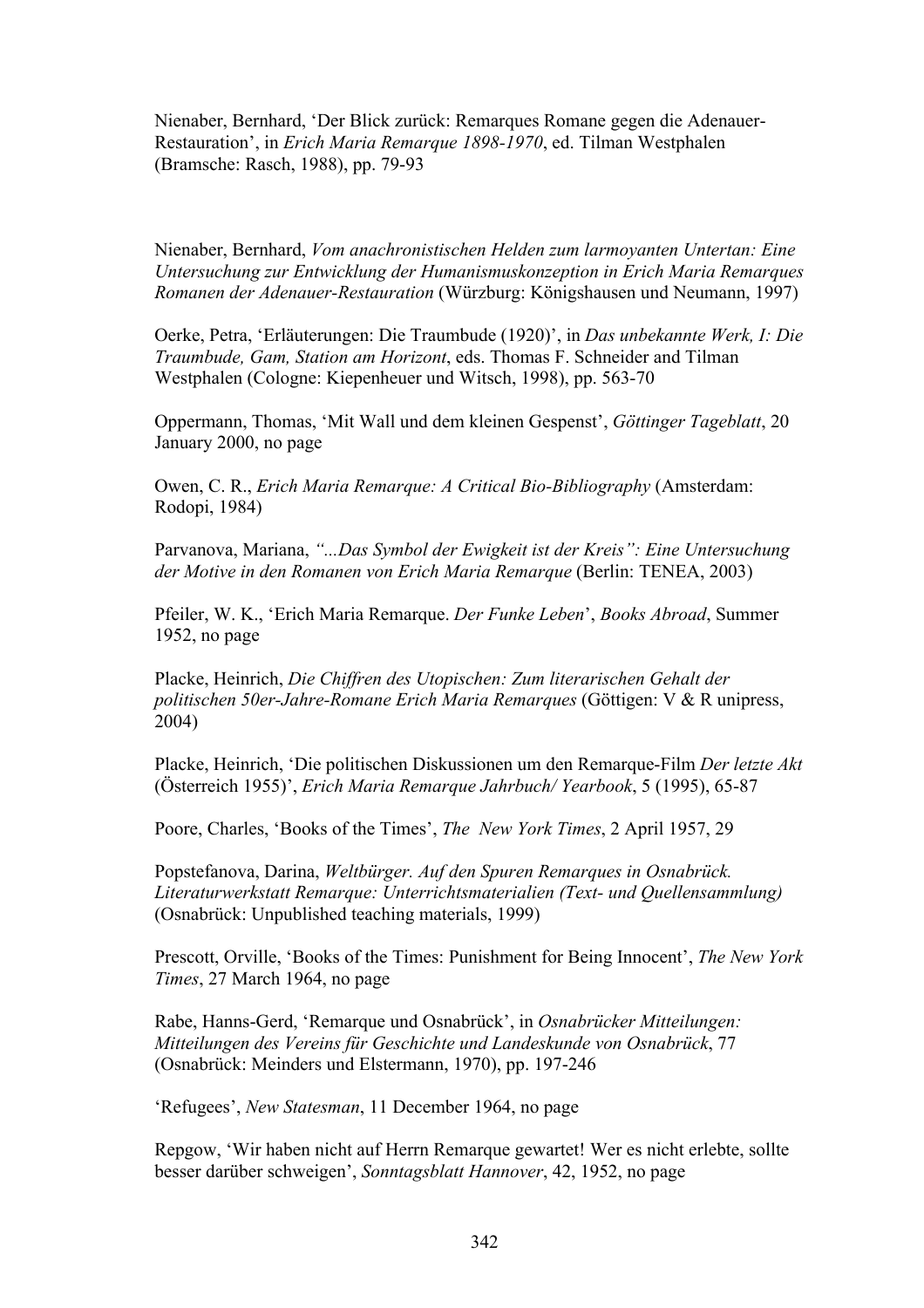Reznicek, Felicitas von, 'Erich Maria Remarque: "Schriftsteller ist man – man kann es nicht lernen"', 1955, 60-61, 102

*"Reue ist undeutsch". Erich Maria Remarque's Der Funke Leben und das Konzentrationslager Buchenwald: Katalog zur Ausstellung*, eds. Thomas F. Schneider and Tilman Westphalen (Bramsche: Rasch, 1992)

Rowley, Brian A., 'Journalism into Fiction: *Im Westen nichts Neues*', in *The First World War in Fiction*, ed. Holger Klein (London etc.: Macmillan, 1976), pp.101-11

Sargeant, Maggie, 'Erich Maria Remarque', in *Kitsch und Kunst: Presentations of a* Lost War (Oxford etc.: Peter Lang, 2005).

Schneider, Thomas F, 'Die andere Liebe. Anmerkungen zu den Erzählungen und Essays von Erich Maria Remarque', in *Herbstfahrt eines Phantasten: Erzählungen und Essays*, ed. Thomas F. Schneider (Cologne: Kiepenheuer und Witsch, 2001), pp. 303-14

Schneider, Thomas F., 'The Empty Stage: Comments on the Stage 'War' about Erich Maria Remarque's *Die letzte Station*', in *Modern War on Stage and Screen/ Der moderne Krieg auf der Bühne*, eds. Wolfgang Görtschacher and Holger Klein (Lewiston etc.: Edwin Mellen, 1997), pp. 53-65

Schneider, Thomas F., *Erich Maria Remarque: Ein Chronist des 20. Jahrhunderts: Eine Biographie in Bildern und Dokumenten* (Bramsche: Rasch, 1991)

Schneider, Thomas F., *Erich Maria Remarque, Im Westen nichts Neues: Text - Edition - Entstehung - Distribution und Rezeption (1928-1930)* (Unpublished doctoral thesis: University of Osnabrück, 1999)

Schneider, Thomas F., 'Erich Maria Remarque - Kurzbiografie in Daten', in *Text+Kritik: Zeitschrift für Literatur: Erich Maria Remarque*, 149, ed. Heinz Ludwig Arnold (Munich: Richard Boorberg, 2001), pp. 79-92

Schneider, Thomas F. 'Erläuterungen: Gam (1924)', in *Das unbekannte Werk, I: Die Traumbude, Gam, Station am Horizont*, eds. Thomas F. Schneider and Tilman Westphalen (Cologne: Kiepenheuer und Witsch, 1998), pp. 571-75

Schneider, Thomas F., 'Erläuterungen: Station am Horizont (1927)', in *Das unbekannte Werk, I: Die Traumbude, Gam, Station am Horizont*, eds. Thomas F. Schneider and Tilman Westphalen (Cologne: Kiepenheuer und Witsch, 1998), pp. 575-80

Schneider, Thomas F., 'Erwartungen von Rezensenten an Kriegsliteratur: Die Rezeption von Erich Maria Remarques *Im Westen nichts Neues*, 1928-1930', *Lili-Zeitschrift für Literaturwissenschaft und Linguistik*, 28 (1998), 119-32

Schneider, Thomas F., 'Mörder, die empfindlich sind: Zur Entstehung von *Der Funke Leben*', in *"Reue ist undeutsch". Erich Maria Remarque's Der Funke Leben und das Konzentrationslager Buchenwald: Katalog zur Ausstellung*, eds. Thomas F. Schneider and Tilman Westphalen (Bramsche: Rasch, 1992), pp. 14-20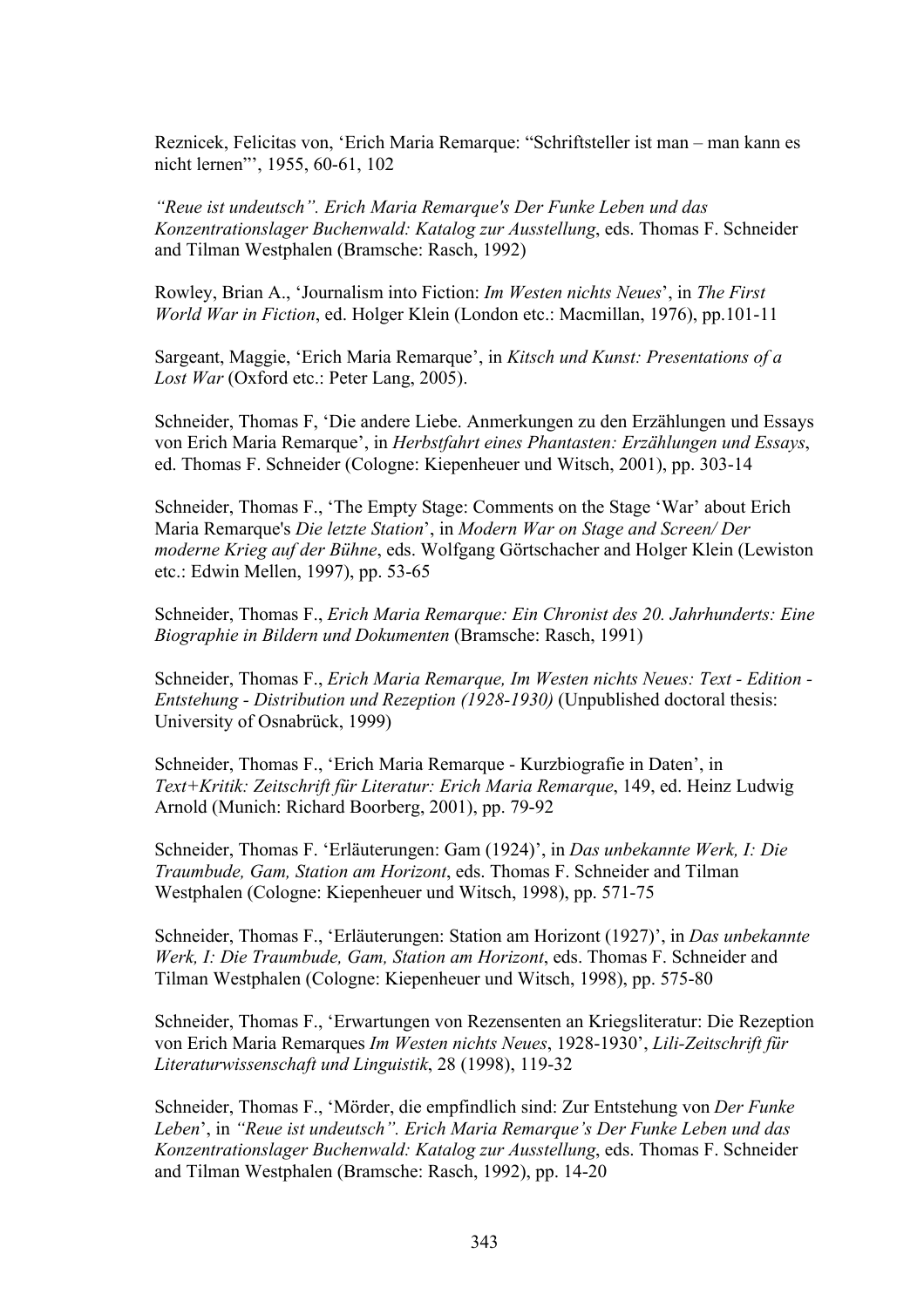Schneider, Thomas F., 'Prolegomena zur Darstellung der "Entstehung" und "Rezeption" von Erich Maria Remarques *Im Westen Nichts Neues*', *Krieg und Literatur*, 4 (1992), 85-100

Schneider, Thomas F., *Unabhängigkeit -Toleranz - Humor: Erich Maria Remarque 1898-1970* ([1998] Osnabrück: Rasch, 2001)

Schneider, Thomas F., 'Von *Pat* zu *Drei Kameraden*: Zur Entstehung des ersten Romans der Exil-Zeit Remarques', *Erich Maria Remarque Jahrbuch/ Yearbook*, 2 (1992), 66-77

Schneider, Thomas F., '"Ein ekler Leichenwurm": Motive und Rezeption der Schriften Erich Maria Remarques zur nationalsocialistischen deutschen Vergangenheit', in *Text+Kritik: Zeitschrift für Literatur: Erich Maria Remarque*, 149, ed. Heinz Ludwig Arnold (Munich: Richard Boorberg, 2001), pp. 42-54

Schneider, Thomas F., '"Am besten nichts Neues?" Zum Stand der Remarque-Forschung', in *Erich Maria Remarque: Leben, Werk Und Weltweite Wirkung*, ed. Thomas F. Schneider (Osnabrück: Rasch, 1998), pp. 27-39

Schneider, Thomas F., '"Es ist ein Buch ohne Tendenz" - *Im Westen nichts Neues*: Autor- und Textsysteme im Rahmen eines Konstitutions- und Wirkungsmodells für Literatur', *Krieg und Literatur*, 1 (1989), 23-39

Schneider, Thomas F., '"Und Befehl ist Befehl. Oder nicht?" Erich Maria Remarque: *Zeit zu leben und Zeit zu sterben* (1954)', in *Von Böll bis Buchheim: Deutsche Kriegsprosa nach 1945*, ed. Hans Wagener (Amsterdam etc.: Rodopi, 1997), pp. 231-47

Schneider, Thomas F., and Donald Weiss, *Erich Maria Remarque: Die Traumbude, Station am Horizont. Die unselbständigen Publikationen* (Osnabrück: Rasch, 1995)

Schneider, Thomas F., and Tilman Westphalen *Erich Maria Remarque: Werke der frühen fünfziger Jahre. Der Funke Leben, Zeit zu leben und Zeit zu sterben, Die letzte Station. Bibliographie der Drucke*, ed. Claudia Glunz (Osnabrück: Rasch, 1995)

Schreckenberger, Helga, '"Durchkommen ist alles": Physischer und psychischer Existenzkampf in Erich Maria Remarque's Exil-Romanen', in *Text+Kritik: Zeitschrift für Literatur: Erich Maria Remarque*, 149, ed. Heinz Ludwig Arnold (Munich: Richard Boorberg, 2001), pp. 30-41

Schwindt, Lothar, 'Geheimdienstarbeit: Remarques Schrift *Practical Educational Work in Germany After the War*', in *Erich Maria Remarque 1898-1970*, ed. Tilman Westphalen (Bramsche: Rasch, 1988), pp. 65-78

Stephan, Alexander, 'Ausgebürgert. Erich Maria Remarque und die Nazi-Bürokratie', *Erich Maria Remarque Jahrbuch/ Yearbook*, 7 (1997), 7-26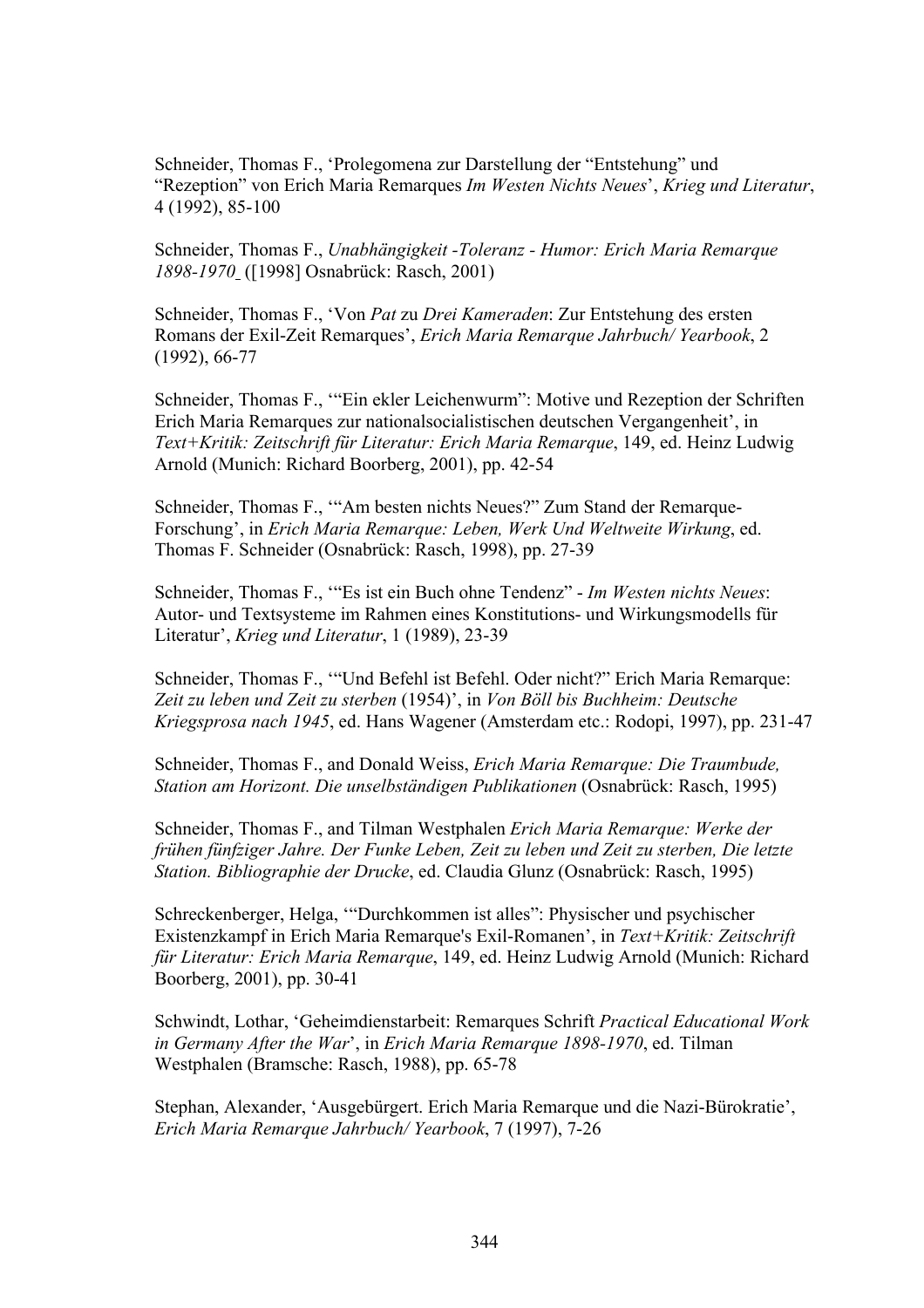Stephani, Susanne, '" . . . Weil wir Funken in einem unbekannten Wind sind". Erich Maria Remarque: *Arc de Triomphe*', *Erich Maria Remarque Jahrbuch/ Yearbook*, 13 (2003), 42-77

Sternburg, Wilhelm von, *Als wäre alles das letzte Mal. Erich Maria Remarque: Eine Biographie* (Cologne: Kiepenheuer und Witsch, 2000)

Strümpel, Jan, 'Kammersymphonie des Todes: Erich Maria Remarques "Der Funke Leben", Anna Seghers' "Das siebte Kreuz" und eine Gattung namens 'KZ-Romane', in *Text+Kritik: Zeitschrift für Literatur: Erich Maria Remarque*, 149, ed. Heinz Ludwig Arnold (Munich: Richard Boorberg, 2001), pp. 55-64

Szépe, Helena, 'Der deklassierte Kleinbürger in den Romanen Erich Maria Remarques', *Monatshefte*, 65 (1973), 385-92

Taylor, Harley U., *Erich Maria Remarque: A Literary and Film Biography* (New York: Peter Lang, 1989)

Taylor, Harley U., 'Humor in the Novels of Erich Maria Remarque', *West Virginia University: Philological Papers*, 29 (1983), 38-45

Tims, Hilton, *Erich Maria Remarque: The Last Romantic* (London: Constable and Robinson, 2003)

Ulbrich, David J., 'A Male-Conscious Critique of Erich Maria Remarque's *All Quiet on the Western Front*', *Journal of Men's Studies: A Scholarly Journal About Men and Masculinities*, 3 (1995), 229-40

Wagener, Hans, 'Erich Maria Remarque', in *Deutsche Exilliteratur seit 1933*, 1, eds. John M. Spalek and Joseph Strelka (Bern etc.: Francke, 1976), pp. 591-605

Wagener, Hans, 'Erich Maria Remarque, Im Westen nichts Neues – Zeit zu leben und Zeit zu sterben. Ein Autor, zwei Weltkriege', *Erich Maria Remarque Jahrbuch/ Yearbook*, 10 (2000), 31-52

Wagener, Hans, 'Remarque in America - Zwischen Erfolg und Exilbewußtsein', *Erich Maria Remarque Jahrbuch/ Yearbook*, 9 (1999), 18-38

Wagener, Hans, Understanding Erich Maria Remarque (Columbia, South Carolina: University of South Carolina Press, 1991)

Ward, Mark G., 'The Structure of *Der Weg züruck*', in *Remarque Against War: Essays for the Centenary of Erich Maria Remarque 1898-1970*, eds. Brian Murdoch, Maggie Sargeant and Mark Ward (Glasgow: Scottish Papers in Germanic Studies, 1998), pp. 85-97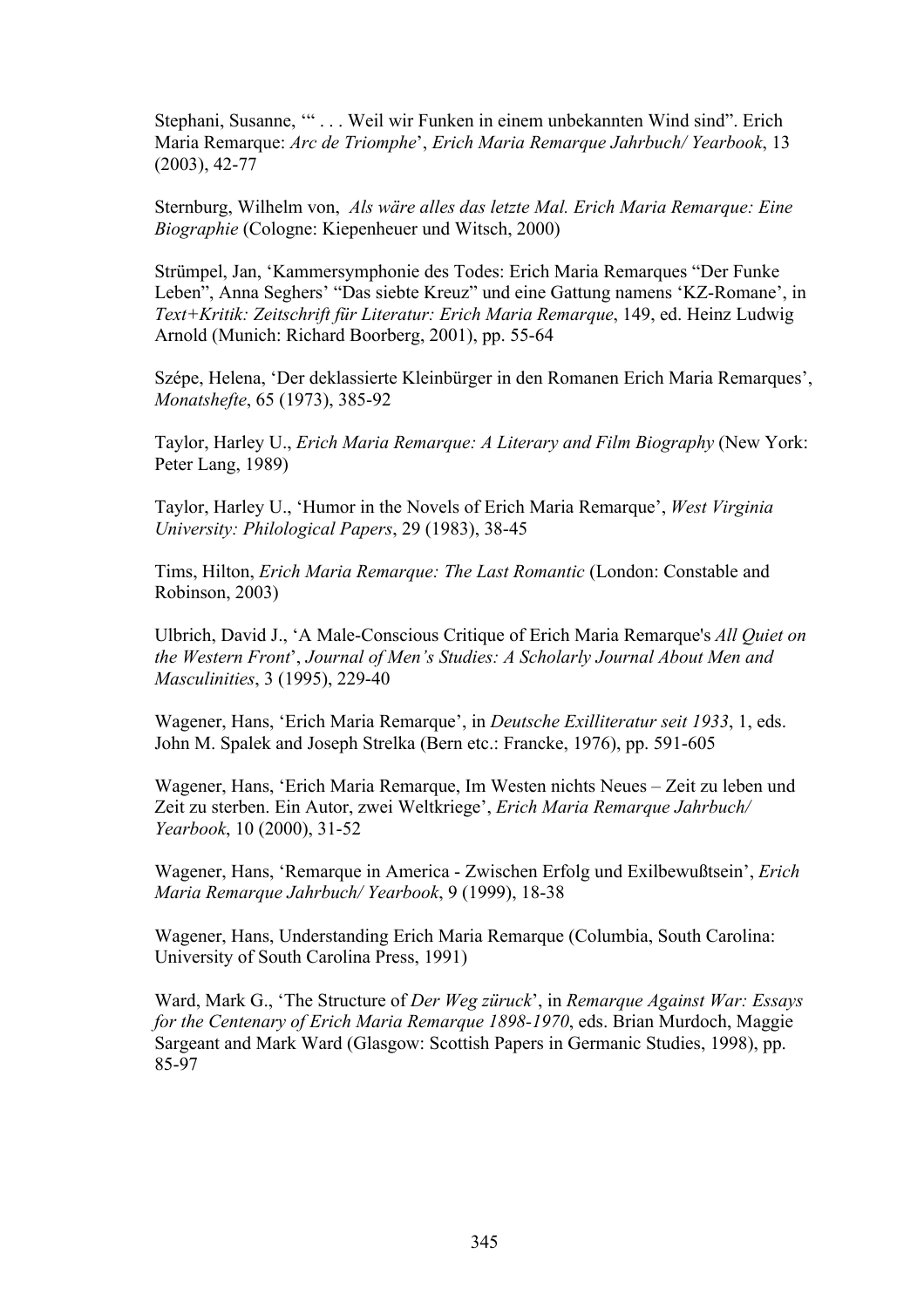Westphalen, Tilman, '"Mein Thema ist der Mensch dieses Jahrhunderts, die Frage der Humanität": Erich Maria Remarque als Chronist deutscher Geschichte', in *Erich Maria Remarque 1898-1970*, ed. Tilman Westphalen (Bramsche: Rasch, 1988), pp. 13-28

Zimmer, Anke, 'Seine verbale Spitzen gegen Autoren, Verleger und Kritiker sitzen: Ein Gespräch mit Edgar Hilsenrath: "Reich-Ranicki ist ein Idiot", *Fuldaer Zeitung*, 23 October 1999, no page

Zweig, Stefanie, 'Wenn Wein nur nach Wein schmeckt: "Die Nacht von Lissabon" und die Lanze für das Mittelmaß', *Abendpost*, 2 March 1963, no page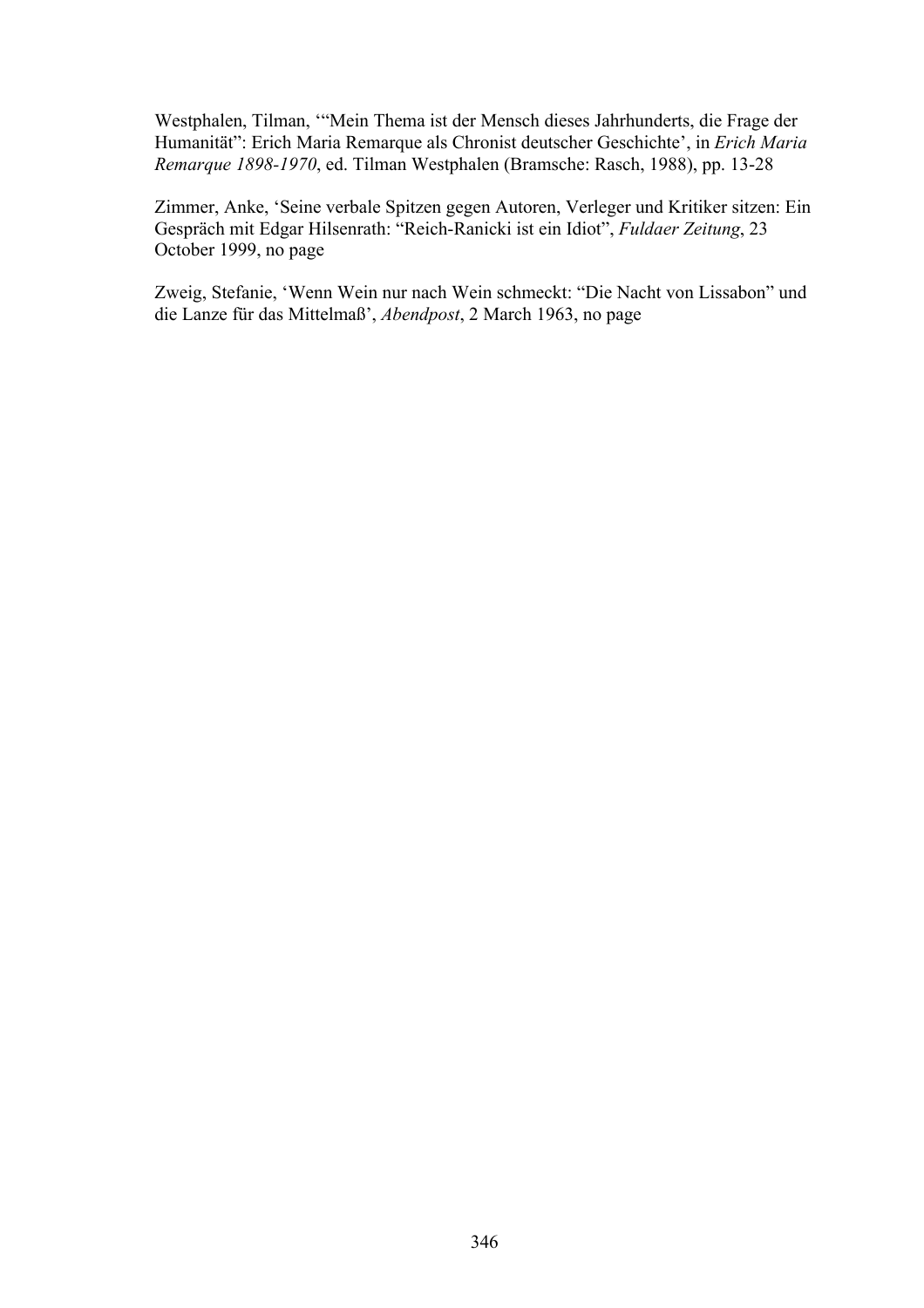## Other secondary literature

Gay, Peter, *Weimar Culture: The Outsider as Insider* ([1969] Great Britain etc.: Penguin, 1974)

Heer, Hannes, 'Blockierter Schmerz: Warum das Erinnern an die Verbrechen der Wehrmacht so schwerfällt', *Neue deutsche Literatur: Zeitschrift für deutschsprachige Literatur und Kritik*, 5 (1999), 19-32

Heer, Hannes, *Vom Verschwinden der Täter: Der Vernichtungskrieg fand statt, aber keiner war dabei* (Berlin: Aufbau, 2004)

Leed, Eric J., *No Man's Land: Combat and Identity in World War I* (Cambridge etc.: Cambridge University Press, 1979)

Linder, Ann P., *Princes of the Trenches: Narrating the German Experience of the First World War* (Columbia: Camden House, 1996)

Murdoch, Brian, 'War, Identity, Truth and Love: Leonhard Frank's *Karl und Anna*', *Forum for Modern Language Studies*, 38, no. 1 (2002), 49-62

Müller, Hans-Harald, *Der Krieg und die Schriftsteller: Der Kriegsroman der Weimarer Republik* (Stuttgart: Metzler, 1986)

Natter, Wolfgang, *Literature at War 1914-1940: Representing the "Time of Greatness" in Germany* (New Haven etc.: Yale University Press, 1999)

Nicklas, Pascal, 'The Disappearance of the Body: Pain and the Representation of War', in *Modern War on Stage and Screen/ Der moderne Krieg auf der Bühne*, eds. Wolfgang Görtschacher and Holger Klein (Lewiston etc.: Edwin Mellen, 1997), pp. 523-40

Nusser, Peter, *Trivialliteratur* (Stuttgart: Metzler, 1991)

Reich-Ranicki, Marcel, *Deutsche Literatur in West und Ost* (Munich: R. Piper & co, 1966)

Reiter, Andrea, *Narrating the Holocaust*, translated by Patrick Camiller (London etc.: Continuum, 2000)

Schlant, Ernestine, *The Language of Silence: West German Literature and the Holocaust* (New York etc.: Routledge, 1999)

Schneckenburger, Arthur, *Die Geschichte des I.G.-Farben-Konzerns: Bedeutung und Rolle eines Großunternehmens* (Cologne: Pahl-Rugenstein, 1988)